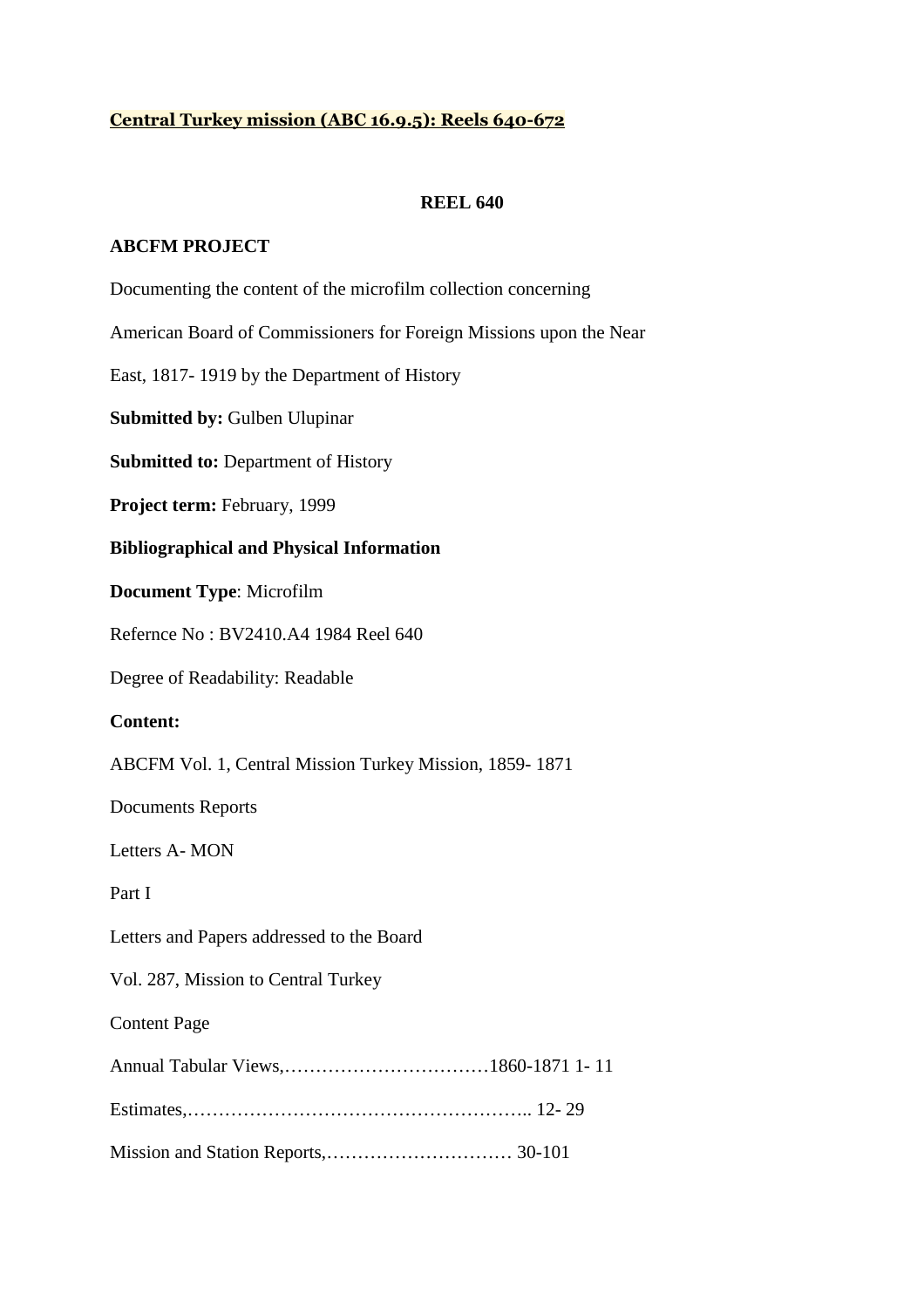| Letters to Secretary, J.M. Aid Society 172-174    |  |
|---------------------------------------------------|--|
| Letters to Secretary A. Tract Society 175-184     |  |
|                                                   |  |
| Papers Regardin English Movement at Diabekir  191 |  |

# **Letters From Individual Missionaries:**

Microfilm BV24110. A4 1984 Reel 640 documents the ABCFM's works in Central Turkey from 1860 to 18701. These activities were carried from six missionary stations which were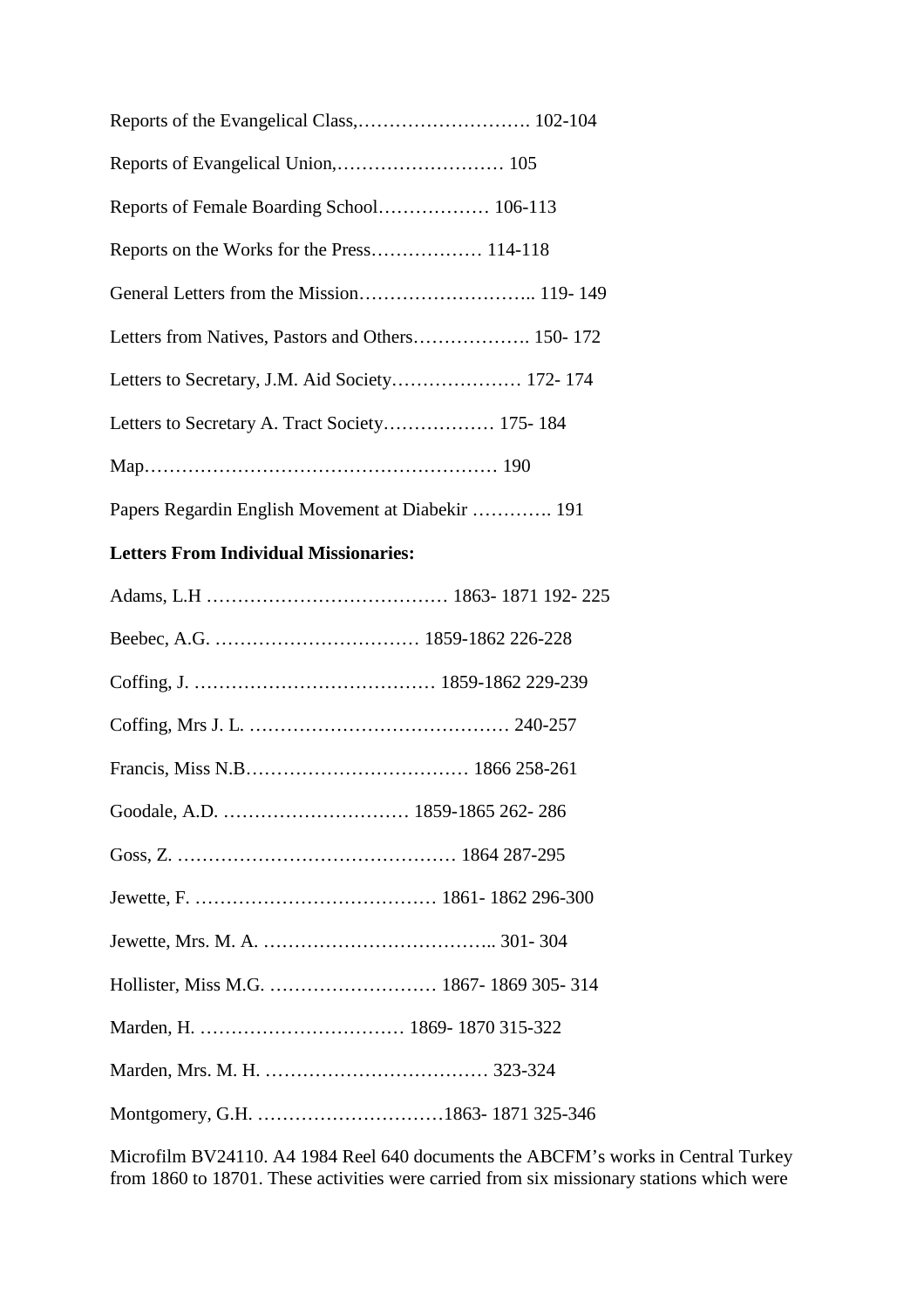located in Adana, Aintab, Alleppo, Antioch and Ourfa. Works of the Missions to Central Turkey are documented in three parts in the reel 640 ; annual tabular views, estimates and reports from the missionary stations.

# **I. Annual Tabular Views:**

Annual tabular views are charts which show works of the missions in figures between 1860 – 70. These charts are divided in two parts:

1. **1**. Annual Tabular Views No. I gives information on,

a) Name of pastors, preachers and other helpers.

b) Figures on employed laborers ( missionaries, physicians, school

teachers, etc.) .

c)Churches and congregations (number of churches and attendance to congregations).

**2.**Annual Tabular Views No II shows figures on,

a)Civil community ( number of tax payers, whole number of Protestants registered Protestants contributions to the missionary stations ).

b) Education ( common schools, number of male and female pupils,

Theological classes, girl boarding schools).

c) Printing ( number of printed materials in pages and volumes, their charges to American Tract Society in New York, Boston and London Tract Society, number of distributed printed materials, etc).

d) Inventory Mission property ( value of mission buildigs, number of worship houses and their values, number of school houses and their values ).

ABCFM Annual Tabular Views, Missions to Central Turkey:

Year: 1861

Degree of Readability: Unreadable

Year: 1862

Degree of Readability: Readable

Year: 1863

Degree of Readability: Readable

Year:1865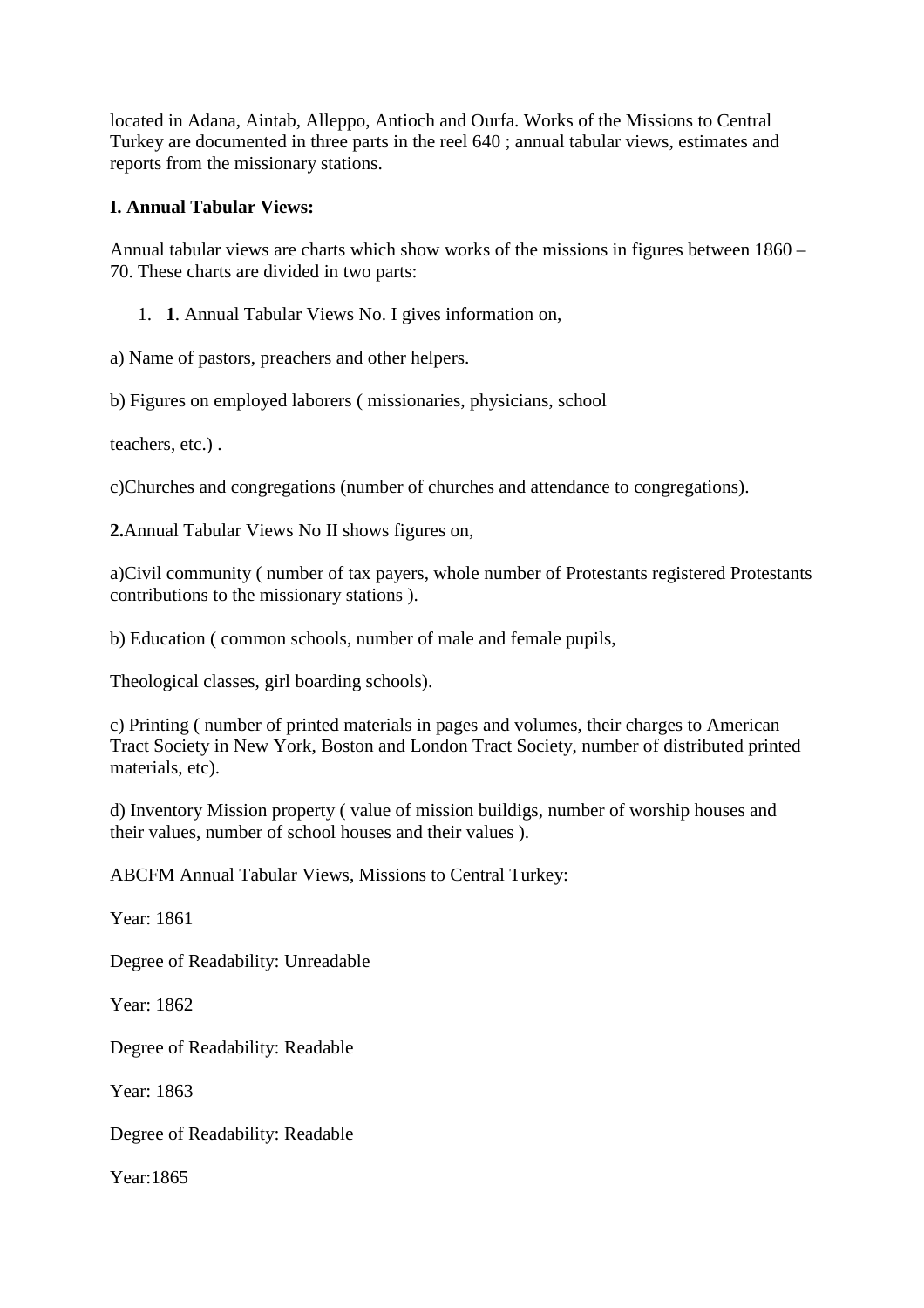Degree of Readability: Readable Year: 1867 Degree of Readability: Readable Year: 1868 Degree of Readability: Readable Year: 1869 Degree of Readability: Readable Year: 1870 Degree of Readability: Readable Year: 1871 Degree of Readability: Readable

### **II.Estimates:**

Estimate figures shows the annual expanses of the mission stations in Adana, Antioch, Alleppo, Marash, Ourfa and Aintab in years between 1862-72.

Year: 1862 Degree of Readability: Partialll readable, Year: 1864 Degree of Readability: ReadableYear: 1865-66 Degree of Readability: Partially readable Year: 1867 Degree of Readability: Partially readable Year: 1869 Degree of Readability: Readable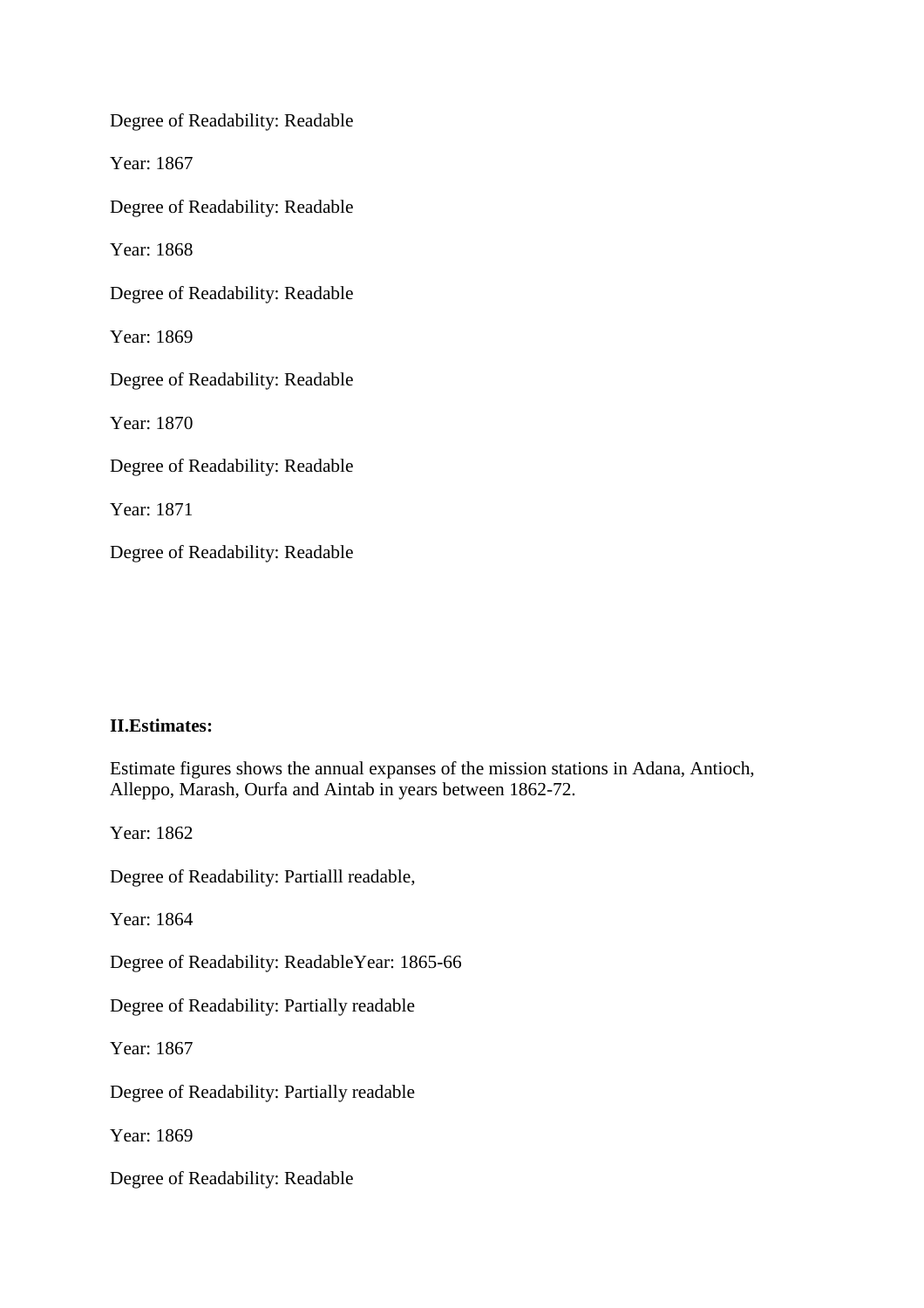Year: 1870 Degree of Readability: Partially readable Year: 1871 Degree of Readability: Readable Year: 1872 Degree of Readability: Readable

### **III. Mission and Station Reports, 1860-1871:**

1 a. Type of the Document: Report of the Treasure of the Central Misssion

Turkey

- b. Date: April,  $27<sup>th</sup>$ , 1861
- c. Written by: A.B. Morgan
- d. Written to: ABCFM
- e. Written where:
- f. Degree of Readability: Readable
- 2) a)Type of the Document: Report of the Treasure of the Central Turkey

Mission, 1864

- b. Date: April, (?), 1864
- c. Written by: A.B Morgan
- d. Written to: ABCFM
- e. Written where:
- f. Degree of Readability: Readable.
- 3) a. Type of the Document: Report of the Treasure of the Central Turkey
- Mission ,1866
- b. Date: April,  $10^{th}$ , 1866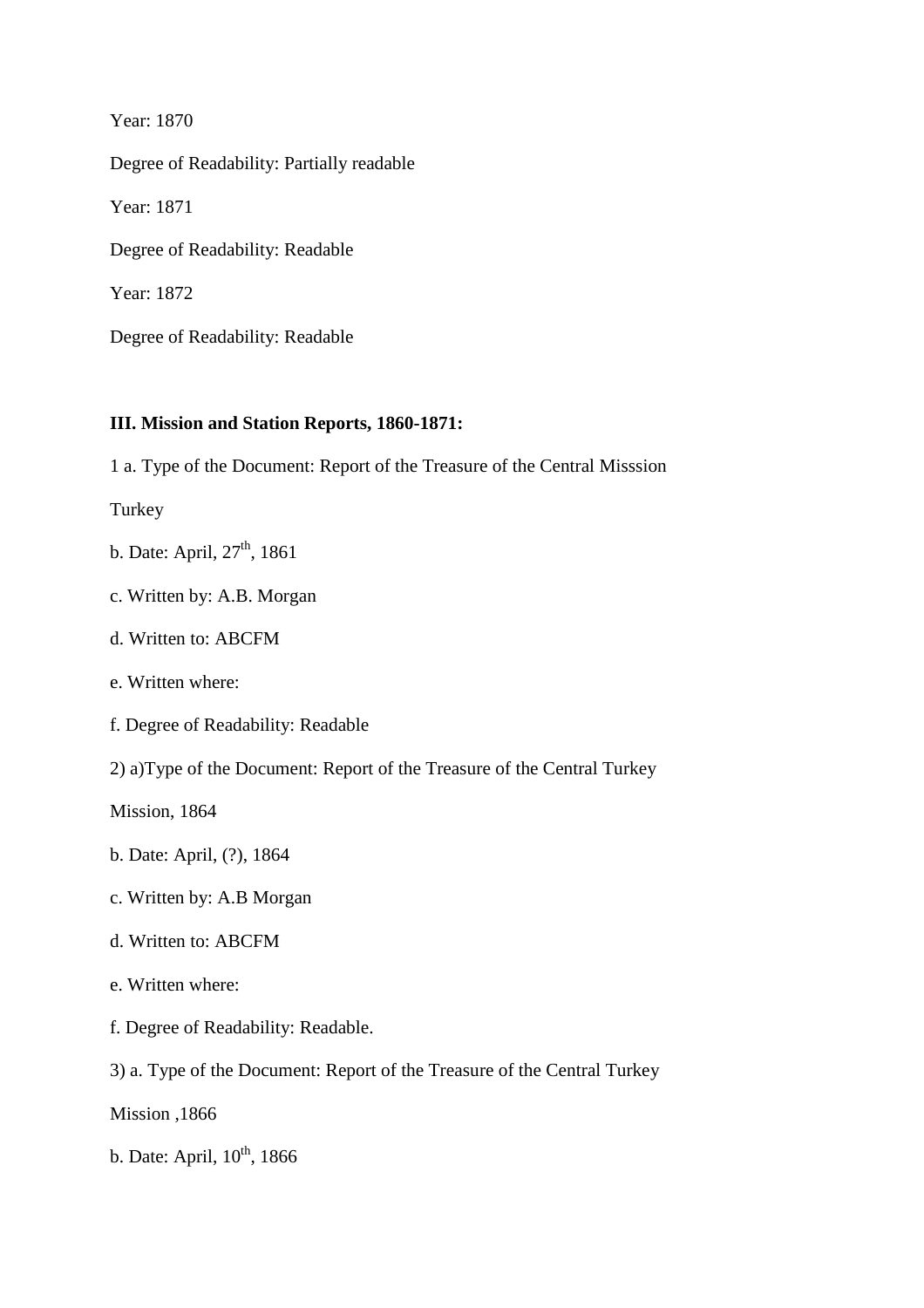- c. Written by: (Signature can not be read)
- d. Written to: ABCFM
- e. Written where:
- f. Degree of Readability: Hardly Readable
	- 4. a. Type of the Document: Report of the Treasure of the Central

Turkey Mission, 1867

- b. Date: (no specific date)
- c. Written by: A. J. Pratt (?)
- d. Written to: ABCFM
- e. Written where:
- f. Degree of Readability: Readable
- 5) a. Type of the Document: Treasure Report of the Central Turkey Mission, 1867
- b. Date: April,  $13<sup>th</sup>$ , 1868
- c. Written by: H.P. Penny
- d. Written to: George Nashburn and G.P. Montgomery (received)
- e. Written where: Oulat (?)
- f. Degree of Readability: Readable
	- 6. a. Type of the Document: Report of the Treasure of the Central Turkey Mission,

May, 1868

- b. Date: (no specific date)
- c. Written by: G. H. Montgomery
- d. Written to: ABCFM
- e. Written where: Aintab
- f. Degree of Readability: Partially readable
- 7) a. Type of the Document: Estimates of the Mission to Central Turkey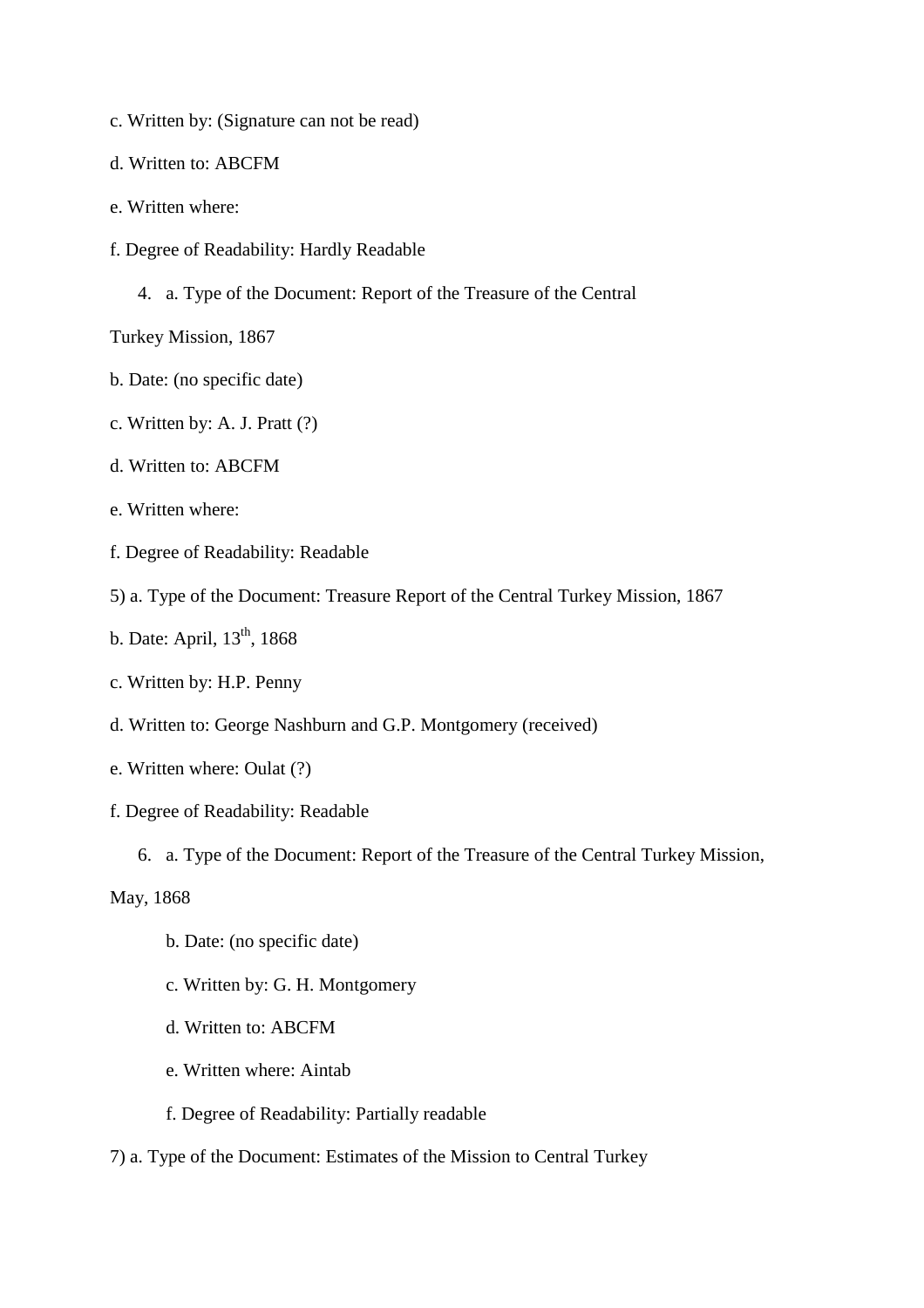- b. Date: April,3rd, 1868
- c. Written by: A.B. Morgan
- d. Written to: ABCFM
- e. Written where: Marash

f. Degree of Readability: Partially readable

8) a. Type of the Document: Minutes of the  $5<sup>th</sup>$  Annual Meeting of the Missions

to Central Turkey, 1861

- b. Date: April,  $22<sup>nd</sup>$   $30<sup>th</sup>$ , 1861
- c. Written by: Z. Goss
- d. Written to: ABCFM
- e. Written where: Aintab
- f. Degree of Readability: Hardly readable
- 9. a. Type of the Document: Minutes of the  $6<sup>th</sup>$  Annual Meetings of the Mission

to Central Turkey, 1862

- b. Date: April,  $3^{rd}$  17<sup>th</sup>, 1862
- c. Written by: Z. Goss
- d. Written to: ABCFM
- e. Written where: Alleppo
- f. Degree of Readability: Readable

10)a. Type of the Document: Minutes of the  $7<sup>th</sup>$  Annual Meeting of the

# Missions to Central Turkey,1863

- b. Date: March,  $2^{nd}$  17<sup>th</sup>, 1863
- c. Written by: G. H. Montgomery
- d. Written to: ABCFM
- e. Written where: Aintab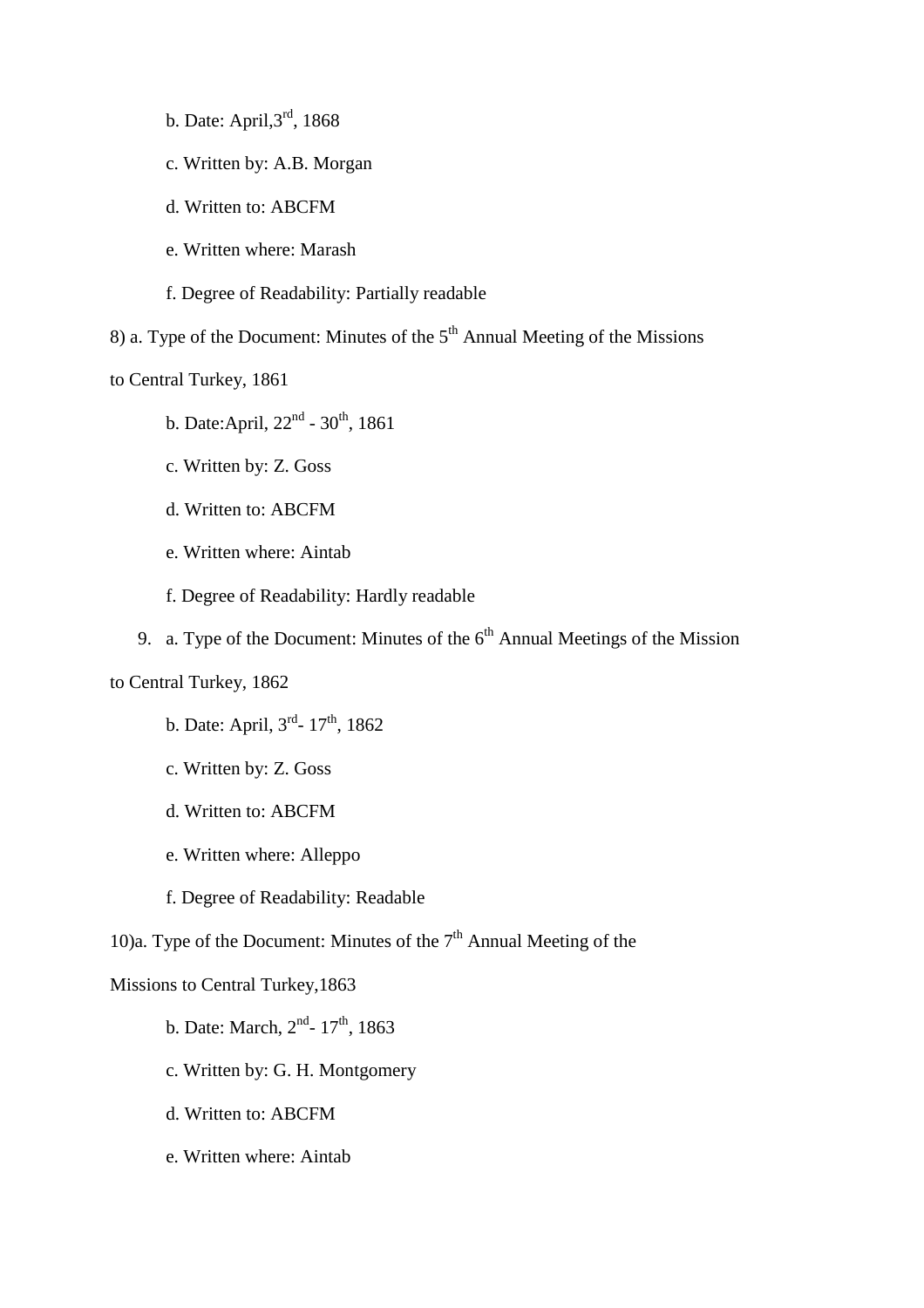#### f. Degree of Readability: Readable

11)a. Type of the Document: Minutes of the  $8<sup>th</sup>$  Annual Meeting of the Missions to Central Turkey, 1864

- b. Date: April,  $20^{th}$   $31^{st}$ , 1864
- c. Written by: G.H. Montgomery
- d. Written to: ABCFM
- e. Written where: Ourfa
- f. Degree of Readability: Readable
- 12) a. Type of the Document: Minutes of the  $9<sup>th</sup>$  Annual Meeting of the Missions

# to Central Turkey, 1865

- b. Date: April  $27<sup>th</sup>$  May 9<sup>th</sup>, 1865
- c. Written by: G.H. Montgomery
- d. Written to: ABCFM
- e. Written where: Aintab
- f. Degree of Readability: Readable
- 13)a. Type of the Document: Copy of the Minutes of the  $10<sup>th</sup>$  Annual

Report Meeting of the Missions to Central Turkey

- b) Date: April,  $23^{rd}$   $28^{th}$ , 1866
- c) Written by: Z. A. Adams
- d) Written to :ABCFM
- e) Written where: Marash
- e) Degree of Readability: Readable
- 14)a. Type of the Document: Minutes of the  $11<sup>th</sup>$  Annual Meeting of the Missions to
- Central Turkey, 1867
	- b. Date: April  $20^{th}$  May  $4^{th}$ , 1867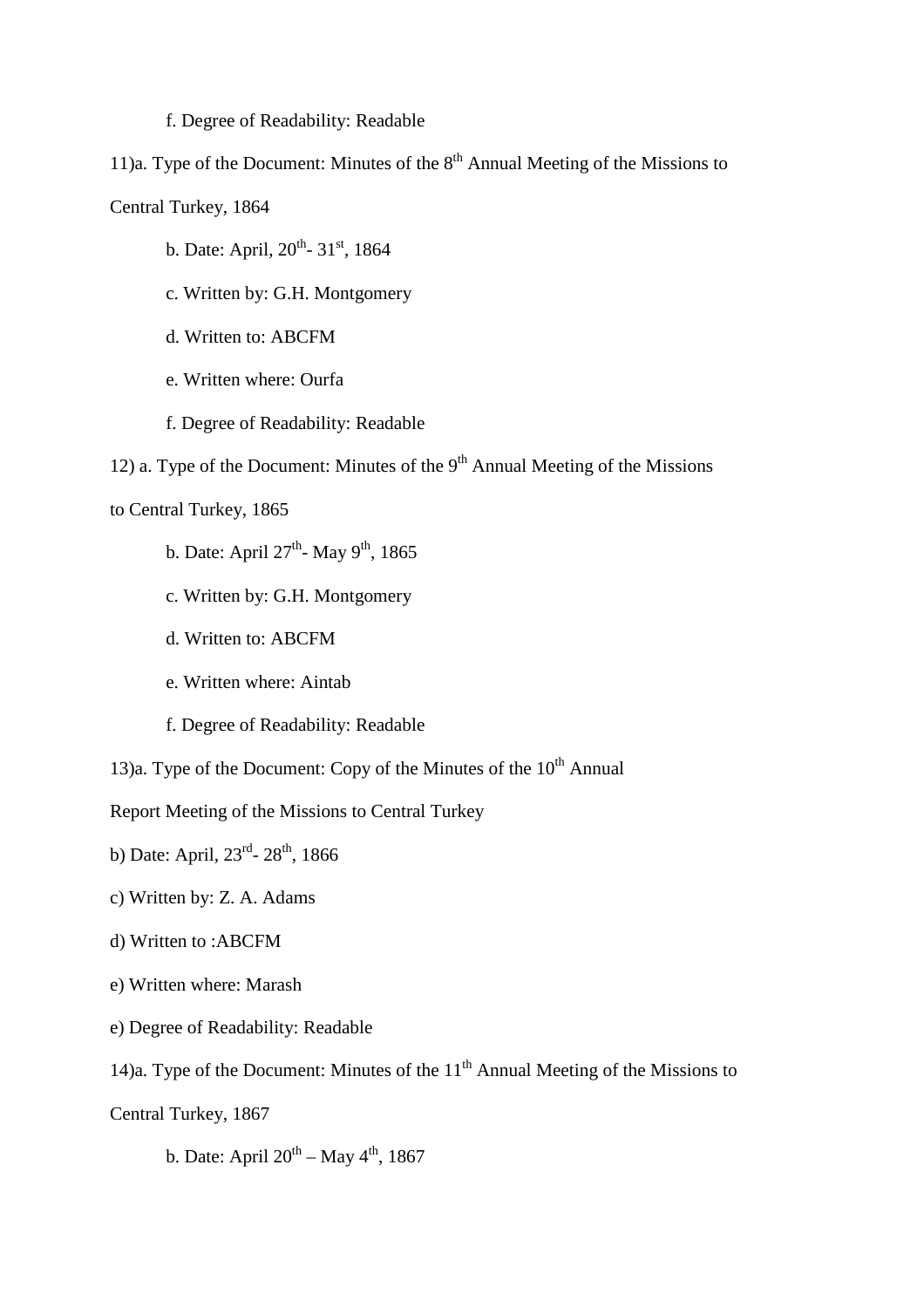- c. Written by: H.T. Percy
- d. Written to: ABCFM
- e. Written where: Marash
- f. Degree of Readability: Partially readable
- 15. a. Type of the Document: Minutes of the Special Meeting of the Missions to

Central Turkey, 1867

- b. Date: November,  $5^{th}$   $6^{th}$ , 1867
- c. Written by: H. T. Percy
- d. Written to: ABCFM
- e. Written where: Marash
- f. Degree of Readability: Readable
- 16. a. Type of the Document: Minutes of the  $12<sup>th</sup>$  Annual Meeting of the Missions
	- to Central Turkey, 1868
	- b. Date: April, 7<sup>th</sup>- 16<sup>th</sup>, 1868
	- c. Written by: H.T. Percy
	- d. Written to: ABCFM
	- e. Written where: Ainteb
	- f. Degree of Readability: Readable
- 17. a. Type of the Document: Minutes of the 13<sup>th</sup> Annual Meeting of the Missions to

Central Turkey,1869

- b. Date: April  $21^{st}$  May  $5^{th}$ , 1869
- c. Written by: H.T. Percy
- d. Written to: ABCFM
- e. Written where: Marash
- f. Degree of Readability: Partially readable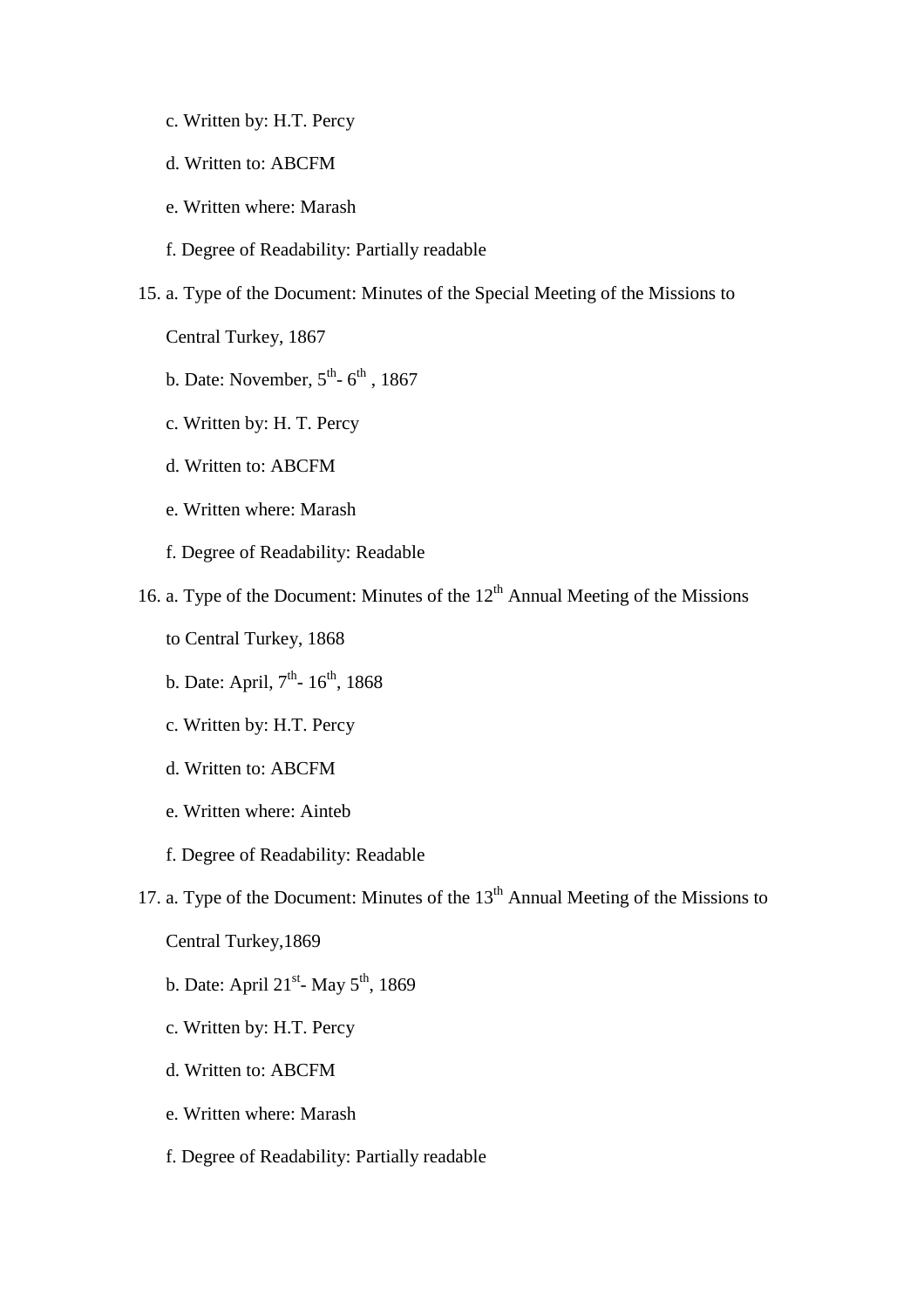- 18. a. Type of the Document: Minutes of the 14<sup>th</sup> Annual Meeting of the Missions to Central Turkey,1870
	- b. Date: April,  $20^{th}$   $26^{th}$ , 1870
	- c. Written by: J. G. Howbridge
	- d. Written to: ABCFM
	- e. Written where: Antioch
	- f. Degree of Readability: Readable
- 19. a. Type of the Document: Minutes of the  $15<sup>th</sup>$  Annual Meeting of the Missions to
	- Central Turkey, 1871
	- b. Date: April  $27<sup>th</sup>$  May  $4<sup>th</sup>$ , 1871
	- c. Written by: J. G. Howbridge
	- d. Written to: ABCFM
	- e. Written where: Aintab
	- f. Degree of Readability: Readable
- 20. a. Type of the Document: The Aintab Station Report for the Year Ending,

1860

- b. Date: April,  $1<sup>st</sup>$ , 1860
- c. Written by: (signature hardly readable)
- d. Written to: ABCFM
- e. Written where:
- f. Degree of Readability: Partially readable
- 21. a. Type of the Document: Report of the Aintab Station Presented At the Annual

Meeting, April 1861

- b. Date: (no specific date)
- c. Written by: ( signature hardly readable)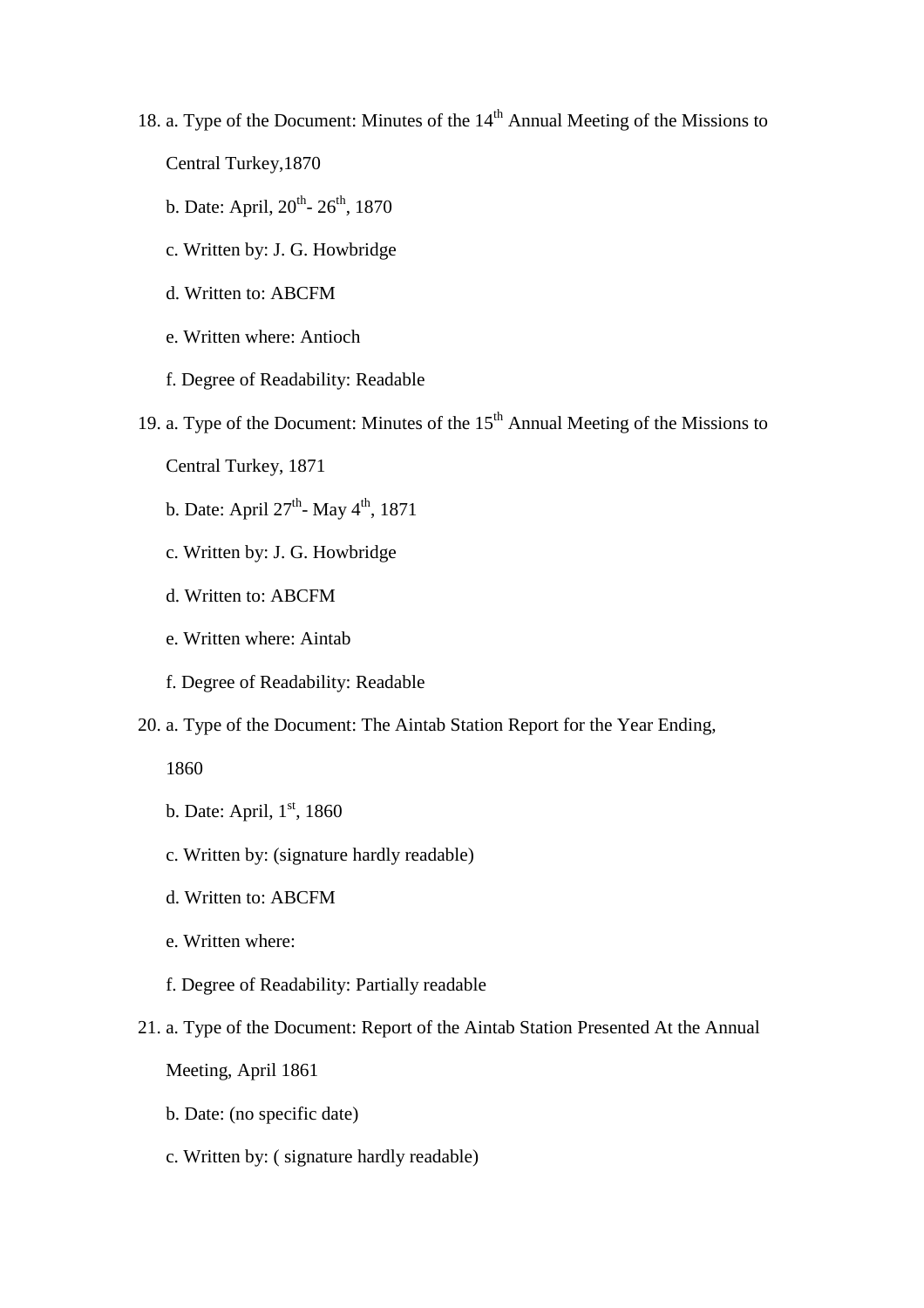- d. Written to: ABCFM
- e. Written where:
- f. Degree of Readability: Hardly readable
- 22. a. Type of the Document: Report of the Aintab Station, April 1861
	- b. Date: (no specific date)
	- c. Written by: Z. Goss
	- d. Written to: ABCFM
	- e. Written where:
	- f. Degree of Readability: Hardly readable
- 23. a. Type of the Document: Report of the Aintab Station, April 1862
	- b. Date: ( no date)
	- c. Written by: (signature hardly readable)
	- d. Written to: ABCFM
	- e. Written where:
	- f. Degree of Readability: Hardly readable
- 24. a. Type of the Document: Report of the Aintab Station for 1863
	- b. Date: (no date)
	- c. Written by: (singnature hardly readable)
	- d. Written to: ABCFM
	- e. Written where:
	- f. Degree of Readability: Hardly readable
- 25. a. Type of the Document: Report of the Aintab Station for 1864-65
	- b. Date: April,  $20<sup>th</sup>$ , 1865
	- c. Written by: M. Schrieder
	- d. Written to: ABCFM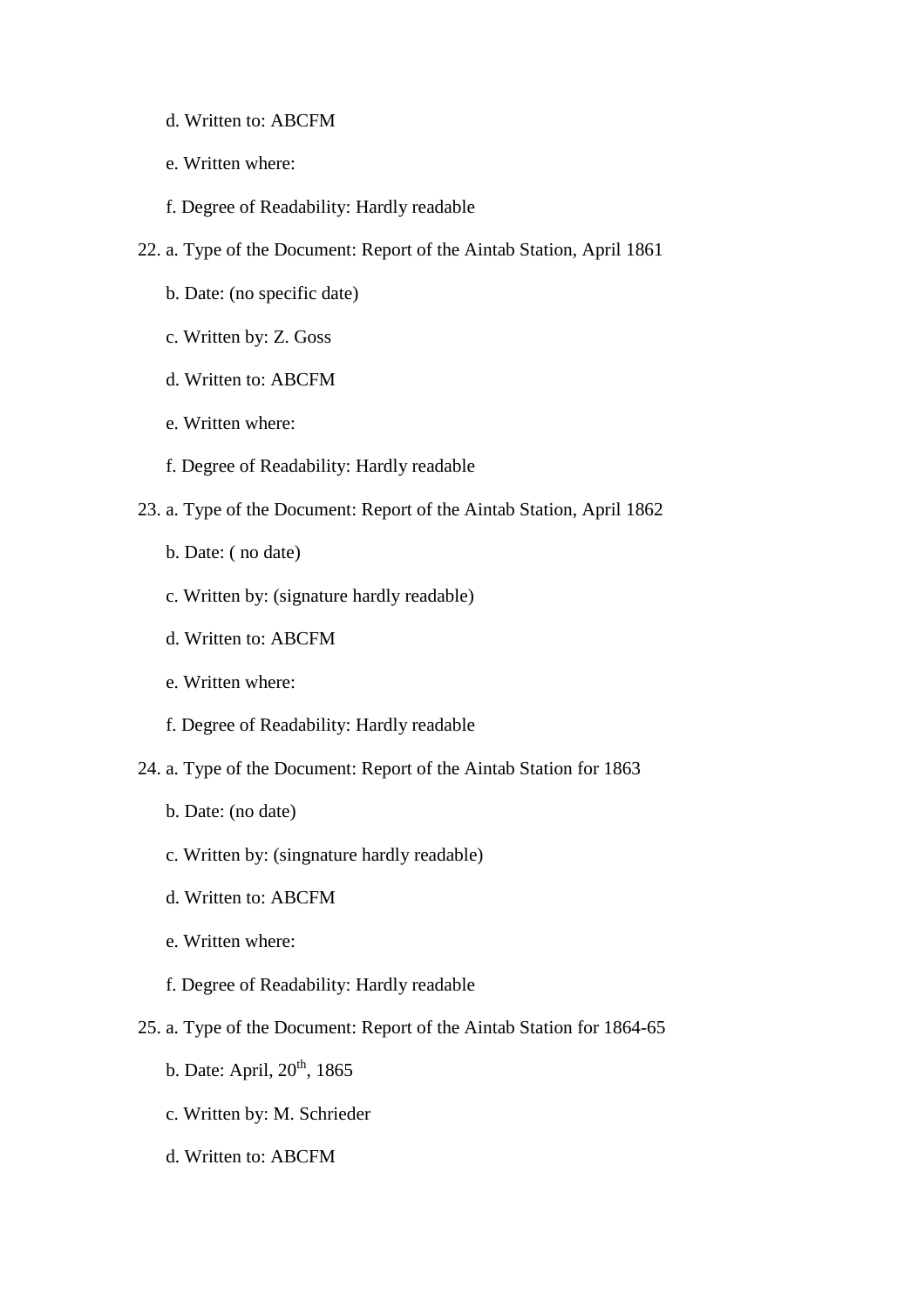- e. Written where:
- f. Degree of Readability: Partially readable
- 26. a. Type of the Document: Report of the Aintab Station, April 1866
	- b. Date: (no specific date)
	- c. Written by: M. Shrieder
	- d. Written to:ABCFM
	- e. Written where:
	- f. Degree of Readability: Readable
- 27. a. Type of the Document: Report of the Aintab Station for 1867
	- b. Date: (no specific date)
	- c. Written by: M. Schrieder
	- d. Written to: ABCFM
	- e. Written where:
	- f. Degree of Readability: Readable
- 28. a. Type of the Document: Reporting Aintab and Ourfa Stations , 1869-70
	- b. Date: April, 20<sup>th</sup>, 1870
	- c. Written by: H.T. Percy
	- d. Written to: ABCFM
	- e. Written where: Antioch
	- f. Degree of Readability: Partially readable
- 29. a. Type of the Document: Report of the Aintab Station, 1870
	- b. Date: (no specific date)
	- c. Written by: H. Marden (?)
	- d. Written to: ABCFM
	- e. Written where: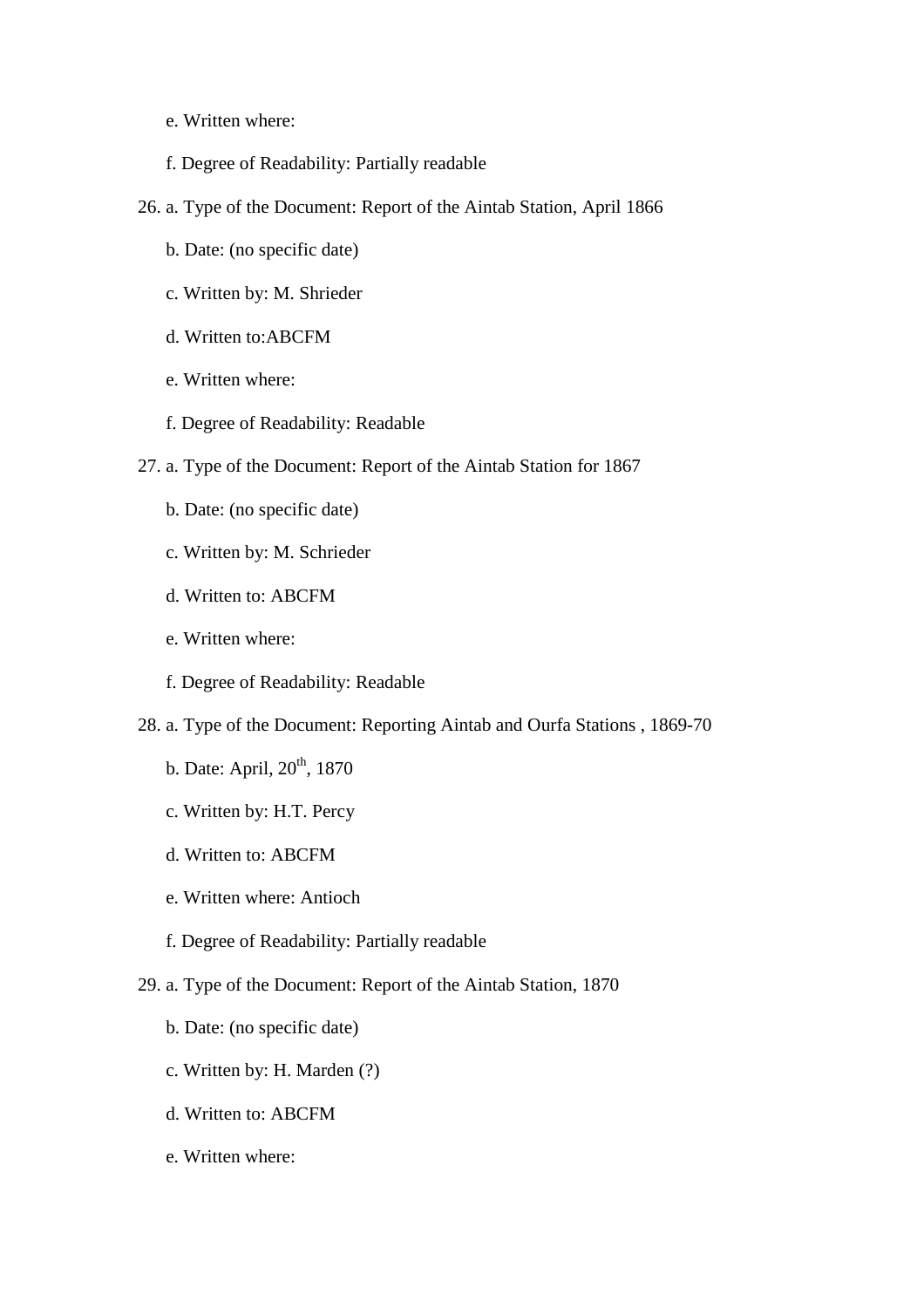f. Degree of Readability: Partially readable

- 30. a. Type of the Document: Repot of Ourfa Station from April  $1<sup>st</sup> 1860$  to April  $1<sup>st</sup> 1861$ 
	- b. Date: April,  $1<sup>st</sup>$ , 1861
	- c. Written by: G.B. Nutting
	- d. Written to: ABCFM
	- e. Written where:
	- f. Degree of Readability: Readable
- 31. a. Type of the Document: Report of the Ourfa Station from April  $1<sup>st</sup> 1861$  to

April  $1<sup>st</sup>$ , 1862

- b. Date: April  $1<sup>st</sup>$ , 1862
- c. Written by: G.B. Nutting
- d. Written to: ABCFM
- e. Written where:
- f. Degree of Readability: Readable
- 32. a. Type of the Document: Report of the Ourfa Station for 1863
	- b. Date: April, 21<sup>st</sup>, 1864
	- c. Written by: G.B Nutting
	- d. Written to: ABCFM
	- e. Written where:
	- f. Degree of Readability: Partially readable
- 33. a. Type of the Document: Report of the Ourfa Station from April 21<sup>st</sup> 1864 to

April  $20^{th}$  1865

- b. Date: April,  $20<sup>th</sup>$ , 1865
- c. Written by: G.B Nutting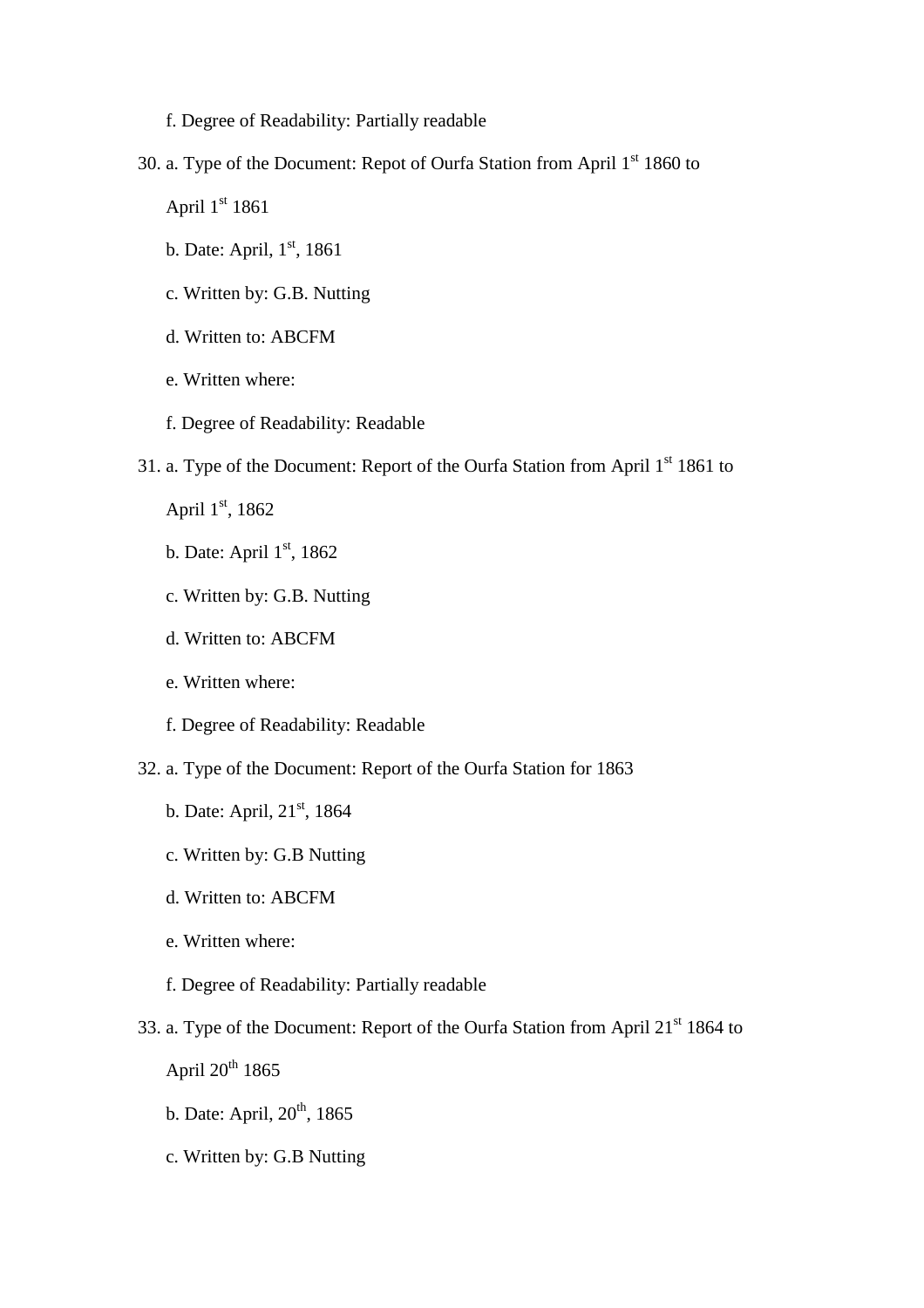- d. Written to: ABCFM
- e. Written where:
- f. Degree of Readability: Partially readable
- 34. a. Type of the Document: Report of the Ourfa Station, April 1868
	- b. Date: (no specific date)
	- c. Written by: T.B. Powers
	- d. Written to: ABCFM
	- e. Written where:
	- f. Degree of Readability: Partially readable
- 35. a. Type of the Document: Report of the Ourfa Station, April 1869
	- b. Date: (no specific date)
	- c. Written by: T. B. Powers
	- d. Written to: ABCFM
	- e. Written where:
	- f. Degree of Readability: Readable
- 36. a. Type of the Document: Fifth Annual Report of the Marash Station, April

1860

- b. Date: ( no specific date)
- c. Written by: G.H. White
- d. Written to: ABCFM
- e. Written where:
- f. Degree of Readability: Partially readable
- 37. a. Type of the Document: Sixth Annual Report of the Marash Station, 1861
	- b. Date: (no specific date)
	- c. Written by: G.H. White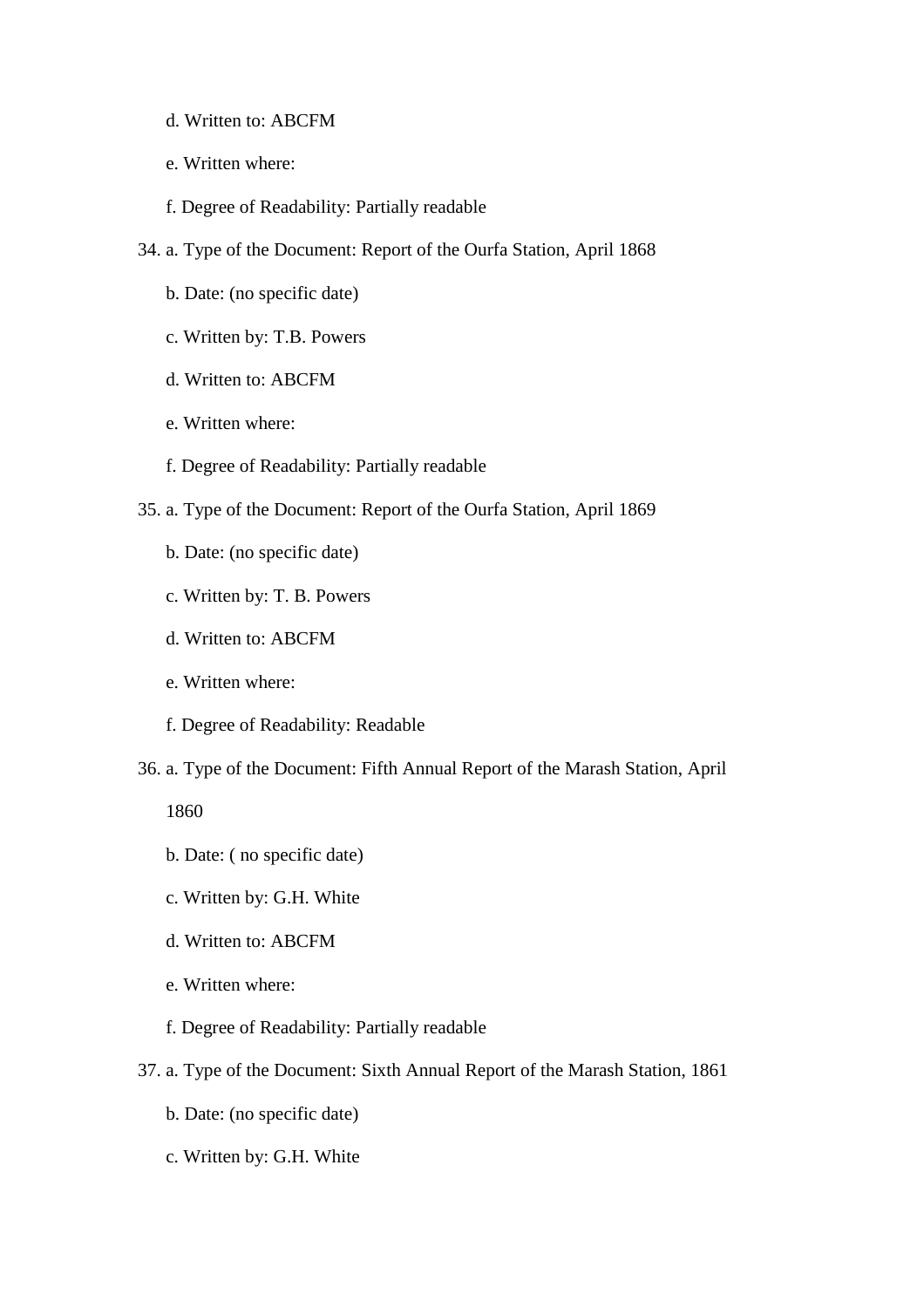- d. Written to: ABCFM
- e. Written where:
- f. Degree of Readability: Readable
- 38. a. Type of the Document: Seventh Annual Report of Marash Field

Station,1863

- b. Date: (no specific date)
- c. Written by: A. J. Pratt
- d. Written to: ABCFM
- e. Written where:
- f. Degree of Readability: Readable
- 39. a. Type of the Document: Tenth Annual Report of the Marash Station, 1865
	- b. Date: (no specific date)
	- c. Written by: A.J. Pratt
	- d. Written to: ABCFM
	- e. Written where:
	- f. Degree of Readability: Partially readable
- 40. a. Type of the Document:  $11<sup>th</sup>$  Annual Report of the Marash Station of the
	- Central Mission Turkey, 1866
	- b. Date: (no specific date)
	- c. Written by: G.H. Montgomery
	- d. Written to: ABCFM
	- e. Written where:
	- f. Degree of Readability: Readable
- 41. a. Type of the Document: Twelfth Annual Report of the Marash Station
	- b. Date: April,  $17<sup>th</sup>$ , 1867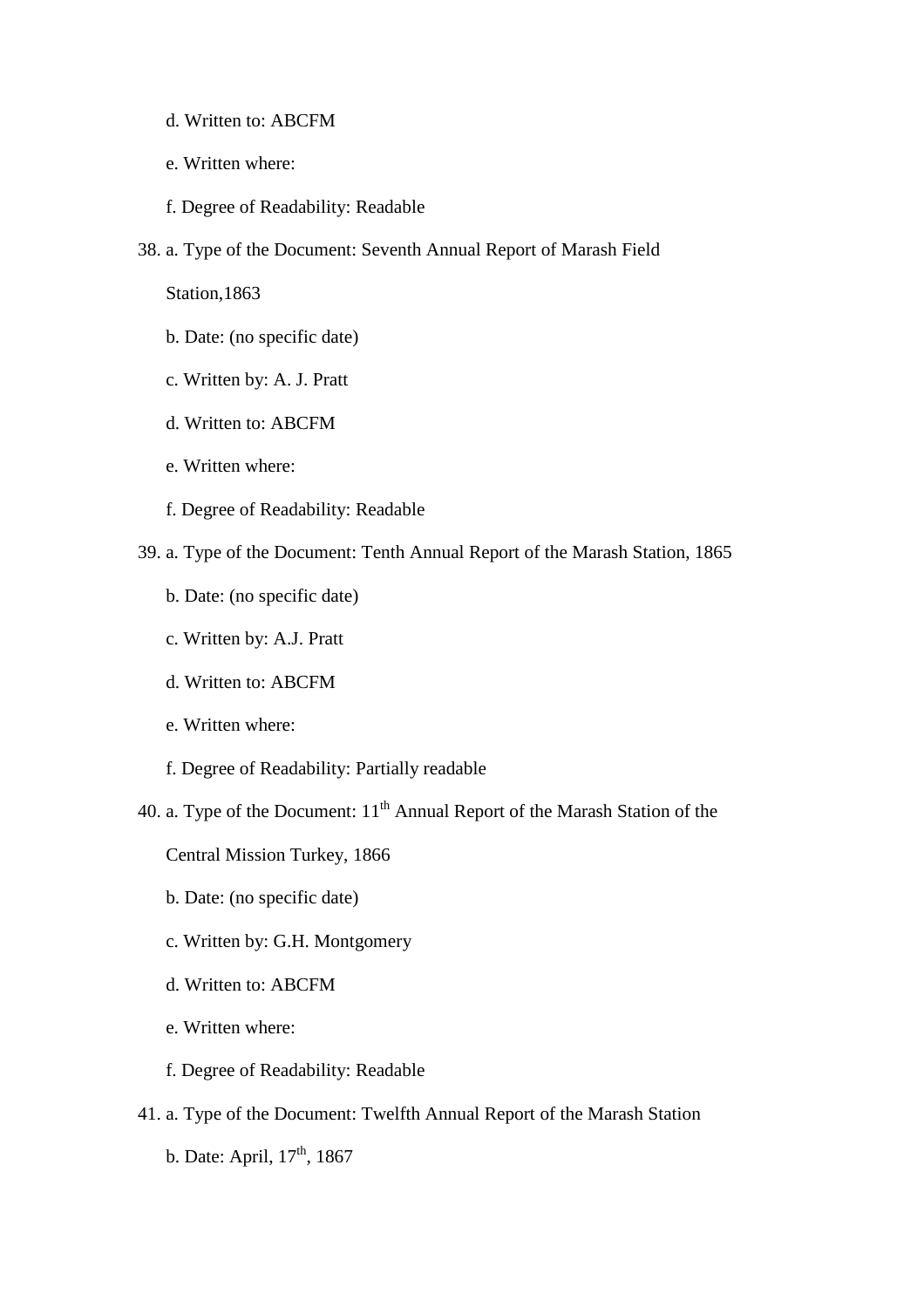- c. Written by: G.H. Montgomery
- d. Written to: ABCFM
- e. Written where:
- f. Degree of Readability: Readable
- 42. a. Type of the Document: Thirteenth Annual Report of the Marash Station,

1868

- b. Date: (no specific date)
- c. Written by: G.H. Montgomery
- d. Written to: ABCFM
- e. Written where:
- f. Degree of Readability: Readable
- 43. a. Type of the Document: Fourteenth Annual Report of the Marash Station,

1869

- b. Date: (no specific date)
- c. Written by: G.H. Montgomery
- d. Written to: ABCFM
- e. Written where:
- f. Degree of Readability: Partially Readable
- 44. a. Type of the Document: Fifteenth Annual Report of the Marash Station,

1870

- b. Date: April,  $26<sup>th</sup>$ , 1871
- c. Written by: G.H. Montgomery
- d. Written to: ABCFM
- e. Written where: Aintab
- f. Degree of Readability: Readable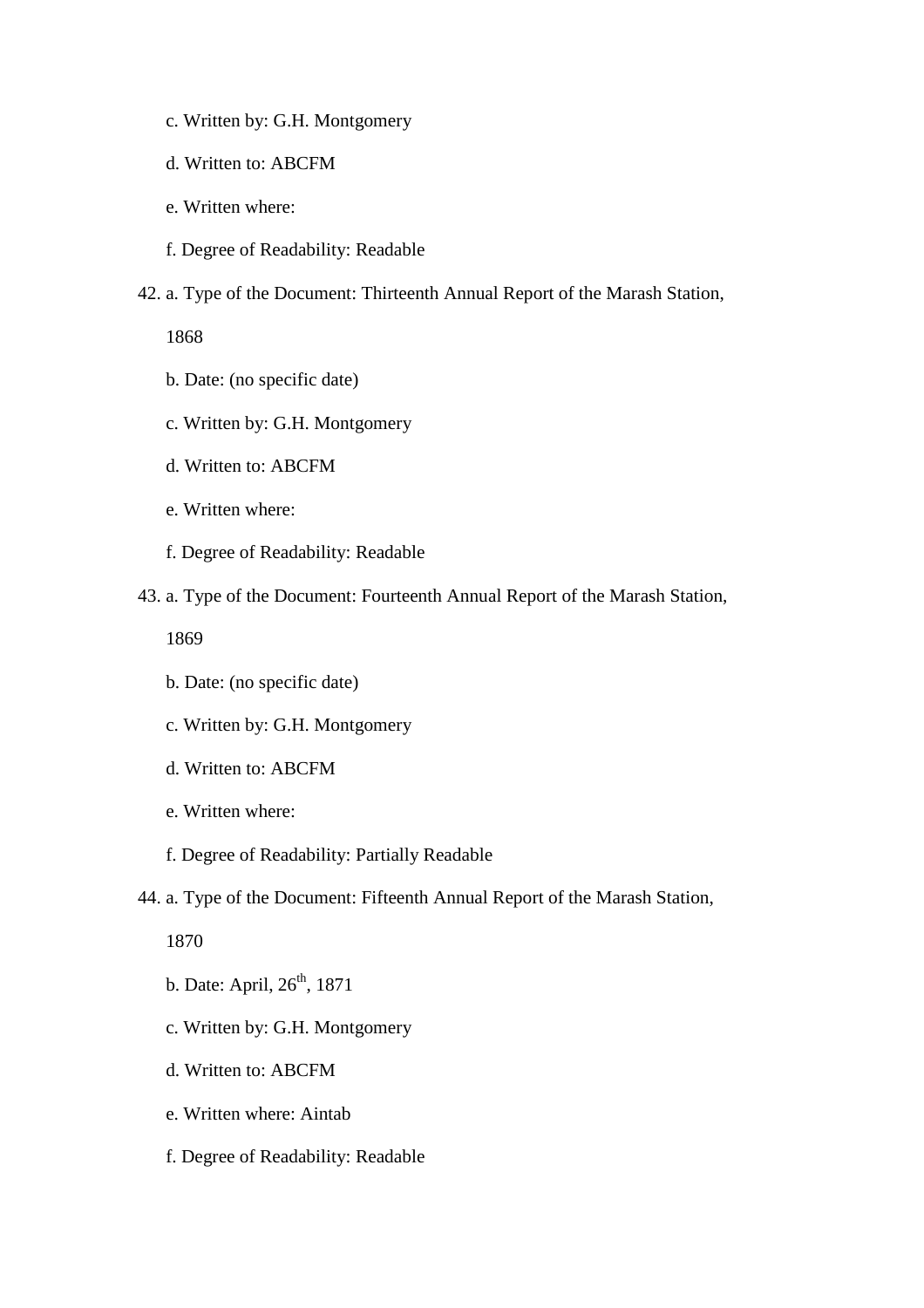- 45. a. Type of the Document: Letter
	- b. Date: April,  $16<sup>th</sup>$ , 1860
	- c. Written by: T. B.Powers
	- d. Written to: ABCFM
	- e. Written where: Aintab
	- f. Degree of Readability: Readable
- 46. a. Type of the Document: Annual Report of the Antioch Station, 1861
	- b. Date: (no specific date)
	- c. Written by: A.B Morgan
	- d. Written to: ABCFM
	- e. Written where:
	- f. Degree of Readability: Readable
- 47. a. Type of the Document: Annual Report of the Antioch Station, 1862
	- b. Date: March,  $14<sup>th</sup>$ , 1862
	- c. Written by: A.B. Morgan
	- d. Written to: ABCFM
	- e. Written where: Antioch
	- f. Degree of Readability: Readable
- 48. a. Type of the Document: Annual Report of the Antioch Station, March 1863
	- b. Date: February, 1863
	- c. Written by: A.B. Morgan
	- d. Written to: ABCFM
	- e. Written where: Antioch
	- f. Degree of Readability: Readable
- 49. a. Type of the Document: Annual Report of the Antioch Station of the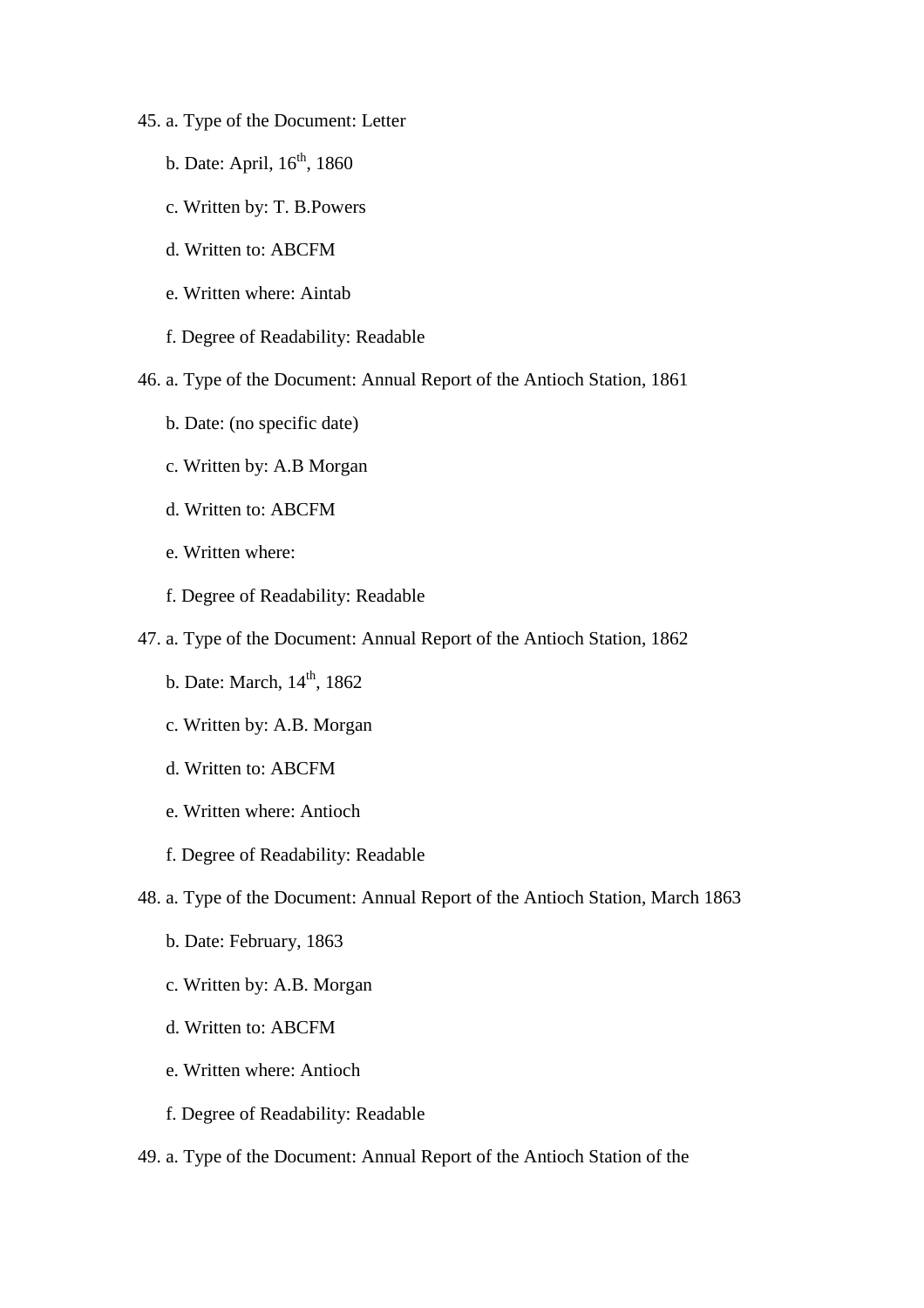Central Mission to Turkey in April 1864

- b. Date: April,  $6<sup>th</sup>$ , 1864
- c. Written by: A.B. Morgan
- d. Written to: ABCFM
- e. Written where: Kessab (?)
- f. Degree of Readability: Readable
- 50. a. Type of the Document: Report of the Ahtioch Stations and out Stations,

April 1867

- b. Date: (no specific date)
- c. Written by: P.O. Powers
- d. Written to:ABCFM
- e. Written where:
- f. Degree of Readability: Partially readable
- 51. a. Type of the Document: Report of the Antioch Station, April 1868
	- b. Date: (no specific date)
	- c. Written by: P.O. Powers
	- d. Written to: ABCFM
	- e. Written where:
	- f. Degree of Readability: Partially readable
- 52. a. Type of the Document: Report of the Alleppo Station (prob. 1861)
	- b. Date: (no specific date)
	- c. Written by: (signature is hardly readable)
	- d. Written to: ABCFM
	- e. Written where:
	- f. Degree of Readability: Hardly readable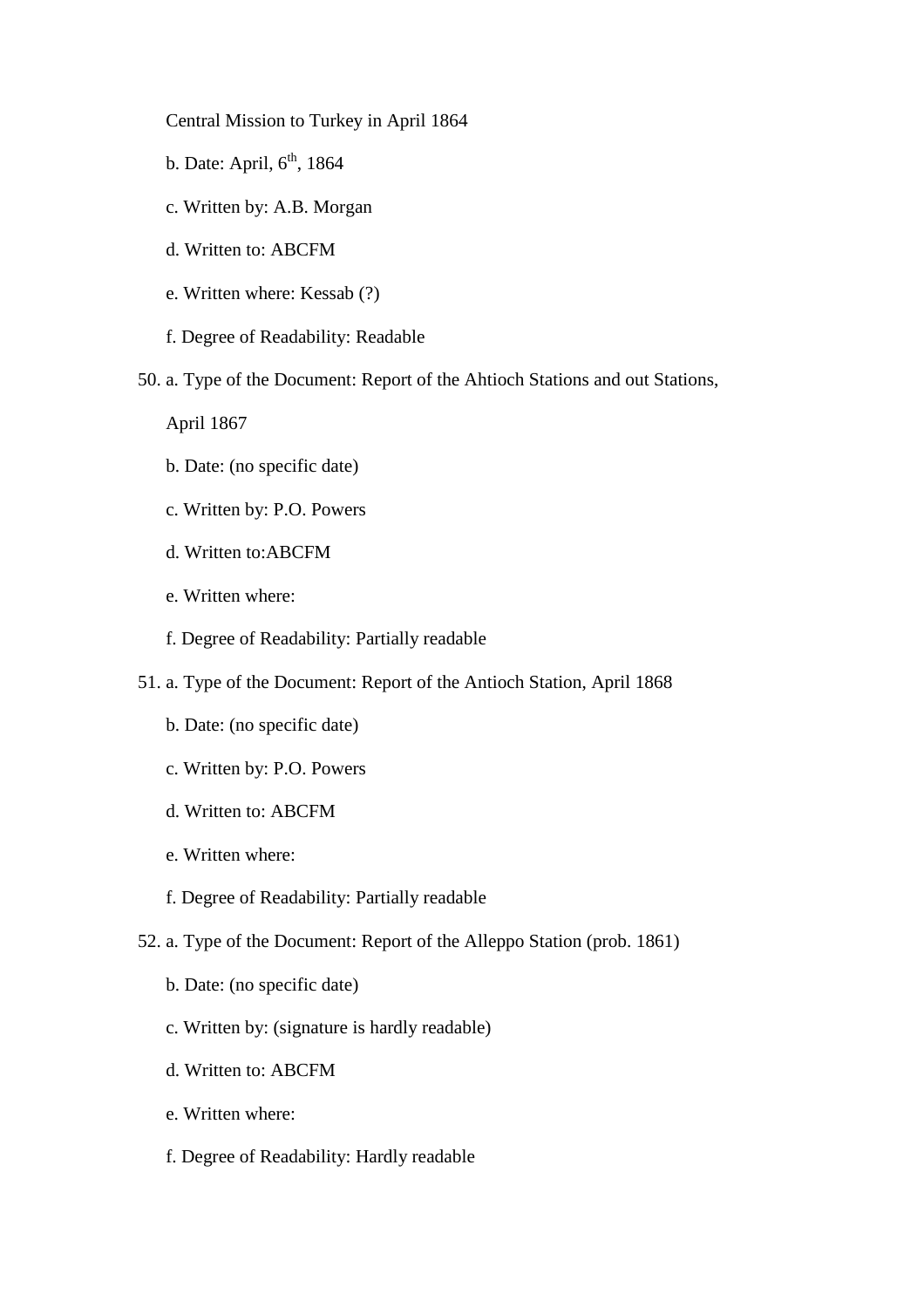#### 53. a. Type of the Document: Report of the Alleppo Station of Mission to Central

**Turkey** 

- b. Date: March,  $31<sup>st</sup>$ , 1862
- c. Written by: Andrew J. Pratt
- d. Written to: ABCFM
- e. Written where: Alleppo
- f. Degree of Readability: Readable
- 54. a. Type of the Document: Report of the Alleppo station of Mission to Central
	- Turkey, March, 2<sup>nd</sup>, 1863
	- b. Date: February,  $19<sup>th</sup>$ , 1863
	- c. Written by: Andrew J. Pratt
	- d. Written to: ABCFM
	- e. Written where: Alleppo
	- f. Degree of Readability: Partially readable
- 55. a. Type of the Document: Report of the Alleppo Station Presented April, 1868
	- b. Date: (no specific date)
	- c. Written by: M. Shrieder
	- d. Written to: ABCFM
	- e. Written where:
	- f. Degree of Readability: Readable
- 56. a. Type of the Document: Report of the Alleppo Station for 1867
	- b. Date: March,  $30<sup>th</sup>$ , 1868
	- c. Written by: M. Shrieder
	- d. Written to: ABCFM
	- e. Written where: Hwitah (?)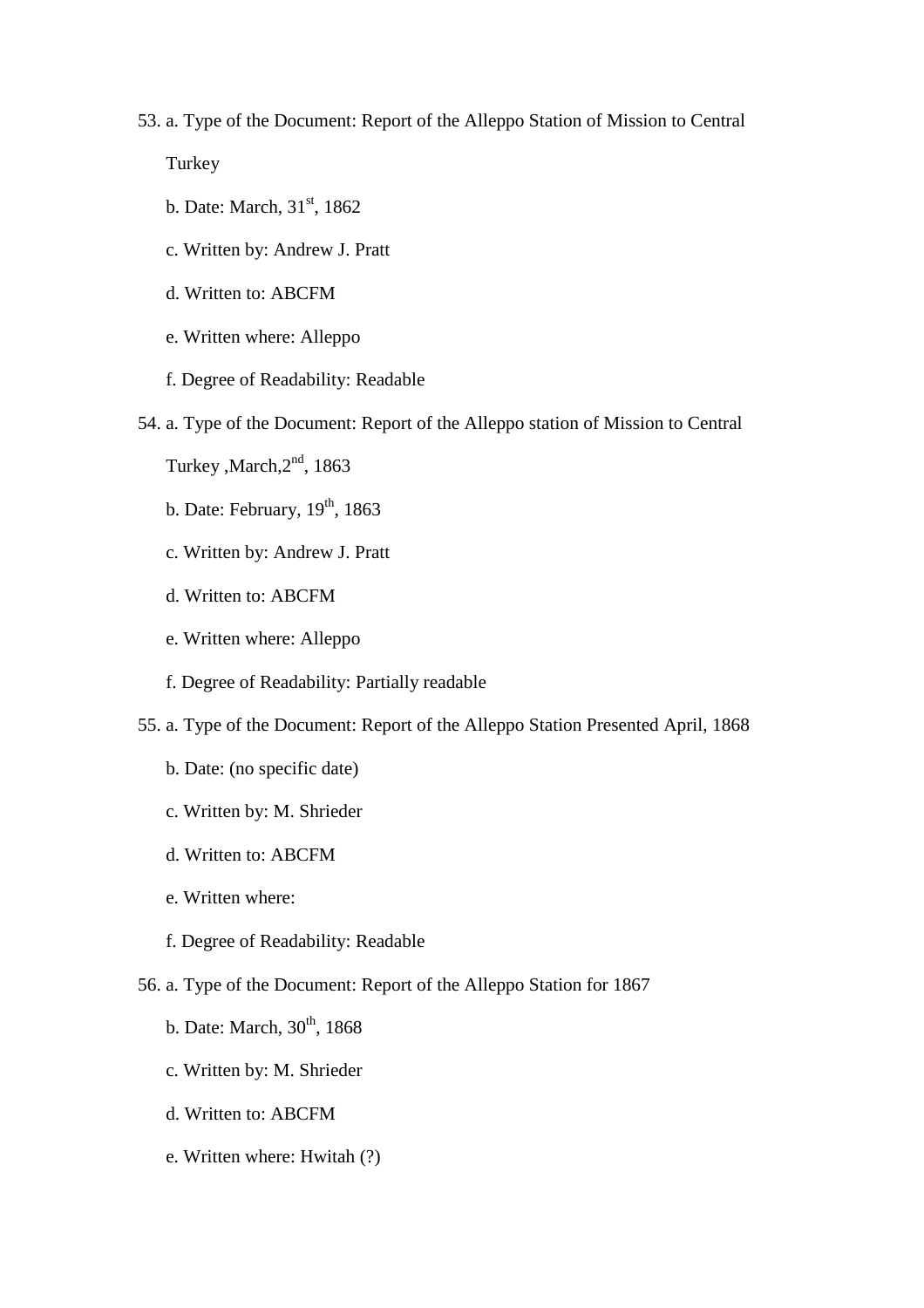- f. Degree of Readability: Readable
- 57. a. Type of the Document: Report of the Alleppo Station for 1868
	- b. Date: April, (?), 1869
	- c. Written by: G.B. Nutting
	- d. Written to: ABCFM
	- e. Written where: Alleppo
	- f. Degree of Readability: Readable
- 58. a. Type of the Document: Report of the Alleppo Station from April 1869 to
	- 1870
	- b. Date: (no specific date)
	- c. Written by: G.B. Nutting
	- d. Written to: ABCFM
	- e. Written where:
	- f. Degree of Readability: Readable
- 59. a. Type of the Document: Report of the Adana Station
	- b. Date: March,  $4<sup>th</sup>$ , 1864
	- c. Written by: Z. Goss
	- d. Written to: ABCFM
	- e. Written where:
	- f. Degree of Readability: Readable
- 60. a. Type of the Document: Annual Report of the Adana Station, Presented to

April 1866

- b. Date: (no specific date)
- c. Written by: M. Schrieder
- d. Written to: ABCFM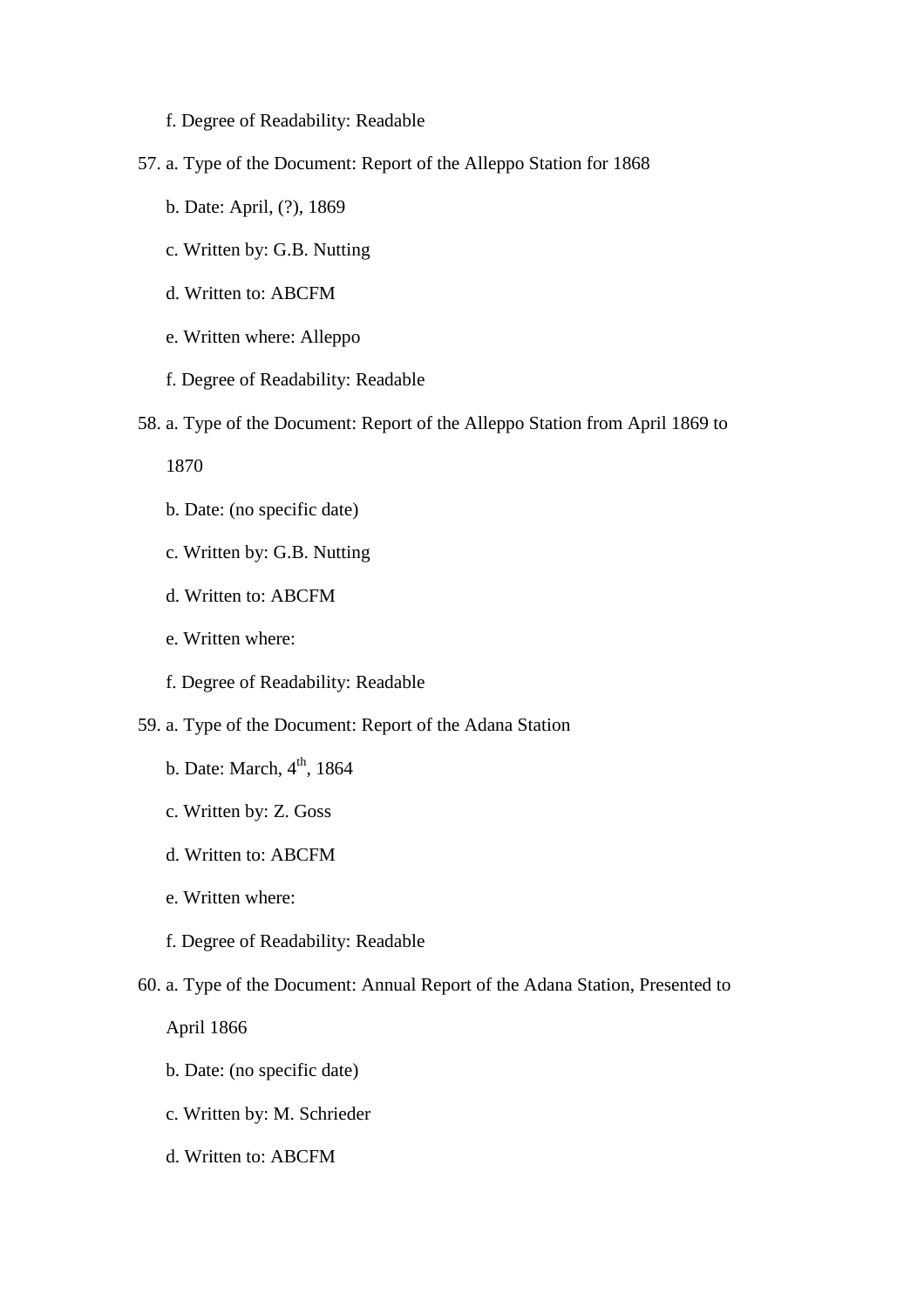- e. Written where:
- f. Degree of Readability: Readable
- 61. a. Type of the Document: Annual Report of the Adana Station for the Year

1867

- b. Date: ( no specific date)
- c. Written by: L.H. Adacus
- d. Written to: ABCFM
- e. Written where:
- f. Degree of Readability: Readable
- 62. a. Type of the Document:Annual Report of the Adana Station, 1868
	- b. Date: (no specific date)
	- c. Written by: L.H. Adacus
	- d. Written to: ABCFM
	- e. Written where:
	- f. Degree of Readability: Readable
- 63. a. Type of the Document: Annual Report of the Adana Station, April 1869-70
	- b. Date: (no specific date)
	- c. Written by: L.H. Adacus
	- d. Written to: ABCFM
	- e. Written where:
	- f. Degree of Readability:Readable
- 64. a. Type of the Document: Report of the Adana Station, April 1870-71
	- b. Date: (no specific date)
	- c. Written by: L.H. Adacus
	- d. Written to: ABCFM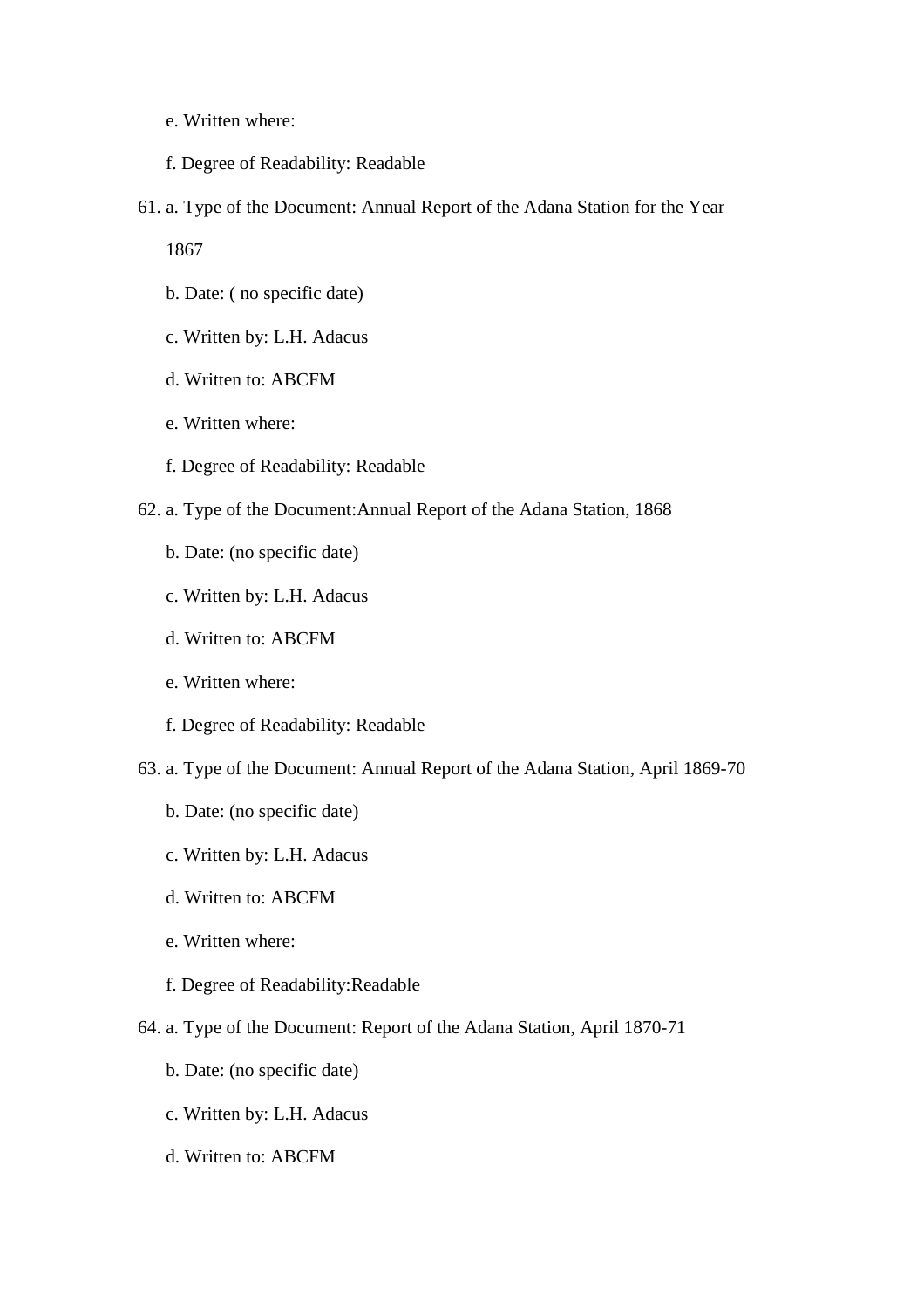- e. Written to where:
- f. Degree of Readability: Hardly Readable
- 65. a. Type of the Document: Report of the Evangelical Class
	- b. Date: April, 28<sup>th</sup>, 1864
	- c. Written by: M. Schrieder
	- d. Written to: ABCFM
	- e. Written where: Aintab
	- f. Degree of Readability: Partially readable
- 66. a. Type of the Document: Report of the Training School, 1870
	- b. Date: (no specific date)
	- c. Written by: G. H. Montgomery
	- d. Written to: ABCFM
	- e. Written where:
	- f. Degree of Readability: Hardly Readble
- 67. a. Type of the Document: Letter
	- b. Date: May, (?), 1871
	- c. Written by: J. G. Howbrige
	- d. Written to: Rev. H.G. Plock D.D.
	- e. Written where: Marash
	- f. Degree of Readability: Readable
- 68. a. Type of the Document: Report of the Committee of Education
	- b. Date: April,  $29<sup>th</sup>$ , 1861
	- c. Written by: G.B. Nutting, M. Shrieder, B. Gooddale (Committee
	- Members)
	- d. Written to: ABCFM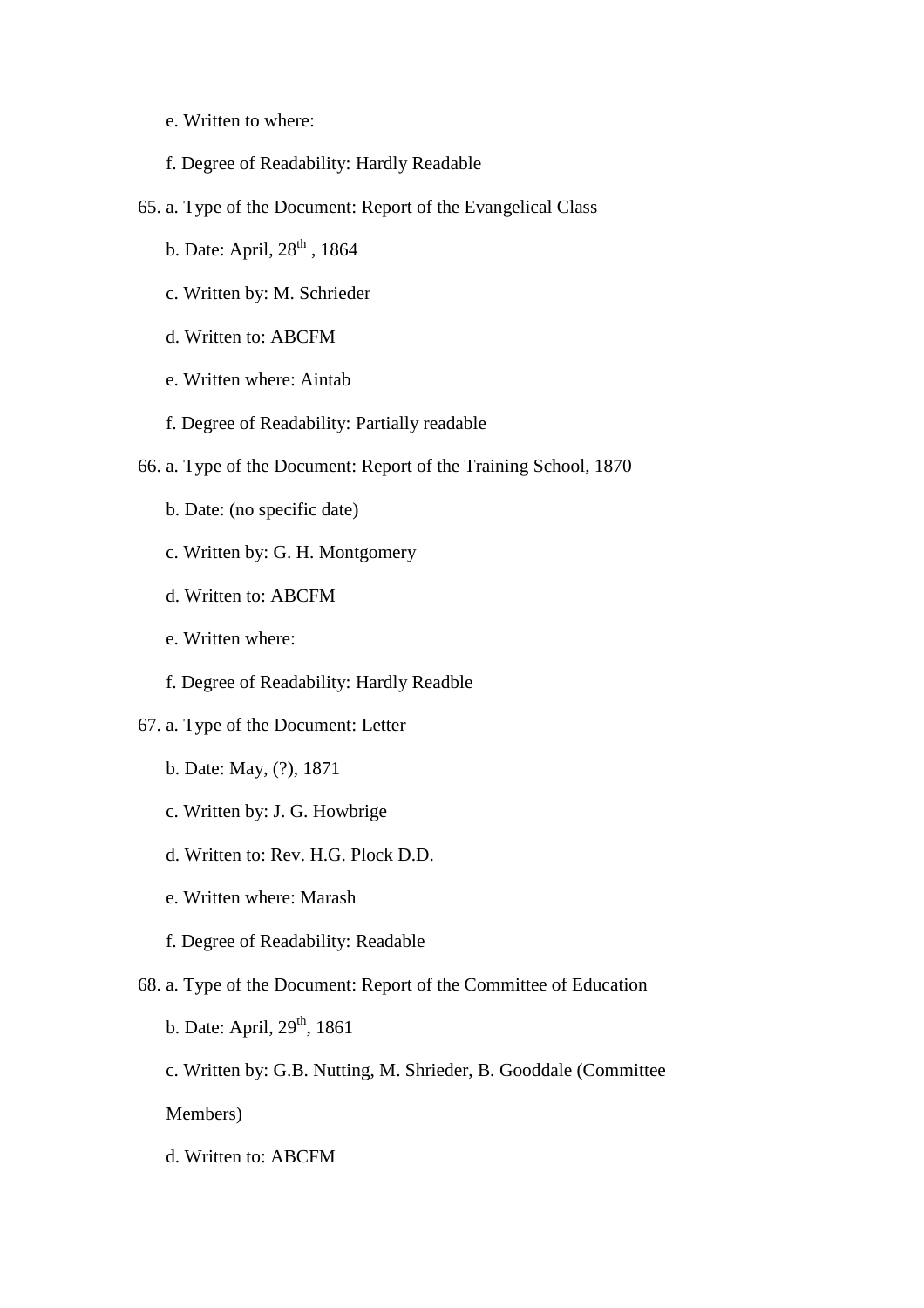- e. Written where: Aintab
- f. Degree of Readability: Readable
- 69. a. Type of the Document:Report of the Female Missionary School, 1862
	- b. Date: (no specific date)
	- c. Written by: ( signature is hardly readable)
	- d. Written to: ABCFM
	- e. Written where: Aintab
	- f. Degree of Readability: Partially readable
- 70. a. Type of the Document: Reports of the Girls Boarding Schoo lfor the Year

Ending, 1866

- b. Date: April, (?), 1866
- c. Written by: (signature hardly readable)
- d. Written to: ABCFM
- e. Written where:
- f. Degree of Readability: Unreadable
- 71. a. Type of the Document: Report of the Female Missionary School, 1862
	- b. Date: ( no specific date)
	- c. Written by: (signature is hardly readable)
	- d. Written to: ABCFM
	- e. Written where: Aintab
	- f. Degree of Readability: Partially readable
- 72. a. Type of the Document: Report of the Girls Boarding School for the

Year Ending, 1866

- b. Date: ( no specific date)
- c. Written by: (signature is hardly readable)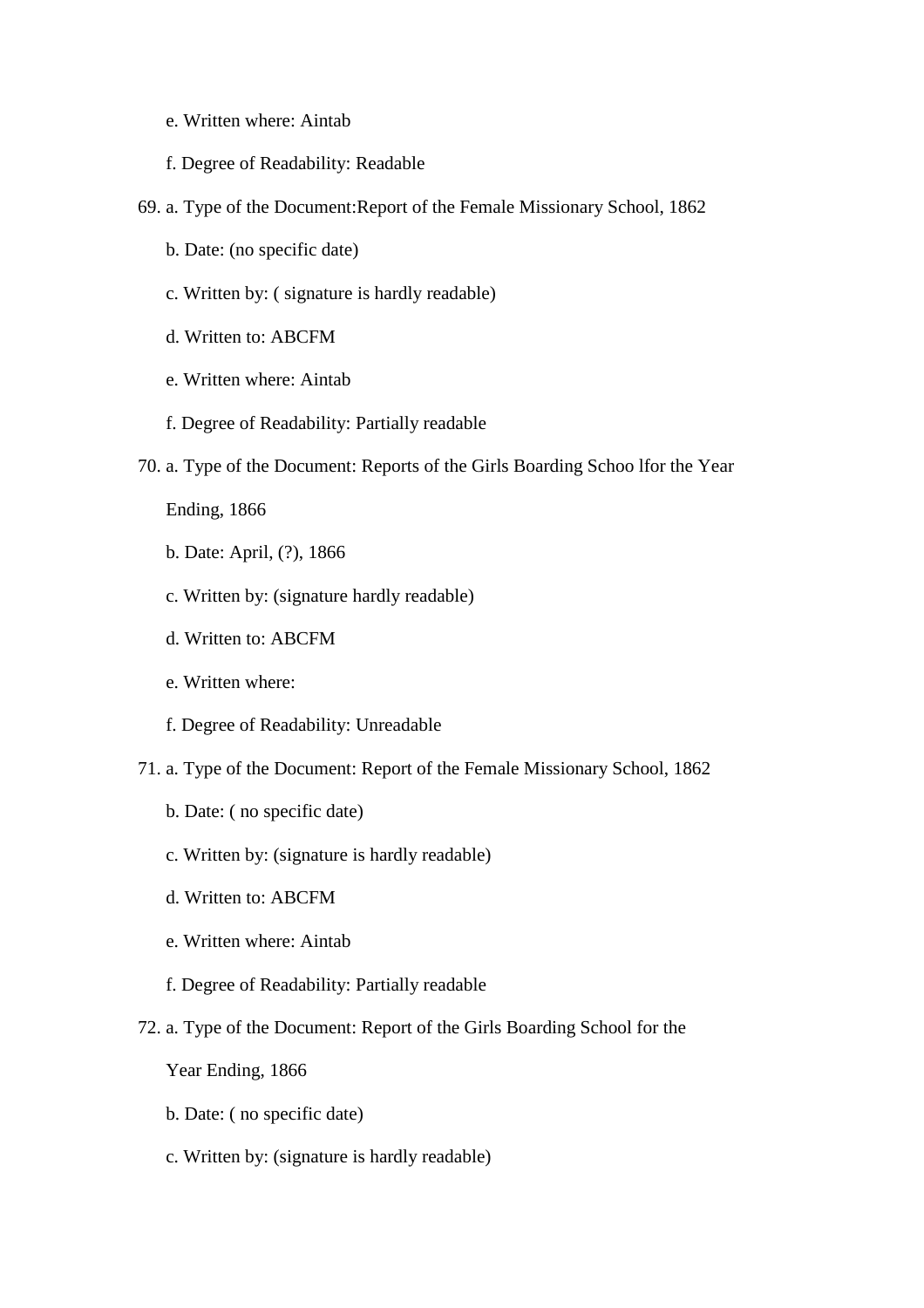- d. Written to: ABCFM
- e. Written where:
- f. Degree of Readability: Hardly readable
- 73. a. Type of the Document: Report of the Girls Boarding School for the

Year Ending, 1868

- b. Date: (no specific date)
- c. Written by: B.A. Butcher
- d. Written to: ABCFM
- e. Written where:
- f. Degree of Readability: Unreadable
- 74. a. Type of the Document: Report of the Girls Boarding School, 1871
	- b. Date: (no specific date)
	- c. Written by: B. A. Butcher
	- d. Written to: ABCFM
	- e. Written where: Ainteb
	- f. Degree of Readability: Unreadable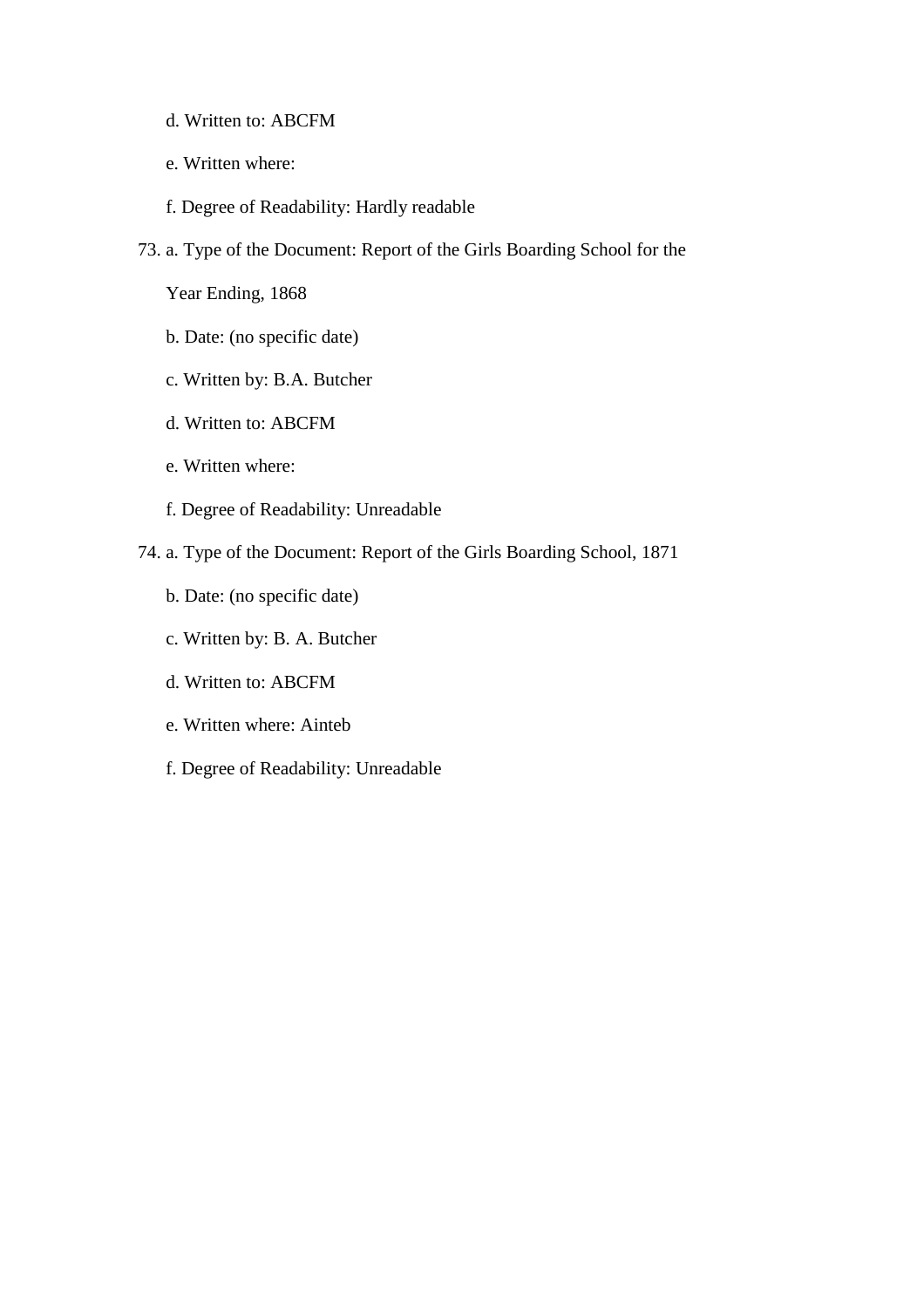# **REEL 641**

\_\_\_\_\_\_\_\_\_\_\_\_\_\_\_\_\_\_\_\_\_\_\_\_\_\_\_\_\_\_\_\_\_\_\_\_\_\_\_\_\_\_\_\_\_\_\_\_\_\_\_\_\_\_\_\_\_\_\_\_\_\_\_\_\_\_\_

**Submitted by:** Gülben Ulupınar

**Submitted to:** Department of History

**Project Term:** March, 1999

**Bibliographical and Physical Information:** 

**Document Type:** Microfilm

**Reference No:** BV2410. A4 1984 Reel 641

**Degree of Readabilility :** Readable

**Content:** Reel 641 contain a map that shows location of American missions, reports of the committee works on press, and letters from individual missionaries ( L.H. Adams, J. Coffing, Mrs. J. L. Coffing, Miss N. B. Francis, A.D. Goodale, Z. Goss, F. Jewette and Mrs M.A. Jewette, H. Marden and Mrs. M.H. Marden, G. H. Montgomery). Most of these letters are adressed to Rev. Doc. Clark and Rev. Doc. Anderson who are secretaries of ABCFM in Boston.

**\_\_\_\_\_\_\_\_\_\_\_\_\_\_\_\_\_\_\_\_\_\_\_\_\_\_\_\_\_\_\_\_\_\_\_\_\_\_\_\_\_\_\_\_\_\_\_\_\_\_\_\_\_\_\_\_\_\_\_\_\_\_\_\_\_\_\_\_\_** 

### **Letters from the Missions to the Secretaries of ABCFM :**

- 1. a. Type of the Document: Letter
	- b. Date: No date
	- c. Written by: B. Shneider
	- d. Written to: ABCFM
	- e. Written where:
	- f. Degree of Readability: Unreadable
- 2. a. Type of the Document: Report of the Committee on the Works of Press
	- b. Date: No Date
	- c. Written by: B. Shneider
	- d. Written to: ABCFM
	- e. Written where: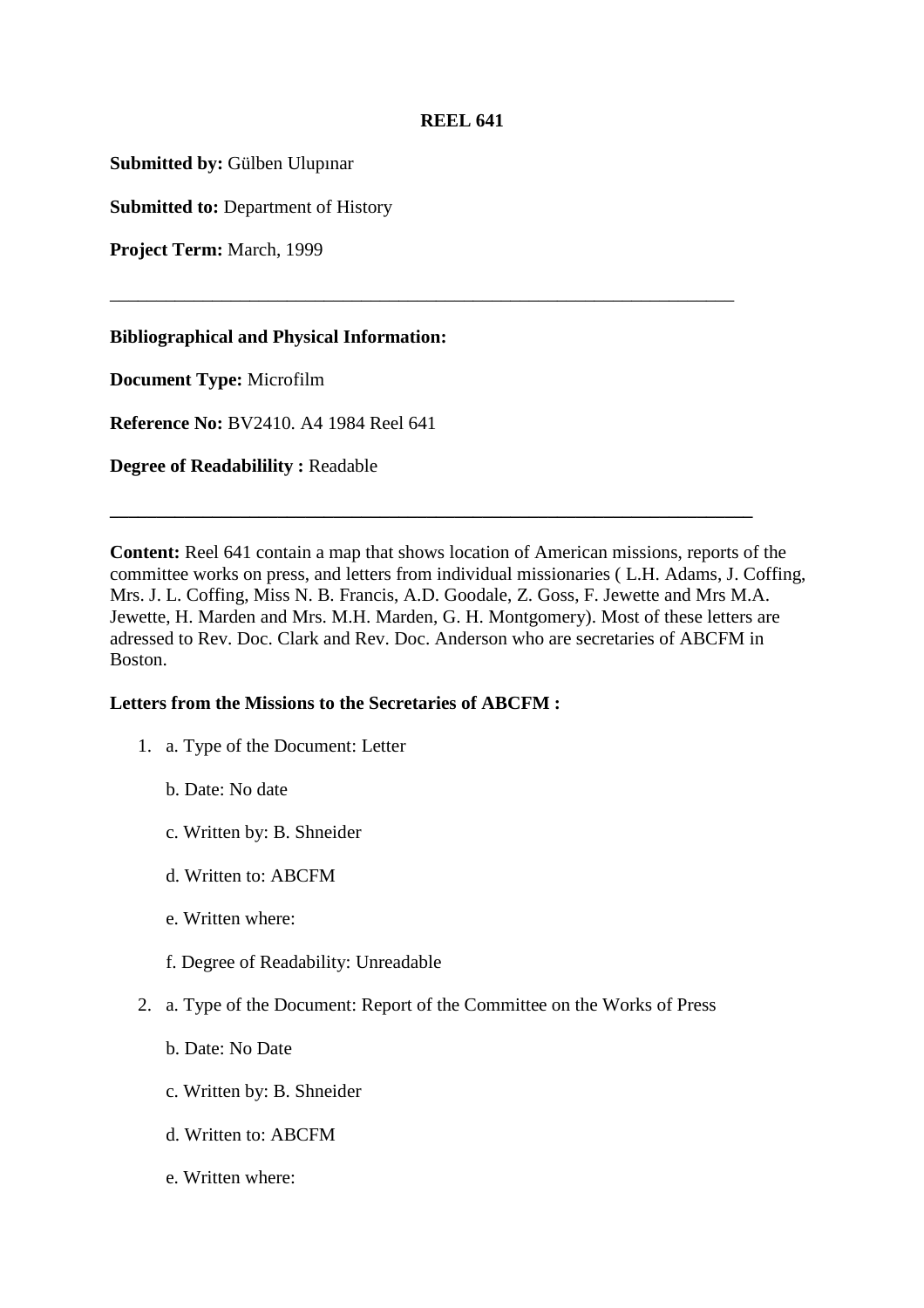f. Degree of Readability: Unreadable

- 3. a. Type of the Document: Report of the Commitee on the Works of the Press
	- b. Date: April,  $30<sup>th</sup>$ , 1865
	- c. Written by: B. Shneider
	- d. Written to: ABCFM
	- e. Written where: Aintab
	- f. Degree of Readability: Unreadable
- 4. a. Type of the Document: Report of the Special Committee in the Request of the

Marash (Station) for Another Turkish Speaking Missionary

- b. Date: June,  $20^{th}$ , 1865 (?)
- c. Written by: G.B. Nutting
- d. Written to: ABCFM
- e. Written where:
- f. Degree of Readability: Readable
- 5. a. Type of the Document: Letter
	- b. Date: Nov.,  $8^{\text{th}}$ , 1860
	- c. Written by :J.B. Morgan
	- d. Written to: To Mr. Bestore (?)
	- e. Written where: Aintoch
	- f. Degree of Readability: Readable
- 6. a. Type of the Document: Letter
	- b. Date: April,  $16<sup>th</sup>$ , 1862
	- c. Written by: G.B. Nutting
	- d. Written to: Rev. R. Anderson, Sec. Of ABCFM
	- e. Written where: Aintab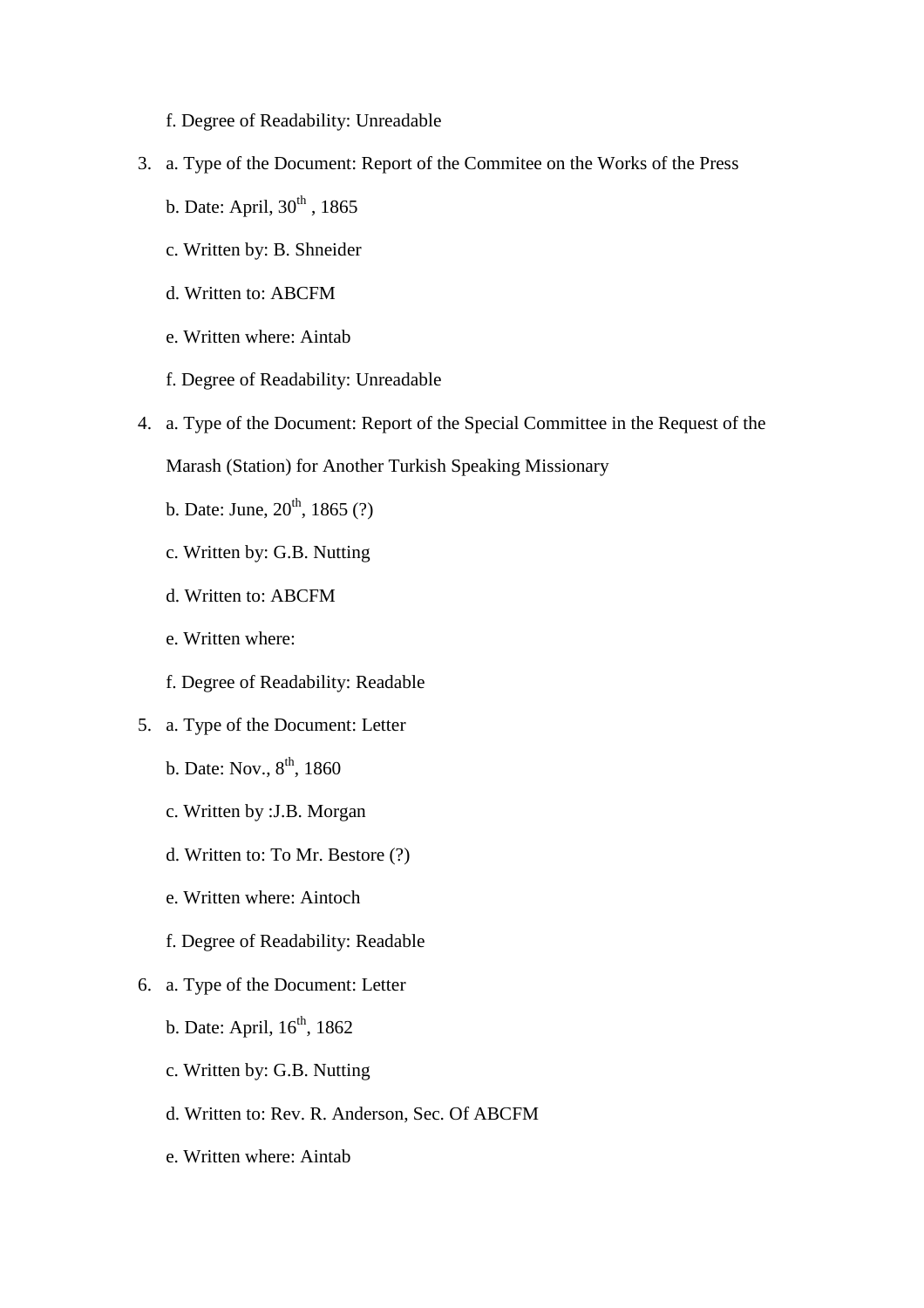- f. Degree of Readability: Partially readable
- 7. a. Type of the Document: Letter
	- b. Date: March,  $6<sup>th</sup>$ , 1863
	- c. Written by: Morgan, Shneider, White, Goodale, Goss
	- d. Written to: Rev. S. B. Swat (?), Sec. Of ABCFM
	- e. Written where: Aintab
	- f. Degree of Readability: Readable
- 8. a. Type of the Document: Letter
	- b. Date: March,  $6<sup>th</sup>$ , 1863
	- c. Written by: Goss and White
	- d. Written to: The Presidential Committee of the American Board
	- e. Written where: Aintab
	- f. Degree of Readability: Readable
- 9. a. Type of the Document: Letter
	- b. Date: April,  $28<sup>th</sup>$ , 1864
	- c. Written by: A.B. Morgan
	- d. Written to: Rev. Anderson
	- e. Written where: Ourfa
	- f. Degree of Readability: Readable
- 10. a. Type of the Document: Letter
	- b. Date: May,  $8^{th}$ , 1864
	- c. Written by: G.B. Nutting
	- d. Written to: Circular Members of the Central Mission to Turkey
	- e. Written where: Ourfa
	- f. Degree of Readability: Readable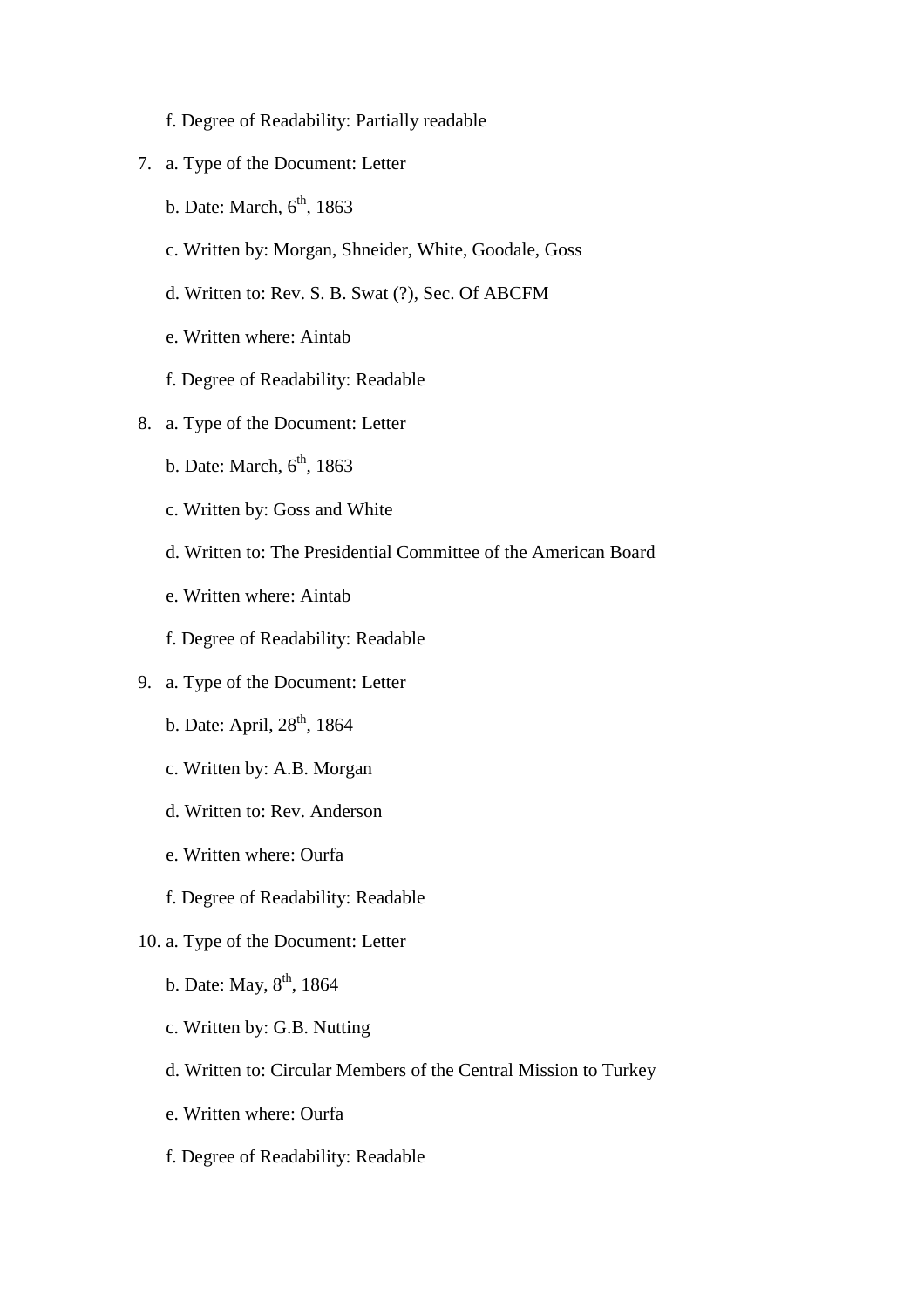- 11. a. Type of the Document: Letter
	- b. Date: Aug,  $13^{th}$ , 1864
	- c. Written by: B. Shneider
	- d. Written to: Rev. R. Anderson
	- e. Written where: Marash
	- f. Degree of Readability: Readable
- 12. a. Type of the Document: Letter
	- b. Date: Nov.  $29^{th}$ , 1864
	- c. Written by: B. Schneider
	- d. Written to: Sec. Of ABCFM
	- e. Written where: Aintab
	- f. Degree of Readability: Hardly Readable
- 13. a. Type of the Document: Letter
	- b. Date: Unreadable
	- c. Written by: Signature unreadable
	- d. Written to: ABCFM
	- e. Written where:
	- f. Degree of Readability: Unreadable
- 14. a. Type of the Document: "A Proper Containing The Following Statement of the Belief and Questions was Presented to Mr. Nutting for His Answers
	- To The Same"
	- b. Date: No Date
	- c. Written by: No Name
	- d. Written to: Mr. Nutting (?)
	- e. Written where: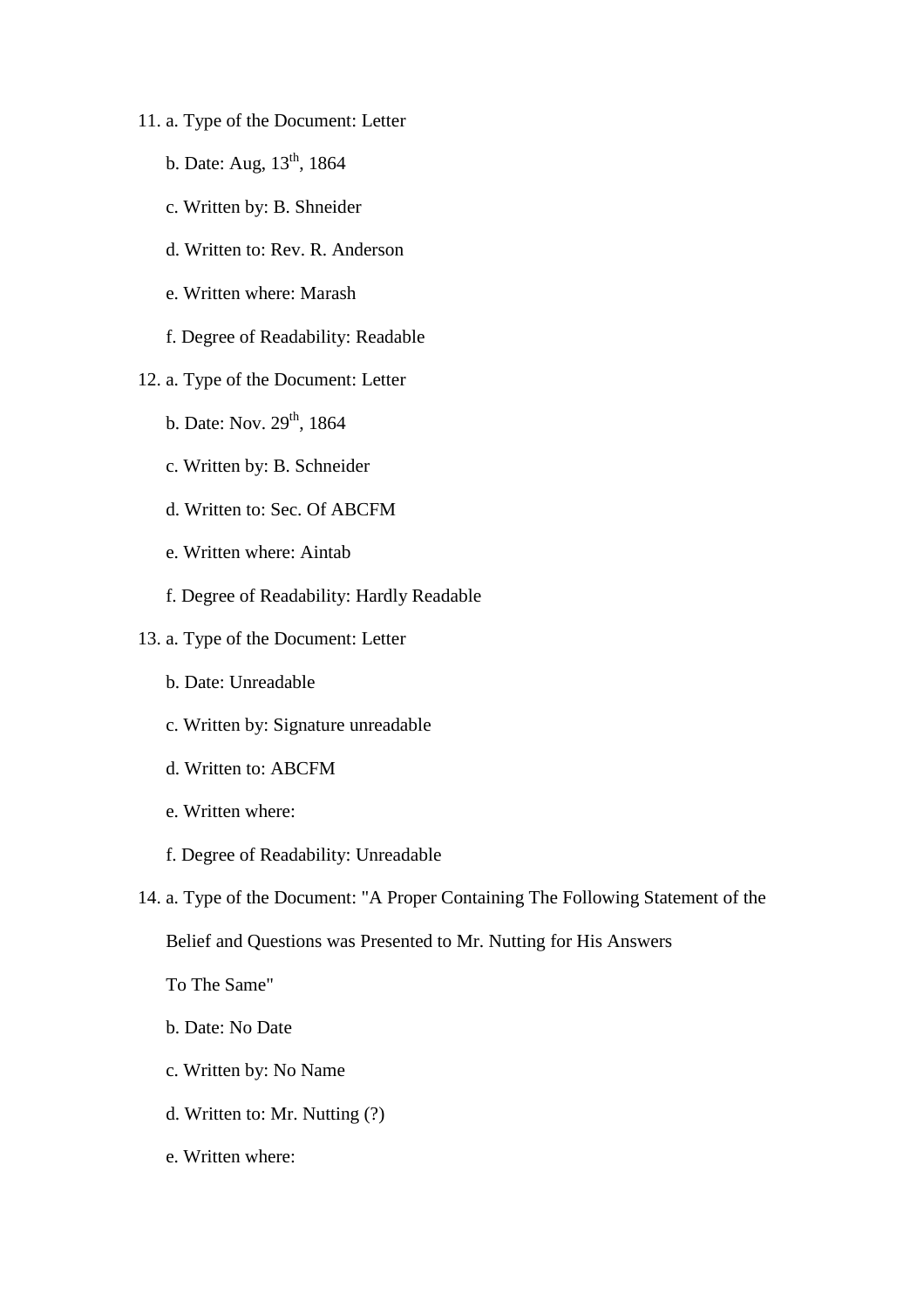f. Degree of Readability: Readable

15. a. Type of the Document: "Questions Presented to The Mission by Mr. Nutting in the Ourfa Annual Report" (This Report has three copies on the reel)

b. Date:

- c. Written by: No signature
- d. Written to: ABCFM
- e. Written where:
- f. Degree of Readability: Partially Readable
- 16. a. Type of the Document: "Report of Agreement between Mr. Nutting and the

Missionary Stations of the Pontus"

- b. Date: Sep. 23rd, 1865
- c. Written by: Nutting, Montgomery, Schneider
- d. Written to: ABCFM
- e. Written where: Aintoch
- f. Degree of Readability: Partially Readable
- 17. a. Type of the Document: Letter
	- b. Date: April  $20^{th}$  (?), 1866
	- c. Written by: B. Shneider
	- d. Written to: Rev. R. Anderson and Rev. N. Clark
	- e. Written where: Marash
	- f. Degree of Readability: Partially Readable
- 18. a. Type of the Document: Report (?)
	- b. Date: April  $6<sup>th</sup>$ , 1864
	- c. Written by: D.P. Allen, M. Livingstone, B. Barnum(?)
	- d. Written to: ABCFM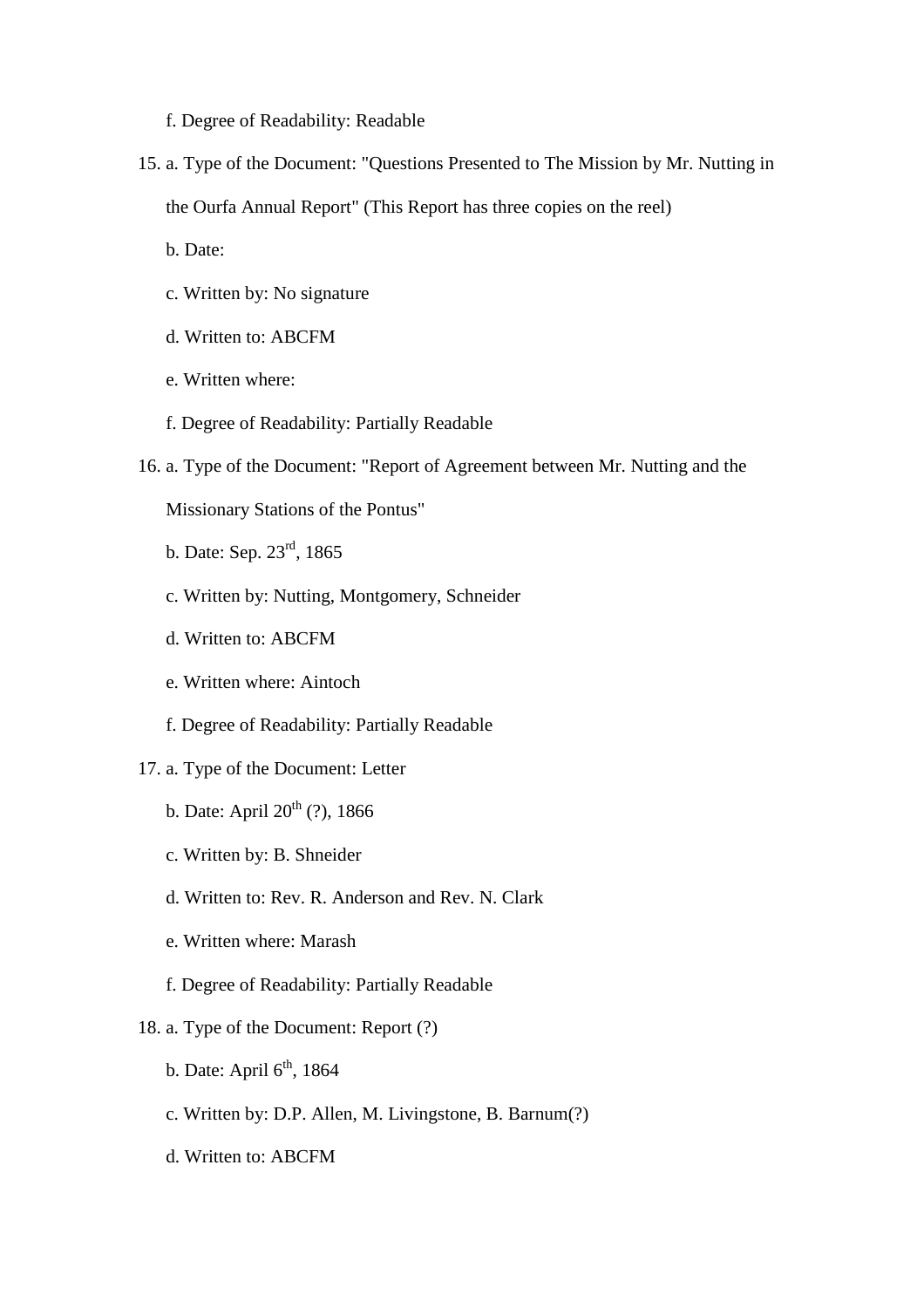- e. Written where:
- f. Degree of Readability: Readable
- 19. a. Type of the Document: Letter of " The Committee Acting by Request Mr.

Nutting on the side of Mr. Schneider, Mr. Pratt"

- b. Date: (Read by ABCFM) July  $11^{th}$ , 1867
- c. Written by: P.D. Powers and H.T. Percy
- d. Written to: ABCFM
- e. Written where:
- f. Degree of Readability: Readable

### 20. a. Type of the Document: Letter

- b. Date: Apr.  $18<sup>th</sup>$ , 1868
- c. Written by: Schneider, Powers, Percy
- d. Written to: Rev. Clark ans Briton, Sec. Of ABCFM
- e. Written where: Aintab
- f. Degree of Readability: Readable
- 21. a. Type of the Document: Letter
	- b. Date: Oct.  $27<sup>th</sup>$ , 1868
	- c. Written by: J. Howbridge
	- d. Written to: B. Percy
	- e. Written where: Marash
	- f. Degree of Readability: Readable
- 22. a. Type of the Document: Letter
	- b. Date: Apr.  $25^{th}$ , 1869
	- c. Written by: Howbridge and Powers
	- d. Written to: Rev Clark, Sec. Of ABCFM, Boston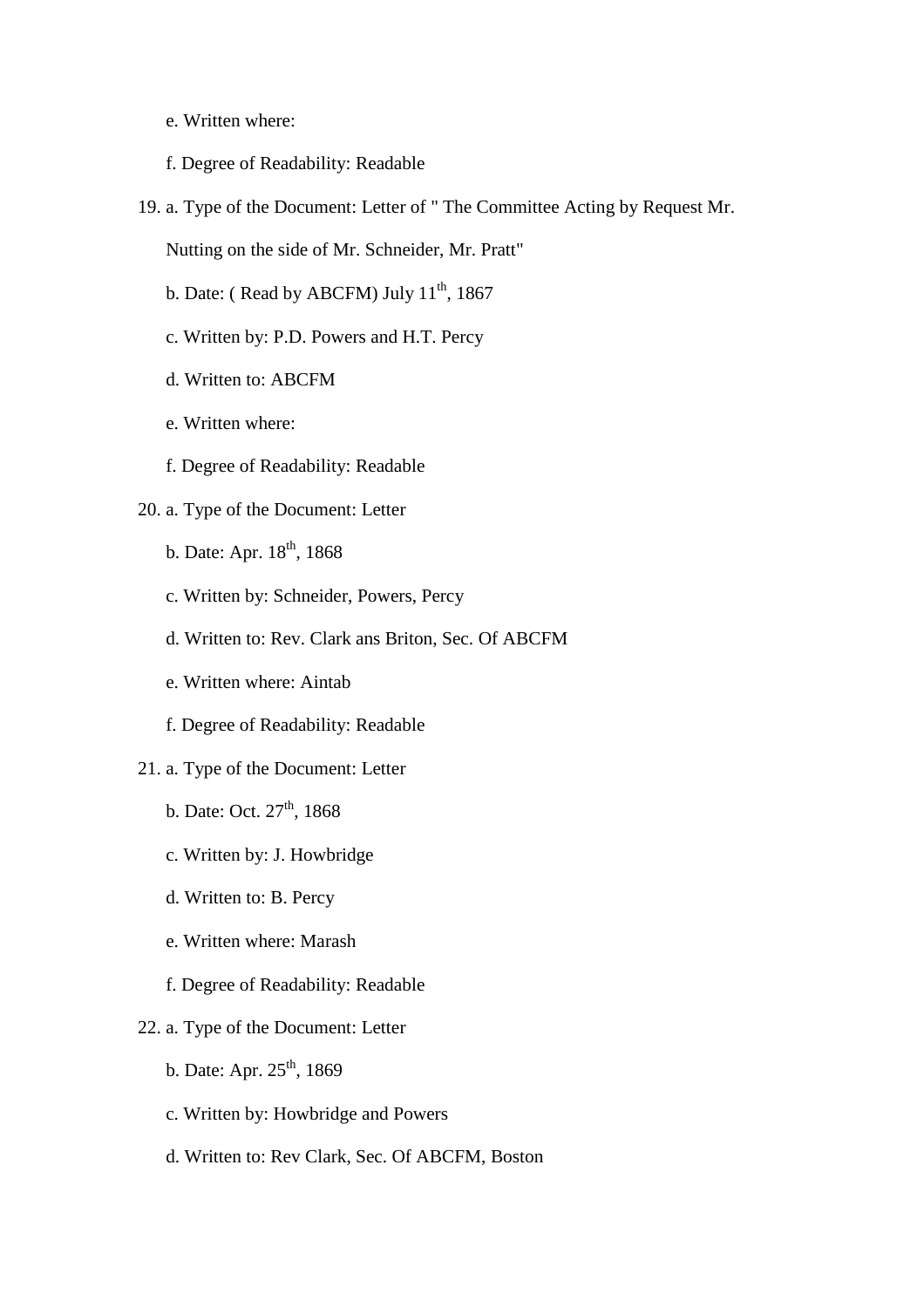- e. Written where: Marash
- f. Degree of Readability: Readable
- 23. a. Type of the Document: Note
	- b. Date: Apr.  $25^{th}$ , 1861
	- c. Written by: G.B. Nutting
	- d. Written to: Committee Members of ABCFM
	- e. Written where: Marash
	- f. Degree of Readability: Readable
- 24. a. Type of the Document: Letter
	- b. Date: Apr.  $21^{st}$ , 1866
	- c. Written by: Pratt (Other signature unreadable)
	- d. Written to: Rev. Clark and Rev. Anderson, Secretaries of ABCFM
	- e. Written where: Marash
	- f. Degree of Readability: Partially readable
- 25. a. Type of the Document: Letter
	- b. Date: May  $1^{st}$  (?), 1867
	- c. Written by: Percy, Nutting and Pratt
	- d. Written to: Members of the Cental Mission to Turkey
	- e. Written where: Marash
	- f. Degree of Readability: Readable
- 26. a. Type of the Document: Report of the Committee, 1867
	- b. Date: April, 1867
	- c. Written by: Pratt and Percy
	- d. Written to: ABCFM
	- e. Written where: Marash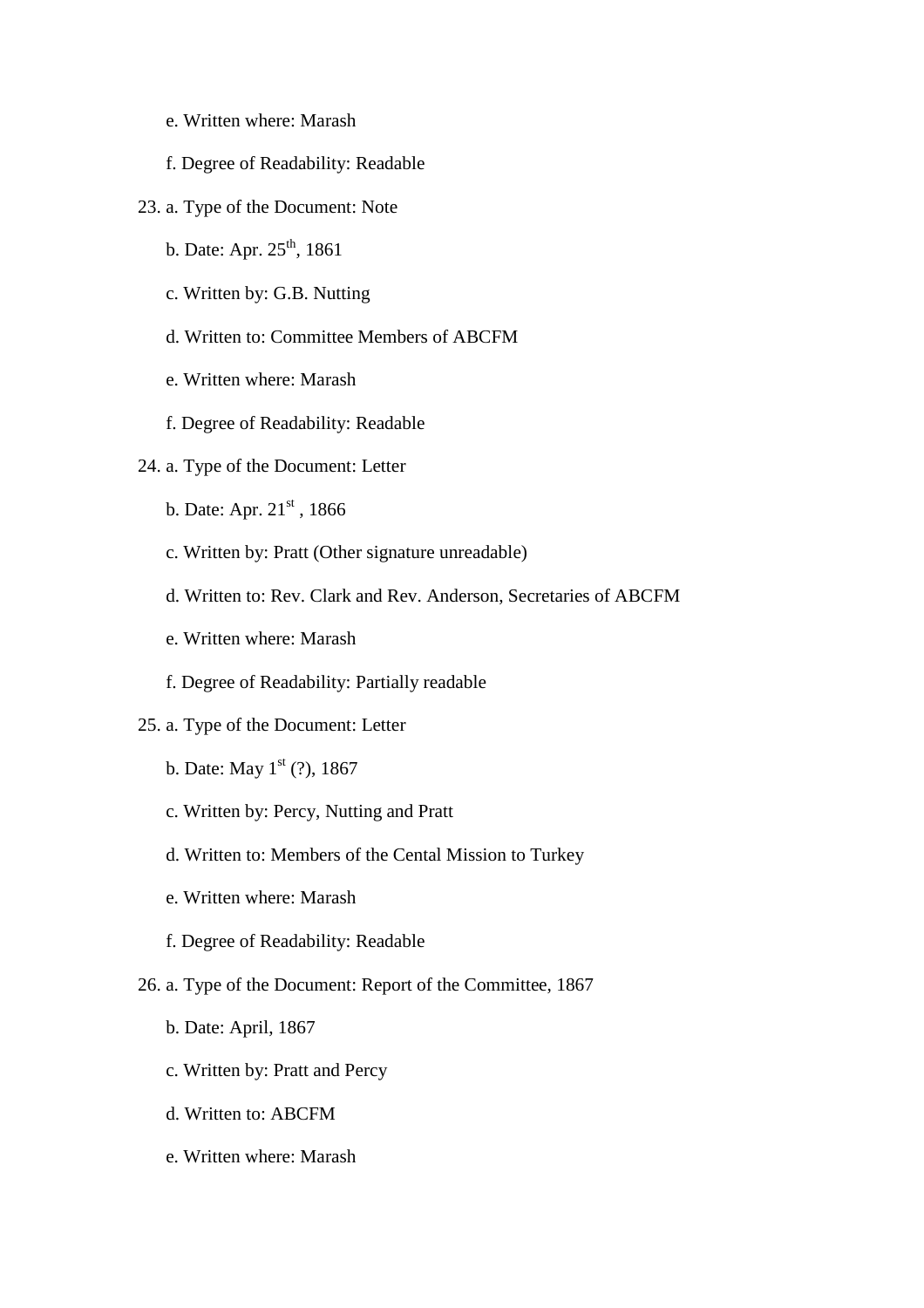- f. Degree of Readability: Readable
- 27. a. Type of the Document: Letter
	- b. Date: May  $8^{th}$  (?), 1867
	- c. Written by: Nutting, and L. H. Adams
	- d. Written to: Rev. Clark
	- e. Written where: Marash
	- f. Degree of Readability: Unreadable
- 28. a. Type of the Document: Letter
	- b. Date: Feb.  $20<sup>th</sup>$ , 1869
	- c. Written by: Powers and Howbridge
	- d. Written to: The Members of the Evangelical Union
	- e. Written where:
	- f. Degree of Readability: Readable
- 29. a. Type of the Document: Letter
	- b. Date: (no date)
	- c. Written by: Schneider and Nutting
	- d. Written to: ABCFM
	- e. Written where:
	- f. Degree of Readability: Partially Readable
- 30. a. Type of the Document: Letter
	- b. Date: July 23rd, 1869
	- c. Written by: Percy
	- d. Written to: Rev. Clark
	- e. Written where: Kilis
	- f. Degree of Readability: Hardly Readable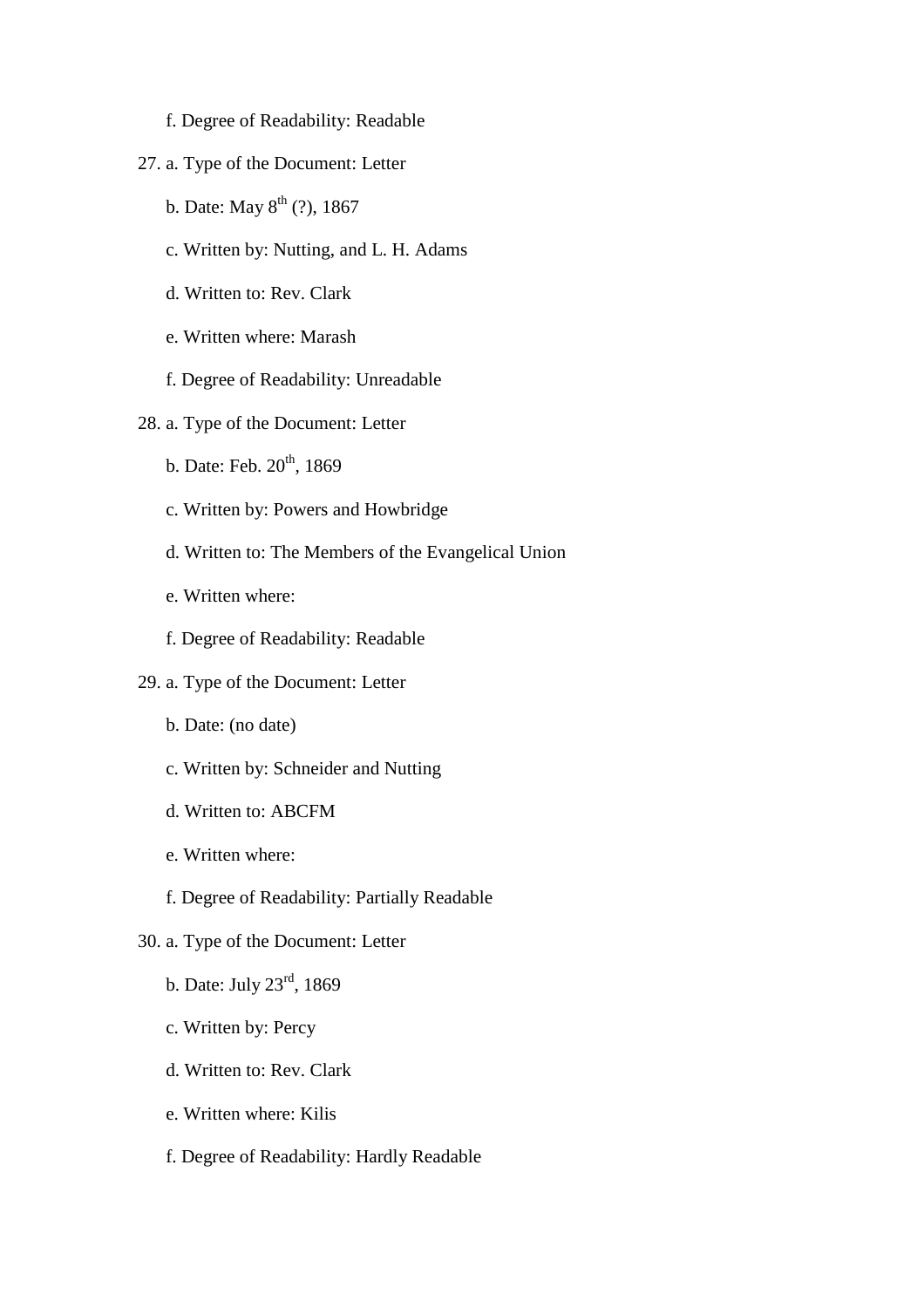- 31. a. Type of the Document: Letter
	- b. Date: Apr.  $27<sup>th</sup>$ , 1870
	- c. Written by: Powers
	- d. Written to: Rev. Clark
	- e. Written where: Aintoch
	- f. Degree of Readability: Readable
- 32. a. Type of the Document: Report of the Evangelical Union in Ourfa
	- b. Date: April  $4<sup>th</sup>$ , 1870
	- c. Written by: Powers
	- d. Written to: ABCFM
	- e. Written where:
	- f. Degree of Readability: Partially Readable
- 33. a. Type of the Document: Third Resolution as Answered by Marash Station
	- b. Date: Sep.  $19^{th}$ , 1871
	- c. Written by: Nutting, Powers, Montgomery, Howbridged and Percy
	- d. Written to: Rev. J.K. Greene
	- e. Written where: Marash
	- f. Degree of Readability: Readable
- 34. a. Type of the Document: Letter (Translated Letter- the reel cotains the original letter as well).
	- b. Date: March 3<sup>rd</sup>, 1860
	- c. Written by: Church Rev. in the Name of Congression in Kilis
	- d. Written to: ABCFM
	- e. Written where: Kilis
	- f. Degree of Readability: Readable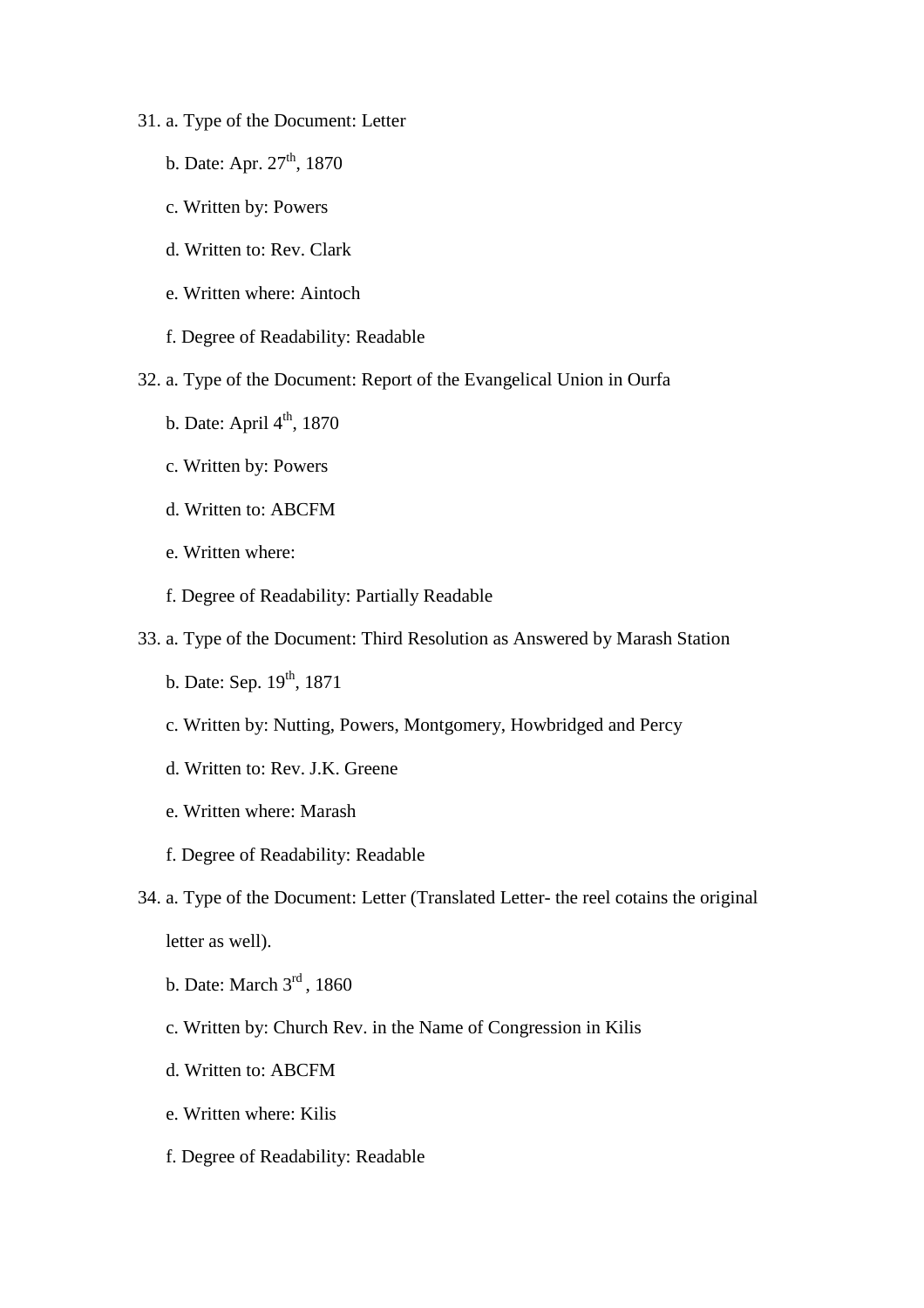# 35. a. Type of the Document: Letter

- b. Date: (no date)
- c. Written by: Signature unreadable
- d. Written to: The Patrons and Members of the American Board
- e. Written where: Aintab
- f. Degree of Readability: Unreadable
- 36. a. Type of the Document: Letter
	- b. Date: June  $(?) 15<sup>th</sup>$ , 1860
	- c. Written by: K. H. Alexander
	- d. Written to: Rev. Dr. Anderson, Sec. Of ABCFM
	- e. Written where: Aintab
	- f. Degree of Readability: Readable

# 37. a. Type of the Document: Letter

- b. Date: July  $25<sup>th</sup>$ , 1860
- c. Written by: (signature unreadable)
- d. Written to: Rev. Anderson
- e. Written where: Aintabg
- f. Degree of Readability: Readable
- 38. a. Type of the Document: Letter
	- b. Date: March  $15<sup>th</sup>$ , 1869
	- c. Written by: Pratt and Nutting
	- d. Written to: ABCFM
	- e. Written where: Ourfa
	- f. Degree of Readability: Partially Readable
- 39. a. Type of the Document: Letter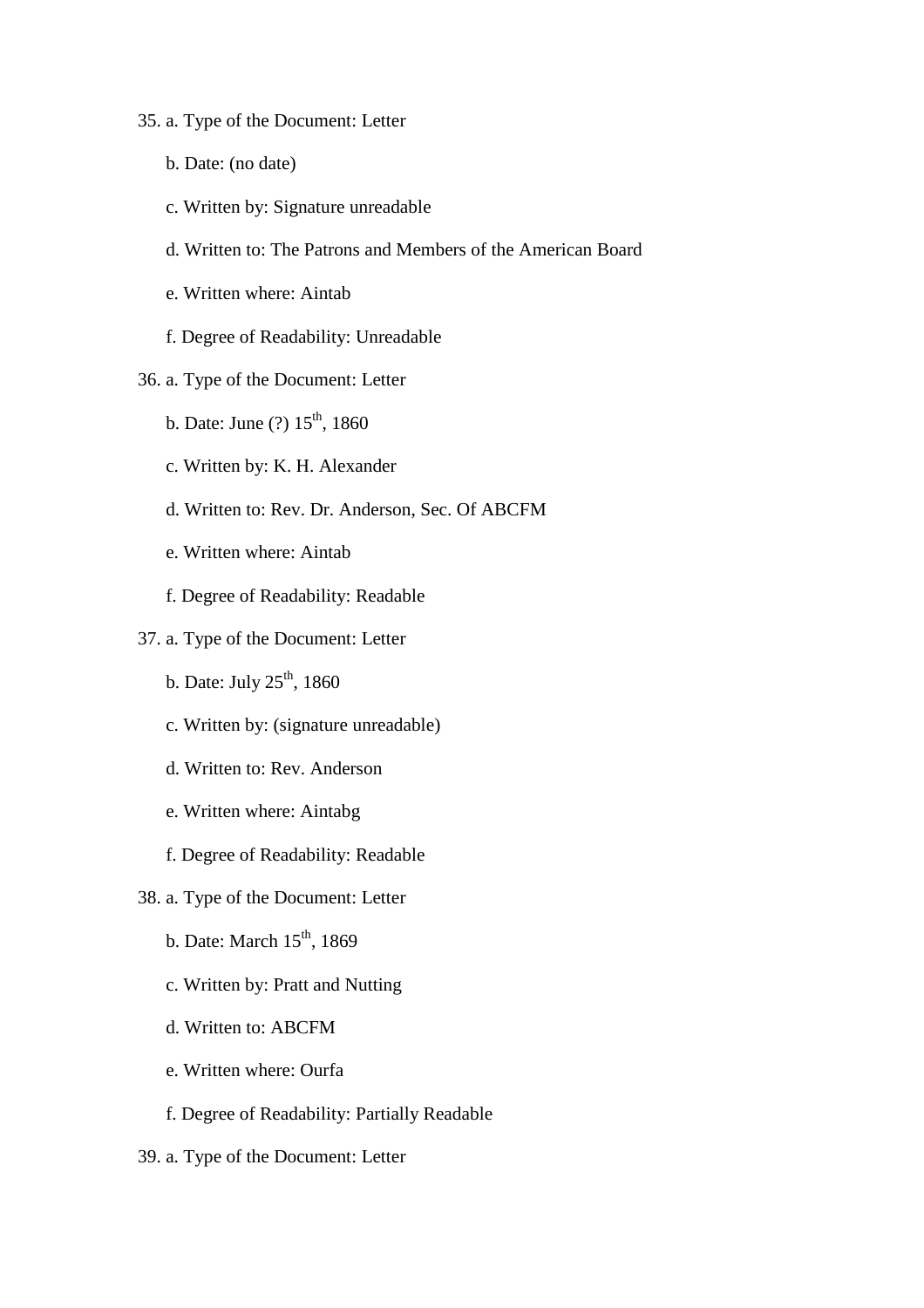- b. Date: (Received by ABCFM) June  $29<sup>th</sup>$ , 1865
- c. Written by: Nutting
- d. Written to: ABCFM
- e. Written where: Kilis

f. Degree of Readability: Readable

40. a. Type of the Document: Letter (Copy of a Careful Translation of ….)

- b. Date: June  $15<sup>th</sup>$ , 1869
- c. Written by: Nutting
- d. Written to: ABCFM
- e. Written where: Severek
- f. Degree of Readability: Hardly Readable
- 41. a. Type of the Document: Translation of letter written by Kuthan Greyan (?) (the reel has main copy of the letter as well).
	- b. Date: Jan,  $30^{th}$ , 1869
	- c. Written by: Kuthan Greyan
	- d. Written to: ABCFM
	- e. Written where:
	- f. Degree of Readability: Unreadable
- 42. a. Type of the Document: Translation of the Questions of the Delegation of the

Evangelical Union

- b. Date: May  $22<sup>nd</sup>$ , 1869
- c. Written by: B. H. Less
- d. Written to: ABCFM
- e. Written where:
- f. Degree of Readability: Partially Readable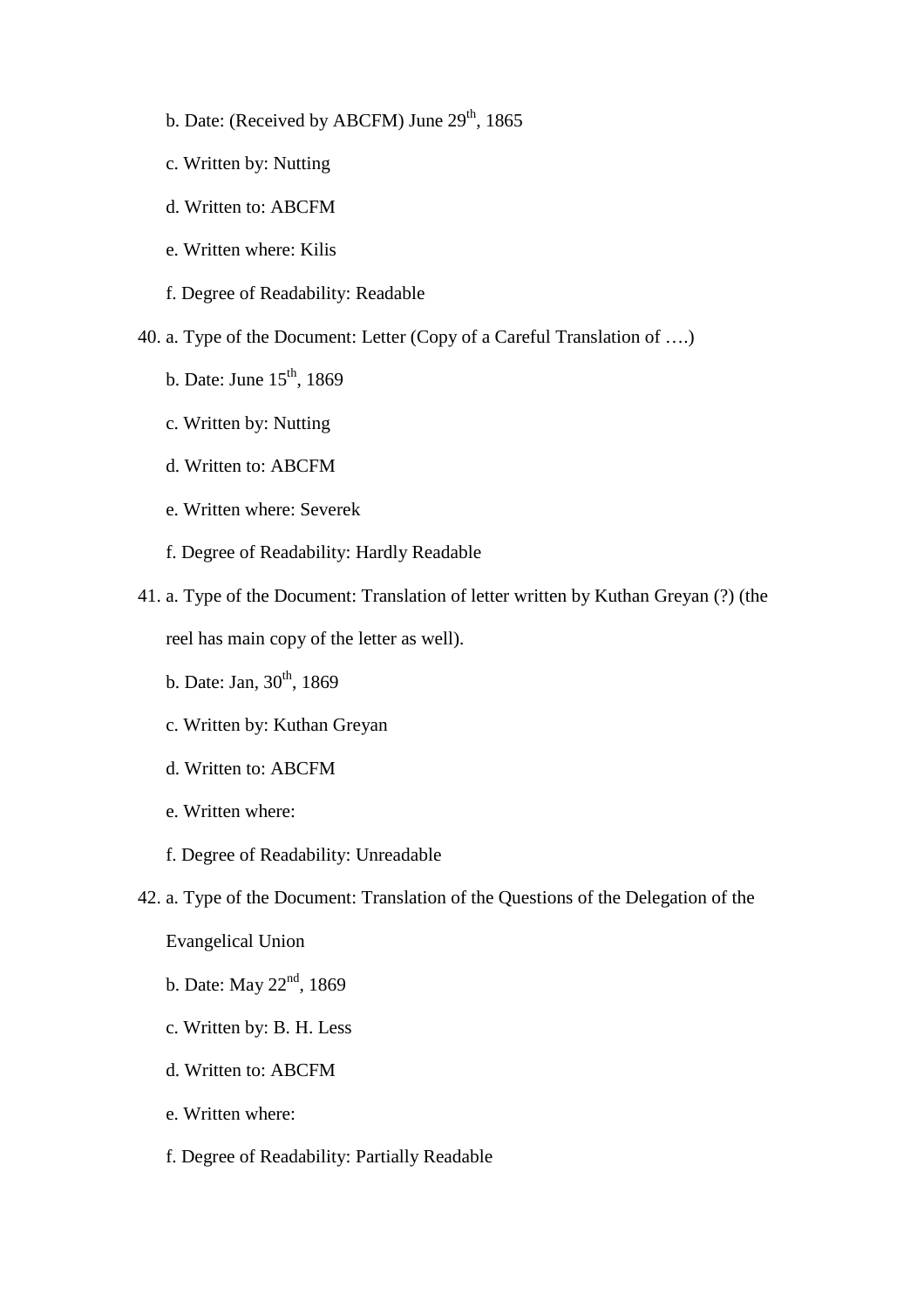#### 43. a. Type of the Document:Translation of the Letter from Members of Ourfa

Church

- b. Date: June,  $8<sup>th</sup>$ , 1869
- c. Written by: Giragos (School Teacher)
- d. Written to: The Superintendents of the Board
- e. Written where: Ourfa
- f. Degree of Readability: Readable
- 44. a. Type of the Document: Translation of the Letters from Severek Church
	- b. Date: June  $9<sup>th</sup>$ , 1869
	- c. Written by: B.H. Less
	- d. Written to: Pastor Nutting
	- e. Written where: Severek
	- f. Degree of Readability: Readable
- 45. a. Type of the Document: Letter
	- b. Date: May  $29<sup>th</sup>$ , 1869
	- c. Written by: B.Y. H. Harutun (?)
	- d. Written to: Mr. Freat
	- e. Written where: Marash
	- f. Degree of Readability: Readable
- 46. a. Type of the Document: Letter
	- b. Date: Apr. 2<sup>nd</sup>, 1869
	- c. Written by: Kara Krikone (?)
	- d. Written to: Rev. Clark, Sec. Of ABCFM
	- e. Written where: Marash
	- f. Degree of Readability: Partially Readable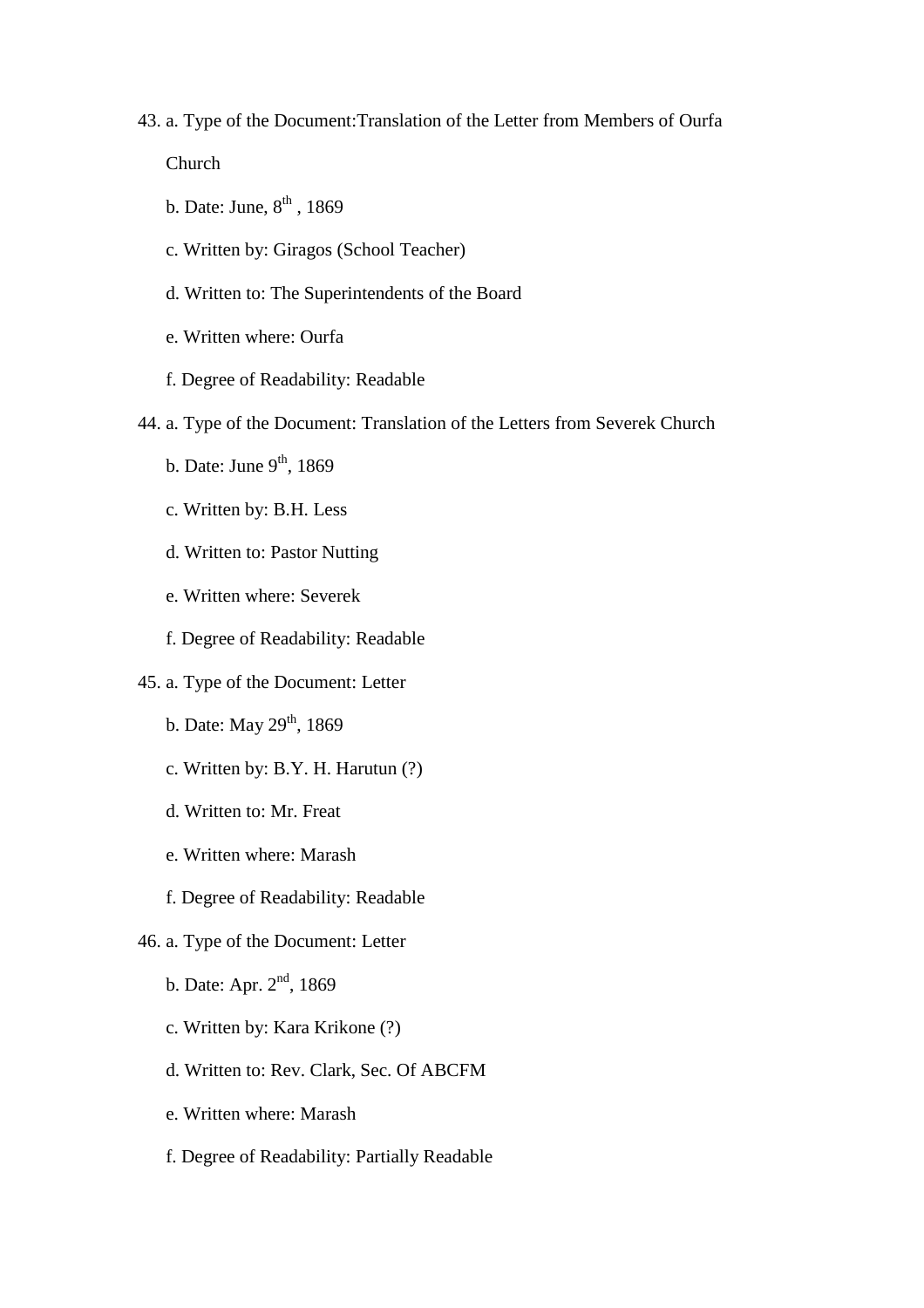- 47. a. Type of the Document: Letter
	- b. Date: July  $27<sup>th</sup>$ , 1869
	- c. Written by: J. B. Howbridge
	- d. Written to: ABCFM
	- e. Written where: Marash
	- f. Degree of Readability: Partially Readable
- 48. a. Type of the Document: Letter
	- b. Date: July  $28<sup>th</sup>$ , 1869
	- c. Written by: Howbridge
	- d. Written to: Rev. Clark
	- e. Written where: Marash
	- f. Degree of Readability: Hardly Readable
- 49. a. Type of the Document: Letter
	- b. Date: Jan. 27<sup>th</sup>, 1871
	- c. Written by: Kara Krekore
	- d. Written to: Rev. Clark
	- e. Written where: Aintab
	- f. Degree of Readability: Readable
- 50. a. Type of the Document: Letter
	- b. Date: Nov.  $13<sup>th</sup>$ , 1871
	- c. Written by: Harotune Grisham
	- d. Written to: The Presidential Committee of the ABCFM and to the

# Trustees of Cental Turkey Collage

- e. Written where: Marash
- f. Degree of Readability: Readable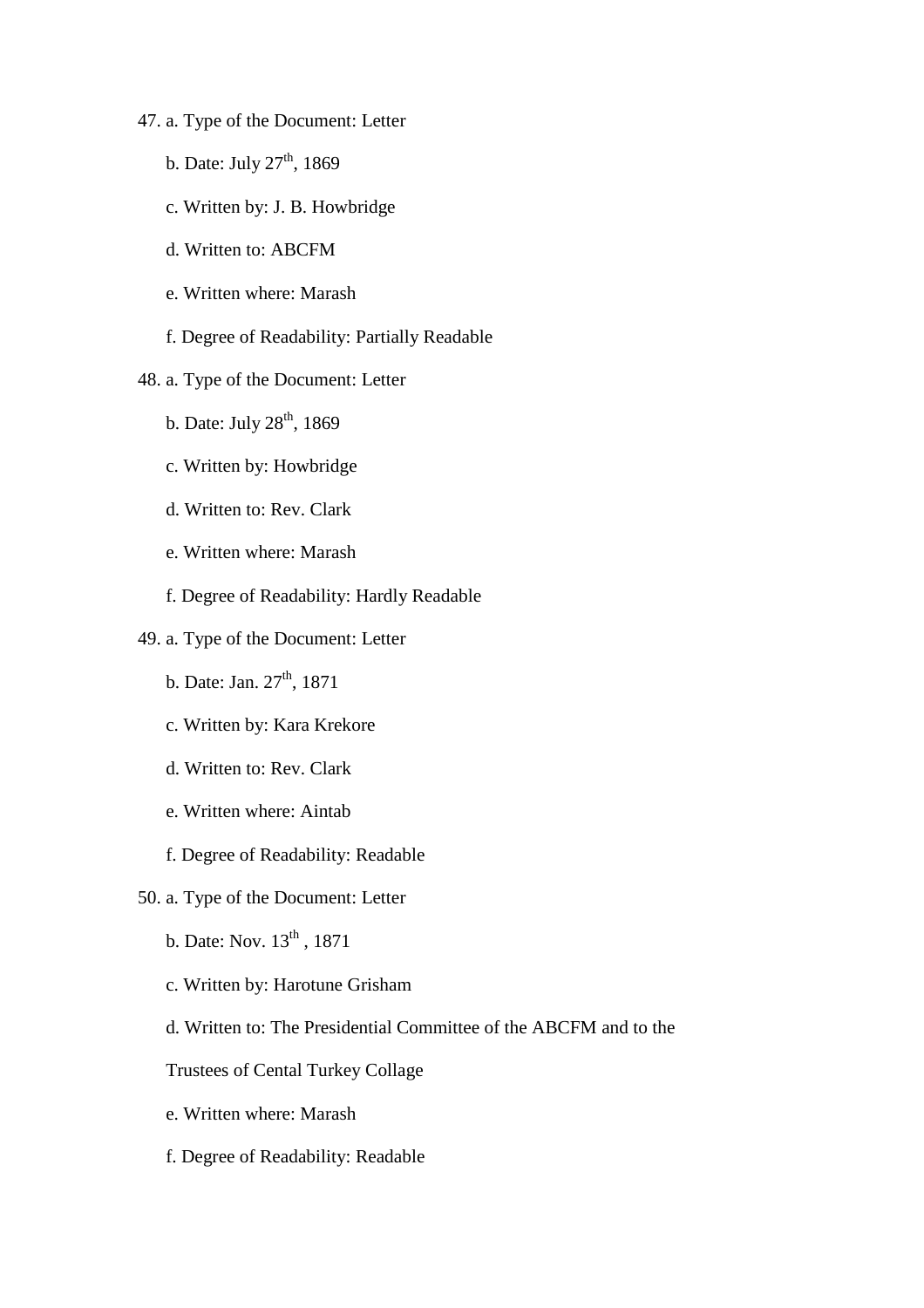- 51. a. Type of the Document: The Mazbatta or Official Statement of the Protestants of Aintab in Regard to A Collage in that City
	- b. Date: Oct.  $19^{th}$ ,  $1871$
	- c. Written by: J. Jabojyan
	- d. Written to: Presidential Committee and Trustees of ABCFM
	- e. Written where: Aintab
	- f. Degree of Readability: Readable
- 52. a. Type of the Document: Letter
	- b. Date: Nov. 13<sup>th</sup>, 1871
	- c. Written by: Howbridge
	- d. Written to: Rev. Doc. Clark
	- e. Written where: Marash
	- f. Degree of Readability: Readable
- 53. a. Type of the Document: Letter
	- b. Date: June  $12^{th}$ , 1872
	- c. Written by: Nutting, Kukore, and Pastor Simon
	- d. Written to: Mr. Beyjan Alexander
	- e. Written where: Aintab
	- f. Degree of Readability: Readable
- 54. a. Type of the Document: Letter
	- b. Date: Nov.  $14^{th}$ , 1871
	- c. Written by: B. Alexander
	- d. Written to: Rev. Clark
	- e. Written where: Marash
	- f. Degree of Readability: Readable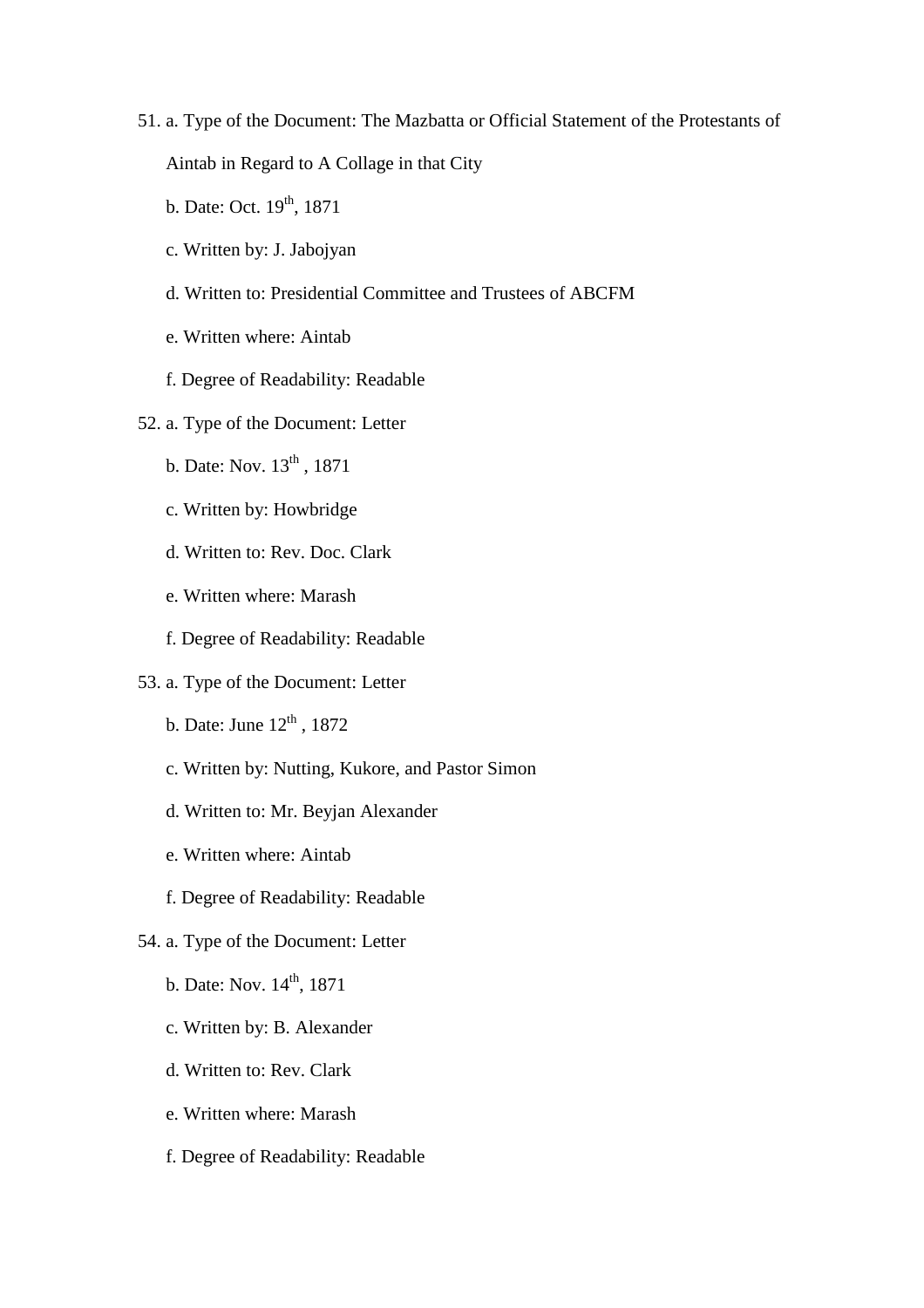- 55. a. Type of the Document: Letter
	- b. Date: Apr. 29<sup>th</sup>, 1861
	- c. Written by: Nutting
	- d. Written to: The Sec. Of F.M.A Society
	- e. Written where: Aintab
	- f. Degree of Readability: Readable
- 56. a. Type of the Document: Letter
	- b. Date: May  $18^{th}$ , 1869
	- c. Written by: Nutting
	- d. Written to: Rev. Henry Jones
	- e. Written where: Marash
	- f. Degree of Readability: Readable
- 57. a. Type of the Document:Letter
	- b. Date: May  $19<sup>th</sup>$ , 1860
	- c. Written by: Z. Goss
	- d. Written to: Rev. A. Hallock, Sec. Of American Foreign Society, New York
	- e. Written where: Marash
	- f. Degree of Readability: Readable
- 58. a. Type of the Document: Letter
	- b. Date: May  $29^{th}$ , 1860
	- c. Written by: B. Schineder
	- d. Written to: To the Sec. Of A. F. S
	- e. Written where: Aintab
	- f. Degree of Readability: Partially Readable
- 59. a. Type of the Document: Letter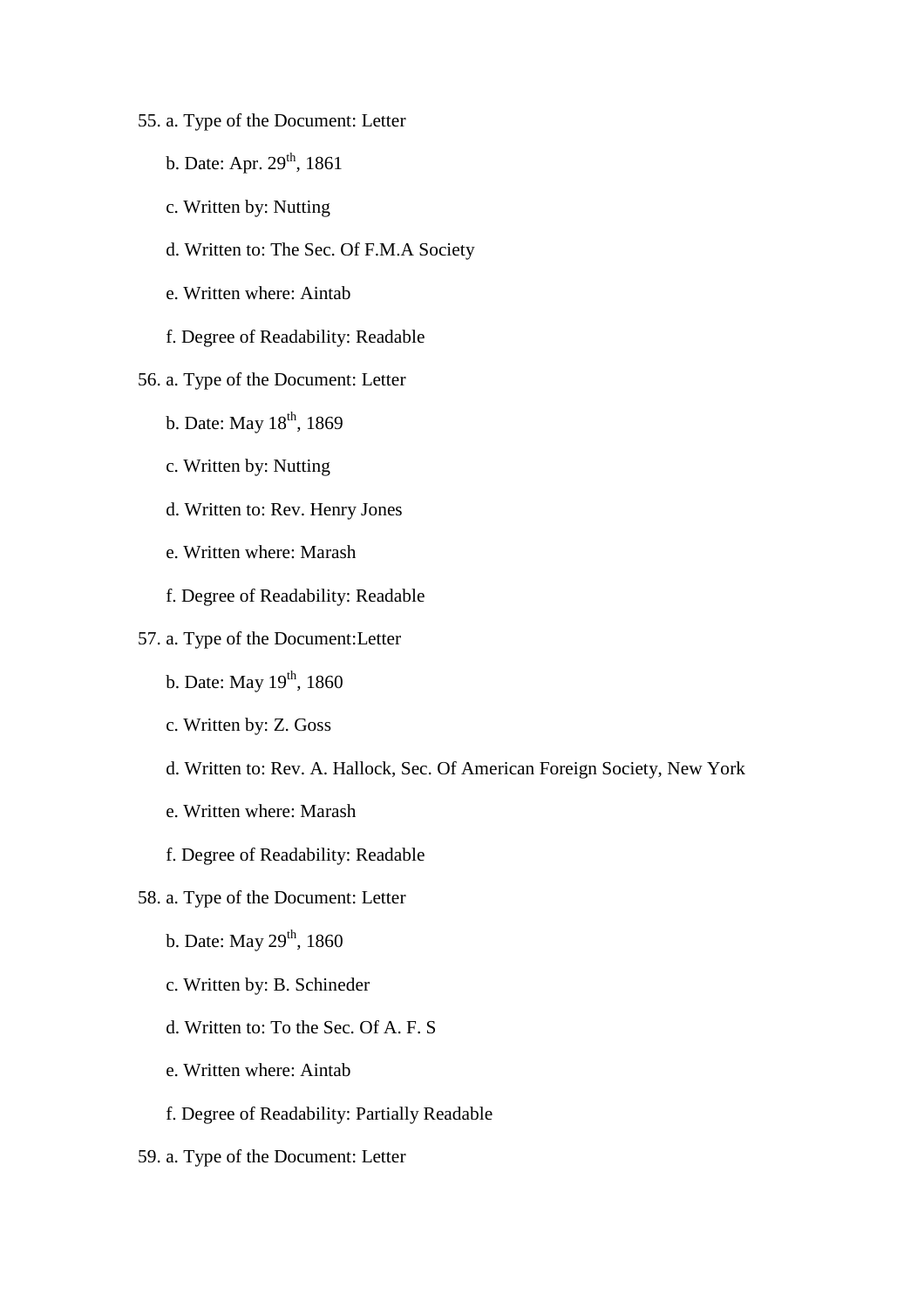- b. Date: Apr.  $16^{th}$ , 1862
- c. Written by: A.B. Goodale
- d. Written to: Rev. Hallock, Sec. Of A. F.S
- e. Written where: Allepo
- f. Degree of Readability: Readable

### 60. a. Type of the Document: Letter

- b. Date: March  $5<sup>th</sup>$ , 1863
- c. Written by: Morgan
- d. Written to: Rev. Hallock
- e. Written where: Aintab
- f. Degree of Readability: Readable
- 61. a. Type of the Document: Letter
	- b. Date: Apr.  $29^{th}$ , 1864
	- c. Written by: G.F. Montgomery
	- d. Written to: Rev. Hallock
	- e. Written where: Ourfa
	- f. Degree of Readability: Readable
- 62. a. Type of the Document: Letter
	- b. Date: Apr.  $21^{st}$ , 1866
	- c. Written by: Lucien H. Adams
	- d. Written to: Secretaries of A. F.S
	- e. Written where: Aintab
	- f. Degree of Readability: Readable
- 63. a. Type of the Document: Letter
	- b. Date: May  $4<sup>th</sup>$ , 1867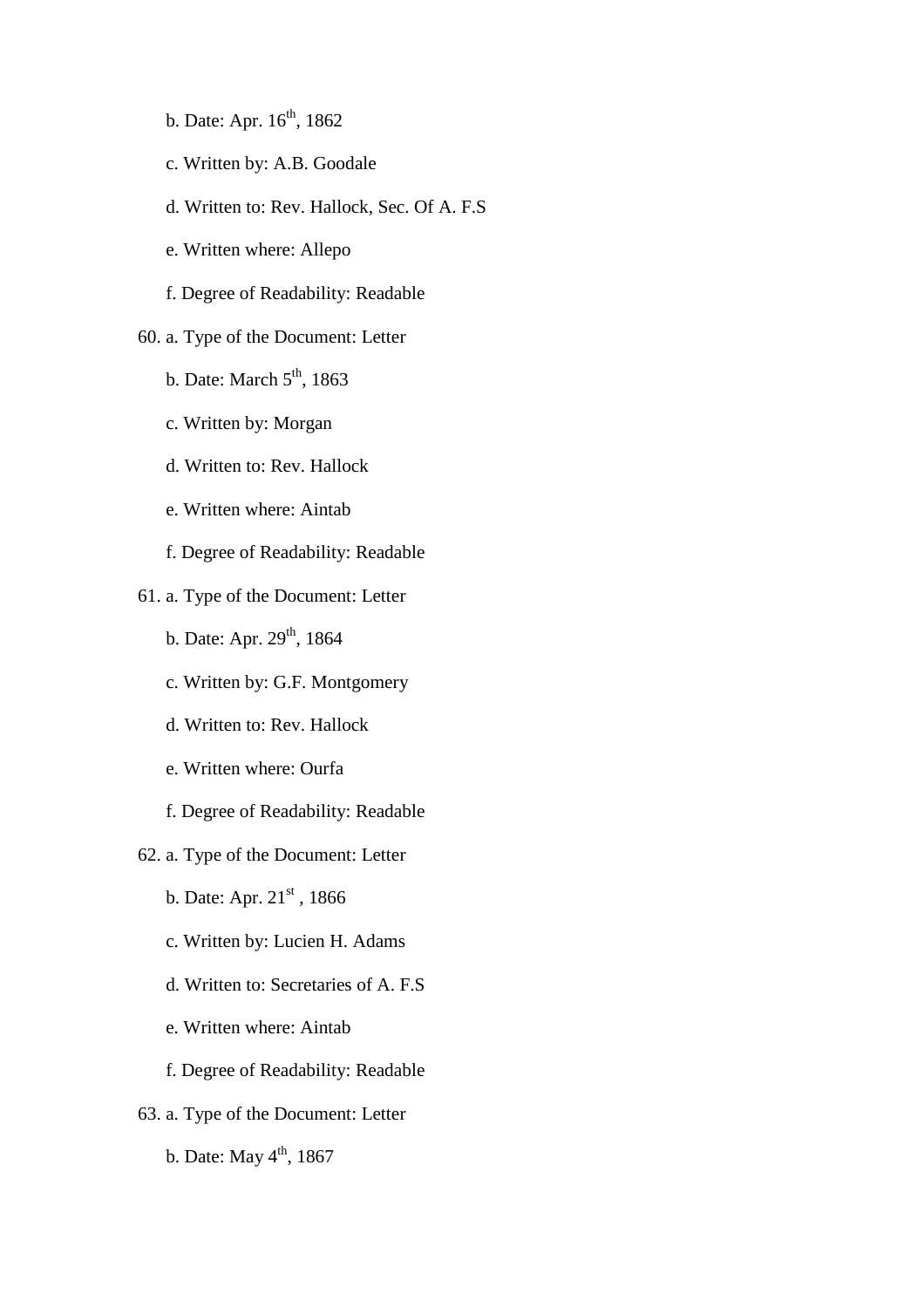- c. Written by: H. F. Percy
- d. Written to: The Sec. Of A.F.S
- e. Written where: Marash
- f. Degree of Readability: Readable
- 64. a. Type of the Document: Letter
	- b. Date: Apr.  $14^{th}$ , 1868
	- c. Written by: B. Schneider
	- d. Written to: Rev. Hallock
	- e. Written where: Aintab
	- f. Degree of Readability: Readable
- 65. a. Type of the Document: Letter
	- b. Date: Apr.  $24^{\text{th}}$ , 1870
	- c. Written by: Howbridge
	- d. Written to: Rev. Hallock
	- e. Written where: Aintoch
	- f. Degree of Readability: Readable
- 66. a. Type of the Document: Letter
	- b. Date: Aug.  $8^{\text{th}}$ , 1871
	- c. Written by: H. T. Percy
	- d. Written to: Rev. G. M. Stevenson, Com. Sec. Of American Eract Society
	- e. Written where: Marash
	- f. Degree of Readability: Partially Readable
- 67. a. Type of the Document: Letter
	- b. Date: Apr.  $27<sup>th</sup>$ , 1861
	- c. Written by: G.H. White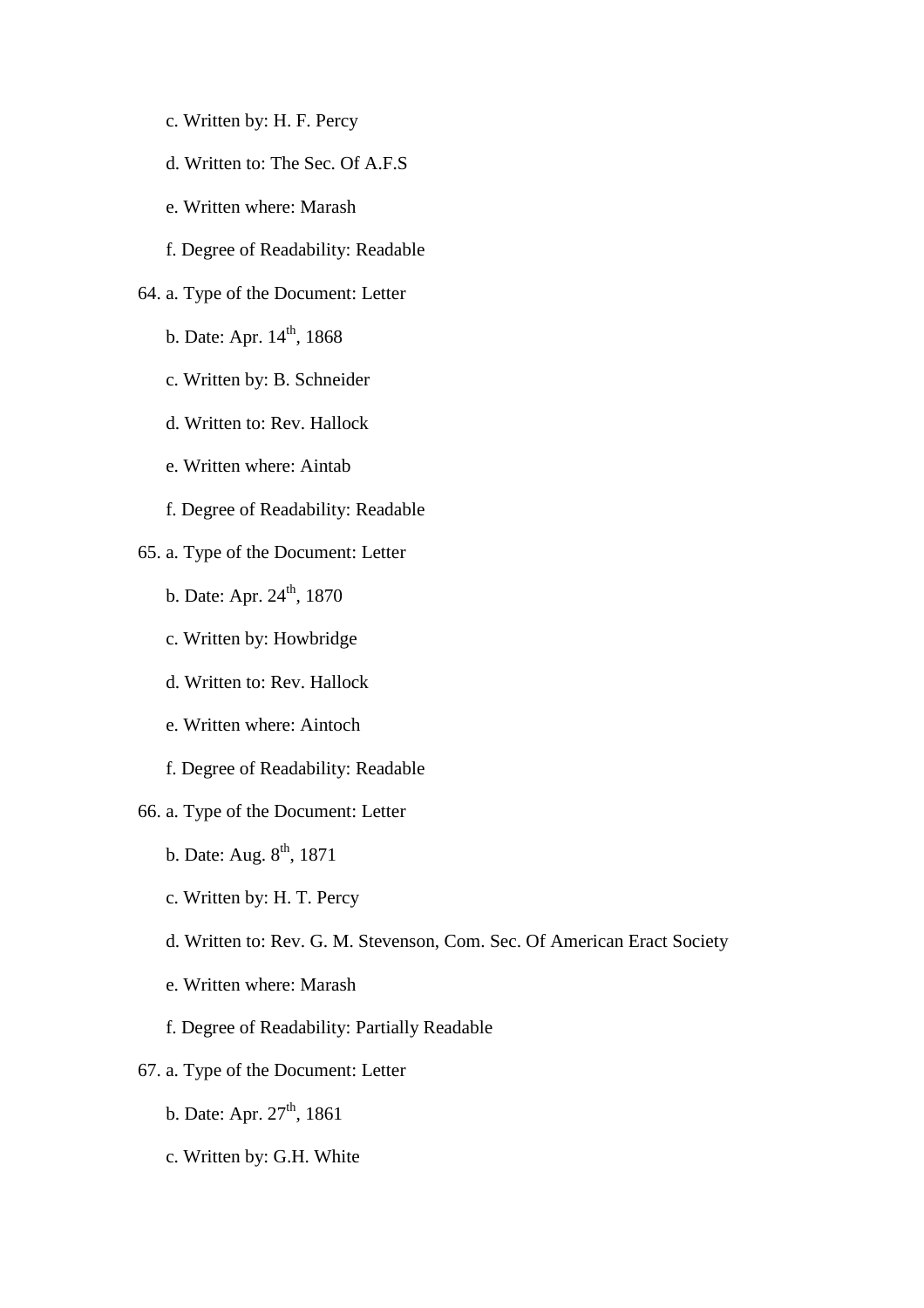- d. Written to: Rev. Dr. Bingham
- e. Written where: Aintab
- f. Degree of Readability: Readable
- 68. a. Type of the Document: Letter
	- b. Date: Apr.  $10^{th}$ , 1862
	- c. Written by: H. T. Percy
	- d. Written to: Rev. John Bingham, Sec. Of American Bible Society
	- e. Written where: Allepo
	- f. Degree of Readability: Readable

# 69. a. Type of the Document: Letter

- b. Date: Apr.  $10^{th}$ , 1868
- c. Written by: B. Schneider
- d. Written to: Sec. Of American Bible Society
- e. Written where: Aintoch
- f. Degree of Readability: Readable
- 70. a. Type of the Document: Letter
	- b. Date: Nov. 3rd. 1861
	- c. Written by: P. O. Powers
	- d. Written to: American Bible Society
	- e. Written where: Marash
	- f. Degree of Readability: Hardly Readable

# 71. a. Type of the Document: Letter

- b. Date: Apr.  $27<sup>th</sup>$ , 1870
- c. Written by: Henry Marden
- d. Written to: Secretaries of the American Bible Society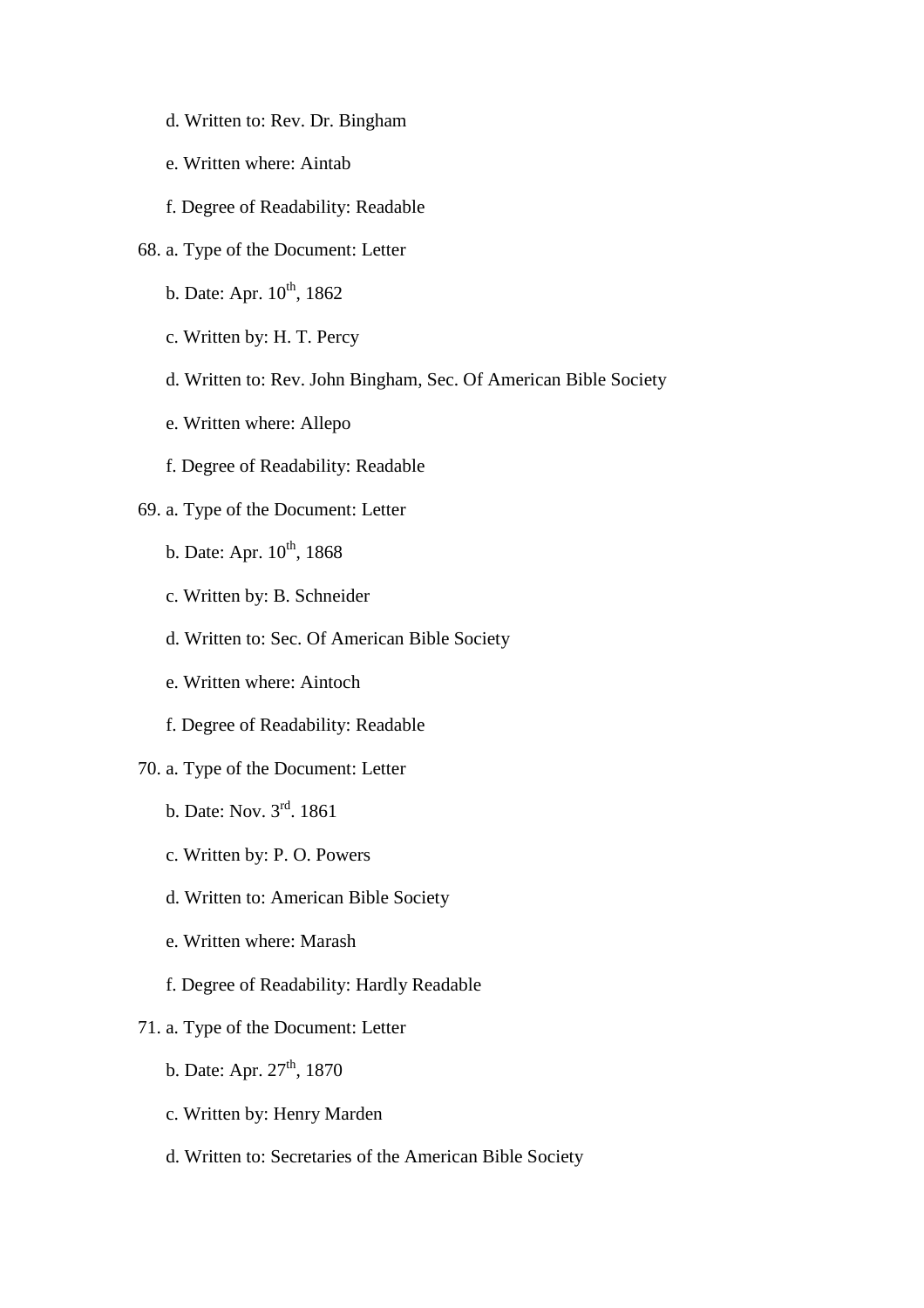- e. Written where: Aintoch
- f. Degree of Readability: Readable
- 72. a. Type of the Document: Map

The map shows the location of the American missinary stations, churches and schools in the region between the Tigris and Euraphates.

- 73. a. Type of the Document: Translation of the Bishops Letter
	- ( Translated by Mukdusse Torma)
	- b. Date: March  $28<sup>th</sup>$ , 1865 (Received by ABCFM on March  $29<sup>th</sup>$ , 1867)
	- c. Written by:
	- d. Written to:
	- e. Written where: Jerusalem
	- f. Degree of Readability: Readable
- 74. a. Type of the Document: List of Names and Anicectants of the Twenty Two

Bible Readers Appealed by Garabed from the Evangelical Chapel

- b. Date: March  $29<sup>th</sup>$ , 1867
- c. Written by: W. F. W.
- d. Written to: ABCFM
- e. Written where: Diarbekir
- f. Degree of Readability: Readable
- 75. a. Type of the Document: Letter
	- b. Date: Apr.  $22<sup>nd</sup>$ , 1863
	- c. Written by: L. A. Adams
	- d. Written to: Rev. J.B. Freal (?)
	- e. Written where:
	- f. Degree of Readability: Readable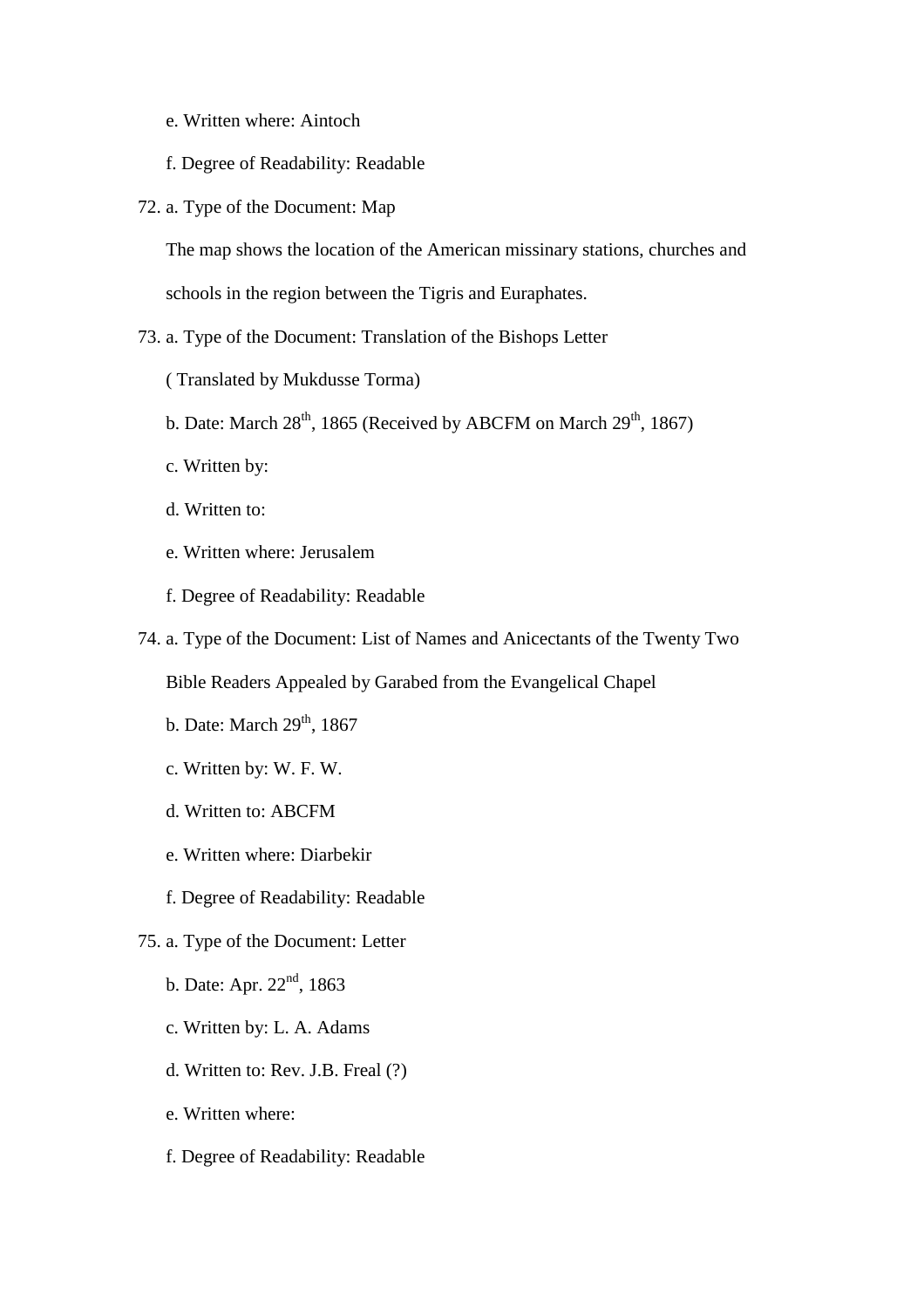- 76. a. Type of the Document: Letter
	- b. Date: April  $14<sup>th</sup>$ , 1860
	- c. Written by: Adams
	- d. Written to: J. M. Gordon
	- e. Written where:
	- f. Degree of Readability: Readable
- 77. a. Type of the Document: Note
	- b. Date: Feb.  $27<sup>th</sup>$ , 1865
	- c. Written by: Adams
	- d. Written to: Rev. Dr. Anderson
	- e. Written where:
	- f. Degree of Readability: Readable
- 78. a. Type of the Document: Letter
	- b. Date: March  $25<sup>th</sup>$ , 1865
	- c. Written by: Adams
	- d. Written to: Rev. Anderson
	- e. Written where: London
	- f. Degree of Readability: Partially Raedable
- 79. a. Type of the Document: Letter
	- b. Date: July, 1865
	- c. Written by: Adams
	- d. Written to: Rev. Anderson
	- e. Written where: Kessab
	- f. Degree of Readability: Readable
- 80. a. Type of the Document:Letter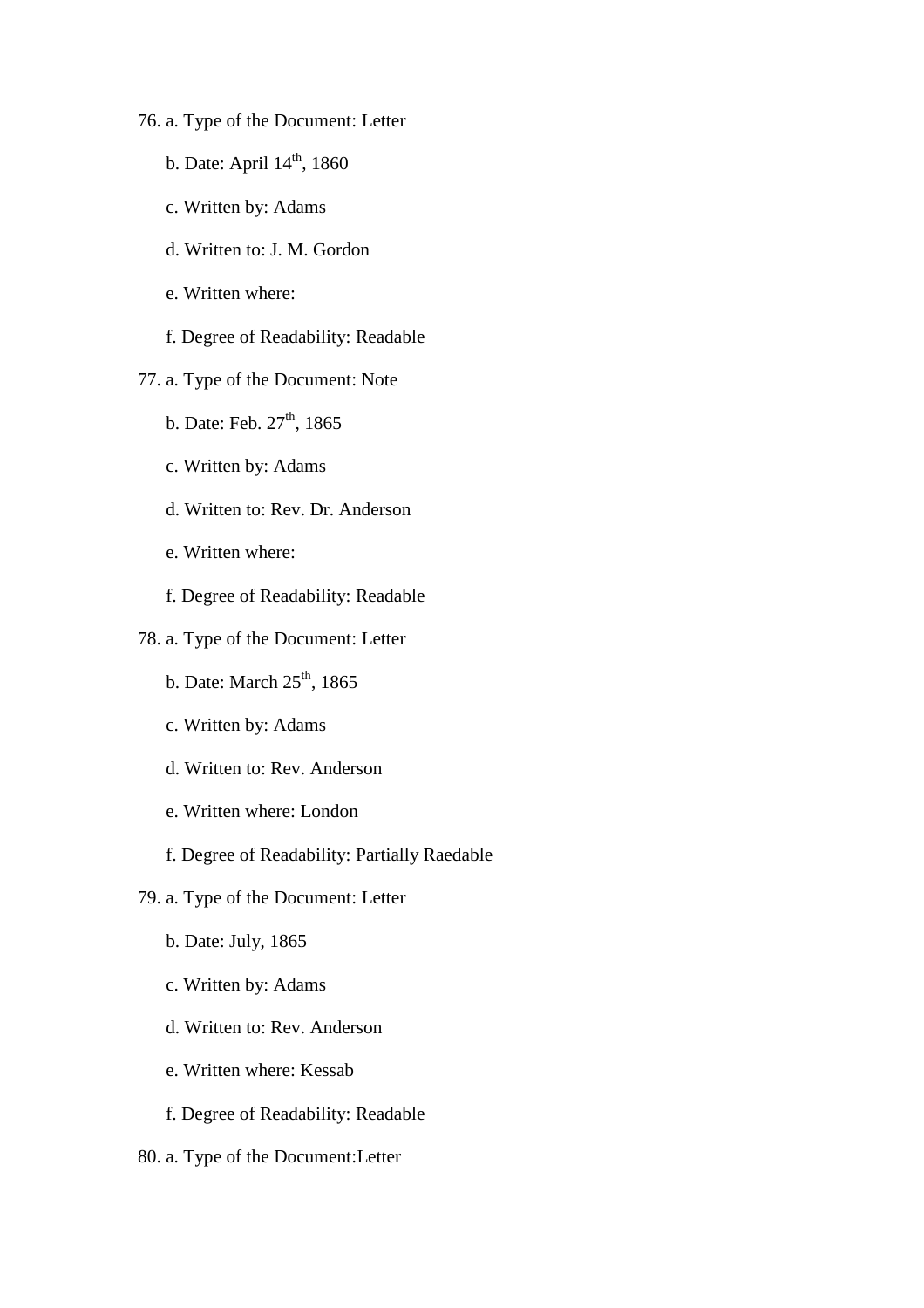- b. Date: Sep.  $16^{th}$ , 1865
- c. Written by: Adams
- d. Written to: Rev. Anderson
- e. Written where: Kessab, Syria
- f. Degree of Readability: Readable
- 81. a. Type of the Document: Letter
	- b. Date: Jan.  $9<sup>th</sup>$ , 1868
	- c. Written by: Adams
	- d. Written to: Rev. Anderson
	- e. Written where: Aintab
	- f. Degree of Readability: Readable
- 82. a. Type of the Document: Letter
	- b. Date: May  $7<sup>th</sup>$ , 1866
	- c. Written by : Adams
	- d. Written to: Rev. Anderson
	- e. Written where: Aintab
	- f. Degree of Readability: Readable
- 83. a. Type of the Document: Letter
	- b. Date: June  $7<sup>th</sup>$ , 1866
	- c. Written by: Adams
	- d. Written to: Rev. Dr. A. Clark
	- e. Written where: Aintab
	- f. Degree of Readability: Readable
- 84. a. Type of the Document: Letter
	- b. Date: March 2nd, 1866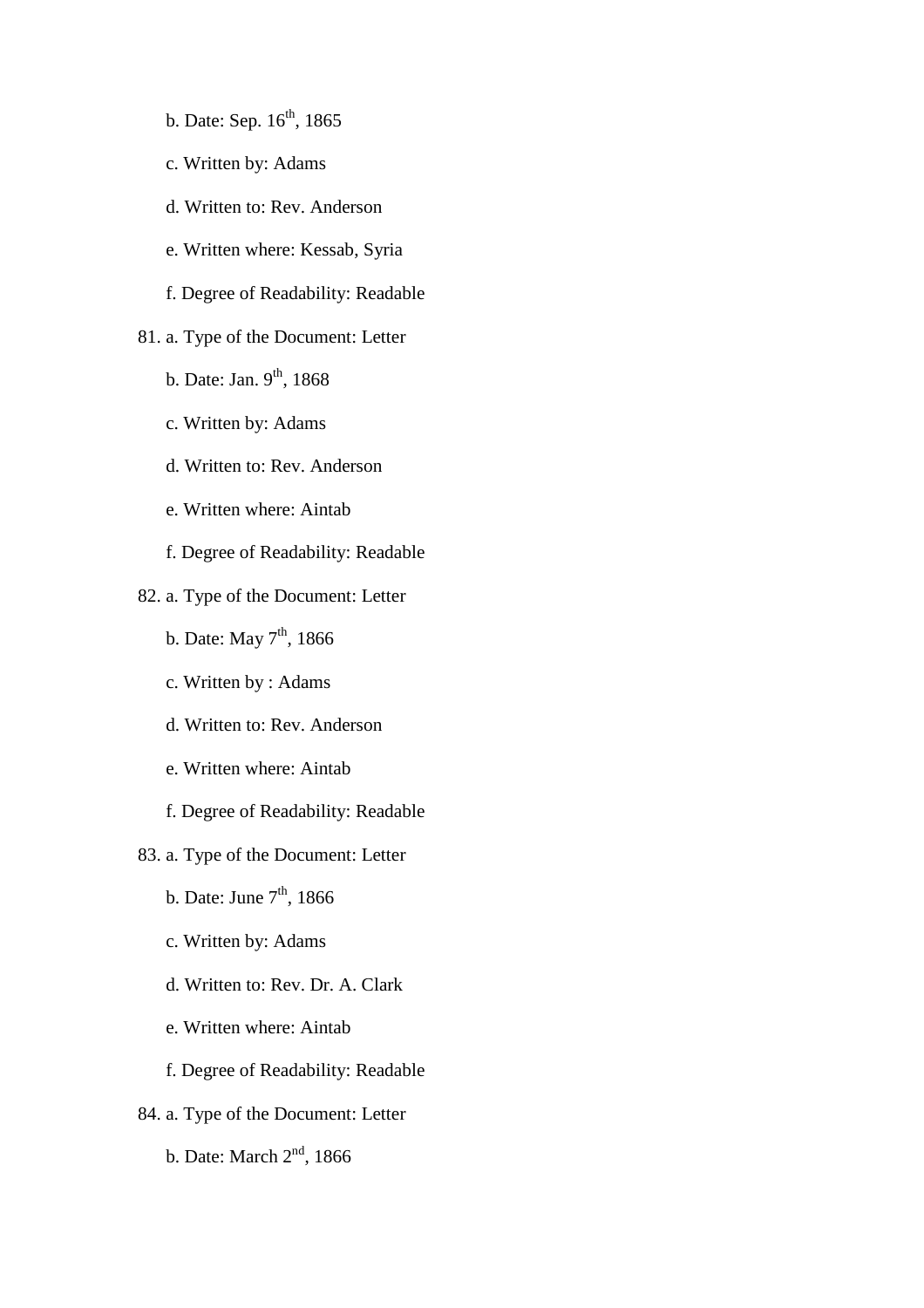- c. Written by: Adams
- d. Written to: Rev. Clark
- e. Written where: Aintab
- f. Degree of Readability: Readable
- 85. a. Type of the Document: Note
	- b. Date: Nov.  $17^{th}$ , 1866
	- c. Written by: Adams
	- d. Written to: Rev. Clark
	- e. Written where:
	- f. Degree of Readability: Readable
- 86. a. Type of the Document: Letter
	- b. Date: Dec  $11^{th}$ , 1868
	- c. Written by: Adams
	- d. Written to: Rev. Clark
	- e. Written where: Allepo
	- f. Degree of Readability: Readable
- 87. a. Type of the Document: Note
	- b. Date: Dec.  $28^{th}$ , 1868
	- c. Written by: Adams
	- d. Written to: Rev. Clark
	- e. Written where: Aitab
	- f. Degree of Readability: Readable
- 88. a. Type of the Document: Letter
	- b. Date: Apr.  $18^{th}$ ,  $1867$
	- c. Written by: Adams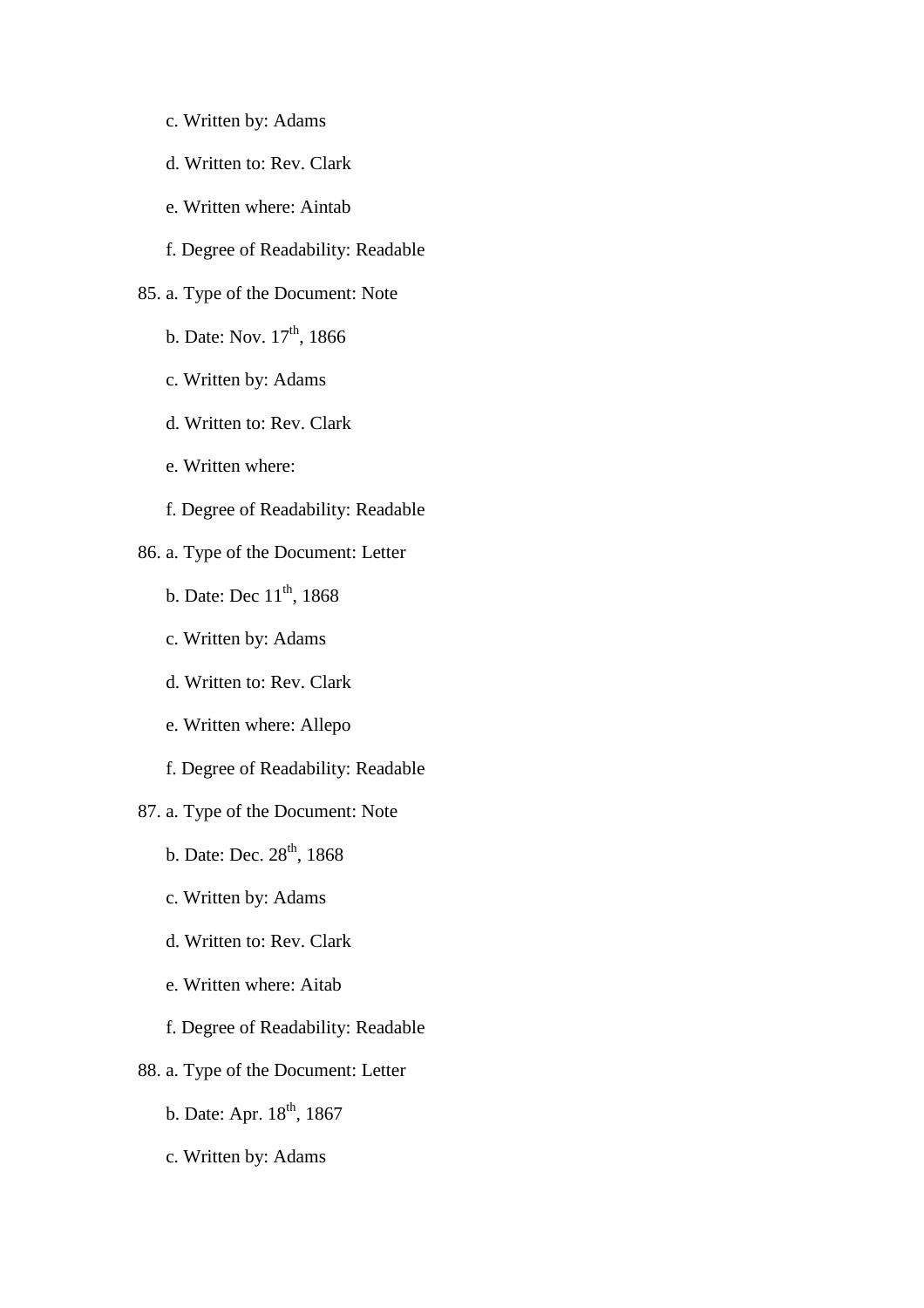- d. Written to: Rev. Clark
- e. Written where: Aintab
- f. Degree of Readability: Readable
- 89. a. Type of the Document: Letter
	- b. Date: Apr.  $26^{th}$ , 1867 (?)
	- c. Written by: Adams
	- d. Written to: Rev. Clark
	- e. Written where: Marash
	- f. Degree of Readability: Hardly Readable

# 90. a. Type of the Document: Letter

- b. Date: Jan.  $31<sup>st</sup>$ , 1868
- c. Written by: Adams
- d. Written to: Rev. Clark
- e. Written where: Adana
- f. Degree of Readability: Readable
- 91. a. Type of the document: Letter
	- b. Date: Apr. 18<sup>th</sup>, 1868
	- c. Written by: Adams
	- d. Written to: Rev. Dr. Jones, Sec. Turkish Missions Aid Soc., London
	- e. Written where: Aintab
	- f. Degree of Readability: Readable
- 92. a. Type of the document: Letter
	- b. Date: May  $9<sup>th</sup>$ , 1868
	- c. Written by: Adams
	- d. Written to: Rev. Clark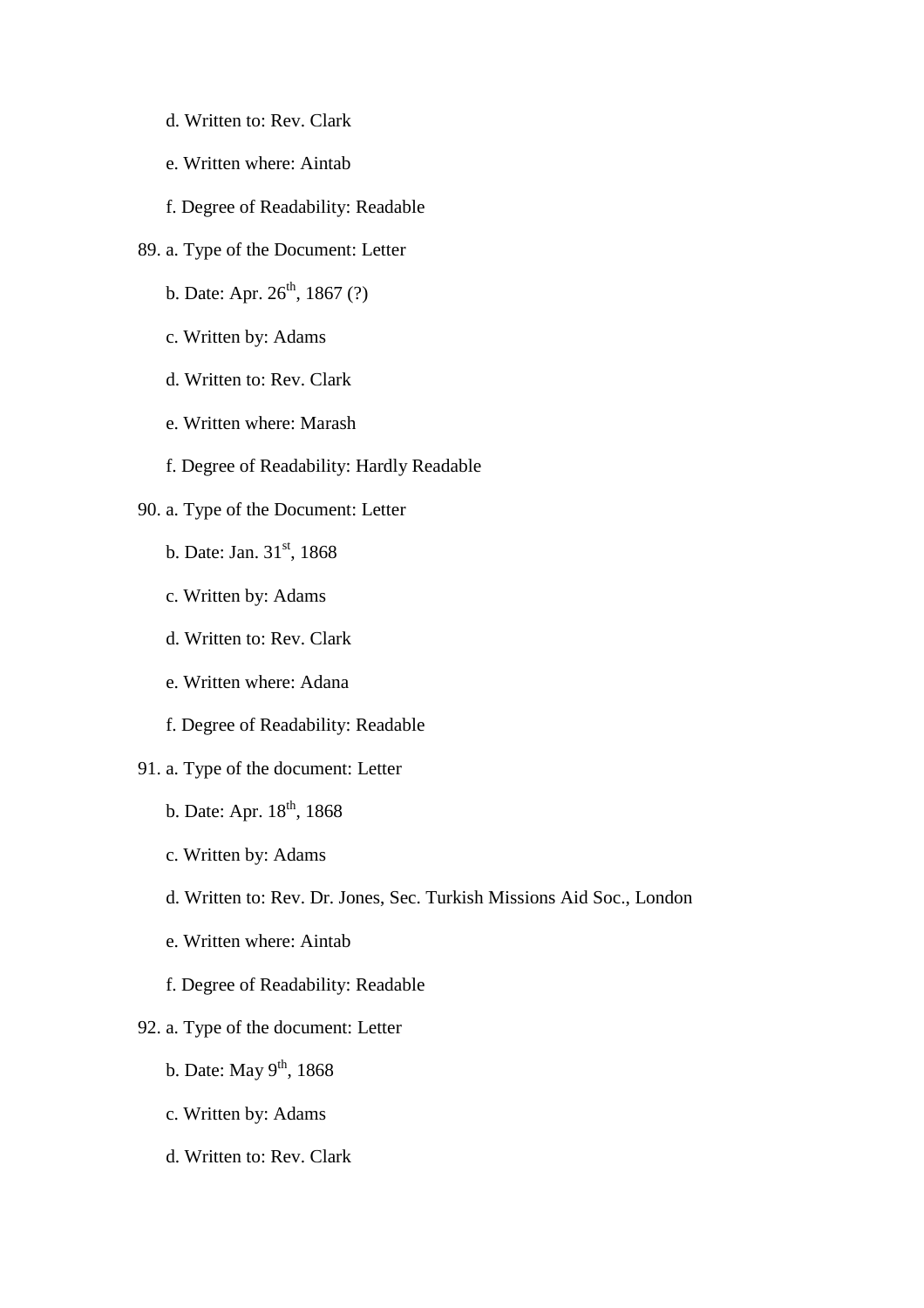- e. Written where: Kessab
- f. Degree of Readability: Readable
- 93. a. Type of the document: Letter
	- b. Date: Sep.  $8^{th}$ , 1868
	- c. Written by: Adams
	- d. Written to: Rev. Clark
	- e. Written where: Kessab
	- f. Degree of Readability: Readable
- 94. a. Type of the document: Letter
	- b. Date: Feb.  $20<sup>th</sup>$ , 1869
	- c. Written by: Adams
	- d. Written to: Rev. Clark
	- e. Written where: Adana
	- f. Degree of Readability: Readable

# 95. a. Type of the document: Letter

- b. Date: Sept.  $27<sup>th</sup>$ , 1869
- c. Written by: Adams
- d. Written to: Rev. Clark
- e. Written where: London
- f. Degree of Readability: Readable
- 96. a. Type of the document: Letter
	- b. Date: Dec, 1869
	- c. Written by: Adams
	- d. Written to: Rev. Clark
	- e. Written where: (unreadable)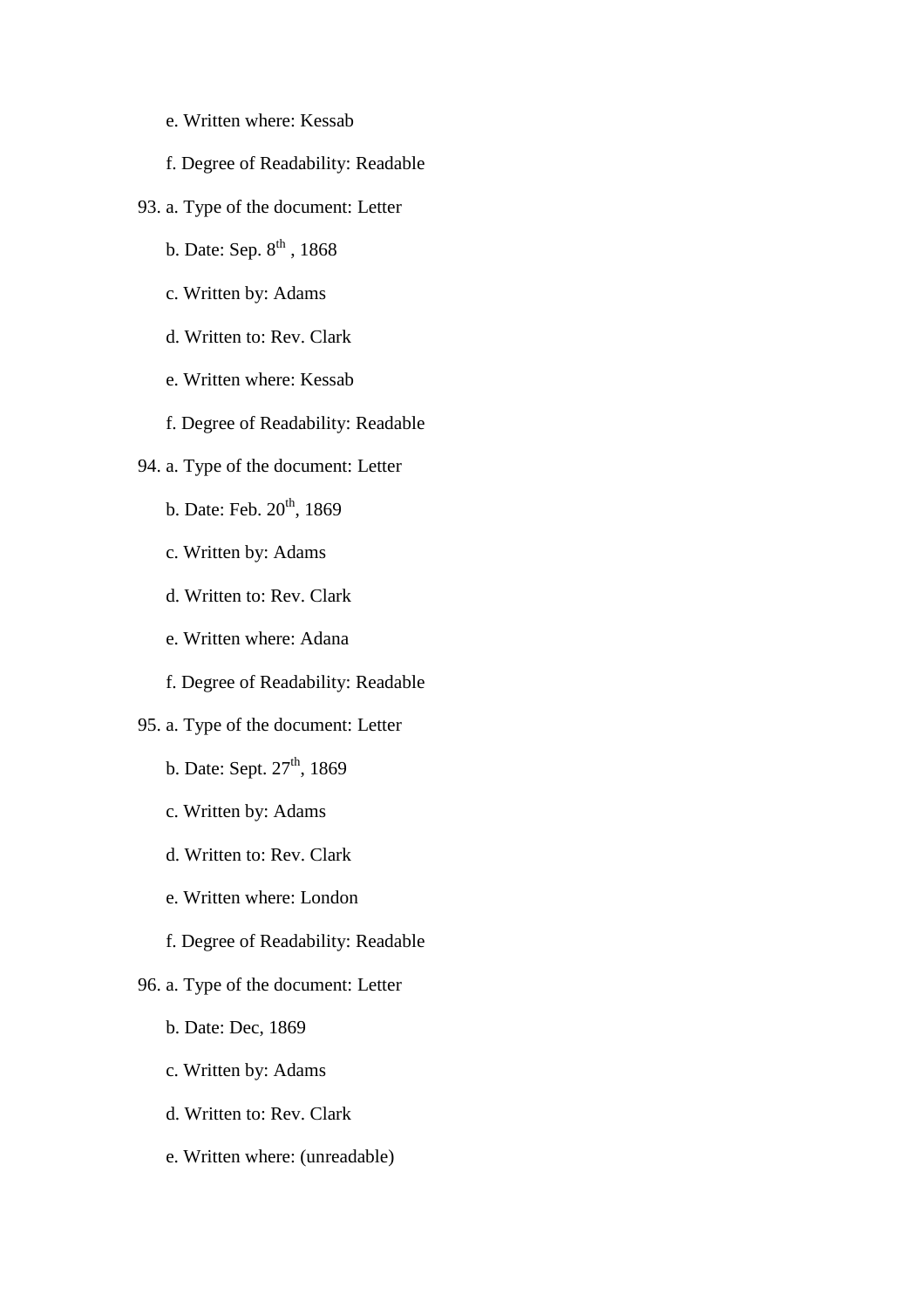- f. Degree of Readability: Partially Readable
- 97. a. Type of the document: Letter
	- b. Date: Jan.  $11^{st}$ , 1870
	- c. Written by: Adams
	- d. Written to: Mr. Chopin
	- e. Written where: Tarsus
	- f. Degree of Readability: Hardly Readable
- 98. a. Type of the document: Letter
	- b. Date: Apr., (?), 1870
	- c. Written by: Adams
	- d. Written to: Rev. Clark
	- e. Written where: Tarsus
	- f. Degree of Readability: Partially Readable
- 99. a. Type of the document: Letter
	- b. Date: May  $14^{th}$ , 1870
	- c. Written by: Adams
	- d. Written to: Rev. Clark
	- e. Written where: Tarsus
	- f. Degree of Readability: Readable
- 100. a. Type of the document: Letter
	- b. Date: May  $25^{th}$ , 1870
	- c. Written by: Adams
	- d. Written to: Rev. Clark
	- e. Written where: Tarsus
	- f. Degree of Readability: Readable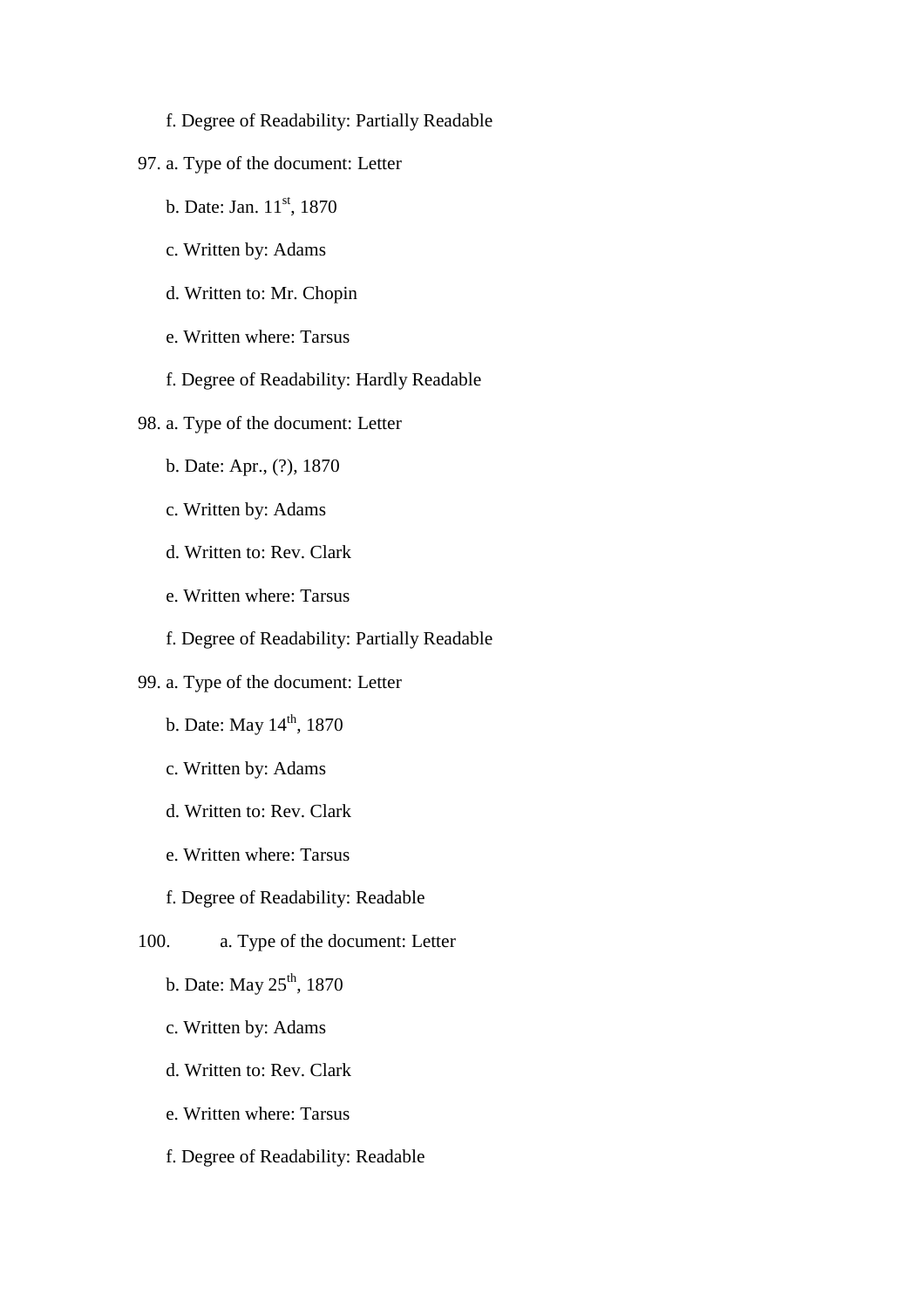101. a. Type of the document: Letter

- b. Date: (no date)
- c. Written by: Adams
- d. Written to: Rev. Clark
- e. Written where:
- f. Degree of Readability: Hardly Readable
- 102. a. Type of the document: Letter
	- b. Date: Aug.  $8<sup>th</sup>$ , 1870
	- c. Written by: Adams
	- d. Written to: Rev. Clark
	- e. Written where: Mersin
	- f. Degree of Readability: Readable
- 103. a. Type of the document: Report of A Forum to Eastern Part of Adana…
	- b. Date: 1870
	- c. Written by: Adams
	- d. Written to: ABCFM
	- e. Written where: Mersin
	- f. Degree of Readability: hardly Readable
- 104. a. Type of the document: Letter
	- b. Date: Oct.  $12^{th}$ ,  $1870$
	- c. Written by: Adams
	- d. Written to: Rev. Clark
	- e. Written where: Tarsus
	- f. Degree of Readability: Partially Readable
- 105. a. Type of the document: Letter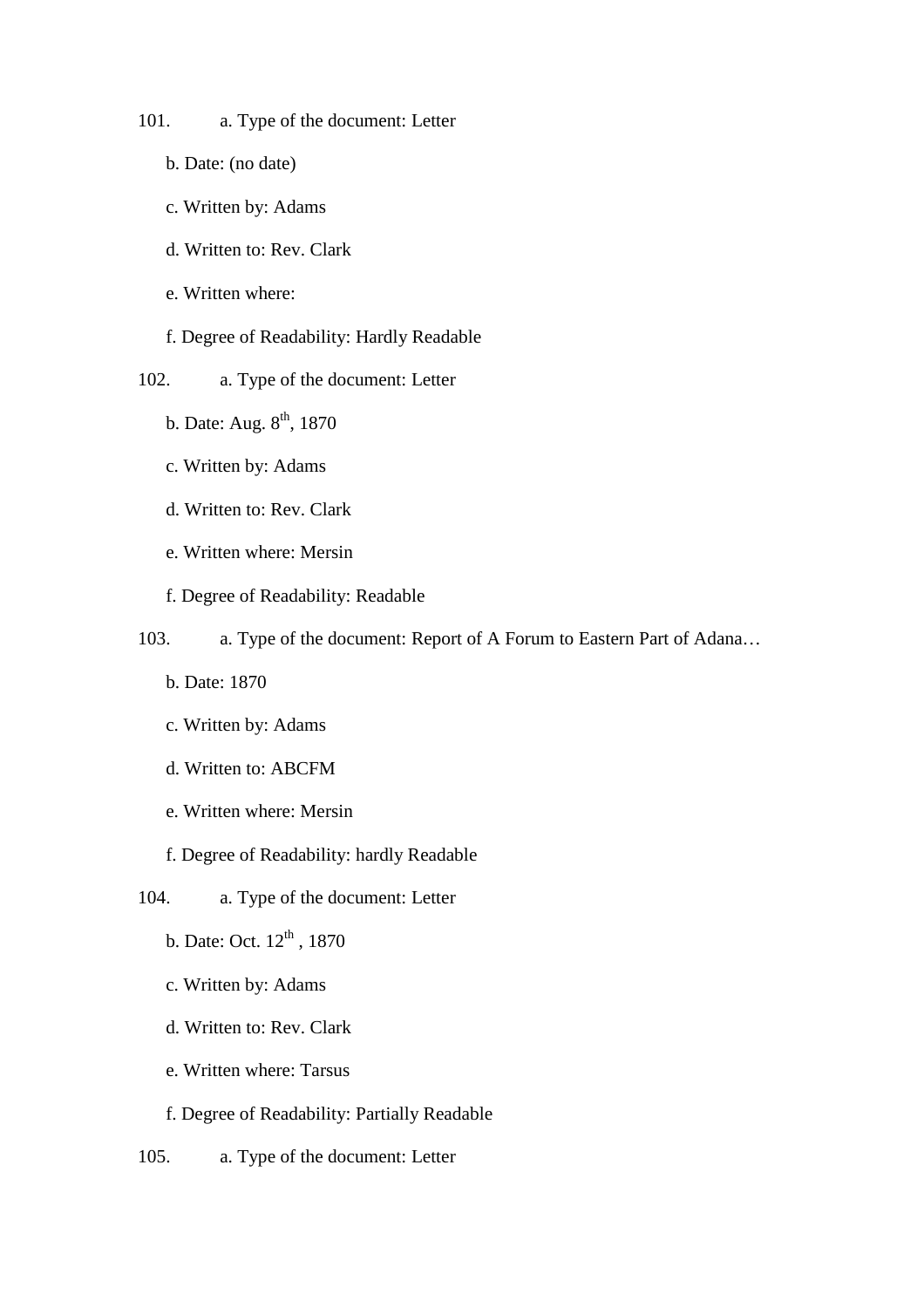- b. Date: Jan.  $25^{\text{th}}$ , 1875
- c. Written by: Adams
- d. Written to: Rev. Clark
- e. Written where: Tarsus

f. Degree of Readability: Hardly Readable

106. a. Type of the document: Letter

- b. Date: June  $26<sup>th</sup>$ , 1871
- c. Written by: Adams
- d. Written to: (Name Unreadable)
- e. Written where: Kessab
- f. Degree of Readability: Hardly Readable
- 107. a. Type of the document: Letter
	- b. Date: Apr. 29<sup>th</sup>, 1871
	- c. Written by: Adams
	- d. Written to: Rev. Clark
	- e. Written where: Tarsus
	- f. Degree of Readability: Readable
- 108. a. Type of the document: Note
	- b. Date: Apr.  $9<sup>th</sup>$ , 1859
	- c. Written by: J. Jeffries
	- d. Written to: Rev. Anderson
	- e. Written where: boston
	- f. Degree of Readability: Readable
- 109. a. Type of the document: Letter
	- b. Date: May 21<sup>st</sup>, 1860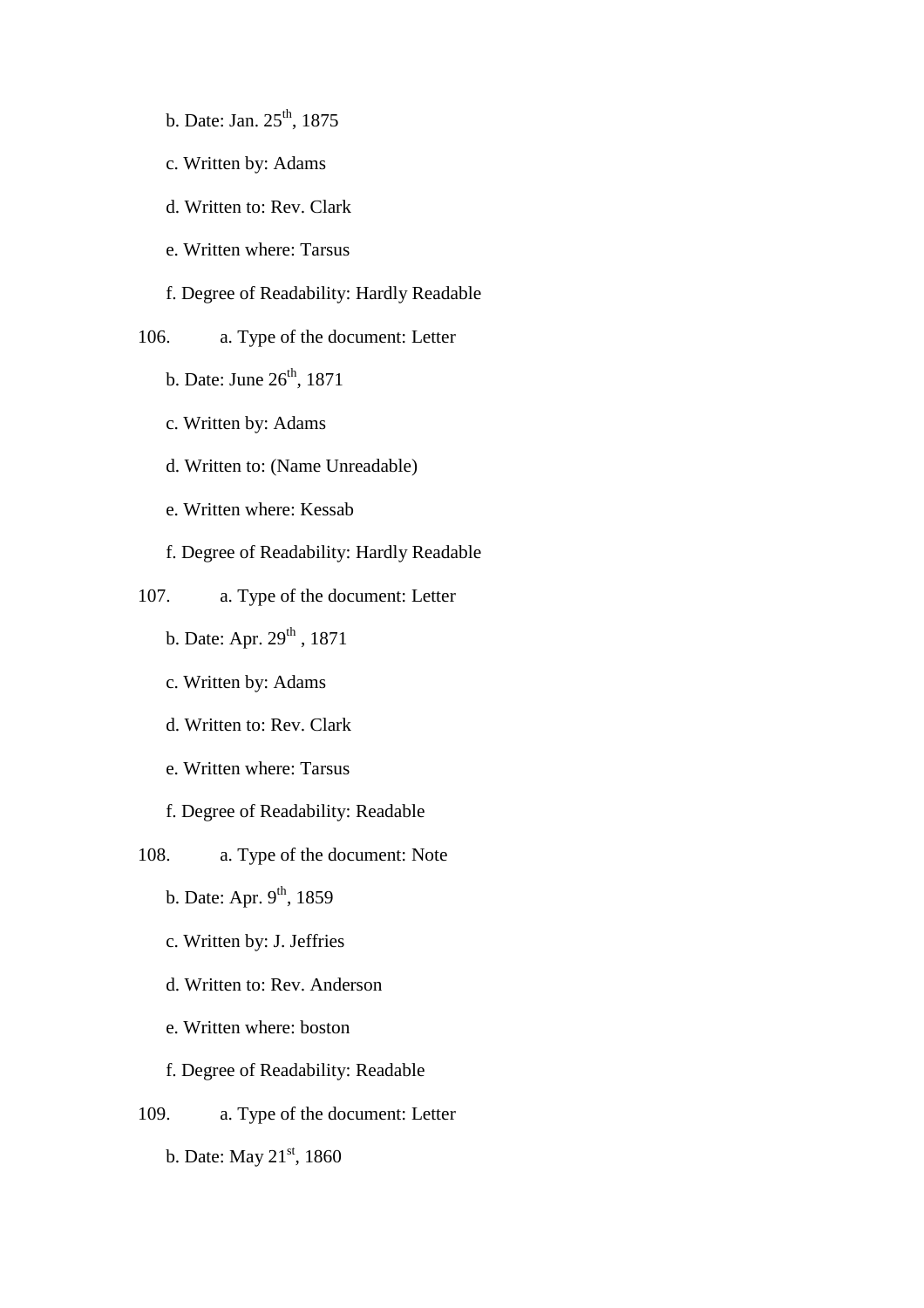- c. Written by: A. G. Bebee
- d. Written to: Presidential Committee of the ABCFM
- e. Written where:
- f. Degree of Readability: Hardly Readable
- 110. a. Type of the document: Letter
	- b. Date: June  $10^{th}$ , 1860
	- c. Written by: Rev. A.G. Bebee
	- d. Written to: Rev. Anderson
	- e. Written where: Guilford
	- f. Degree of Readability: Readable
- 111. a. Type of the document: Letter
	- b. Date: Oct. 20<sup>th</sup>, 1859
	- c. Written by: Mrs. J. L. Coffing
	- d. Written to: Rev. Anderson
	- e. Written where: Aintab
	- f. Degree of Readability: Partially Readable
- 112. a. Type of the document: Letter
	- b. Date: May  $30^{th}$ , 1860
	- c. Written by: Coffing
	- d. Written to: Rev. Anderson
	- e. Written where: Marash
	- f. Degree of Readability: Hardly Readable
- 113. a. Type of the document: Letter
	- b. Date: May  $8<sup>th</sup>$ , 1860
	- c. Written by: Coffing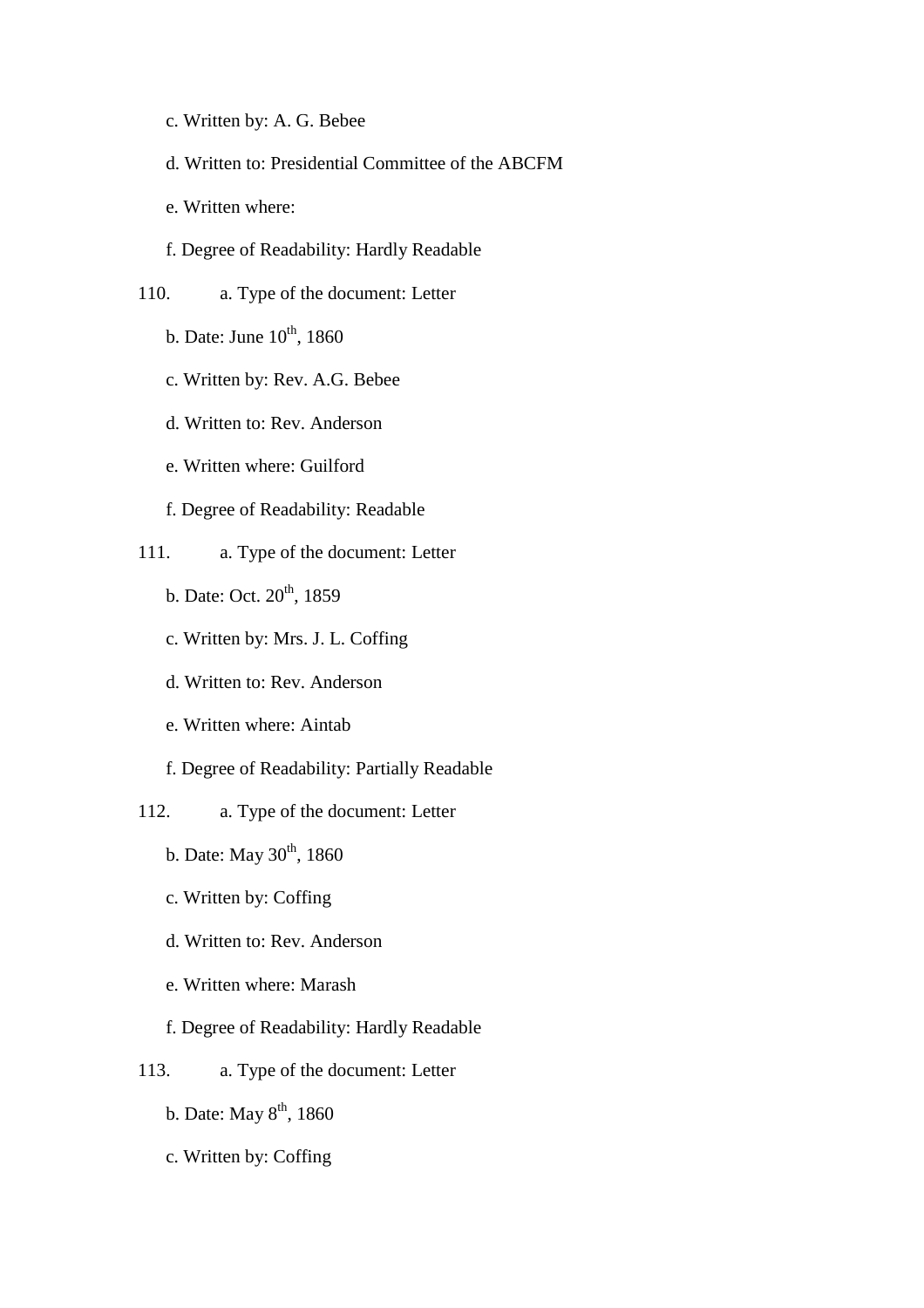- d. Written to: Rev. Anderson
- e. Written where: Aintab
- f. Degree of Readability: Partially Readable
- 114. a. Type of the document: Letter
	- b. Date: July  $26<sup>th</sup>$ , 1860
	- c. Written by: Coffing
	- d. Written to: Rev. Anderson
	- e. Written where: Aintoch
	- f. Degree of Readability: Readable
- 115. a. Type of the document: Letter
	- b. Date: Aug.  $9<sup>th</sup>$ , 1860
	- c. Written by: Coffing
	- d. Written to: Rev. Anderson
	- e. Written where: Aintoch
	- f. Degree of Readability: Partially Readable
- 116. a. Type of the document: Letter
	- b. Date: Nov. 3rd, 1860
	- c. Written by: (signature unreadable)
	- d. Written to:
	- e. Written where: Adana
	- f. Degree of Readability: Readable
- 117. a. Type of the document: Letter
	- b. Date: Jan.  $15^{th}$ , 1861
	- c. Written by: Coffing
	- d. Written to: Rev. Anderson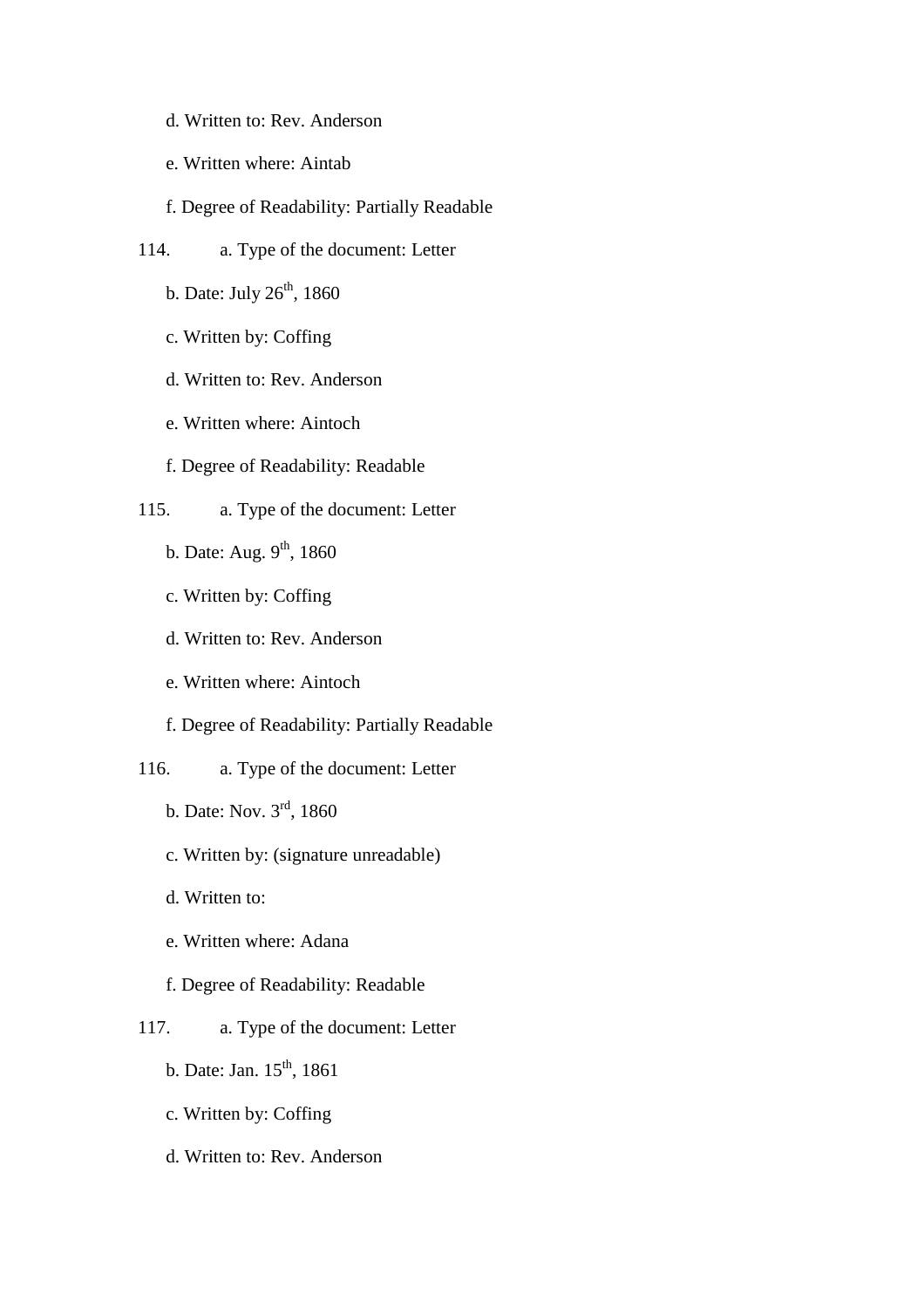- e. Written where: Aintab
- f. Degree of Readability: Readable
- 118. a. Type of the document: Letter
	- b. Date: Feb.  $14^{th}$ , 1861
	- c. Written by: Coffing
	- d. Written to: Rev. Anderson
	- e. Written where: Aintab
	- f. Degree of Readability: Readable
- 119. a. Type of the document: Report of 1860
	- b. Date: April 20<sup>th</sup>, 1861
	- c. Written by: Coffing
	- d. Written to: ABCFM
	- e. Written where: Aintab
	- f. Degree of Readability: Readable
- 120. a. Type of the document: Letter
	- b. Date: March 13<sup>th</sup>, 1862
	- c. Written by: Coffing
	- d. Written to: Rev. Anderson
	- e. Written where: Adana
	- f. Degree of Readability: Readable
- 121. a. Type of the document: Letter
	- b. Date: Apr.  $7^{th}$ , 1864
	- c. Written by: Coffing
	- d. Written to: Rev. Anderson
	- e. Written where: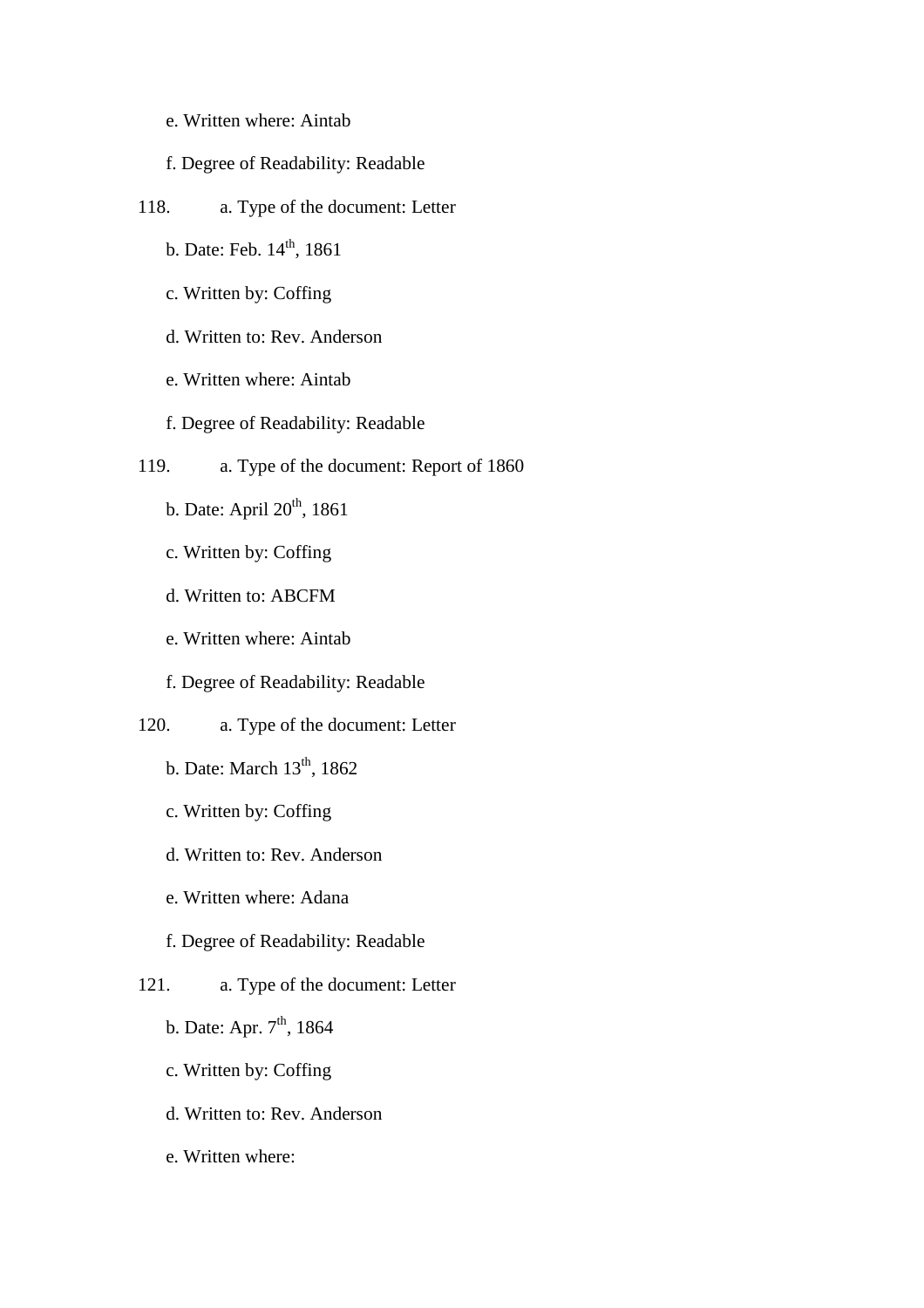f. Degree of Readability: Partially Readable

- 122. a. Type of the document: Letter
	- b. Date: Jan.  $4^{th}$ , 1865
	- c. Written by: Coffing
	- d. Written to: Rev. Clark
	- e. Written where: Marash
	- f. Degree of Readability: Readable
- 123. a. Type of the document: Letter
	- b. Date: June  $26^{th}$ , 1868 (?)
	- c. Written by: Coffing
	- d. Written to: Rev. Clark
	- e. Written where: Marash
	- f. Degree of Readability: Partially Readable
- 124. a. Type of the document: Letter
	- b. Date: May  $12^{th}$ , 1868
	- c. Written by: Coffing
	- d. Written to: Mr. Chopin
	- e. Written where: Marash
	- f. Degree of Readability: Readable
- 125. a. Type of the document: Letter
	- b. Date: June  $5<sup>th</sup>$ , 1869
	- c. Written by: Coffing
	- d. Written to: Rev. Clark
	- e. Written where: Dresden, Ohio
	- f. Degree of Readability: Readable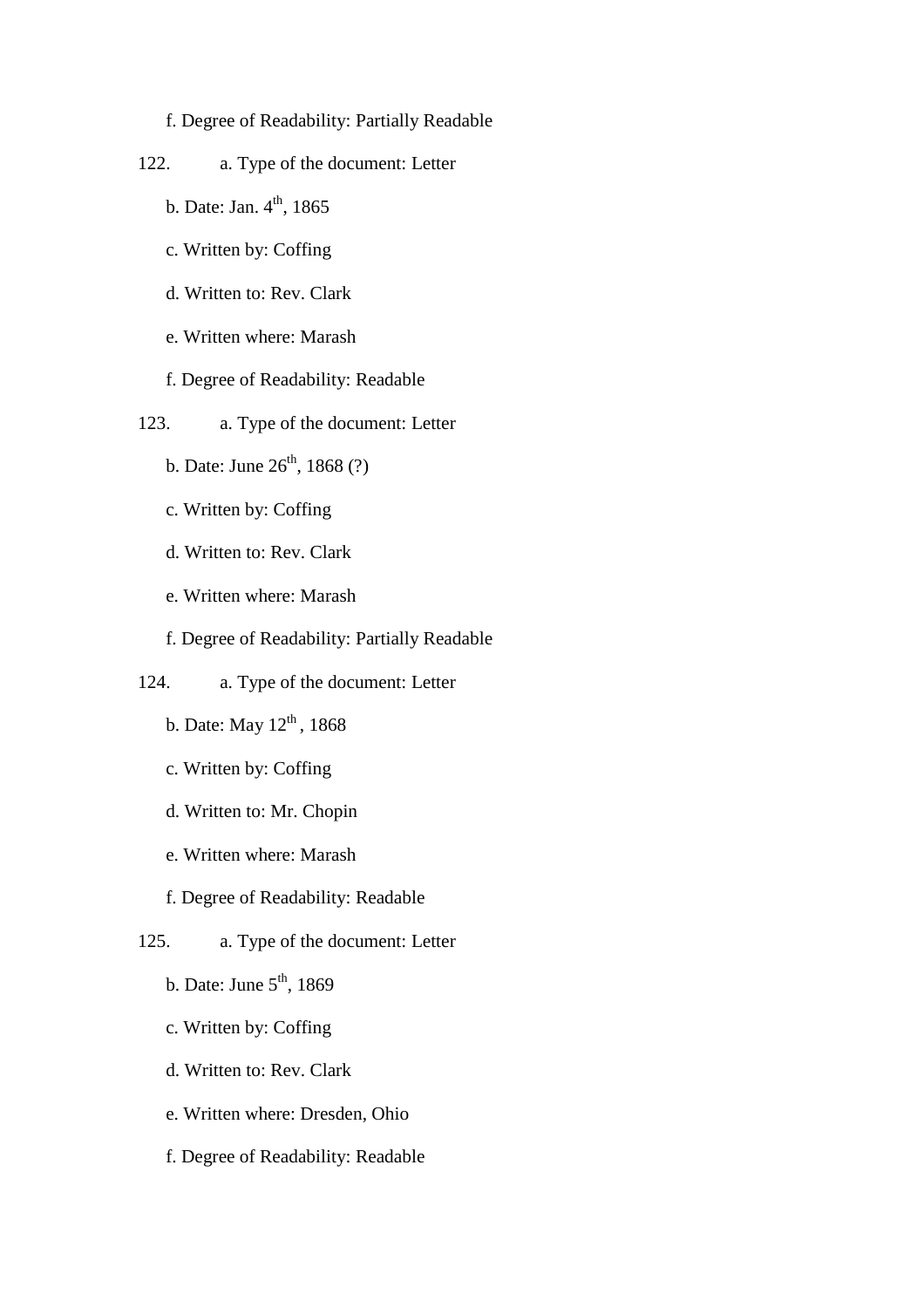- 126. a. Type of the document: Letter
	- b. Date: Feb.  $11^{th}$ , 1869
	- c. Written by: Coffing
	- d. Written to: Rev. Clark
	- e. Written where: Ohio
	- f. Degree of Readability: Hardly Readable
- 127. a. Type of the document: Letter
	- b. Date: July  $1<sup>st</sup>$ , 1861
	- c. Written by: Coffing
	- d. Written to: Rev. Clark
	- e. Written where: Dresden, Ohoio
	- f. Degree of Readability: Unreadable
- 128. a. Type of the document: Letter
	- b. Date: July  $14<sup>th</sup>$ , 1869
	- c. Written by: Coffing
	- d. Written to: Rev. Clark
	- e. Written where: Dresden, Ohio
	- f. Degree of Readability: Unreadable
- 129. a. Type of the document: Letter
	- b. Date: June, (?), 1869
	- c. Written by: Coffing
	- d. Written to: Rev. Clark
	- e. Written where: Dresden, Ohio
	- f. Degree of Readability: Unreadable
- 130. a. Type of the document: Letter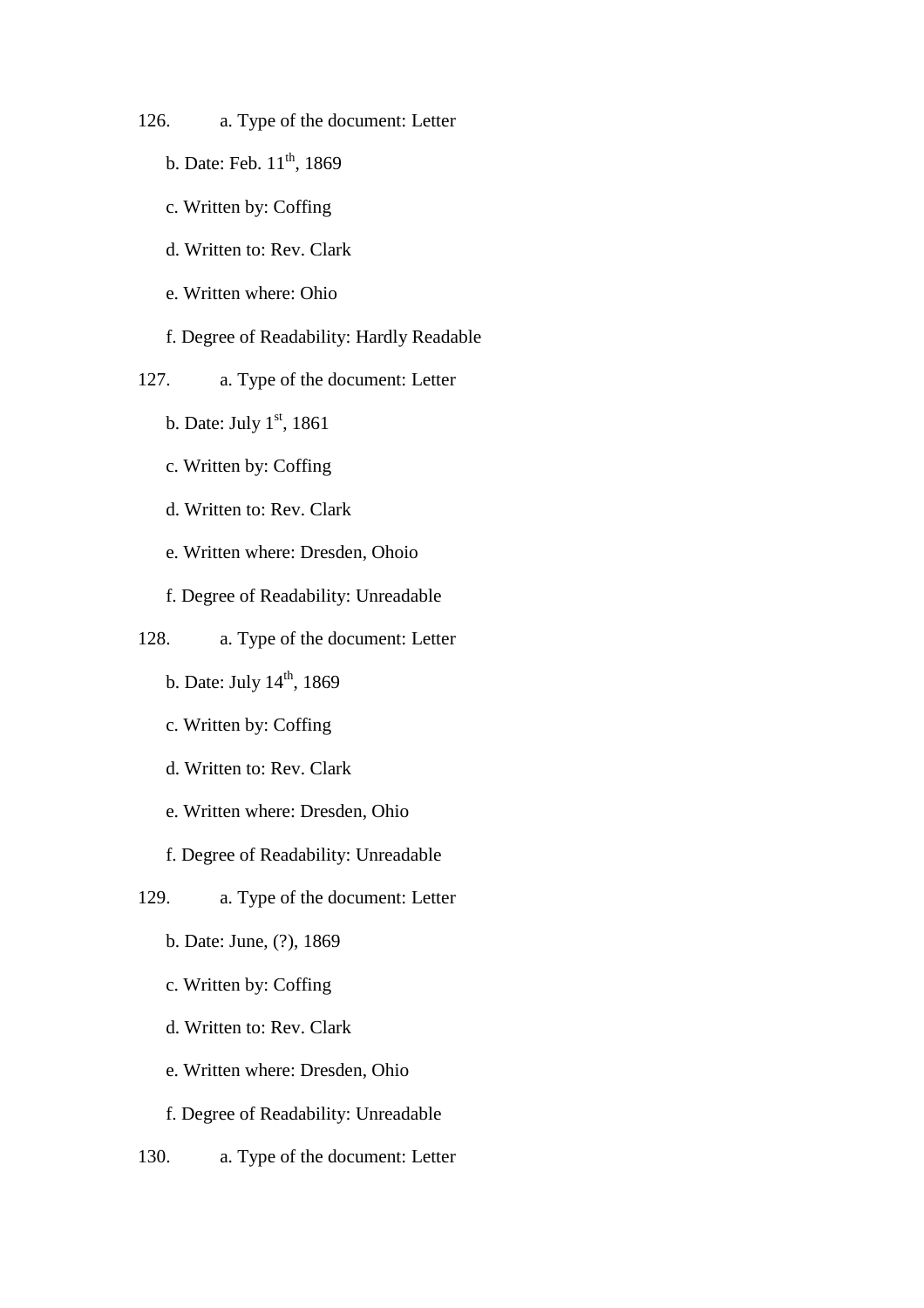- b. Date: Sep. 19<sup>th</sup>, 1869
- c. Written by: Coffing
- d. Written to: (unreadable)
- e. Written where: Dresden, Ohio
- f. Degree of Readability: Unreadable
- 131. a. Type of the document: Letter
	- b. Date: Sep. 29<sup>th</sup>, 1869
	- c. Written by: Coffing
	- d. Written to: Rev. Clark
	- e. Written where: Dresden, Ohio
	- f. Degree of Readability: Unreadable
- 132. a. Type of the document: Letter
	- b. Date: March  $26<sup>th</sup>$ , 1870
	- c. Written by: Coffing
	- d. Written to: Mrs. Canby (?)
	- e. Written where: Marash
	- f. Degree of Readability: Readable
- 133. a. Type of the document: Note
	- b. Date: March,  $28<sup>th</sup>$ , 1870
	- c. Written by: ( no signature)
	- d. Written to: Rev. Clark
	- e. Written where: Marash
	- f. Degree of Readability: Hardly Readable
- 134. a. Type of the document: Letter
	- b. Date: May 24<sup>th</sup>, 1870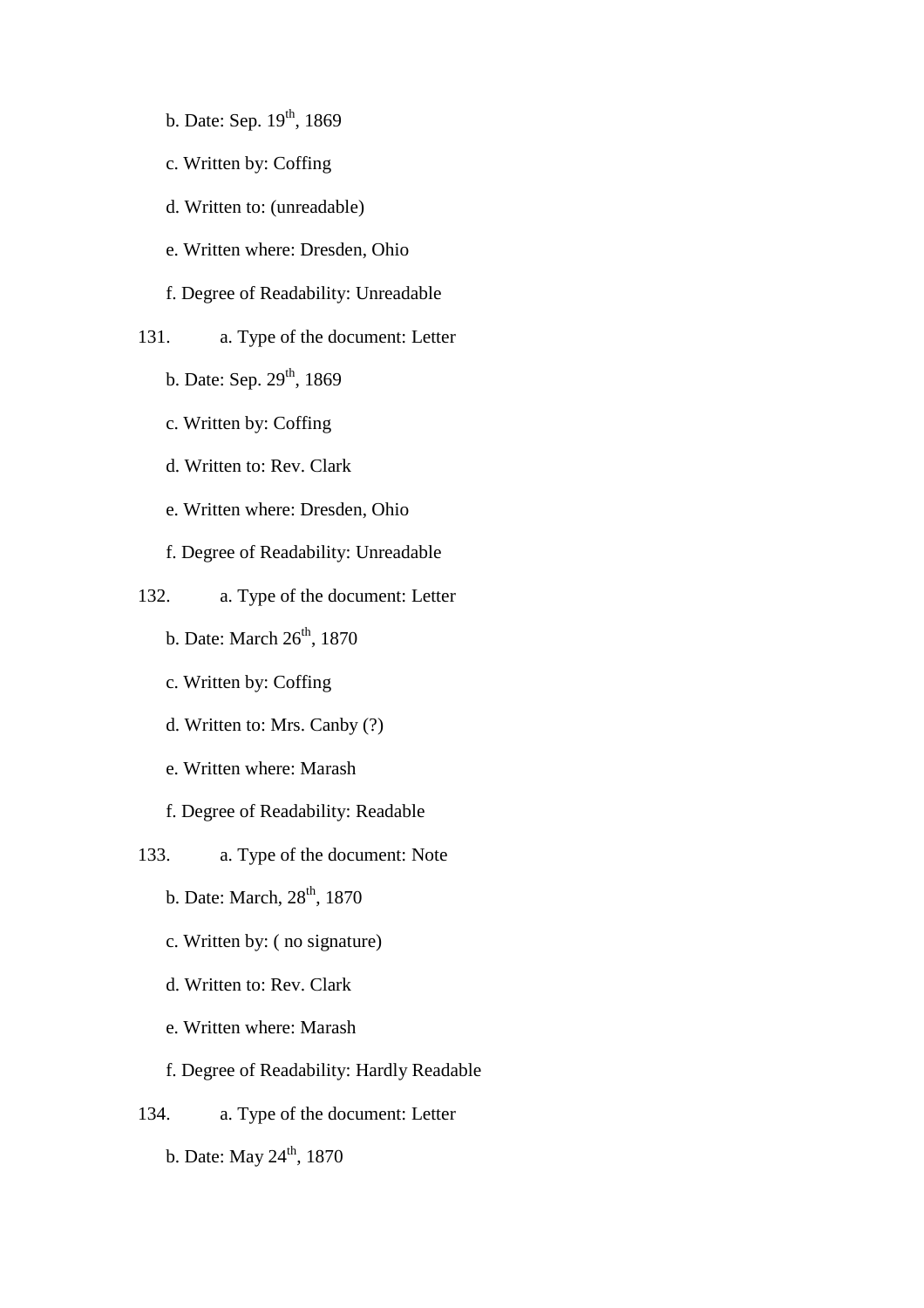- c. Written by: Coffing
- d. Written to: Rev. Clark
- e. Written where: Marash
- f. Degree of Readability: Readable
- 135. a. Type of the document: Letter
	- b. Date: Aug. 29<sup>th</sup>, 1871
	- c. Written by: Coffing
	- d. Written to: Rev. Clark
	- e. Written where:
	- f. Degree of Readability: Readable
- 136. a. Type of the document: Letter
	- b. Date: Jan. 13<sup>th</sup>, 1869
	- c. Written by: Miss N.G. Francis
	- d. Written to: Rev. Anderson
	- e. Written where: Wilmington
	- f. Degree of Readability: Unreadable
- 137. a. Type of the document: Letter
	- b. Date: Feb.  $16^{th}$ , 1868
	- c. Written by: Francis
	- d. Written to: Rev. Anderson
	- e. Written where: Wilmington
	- f. Degree of Readability: Unreadable
- 138. a. Type of the document: Letter
	- b. Date: March  $17<sup>th</sup>$ , 1866
	- c. Written by: Francis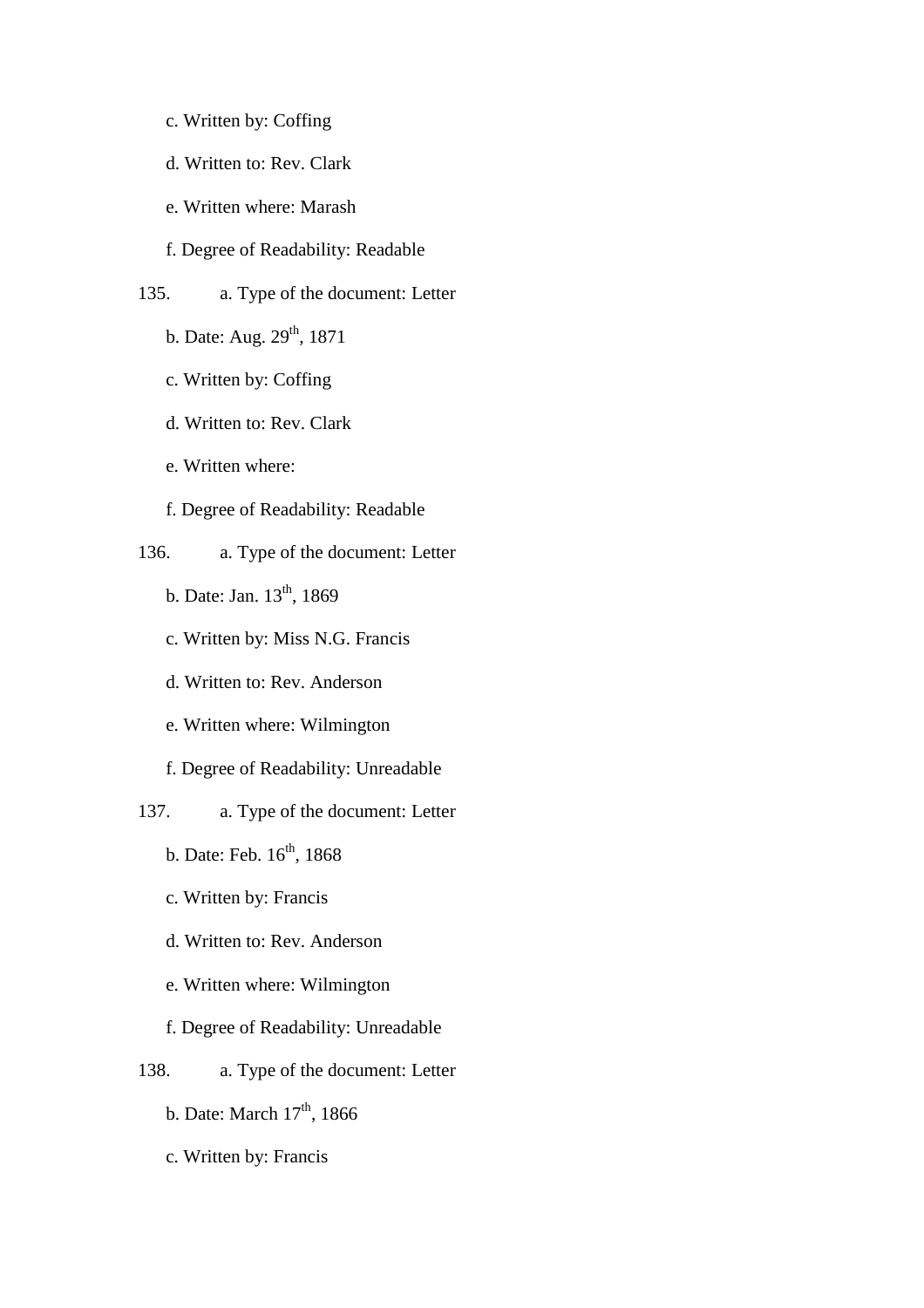- d. Written to: Rev. Anderson
- e. Written where: New Heaven
- f. Degree of Readability: Unreadable
- 139. a. Type of the document: Letter
	- b. Date: Aug.  $4<sup>th</sup>$ , 1860
	- c. Written by: Francis
	- d. Written to: Rev. Clark
	- e. Written where:
	- f. Degree of Readability: Unreadable
- 140. a. Type of the document: Letter
	- b. Date: Dec. 18<sup>th</sup>, 1859
	- c. Written by: A.B. Goodale
	- d. Written to: Rev. Clark
	- e. Written where: New York
	- f. Degree of Readability: Readable
- 141. a. Type of the document: Note
	- b. Date: Dec  $20^{th}$ , 1859
	- c. Written by: Goodale
	- d. Written to: Rev. Anderson
	- e. Written where: New York
	- f. Degree of Readability: Unreadable
- 142. a. Type of the document: Letter
	- b. Date: Dec.  $27<sup>th</sup>$ , 1859
	- c. Written by: Goodale
	- d. Written to: Rev. Anderson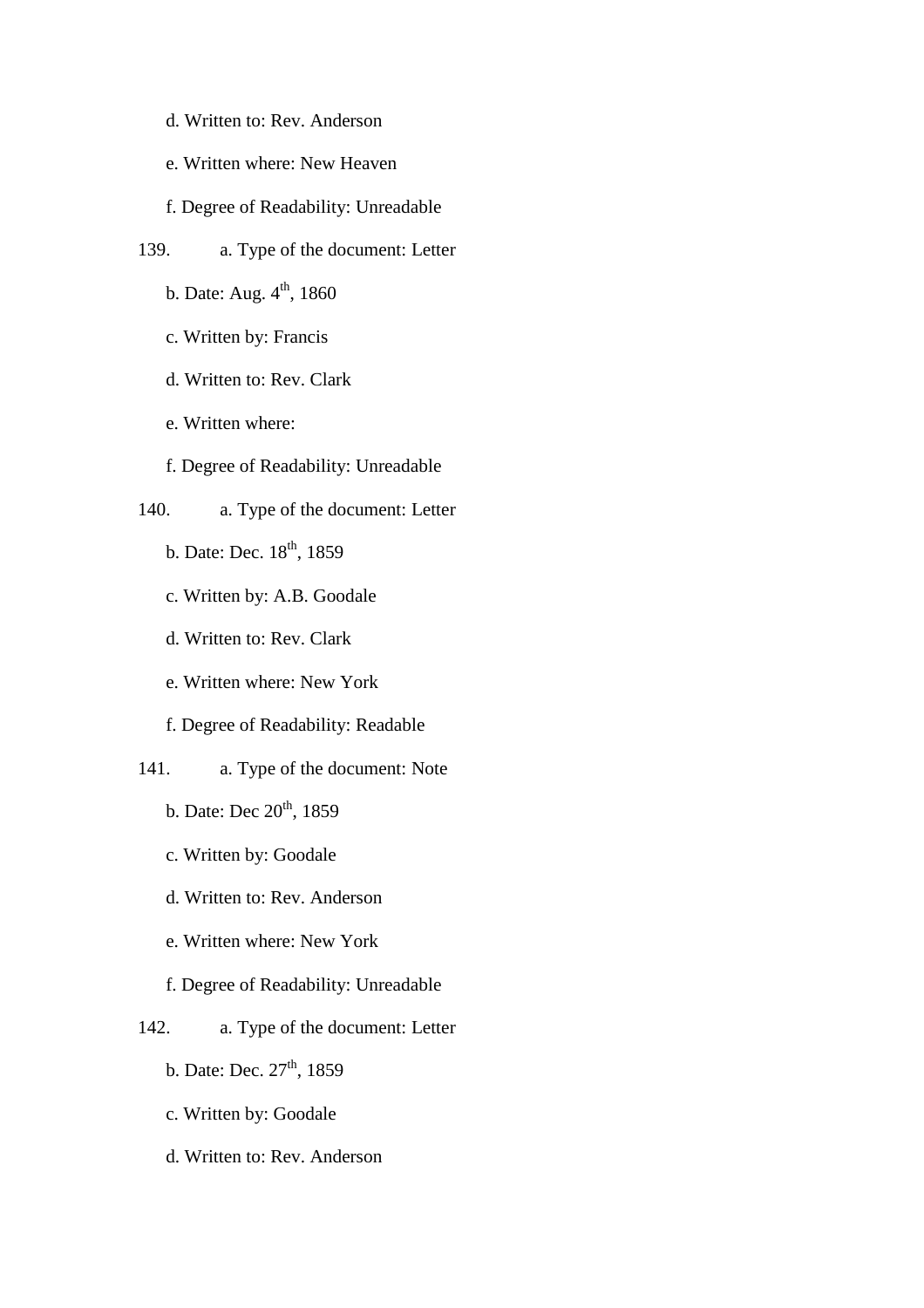- e. Written where: New York
- f. Degree of Readability: Readable
- 143. a. Type of the document: Note
	- b. Date: Jan.  $6<sup>th</sup>$ , 1860
	- c. Written by: Goodale
	- d. Written to: Rev. Anderson
	- e. Written where: New York
	- f. Degree of Readability: Readable
- 144. a. Type of the document: Letter
	- b. Date: March  $27<sup>th</sup>$ , 1860
	- c. Written by: Goodale
	- d. Written to: Rev. Anderson
	- e. Written where: Smyra
	- f. Degree of Readability: Readable
- 145. a. Type of the document:Letter
	- b. Date: March, (?), 1860
	- c. Written by: Goodale
	- d. Written to: Rev. Anderson
	- e. Written where: Marash
	- f. Degree of Readability: Unreadable
- 146. a. Type of the document: Letter
	- b. Date: Sept.  $12^{th}$ , 1860
	- c. Written by: Goodale
	- d. Written to: Rev. Anderson
	- e. Written where: Marash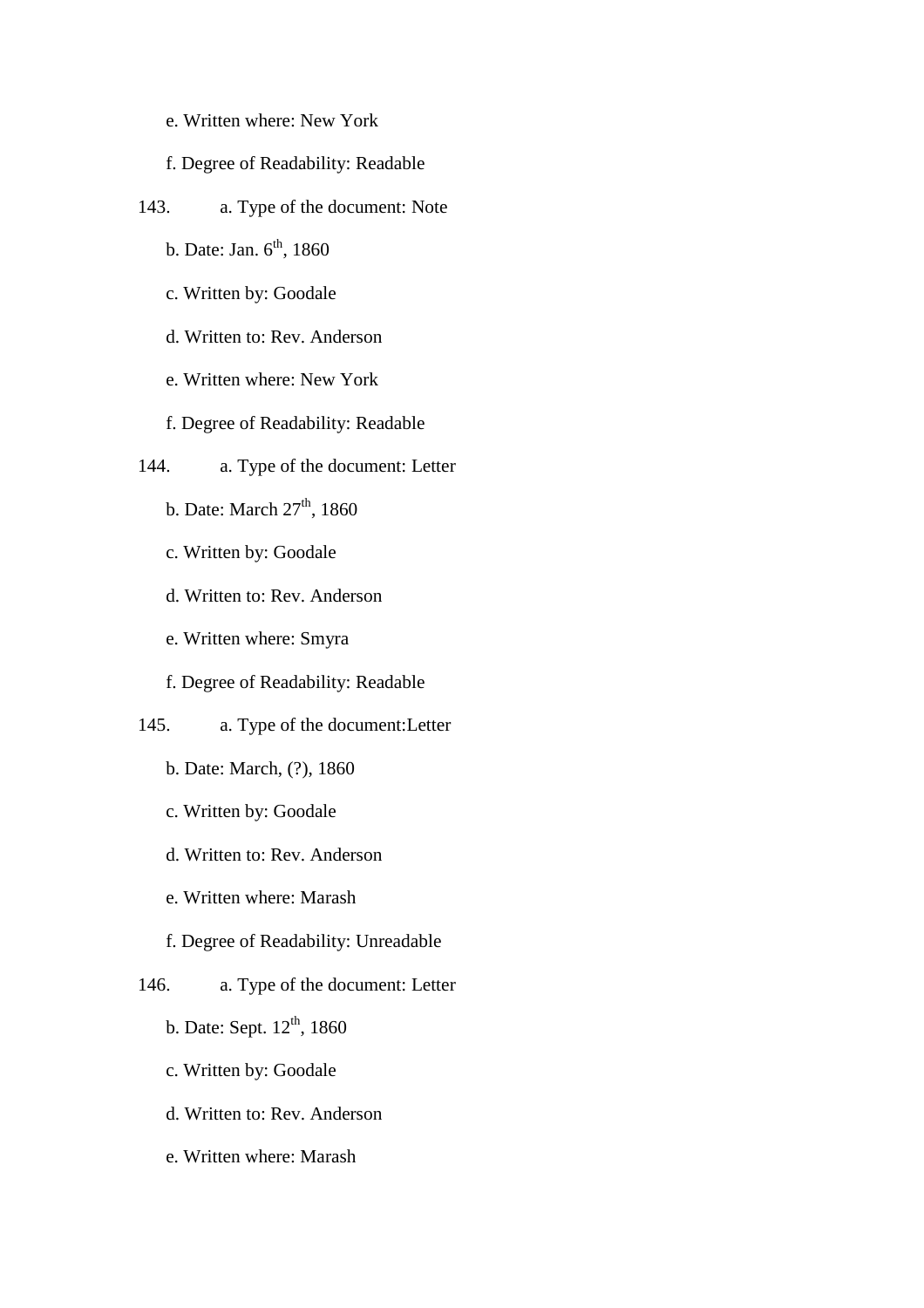### f. Degree of Readability: Partially Readable

- 147. a. Type of the document: Letter
	- b. Date: Dec.  $16^{th}$ , 1860
	- c. Written by: Goodale
	- d. Written to: Rev. Anderson
	- e. Written where: Marash
	- f. Degree of Readability: Readable
- 148. a. Type of the document: Letter
	- b. Date: Apr.  $8^{th}$ , 1861
	- c. Written by: Goodale
	- d. Written to: Anderson
	- e. Written where: Marash
	- f. Degree of Readability: Partially Readable
- 149. a. Type of the document:Letter
	- b. Date: Aug.  $18^{th}$ ,  $1862$
	- c. Written by: Goodale
	- d. Written to: Rev. Anderson
	- e. Written where: Marash
	- f. Degree of Readability: Readable
- 150. a. Type of the document: Letter
	- b. Date: Sep.  $20^{th}$ , 1862
	- c. Written by: Goodale
	- d. Written to: Rev. Anderson
	- e. Written where: Marash
	- f. Degree of Readability: Readable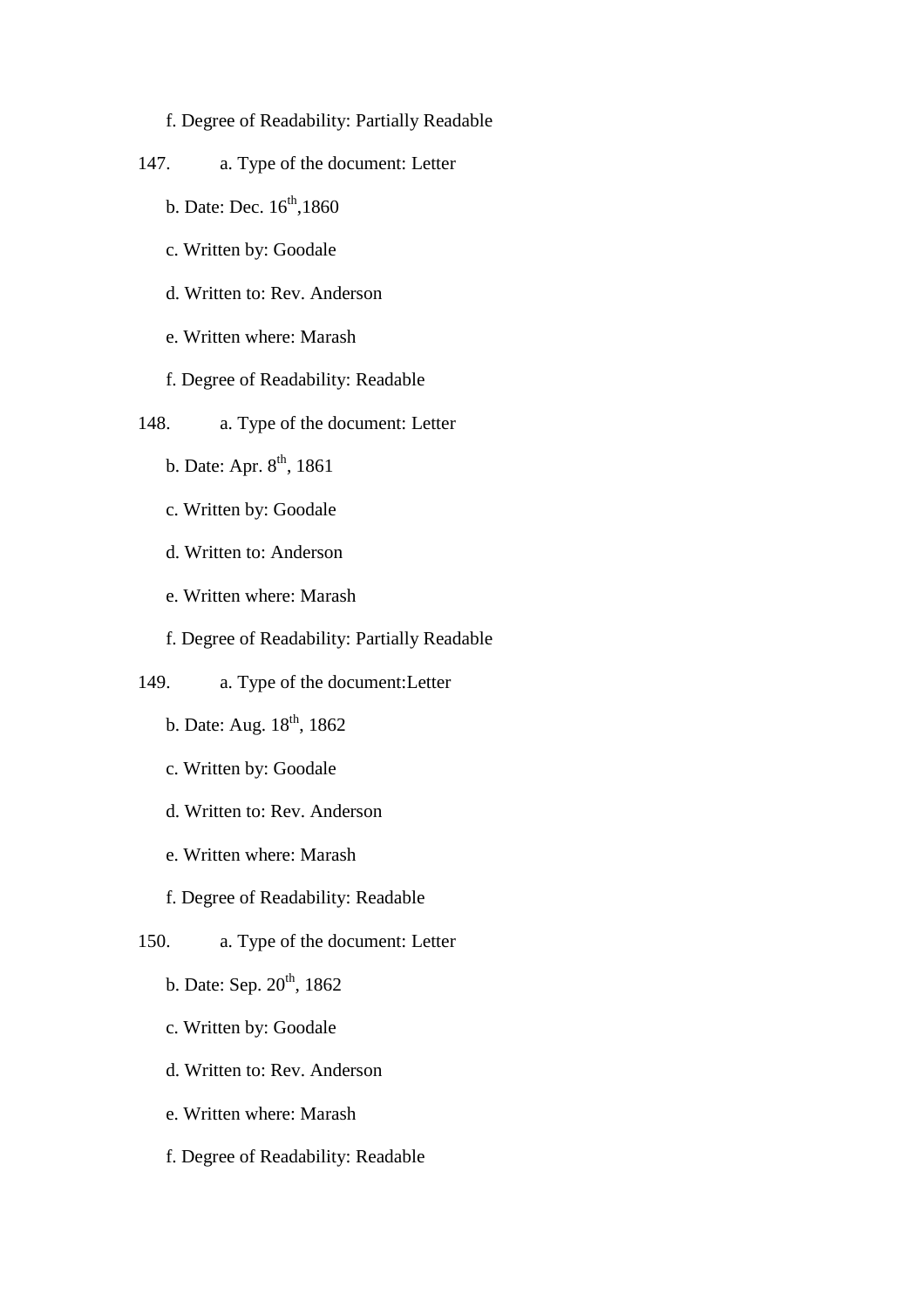- 151. a. Type of the document: Letter
	- b. Date: Dec. 19<sup>th</sup>, 1862
	- c. Written by: Goodale
	- d. Written to: Rev. Anderson
	- e. Written where: Marash
	- f. Degree of Readability: Readable
- 152. a. Type of the document: Sketch of Missionary francises in Marash 153. a. Type of the document: Letter
	- b. Date: June,  $8<sup>th</sup>$ , 1863
	- c. Written by: Goodale
	- d. Written to: Rev. Anderson
	- e. Written where: Constantinapol
	- f. Degree of Readability: Readable
- 154. a. Type of the document: Letter
	- b. Date: March (?), 23rd, 1864
	- c. Written by: Goodale
	- d. Written to: Rev. Anderson
	- e. Written where: Adana
	- f. Degree of Readability: Readable
- 155. a. Type of the document: Letter
	- b. Date: Apr. 23rd, 1864
	- c. Written by: Goodale
	- d. Written to: Rev. Anderson
	- e. Written where: New York
	- f. Degree of Readability: Readable
- 156. a. Type of the document: Letter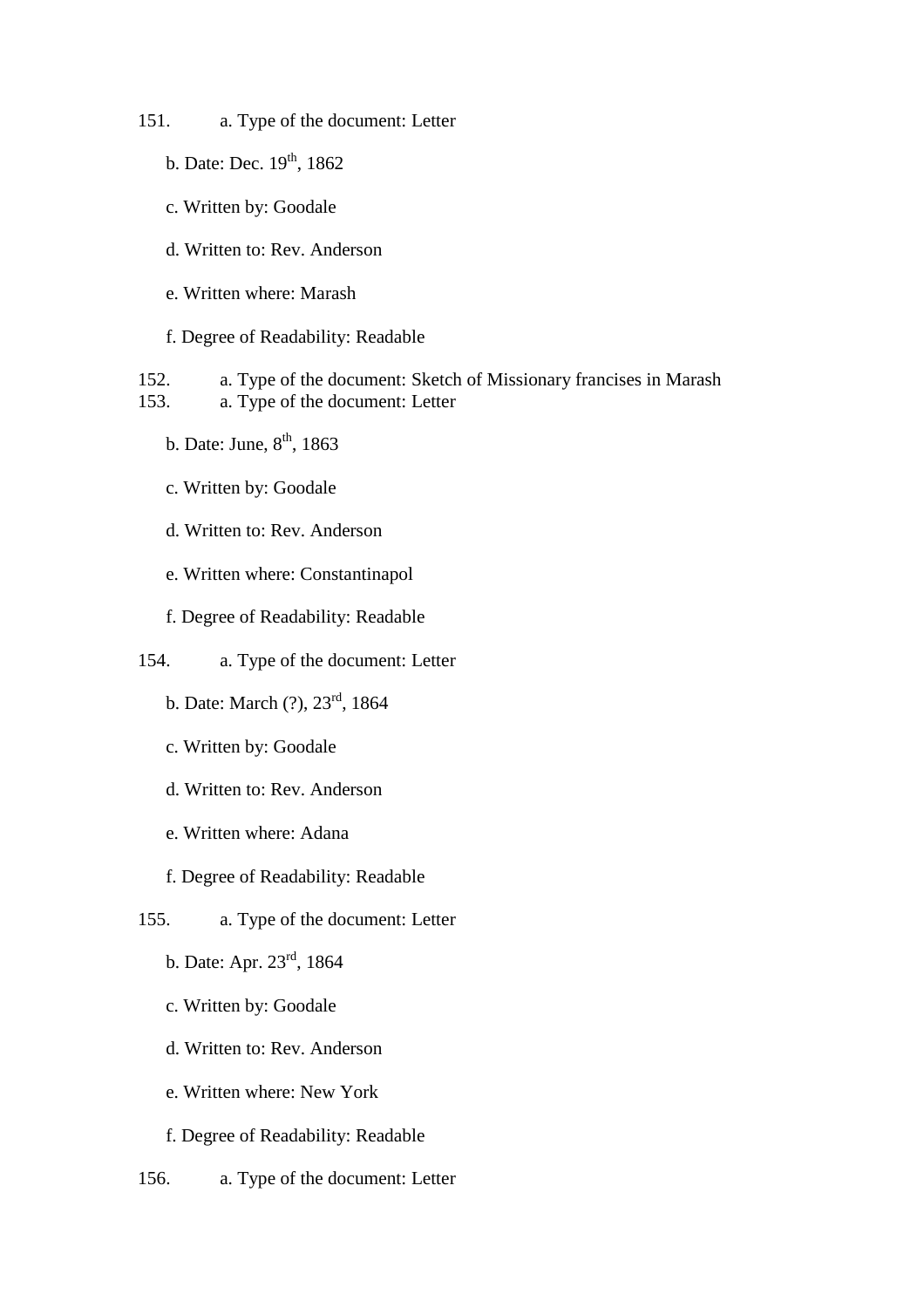- b. Date: Nov. 3rd, 1864
- c. Written by: Goodale
- d. Written to: Rev. Anderson
- e. Written where: Chicago
- f. Degree of Readability: Readable
- 157. a. Type of the document: Letter
	- b. Date: Jan.  $7<sup>th</sup>$ , 1865
	- c. Written by: Goodale
	- d. Written to: Anderson
	- e. Written where: New York
	- f. Degree of Readability: Readable
- 158. a. Type of the document:Note
	- b. Date: Feb.  $4<sup>th</sup>$ , 1865
	- c. Written by: E.R. Peaslee
	- d. Written to: Goodale
	- e. Written where:
	- f. Degree of Readability: Readable
- 159. a. Type of the document: Letter
	- b. Date: Feb.  $8<sup>th</sup>$ , 1865
	- c. Written by: Goodale
	- d. Written to: Anderson
	- e. Written where: New York
	- f. Degree of Readability: Readable
- 160. a. Type of the document: Letter
	- b. Date: Feb. 16<sup>th</sup>, 1865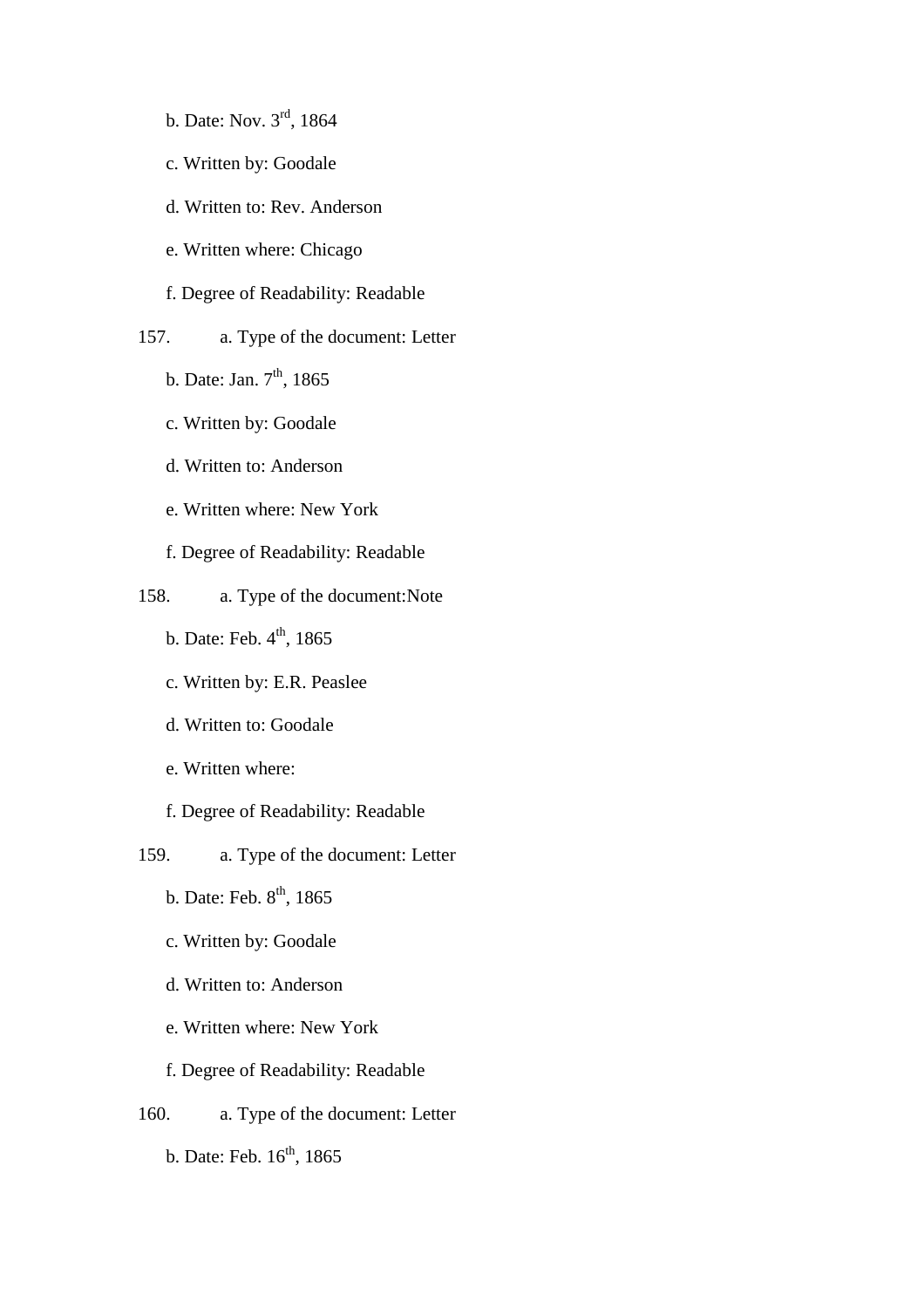- c. Written by: Goodale
- d. Written to: Rev. Anderson
- e. Written where: New York
- f. Degree of Readability: Readable
- 161. a. Type of the document: Letter
	- b. Date: Nov.  $29^{th}$ , 1866 (?)
	- c. Written by: L. Goss
	- d. Written to: Rev. Anderson
	- e. Written where: Northfolk (?)
	- f. Degree of Readability: Partially Readable
- 162. a. Type of the document: Letter
	- b. Date: May  $8<sup>th</sup>$ , 1867
	- c. Written by: Goss
	- d. Written to: Rev. Anderson
	- e. Written where:
	- f. Degree of Readability: Unreadable
- 163. a. Type of the document: Letter
	- b. Date: Aug.  $24^{th}$ , 1864 (?)
	- c. Written by: Goss
	- d. Written to: Rev. Anderson
	- e. Written where: Aintab
	- f. Degree of Readability: Partially Readable
- 164. a. Type of the document: Letter
	- b. Date: 1861 (Month and day unreadable)
	- c. Written by: Goss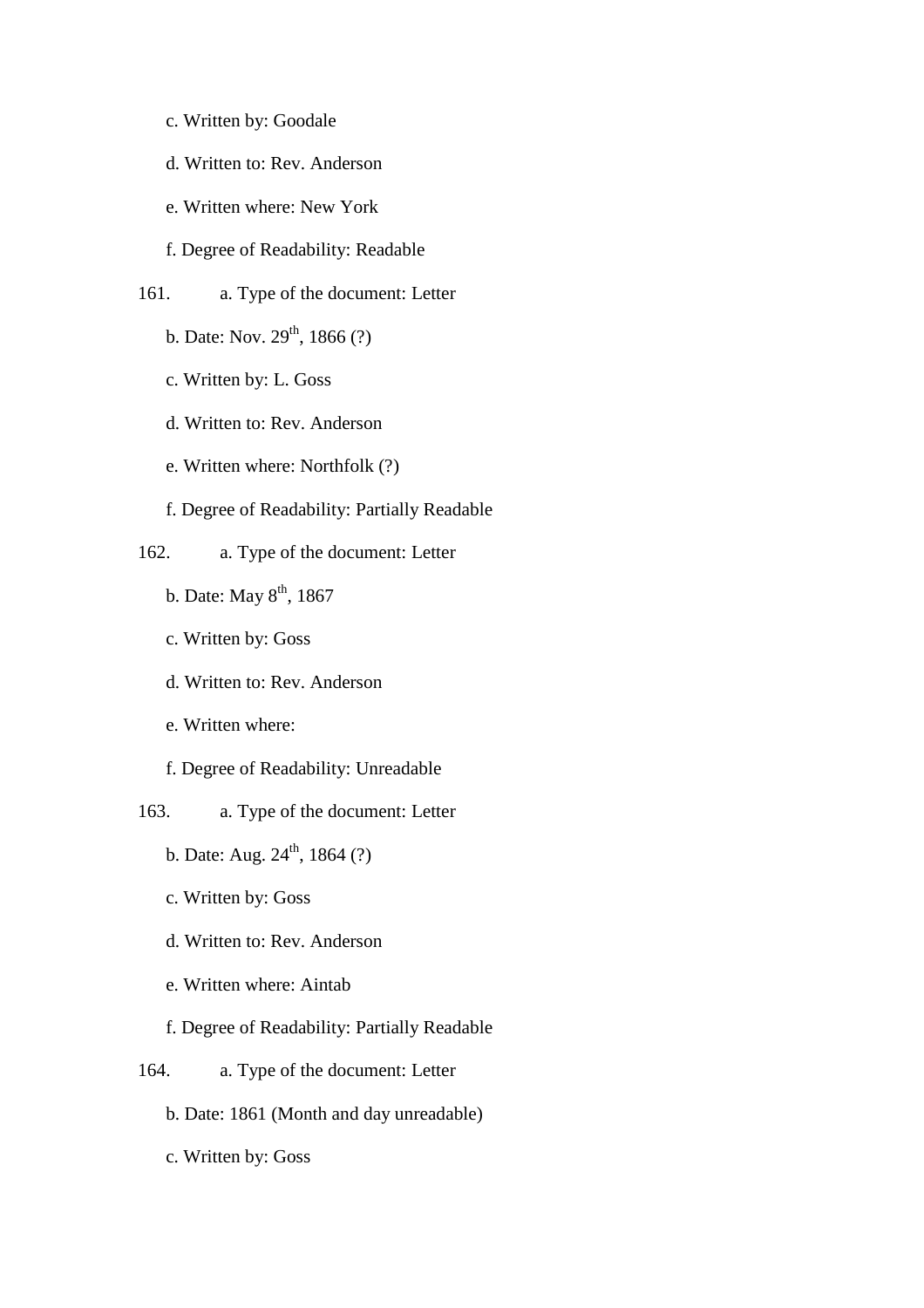- d. Written to: Rev. Anderson
- e. Written where: Aintab
- f. Degree of Readability: Hardly Readable
- 165. a. Type of the document: Letter
	- b. Date: Feb. 8<sup>th</sup>, 1861
	- c. Written by: Goss
	- d. Written to: Rev. Anderson
	- e. Written where: Aintab
	- f. Degree of Readability: Hardly Readable
- 166. a. Type of the document: Letter
	- b. Date: May  $27<sup>th</sup>$ , 1862
	- c. Written by: Goss
	- d. Written to: Rev. Anderson
	- e. Written where:
	- f. Degree of Readability: Unreadable
- 167. a. Type of the document: Letter
	- b. Date: June  $4^{\text{th}}$ , 1863 (?)
	- c. Written by: Goss
	- d. Written to: Rev. Anderson
	- e. Written where: Adana
	- f. Degree of Readability: Partialy Readable
- 168. a. Type of the document: Letter
	- b. Date: Aug.  $18^{th}$ , 1864
	- c. Written by: Goss
	- d. Written to: Rev. Anderson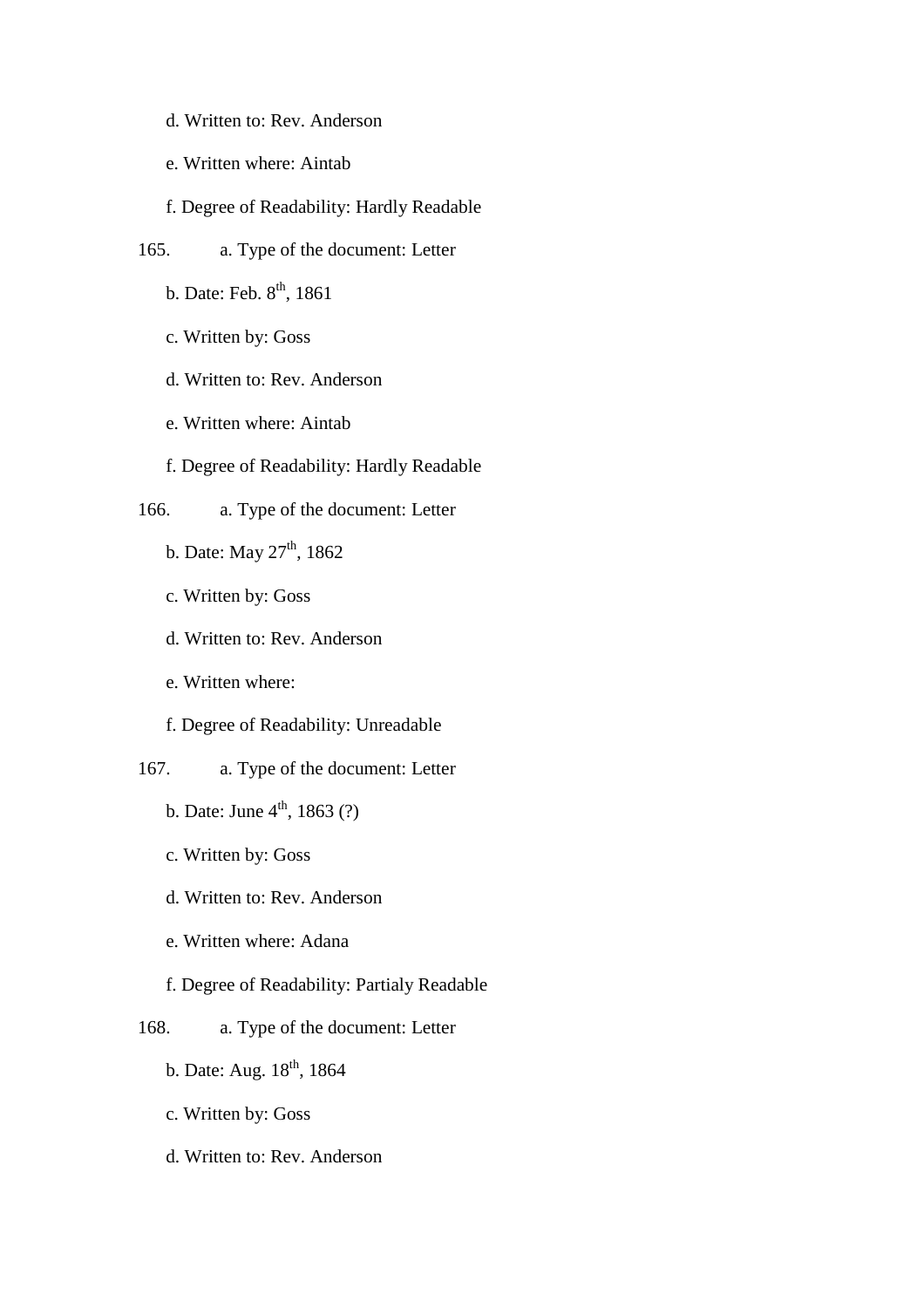- e. Written where: Marash
- f. Degree of Readability: Readable
- 169. a. Type of the document: Letter
	- b. Date: Oct.  $14^{th}$ , 1866
	- c. Written by: E.R. Peaslee
	- d. Written to: Rev. Anderson
	- e. Written where:
	- f. Degree of Readability: Readable
- 170. a. Type of the document: Letter
	- b. Date: May 23rd, 1862
	- c. Written by: Fayatte Jewette
	- d. Written to: Rev. Anderson
	- e. Written where: New York
	- f. Degree of Readability: Readable
- 171. a. Type of the document: Letter
	- b. Date: June 23rd, 1862
	- c. Written by: Mrs. A.B. Jewette
	- d. Written to:
	- e. Written where: Liverpool
	- f. Degree of Readability: Readable
- 172. a. Type of the document: Letter
	- b. Date: June  $27<sup>th</sup>$ , 1869
	- c. Written by: Mrs. Jewette
	- d. Written to: Rev. Anderson
	- e. Written where: Liverpool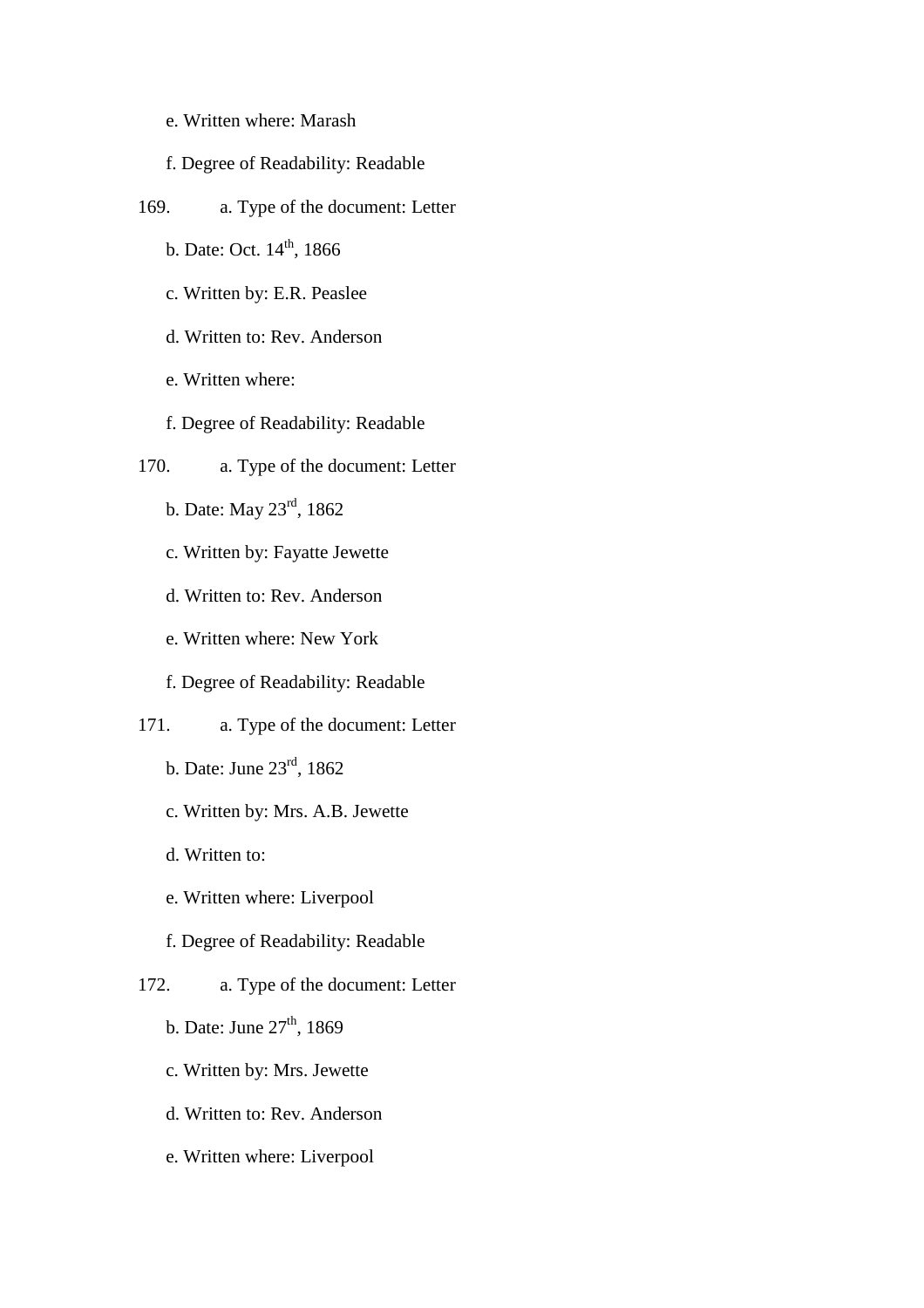- f. Degree of Readability: Readable
- 173. a. Type of the document: Letter
	- b. Date: Sep. 19<sup>th</sup>, 1897
	- c. Written by: Mary G. Holister
	- d. Written to: Rev. Clark
	- e. Written where: East Glastanburg (?)
	- f. Degree of Readability: Readable
- 174. a. Type of the document: Letter
	- b. Date: Feb  $20<sup>th</sup>$ , 1868
	- c. Written by: M. Holister
	- d. Written to:
	- e. Written where: Aintab
	- f. Degree of Readability: Unreadable
- 175. a. Type of the document: Letter
	- b. Date: May  $7<sup>th</sup>$ , 1869
	- c. Written by: Holister
	- d. Written to:
	- e. Written where:
	- f. Degree of Readability: Unreadable
- 176. a. Type of the document: Letter
	- b. Date: Nov 3rd, 1869
	- c. Written by: Holister
	- d. Written to: Rev. Clark
	- e. Written where: Marash
	- f. Degree of Readability: Readable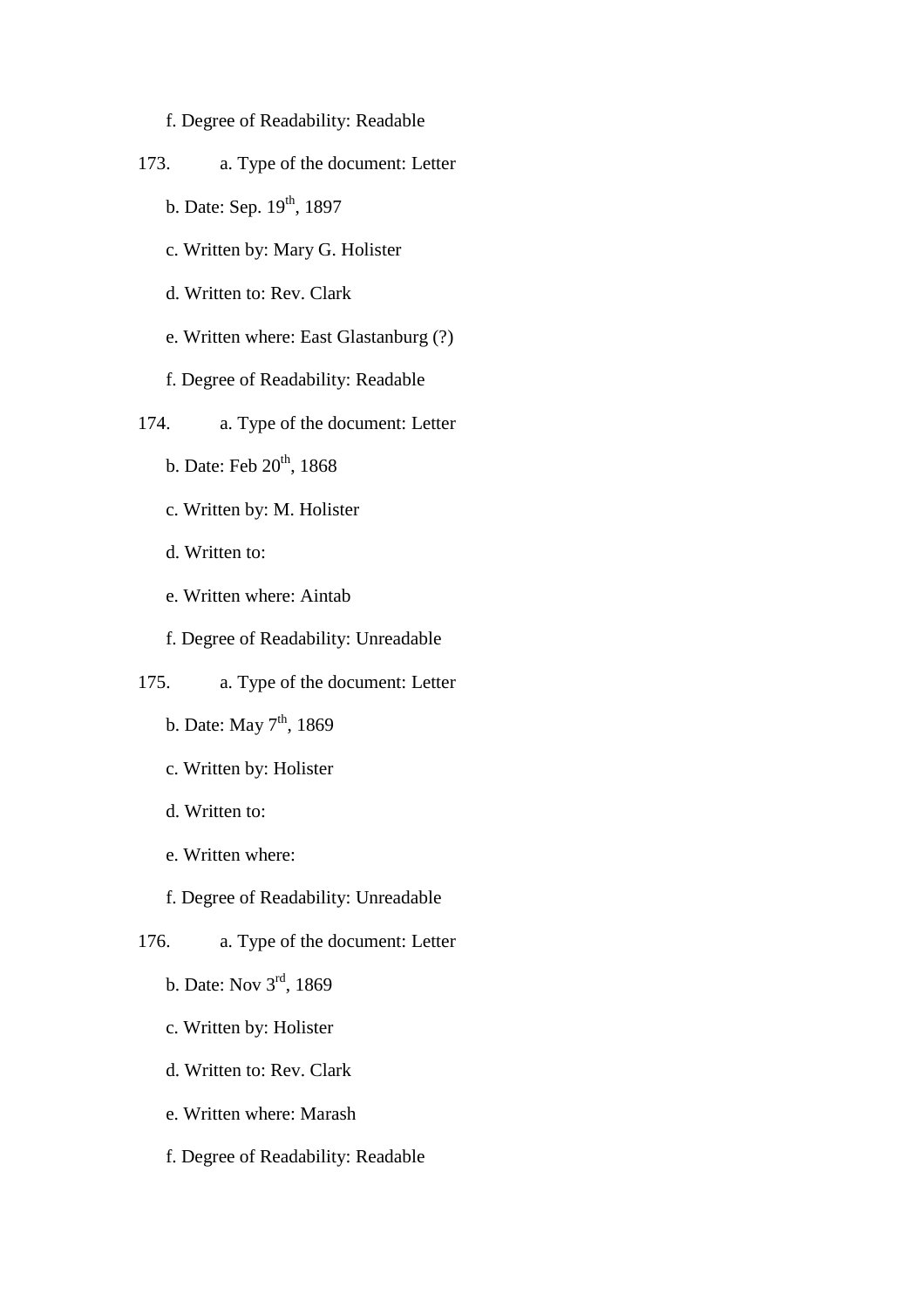- 177. a. Type of the document: Letter
	- b. Date: May  $17<sup>th</sup>$ , 1870
	- c. Written by: Henry Marden
	- d. Written to: Rev. Clark
	- e. Written where: Aintab
	- f. Degree of Readability: Readable
- 178. a. Type of the document: Letter
	- b. Date: Sep.  $7<sup>th</sup>$ , 1870
	- c. Written by: Marden
	- d. Written to: Rev. Clark
	- e. Written where: Aintab
	- f. Degree of Readability: Hardly Readable
- 179. a. Type of the document: Letter
	- b. Date: Nov.  $17^{th}$ , 1871
	- c. Written by: Marden
	- d. Written to: Rev. Clark
	- e. Written where: Aintab
	- f. Degree of Readability: Readable
- 180. a. Type of the document: Letter
	- b. Date: July  $13<sup>th</sup>$ , 1864
	- c. Written by: G.H. Montgomery
	- d. Written to: Rev. Clark
	- e. Written where: Marash
	- f. Degree of Readability: Unreadable
- 181. a. Type of the document: Letter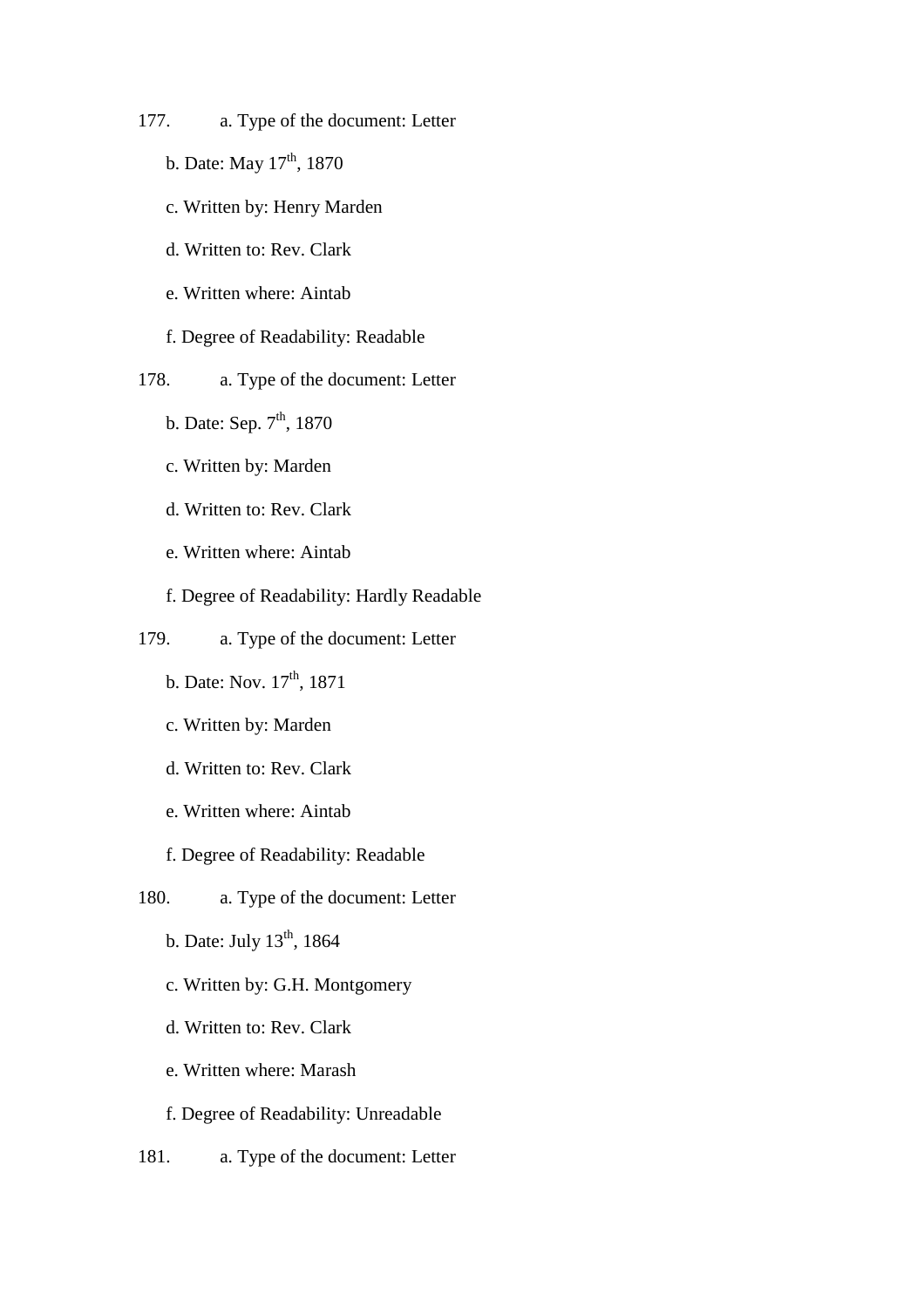- b. Date: Sep.  $6<sup>th</sup>$ , 1864
- c. Written by: Montgomery
- d. Written to: Rev. Anderson
- e. Written where: Marash
- f. Degree of Readability: Hardly Readable
- 182. a. Type of the document: Letter
	- b. Date: May  $16<sup>th</sup>$ , 1865
	- c. Written by: Montgomery
	- d. Written to: Rev. Anderson
	- e. Written where: Aintab
	- f. Degree of Readability: Readable
- 183. a. Type of the document: Letter
	- b. Date: July  $26<sup>th</sup>$ , 1865
	- c. Written by: Montgomery
	- d. Written to: Anderson
	- e. Written where: Marash
	- f. Degree of Readability: Readable
- 184. a. Type of the document: Letter
	- b. Date: Oct.  $12^{th}$ , 1865,
	- c. Written by: Montgomery
	- d. Written to:
	- e. Written where: Aintab
	- f. Degree of Readability: Partially Readable
- 185. a. Type of the document: Letter
	- b. Date: Oct.  $24^{\text{th}}$ , 1864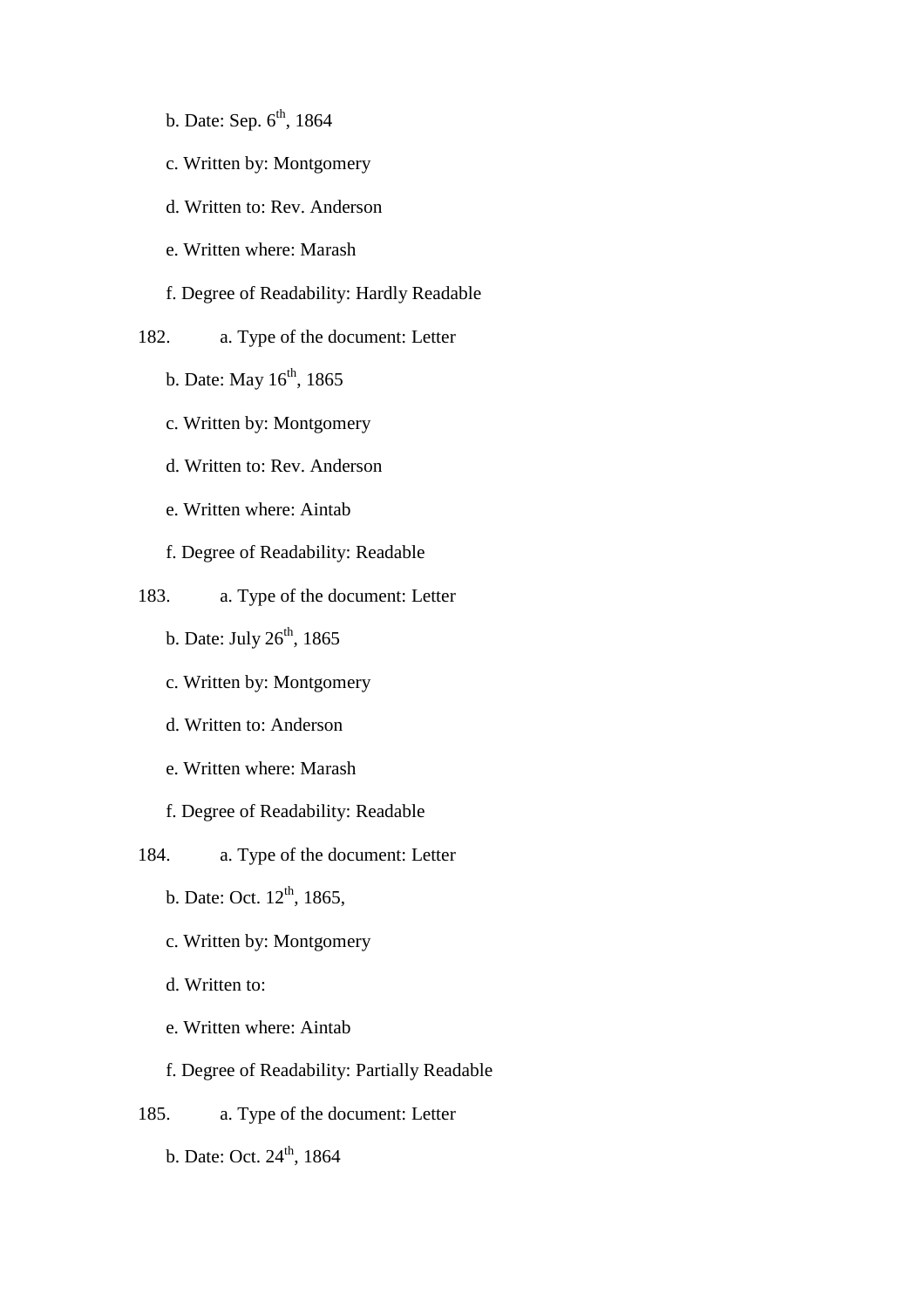- c. Written by: Montgomery
- d. Written to: Rev. Anderson
- e. Written where: Marash
- f. Degree of Readability: Readable
- 186. a. Type of the document: Letter
	- b. Date: Jan  $10^{th}$ , 1866
	- c. Written by: Montgomery
	- d. Written to: Rev. Anderson
	- e. Written where: Marash
	- f. Degree of Readability: Readable
- 187. a. Type of the document: Letter
	- b. Date: March  $14^{th}$ , 1860 (?)
	- c. Written by: Montgomery
	- d. Written to: Rev. Anderson
	- e. Written where: Marash
	- f. Degree of Readability: Readable
- 188. a. Type of the document:Letter
	- b. Date: Sep.  $18^{th}$ , 1868
	- c. Written by: Montgomery
	- d. Written to: Rev. Clark
	- e. Written where: Marash
	- f. Degree of Readability: Unreadable
- 189. a. Type of the document: Letter
	- b. Date: Oct. 22<sup>nd</sup>, 1867
	- c. Written by: Montgomery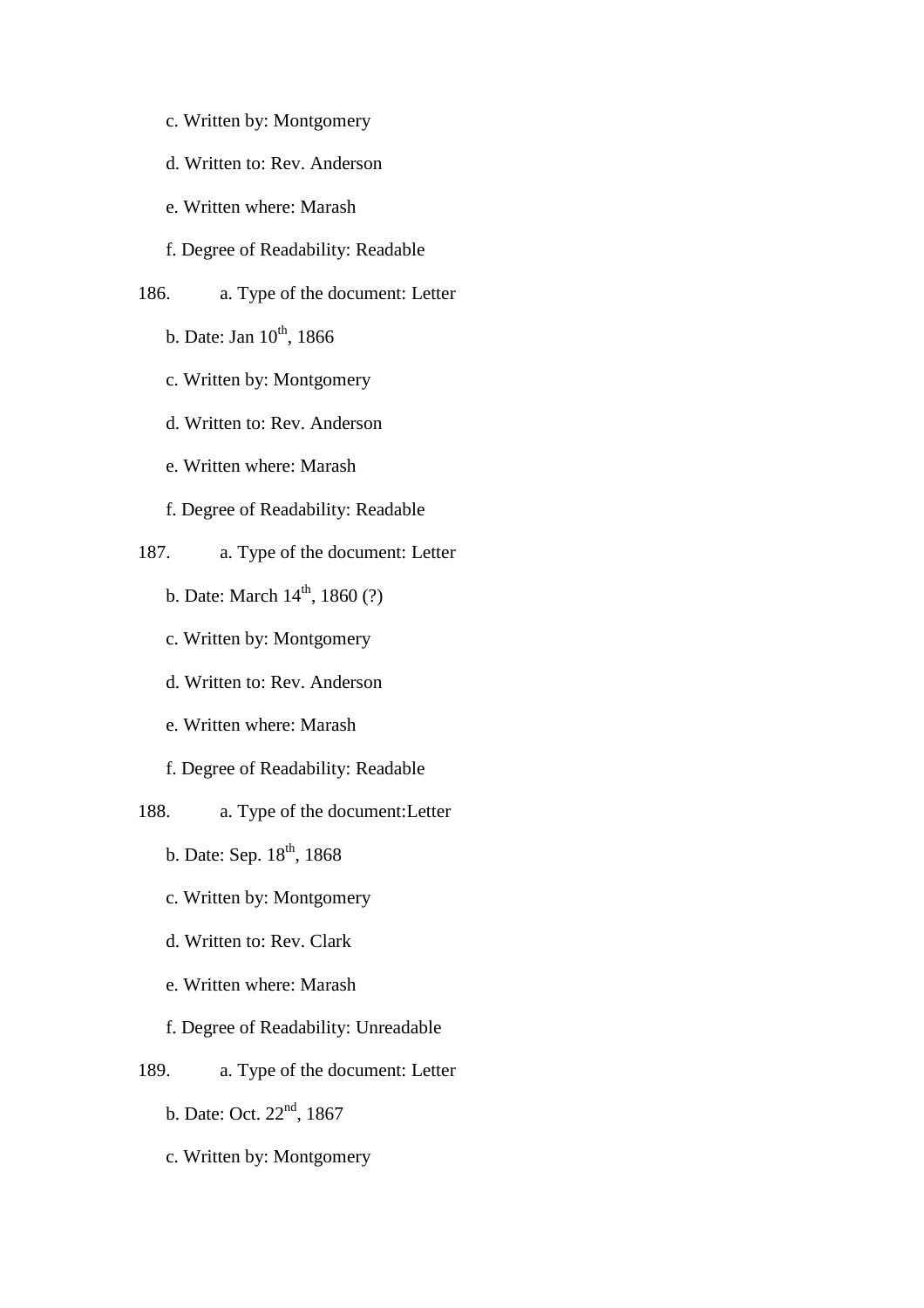- d. Written to: Rev. Clark
- e. Written where: Marash
- f. Degree of Readability: Partially Readable
- 190. a. Type of the document: Letter
	- b. Date: March  $24<sup>th</sup>$ , 1868
	- c. Written by: Montgomery
	- d. Written to: Rev. Clark
	- e. Written where: Marash
	- f. Degree of Readability: Readable
- 191. a. Type of the document: Letter
	- b. Date: Apr. 16<sup>th</sup>, 1868
	- c. Written by: Montgomery
	- d. Written to: Rev. Clark
	- e. Written where: Aintab
	- f. Degree of Readability: Readable
- 192. a. Type of the document: Letter
	- b. Date: Nov.  $24^{th}$  (?), 1868
	- c. Written by: Montgomery
	- d. Written to: Rev. Clark
	- e. Written where: Marash
	- f. Degree of Readability: Unreadable
- 193. a. Type of the document: Letter
	- b. Date: March  $29<sup>th</sup>$ , 1869
	- c. Written by: Montgomery
	- d. Written to: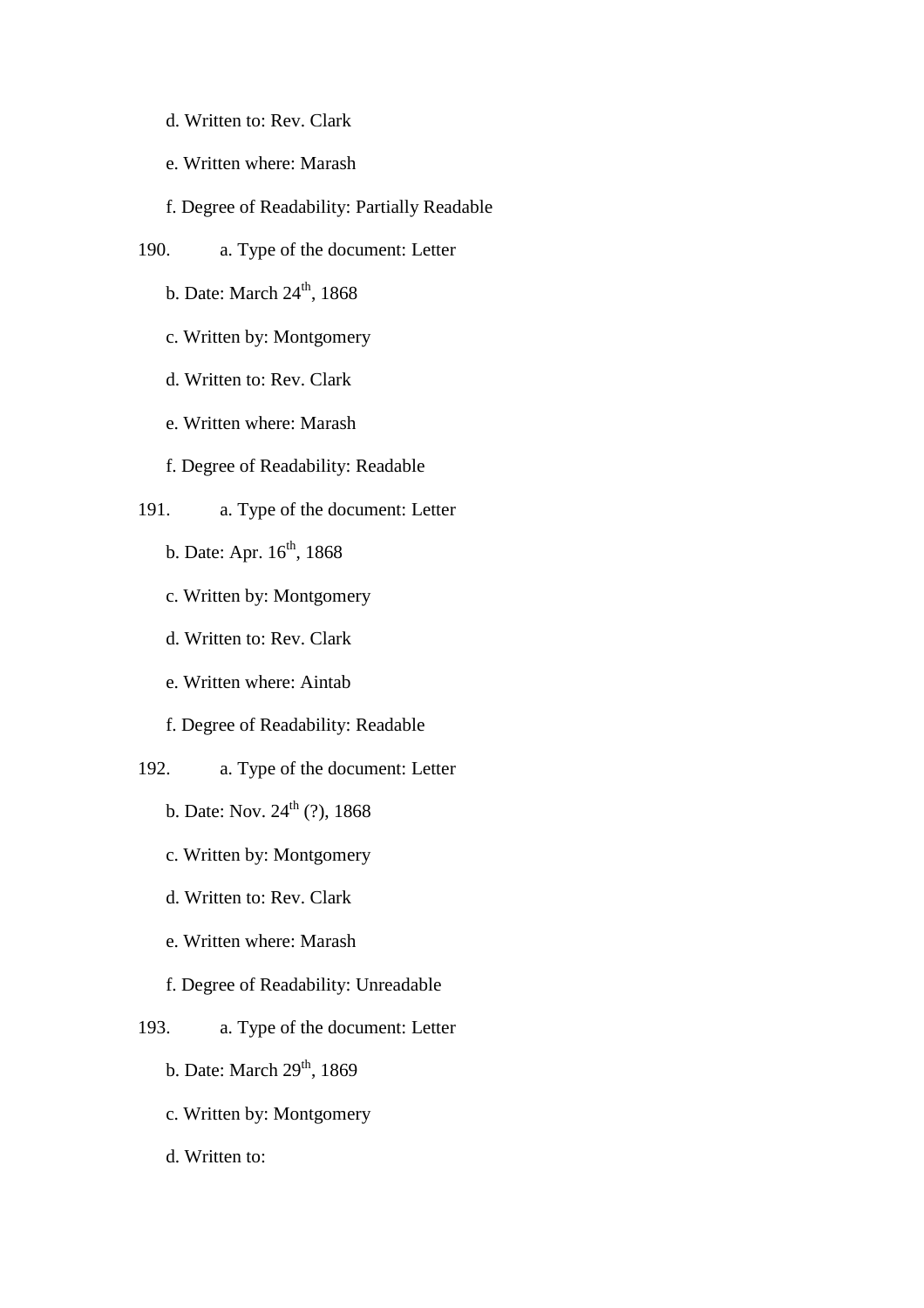- e. Written where: Marash
- f. Degree of Readability: Unreadable
- 194. a. Type of the document: Letter
	- b. Date: May  $9<sup>th</sup>$ , 1869
	- c. Written by: Montgomery
	- d. Written to: Rev. Clark
	- e. Written where:
	- f. Degree of Readability: Hardly Readable
- 195. a. Type of the document: Letter
	- b. Date: Oct. 2nd, 1869
	- c. Written by: Montgomery
	- d. Written to: Rev. Clark
	- e. Written where: Marash
	- f. Degree of Readability: Readable
- 196. a. Type of the document: Letter
	- b. Date: Nov.  $15^{th}$ , 1870
	- c. Written by: Montgomery
	- d. Written to:
	- e. Written where: Marash
	- f. Degree of Readability: Unreadable
- 197. a. Type of the document: Letter
	- b. Date: Aug.  $20^{th}$ , 1871
	- c. Written by: Montgomery
	- d. Written to: Rev. Clark
	- e. Written where: Marash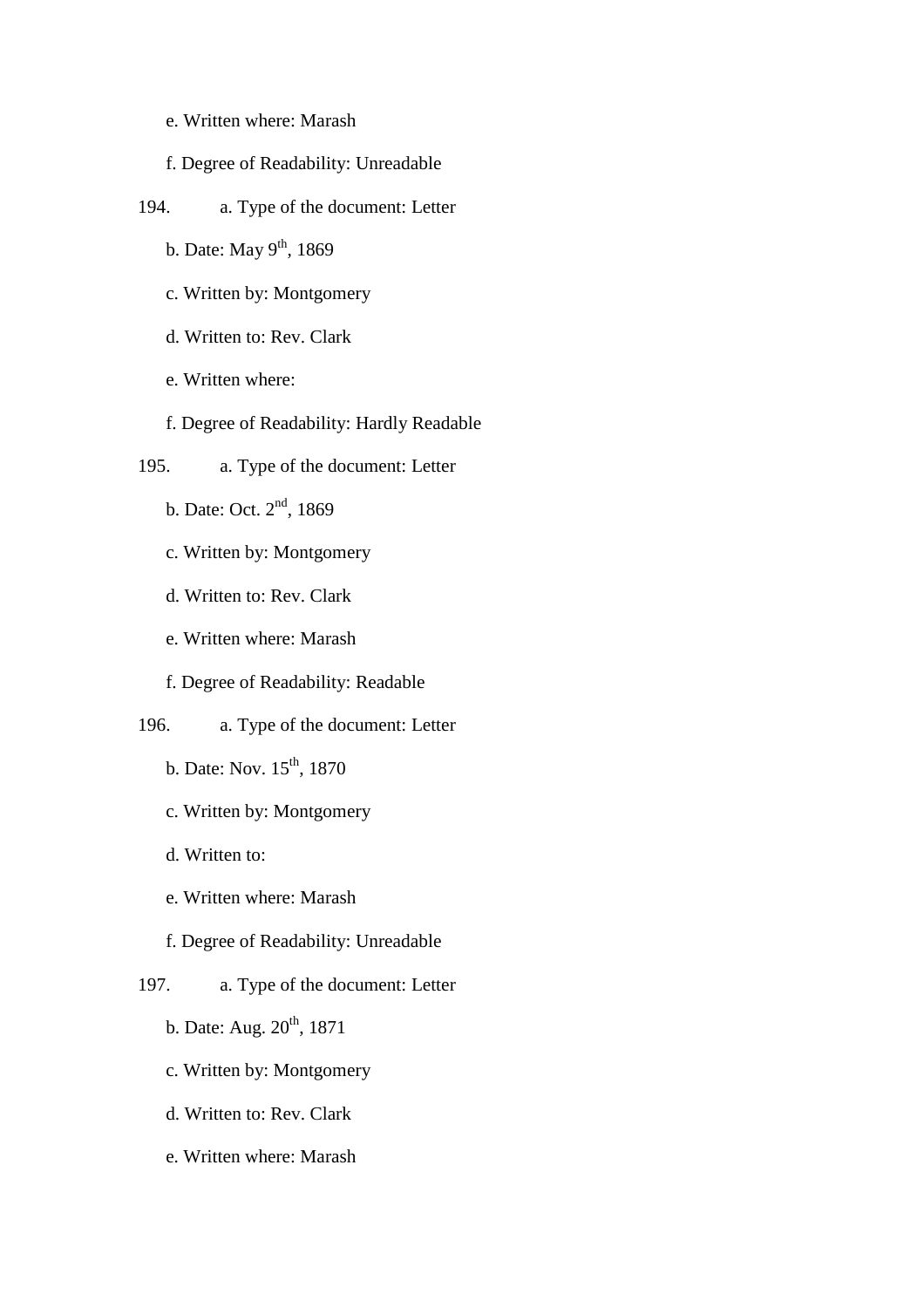# f. Degree of Readability: Readable

- 198. a. Type of the document: Letter
	- b. Date: Nov. 24<sup>th</sup>, 1874
	- c. Written by: Montgomery
	- d. Written to: Rev. Clark
	- e. Written where: Marash
	- f. Degree of Readability: Readable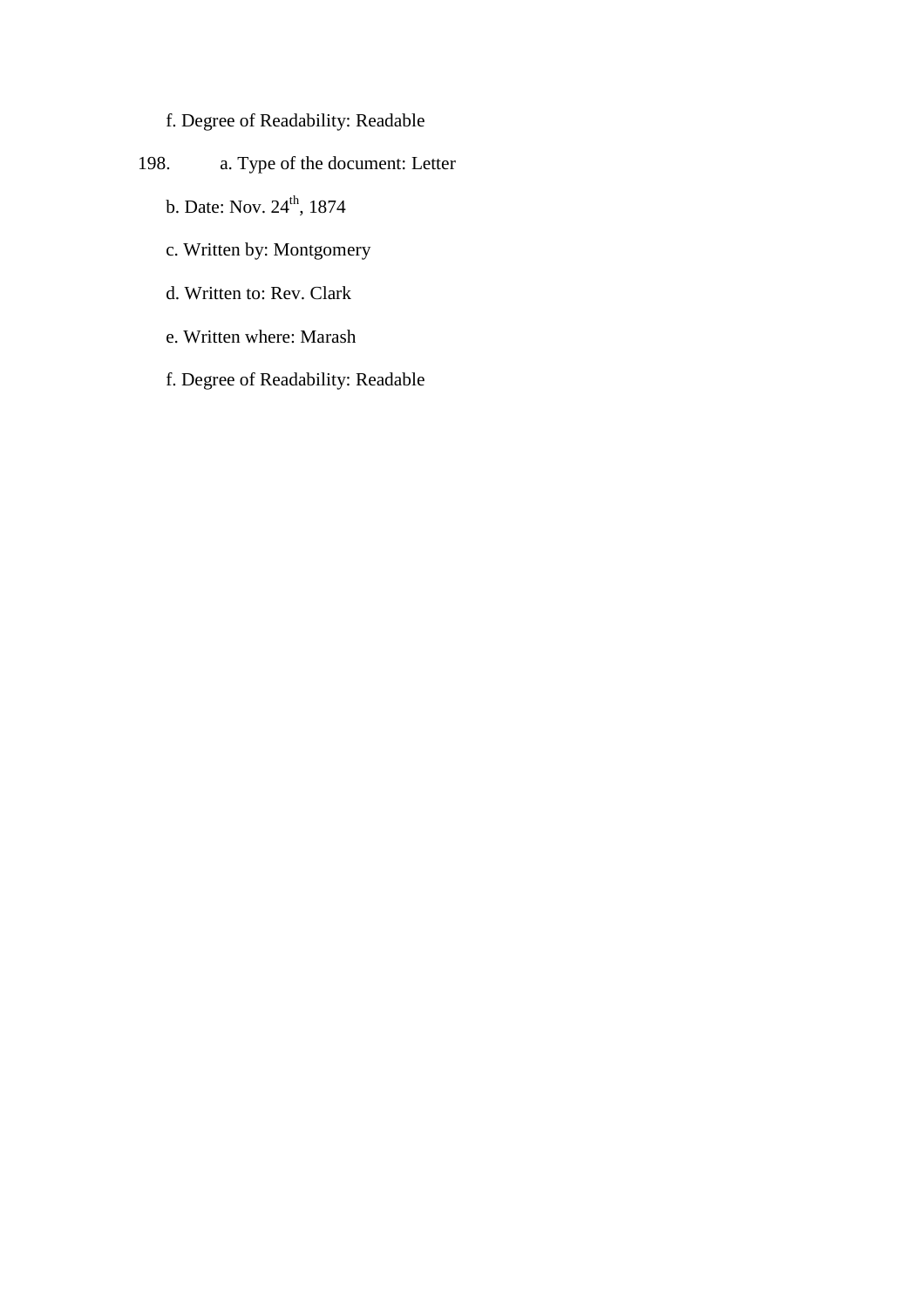#### **REEL 642**

**\_\_\_\_\_\_\_\_\_\_\_\_\_\_\_\_\_\_\_\_\_\_\_\_\_\_\_\_\_\_\_\_\_\_\_\_\_\_\_\_\_\_\_\_\_\_\_\_\_\_\_\_\_\_\_\_\_\_\_\_\_\_\_\_\_\_\_\_\_** 

**Submitted by:** Gülben Ulupınar

**Submitted to: Department of History** 

**Project term:** April, 1999

## **Bibliographical and Physical Information**

**Document Type:** Microfilm

**Reference No:** BV2410. A4 1984 Reel 642

**Degree of Readability:** Readable

**Content:** Microfilm BV2410. A4 1984 Reel 642 contains letters from individual missionaries.

**\_\_\_\_\_\_\_\_\_\_\_\_\_\_\_\_\_\_\_\_\_\_\_\_\_\_\_\_\_\_\_\_\_\_\_\_\_\_\_\_\_\_\_\_\_\_\_\_\_\_\_\_\_\_\_\_\_\_\_\_\_\_\_\_\_\_\_\_\_** 

### **Letters and Papers Addressed to The Board**

### **Vol. 288 Mission To Central Turkey,**

| Morgan, H.B., 1860-1865 1-20         |  |
|--------------------------------------|--|
|                                      |  |
| Nutting, D.H., 1860-186932-64        |  |
|                                      |  |
|                                      |  |
| Perkins, G.A., 1860-1861128-134      |  |
| Perry, H.T., 1866-1871135-164        |  |
|                                      |  |
| Powers, Miss H.G., 1866-1870166-191  |  |
| Powers, P.O., 1859-1871192-288       |  |
| Powers, Mr. T.P., 289-290            |  |
| Practor, Miss M.A., 1860-1871291-313 |  |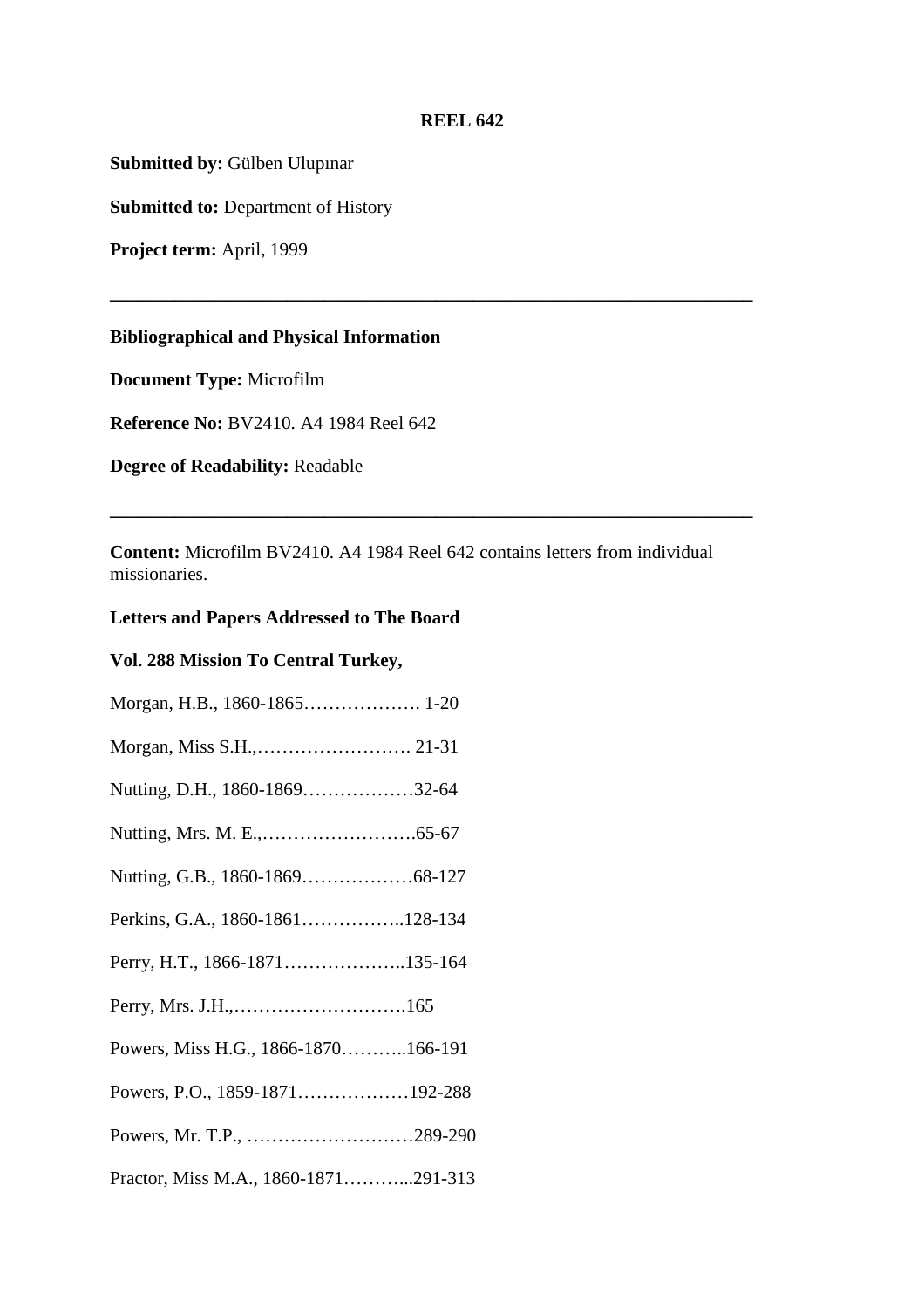|  |  |  |  | Thayer, C.C., 1868-1871314-323 |
|--|--|--|--|--------------------------------|
|--|--|--|--|--------------------------------|

- Throwbridge, T.C., 1860-1871…………321-452
- White, G.H., 1860-1871………………...453-478
- Williams, Miss M.S, 1870……………... 479-482
- Wood, Miss S.L., 1870………………….483-484

### **Documenting the Microfilm:**

- 1) a. Type of the Document:Letter
- b. Date: March,  $14<sup>th</sup>$ , 1860
- c.Written by: H.B. Morgan
- d.Written to: Rev. R. Anderson, Sec. Of ABCFM
- e.Written where: Antioch
- f. Degree of readability: Readable
- 2) a. Type of the Document: Letter
- b. Date: March,  $15<sup>th</sup>$ , 1860
- c.Written by: Morgan
- d.Written to: Anderson
- e.Written where: Antioch
- f. Degree of readability: Readable
- 3) a. Type of the Document: Letter
- b. Date: May,  $8^{th}$ , 1860
- c.Written by: Morgan
- d.Written to: Anderson
- e.Written where: Marash
- f. Degree of readability: Readable
- 4) a. Type of the Document: Letter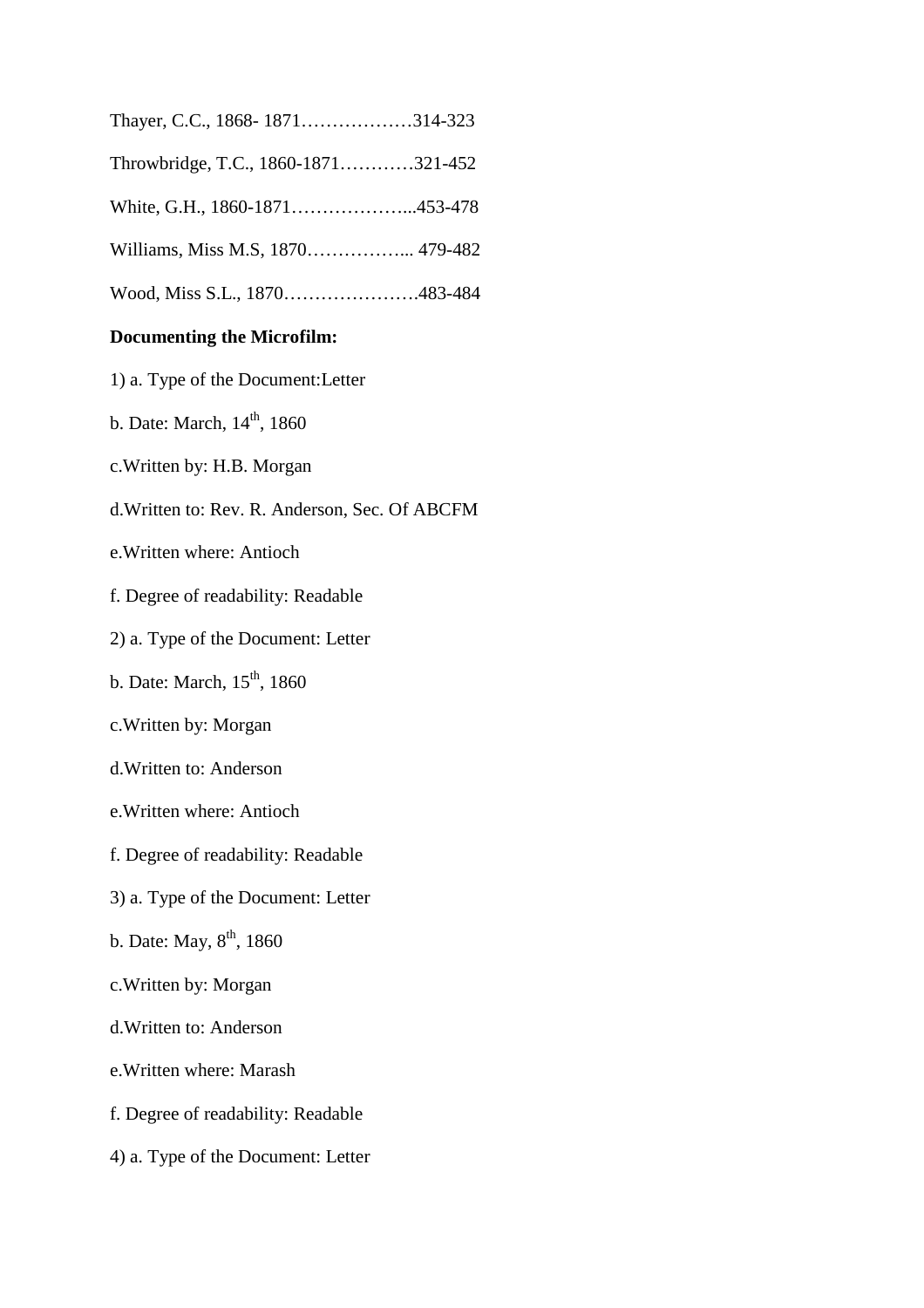- b. Date: Dec.,  $24^{th}$ , 1860
- c.Written by: Morgan
- d.Written to: Anderson
- e.Written where: Antioch
- f. Degree of readability: Readable
- 5) a. Type of the Document: Letter
- b. Date: Apr.  $30^{th}$ , 1861
- c.Written by: Morgan
- d.Written to: Anderson
- e.Written where: Aintab
- f. Degree of readability: Readable
- 6) a. Type of the Document: Letter
- b. Date: May, (?), 1861
- c.Written by: Morgan
- d.Written to: Anderson
- e.Written where: Aintab
- f. Degree of readability: Readable
- 7) a. Type of the Document: Letter
- b. Date: Oct.  $4^{\text{th}}$ , 1861
- c.Written by: Morgan
- d.Written to: Anderson
- e.Written where: Antioch
- f. Degree of readability: Readabe
- 8) a. Type of the Document: Letter
- b. Date: March  $31<sup>st</sup>$ , 1862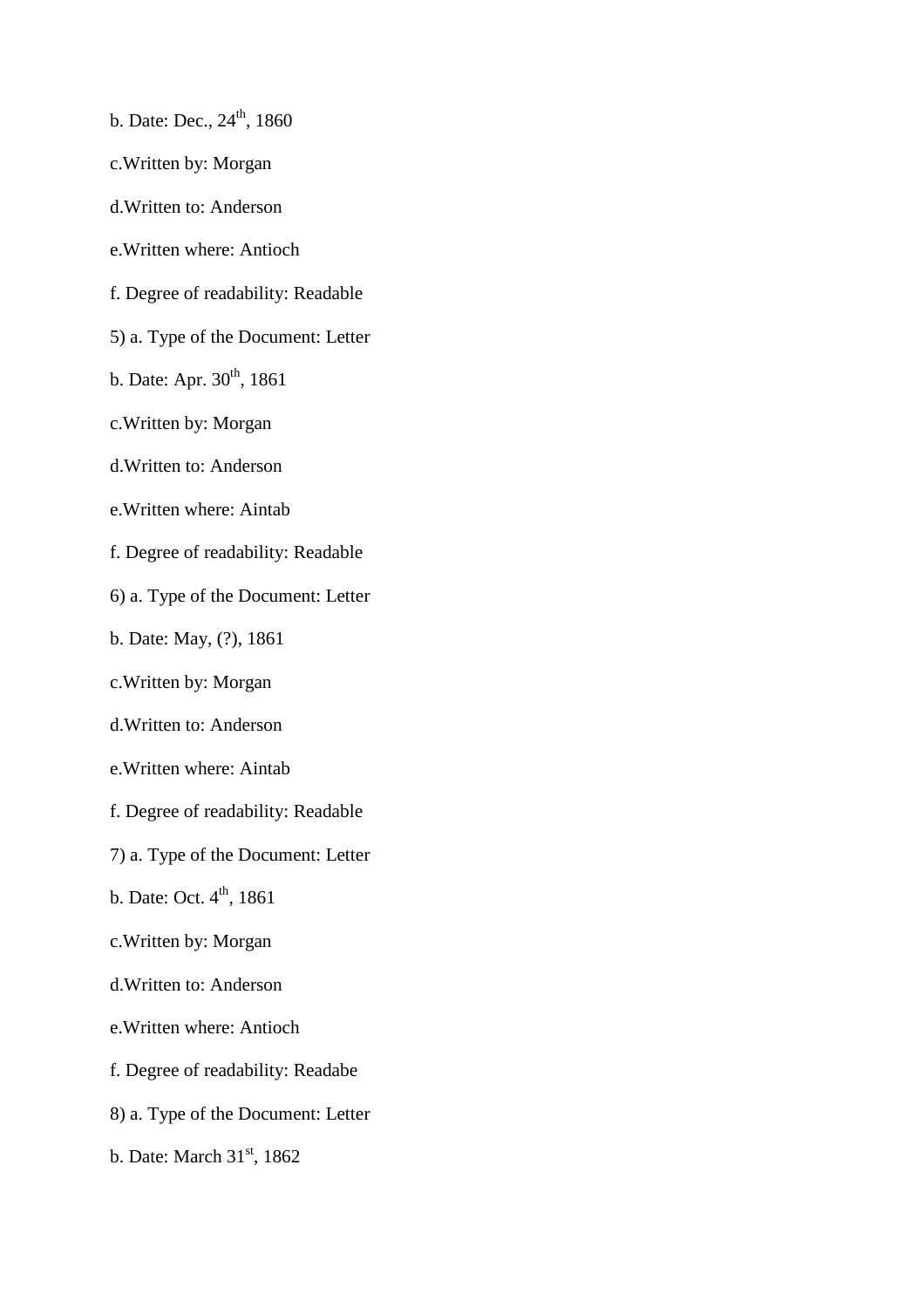- c.Written by: Morgan
- d.Written to: Anderson
- e.Written where: Alexandretta
- f. Degree of readability: Readable
- 9) a. Type of the Document: Letter
- b. Date: Apr.  $29^{th}$ , 1862
- c.Written by: Morgan
- d.Written to: Anderson
- e.Written where: Alexandretta
- f. Degree of readability: Readable
- 10) a. Type of the Document: Letter
- b. Date: Apr.  $29<sup>th</sup>$ , 1862 (Second letter)
- c.Written by: Morgan
- d.Written to: Anderson
- e.Written where: Alexandretta
- f. Degree of readability: Readable
- 11) a. Type of the Document: Letter
- b. Date: May  $17^{\text{th}}$ , 1862
- c.Written by: Morgan
- d.Written to: Anderson
- e.Written where: Alexandretta
- f. Degree of readability: Readable
- 12) a. Type of the Document: Letter
- b. Date: May 3, 1862
- c.Written by: Morgan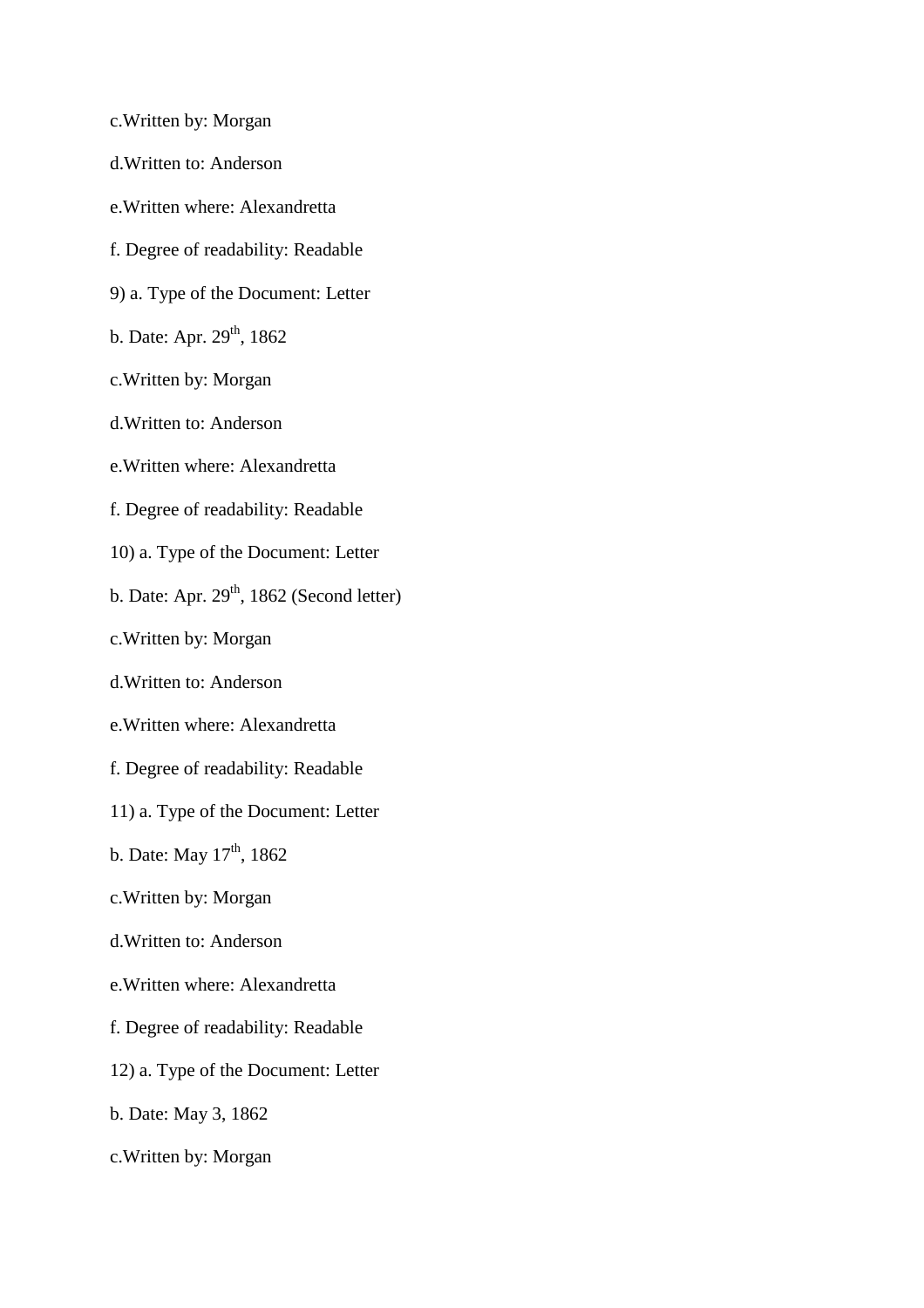- d.Written to: Anderson
- e.Written where: Alexandretta
- f. Degree of readability: Readable
- 13) a. Type of the Document:Letter
- b. Date: July  $5^{\text{th}}$ , 1862
- c.Written by: Morgan
- d.Written to: Anderson
- e.Written where: Adana
- f. Degree of readability: Readable
- 14) a. Type of the Document: Letter
- b. Date: Nov.  $14^{th}$ ,  $1862$
- c.Written by: Morgan
- d.Written to: Anderson
- e.Written where: Antioch
- f. Degree of readability: Readable
- 15) a. Type of the Document: Letter
- b. Date: Jan.  $13^{th}$ , 1863
- c.Written by: Morgan
- d.Written to: Mr. Gordon
- e.Written where: Kessab
- f. Degree of readability: Readable
- 16) a. Type of the Document: Letter
- b. Date: Jan.(?), 1863
- c.Written by: Morgan
- d.Written to: Rev.Stat(?)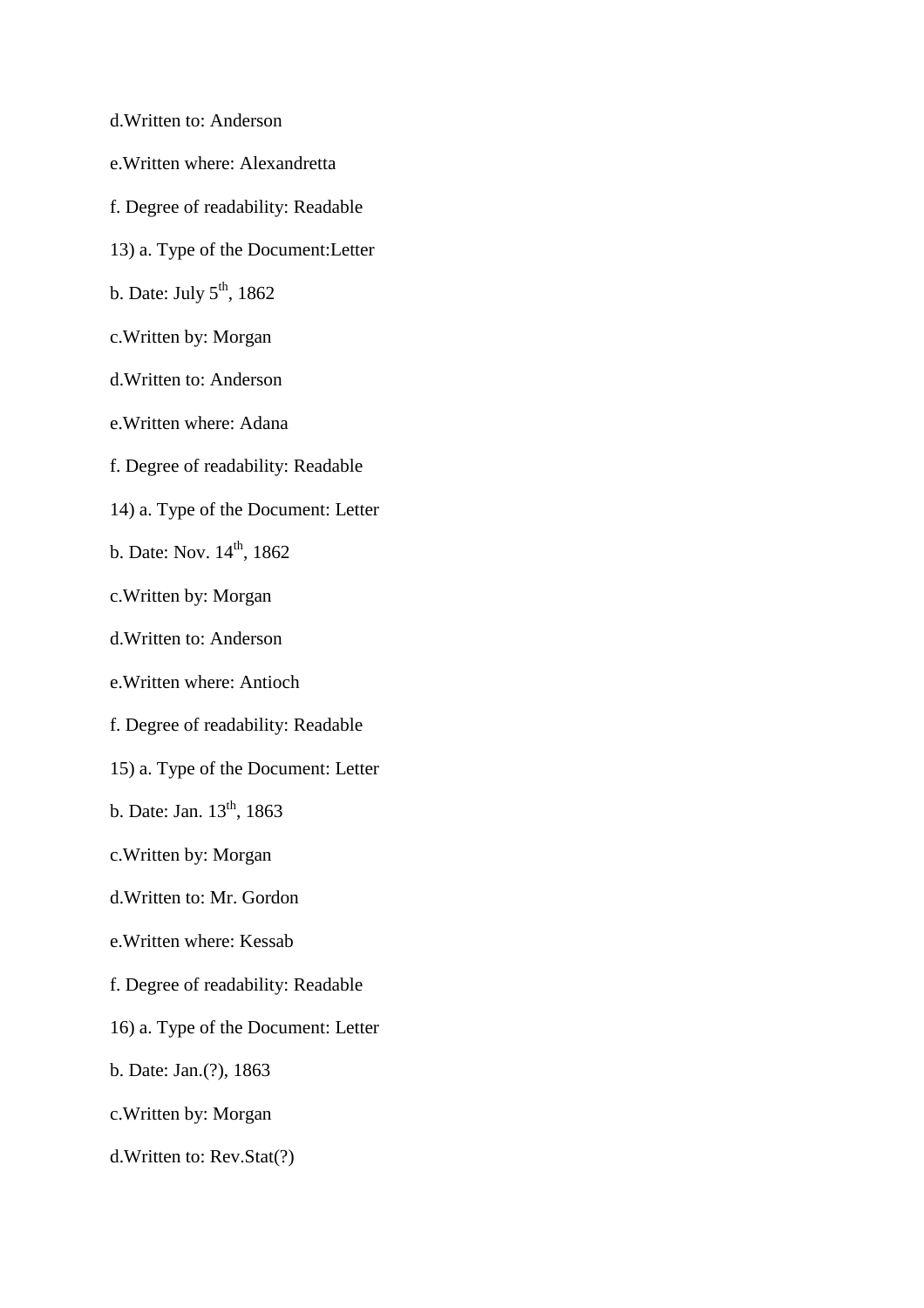- e.Written where: Kessab
- f. Degree of readability: Readable
- 17) a. Type of the Document: Letter
- b. Date: Sept,  $12<sup>th</sup>$ , 1862
- c.Written by: Morgan
- d.Written to: Anderson
- e.Written where: Kessab
- f. Degree of readability: Readable
- 18) a. Type of the Document: Letter
- b. Date: Jan.  $5^{\text{th}}$ , 1865
- c.Written by: Morgan
- d.Written to: B. Therson(?)
- e.Written where: Kesseab
- f. Degree of readability: Readable
- 19) a. Type of the Document: Letter
- b. Date: May  $6<sup>th</sup>$ , 1865
- c.Written by: Morgan
- d.Written to: Anderson
- e.Written where: Aintab
- f. Degree of readability: Readable
- 20) a. Type of the Document: Letter
- b. Date: May  $29<sup>th</sup>$ , 1865
- c.Written by: Morgan
- d.Written to: Anderson
- e.Written where: Aintoch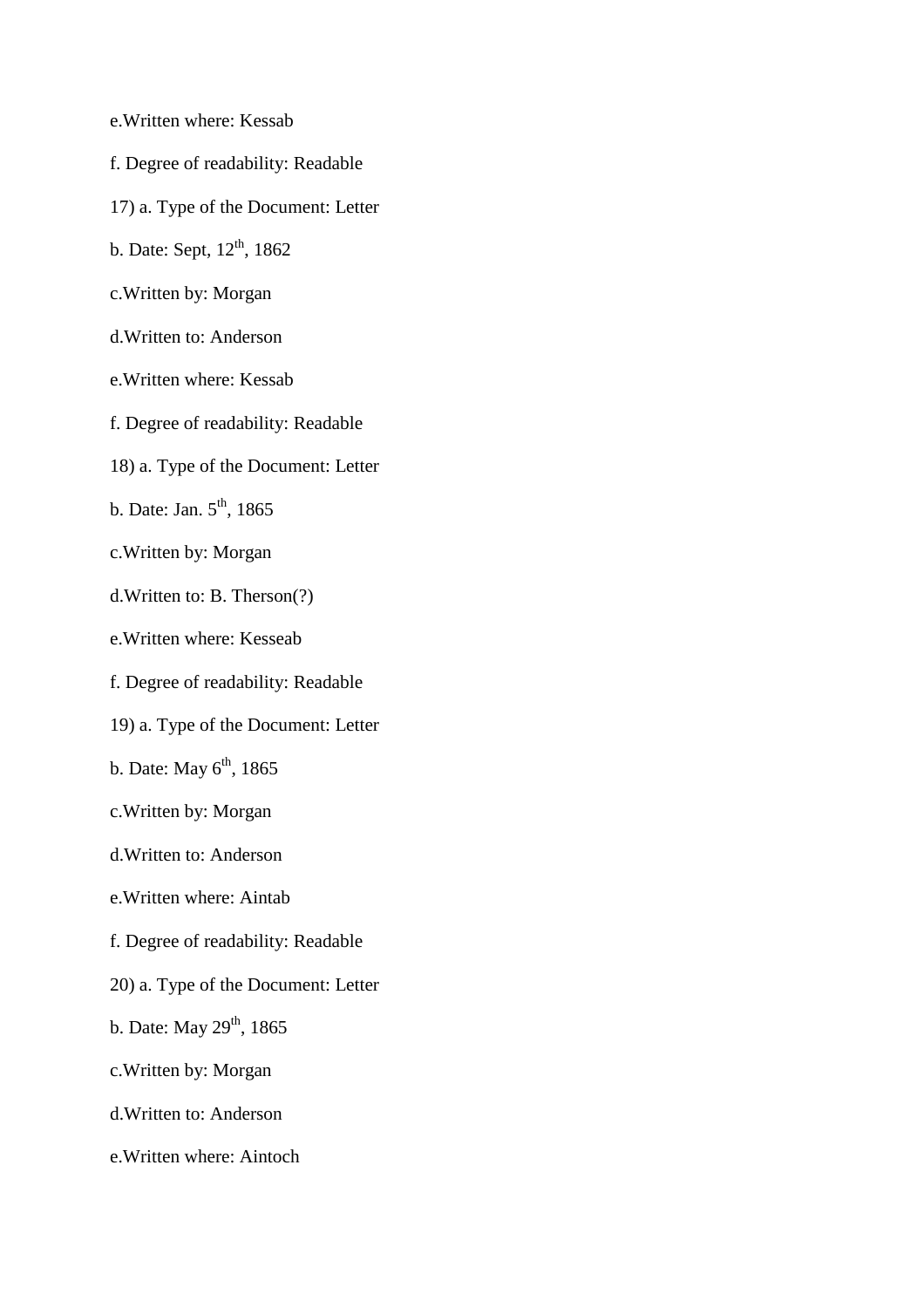- f. Degree of readability: Readable
- 21) a. Type of the Document: Letter
- b. Date: June  $5<sup>th</sup>$ , 1865
- c.Written by: Morgan
- d.Written to: Rev. A.C. Thomson
- e.Written where: Kessas
- f. Degree of readability: Readable
- 22) a. Type of the Document: Letter
- b. Date: March  $13<sup>th</sup>$ , 1866
- c.Written by: Morgan
- d.Written to: Anderson
- e.Written where: Marshallton
- f. Degree of readability: Readable
- 23) a. Type of the Document: Letter
- b. Date: Jan.  $10^{th}$ , 1867
- c.Written by: Mrs. S.A. Morgan
- d.Written to: (unreadable)
- e.Written where: Nottertown
- f. Degree of readability: Unreadable
- 24) a. Type of the Document: Printed material, titled
- "Memorial Meeting"
- b. Date: May  $7<sup>th</sup>$ , 1879
- c. Degree of readability: Readable
- 25) a. Type of the Document: Letter
- b. Date: Dec. 29, 1876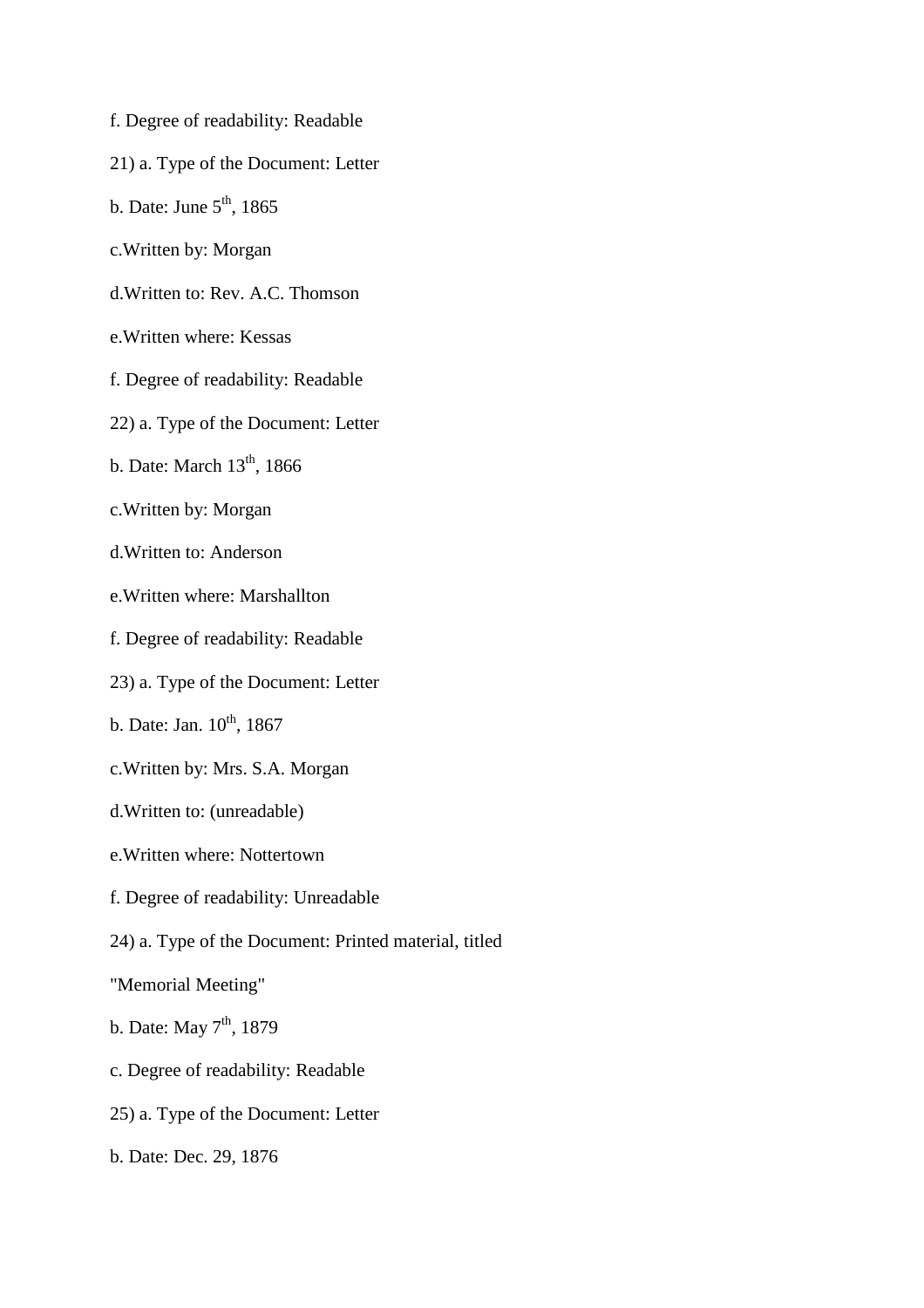c.Written by: Mrs. Morgan

- d.Written to:
- e.Written where: Nottertown
- f. Degree of readability: Unreadable
- 26) a. Type of the Document: Letter
- b. Date: June  $25<sup>th</sup>$ , 1860
- c.Written by: D.H. Nutting
- d.Written to: Rev. Anderson, Sec. Of ABCFM
- e.Written where: Assyria
- f. Degree of readability: Readable
- 27) a. Type of the Document: Letter
- b. Date: Aug  $2<sup>nd</sup>$ , 1861
- c.Written by: Nutting
- d.Written to:
- e.Written where: Adiaman
- f. Degree of readability: Readable
- 28) a. Type of the Document: Letter
- b. Date: Apr.  $4^{th}$ , 1863
- c.Written by: Nutting
- d.Written to: Anderson
- e.Written where: Ourfa
- f. Degree of readability:Readable
- 29) a. Type of the Document: Letter
- b. Date: Oct.  $8^{\text{th}}$ , 1864
- c.Written by: Nutting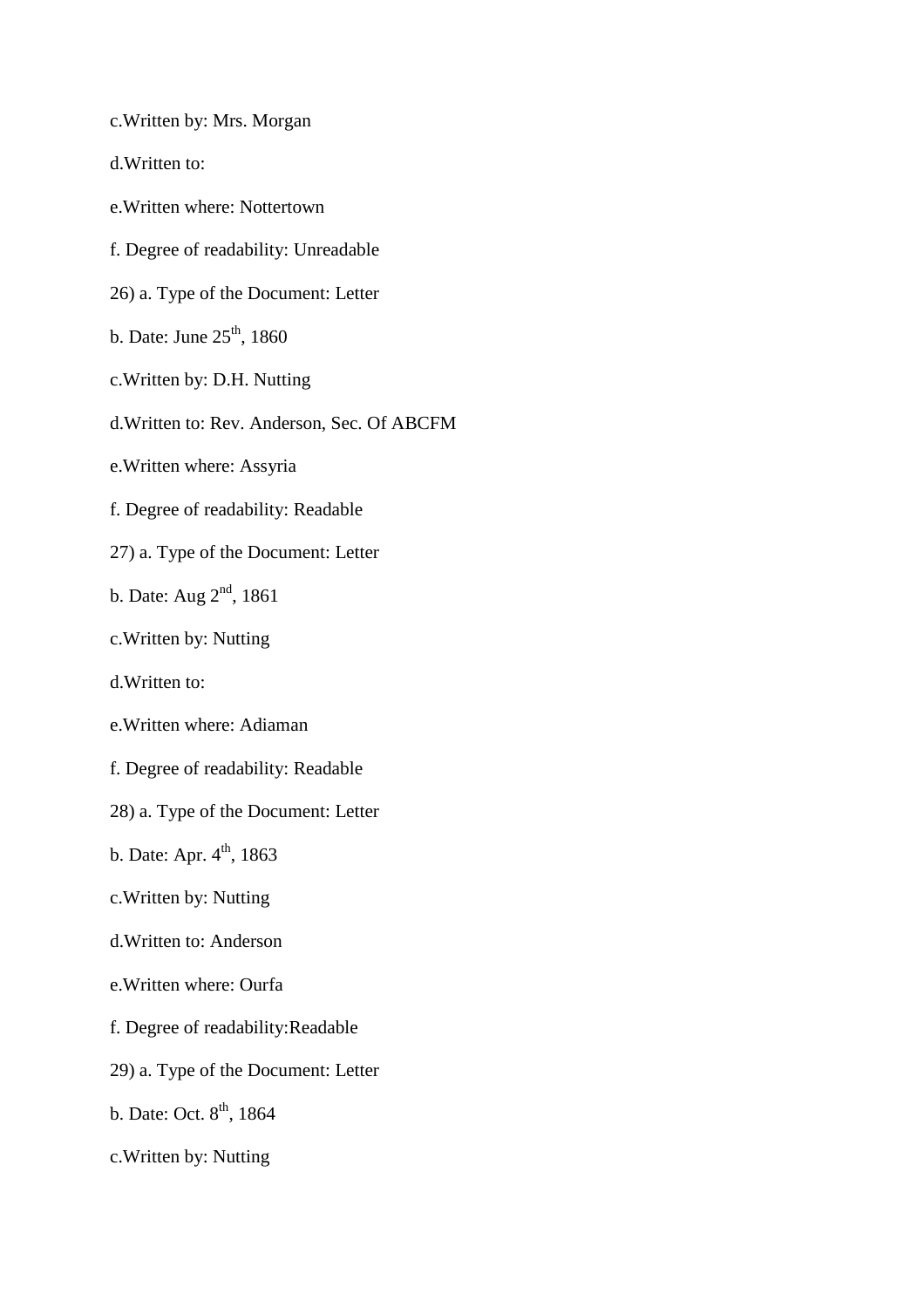- d.Written to: Anderson e.Written where: Ourfa f. Degree of readability: Readable 30) a. Type of the Document: Letter b. Date: Feb. 15<sup>th</sup>, 1865 c.Written by: Nutting d.Written to: Anderson e.Written where: Ourfa f. Degree of readability: Readable 31) a. Type of the Document: Letter b. Date: May  $4<sup>th</sup>$ , 1865 c.Written by: Nutting d.Written to: Mr. White e.Written where: Ourfa f. Degree of readability: Readable 32) a. Type of the Document: Letter b. Date: Aug.  $30^{th}$ , 1865
- c.Written by: Nutting
- d.Written to: Anderson
- e.Written where: Raudolph
- f. Degree of readability: Readable
- 33) a. Type of the Document: Letter
- b. Date: Letter
- c. Written by: Sept.  $2<sup>nd</sup>$ , 1865
- d.Written to: Anderson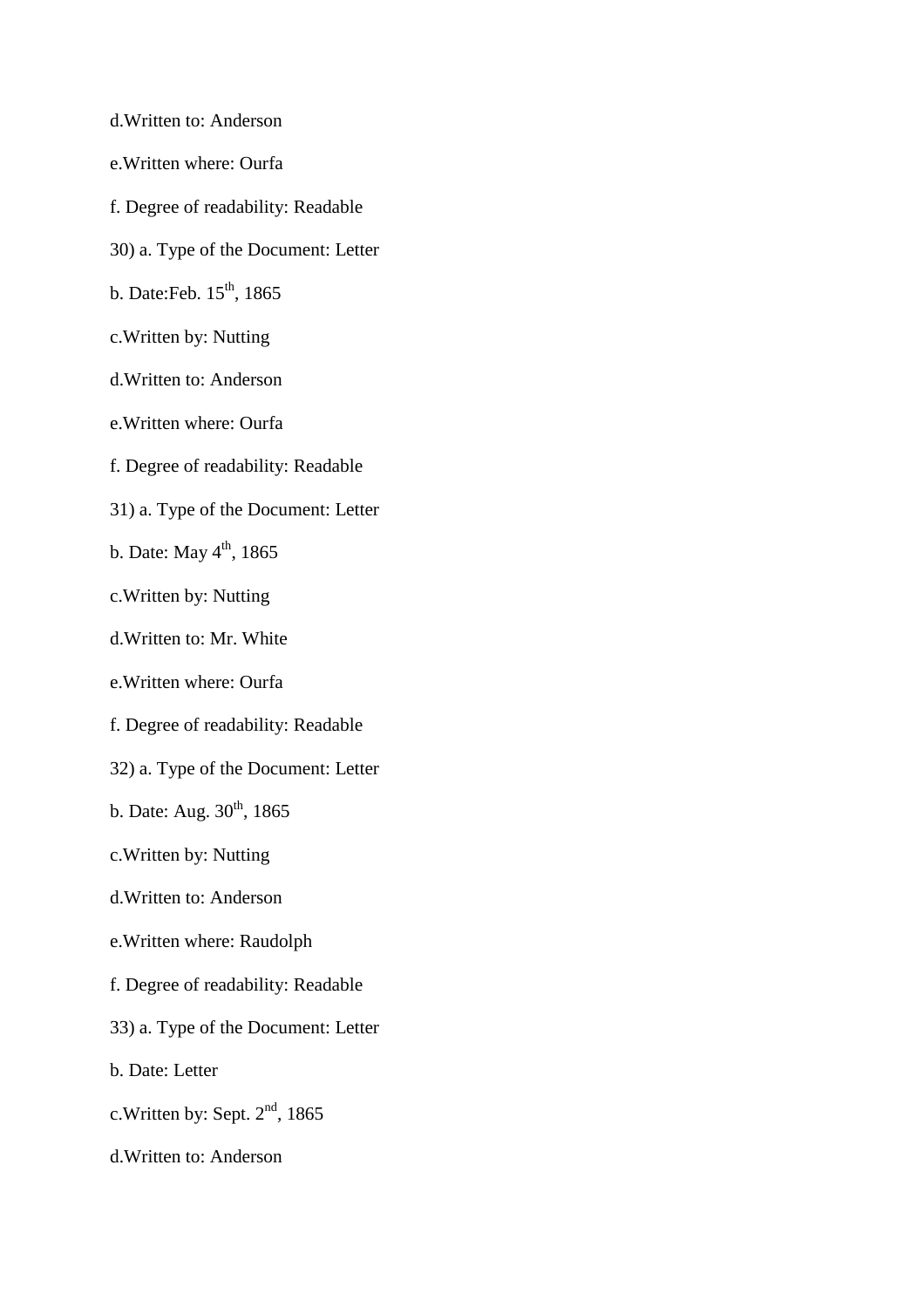- e.Written where: Boston
- f. Degree of readability: Readable
- 34) a. Type of the Document: Letter
- b. Date: March  $27<sup>th</sup>$ , 1866
- c.Written by: Nutting
- d.Written to: Anderson
- e.Written where: Howerhill, Mass.
- f. Degree of readability: Readable
- 35) a. Type of the Document: Financial document,
- Expanses of D.H. Nutting and his familiy.
- b. Date: Aug.  $12^{th}$ , 1865
- c.Written by: Nutting
- d. Degree of readability: Readable
- 36) a. Type of the Document: Letter
- b. Date: June  $22<sup>nd</sup>$ , 1866
- c.Written by: Nutting
- d.Written to: The Secretaries and Presidential Committee
- of ABCFM
- e.Written where: Howerhill
- f. Degree of readability: Readable
- 37) a. Type of the Document: Letter
- b. Date: July  $19<sup>th</sup>$ , 1866
- c.Written by: Nutting
- d.Written to: Anderson
- e.Written where: Howerhill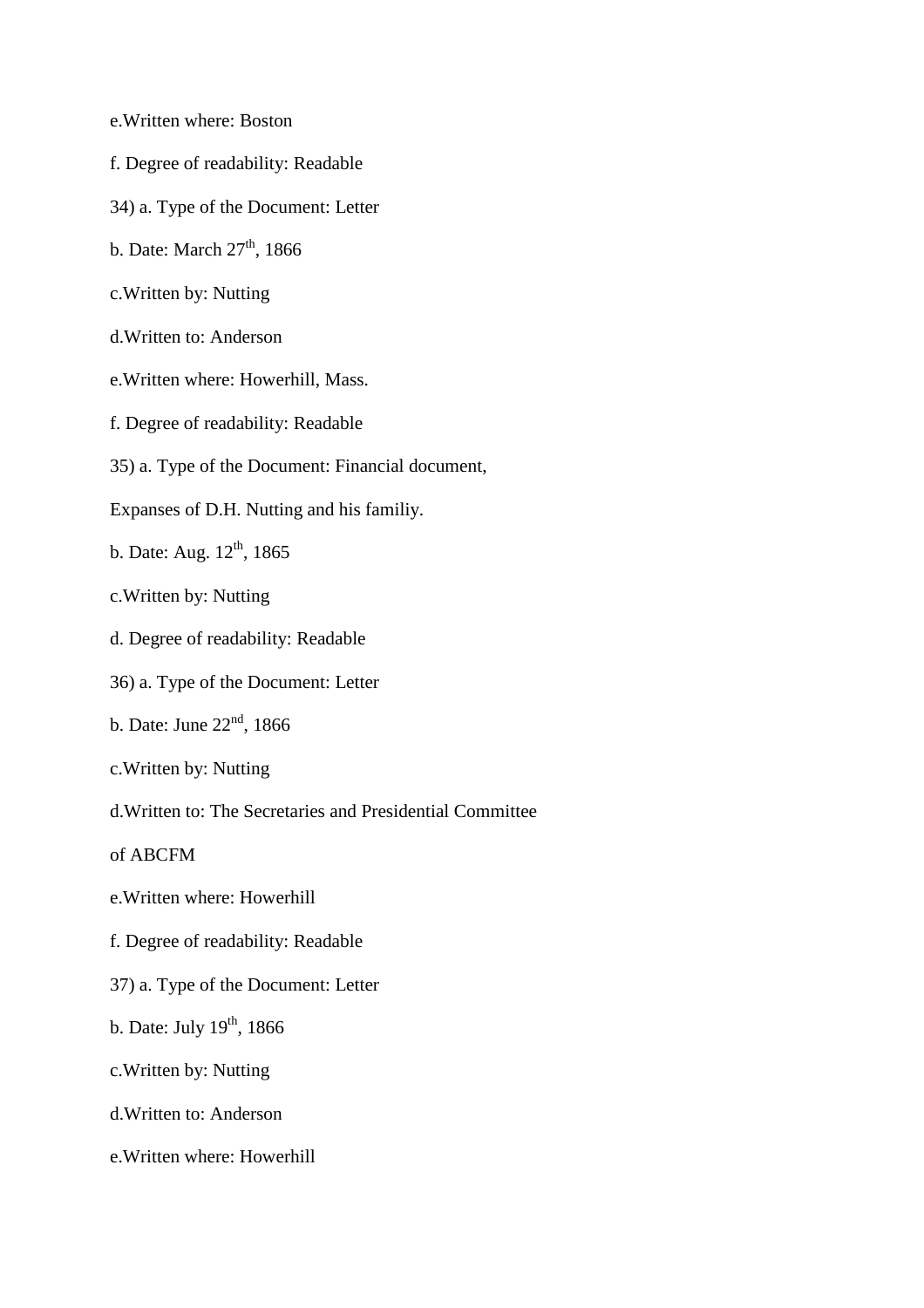- f. Degree of readability:
- 38) a. Type of the Document: Letter
- b. Date: March  $19<sup>th</sup>$ , 1867
- c.Written by: Nutting
- d.Written to: Rev. N.G. Clark, Sec. Of ABCFM
- e.Written where: Howerhill
- f. Degree of readability: Readable
- 39) a. Type of the Document: Letter
- b. Date: May  $5<sup>th</sup>$ , 1867
- c.Written by: Nutting
- d.Written to: Clark
- e.Written where: Howerhill
- f. Degree of readability: Readable
- 40) a. Type of the Document: Letter
- b. Date: July  $18<sup>th</sup>$ , 1867
- c.Written by: Nutting
- d.Written to: Clark
- e.Written where: Howerhill
- f. Degree of readability: Readable
- 41) a. Type of the Document: Letter
- b. Date: Nov. 22<sup>nd</sup>, 1867
- c.Written by: Nutting
- d.Written to: Clark
- e.Written where: Howerhill
- f. Degree of readability: Readable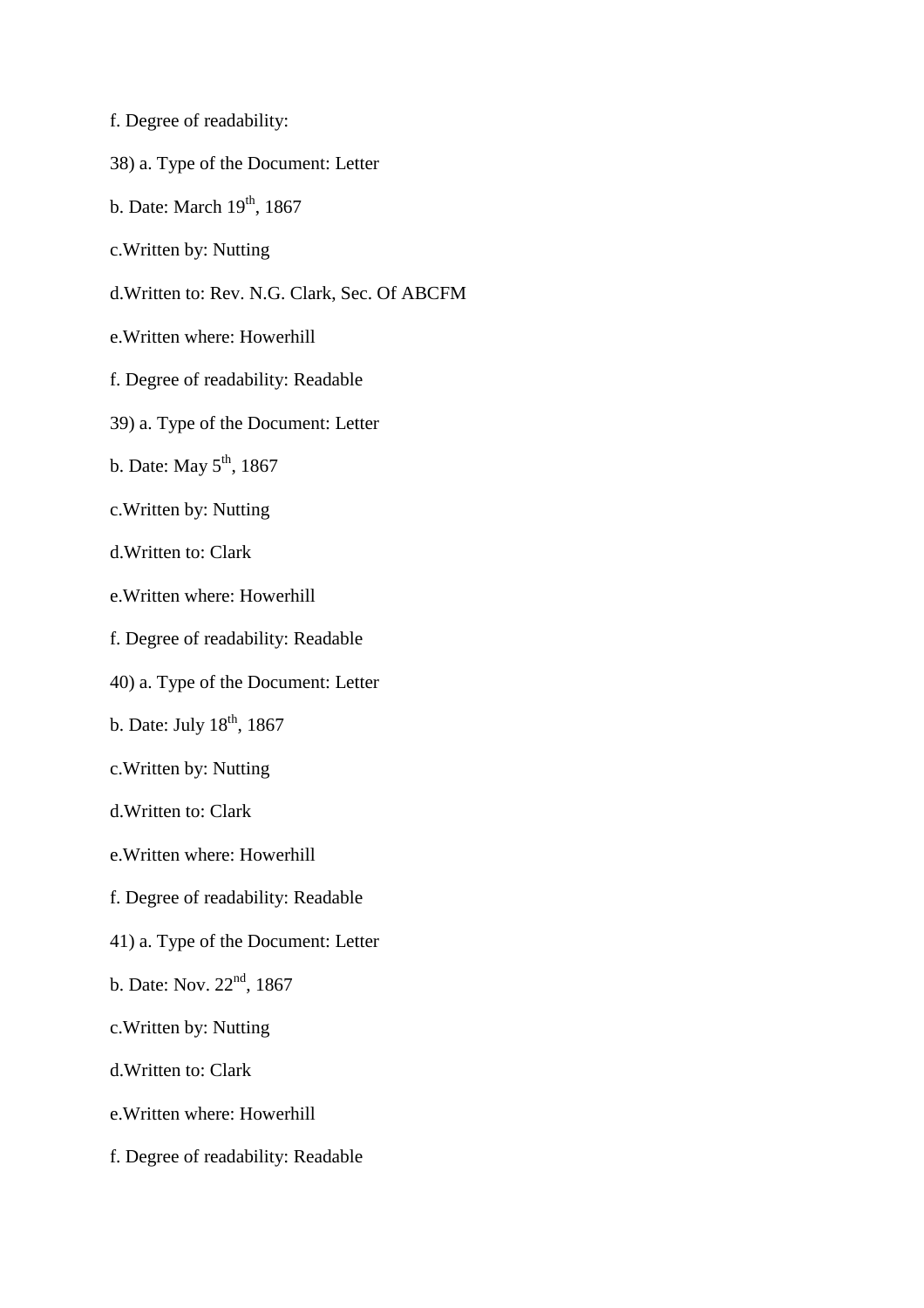- 42) a. Type of the Document: Letter
- b. Date: Dec.  $4<sup>th</sup>$ , 1867
- c.Written by: Nutting
- d.Written to: Clark
- e.Written where: Howerhill
- f. Degree of readability: Readable
- 43) a. Type of the Document: Letter
- b. Date: Feb.  $17<sup>th</sup>$ , 1868
- c.Written by: Nutting
- d.Written to: Clark
- e.Written where: Howerhill
- f. Degree of readability: Readable
- 44) a. Type of the Document: Letter
- b. Date: March  $2<sup>nd</sup>$ , 1868
- c.Written by: Nutting
- d.Written to: Clark
- e.Written where: Howerhill
- f. Degree of readability: Readable
- 45) a. Type of the Document: Letter
- b. Date: March  $26<sup>th</sup>$ , 1868
- c.Written by: Nutting
- d.Written to: Clark
- e.Written where: Howerhill
- f. Degree of readability: Readable
- 46) a. Type of the Document: Letter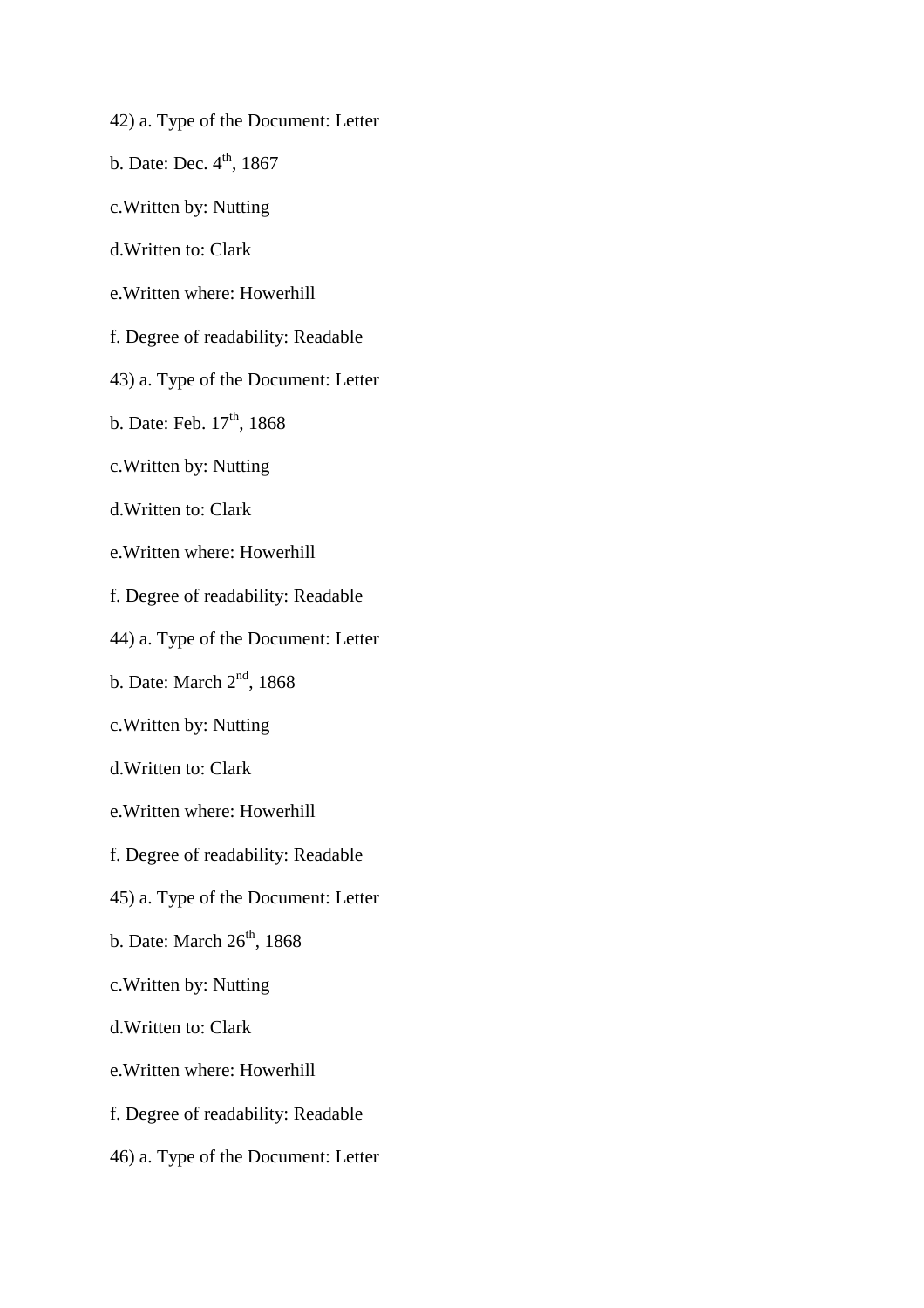- b. Date: April  $14<sup>th</sup>$ , 1868
- c.Written by: Mrs. Marry E. Nutting
- d.Written to: C. F. Chopin
- e.Written where: Howerhill
- f. Degree of readability: Readable
- 47) a. Type of the Document: Telegram
- b. Date: Apr.  $8^{th}$ , 1867
- c.Written to: Mr. Nutting
- e. Degree of readability: Unreadable
- 48) a. Type of the Document: Letter
- b. Date: Apr.  $17<sup>th</sup>$ , 1868
- c.Written by: Mrs. Nutting
- d.Written to: Clark
- e.Written where: Howerhill
- f. Degree of readability: Unreadable
- 49) a. Type of the Document: Letter
- b. Date: April 21<sup>st</sup>, 1868
- c.Written by: Nutting
- d.Written to: Clark
- e.Written where: Castleton
- f. Degree of readability: Readable
- 50) a. Type of the Document: Letter
- b. Date: May  $14^{th}$ , 1868
- c.Written by: Nutting
- d.Written to: Clark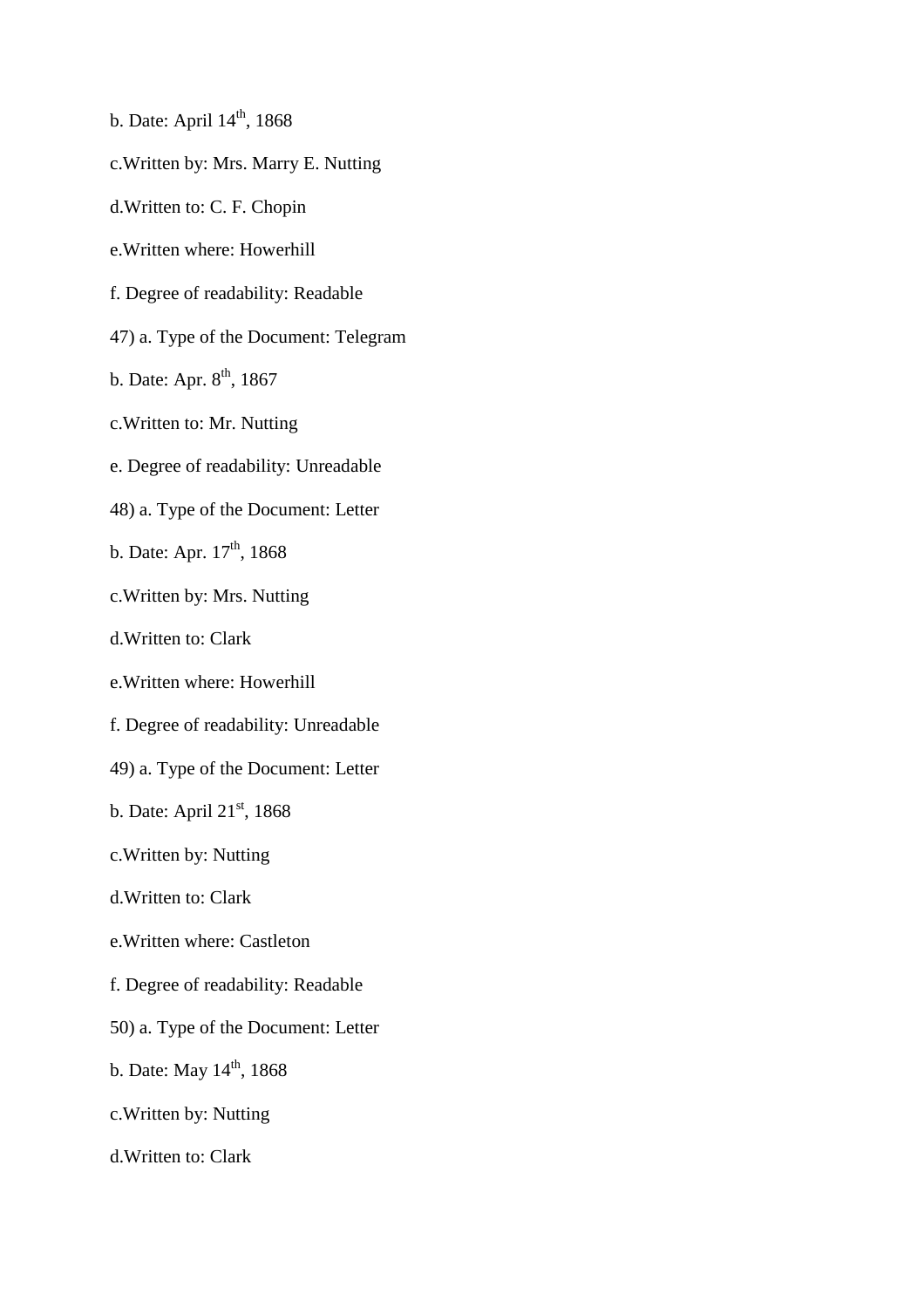- e.Written where: Howerhill
- f. Degree of readability: Readable
- 51) a. Type of the Document: Letter
- b. Date: June  $29<sup>th</sup>$ , 1868
- c.Written by: Nutting
- d.Written to: Clark
- e.Written where: Sea Post of Tarsus
- f. Degree of readability: Readable
- 52) a. Type of the Document: Letter
- b. Date: Nov.  $16^{th}$ , 1868
- c.Written by: Nutting
- d.Written to: Clark
- e.Written where: Aleppo
- f. Degree of readability: Readable
- 53) a. Type of the Document: Letter
- b. Date: June  $2<sup>nd</sup>$ , 1869
- c.Written by: Nutting
- d.Written to: Clark
- e.Written where: Aleppo
- f. Degree of readability: Readable
- 54) a. Type of the Document: Letter
- b. Date: Jan. 23rd, 1865
- c.Written by: Mrs. Mary E. Nutting
- d.Written to: Rev. Anderson, Sec. Of ABCFM
- e.Written where: Ourfa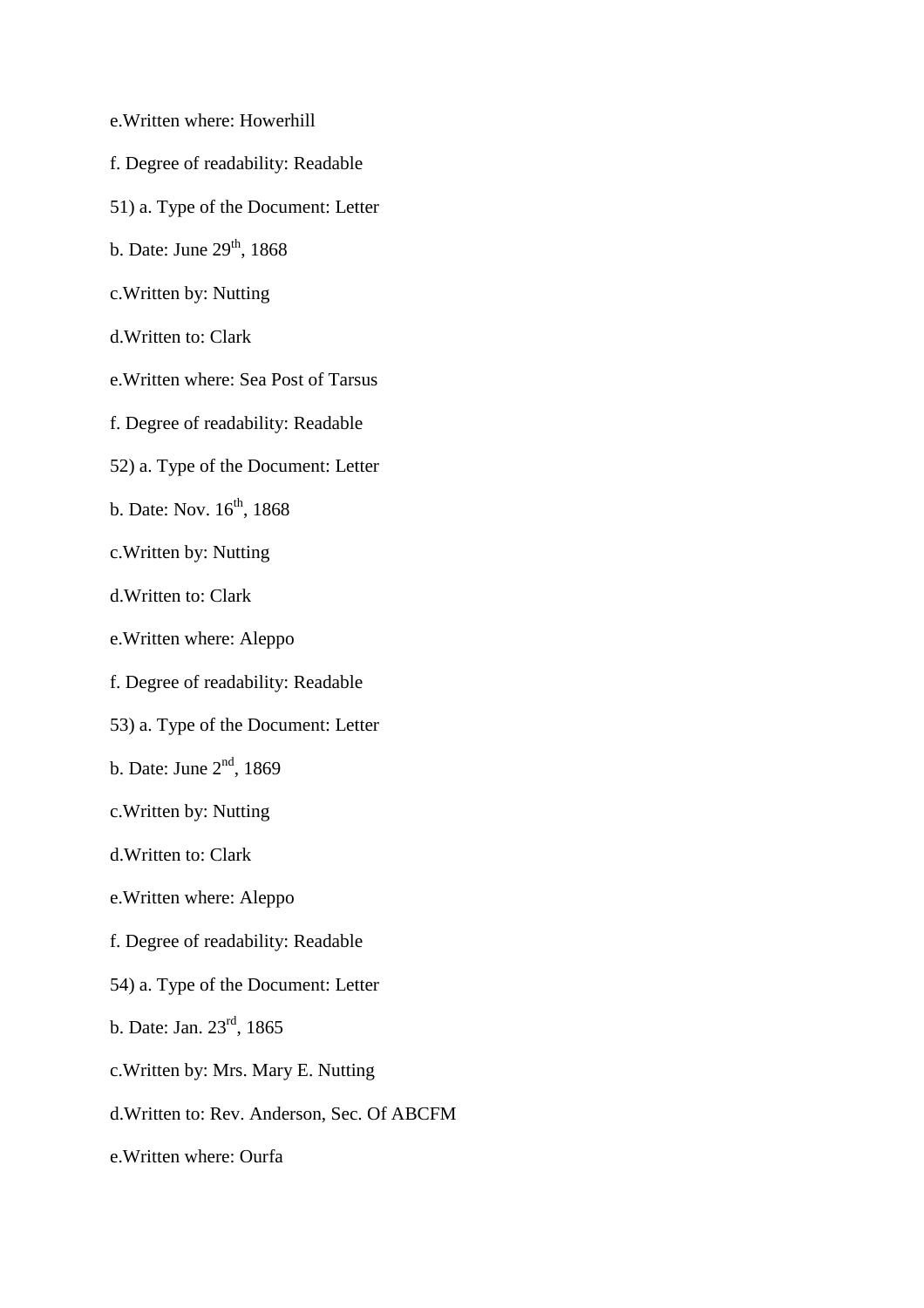- f. Degree of readability: Unreadable
- 55) a. Type of the Document: Letter
- b. Date: March  $12<sup>th</sup>$ , 1869
- c.Written by: Mrs. Nutting
- d.Written to: Clark
- e.Written where: Aleppo
- f. Degree of readability:Readable
- 56) a. Type of the Document: Letter
- b. Date: May 21<sup>st</sup>, 1869
- c.Written by: Mrs. Nutting
- d.Written to: Clark
- e.Written where: Aleppo
- f. Degree of readability:Readable
- 57) a. Type of the Document: Letter
- b. Date: March  $12<sup>th</sup>$ , 1860
- c.Written by: George B. Nutting
- d.Written to: Rev. Anderson, Sec. Of ABCFM
- e.Written where: Ourfa
- f. Degree of readability: Readable
- 58) a. Type of the Document: Letter
- b. Date: July  $30<sup>th</sup>$ , 1860
- c.Written by: G. H. Nutting
- d.Written to: Anderson
- e.Written where: Adiaman
- f. Degree of readability: Readable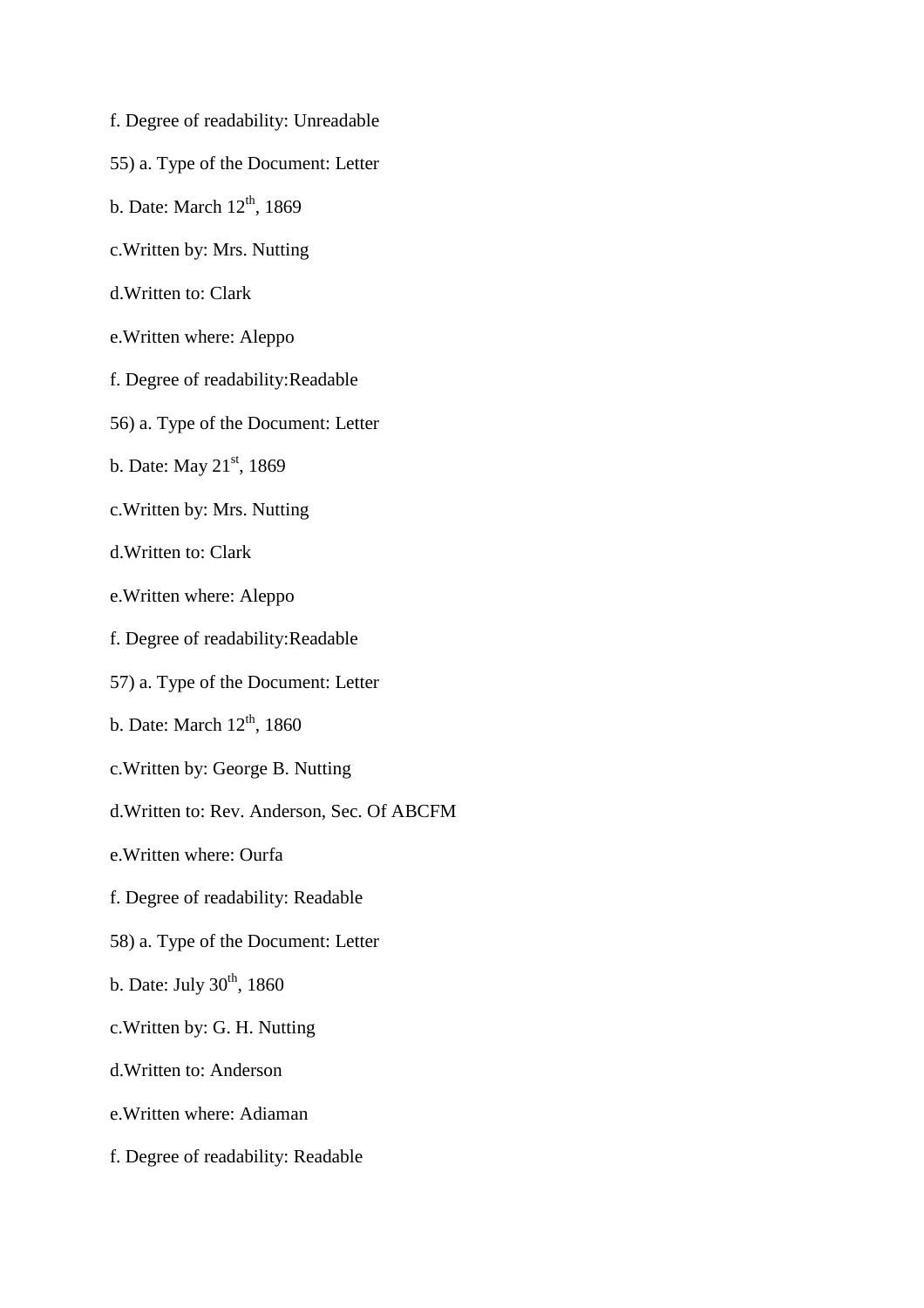- 59) a. Type of the Document: Letter
- b. Date: Jan.  $12^{th}$ , 1861
- c.Written by: G.B. Nutting
- d.Written to: Anderson
- e.Written where: Ourfa
- f. Degree of readability: Readable
- 60) a. Type of the Document: Letter
- b. Date: June  $11<sup>th</sup>$ , 1862
- c.Written by: G.B. Nutting
- d.Written to: Anderson
- e.Written where: Aintab
- f. Degree of readability: Readable
- 61) a. Type of the Document: Letter
- b. Date: Dec.  $6<sup>th</sup>$ , 1862
- c.Written by: G.B. Nutting
- d.Written to:
- e.Written where:Ourfa
- f. Degree of readability:Readable
- 62) a. Type of the Document: Letter
- b. Date: June  $5<sup>th</sup>$ , 1863
- c.Written by: G.H. Nutting
- d.Written to:
- e.Written where: Ourfa
- f. Degree of readability: Partially Readable
- 63) a. Type of the Document: Letter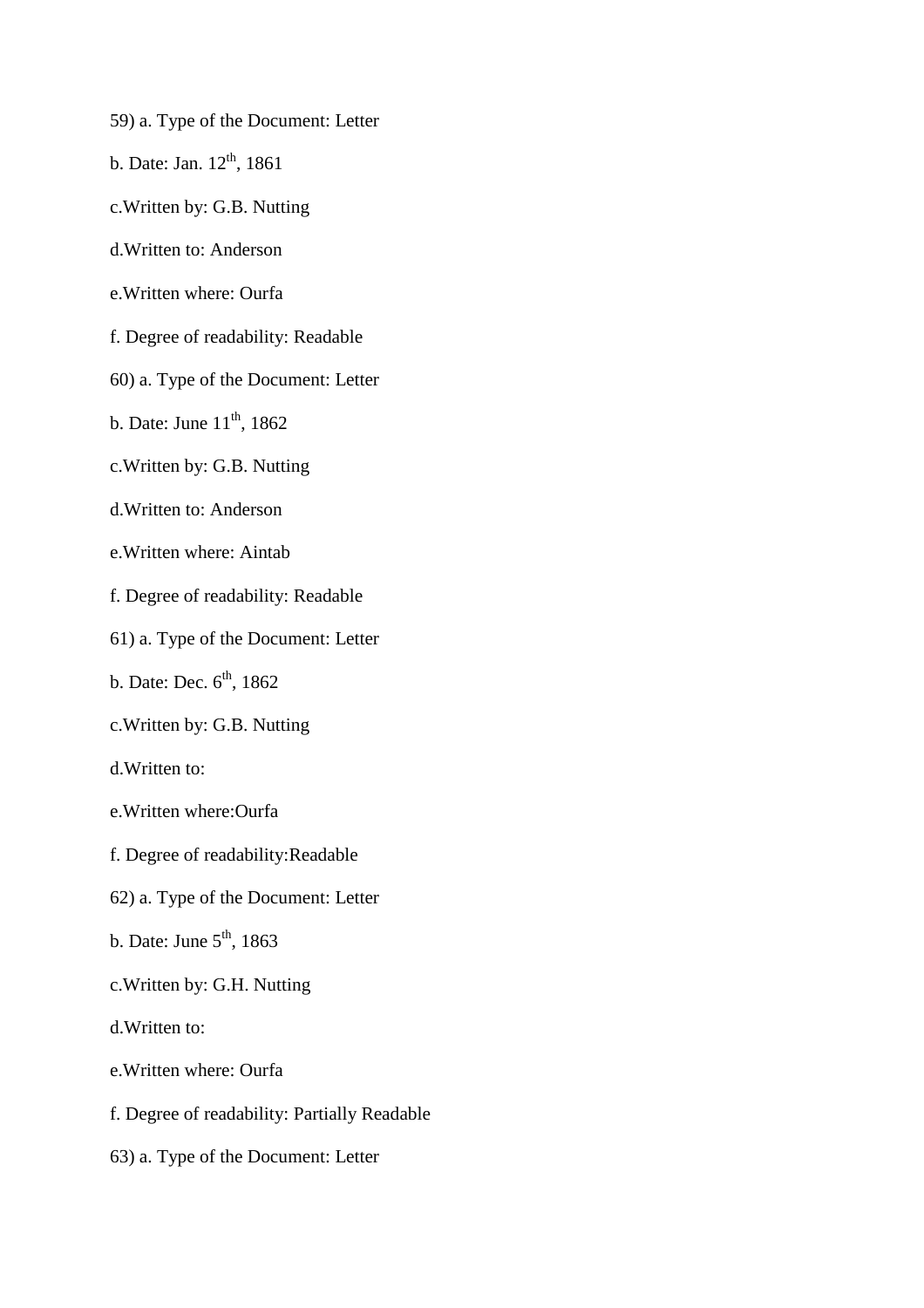- b. Date: Feb.  $11^{th}$ , 1864
- c.Written by: G.B. Nutting
- d.Written to:
- e.Written where: Ourfa
- f. Degree of readability: Readable
- 64) a. Type of the Document: Letter
- b. Date: Sept.  $12<sup>th</sup>$ , 1864
- c.Written by: G.B. Nutting
- d.Written to:
- e.Written where: Ourfa
- f. Degree of readability: Hardly readable
- 65) a. Type of the Document: Letter
- b. Date: Feb.  $7<sup>th</sup>$ , 1865
- c.Written by: G.B. Nutting
- d.Written to:
- e.Written where: Ourfa
- f. Degree of readability: Hardly readable
- 66) a. Type of the Document: Letter
- b. Date: Feb.  $14<sup>th</sup>$ , 1865
- c.Written by: G.H. Nutting
- d.Written to: Anderson
- e.Written where: Ourfa
- f. Degree of readability: Partially readable
- 67) a. Type of the Document: Letter
- b. Date: Feb. 14<sup>th</sup>, 1865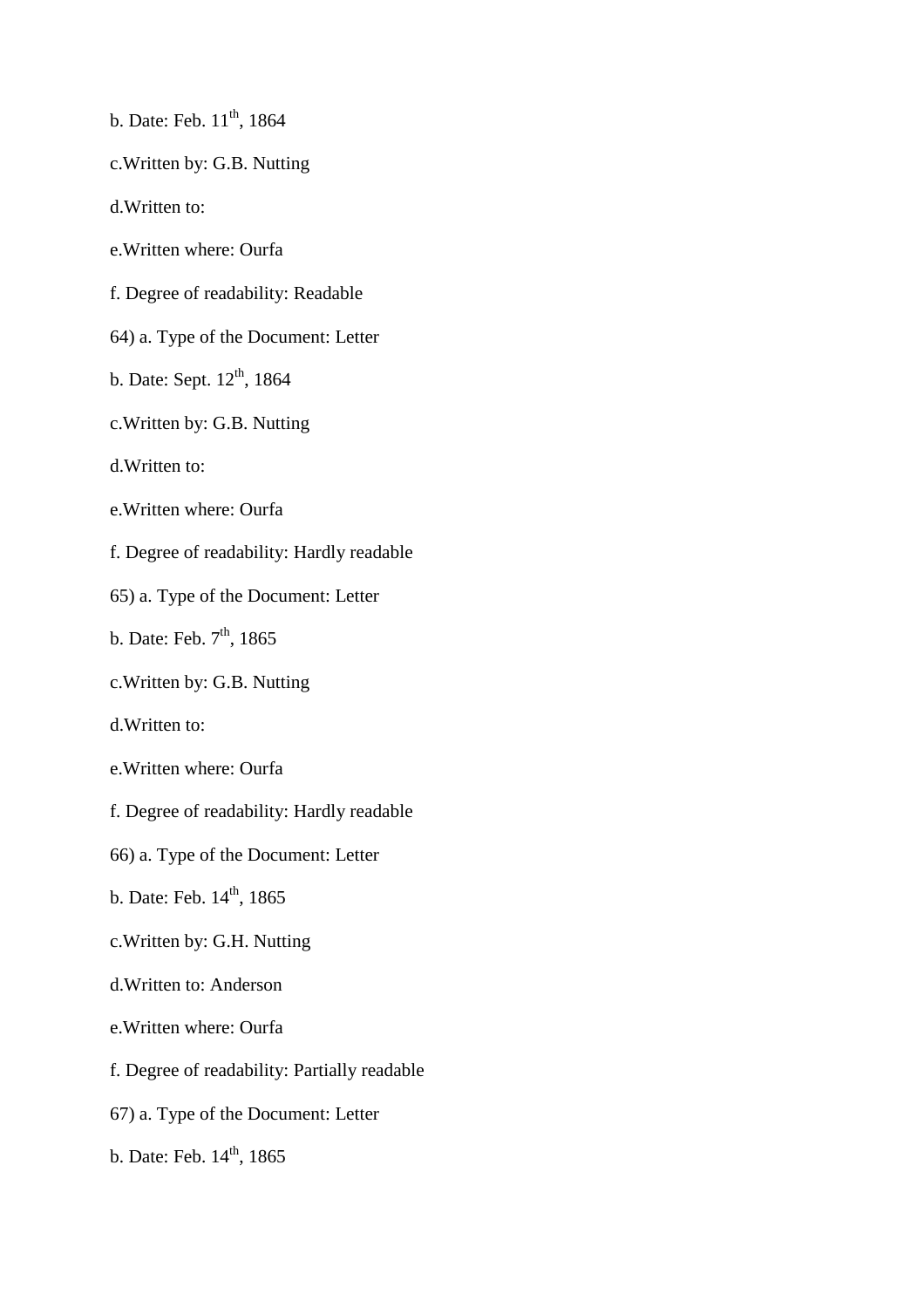- c.Written by: G.H. Nutting
- d.Written to: Anderson
- e.Written where: Ourfa
- f. Degree of readability: Readable
- 68) a. Type of the Document: Letter
- b. Date: Apr.  $11^{th}$ , 1865
- c.Written by: G.B. Nutting
- d.Written to: Anderson
- e.Written where: Ourfa
- f. Degree of readability: Readable
- 69) a. Type of the Document: Letter
- b. Date: May  $25<sup>th</sup>$ , 1865
- c.Written by: G.B. Nutting
- d.Written to: J.H. Calhoun
- e.Written where: Aihtab
- f. Degree of readability: Readable
- 70) a. Type of the Document: Letter
- b. Date: July  $29<sup>th</sup>$ , 1865
- c.Written by: G.B. Nutting
- d.Written to: Rev. L. Bacons
- e.Written where: Aintab
- f. Degree of readability: Readable
- 71) a. Type of the Document: Letter
- b. Date: Aug.  $7<sup>th</sup>$ , 1865
- c.Written by: G.B. Nutting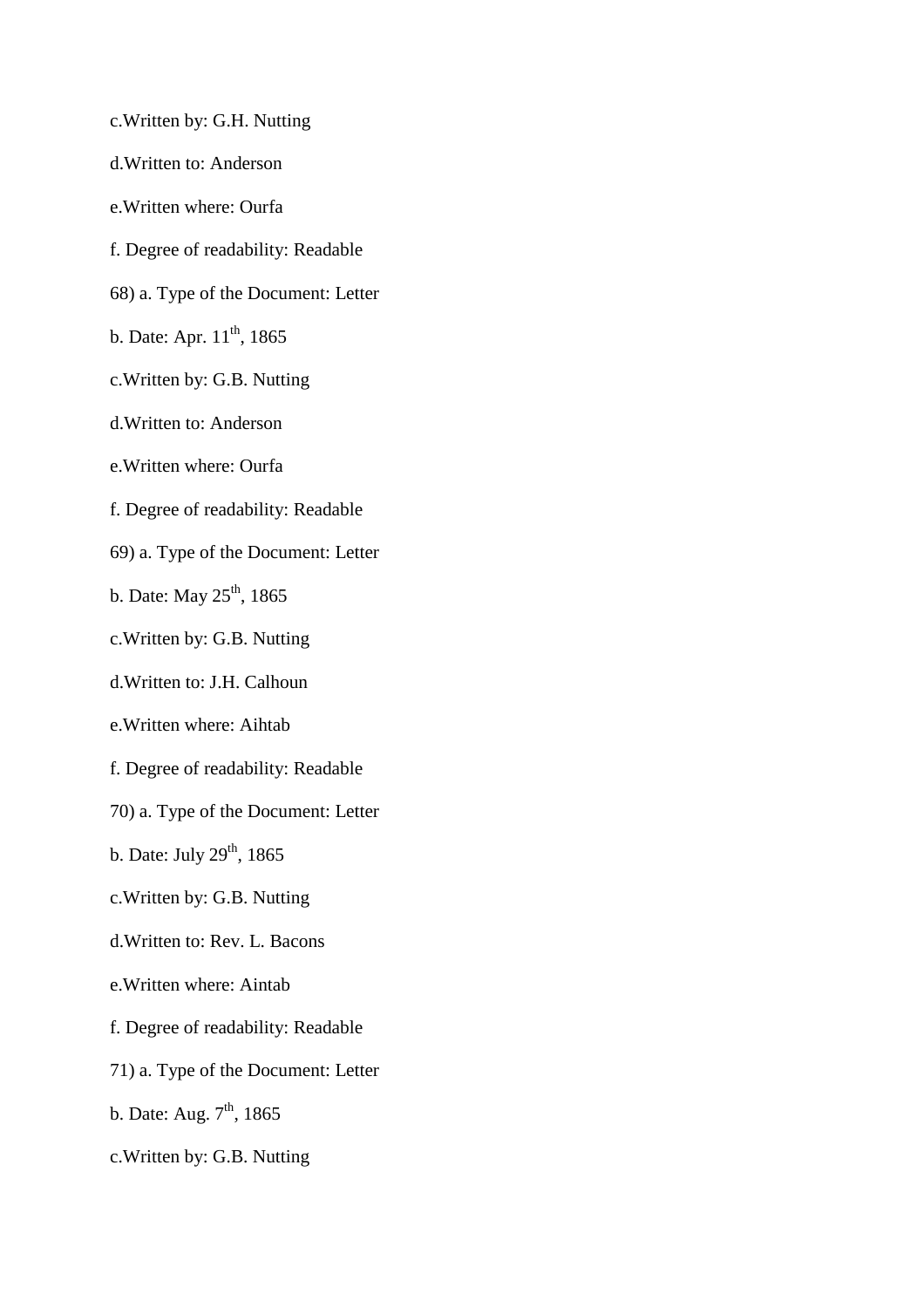- d.Written to: David Nutting
- e.Written where: Aintab
- f. Degree of readability: Readable
- 72) a. Type of the Document: Letter
- b. Date: Aug. 31<sup>st</sup>, 1865
- c.Written by: G.B. Nutting
- d.Written to: D. Nutting
- e.Written where:
- f. Degree of readability: Readable
- 73) a. Type of the Document: Letter
- b. Date: Sep.  $14^{th}$ , 1865
- c.Written by: G.B. Nutting
- d.Written to: D. Nutting
- e.Written where: Aintab
- f. Degree of readability: Readable
- 74) a. Type of the Document: Letter
- b. Date: (No Date)
- c.Written by: G.B. Nutting
- d.Written to:
- e.Written where:
- f. Degree of readability: Readable
- 75) a. Type of the Document: Letter
- b. Date: Oct.  $24^{th}$ , 1865
- c.Written by: G.B. Nutting
- d.Written to: Anderson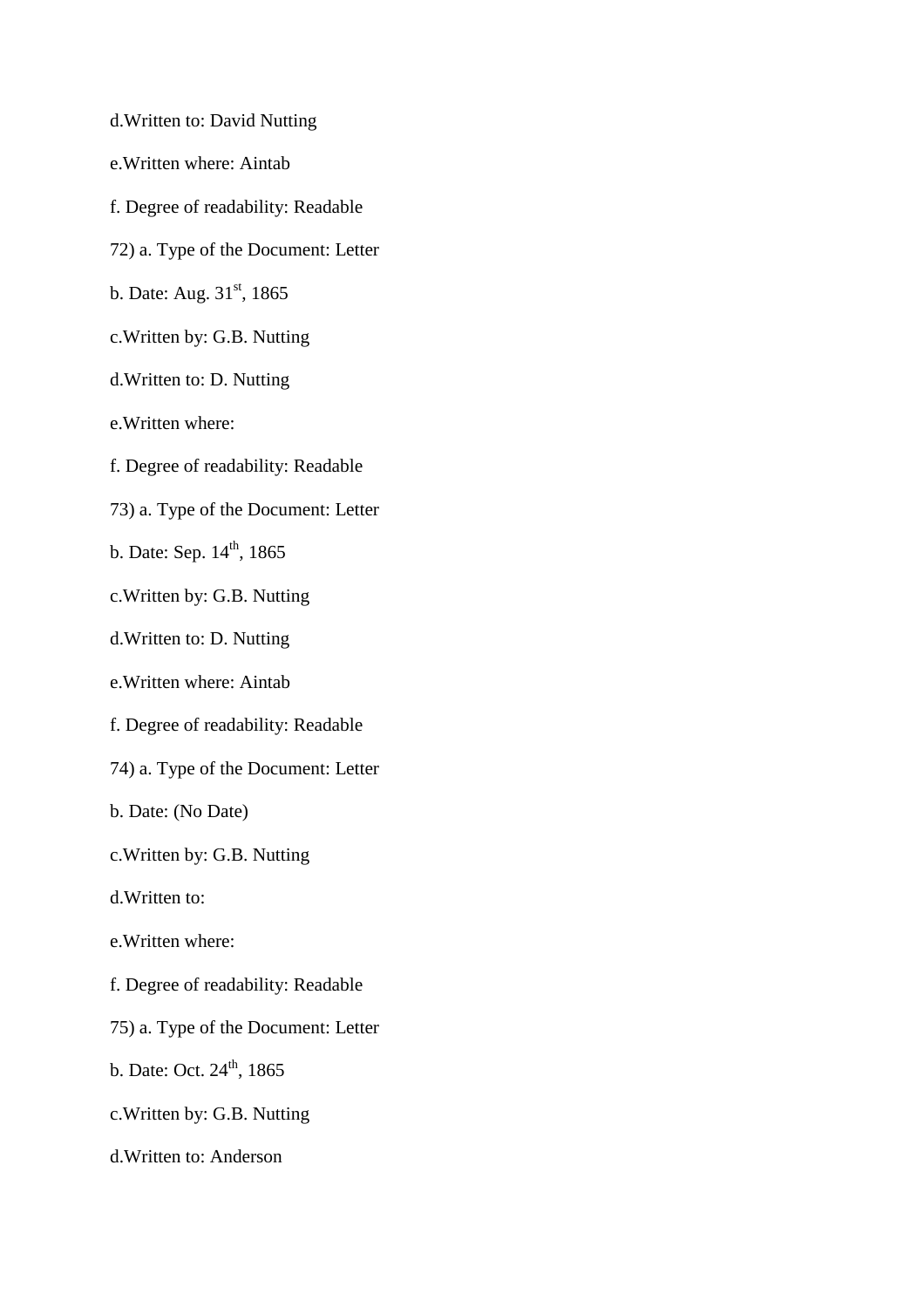- e.Written where: Aintab and Ourfa
- f. Degree of readability: Partially Readable
- 76) a. Type of the Document: Letter
- b. Date: Apr.  $10^{th}$ , 1866
- c.Written by: G.B. Nutting
- d.Written to: Anderson
- e.Written where: Ourfa
- f. Degree of readability: Readable
- 77) a. Type of the Document: Letter
- b. Date: April 24<sup>th</sup>, 1866
- c.Written by: G.B. Nutting
- d.Written to: Rev. Schneider
- e.Written where: Ourfa
- f. Degree of readability: Readable
- 78) a. Type of the Document: Letter
- b. Date: April  $25<sup>th</sup>$ , 1866
- c.Written by: G.B. Nutting
- d.Written to: G.B.'s Sister
- e.Written where:
- f. Degree of readability: Readable
- 79) a. Type of the Document: Letter
- b. Date: May  $28<sup>th</sup>$ , 1866
- c.Written by: G.B. Nutting
- d.Written to: Anderson
- e.Written where: Adiaman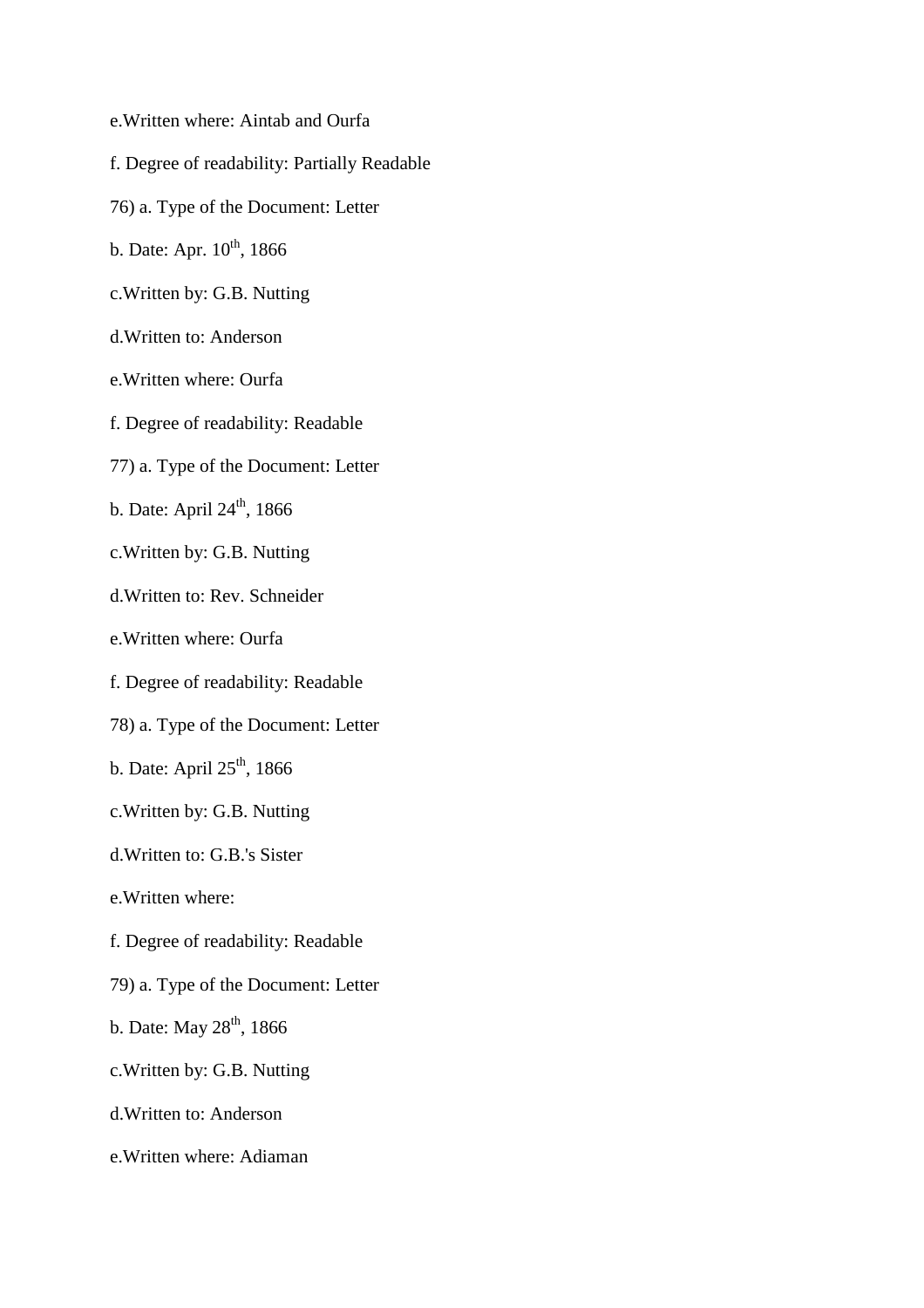- f. Degree of readability: Readable
- 80) a. Type of the Document: Letter
- b. Date: March  $20<sup>th</sup>$ , 1867
- c.Written by: G. Wheeler
- d.Written to: G.B. Nutting
- e.Written where: Kharpout
- f. Degree of readability: Readable
- 81) a. Type of the Document: Letter
- b. Date: May  $21^{st}$ , 1867
- c.Written by: G.B. Nutting
- d.Written to:
- e.Written where: Ourfa
- f. Degree of readability: Readable
- 82) a. Type of the Document: Letter
- b. Date: March  $16^{th}$ , 1868
- c.Written by: G.B. Nutting
- d.Written to: The Members of the Central Tunkey Mission
- e.Written where: Aintab
- f. Degree of readability: Readable
- 83) a. Type of the Document: Letter
- b. Date: March  $27<sup>th</sup>$ , 1861
- c.Written by: G.B. Nutting
- d.Written to: P.O. Powers
- e.Written where: Ourfa
- f. Degree of readability: Readable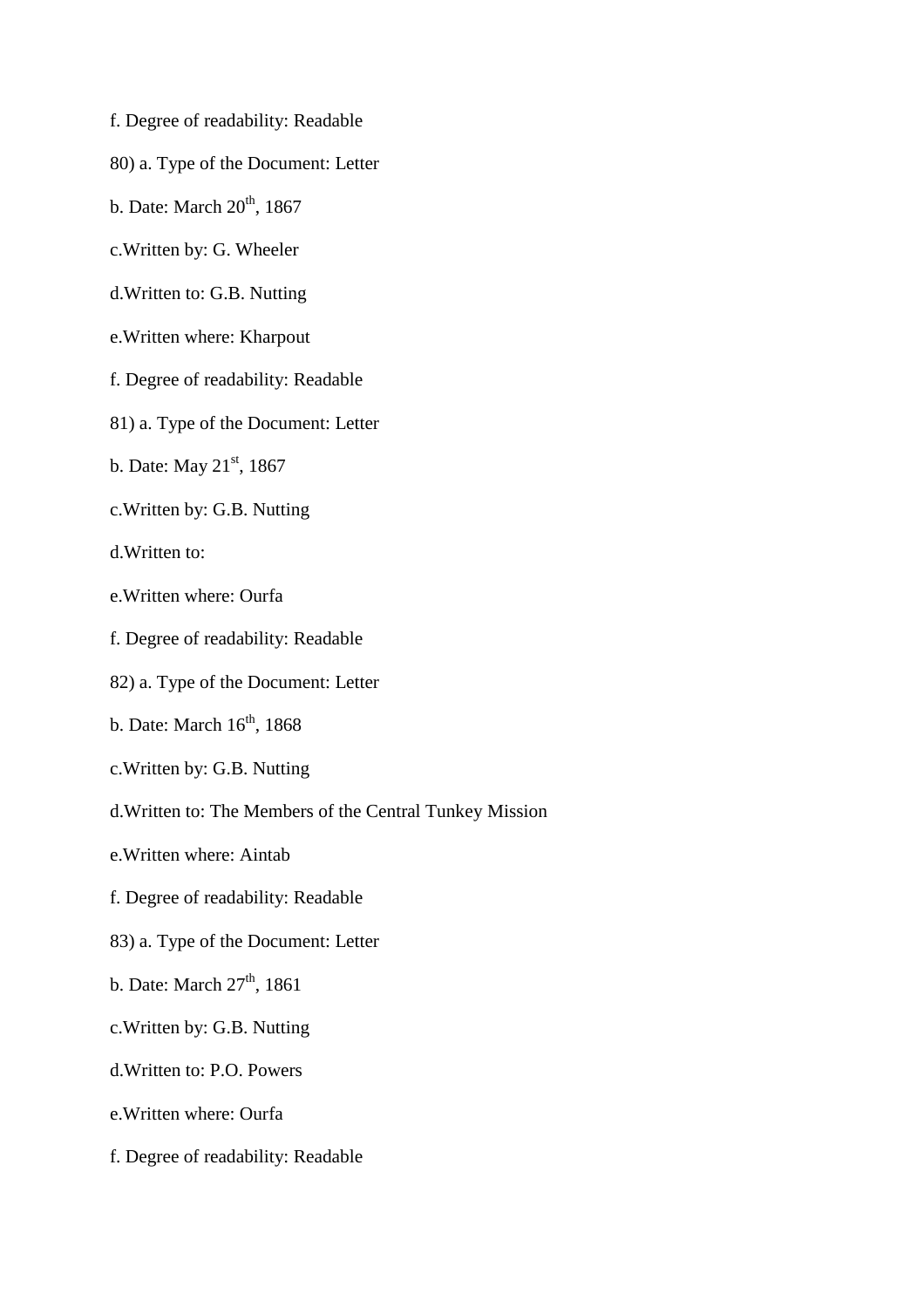- 84) a. Type of the Document: Note
- b. Date: Aug  $27<sup>th</sup>$ , 1868
- c.Written by: Rev. Clark
- d.Written to: Anderson
- e.Written where: Paris
- f. Degree of readability: Readable
- 85) a. Type of the Document: Note
- b. Date: Sept.  $29<sup>th</sup>$ , 1869
- c.Written by: G.B. Nutting
- d.Written to: Clark
- e.Written where: New Heaven
- f. Degree of readability: Readable
- 86) a. Type of the Document: Note
- b. Date: Oct. 21<sup>st</sup>, 1868
- c.Written by: G.B. Nutting
- d.Written to: Clark
- e.Written where: Boston
- f. Degree of readability: Readable
- 87) a. Type of the Document: Letter
- b. Date: Nov.  $16^{th}$ , 1868
- c.Written by: G.B. Nutting
- d.Written to: Clark
- e.Written where: Fair Heaven, Conn.
- f. Degree of readability: Readable
- 88) a. Type of the Document: Letter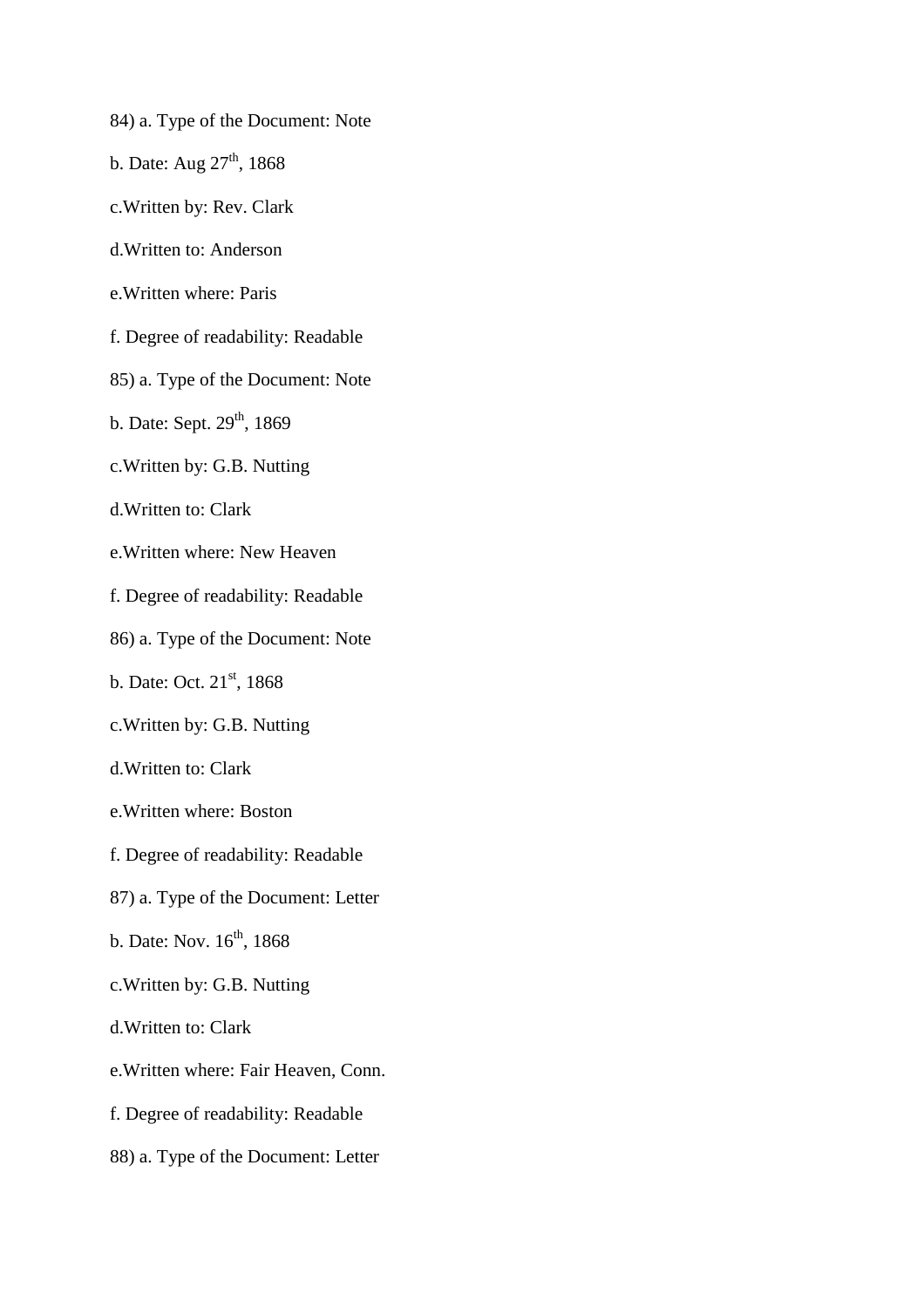- b. Date: Dec  $10^{th}$ , 1868
- c.Written by: G.B. Nutting
- d.Written to: Clark
- e.Written where: Fair Heaven
- f. Degree of readability: Readable
- 89) a. Type of the Document: Note
- b. Date: Dec  $24^{\text{th}}$ , 1868
- c.Written by: G.B. Nutting
- d.Written to: Clark
- e.Written where: Fair Heaven
- f. Degree of readability: Partially readable
- 90) a. Type of the Document: Report titled as " The Formula I wished
- to purpose for the consideration of the Committee"
- b. Date: Jan.  $12^{th}$ , 1869
- c.Written by: G.B. Nutting
- d. Degree of readability: Readable
- 91) a. Type of the Document: Letter
- b. Date: Jan  $16<sup>th</sup>$ , 1869
- c.Written by: G.B. Nutting
- d.Written to: Prof. Phelipo (?)
- e.Written where: Andovar
- f. Degree of readability: Readable
- 92) a. Type of the Document: Letter
- b. Date: Jan, (?), 1869
- c.Written by: G.B. Nutting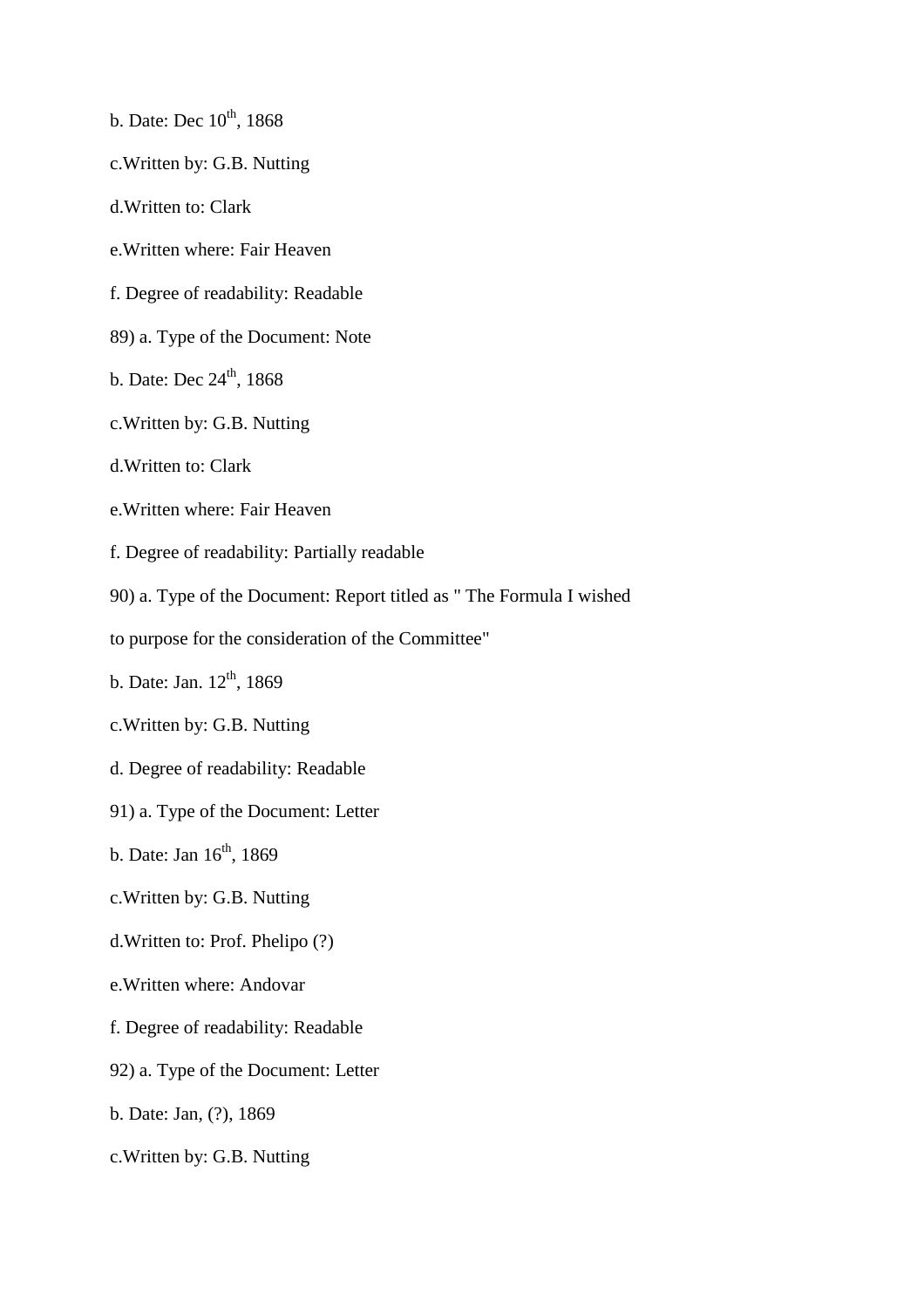d.Written to: Clark

- e.Written where: Shirley
- f. Degree of readability: Readabe
- 93) a. Type of the Document: Letter
- b. Date: June  $25<sup>th</sup>$ , 1869
- c.Written by: G.B. Nutting
- d.Written to: Clark
- e.Written where: Fair Heaven
- f. Degree of readability: Readable
- 94) a. Type of the Document: Note
- b. Date: Feb.  $11^{th}$ , 1869
- c.Written by: G.B. Nutting
- d.Written to: Clark
- e.Written where: Fair Heaven
- f. Degree of readability: Readable
- 95) a. Type of the Document: Letter
- b. Date: Feb.  $12^{th}$ , 1869
- c.Written by: G.B. Nutting
- d.Written to: Clark
- e.Written where: Fair Heaven
- f. Degree of readability: Readable
- 96) a. Type of the Document: Letter
- b. Date: Feb. 23rd, 1869
- c.Written by: G.B. Nutting
- d.Written to: The Sec. Of the Committee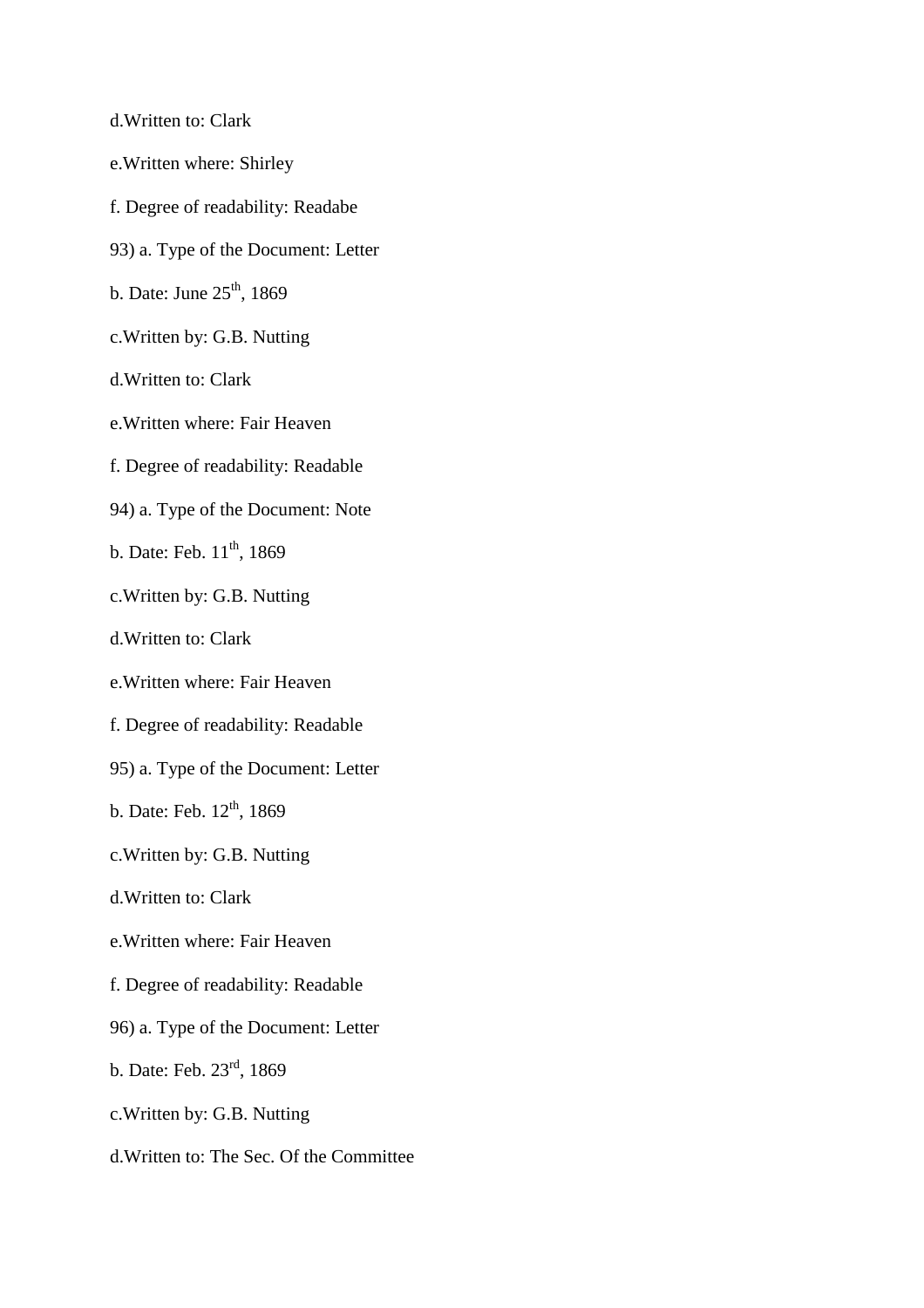- e.Written where: Boston
- f. Degree of readability: Readable
- 97) a. Type of the Document: Letter
- b. Date: March 3rd, 1869
- c.Written by: G.B. Nutting
- d.Written to: Clark
- e.Written where: Fair Heaven
- f. Degree of readability: Readable
- 98) a. Type of the Document: Letter
- b. Date: April 19<sup>th</sup>, 1869
- c.Written by: G.B. 1869
- d.Written to: Clark
- e.Written where: Fair Heaven
- f. Degree of readability: Readable
- 99) a. Type of the Document: Letter
- b. Date: May  $8<sup>th</sup>$ , 1869
- c.Written by: G.B. Nutting
- d.Written to: Clark
- e.Written where: Fair Heaven
- f. Degree of readability: Readable
- 100) a. Type of the Document: Letter
- b. Date: July  $8<sup>th</sup>$ , 1869
- c.Written by: G.B. Nutting
- d.Written to: Clark
- e.Written where: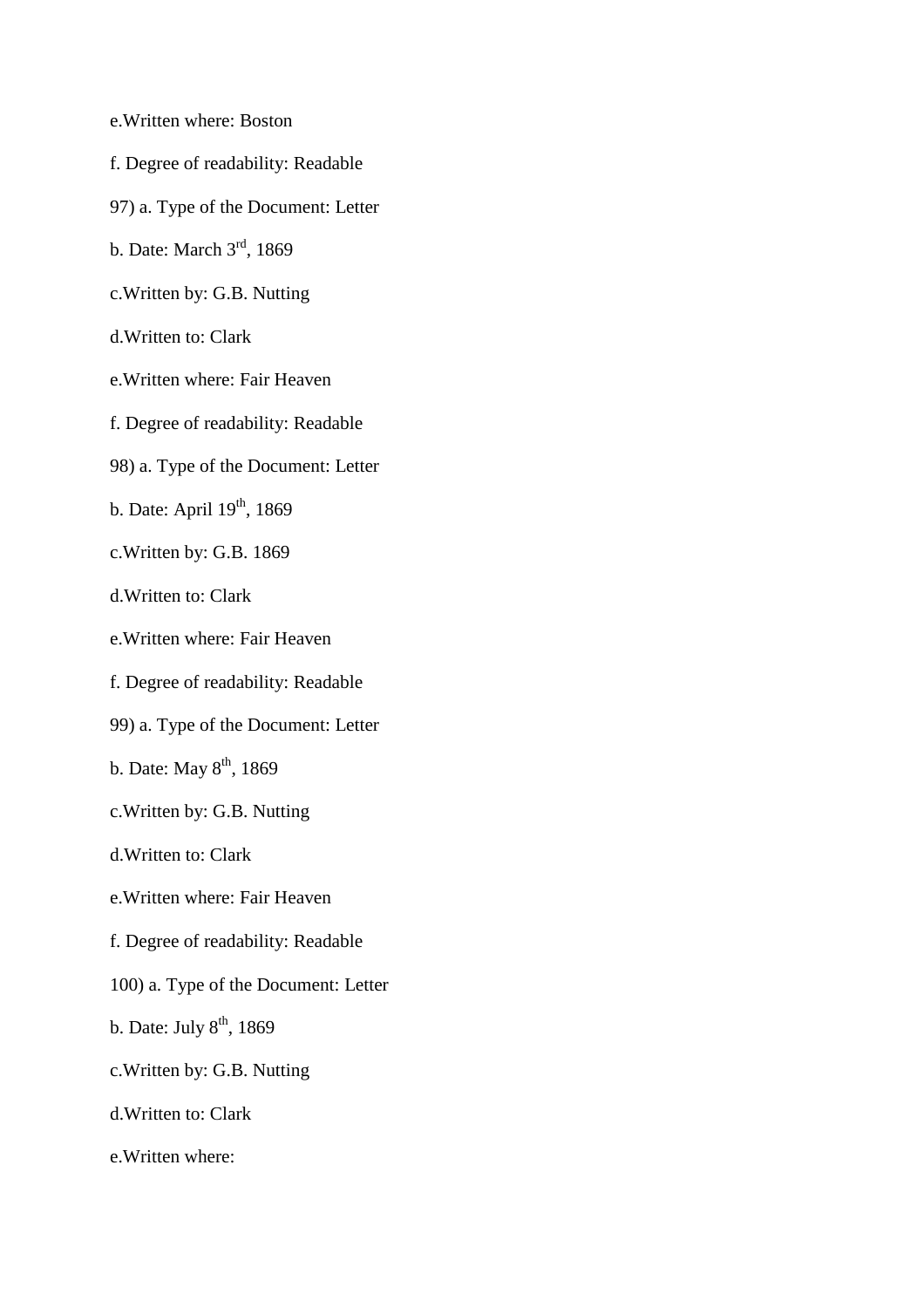- f. Degree of readability: Hardly readable
- 101) a. Type of the Document: Letter
- b. Date: Aug  $13^{th}$ , 1869
- c.Written by: G.B. Nutting
- d.Written to: Clark
- e.Written where: Orane, Minn.
- f. Degree of readability: Readable
- 102) a. Type of the Document: Letter
- b. Date: Sept.  $11^{th}$ , 1869
- c.Written by: G.B. Nutting
- d.Written to: Clark
- e.Written where: Orane
- f. Degree of readability: Readable
- 103) a. Type of the Document: Letter
- b. Date: Feb.  $24^{th}$ , 1879
- c.Written by: G.B. Nutting
- d.Written to: Clark
- e.Written where: Mower City, Minn.
- f. Degree of readability: Readable
- 104) a. Type of the Document: Letter
- b. Date: June  $2<sup>nd</sup>$ , 1870
- c.Written by: G.B. Nutting
- d.Written to: Rev. B. Treat, Sec. Of ABCFM
- e.Written where: Mower City
- f. Degree of readability:Unreadable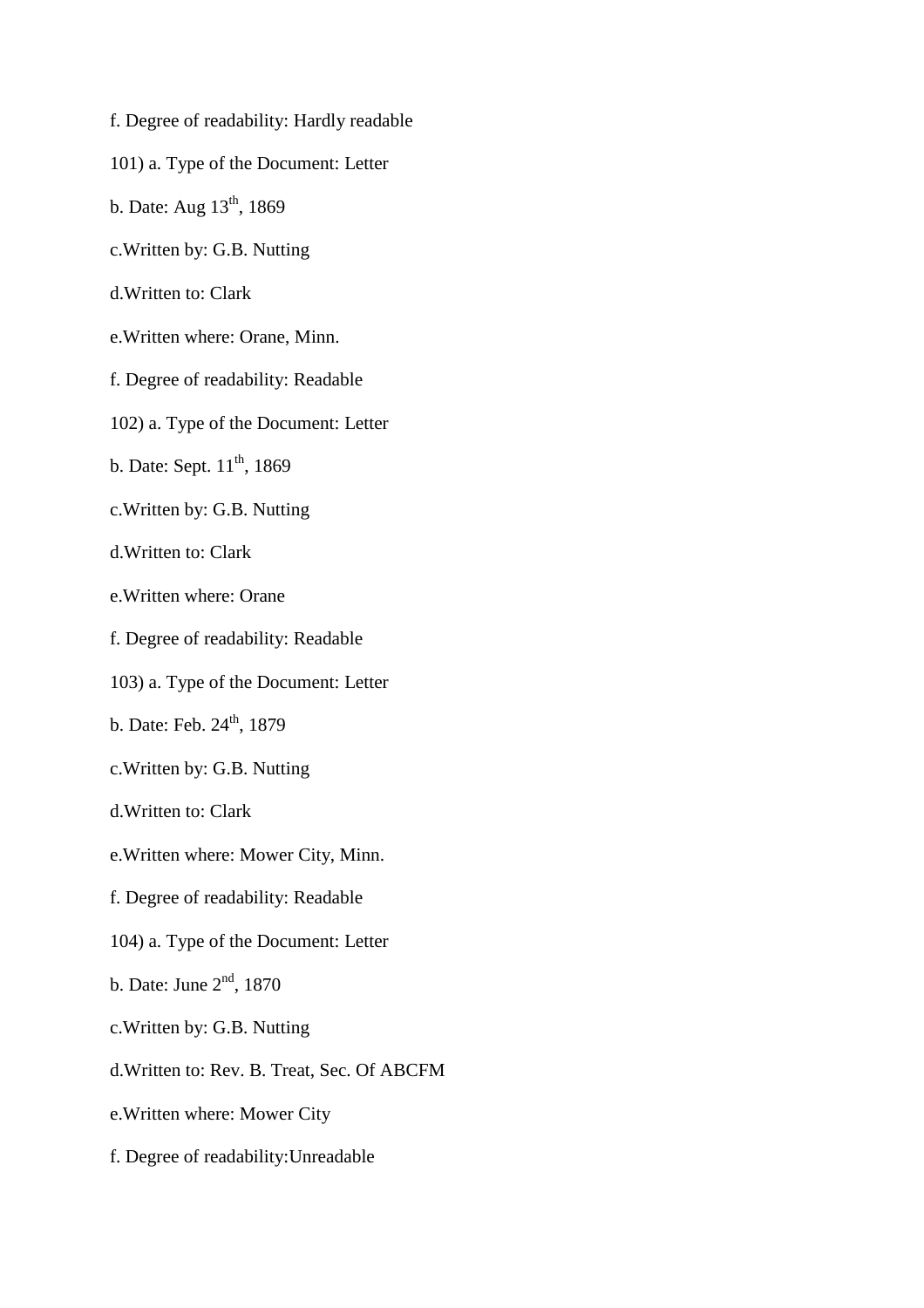- 105) a. Type of the Document: Letter
- b. Date: June  $24<sup>th</sup>$ , 1870
- c.Written by: G.B. Nutting
- d.Written to: Treat
- e.Written where: Mower City
- f. Degree of readability:
- 106) a. Type of the Document: Letter
- b. Date: July  $27<sup>th</sup>$ , 1873
- c.Written by: G.B. Nutting
- d.Written to: Treat
- e.Written where: Mover City
- f. Degree of readability: Readable
- 107) a. Type of the Document: Letter
- b. Date: Aug  $16<sup>th</sup>$ , 1870
- c.Written by: G.B. Nutting
- d.Written to: Members of Presidential Committee of ABCFM
- e.Written where: Mower City
- f. Degree of readability: Partially readable
- 108) a. Type of the Document: Note
- b. Date: Sept.  $22<sup>nd</sup>$ , 1870
- c.Written by: G.B. Nutting
- d.Written to: Clark
- e.Written where: Lousing (?), Minn.
- f. Degree of readability: Readable
- 109) a. Type of the Document: Letter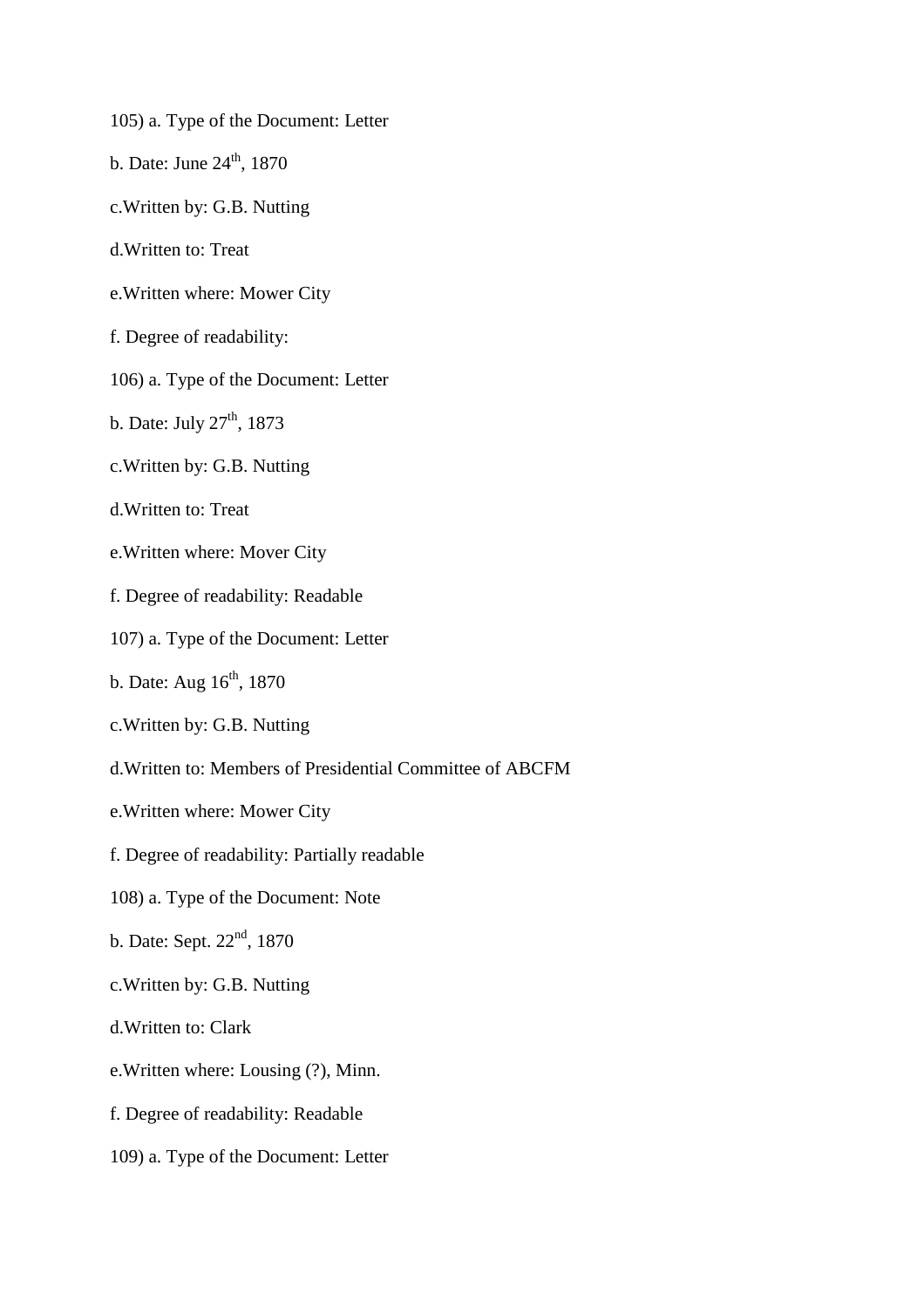- b. Date: Aug. 23rd, 1870
- c.Written by: G.B. Nutting
- d.Written to: Clark
- e.Written where: Mower City
- f. Degree of readability: Readable
- 110) a. Type of the Document: Letter
- b. Date: Sept.  $28<sup>th</sup>$ , 1871
- c.Written by: G.B. Nutting
- d.Written to:
- e.Written where:
- f. Degree of readability: Unreadable
- 111) a. Type of the Document: Letter
- b. Date:
- c.Written by: G.B. Nutting
- d.Written to:
- e.Written where:
- f. Degree of readability: Unreadable
- 112) a. Type of the Document: Letter
- b. Date: June  $26<sup>th</sup>$ , 1874
- c.Written by: G.B. Nutting
- d.Written to: W. Blodgett (?)
- e.Written where: Cuba
- f. Degree of readability: Readable
- 113) a. Type of the Document: Letter
- b. Date: June  $10^{th}$ , 1860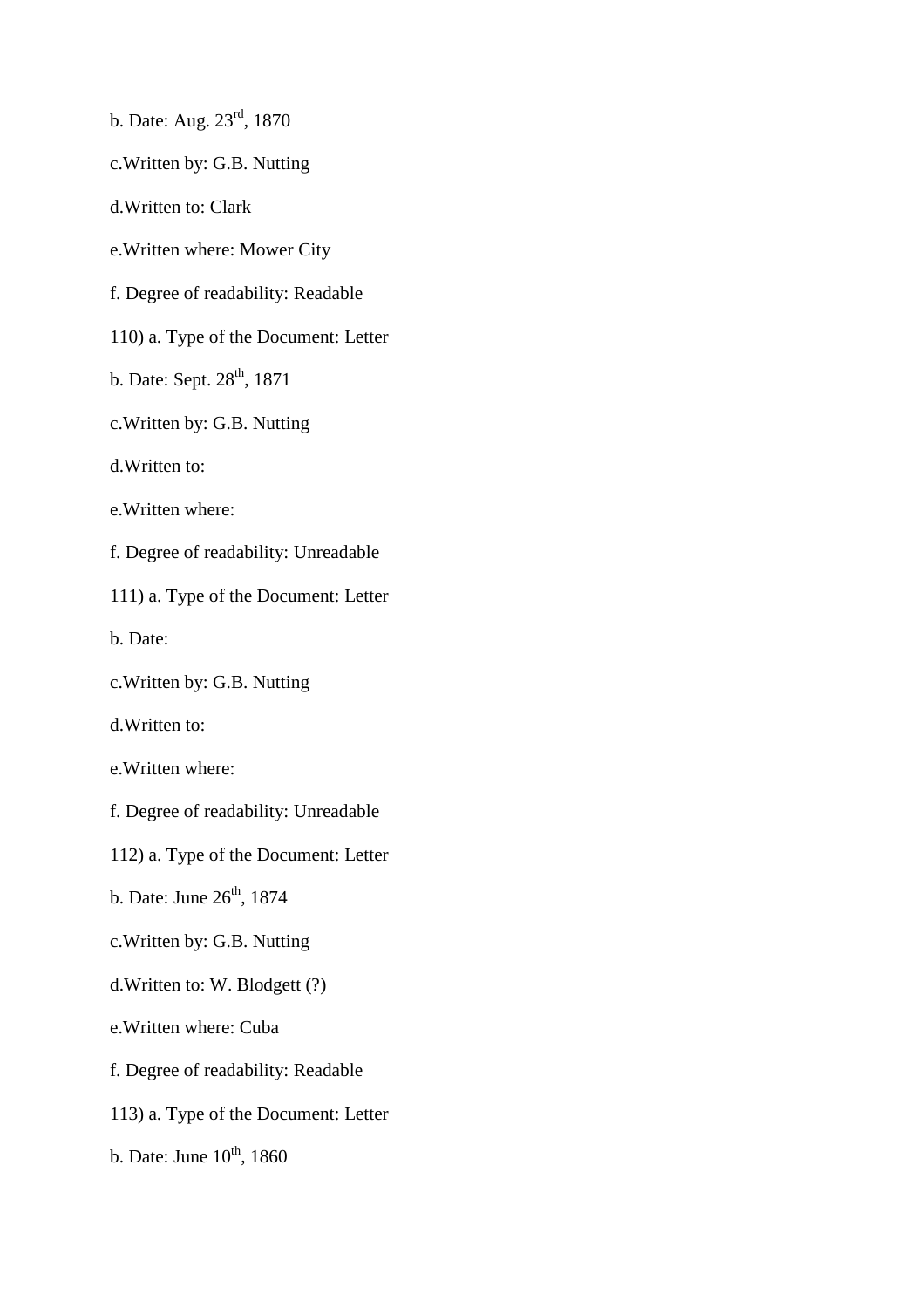- c.Written by: G.A. Perkins
- d.Written to: Rev. Anderson, Sec. Of ABCFM
- e.Written where: Farmington, Maine
- f. Degree of readability: Partially Readable
- 114) a. Type of the Document: Letter
- b. Date: Apr.  $26^{th}$ , 1860
- c.Written by: Perkins
- d.Written to: Anderson
- e.Written where: Brever, Maine
- f. Degree of readability: Partially readable
- 115) a. Type of the Document: Letter
- b. Date: May  $21^{st}$ , 1860
- c.Written by: Perkins
- d.Written to: Anderson
- e.Written where: Brever
- f. Degree of readability: Partially Readable
- 116) a. Type of the Document: Letter
- b. Date: June  $9<sup>th</sup>$ , 1860
- c.Written by: Perkins
- d.Written to: Anderson
- e.Written where: Brever
- f. Degree of readability: Partially Readable
- 117) a. Type of the Document: Letter
- b. Date: Sept.  $6<sup>th</sup>$ , 1860
- c.Written by: Perkins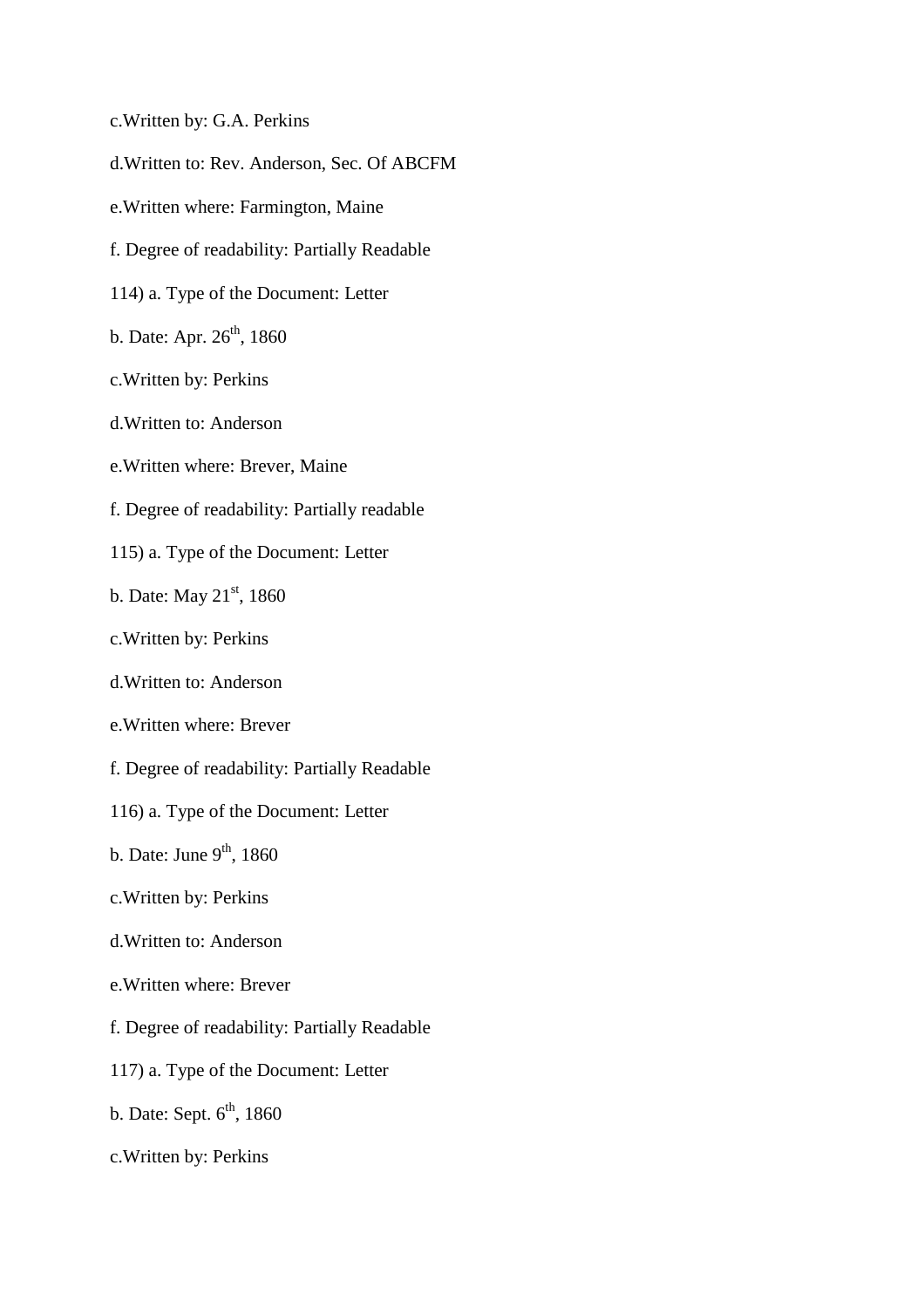- d.Written to: Anderson
- e.Written where: Farmington, Maine
- f. Degree of readability: Partially readable
- 118) a. Type of the Document: Letter
- b. Date: May  $17^{th}$ , 1861
- c.Written by: Perkins
- d.Written to: Anderson
- e.Written where:
- f. Degree of readability: Unreadable
- 119) a. Type of the Document: Letter
- b. Date: March  $28<sup>th</sup>$ , 1866
- c.Written by: H.T. Perry
- d.Written to: Rev. Clark, Sec. Of ABCFM
- e.Written where:
- f. Degree of readability: Hardly readable
- 120) a. Type of the Document: Letter
- b. Date: Apr.  $29^{th}$ , 1866
- c.Written by: Perry
- d.Written to: Clark
- e.Written where: Rolla, Mon.
- f. Degree of readability: Readable
- 121) a. Type of the Document: Letter
- b. Date: June  $6<sup>th</sup>$ , 1866
- c.Written by: Perry
- d.Written to: Clark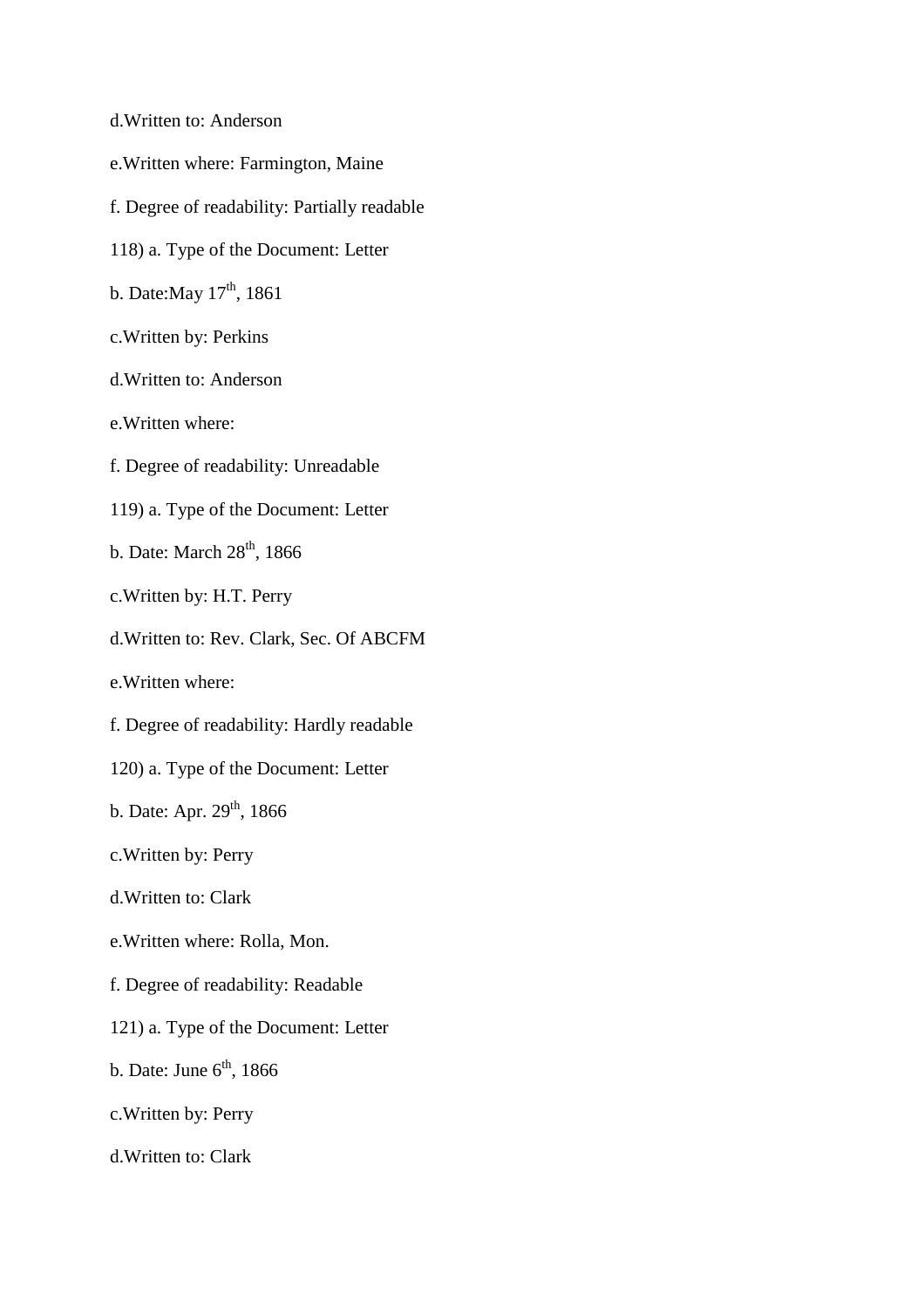- e.Written where: Rolla
- f. Degree of readability: Readable
- 122) a. Type of the Document: Letter
- b. Date: May, (?), 1867
- c.Written by: Perry,
- d.Written to: His Parents
- e.Written where: Aintab
- f. Degree of readability: Readable
- 123) a. Type of the Document: Letter
- b. Date: May 22<sup>nd</sup>, 1867
- c.Written by: Perry
- d.Written to: Clark
- e.Written where: Aintab
- f. Degree of readability: Readable
- 124) a. Type of the Document: Letter
- b. Date: June  $7<sup>th</sup>$ , 1867
- c.Written by: Perry
- d.Written to: Clark
- e.Written where: Aintab
- f. Degree of readability: Readable
- 125) a. Type of the Document: Letter
- b. Date: Aug.  $7<sup>th</sup>$ , 1867
- c.Written by: Perry
- d.Written to: Clark
- e.Written where: Aintab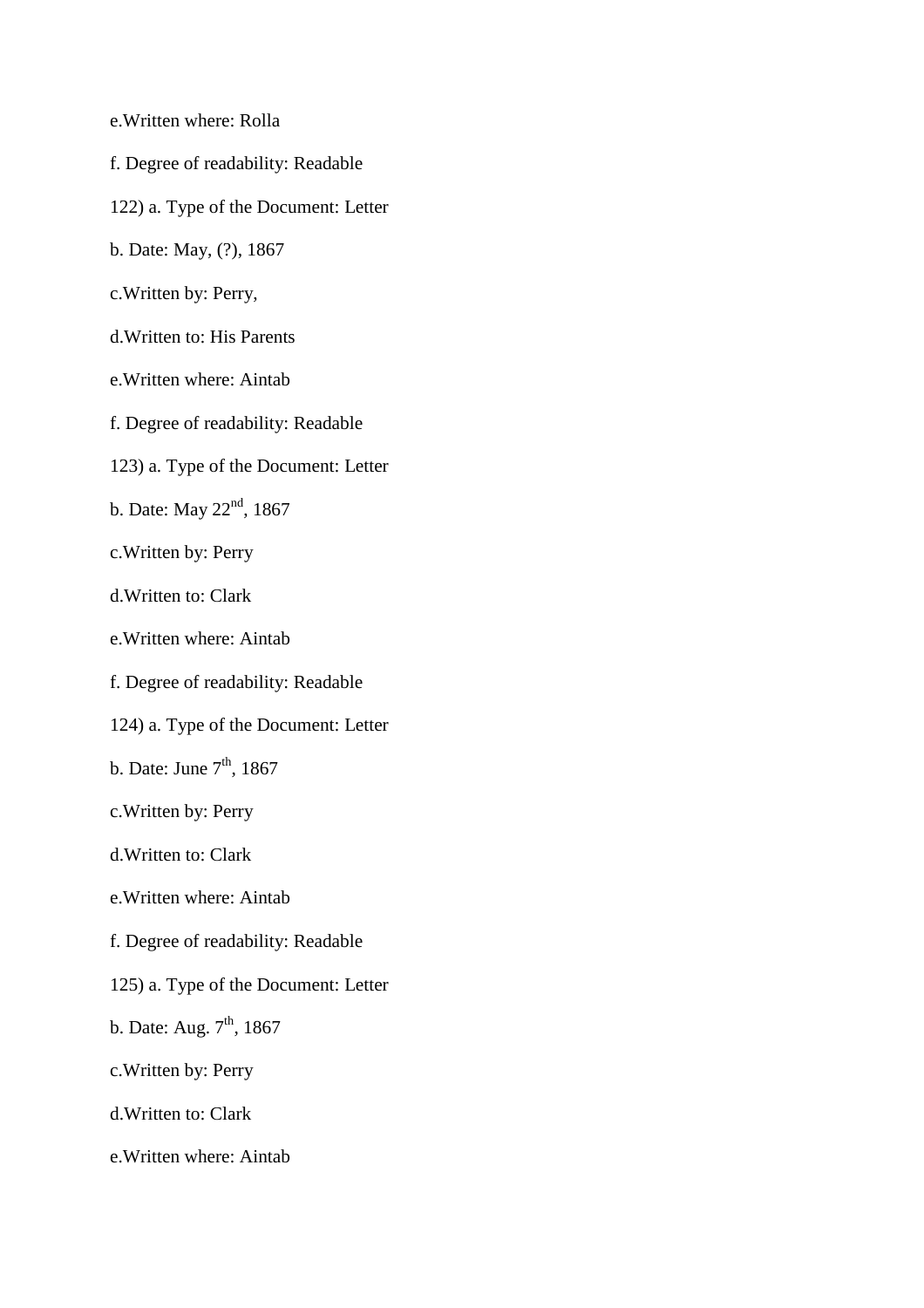- f. Degree of readability: Readable
- 126) a. Type of the Document: Letter
- b. Date: Oct.  $17^{th}$ , 1867
- c.Written by: Perry
- d.Written to: Clark
- e.Written where: Aintab
- f. Degree of readability: Readable
- 127) a. Type of the Document: Letter
- b. Date: Jan  $9<sup>th</sup>$ , 1868
- c.Written by: Perry
- d.Written to: Clark
- e.Written where: Aintab
- f. Degree of readability: Readable
- 128) a. Type of the Document: Letter
- b. Date: Jan  $16<sup>th</sup>$ , 1868
- c.Written by: Perry
- d.Written to: Clark
- e.Written where: Aintab
- f. Degree of readability: Readable
- 129) a. Type of the Document: Note
- b. Date: Apr.  $13^{th}$ , 1868
- c.Written by: Perry
- d.Written to: Clark
- e.Written where: Aintab
- f. Degree of readability: Readable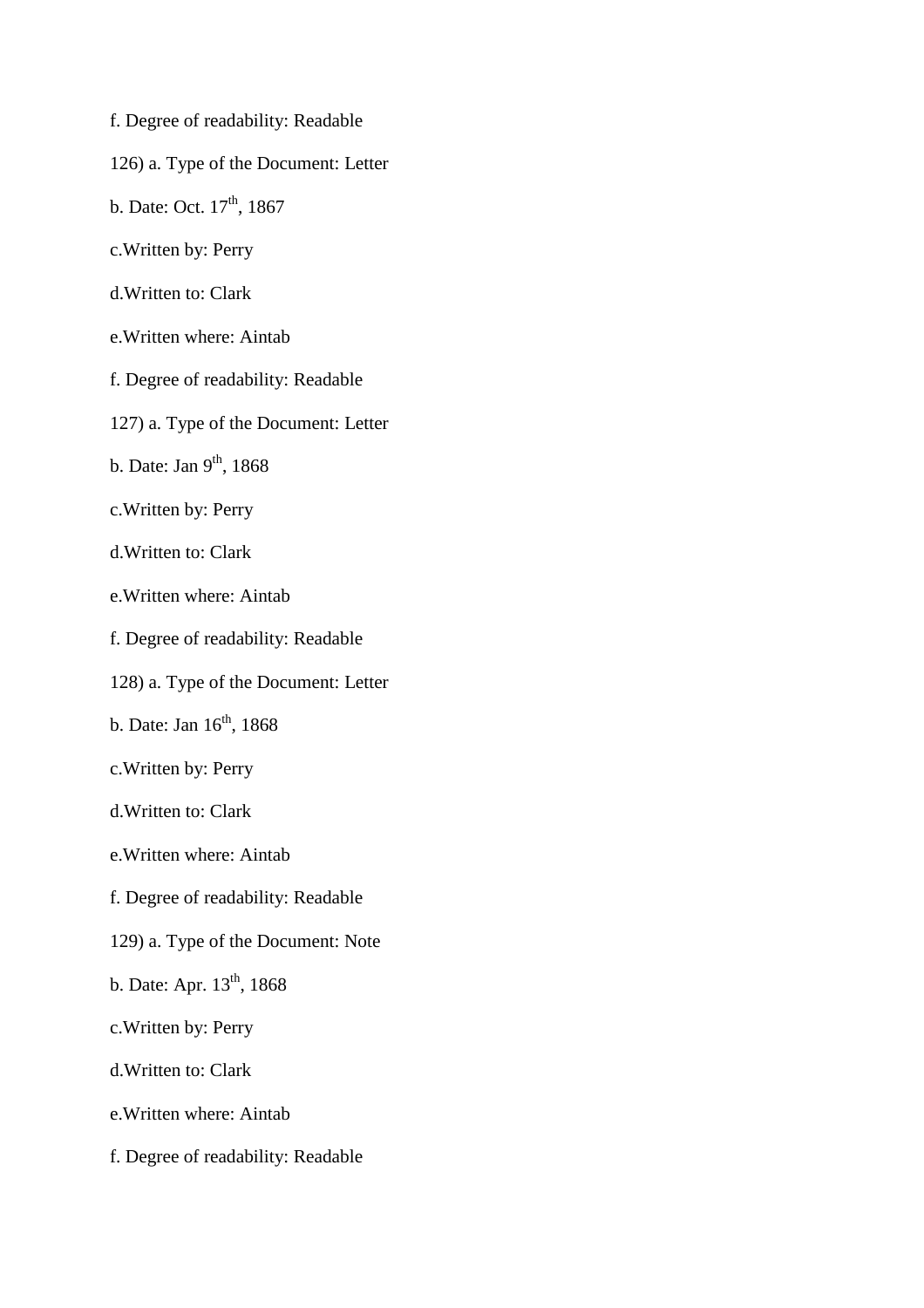- 130) a. Type of the Document: Letter
- b. Date: June 3rd, 1868
- c.Written by: Perry
- d.Written to: Clark
- e.Written where: Aintab
- f. Degree of readability: Readable
- 131) a. Type of the Document: Letter
- b. Date: July  $25<sup>th</sup>$ , 1868
- c. Written by: Perry
- d. Written to: Clark
- e. Written where: Aintab
- f. Degree of readability: Readable
- 132) a. Type of the Document: Letter
- b. Date: Oct. 19<sup>th</sup>, 1868
- c. Written by: Perry
- d. Written to: Clark
- e. Written where: Aintab
- f. Degree of readability: Readable
- 133) a. Type of the Document: Note
- b. Date: Nov.  $29^{th}$ , 1868
- c. Written by: Perry
- d. Written to: Clark
- e. Written where: Aintab
- f. Degree of readability: Readable
- 134) a. Type of the Document: Letter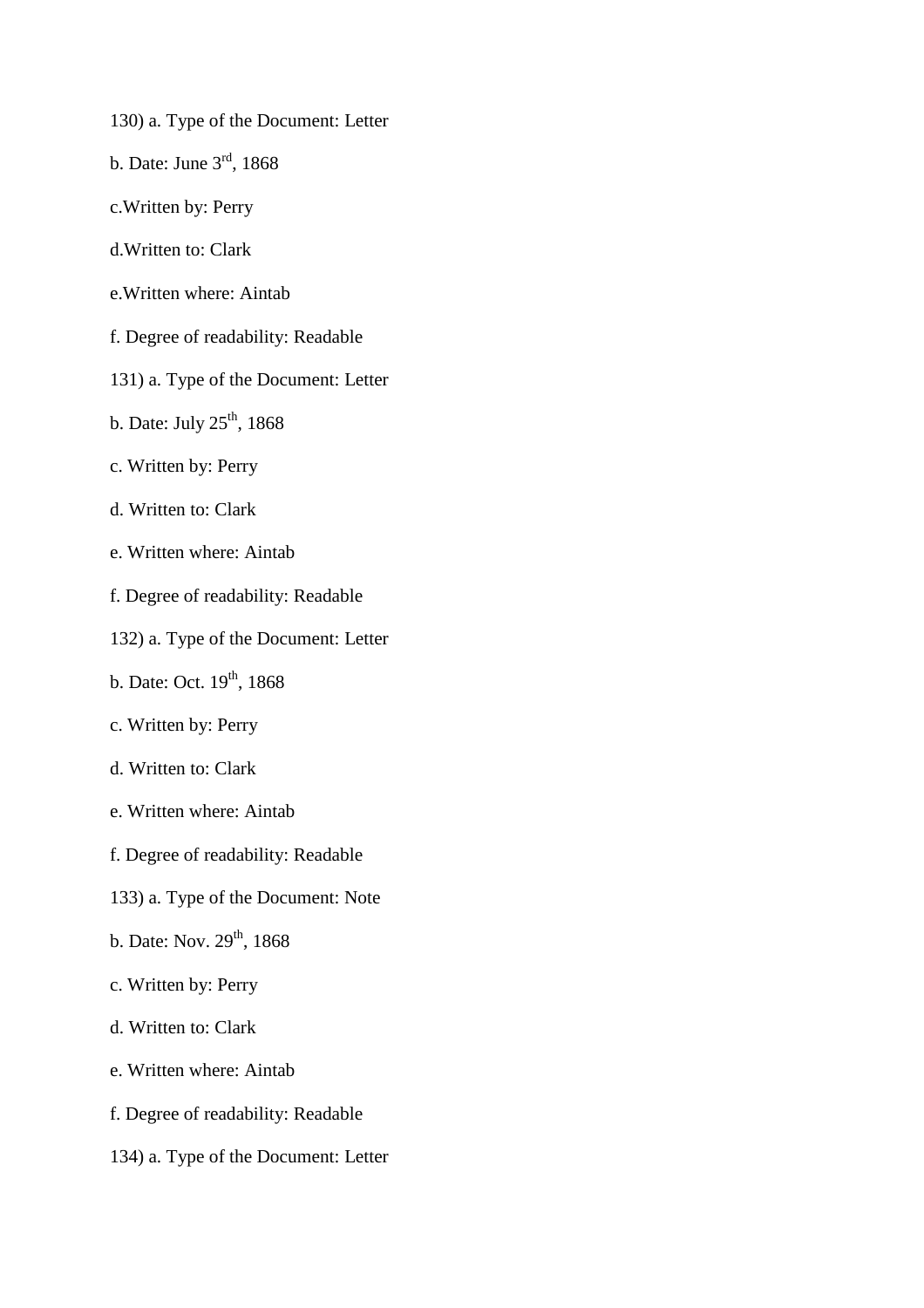- b. Date: March  $18<sup>th</sup>$ , 1869
- c. Written by: Perry
- d. Written to: Clark
- e. Written where: Aintab
- f. Degree of readability: Readable
- 135) a. Type of the Document: Letter
- b. Date: Apr.  $17<sup>th</sup>$ , 1869
- c. Written by: Perry
- d. Written to: Clark
- e. Written where: Aintab
- f. Degree of readability: Readable
- 136) a. Type of the Document: Note
- b. Date: May 2<sup>nd</sup>, 1869
- c. Written by: Perry
- d. Written to: Clark
- e. Written where:
- f. Degree of readability: Readable
- 137) a. Type of the Document: Letter
- b. Date: May  $10^{th}$ , 1869
- c. Written by: Perry
- d. Written to: Clark
- e. Written where: Aintab
- f. Degree of readability: Readable
- 138) a. Type of the Document: Letter
- b. Date: July  $1<sup>st</sup>$ , 1869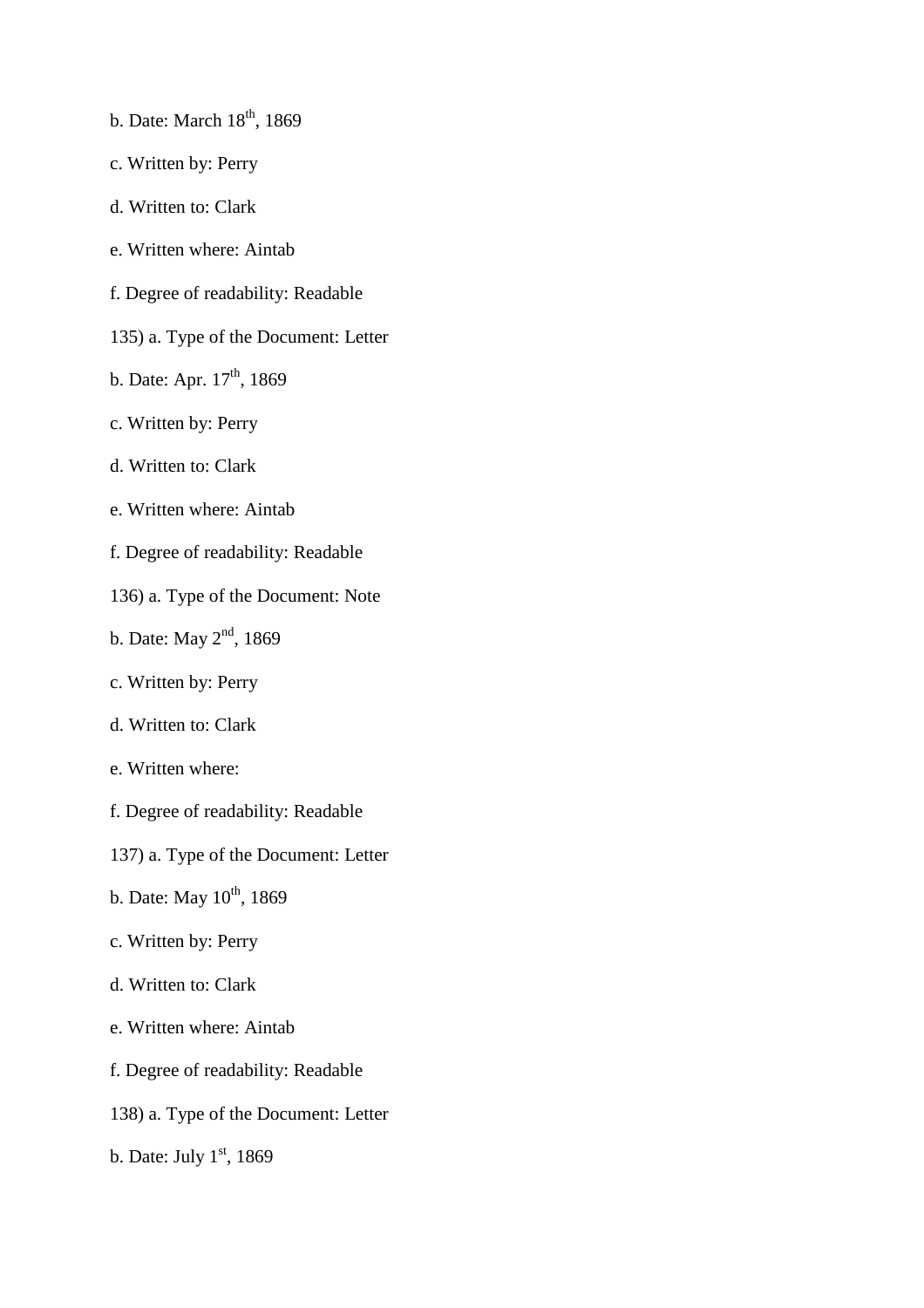- c. Written by: Perry
- d. Written to: Clark
- e. Written where:
- f. Degree of readability: Readable
- 139) a. Type of the Document: Letter
- b. Date: Sept.  $6<sup>th</sup>$ , 1869
- c. Written by: June  $20<sup>th</sup>$ , 1870
- d. Written to: Perry
- e. Written where: Kessab
- f. Degree of readability: Readable
- 140) a. Type of the Document: Letter
- b. Date: July  $12<sup>th</sup>$ , 1870
- c. Written by: Perry
- d. Written to: Clark
- e. Written where: Marash
- f. Degree of readability: Readable
- 141) a. Type of the Document: Letter
- b. Date: July  $2<sup>nd</sup>$ , 1870
- c. Written by: Perry
- d. Written to: H. Wills
- e. Written where: Marash
- f. Degree of readability: Readable
- 142) a. Type of the Document: Letter
- b. Date: Aug  $11^{th}$ , 1870
- c. Written by: Perry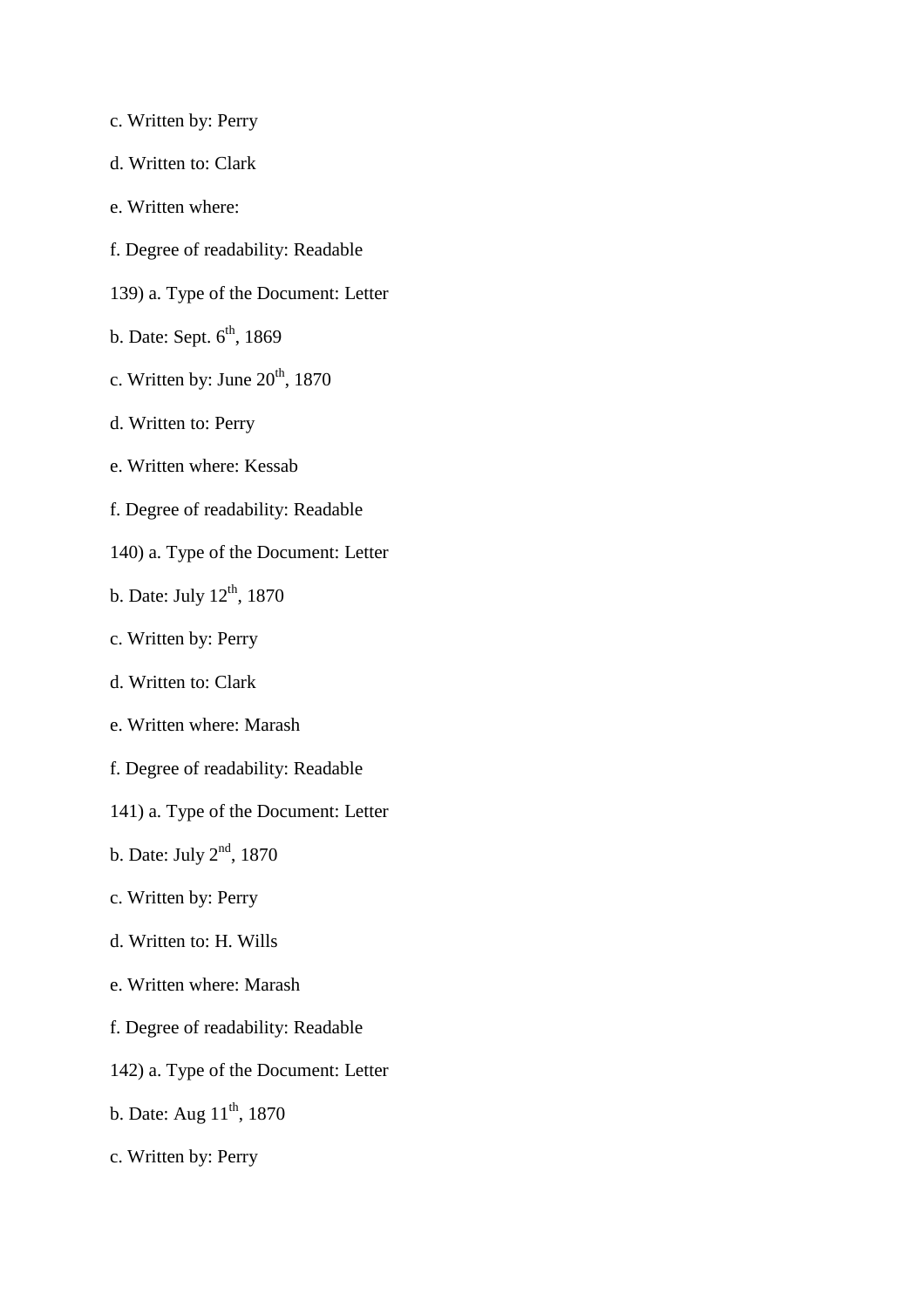- d. Written to: Clark
- e. Written where: Clark
- f. Degree of readability: Readable
- 143) a. Type of the Document: Letter
- b. Date: Sept.  $20^{th}$ , 1870
- c. Written by: Perry
- d. Written to:
- e. Written where: Ourfa
- f. Degree of readability: Readable
- 144) a. Type of the Document: Letter
- b. Date: March  $27<sup>th</sup>$ , 1869
- c. Written by: Mrs. J. H. Perry
- d. Written to: Clark
- e. Written where: Aintab
- f. Degree of readability: Unreadable
- ( Letters of Mrs. Percy on microfilm pages 511-517 are unreadable)
- 145) a. Type of the Document:Letter
- b. Date: May  $17^{th}$ , 1867
- c. Written by: Miss Hattie G. Powers
- d. Written to:Rev. Clark, Sec. Of ABCFM
- e. Written where:
- f. Degree of readability: Unreadable
- 146) a. Type of the Document: Letter
- b. Date: July  $2<sup>nd</sup>$ , 1867
- c. Written by: Powers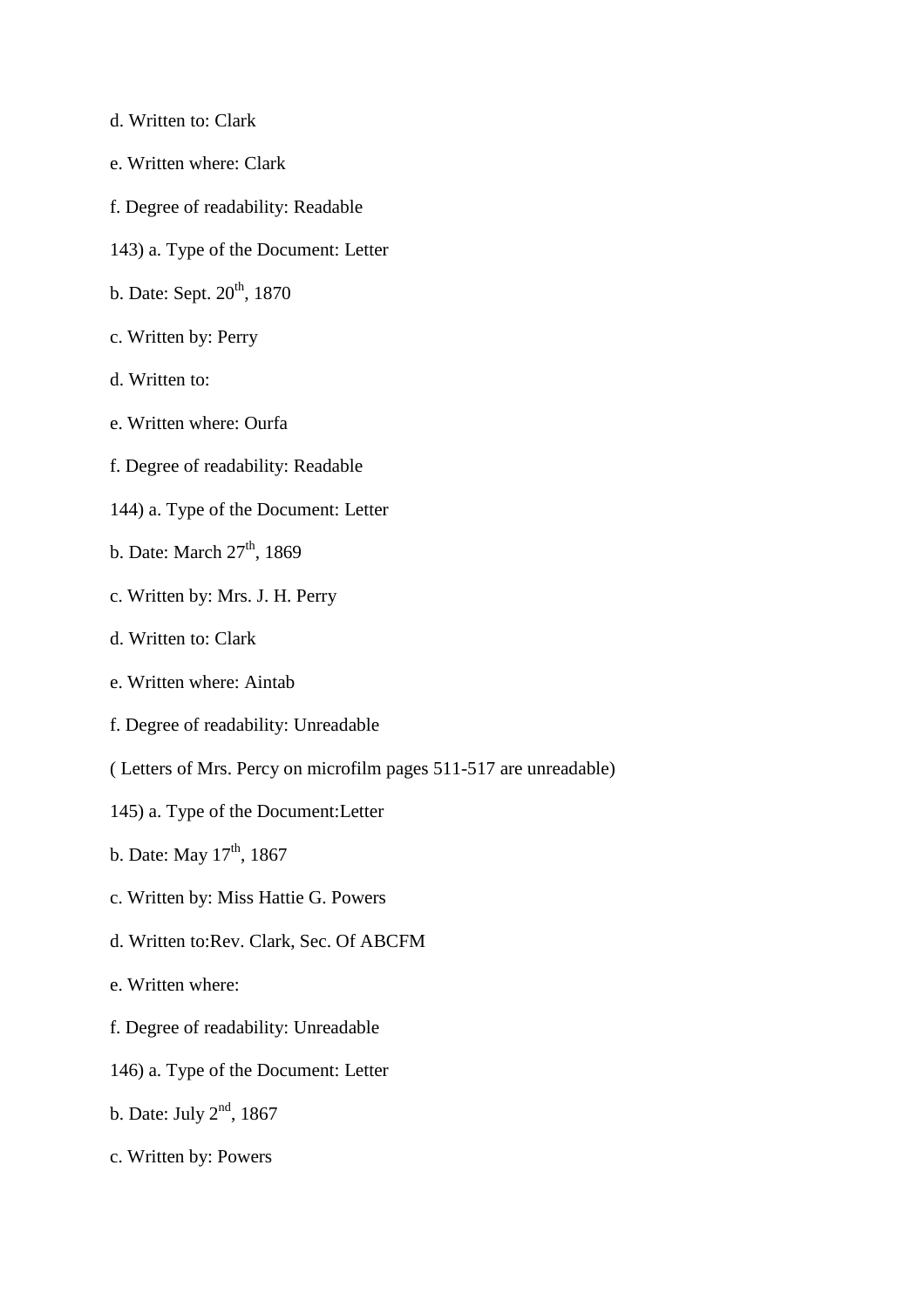- d. Written to:
- e. Written where: South Hadley
- f. Degree of readability: Unreadable
- 147) a. Type of the Document: Letter
- b. Date: Aug. 21<sup>st</sup>, 1867
- c. Written by: Powers
- d. Written to: Clark
- e. Written where:
- f. Degree of readability: Readable
- 148) a. Type of the Document: Note
- b. Date: Sept.  $30<sup>th</sup>$ , 1867
- c. Written by: Powers
- d. Written to: Clark
- e. Written where: South Hadley
- f. Degree of readability: Readable
- 149) a. Type of the Document: Letter
- b. Date: Dec. 13<sup>th</sup>, 1867
- c. Written by: Powers
- d. Written to:
- e. Written where: South Hadley
- f. Degree of readability: Readable
- 150) a. Type of the Document: Letter
- b. Date: Jan. 18<sup>th</sup>, 1868
- c. Written by: Powers
- d. Written to: Clark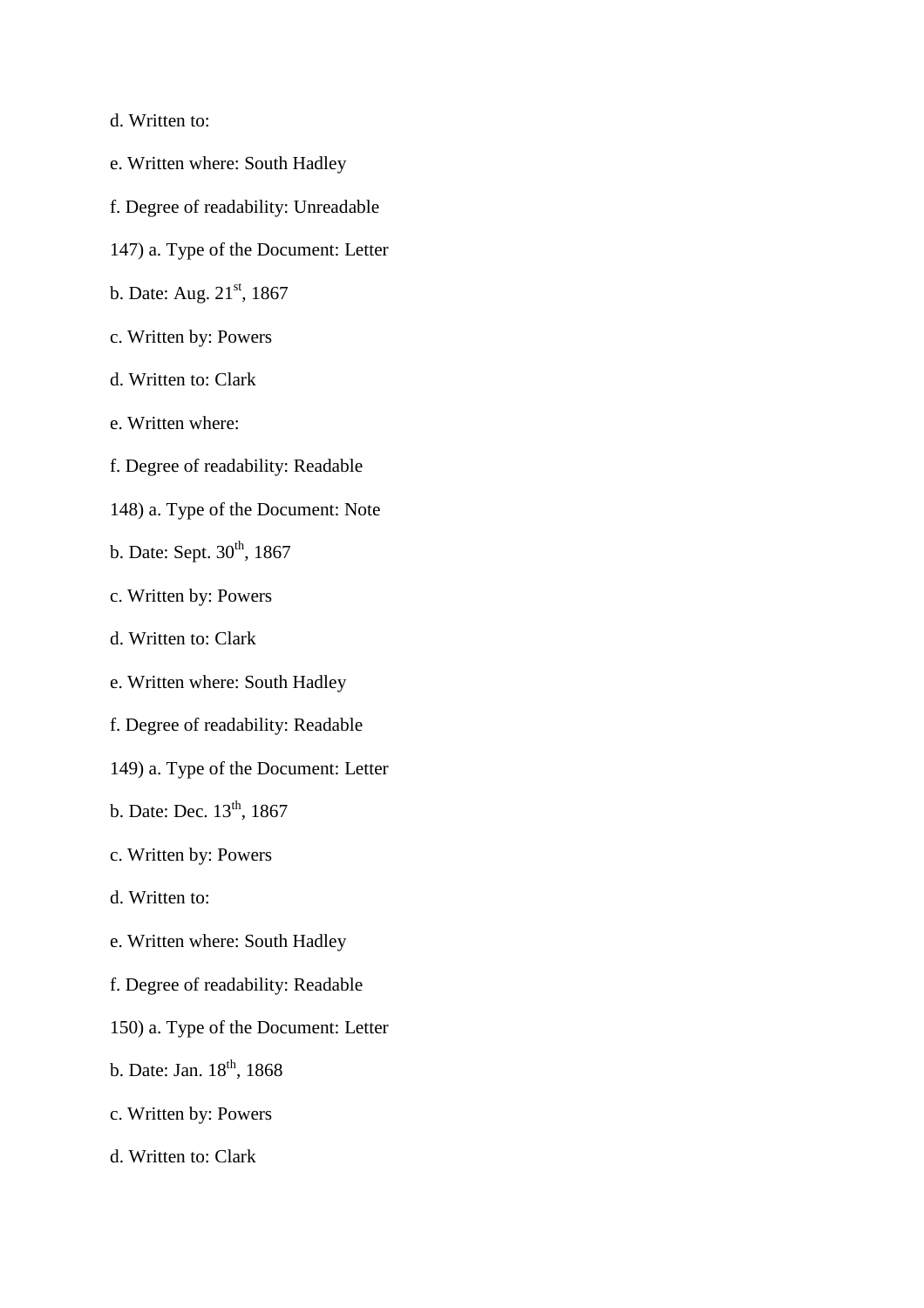- e. Written where: South Hadley
- f. Degree of readability: Partially Readable
- 151) a. Type of the Document: Letter
- b. Date: March 2<sup>nd</sup> 1868
- c. Written by: Powers
- d. Written to: Clark
- e. Written where: South Hadley
- f. Degree of readability: Unreadable
- 152) a. Type of the Document: Letter
- b. Date: June  $6<sup>th</sup>$ , 1868
- c. Written by: Powers
- d. Written to: Clark
- e. Written where: South Hadley
- f. Degree of readability: Unreadable
- 153) a. Type of the Document: Letter
- b. Date: Sept. 15<sup>th</sup>, 1869
- c. Written by: Powers
- d. Written to: Clark
- e. Written where:
- f. Degree of readability: Partially readable
- 154) a. Type of the Document: Letter
- b. Date: Feb.  $24^{th}$ , 1869
- c. Written by: Powers
- d. Written to: Clark
- e. Written where:Aintab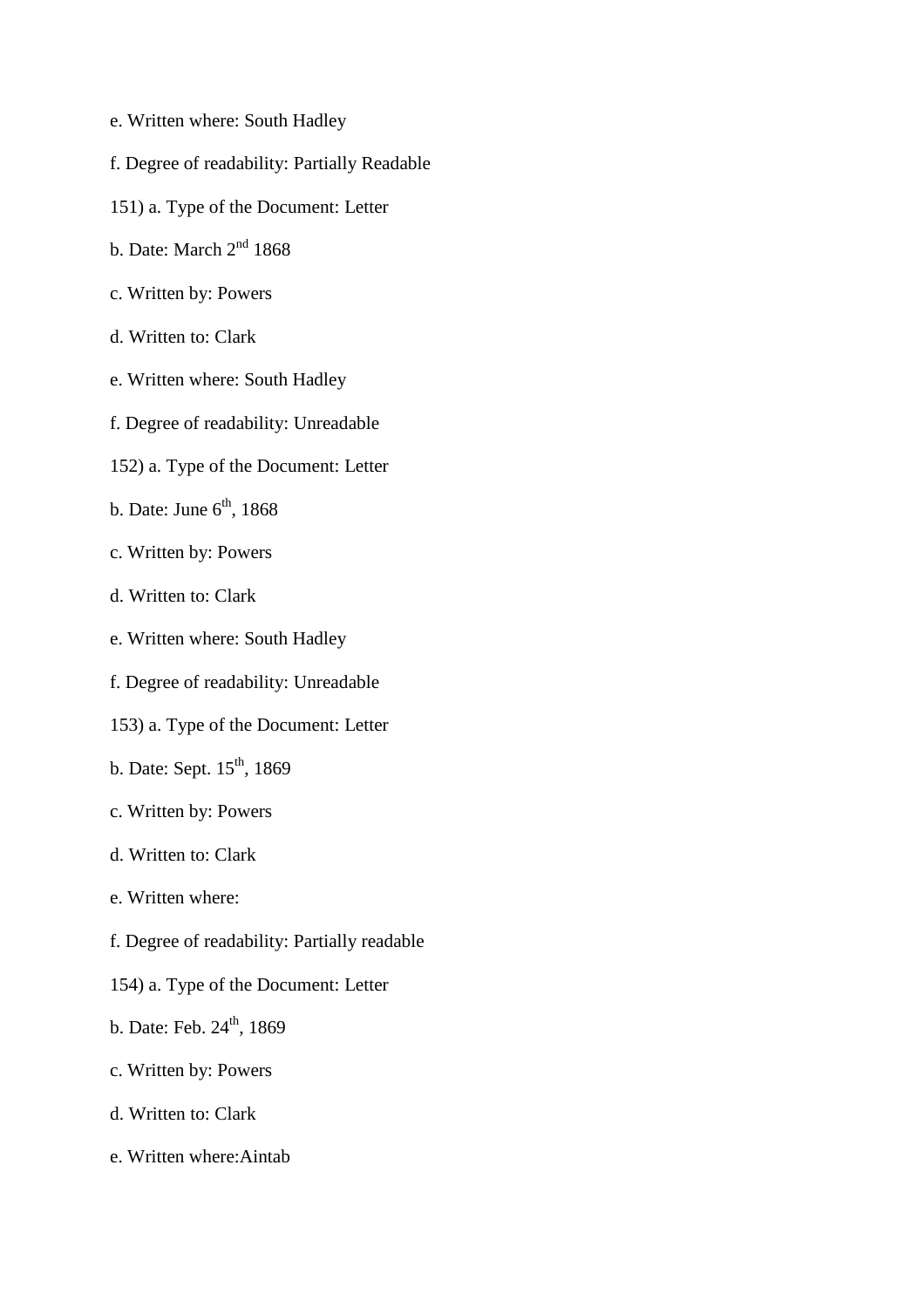- f. Degree of readability: Readable
- 155) a. Type of the Document: Letter
- b. Date: June,  $27<sup>th</sup>$ , 1862
- c. Written by: P.O. Powers
- d. Written to: Clark
- e. Written where: Kessab
- f. Degree of readability: Readable
- 156) a. Type of the Document: Letter
- b. Date: May 25<sup>th</sup>, 1873
- c. Written by: Miss H. G. Powers
- d. Written to: Clark
- e. Written where: Constantinople
- f. Degree of readability: Readable
- 157) a. Type of the Document: Letter
- b. Date: Oct.  $8^{th}$ , 1870
- c. Written by: Miss H.G. Powers
- d. Written to: Clark
- e. Written where: Kessab
- f. Degree of readability: Readable
- 158) a. Type of the Document: Letter
- b. Date: Dec  $19^{th}$ ,  $1870$
- c. Written by: Miss H.G. Powers
- d. Written to:
- e. Written where: Kessab
- f. Degree of readability: Unreadable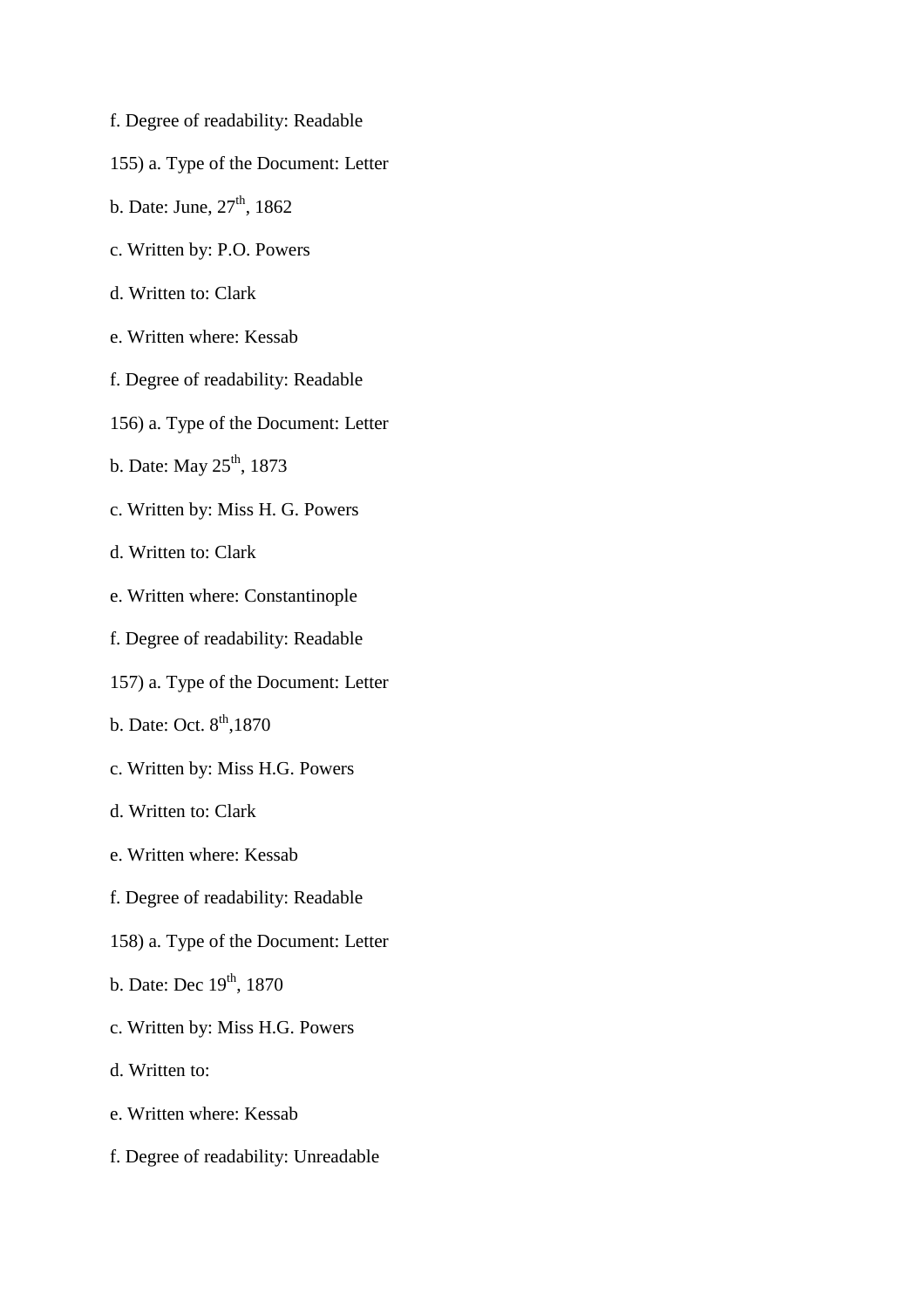- 159) a. Type of the Document: Letter
- b. Date:Sept.  $21<sup>st</sup>$ , 1859
- c. Written by: P.O. Powers
- d. Written to: Prof. Chopin
- e. Written where: Kessab
- f. Degree of readability: Readable
- 160) a. Type of the Document: Letter
- b. Date:Jan. 23rd, 1860
- c. Written by: P.O. Powers
- d. Written to:
- e. Written where: Antioch
- f. Degree of readability: Readable
- 161) a. Type of the Document: Letter
- b. Date: Feb  $29<sup>th</sup>$ , 1860
- c. Written by: P.O. Powers
- d. Written to: Anderson, Sect. Of ABCFM
- e. Written where: Kessab
- f. Degree of readability: Readable
- 162) a. Type of the Document: Letter
- b. Date: May 8th
- c. Written by: P. O. Powers
- d. Written to: Anderson
- e. Written where: Marash
- f. Degree of readability: Readable
- 163) a. Type of the Document: Letter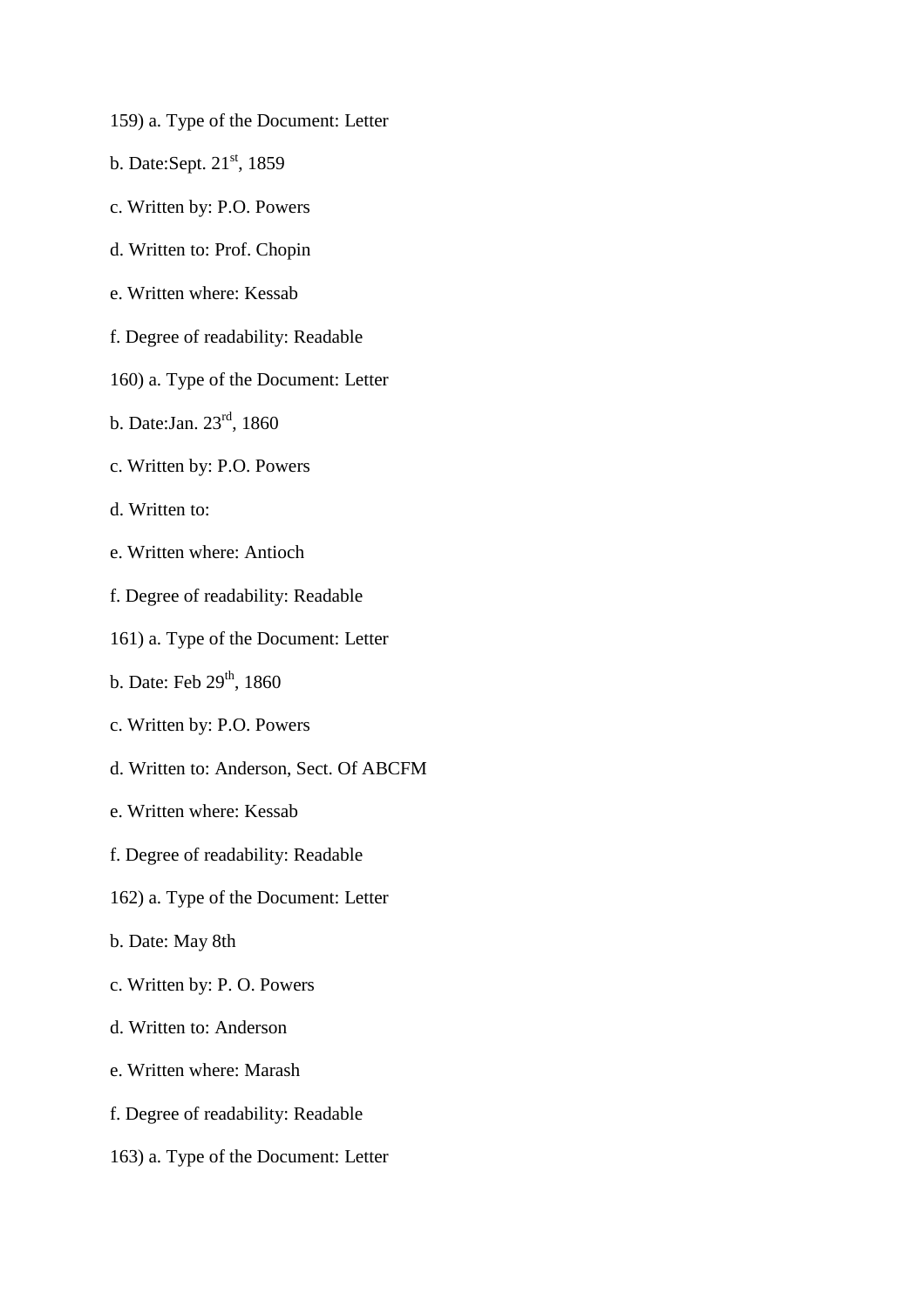- b. Date: July  $10^{th}$ , 1860
- c. Written by: P.O. Powers
- d. Written to: The Secretaries of ABCFM
- e. Written where: Kessab
- f. Degree of readability: Readable
- 164) a. Type of the Document: Letter
- b. Date: July  $20<sup>th</sup>$ , 1860
- c. Written by: P.O. Powers
- d. Written to: Anderson
- e. Written where: Kessab
- f. Degree of readability: Partially readable
- 165) a. Type of the Document: Letter
- b. Date: Oct.  $30^{th}$ , 1860
- c. Written by: P.O Powers
- d. Written to: Anderson
- e. Written where: Aintab
- f. Degree of readability: Readable
- 166) a .Type of the Document: Letter
- b. Date: Nov.  $9<sup>th</sup>$ , 1860
- c. Written by: P.O. Powers
	- d. Written to: Anderson
	- e. Written where: Antioch
- f.Degree of readability:Readable
- 167) a .Type of the Document: Letter
- b. Date: July  $4<sup>th</sup>$ , 1860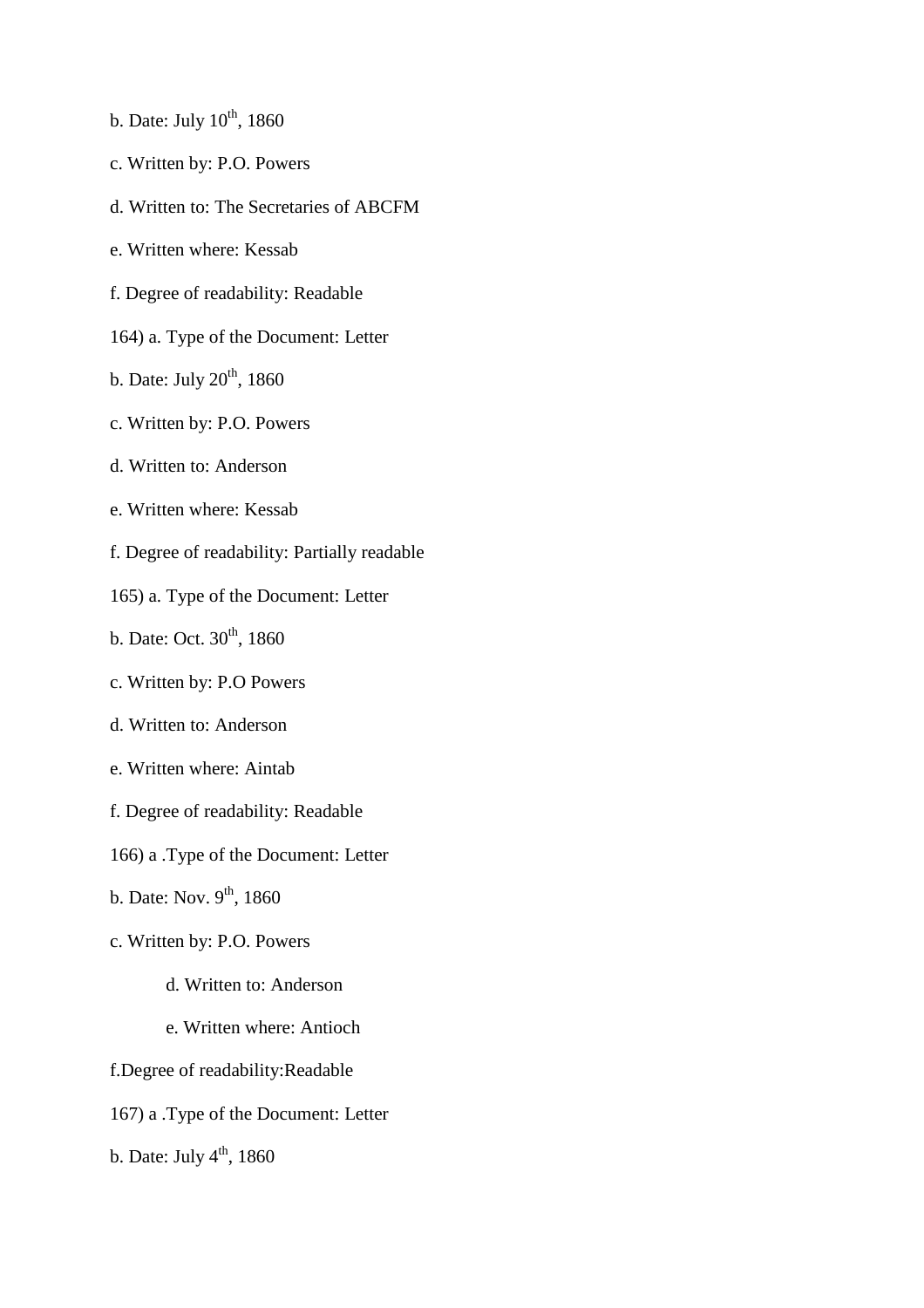- c. Written by: P.O. Powers
	- d. Written to: Anderson
	- e. Written where: Antioch
	- f. Degree of readability: Readable
- 168) a .Type of the Document: Letter
- b. Date: Dec.  $12^{th}$ , 1860
- c. Written by: P.O. Powers
	- d. Written to: Anderson
	- e. Written where: Antioch
	- f. Degree of readability: Readable
- 169) a .Type of the Document: Letter
- b. Date: Dec  $21<sup>st</sup>$ , 1860
- c. Written by: P.O. Powers
	- d. Written to: Anderson
	- e. Written where: Antioch
	- f. Degree of readability: Unreadable
- 170) a .Type of the Document:Letter
- b. Date: Jan.  $22<sup>nd</sup>$ , 1861
- c. Written by: P.O.Powers
	- d. Written to: Anderson
	- e. Written where:Antioch
	- f. Degree of readability: Partially readable
- 171) a .Type of the Document: Letter
- b. Date: May  $17^{th}$ , 1861
- c. Written by: P.O Powers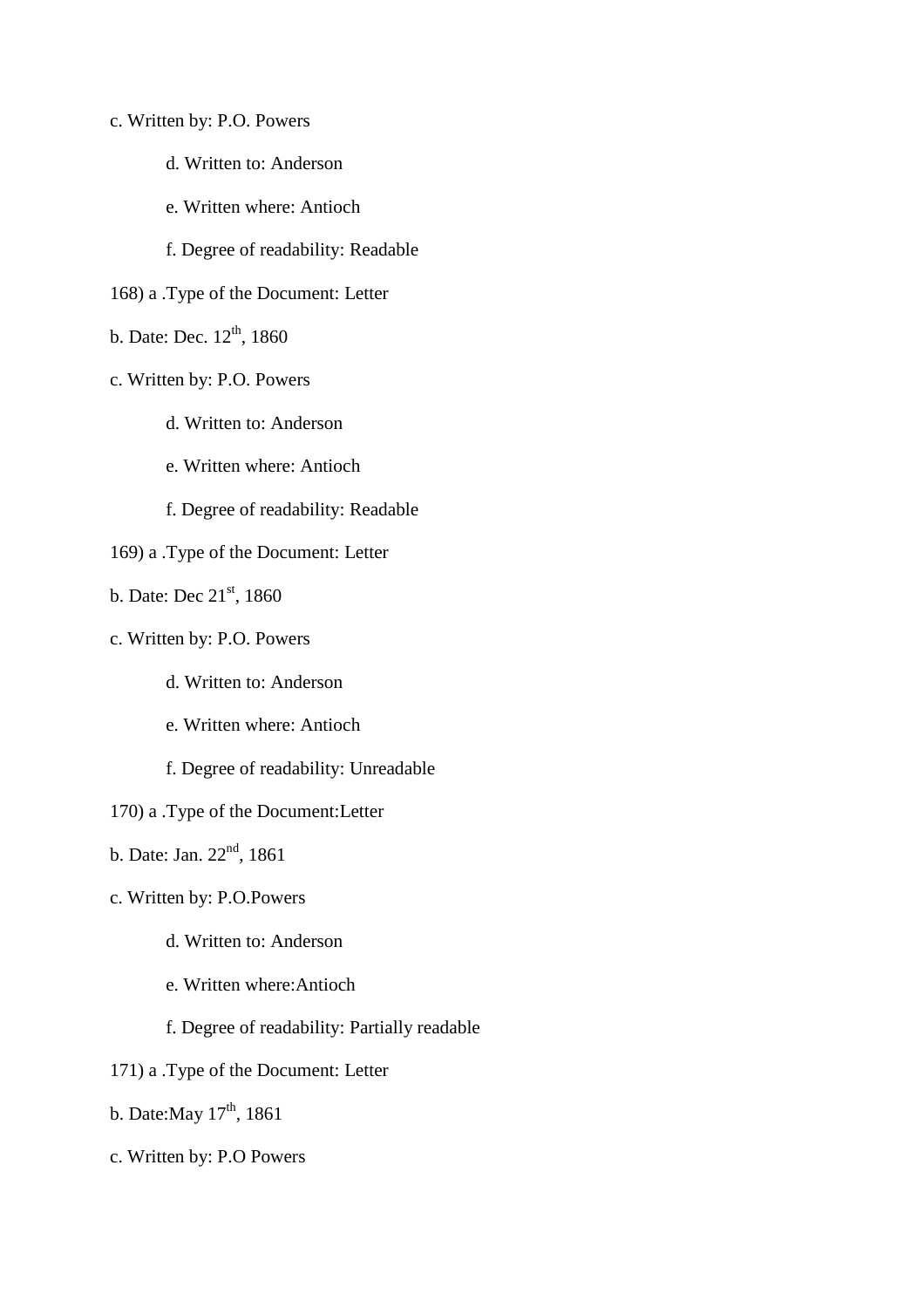- d. Written to: Anderson
- e. Written where: Symeyra
- f. Degree of readability: Hardly Readable
- 172) a .Type of the Document: Letter
- b. Date: Aug. 13<sup>th</sup>, 1861
- c. Written by: P.O. Powers
	- d. Written to: Anderson
	- e. Written where: Hockbridge
	- f. Degree of readability: Readable
- 173) a .Type of the Document: Letter
- b. Date: Oct. 18<sup>th</sup>, 1861
- c. Written by: P.O Powers
	- d. Written to: Anderson
	- e. Written where: Hockbridge
	- f. Degree of readability: Readable
- 174) a .Type of the Document: Letter
- b. Date: Sept.  $5<sup>th</sup>$ , 1861
- c. Written by: P.O. Powers
	- d. Written to: Anderson
	- e. Written where: Hockbridge
	- f. Degree of readability: Readable
- 175) a .Type of the Document: Letter
- b. Date: Nov.  $24^{th}$ , 1861
- c. Written by: P.O. Powers
	- d. Written to: Anderson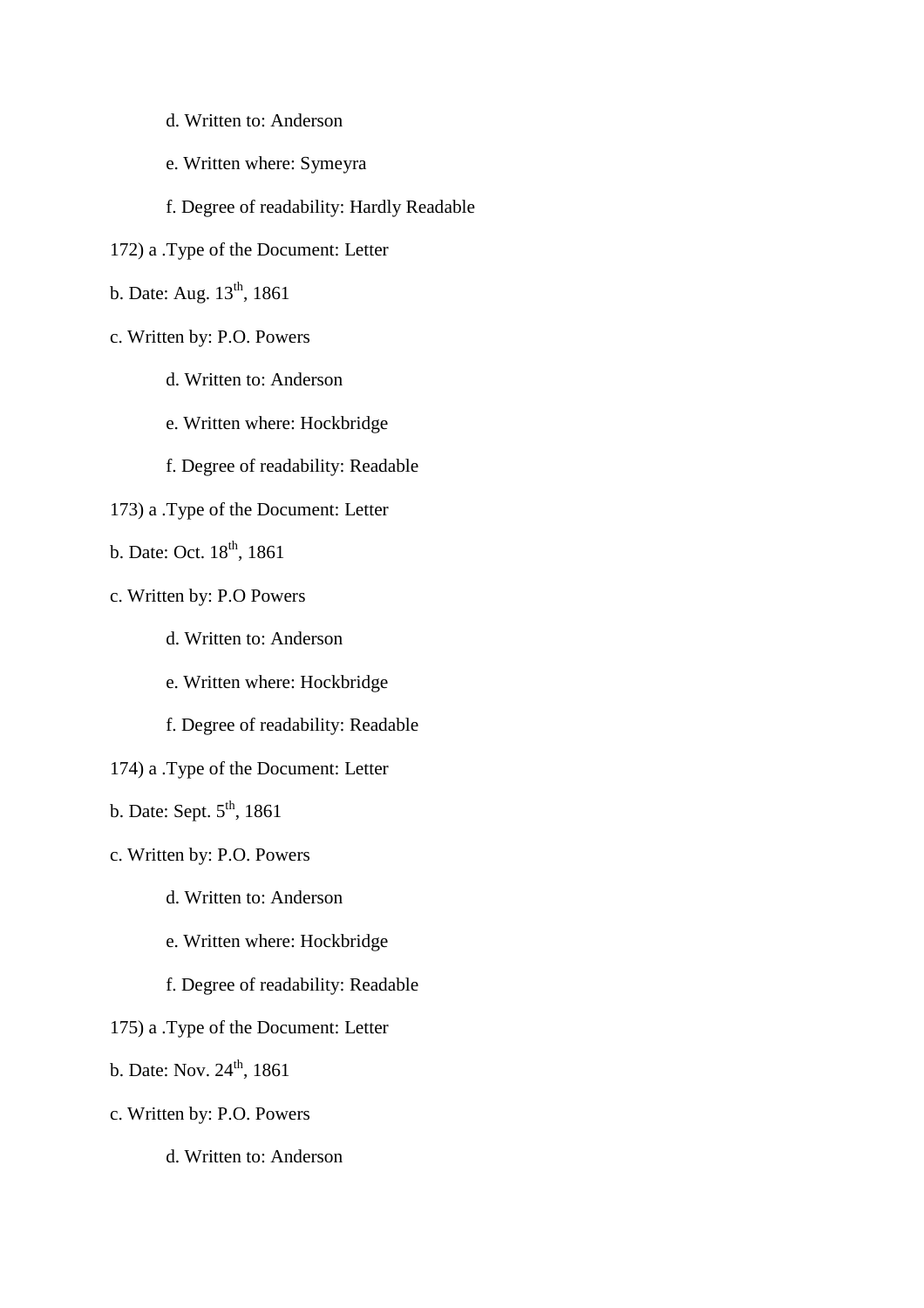- e. Written where:
- f. Degree of readability: Readable
- 176) a .Type of the Document: Letter
- b. Date: Jan. 2nd, 1862
- c. Written by: P.O. Powers
	- d. Written to: Anderson
	- e. Written where:
	- f. Degree of readability: Readable
- 177) a .Type of the Document: Letter
- b. Date: Jan. 22<sup>nd</sup>, 1862
- c. Written by: P.O. Powers
	- d. Written to: Anderson
	- e. Written where: Austeslita (?)
	- f. Degree of readability: Readable
- 178) a .Type of the Document: Letter
- b. Date: Feb. 3rd, 1862
- c. Written by: P.O. Powers
	- d. Written to: Anderson
	- e. Written where:
	- f. Degree of readability: Readable
- 179) a .Type of the Document: Letter
- b. Date: Feb.  $20^{th}$ , 1862
- c. Written by: P.O. Powers
	- d. Written to: Anderson
	- e. Written where: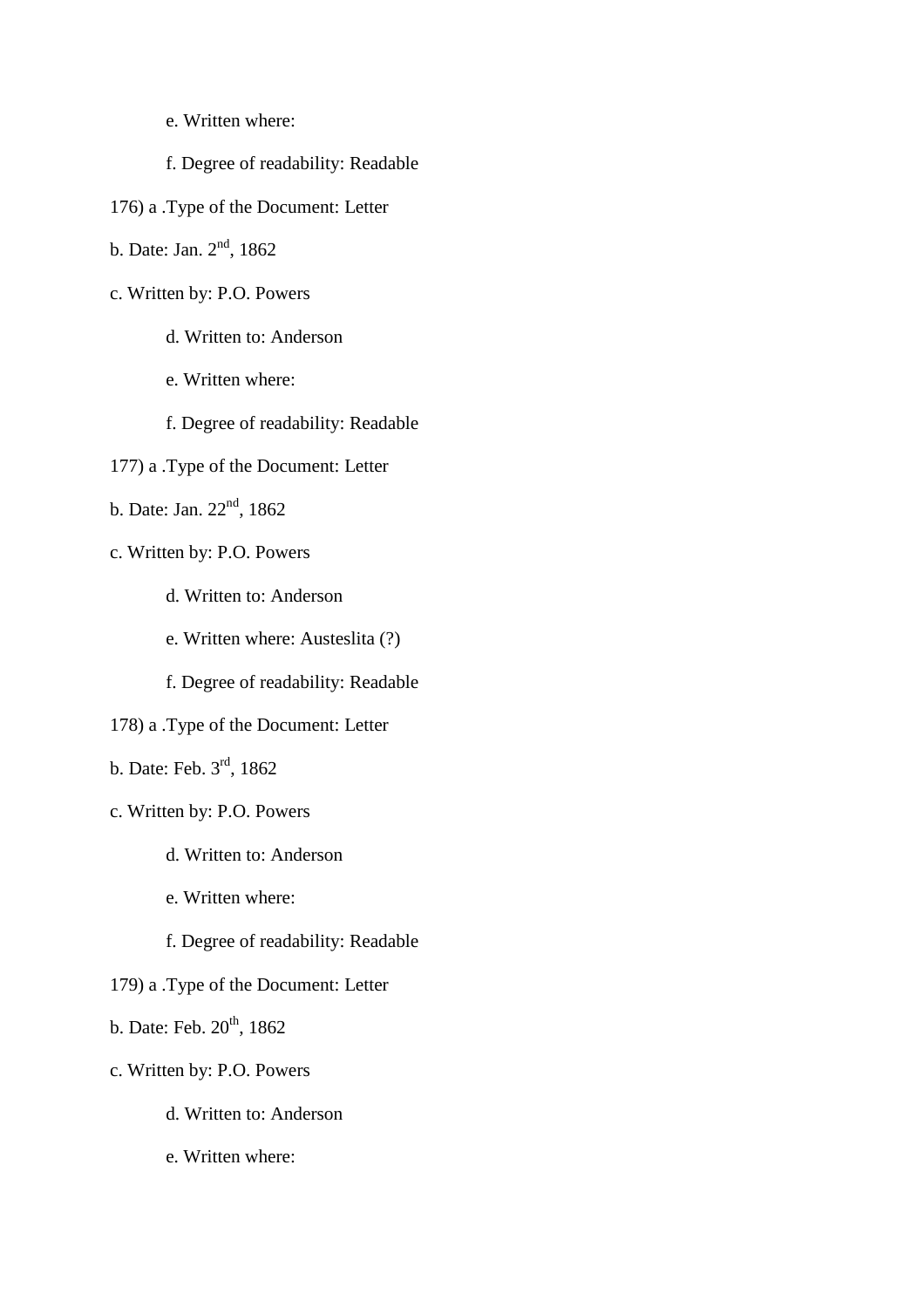## f. Degree of readability:Readable

- 180) a .Type of the Document:Letter
- b. Date: Apr.  $8^{th}$ , 1862
- c. Written by: P.O. Powers
	- d. Written to: Anderson
	- e. Written where:
	- f. Degree of readability: Readable
- 181) a .Type of the Document: Letter
- b. Date: Apr.  $20^{th}$ , 1862
- c. Written by: P.O. Powers
	- d. Written to: Anderson
	- e. Written where: Hockbridge
	- f. Degree of readability: Readable
- 182) a .Type of the Document: Note
- b. Date: Feb 23rd, 1864
- c. Written by: P.O. Powers
	- d. Written to: B. Treat, Sec. Of ABCFM
	- e. Written where: Oneida Lake
	- f. Degree of readability: Readable
- 183) a .Type of the Document: Letter
- b. Date: March  $11<sup>th</sup>$ , 1864
- c. Written by: P.O. Powers
	- d. Written to: Treat
	- e. Written where: Oneida
	- f. Degree of readability: Readable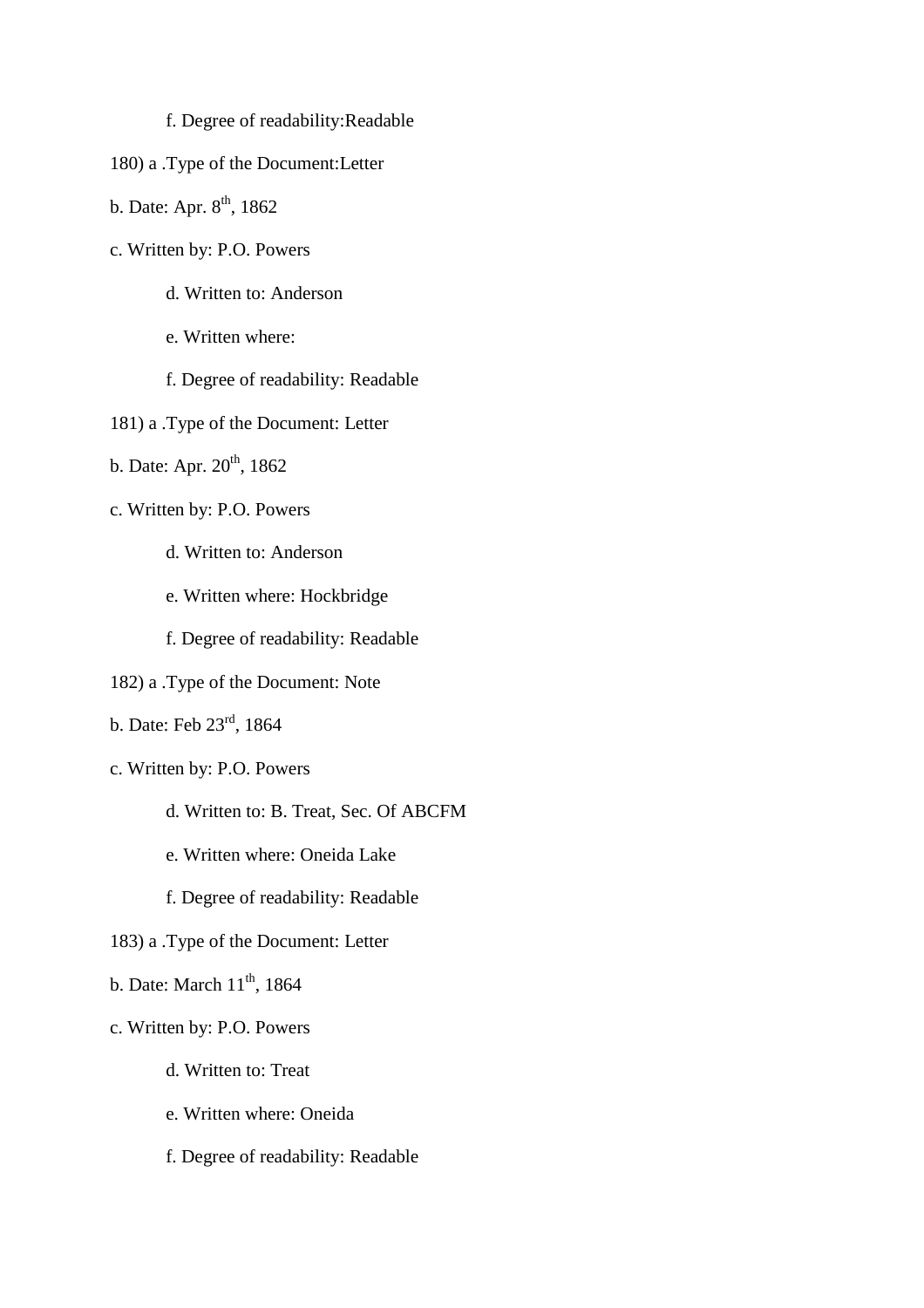- 184) a .Type of the Document: Letter
- b. Date: Apr.  $5<sup>th</sup>$ , 1864
- c. Written by: P.O. Powers
	- d. Written to: Anderson
	- e. Written where: Oneida
	- f. Degree of readability: Readable
- 185) a .Type of the Document:Letter
- b. Date: May  $5<sup>th</sup>$ , 1864
- c. Written by: P.O. Powers
	- d. Written to: Anderson
	- e. Written where: Otisca (?)
	- f. Degree of readability: Unreadable
- 186) a .Type of the Document: Letter
- b. Date: Aug.  $13^{th}$ , 1864
- c. Written by: P.O. Powers
	- d. Written to: Anderson
	- e. Written where:
	- f. Degree of readability: Unreadable
- 187) a .Type of the Document: Letter
- b. Date: Sept.  $5<sup>th</sup>$ , 1864
- c. Written by: P.O. Powers
	- d. Written to:
	- e. Written where:
	- f. Degree of readability: Unreadable
- 188) a .Type of the Document: Letter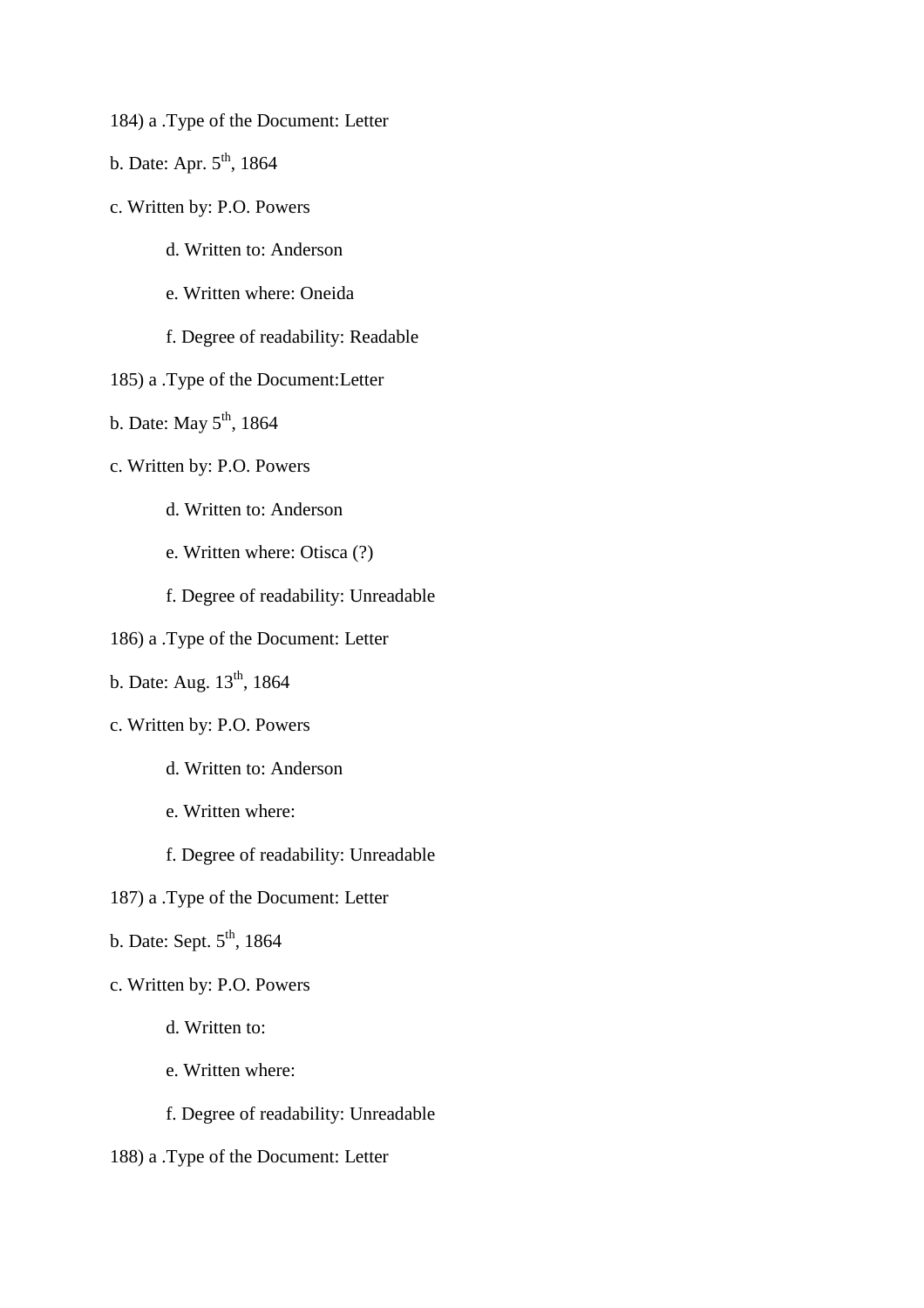- b. Date: Oct.  $4<sup>th</sup>$ . 1865
- c. Written by: P.O. Powers
	- d. Written to: Anderson
	- e. Written where: South Windsor
	- f. Degree of readability: Readable
- 189) a .Type of the Document: Letter
- b. Date: Nov. 29<sup>th</sup>, 1865
- c. Written by: P.O. Powers
	- d. Written to: Anderson
	- e. Written where: South Windsor
	- f. Degree of readability: Readable
- 190) a .Type of the Document: Note
- b. Date: Dec.  $7^{th}$ , 1865 (?)
- c. Written by: P.O. Powers
	- d. Written to: Anderson
	- e. Written where: South Windsor
	- f. Degree of readability: Readable
- 191) a .Type of the Document: Letter
- b. Date: Dec.  $26^{th}$ , 1865
- c. Written by: P.O. Powers
	- d. Written to: The Presidential Committee of ABCFM
	- e. Written where: South Windsor
	- f. Degree of readability: Readable
- 192) a .Type of the Document: Letter
- b. Date: Feb.  $17<sup>th</sup>$ , 1866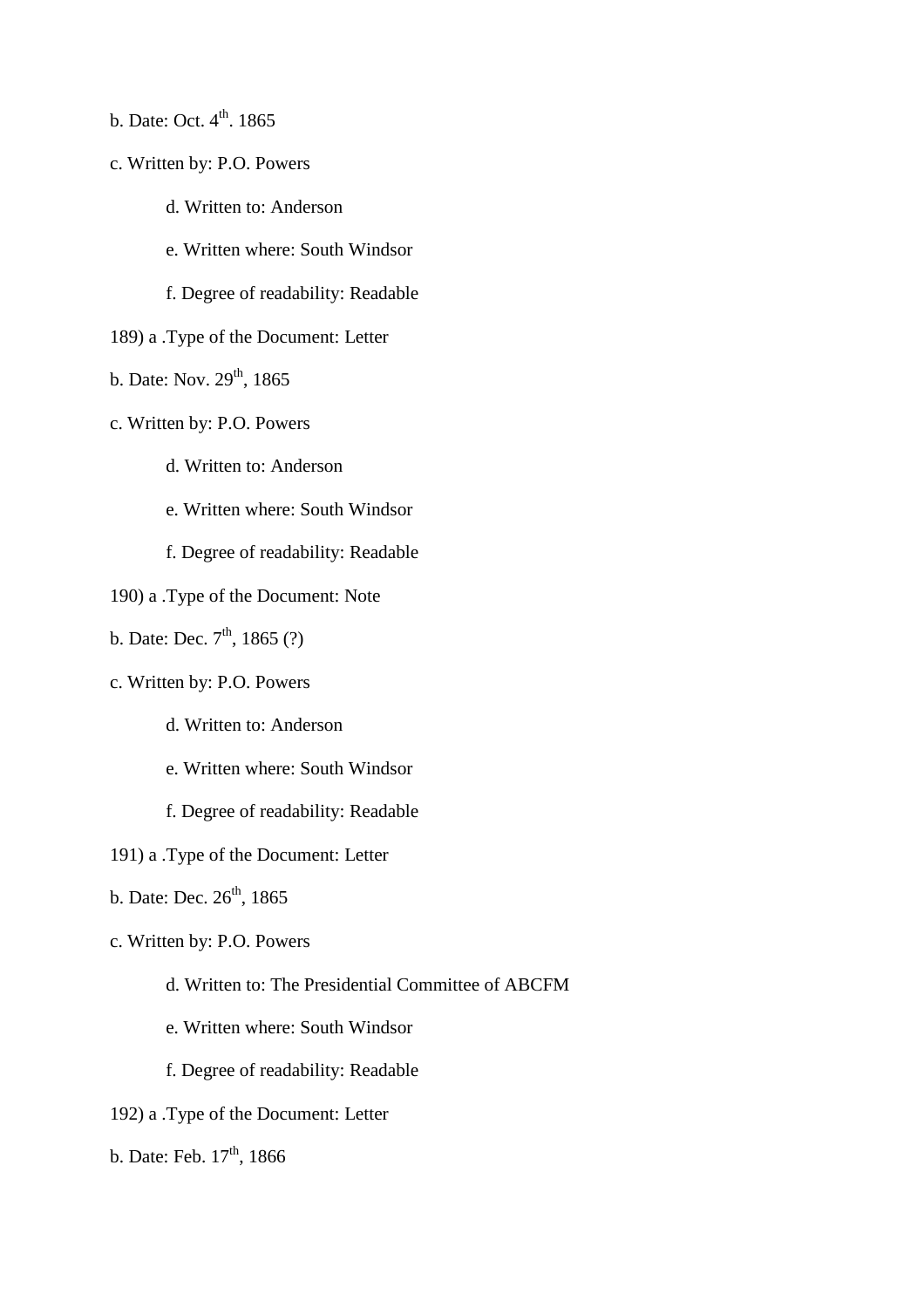- c. Written by: P.O. Powers
	- d. Written to: Anderson
	- e. Written where: South Windsor
	- f. Degree of readability: Readable
- 193) a .Type of the Document: Letter
- b. Date: Feb  $26<sup>th</sup>$ , 1866
- c. Written by: P.O. Powers
	- d. Written to: Anderson
	- e. Written where: South Windsor
	- f. Degree of readability: Readable
- 194) a .Type of the Document: Letter
- b. Date: March  $29<sup>th</sup>$ , 1866
- c. Written by: P.O. Powers
	- d. Written to: B. Treat
	- e. Written where:
	- f. Degree of readability: Readable
- 195) a .Type of the Document: Letter
- b. Date: Apr.  $4^{th}$ , 1866
- c. Written by: P.O. Powers
	- d. Written to: Treat
	- e. Written where: Clisco, N.Y.
	- f. Degree of readability: Readable
- 196) a .Type of the Document: Letter
- b. Date: Apr.  $20^{th}$ , 1866
- c. Written by: P.O. Powers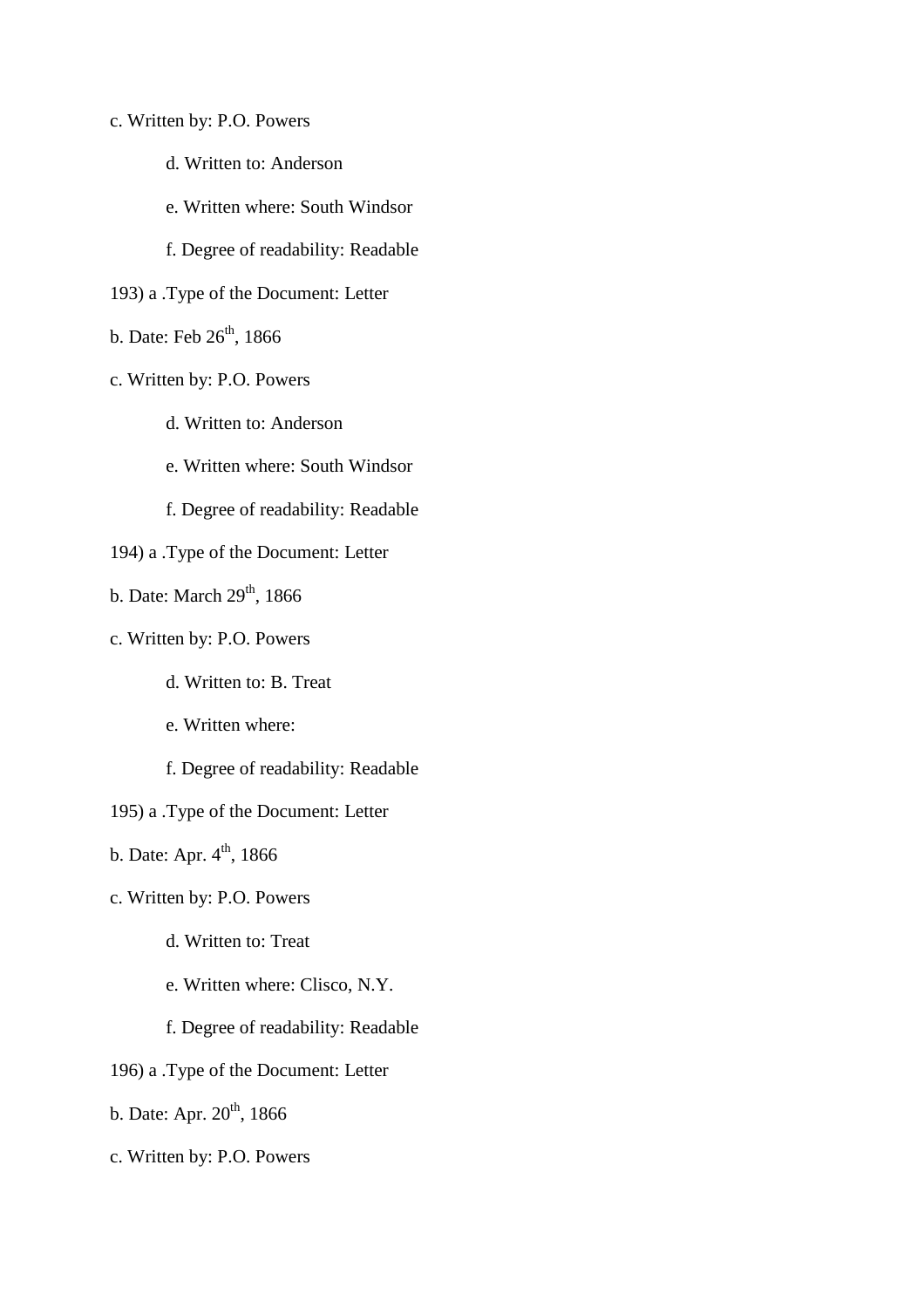- d. Written to: Clark, Sec. Of ABCFM
- e. Written where: Liverpool
- f. Degree of readability: Readable
- 197) a .Type of the Document: Letter
- b. Date: June  $2<sup>nd</sup>$ , 1866
- c. Written by: P.O. Powers
	- d. Written to: Clark
	- e. Written where: London
	- f. Degree of readability: Unreadable
- 198) a .Type of the Document: Letter
- b. Date: Sept.  $8<sup>th</sup>$ , 1866
- c. Written by: P.O. Powers
	- d. Written to: Clark
	- e. Written where: Kessab
	- f. Degree of readability: Readable
- 199) a .Type of the Document: Letter
- b. Date: Oct. 2<sup>nd</sup>, 1866
- c. Written by: P.O. Powers
	- d. Written to: Clark
	- e. Written where: Kessas
	- f. Degree of readability: Readable
- 200) a .Type of the Document: Letter
- b. Date: Oct.  $8^{th}$ , 1866
- c. Written by: P.O. Powers
	- d. Written to: Clark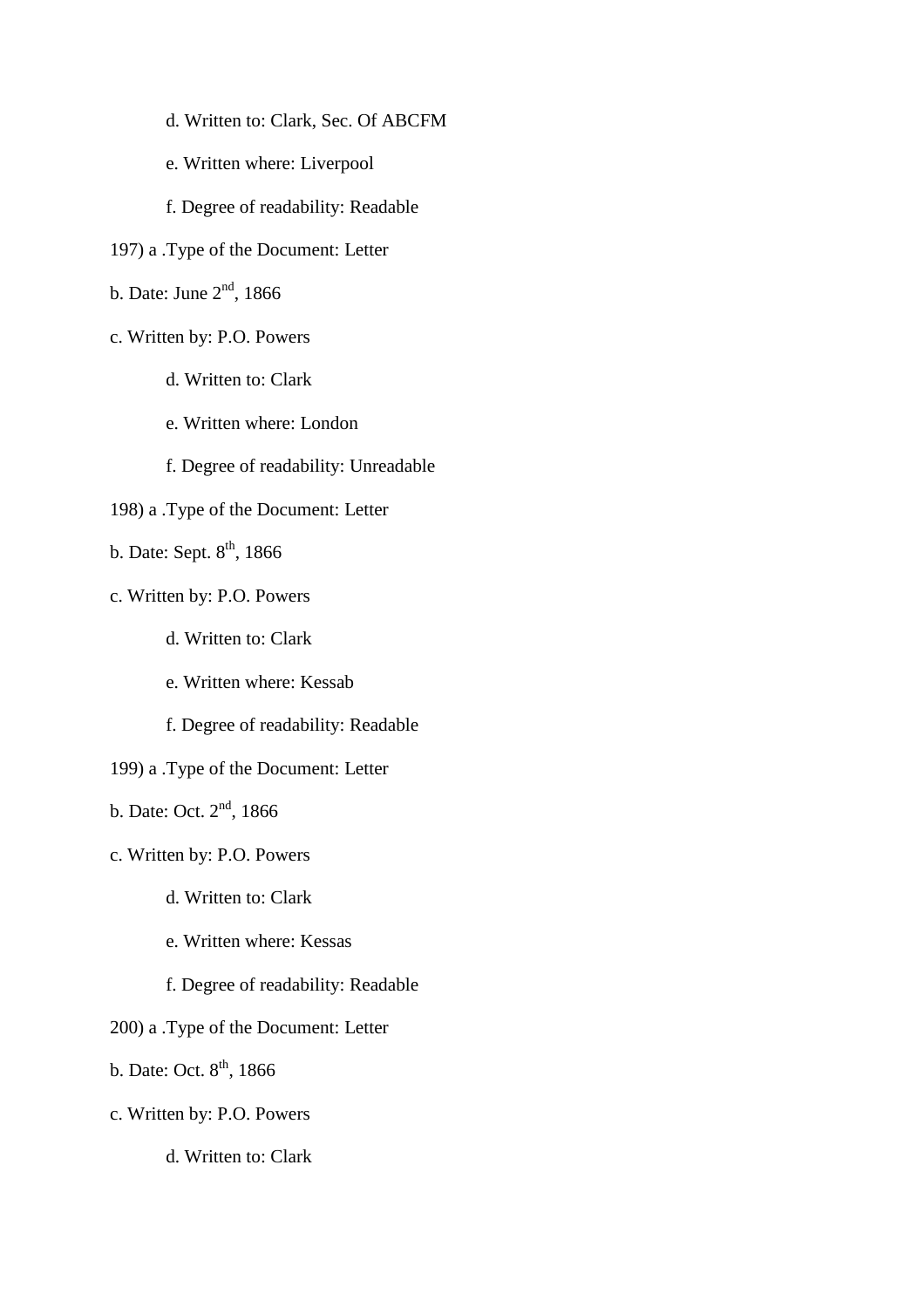- e. Written where: Antioch
- f. Degree of readability: Readable
- 201) a .Type of the Document:Letter
- b. Date: Oct.  $27<sup>th</sup>$ , 1866
- c. Written by: P.O. Powers
	- d. Written to: Clark
	- e. Written where: Marash
	- f. Degree of readability: Readable
- 202) a .Type of the Document: Letter
- b. Date: Dec.  $4^{\text{th}}$ , 1866
- c. Written by: P.O. Powers
	- d. Written to: Clark
	- e. Written where: Marash
	- f. Degree of readability: Readable
- 203) a .Type of the Document:Letter
- b. Date: Feb.  $16^{th}$ , 1867
- c. Written by: P.O. Powers
	- d. Written to: Clark
	- e. Written where: Marash
	- f. Degree of readability: Readable
- 204) a .Type of the Document: Letter
- b. Date: April  $30<sup>th</sup>$ , 1867
- c. Written by: P.O Powers
	- d. Written to:
	- e. Written where: Marash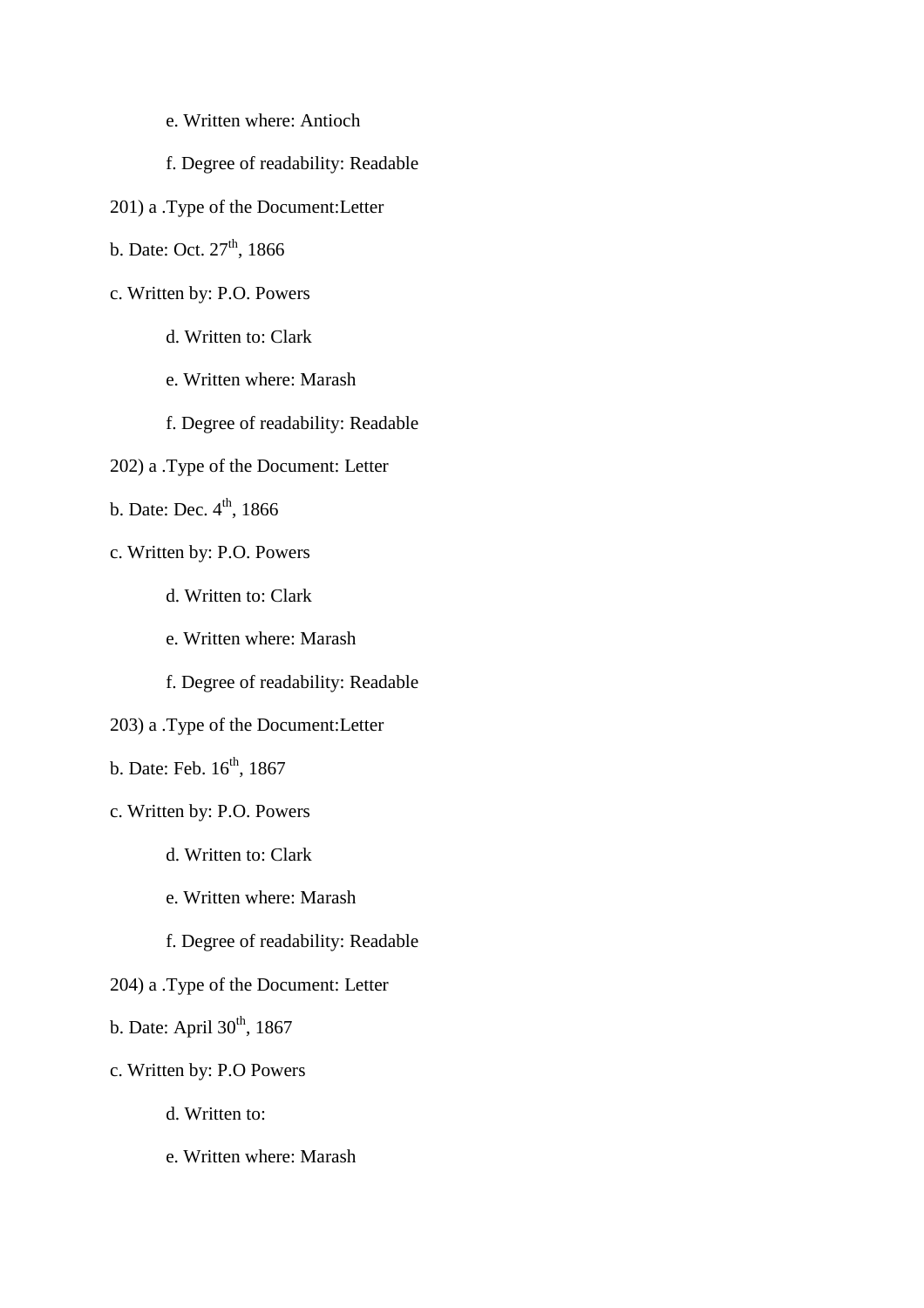## f. Degree of readability: Readable

- 205) a .Type of the Document: Letter
- b. Date: May  $14^{th}$ , 1867
- c. Written by: P.O. Powers
	- d. Written to: Clark
	- e. Written where: Ourfa
	- f. Degree of readability: Readable
- 206) a .Type of the Document: Letter
- b. Date: May  $15^{th}$ , 1867
- c. Written by: P.O. Powers
	- d. Written to: (His Parents)
	- e. Written where: Ourfa
	- f. Degree of readability: Readable
- 207) a .Type of the Document: Letter
- b. Date: June  $11<sup>th</sup>$ , 1867
- c. Written by: P.O.Powers
	- d. Written to: Clark
	- e. Written where: Antioch
	- f. Degree of readability: Readable
- 208) a .Type of the Document: Letter
- b. Date: June  $24<sup>th</sup>$ , 1867
- c. Written by: P.O. Powers
	- d. Written to: Clark
	- e. Written where: Kessab
	- f. Degree of readability: Readable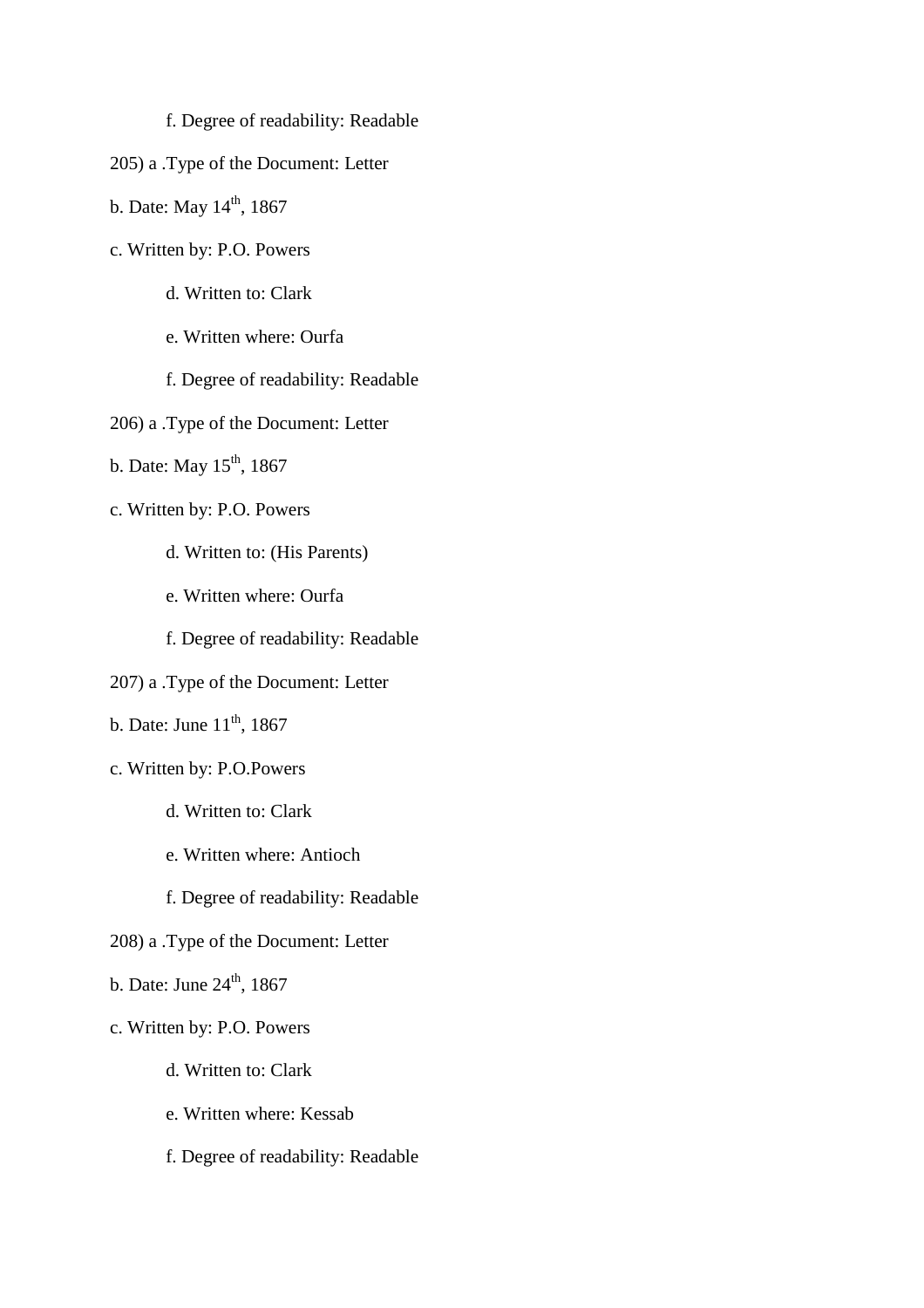- 209) a .Type of the Document: Letter
- b. Date: Aug.  $5<sup>th</sup>$ , 1867
- c. Written by: P.O. Powers
	- d. Written to: Clark
	- e. Written where: Antioch
	- f. Degree of readability: Readable
- 210) a .Type of the Document: Letter
- b. Date: Sept. 2nd, 1867
- c. Written by: P.O. Powers
	- d. Written to: Clark
	- e. Written where: Kessab
	- f. Degree of readability: Readable
- 211) a .Type of the Document: Letter
- b. Date: Sept.  $14<sup>th</sup>$ , 1687
- c. Written by: P.O. Powers
	- d. Written to: Geo A. Fuller
	- e. Written where: Kessab
	- f. Degree of readability: Readable
- 212) a .Type of the Document: Letter
- b. Date: Nov  $12^{th}$ , 1867
- c. Written by: P.O. Powers
	- d. Written to: Clark
	- e. Written where: Aintab
	- f. Degree of readability: Readable
- 213) a .Type of the Document: Letter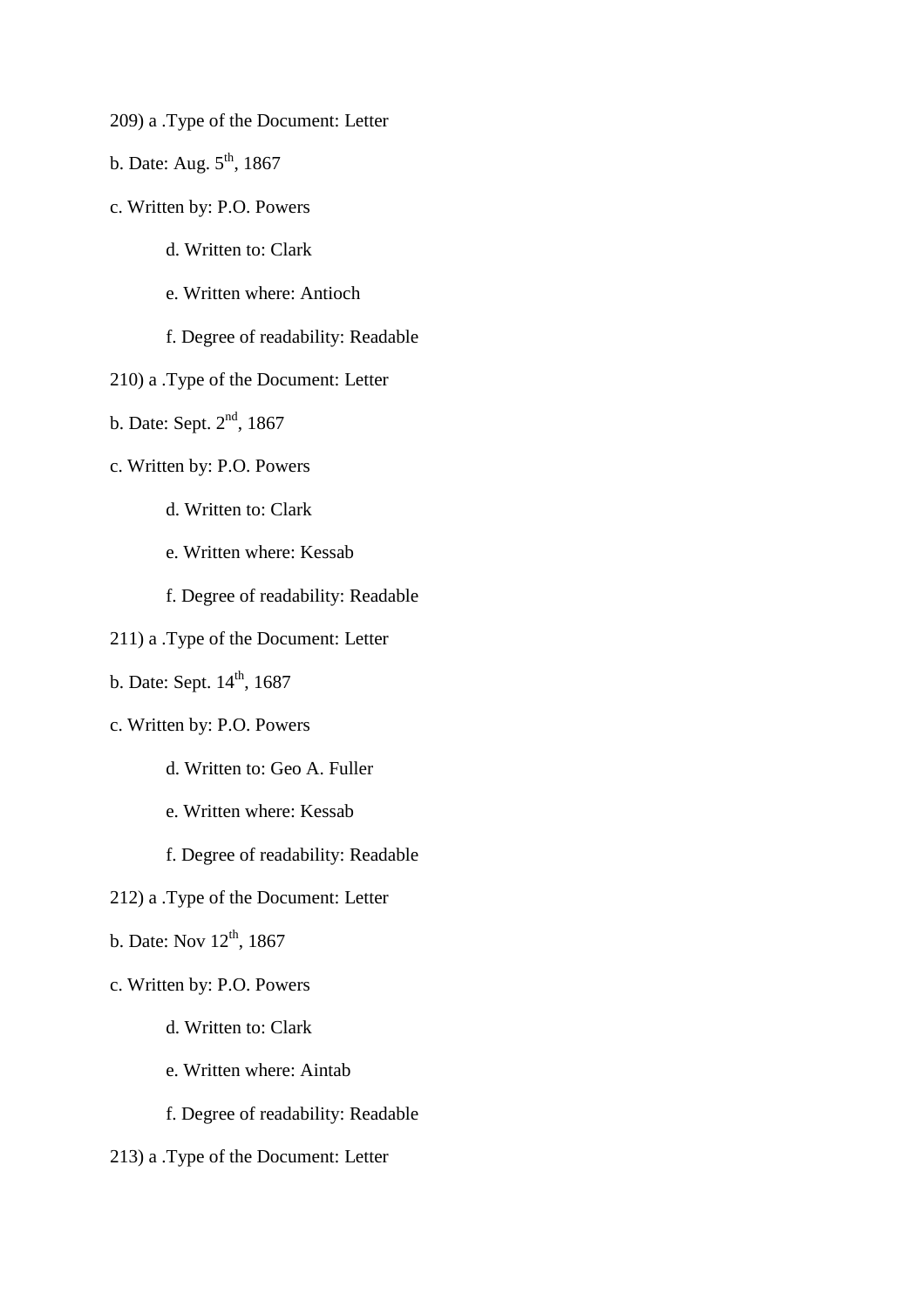- b. Date: Dec 2<sup>nd</sup>, 1867
- c. Written by: P.O. Powers
	- d. Written to: Clark
	- e. Written where: Ourfa
	- f. Degree of readability: Readable
- 214) a .Type of the Document: Letter
- b. Date: Jan.  $24^{th}$ , 1868
- c. Written by: P.O. Powers
	- d. Written to: Clark
	- e. Written where: Ourfa
	- f. Degree of readability: Readable
- 215) a .Type of the Document: Letter
- b. Date: Jan  $21<sup>st</sup>$ , 1868
- c. Written by: P.O. Powers
	- d. Written to: Clark
	- e. Written where: Ourfa
	- f. Degree of readability: Readable
- 216) a .Type of the Document: Letter
- b. Date: Jan. 23rd, 1868
- c. Written by: P.O.Powers
	- d. Written to: Clark
	- e. Written where: Ourfa
	- f. Degree of readability: Readable
- 217) a .Type of the Document: Letter
- b. Date: March  $5<sup>th</sup>$ , 1868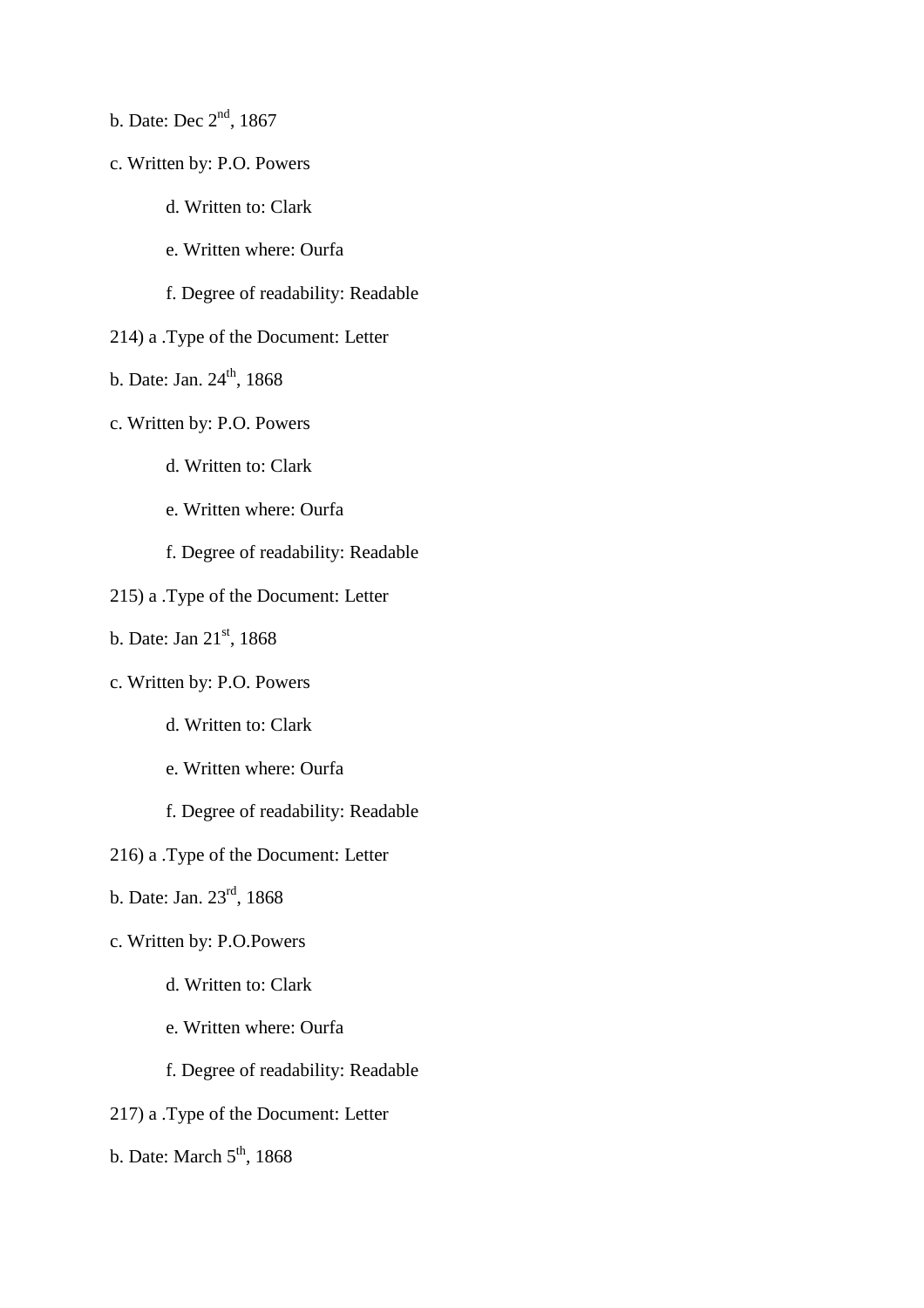- c. Written by: P.O. Powers
	- d. Written to: Clark
	- e. Written where: Ourfa

f. Degree of readability: Partially readable

- 218) a .Type of the Document: Letter
- b. Date: May  $19<sup>th</sup>$ , 1868
- c. Written by: P.O. Powers
	- d. Written to: Clark
	- e. Written where: Ourfa
	- f. Degree of readability: Readable
- 219) a .Type of the Document: Letter
- b. Date: May  $20^{th}$ , 1868
- c. Written by: P.O. Powers
	- d. Written to: Clark
	- e. Written where: Ourfa
	- f. Degree of readability: Readable
- 220) a .Type of the Document: Letter
- b. Date: June  $11<sup>th</sup>$ , 1868
- c. Written by: P.O. Powers
	- d. Written to: Clark
	- e. Written where: Kessab
	- f. Degree of readability: Readable
- 221) a .Type of the Document: Letter
- b. Date: June  $12<sup>th</sup>$ , 1868
- c. Written by: P.O. Powers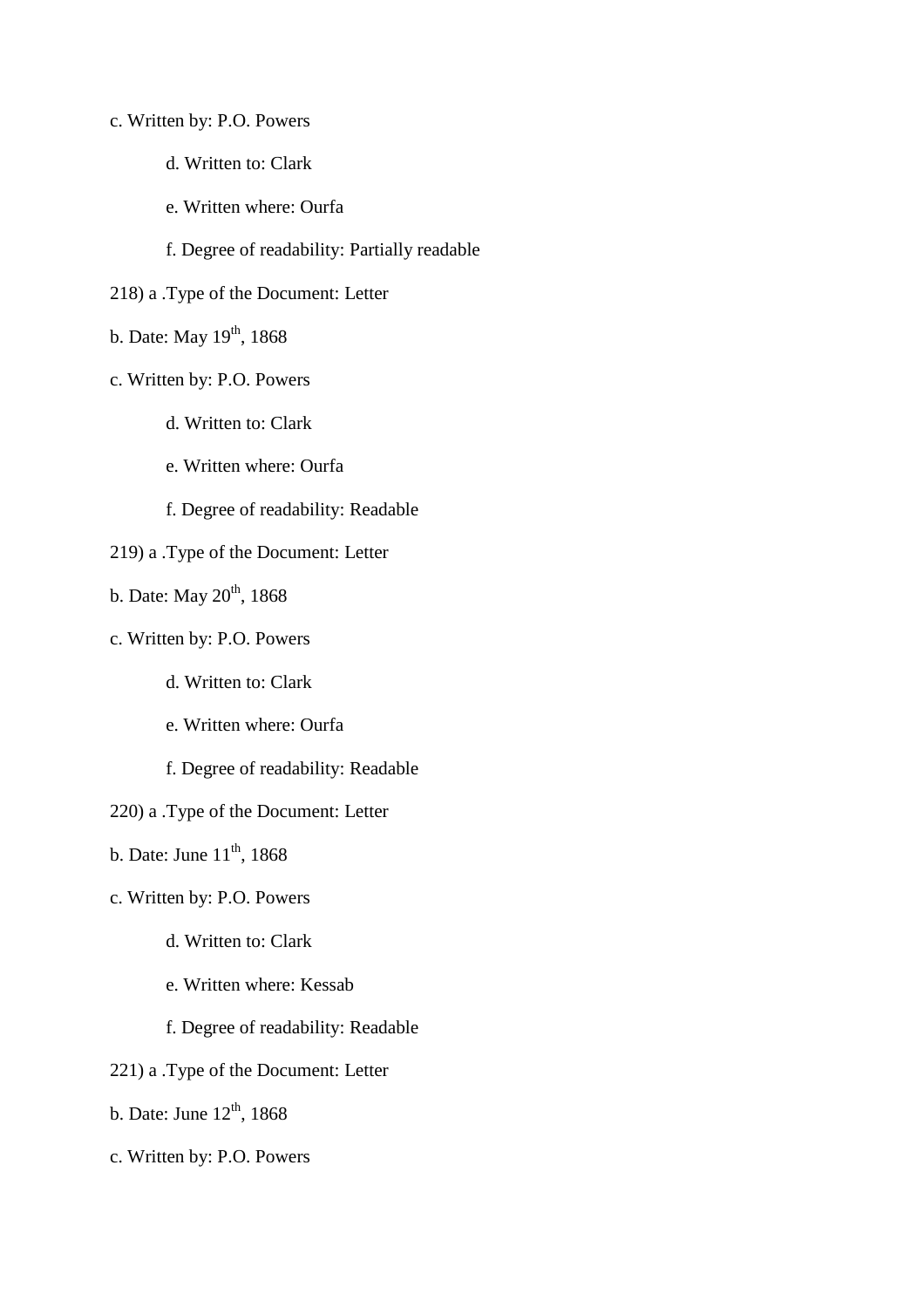- d. Written to: Clark
- e. Written where: Ourfa
- f. Degree of readability: Readable
- 222) a .Type of the Document: Letter
- b. Date: Aug.  $18^{th}$ , 1868
- c. Written by: P.O. Powers
	- d. Written to: Clark
	- e. Written where: Kessab
	- f. Degree of readability: Readable
- 223) a .Type of the Document: Letter
- b. Date:Sept.(?), 1868
- c. Written by: P.O. Powers
	- d. Written to: Clark
	- e. Written where: Kessab
	- f. Degree of readability: Readable
- 224) a .Type of the Document: Letter
- b. Date: Sept.  $26<sup>th</sup>$ , 1868
- c. Written by: P.O. Powers
	- d. Written to: Clark
	- e. Written where: Kessab
	- f. Degree of readability: Readable
- 225) a .Type of the Document: Letter
- b. Date: Oct.  $7<sup>th</sup>$ , 1868
- c. Written by: P.O. Powers
	- d. Written to: Clark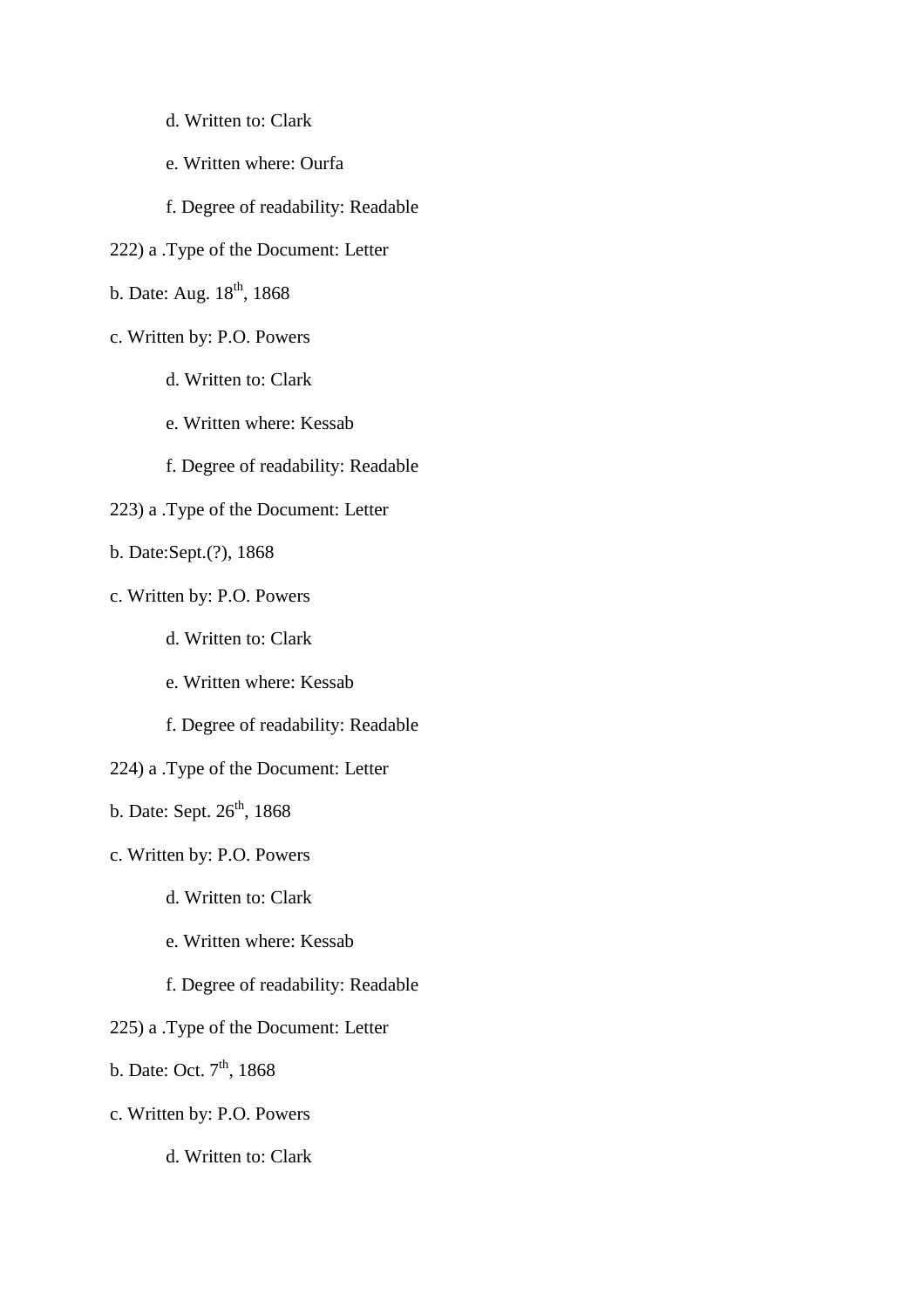- e. Written where: Kessab
- f. Degree of readability: Readable
- 226) a .Type of the Document: Letter
- b. Date: Oct. 22<sup>nd</sup>, 1868
- c. Written by: P.O. Powers
	- d. Written to: Clark
	- e. Written where: Antioch
	- f. Degree of readability: Readable
- 227) a .Type of the Document: Letter
- b. Date: Jan.  $16^{th}$ , 1869
- c. Written by: P.O. Powers
	- d. Written to: Clark
	- e. Written where: Ourfa
	- f. Degree of readability: Readable
- 228) a .Type of the Document: Letter
- b. Date: Feb. 18<sup>th</sup>, 1869
- c. Written by: P.O. Powers
	- d. Written to: Clark
	- e. Written where: Ourfa
	- f. Degree of readability: Readable
- 229) a .Type of the Document: Letter
- b. Date: March  $12<sup>th</sup>$ , 1869
- c. Written by: P.O. Powers
	- d. Written to: Clark
	- e. Written where: Aintab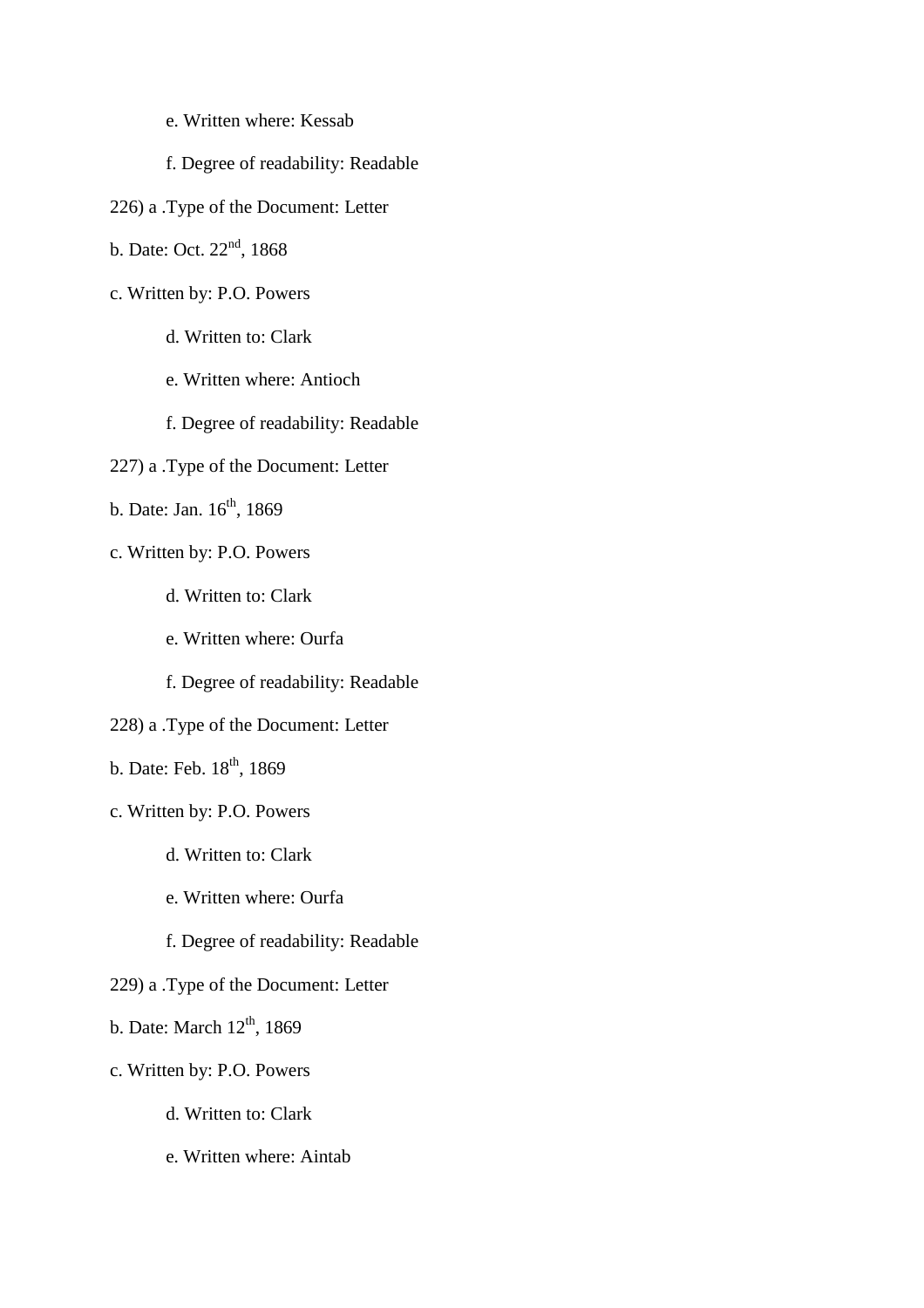## f. Degree of readability: Readable

- 230) a .Type of the Document: Letter
- b. Date: April (?), 1869
- c. Written by: P.O. Powers
	- d. Written to: Clark
	- e. Written where: Aintab
	- f. Degree of readability: Readable
- 231) a .Type of the Document: Letter
- b. Date: May 22<sup>nd</sup>, 1869
- c. Written by: P.O. Powers
	- d. Written to: Clark
	- e. Written where: Kessab
	- f. Degree of readability: Readable
- 232) a .Type of the Document: Letter
- b. Date: May  $31<sup>st</sup>$ , 1869
- c. Written by: P.O. Powers
	- d. Written to: Clark
	- e. Written where: Kessab
	- f. Degree of readability: Readable
- 233) a .Type of the Document: Letter
- b. Date: June  $2<sup>nd</sup>$ , 1869
- c. Written by: P.O. Powers
	- d. Written to: G. Fuller
	- e. Written where: Kessab
	- f. Degree of readability: Readable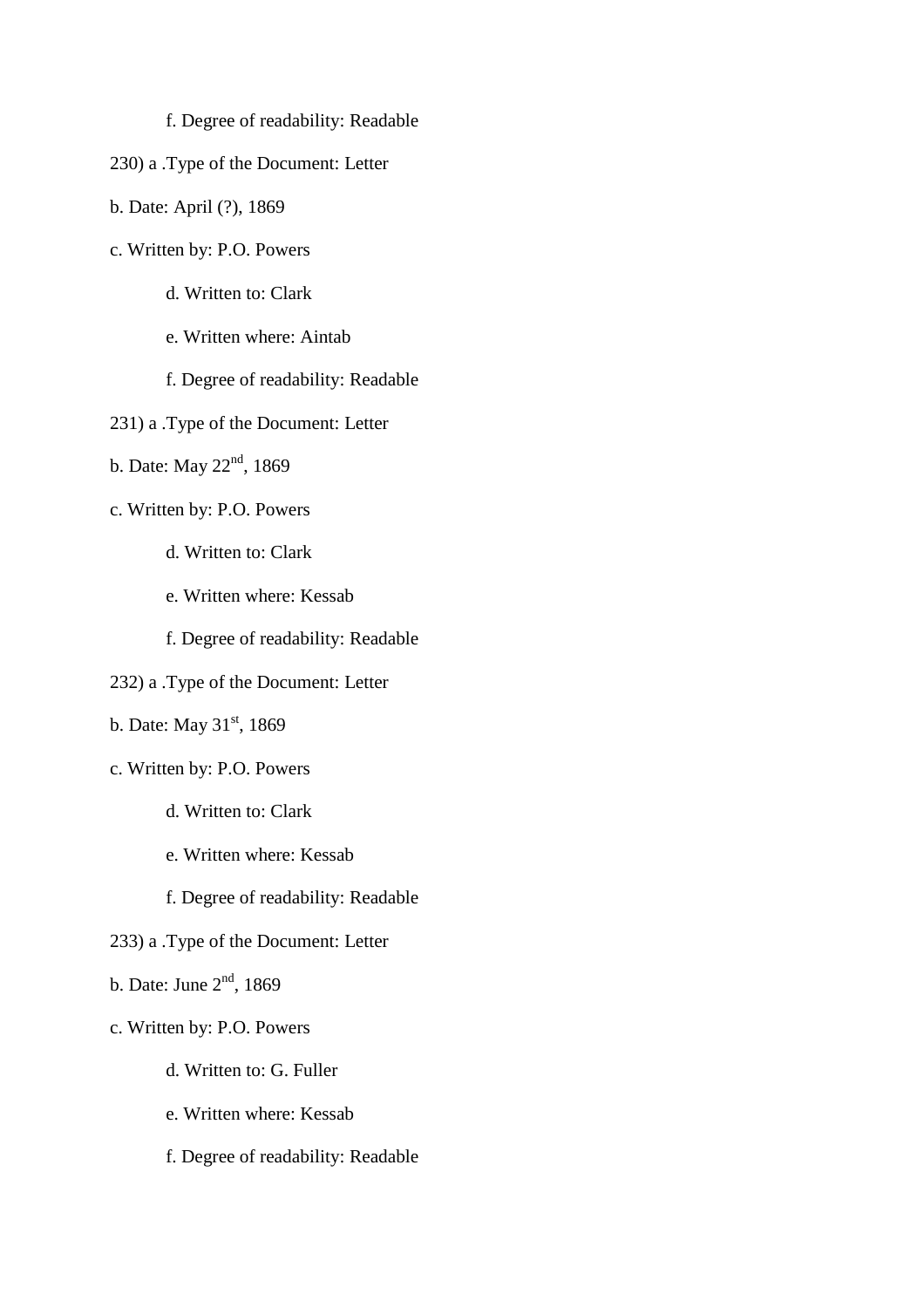- 234) a .Type of the Document: Letter
- b. Date: July  $5<sup>th</sup>$ , 1869
- c. Written by: P.O. Powers
	- d. Written to: Clark
	- e. Written where: Kessab
	- f. Degree of readability: Readable
- 235) a .Type of the Document: Letter
- b. Date: Oct.  $5<sup>th</sup>$ , 1869
- c. Written by: P.O. Powers
	- d. Written to: Treat
	- e. Written where: Kessab
	- f. Degree of readability: Readable
- 236) a .Type of the Document: Letter
- b. Date: Nov. 19<sup>th</sup>, 1869
- c. Written by: P.O. Powers
	- d. Written to: Clark
	- e. Written where: Antioch
	- f. Degree of readability: Readable
- 237) a .Type of the Document: Letter
- b. Date: Dec.  $24^{th}$ , 1869
- c. Written by: P.O. Powers
	- d. Written to:
	- e. Written where: Antioch
	- f. Degree of readability: Unreadable
- 238) a .Type of the Document: Letter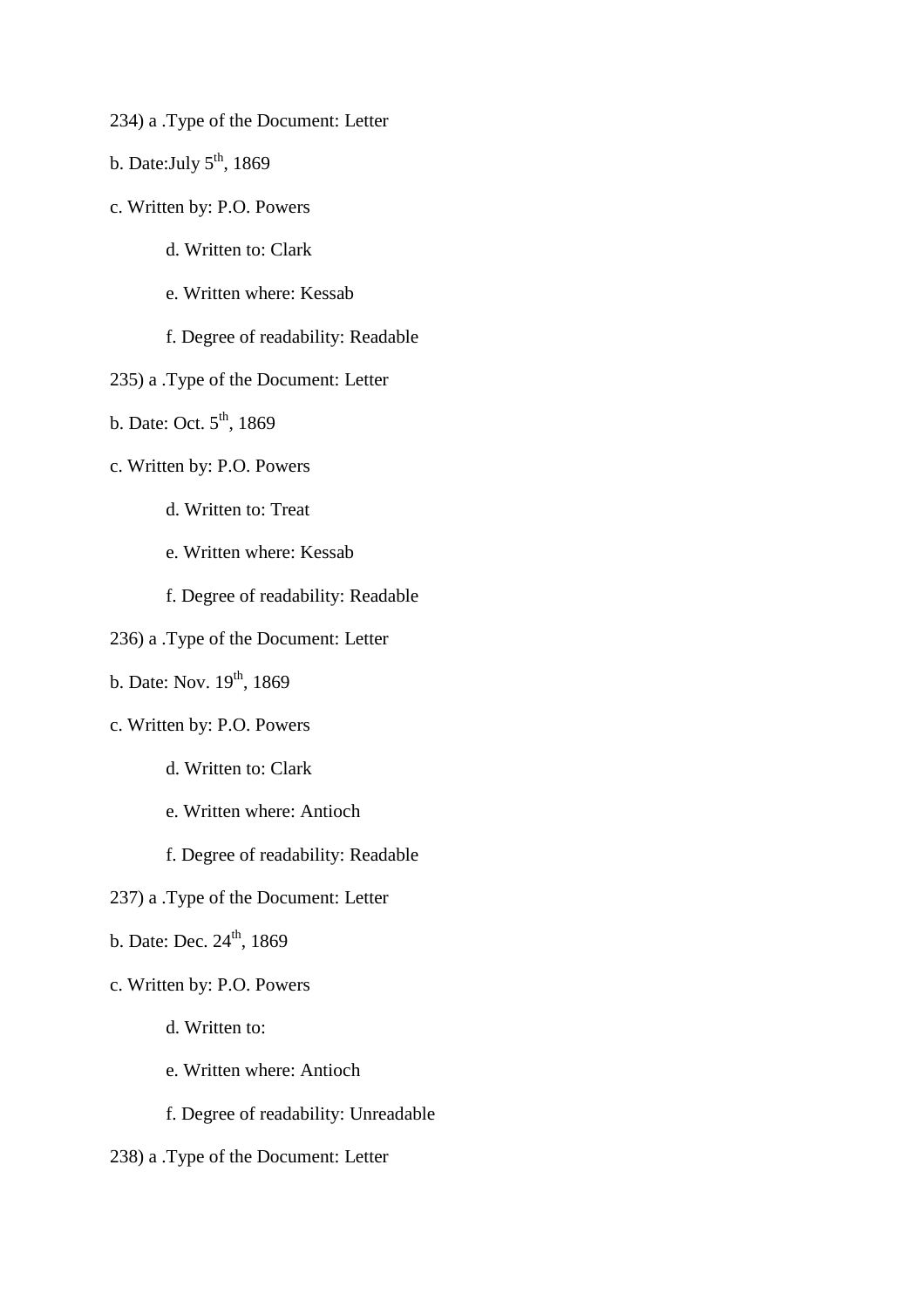- b. Date: Jan.  $27<sup>th</sup>$ , 1870
- c. Written by: P.O. Powers
	- d. Written to: Clark
	- e. Written where: Antioch
	- f. Degree of readability: Readable
- 239) a .Type of the Document: Letter
- b. Date: March  $2<sup>nd</sup>$ , 1870
- c. Written by: P.O. Powers
	- d. Written to: Clark
	- e. Written where: Antioch
	- f. Degree of readability: Readable
- 240) a .Type of the Document: Letter
- b. Date: June  $20<sup>th</sup>$ , 1870
- c. Written by: P.O. Powers
	- d. Written to: Clark
	- e. Written where: Broosa
	- f. Degree of readability: Readable
- 241) a .Type of the Document: Letter
- b. Date: Nov.  $14^{th}$ , 1870
- c. Written by: P.O. Powers
	- d. Written to: Clark
	- e. Written where: Kessab
	- f. Degree of readability: PartiallyReadable
- 242) a .Type of the Document: Letter
- b. Date: Jan. 14<sup>th</sup>, 1871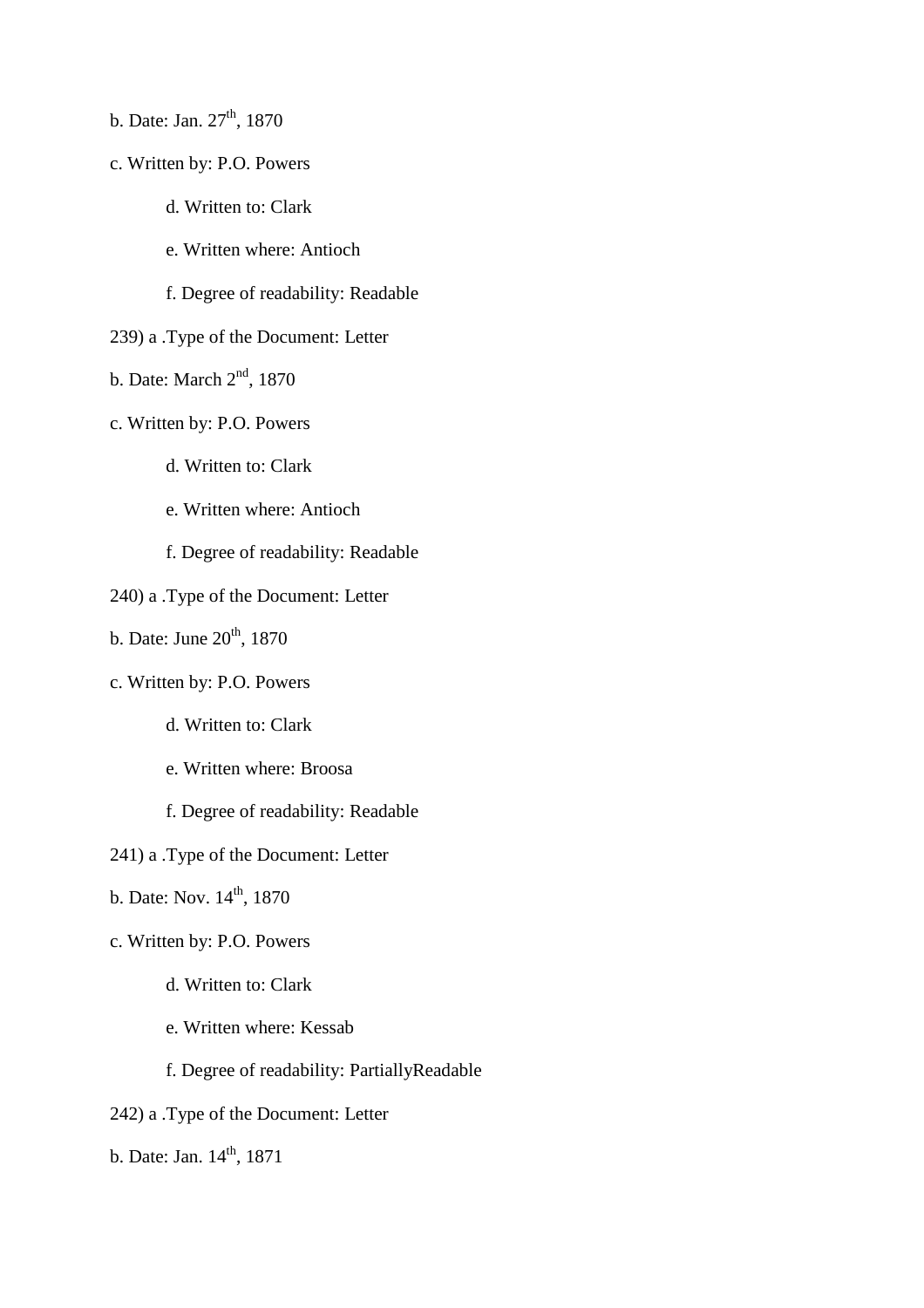- c. Written by: P.O. Powers
	- d. Written to: Clark
	- e. Written where: Kessab

f. Degree of readability: PartiallyReadable

- 243) a .Type of the Document: Letter
- b. Date: Feb  $6<sup>th</sup>$ , 1871
- c. Written by: P.O. Powers
	- d. Written to: Clark
	- e. Written where:
	- f. Degree of readability: Readable
- 244) a .Type of the Document: Letter

b. Date:

- c. Written by: P.O. Powers
	- d. Written to: Clark
	- e. Written where:
	- f. Degree of readability: Partially Readable
- 245) a .Type of the Document: Letter
- b. Date: Nov.  $20<sup>th</sup>$ ,
- c. Written by: P.O. Powers
	- d. Written to: Clark
	- e. Written where: Antioch
	- f. Degree of readability: Readable
- 246) a .Type of the Document: Letter
- b. Date: Feb. 3rd, 1867
- c. Written by: Mr. Fred Powers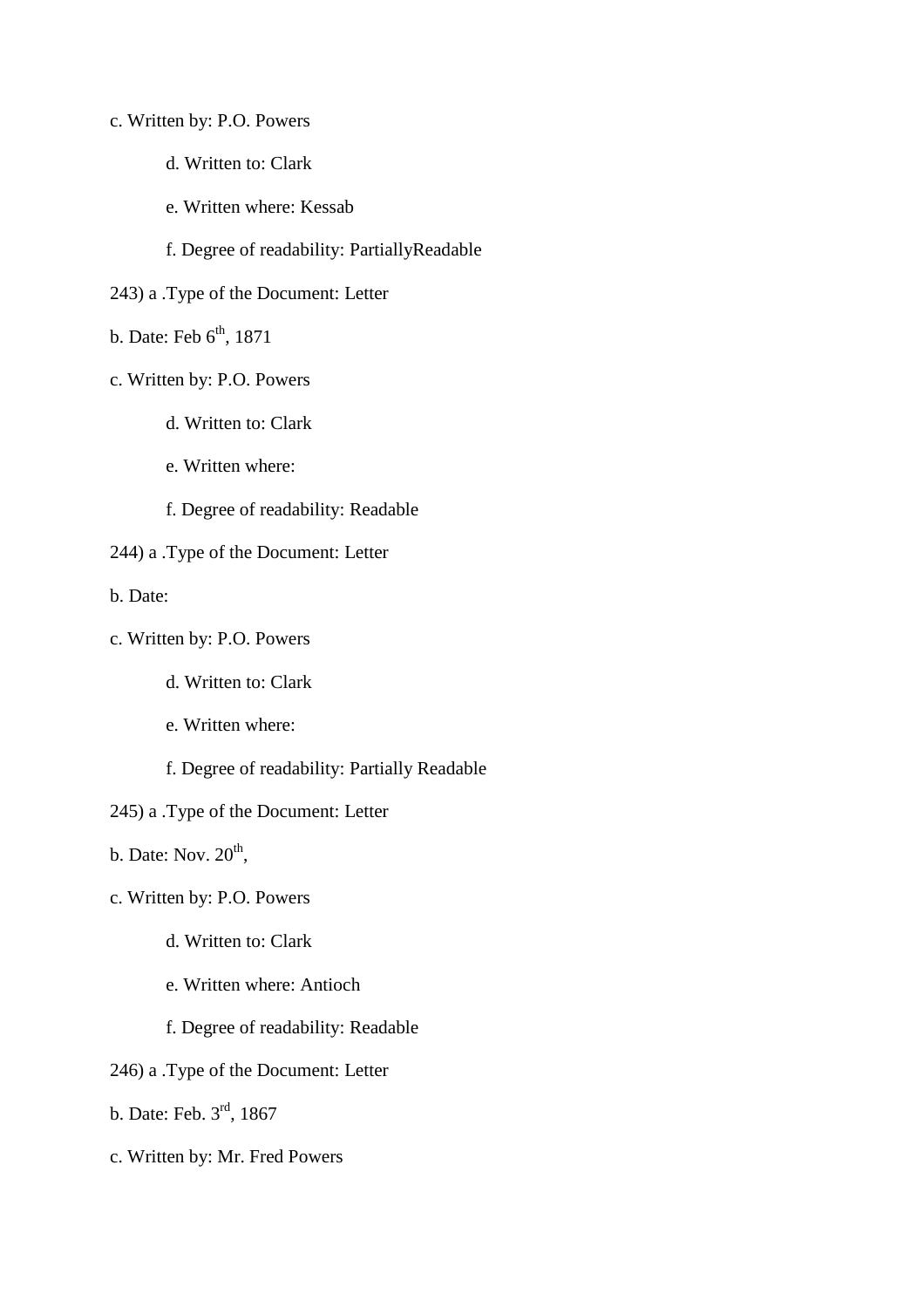- d. Written to: Rev. Anderson, Sec. Of ABCFM
- e. Written where: Mersin
- f. Degree of readability: Readable
- 247) a .Type of the Document: Note
- b. Date: June  $18<sup>th</sup>$ , 1871
- c. Written by: P.O. Powers
	- d. Written to:
	- e. Written where: Chicago
	- f. Degree of readability: Readable
- 248) a .Type of the Document: Letter
- b. Date:Dec.  $4<sup>th</sup>$ , 1868
- c. Written by: Miss Myra A. Practor
	- d. Written to:
	- e. Written where: Lancaster
	- f. Degree of readability: Readable

(Letters of Miss Myra A. Practor on microfilm pages 838-850 are unreadable)

249) a .Type of the Document: Letter

b. Date: May  $11^{th}$ , 1861

- c. Written by: Miss Proctor
	- d. Written to:
	- e. Written where: Marash
	- f. Degree of readability:
- 250) a .Type of the Document: Letter
- b. Date: Oct. 1864
- c. Written by: Miss Practor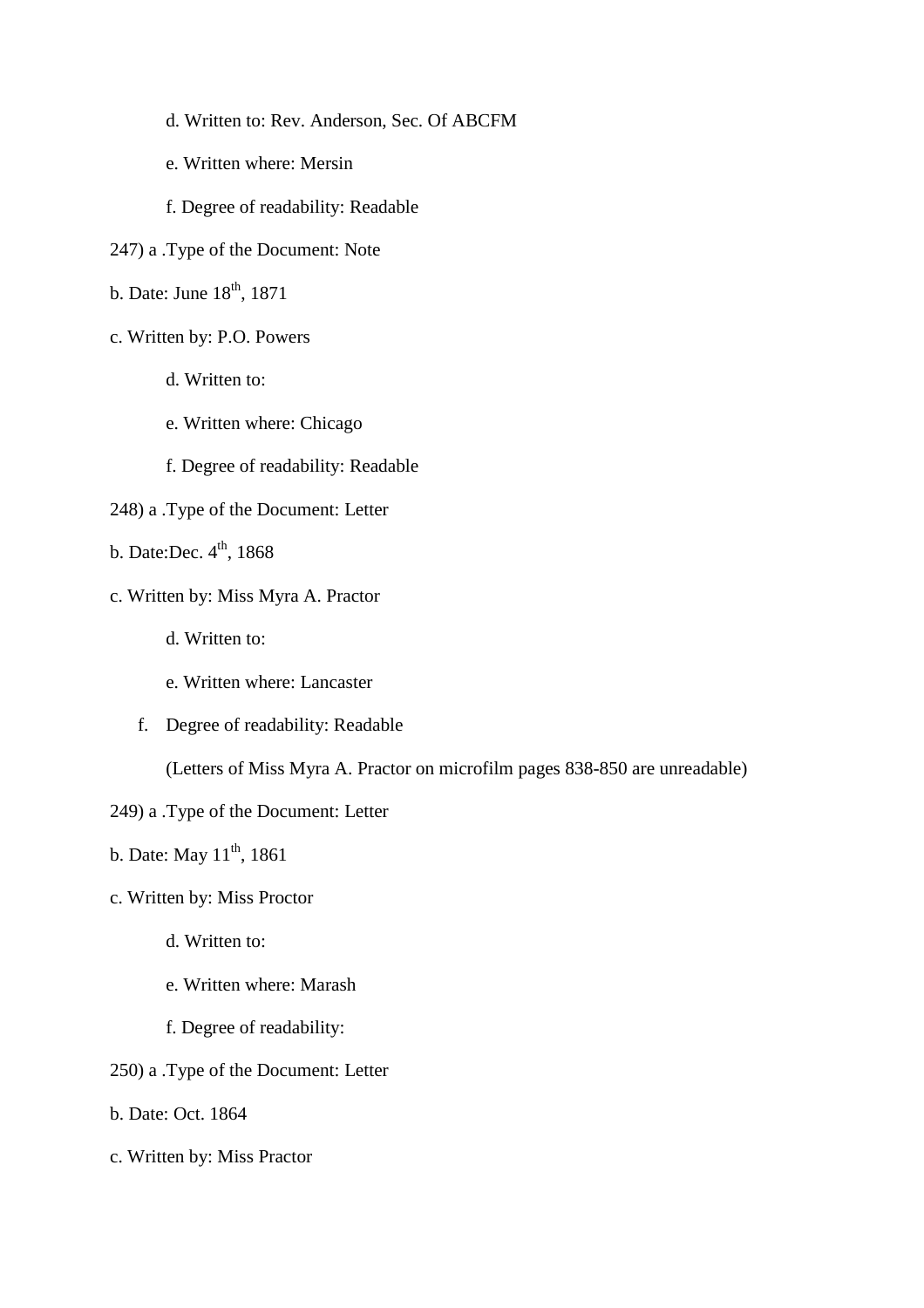- d. Written to: Anderson
- e. Written where: Aintab
- f.Degree of readability: Readable
- 251) a. Type of the Document: Letter
- b. Date: Oct. 20<sup>th</sup>, 1864
- c. Written by: Miss Practor
- d. Written to: Anderson
- e. Written where: Aintab
- f. Degree of readability: Readable
- 252) a. Type of the Document: Letter
- b. Date: Apr.  $6<sup>th</sup>$ , 1864
- c. Written by: Miss Practor
- d. Written to: Anderson
- e. Written where: Aintab
- f. Degree of readability: Readable
- 253) a. Type of the Document: Letter
- b. Date: Nov.  $30^{th}$ , 1865
- c. Written by: Miss Practor
- d. Written to: Anderson
- e. Written where: Aintab
- f. Degree of readability: HardlyReadable

(Letters of Miss Practor on microfilm pages 868- 887 are unreadable)

- 254) a. Type of the Document: Letter
- b. Date: May  $20<sup>th</sup>$ , 1867
- c. Written by: Miss Practor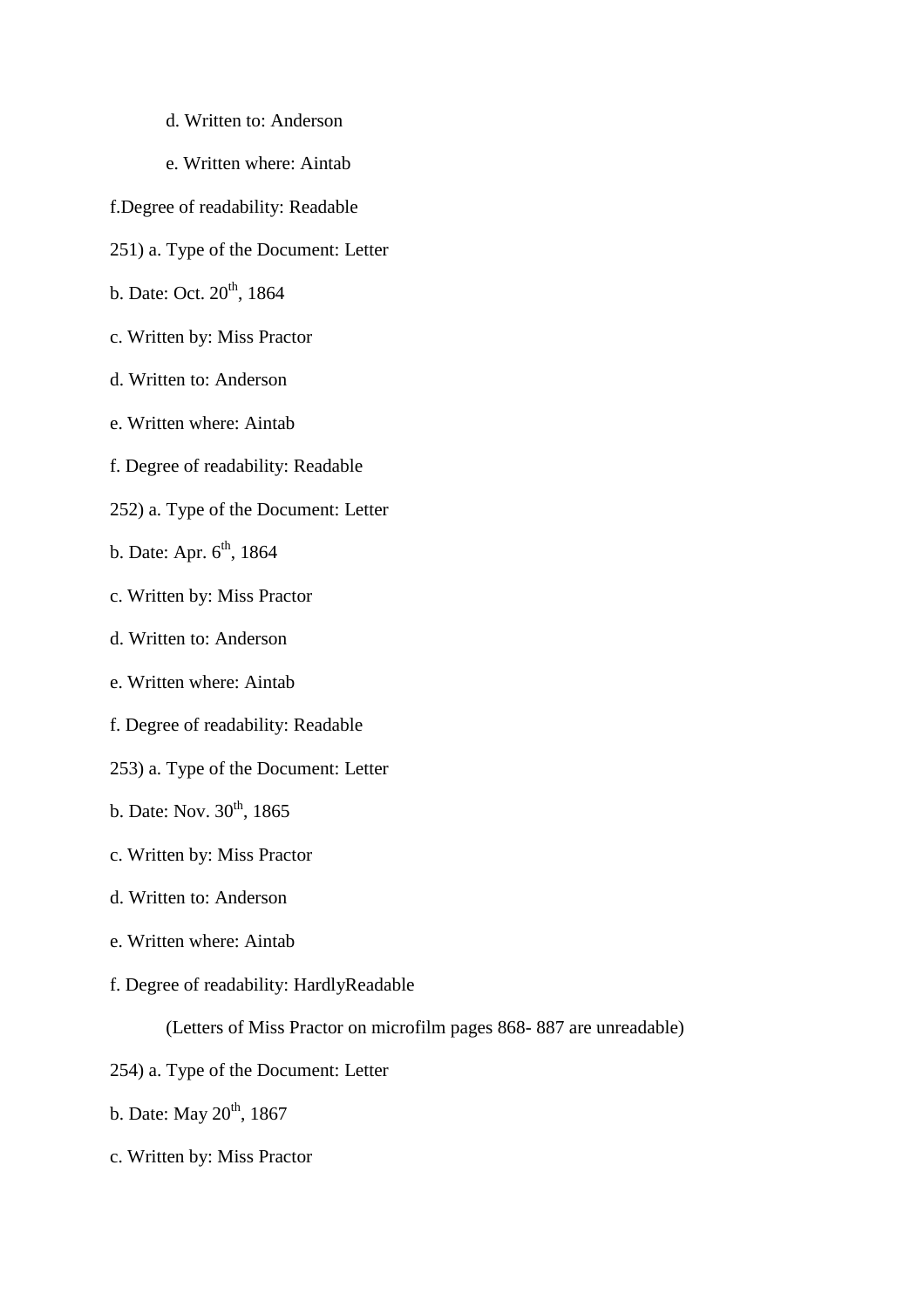- d. Written to: Clark
- e. Written where: Aintab
- f. Degree of readability: Hardly Readable
- 255) a. Type of the Document: Letter
- b. Date: July 25<sup>th</sup>, 1871
- c. Written by: Miss Practor
- d. Written to:
- e. Written where: Aintab
- f. Degree of readability: Unreadable
- 256) a. Type of the Document: Letter
- b. Date: Sep.(?), 1868
- c. Written by: C.C. Thayer
- d. Written to: Clark
- e. Written where: London
- f. Degree of readability: Readable
- 257) a. Type of the Document: Letter
- b. Date: Dec  $27<sup>th</sup>$ , 1869
- c. Written by: Thayer
- d. Written to: Clark
- e. Written where: Antioch
- f. Degree of readability: Readable
- 258) a. Type of the Document: Letter
- b. Date: Sept. 21<sup>st</sup>, 1870
- c. Written by: Thayer
- d. Written to: Clark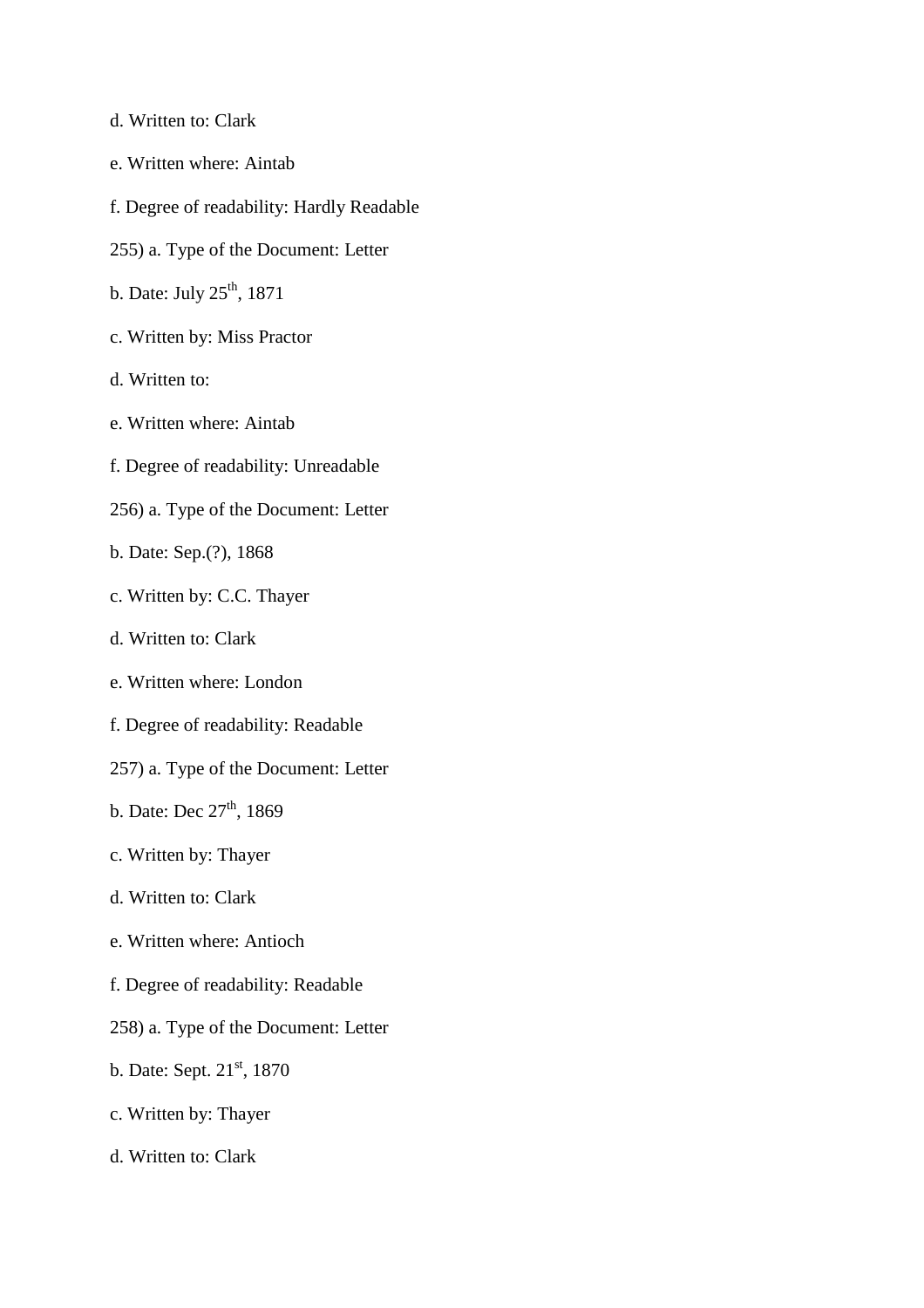- e. Written where: Kessab
- f. Degree of readability: Readable
- 259) a. Type of the Document: Letter
- b. Date: Nov. 25<sup>th</sup>, 1871
- c. Written by: Thayer
- d. Written to: Clark
- e. Written where: Aintab
- f. Degree of readability: Readable
- 260) a. Type of theDocument: Letter
- b. Date: Nov. 28<sup>th</sup>, 1871
- c. Written by: Thayer
- d. Written to: Clark
- e. Written where: Aintab
- f. Degree of readability: Readable
- 261) a. Type of theDocument: Letter
- b. Date: Jan.  $5<sup>th</sup>$ , 1860
- c. Written by: H.C.Throwbridge
- d. Written to: Rev. Anderson, Sec. Of ABCFM
- e. Written where: Constantinople
- f. Degree of readability: Readable
- 262) a. Type of theDocument: Letter
- b. Date: March  $27<sup>th</sup>$ , 1860
- c. Written by: Throwbridge
- d. Written to: Anderson
- e. Written where: Constantinople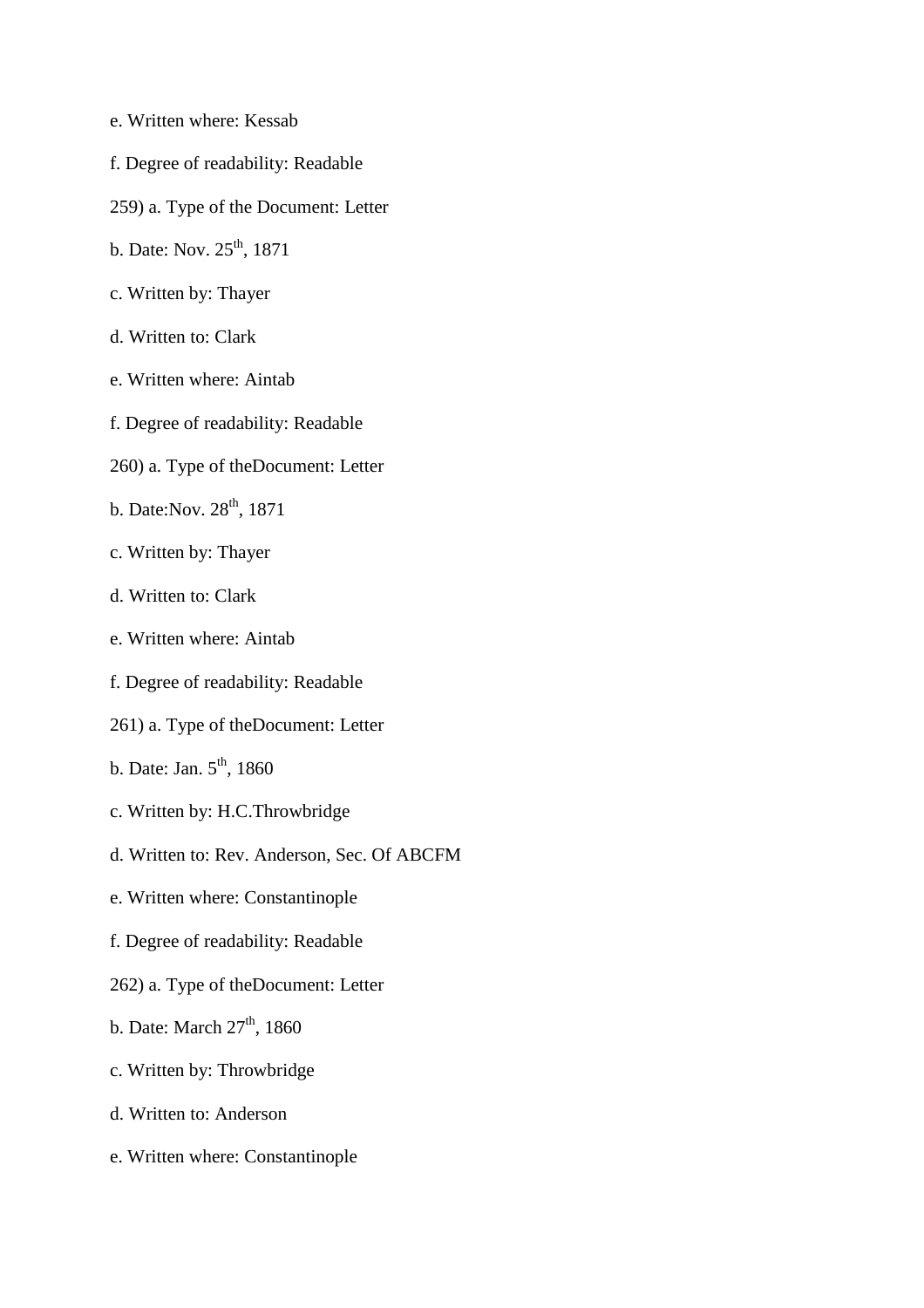- f. Degree of readability: Readable
- 263) a. Type of theDocument: Letter
- b. Date:Apr.  $5<sup>th</sup>$ , 1860
- c. Written by: Throwbridge
- d. Written to: Anderson
- e. Written where: Constantinople
- f. Degree of readability: Readable
- 264) a. Type of theDocument: Letter
- b. Date: Oct.  $5^{\text{th}}$ , 1860
- c. Written by: Throwbridge
- d. Written to: Anderson
- e. Written where: Erzroom
- f. Degree of readability: Readable
- 265) a. Type of theDocument: Letter
- b. Date: Nov.  $4^{th}$ , 1860
- c. Written by: Throwbridge
- d. Written to: Anderson
- e. Written where: Erzroom
- f. Degree of readability: Readable
- 266) a. Type of theDocument: Letter
- b. Date: Dec.  $8<sup>th</sup>$ , 1860
- c. Written by: Throwbridge
- d. Written to: Anderson
- e. Written where: Erzroom
- f. Degree of readability: Readable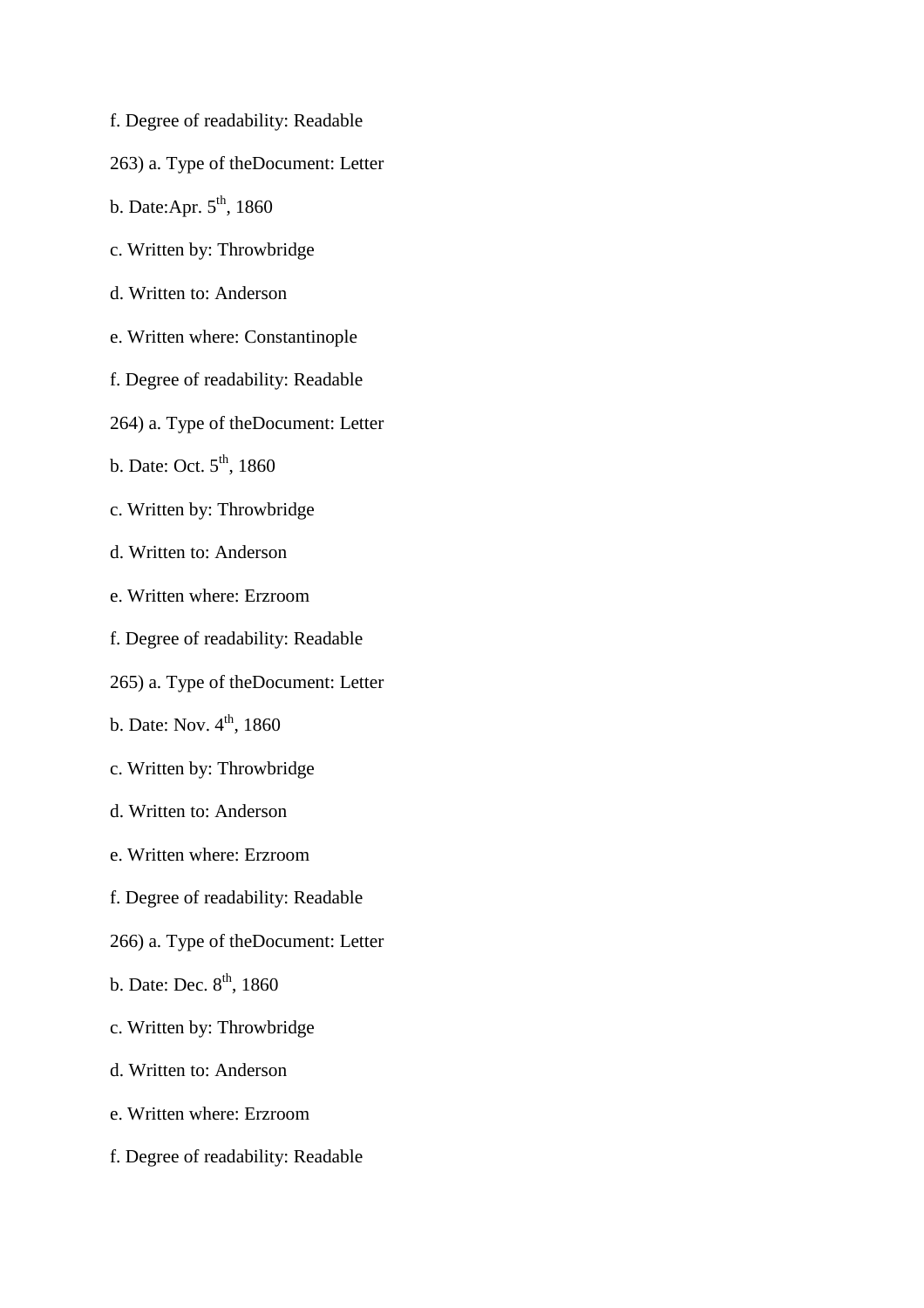- 267) a. Type of theDocument: Letter
- b. Date: Feb.  $7<sup>th</sup>$ , 1861
- c. Written by: Throwbridge
- d. Written to: Anderson
- e. Written where:
- f. Degree of readability: Readable
- 268) a. Type of theDocument: Letter
- b. Date: Feb. 22<sup>nd</sup>, 1861
- c. Written by: Throwbridge
- d. Written to: Anderson
- e. Written where: Erzroom
- f. Degree of readability: Readable
- 269) a. Type of theDocument: Letter
- b. Date: June  $18<sup>th</sup>$ , 1861
- c. Written by: Throwbridge
- d. Written to: Anderson
- e. Written where: Constantinople
- f. Degree of readability: Readable
- 270) a. Type of theDocument: Letter
- b. Date: July  $10^{th}$ , 1861
- c. Written by: Throwbridge
- d. Written to: Anderson
- e. Written where: Constantinople
- f. Degree of readability: Readable
- 271) a. Type of theDocument: Letter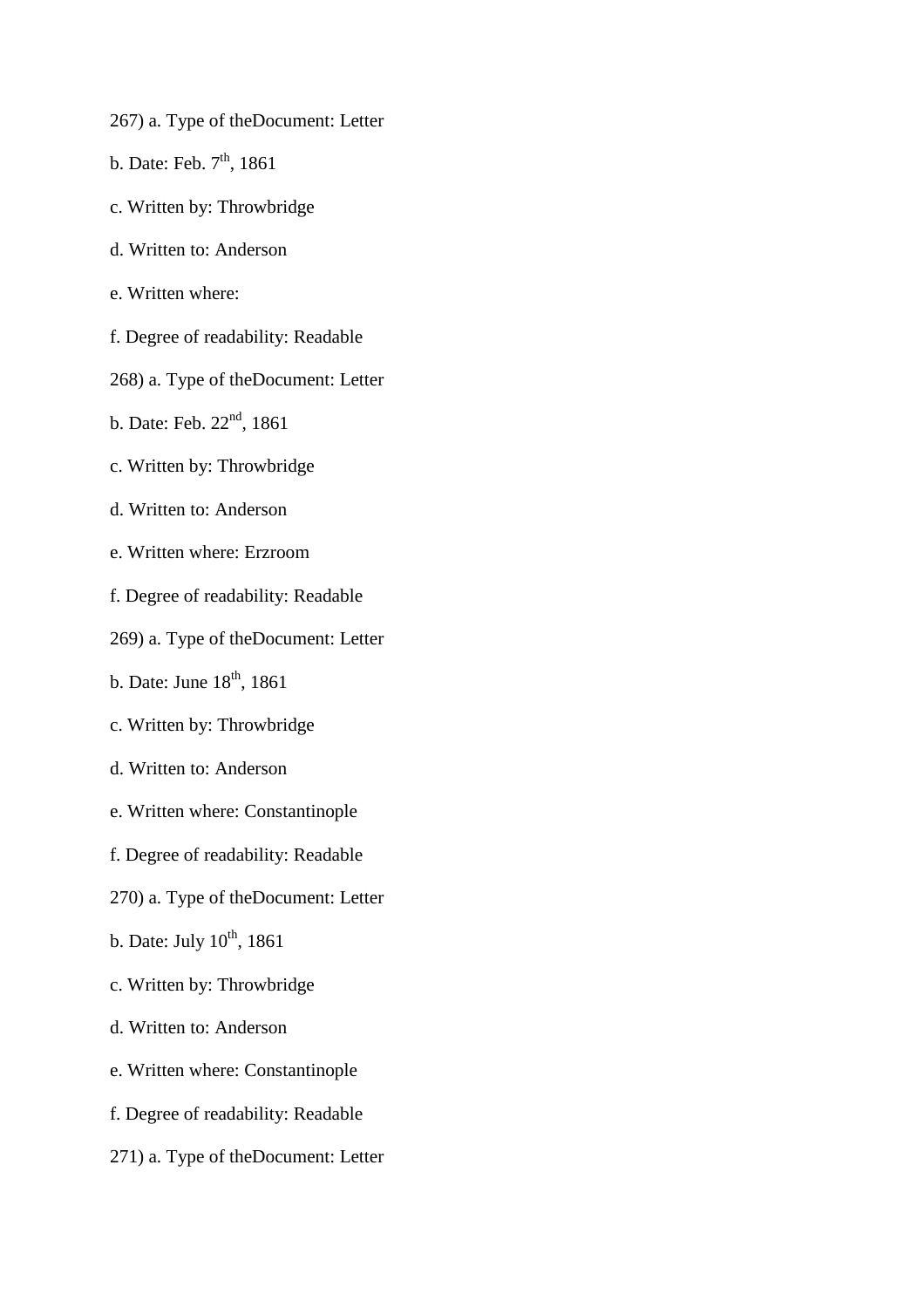- b. Date: Jan. 22<sup>nd</sup>, 1862
- c. Written by: Throwbridge
- d. Written to: Anderson
- e. Written where: Constantinople
- f. Degree of readability: Readable
- 272) a. Type of theDocument: Letter
- b. Date: March, 17<sup>th</sup>, 1862
- c. Written by: Throwbridge
- d. Written to: Anderson
- e. Written where: Constantinople
- f. Degree of readability: Readable
- 273) a. Type of theDocument: Letter
- b. Date: Apr.  $9<sup>th</sup>$ , 1862
- c. Written by: Throwbridge
- d. Written to: Anderson
- e. Written where: Constantinople
- f. Degree of readability: Readable
- 274) a. Type of theDocument: Letter
- b. Date: Apr.23th, 1862
- c. Written by: Throwbridge
- d. Written to: Anderson
- e. Written where: Constantinople
- f. Degree of readability: Readable
- 275) a. Type of theDocument: Letter
- b. Date: Aug. 19<sup>th</sup>, 1862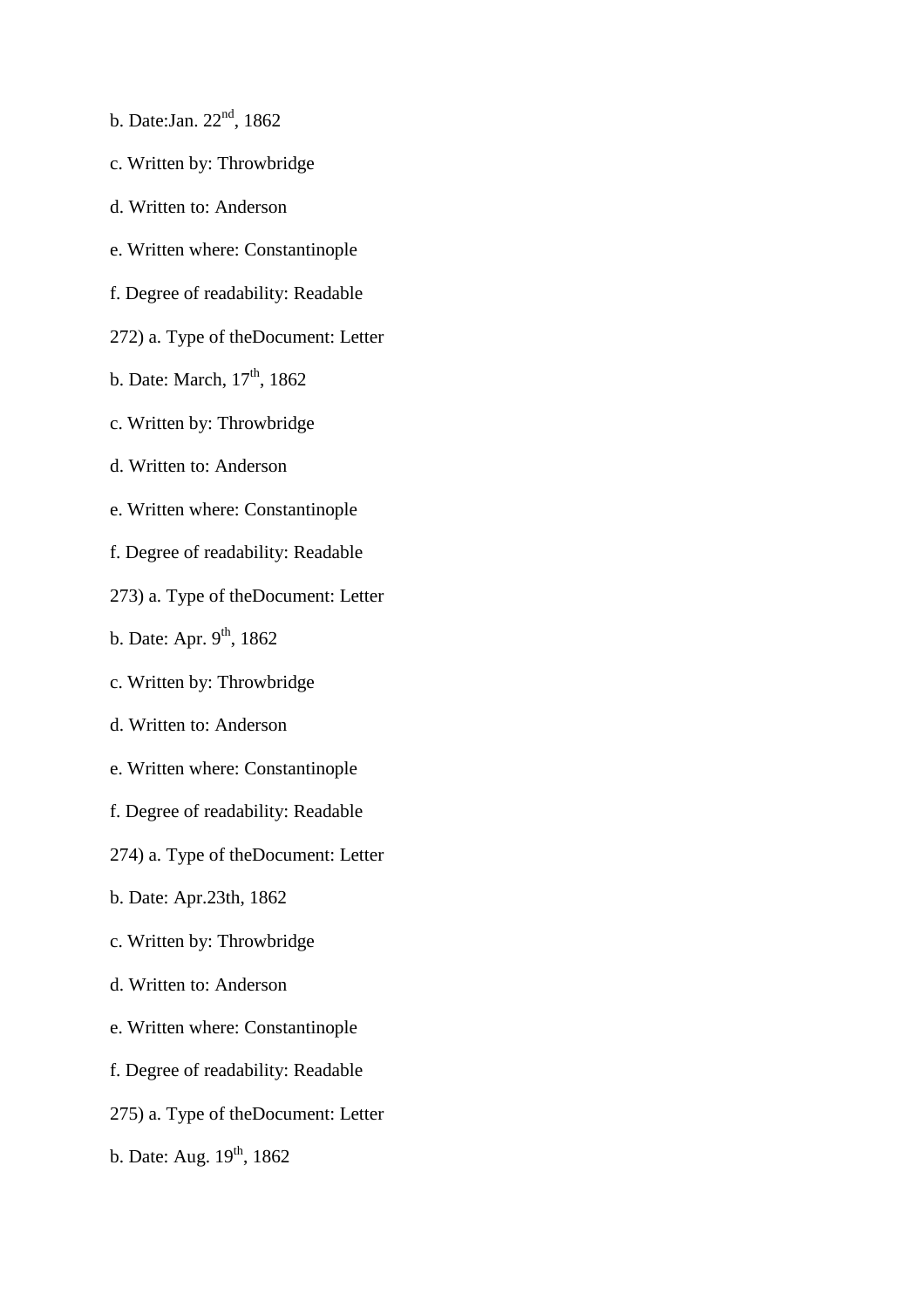- c. Written by: Throwbridge
- d. Written to:
- e. Written where:
- f. Degree of readability: Partially Readable
- 276) a. Type of theDocument: Letter
- b. Date: Sep. 21th, 1862
- c. Written by: Throwbridge
- d. Written to: Anderson
- e. Written where: Constantinople
- f. Degree of readability: Readable
- 277) a. Type of theDocument: Letter
- b. Date: Sep.  $20^{th}$ , 1862
- c. Written by: Throwbridge
- d. Written to: Mr. E. Joy
- e. Written where: Constantinople
- f. Degree of readability: Readable
- 278) a. Type of theDocument: Letter
- b. Date: Oct. 2nd, 1862
- c. Written by: Throwbridge
- d. Written to: Anderson
- e. Written where: Constantinople
- f. Degree of readability: Readable
- 279) a. Type of theDocument: Letter
- b. Date: Oct.  $11^{th}$ , 1862
- c. Written by: Throwbridge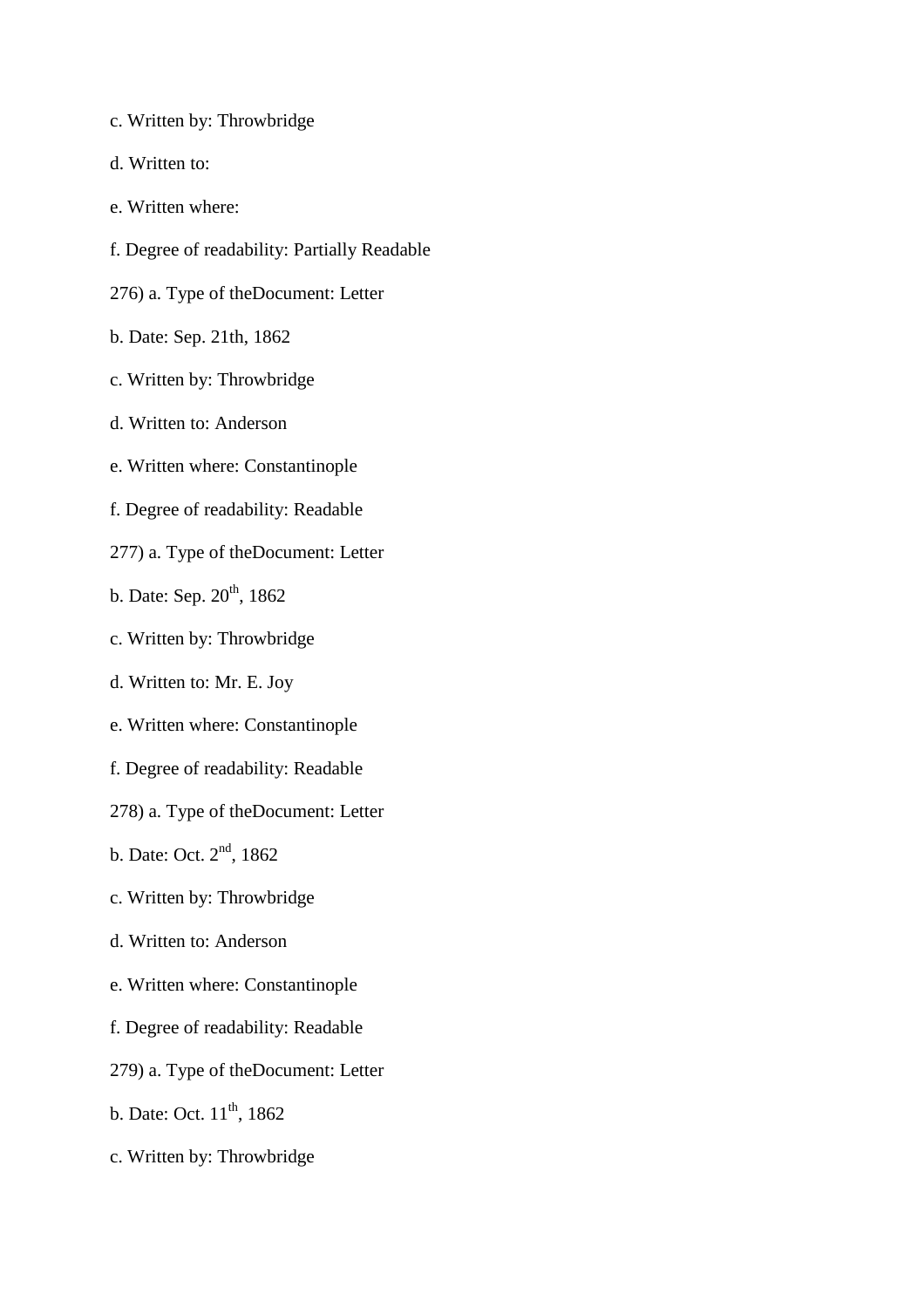- d. Written to: Anderson
- e. Written where: Constantinople
- f. Degree of readability: Readable
- 280) a. Type of theDocument: Letter
- b. Date: Nov.  $6<sup>th</sup>$ , 1862
- c. Written by: Throwbridge
- d. Written to: Anderson
- e. Written where: Constantinople
- f. Degree of readability: Readable
- 281) a. Type of theDocument: Letter
- b. Date: Dec. 29<sup>th</sup>, 1862
- c. Written by: Throwbridge
- d. Written to: Anderson
- e. Written where: Constantinople
- f. Degree of readability: Readable
- 282) a. Type of theDocument: Telegram (printed on a newspaper)
- b. Date: Jan.  $7<sup>th</sup>$ , 1863
- c. Degree of readability: Readable
- 283) a. Type of theDocument: Advert to employ a teacher
- b. Date: No date
- c. Degree of readability: Readable
- 284) a. Type of theDocument: Letter
- b. Date: July  $10^{th}$ , 1863
- c. Written by: Throwbridge
- d. Written to: Anderson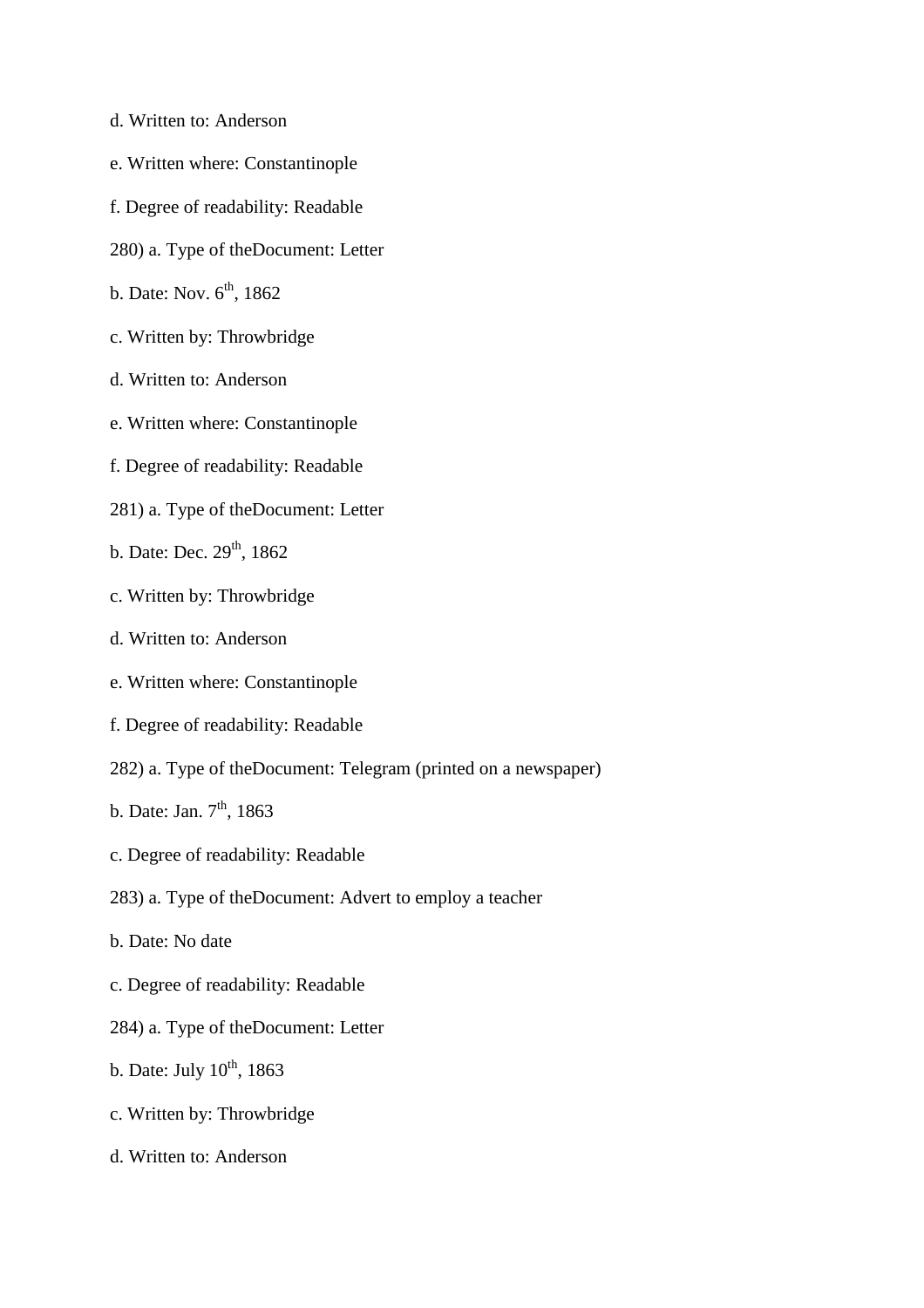- e. Written where: Constantinople
- f. Degree of readability: Readable
- 285) a. Type of theDocument: Letter
- b. Date: Feb.  $16^{th}$ , 1863
- c. Written by: Throwbridge
- d. Written to: Rev. B. Treat, Sec. Of ABCFM
- e. Written where: Constantinople
- f. Degree of readability: Readable
- 286) a. Type of theDocument: Letter
- b. Date: March 3rd, 1863
- c. Written by: Throwbridge
- d. Written to: Treat
- e. Written where: Constantinople
- f. Degree of readability: Readable
- 287) a. Type of theDocument: Letter
- b. Date: July  $2<sup>nd</sup>$ , 1863
- c. Written by: Throwbridge
- d. Written to: Treat
- e. Written where: Constantinople
- f. Degree of readability: Readable
- 288) a. Type of theDocument: Letter
- b. Date: Sept. 2nd, 1863
- c. Written by: Throwbridge
- d. Written to: Treat
- e. Written where: Constantinople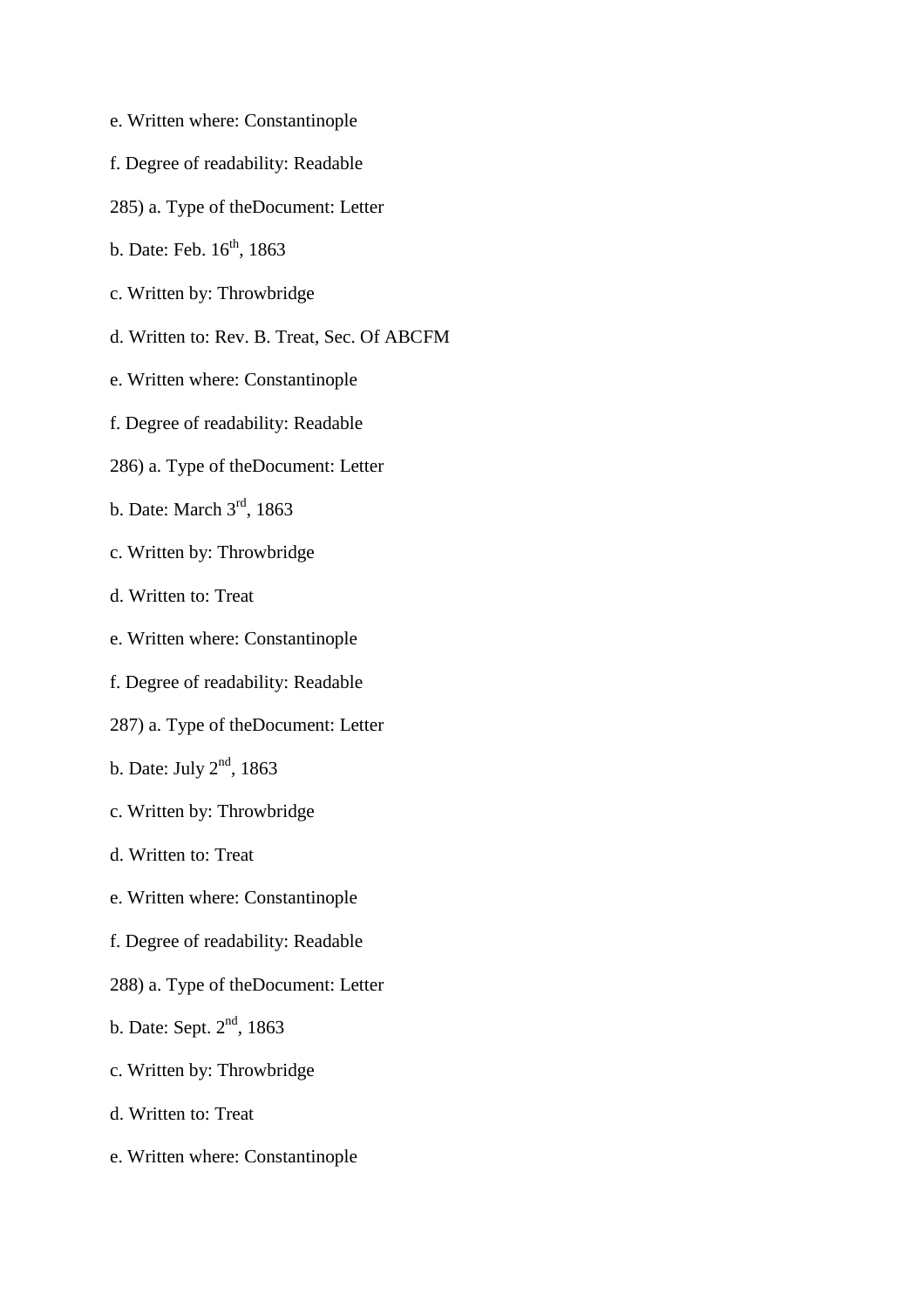- f. Degree of readability: Readable
- 289) a. Type of theDocument: Letter (Copy)
- b. Date:Sept.  $22<sup>nd</sup>$ , 1863
- c. Written by: Throwbridge
- d. Written to: Rev. L.R. Norchester
- e. Written where: Constantinople
- f. Degree of readability: Readable
- 290) a. Type of theDocument: Letter
- b. Date:Dec. 3rd, 1863
- c. Written by: Throwbridge
- d. Written to: Anderson
- e. Written where: Constantinople
- f. Degree of readability: Readable
- 291) a. Type of theDocument: Letter
- b. Date: Feb.  $24^{th}$ , 1864
- c. Written by: Throwbridge
- d. Written to: Anderson
- e. Written where: Constantinople
- f. Degree of readability: Readable
- 292) a. Type of theDocument: Letter
- b. Date: Apr.  $14^{th}$ , 1864
- c. Written by: Throwbridge
- d. Written to: Anderson
- e. Written where: Constantinople
- f. Degree of readability: Readable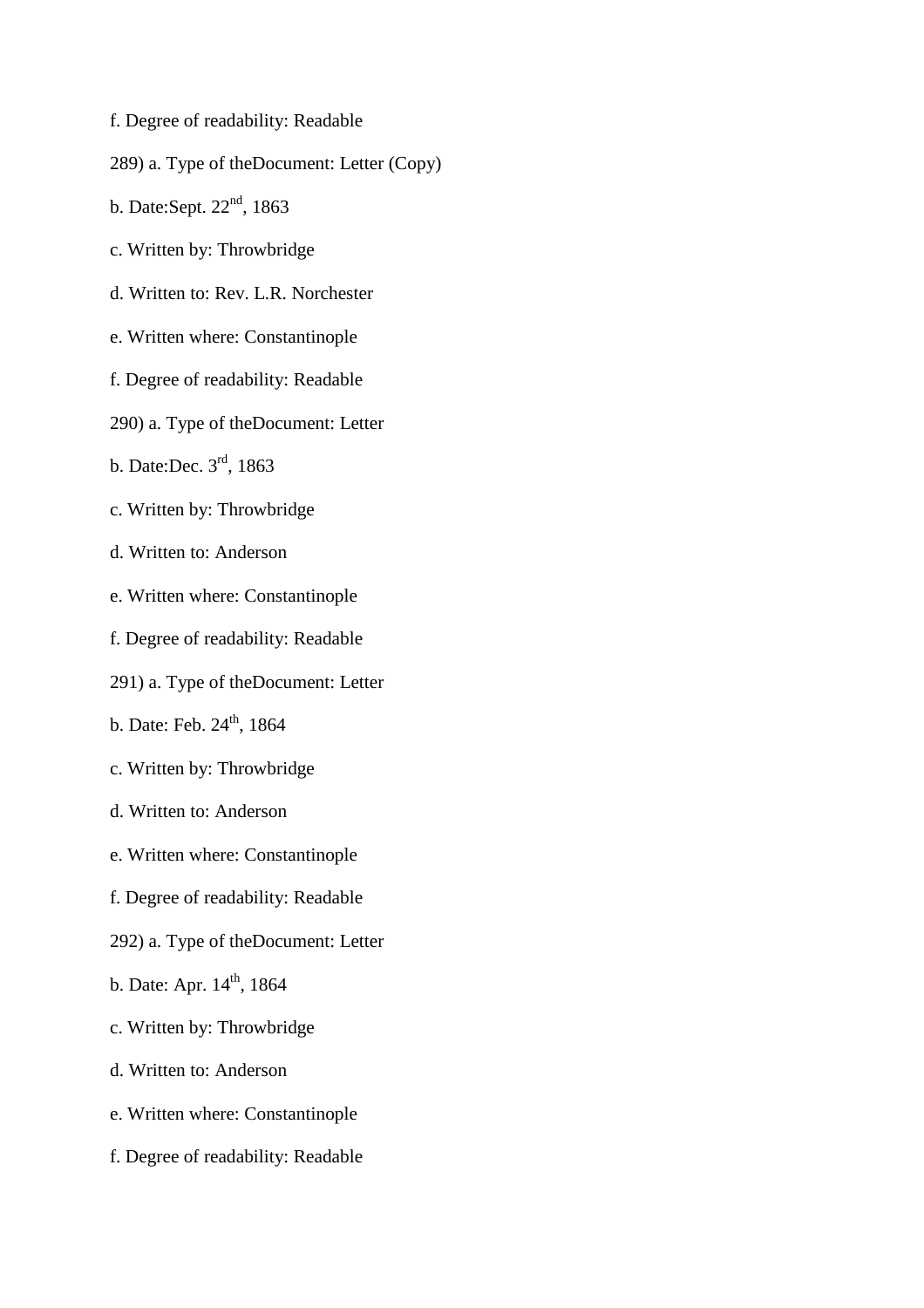- 293) a. Type of theDocument: Letter
- b. Date: July  $24<sup>th</sup>$ , 1864
- c. Written by: Throwbridge
- d. Written to: Anderson
- e. Written where: Constantinople
- f. Degree of readability: Readable
- 294) a. Type of theDocument: Letter
- b. Date: July  $30<sup>th</sup>$ , 1864
- c. Written by: Throwbridge
- d. Written to: Anderson
- e. Written where: Constantinople
- f. Degree of readability: Readable
- 295) a. Type of theDocument: Letter
- b. Date: Aug  $25<sup>th</sup>$ , 1864
- c. Written by: Throwbridge
- d. Written to: Anderson
- e. Written where: Constantinople
- f. Degree of readability: Readable
- 296) a. Type of theDocument: Letter
- b. Date: Sept.  $16<sup>th</sup>$ , 1864
- c. Written by: Throwbridge
- d. Written to: Anderson
- e. Written where: Constantinople
- f. Degree of readability: Partially Readable
- 297) a. Type of theDocument: Letter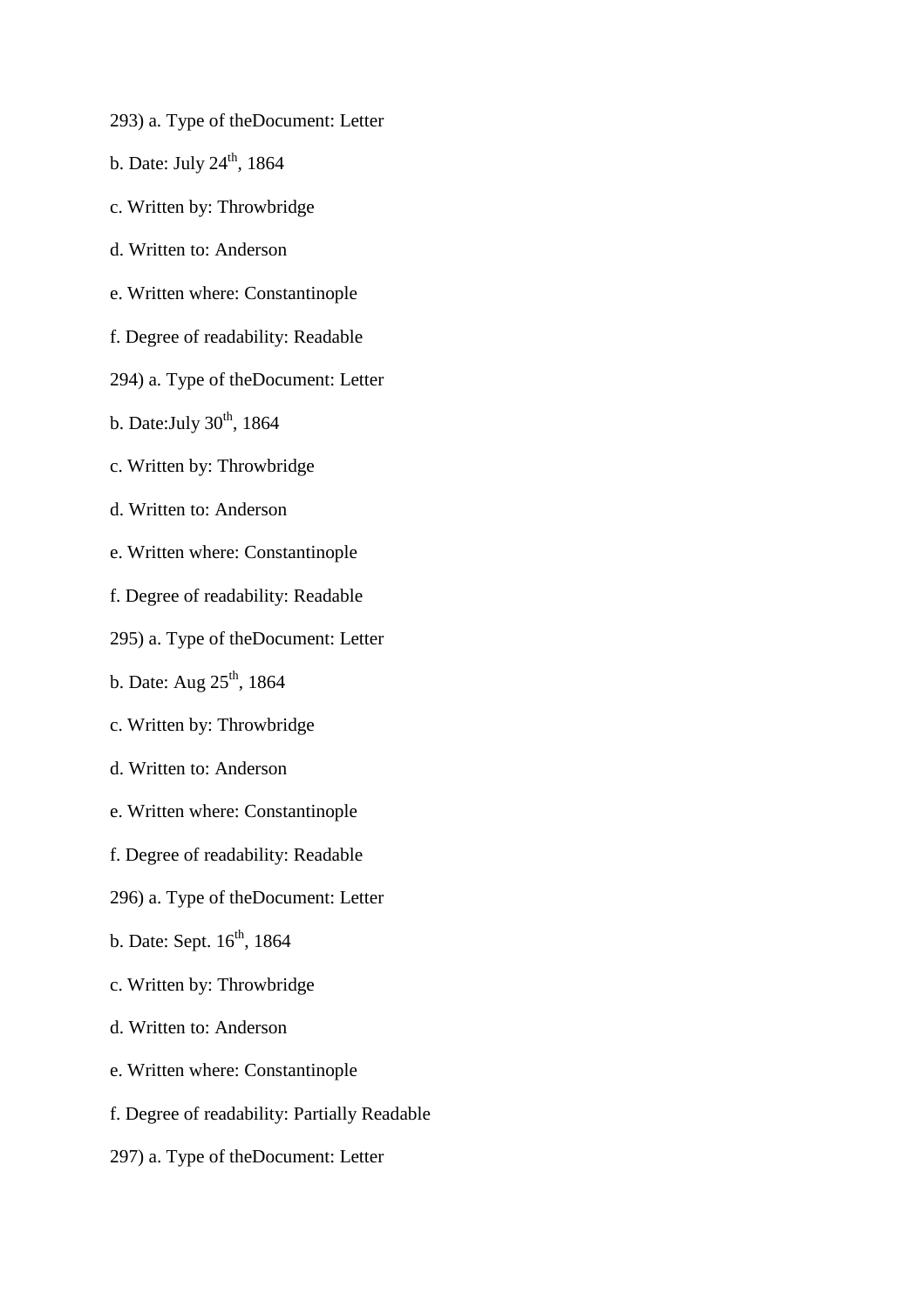- b. Date: Oct.  $4^{th}$ , 1864
- c. Written by: Throwbridge
- d. Written to: Anderson
- e. Written where: Constantinople
- f. Degree of readability: Readable
- 298) a. Type of theDocument: Letter
- b. Date: Oct.  $4<sup>th</sup>$ , 1864 (Copy of the first letter)
- c. Written by: Throwbridge
- d. Written to: Anderson
- e. Written where: Constantinople
- f. Degree of readability: Readable
- 299) a. Type of theDocument: Letter
- b. Date: Oct. 25<sup>th</sup>, 1864
- c. Written by: Throwbridge
- d. Written to: Anderson
- e. Written where: Constantinople
- f. Degree of readability: Readable
- 300) a. Type of theDocument: Letter
- b. Date: March,  $25<sup>th</sup>$ , 1865
- c. Written by: Throwbridge
- d. Written to: Anderson
- e. Written where: Constantinople
- f. Degree of readability: Readable
- 301) a. Type of theDocument: Letter
- b. Date: July  $1<sup>st</sup>$ , 1865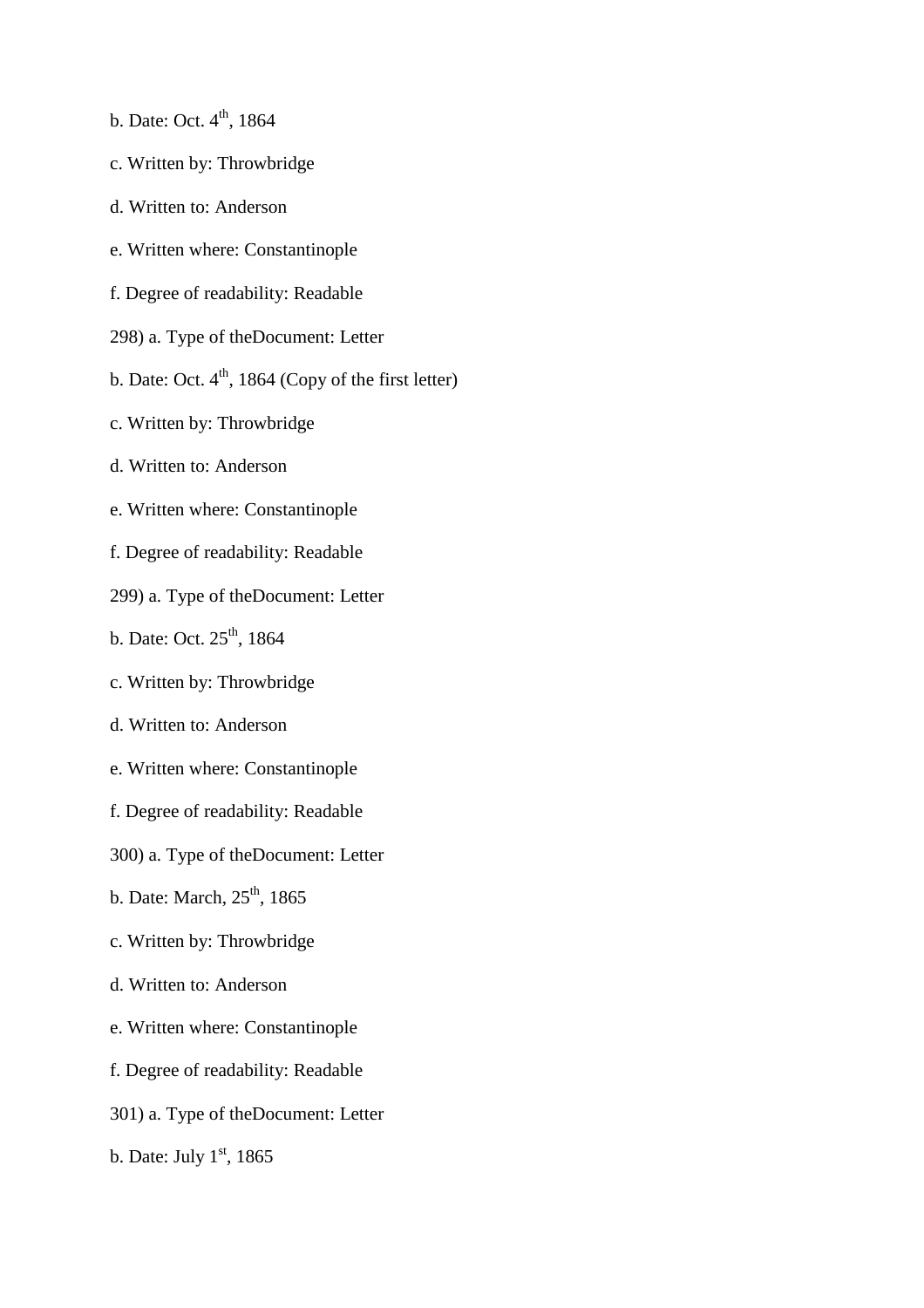- c. Written by: Throwbridge
- d. Written to: Anderson
- e. Written where: Constantinople
- f. Degree of readability: Readable
- 302) a. Type of theDocument: Letter
- b. Date: July  $31<sup>st</sup>$ , 1865
- c. Written by: Throwbridge
- d. Written to:
- e. Written where: Constantinople
- f. Degree of readability: Readable
- 303) a. Type of theDocument: Letter
- b. Date: Nov.  $1<sup>st</sup>$ , 1865
- c. Written by: Throwbridge
- d. Written to: Anderson
- e. Written where: Constantinople
- f. Degree of readability: Readable
- 304) a. Type of theDocument: Letter
- b. Date: Dec.  $6<sup>th</sup>$ , 1865
- c. Written by: Throwbridge
- d. Written to: Anderson
- e. Written where: Constantinople
- f. Degree of readability: Readable
- 305) a. Type of theDocument: Letter
- b. Date: Dec.  $7<sup>th</sup>$ , 1865
- c. Written by: Throwbridge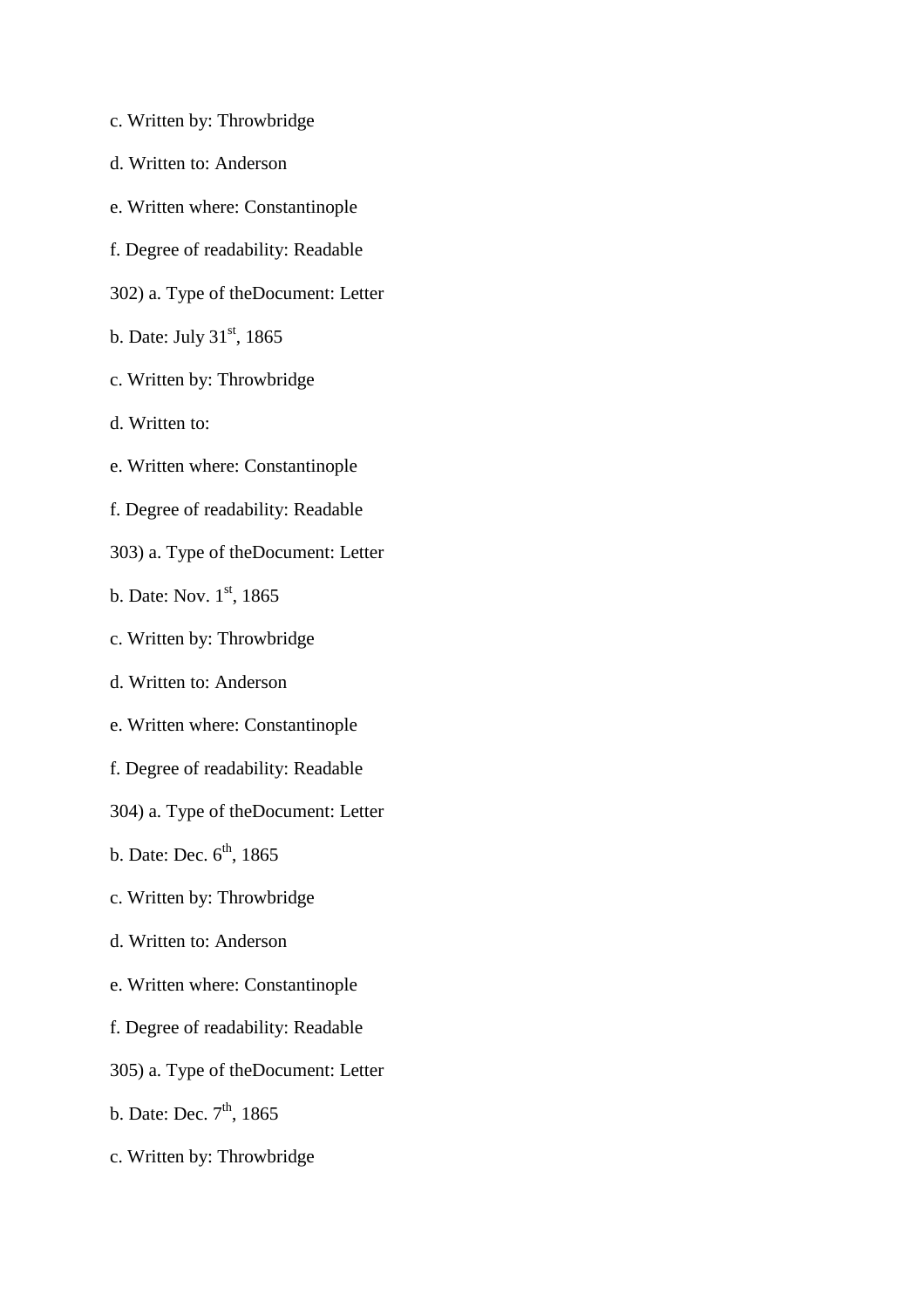- d. Written to: N. Wood, Sec. Of ABCFM
- e. Written where: Constantinople
- f. Degree of readability: Readable
- 306) a. Type of theDocument: Letter
- b. Date: Jan  $6<sup>th</sup>$ , 1866
- c. Written by: Throwbridge
- d. Written to: Wood
- e. Written where: Constantinople
- f. Degree of readability: Readable
- 307) a. Type of theDocument: Letter
- b. Date: Feb.  $8<sup>th</sup>$ , 1866
- c. Written by: Throwbridge
- d. Written to: Anderson
- e. Written where: Constantinople
- f. Degree of readability: Readable
- 308) a. Type of theDocument: Letter
- b. Date: March  $5<sup>th</sup>$ , 1866
- c. Written by: Throwbridge
- d. Written to: Clark, Sec. Of ABCFM
- e. Written where: Constantinople
- f. Degree of readability: Readable
- 309) a. Type of theDocument: Letter
- b. Date: March  $27<sup>th</sup>$ , 1866
- c. Written by: Throwbridge
- d. Written to: Clark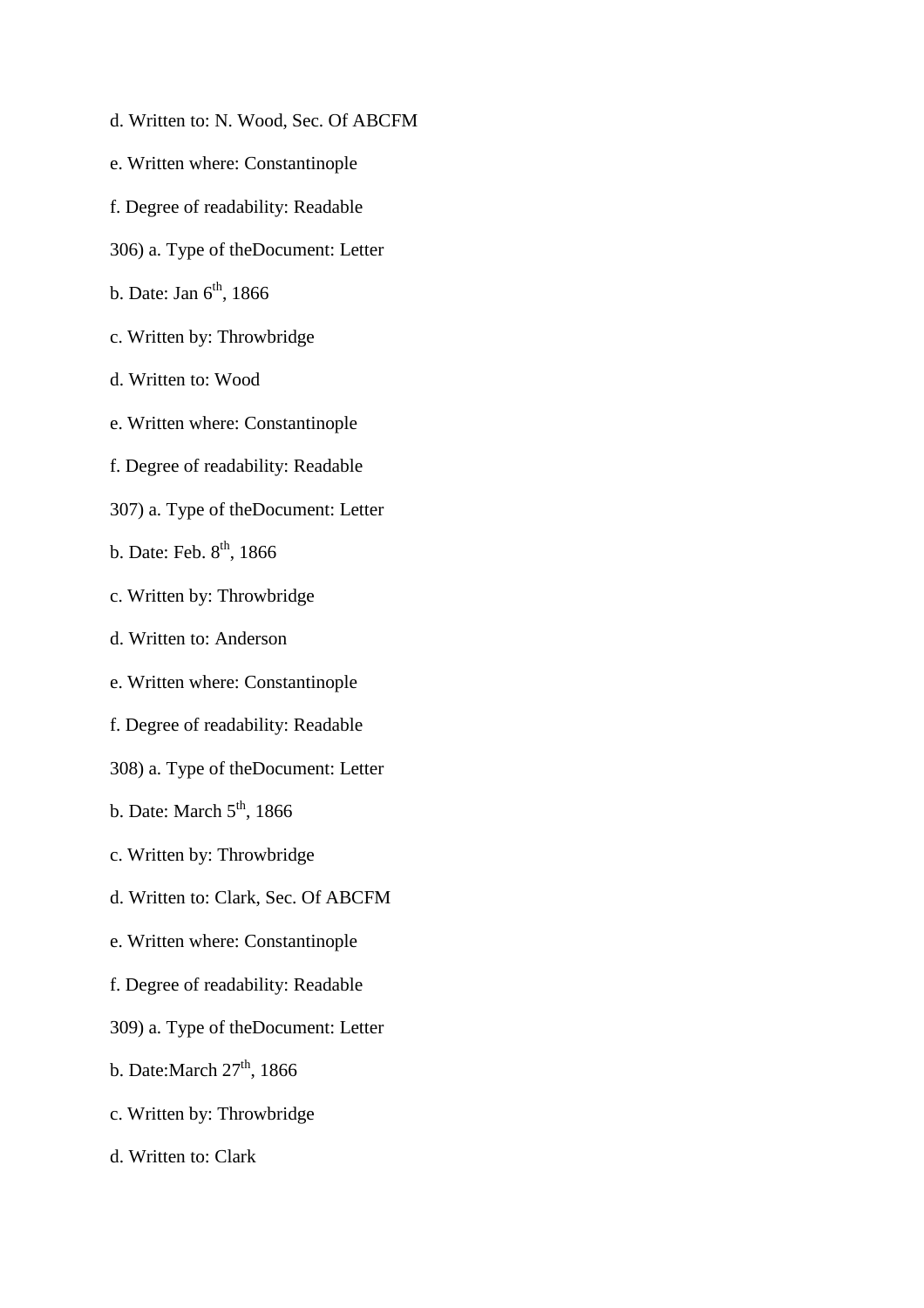- e. Written where: Constantinople
- f. Degree of readability: Readable
- 310) a. Type of theDocument: Letter
- b. Date: March  $27<sup>th</sup>$ , 1866
- c. Written by: Throwbridge
- d. Written to: Wood
- e. Written where: Constantinople
- f. Degree of readability: Readable
- 311) a. Type of theDocument: Letter
- b. Date: Apr.  $13^{th}$ , 1866
- c. Written by: Throwbridge
- d. Written to: Clark
- e. Written where: Constantinople
- f. Degree of readability: Readable
- 312) a. Type of theDocument: Letter
- b. Date:Apr.  $20<sup>th</sup>$ , 1866
- c. Written by: Throwbridge
- d. Written to: Clark
- e. Written where: Constantinople
- f. Degree of readability: Readable
- 313) a. Type of theDocument: Letter
- b. Date: Aug.  $21<sup>st</sup>$ , 1866
- c. Written by: Throwbridge
- d. Written to: Anderson
- e. Written where: Birmingham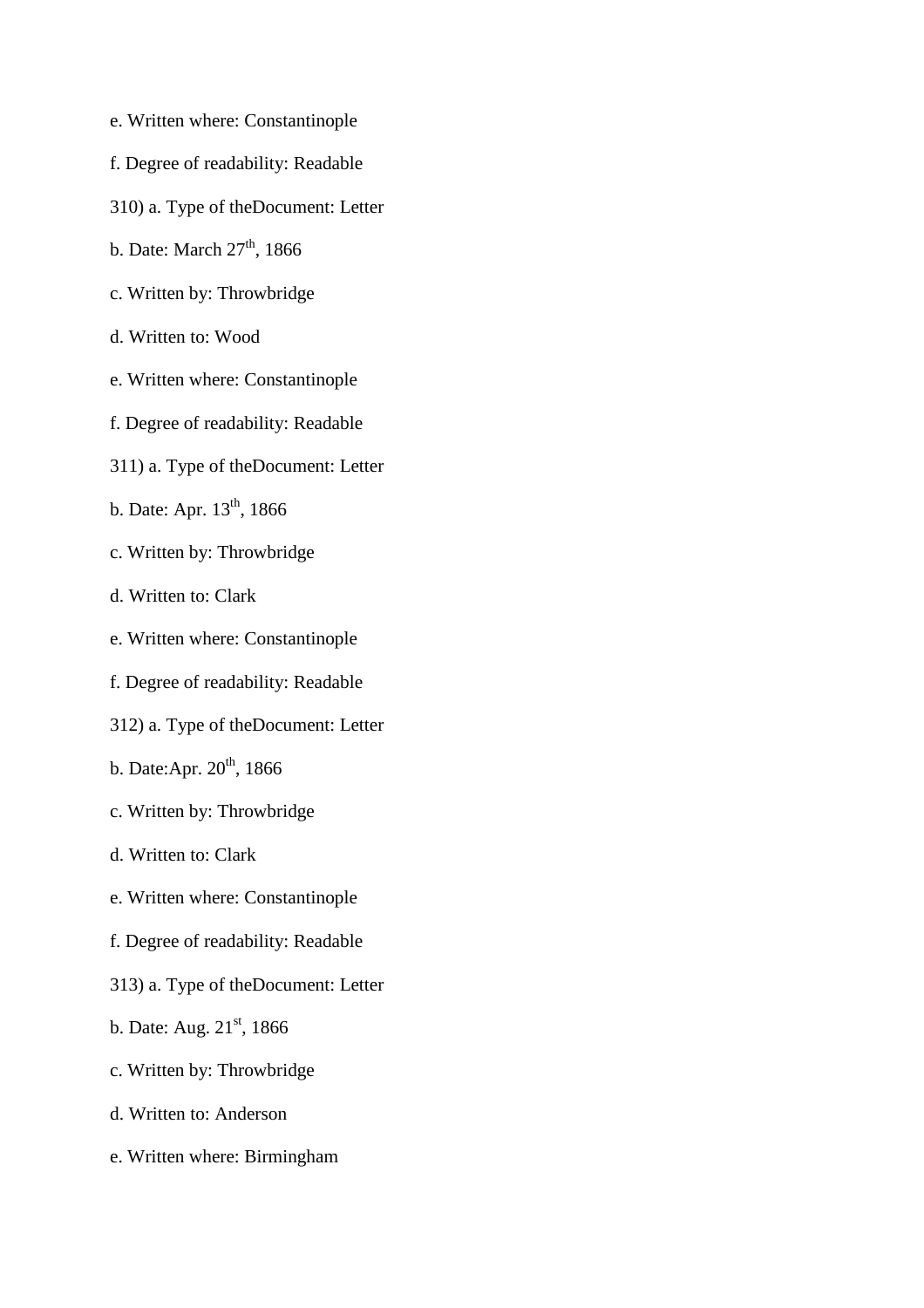- f. Degree of readability: Readable
- 314) a. Type of theDocument: Letter
- b. Date: Oct. 3rd
- c. Written by: Throwbridge
- d. Written to: Treat
- e. Written where: Birmingham
- f. Degree of readability: Readable
- 315) a. Type of theDocument: Letter
- b. Date: Nov.  $26^{th}$ , 1866
- c. Written by: Throwbridge
- d. Written to: Clark
- e. Written where: Indianapolis
- f. Degree of readability: Readable
- 316) a. Type of theDocument: Letter
- b. Date: Jan.  $22<sup>nd</sup>$ , 1867
- c. Written by: Throwbridge
- d. Written to: Wood
- e. Written where: Brooklyn
- f. Degree of readability: Readable
- 317) a. Type of theDocument: Letter that documents meetings of Mr. Throwbridge in
- order to provide financial support for the Central Turkey Mission.
- b. Date: No date
- c. Written by: Throwbridge
- 318) a. Type of theDocument: Letter
- b. Date: Feb. 8<sup>th</sup>, 1867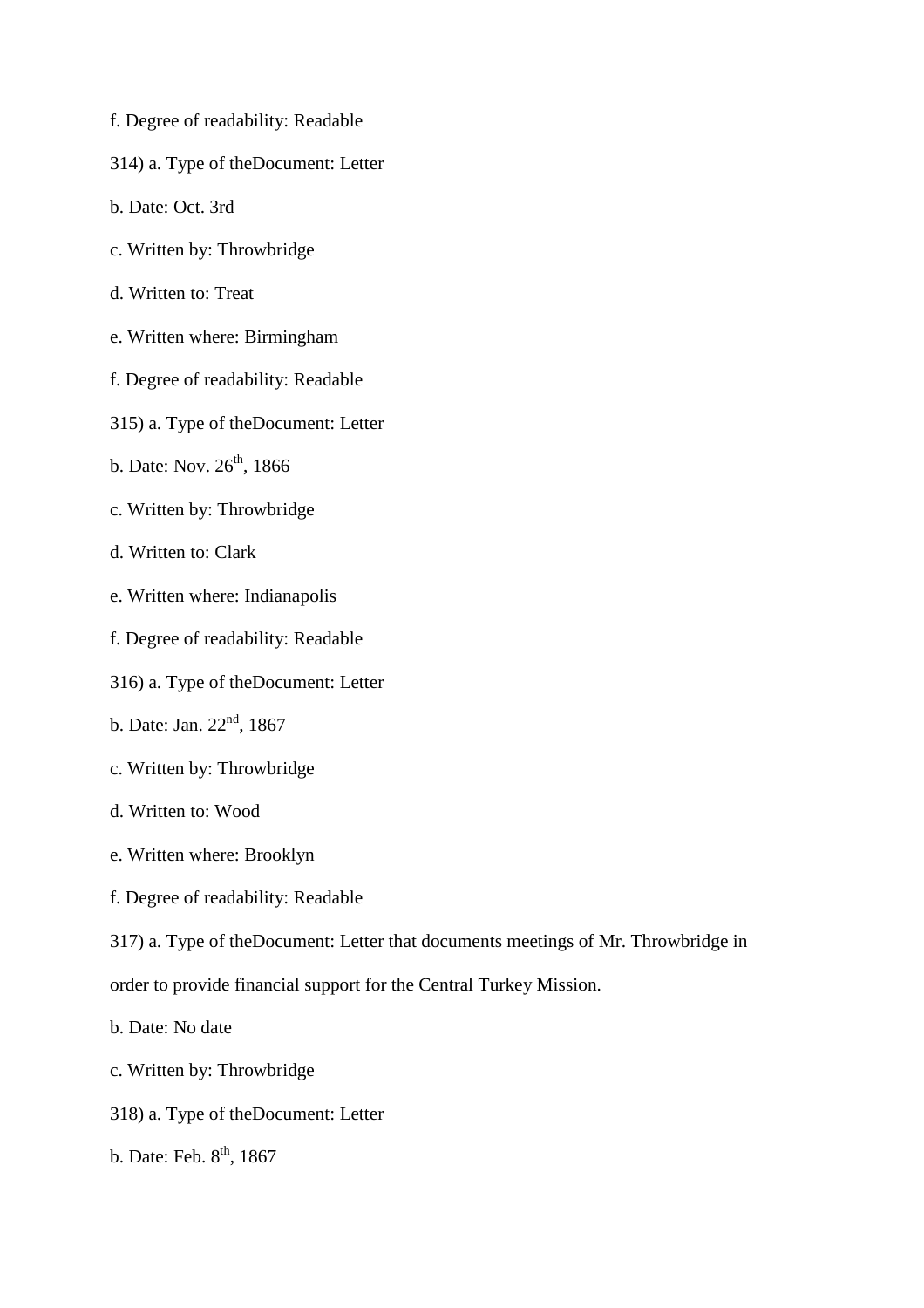- c. Written by: Throwbridge
- d. Written to: Clark
- e. Written where: Washington
- f. Degree of readability: Readable
- 319) a. Type of theDocument: Letter
- b. Date: Feb.  $14^{th}$ , 1867
- c. Written by: Throwbridge
- d. Written to: Clark
- e. Written where: New York
- f. Degree of readability: Readable
- 320) a. Type of theDocument: Letter
- b. Date: Feb.  $18^{th}$ ,  $1867$
- c. Written by: Throwbridge
- d. Written to: Clark
- e. Written where: New York
- f. Degree of readability: Readable
- 321) a. Type of theDocument: Letter
- b. Date: Feb. 22<sup>nd</sup>, 1867
- c. Written by: Throwbridge
- d. Written to: Clark
- e. Written where: Brooklyn
- f. Degree of readability: Readable
- 322) a. Type of theDocument: Letter
- b. Date: March  $13<sup>th</sup>$ , 1867
- c. Written by: Throwbridge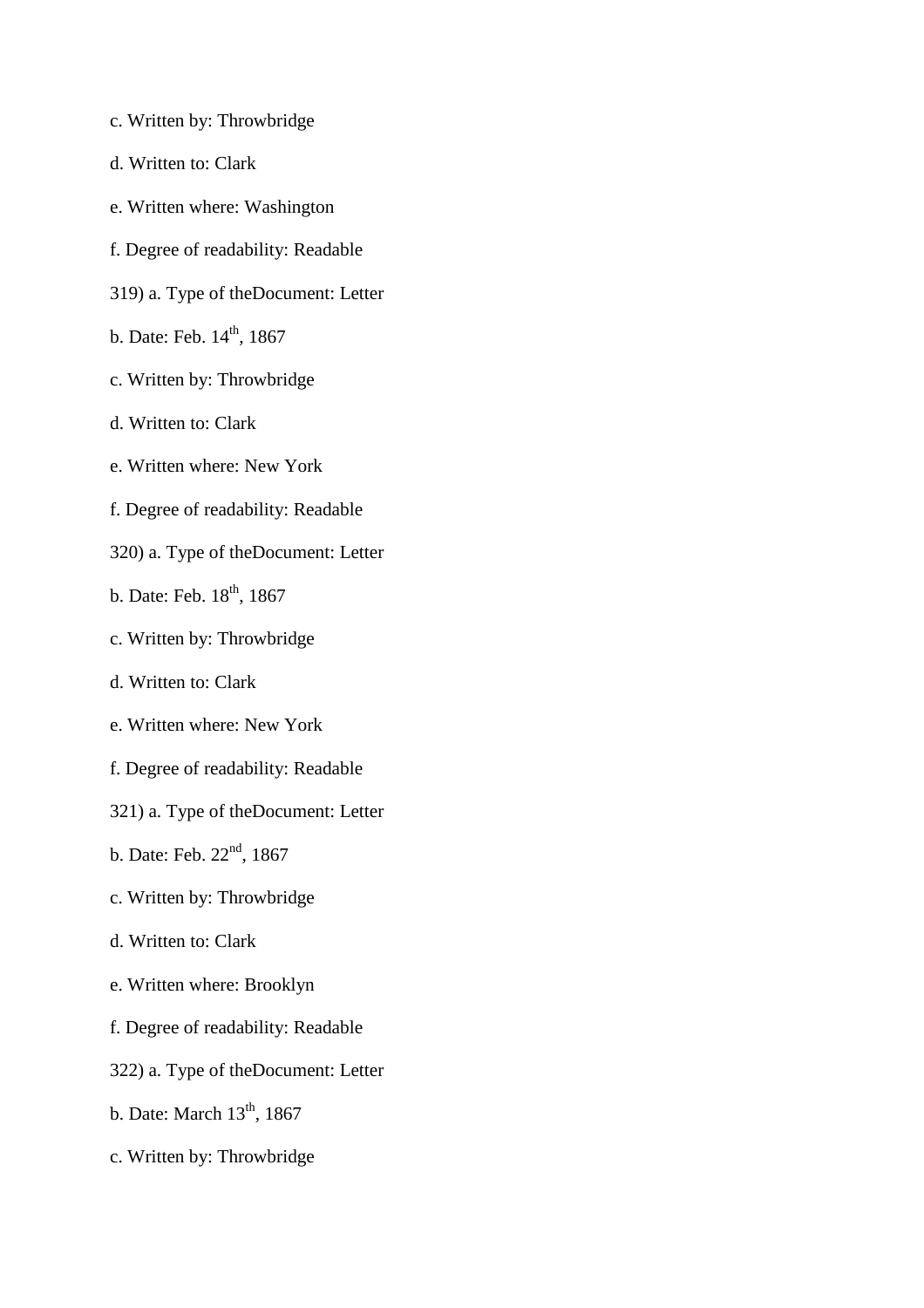- d. Written to: Clark
- e. Written where: Pennslyvannia
- f. Degree of readability: Readable
- 323) a. Type of theDocument: Letter
- b. Date: April 2nd, 1867
- c. Written by: Throwbridge
- d. Written to:
- e. Written where: Liverpool
- f. Degree of readability: Readable
- 324) a. Type of theDocument: Letter
- b. Date: April  $4<sup>th</sup>$ , 1867
- c. Written by: Throwbridge
- d. Written to: Anderson
- e. Written where: London
- f. Degree of readability: Readable
- 325) a. Type of theDocument: Letter
- b. Date: May 3rd, 1867
- c. Written by: Throwbridge
- d. Written to: Clark
- e. Written where: Constantinople
- f. Degree of readability: Readable
- 326) a. Type of theDocument: Letter
- b. Date: May  $28<sup>th</sup>$ , 1867
- c. Written by: Throwbridge
- d. Written to: Clark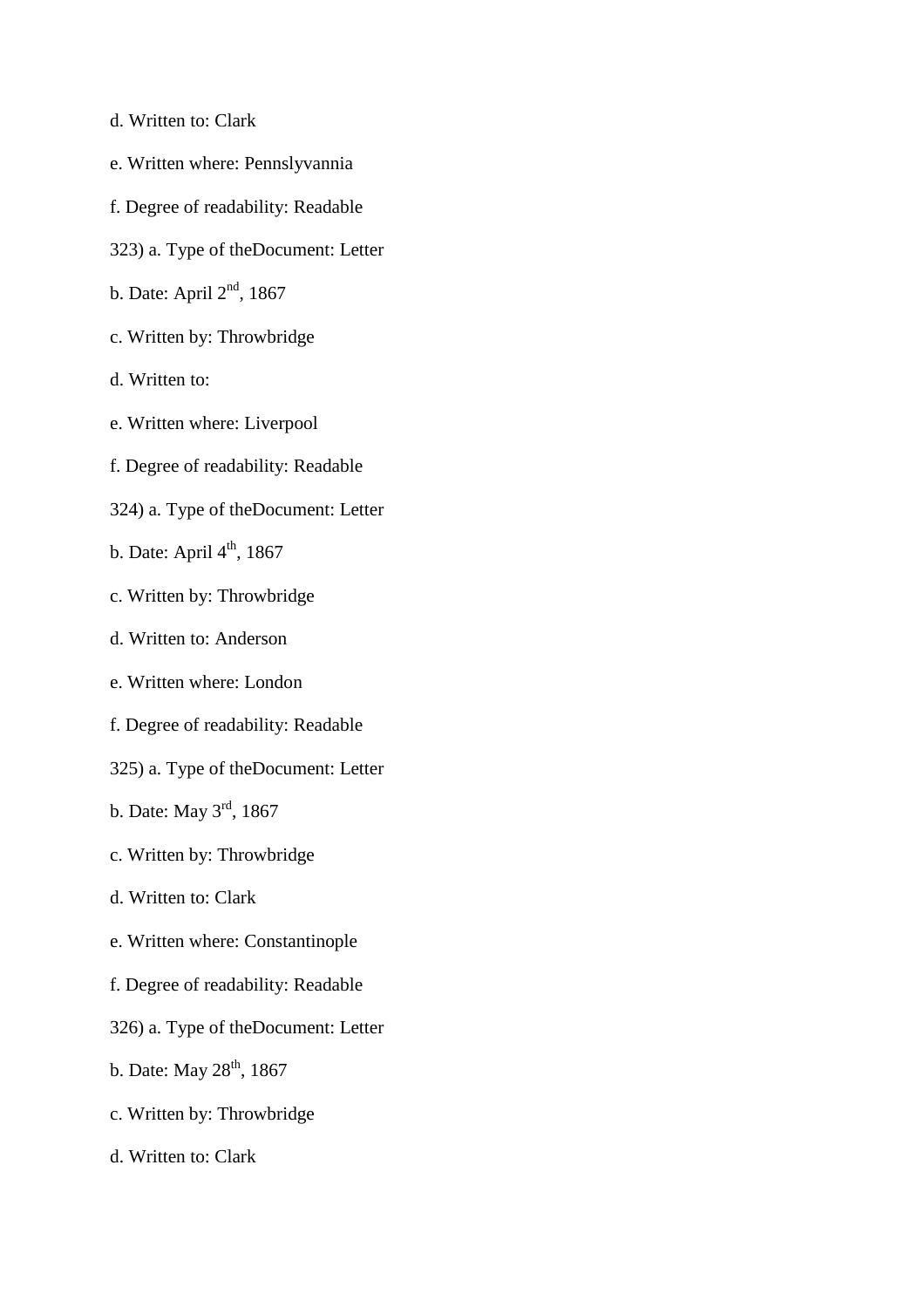- e. Written where: Constantinople
- f. Degree of readability: Readable
- 327) a. Type of theDocument: Letter
- b. Date: June  $1<sup>st</sup>$ , 1867
- c. Written by: Throwbridge
- d. Written to: Clark
- e. Written where: Constantinople
- f. Degree of readability: Readable
- 328) a. Type of theDocument: Letter
- b. Date: July  $16^{th}$ , 1867
- c. Written by: Throwbridge
- d. Written to: Clark
- e. Written where: Constantinople
- f. Degree of readability: Readable
- 329) a. Type of theDocument: Letter
- b. Date: Aug.  $6<sup>th</sup>$ , 1867
- c. Written by: Throwbridge
- d. Written to: Clark
- e. Written where: Constantinople
- f. Degree of readability: Readable
- 330) a. Type of theDocument: Letter
- b. Date: Sep.  $14^{th}$ , 1867
- c. Written by: Throwbridge
- d. Written to: Clark
- e. Written where: Constantinople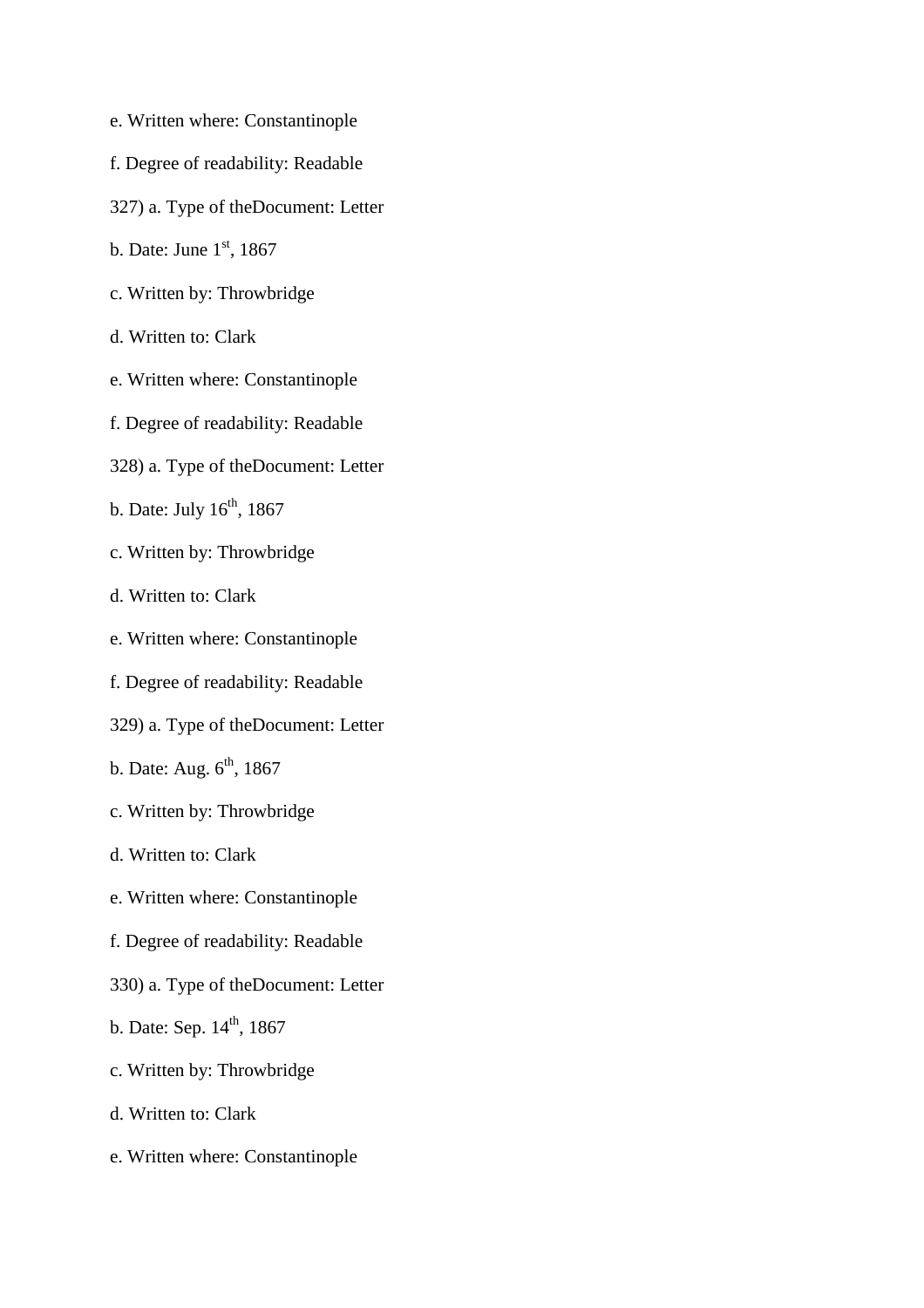- f. Degree of readability: Readable
- 331) a. Type of theDocument: Letter
- b. Date: Oct.  $28^{th}$ , 1867
- c. Written by: Throwbridge
- d. Written to: Clark
- e. Written where: Constantinople
- f. Degree of readability: Readable
- 332) a. Type of theDocument: Letter
- b. Date: Nov.  $7<sup>th</sup>$ , 1867
- c. Written by: Throwbridge
- d. Written to: Clark
- e. Written where: Constantinople
- f. Degree of readability: Readable
- 333) a. Type of theDocument: Letter
- b. Date: Dec.  $10^{th}$ , 1867
- c. Written by: Throwbridge
- d. Written to: Clark
- e. Written where: Constantinople
- f. Degree of readability: Readable
- 334) a. Type of theDocument: Letter
- b. Date: Dec 21<sup>st</sup>, 1867
- c. Written by: Throwbridge
- d. Written to: Clark
- e. Written where: Constantinople
- f. Degree of readability: Readable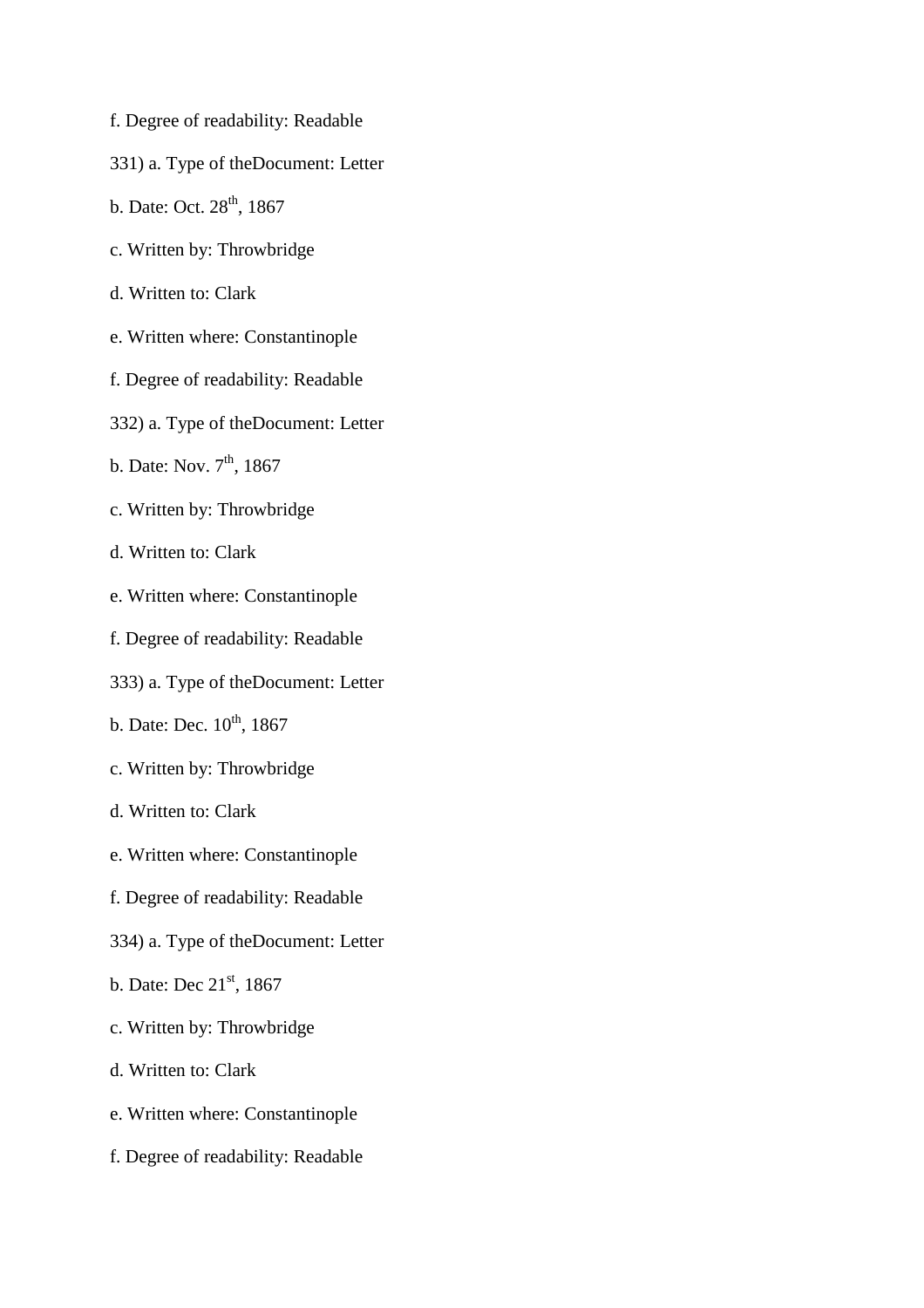- 335) a. Type of theDocument: Letter
- b. Date: Dec  $31<sup>st</sup>$ , 1867
- c. Written by: Throwbridge
- d. Written to: Clark
- e. Written where: Constantinople
- f. Degree of readability: Readable
- 336) a. Type of theDocument: Letter
- b. Date: Jan  $20<sup>th</sup>$ , 1868
- c. Written by: Throwbridge
- d. Written to: Clark
- e. Written where: Constantinople
- f. Degree of readability: Readable
- 337) a. Type of theDocument: Letter
- b. Date: Jan.  $27<sup>th</sup>$ , 1868
- c. Written by: Throwbridge
- d. Written to: Clark
- e. Written where: Constantinople
- f. Degree of readability: Readable
- 338) a. Type of theDocument: Letter
- b. Date: May  $29^{th}$ , 1869
- c. Written by: Throwbridge
- d. Written to: Clark
- e. Written where: Constantinople
- f. Degree of readability: Readable
- 339) a. Type of theDocument: Letter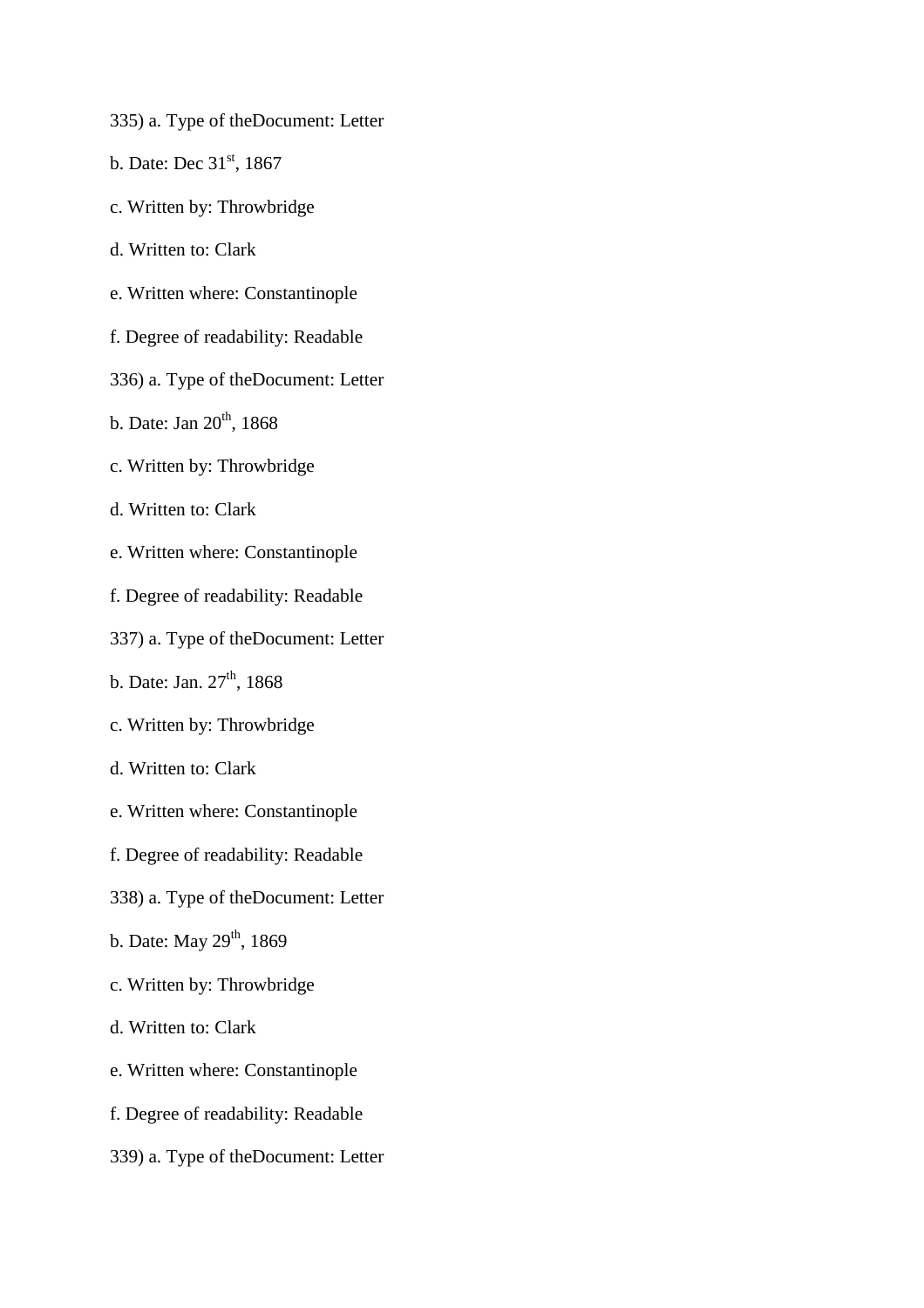- b. Date: July  $21<sup>st</sup>$ , 1868
- c. Written by: Throwbridge
- d. Written to: Clark
- e. Written where: Constantinople
- f. Degree of readability: Readable
- 340) a. Type of theDocument: Letter
- b. Date: Aug.  $14^{th}$ , 1868
- c. Written by: Throwbridge
- d. Written to: Clark
- e. Written where: Constantinople
- f. Degree of readability: Readable
- 341) a. Type of theDocument: Letter
- b. Date: Sept.  $24^{th}$ , 1868
- c. Written by: Throwbridge
- d. Written to: Clark
- e. Written where: Dardanels
- f. Degree of readability: Readable
- 342) a. Type of theDocument: Letter
- b. Date: Dec.  $1<sup>st</sup>$ , 1868
- c. Written by: Throwbridge
- d. Written to: Wood
- e. Written where: Marash
- f. Degree of readability: Readable
- 343) a. Type of theDocument: Letter
- b. Date: Dec.  $15<sup>th</sup>$ , 1868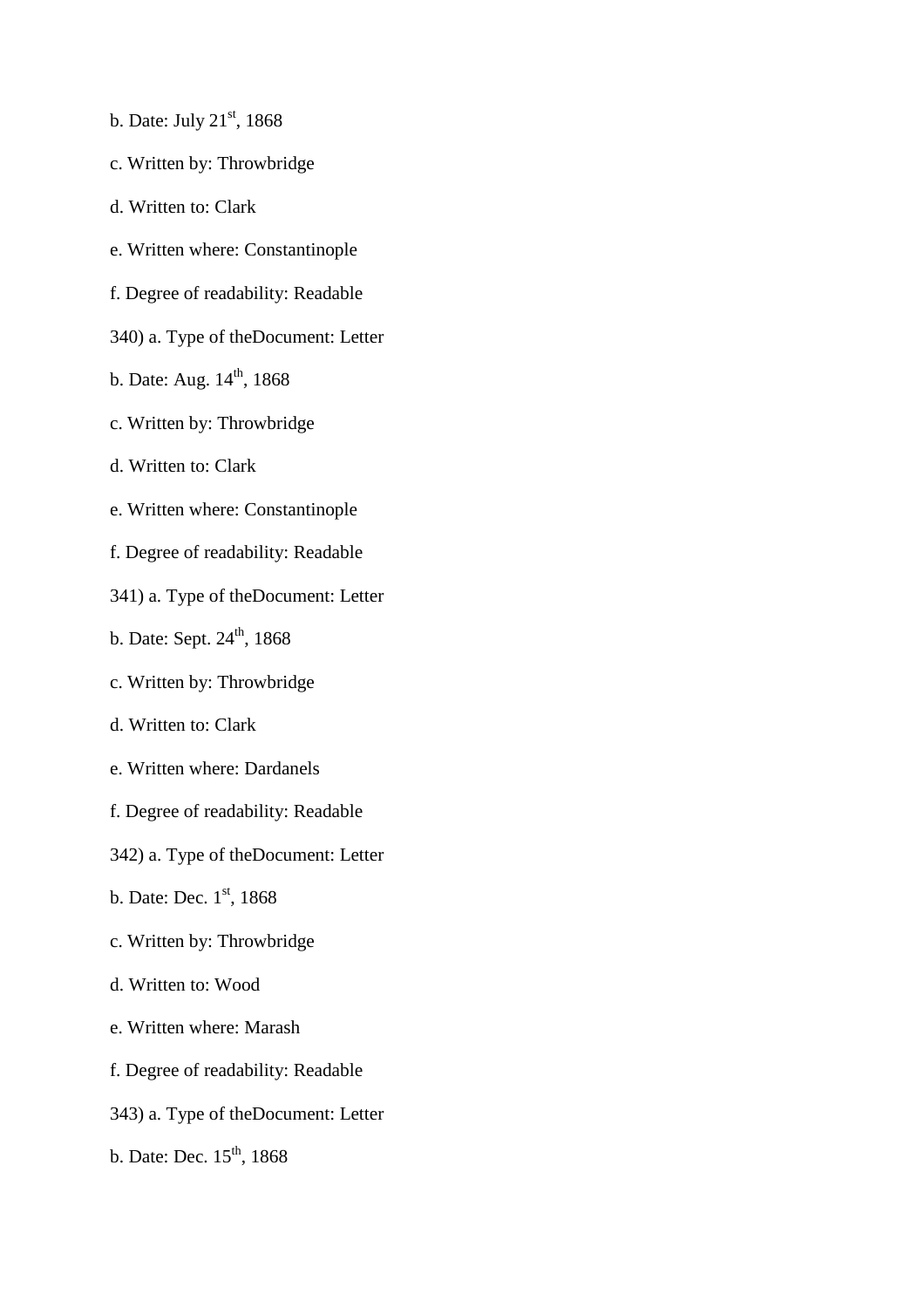- c. Written by: Throwbridge
- d. Written to: Clark
- e. Written where: Marash
- f. Degree of readability: Readable
- 344) a. Type of theDocument: Letter
- b. Date: Jan.  $6^{th}$ , 1869
- c. Written by: Throwbridge
- d. Written to: Clark
- e. Written where: Marash
- f. Degree of readability: Readable
- 345) a. Type of theDocument: Letter
- b. Date: Jan.  $29<sup>th</sup>$ ,
- c. Written by: Throwbridge
- d. Written to: Clark
- e. Written where: Marash
- f. Degree of readability: Readable
- 346) a. Type of theDocument: Letter
- b. Date: May 3rd, 1869
- c. Written by: Throwbridge
- d. Written to: Clark
- e. Written where: Marash
- f. Degree of readability: Readable
- 347) a. Type of theDocument: Letter
- b. Date: May  $10^{th}$ , 1869
- c. Written by: Throwbridge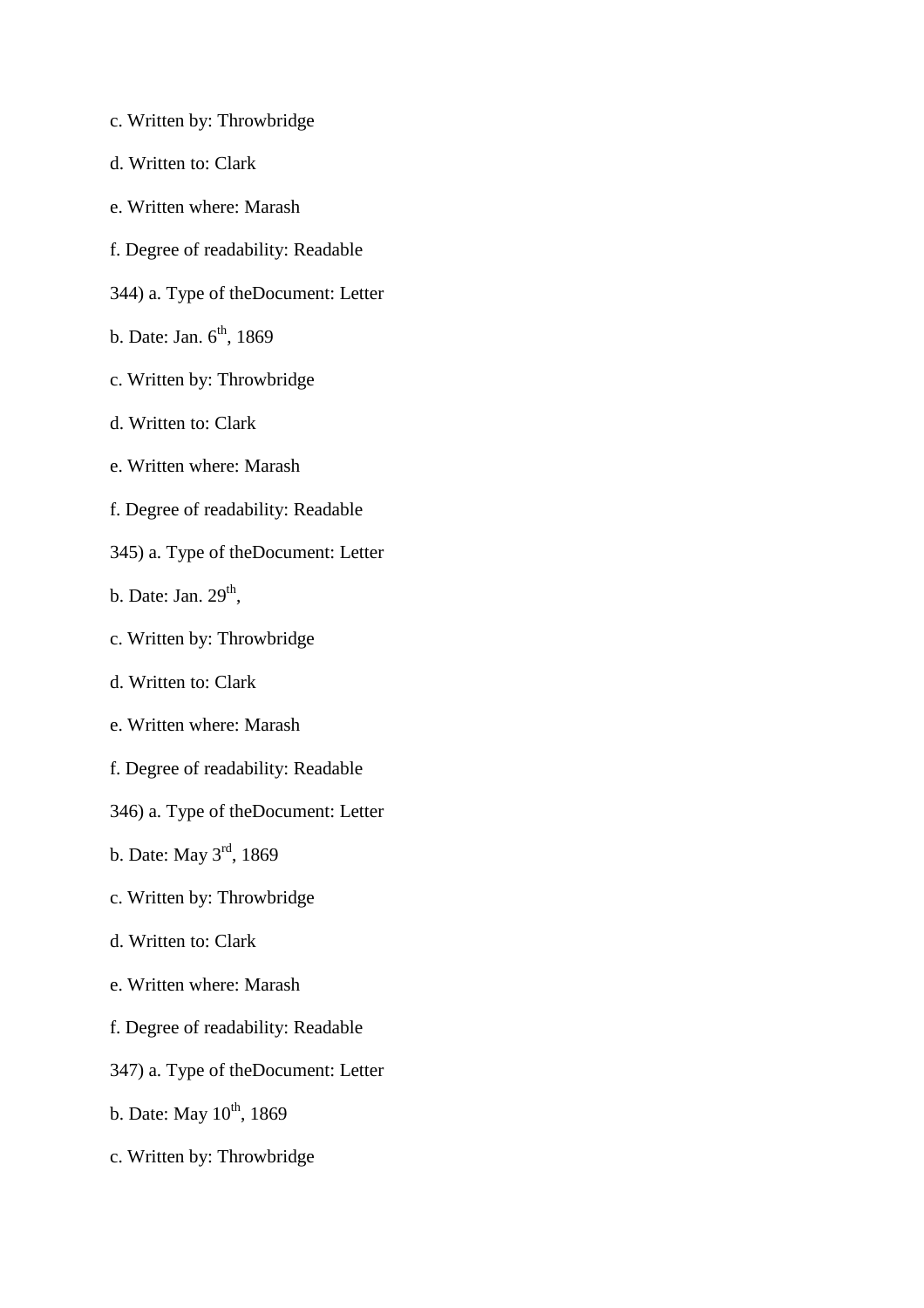- d. Written to: Clark
- e. Written where: Marash
- f. Degree of readability: Readable
- 348) a. Type of theDocument: Letter
- b. Date: June11th, 1869
- c. Written by: Throwbridge
- d. Written to: Clark
- e. Written where: Marash
- f. Degree of readability: Hardly Readable
- 349) a. Type of theDocument: Letter
- b. Date: July  $9<sup>th</sup>$ , 1869
- c. Written by: Throwbridge
- d. Written to: Clark
- e. Written where: Kırhan (?)
- f. Degree of readability: Hardly Readable
- 350) a. Type of theDocument: Letter
- b. Date: Aug.  $9<sup>th</sup>$ , 1869
- c. Written by: Throwbridge
- d. Written to: Clark
- e. Written where: Marash
- f. Degree of readability: PartiallyReadable
- 351) a. Type of theDocument: Letter
- b. Date: Oct.  $6<sup>th</sup>$ , 1869
- c. Written by: Throwbridge
- d. Written to: Clark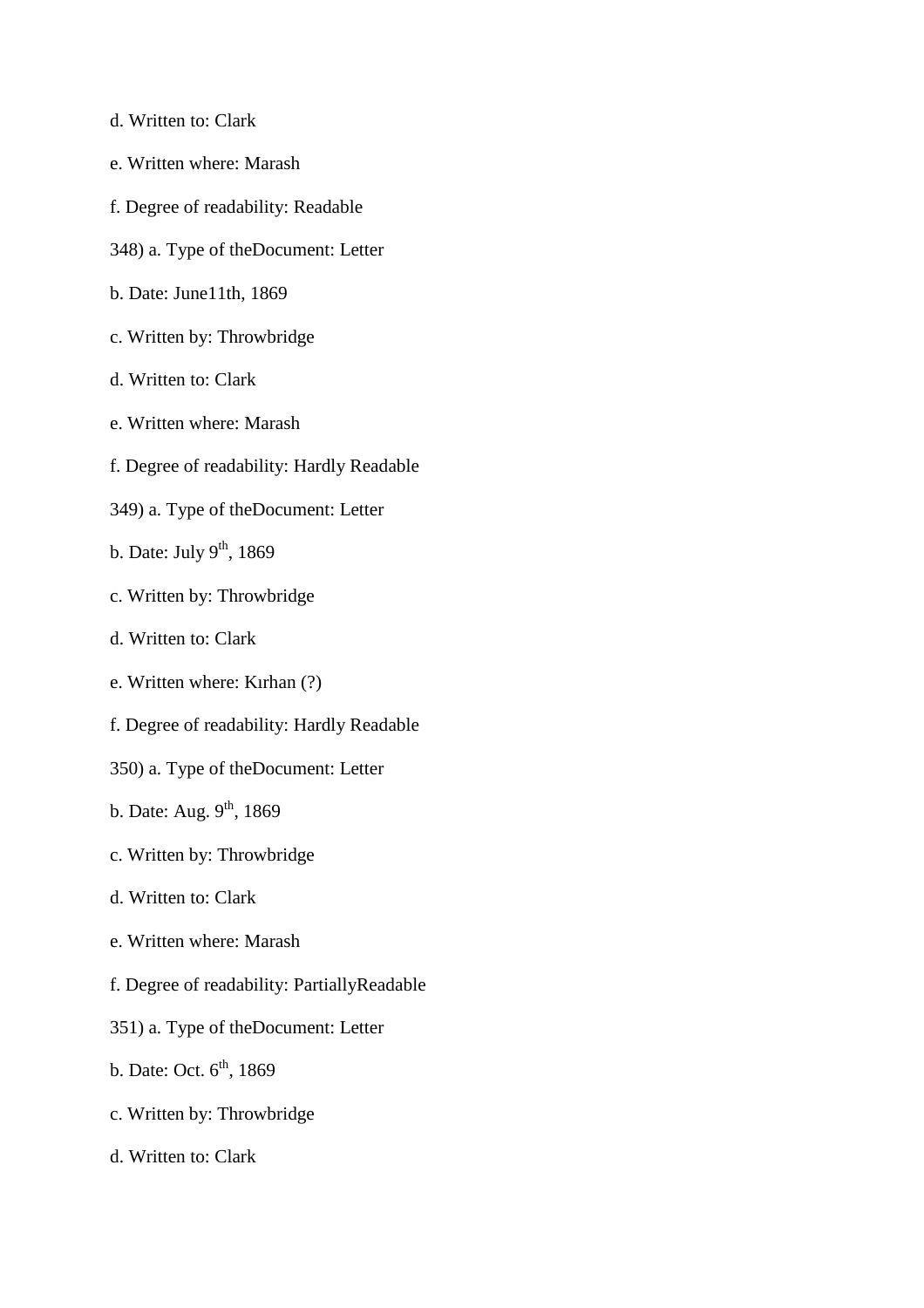- e. Written where:Marash
- f. Degree of readability: Readable
- 352) a. Type of theDocument: Letter
- b. Date: Nov.  $19^{th}$ , 1869
- c. Written by: Throwbridge
- d. Written to: Clark
- e. Written where: Marash
- f. Degree of readability: Partially Readable
- 353) a. Type of theDocument: Letter
- b. Date: Dec.  $1<sup>st</sup>$ , 1868
- c. Written by: Throwbridge
- d. Written to: Clark
- e. Written where: Marash
- f. Degree of readability: Partially Readable
- 354) a. Type of theDocument: Letter
- b. Date: June  $7<sup>th</sup>$ , 1866
- c. Written by: Throwbridge
- d. Written to: Clark
- e. Written where: Constantinople
- f. Degree of readability: Readable
- 355) a. Type of theDocument: Letter
- b. Date: Apr.  $10^{th}$ , 1870
- c. Written by: Throwbridge
- d. Written to: Clark
- e. Written where: Marash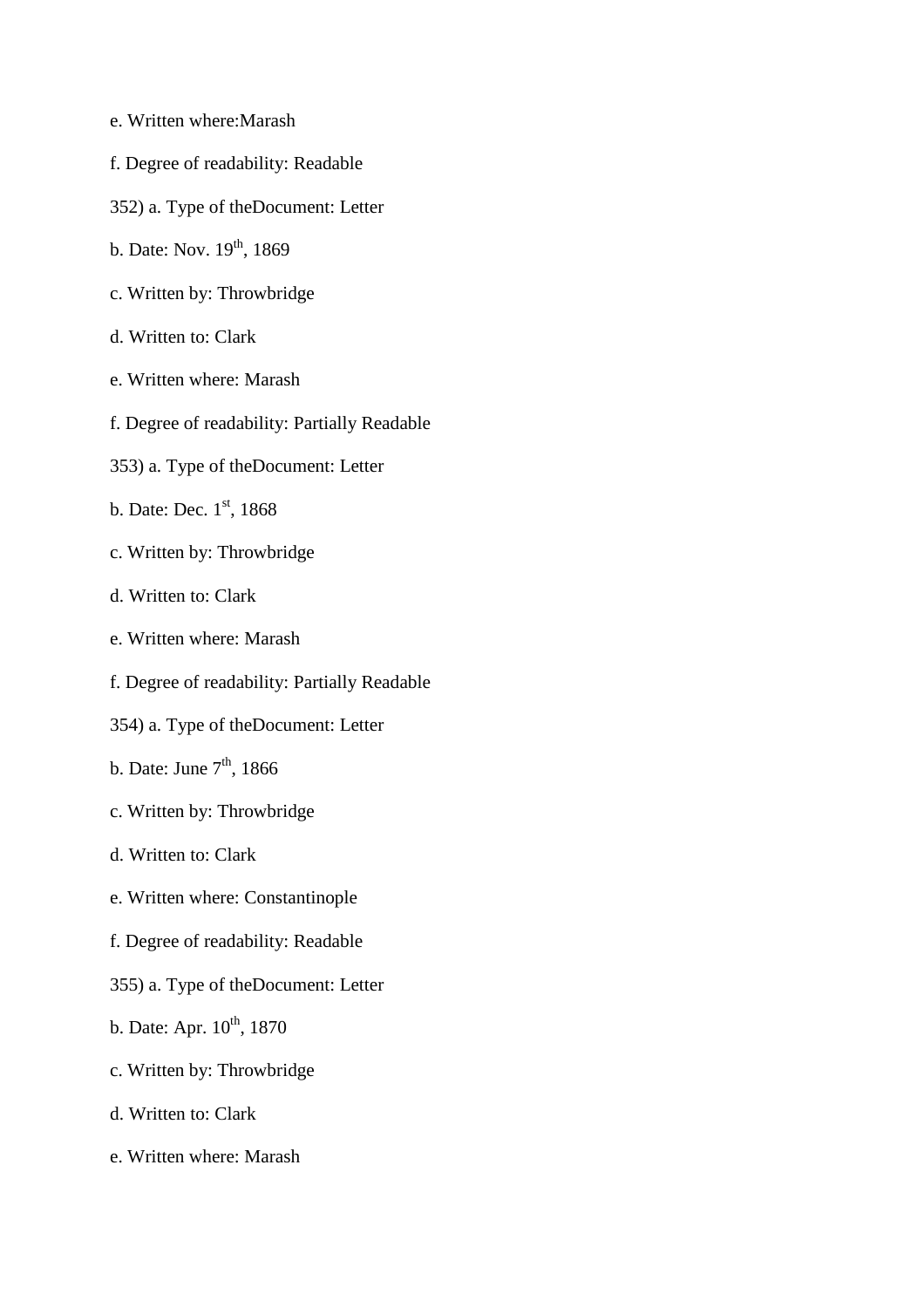- f. Degree of readability: Readable
- 356) a. Type of theDocument: Letter
- b. Date:May (?), 1870
- c. Written by: Throwbridge
- d. Written to: Clark
- e. Written where: Marash
- f. Degree of readability: Readable
- 357) a. Type of theDocument: Letter
- b. Date: July  $20<sup>th</sup>$ , 1870
- c. Written by: Throwbridge
- d. Written to: Clark
- e. Written where: Marash
- f. Degree of readability: Readable
- 358) a. Type of theDocument: Letter
- b. Date: July  $20^{th}$ , 1870
- c. Written by: Throwbridge
- d. Written to: Clark
- e. Written where: Hadjin(?)
- f. Degree of readability: Readable
- 359) a. Type of theDocument: Letter
- b. Date: Aug.  $10^{th}$ , 1870
- c. Written by: Throwbridge
- d. Written to: Treat
- e. Written where: Marash
- f. Degree of readability: Readable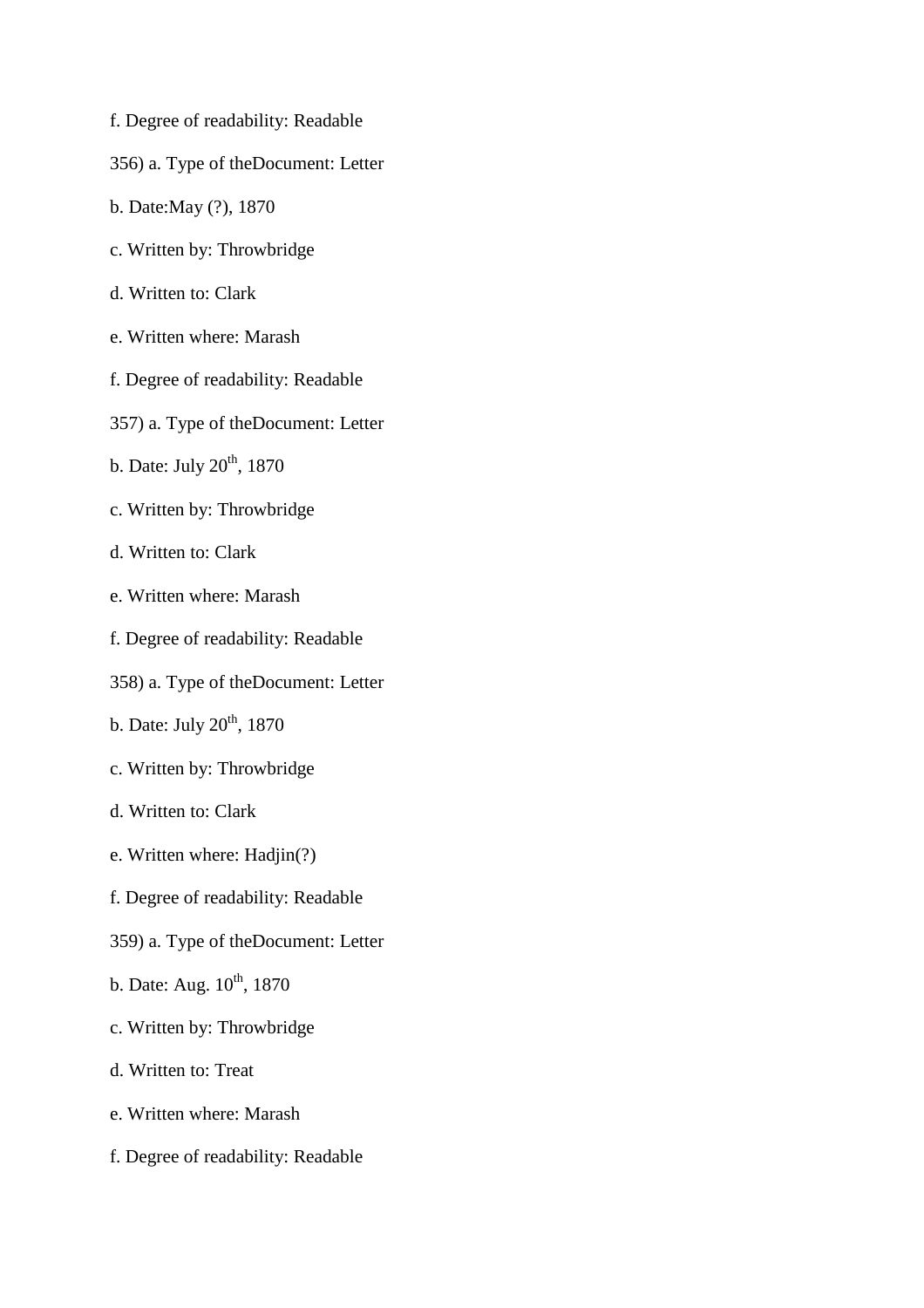- 360) a. Type of theDocument: Letter
- b. Date: Sept.  $26<sup>th</sup>$ , 1870
- c. Written by: Throwbridge
- d. Written to: Clark
- e. Written where: Marash
- f. Degree of readability: Readable
- 361) a. Type of theDocument: Letter
- b. Date: Oct.  $29^{th}$ , 1870
- c. Written by: Throwbridge
- d. Written to: Clark
- e. Written where: Marash
- f. Degree of readability: Readable
- 362) a. Type of theDocument: Letter
- b. Date: Dec.  $10^{th}$ , 1870
- c. Written by: Throwbridge
- d. Written to: The Members of the Senior Class of the Theological Dept.
- e. Written where: Marash
- f. Degree of readability: Readable
- 363) a. Type of theDocument: Letter
- b. Date: Feb.  $19^{th}$ , 1871
- c. Written by: Throwbridge
- d. Written to: Treat
- e. Written where: Marash
- f. Degree of readability: Readable
- 364) a. Type of theDocument: Letter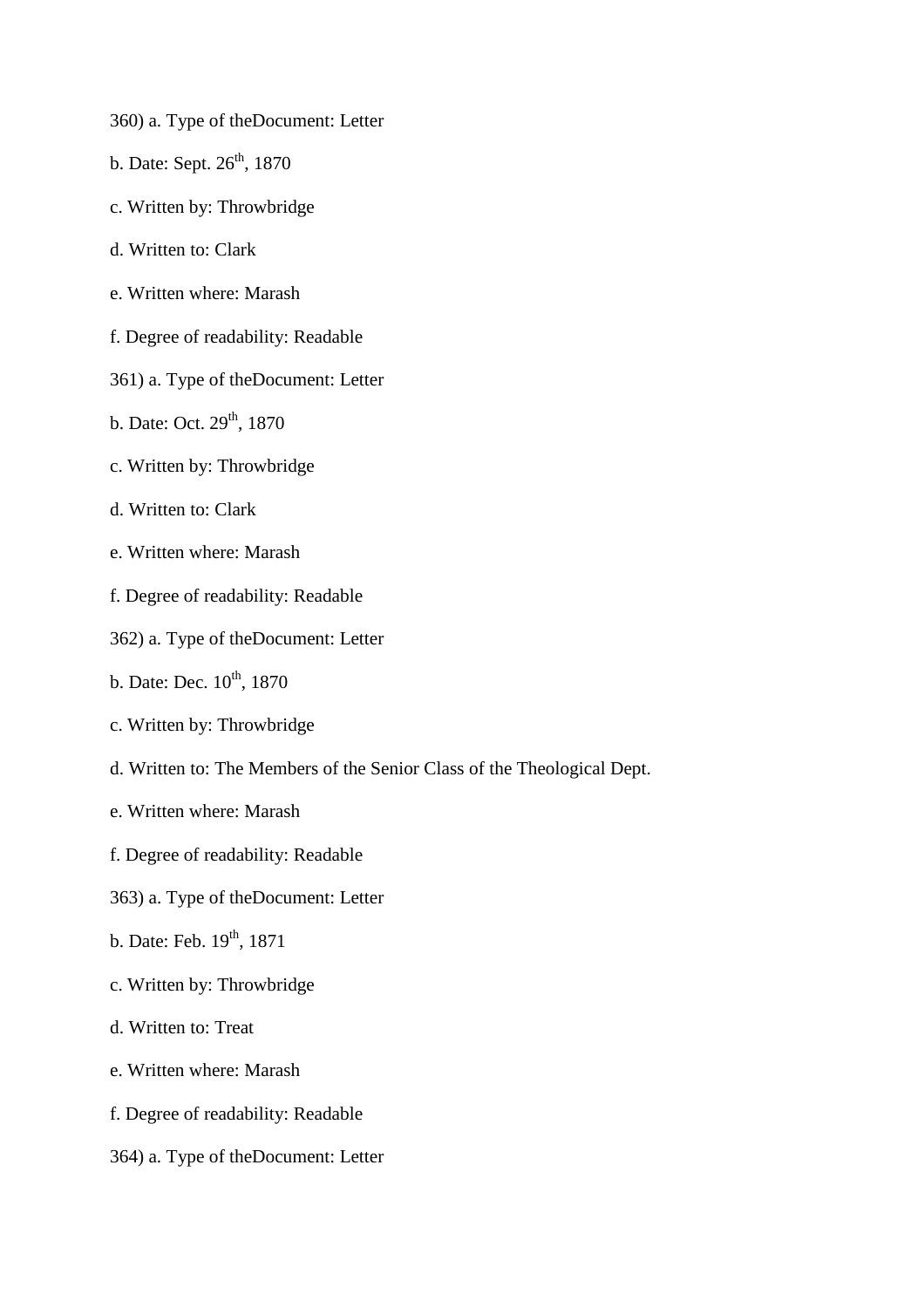- b. Date: Feb.  $20^{th}$ , 1871
- c. Written by: Throwbridge
- d. Written to: To the Editor of Congressionist
- e. Written where: Marash
- f. Degree of readability: Readable
- 365) a. Type of theDocument: Letter
- b. Date: Feb.  $27<sup>th</sup>$ , 1871
- c. Written by: Throwbridge
- d. Written to: Treat
- e. Written where: Marash
- f. Degree of readability: Readable
- 366) a. Type of theDocument: Letter
- b. Date: May  $30^{th}$ , 1871
- c. Written by: Throwbridge
- d. Written to: Clark
- e. Written where: Marash
- f. Degree of readability: Readable
- 367) a. Type of theDocument: Letter
- b. Date: June  $13<sup>th</sup>$ , 1871
- c. Written by: Throwbridge
- d. Written to: Clark
- e. Written where: Marash
- f. Degree of readability: Readable
- 368) a. Type of theDocument: Letter
- b. Date: July 31<sup>st</sup>, 1571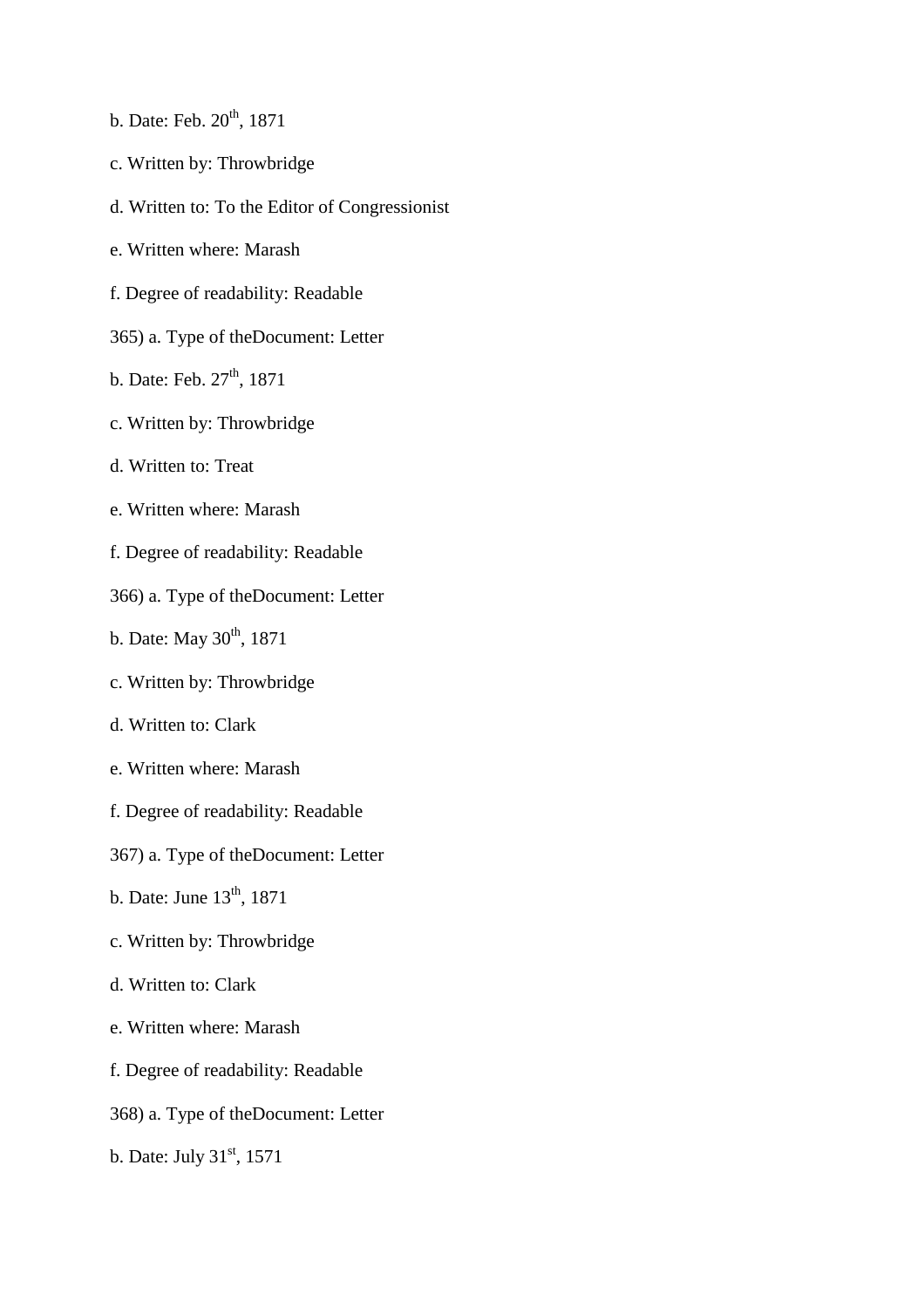- c. Written by: Throwbridge
- d. Written to: Clark
- e. Written where: Marash
- f. Degree of readability: Readable
- 369) a. Type of theDocument: Letter
- b. Date: Aug.  $31<sup>st</sup>$ , 1871
- c. Written by: Throwbridge
- d. Written to: Clark
- e. Written where: Marash
- f. Degree of readability: Readable
- 370) a. Type of theDocument: Letter
- b. Date: Sept. 21<sup>st</sup>, 1871
- c. Written by: Throwbridge
- d. Written to:
- e. Written where: Keshan
- f. Degree of readability: Readable
- 371) a. Type of theDocument: Letter
- b. Date: Sep.  $5<sup>th</sup>$ , 1871
- c. Written by:Montgomery, Perry, Powers, Mendan
- d. Written to: ABCFM
- e. Written where: Keshan
- f. Degree of readability: Readable
- 372) a. Type of theDocument: Letter
- b. Date: Sept. 30<sup>th</sup>, 1871
- c. Written by: Throwbridge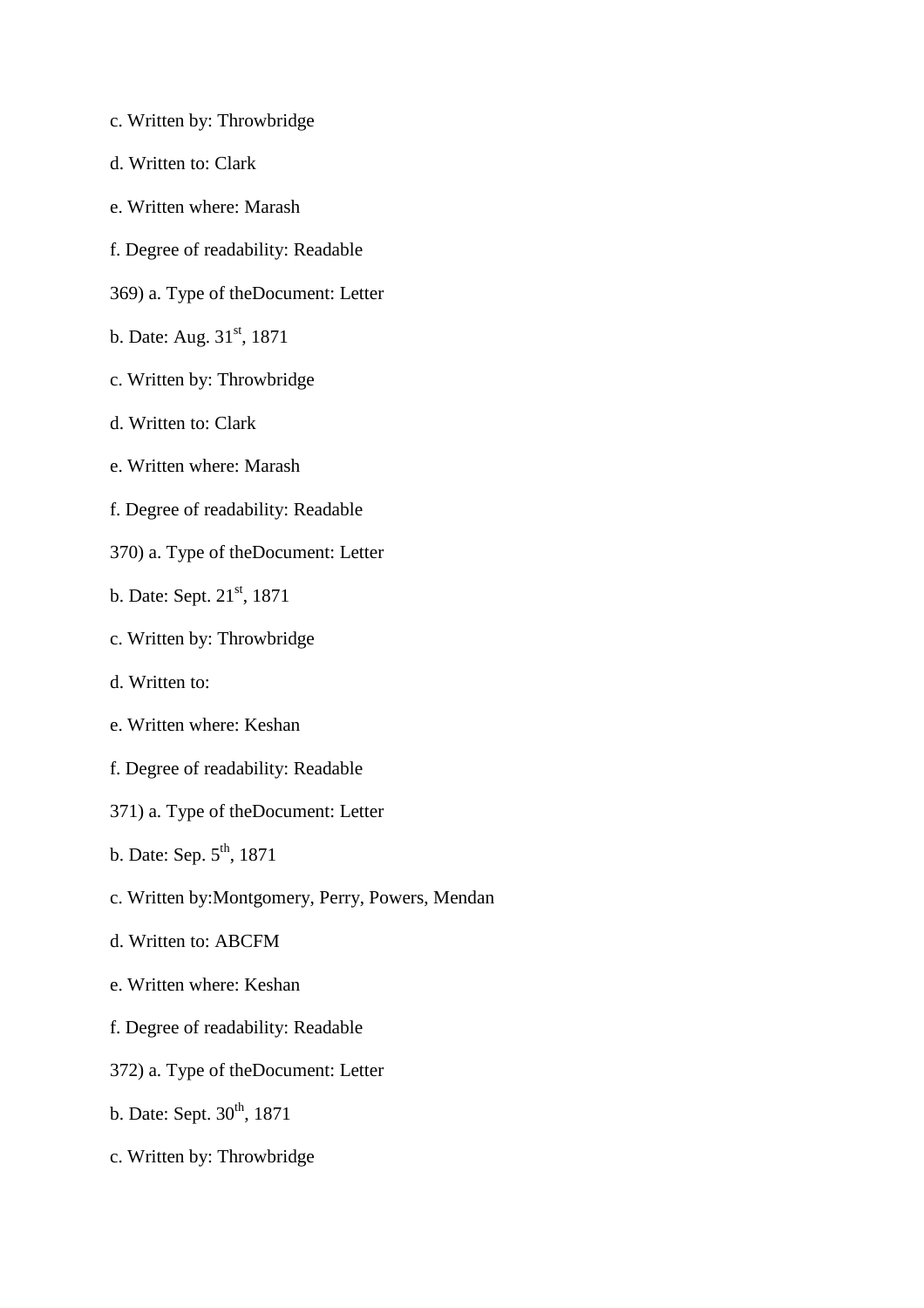- d. Written to: Clark
- e. Written where: Marash
- f. Degree of readability: Readable
- 373) a. Type of theDocument: Letter
- b. Date: Oct. 16<sup>th</sup>, 1871
- c. Written by: Throwbridge
- d. Written to: Clark
- e. Written where: Marash
- f. Degree of readability: Readable
- 374) a. Type of theDocument: Letter
- b. Date: Sept. 19<sup>th</sup>, 1871
- c. Written by: Throwbridge
- d. Written to:J.R. Morcester
- e. Written where: Marash
- f. Degree of readability:Partially Readable
- 375) a. Type of theDocument: Letter
- b. Date: Nov. 3rd, 1871
- c. Written by: Throwbridge
- d. Written to: Clark
- e. Written where: Marash
- f. Degree of readability: Readable
- 376) a. Type of theDocument: Letter
- b. Date: Nov. 14<sup>th</sup>, 1871
- c. Written by: Throwbridge
- d. Written to: Clark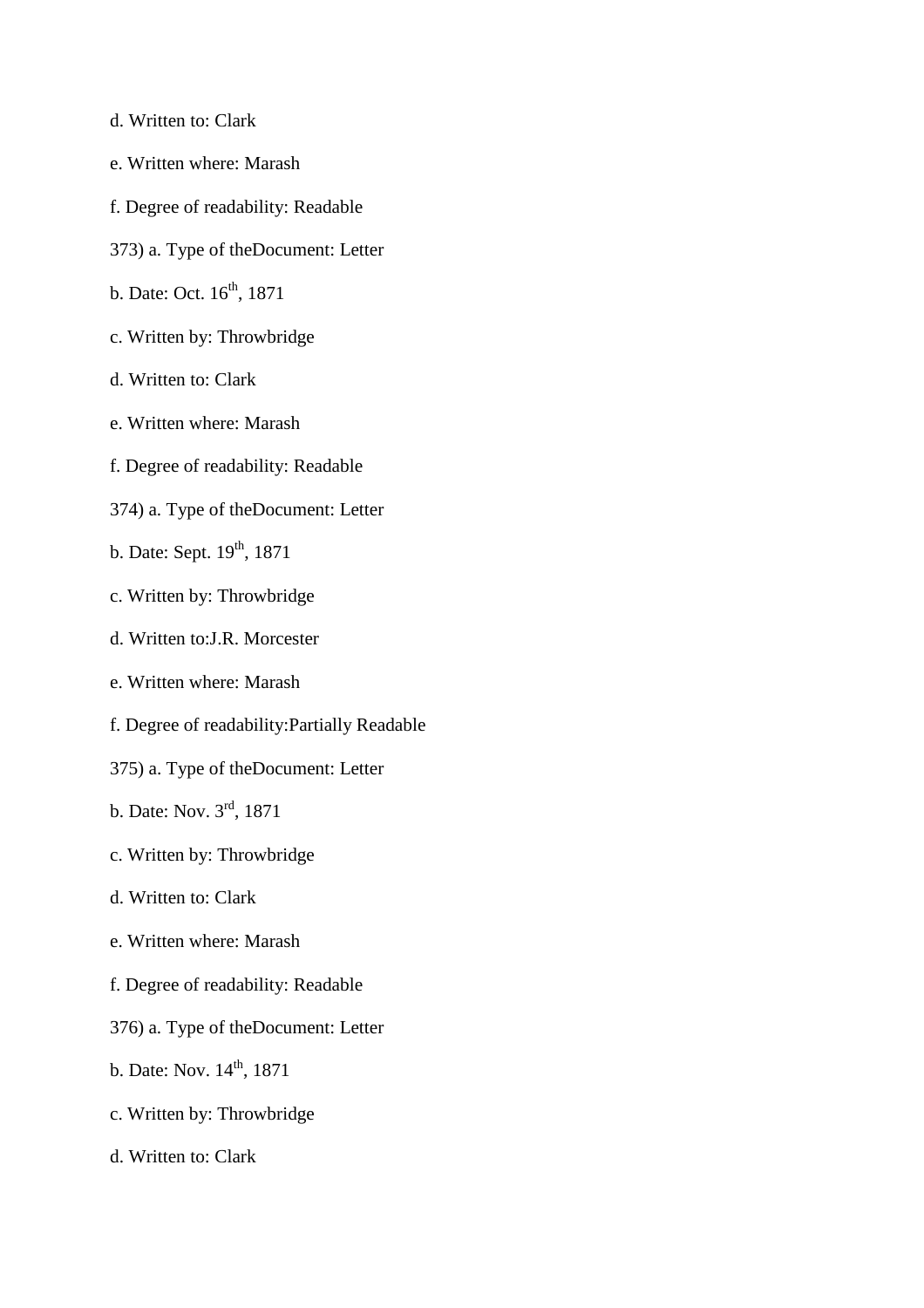- e. Written where: Marash
- f. Degree of readability: Readable
- 367) a. Type of theDocument: Outline Map of the Central Turkey Mission
- 368) a. Type of theDocument: Letter
- b. Date: Nov. 25<sup>th</sup>, 1871
- c. Written by: Throwbridge
- d. Written to: Clark
- e. Written where: Marash
- f. Degree of readability: Readable
- 369) a. Type of theDocument: Letter
- b. Date: Nov. 25<sup>th</sup>, 1871
- c. Written by: Throwbridge
- d. Written to: Prof. W.D. Whitney
- e. Written where: Marash
- f. Degree of readability: Partially Readable
- 370) a. Type of theDocument: Letter
- b. Date: Nov.  $4^{th}$ , 1871
- c. Written by: Throwbridge
- d. Written to: Clark
- e. Written where: Marash
- f. Degree of readability: Readable
- 371) a. Type of theDocument: Letter
- b. Date: Dec.  $11^{th}$ , 1871
- c. Written by: Throwbridge
- d. Written to: Clark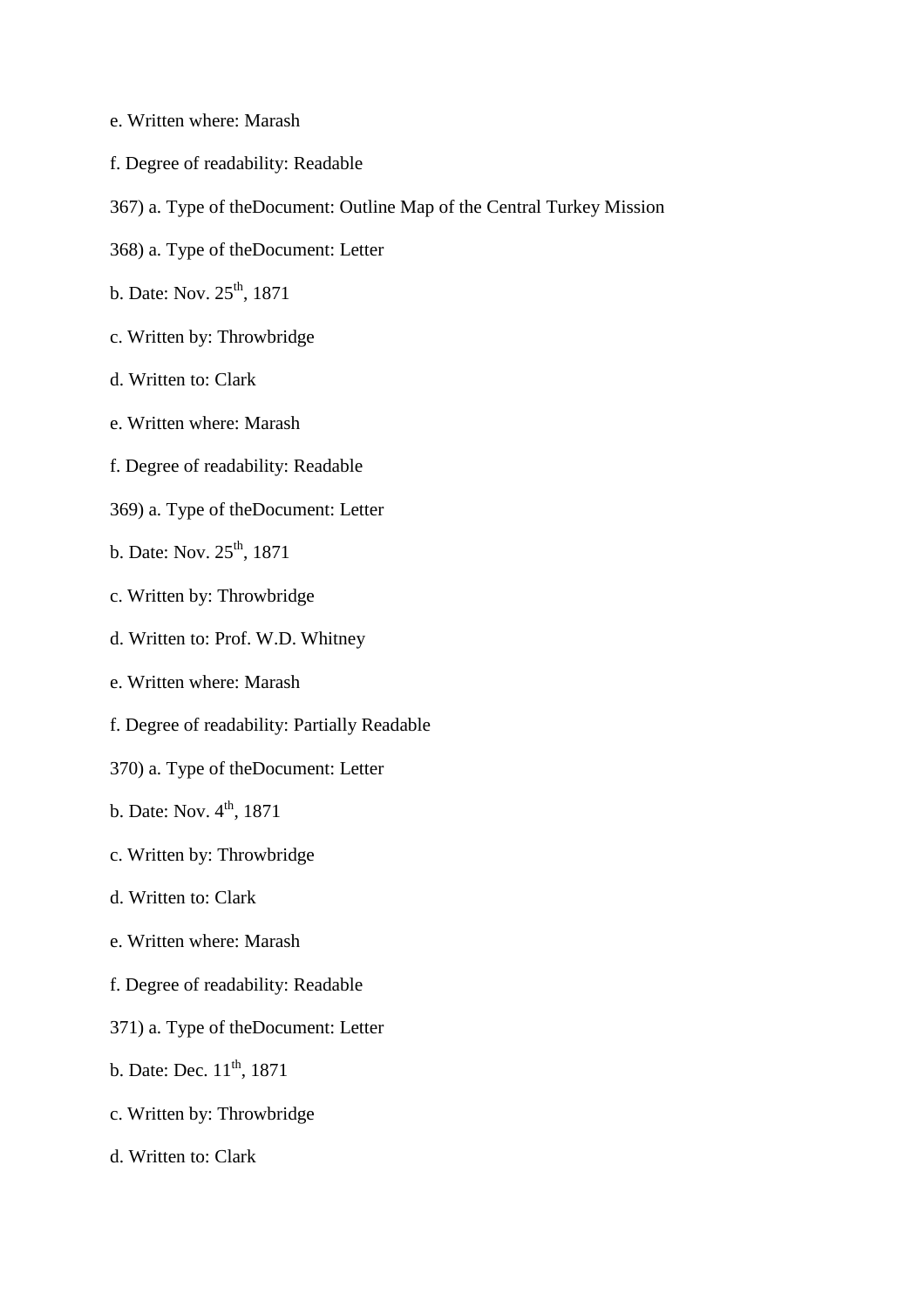- e. Written where: Marash
- f. Degree of readability: Readable
- 372) a. Type of theDocument: Letter
- b. Date: January  $2<sup>nd</sup>$ , 1860
- c. Written by: G.H. White
- d. Written to: Rev. Anderson, Sec. Of ABCFM
- e. Written where: Marash
- f. Degree of readability: Readable
- 373) a. Type of theDocument: Letter
- b. Date: April  $9<sup>th</sup>$ , 1860
- c. Written by: White
- d. Written to:
- e. Written where: Marash
- f. Degree of readability: Readable
- 374) a. Type of theDocument: Letter
- b. Date: April  $12<sup>th</sup>$ , 1860
- c. Written by: White
- d. Written to: Anderson
- e. Written where: Marash
- f. Degree of readability: Readable
- 375) a. Type of theDocument: Letter
- b. Date: July  $17<sup>th</sup>$ , 1860
- c. Written by: White
- d. Written to: Anderson
- e. Written where: Marash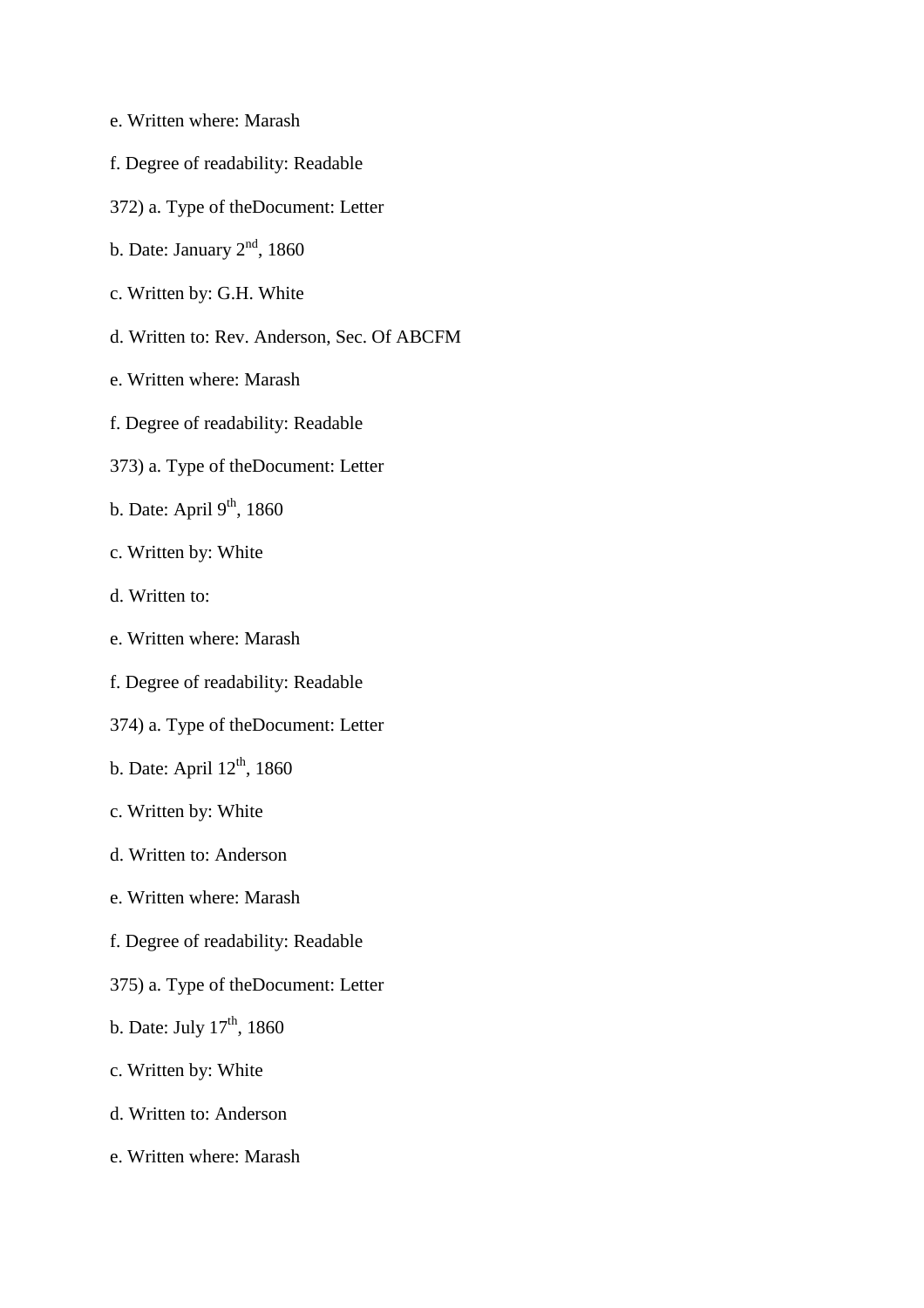- f. Degree of readability: Readable
- 376) a. Type of theDocument: Letter
- b. Date: Oct.  $15^{th}$ , 1860
- c. Written by: White
- d. Written to: Anderson
- e. Written where: Marash
- f. Degree of readability: Partially Readable
- 377) a. Type of theDocument: Letter
- b. Date: Dec.  $31<sup>st</sup>$ , 1860
- c. Written by: White
- d. Written to: Anderson
- e. Written where: Marash
- f. Degree of readability: Hardly Readable
- 378) a. Type of theDocument: Letter
- b. Date: Jan.  $28<sup>th</sup>$ , 1862
- c. Written by: White
- d. Written to: Anderson
- e. Written where: Marash
- f. Degree of readability: Readable
- 379) a. Type of theDocument: Letter
- b. Date: March  $9<sup>th</sup>$ , 1861
- c. Written by: White
- d. Written to: Anderson
- e. Written where: Marash
- f. Degree of readability: Readable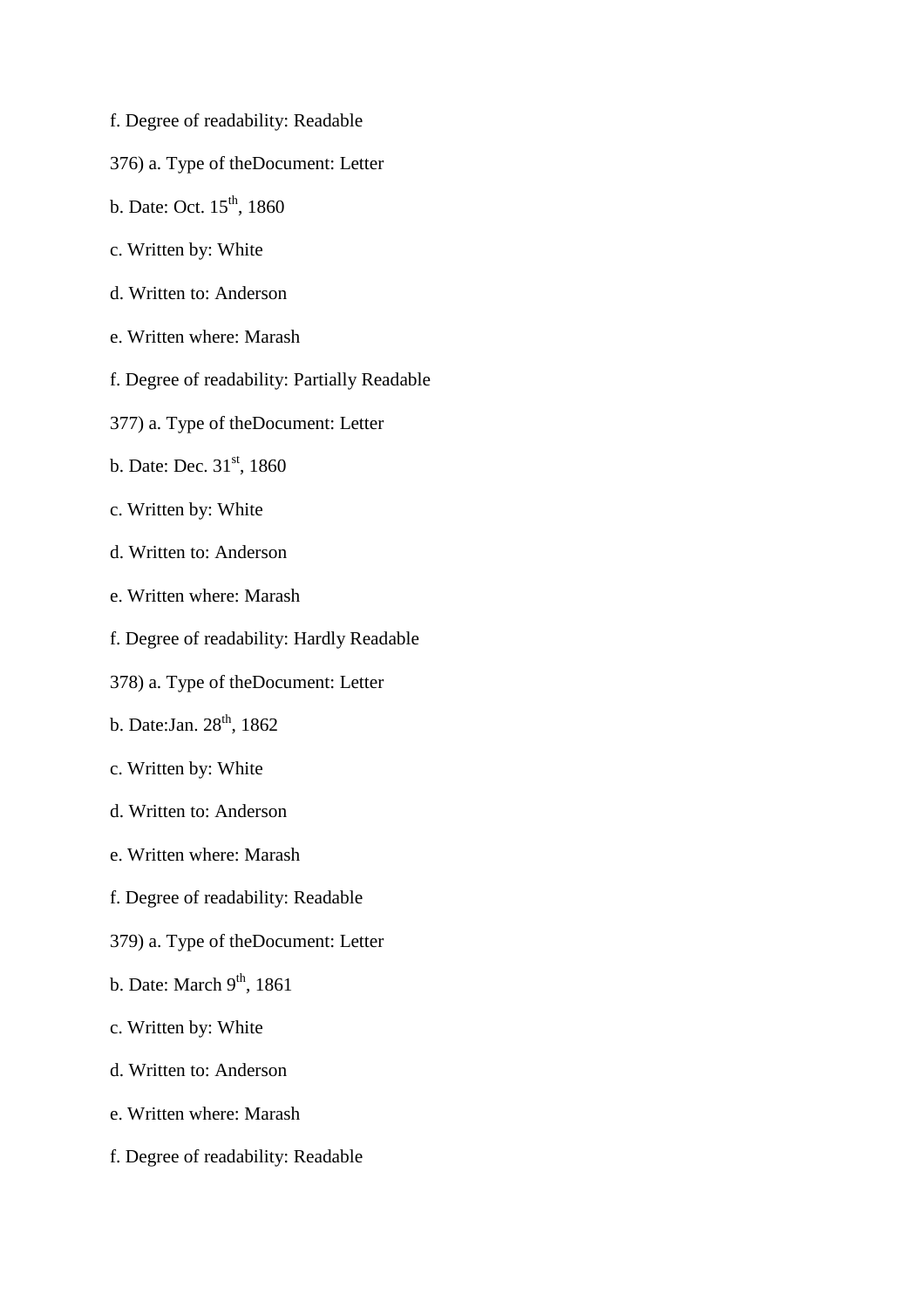- 380) a. Type of theDocument: Letter
- b. Date: Aug.  $13^{th}$ , 1861
- c. Written by: White
- d. Written to: Anderson
- e. Written where: Marash
- f. Degree of readability: Readable
- 382) a. Type of theDocument: Letter
- b. Date: Aug.  $27<sup>th</sup>$ , 1861
- c. Written by: White
- d. Written to: Anderson
- e. Written where: Marash
- f. Degree of readability: Readable
- 383) a. Type of theDocument: Letter
- b. Date: Dec.  $14^{th}$ , 1861
- c. Written by: White
- d. Written to: Anderson
- e. Written where: Marash
- f. Degree of readability: Readable
- 384) a. Type of theDocument: Letter
- b. Date: May  $1<sup>st</sup>$ , 1962
- c. Written by: White
- d. Written to: Anderson
- e. Written where: Marash
- f. Degree of readability: Readable
- 385) a. Type of theDocument: Letter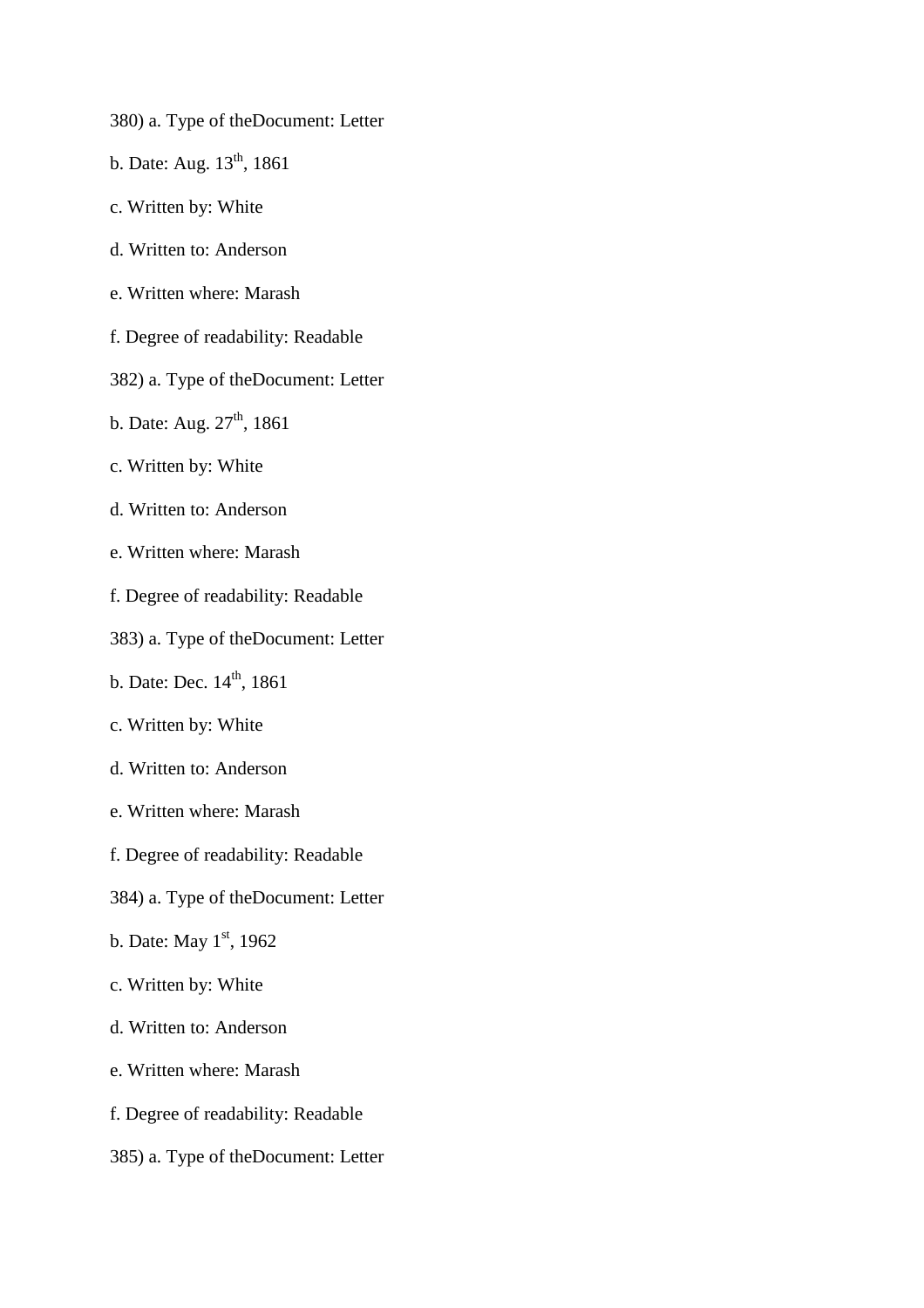- b. Date: Jan.  $13^{th}$ , 1863
- c. Written by: White
- d. Written to: Anderson
- e. Written where: Marash
- f. Degree of readability: Readable
- 386) a. Type of theDocument: Letter
- b. Date: March,  $7<sup>th</sup>$ , 1863
- c. Written by: White
- d. Written to: Anderson
- e. Written where: Marash
- f. Degree of readability: Readable
- 387) a. Type of theDocument: Letter
- b. Date: Aug.  $25^{th}$ , 1863
- c. Written by: White
- d. Written to: Anderson
- e. Written where: Marash
- f. Degree of readability: Readable
- 388) a. Type of theDocument: Letter
- b. Date: April 14<sup>th</sup>, 1864
- c. Written by: White
- d. Written to: B. Treat, Sec. Of ABCFM
- e. Written where: Peddy's Run Butler Co., Ohio
- f. Degree of readability: Readable
- 389) a. Type of theDocument: Letter
- b. Date: Dec  $12^{th}$ , 1864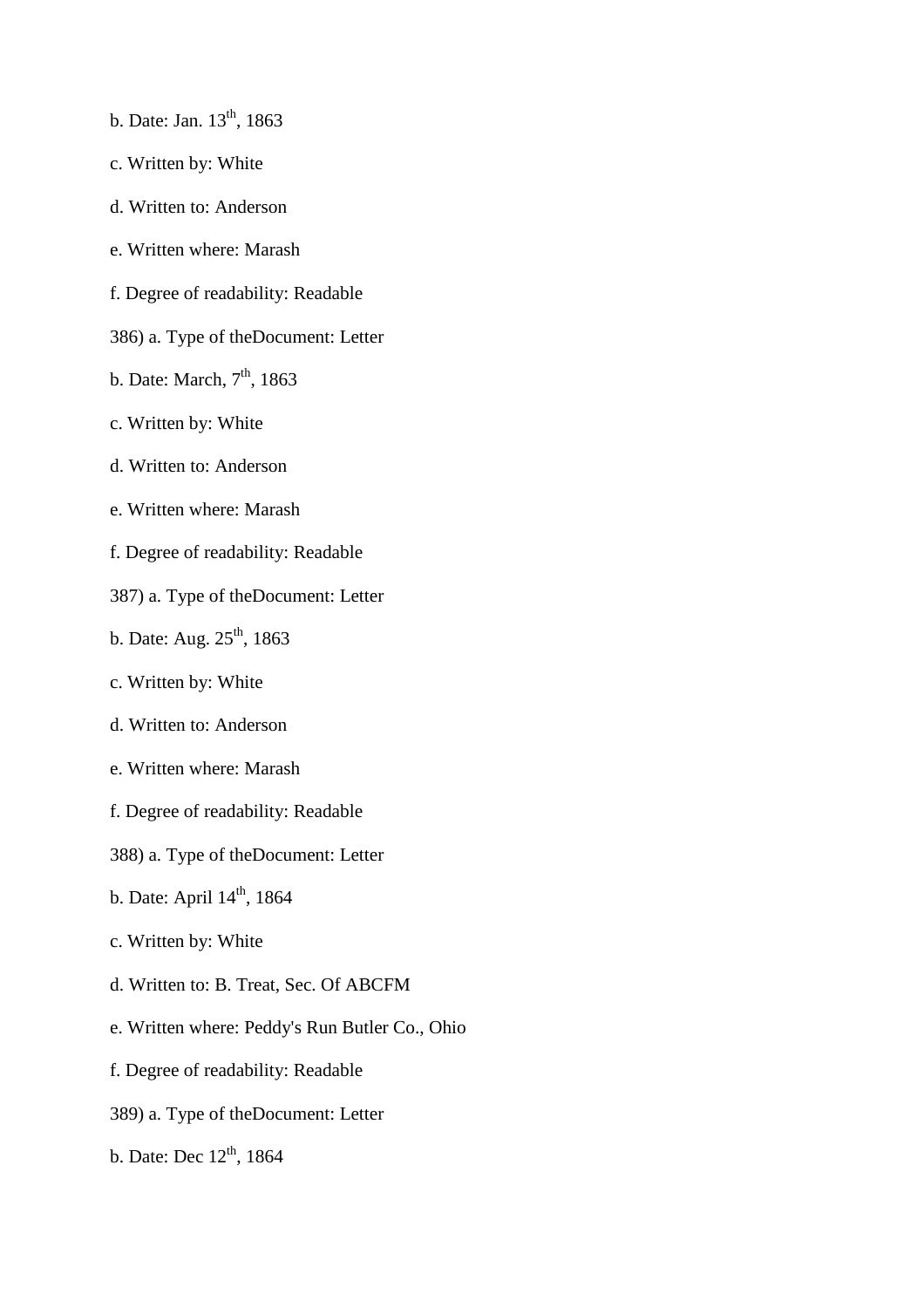- c. Written by: White
- d. Written to: Anderson
- e. Written where: Elmira
- f. Degree of readability: Readable
- 390) a. Type of theDocument: Letter
- b. Date: June  $30<sup>th</sup>$ , 1865
- c. Written by: White
- d. Written to: Anderson
- e. Written where: Chester
- f. Degree of readability: Readable
- 391) a. Type of theDocument: Letter
- b. Date: Sep.  $30^{th}$ , 1865
- c. Written by: White
- d. Written to: Anderson
- e. Written where: Chester
- f. Degree of readability: Readable
- 392) a. Type of the Document:Letter
- b. Date: April, 23rd, 1866
- c. Written by: White
- d. Written to: Anderson
- e. Written where: Nethersfield
- f. Degree of readability: Unreadable
- 393) a. Type of the Document: Letter
- b. Date: May  $14^{th}$ , 1866
- c. Written by: White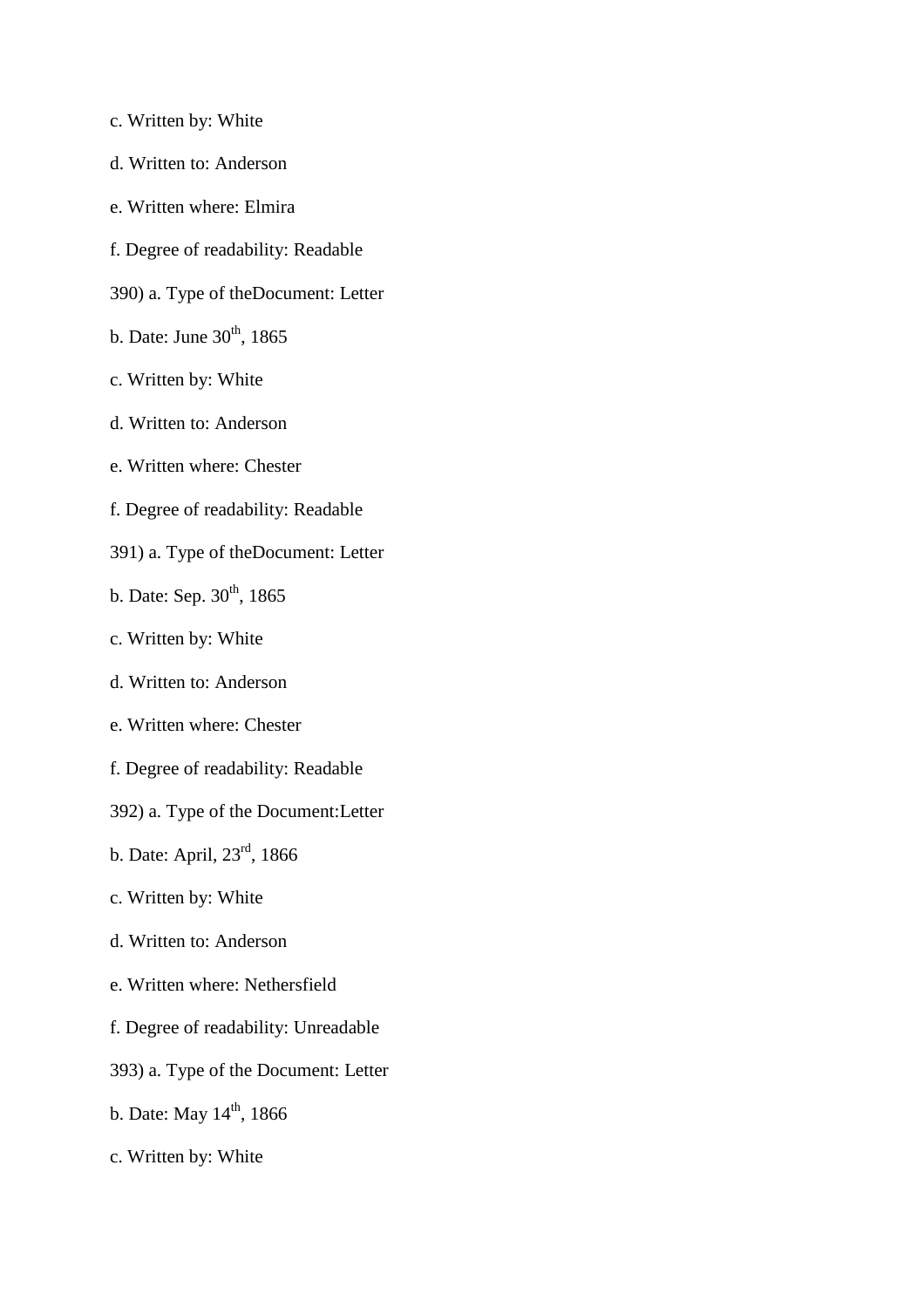- d. Written to:
- e. Written where:
- f. Degree of readability: Unreadable
- 394) a. Type of the Document: Letter
- b. Date: May  $11^{th}$ , 1866
- c. Written by: White
- d. Written to:
- e. Written where: Nethersfield
- f. Degree of readability: Unreadable
- 395) a. Type of the Document:Letter
- b. Date: May  $18^{th}$ , 1871
- c. Written by: White
- d. Written to: Treat
- e. Written where: Sharon
- f. Degree of readability: Readable
- 396) a. Type of the Document: Letter
- b. Date: Dec.  $6<sup>th</sup>$ , 1870
- c. Written by: Miss Marry Williams
- d. Written to:Clark, Sec. Of ABCFM
- e. Written where: New York
- f. Degree of readability: Readable
- 397) a. Type of the Document: Letter
- b. Date: Dec.  $17^{th}$ , 1870
- c. Written by: Miss Williams
- d. Written to: Clark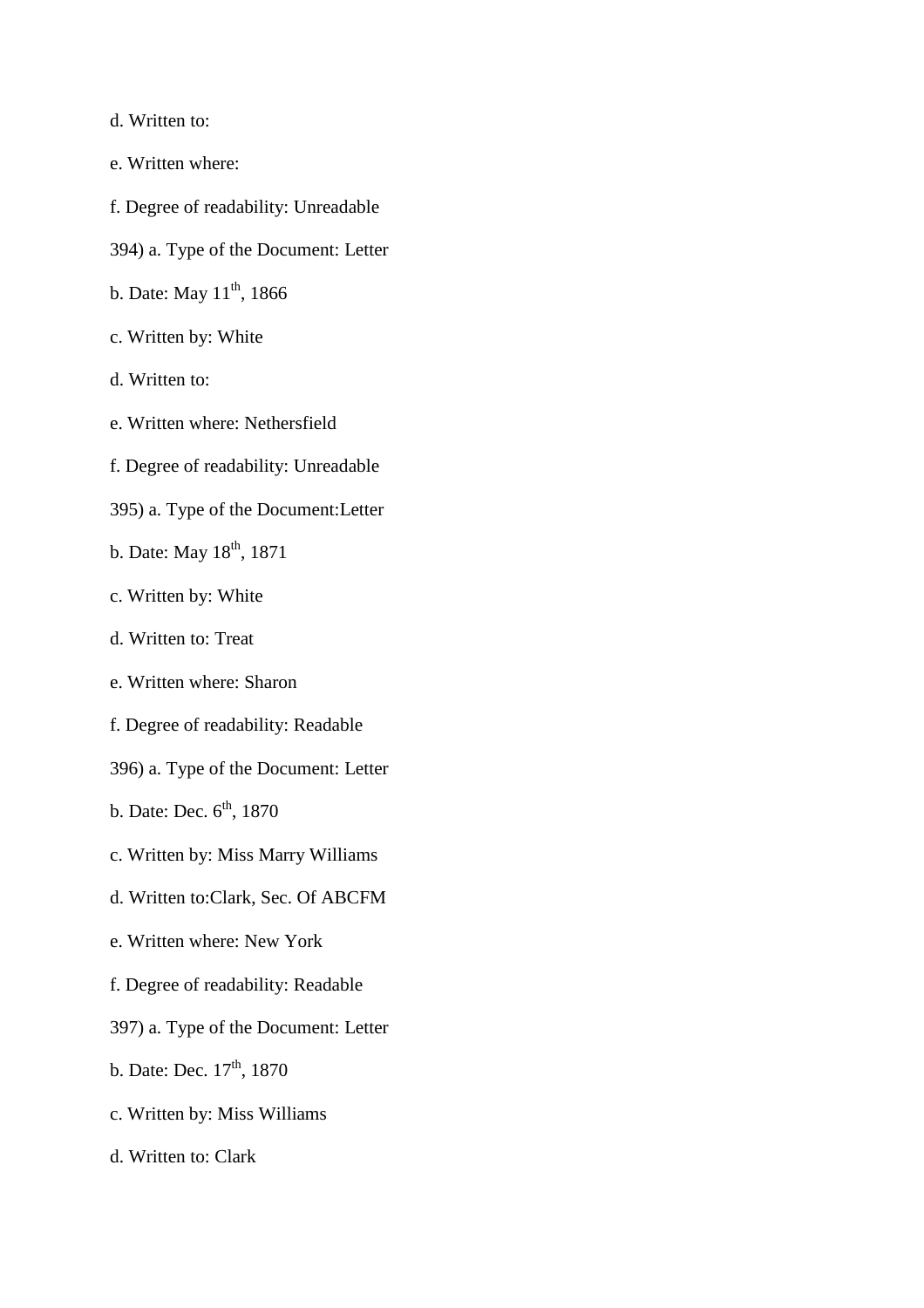- e. Written where: Warsaw, N.Y.
- f. Degree of readability: Readable
- 398) a. Type of the Document: Letter
- b. Date: Jan. 31<sup>st</sup>. 1871
- c. Written by: Miss Williams
- d. Written to: Clark,
- e. Written where: Warsaw
- f. Degree of readability: Readable
- 399) a. Type of the Document: Letter
- b. Date: Sep.  $26^{th}$ , 1870
- c. Written by: Miss S. Wood
- d. Written to:
- e. Written where:
- f. Degree of readability: Unreadable
- 400) a. Type of the Document: Letter
- b. Date: Dec.  $16^{th}$ , 1870
- c. Written by: Miss Wood
- d. Written to: Clark
- e. Written where: Kessab
- f. Degree of readability: Readable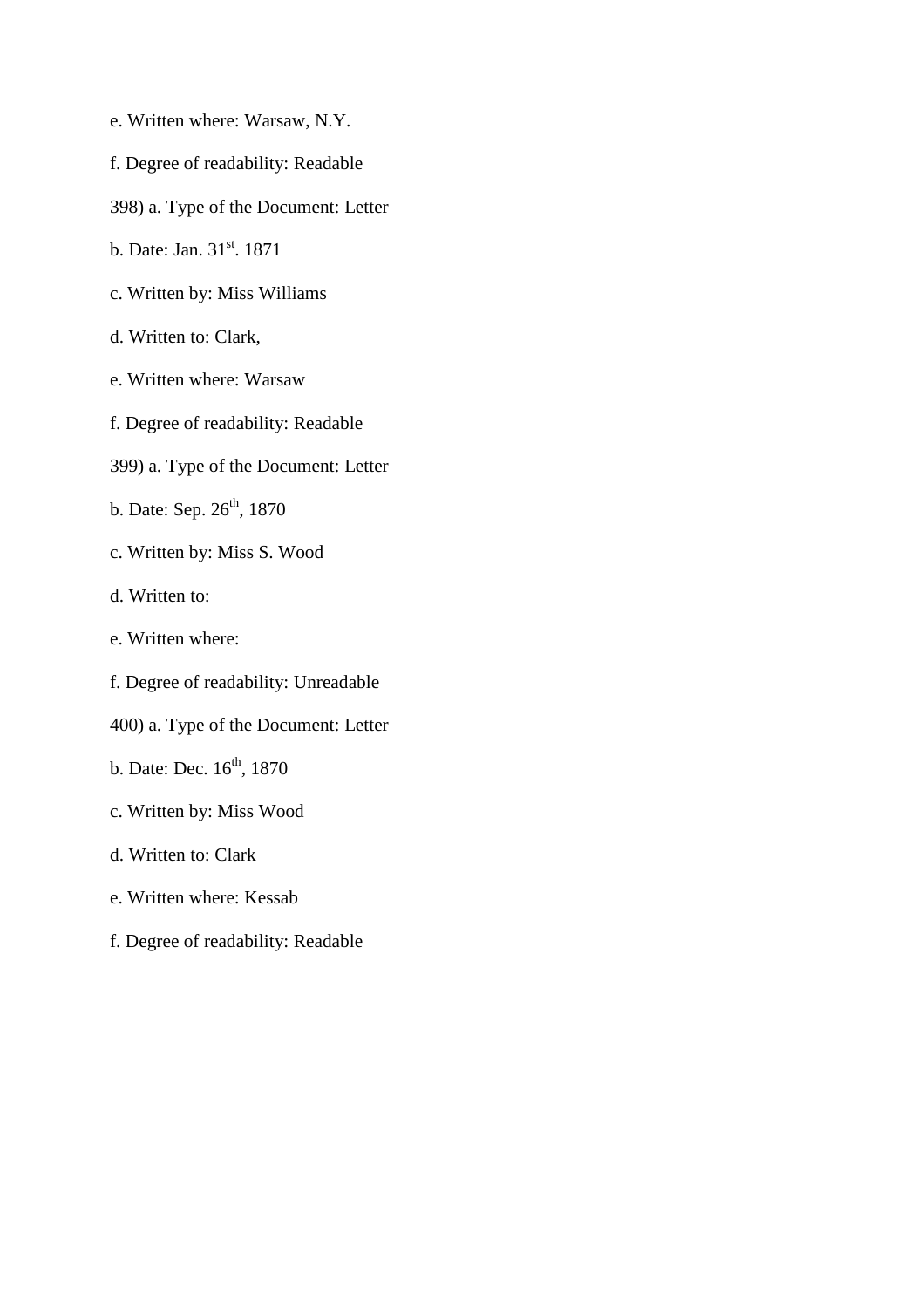# **REEL 643**

**\_\_\_\_\_\_\_\_\_\_\_\_\_\_\_\_\_\_\_\_\_\_\_\_\_\_\_\_\_\_\_\_\_\_\_\_\_\_\_\_\_\_\_\_\_\_\_\_\_\_\_\_\_\_\_\_\_\_\_\_\_\_\_\_\_\_\_\_\_** 

**Submitted by:** Gülben Ulupınar

**Submitted to:** Department of History

**Project Term**: June, 1999

### **Bibliographical and Pysical Information**

**Document Type:** Microfilm

**Referance No:** BV2410. A4 1984 Reel 643

Papers of the American Board of Commissioners For Foreign Missions

ABC 16: The Near East, 1817-1919

Unit 5, Reel 643

16.9.5: Central Turkey Mission

Vol 3 Part 1: Central Turkey Mission Documents Minutes Reports

Letters A-HA, 1872-1880

### **Content:**

Microfilm BV24110. A4 1984 Reel 643 documents the ABCFM's works in Central Turkey from 1870 to 1880. These activities were mainly carried from two missionary stations which were located in Marash and Aintab. Works of the stations are documented in three parts in Reel 643; annual tabular views, estimates and reports from the missionary stations.

**\_\_\_\_\_\_\_\_\_\_\_\_\_\_\_\_\_\_\_\_\_\_\_\_\_\_\_\_\_\_\_\_\_\_\_\_\_\_\_\_\_\_\_\_\_\_\_\_\_\_\_\_\_\_\_\_\_\_\_\_\_\_\_\_\_\_\_** 

### **I.Annual Tabular Views:**

Annual Tabular views are charts which show works of the missions in figures between 1872- 79. These charts are divided in two parts:

- 1. Annual Tabular Views No. 1 gives information on,
- a. Name of pastors, preachers and other helpers.
- b. Figures on employed laborers ( missionaries, physicians, school teachers, etc.)
- c. Churhes and congregations (number of churches and attendence to congregations)
- 1. Annual Tabular Views No.II shows figures on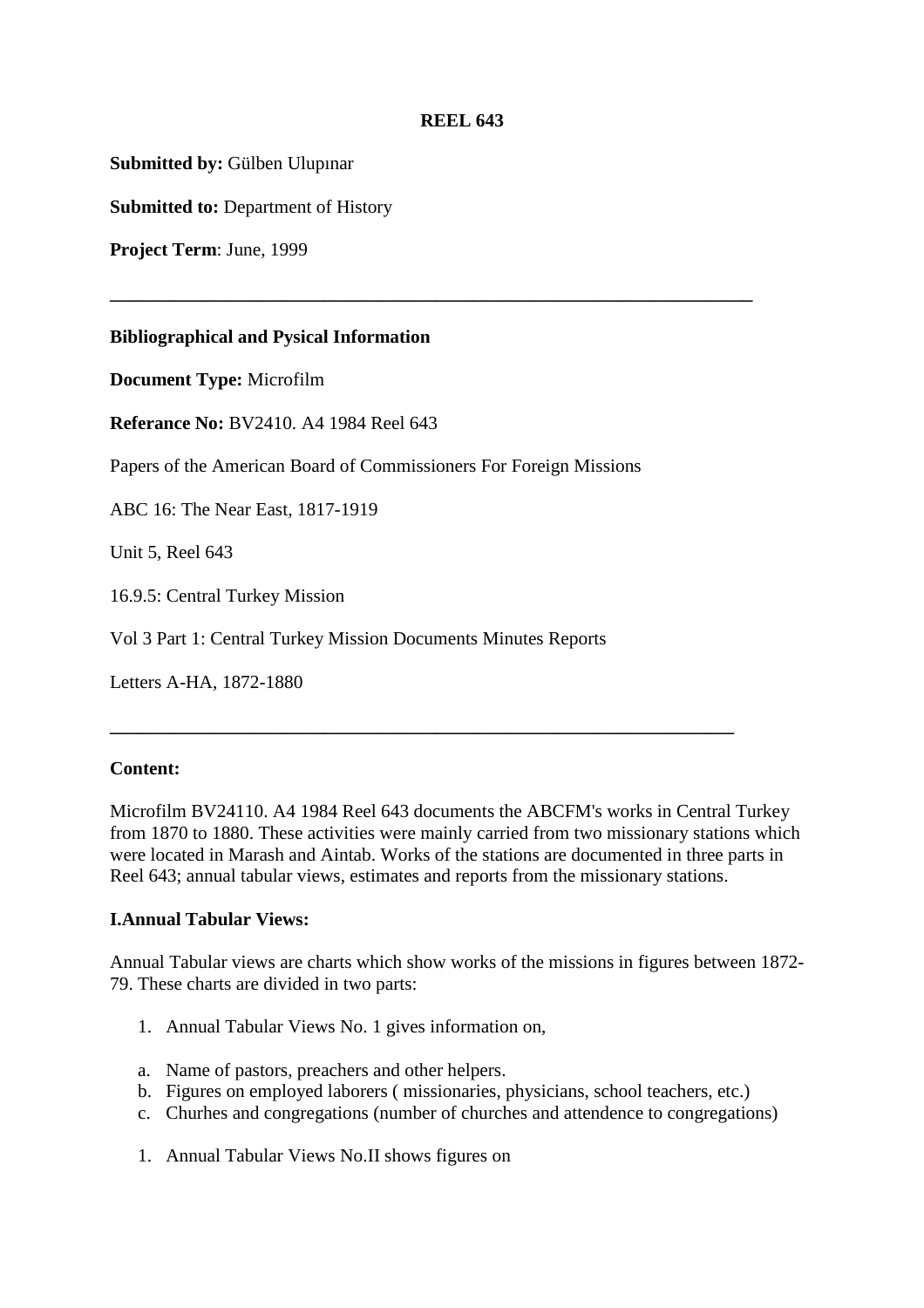a) Civil Community (number of tax payers, whole number of Protestants, registered Protestants, contributions to the missionary station)

b) Eduction (common schools, number of male and female pupils, Theological clases, girl boarding schools).

c) Printing (number of printed materials in pages and volumes, their charges to American Tract Society in New York, Boston and London Tract Society, Number of distrubited printed materials, etc.).

- a. Inventory Mission property (value of mission buildings, number of worship Houses and their values, number of school houses and their values)
- ABCFM Annual Tabular Views, Missions to Turkey
- 1. a. Year: 1872
- b. Degree of Readability: Readable
- 2. a.Year: 1873
- b. Degree of Readability: Readable
- 3. a . Year: 1873
- b. Degree of Readabilty: Readable
- 4. a.Year: 1874
- b.Degree of Readabilty: Readable
- 5. a. Year: 1875
- b. Degree of Readability: Readable
- 6. a. Year: 1876-77 (Annual Tabular Views of the Aintab Station)
- b. Degree of Readability: Readable
- 7.a. Year : 1876-77 (Annual Tabular Views of the Marash Station)
- b. Degree of Readability: Readable
- 8.a. Year: 1878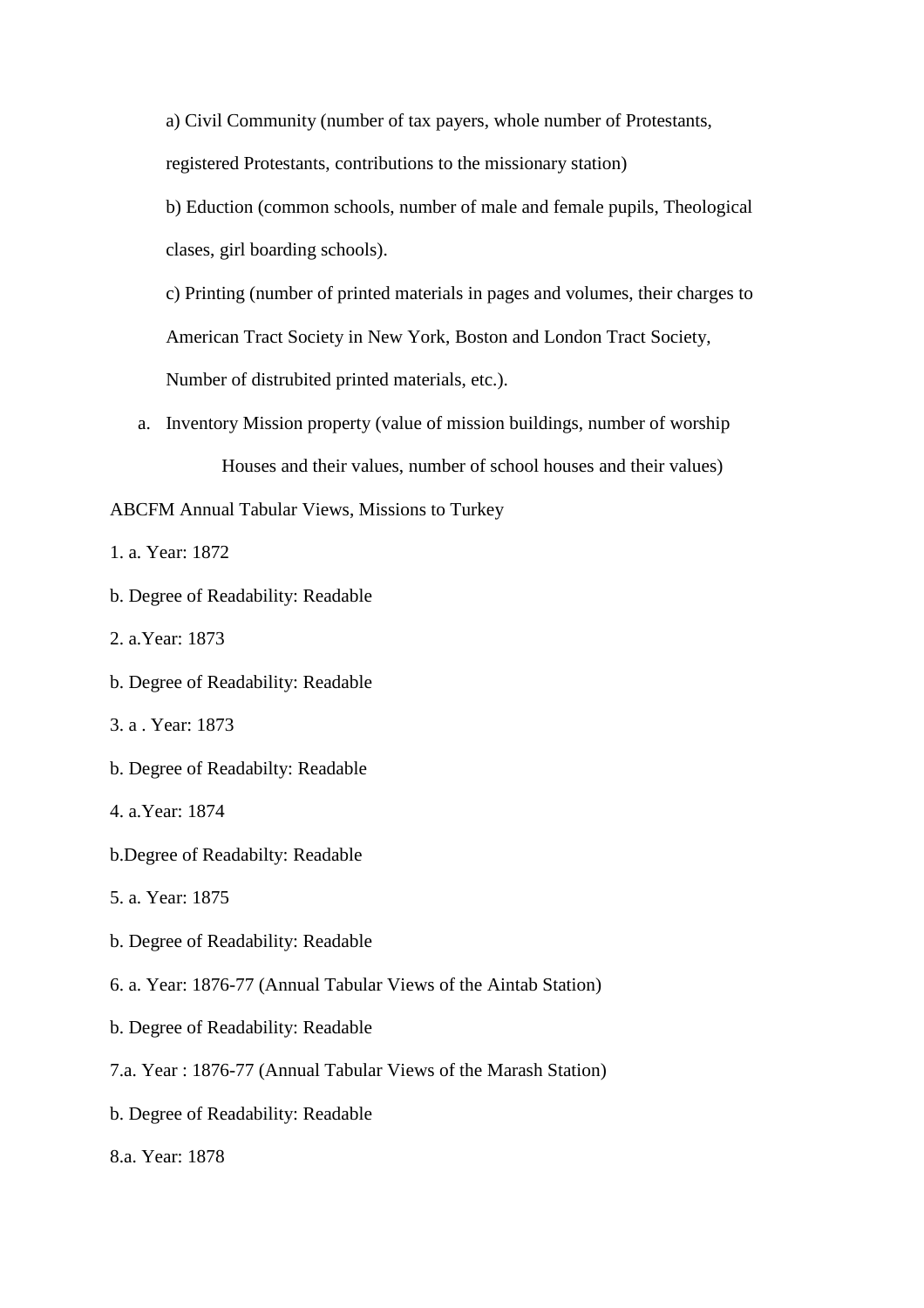b. Degree of Readability: Readable

9. a. Year: 1879

b. Degree of Readability: Readable

**II. Estimates:** Estimate figures shows the annual expenses of the stations that include salaries of laborers, missionaries, prices of materials which were bought for the missionary schools at Marash and Aintab.

# **Estimates of Central Turkey Mission 1870-80:**

1. a.Estimate and Year: Estimates of the Aintab and the Marash Stations, and

Woman's Board for the year 1873

- b. Dergree of Readability: Readable
- 2. a. Estimate and Year: Estimates of the Aintab and the Marash Stations and Works

of the Woman's Board for the year 1874 (The document also contains general

purposes for the estimate figures)

- b. Degree of Readability: Readable
- 3. a.Estimate and Year: Estimates of the Aintab and the Marash stations, Woman's

Board for the year 1875 (This document contains general purposes for estimates as well)

- b. Degree of readability: Readable
- 4. a. Estimate and Year: Estimates of the Aintab and the Marash Stations, and

Woman's Board for 1876

- b. Degree of Readabilty: Readable
- 5. a. Estimate and Year: Estimates of the Aintab and Marash Stations and Woman's

Board for the year 1878

- b. Degree of Readability: Readable
- 6. a.Estimate and Year: Estimates of the Marash Station and Woman's Board for the year 1879

b. Degree of Readability: Readable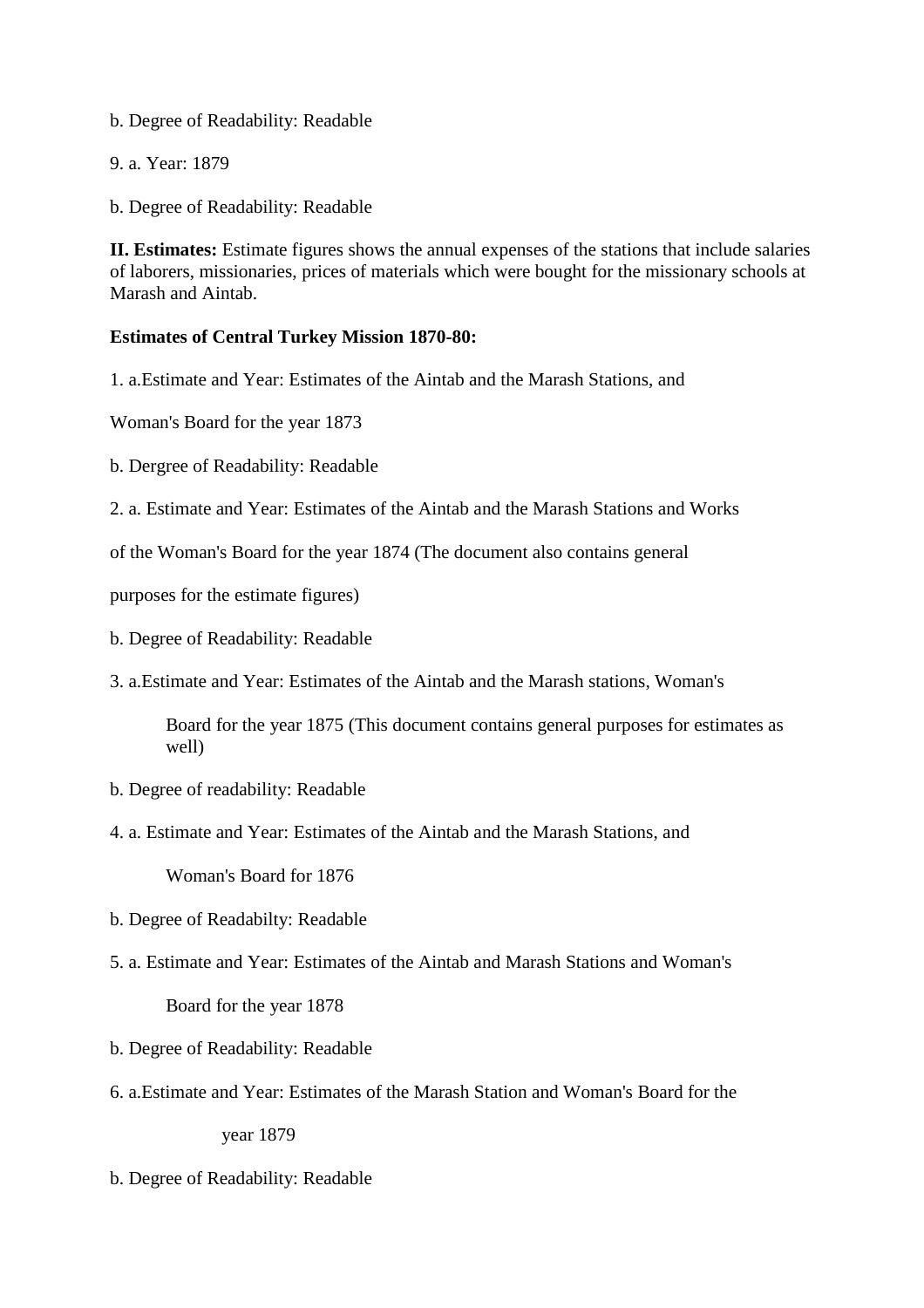7.a.Estimate and Year: Estimates of the Aintab Station, the Marash Station and

- Woman's Board for the year 1880
- b. Degree of Redability: Readable
- 8. a.Estimate and Year: Estimates of the Aintab and Marash stations and

Woman's Work of the Marash Station for the year 1881.

b. Degree of Readability: Readable

### **III. Documents Minutes and Reports:**

- 1. a. Type of the Document: Minutes of the  $16<sup>th</sup>$  Annual Meeting of the Central
	- Turkey Mission at Marash
	- b.Date: September  $17<sup>th</sup>$ , 1872
	- c.Written by: T.C. Trowbridge
	- d.Written to: ABCFM
	- e. Written where: Marash
	- f. Degree of Readability: Readable
- 2. a.Type of the Document: Minutes of the  $17<sup>th</sup>$  Annual Meeting of the Central
	- Turkey Mission, 1873.
	- b.Date: April  $17<sup>th</sup>$ , 1873
	- c.Written by: Henry Marden, Secretary
	- d.Written to: ABCFM
	- e. Written where: Aintab
	- f. Degree of Readability: Readable
- 3. a.Type of the Document: Minutes of the  $18<sup>th</sup>$ , Annual Meeting of the Central
	- Turkey Mission, 1874
	- b.Date: April  $16<sup>th</sup>$ , 1874
	- c.Written by: Marden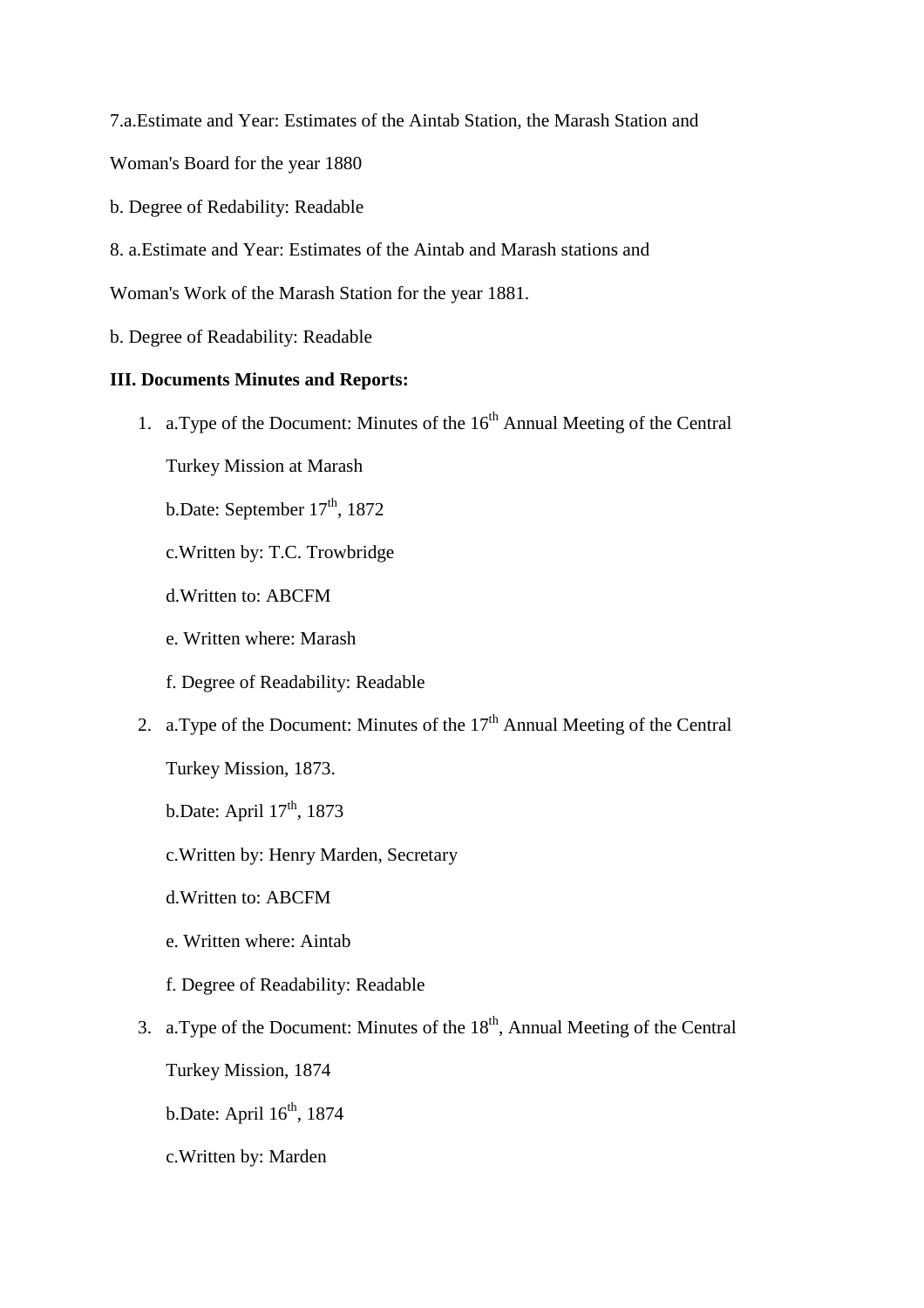- d.Written to: ABCFM
- e. Written where: Aintab
- f. Degree of Readability: Readable
- 4. a. Type of the Document: Minutes of the  $19<sup>th</sup>$  Annual Meeting of the Central

Turkey Mission, 1875

- b.Date: April 21<sup>st</sup>, 1875
- c.Written by: E.G. Bickford and Madison (?)
- d.Written to: ABCFM
- e. Written where: Aintab
- f. Degree of Readability: Readable
- 5. a.Type of the Document: Minutes of the  $20<sup>th</sup>$  Annual Meeting of the Central

Turkey Mission, 1876

- b.Date: April  $19<sup>th</sup>$ , 1876
- c.Written by: L.H. A. Faucus (?), Chairman
- d.Written to: ABCFM
- e. Written where: Marash
- f. Degree of Readability: Readable
- 6. a.Type of the Document: Minutes of the  $21<sup>st</sup>$  Annual Meeting of the Central
	- Turkey Mission, 1877
	- b.Date: April  $18<sup>th</sup>$ , 1877
	- c.Written by: Bickford
	- d.Written to: ABCFM
	- e. Written where: Aintab
	- f. Degree of Readability: Readable
- 7. a.Type of the Document:Minutes of the 22nd Annual Meeting of the Central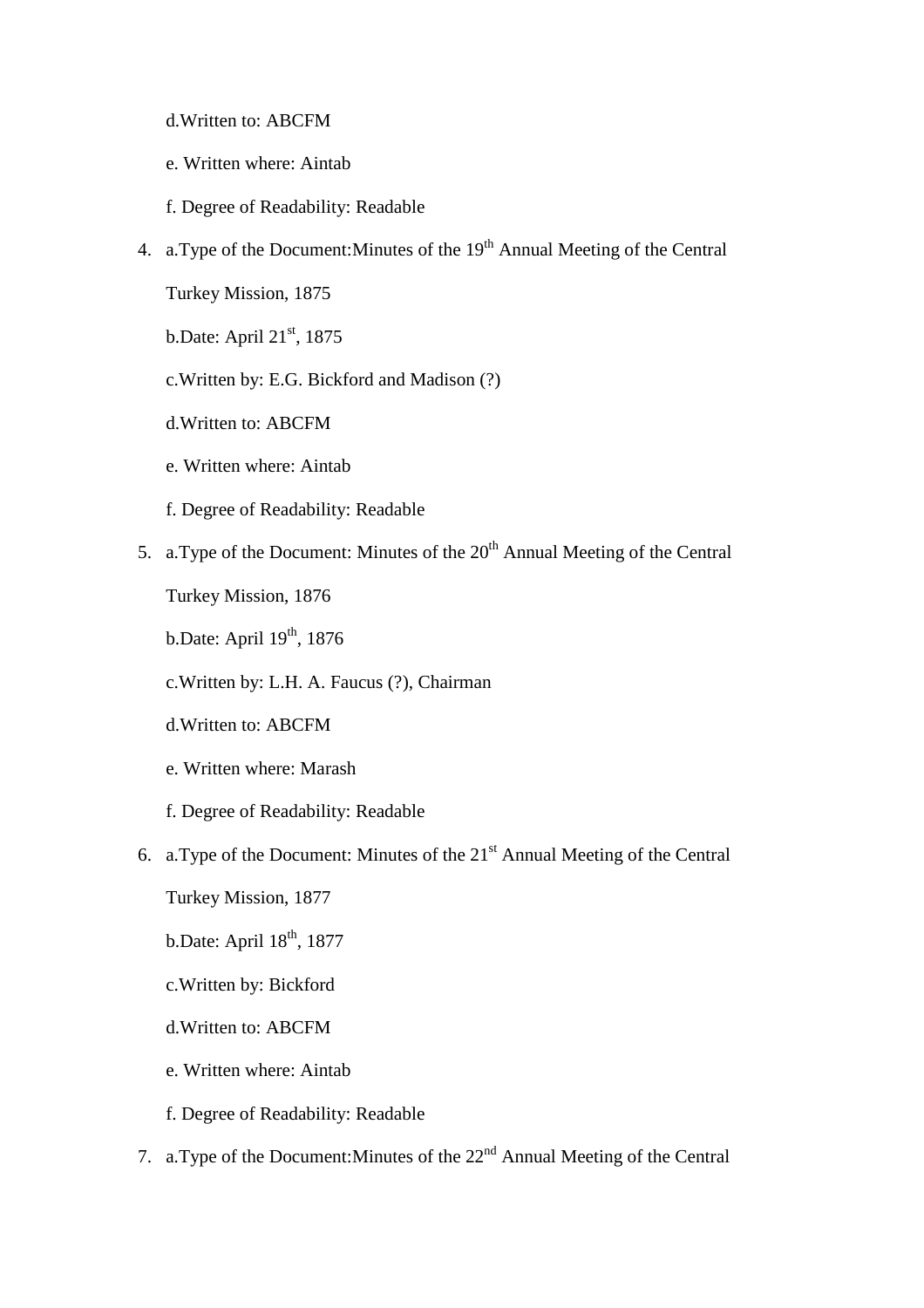Turkey Mission, 1878

- b.Date: April  $18^{th}$  -25<sup>th</sup>, 1878
- c.Written by: G.H. Montgomery
- d.Written to:ABCFM
- e. Written where: Marash
- f. Degree of Readability: Readable
- 8. a.Type of the Document: Minutes of the Annual Meetings of the Central
	- Turkey Mission, 1879
	- b.Date: March  $27<sup>th</sup>$ , 1879
	- c.Written by: H. Marden, Chairman, T.D. Christie, Secretary
	- d.Written to: ABCFM
	- e. Written where: Aintab
	- f. Degree of Readability: Readable
- 9. a.Type of the Document: Minutes of  $23<sup>rd</sup>$  Annual Meeting, 1880
	- b.Date: April  $21<sup>st</sup>$ , 1880
	- c.Written by: T.D. Christie (?)
	- d.Written to: ABCFM
	- e. Written where: Marash
	- f. Degree of Readability: Readable
- 10. a.Type of the Document: Letter
	- b.Date: April24th, 1873
	- c.Written by: D.T. Penny
	- d.Written to: Rev. Clark, Sec. Of ABCFM
	- e. Written where: Aintab
	- f. Degree of Readability: Readable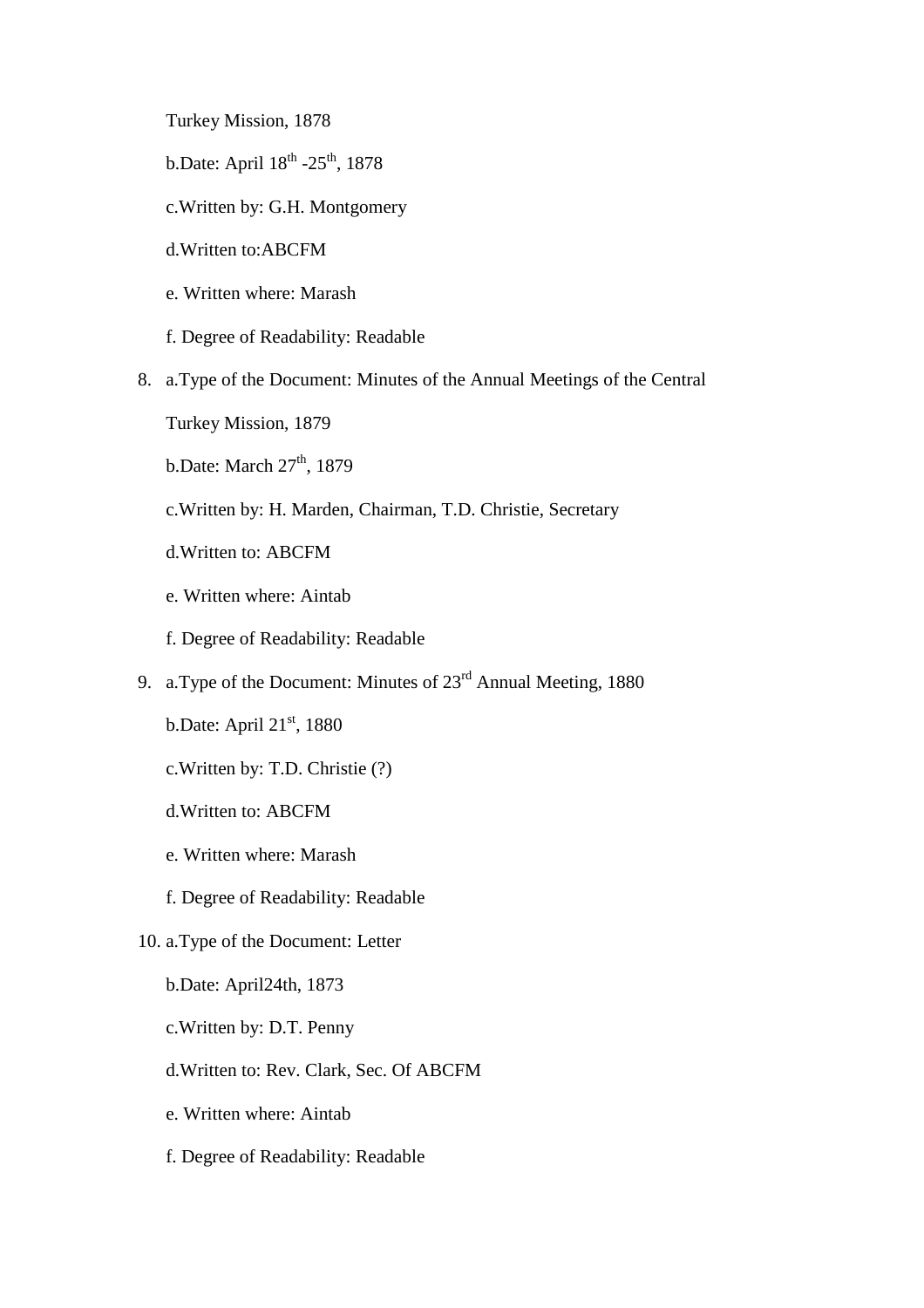- 11. a.Type of the Document: Letter
	- b.Date: April  $26<sup>th</sup>$ , 1878
	- c.Written by: Thomas D. Christie
	- d.Written to: Rev. Clark
	- e. Written where: Marash
	- f. Degree of Readability: Readable
- 12. a.Type of the Document: Letter
	- b.Date: March  $29<sup>th</sup>$ , 1879
	- c.Written by: T.C. Trowbridge
	- d.Written to: Rev. Clark
	- e. Written where: Aintab
	- f. Degree of Readability: Readable
- 13. a.Type of the Document: Letter
	- b.Date: April 28<sup>th</sup>, 1880
	- c.Written by: T.O. Christie
	- d.Written to: Rev. Clark
	- e. Written where: Marash
	- f. Degree of Readability: Readable
- 14. a.Type of the Document: Letter
	- b.Date: April  $21^{st}$ , 1876 (?)
	- c.Written by:
	- d.Written to: ABCFM
	- e. Written where: Marash
	- f. Degree of Readability: Unreadable
- 15. a.Type of the Document: Circular Votes of the Central Turkey Mission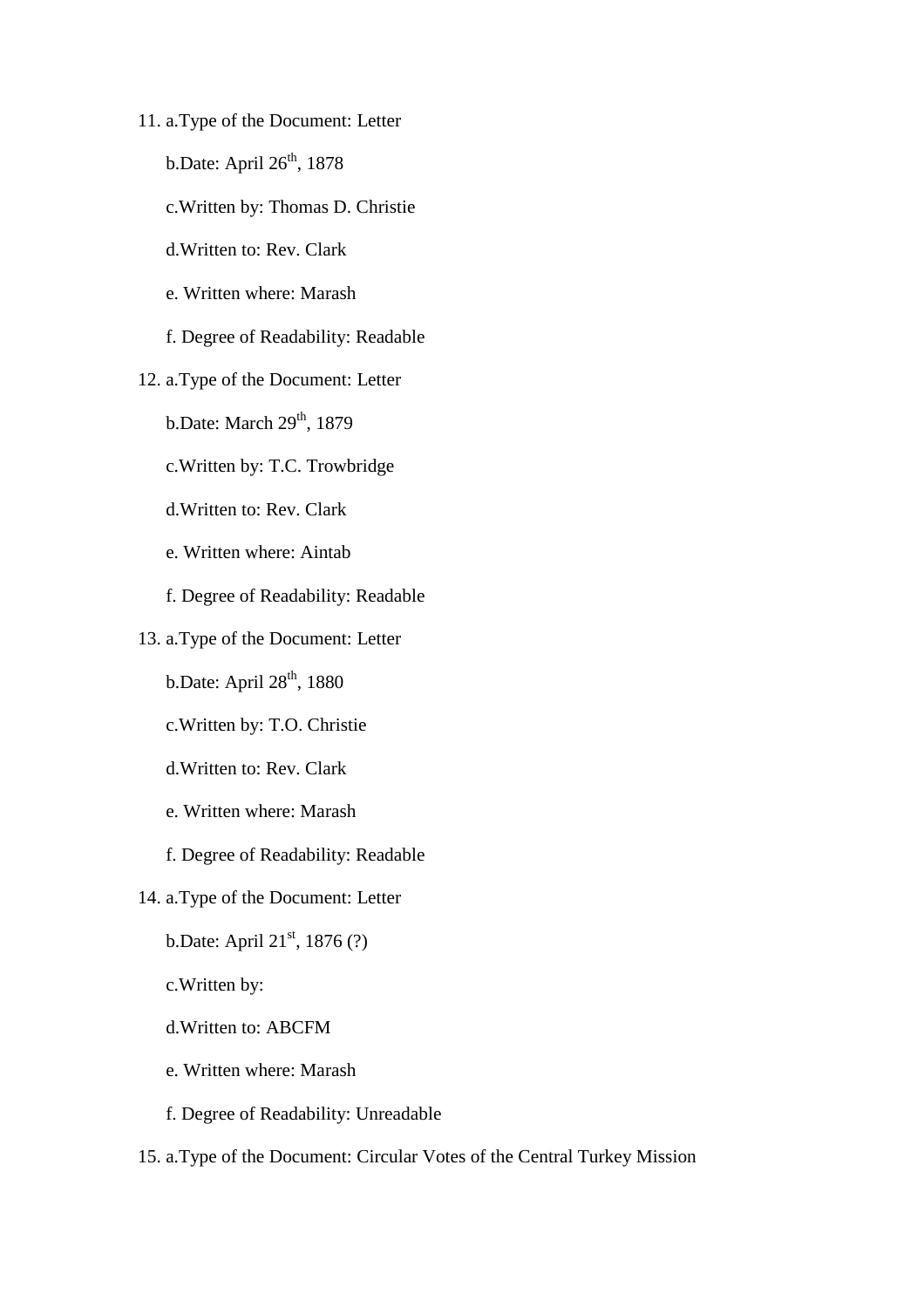b.Date: Sep.25<sup>th</sup>, 1873

- c.Written by: H.Marden
- d.Written to: ABCFM
- e. Written where: Aintab
- f. Degree of Readability: Readable

16. a.Type of the Document: Report of the Aintab Station

- b.Date: April, 1872
- c.Written by: H.Marden
- d.Written to: ABCFM
- e. Written where: Aintab
- f. Degree of Readability: Partially readable
- 17. a.Type of the Document: Aintab Station Report, 1872-3
	- b.Date: (no specific date)
	- c.Written by:
	- d.Written to: ABCFM
	- e. Written where: Aintab
	- f. Degree of Readability: Readble
- 18. a.Type of the Document: Report of the Aintab Station, 1873-4
	- b.Date: (no specific date)
	- c.Written by: H.Marden
	- d.Written to: ABCFM
	- e. Written where: Aintab
	- f. Degree of Readability: Readable
- 19. a.Type of the Document: Aintab Station Report, 1874-75
	- b.Date: April, 1875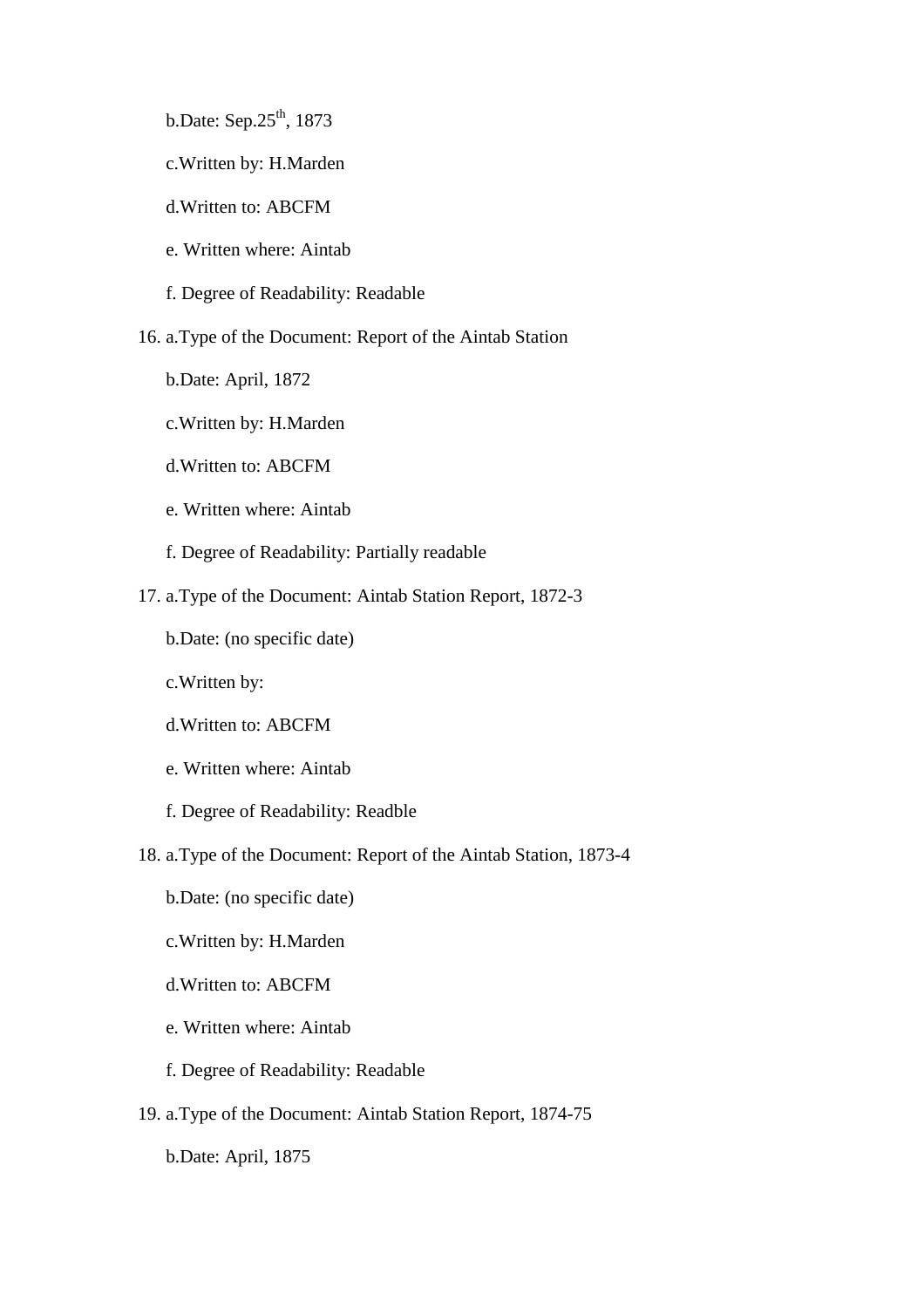c.Written by: L.H. Adams

d.Written to: ABCFM

- e. Written where: Aintab
- f. Degree of Readability: Readable
- 20. a.Type of the Document: Annual Aintab Station Report, 1875-76
	- b.Date: (no specific date)
	- c.Written by: L.H. Adams
	- d.Written to: ABCFM
	- e. Written where: Aintab
	- f. Degree of Readability: Readable
- 21. a.Type of the Document: Note, Names of the Pastors in the Cental Turkey

Mission

- b.Date: Sep.  $10^{th}$ , 1876
- c.Written by: G.H. Montgomery
- d.Written to: ABCFM
- e. Written where:
- f. Degree of Readability: Readable
- 22. a.Type of the Document: Annual Report of the Aintab Station, 1877
	- b.Date: April 24<sup>th</sup>, 1877
	- c.Written by:
	- d.Written to: ABCFM
	- e. Written where: Aintab
	- f. Degree of Readability: Hardly Readable
- 23. a.Type of the Document: Annual Report of the Aintab Station, 1877-78

b.Date: April  $17<sup>th</sup>$ , 1878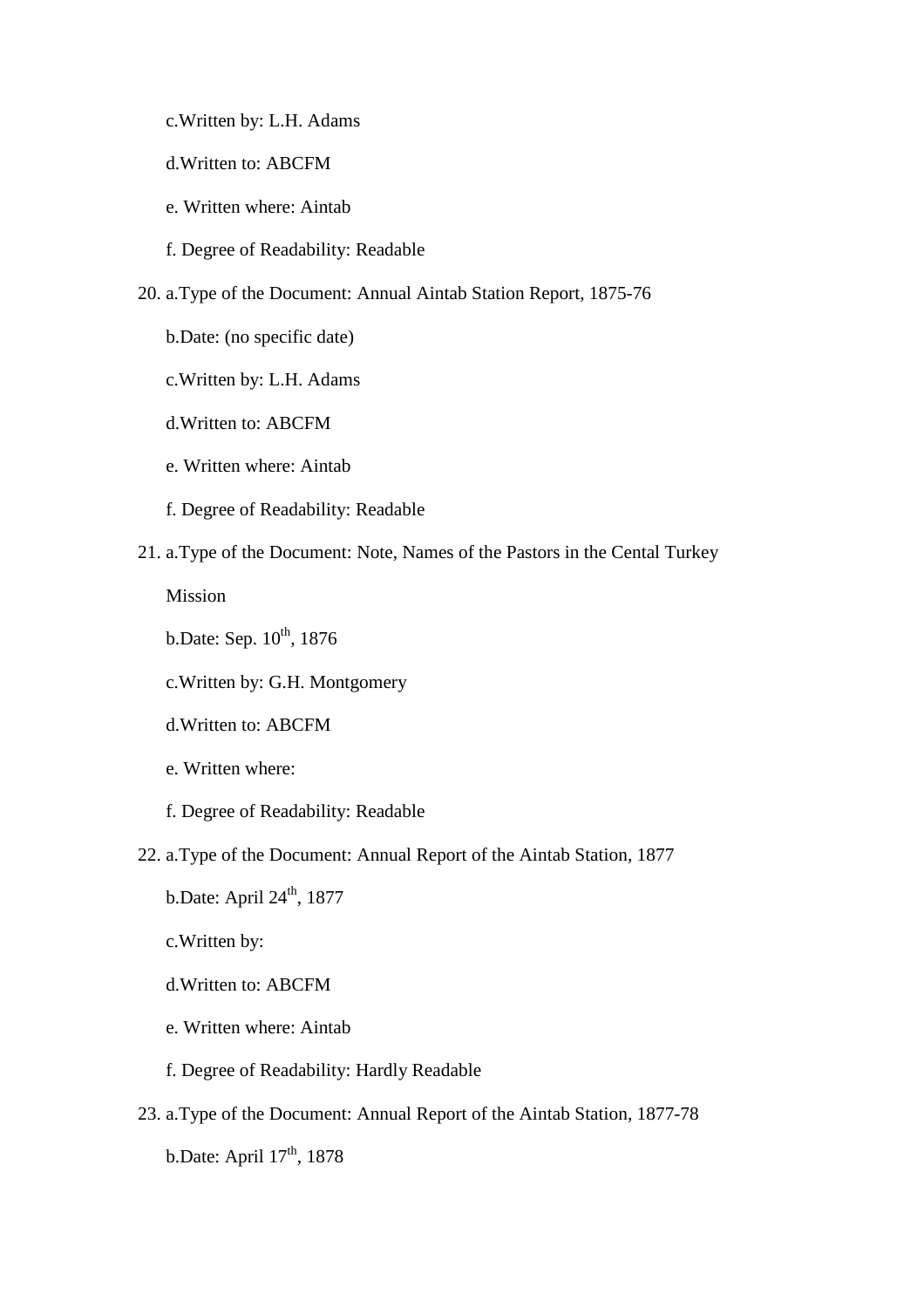- c.Written by: T.C. Trowbridge
- d.Written to: ABCFM
- e. Written where: Aintab
- f. Degree of Readability: Readable
- 24. a.Type of the Document: Names of Native Pastors and Preachers in Aintab Staion
	- b.Date: June  $12<sup>th</sup>$ , 1878
	- c.Written by: T.C. Trowbridge
	- d.Written to: ABCFM
	- e. Written where: Aintab
	- f. Degree of Readability: Readable
- 25. a.Type of the Document:Report of the Aintab Station, 1878-79
	- b.Date: (unreadable)
	- c.Written by: (unreadable)
	- d.Written to: ABCFM
	- e. Written where: Aintab
	- f. Degree of Readability: Partially Readable
- 26. a.Type of the Document: Annual Report of the Aintab Station, 1879
	- b.Date: April  $15<sup>th</sup>$ , 1880
	- c.Written by: T.C. Trowbridge
	- d.Written to: ABCFM
	- e. Written where: Aintab
	- f. Degree of Readability: Readable
- 27. a.Type of the Document: Report of Schools and Work Among the Women in
	- Aintab Station,1876-77
	- b.Date: April, 1877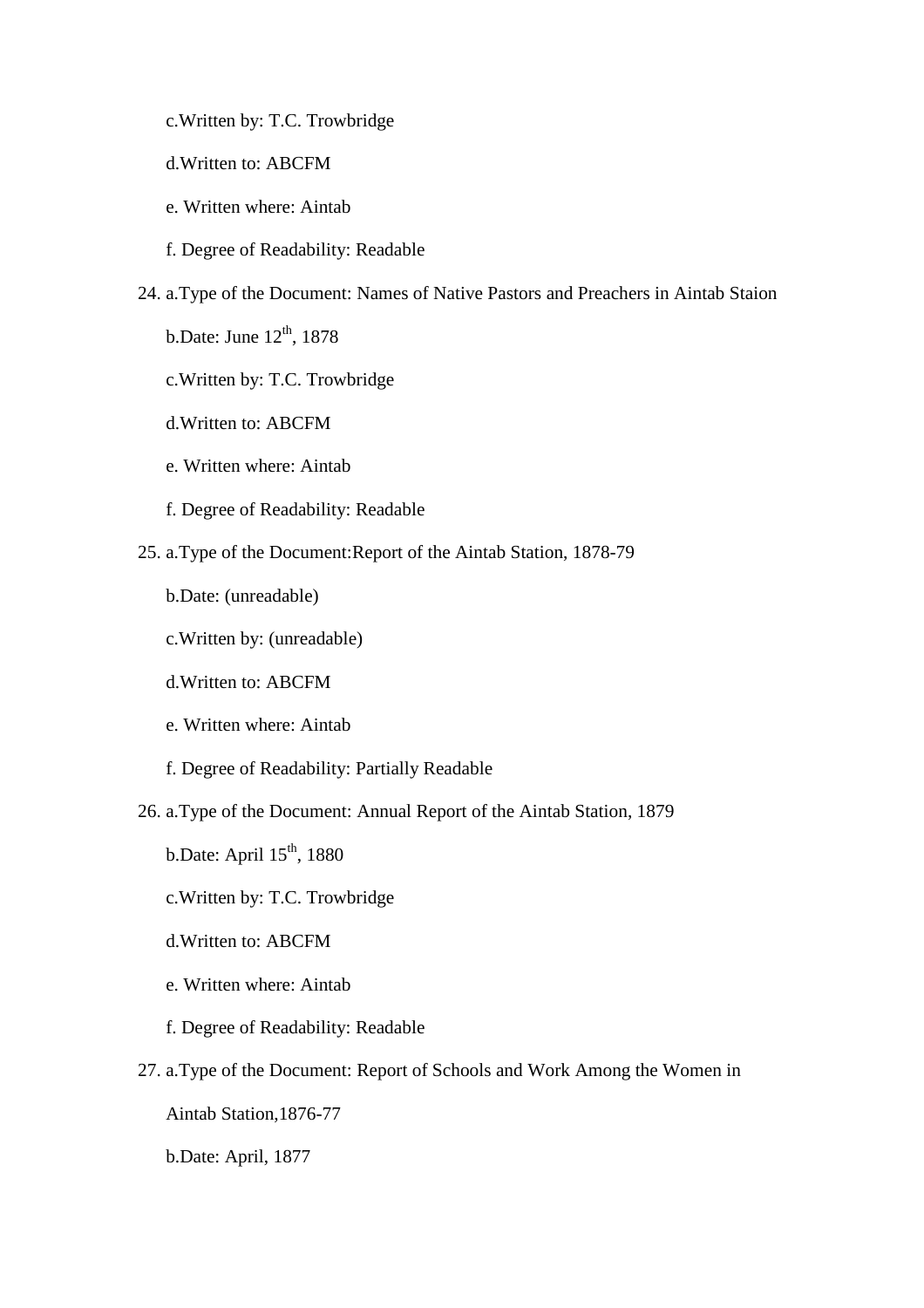- c.Written by: Carmina Shattick (?)
- d.Written to: ABCFM
- e. Written where:
- f. Degree of Readability: Readable
- 28. a.Type of the Document: Repor of Schools and Work Among Women in the
	- Aintab Field for 1877-78

b.Date:

- c.Written by: C.Shattnick
- d.Written to: ABCFM
- e. Written where:
- f. Degree of Readability: Readable
- 29. a.Type of the Document: Works of the Woman's Board in the Aintab Station
	- From April 1878 to 1879

b.Date:

- c.Written by: Myra Proctor
- d.Written to: ABCFM
- e. Written where: Aintab
- f. Degree of Readability: Readable
- 30. a.Type of the Document: Report of the Work of the Woman's Board in Aintab Field
	- b.Date: April, 1880
	- c.Written by: M. Proctor
	- d.Written to: ABCFM
	- e. Written where:
	- f. Degree of Readability: Hardly Readable
- 31. a.Type of the Document: Tabular View of the Educational Work of Aintab Station, 1880 (?)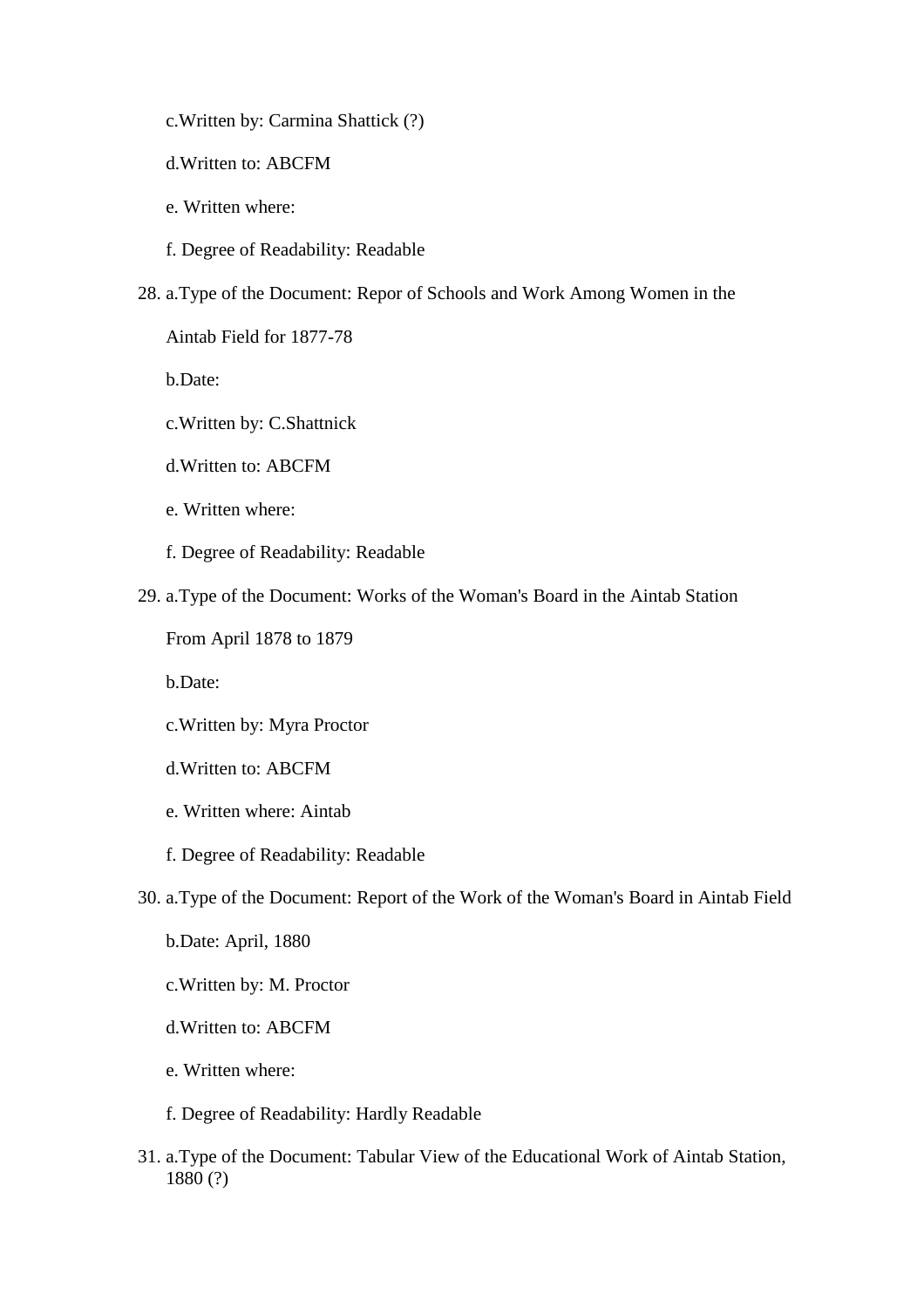- b. Degree of Readability: Readable
- 32. a.Type of the Document: Report of the Work of Woman's Board
	- b.Date: April  $16<sup>th</sup>$ , 1880
	- c.Written by:
	- d.Written to:
	- e. Written where:
	- f. Degree of Readability: Hardly Readable
- 33. a.Type of the Document: Report of Girls Boarding School at Aintab
	- b.Date: April, 1872
	- c.Written by: M. Proctor
	- d.Written to: ABCFM
	- e. Written where: Aintab
	- f. Degree of Readability: Partially Readable
- 34. a.Type of the Document: Plans for Girls School in Central Turkey Mission with
	- a Special Referance to the Seminary at Aintab
	- b.Date: 1872 (?)
	- c.Written by: Signed by M.Proctor, J.F. Coffing, H.G.Powers, MaryL. Williams
	- Sarah L. Wood.
	- d.Written to: ABCFM
	- e. Written where:
	- f. Degree of Readability: Readable
- 35. a.Type of the Document: Repor of the Girls Boarding School at Aintab
	- b.Date: April, 1873
	- c.Written by: M.Proctor
	- d.Written to: ABCFM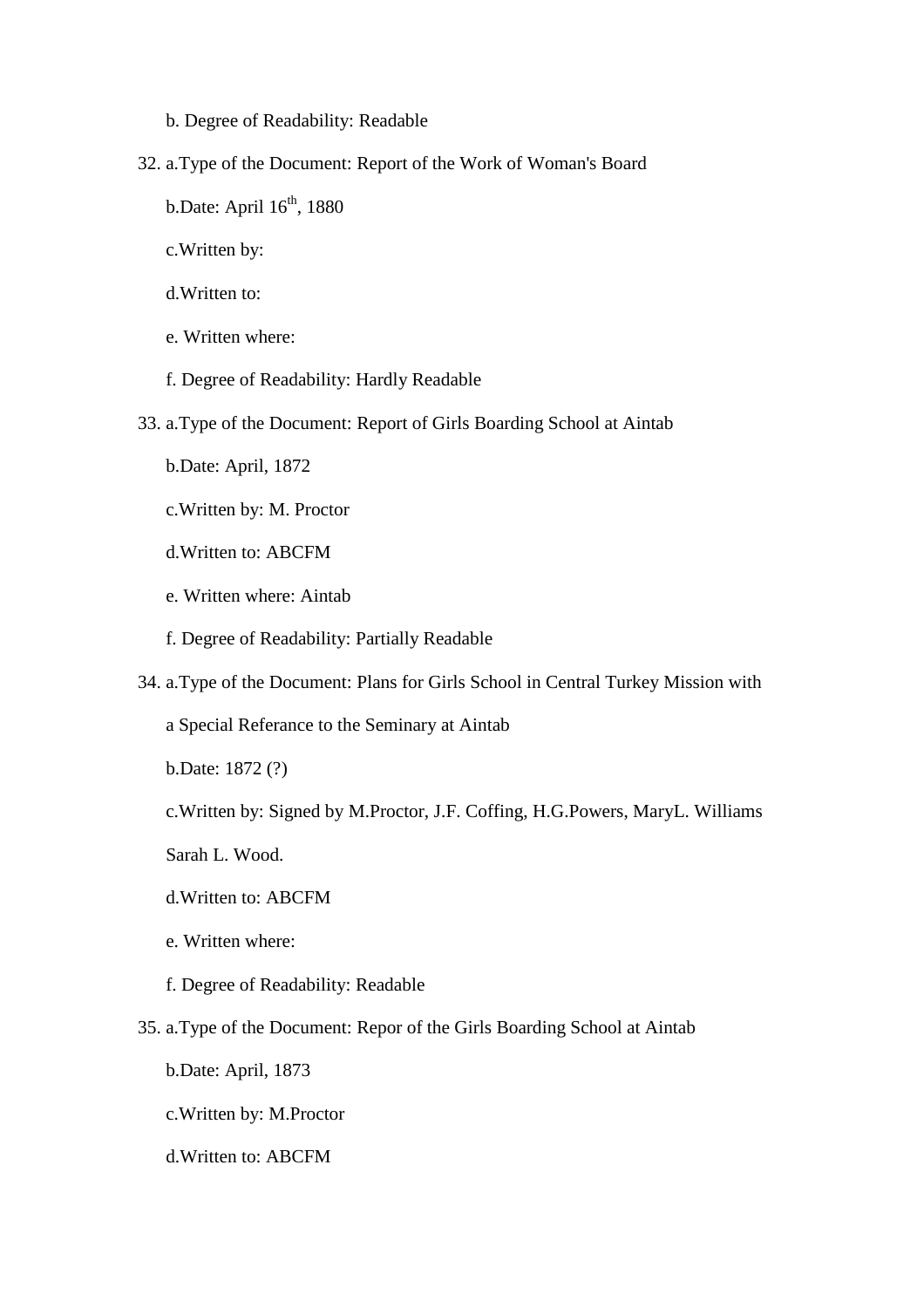- e. Written where: Aintab
- f. Degree of Readability: Readable
- 36. a.Type of the Document: Repor of the Aintab Female Seminary
	- b.Date: April  $16<sup>th</sup>$ , 1877
	- c.Written by: M.Proctor
	- d.Written to: ABCFM
	- e. Written where: Aintab
	- f. Degree of Readability: Readable
- 37. a.Type of the Document: Report of the Aintab Female Seminary
	- b.Date: April 17<sup>th</sup>, 1878
	- c.Written by: Myra Proctor
	- d.Written to: ABCFM
	- e. Written where: Aintab
	- f. Degree of Readability: Readbale
- 38. a.Type of the Document: Printed Material , titled as "A Christian Collage in

Central Turkey"

- b.Date: August  $15<sup>th</sup>$ , 1872
- c.Written by: T.C. Trowbridge
- d.Written to:
- e. Written where: Constantinople
- f. Degree of Readability: Readable
- 39. a.Type of the Document: Printed material . It gives information about works of

Missionaries in Turkey to establish a medical school in Asia Minor.

40. a.Type of the Document: Resolution Passed as a Special Directing Committee of the Turkey Miss. Aid Society, Now  $20<sup>th</sup>$ , 1872 with Regard to the Proposal Central Turkey Mission"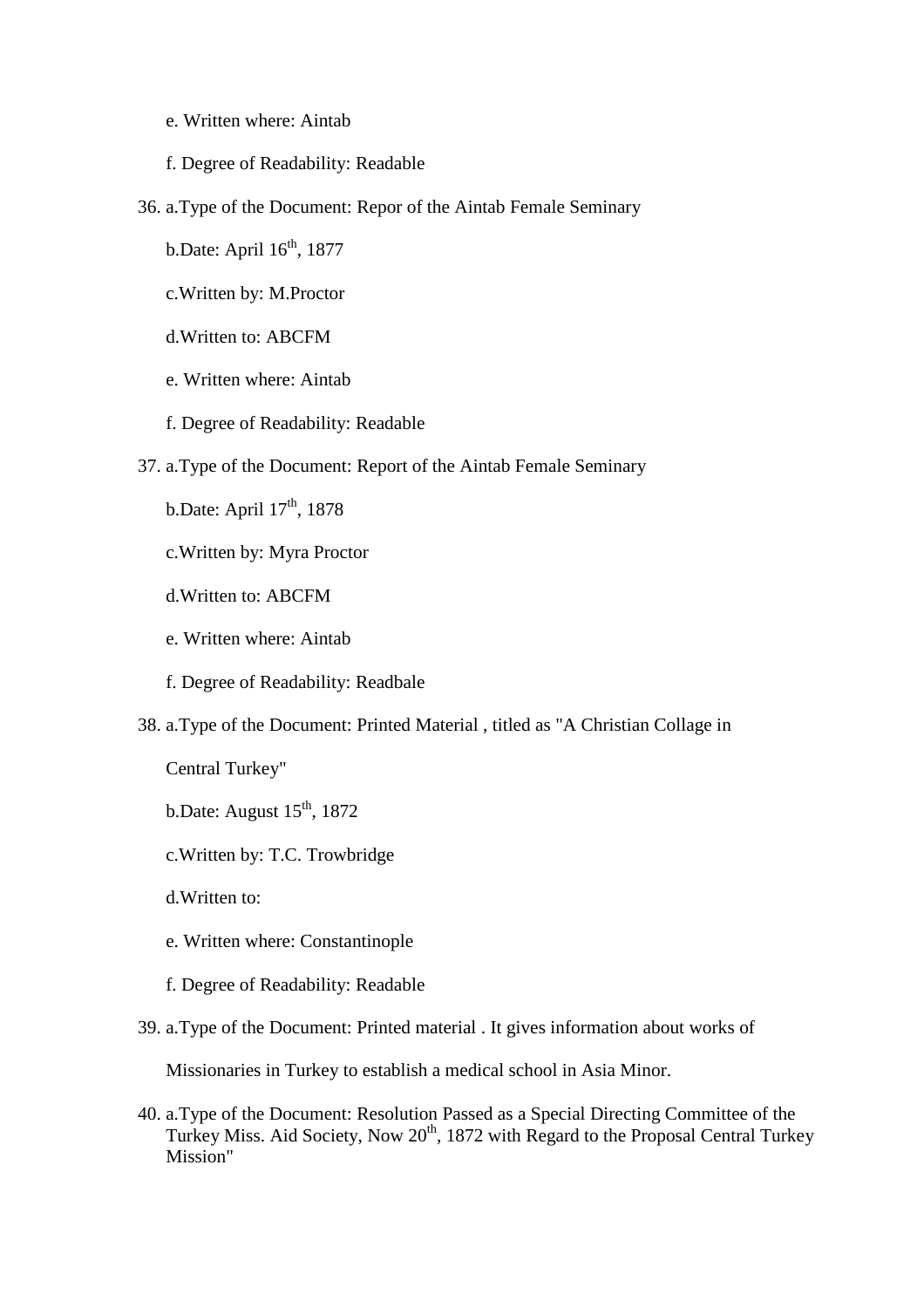b.Date: Dec  $9<sup>th</sup>$ , 1872

- c. Degree of Readability: Readable
- 41. a.Type of the Document: Translation of Certain Proposals Made bby the Collage Board of Manager to the ABCFM

b.Date: June  $9<sup>th</sup>$ , 1873

- c.Written by: Signed by Kara Kerekore, A. Simona, H. Nigel (?), D.H. Nutting
- d.Written to: ABCFM
- e. Written where: Aintab
- f. Degree of Readability: Readable
- 42. a.Type of the Document: Letter. It also contains a printed material which recommends establishment of a medical school in Turkey

b.Date: Feb 2nd, 1876

c.Written by: H.Berjian

d.Written to: Execution Committee of the Board of Trustees of Central Turkey

Mission

- e. Written where: Aintab
- f. Degree of Readability: Readable
- 43. a.Type of the Document: Report of Committee Works for the Press,
	- b.Date: (no specific date)
	- c.Written by: M. Proctor
	- d.Written to: ABCFM
	- e. Written where:
	- f. Degree of Readability: Readable
- 44. a.Type of the Document: Third Annual Report of the Central Turkey Collage b.Date: May  $10^{th}$ , 1878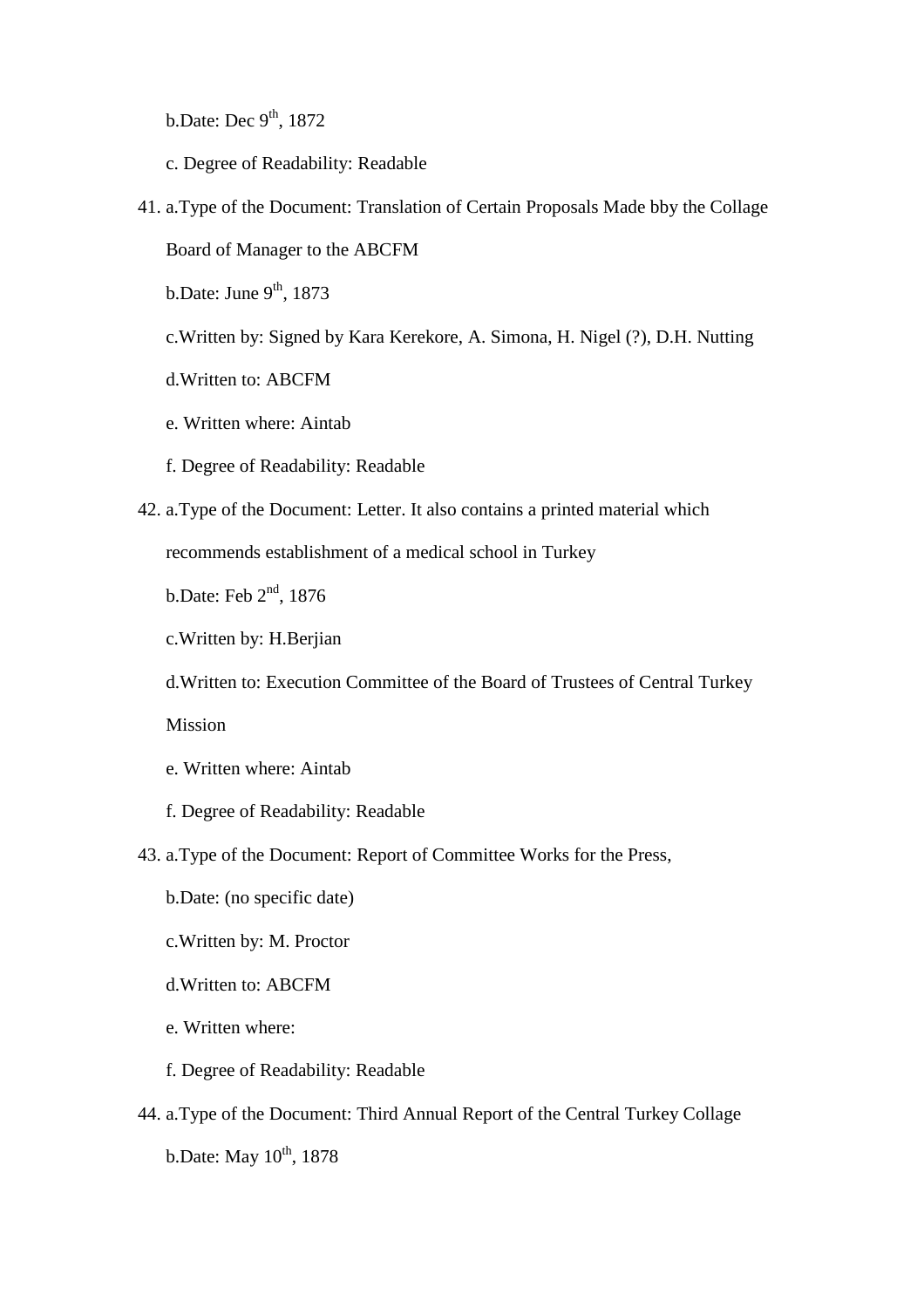- c.Written by: T.C. Trowbridge
- d.Written to: ABCFM
- e. Written where: Aintab
- f. Degree of Readability: Partially Readable
- 45. a.Type of the Document: Report of ….Press
	- b.Date: 1878
	- c.Written by: unreadable
	- d.Written to: ABCFM
	- e. Written where:
	- f. Degree of Readability: Unreadable
- 46. a.Type of the Document: Report of tha Literary and Translation Work for the
	- Year Ending
	- b.Date: April  $15<sup>th</sup>$ , 1880
	- c.Written by: Mary G. Hollister
	- d.Written to: ABCFM
	- e. Written where:
	- f. Degree of Readability: Partially Readable
- 47. a.Type of the Document: Letter
	- b.Date: May  $7<sup>th</sup>$ , 1874
	- c.Written by: (Signed by) Mardunus Batiakelyan (?)
	- d.Written to: Rev. Clark, Sec. Of ABCFM
	- e. Written where:
	- f. Degree of Readability: Readable
- 48. a.Type of the Document: Letter
	- b.Date: Sept.  $21<sup>st</sup>$ , 1874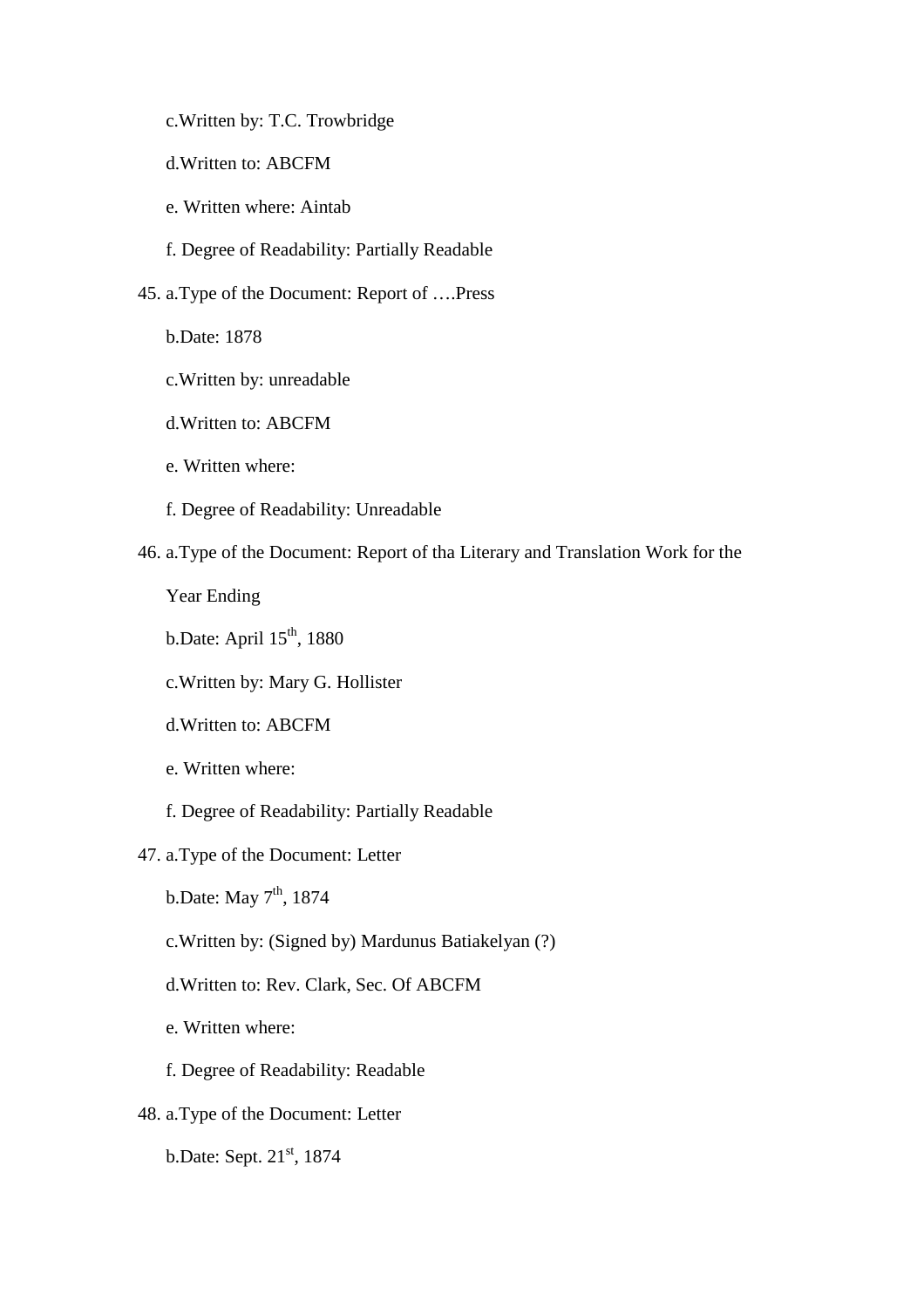c.Written by: Kara Kerekore

d.Written to: Rev. Clark

- e. Written where: Aintab
- f. Degree of Readability: Partially Readable
- 49. a.Type of the Document: Report of the Theological Seminary, Marash 1871
	- b.Date: March 1872
	- c.Written by: H.T. Penny
	- d.Written to: ABCFM
	- e. Written where: Marash
	- f. Degree of Readability: Readable
- 50. a.Type of the Document: Report of the Theological Seminary, Marash, from

April 1874 to April 1875

- b.Date: April  $20<sup>th</sup>$ , 1875
- c.Written by: H.T. Penny
- d.Written to: ABCFM
- e. Written where: Marash
- f. Degree of Readability: Readable
- 51. a.Type of the Document:Annual Report of Marash Theological Seminary for the
	- Year Ending, 1879
	- b.Date: March  $24<sup>th</sup>$ , 1824
	- c.Written by: T.D. Christie
	- d.Written to: ABCFM
	- e. Written where: Marash
	- f. Degree of Readability: Readable
- 52. a.Type of the Document: The Report of the Marash Theological Seminary for the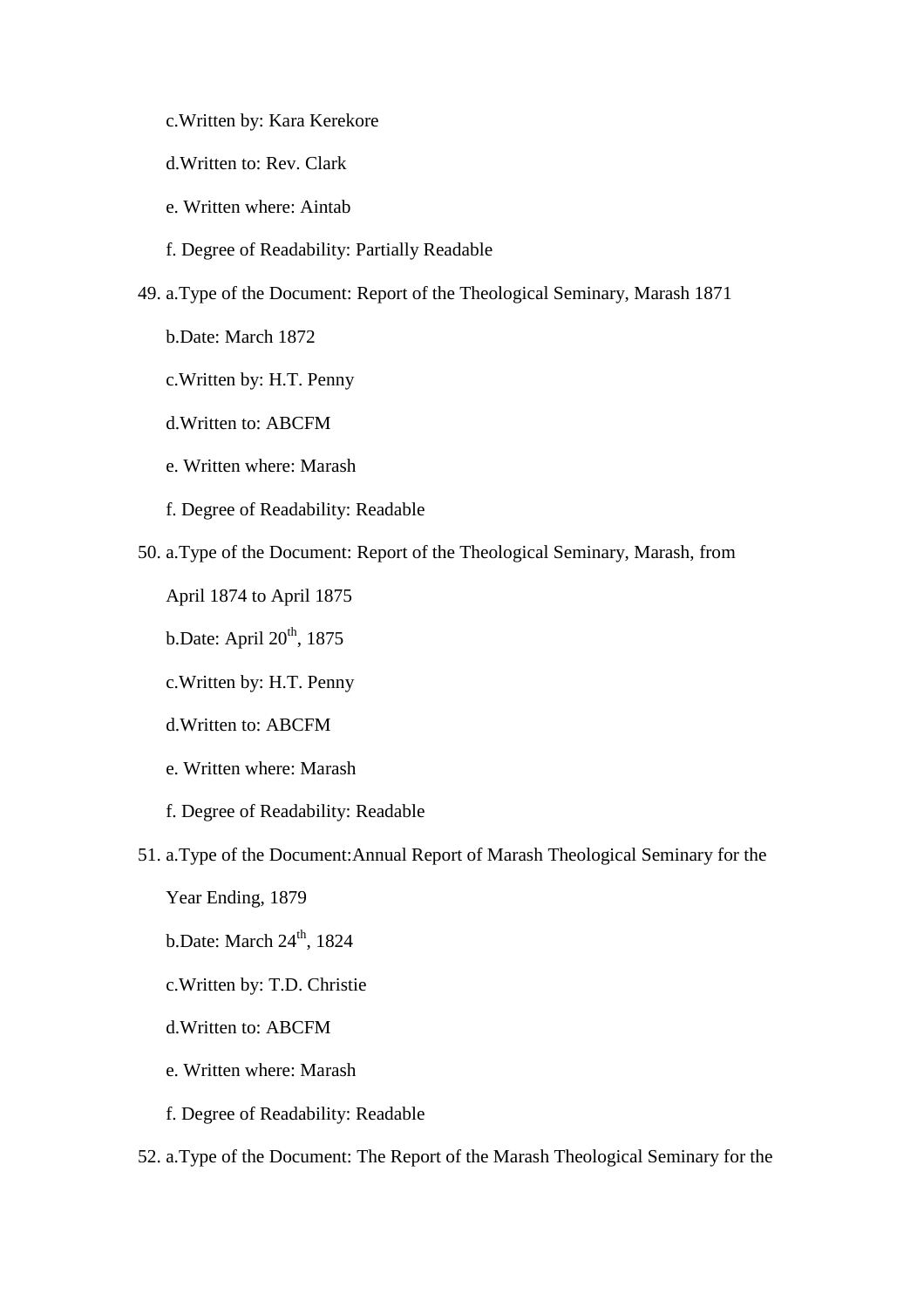Year 1879-80

- b.Date: April  $19<sup>th</sup>$ , 1880
- c.Written by: H.Marden
- d.Written to: ABCFM
- e. Written where: Marash
- f. Degree of Readability: Readable
- 53. a.Type of the Document: Plan For the New Theological Seminary, Marash b.Date: Oct. 1873
- 54. a.Type of the Document: Annual Repor of the Marash Station April 1871-72
	- b.Date: (no specific date)
	- c.Written by: D.T. Penny
	- d.Written to: ABCFM
	- e. Written where: Marash
	- f. Degree of Readability: Readable
- 55. a.Type of the Document: Annual Repor of the Marash Station for 1872-73
	- b.Date: April  $17<sup>th</sup>$ , 1873
	- c.Written by: G.H. Montgomery
	- d.Written to: ABCFM
	- e. Written where: Marash
	- f. Degree of Readability: Readable
- 56. a.Type of the Document: Contributions of the Churches in Marash

b.Date: 1872

- c. Degree of Readability: Readable
- 57. a.Type of the Document: Annual Report of Marash Station, 1874 b.Date: April  $16<sup>th</sup>$ , 1874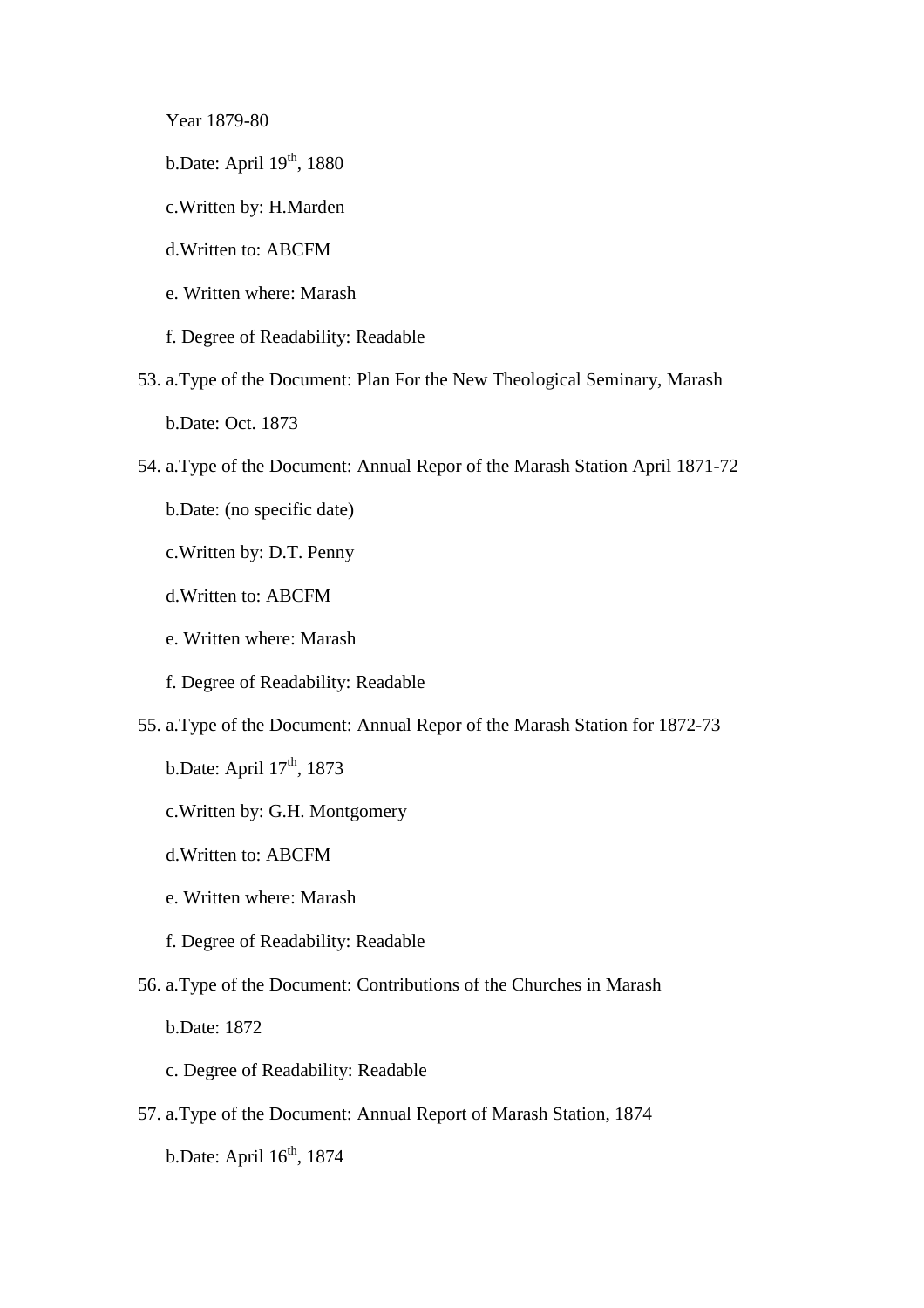- c.Written by: G.H. Montgomery
- d.Written to: ABCFM
- e. Written where: Marash
- f. Degree of Readability: Readable
- 58. a.Type of the Document: Report of Marash Station of the Central Turkey Mission
	- b.Date: April  $14<sup>th</sup>$ , 1875
	- c.Written by: D.T. Penny
	- d.Written to:ABCFM
	- e. Written where: Marash
	- f. Degree of Readability: Readable
- 59. a.Type of the Document: Annual Report of tha Marash Station, 1876
	- b.Date: (no specific date)
	- c.Written by: E.F. Bickford
	- d.Written to: ABCFM
	- e. Written where: Marash
	- f. Degree of Readability: Partially readable
- 60. a.Type of the Document: Annual Report of the Marash Station
	- b.Date: April, 1878
	- c.Written by: (no name)
	- d.Written to: ABCFM
	- e. Written where: Marash
	- f. Degree of Readability: Readable
- 61. a.Type of the Document: Report of Marash Station for the Year Ending
	- b.Date: March  $26<sup>th</sup>$ , 1879
	- c.Written by: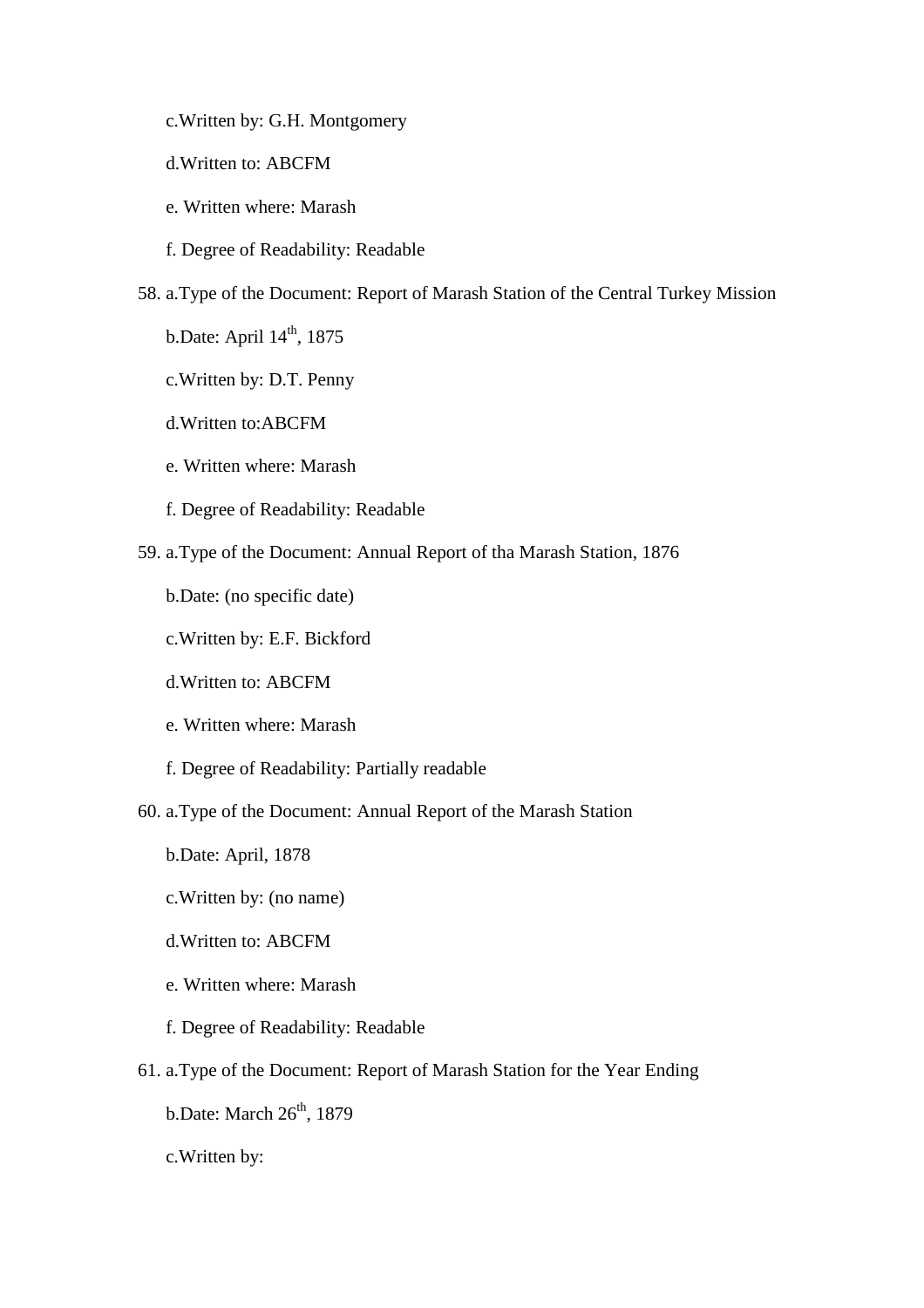- d.Written to: ABCFM
- e. Written where: Marash
- f. Degree of Readability: Readable
- 62. a.Type of the Document: Annual Report of the Marash Station for 1879-80
	- b.Date: April  $16<sup>th</sup>$ , 1880
	- c.Written by: G.H. Montgomery
	- d.Written to: ABCFM
	- e. Written where: Marash
	- f. Degree of Readability: Readable
- 63. a.Type of the Document: Woman's Work in Marash Station
	- b.Date: April ,1873
	- c.Written by: Mrs. D.A. Dean, Mrs. H.E. Baren (?)
	- d.Written to: ABCFM
	- e. Written where: Marash
	- f. Degree of Readability: Readable
- 64. a.Type of the Document: Annual Report of the Woman's Work Department of

Marash Station

- b.Date: April, 1874
- c.Written by: M.S. Williams
- d.Written to: ABCFM
- e. Written where: Marash
- f. Degree of Readability: Readable
- 65. a.Type of the Document: Report of the Woman's Work in Marash Station,1874-75
	- b.Date: April  $21<sup>st</sup>$ , 1875
	- c.Written by: M.S. Williams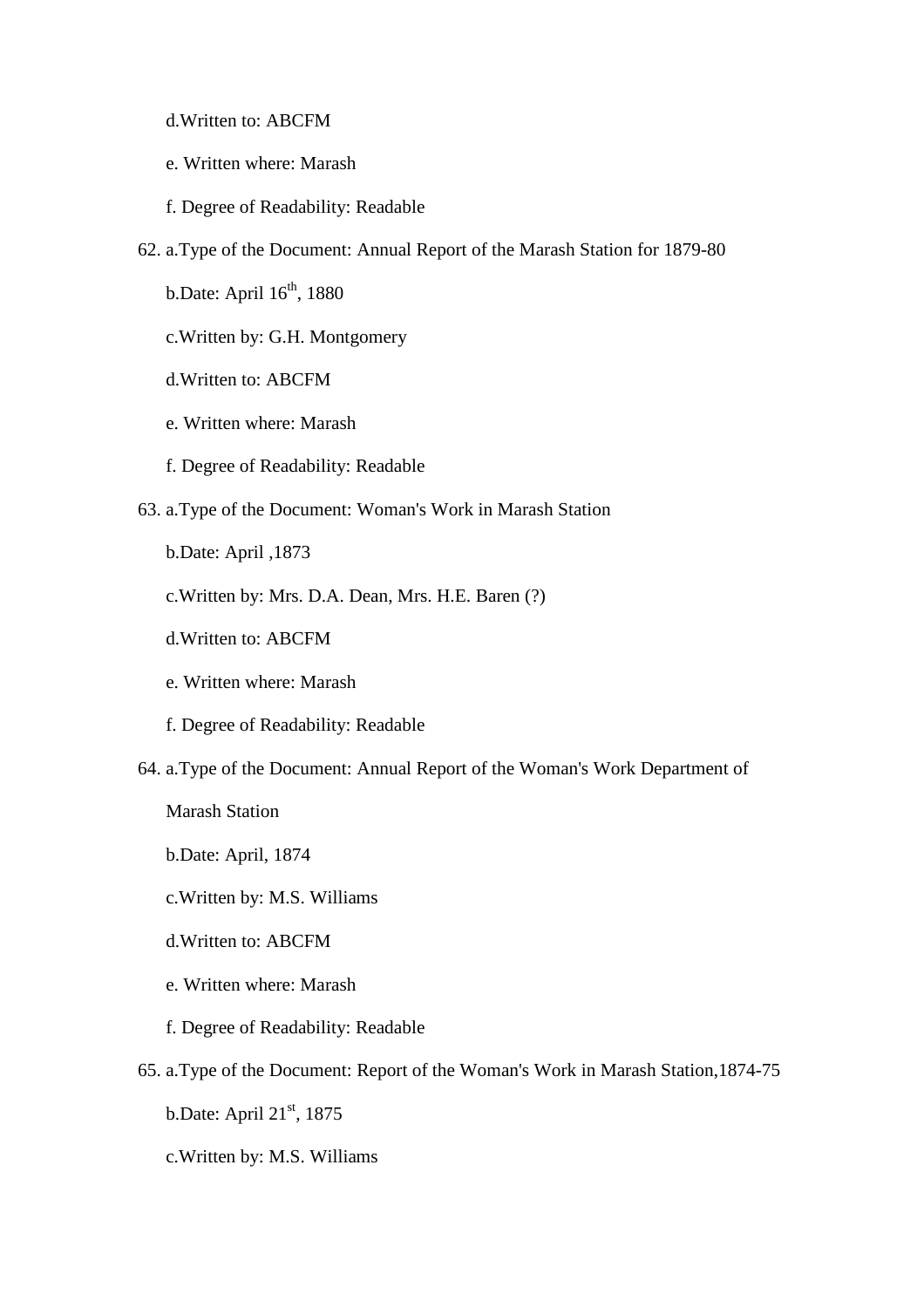d.Written to: ABCFM

- e. Written where: Marash
- f. Degree of Readability: Readable
- 66. a.Type of the Document: Work Among the Women of Marash Station for the

Year Ending, Apr. 1876

b.Date: April  $18^{th}$ , 1876

- c.Written by: Josephine L. Coffing
- d.Written to: ABCFM
- e. Written where: Marash
- f. Degree of Readability: Readable
- 67. a.Type of the Document:Report of Woman's Work in Marash Station, 1876-77
	- b.Date: April  $16<sup>th</sup>$ , 1877
	- c.Written by: C.P. Spencer
	- d.Written to: ABCFM
	- e. Written where: Marash
	- f. Degree of Readability: Readable
- 68. a.Type of the Document: Report of Woman's Work in Marash Station, 1877-18
	- b.Date: April  $18<sup>th</sup>$ , 1878
	- c.Written by: C.P. Spenser
	- d.Written to: ABCFM
	- e. Written where: Marash
	- f. Degree of Readability: Partially Readable
- 69. a.Type of the Document: Report of Woman's Work in Marash Station, 1878-79
	- b.Date: April, 1879
	- c.Written by: J.L. Coffing, C.D. Spencer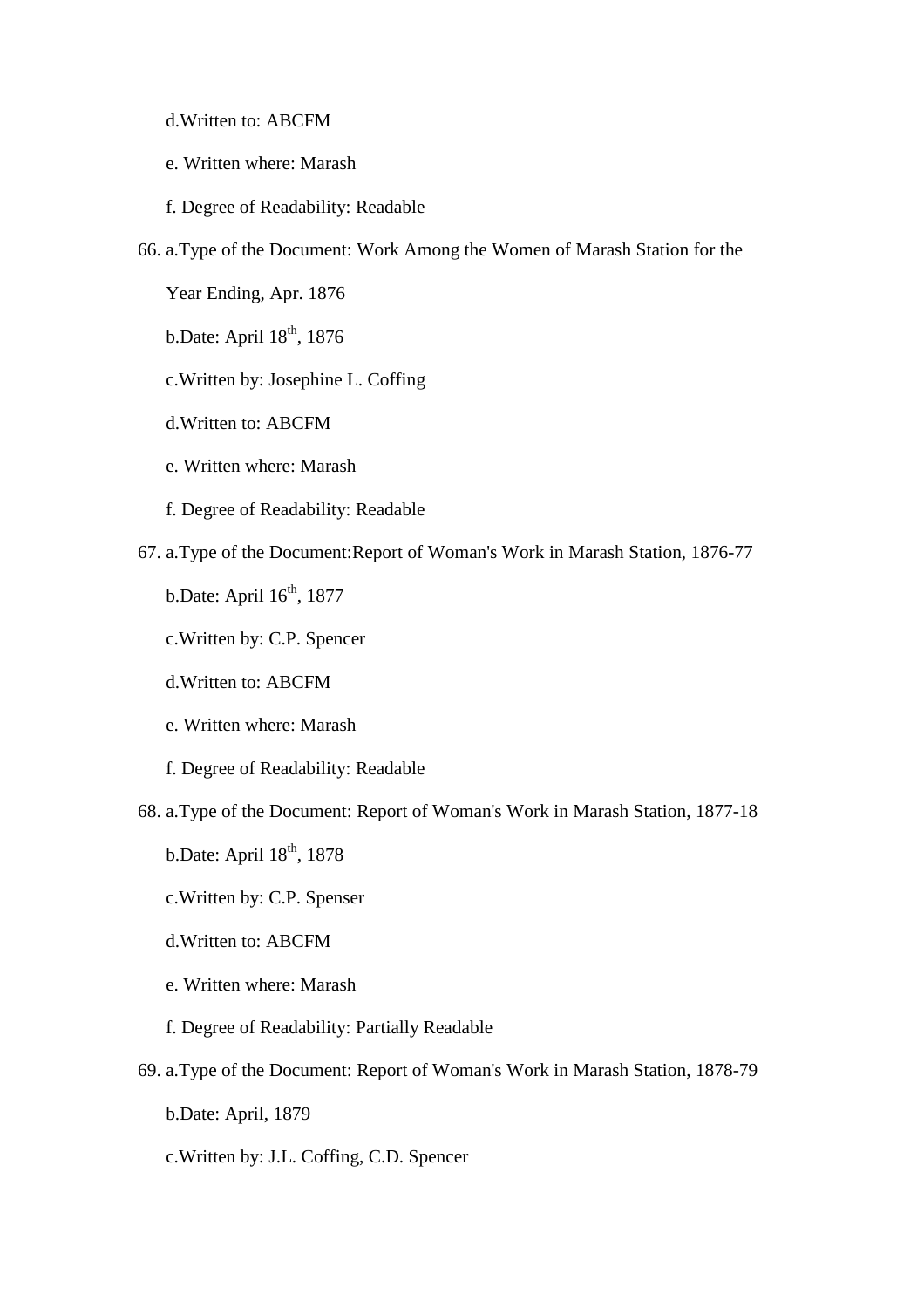- d.Written to: ABCFM
- e. Written where: Marash
- f. Degree of Readability: Readable
- 70. a.Type of the Document: Report of Woman's Work in Marash Station, 1879-80

b.Date:

- c.Written by: J.L. Coffing, C.D. Spencer
- d.Written to: ABCFM
- e. Written where: Marash
- f. Degree of Readability: Readable

# 71. a.Type of the Document: Letter

- b.Date: Sep.  $12^{th}$ , 1877
- c.Written by: A. Brebgaroian (?)
- d.Written to: Rev. Clark, Seck. Of ABCFM
- e. Written where: Marash
- f. Degree of Readability: Readable
- 72. a.Type of the Document: Repor of the Marash Station
	- b.Date: May  $17^{th}$ , 1878
	- c.Written by: A. Astarjayan (?)
	- d.Written to: ABCFM
	- e. Written where: Marash
	- f. Degree of Readability: Readable
- 73. a.Type of the Document: Speceial R of the Delegate of C.T.M. to Celicia Evani
	- Union , Adıyaman, May 1874
	- b.Date: April  $15<sup>th</sup>$ , 1875
	- c.Written by: D.T. Penny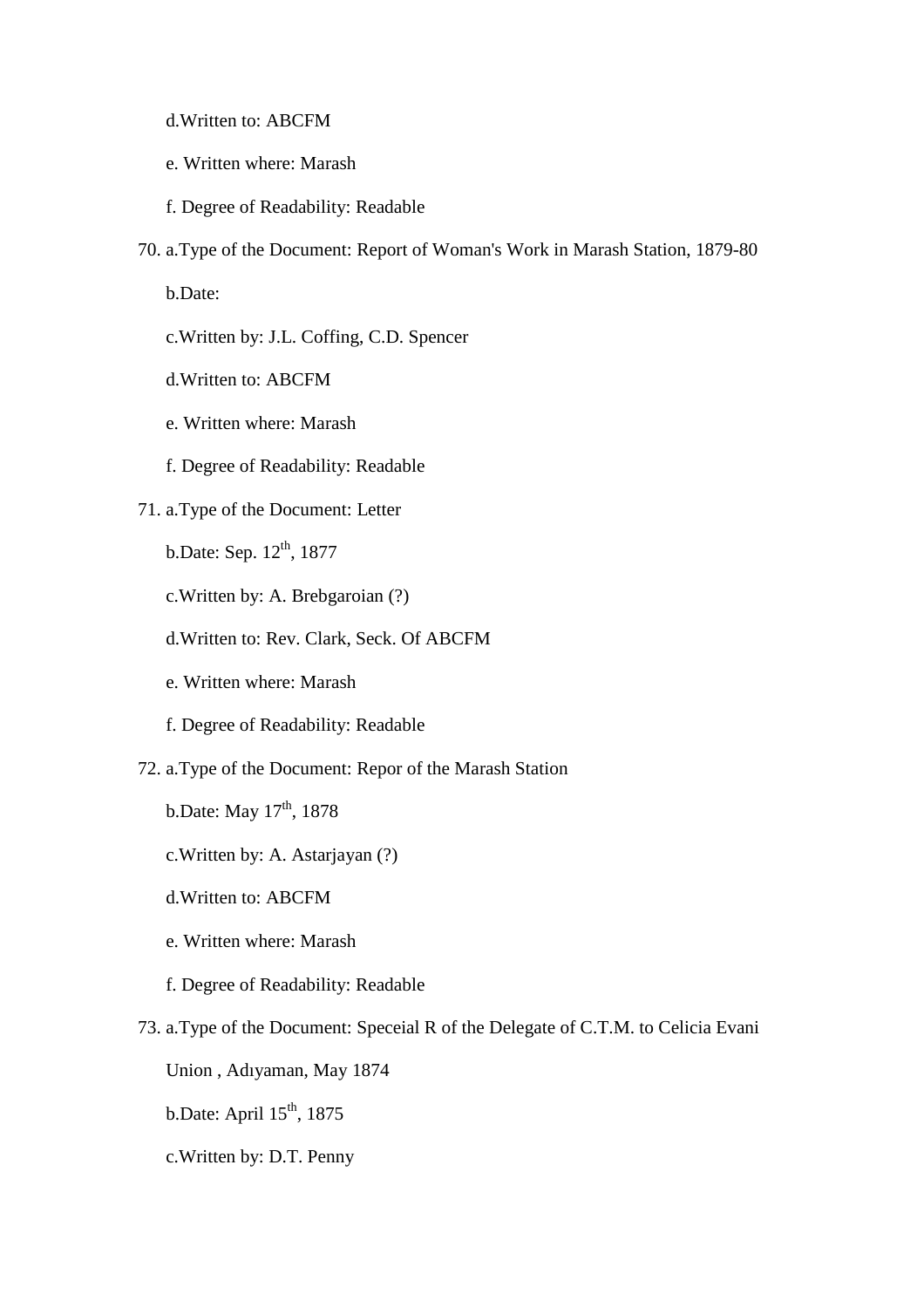- d.Written to:ABCFM
- e. Written where: Marash
- f. Degree of Readability: Readable
- 74. a.Type of the Document: Letter
	- b.Date: July  $7<sup>th</sup>$ , 1877
	- c.Written by: T.C. Trowbridge
	- d.Written to: Rev. Clark, Sec. Of ABCFM
	- e. Written where:
	- f. Degree of Readability: Readable

# 75. a.Type of the Document: Letter

- b.Date: March, 16<sup>th</sup>, 1874
- c.Written by: Pastor Kara Kerekore Harat ronyan (?)
- d.Written to: Rev. Clark
- e. Written where: Aintab
- f. Degree of Readability: Readable
- 76. a.Type of the Document: Letter
	- b.Date: June  $4<sup>th</sup>$ , 1873
	- c.Written by: Kara Kerekore
	- d.Written to: Rev. Clark
	- e. Written where: Boston
	- f. Degree of Readability: Readable
- 77. a.Type of the Document: Letter
	- b.Date: July  $11^{th}$ , 1877
	- c.Written by: Kara Kerekore
	- d.Written to: Rev. Clark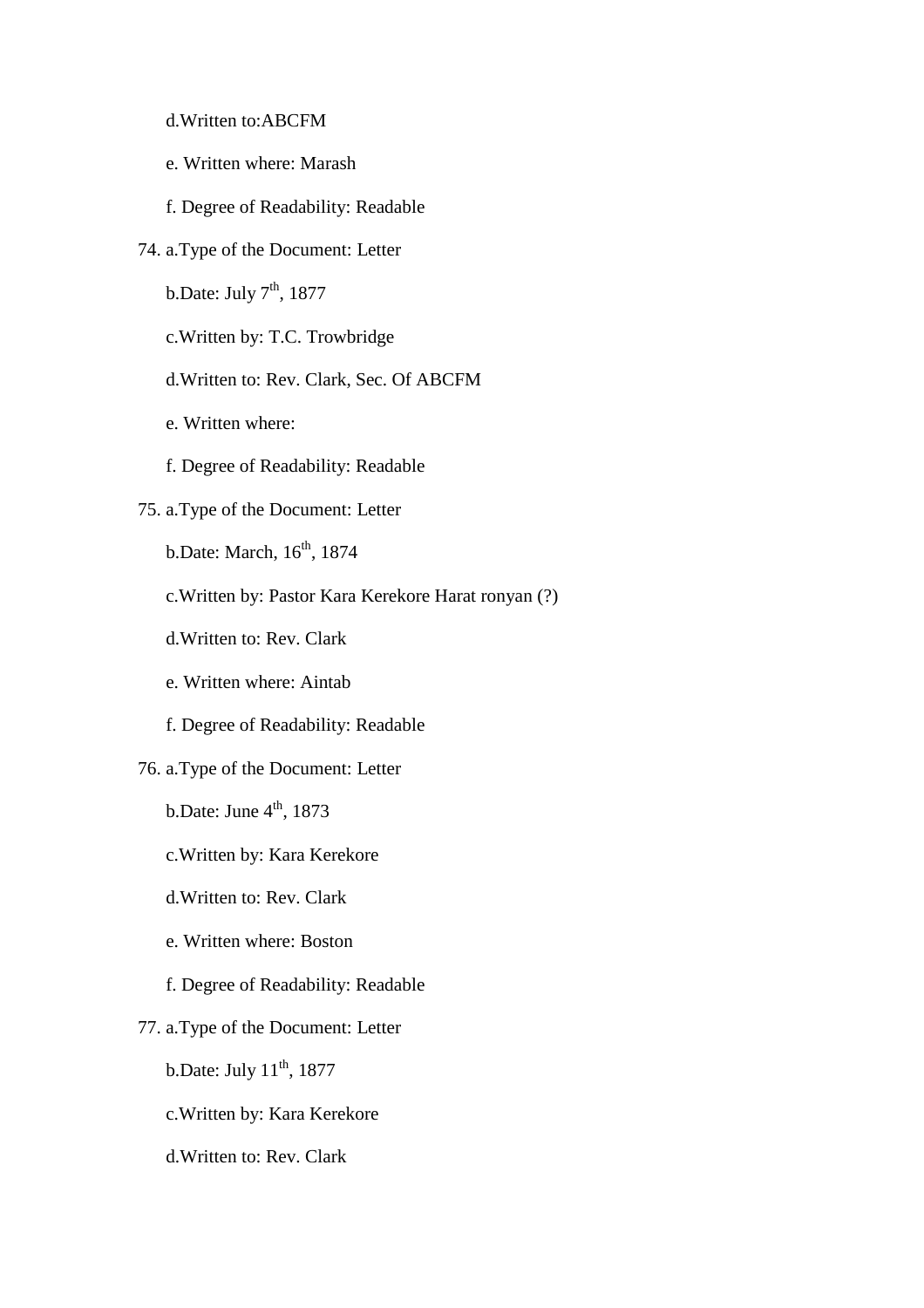- e. Written where: Aintab
- f. Degree of Readability: Readable
- 78. a.Type of the Document: Document What was Endured by Mustapha and His Son

Ali of Marash Because of Confession of Their Christian Faith

b.Date: June 22nd, 1874

- c.Written by: (signed by) Mustapha ,Ali, Raizie (his wife)
- d.Written to: ABCFM
- e. Written where: Smyrna
- f. Degree of Readability: Readable
- 79. a.Type of the Document: Violation of the Principle of Releigious Liberty in Case

of Mustapha of Marash

b. Degree of Readability: Readable

# 80. a.Type of the Document: Letter

- b.Date: Feb. 2<sup>nd</sup>, 1873
- c.Written by: J.H. Skene (?)
- d.Written to: M. Belcamy (English Clergyman)
- e. Written where: Allepo
- f. Degree of Readability: Readable
- 81. a.Type of the Document: Letter
	- b.Date: April  $4<sup>th</sup>$ , 1877
	- c.Written by: J.H. Skene
	- d.Written to:
	- e. Written where: Allepo
	- f. Degree of Readability: Readable
- 82. a.Type of the Document: Letter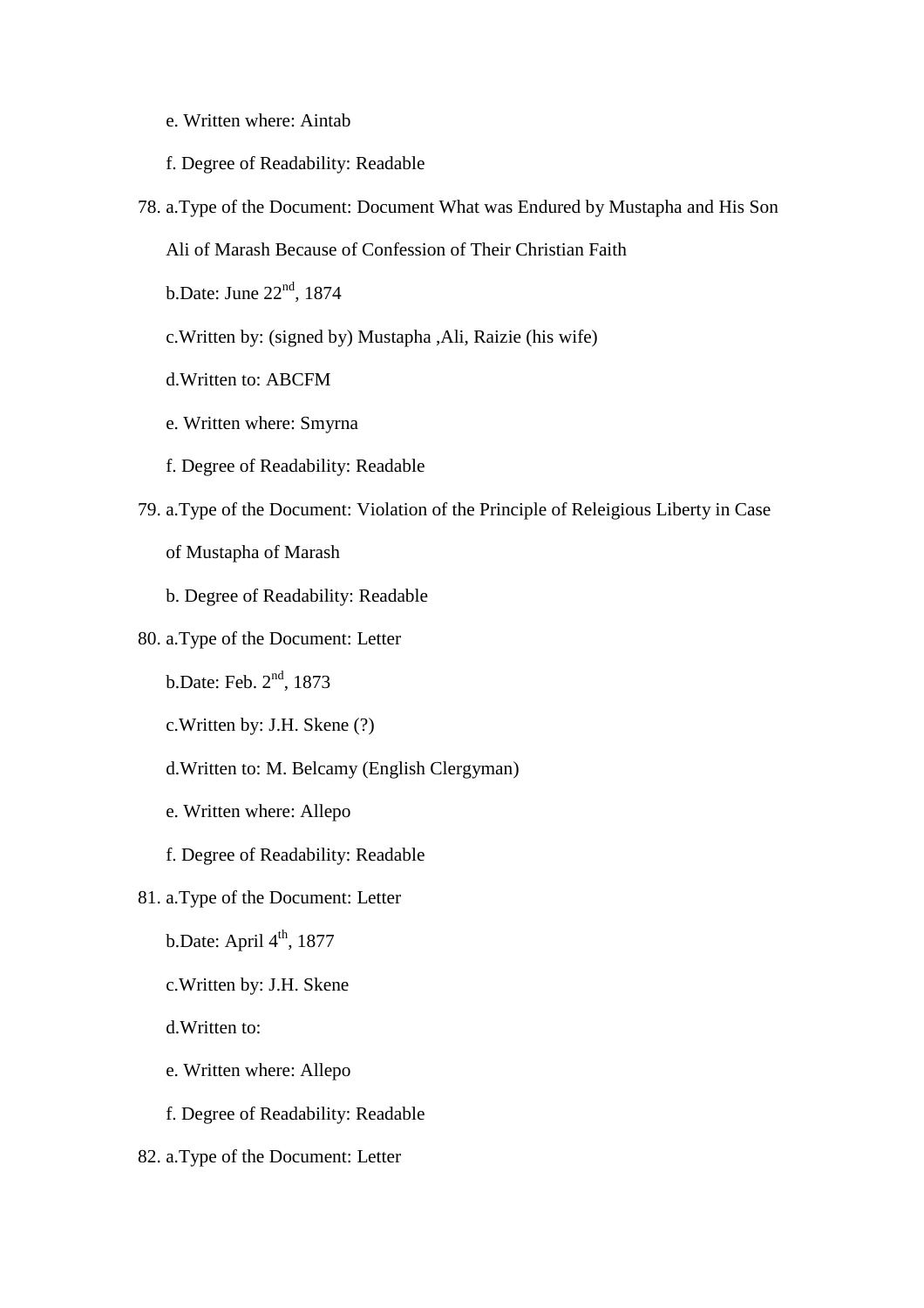b.Date: Feb 23rd, 1876

- c.Written by: (Signed by) Karejyan, Bayayojan(?)
- d.Written to: Native Brethen at Hadjin
- e. Written where: Hadjin
- f. Degree of Readability: Readable

# 83. a.Type of the Document: Letter

- b.Date:March  $25<sup>th</sup>$ , 1873
- c.Written by: A. H. Bezjian
- d.Written to: Rev. Clark, Sec. Of ABCFM
- e. Written where: New Heaven
- f. Degree of Readability: Readable
- 84. a.Type of the Document: Letter
	- b.Date: Aug.  $7<sup>th</sup>$ , 1874
	- c.Written by: A.H. Bezjian
	- d.Written to: Rev. Clark
	- e. Written where: Bible House, New York
	- f. Degree of Readability: Readable

# 85.a.Type of the Document: Letter

- b.Date: Dec 1st, 1874
- c.Written by: A. Bezjian
- d.Written to: Clark
- e. Written where: Aintab
- f. Degree of Readability: Readable

# 86.a.Type of the Document: Letter

b.Date: April 3rd, 1878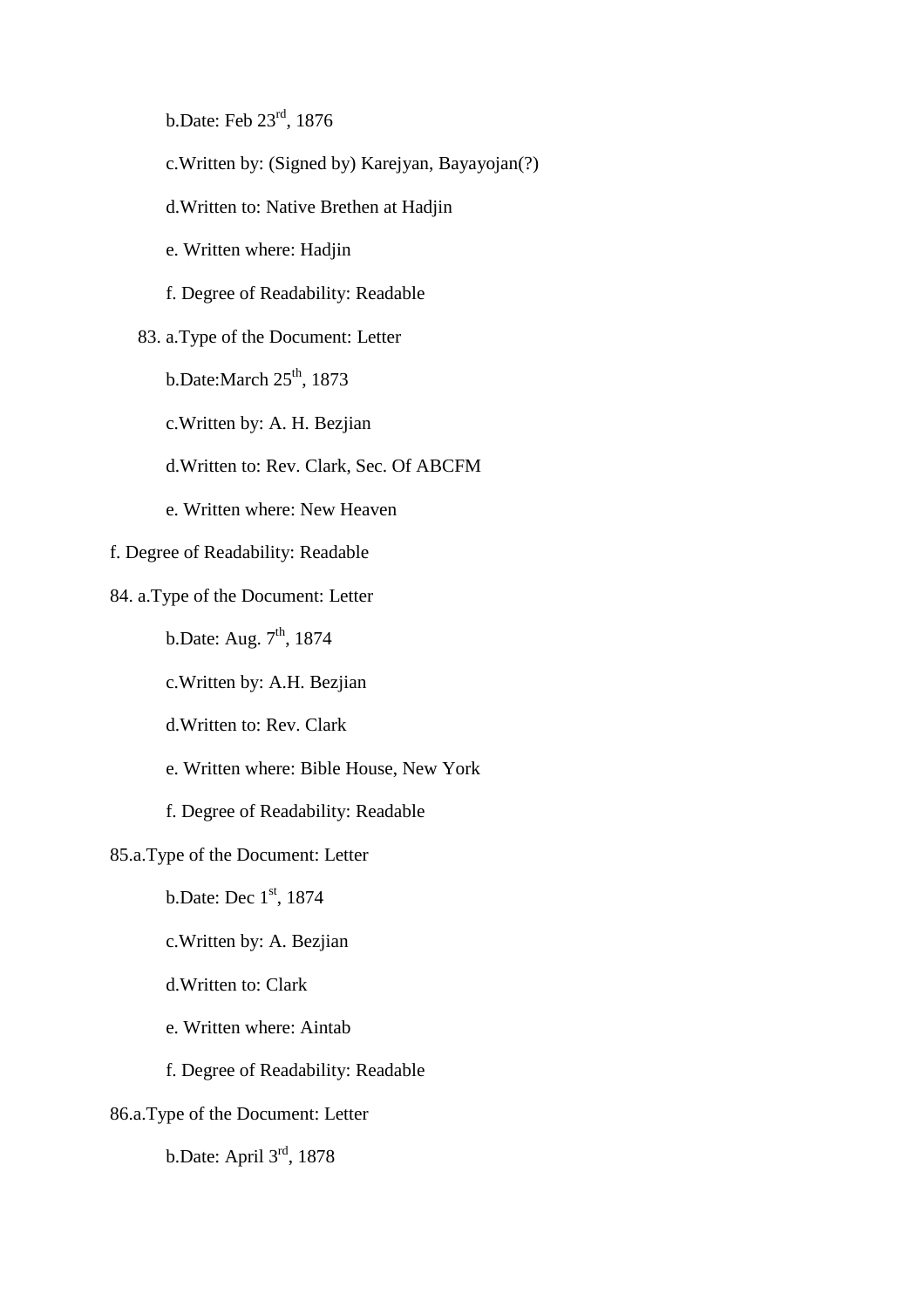c.Written by: A. Bulguragjan (?)

d.Written to: Clark

e. Written where: Marash

f. Degree of Readability: Readable

# 87. a.Type of the Document: Letter

b.Date: April  $10^{th}$ , 1878

c.Written by: Hagop Anglyan(?)

d.Written to: Clark

e. Written where: Aintab

f. Degree of Readability: Partially Readable

# 88. a.Type of the Document: Letter

b.Date: Aug.  $6<sup>th</sup>$ , 1878

c.Written by: Z. I. Lewonyan

# d.Written to: Rev. Clark

e. Written where: Aintab

f. Degree of Readability: Readable

# 89. a.Type of the Document: Letter

 $b.$ Date: May  $20<sup>th</sup>$ , 1874

c.Written by: Gabrialle Harkayan (?)

d.Written to: Rev. Clark

e. Written where: Marash

f. Degree of Readability: Readable

# 90. a.Type of the Document: Letter

b.Date:

c.Written by: G. Saliloyan (?)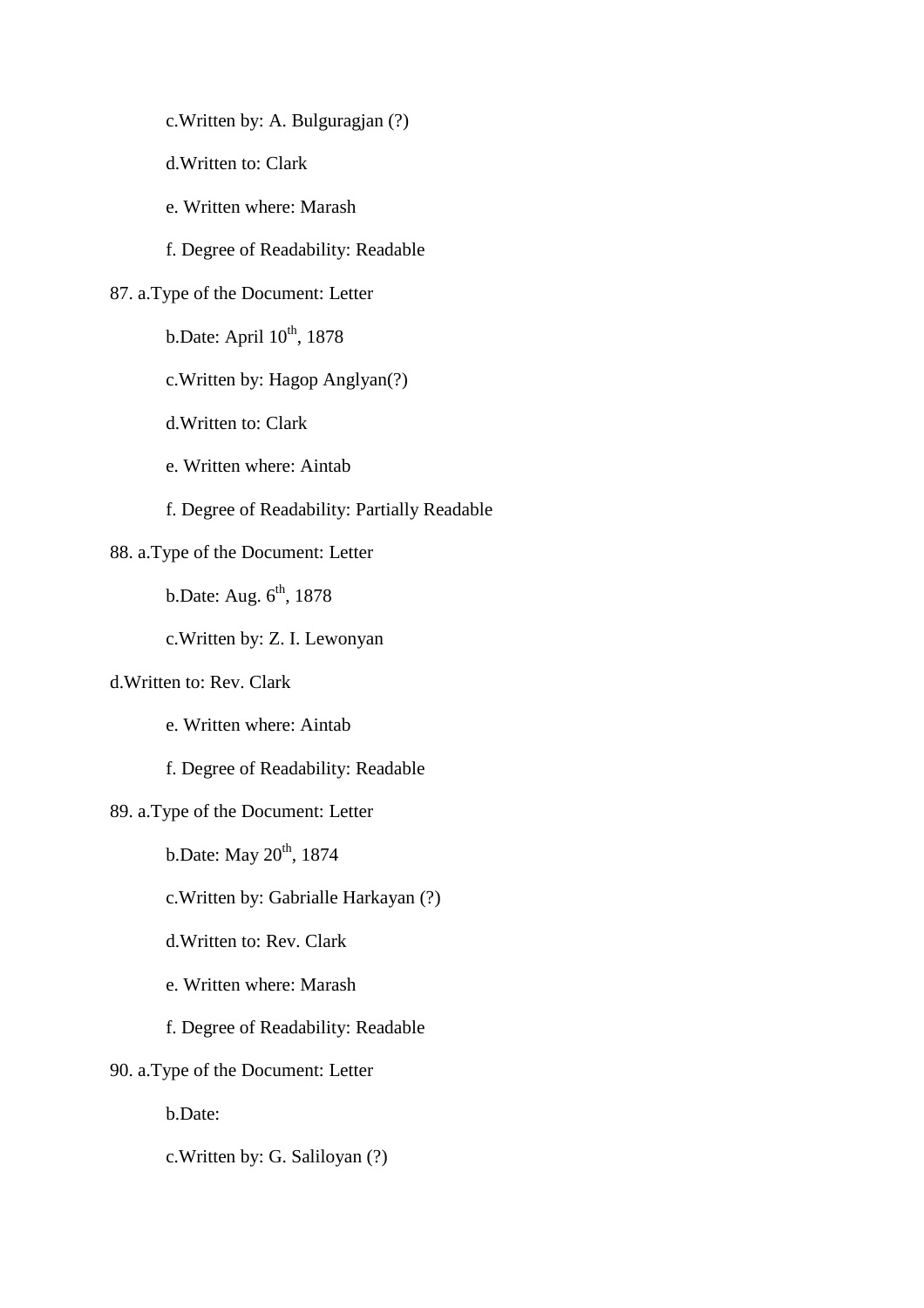d.Written to: Rev. Clark

- e. Written where:
- f. Degree of Readability: Readable
- 91. a.Type of the Document: Letter
	- b.Date: June 22nd, 1878
	- c.Written by: Z. Abedanins
	- d.Written to:
	- e. Written where: Aintab
	- f. Degree of Readability: Readable

# 92. a.Type of the Document: Plea for Girls School for Adana

b.Date:

- c.Written by: M. Proctor
- d.Written to: ABCFM
- e. Written where:
- f. Degree of Readability: Readable
- 93. a.Type of the Document: Petition from the Protestant and Others of Adana,

### Central Turkey

- b.Date: Feb.  $12^{th}$ , 1878
- c.Written by: T.C. Trowbrige
- d.Written to: The Secretaries of The Board
- e. Written where: Aintab
- f. Degree of Readability: Readable
- 94. a.Type of the Document: Report of Allepo Station, April 1871-72

b.Date: April 22nd, 1872

c.Written by: P.O. Powers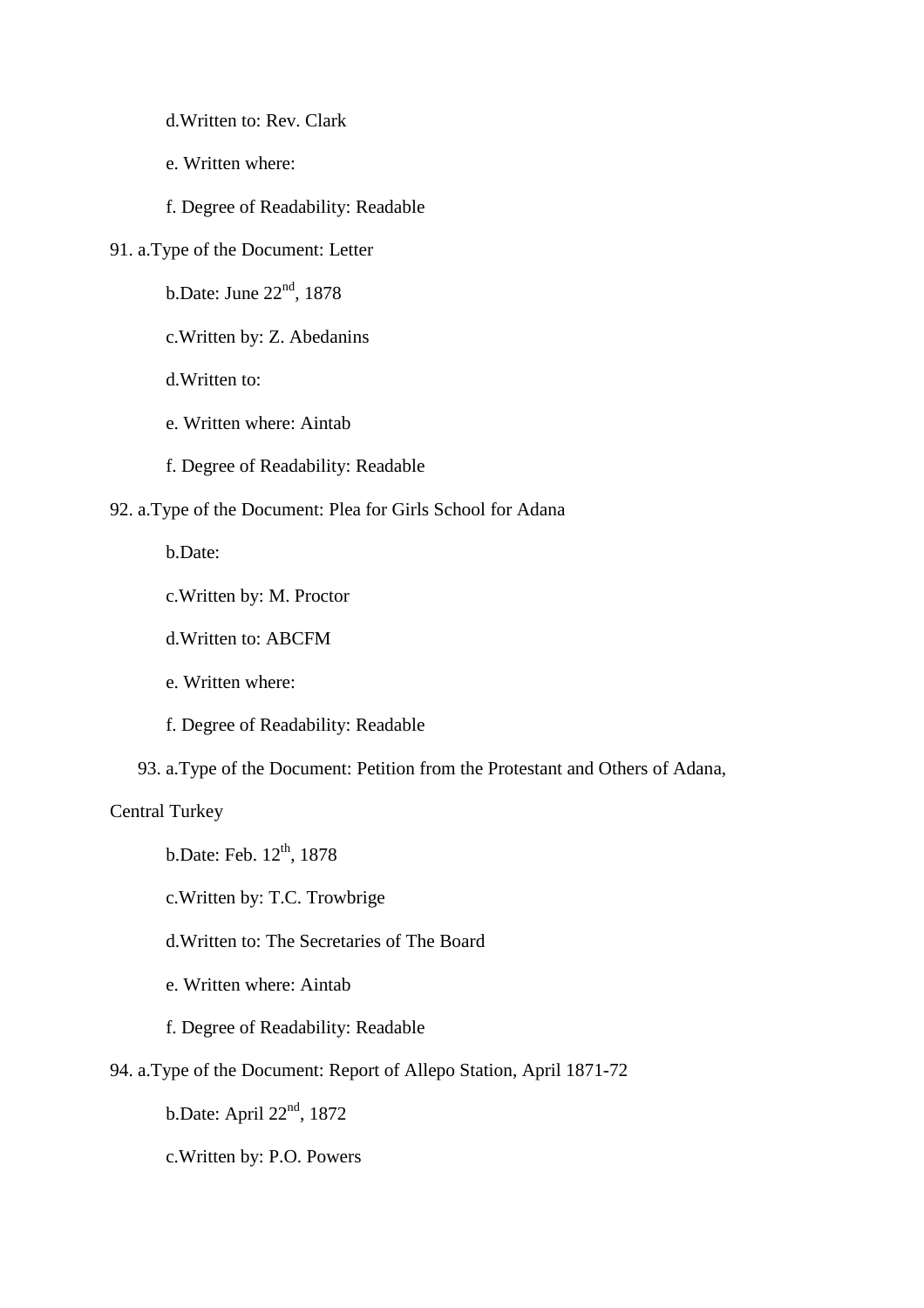d.Written to: ABCFM

- e. Written where:
- f. Degree of Readability: Readable
- 95. a.Type of the Document: Report of the Antioch Station
	- b.Date: April 1872
	- c.Written by:
	- d.Written to: ABCFM
	- e. Written where:
	- f. Degree of Readability: Readable
- 96. a.Type of the Document: Report of the Girls School at Antioch

b.Date: 1872

- c.Written by: G.O. Powers
- d.Written to: ABCFM

e. Written where:

- f. Degree of Readability: Partially Readable
- 97. a.Type of the Document: The Fruit of the Gospel
	- $b.$ Date: Nov.  $20<sup>th</sup>$ , 1876
	- c.Written by:
	- d.Written to:
	- e. Written where: Hadjan
	- f. Degree of Readability: Hardly Readable
- 98. a.Type of the Document: Special Report on the Kessab Church
	- b.Date: Feb.  $5<sup>th</sup>$ , 1872
	- c.Written by: G.O. Powers
	- d.Written to: ABCFM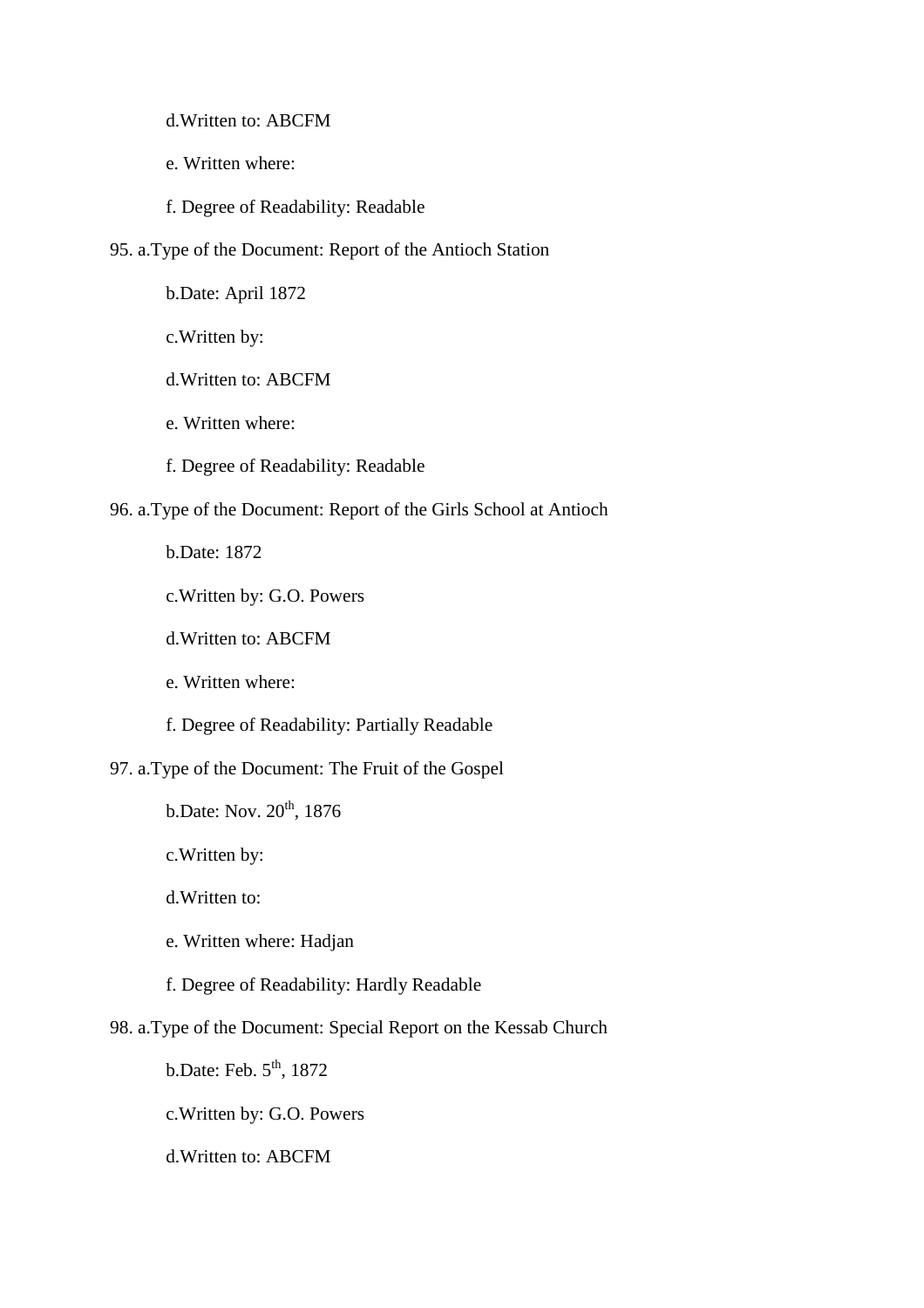e. Written where: Antioch

#### f. Degree of Readability: Readable

- 99. a.Type of the Document: Letter
	- $b.$ Date: Feb.  $17<sup>th</sup>$ , 1877
	- c.Written by: The Elders of the (Kessab Church)
	- d.Written to: Rev. Clark, Sec. Of ABCFM
	- e. Written where: Antioch
	- f. Degree of Readability: Readable
- 100.a.Type of the Document: Report of Decision of the Committee Appointed to

### Investigate Character of the Kessab- Jasbir

b.Date: Oct. 16<sup>th</sup>, 1877

c.Written by: Haji Ariham, Secretary

- d.Written to: ABCFM
- e. Written where: Kessab
- f. Degree of Readability: Readable
- 101.a.Type of the Document: Report of the Antioch (Frontier) of the Aintab Station

b.Date: April  $7<sup>th</sup>$ , 1877

- c.Written by: The Women of the Church in Ourfa
- d.Written to: Aintab Missionaries
- e. Written where: Ourfa
- f. Degree of Readability: Readable

# 102.a.Type of the Document: Letter

- b.Date: April  $6<sup>th</sup>$ , 1877
- c.Written by: On the Behalf the Church of Ourfa
- d.Written to: Rev. Clark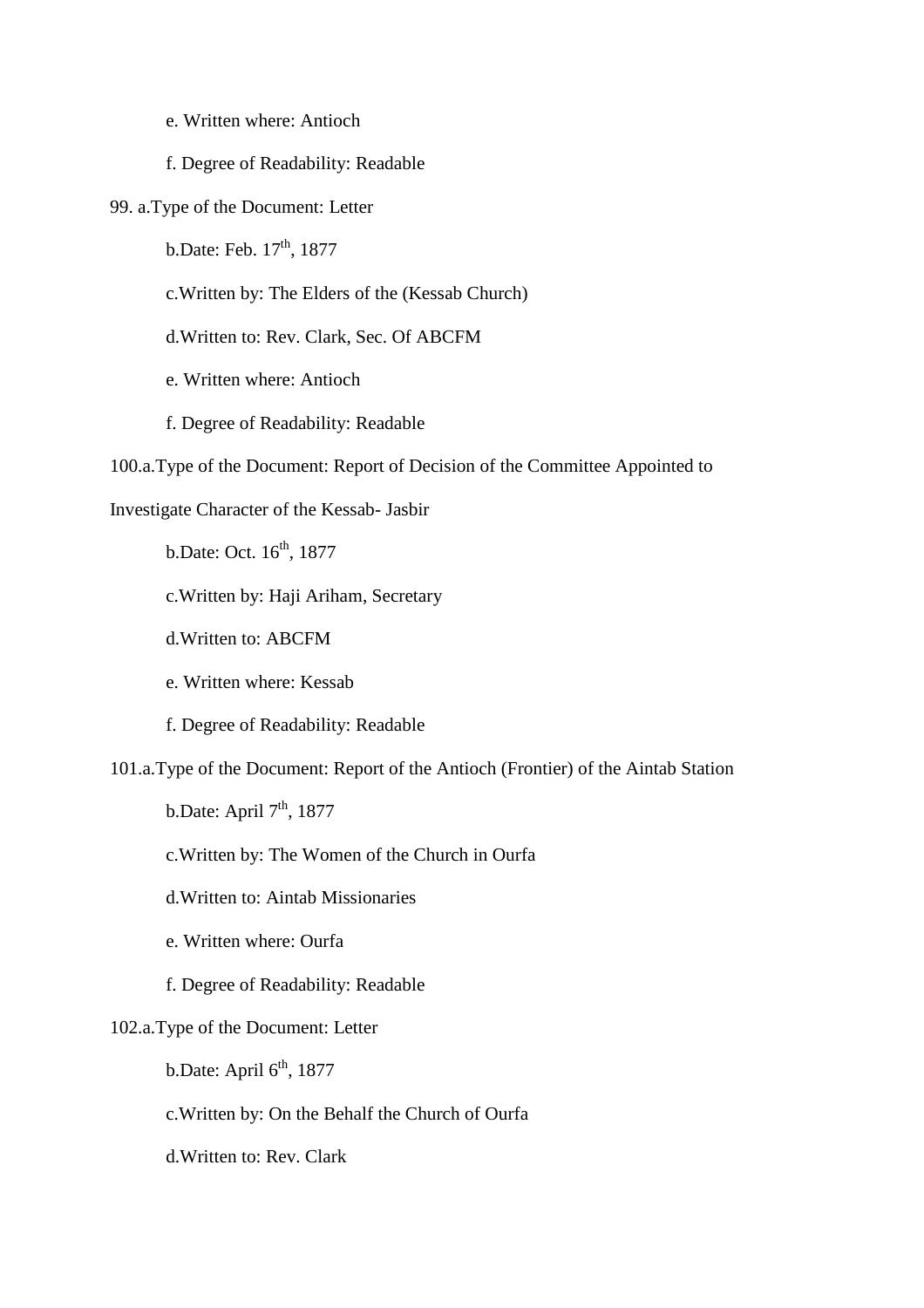e. Written where: Ourfa

#### f. Degree of Readability: Partially Readable

### 103.a.Type of the Document: Letter

b.Date: April  $8<sup>th</sup>$ , 1878

c.Written by: Church Committee in Ourfa

d.Written to: Missionaries of Cental Turkey

e. Written where: Ourfa

f. Degree of Readability: Readable

# 104.a.Type of the Document: Letter

b.Date: April 19<sup>th</sup>, 1878

c.Written by: L.H. Adams

d.Written to: The Church Committee in Ourfa

e. Written where: Marash

f. Degree of Readability: Readable

105.a.Type of the Document: Annual Report of Aintab Station, 1879-80

b.Date: April (?), 1880

c.Written by: G.S. Sanders

d.Written to: ABCFM

e. Written where:

f. Degree of Readability:Readable

## 106.a.Type of the Document: Letter

b.Date: Dec  $25<sup>th</sup>$ , 1877

c.Written by: On the Behalf of the Ourfa Evangelical Church

d.Written to: Rev. Clark, Sec. Of ABCFM

e. Written where: Ourfa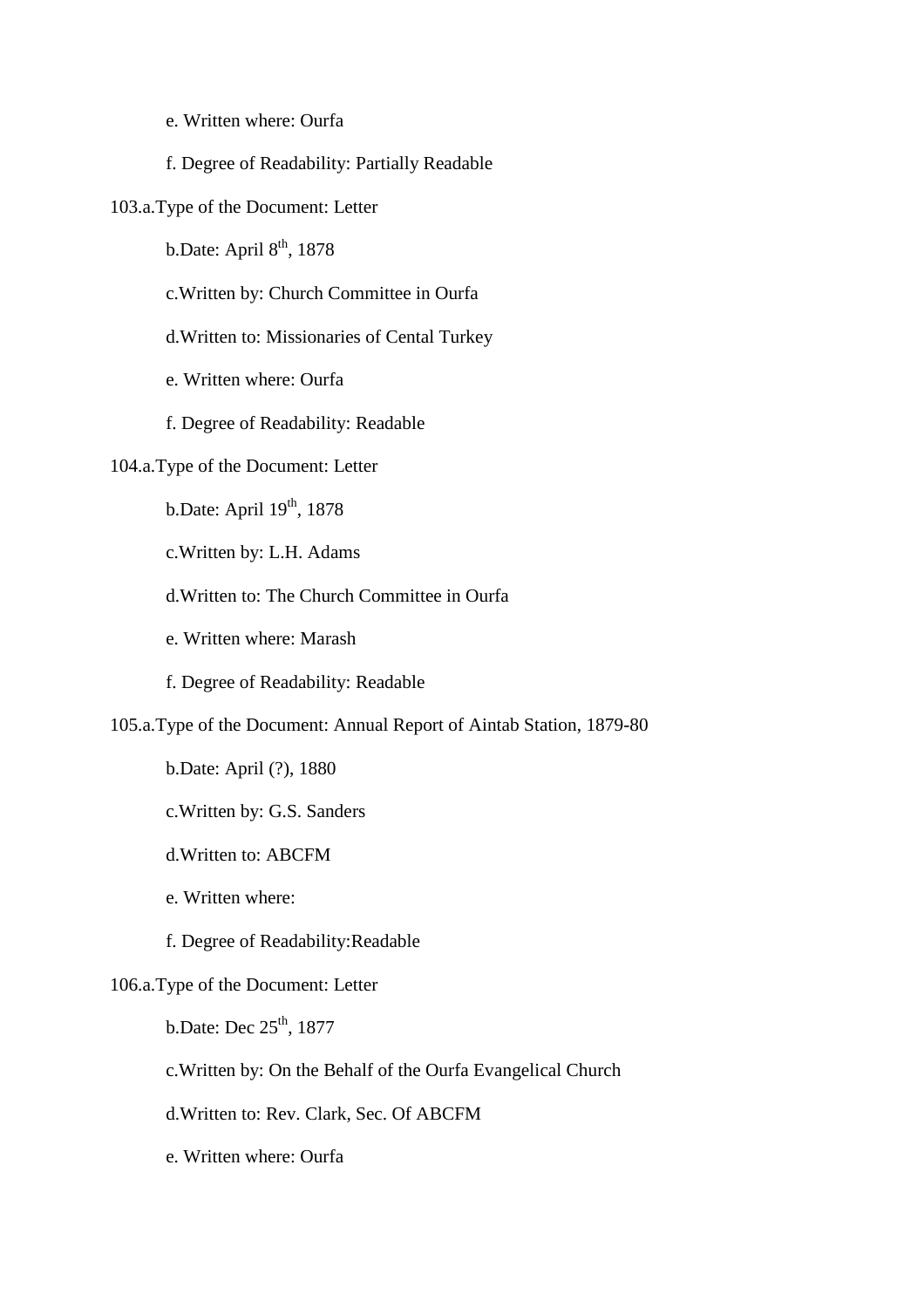#### f. Degree of Readability: Readable

# 107.a.Type of the Document: Note

b.Date: Jan  $24<sup>th</sup>$ , 1878

c.Written by: A. Julen (?)

d.Written to: Rev. Clark

e. Written where: Aintab

f. Degree of Readability: Readable

#### 108.a.Type of the Document: Letter

b.Date: April  $25<sup>th</sup>$ , 1873

c.Written by: L. Bartlett

d.Written to: The Secretary of the American Bible Society

e. Written where: Aintab

f. Degree of Readability: Readable

#### 109.a.Type of the Document: Letter

b.Date: April  $22<sup>nd</sup>$ , 1874

c.Written by: D.H. Nutting

### d.Written to: The Sec. Of the American Bible Society

e. Written where: Marash

f. Degree of Readability: Readable

#### 110.a.Type of the Document: Letter

b.Date: May  $1<sup>st</sup>$ , 1875

c.Written by: A. Fuller

d.Written to: Sec. Of the American Bible Society

e. Written where: Aintab

f. Degree of Readability: Readable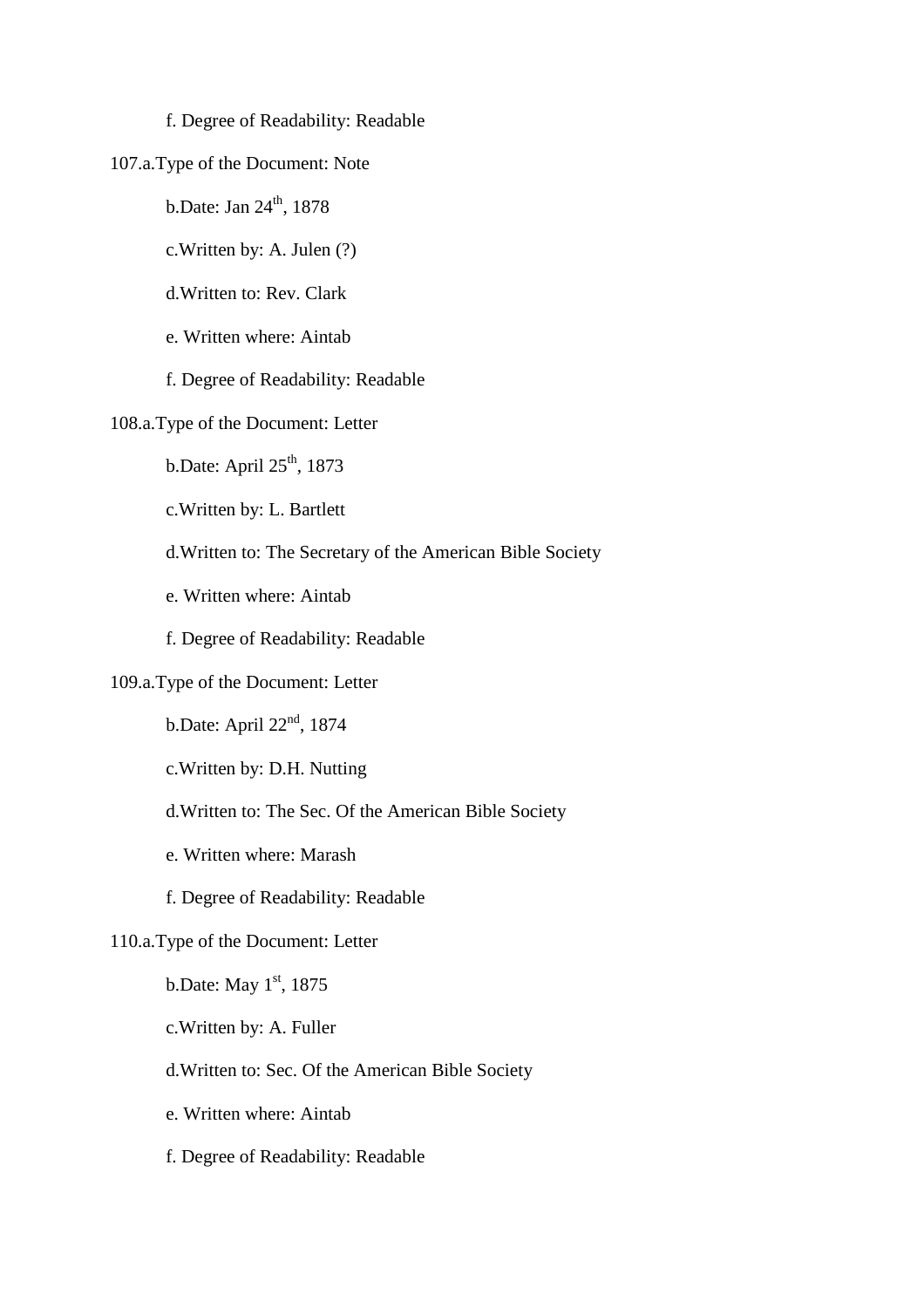111.a.Type of the Document: Letter

- b.Date: April  $26<sup>th</sup>$ , 1876
- c.Written by: H.T. Penny
- d.Written to: Rev. Stevenson, Secretary of ABCFM
- e. Written where: Marash
- f. Degree of Readabilty: Readable

#### 112.a.Type of the Document: Letter

- b.Date: April  $26<sup>th</sup>$ , 1876
- c.Written by: A. Fuller
- d.Written to: Secretaries of the American Tract Society
- e. Written where: Marash
- f. Degree of Readability: Readable

### 113.a.Type of the Document: Letter

- b.Date: April  $24<sup>th</sup>$ , 1878
- c.Written by:J.L. Coffing
- d.Written to: Sec. Of American Bible Society
- e. Written where: Marash
- f. Degree of Readability: Readable

## 114.a.Type of the Document: Letter

- b.Date: April  $21<sup>st</sup>$ , 1878
- c.Written by: T.C. Trowbridge
- d.Written to: Rev. Lewis White, Sec. Of Rel. Tract Society, London
- e. Written where: Marash
- f. Degree of Readability: Readable
- 115.a. Type of the Document: Letter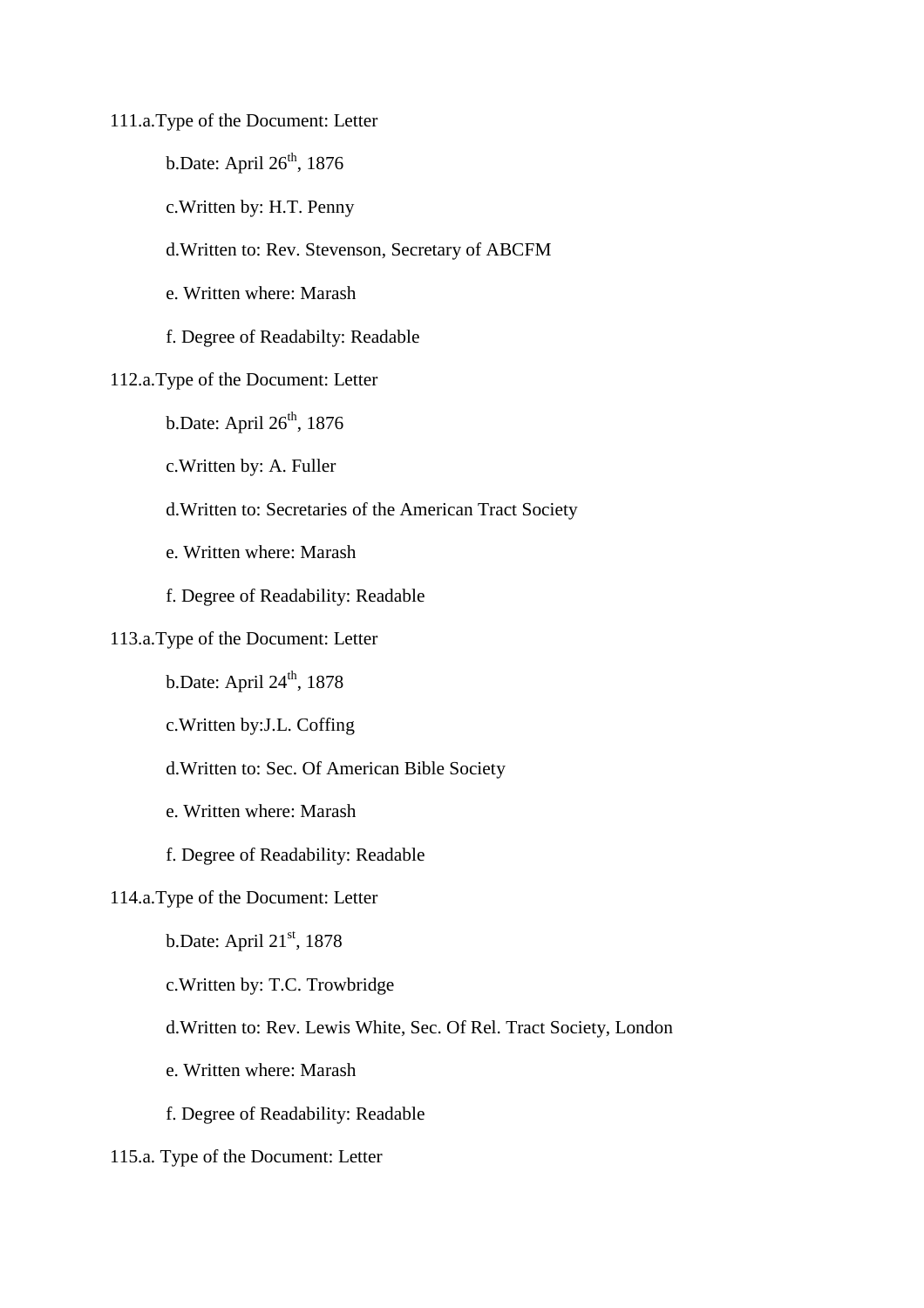| c. Written by: M. Proctor          |
|------------------------------------|
| d. Written to:                     |
| e. Written where: Marash           |
| f. Degree of Readability: Readable |
| Appendix:                          |
| <b>Content Page</b>                |
|                                    |
|                                    |
|                                    |
|                                    |
|                                    |
|                                    |
|                                    |
|                                    |
|                                    |
|                                    |
|                                    |
|                                    |
|                                    |
|                                    |
|                                    |
|                                    |
|                                    |
|                                    |

b. Date: April 28<sup>th</sup>, 1880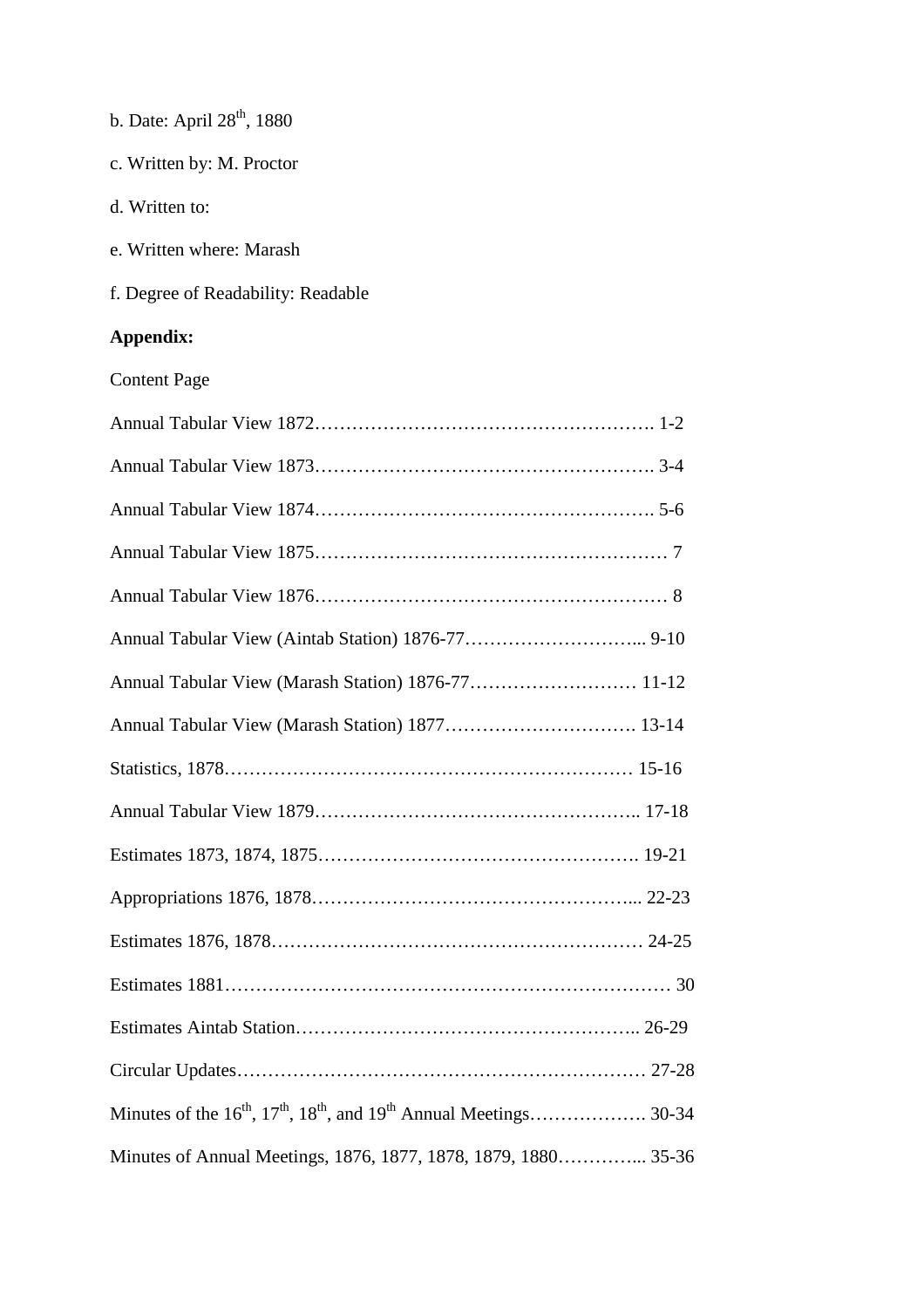| Circular Votes, August 25 <sup>th</sup> 1873                 |  |
|--------------------------------------------------------------|--|
| Sept. $10^{th}$ 1873                                         |  |
|                                                              |  |
| Aintab Station Reports, 1872, 1872-3, 1873-4, 1874-5, 1875-6 |  |
|                                                              |  |
|                                                              |  |
|                                                              |  |
|                                                              |  |
| Aintab Station School Report and Working Among Woman,        |  |
|                                                              |  |
| Work of the Women's Board in the Aintab Station,             |  |
|                                                              |  |
| Tabular View of Educational Work of Aintab Station           |  |
|                                                              |  |
|                                                              |  |
|                                                              |  |
|                                                              |  |
|                                                              |  |
|                                                              |  |
|                                                              |  |
|                                                              |  |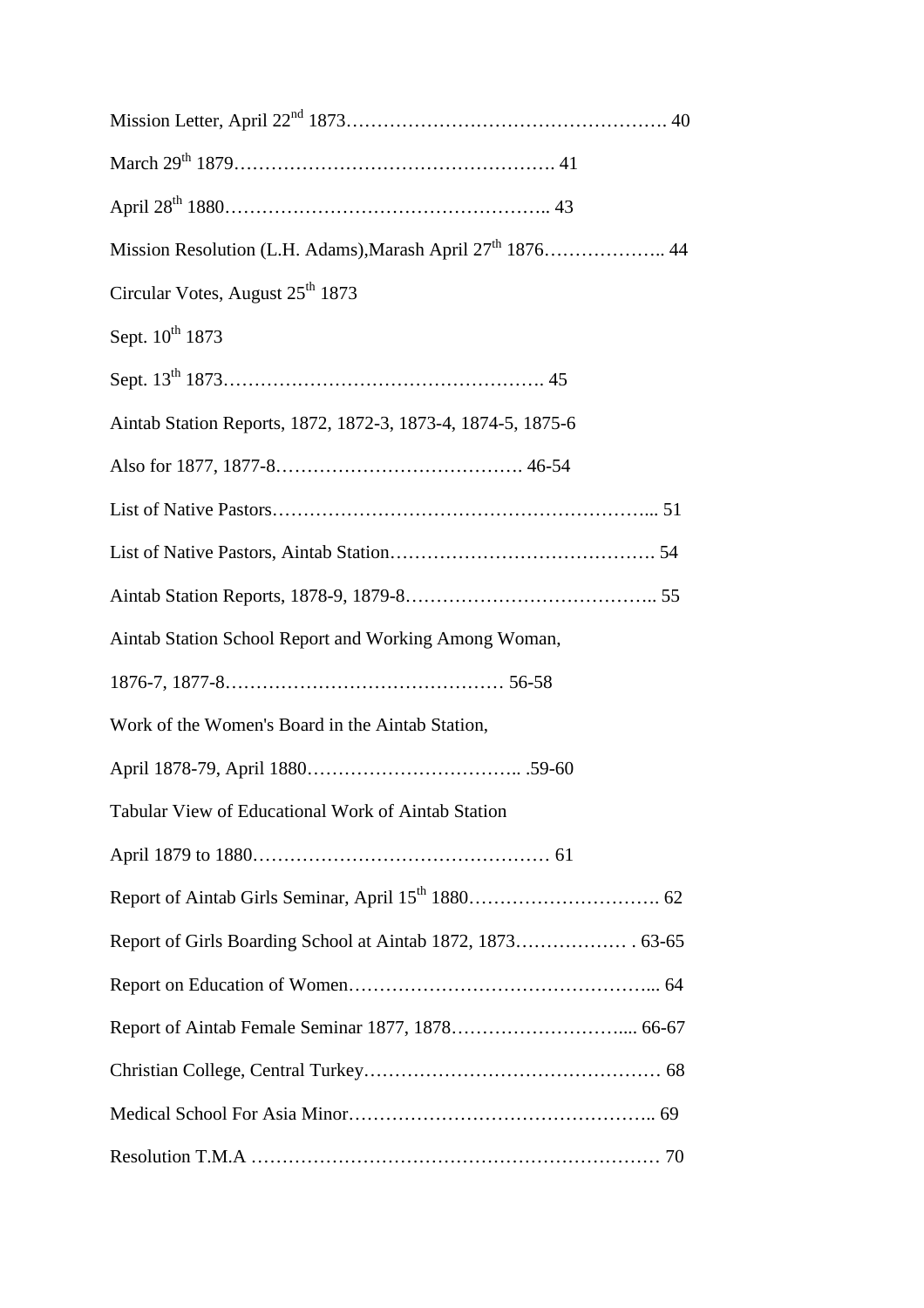| Translation of Proposals made by Call. Bd. Manager to ABCFM 71    |  |  |
|-------------------------------------------------------------------|--|--|
| Letter in Behalf of Managing Board of Central Turkey Collage,     |  |  |
| Aintab, Feb. $2nd$ ,                                              |  |  |
| Statement and Recommendations in Regard to                        |  |  |
|                                                                   |  |  |
|                                                                   |  |  |
|                                                                   |  |  |
|                                                                   |  |  |
| Report of Theology Sem. At Marash 1871, 1875-76,                  |  |  |
|                                                                   |  |  |
|                                                                   |  |  |
| Annual Reports of Marash Station 1871-72, 1872-73, 1874, 1874-75, |  |  |
|                                                                   |  |  |
| 1876, 1878, 1879, 1879-                                           |  |  |
| Report of Woman Work in Marash Station 1873, 1874, 1874-75,       |  |  |
|                                                                   |  |  |
|                                                                   |  |  |
|                                                                   |  |  |
|                                                                   |  |  |
| Letter to Dr. Clark from Citizens of Aintab in Behalf of          |  |  |
|                                                                   |  |  |
| Letters from Kara Kerekore, March 16 <sup>th</sup> 1877           |  |  |
|                                                                   |  |  |
|                                                                   |  |  |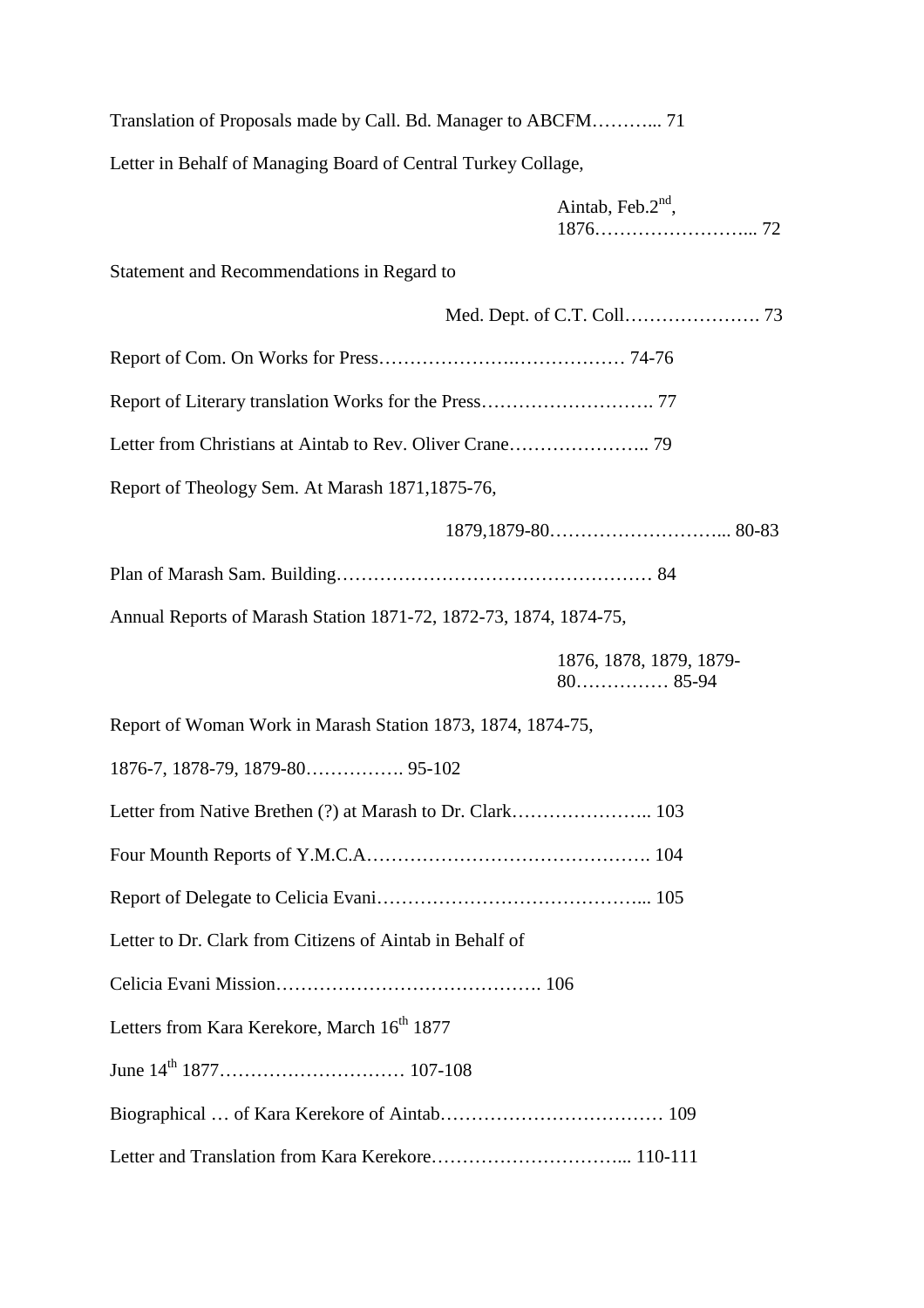| The fruit of the Gospel Translation of Letter Written     |  |
|-----------------------------------------------------------|--|
|                                                           |  |
|                                                           |  |
|                                                           |  |
| Report of Commisioner Celicia Union, Antioch Station 142  |  |
| Letter from Woman of Church in Ourfa to Aintab Missys 144 |  |
|                                                           |  |
|                                                           |  |
|                                                           |  |
| Letters and translation from Natives of Ourfa             |  |
|                                                           |  |
|                                                           |  |
|                                                           |  |
|                                                           |  |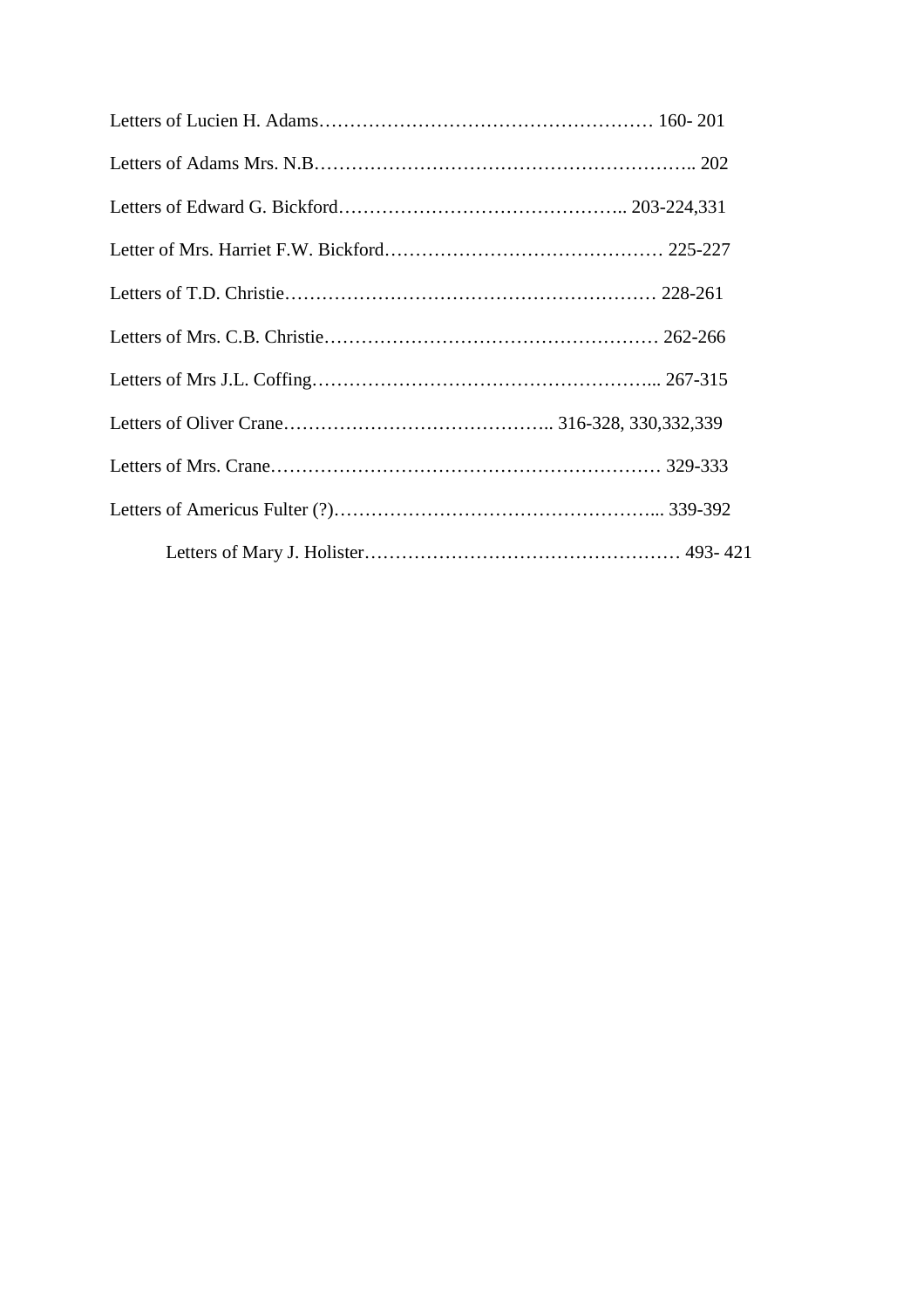## REEL 644

Submitted by : Zekeriya EROGLU

Submitted to : Department of History

Project term (month, year) : February, 1999

Bibliographical and physical information

Document type : microfilm

Reference no : BV2410.A4 1984 Reel 644

Degree of readability :

(e.g. readable, partially readable, hardly readable, unreadable)

Content Vol. 3

Central Turkey Mission 1872-1880

**Documents** 

Minutes

Reports

Letters A-H

[Part: 2 Letters A-H]

Letters out of sequence

1\*. ADAMS, Lucie N.H.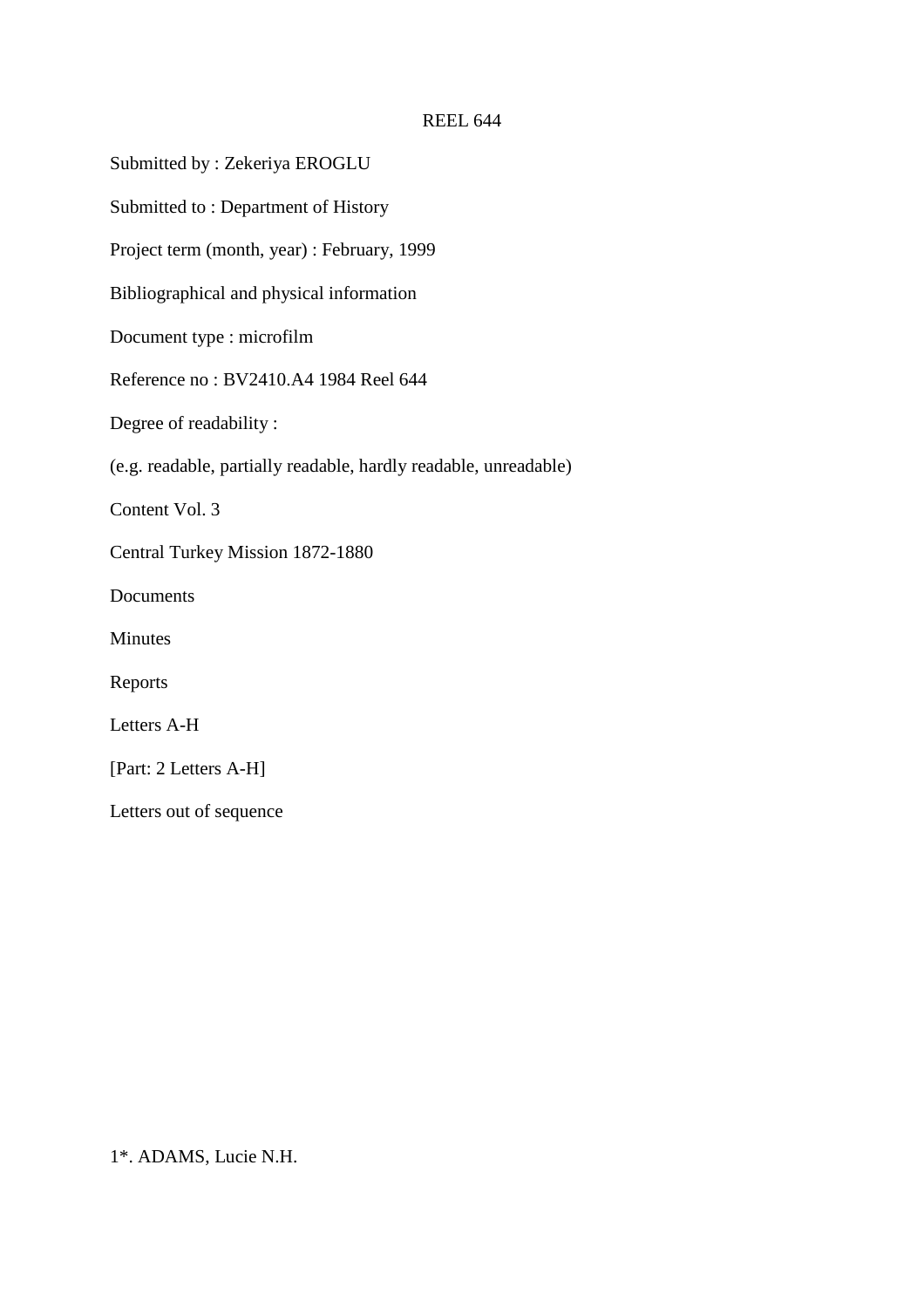#### 1.1) 2-14 unreadable

1.2) 15b-22 readable

Sender: Adams, Lucie N.H., Aintab, Dec. 25, 1872.

Recipient: Clark, N.G., Boston, Feb. 12, 1873.

1.3) 23-24 readable

Sender: Adams, Lucie N.H. Aintab, March, 6 1873.

Recipient: Clark, N.G., Boston,

1.4) 25-27a readable (last page is hardly readable)

Sender: Adams, Lucie N.H. Kassab, July, 13 1873.

Recipient: Clark, N.G., Boston,

1.5 ) 27b-35a readable

Sender: Adams, Lucie N.H., Kassab, July, 4 1873.

Recipient: Clark, N.G., Boston, Aug., 4, 1873.

1.6) 35b-39a readable

Sender: Adams, Lucie N.H., Adana, Jan., 30 1874.

Recipient: Clark, N.G., Boston, March, 24 1874.

1.7) 39b-43 partially readable

Sender: Adams, Lucie N.H., Kassab, May, 27 1874.

Recipient: Clark, N.G., Boston, Dec., 9 1874.

1.8) 44-49a partially readable

Sender: Adams, Lucie N.H., Aintab, Oct., 22 1874.

Recepient: Clark, N.G., Boston, Dec., 9 1874.

1.9) 49b-53a readable

Sender: Adams, Lucie N.H., Aintab, Jan., 7 1875.

Recipient: Clark, N.G., Boston, (month is not readable) 25 1875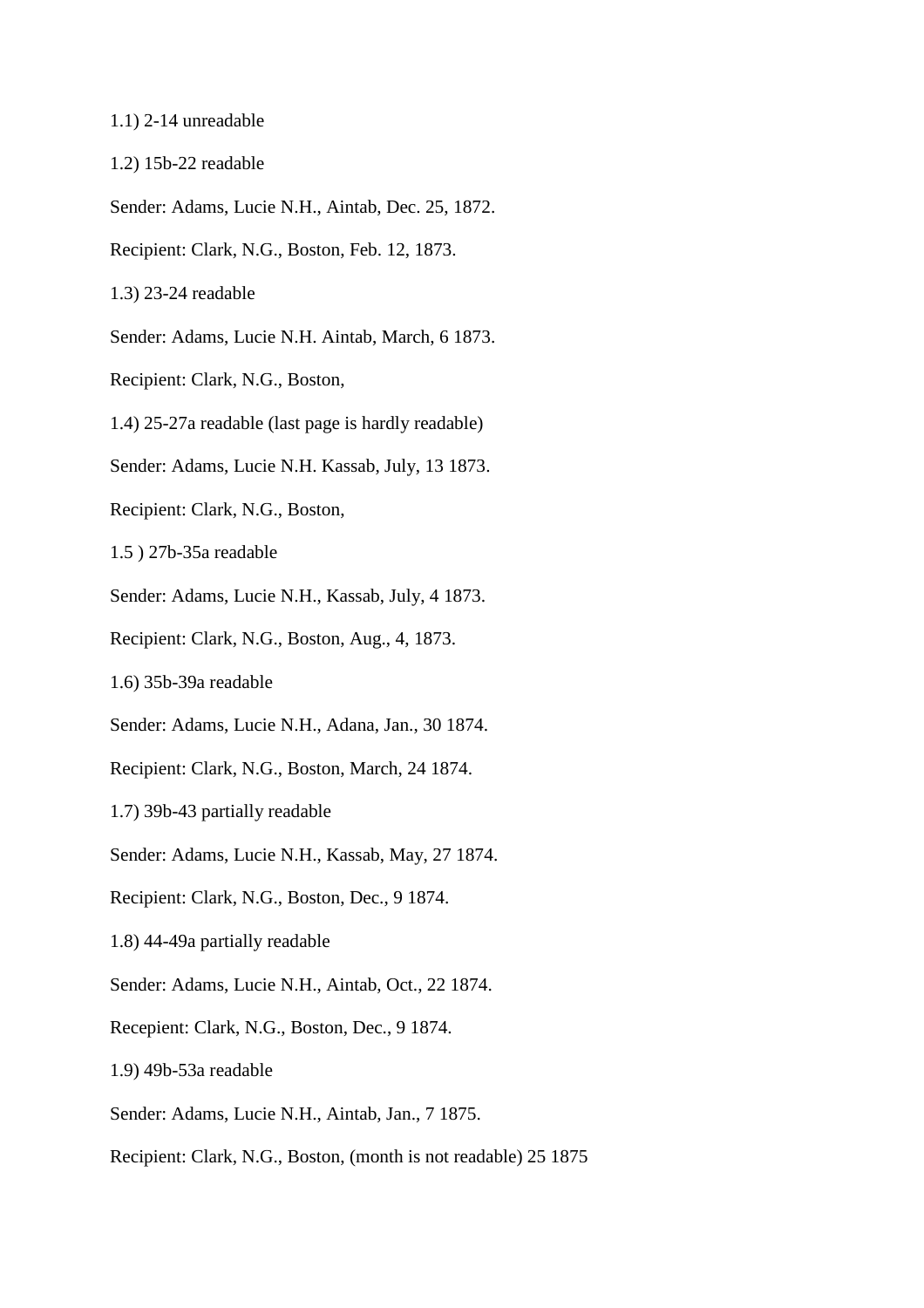- 1.10) 53b-58 hardly readable
- Sender: Adams, Lucie N.H., Aintab, Aug., 5 1875.
- Recipient: Clark, N.G., Boston, Sept., 9 1875.
- 1.11) 59-61a hardly readable
- Sender: Adams, Lucie N.H., Kassab, Sept., 9 1875.
- Recipient: Clark, N.G., Boston, Oct. 15 1875.
- 1.12) 61b-63a hardly readable
- Sender: Adams Lucie N.H., Kassab, Sept., 23 1875.
- Recipient: Clark, N.G., Boston, Oct., 25 1875.
- 1.13) 63b-65a readable
- Sender: Adams, Lucie N.H., Aintab, Feb., 21 1876.
- Recipient: Clark, N.G., Boston, April, 7 1876.
- 1.14) 65b-68a unreadable
- Sender: Adams, Lucie N.H.
- Recipient: Clark, N.G.
- 1.15) 68b partially readable
- Sender: Adams, Lucie N.H., Aintab, May, 3 1876.
- Recipient: Clark, N.G.

1.16) 69-71 readable

- Sender: Adams, Lucie N.H., Aintab, May, 12 1876.
- Recipient: Clark, N.G., Boston, June, 29 1876.
- 1.17) 72-74a partially readable
- Sender: Adams, Lucie N.H., Kassab, July, 15 1876.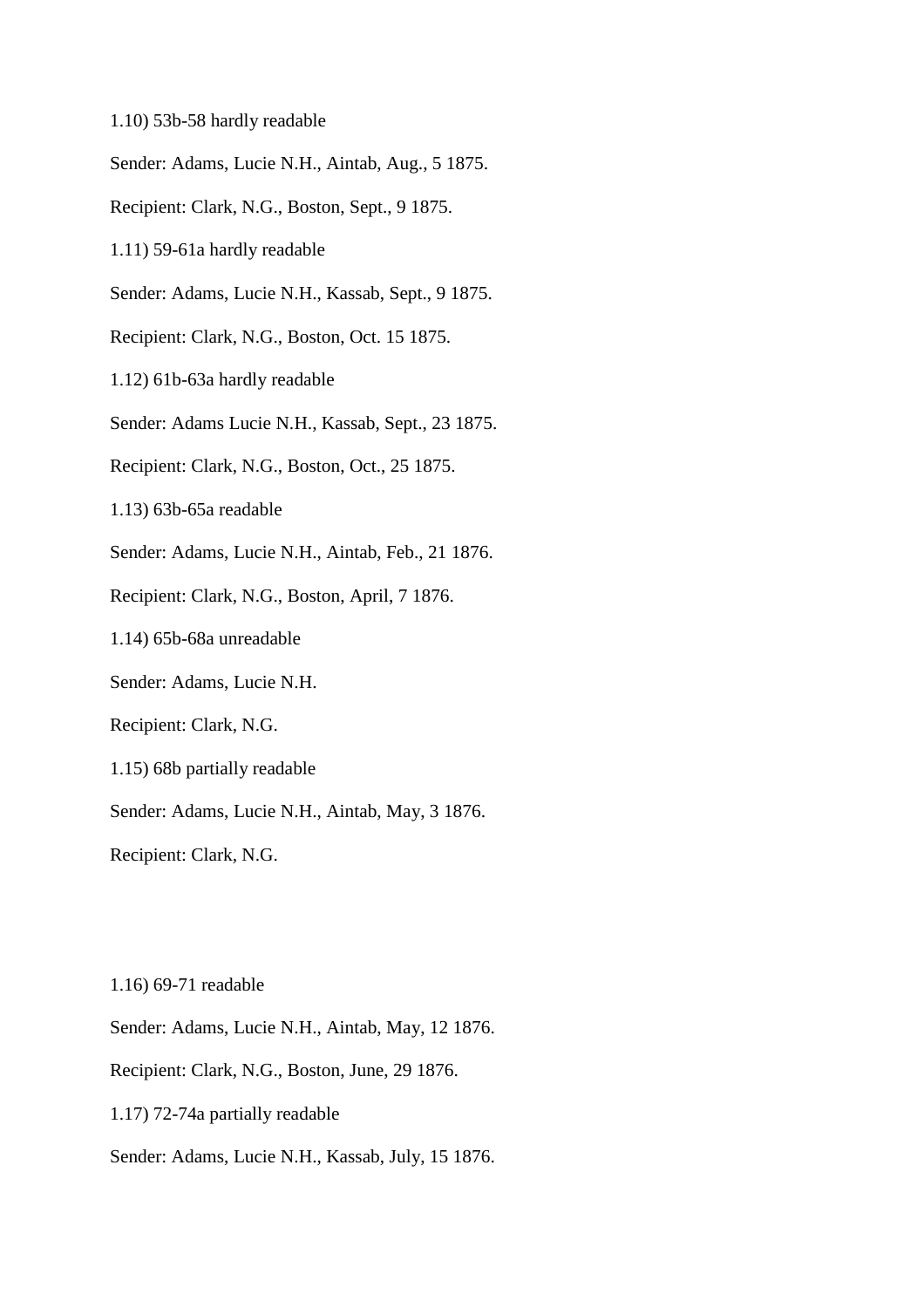Recipient: Clark, N.G., Boston, Aug., 14 1876.

- 1.18) 74b-76a hardly readably
- Sender: Adams, Lucie N.H., Kassab, July, 31 1876.
- Recipient: Clark, N.G., Boston, Aug., 29 1876.
- 1.19) 76b-77a partially readably
- Sender: Adams, Lucie N.H., Kassab, Aug., 9 1876.
- Recipient: Clark, N.G., Boston, Sept., 11 1876.
- 1.20) 77b-79 hardly readable
- Sender: Adams, Lucie N.H., Kassab, Oct., 6 1876.
- Recipient: Clark, N.G., Boston (date not mentioned).
- 80-81 unreadable
- 82-85a readable
- Sender: Adams, Lucie N.H., Kassab, Nov., 27 1876.
- Recipient: Clark, N. G., Boston, Dec., 17 1876.
- 1.23) 85b-91a readable
- Sender: Adams, Lucie N.H., Kassab, June, 18 1877.
- Recipient: Clark, N.G., Boston, July, 28 1877.
- 1.24) 91b-93 readable
- Sender: Adams, Lucie N. H., Kassab, July, 6 1877.
- Recipient: Clark, N.G., Boston, Aug., 25 1877.
- 1.25) 94-98a readable
- Sender: Adams, Lucie N.H., Kassab, Aug., 31 1877.
- Recipient: Clark, N.G., Boston, Oct., 1 1877.
- 1.26) 98b-100a readable
- Sender: Adams, Lucie N.H., Kassab, Nov., 30 1877.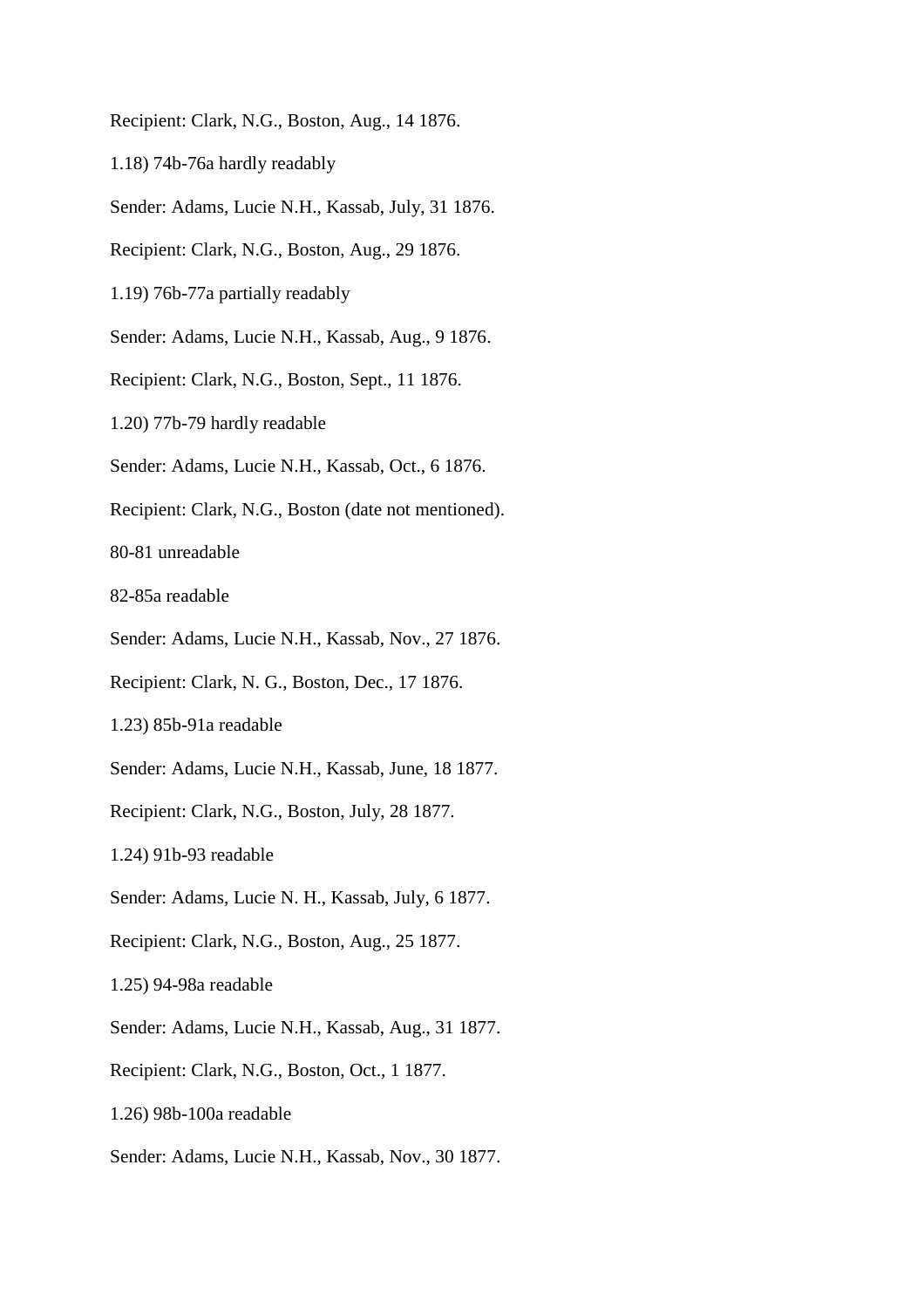Recipient: Clark, N.G., Boston, Dec., 31 1877.

1.27) 100b-105 readable

Sender: Adams, Lucie N.H., Kassab, May, 8 1878.

Recipient: Clark, N.G., Boston, June, 10 1878.

1.28) 106-107 readable

Sender: Adams, Lucie N.H., Jan., 3 1879.

Recipient: Clark, N.G., (place-date not mentioned).

1.29) 108-111 readable

Sender: Adams, Lucie N.H., June, 9 1879.

Recipient: Clark, N.G., July, 4 1879.

1.30) 112-113 readable

Sender: Adams. Lucie N.H., Oct., 23 1879.

Recipient: Clark, N.G., Boston, (date not mentioned).

1.31) 114-115 readable

Sender: Adams, Lucie N.H., Kassab, Jan., 21 1880.

Recipient: Clark, N.G., (place-date not mentioned).

1.32) 116-120 readable

Sender: Adams, Lucie N.H., Kassab, Feb., 27 1880.

Recipient: Clark, N.G., Boston, March, 23 1880.

1.33) 121-125 readable

Sender: Adams, Lucie N.H., Kassab, March, 5 1880.

Recipient: Clark, N.G., Boston, April, 20 1880.

1.34) 126-129a readable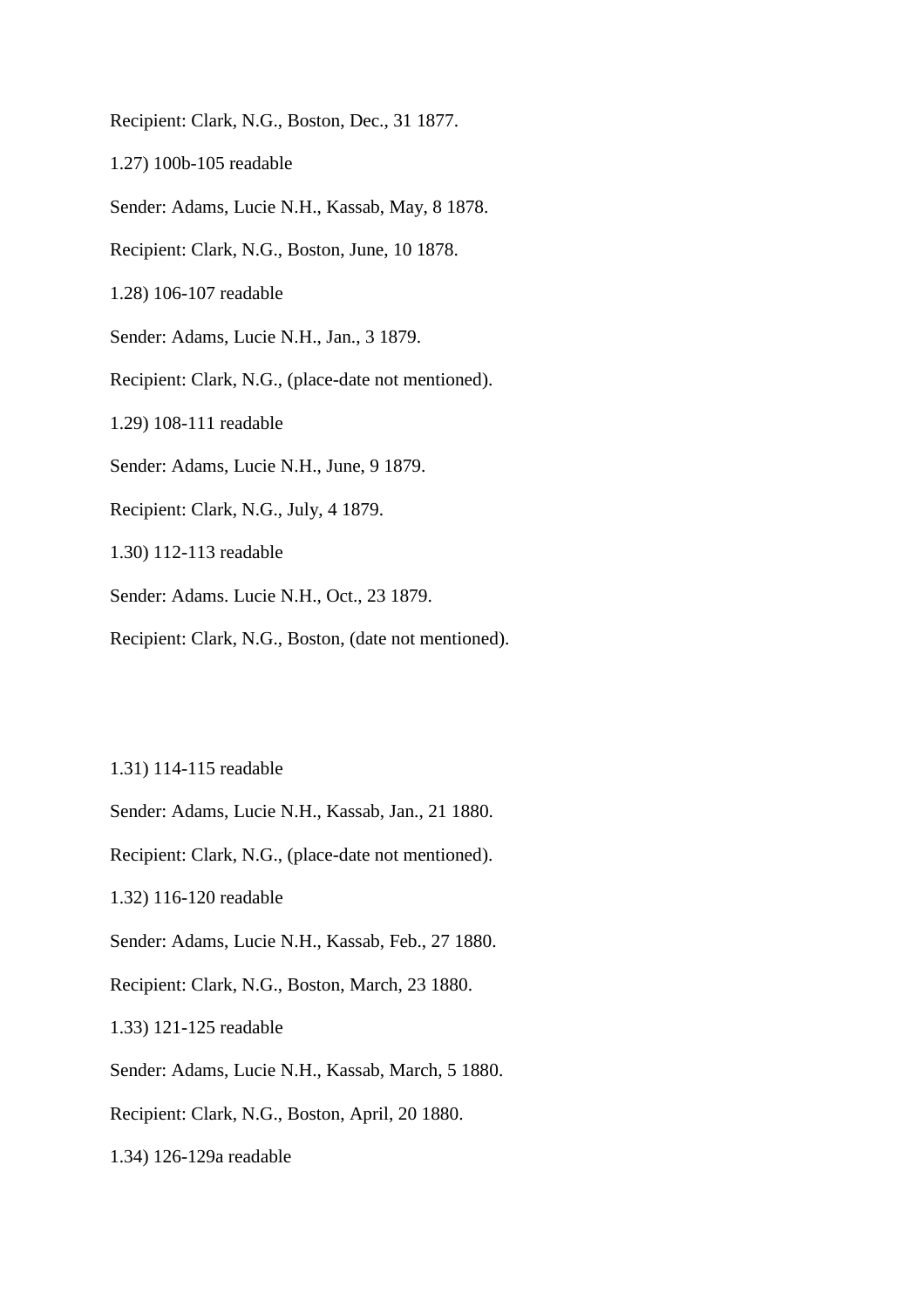Sender: Adams, Lucie N.H., Kassab, April, 6 1880. Recipient: Clark, N.G., Boston, May, 10 1880. 1.35) 129b-132 readable Sender: Adams, Lucie N.H., Kassab, June, 26 1880. Recipient: Clark, N.G., Boston, July, 24 1880. 1.36) 133-135 readable Sender: Adams, Lucie N.H., Kassab, Aug., 27 1880. Recipient: Clark, N.G., Boston, Sept., 18 1880. 1.37) 136-138 hardly readably Sender: Adams, Lucie N.H., Kassab, July, 14 1873. Recipient: Clark, N.G., Boston, Aug., 14 1873.

139-140 BECKFORD, Edward G.

2.1) 141-142a unreadable

2.2) 142b-143a unreadable

Sender: Beckford, E. G., Nov., 14 1873.

2.3) 143b-146a unreadable

2.4) 146b unreadable

Sender: Beckford, E. G., March, 9 1874.

2.5) 147-162 unreadable

2.6) 163-165a readable

Sender: Beckford, E.G., Marash, Aug., 22 1876.

Recipient: Dr. Clark, (place-date not mentioned).

2.7) 165b-169a readable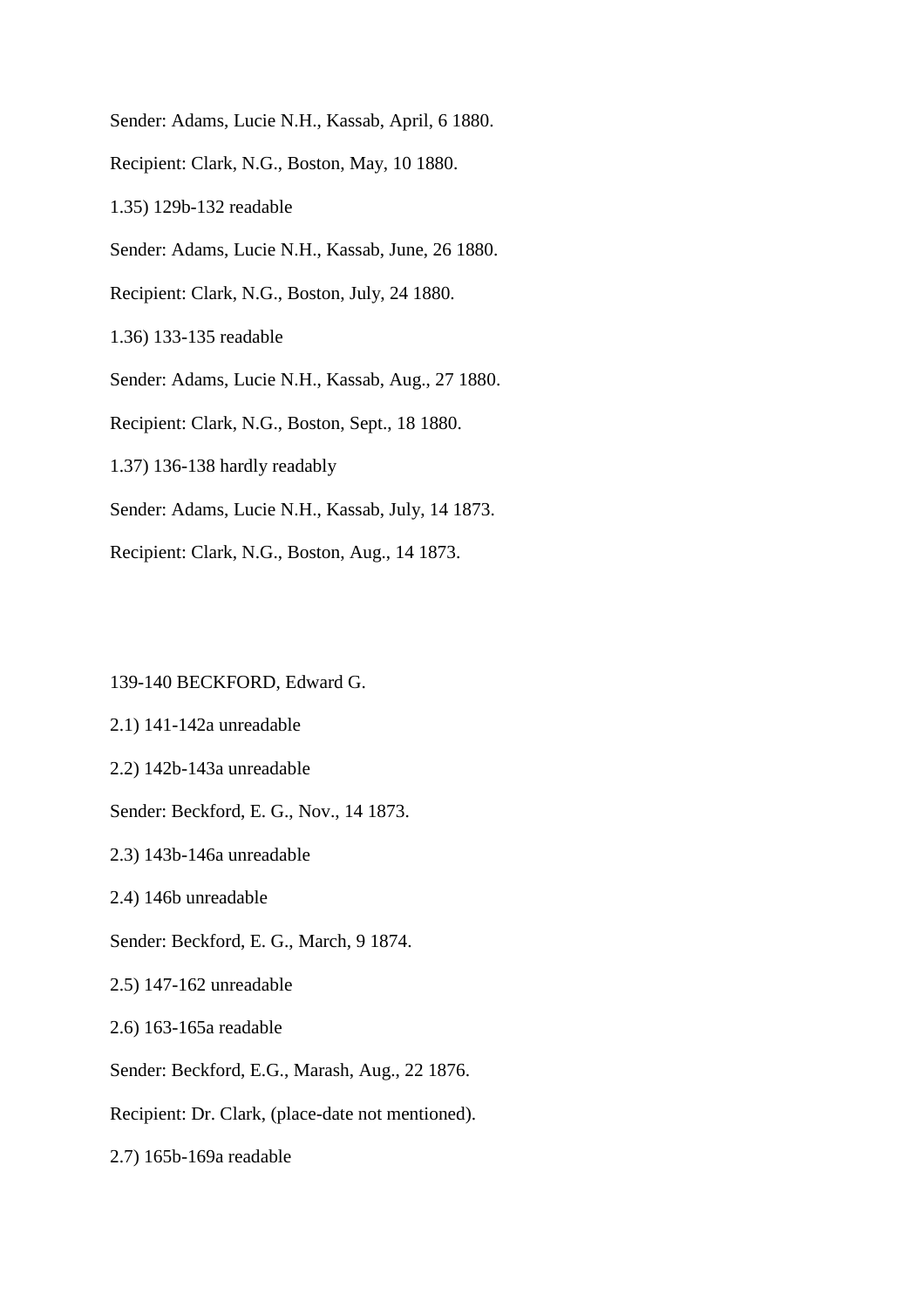Sender: Beckford, E. G., Marash, Nov., 1876. Recipient: Dr.Clark, Jan. 25 1877. 2.8) 169b-170a readable Sender: Beckford, E. G., Marash, Jan., 24 1877. Recipient: Dr. Clark, March, 9 1877. 2.9) 170b-173a hardly readably Sender: Beckford, E.G., Marash, Feb., 13 1877. Recipient: Dr.Clark, (place-date not mentioned).

173b-175a hardly readable

Sender: Beckford, E.G., Marash, June, 12 1877.

Recipient: Dr.Clark, July, 19 1877.

2.11) 175b-177a partially readable

Sender: Beckford, E.G., Marash, July, 24 1877.

Recipient: Dr.Clark, Aug., 29 1877.

2.12) 177b-178 hardly readable

Sender: Beckford, E.G., Marash, Sept., 14 1877.

Recipient: Dr. Clark, (place-date not mentioned).

2.13) 179-193 unreadable.

3. 194-195 CHRISTIE, Thomas D.

3.1) 196-197a partially readable

Sender: Christie, Thomas D., Tarsus, Jan., 16 1877.

Recipient: Clark, N.G., (place-date not mentioned).

3.2) 197b-198a readable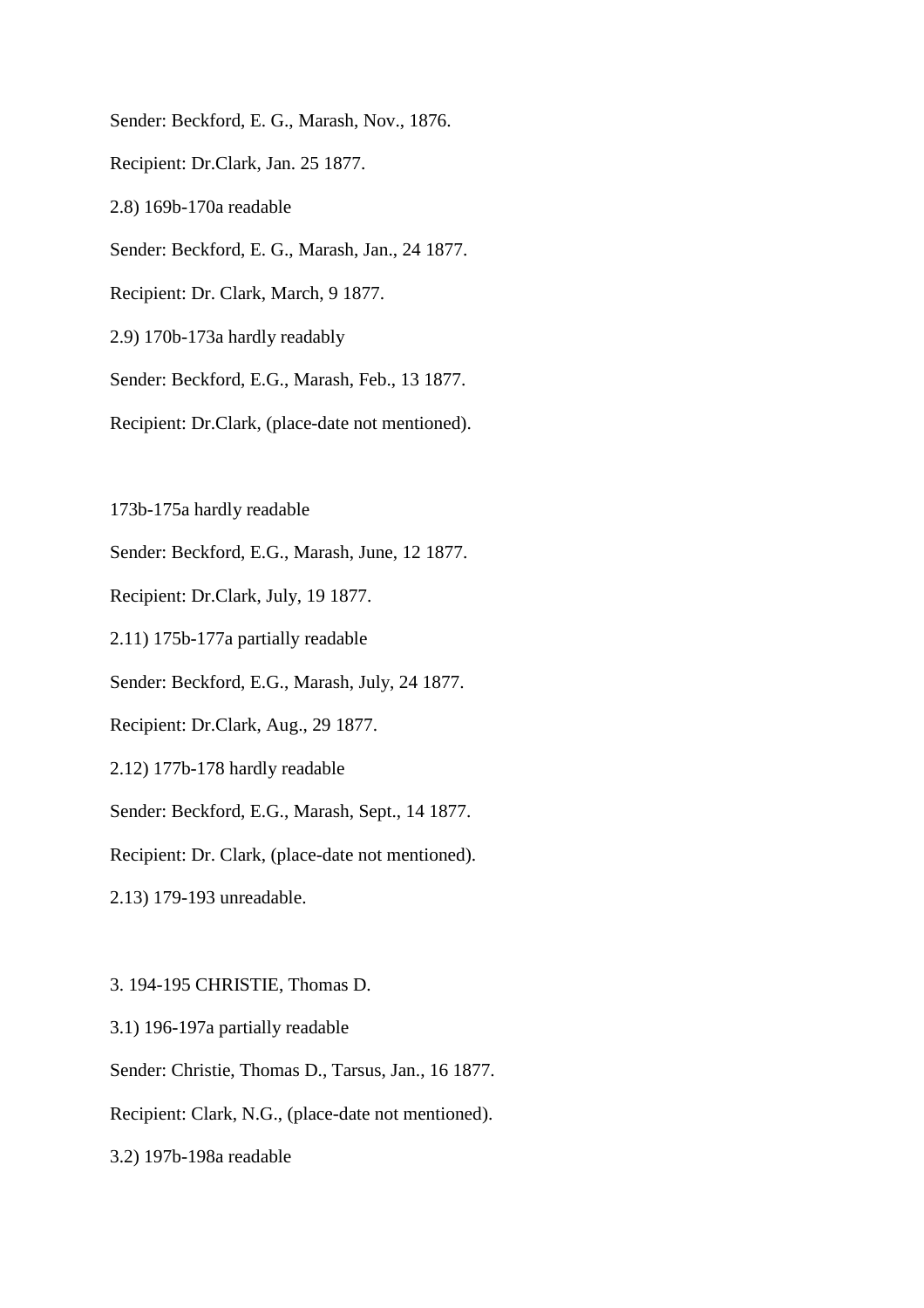Sender: Christie, Thomas D., Tarsus, Feb., 2 1877.

Recipient: Dr. Clark, (place-date not mentioned).

3.3) 198b-200a readable

Sender: Christie, Thomas D., Erzurum, May, 22 1877.

Recipient: Clark, N.G., June, 19 1877.

3.4) 200b-201a partially readable

Sender: Christie, Thomas D., Erzurum, May, 23 1877.

- Recipient: Clark, N.G., June, 23 1877.
- 3.5) 201b-203 unreadable

3.6) 204-205 readable (page not complete)

Sender: Christie, Thomas D., Sept., 9 1877.

Recipient: Clark, N.G., Boston, (date not mentioned).

3.7) 206-208a partially readable

Sender: Christie, Thomas D., Alexandria, Oct., 22 1877.

Recipient: Clark, N.G., Boston, Nov., 21 1877.

3.8) 208b-216a hardly readable

Sender: Christie, Thomas D., Marash, Dec., 31 1877.

Recipient: Clark, N.G., Boston, Jan., 25 1878.

3.9) 216b-219 readable

Sender: Christie, Thomas D., Marash, March, 18 1878.

Recipient: Clark, N.G., Boston, May, 6 1878.

3.10) 220-221 unreadable

3.11) 222-223 readable

Sender: Christie, Thomas D., Marash, Aug., 29 1878.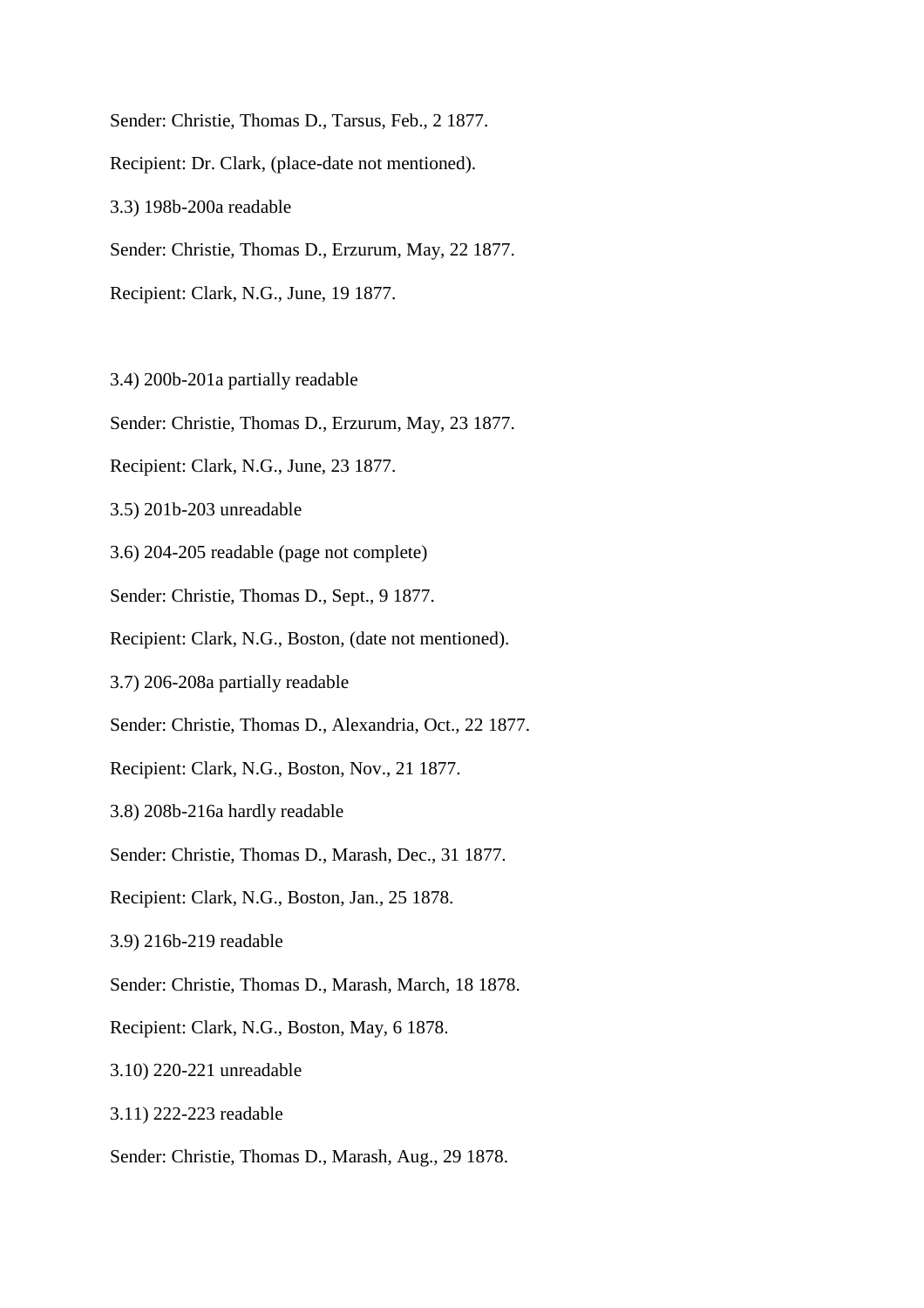Recipient: Clark, N.G., Boston, (date not mentioned).

- 3.12) 224-229a partially readable
- Sender: Christie, Thomas D., Marash, Oct., 23 1878.
- Recipient: Clark, N.G., Boston, Dec., 14 1878.
- 3.13) 229b-231 readable
- Sender: Christie, Thomas D., Marash, Jan., 8 1879.
- Recipient: Clark, N.G., Boston, Febr., 21 1878.
- 3.14) 232-236 hardly readable
- Sender: Christie, Thomas D., Jan., 1 1879.
- Recipient: (not mentioned), Feb., 10 1879.
- 3.15) 237-241 partially readably
- Sender: Christie, Thomas D., Aleppo, Jan., 23 1879.
- Recipient: Clark, N.G., Boston, Feb., 19 1879.
- 3.16) 242-249 readable
- Sender: Christie, Thomas D., Marash, Jan., 1879.
- Recipient: (not mentioned), March, 11 1879.
- 3.17) 250-251a readable
- Sender: Christie, Thomas D., Marash, Apr., 15 1879.
- Recipient: Clark, N.G., Boston, May, 19 1879.
- 3.18) 251b-253a readable
- Sender: Christie, Thomas D., Marash, Apr., 21 1879.
- Recipient: Clark, N.G., Boston, May, 31 1879.
- 3.19) 253b-257a unreadable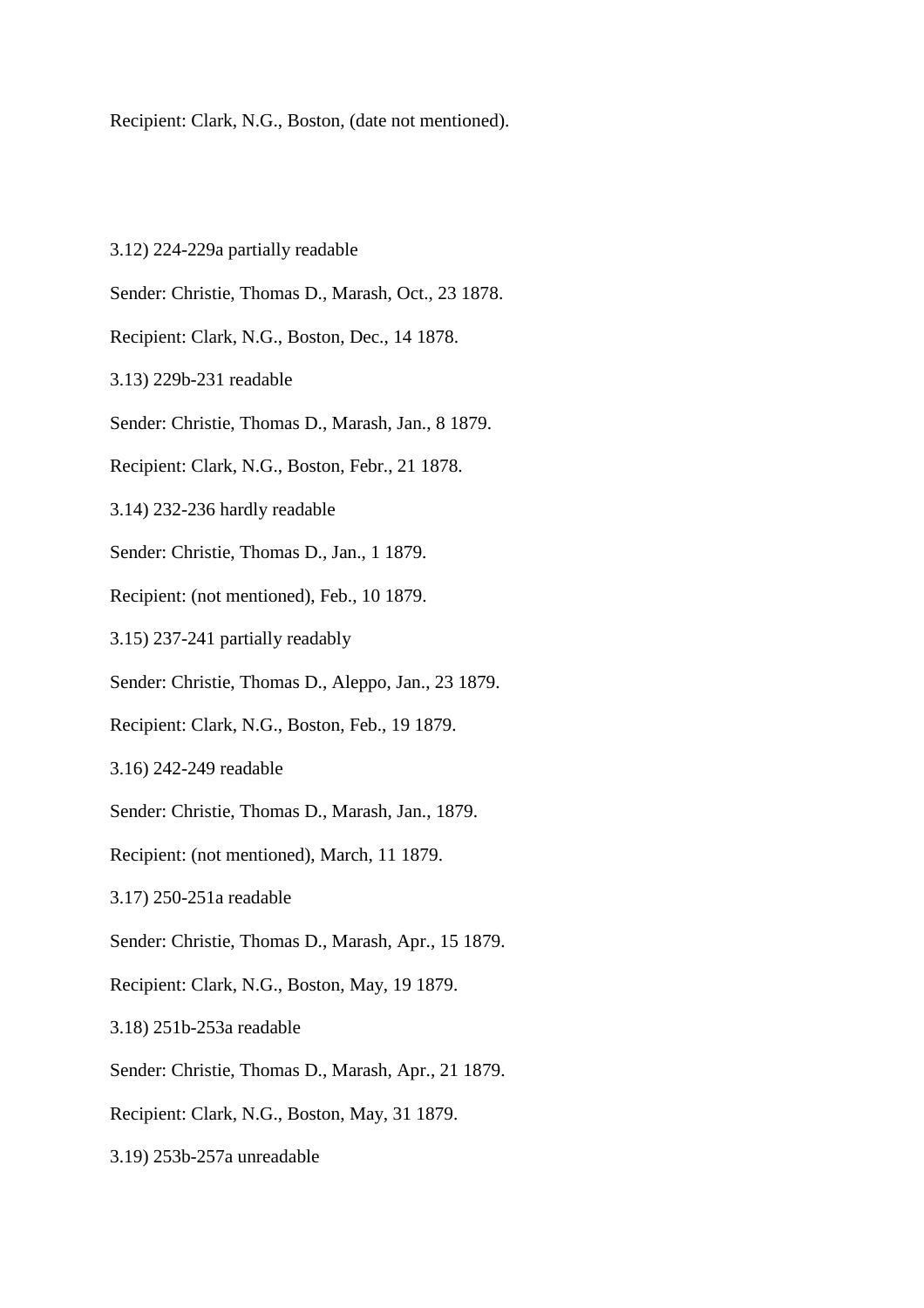- 3.20) 257b-267a unreadable
- Sender: Christie, Thomas D., Hadjin, May, 6 1879.
- Recipient: (not mentioned), June, 11 1879.
- 3.21) 267b-268a readable
- Sender: Christie, Thomas D., Hadjin, June, 2 1879.
- Recipient: Clark, N.G., Boston, Aug., 6 1879.
- 3.22) 268b-272a readable
- Sender: Christie, Thomas D., Marash, July, 31 1879.
- Recipient: Clark, N.G., Boston, Aug., 20 1879.
- 3.23) 272b-276a readable
- Sender: Christie, Thomas D., Hadjin, Aug., 7 1879.
- Recipient: Clark, N.G., Boston, Sept., 20 1879.
- 3.24) 276b-277 readable
- Sender: Christie, Thomas D., Marash, Sept., 22 1879.
- Recipient: Clark, N.G., Boston, Oct., 31 1879.
- 3.25) 278-280a readable
- Sender: Christie, Thomas D., Marash, Nov., 5 1879.
- Recipient: Clark, N.G., Boston, Dec., 10 1879.
- 3.26) 280b-285a readable
- Sender: Christie, Thomas D., Marash, 18 1880.
- Recipient: Clark, N.G., Boston, Apr., 26 1880.

## 3.27) 285b-294 readable

Sender: Christie, Thomas D., Marash, Apr., 15 1880.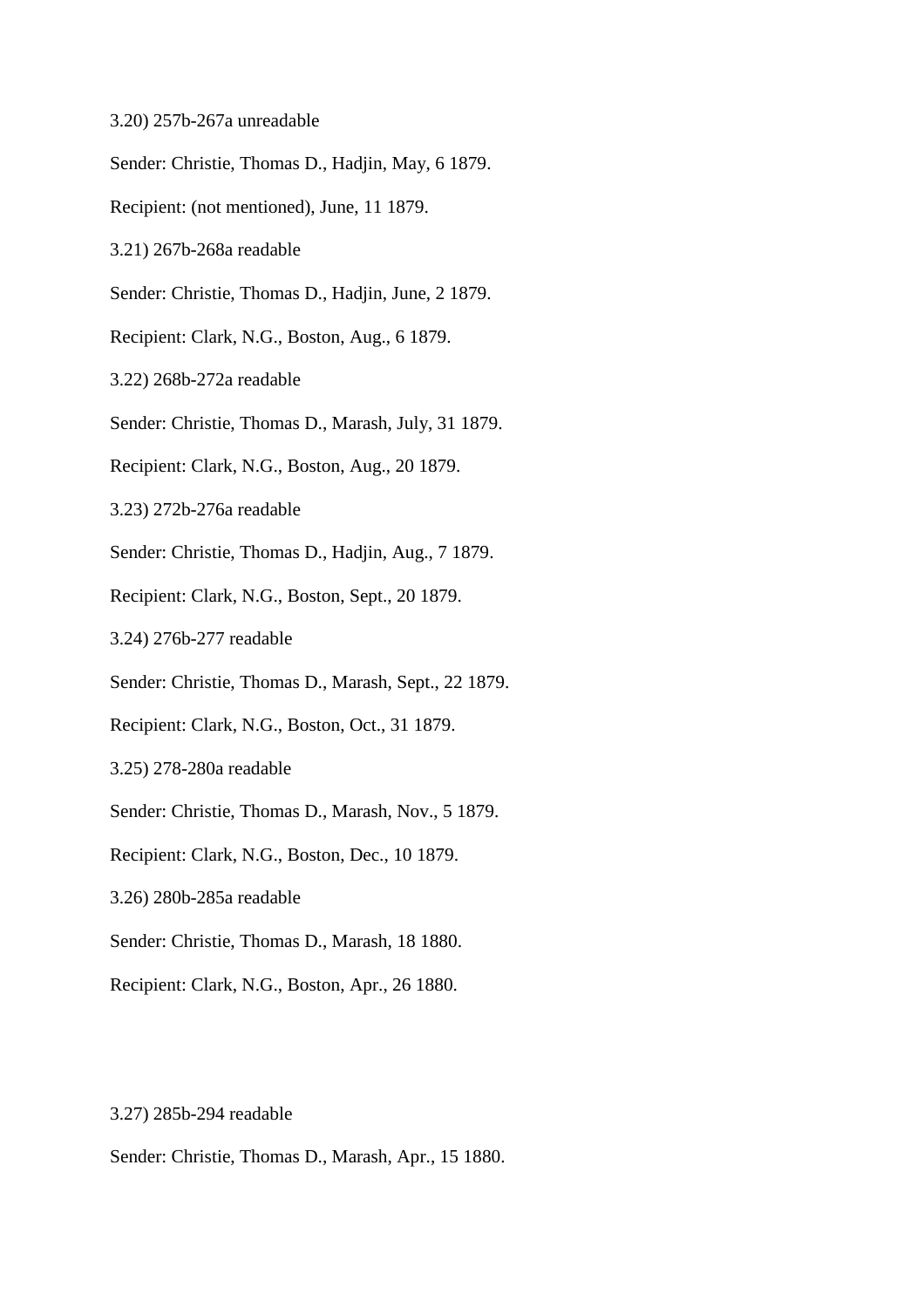Recipient: Clark, N.G., Boston, May, 17 1880.

- 3.28) 295-296 hardly readably
- Sender: Christie, Thomas D., Marash, Apr., 18 1880.
- Recipient: Clark, N.G., Boston, May, 29 1880.

3.29) 297-301 readably

Sender: Christie, Thomas D., Marash, Apr., 29 1880.

Recipient: Clark, N.G., Boston, May, 29 1880.

3.30) 302-306a readable

Sender: Christie, Thomas D., Apr., 16 1880.

Recipient: Clark, N.G., Boston, (date not mentioned).

3.31) 306b-307a readable

Sender: Christie, Thomas D., Marash, May, 11 1880.

Recipient: Clark, N.G., Boston, June, 14 1880.

3.32) 307b-311a readable

Sender: Christie, Thomas D., Aintab, May, 14 1880.

Recipient: Clark, N.G., Boston, June, 19 1880.

3.33) 311b-313 readable

Sender: Christie, Thomas D., Aintab, June, 17 1880.

Recipient: Clark, N.G., Boston, July, 24 1880.

3.34) 314-319 partially readable

Sender: Christie, Thomas D., Marash,June, 28 1880.

Recipient: Clark, N.G., Boston, (not mentioned).

3.35) 320-323a hardly readable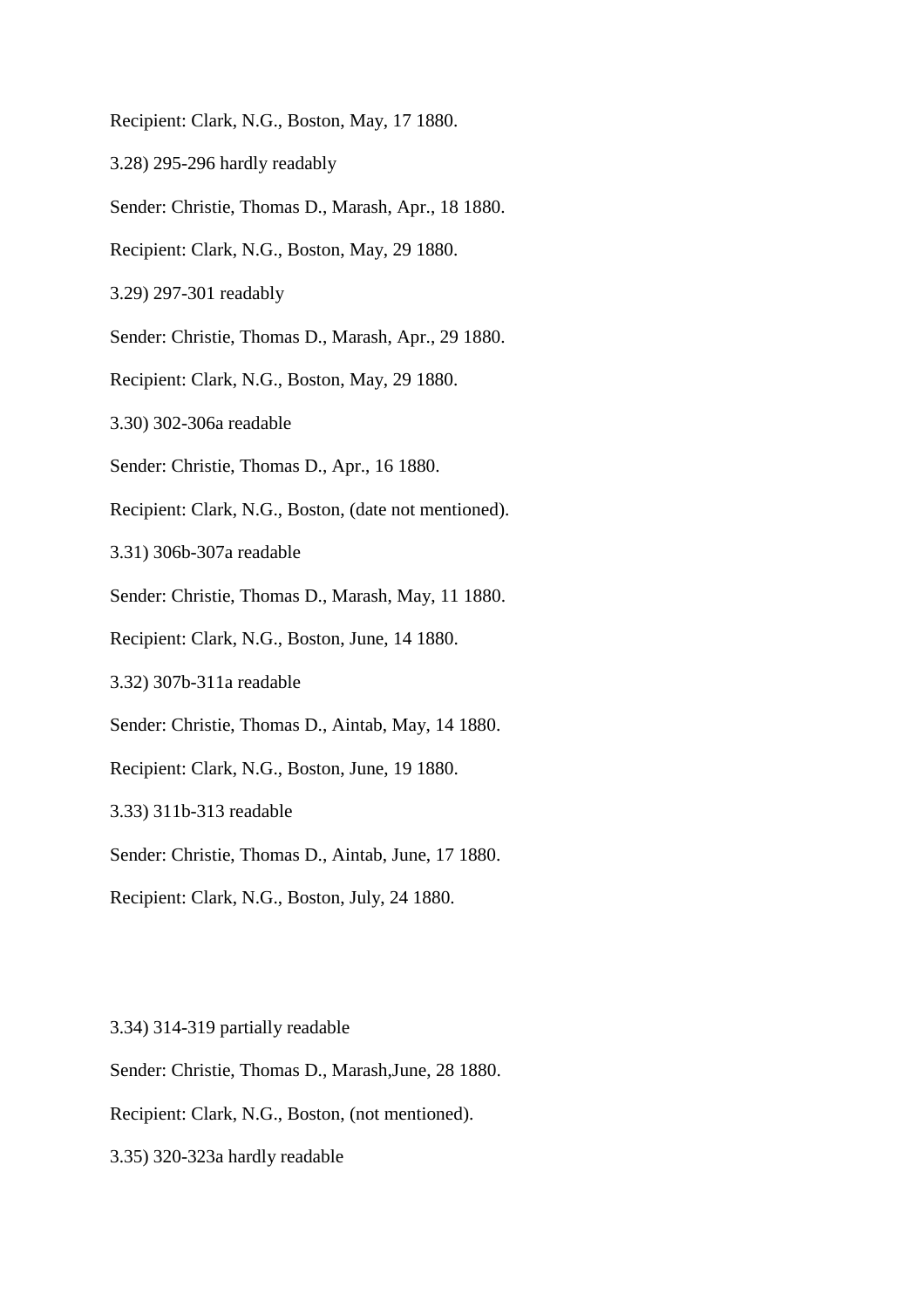- Sender: Christie, Thomas D., Aintab, July, 2 1880.
- Recipient: Clark, N.G., Boston, (not mentioned).
- 3.36) 323b-325a hardly readable
- Sender: Christie, Thomas D., New York, Sept., 24 1880.
- Recipient: Clark, N.G., Boston, Sept., 25 1880.
- 3.37) 325b-327a partially readable
- Sender: Christie, Thomas D., Marash, Apr., 28 1879.
- Recipient: Dr. E.K., Alden, May, 31 1879.
- 3.38) 327b-328a hardly readable
- Sender: Christie, Thomas D., Marash, (date not mentioned).
- Recipient: Dr. E.K., Alden, May, 6 1879.
- 3.39) 328b-330a readable
- Sender: Christie, Thomas D., Aug., 5 1879.
- Recipient: Clark, N.G., Boston, Sept., 20 1879.
- 3.40) 330b-336 readable
- Sender: Christie, Thomas D., Marash, Feb., 20 1880.
- Recipient: Clark, N.G., Boston, March, 22 1880.

3.41) 337-340a readable

Sender: Christie, Thomas D., Marash, Jan., 25 1880.

Recipient: Clark, N.G., Boston, Feb., 27 1880.

4) 340b-341a COFFING, Mrs. J. G., Josephine

4.1) 341b-345a unreadable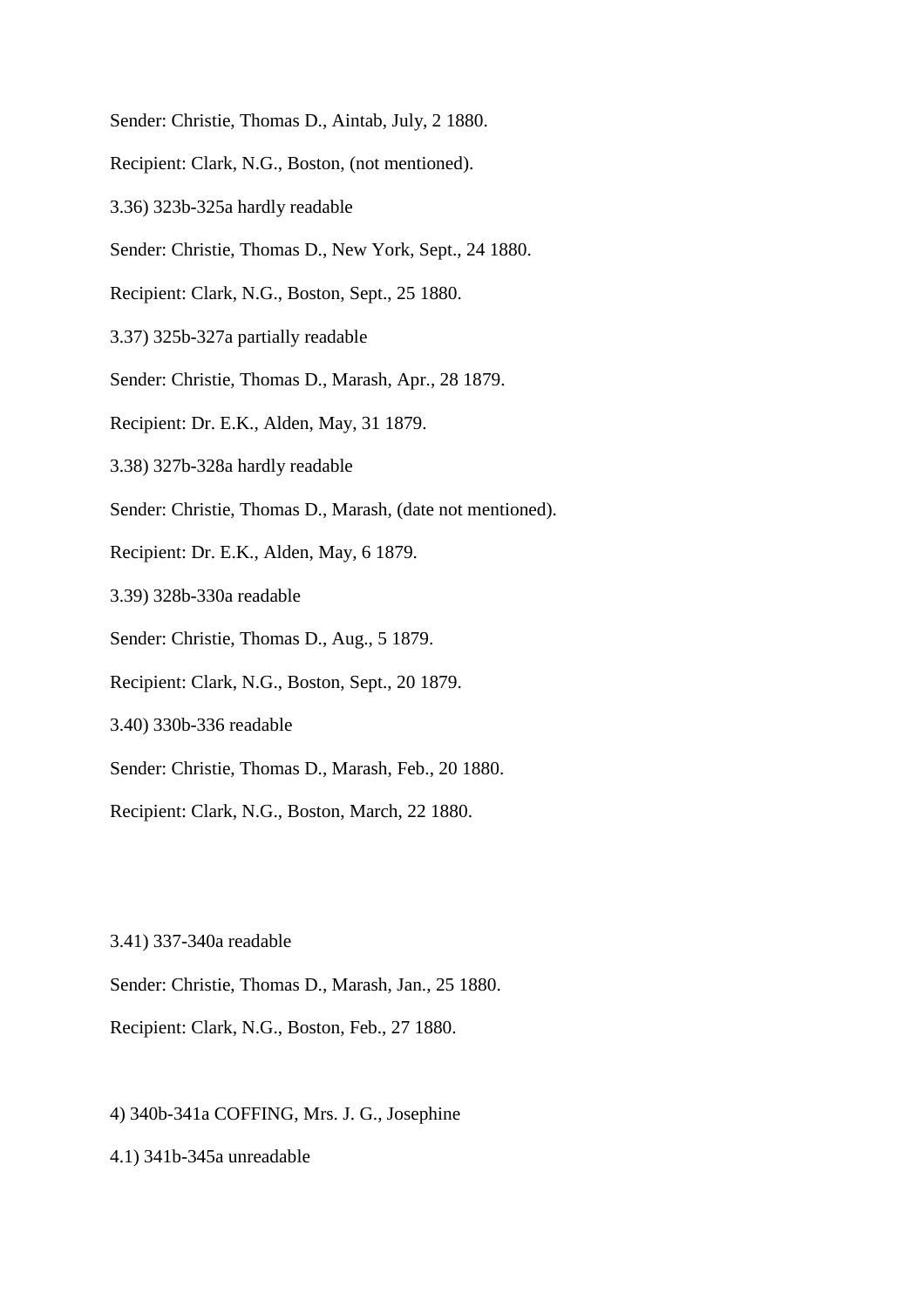- 4.2) 345b-348a readable
- Sender: Coffing, Mrs. J. G., Josephine, May, 4 1872.
- Recipient: Clark, N.G., Boston, June, 17 1872.
- 4.3) 348b-352a partially readable
- Sender: Coffing, Mrs. J. G., Josephine, Marash, May, 6 1872.
- Recipient: Dr. Bratt, June, 17 1872.
- 4.4) 352b-353 hardly readable
- Sender: Coffing, Mrs. J. G., Josephine, Hadjin, July 10 1872.
- Recipient: Clark, N.G., Boston, Aug., 11 1872.
- 4.5) 354-356a hardly readable
- Sender: Coffing, Mrs. J. G., Josephine, Marash, Oct., 7 1872.
- Recipient: Clark, N.G., Boston, Nov., 13 1872.
- 4.6) 356b-365 unreadable
- 4.7) 366-378 partially readable
- Sender: Coffing, Mrs. J. G., Josephine, Marash, Feb., 25 1873.
- Recipient: Clark, N.G., Boston,Apr., 2 1873.
- Attachment: 370-378a, answers to questions.
- 378b-385 hardly readable
- Sender: Coffing, Mrs. J. G., Josephine, Marash, Dec., 13 1873.
- Recipient: Clark, N.G., Boston, Jan., 28 1874.
- 386-388a unreadable
- 4.10) 388b-389 hardly readable
- Sender: Coffing, Mrs. J. G., Josephine, Liverpool, June, 20 1874.
- Recipient: Clark, N.G., Boston, July, 6 1874.
- 390-392a unreadable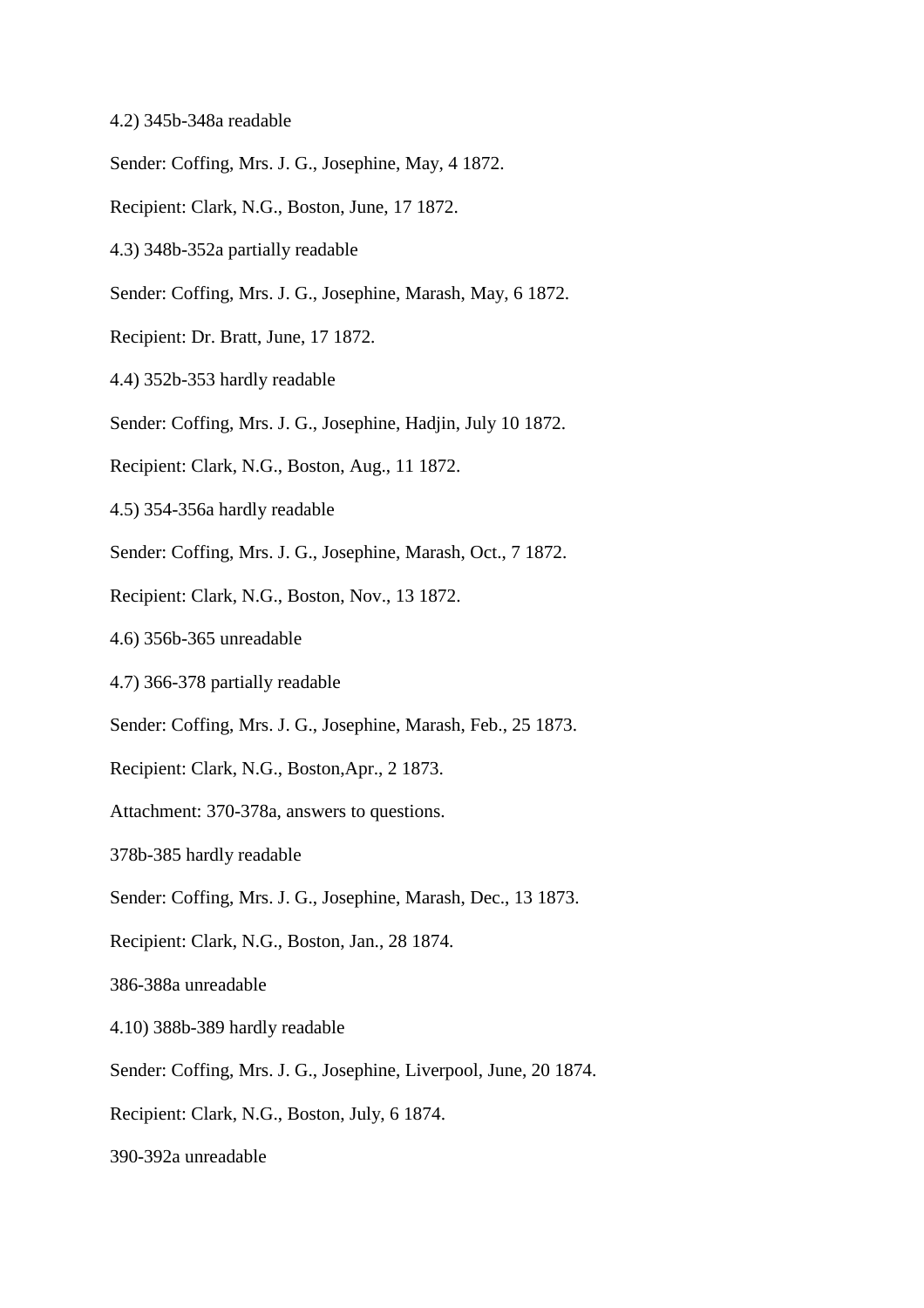- Sender: Coffing, Mrs. J. G., Josephine, Oct., 21 1874.
- Recipient: Clark, N.G., Boston, Oct., 30 1874.
- 392b-397 unreadable
- Sender: Coffing, Mrs. J. G., Josephine, Nov., 13 1874.
- Recipient: Clark, N.G., Boston, Nov., 27 1874.
- 398-400 unreadable
- Sender: Coffing, Mrs. J. G., Josephine, Jan., 26 1875.
- Recipient: Clark, N.G., Boston, Feb., 13 1875.
- 401-403 unreadable
- Sender: Coffing, Mrs. J. G., Josephine, (date not mentioned).
- Recipient: Clark, N.G., Boston, Feb., 19 1875.
- 404-422 unreadable

### 423-425a hardly readable

- Sender: Coffing, Mrs. J. G., Josephine, Marash, Nov., 4 1875.
- Recipient: Clark, N.G. (date not mentioned).
- 425b-428 partially readable
- Sender: Coffing, Mrs. J. G., Josephine, Marash, June, 2 1876.
- Recipient: Clark, N.G., Boston, July, 17 1876.
- Attachment: 427b, things in the house.
- 429-430 hardly readable
- Sender: Coffing, Mrs. J. G., Josephine, Marash, July, 29 1876.
- Recipient: Clark, N.G., Boston, Sept., 14 1876.
- 431 unreadable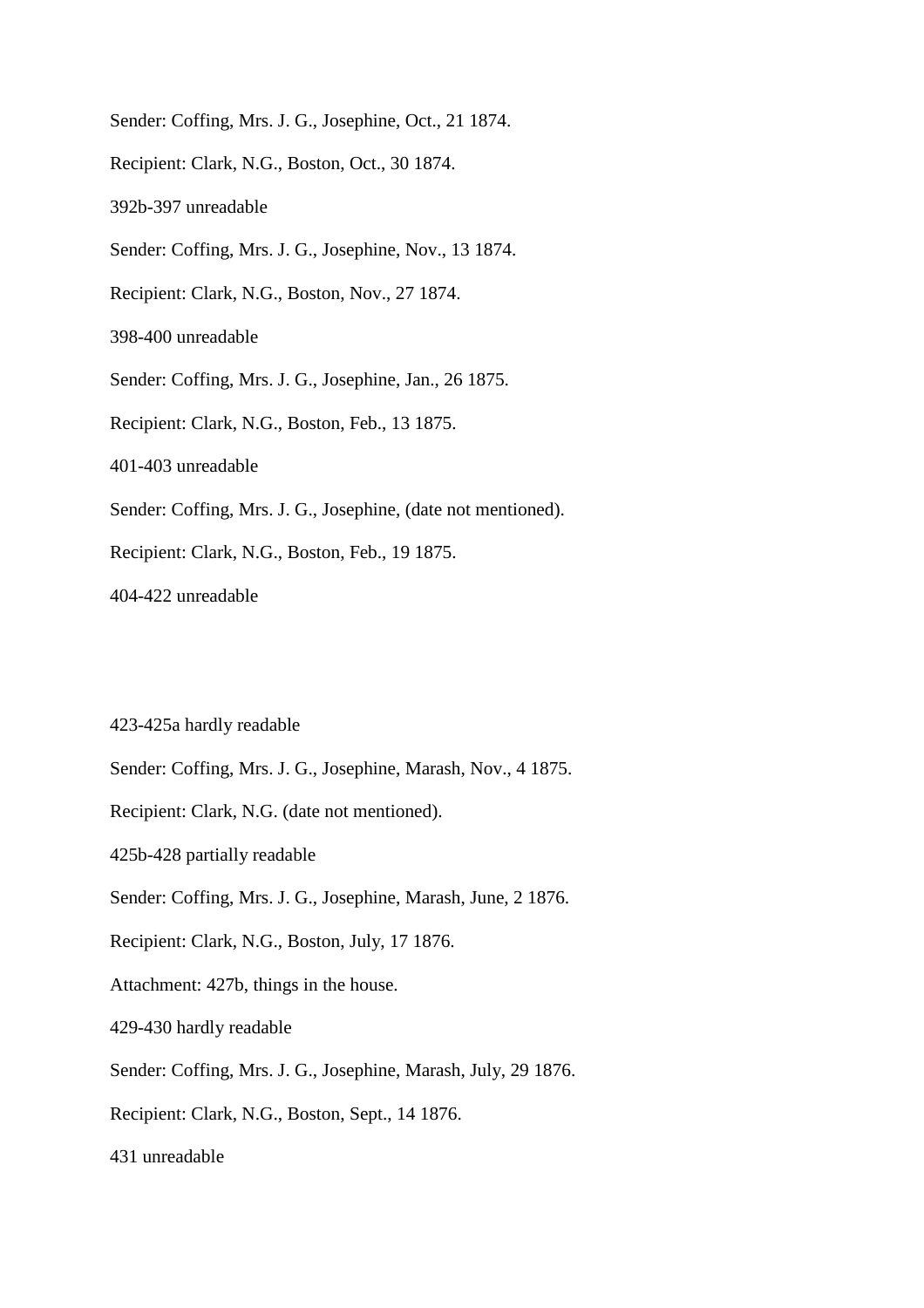Sender: Coffing, Mrs. J. G., Josephine, Marash, Aug., 1 1876.

Recipient: Clark, N.G., Boston, (date not mentioned).

432 hardly readable

Sender: Coffing, Mrs. J. G., Josephine, Elbistan, Sept., 23 1876.

Recipient: Clark, N.G., Boston, Nov., 13 1876.

433 partially readable

Sender: Coffing, Mrs. J. G., Josephine, Marash, (date not mentioned).

Recipient: Clark, N.G., Boston, Jan., 1 1877.

434-436a readable

Sender: Coffing, Mrs. J. G., Josephine, Marash, Apr., 7 1877.

Recipient: Friends, Boston, May, 9 1877.

436b-438 readable

- Sender: Coffing, Mrs. J. G., Josephine, Aintab, Apr., 23 1877.
- Recipient: Sec. Am. Track. Soc. in N.Y., June, 21 1877.
- 439-440 hardly readable

Sender: Coffing, Mrs. J. G., Josephine, Marash, …, 27 1878.

Recipient: Clark, N.G., Boston, (date not mentioned).

441-448 readable

Sender: Coffing, Mrs. J. G., Josephine, Marash, March, 30 1878.

Recipient: Clark, N.G., Boston, May, 11 1878.

Attachment: 445-448 names of the searchers.

449-453 partially readable

Sender: Coffing, Mrs. J. G., Josephine, May, 24 1878.

Recipient: Clark, N.G., Boston, July, 17 1878.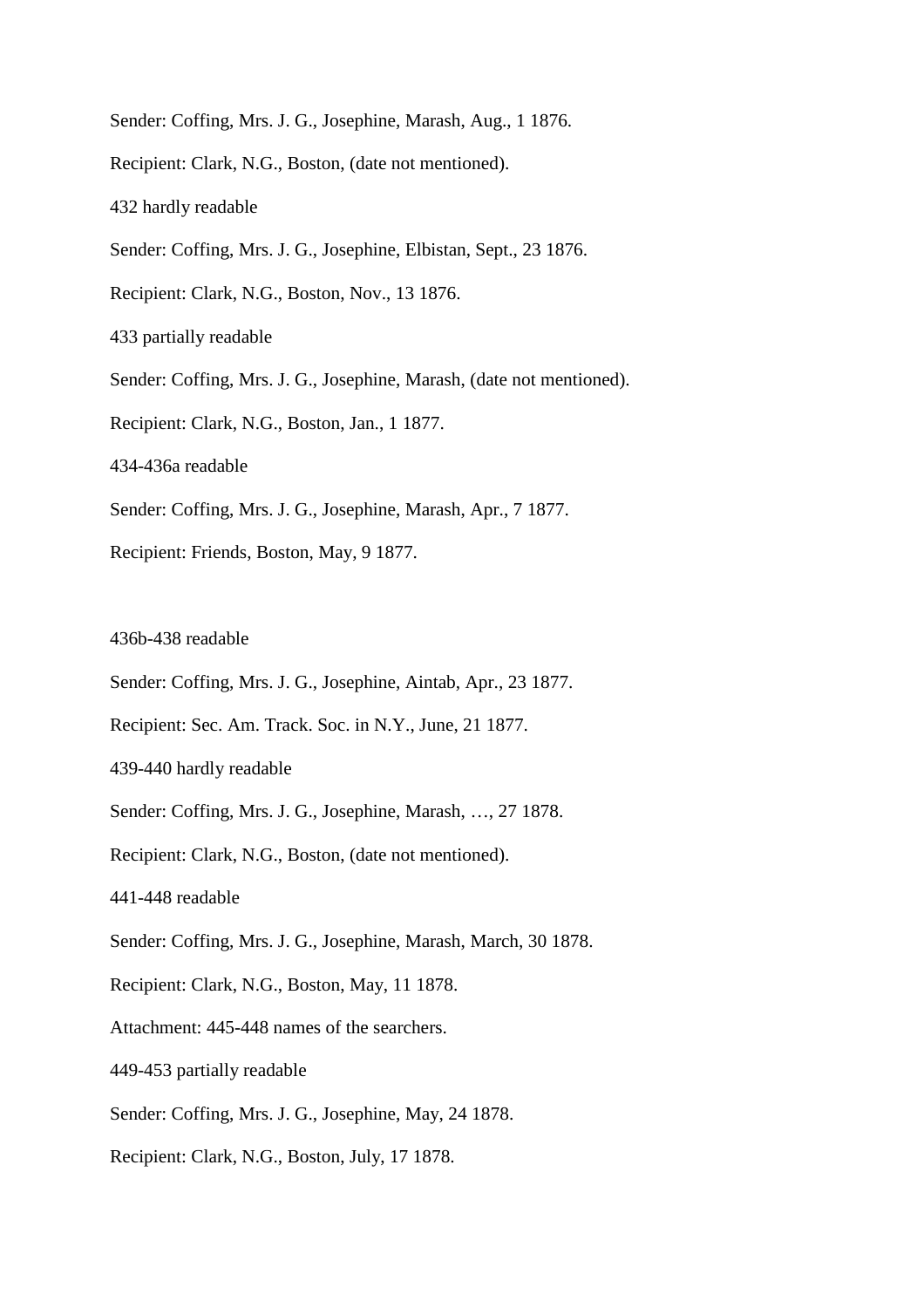- 454-458 hardly readable
- Sender: Coffing, Mrs. J. G., Josephine, Sherhoru, June, 24 1878.
- Recipient: Clark, N.G., Boston, Aug., 1 1878.
- 459-461 hardly readable
- Sender: Coffing, Mrs. J. G., Josephine, Marash, Apr., 21 1879.
- Recipient: Clark, N.G., Boston, June, 6 1879.
- 4.28) 462-464 readable
- Sender: Coffing, Mrs. J. G., Josephine, Marash, May, 13 1879.
- Recipient: Clark, N.G., Boston, June, 30 1879.

465-467 readable

- Sender: Coffing, Mrs. J. G., Josephine, Marash, June, 8 1879.
- Recipient: Clark, N.G., Boston, (date not mentioned).

468-470 readable

- Sender: Coffing, Mrs. J. G., Josephine, Marash, Aug., 12 1879.
- Recipient: Clark, N.G., Boston, Sept., 20 1879.

471-474 readable

- Sender: Coffing, Mrs. J. G., Josephine, Hadjin, Sept., 2 1879.
- Recipient: Clark, N.G., Boston, Nov., 6 1879.
- 475-479 partially readable
- Sender: Coffing, Mrs. J. G., Josephine, Marash, Feb., 19 1879.
- Recipient: (name of the recip. not mentioned), Apr., 7 1880.
- 480-482a unreadable
- Sender: Coffing, Mrs. J. G., Josephine, Adana, March, 11 1880.
- Recipient: (name of the recip. not mentioned), Apr., 22 1880.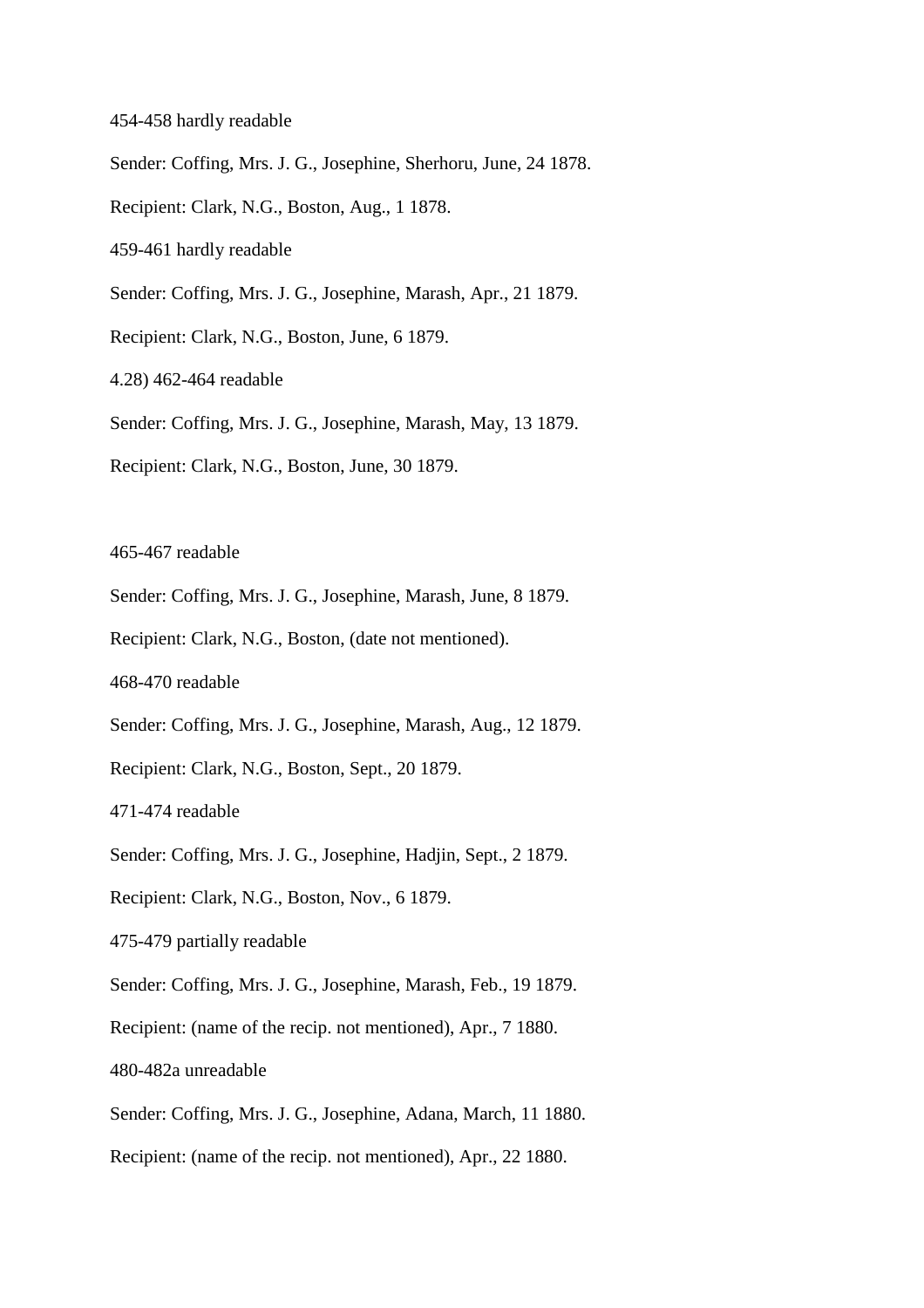482b-486 hardly readable Sender: Coffing, Mrs. J. G., Josephine, Adana, March, 15 1880. Recipient: Clark, N.G., Boston, Apr., 22 1880. 487-488 readable Sender: Coffing, Mrs. J. G., Josephine, Marash, Apr., 30 1880.

Recipient: Clark, N.G., Boston, (date not mentioned).

5) 489 CRANE, Oliver.

490-492a readable

Sender: Crane, Oliver., Morristown, Feb., 17 1874.

Recipient: Clark, N.G., Boston, Feb., 18 1874.

492b-494a readable

Sender: Crane, Oliver., Morristown, Feb., 26 1874.

Recipient: Clark, N.G., Boston, Feb., 28 1874.

494b-499a readable

Sender: Crane, Oliver., Morristown, March, 5 1874.

Recipient: Clark, N.G., Boston, March, 7 1874.

499b-500 readable

Sender: Crane, Oliver., Morristown, March, 13 1874.

Recipient: Clark, N.G., Boston, March, 15 1874.

501-502 readable

Sender: Crane, Oliver., New York, March, 21 1874.

Recipient: Clark, N.G., Boston, March, 23 1874.

503-505a readable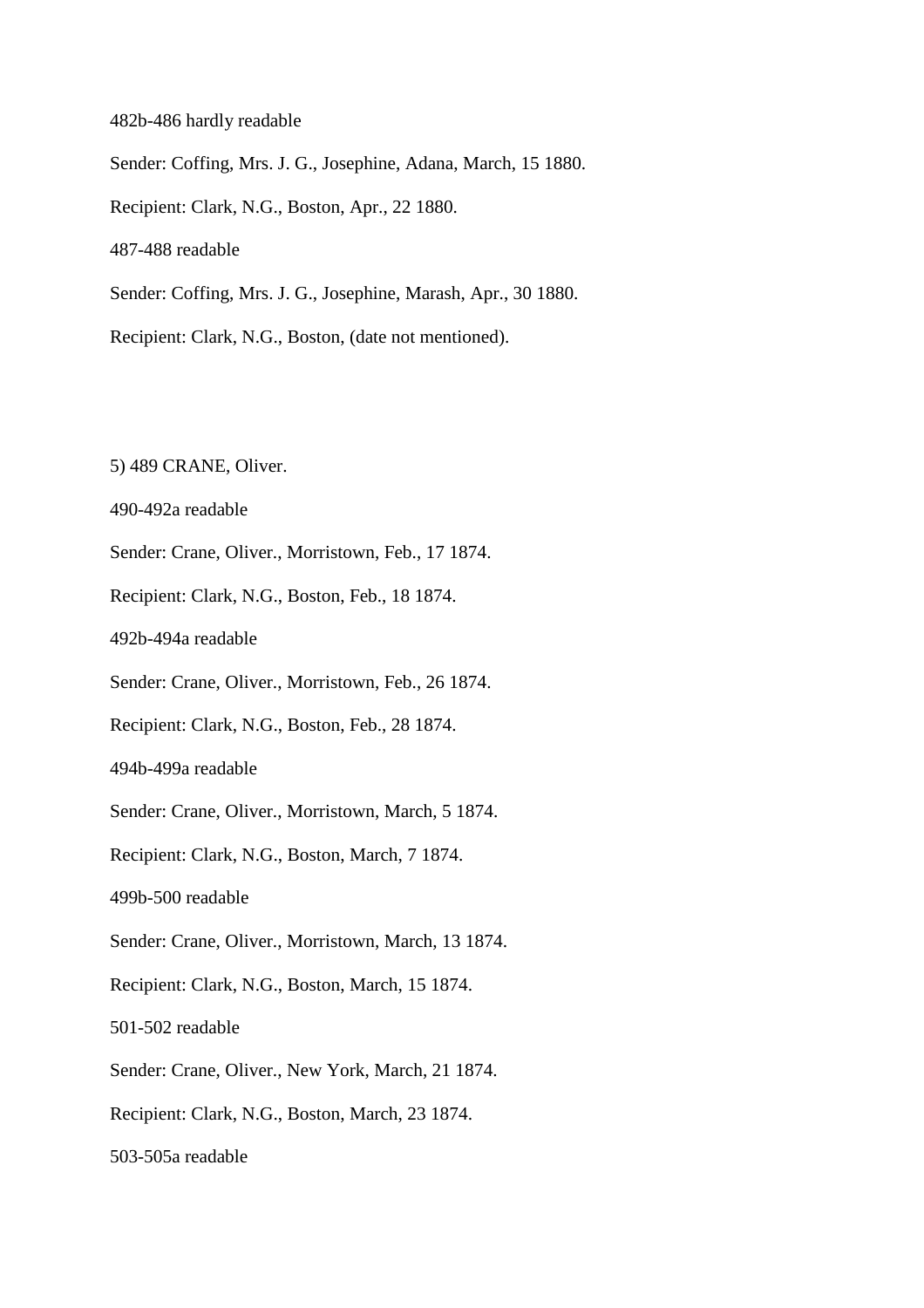Sender: Crane, Oliver., Morristown, March, 28 1874. Recipient: Clark, N.G., Boston, March, 30 1874. 505b-507a readable Sender: Crane, Oliver., Morristown, Apr., 2 1874. Recipient: Clark, N.G., Boston, Apr., 3 1874.

### 507b-510 readable

- Sender: Crane, Oliver., Morristown, Apr., 6 1874.
- Recipient: Clark, N.G., Boston, Apr., 7 1874.

511-512 readable

Sender: Crane, Oliver., Cuba, Apr., 17 1874.

Recipient: Clark, N.G., Boston, May, 10 1874.

513-514 hardly readable

Sender: Crane, Oliver., Saratoga, May, 4 1874.

Recipient: (name of the recep. Not mentioned), May, 7 1874.

515-517a readable

Sender: Crane, Oliver., Morristown, May, 10 1874.

Recipient: Clark, N.G., Boston, June, 9 1874.

517b-521a readable

Sender: Crane, Oliver., Dardanelles, May, 10 1874.

Recipient: Clark, N.G., Boston, June, 9 1874.

521b-529a readable

Sender: Crane, Oliver., Aintab, June, 1 1874.

Recipient: Clark, N.G., Boston, July, 7 1874.

529b-533 readable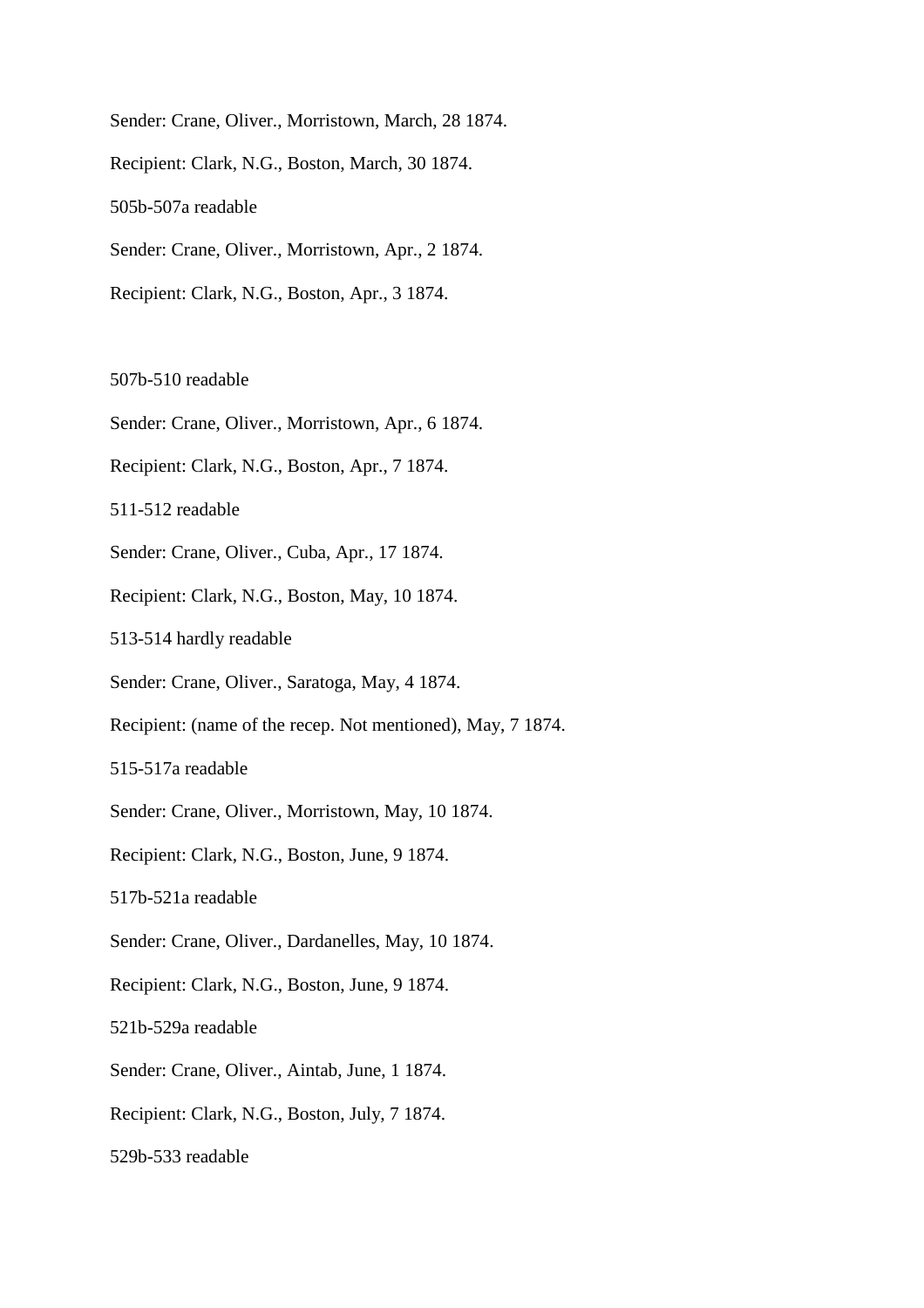Sender: Crane, Oliver., Aintab, July, 6 1874.

Recipient: Clark, N.G., Boston, (date not mentioned).

#### 534-535 readable

Sender: Crane, Oliver., Aintab, July, 10 1874.

Recipient: Clark, N.G., Boston, Aug., 18 1874.

536-538a readable

Sender: Crane, Oliver., Aintab, July, 21 1874.

Recipient: Clark, N.G., Boston, Aug., 24 1874.

5.17) 538b-543a readable

Sender: Crane, Oliver., Aintab, Sept., 1 1874.

Recipient: Genes, Henry., Nov., 19 1874.

543b-544 readable

Sender: Crane, Oliver., Aintab, Sept., 18 1874.

Recipient: Clark, N.G., Boston, Nov., 19 1874.

545-546 hardly readable

Sender: Crane, Oliver., Morristown, Sept., 8 1874.

Recipient: Clark, N.G., Boston, (date not mentioned).

547-548 unreadable

Sender: Crane, Oliver., Morristown, Sept., 28 1874.

Recipient: Clark, N.G., Boston, (date not mentioned).

549 unreadable

550 readable

Sender: Beckford, London, Oct., 8 1874.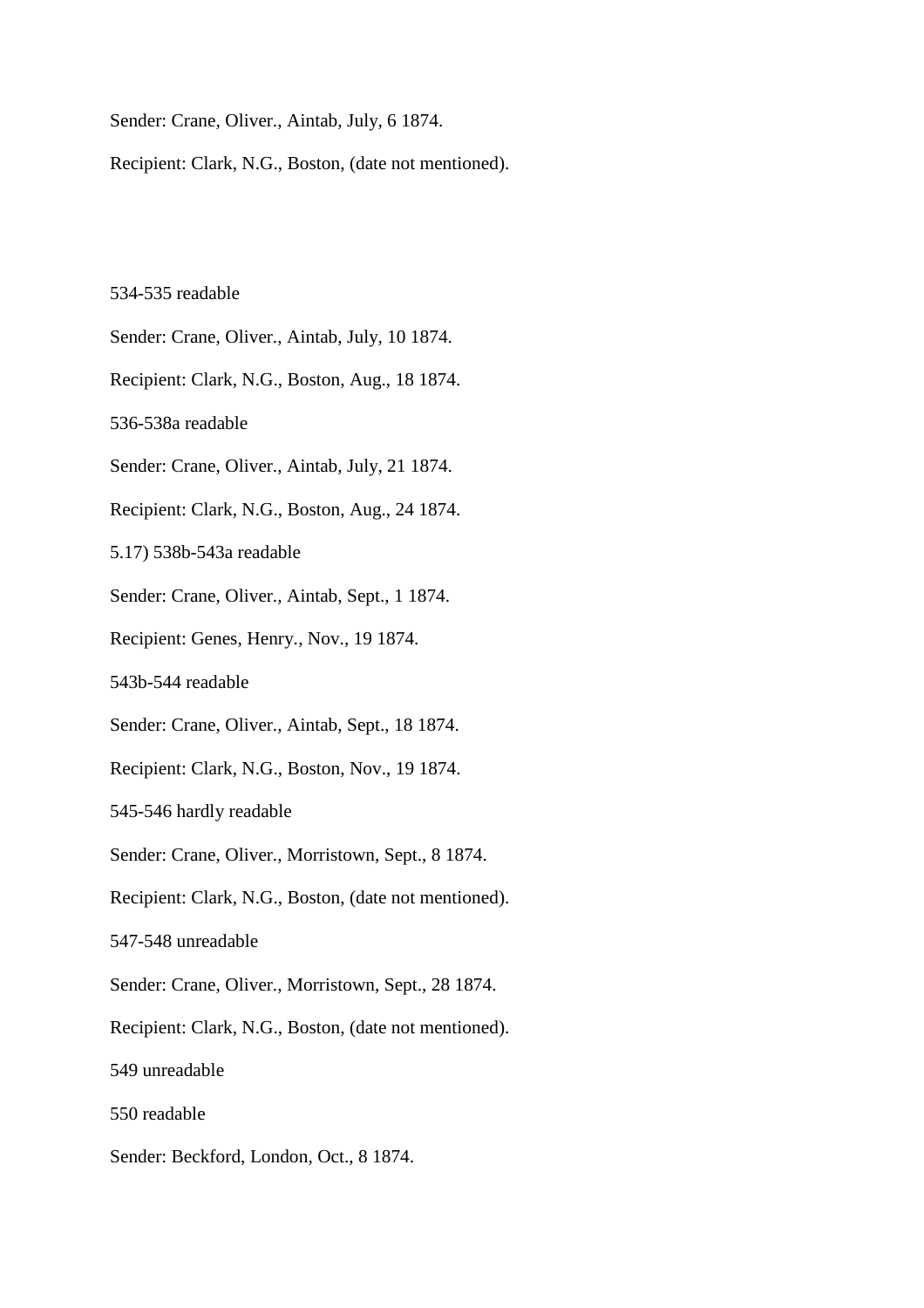- Recipient: Clark, N.G., Boston, Oct., 26 1874.
- 551-553 unreadable
- Sender: Crane, Oliver., Oct., 22 1874.
- Recipient: Clark, N.G., Boston, Oct., 24 1874.
- Attachment: 553, a typed note attached.
- 554-556 partially readable
- Sender: Crane, Oliver., Morristown, Oct.,31 1874.
- Recipient: Clark, N.G., Boston, Nov., 21 1874.
- 557-561a readable
- Sender: Crane, Oliver., Morristown, New Jersey, Oct., 27 1874.
- Recipient: Clark, N.G., Boston, Nov., 16 1874.
- 561b-562 readable
- Sender: Crane, Oliver., Morristown, Jan., 3 1876.
- Recipient: Clark, N.G., Boston, Jan., 1876.
- 563-564a partially readable
- Sender: Crane, Oliver., Morristown,Sept., 24 1877.
- Recipient: Clark, N.G., Boston, Sept., 1877.
- 564b readable
- Sender: Crane, Oliver., Morristown, Jan., 25 1879.
- Recipient: Clark, N.G., Boston, (date not mentioned).
- 565-566 readable
- Sender: Crane, Oliver., Morristown, Jan., 28 1879.
- Recipient: Clark, N.G., Boston, Jan., 29 1879.

### 567-568a FULLER, Americus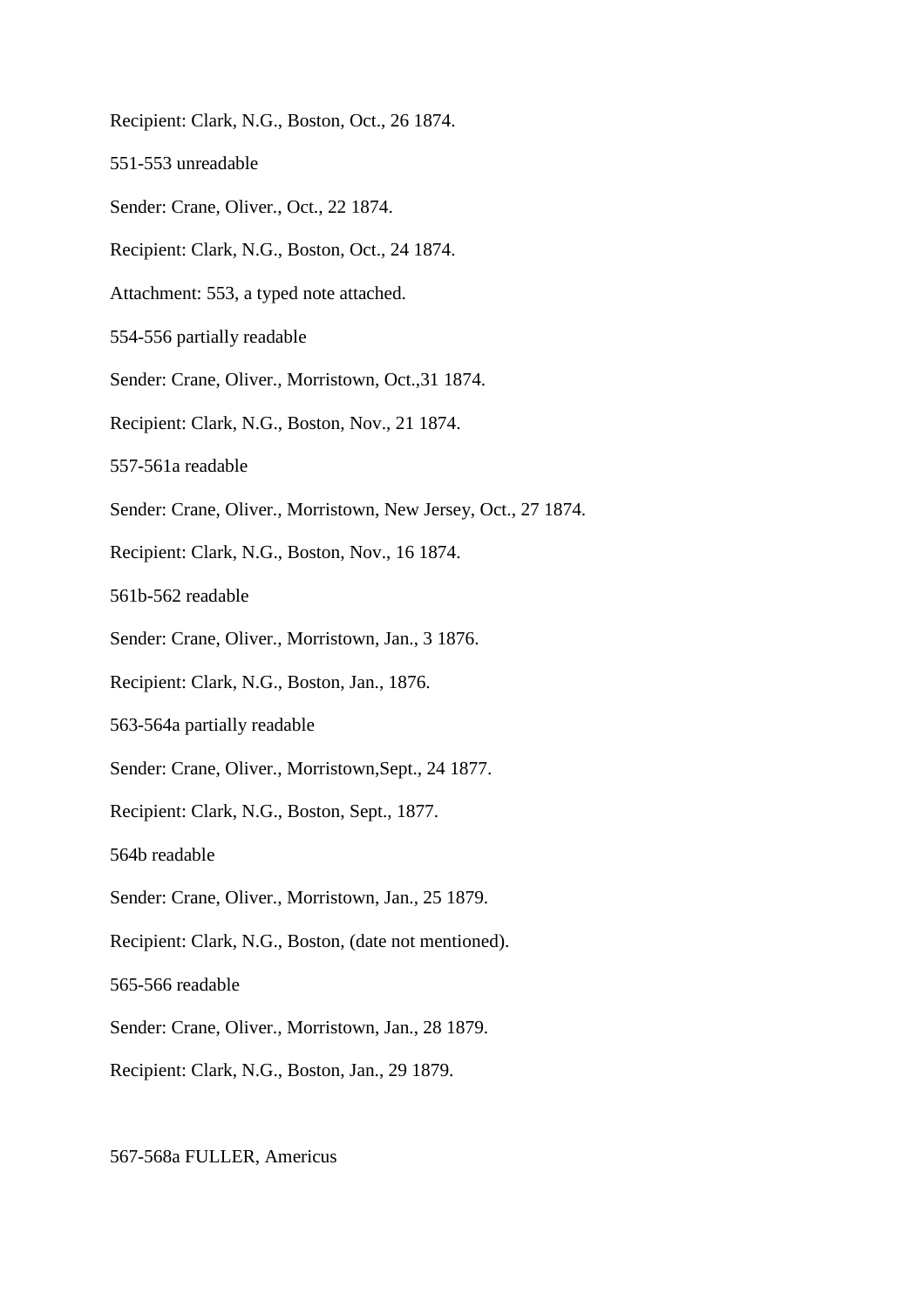- 568b-570 hardly readable
- Sender: Fuller, Americus., Rochester, Jan., 27 1874.
- Recipient: Dr. S.B., Jan., 31 1874.
- 571-572 readable
- Sender: Fuller, Americus., Rochester, Feb.,9 1874.
- Recipient: Clark, N.G., Boston, Feb., 14 1874.
- 573-574 readable
- Sender: Fuller, Americus., Rochester, Feb., 25 1874.
- Recipient: Dr. S.B., March, 13 1874.
- 575-576 readable
- Sender: Fuller, Americus., Rochester, March, 25 1874.
- Recipient: Clark, N.G., Boston, March, 30 1874.
- 6.5) 577-578a readable
- Sender: Fuller, Americus., London, Sept., 16 1874.
- Recipient: Clark, N.G., Boston, Sept.,28 1874.
- 6.6) 578b-579a readable
- Sender: Fuller, Americus., London, Sept., 22 1874.
- Recipient: Clark, N.G., Boston,Oct., 31 1874.
- 579b-581a partially readable
- Sender: Fuller, Americus., Aintab, July, 27 1875.
- Recipient: Clark, N.G., Boston, Sept., 9 1875.

### 581b-582a readable

- Sender: Fuller, Americus., Aintab, Nov., 24 1874.
- Recipient: Clark, N.G., Boston, Jan., 11 1875.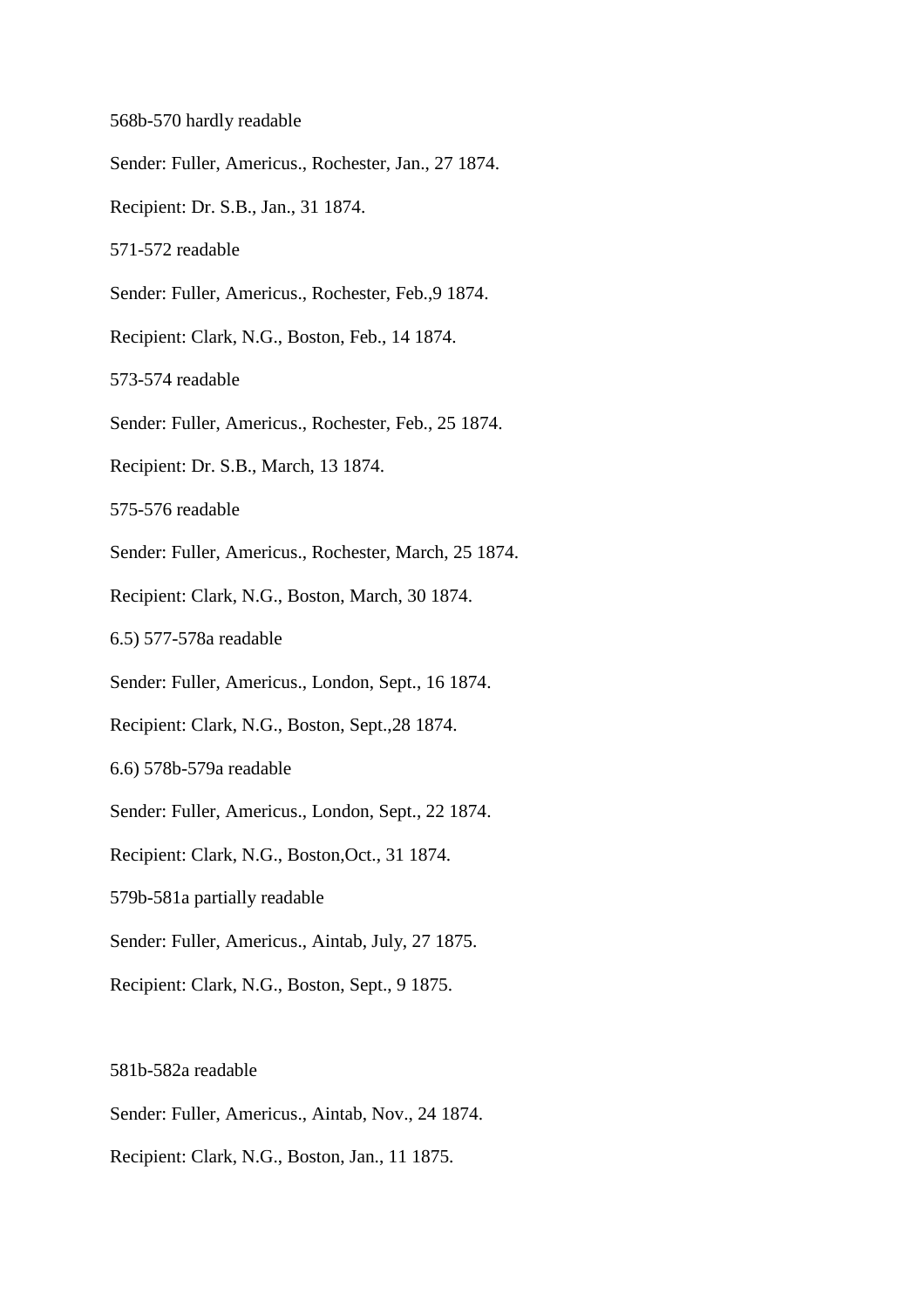#### 582b-583a readable

- Sender: Fuller, Americus., Aintab, Sept., 1 1874.
- Recipient: Clark, N.G., Boston, Jan., 11 1875.
- 583b-586a readable
- Sender: Fuller, Americus., Aintab, Sept., 1 1875.
- Recipient: Clark, N.G., Boston, Oct., 8 1875.
- 586b-588a readable
- Sender: Fuller, Americus., Aintab, Sept.,14 1875.
- Recipient: Clark, N.G., Boston, Nov.,4 1875.
- 588b-590a partially readable
- Sender: Fuller, Americus., Aintab, Sept., 23 1875.
- Recipient: Clark, N.G., Boston, Nov., 13 1875.
- 590b-592a partially readable
- Sender: Fuller, Americus., Aintab, Oct., 29 1875.
- Recipient: Clark, N.G., Boston, Dec., 15 1875.
- 592b-594a readable
- Sender: Fuller, Americus., Aintab, Jan., 13 1876.
- Recipient: Clark, N.G., Boston, March, 20 1876.

594b-597a readable

- Sender: Fuller, Americus., Aintab, Feb., 23 1876.
- Recipient: Clark, N.G., Boston, Apr., 7 1876.
- 597b-599a readable
- Sender: Fuller, Americus., Aintab, May, 2 1876.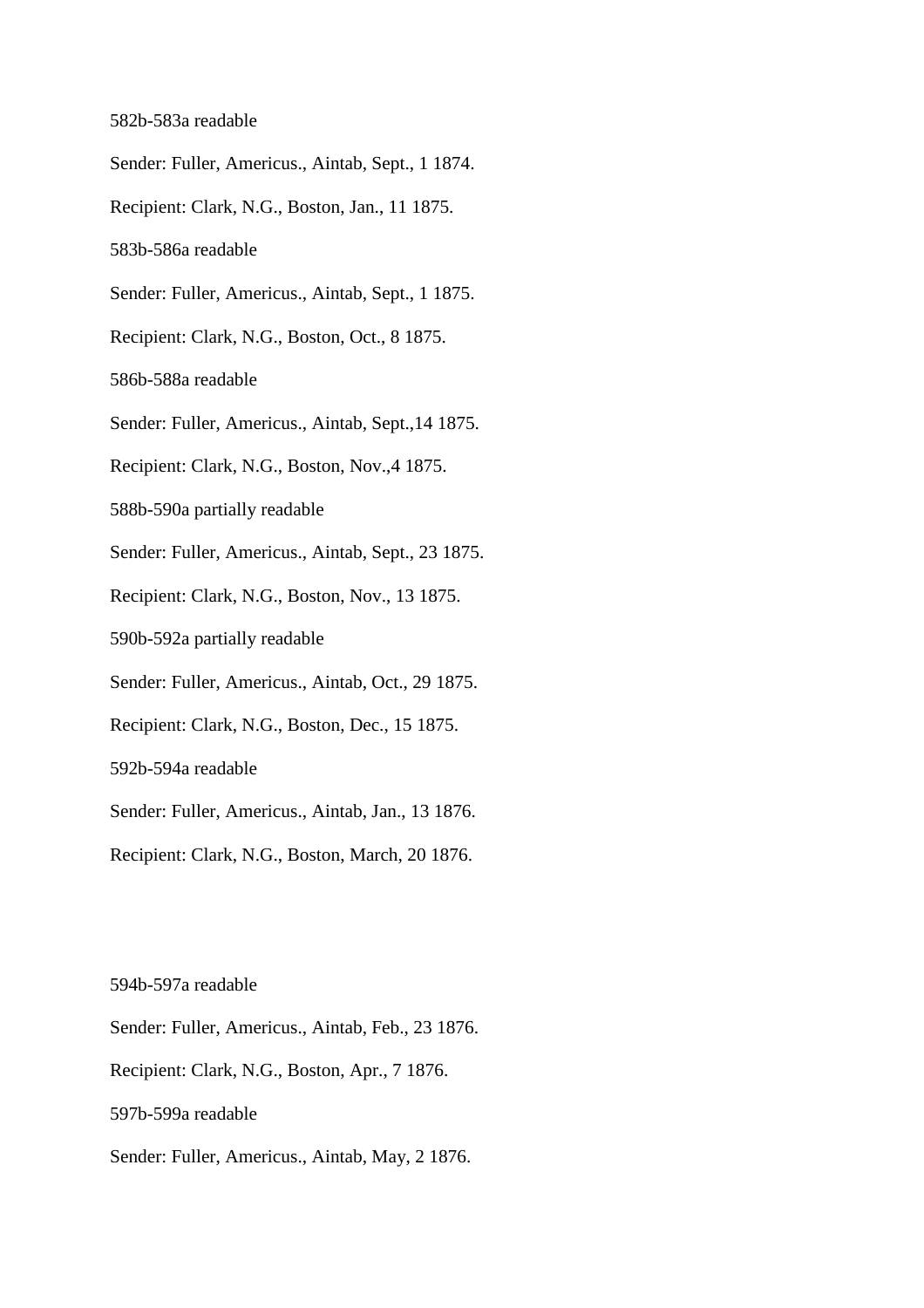Recipient: Clark, N.G., Boston, June, 12 1876. 599b-601a readable Sender: Fuller, Americus., Aintab, May, 15 1876. Recipient: Clark, N.G., Boston, June, 29 1876. 601b-603a readable Sender: Fuller, Americus., Aintab, June, 10 1876. Recipient: Clark, N.G., Boston, July, 20 1876. 603b-605a readable Sender: Fuller, Americus., Kassab, July, 26 1876. Recipient: Clark, N.G., Boston, Sept., 11 1876. 605b-607 readable Sender: Fuller, Americus., Kassab, Sept., 6 1876. Recipient: Clark, N.G., Boston, Oct., 10 1876. 608 readable Sender: Fuller, Americus., Kassab, Sept., 14 1876. Recipient: Clark, N.G., Boston, (date not mentioned).

6.22) 609-610a readable

Sender: Fuller, Americus., Kassab, Oct., 10 1876.

Recipient: Clark, N.G., Boston, Nov., 20 1876.

610b-611 readable

Sender: Fuller, Americus., Kassab, Oct.,12 1876.

Recipient: Clark, N.G., Boston, (date not mentioned).

612-613a readable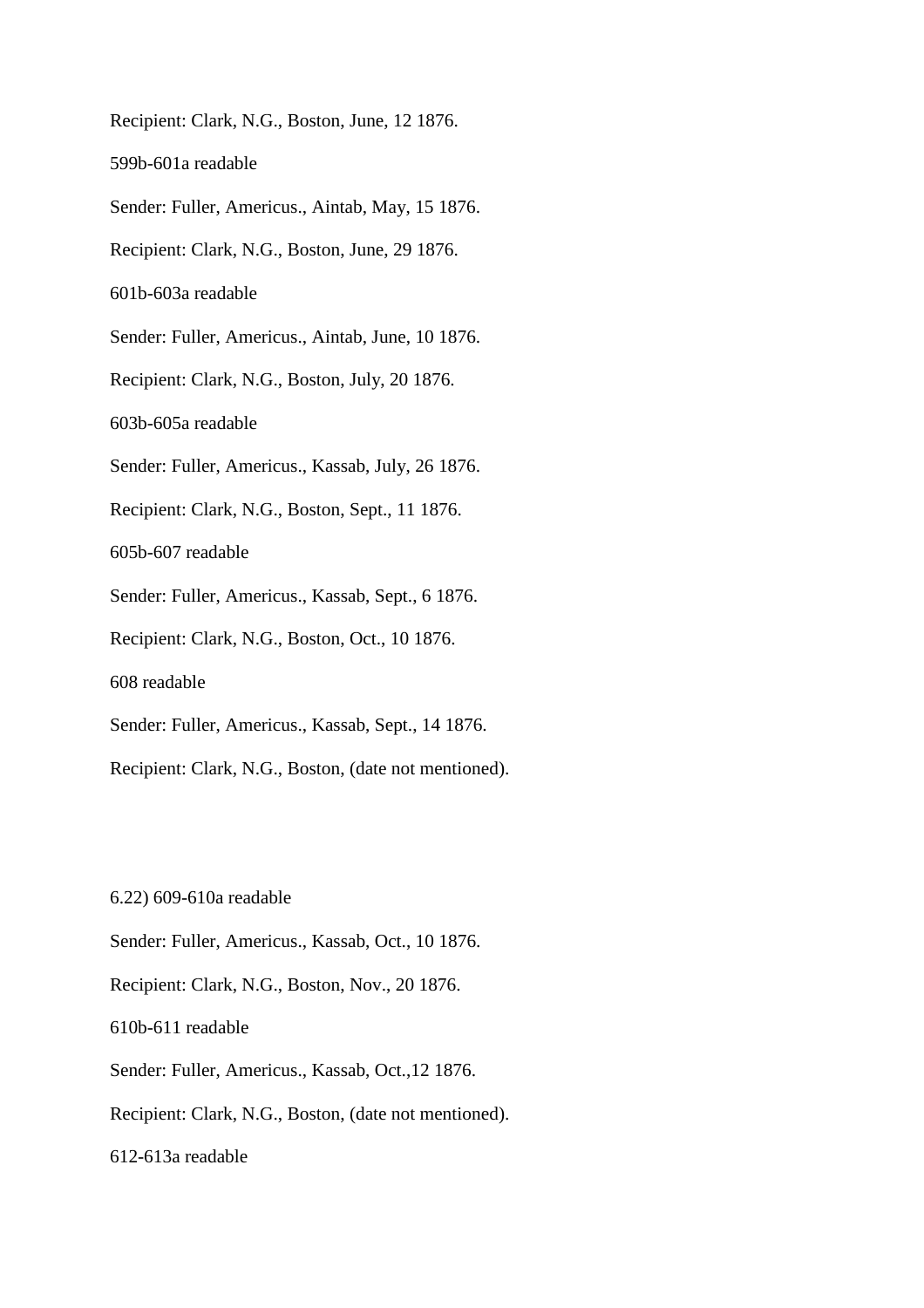Sender: Fuller, Americus., Kassab, Aintab, Nov.,7 1876. Recipient: Clark, N.G., Boston, Dec., 22 1876. 613b-615a hardly readable Sender: Fuller, Americus., Aintab, Nov., 21 1876. Recipient: Clark, N.G., Boston, Jan., 1 1877. 615b-616a readable Sender: Fuller, Americus., Aintab, May, 24 1876. Recipient: Clark, N.G., Boston, June, 15 1876. 616b-617 partially readable Sender: Fuller, Americus., Aintab, March, 22 1876. Recipient: Clark, N.G., Boston, Apr., 23 1876. 618-619 unreadable Sender: Fuller, Americus., Aintab, Apr., 24 1877. Recipient: Clark, N.G., Boston, May, 31 1877.

620 hardly readable

Sender: Fuller, Americus., Aintab, May, 8 1877.

Recipient: Clark, N.G., Boston, (date not mentioned).

621 empty.

622-623 readable

Sender: Fuller, Americus., Geneva, July, 8 1877.

Recipient: Clark, N.G., Boston, July, 23 1877.

624 readable

Sender: Fuller, Americus., Switzerland, Aug., 1 1877.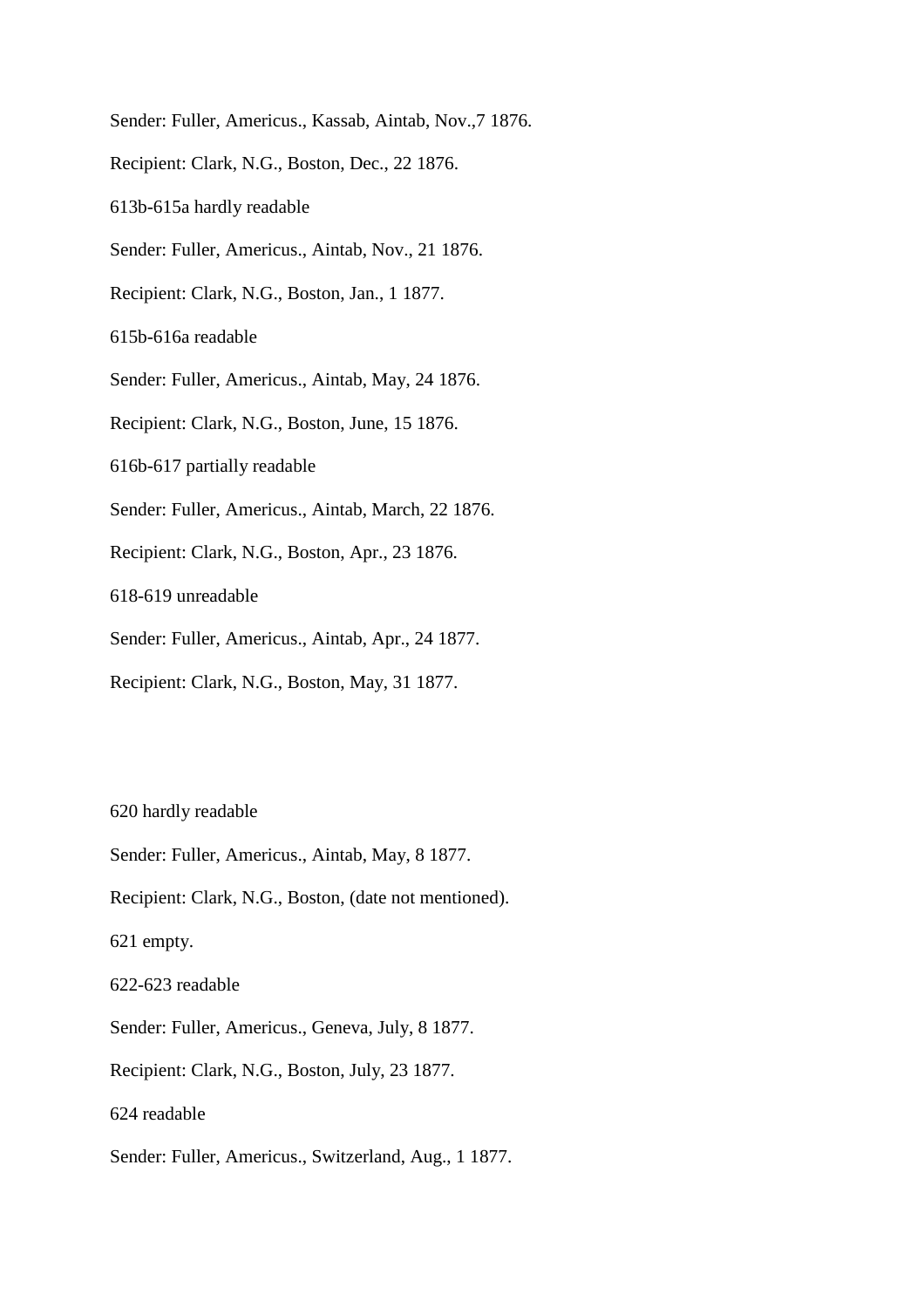Recipient: Clark, N.G., Boston, (date not mentioned).

625 readable

- Sender: Fuller, Americus., Aintab, Switzerland, Aug., 1 1877.
- Recipient: (recip. and date not mentioned).
- 626-628a hardly readable
- Sender: Fuller, Americus., Switzerland, Ormout-Dessus, Aug., 14 1877.
- Recipient: Clark, N.G., Boston, Aug., 27 1877.
- 628b-629a hardly readable
- Sender: Fuller, Americus., Switzerland, Ormout-Dessus, Sept., 3 1877.
- Recipient: Clark, N.G., Boston, Sept., 17 1877.

629b readable

- Sender: Fuller, Americus., Switzerland, Ormout-Dessus, Oct., 1 1877.
- Recipient: Clark, N.G., Boston, (date not mentioned).
- 630-632a partially readable
- Sender: Fuller, Americus., Beilan, Oct., 29 1877.
- Recipient: Clark, N.G., Boston, Nov.,27 1877.

632b-633a readable

- Sender: Fuller, Americus., Aintab, Dec., 11 1877.
- Recipient: Clark, N.G., Boston, Feb., 6 1878.
- 633b-635a readable
- Sender: Fuller, Americus., Aintab, Dec., 26 1877.
- Recipient: Clark, N.G., Boston, Jan., 16 1878.
- 635b-636a readable
- Sender: Fuller, Americus., Aintab, March, 25 1878.
- Recipient: Clark, N.G., Boston, May, 3 1878.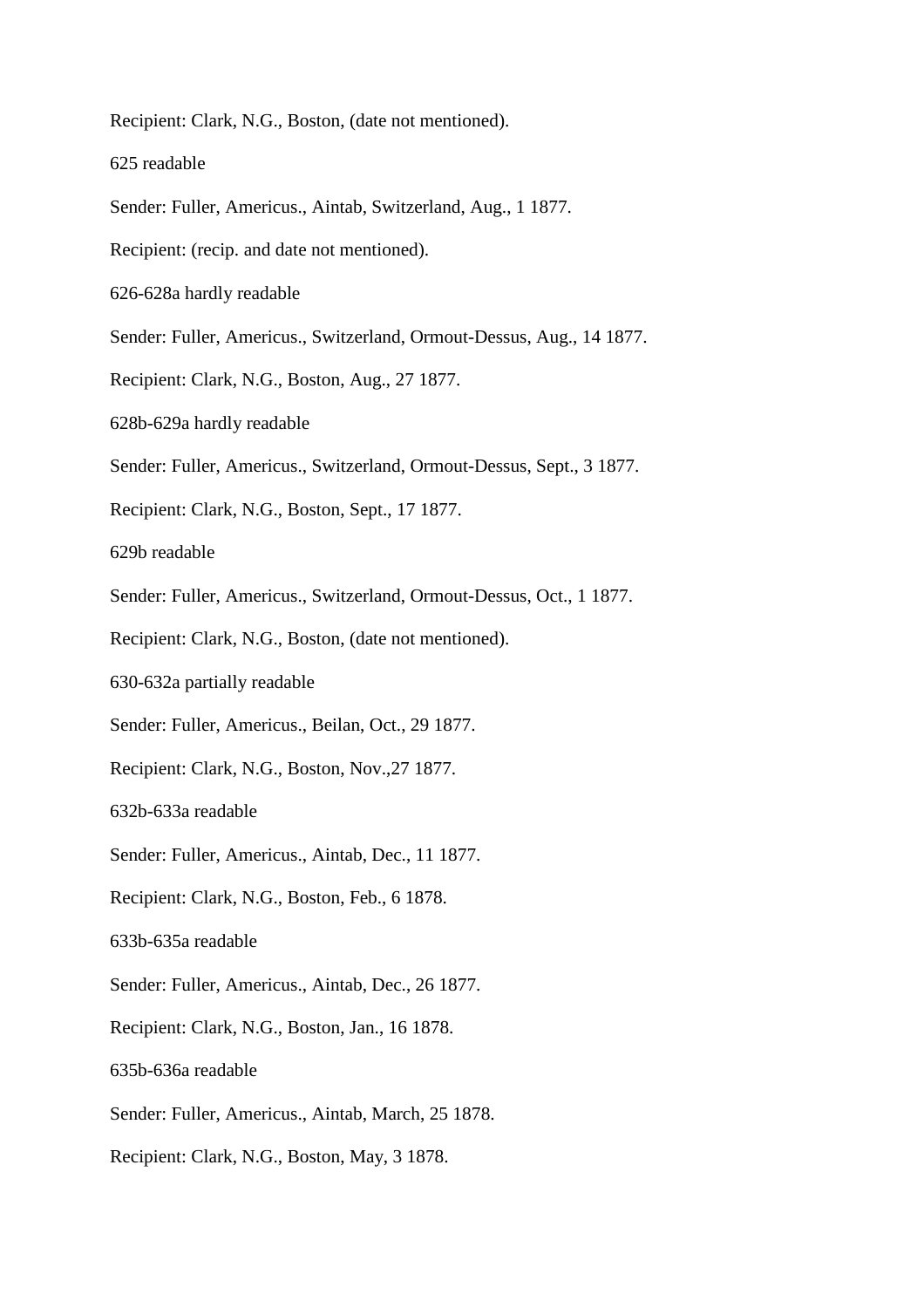### 636b-637a readable

Sender: Fuller, Americus., Aintab, Apr., 29 1878. Recipient: Clark, N.G., Boston, June, 8 1878. 637b-638a readable Sender: Fuller, Americus., Aintab, May, 7 1878. Recipient: Clark, N.G., Boston, June, 12 1878. 638b-640a partially readable Sender: Fuller, Americus., Aintab, Sept., 17 1878. Recipient: Clark, N.G., Boston, Oct., 25 1878.

640b-644 unreadable

Sender: Fuller, Americus., Aintab, Jan., 9 1879.

Recipient: Clark, N.G., Boston, Feb., 21 1879.

645-649a hardly readable

Sender: Fuller, Americus., Aintab, Feb., 21 1879.

Recipient: Clark, N.G., Boston, March, 25 1879.

649b-651a readable

Sender: Fuller, Americus., Aintab, Apr., 15 1879.

Recipient: Clark, N.G., Boston, May, 19 1879.

651b-653a hardly readable

Sender: Fuller, Americus., Aintab, May, 10 1879.

Recipient: Clark, N.G., Boston, June, 11 1879.

653b-656a partially readable

Sender: Fuller, Americus., Aintab, May, 25 1879.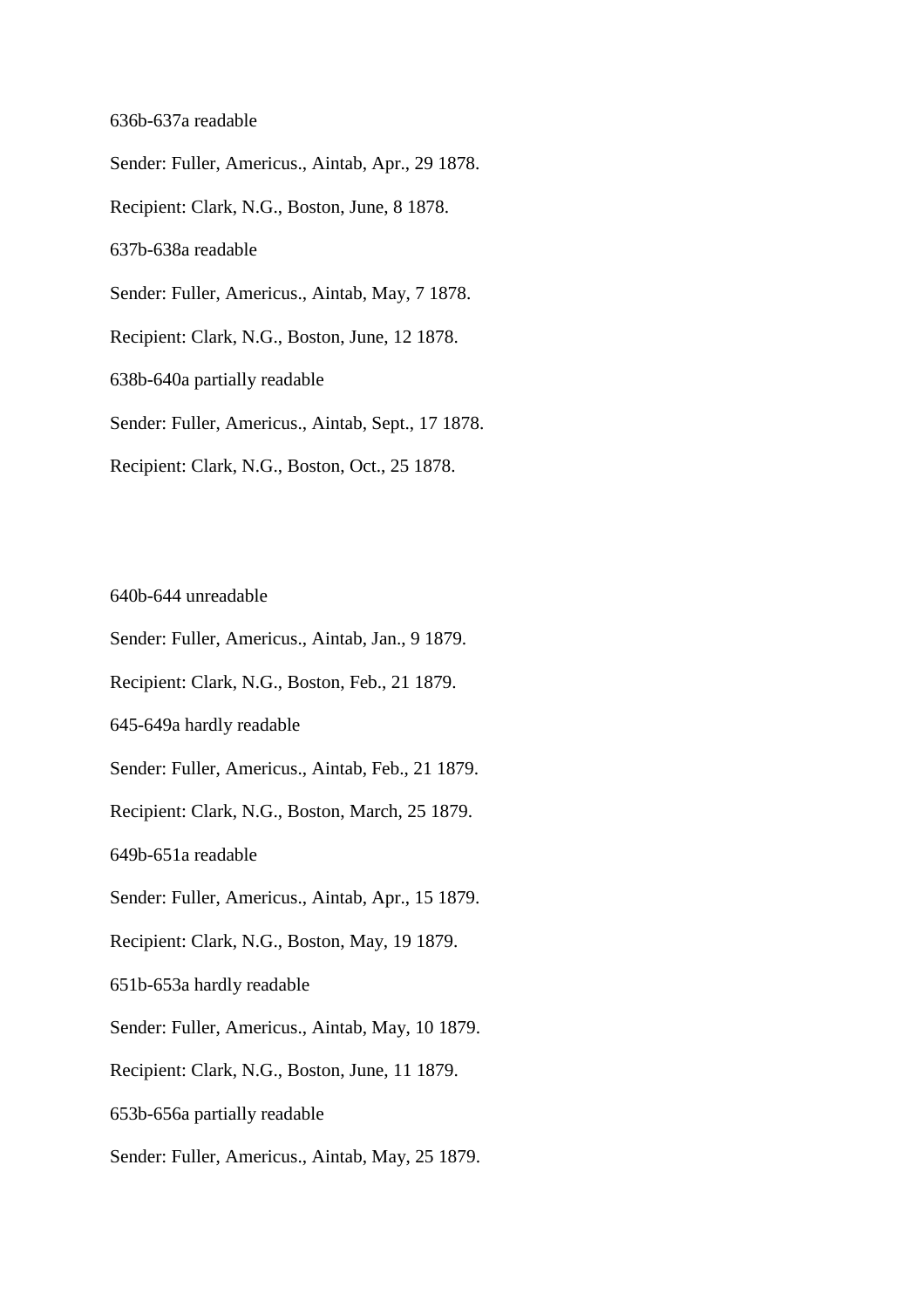Recipient: Clark, N.G., Boston, June, 30 1879. 656b-658a readable Sender: Fuller, Americus., Aintab, July, 16 1879. Recipient: Clark, N.G., Boston, Aug., 18 1879. 658b-663a readable Sender: Fuller, Americus., Aintab, Aug.,19 1879. Recipient: Clark, N.G., Boston, Sept., 20 1879.

663b-665a readable

Sender: Fuller, Americus., Aintab, Sept.,2 1879.

Recipient: Clark, N.G., Boston, Oct.,4 1879.

665b-669a readable

Sender: Fuller, Americus., Aintab, Dec., 20 1879.

Recipient: Clark, N.G., Boston, Jan., 26 1880.

669b-670a readable

Sender: Fuller, Americus., Aintab, Feb., 24 1880.

Recipient: Clark, N.G., Boston, Apr., 6 1880.

670b-672a readable

Sender: Fuller, Americus., Aintab, Apr., 8 1880.

Recipient: Clark, N.G., Boston, May, 17 1880.

672b-674a readable

Sender: Fuller, Americus., Marash, May, 12 1880.

Recipient: To the Prud. Com. Of the ABCFM, Boston, June, 19 1880.

674b-677a readable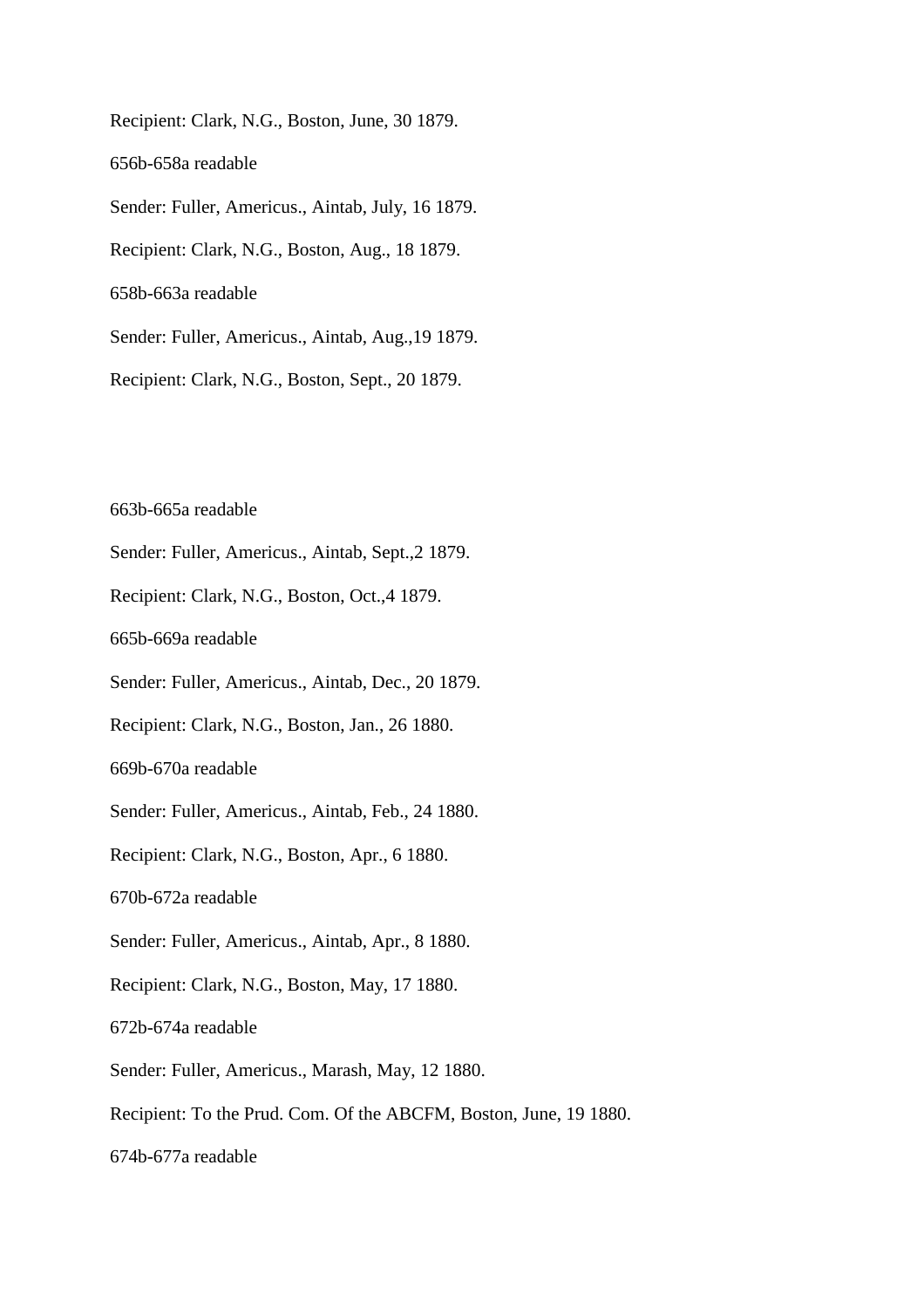Sender: Fuller, Americus., Aintab, May, 14 1880. Recipient: Clark, N.G., Boston, June, 19 1880. 677b-678 readable Sender: Fuller, Americus., Aintab, May, 22 1880. Recipient: Clark, N.G., Boston, (date not mentioned).

679-680 partially readable

Sender: Fuller, Americus., Antioh, July, 24 1880.

Recipient: Clark, N.G., Boston, Aug., 30 1880.

681-683 hardly readable

Sender: Fuller, Americus., Kassab, Sept., 3 1880.

Recipient: Clark, N.G., Boston, Oct.,2 1880.

684-685a HOLLISTER, Mary G.

7.1) 685b-686 unreadable

7.2) 687 no text.

7.3) 688-689 unreadable

Sender: Hollister, Mary G., Gladtonburry, July, 25 1872.

Recipient: Clark, N.G., Boston, (date not mentioned).

690-691 unreadable

Sender: Hollister, Mary G., Gladtonburry, Oct., 22 1872.

Recipient: Clark, N.G., Boston, Oct., 24 1872.

692-695 unreadable

Sender: Hollister, Mary G., Gladtonburry, Oct., 22 1872.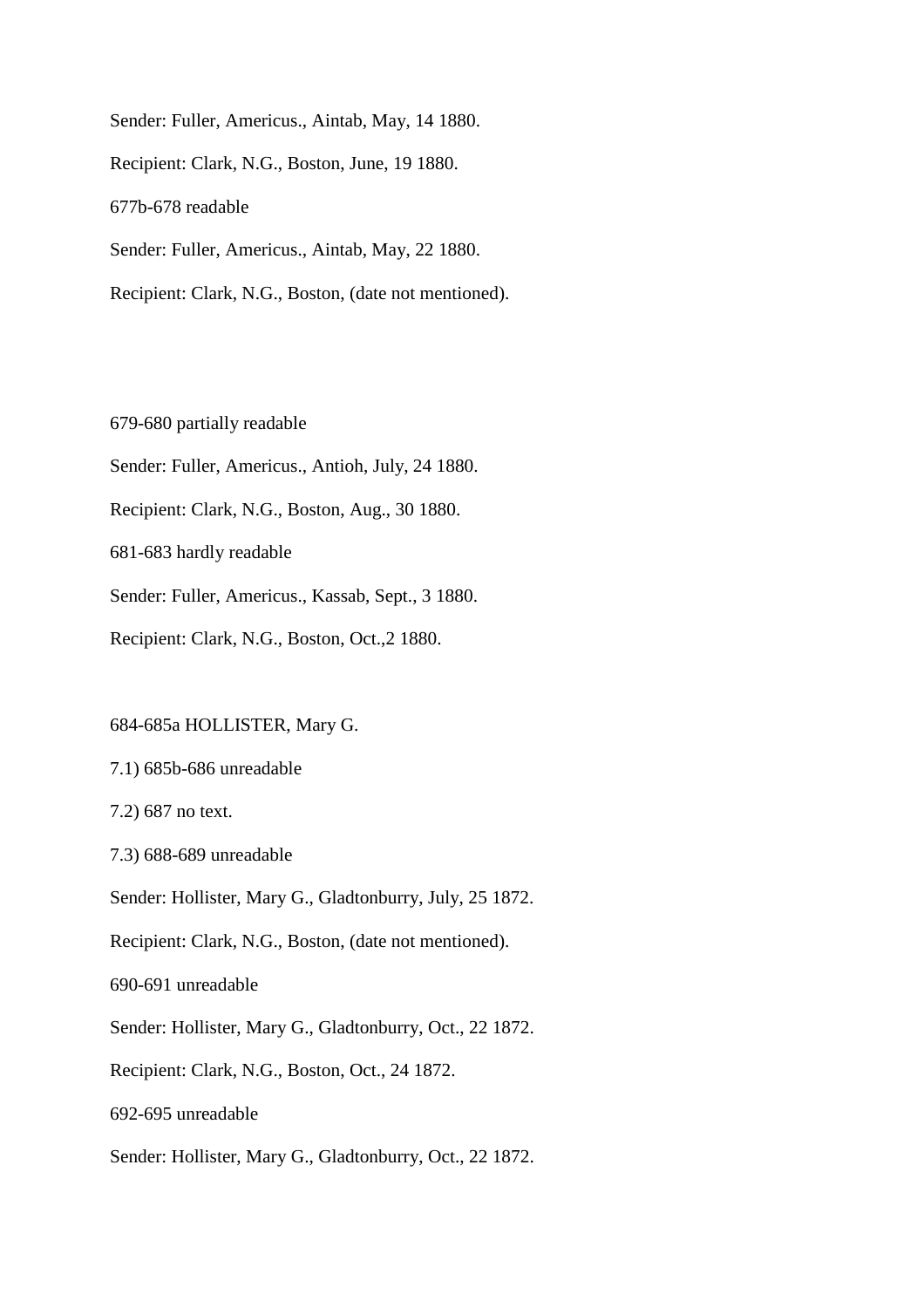Recipient: Clark, N.G., Boston, Oct., 24 1872.

696-702 unreadable

Sender: (Sender and place not mentioned), Nov., 27 1872.

Recipient: (recip. and place not mentioned), Nov.,30 1872.

703-705a unreadable

Sender: Hollister, Mary G., Gladtonburry, Dec., 10 1872.

Recipient: Hadley, Dec., 12 1872.

705b-706 hardly readable

Sender: Hollister, Mary G., Marash, 26 1873.

Recipient: Clark, N.G., Boston, (date not mentioned).

707-708 unreadable

709-710 hardly readable

Sender: Hollister, Mary G., Clifton, Apr., 2 1873.

Recipient: Clark, N.G., Boston, Apr., 4 1873.

711-714 unreadable

Sender: Hollister, Mary G., Gladtonburry, Aug., 3 1874.

Recipient: Clark, N.G., Boston,Aug., 5 1874.

715-717a hardly readable

Sender: Hollister, Mary G., Gladtonburry, Aug., 20 1873.

Recipient: Clark, N.G., Boston, (date not mentioned).

717b-718 hardly readable

Sender: Hollister, Mary G., Grienfield, Ohio, May, 16 1873.

Recipient: Clark, N.G., Boston, (date not mentioned).

719-720 hardly readable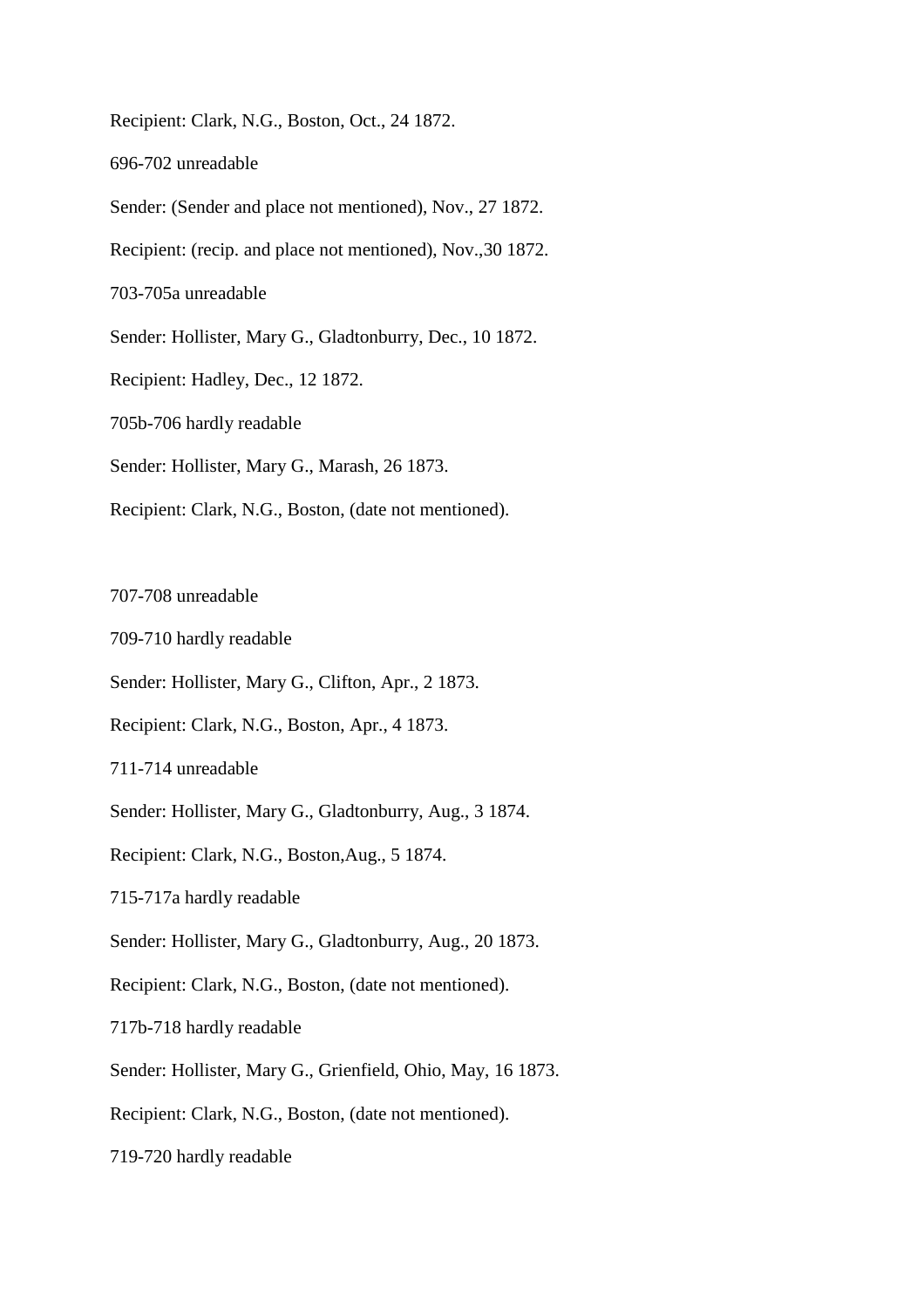- Sender: Hollister, Mary G., Clifton, Jan., 19 1873.
- Recipient: Clark, N.G., Boston, (date not mentioned).
- 721-722 hardly readable
- Sender: Hollister, Mary G., Gladtonburry, Apr., 5 1875.
- Recipient: Clark, N.G., Boston, Apr., 7 1875.
- 723-724 hardly readable
- Sender: Hollister, Mary G., Gladtonburry, March, 10 1875.
- Recipient: Sarah, B. T., March, 11 1875.
- 725-736a unreadable
- 736b-737 unreadable
- Sender: Hollister, Mary G., Aintab, Jan., 4 1877.
- Recipient: Clark, N.G., Boston, Fab., 24 1877.
- 738-740 partially readable
- Sender: Hollister, Mary G., Aintab, Aug., 27 1877.
- Recipient: Clark, N.G., Boston, Oct., 4 1877.
- 741-742 readable
- Sender: Hollister, Mary G., Aintab, March, 11 1878.
- Recipient: Clark, N.G., Boston, Apr., 22 1878.
- 743-744 readable
- Sender: Hollister, Mary G., Aintab, Nov., 15 1878.
- Recipient: Clark, N.G., Boston, Dec., 26 1878.
- 745-747a readable
- Sender: Hollister, Mary G., Aintab, Apr., 29 1878.
- Recipient: Clark, N.G., Boston, June, 8 1878.
- 747b-749a readable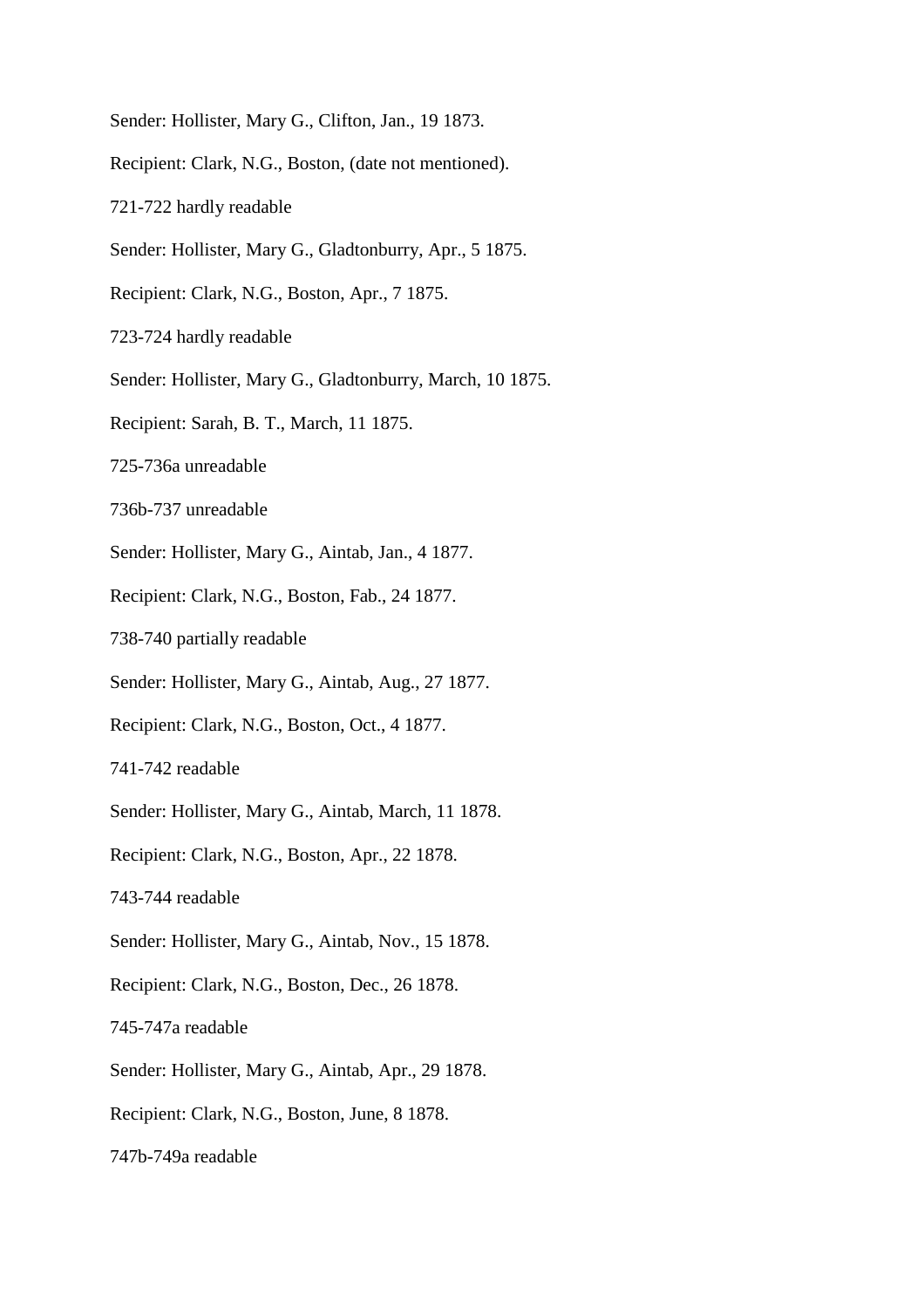Sender: Hollister, Mary G., Aintab, Sept., 10 1878. Recipient: Clark, N.G., Boston, Oct., 18 1978. 749b-751 unreadable

752-754a unreadable

Sender: Hollister, Mary G., Aintab, Apr., 12 1879.

Recipient: Clark, N.G., Boston, May, 18 1879.

754b-757a hardly readable

Sender: Hollister, Mary G., Aintab, May, 31 1879.

Recipient: Clark, N.G., Boston, July, 10 1879.

7.27) 757b-759a readable

Sender: Hollister, Mary G., Aintab, July, 9 1879.

Recipient: Clark, N.G., Boston, Aug., 1879.

759b-761a readable

Sender: Hollister, Mary G., Aintab, Aug., 26 1879.

Recipient: Clark, N.G., Boston, Oct., 4 1879.

761b readable

Sender: Hollister, Mary G., Aintab, May, 3 1880.

Recipient: Clark, N.G., Boston, June, 14 1880.

\* In order to systematize what are given in micro-films, letters are arranged in accord with, firstly, order of senders and then with the number of the letters in sequence. So, first number shows the sender's sequence and, second one shows the sequence of his/her letters.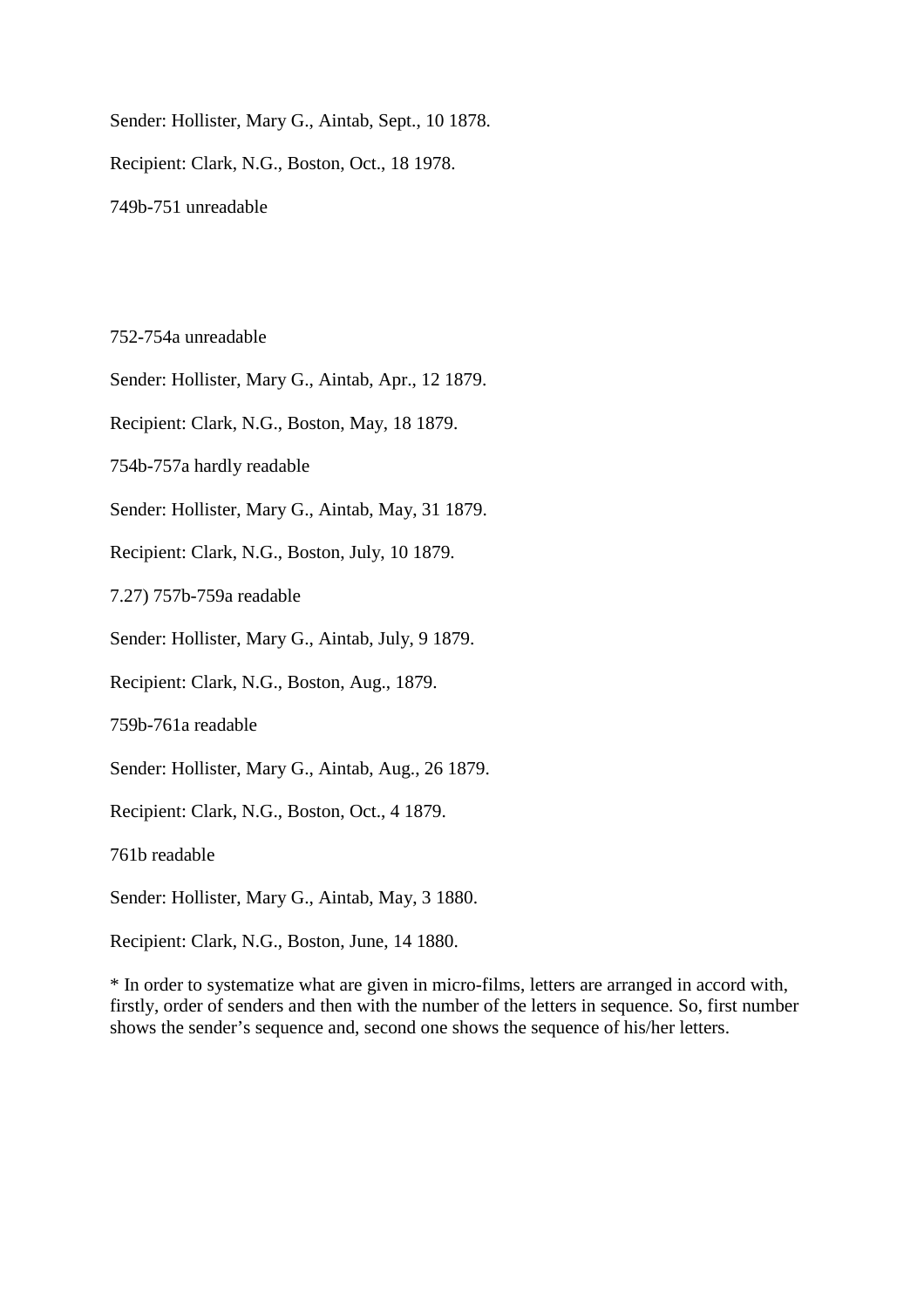# **REEL 645**

Documenting the content of the microfilm collection concerning the American Board of Commissioners for Foreign Missions upon the Near East, 1817-1919 by the Department of History

Submitted by : Zekeriya EROGLU

Submitted to : Department of History

Project term (month, year) : March, 1999

# **Bibliographical and physical information**

Document type : microfilm

Reference no : BV2410.A4 1984 Reel 645

Degree of readability :

(e.g. readable, partially readable, hardly readable, unreadable)

**Content** Vol. 4

Central Turkey Mission 1872-1880

Letters M-W

Letters out of sequence

1-2 List of letter senders

3-6 unreadable

## 7 **Marden**, **Henry**

1. 8-10 hardly readable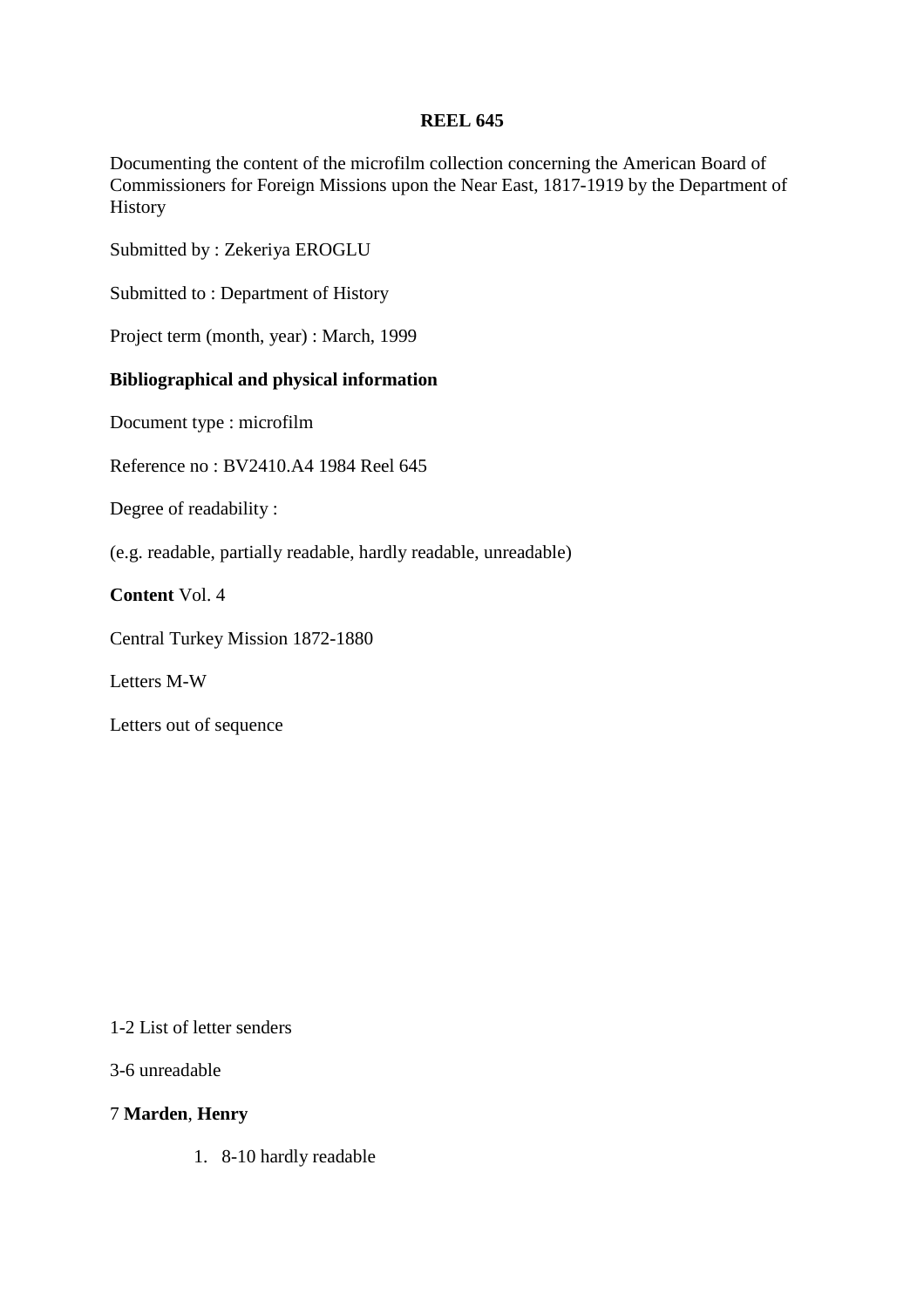Sender: Marden, Henry, Aintab, Feb., 26 1872. Recipient: Clark, N.G., Boston, Apr., 11, 1872.

2. 11-12 hardly readable

Sender: Marden, Henry, Aintab, March, 6 1872.

Recipient: Clark, N.G., Boston, Apr., 19 1872.

- 3. 13-16 unreadable
- 4. 17-22 readable

Sender: Marden, Henry, Aintab, Dec., 18 1872. Recipient: Clark, N.G., Boston, Feb., 10 1873.

5. 23-24 hardly readable

Sender: Marden, Henry, Aintab, Dec., 24 1872. Recipient: Clark, N.G., Boston, Feb., 20 1873.

6. 25-30 hardly readable

Sender: Marden, Henry, Aintab, Feb., 14 1873.

Recipient: Clark, N.G., Boston, March 25 1873.

7. 31-32 unreadable

Sender: Marden, Henry, Aintab, March, 5 1873.

Recipient: Clark, N.G., Boston, (date not mentioned).

8. 33-35 hardly readable

Sender: Marden, Henry, Aintab, May, 5 1873.

Recipient: Clark, N.G., Boston, June, 25 1873.

9. 36-38 readable

Sender: Marden, Henry, Aintab, May, 30 1873.

Recipient: Clark, N.G., Boston, July, 9 1873.

10. 39-46 unreadable 11. 47-49 hardly readable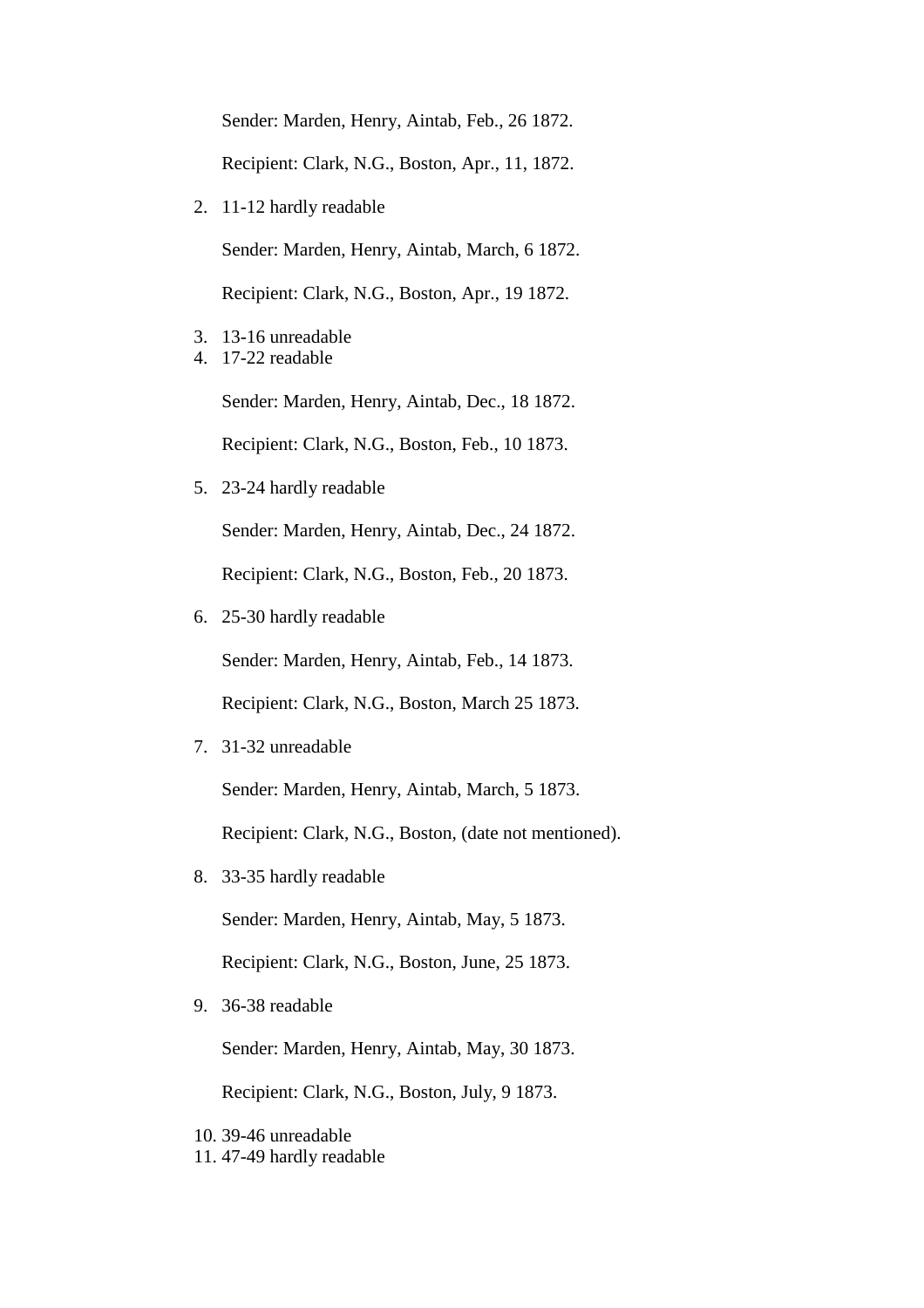Sender: Marden, Henry, Aintab, Oct., 28 1873.

Recipient: Clark, N.G., Boston, Dec., 11 1873.

12. 50-51 hardly readable

Sender: Marden, Henry, Aintab, Jan., 16 1874.

Recipient: Clark, N.G., Boston, (date not mentioned).

13. 52-54a unreadable

Sender: Marden, Henry, Aintab, May, 11 1874.

Recipient: Clark, N.G., Boston, June, 22 1874.

14. 54b-55 unreadable

Sender: Marden, Henry, Aintab, May, 19 1874.

Recipient: Clark, N.G., Boston, (date not mentioned).

15. 56-57a readable

Sender: Marden, Henry, Aintab, May, 27 1874.

Recipient: Clark, N.G., Boston, June, 29 1874.

16. 57b-60 readable

Sender: Marden, Henry, Aintab, July, 6 1874.

Recipient: Clark, N.G., Boston, (date not mentioned).

17. 61-62 hardly readable

Sender: Marden, Henry, Aintab, Oct., 6 1874.

Recipient: Clark, N.G., Boston, Nov., 19 1874.

18. 63-66 unreadable

Sender: Marden, Henry, Aintab, Dec., 9 1874.

Recipient: Clark, N.G., Boston, Jan., 21 1875.

19. 67-69 readable

Sender: Marden, Henry, Aintab, May, 1 1875.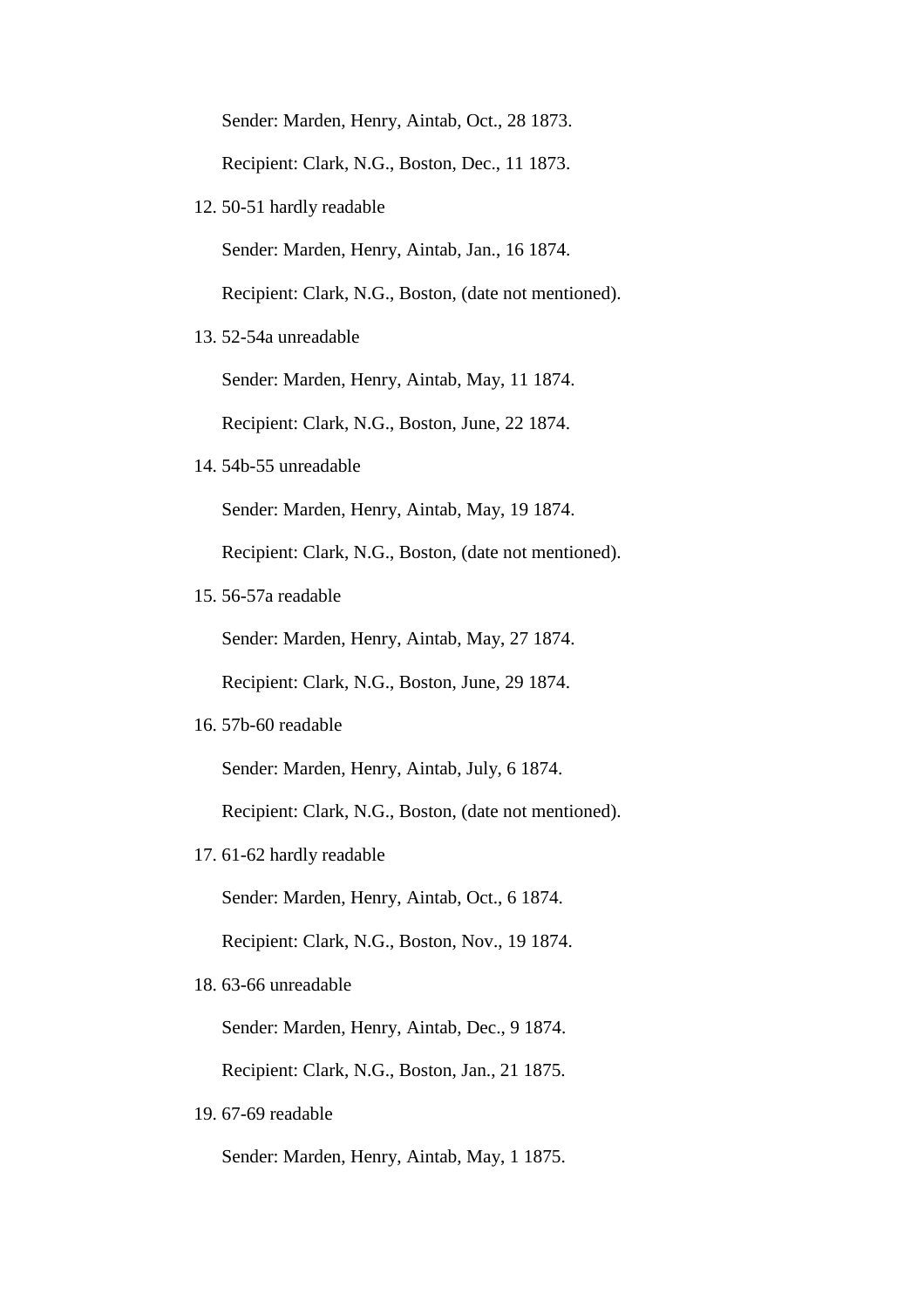Recipient: Clark, N.G., Boston, July, 8 1875.

20. 70-71 hardly readable

Sender: Marden, Henry, Aintab, June, 25 1875.

Recipient: Clark, N.G., Boston, (date not mentioned).

21. 72-73a hardly readable

Sender: Marden, Henry, Aintab, Sept., 27 1875.

Recipient: Clark, N.G., Boston, Nov., 1 1875.

22. 73b-75a hardly readable

Sender: Marden, Henry, Aintab, Oct., 16 1875.

Recipient: Clark, N.G., Boston, Nov., 18 1875.

23. 75b-80 partially readable

Sender: Marden, Henry, New Boston, July, 29 1876.

Recipient: Clark, N.G., Boston, Aug., 3 1876.

Sender: Marden, Henry, New Boston, Feb., 23 1877. Recipient: Clark, N.G., Boston, Feb., 26 1877.

26. 85-86 readable

Sender: Marden, Henry, New Boston, June, 2 1877.

Recipient: Clark, N.G., Boston, (date not mentioned).

27. 87-88a readable

Sender: Marden, Henry, New Boston, Sept., 20 1877.

Recipient: Clark, N.G., Boston, (date not mentioned).

28. 88b-89 readable

Sender: Marden, Henry, New Boston, Sept., 30 1877.

Recipient: Clark, N.G., Boston, (date not mentioned).

<sup>24.</sup> 81-82 empty

<sup>25.</sup> 83-84 readable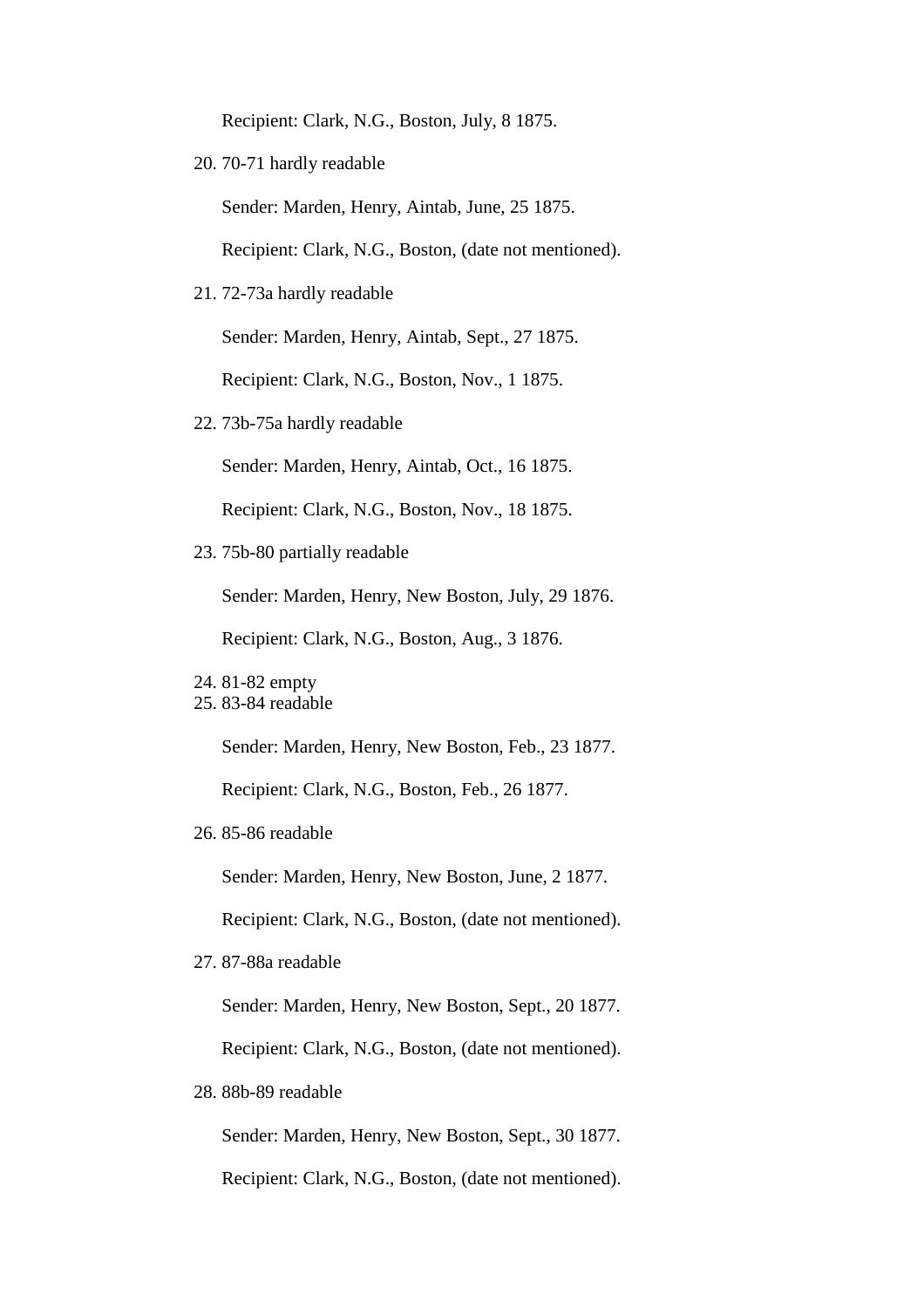### 29. 90-91 readable

Sender: Marden, Henry, New Boston, Oct., 13 1877. Recipient: Aldew, E.K., Boston, Oct., 17 1877.

30. 92-93 partially readable

Sender: Marden, Henry, New Boston, Nov., 1 1877. Recipient: Clark, N.G., Boston, Nov., 3 1877.

31. 94-95a partially readable

Sender: Marden, Henry, New Boston, Jan., 31 1878.

Recipient: Clark, N.G., Boston, (date not mentioned).

32. 95b-96a readable

Sender: Marden, Henry, New Boston, March, 28 1878. Recipient: Clark, N.G., Boston, March, 30 1878.

33. 96b-97 readable

Sender: Marden, Henry, New Boston, Apr., 12 1878.

Recipient: Clark, N.G., Boston, (date not mentioned).

34. 98-99 readable

Sender: Marden, Henry, New Boston, May, 20 1878.

Recipient: Clark, N.G., Boston, (date not mentioned).

35. 100-102a partially readable

Sender: Marden, Henry, New Boston, June, 26 1878. Recipient: Clark, N.G., Boston, June, 28 1878.

36. 102b-103a readable

Sender: Marden, Henry, New Boston, July, 8 1878. Recipient: Clark, N.G., Boston, (date not mentioned).

37. 103b-104a readable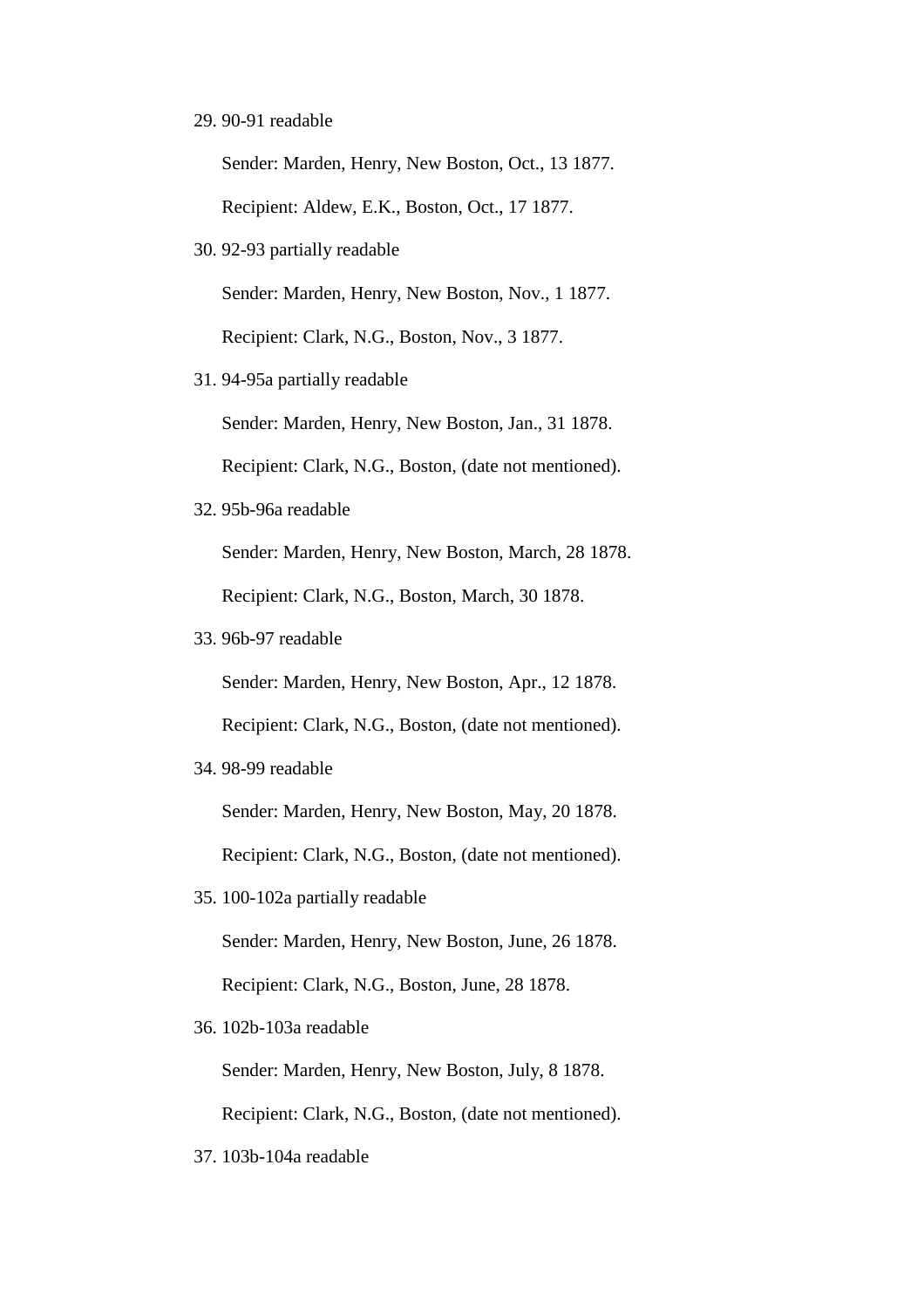Sender: Marden, Henry, New Boston, Aug., 20 1878. Recipient: Clark, N.G., Boston, Aug., 22 1878.

38. 104b-105 readable

Sender: Marden, Henry, New Boston, Aug., 22 1878.

Recipient: Clark, N.G., Boston, Aug., 24 1878.

39. 106—107a readable

Sender: Marden, Henry, Paris, Nov., 13 1878.

Recipient: Clark, N.G., Boston, (date not mentioned).

40. 107b-109 readable

Sender: Marden, Henry, Marash, Dec.,10 1878.

Recipient: Clark, N.G., Boston, Jan., 15 1879.

41. 110-114 unreadable

Sender: Marden, Henry, Marash, Jan., 28 1879. Recipient: Clark, N.G., Boston, March, 10 1879.

### 42. 115-117a readable

Sender: Marden, Henry, Marash, Feb., 25 1879.

Recipient: Clark, N.G., Boston, Apr., Apr., 7 1879.

43. 117b-120 readable

Sender: Marden, Henry, Marash, Feb., 28 1879.

Recipient: Clark, N.G., Boston, (date not mentioned).

44. 121-122a unreadable

Sender: Marden, Henry, Marash, Feb., 1879.

Recipient: Clark, N.G., Boston, (date not mentioned).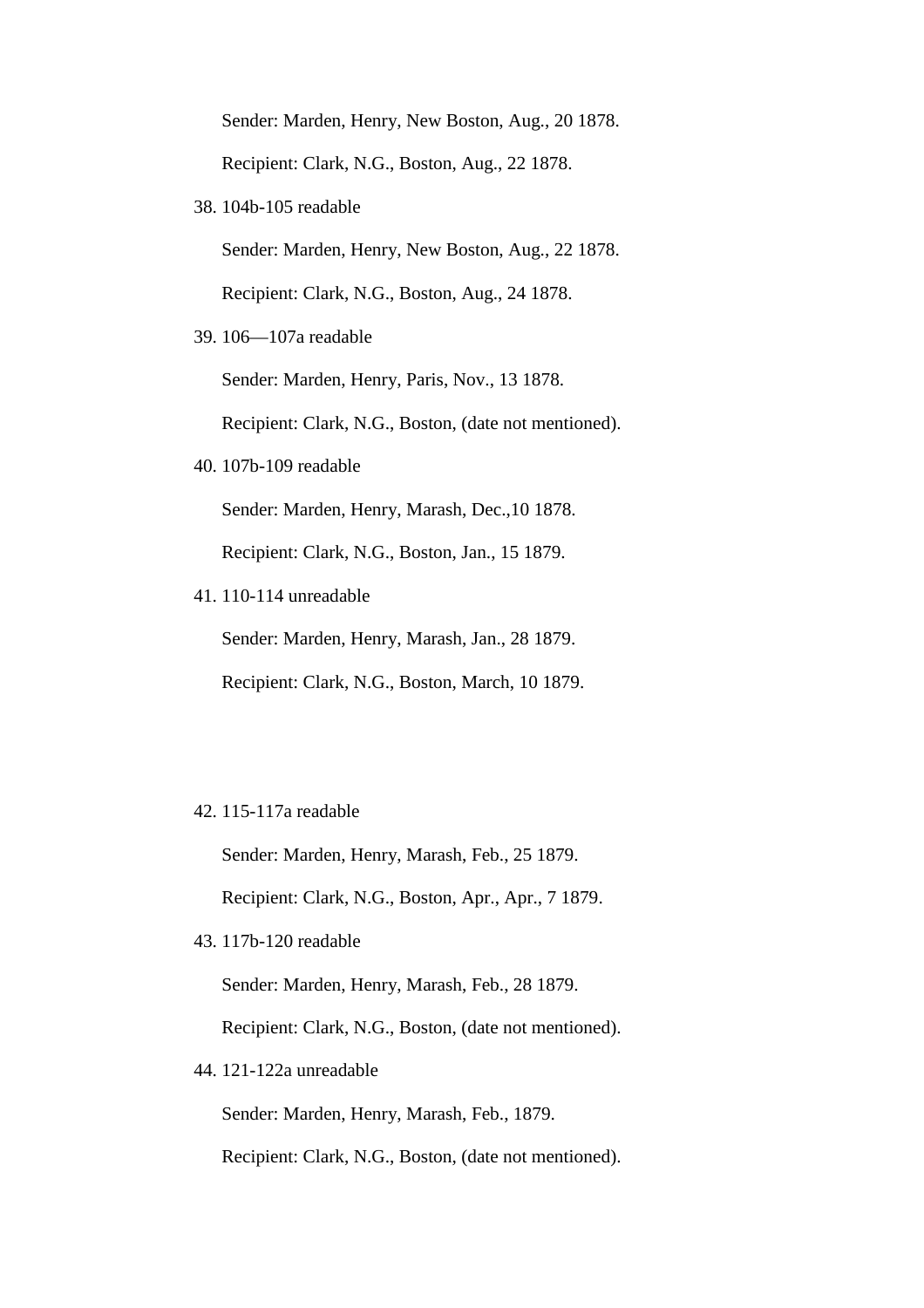45. 122b-123 readable

Sender: Marden, Henry, Marash, Apr., 18 1879.

Recipient: Clark, N.G., Boston, (date not mentioned).

46. 124-133 readable

Sender: Marden, Henry, Marash, May, 24 1879.

Recipient: Clark, N.G., Boston, June, 30 1879.

47. 134-137a readable

Sender: Marden, Henry, Marash, July, 16 1879.

Recipient: Clark, N.G., Boston, Aug., 24 1879.

48. 137b-140a readable

Sender: Marden, Henry, Marash, Sept., 2 1879. Recipient: Clark, N.G., Boston, Oct., 1879.

49. 140b-143 partially readable

Sender: Marden, Henry, Marash, Oct., 22 1879.

Recipient: Clark, N.G., Boston, Nov., 20 1879.

50. 144-146 hardly readable

Sender: Marden, Henry, Marash, Nov., 20 1879. Recipient: Clark, N.G., Boston, Dec., 29 1879.

51. 147-148a unreadable

Sender: Marden, Henry, Marash, Dec., 18 1879. Recipient: Clark, N.G., Boston, Jan., 26 1879.

52. 148b-150a hardly readable

Sender: Marden, Henry, Marash, Jan., 10 1880. Recipient: Clark, N.G., Boston, Feb., 17 1880.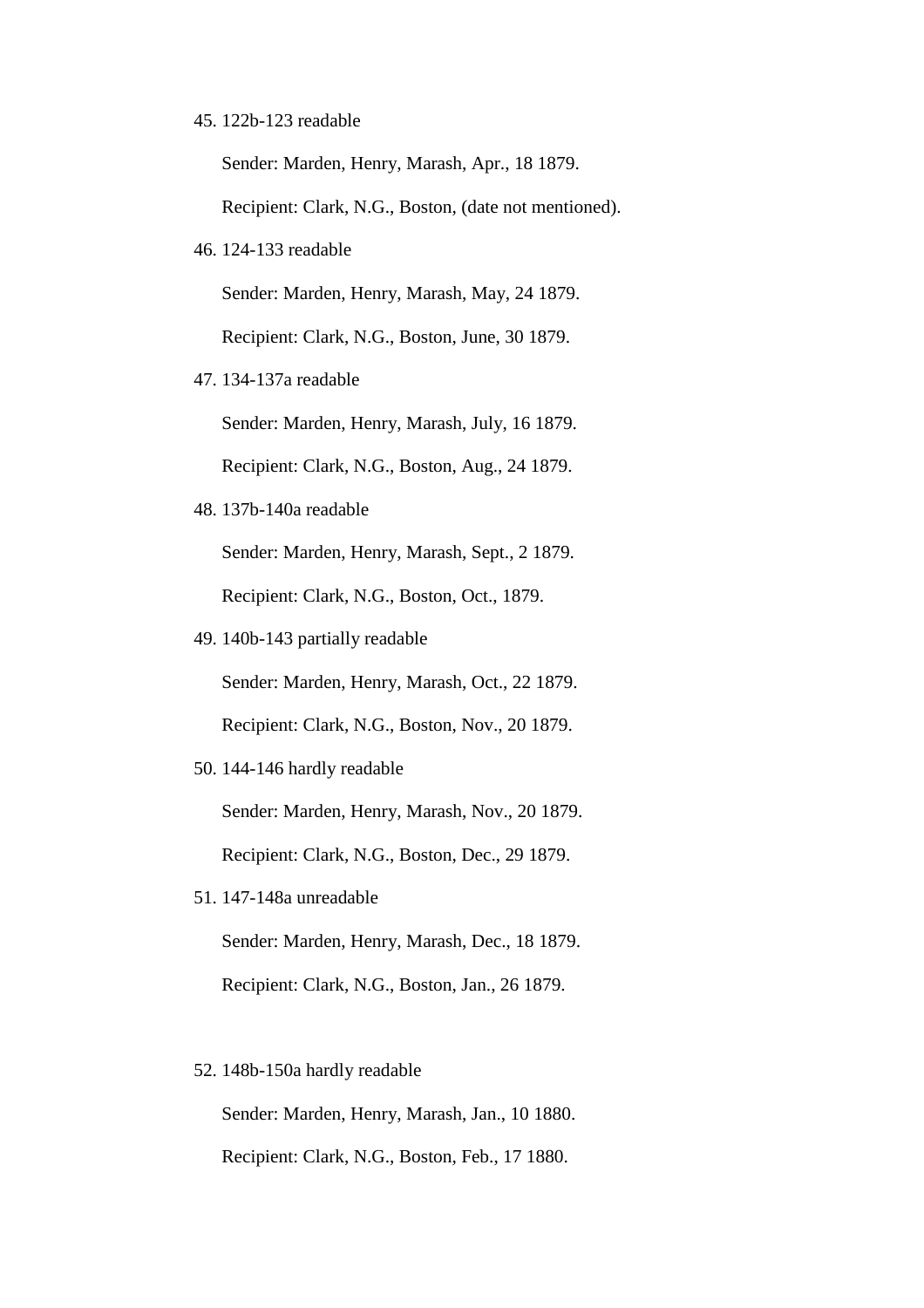53. 150b-155 hardly readable

Sender: Marden, Henry, Marash, Feb., 3 1880.

Recipient: Clark, N.G., Boston, March, 8 1880.

54. 156—160 unreadable

1.58) 161-163a hardly readable

Sender: Marden, Henry, Marash, March, 15 1880. Recipient: Clark, N.G., Boston, Apr., 20 1880.

55. 163b-164 hardly readable

Sender: Marden, Henry, Marash, March, 24 1880.

Recipient: Clark, N.G., Boston, Apr., 26 1880.

56. 165-166 hardly readable

Sender: Marden, Henry, Marash, Apr., 1 1880.

Recipient: Clark, N.G., Boston, May, 3 1880.

57. 167-169a hardly readable

Sender: Marden, Henry, Marash, May, 10 1880.

Recipient: Clark, N.G., Boston, June,19 1880.

58. 169b-171a hardly readable

Sender: Marden, Henry, Marash, June, 15 1880.

Recipient: Clark, N.G., Boston, Aug., 7 1880.

59. 171b-174 readable

Sender: Marden, Henry, Marash, July, 8 1880.

Recipient: Clark, N.G., Boston, (date not mentioned).

# 175- 176 **Montgomery**, **Giles F.**

2.1) 177-179a unreadable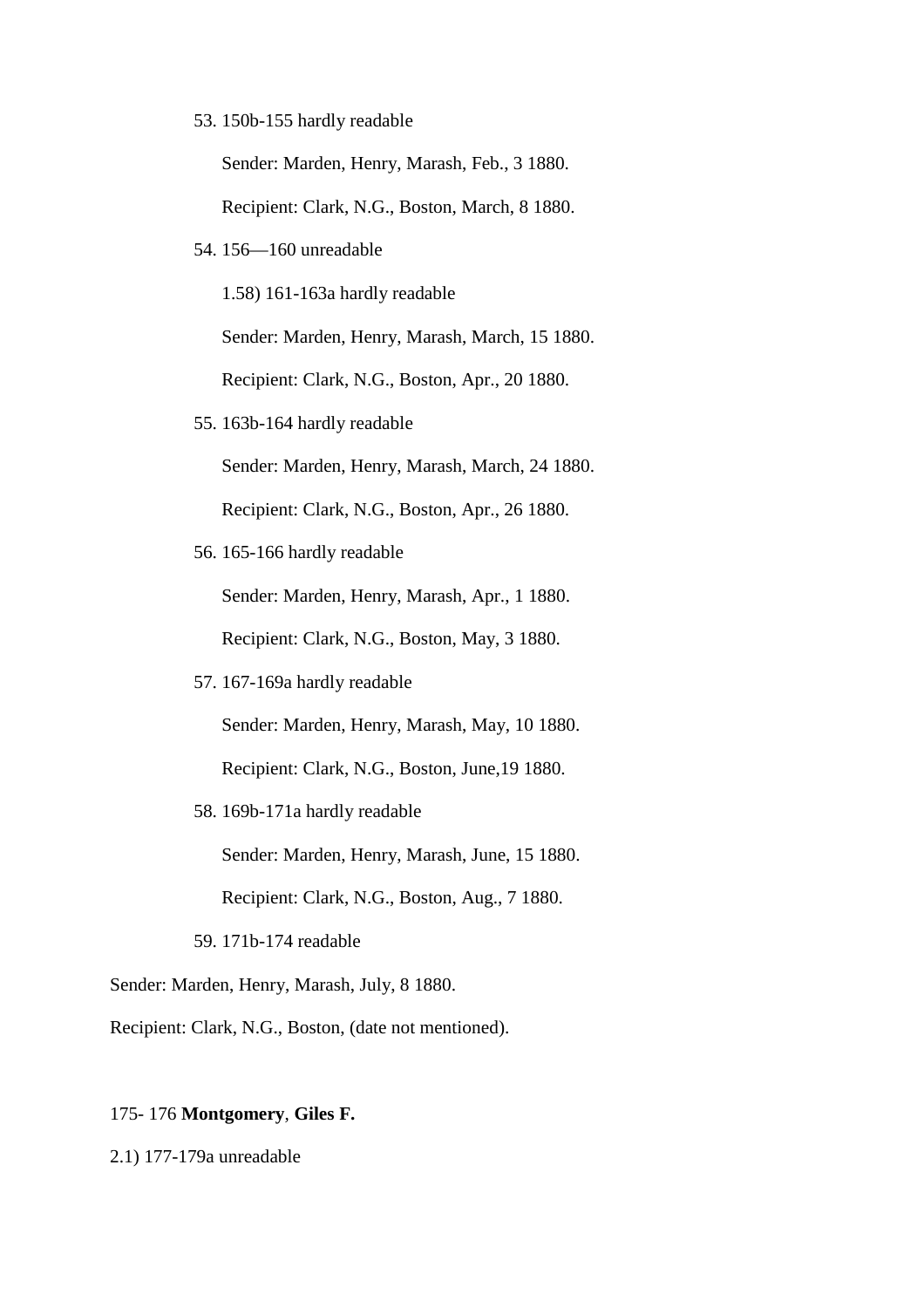- Sender: Montgomery, Giles F., Aintab, Jan., 2 1872.
- Recipient: Clark, N.G., Boston, Feb., 20 1872.
- 2.2) 179b-181a partially readable
- Sender: Montgomery, Giles F., Marash, Apr.,2 1872.
- Recipient: Clark, N.G., Boston, May, 8 1872.
- 2.3) 181b-186 readable
- Sender: Montgomery, Giles F., Marash, Apr., 30 1872.
- Recipient: Clark, N.G., Boston, June, 17 1872.
- 2.4) 187-189a readable
- Sender: Montgomery, Giles F., Marash, June, 22 1872.
- Recipient: Clark, N.G., Boston, July, 30 1872.
- 2.5) 189b-191a readable
- Sender: Montgomery, Giles F., Marash, June, 25 1872.
- Recipient: Clark, N.G., Boston, July, 30 1872.
- 2.6) 191b-192 partially readable
- Sender: Montgomery, Giles F., Marash, Aug., 19 1872.
- Recipient: Clark, N.G., Boston, Sept., 26 1872.
- 2.7) 193-195 partially readable
- Sender: Montgomery, Giles F., Marash, Aug., 26 1872.
- Recipient: Clark, N.G., Boston, Sept., 30 1872.
- 2.8) 196-197a readable
- Sender: Montgomery, Giles F., Marash, Oct., 29 1872.
- Recipient: Clark, N.G., Boston, Dec., 13 1872.
- 2.9) 197b-199a hardly readable
- Sender: Montgomery, Giles F., Marash, March, 3 1873.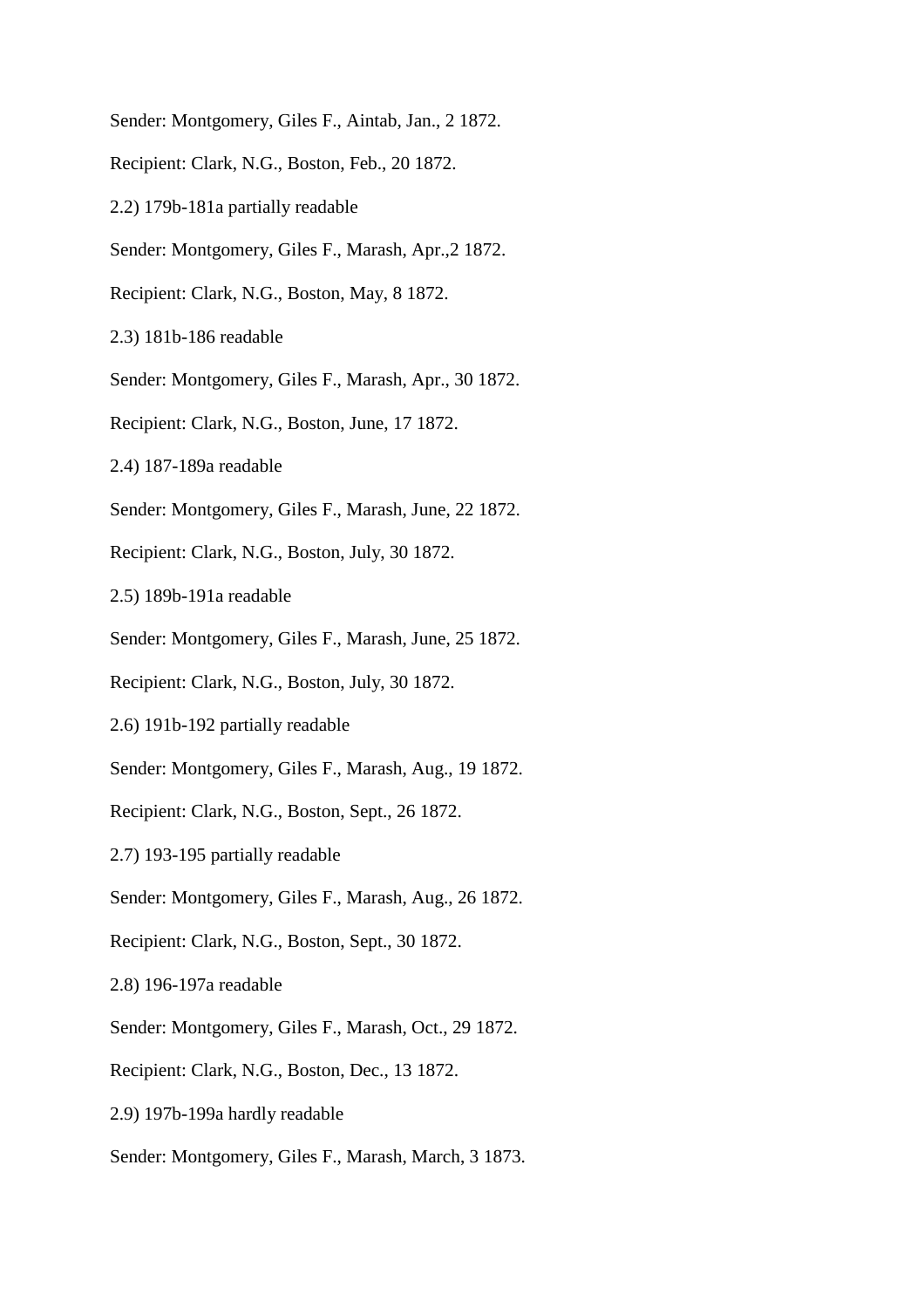Recipient: Clark, N.G., Boston, Apr., 16 1873.

- 2.10) 199b-201a hardly readable
- Sender: Montgomery, Giles F., Marash, May, 6 1873.
- Recipient: Clark, N.G., Boston, June, 10 1873.
- 2.11) 201b-203 Unreadable
- Sender: Montgomery, Giles F., Marash, June, 17 1873.
- Recipient: Clark, N.G., Boston, July, 22 1873.
- 2.12) 204-209 hardly readable
- Sender: Montgomery, Giles F., Marash, Aug., 4 1873.
- Recipient: Clark, N.G., Boston, Sept., 9 1873.
- 2.13) 210-212a unreadable
- Sender: Montgomery, Giles F., Marash, Sept., 27 1873.
- Recipient: Clark, N.G., Boston, Nov., 13 1873.
- 2.14) 212b-214 unreadable
- Sender: Montgomery, Giles F., Marash, Nov., 17 1873.
- Recipient: Clark, N.G., Boston, Jan., 6 1874.
- 2.15) 215-216a unreadable
- Sender: Montgomery, Giles F., Marash, March, 3 1874.
- Recipient: Clark, N.G., Boston, Apr., 28 1874.
- 2.16) 216b-218a unreadable
- 2.17) 218b-219a partially readable
- Sender: Montgomery, Giles F., Marash, May, 5 1874.
- Recipient: Clark, N.G., Boston, June, 15 1874.
- 2.18) 219b-220a hardly readable
- Sender: Montgomery, Giles F., Marash, May, 19 1874.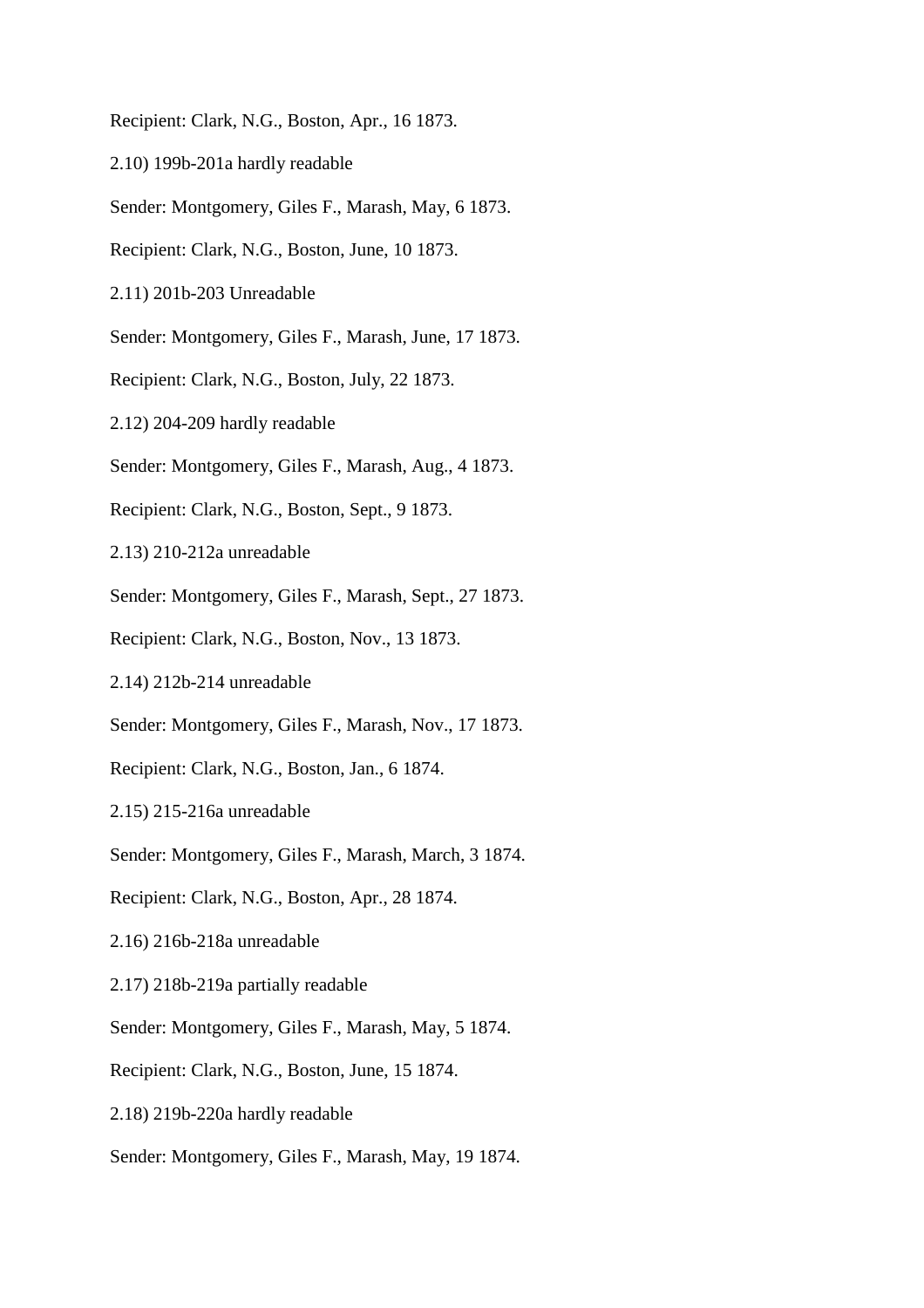Recipient: Clark, N.G., Boston, June, 29 1874.

- 2.19) 220b-221 unreadable
- Sender: Montgomery, Giles F., Marash, May, 26 1874.
- Recipient: Clark, N.G., Boston, (date not mentioned).
- 2.20) 222-223 hardly readable
- Sender: Montgomery, Giles F., Marash, June, 1 1874.
- Recipient: Clark, N.G., Boston, July, 7 1874.
- 2.21) 224-229a unreadable
- 2.22) 229b-231a unreadable
- Sender: Montgomery, Giles F., Marash, Oct., 28 1874.
- Recipient: Clark, N.G., Boston, Dec., 9 1874.
- 2.23) 231b-232a hardly readable
- Sender: Montgomery, Giles F., Marash, Nov., 6 1875.
- Recipient: Clark, N.G., Boston, (date not mentioned).
- 2.24) 232b-233a hardly readable
- Sender: Montgomery, Giles F., New York, Jan., 15 1876.
- Recipient: Clark, N.G., Boston, Jan., 18 1876.
- 2.25) 233b-234a hardly readable
- Sender: Montgomery, Giles F., New York, Jan., 22 1876.
- Recipient: Clark, N.G., Boston, Jan., 25 1876.
- 2.26) 234b-235a partially readable
- Sender: Montgomery, Giles F., New York, Feb., 8 1876.
- Recipient: Clark, N.G., Boston, Feb., 12 1876.
- 2.27) 235b-236a unreadable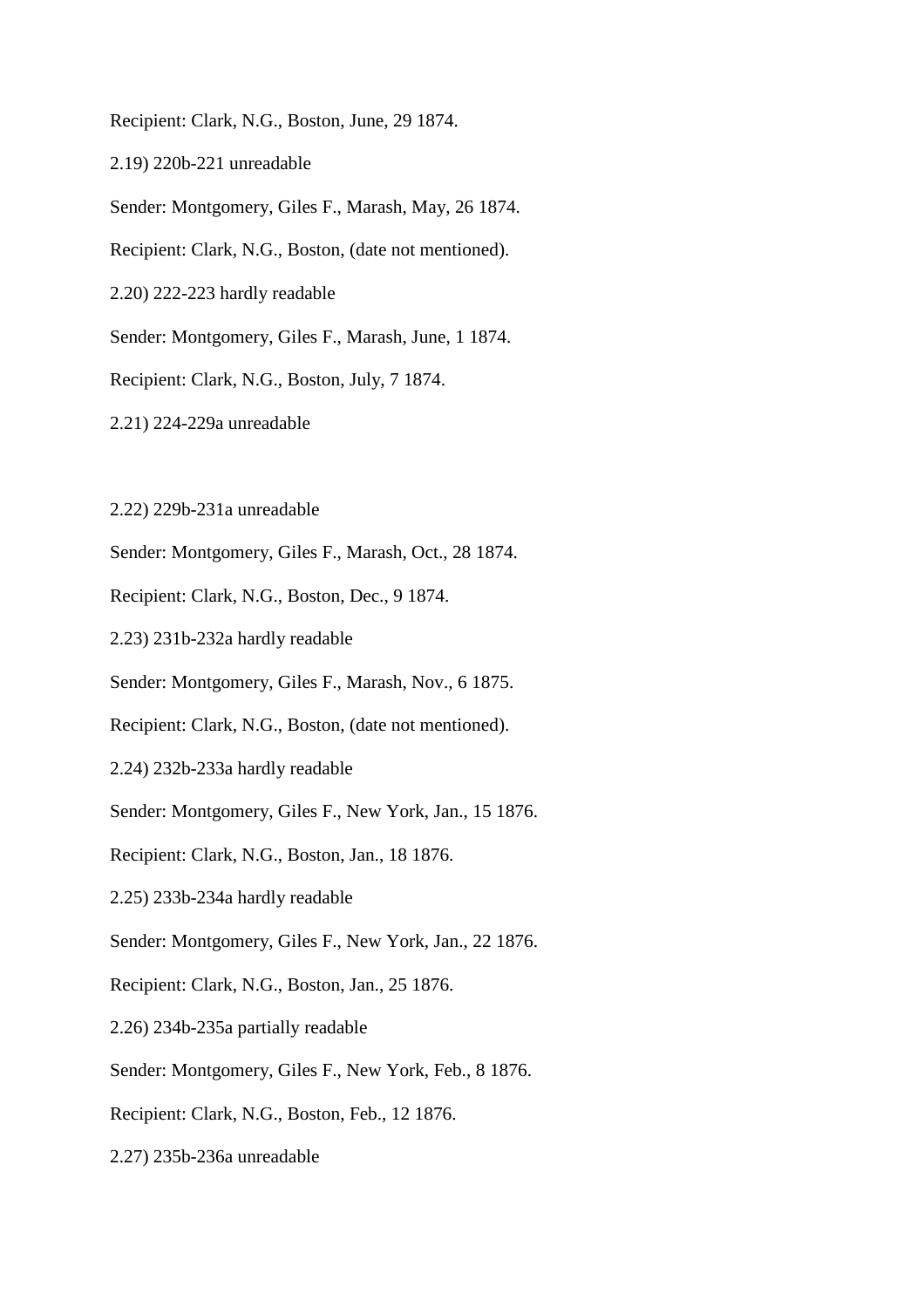- Sender: Montgomery, Giles F., Marash, Feb., 16 1876.
- Recipient: Clark, N.G., Boston, Feb., 19 1876.
- 2.28) 236b-238 partially readable
- Sender: Montgomery, Giles F., Marash, May, 4 1876.
- Recipient: Clark, N.G., Boston, May, 7 1876.
- 2.29) 239-258 unreadable
- 2.30) 259-260 hardly readable
- Sender: Montgomery, Giles F., Syracuse, March, 9 1877.
- Recipient: Clark, N.G., Boston, March, 12 1877.
- 2.31) 261-262 hardly readable
- Sender: Montgomery, Giles F., Liverpool, Apr., 3 1877.
- Recipient: Clark, N.G., Boston, Apr., 16 1877.
- 2.32) 263-266 unreadable
- Sender: Montgomery, Giles F., Marash, Apr., 24 1877.
- Recipient: Clark, N.G., Boston, May, 17 1877.
- 2.33) 267-269a unreadable
- Sender: Montgomery, Giles F., Marash, Aug., 7 1877.
- Recipient: Clark, N.G., Boston, Sept., 12 1877.
- 2.34) 269b-273a unreadable
- 2.35) 273b-274a unreadable
- Sender: Montgomery, Giles F., Marash, Nov., 25 1877.
- Recipient: Clark, N.G., Boston, Jan., 17 1878.
- 2.36) 274b-277 unreadable
- 2.37) 278-279a unreadable
- Sender: Montgomery, Giles F., Marash, Apr., 20 1878.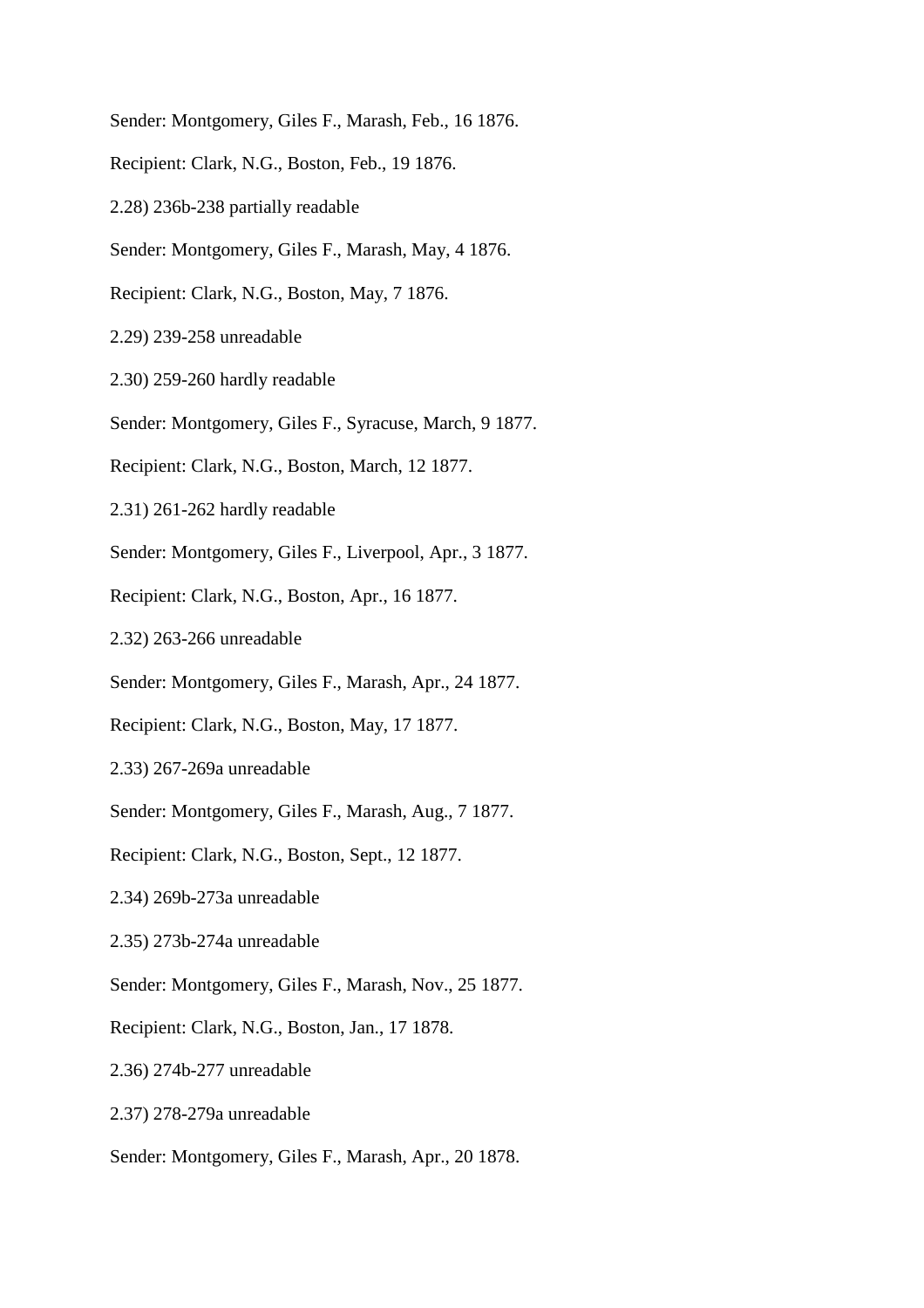Recipient: Clark, N.G., Boston, May, 18 1878.

- 2.38) 279b-281a unreadable
- Sender: Montgomery, Giles F., Marash, Apr., 26 1878.
- Recipient: Clark, N.G., Boston, June, 8 1878.
- 2.39) 281b-282a unreadable
- Sender: Montgomery, Giles F., Marash, May, 20 1878.
- Recipient: Clark, N.G., Boston, June, 28 1878.
- 2.40) 282b-284a hardly readable
- Sender: Montgomery, Giles F., Marash, Aug., 19 1878.
- Recipient: Clark, N.G., Boston, (date not mentioned).
- 2.41) 284b-286a hardly readable
- Sender: Montgomery, Giles F., Marash, Sept., 5 1878.
- Recipient: Clark, N.G., Boston, Oct., 18 1878.
- 2.42) 286b-288a readable
- Sender: Montgomery, Giles F., Marash, March, 19 1879.
- Recipient: Clark, N.G., Boston, Apr., 21 1879.
- 2.43) 288b-290a hardly readable
- Sender: Montgomery, Giles F., Aintab, Apr., 3 1879.
- Recipient: Clark, N.G., Boston, May, 31 1879.

#### 2.44) 290b-292 unreadable

- Sender: Montgomery, Giles F., Marash, May, 6 1879.
- Recipient: Clark, N.G., Boston, (date not mentioned).
- 2.45) 293-295 readable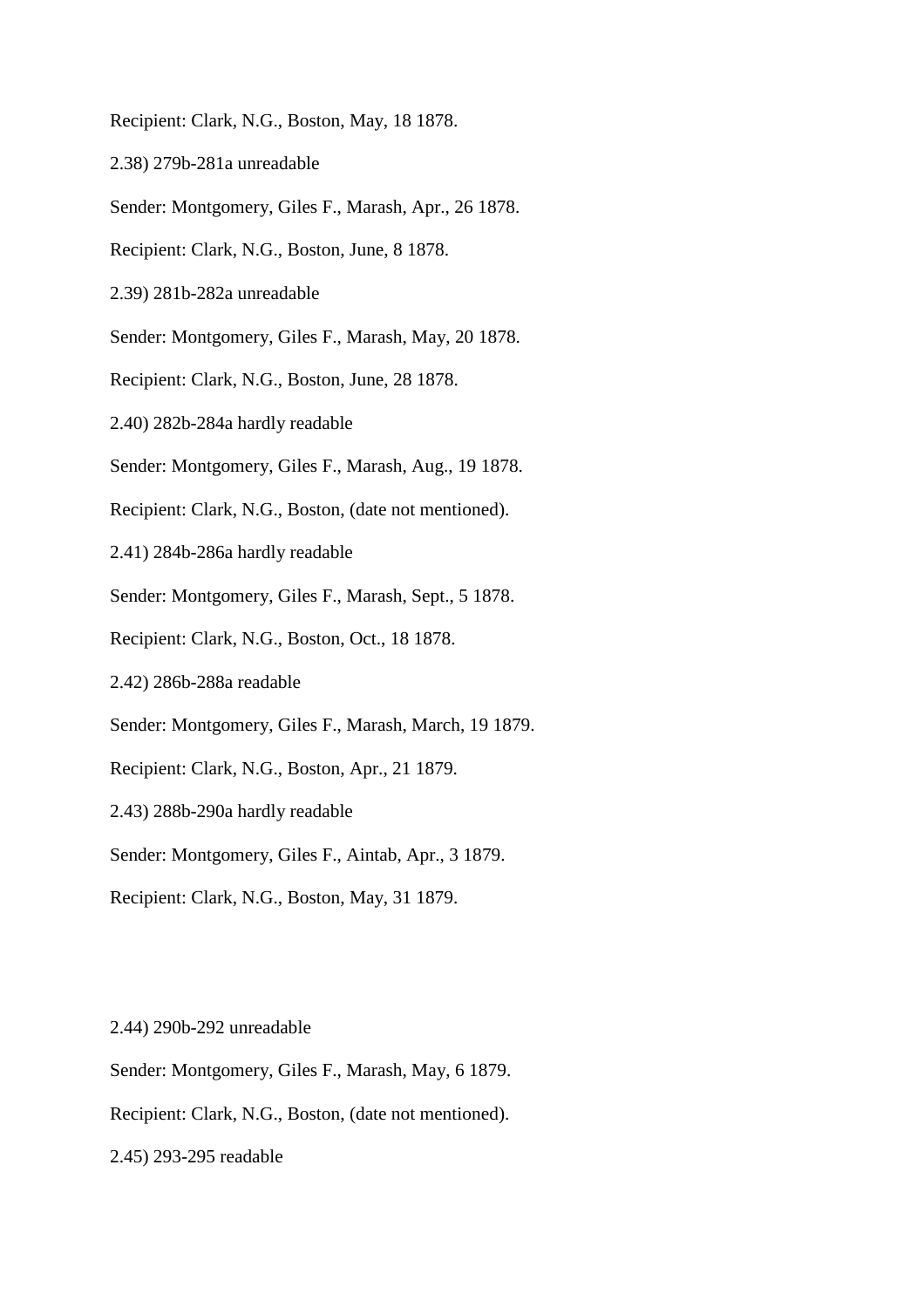- Sender: Montgomery, Giles F., Marash, May, 14 1879.
- Recipient: Clark, N.G., Boston, June, 30 1879.
- 2.46) 296-298 readable
- Sender: Montgomery, Giles F., Marash, July, 8 1879.
- Recipient: Clark, N.G., Boston, Aug., 9 1879.
- 2.47) 299-301a readable
- Sender: Montgomery, Giles F., Marash, Aug., 15 1879.
- Recipient: Clark, N.G., Boston, Sept., 20 1879.
- 2.48) 301b-302a hardly readable
- Sender: Montgomery, Giles F., Aintab, Aug., 21 1879.
- Recipient: Clark, N.G., Boston, Oct., 5 1879.
- 2.49) 302b-304a readable
- Sender: Montgomery, Giles F., Hadjin, Sept., 20 1879.
- Recipient: Clark, N.G., Boston, Oct., 6 1879.
- 2.50) 304b-306 readable
- Sender: Montgomery, Giles F., Adana, March, 18 1880.
- Recipient: Clark, N.G., Boston, Apr., 23 1880.
- 2.51) 307-309 readable
- Sender: Montgomery, Giles F., Marash, Apr., 29 1880.
- Recipient: Clark, N.G., Boston, May, 29 1880.
- 2.52) 310-311 readable
- Sender: Montgomery, Giles F., Marash, May, 5 1880.
- Recipient: Clark, N.G., Boston, June, 14 1880.
- 2.53) 312-314 readable
- Sender: Montgomery, Giles F., Marash, May, 13 1880.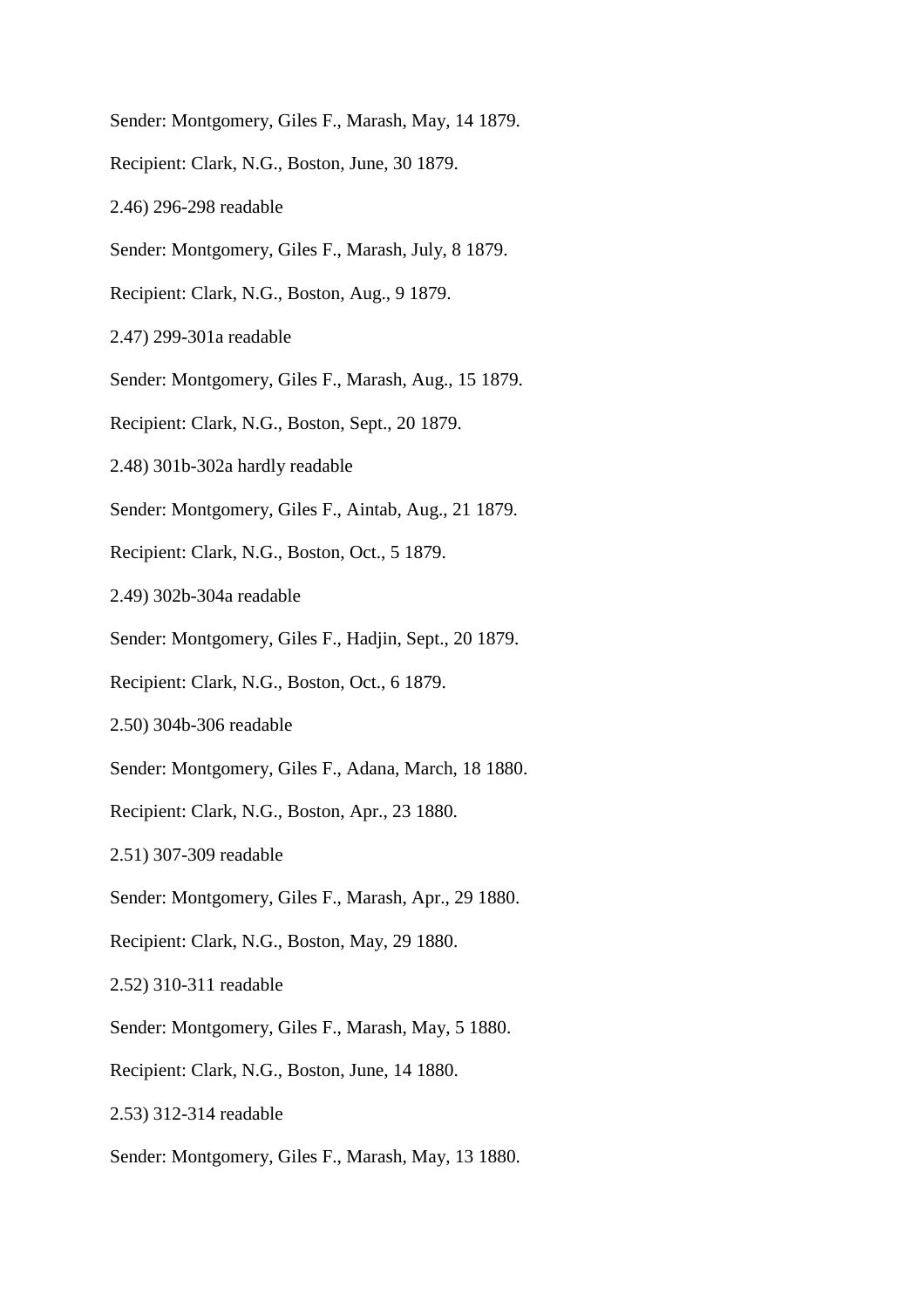Recipient: Clark, N.G., Boston, June,19 1880.

2.54) 315-317 readable Sender: Montgomery, Giles F., Marash, June, 17 1880. Recipient: Clark, N.G., Boston, July, 24 1880. 2.55) 318-324 readable Sender: Montgomery, Giles F., Hadjin, Aug., 18 1880. Recipient: Clark, N.G., Boston, Sept., 24 1880. 2.56) 325-327 readable Sender: Montgomery, Giles F., Marash, Sept., 23 1880. Recipient: Clark, N.G., Boston, Oct., 31 1880.

## 328-329 **Norris**, **Henry L. M.D**.

3.1) 330-333 readable

Sender: Norris, Henry L., Edinburg, July, 28 1879.

Recipient: Clark, N.G., Boston, Aug., 30 1879.

3.2) 334-335a partially readable

Sender: Norris, Henry L., Edinburg, Aug., 2 1879.

Recipient: Clark, N.G., Boston, Aug., 14 1879.

3.3) 335b-339 partially readable

Sender: Norris, Henry L., Edinburg, Sept., 4 1879.

Recipient: Clark, N.G., Boston, Sept.19 1879.

Attacment: 337- 339 a letter.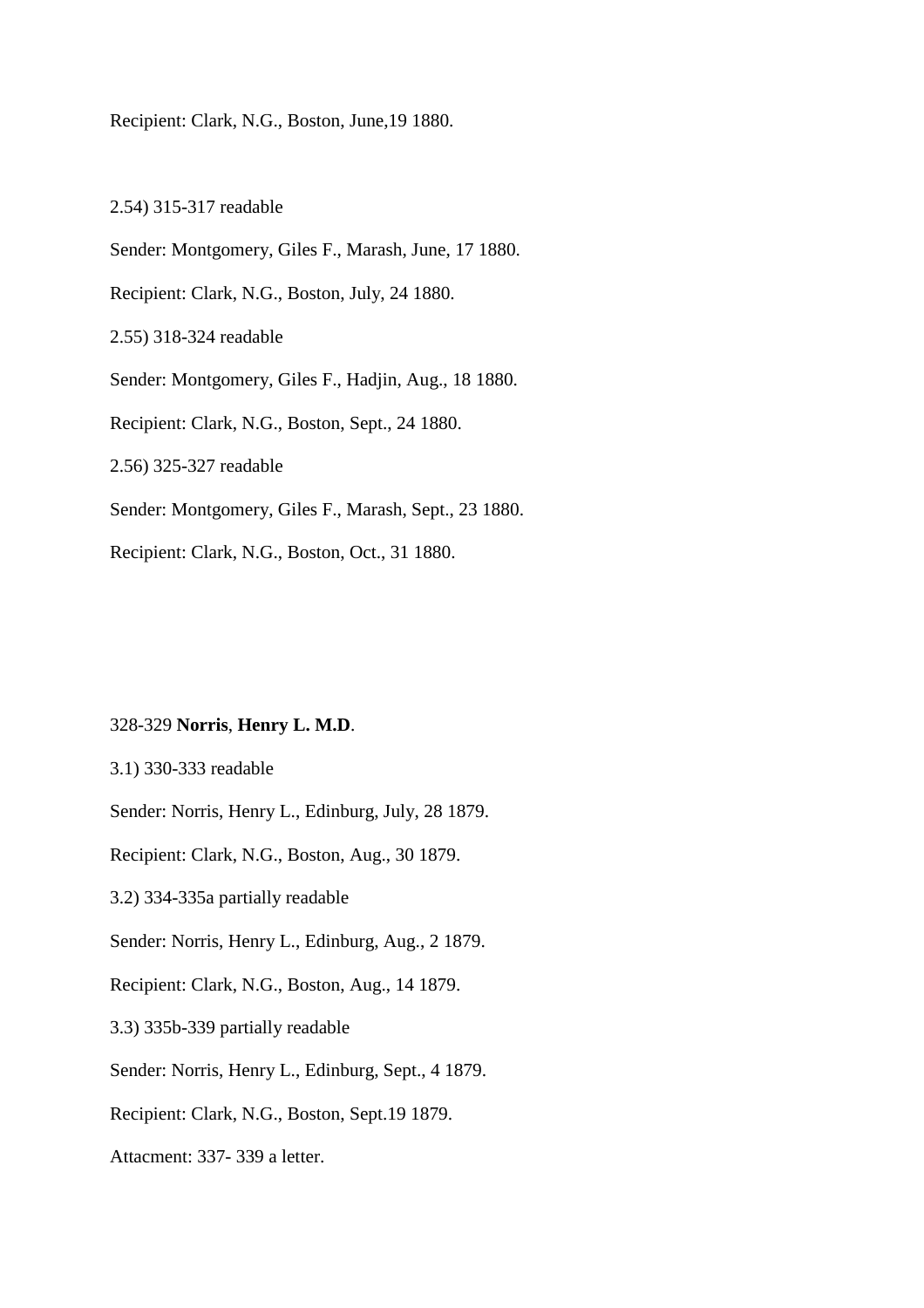3.4) 340-342 readable

Sender: Norris, Henry L., Aintab, Feb., 26 1877.

Recipient: Clark, N.G., Boston, Apr., 9 1877.

3.5) 343-345a readable

Sender: Norris, Henry L., Aintab, Apr., 16 1877.

Recipient: Clark, N.G., Boston, May, 23 1877.

3.6) 345b readable

Sender: Norris, Henry L., Aintab, Apr., 20 1877.

Recipient: Clark, N.G., Boston, (date not mentioned).

3.7) 346-347 hardly readable

Sender: Norris, Henry L., Marash, Aug., 24 1877.

Recipient: Clark, N.G., Boston, Oct., 18 1877.

3.8) 348-350a hardly readable

Sender: Norris, Henry L., Marash, Sept., 10 1877.

Recipient: Clark, N.G., Boston, Oct., 15 1877.

3.9) 350b-352a readable

Sender: Norris, Henry L., Aintab, Oct., 2 1877.

Recipient: Clark, N.G., Boston, Nov., 15 1877.

3.10) 352b-354 readable

Sender: Norris, Henry L., Aintab, Nov., 20 1877.

Recipient: Clark, N.G., Boston, Dec., 31 1877.

3.11) 355-356a readable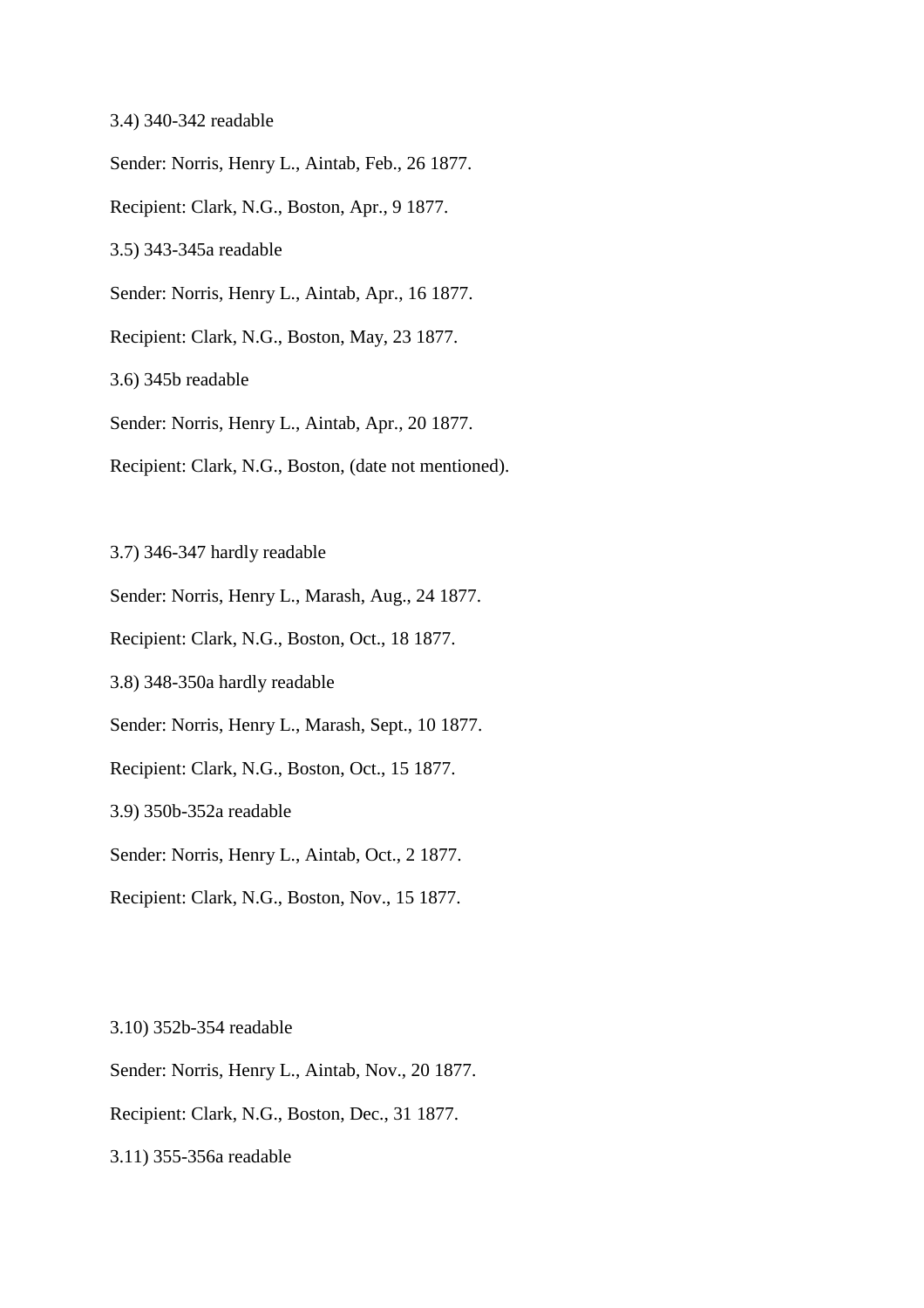- Sender: Norris, Henry L., Mardin, March, 12 1878.
- Recipient: Clark, N.G., Boston, May, 31 1878.
- 3.12) 356b-357a readable
- Sender: Norris, Henry L., Aintab, March, 20 1878.
- Recipient: Clark, N.G., Boston, May, 3 1878.
- 3.13) 357b-359 readable
- Sender: Norris, Henry L., Marash, Apr., 24 1878.
- Recipient: Clark, N.G., Boston, June, 8 1878.
- 3.14) 360-365 readable
- Sender: Norris, Henry L., Edinburg, June, 22 1878.
- Recipient: Clark, N.G., Boston, July, 3 1878.
- 3.15) 366-368 readable
- Sender: Norris, Henry L., Dumfriere, Jan., 17 1879.
- Recipient: Clark, N.G., Boston, Feb., 13 1879.
- 3.16) 369-374 readable
- Sender: Norris, Henry L., Dumfriere, Feb., 28 1879.
- Recipient: Clark, N.G., Boston, (date not mentioned).
- Attacment: 371-374 a letter
- 3.17) 375-379 readable
- Sender: Norris, Henry L., Dumfriere, June, 27 1879.
- Recipient: Clark, N.G., Boston, July, 12 1879.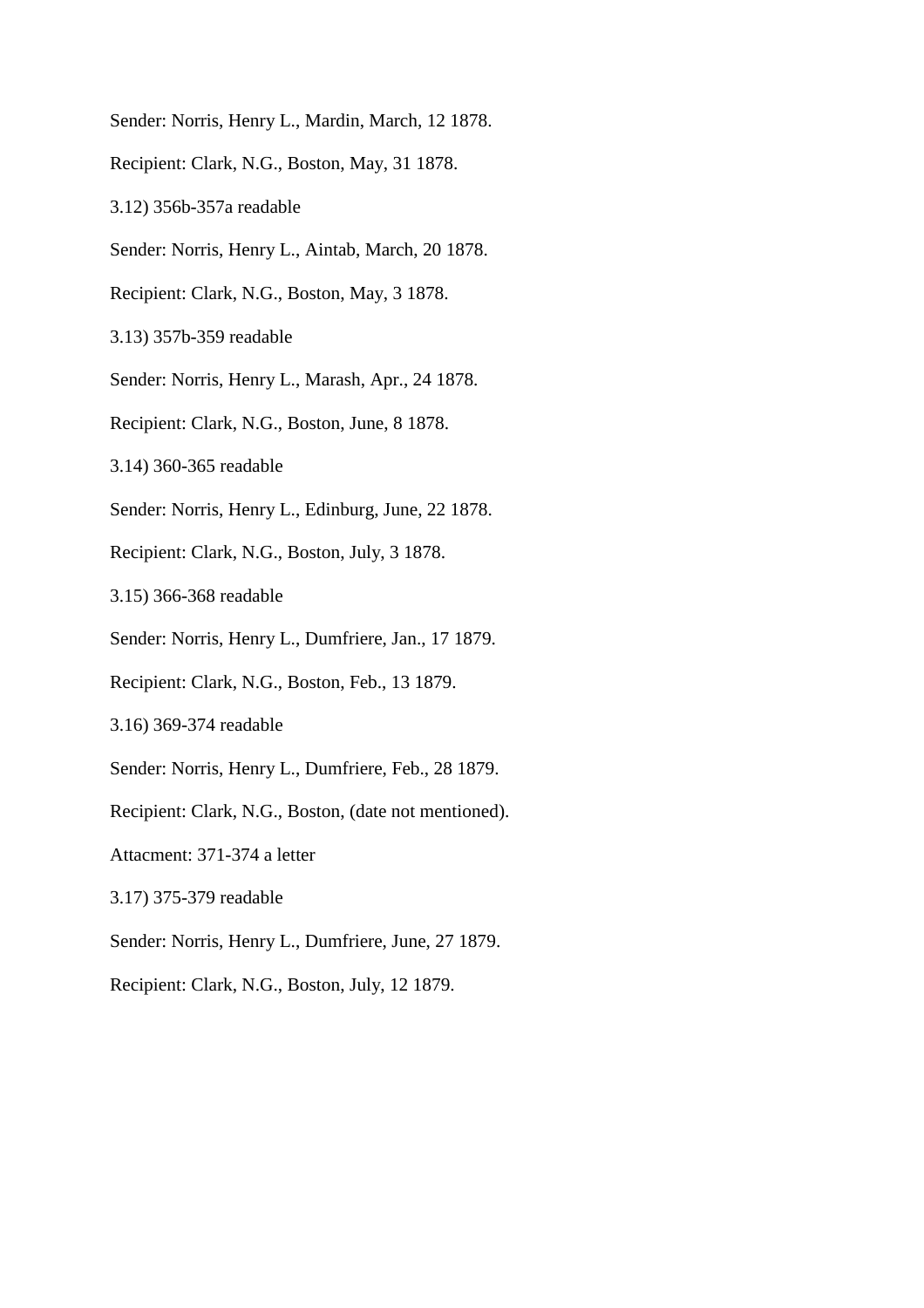## 380-381 **Nutting**, **Miss D.H.**

- 4.1) 382-384a partially readable
- Sender: Nutting, Miss D.H., Aintab, June, 18 1872.
- Recipient: Clark, N.G., Boston, July, 22 1872.
- 4.2) 384b-387a readable
- Sender: Nutting, Miss D.H., Aintab, Aug., 5 1872.
- Recipient: Clark, N.G., Boston, Sept., 11 1872.
- 4.3) 387b-389a partially readable
- Sender: Nutting, Miss D.H., Kassab, Oct., 17 1872.
- Recipient: Clark, N.G., Boston, Dec., 9 1872.
- 4.4) 389b-398 readable
- Sender: Nutting, Miss D.H., Kassab, Oct., 5 1872.
- Recipient: Clark, N.G., Boston, Nov., 12 1872.
- Attacment: 394-398 a letter.
- 4.5) 399-402a hardly readable
- Sender: Nutting, Miss D.H., Kassab, Apr., 1 1873.
- Recipient: Clark, N.G., Boston, June, 25 1873.
- 4.6) 402b-408a readable
- Sender: Nutting, Miss D.H., Kassab, Jan., 27 1874.
- Recipient: Clark, N.G., Boston, March, 7 1874.
- 4.7) 408b-414a readable
- Sender: Nutting, Miss D.H., Kassab, Aug., 26 1874.
- Recipient: Clark, N.G., Boston, Oct., 8 1874.
- 4.8) 414b-418a hardly readable
- Sender: Nutting, Miss D.H., Kassab, March, 8 1875.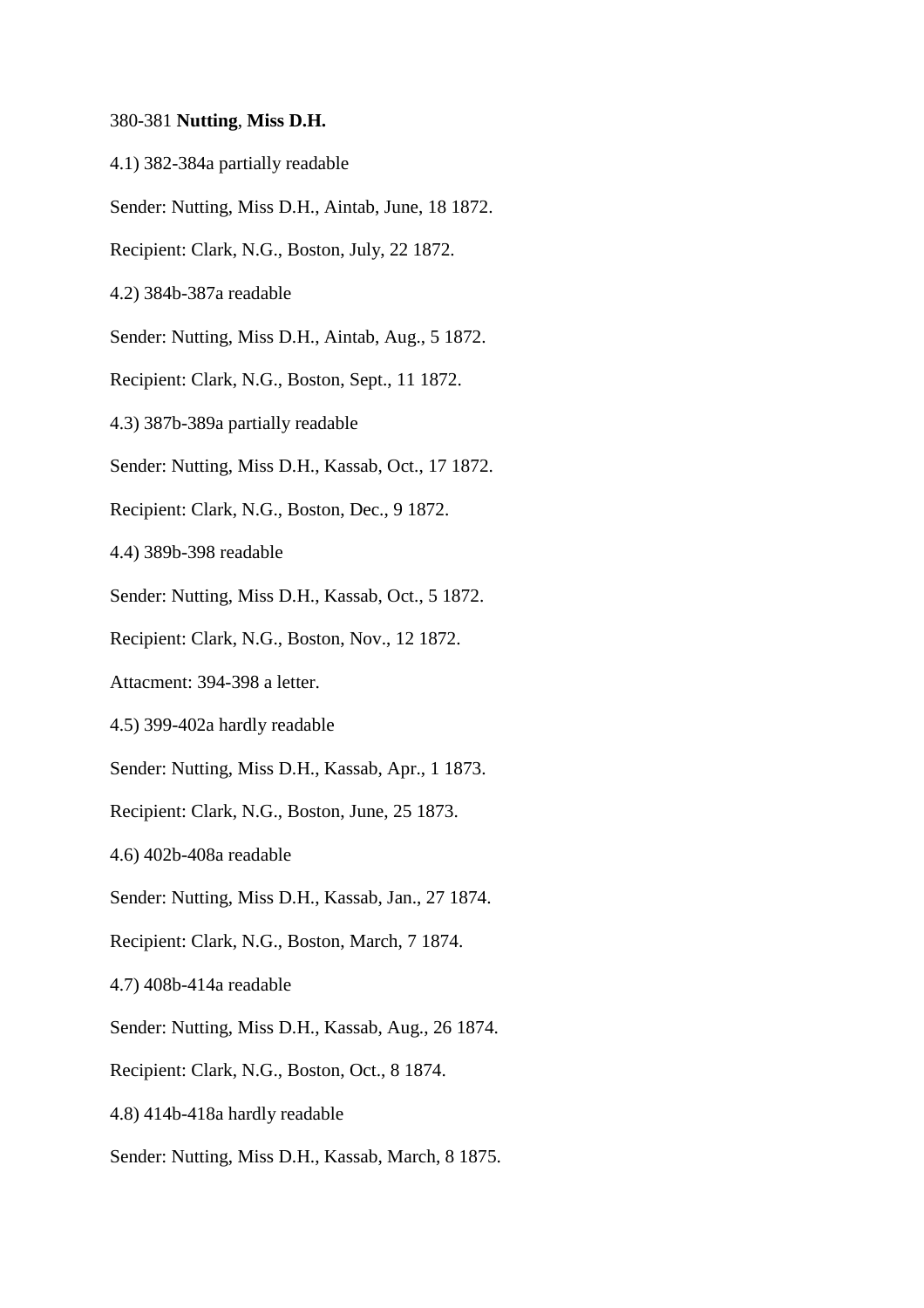Recipient: Clark, N.G., Boston, Apr., 12 1875.

4.9) 418b-421a readable

Sender: Nutting, Miss D.H., Liverpool, Sept., 20 1875.

Recipient: Clark, N.G., Boston, Oct., 4 1875.

4.10) 421b-425a readable

- Sender: Nutting, Miss D.H., Liverpool, Feb., 4 1876.
- Recipient: Clark, N.G., Boston, March, 3 1876.
- 4.11) 425b-431a readable
- Sender: Nutting, Miss D.H., Haverhill, July, 27 1876.
- Recipient: Clark, N.G., Boston, July, 28 1876.
- Attacment: 327b-431a a letter.
- 4.12) 431b-432a readable
- Sender: Nutting, Miss D.H., Haverhill, Aug., 20 1876.
- Recipient: Clark, N.G., Boston, Aug., 23 1876.
- 4.13) 432b-433a partially readable
- Sender: Nutting, Miss D.H., Chicaco, Feb., 23 1877.
- Recipient: Clark, N.G., Boston, (date not mentioned).
- 4.14) 433b-435a partially readable
- Sender: Nutting, Miss D.H., Chicaco, March, 13 1877.
- Recipient: Clark, N.G., Boston, (date not mentioned).
- 4.15) 435b-436a readable
- Sender: Nutting, Miss D.H., Chicaco, March, 29 1877.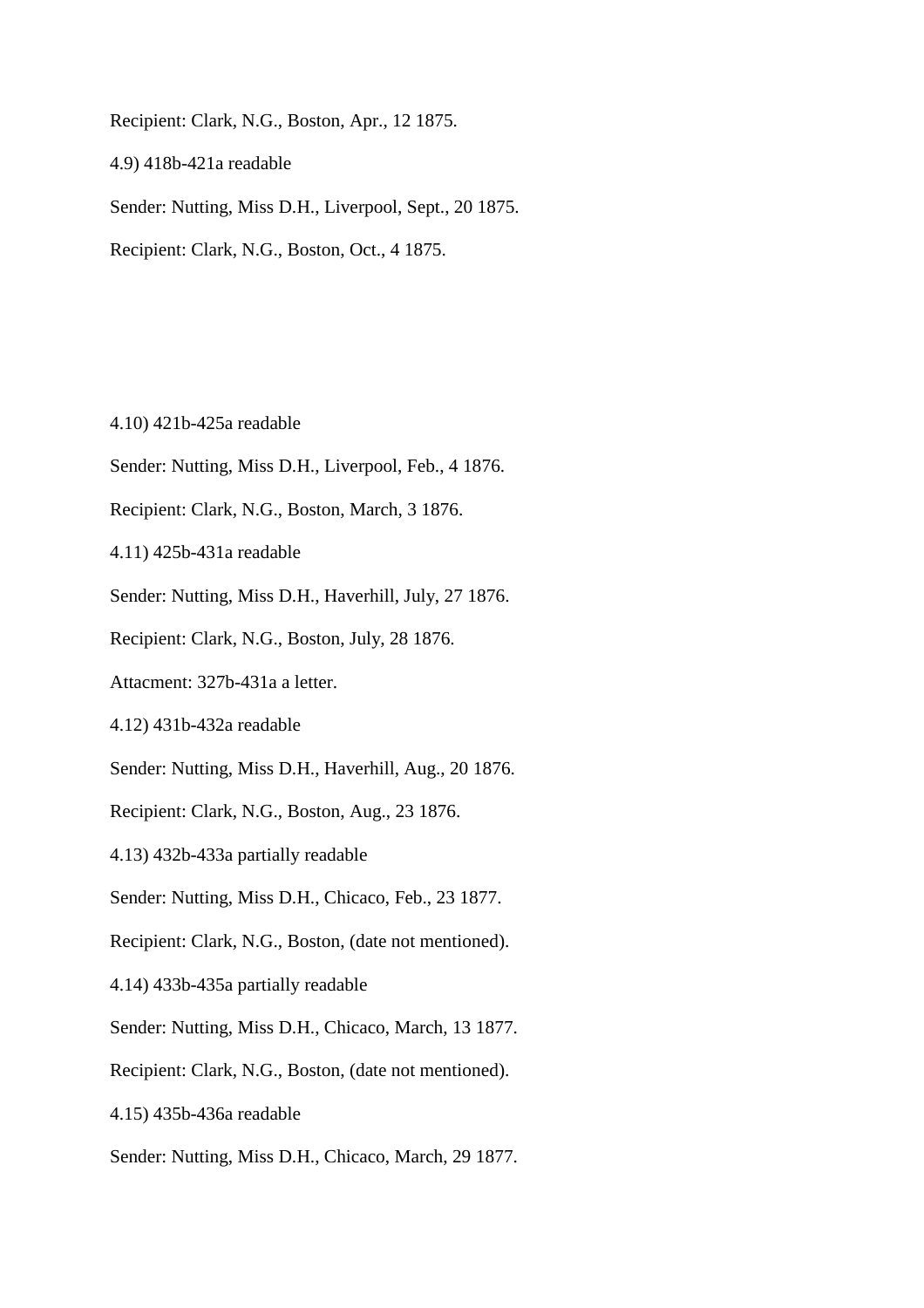- Recipient: Clark, N.G., Boston, March, 31 1877.
- 4.16) 436b readable
- Sender: Nutting, Miss D.H., Chicaco, March, 31 1877.
- Recipient: Clark, N.G., Boston, (date not mentioned).
- 4.17) 437-440a readable
- Sender: Nutting, Miss D.H., Chicaco, May, 5 1877.
- Recipient: Clark, N.G., Boston, May, 9 1877.
- 4.18) 440b readable
- Sender: Nutting, Miss D.H., Chicaco, July, 6 1877.
- Recipient: Clark, N.G., Boston, (date not mentioned).
- 4.19) 441-442 partially readable
- Sender: Nutting, Miss D.H., Chicaco, Jan., 18 1878.
- Recipient: Clark, N.G., Boston, Jan., 21 1878.
- 4.20) 443-445 partially readable
- Sender: Nutting, Miss D.H., Chicaco,June, 22 1878.
- Recipient: Clark, N.G., Boston, June, 25 1878.
- 4.21) 446-448a readable
- Sender: Nutting, Miss D.H., Chicaco, July, 20 1878.
- Recipient: Clark, N.G., Boston, July, 23 1878.
- 4.22) 448b-450 readable
- Sender: Nutting, Miss D.H., Chicaco, Jan., 13 1878.
- Recipient: Clark, N.G., Boston, (date not mentioned).
- 4.23) 451-452 partially readable
- Sender: Nutting, Miss D.H., Chicaco,Jan., 20 1879.
- Recipient: Clark, N.G., Boston, (date not mentioned).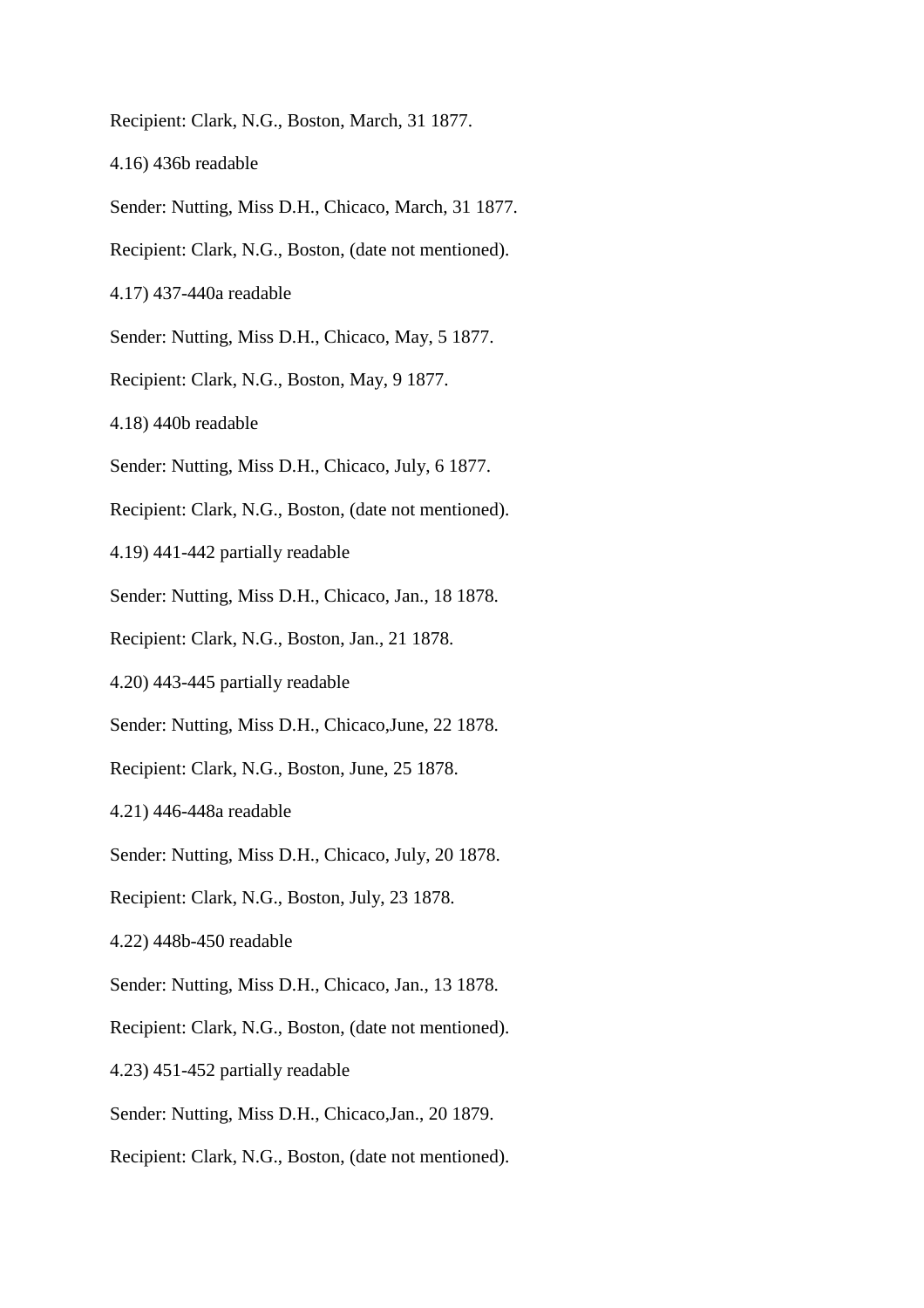## 4.24) 453-454 hardly readable

Sender: Nutting, Miss D.H., Chicaco, July, 18 1879.

Recipient: Clark, N.G., Boston, July, 21 1879.

#### 455-456 **Perry**, **Henry T**.

- 5.1) 457-459a unreadable
- Sender: Perry, Henry T., Marash, Jan., 15 1872.
- Recipient: Clark, N.G., Boston, March, 2 1872.
- 5.2) 459b-460a unreadable
- Sender: Perry, Henry T., Antioh, May, 11 1872.
- Recipient: Clark, N.G., Boston, June, 17 1872.
- 5.3) 460b-462 unreadable
- Sender: Perry, Henry T., Bursa, June, 19 1872.
- Recipient: Clark, N.G., Boston, July, 17 1872.
- 5.4) 463-464 hardly readable
- Sender: Perry, Henry T., Constantinople, June, 24 1874.
- Recipient: Clark, N.G., Boston, July, 15 1872.
- 5.5) 465-466a hardly readable
- Sender: Perry, Henry T., Sivas, July, 15 1872.
- Recipient: Clark, N.G., Boston, Aug., 19 1872.
- 5.6) 466b-496 unreadable
- 5.7) 497-498 unreadable
- Sender: Perry, Henry T., Ashfield, Nov., 21 1873.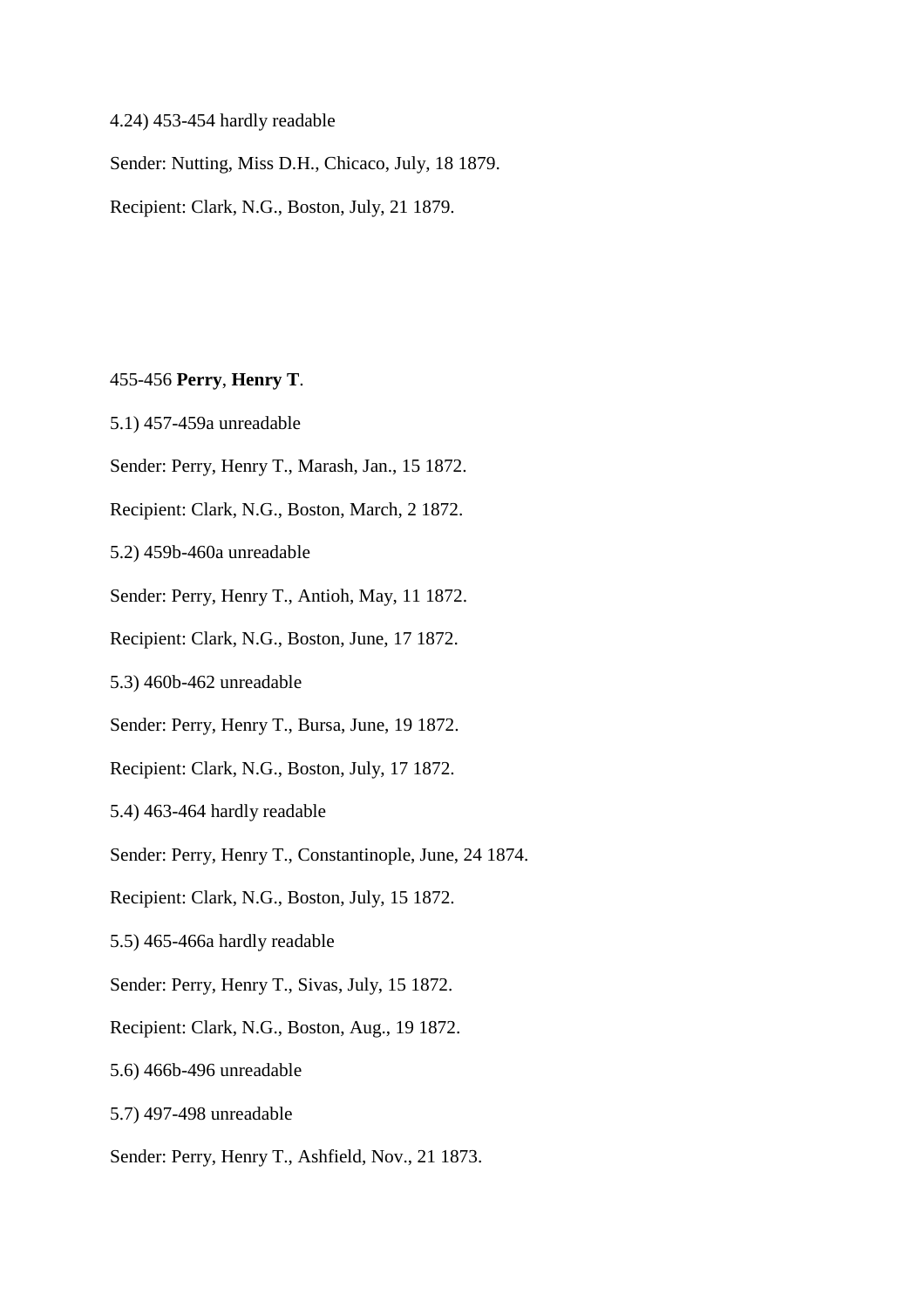Recipient: Clark, N.G., Boston,Nov., 24 1873.

5.8) 499 unreadable

- Sender: Perry, Henry T., Ashfield, Dec., 25 1873.
- Recipient: Clark, N.G., Boston, (date not mentioned).

5.9) 500-501 unreadable

Sender: Perry, Henry T., Ashfield, Dec.,31 1873.

Recipient: Clark, N.G., Boston, (date not mentioned).

- 5.10) 502-505 unreadable
- Sender: Perry, Henry T., Ashfield, Jan., 2 1874.
- Recipient: Clark, N.G., Boston, (date not mentioned).
- 5.11) 506-509 unreadable
- 5.12) 510-511 partially readable
- Sender: Perry, Henry T., London, Feb., 17 1874.
- Recipient: Clark, N.G., Boston, March, 9 1874.
- 5.13) 512-515 hardly readable
- Sender: Perry, Henry T., London, Feb., 26 1874.
- Recipient: Clark, N.G., Boston, March, 12 1874.
- 5.14) 516-518 hardly readable
- Sender: Perry, Henry T., Syracuse, March, 11 1874.
- Recipient: Clark, N.G., Boston, Apr., 6 1874.
- 5.15) 519-521 unreadable
- Sender: Perry, Henry T., Marash, Apr., 6 1874.
- Recipient: Clark, N.G., Boston, May, 18 1874.
- 5.16) 522-528 partially readable
- Sender: Perry, Henry T., Marash, June, 27 1874.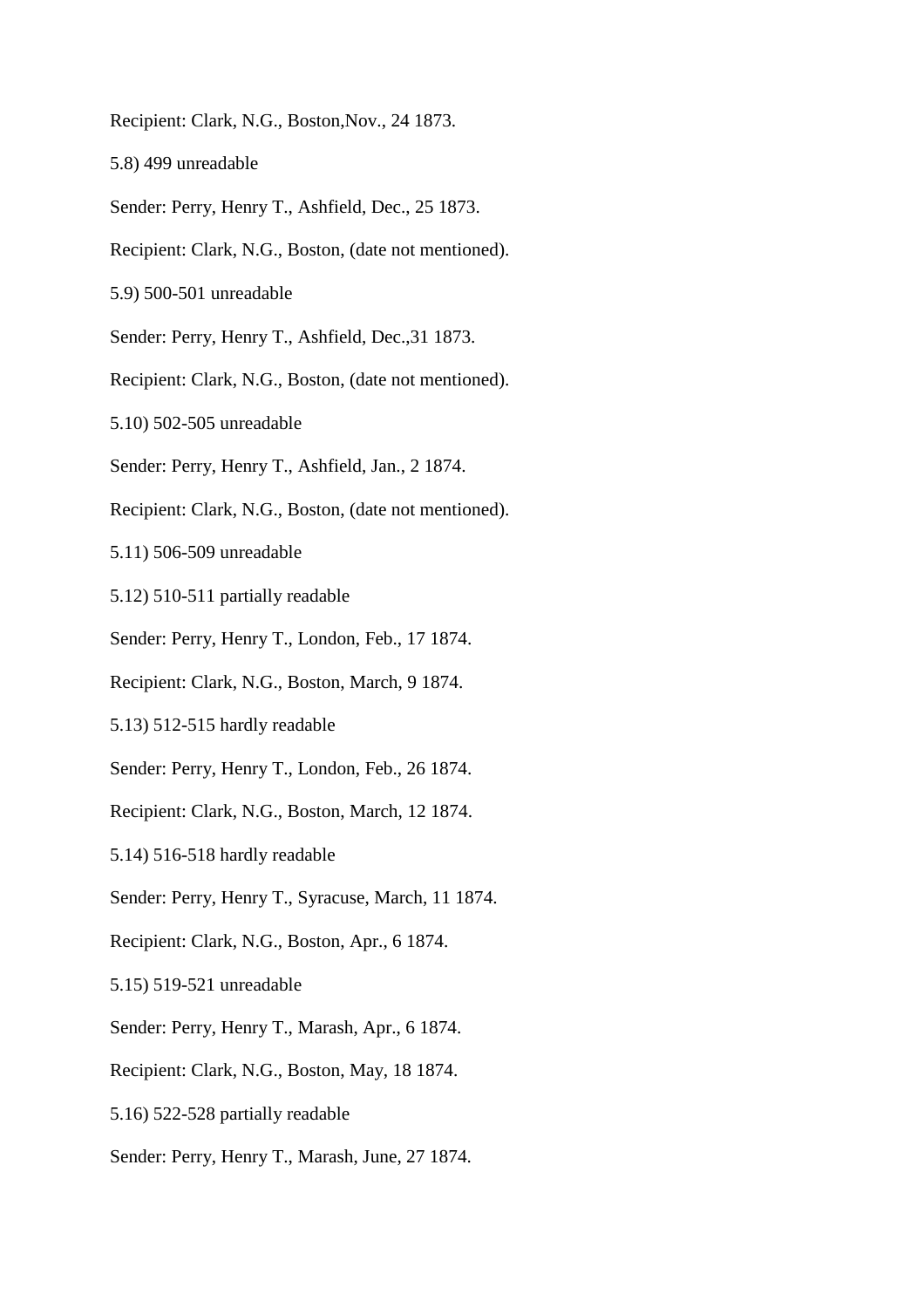- Recipient: Clark, N.G., Boston, July, 27 1874.
- 5.17) 529-531 unreadable
- 5.18) 532-533a unreadable
- Sender: Perry, Henry T., Marash,Aug., 24 1874.
- Recipient: Clark, N.G., Boston, Sept., 28 1874.
- 5.19) 533b-535 unreadable
- 5.20) 536-538 unreadable
- Sender: Perry, Henry T., Marash, Sept., 22 1874.
- Recipient: Clark, N.G., Boston, Oct., 30 1874.
- 5.21) 539-540 hardly readable
- Sender: Perry, Henry T., Marash, Jan., 27 1875.
- Recipient: Clark, N.G., Boston, March, 15 1875.
- 5.22) 541-542a hardly readable
- Sender: Perry, Henry T., Marash, June, 15 1875.
- Recipient: Clark, N.G., Boston, July, 26 1875.
- 5.23) 542b-544a hardly readable
- Sender: Perry, Henry T., Ashfield, Aug., 19 1875.
- Recipient: Clark, N.G., Boston, Aug., 21 1875.
- 5.24) 544b-546a hardly readable
- Sender: Perry, Henry T., Ashfield, Sept., 6 1875.
- Recipient: Clark, N.G., Boston, Sept., 8 1875.
- 5.25) 546b-549a readable
- Sender: Perry, Henry T., Ashfield, Sept., 9 1875.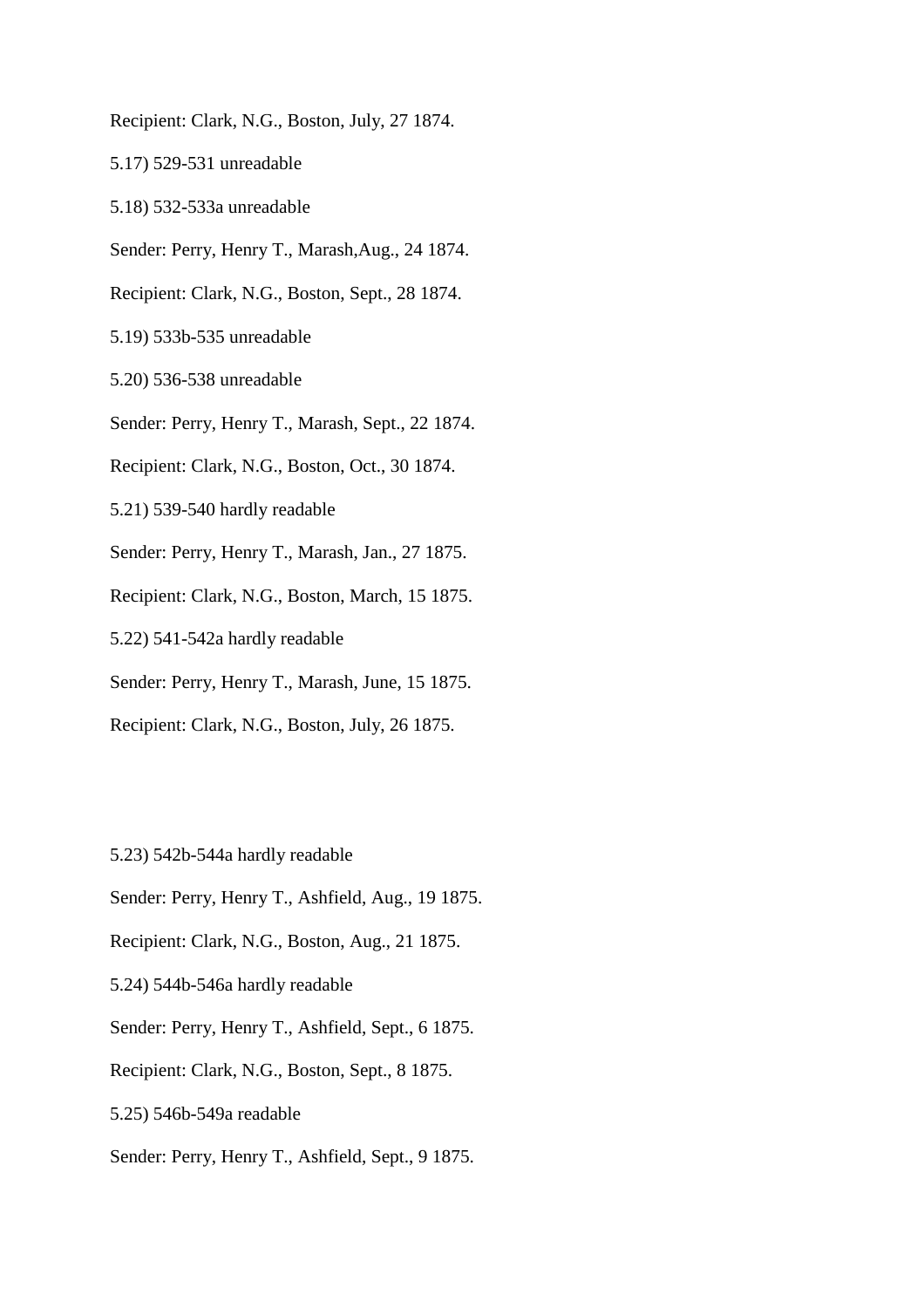Recipient: Clark, N.G., Boston, Sept., 11 1875.

- 5.26) 549b-550a partially readable
- Sender: Perry, Henry T., Ashfield, Sept., 13 1875.
- Recipient: Clark, N.G., Boston, Sept., 16 1875.
- 5.27) 550b-551a readable
- Sender: Perry, Henry T., Ashfield, Sept., 16 1875.
- Recipient: Clark, N.G., Boston, Sept., 18 1875.
- 5.28) 551b-552 unreadable
- Sender: Perry, Henry T., Ashfield, Oct., 12 1875.
- Recipient: Clark, N.G., Boston, (date not mentioned).
- 5.29) 553-560a unreadable
- 5.30) 560b-562a partially readable
- Sender: Perry, Henry T., New York, June, 21 1876.
- Recipient: Clark, N.G., Boston, (date not mentioned).
- 5.31) 562b-563a partially readable
- Sender: Perry, Henry T., New York, July, 5 1875.
- Recipient: Clark, N.G., Boston, (date not mentioned).
- 5.32) 563b-564 unreadable
- 5.33) 565-566 hardly readable
- Sender: Perry, Henry T., Ashfield, Aug., 21 1876.
- Recipient: Clark, N.G., Boston, (date not mentioned).
- 5.34) 567-568 hardly readable
- Sender: Perry, Henry T., Ashfield, 13 Sept., 1876.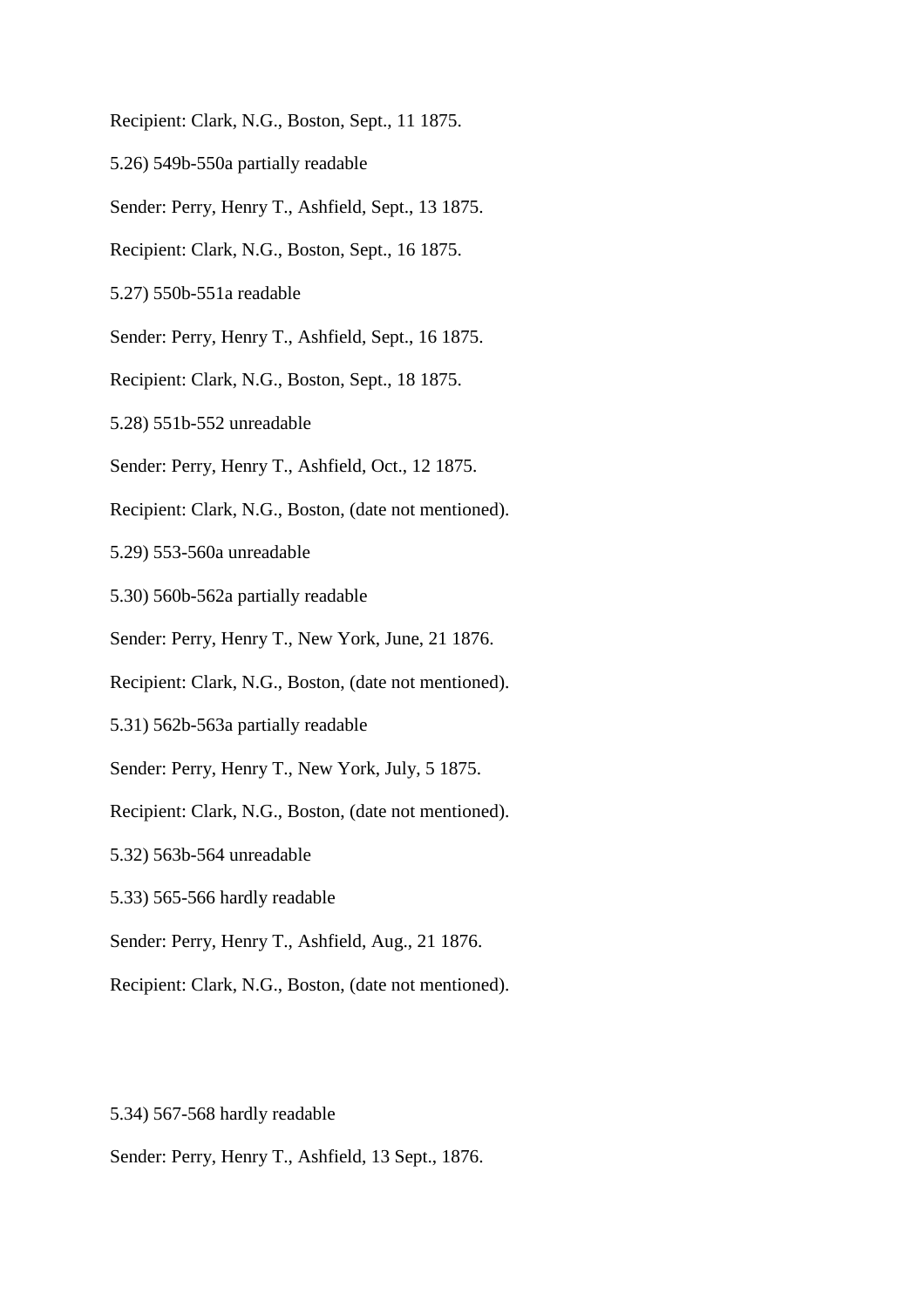Recipient: Clark, N.G., Boston, (date not mentioned).

5.35) 569-583 unreadable

#### 584-585 **Pierce**, **Ellen M**.

- 6.1) 586-587 empty
- 6.2) 588-590 hardly readable
- Sender: Pierce, Ellen M., Aintab, Jan., 6 1876.
- Recipient: Clark, N.G., Boston, Feb., 21 1876.

6.3) 591-593 empty

- 6.4) 594-595a partially readable
- Sender: Pierce, Ellen M., Kassab, june, 24 1876.
- Recipient: Clark, N.G., Boston,Aug., 30 1876.
- 6.5) 595b-596a hardly readable
- Sender: Pierce, Ellen M., Kassab, Aug., 1 1876.
- Recipient: Clark, N.G., Boston, Sept., 11 1876.
- 6.6) 596b-597a partially readable
- Sender: Pierce, Ellen M., Kassab, Aug., 7 1876.
- Recipient: Clark, N.G., Boston, Sept., 29 1876.
- 6.7) 597b-599a unreadable
- Sender: Pierce, Ellen M., Aintab, March, 7 1877.
- Recipient: Clark, N.G., Boston,Apr., 16 1877.
- 6.8) 599b-600a partially readable
- Sender: Pierce, Ellen M., Aintab, Apr., 3 1877.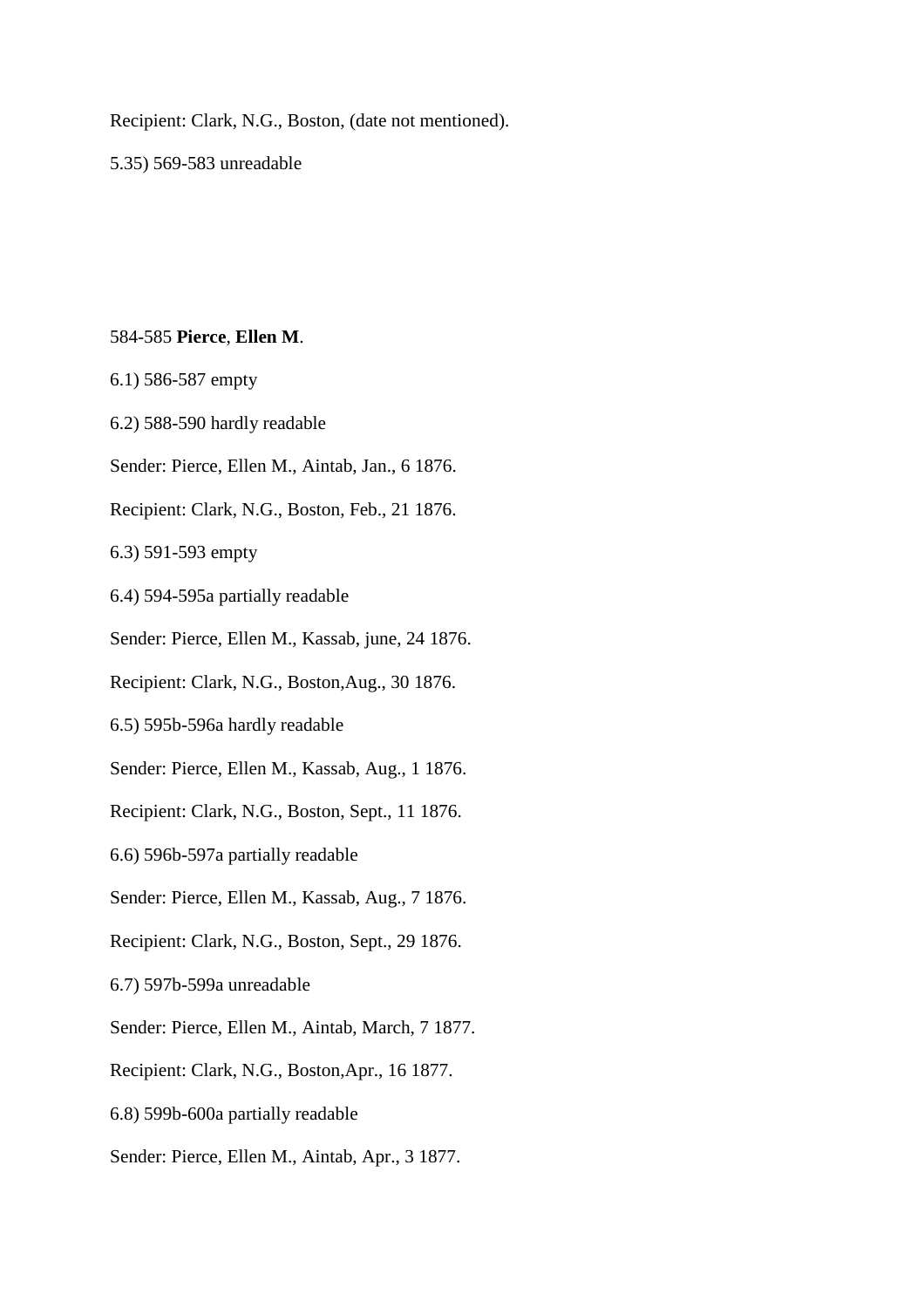Recipient: Clark, N.G., Boston, May, 7 1877.

6.9) 600b-602 readable

Sender: Pierce, Ellen M., Aintab, May, 16 1877.

Recipient: Clark, N.G., Boston, June, 21 1877.

6.10) 603-604 hardly readable

Sender: Pierce, Ellen M., Aintab, June, 6 1877.

Recipient: Clark, N.G., Boston, July, 22 1877.

6.11) 605-606 hardly readable

Sender: Pierce, Ellen M., Aintab, Aug., 9 1877.

Recipient: Clark, N.G., Boston, Sept., 12 1877.

6.12) 607-609a hardly readable

Sender: Pierce, Ellen M., Aintab, Jan., 2 1878.

Recipient: Clark, N.G., Boston, Feb., 25 1878.

6.13) 609b-611a readable

Sender: Pierce, Ellen M., Aintab, Apr., 30 1878.

Recipient: Clark, N.G., Boston, June, 8 1878.

6.14) 611b-612a partially readable

Sender: Pierce, Ellen M., Aintab, June, 18 1878.

Recipient: Clark, N.G., Boston, July, 29 1878.

6.15) 612b-614a partially readable

Sender: Pierce, Ellen M., Aintab, July, 2 1878.

Recipient: Clark, N.G., Boston, Aug., 7 1878.

6.16) 614b-618a hardly readable

Sender: Pierce, Ellen M., Aintab, Aug., 5 1878.

Recipient: Clark, N.G., Boston, Sept., 11 1878.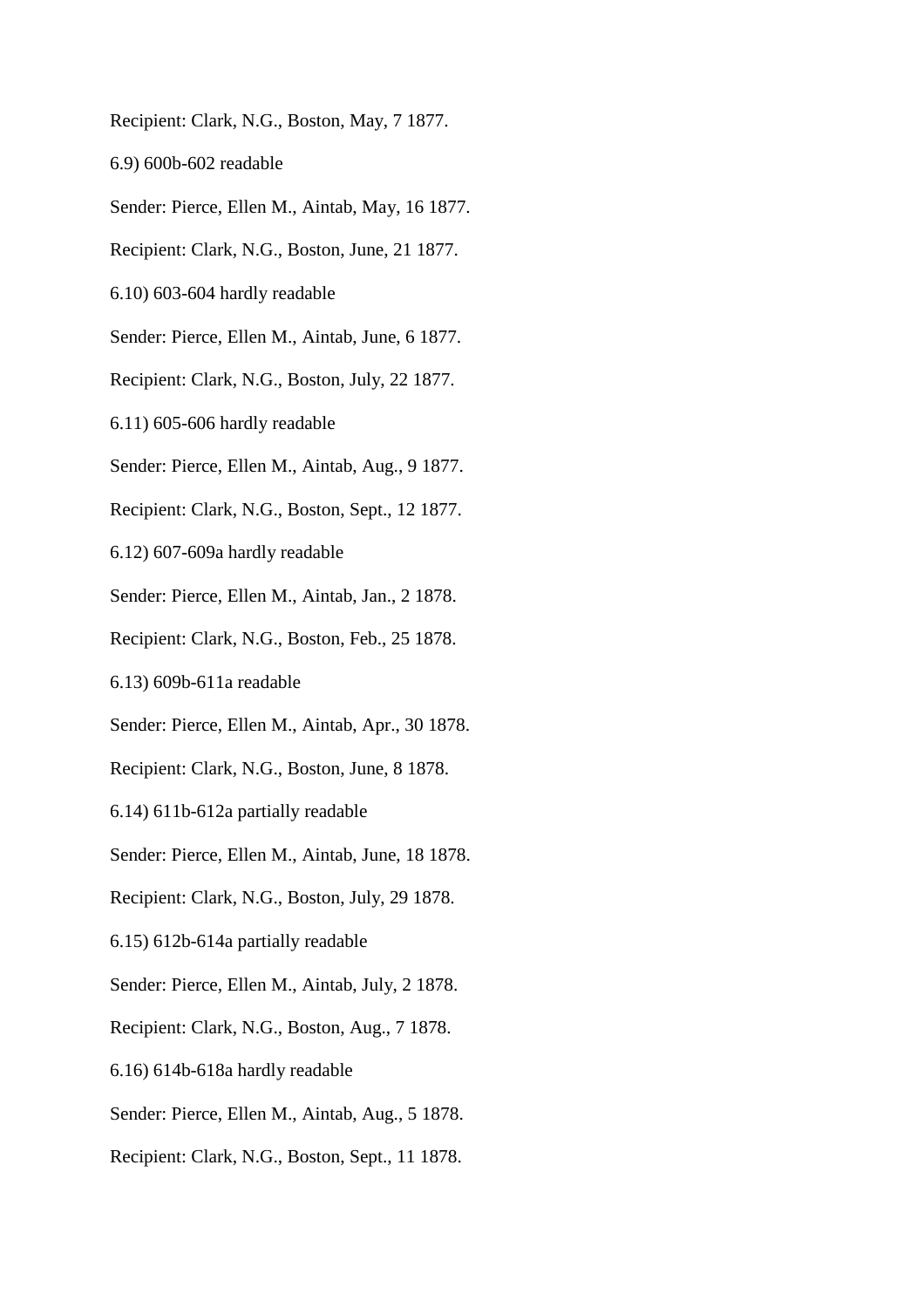- 5.17) 618b-620a readable
- Sender: Pierce, Ellen M., Aintab, Aug., 30 1878.
- Recipient: Clark, N.G., Boston, Oct., 4 1878.
- 5.18) 620b-624a partially readable
- Sender: Pierce, Ellen M., Aintab, Nov., 6 1878.
- Recipient: Clark, N.G., Boston, Dec., 12 1878.
- 5.19) 624b-626a readable
- Sender: Pierce, Ellen M., Aintab, Feb., 25 1879.
- Recipient: Clark, N.G., Boston, Apr., 7 1879.
- 5.20) 626b-628a readable
- Sender: Pierce, Ellen M., Aintab, May, 5 1879.
- Recipient: Clark, N.G., Boston, June, 11 1879.
- 5.21) 628b-629a hardly readable
- Sender: Pierce, Ellen M., Aintab, May, 12 1879.
- Recipient: Clark, N.G., Boston, June, 11 1879.
- 5.22) 629b-631a hardly readable
- Sender: Pierce, Ellen M., Aintab, June, 17 1879.
- Recipient: Clark, N.G., Boston, July, 24 1879.
- 5.23) 631b-634 hardly readable
- Sender: Pierce, Ellen M., Aintab, Aug., 5 1879.
- Recipient: Clark, N.G., Boston, Sept., 8 1879.
- 5.24) 635-637 partially readable
- Sender: Pierce, Ellen M., Aintab, Aug., 27 1880.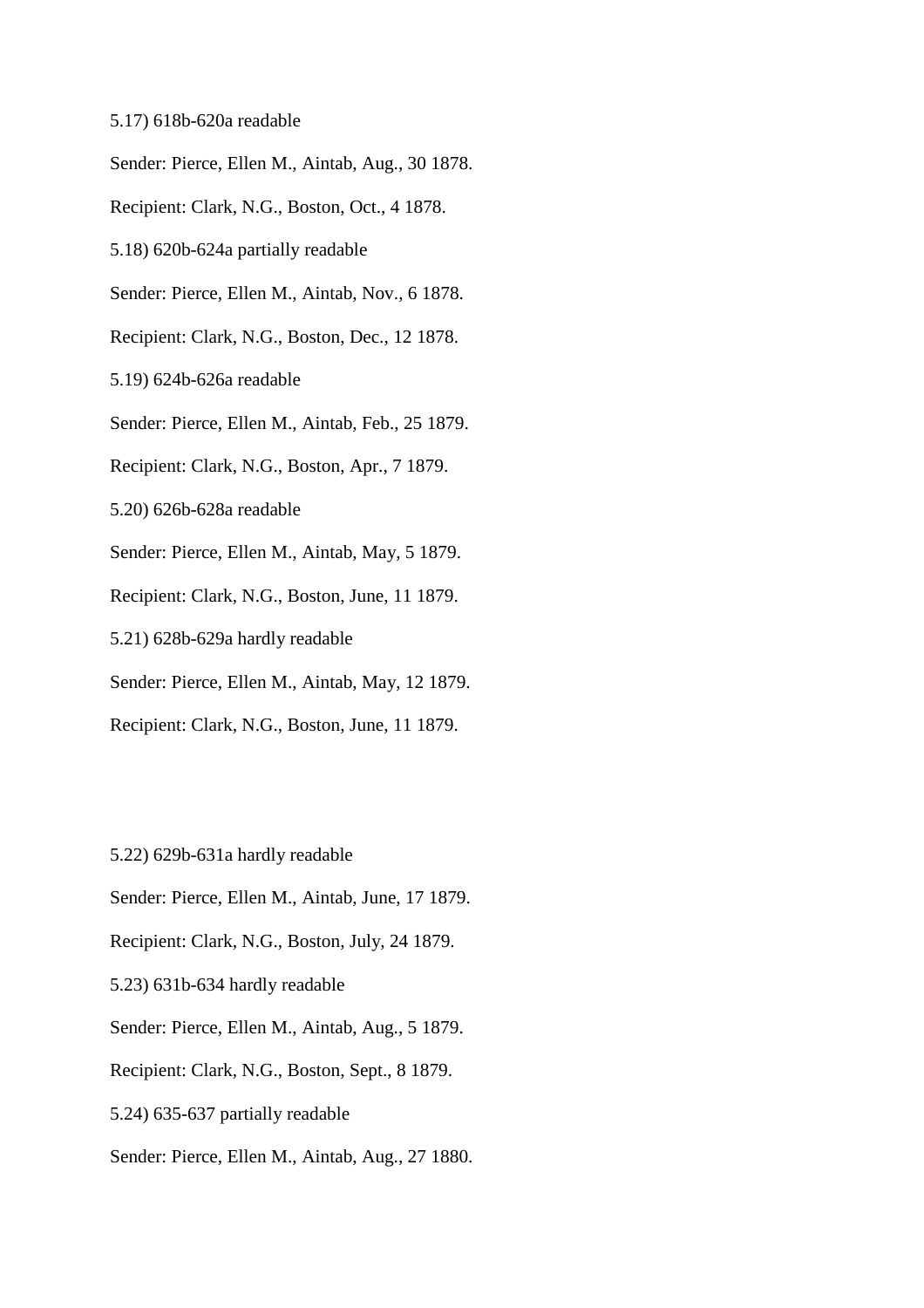Recipient: Clark, N.G., Boston, (date not mentioned).

#### 638-639 **Powers**, **Mrs. P.O. Harriet**

- 6.1) 640-642 hardly readable
- Sender: Pierce, Ellen M., Reene, July, 27 1872.
- Recipient: Clark, N.G., Boston, July, 30 1872.
- 6.2) 643 partially readable
- Sender: Pierce, Ellen M., Kassab, Aug., 12 1872.
- Recipient: Clark, N.G., Boston, (date not mentioned).
- 6.3) 644-645 partially readable
- Sender: Pierce, Ellen M., Samaria, Sept., 6 1872.
- Recipient: Clark, N.G., Boston, (date not mentioned).
- 6.4) 646-648 readable
- Sender: Pierce, Ellen M., Constantinople, Sept., 19 1872.
- Recipient: Clark, N.G., Boston, Oct., 14 1872.
- 6.5) 649-651 partially readable
- Sender: Pierce, Ellen M., Aintab, Nov., 26 1872.
- Recipient: Clark, N.G., Boston, (date not mentioned).
- 6.6) 652-655 readable
- Sender: Pierce, Ellen M., Aintab, Jan., 26 1874.
- Recipient: Clark, N.G., Boston, March, 24 1874.
- 6.7) 656-658 partially readable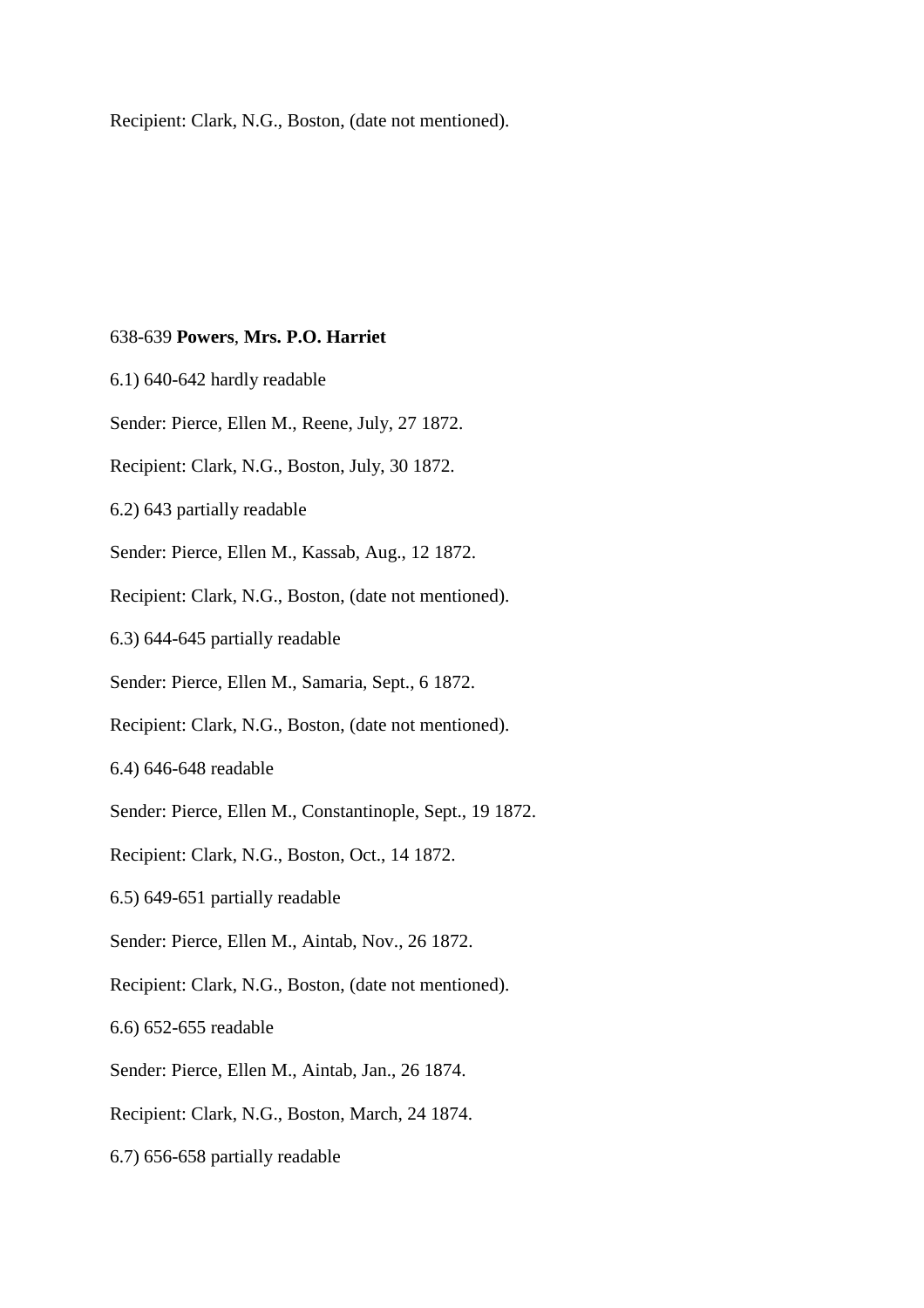Sender: Pierce, Ellen M., Feb., 3 1874.

Recipient: Clark, N.G., Boston, Apr., 10 1874.

6.8) 659-663 hardly readable

Sender: Pierce, Ellen M., Aintab, March, 24 1874.

Recipient: Clark, N.G., Boston, (date not mentioned).

6.9) 664-666 unreadable

6.10) 667-669 partially readable

Sender: Pierce, Ellen M., Marash, Apr., 21 1874.

Recipient: Clark, N.G., Boston, June, 2 1874.

6.11) 670 hardly readable

Sender: Pierce, Ellen M., Aintab, July, 15 1874.

Recipient: Clark, N.G., Boston, (date not mentioned).

6.12) 671-672 hardly readable

Sender: Pierce, Ellen M., Aintab, Aug., 17 1874.

Recipient: Clark, N.G., Boston, (date not mentioned).

6.13) 673-674 unreadable

Sender: Pierce, Ellen M., Philipston, Oct., 23 1874.

Recipient: Clark, N.G., Boston, Oct.,26 1874.

6.14) 675-676 unreadable

6.15) 677-679a partially readable

Sender: Pierce, Ellen M., Aintab, March, 4 1875.

Recipient: Clark, N.G., Boston, March, 5 1875.

6.16) 679b-680 hardly readable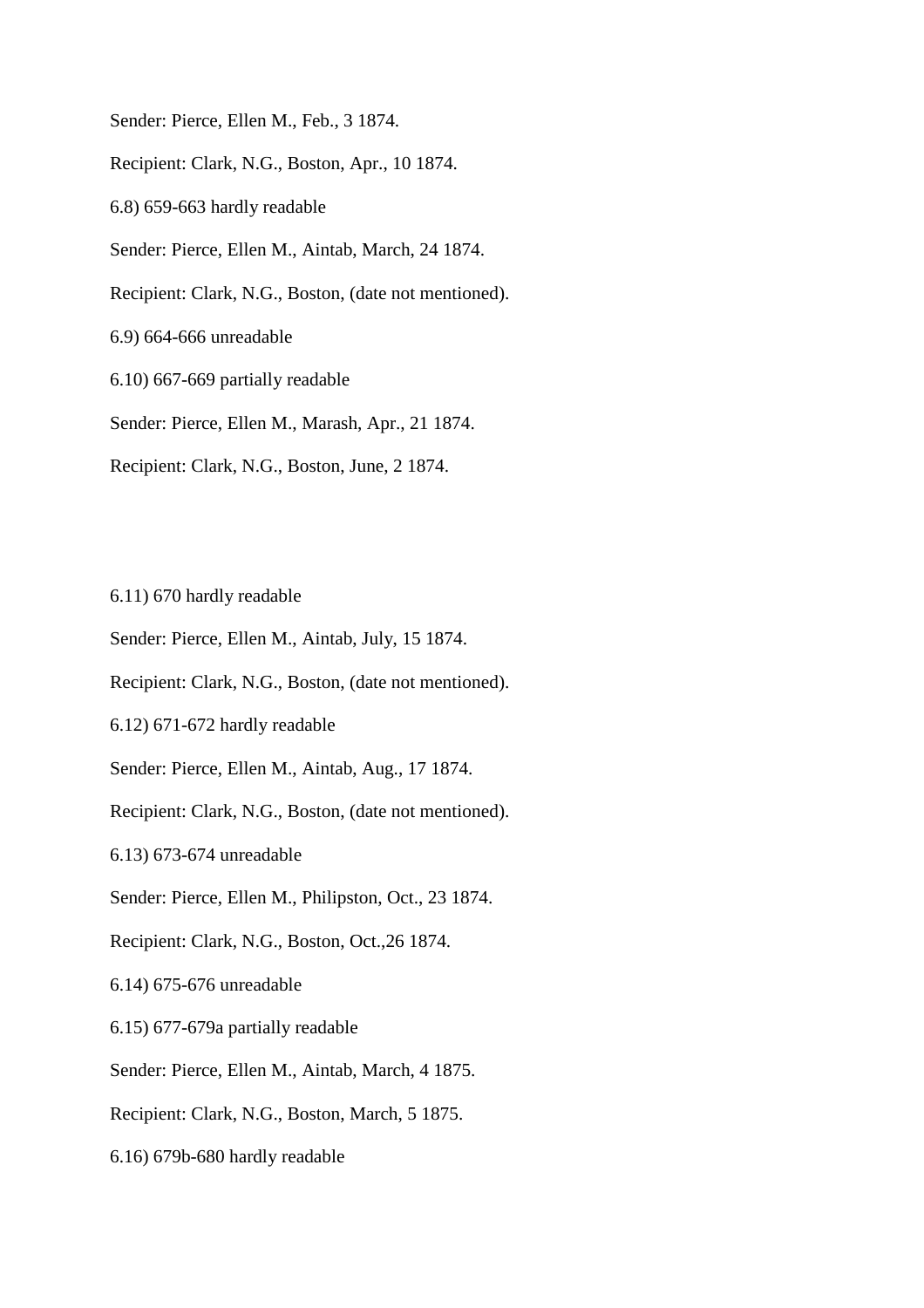Sender: Pierce, Ellen M., Newfort, Aug., 6 1875.

Recipient: Clark, N.G., Boston, Aug., 9 1875.

## 681-682 **Powers**, **Phibaden**, **O**.

7.1) 683-685a readable

- Sender: Powers, Phibaden, O., Antioh, Feb., 10 1872.
- Recipient: Clark, N.G., Boston, March, 26 1872.
- 7.2) 685b-687a partially readable
- Sender: Powers, Phibaden, O., Antioh, March, 1 1872.
- Recipient: Clark, N.G., Boston, Apr., 11 1872.
- 7.3) 687b-689a partially readable
- Sender: Powers, Phibaden, O., Antioh, March, 19 1872.
- Recipient: Clark, N.G., Boston, Apr., 27 1872.
- 7.4) 689b-690a hardly readable
- Sender: Powers, Phibaden, O., Antioh, Apr., 5 1872.
- Recipient: Clark, N.G., Boston, May, 17 1872.
- 7.5) 690b-693a hardly readable
- Sender: Powers, Phibaden, O., Antioh, May, 15 1872.
- Recipient: Clark, N.G., Boston, June, 17 1872.
- 7.6) 693b-694 hardly readable
- Sender: Powers, Phibaden, O., Antioh, June, 8 1872.
- Recipient: Clark, N.G., Boston, July, 3 1872.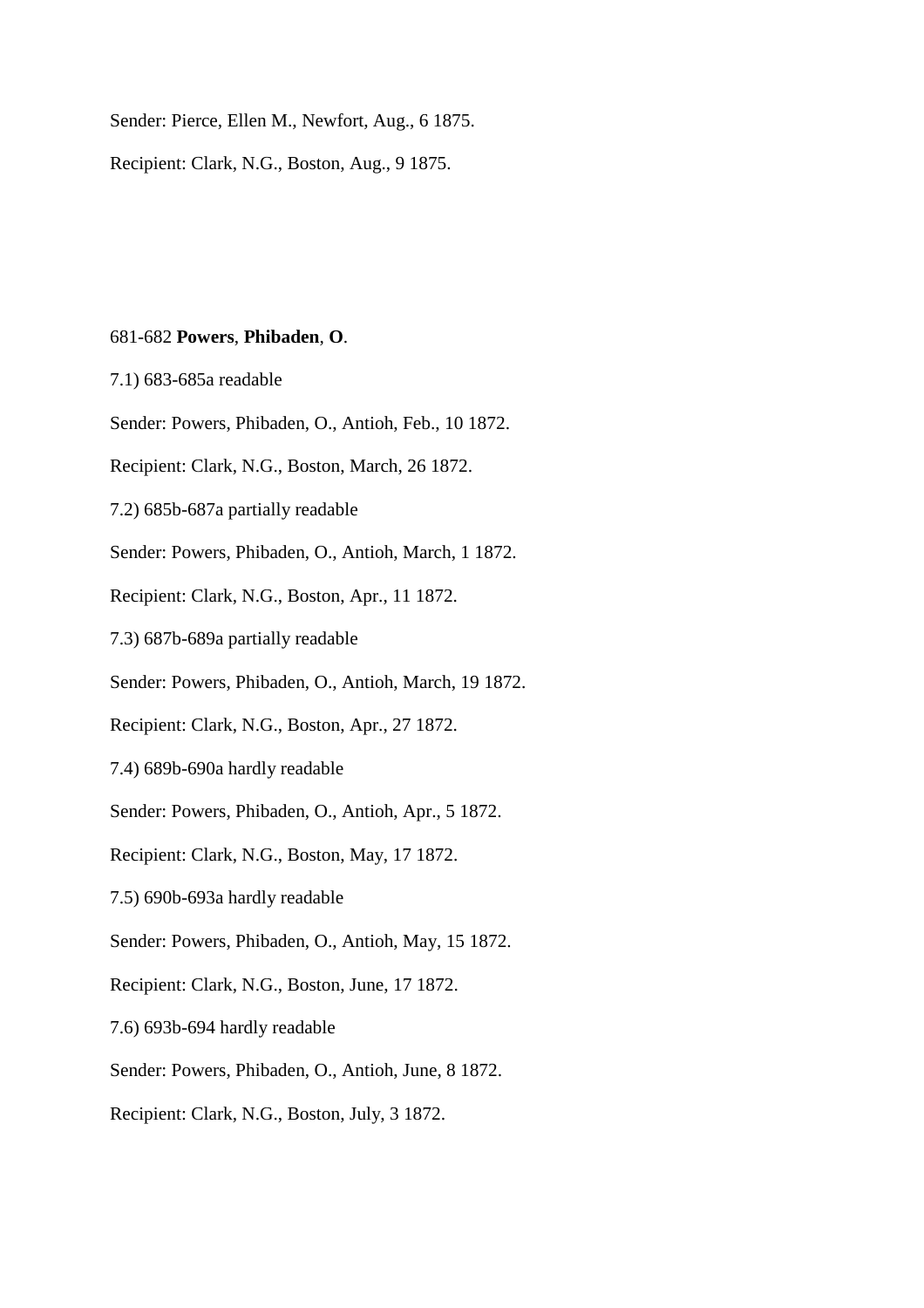### 695-696 **Practor**, **Myra A**.

- 8.1) 697-707 unreadable
- 8.2) 708-710 unreadable
- Sender: Practor, Myra A., Aintab, July, 29 1872.
- Recipient: Clark, N.G., Boston, Sept., 3 1872.
- 8.3) 711-712 hardly readable
- Sender: Practor, Myra A., Aintab, July, 8 1873.
- Recipient: Clark, N.G., Boston, Aug., 21 1873.
- 8.4) 713-733 unreadable
- 8.5) 734-735a readable
- Sender: Practor, Myra A., Beyhan, Oct., 16 1875.
- Recipient: Clark, N.G., Boston, (date not mentioned).
- 8.6) 735b-736a unreadable
- Sender: Practor, Myra A., Aintab, Nov., 16 1875.
- Recipient: Clark, N.G., Boston, Jan., 6 1876.
- 8.7) 736b-738a unreadable
- Sender: Practor, Myra A., Aintab, Nov., 18 1875.
- Recipient: Clark, N.G., Boston, Jan., 10 1876.
- 8.8) 738b-740a unreadable
- Sender: Practor, Myra A., Aintab, June, 6 1876.
- Recipient: Clark, N.G., Boston, July, July, 17 1876.
- 8.9) 740b-742a unreadable
- Sender: Practor, Myra A., Aintab, Feb., 6 1877.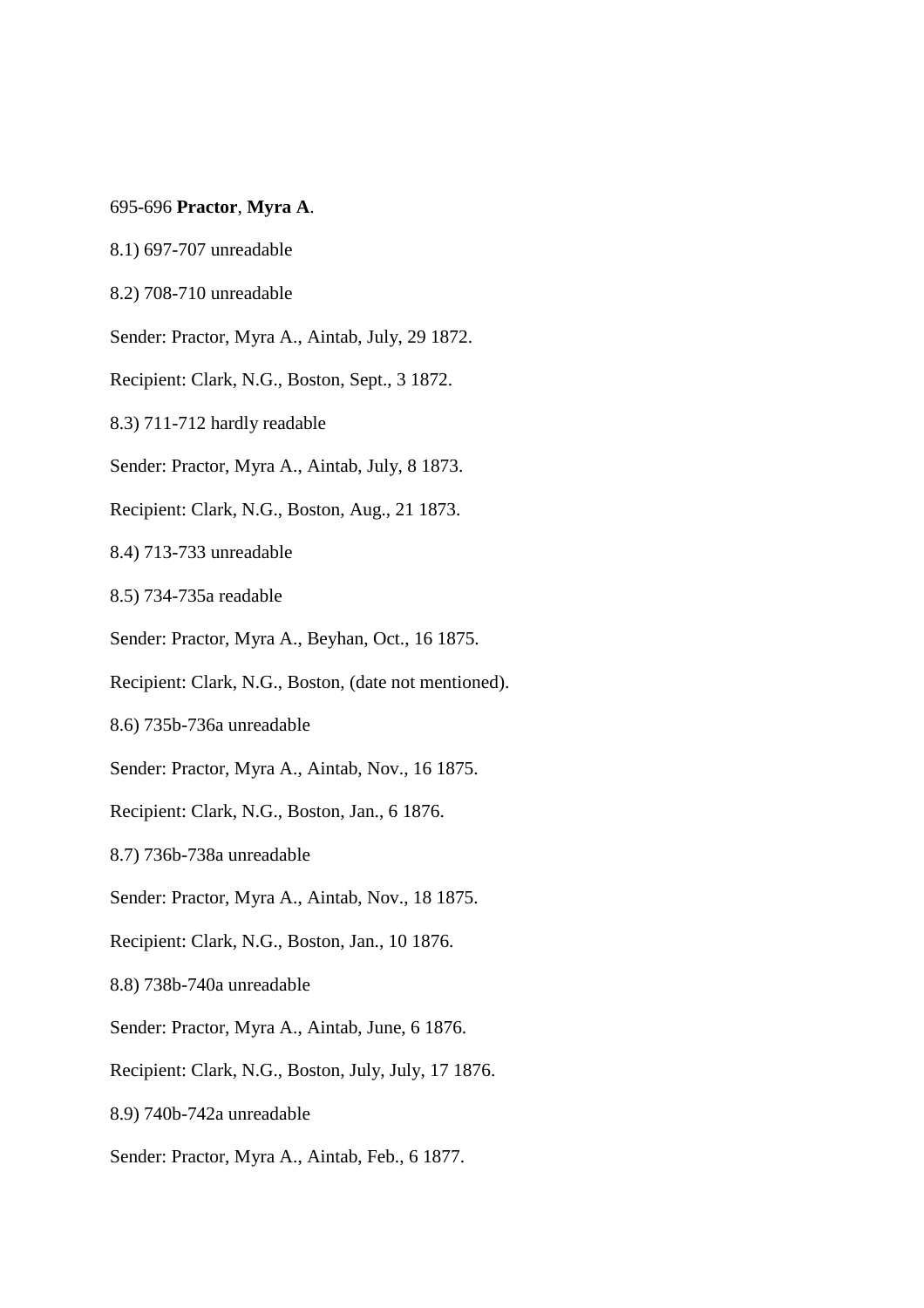Recipient: Clark, N.G., Boston, March, 19 1877.

- 8.10) 742b-744a hardly readable
- Sender: Practor, Myra A., Aintab, Apr., 10 1877.
- Recipient: Clark, N.G., Boston, May, 17 1877.
- 8.11) 744b-746a hardly readable
- Sender: Practor, Myra A., Aintab, Aug., 9 1877.
- Recipient: Clark, N.G., Boston, Sept., 1 1877.
- 8.12) 746b-747a hardly readable
- Sender: Practor, Myra A., Aintab, Oct., 17 1877.
- Recipient: Clark, N.G., Boston, Nov., 27 1877.
- 8.13) 747b-750 partly readable
- Sender: Practor, Myra A., Aintab, Dec., 11 1877.
- Recipient: Clark, N.G., Boston, Feb., 25 1878.
- 8.14) 751 empty.
- 8.15) 752-754a hardly readable
- Sender: Practor, Myra A., Aintab, Feb., 19 1878.
- Recipient: Clark, N.G., Boston, Apr., 12 1878.
- 8.16) 754b-767 unreadable
- 8.17) 768-770 readable
- Sender: Practor, Myra A., Beyhan, July, 28 1879.
- Recipient: Clark, N.G., Boston, (date not mentioned).
- 8.18) 771-773 hardly readable
- Sender: Practor, Myra A., Kassab, Dec., 9 1879.
- Recipient: Clark, N.G., Boston, Apr., 20 1880.
- 8.19) 773-774 empty.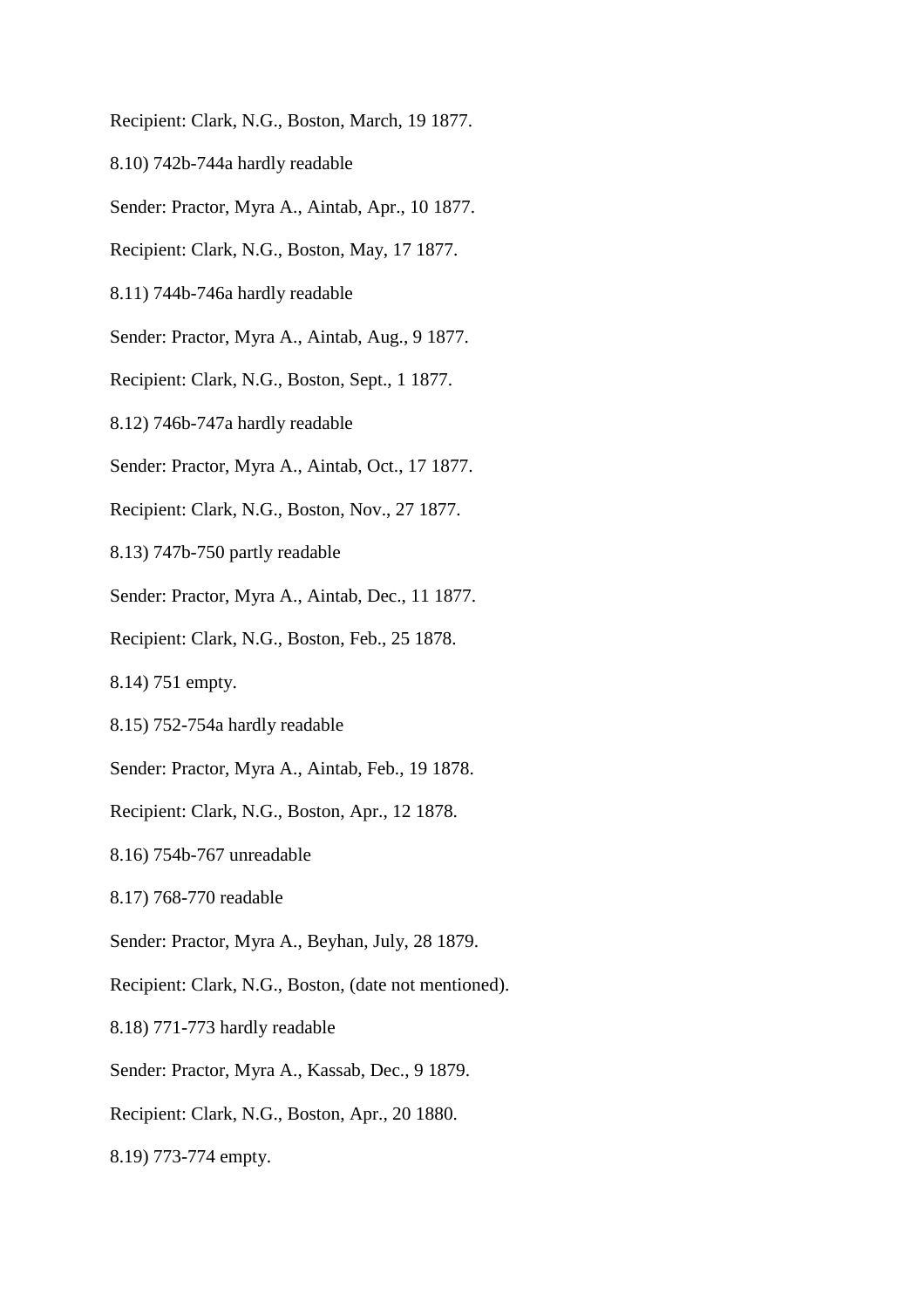8.20) 775-777 unreadable

Sender: Practor, Myra A., Aintab, March, 8 1880.

Recipient: Clark, N.G., Boston, (date not mentioned).

8.21) 778-780a unreadable

Sender: Practor, Myra A., Aintab, May, 5 1880.

Recipient: Clark, N.G., Boston, June, 14 1880.

8.22) 780b-786 unreadable

## 787-788 **Sanders**, **Charles S**.

9.1) 789-790 unreadable

9.2) 791-793a hardly readable

Sender: Sanders, Charles S., Manisa, Oct., 31 1879.

Recipient: Clark, N.G., Boston, Nov., 22 1879.

9.3) 793b-795 unreadable

9.4) 796-798 hardly readable

Sender: Sanders, Charles S., Aintab, Dec., 8 1879.

Recipient: Clark, N.G., Boston, (date not mentioned).

9.5) 799-800a unreadable

Sender: Sanders, Charles S., Aintab, May, 3 1880.

Recipient: Clark, N.G., Boston, June, 14 1880.

9.6) 800b-801 hardly readable

Sender: Sanders, Charles S., Aintab, May, 14 1880.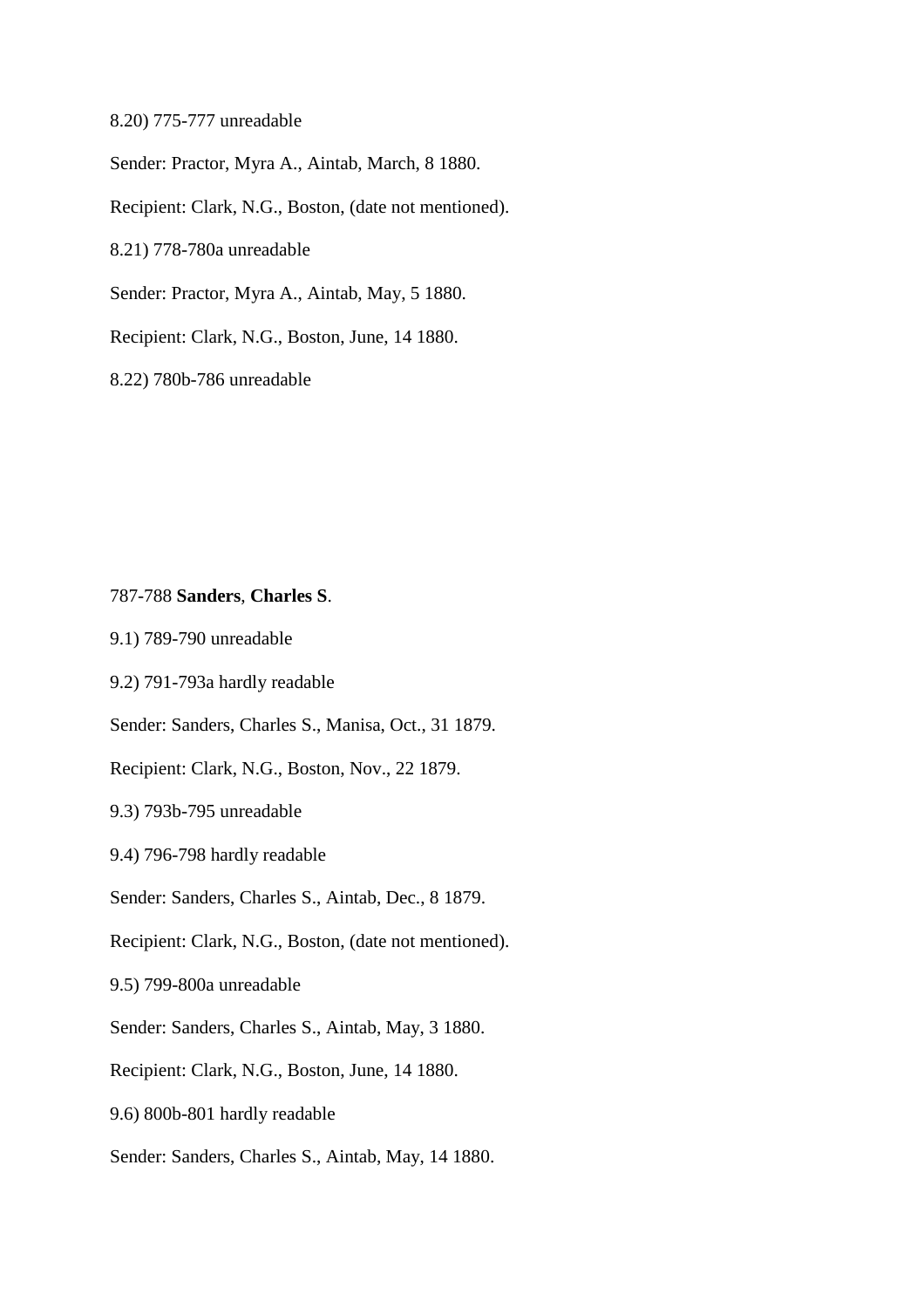Recipient: Clark, N.G., Boston, June, 19 1880.

9.7) 802-803a readable

Sender: Sanders, Charles S., Aintab, May, 27 1880.

Recipient: Clark, N.G., Boston, June, 26 1880.

9.8) 803b-805 unreadable

Sender: Sanders, Charles S., Kassab, Sept., 28 1880.

Recipient: Clark, N.G., Boston, Oct., 30 1880.

9.9) 806-810 empty.

## 811-812 **Shattuck**, **Corrina**.

10.1) 813-824 empty.

10.2) 825-827a partially readable

Sender: Shattuck, Corrina, Aintab, May, 25 1874.

Recipient: Clark, N.G., Boston, July, 6 1874.

10.3) 827b-829 hardly readable

Sender: Shattuck, Corrina, Aintab, Oct., 27 1874.

Recipient: Clark, N.G., Boston, Dec., 9 1874.

10.4) 830-839 empty.

10.5) 840-843 readable

Sender: Shattuck, Corrina, Aintab, Feb., 6 1876.

Recipient: Clark, N.G., Boston, March, 22 1876.

10.6) 844 empty.

10.7) 845-849 readable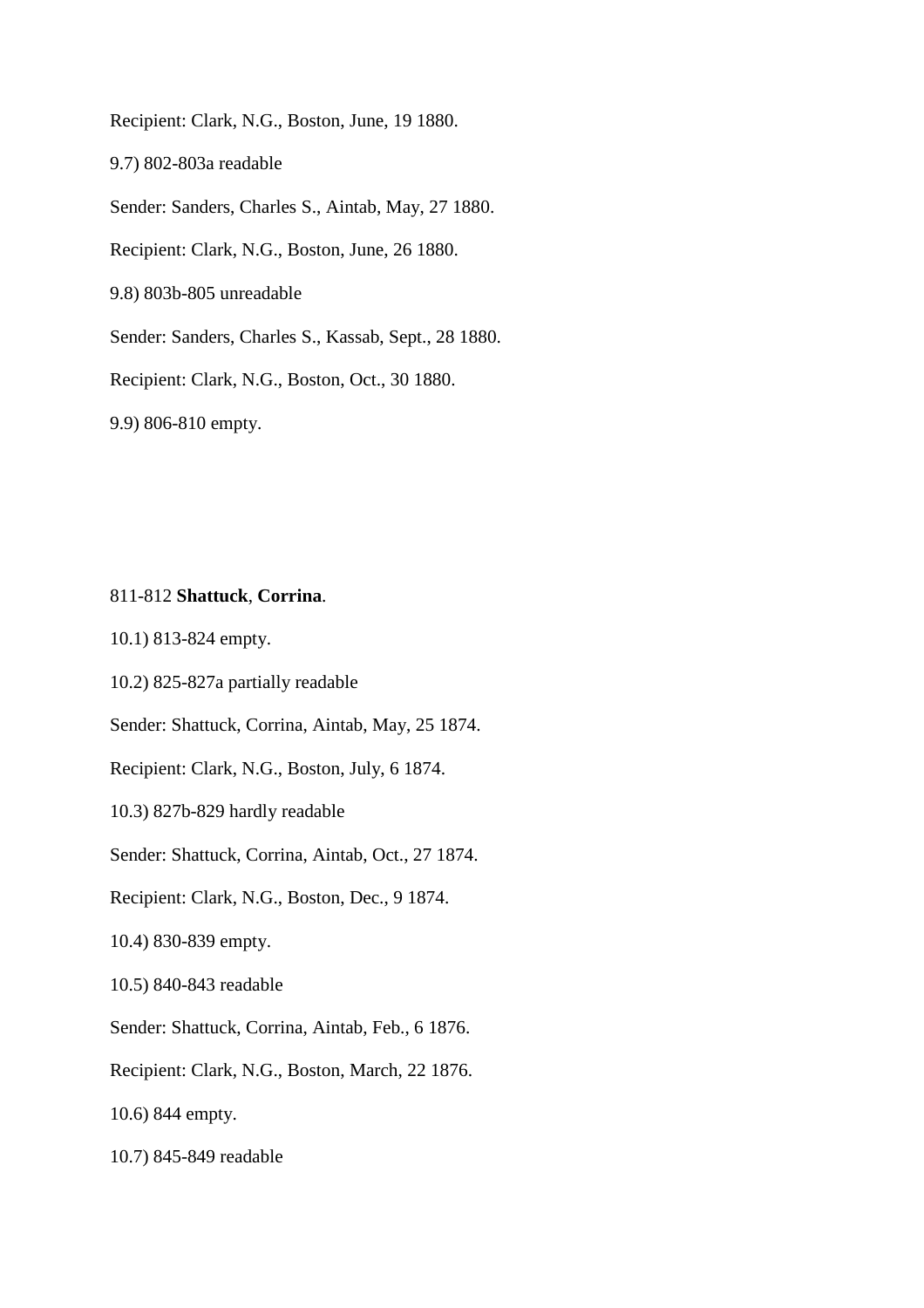Sender: Shattuck, Corrina, Beyhan, Oct., 17 1876.

Recipient: Clark, N.G., Boston, (date not mentioned).

10.8) 850-851 hardly readable

Sender: Shattuck, Corrina, Corfu, Dec., 9 1876.

Recipient: Clark, N.G., Boston, Jan., 29 1877.

10.9) 852-854a readable

Sender: Shattuck, Corrina, Corfu, Feb., 20 1877.

Recipient: Clark, N.G., Boston, Apr., 7 1877.

10.10) 854b-856a partially readable

Sender: Shattuck, Corrina, Corfu, Apr., 7 1877.

Recipient: Clark, N.G., Boston, May, 17 1877.

10.11) 856b-858a readable

Sender: Shattuck, Corrina, Aintab, Apr., 19 1877.

Recipient: Clark, N.G., Boston, June, 7 1877.

10. 12) 858b-860a partially readable

Sender: Shattuck, Corrina, Aintab, Apr., 28 1877.

Recipient: Clark, N.G., Boston, June, 20 1877.

10.13) 860b-862 hardly readable

Sender: Shattuck, Corrina, Aintab, July, 31 1877.

Recipient: Clark, N.G., Boston, Sept., 5 1877.

10.14) 863-865 partially readable

Sender: Shattuck, Corrina, Abeih, Oct., 10 1877.

Recipient: Clark, N.G., Boston, Nov., 5 1877.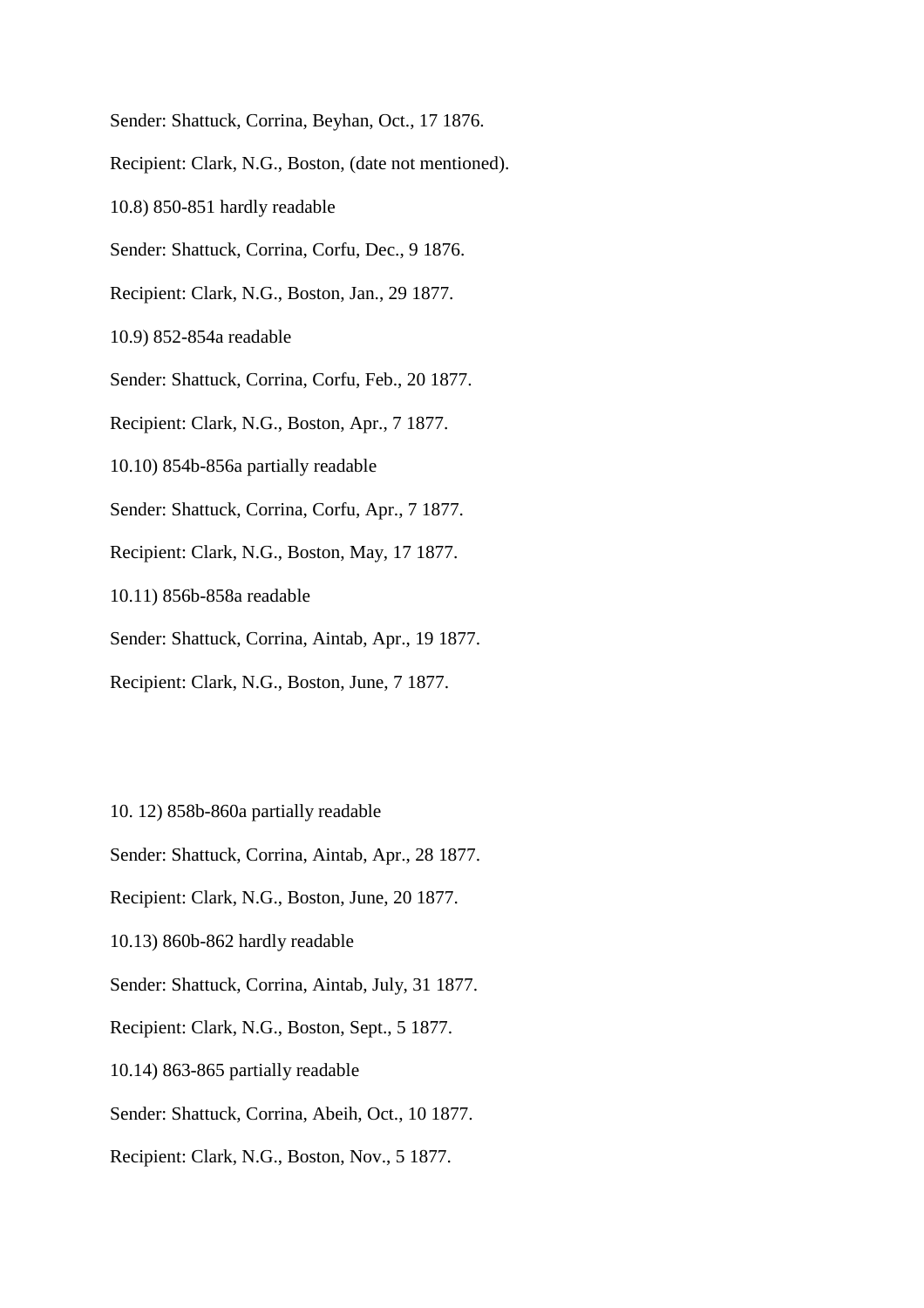- 10.15) 866-868 hardly readable
- Sender: Shattuck, Corrina, Aintab, Nov., 15 1877.
- Recipient: Clark, N.G., Boston, Dec., 26 1877.
- 10.16) 869-871a partially readable
- Sender: Shattuck, Corrina, Iskenderun, Jan., 15 1878.
- Recipient: Clark, N.G., Boston, Feb., 11 1878.
- 10.17) 871b-873 partially readable
- Sender: Shattuck, Corrina, Kassab, May, 1 1878.
- Recipient: Clark, N.G., Boston, Apr., 5 1878.
- 10.17) 874-876 hardly readable
- Sender: Shattuck, Corrina, Kassab, June, 13 1878.
- Recipient: Clark, N.G., Boston, (date not mentioned).
- 10.18) 877-879a hardly readable
- Sender: Shattuck, Corrina, Aintab, Aug., 14 1878.
- Recipient: Clark, N.G., Boston, Sept., 16 1878.
- 10.19) 879b-882a partially readable
- Sender: Shattuck, Corrina, Kassab, Oct., 18 1878.
- Recipient: Clark, N.G., Boston, Nov., 11 1878.
- 10.20) 882b-883a readable
- Sender: Shattuck, Corrina, Adana, Nov., 9 1878.
- Recipient: Clark, N.G., Boston, Dec., 10 1878.
- 10.21) 883b-884a hardly readable
- Sender: Shattuck, Corrina, Adana, Jan., 9 1879.
- Recipient: Clark, N.G., Boston, Feb., 3 1879.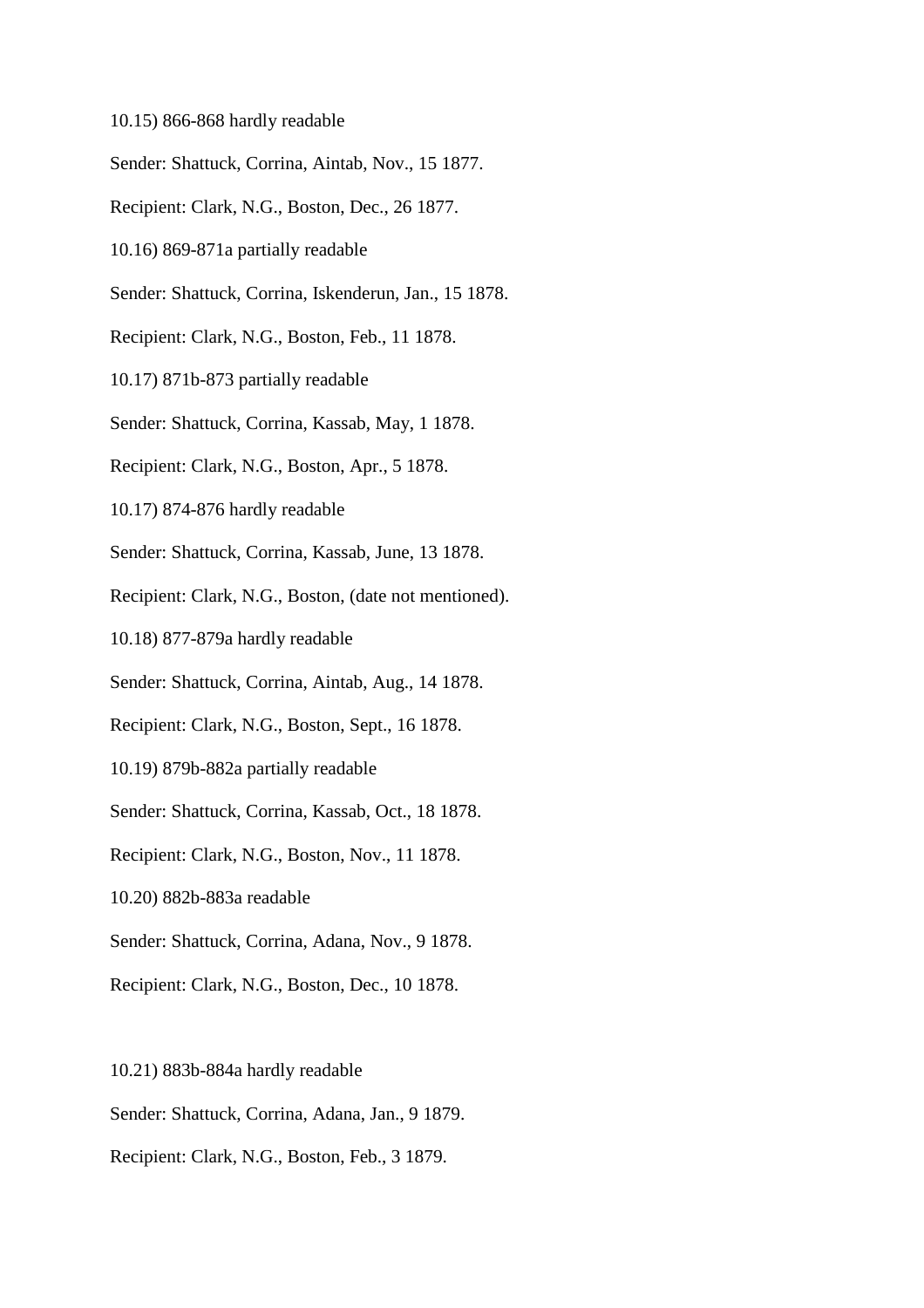- 10.22) 884b-885a hardly readable
- Sender: Shattuck, Corrina, Adana, Feb., 1879.
- Recipient: Clark, N.G., Boston, March, 10 1879.
- 10.23) 885b-886a hardly readable
- Sender: Shattuck, Corrina, Aintab, May, 3 1879.
- Recipient: Clark, N.G., Boston, June, 14 1879.
- 10.24) 886b-890a partially readable
- Sender: Shattuck, Corrina, Beyhan, May, 9 1879.
- Recipient: Clark, N.G., Boston, June, 9 1879.
- 10.25) 890b-891a hardly readable
- Sender: Shattuck, Corrina, Iskenderiyye, May, 16 1879.
- Recipient: Clark, N.G., Boston, June, 9 1879.
- 10.26) 891b-894 partially readable
- Sender: Shattuck, Corrina, Beyhan, June, 28 1879.
- Recipient: Clark, N.G., Boston, July, 26 1879.
- 10.27) 895-896 hardly readable
- Sender: Shattuck, Corrina, Kassab, sept., 1 1879.
- Recipient: Clark, N.G., Boston, Oct. 8 1879.
- 10.28) 897-898 unreadable
- 10.29) 899-918a empty.
- 10.30) 918b-920 partially readable
- Sender: Shattuck, Corrina, (place not mentioned), March, 1 1880.
- Recipient: Clark, N.G., Boston, March, 8 1880.
- 10.31) 920b-921a partially readable
- Sender: Shattuck, Corrina, Colorado, March, 12 1880.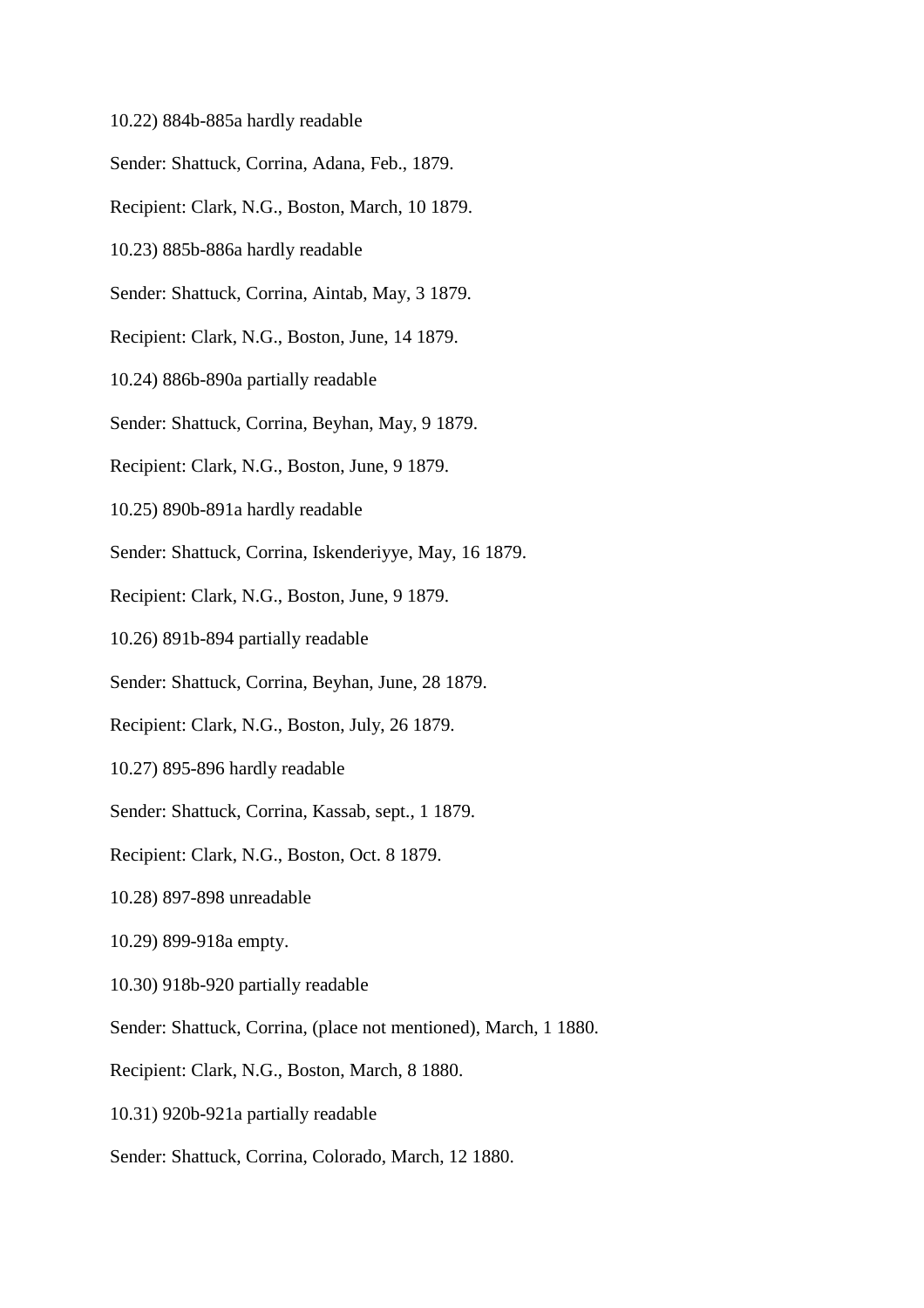Recipient: Clark, N.G., Boston, March, 17 1880.

10.32) 921b-922 readable

- Sender: Shattuck, Corrina, March, 19 1880.
- Recipient: Clark, N.G., Boston, March, 23 1880.
- 10.33) 923 hardly readable
- Sender: Shattuck, Corrina, Colorado, Apr., 26 1880.
- Recipient: Clark, N.G., Boston, Apr., 29 1880.
- 10.34) 924-926 hardly readable
- Sender: Shattuck, Corrina, Colorado, May, 18 1880.
- Recipient: Clark, N.G., Boston, May, 28 1880.
- 10.35) 927-933 unreadable
- 10.36) 934-935 hardly readable
- Sender: Shattuck, Corrina, Sept., 23 1880.
- Recipient: Clark, N.G., Boston, Sept., 28 1880.

## 936-937 **Spencer**, **Charlotte D**.

- 11.1) 938-945 unredable
- 11.2) 946-947 hardly readable

# Sender: Spencer, Charlotte D., Marash, Apr., 9 1877.

Recipient: Clark, N.G., Boston, (date not mentioned).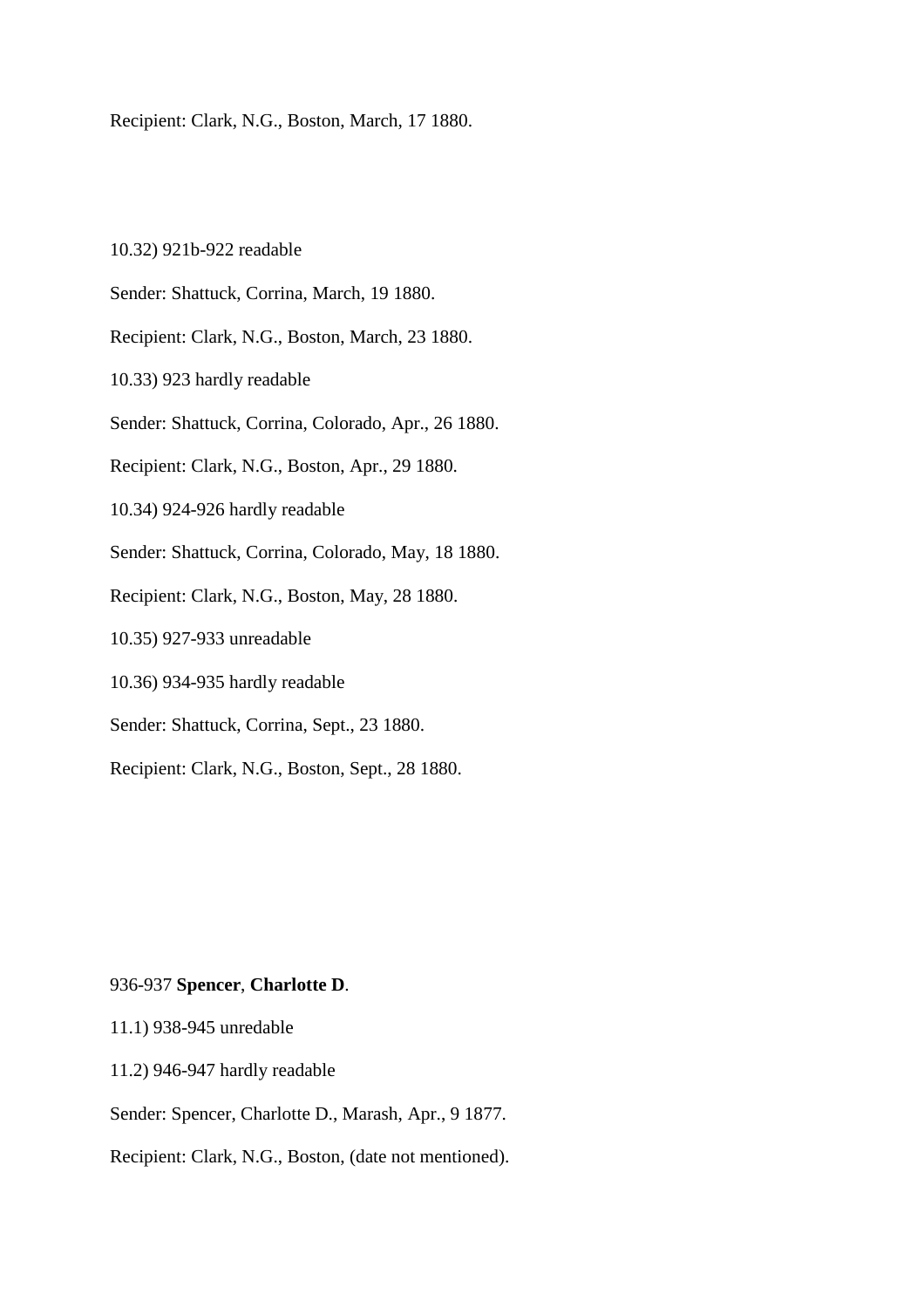## 11.3) 948-953a hardly readable

Sender: Spencer, Charlotte D., Marash, July, 4 1878.

Recipient: Clark, N.G., Boston, Aug., 12 1878.

11.4) 953b-954 empty.

## 955-956 **Thayer**, **Carmi Canander**

- 12.1) 957-959a hardly readable
- Sender: Thayer, Carmi Canander, Aintab, July, 20 1872.
- Recipient: Clark, N.G., Boston, Aug., 12 1872.
- 12.2) 959b-960a readable
- Sender: Thayer, Carmi Canander, Aintab, Aug., 20 1872.
- Recipient: Clark, N.G., Boston, Sept., 25 1872.
- 12.3) 960b-961a readable
- Sender: Thayer, Carmi Canander, Aintab, Sept., 22 1872.
- Recipient: Clark, N.G., Boston, (date not emntioned).
- 12.4) 961b-963a hardly readable
- Sender: Thayer, Carmi Canander, Aintab, Jan., 6 1873.
- Recipient: Clark, N.G., Boston, Feb., 21 1873.
- 12.5) 963b-965 readable
- Sender: Thayer, Carmi Canander, Aintab, Jan., 21 1873.
- Recipient: Clark, N.G., Boston, March, 8 1873.
- 12.6) 966-967 hardly readable
- Sender: Thayer, Carmi Canander, Greenwood, Jan., 14 1874.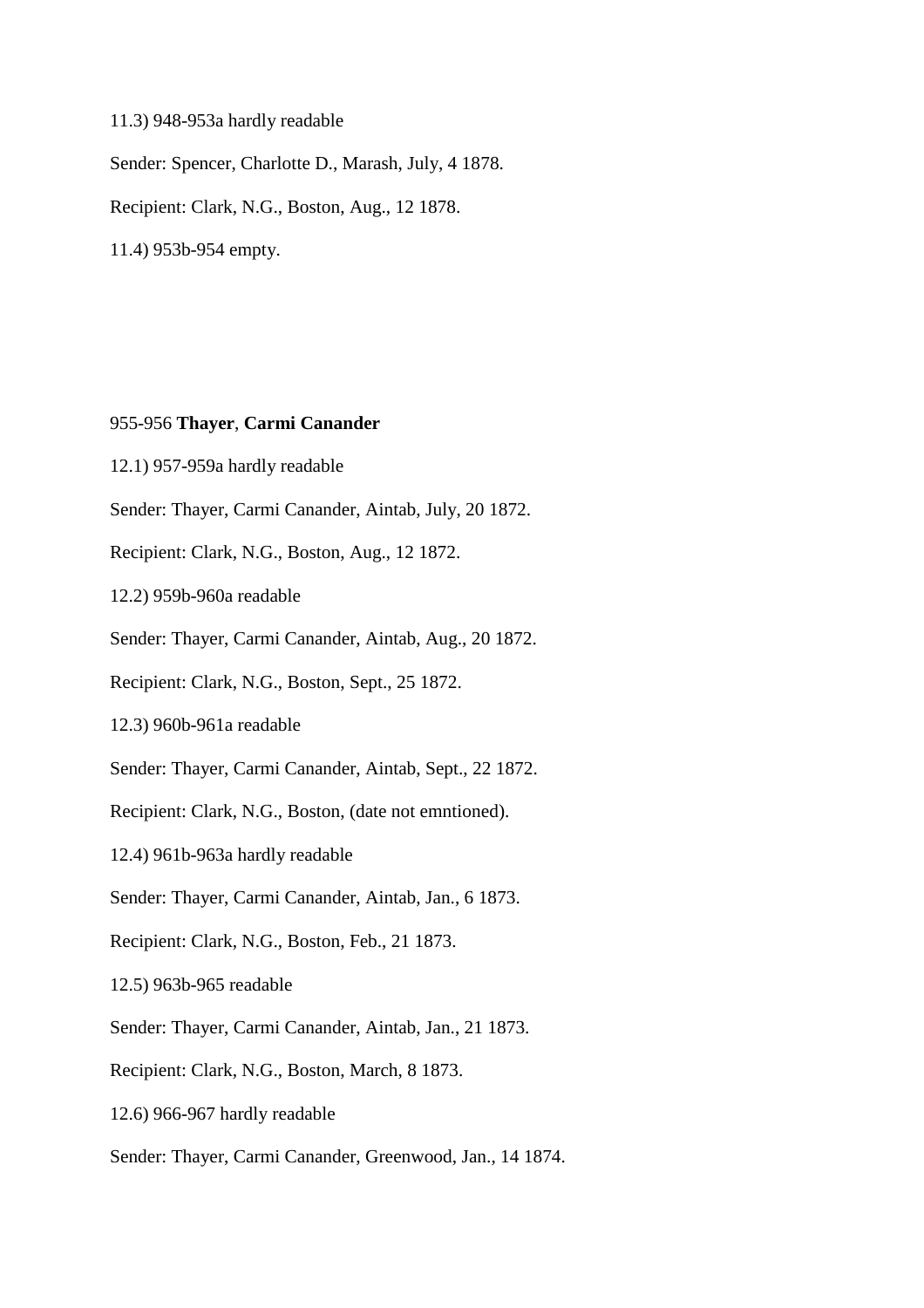Recipient: Clark, N.G., Boston,Jan., 16 1874.

12.7) 968-980 unreadable

#### 981-982 **Towbridge**, **Mrs. T.C. Margaret**

- 13.1) 983-985a readable
- Sender: Towbridge, Mrs. T.C. Margaret, Marash, Jan., 25 1872.
- Recipient: Clark, N.G., Boston,March, 16 1872.
- 13.2) 985b-987a readable
- Sender: Towbridge, Mrs. T.C. Margaret, Marash, Jan., 28 1872.
- Recipient: Clark, N.G., Boston, March, 27 1872.
- 13.3) 987b-988a empty.
- 13.4) 988b-989 readable
- Sender: Towbridge, Mrs. T.C. Margaret, Marash, Feb., 26 1872.
- Recipient: Clark, N.G., Boston, Apr., 11 1872.
- 13.5) 990-991 readable
- Sender: Towbridge, Mrs. T.C. Margaret, Marash, Feb., 20 1872.
- Recipient: Clark, N.G., Boston, Apr., 5 1872.
- 13.6) 992-993a readable
- Sender: Towbridge, Mrs. T.C. Margaret, Marash, Feb., 12 1872.
- Recipient: Clark, N.G., Boston, March, 29 1872.
- 13.7) 993b-995a readable
- Sender: Towbridge, Mrs. T.C. Margaret, Marash, March, 1 1872.
- Recipient: Clark, N.G., Boston, Apr., 16 1872.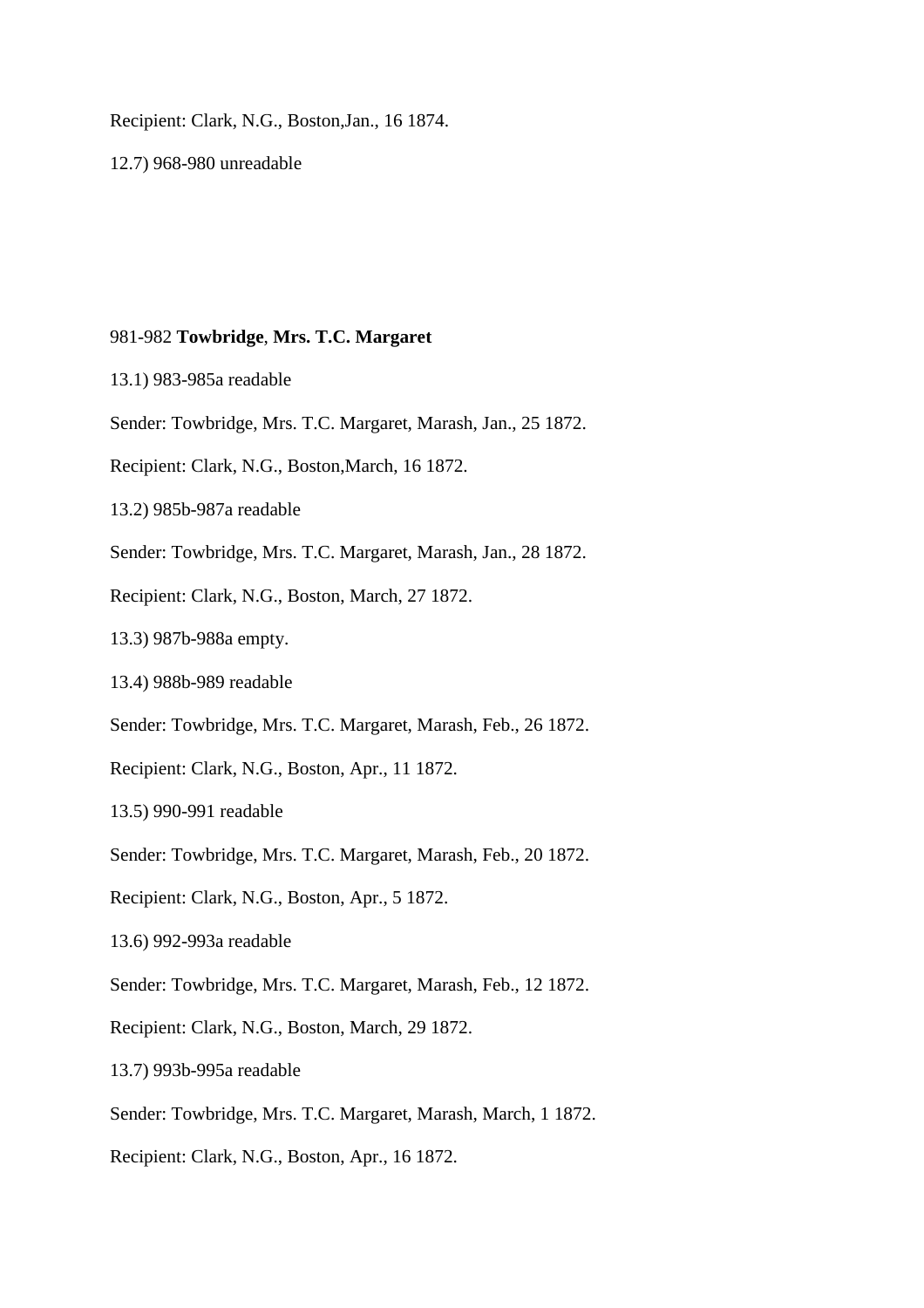- 13.8) 995b-997a readable
- Sender: Towbridge, Mrs. T.C. Margaret, Marash, March, 10 1872.
- Recipient: Clark, N.G., Boston, Apr., 25 1872.
- 13.9) 997b-1000a readable
- Sender: Towbridge, Mrs. T.C. Margaret, Marash, March, 23 1872.
- Recipient: Clark, N.G., Boston, May, 10 1872.
- 13.10) 1000b-1001a readable
- Sender: Towbridge, Mrs. T.C. Margaret, Marash, Apr., 16 1872.
- Recipient: Clark, N.G., Boston, May, 20 1872.
- 13.11) 1001b-1003a readable
- Sender: Towbridge, Mrs. T.C. Margaret, Marash, Apr., 11 1872.
- Recipient: Clark, N.G., Boston,May, 25 1872.
- 13.12) 1003b-1005a readable
- Sender: Towbridge, Mrs. T.C. Margaret, Marash, Apr., 30 1872.
- Recipient: Clark, N.G., Boston, June, 4 1872.
- 13.13) 1005b-1011a readable
- Sender: Towbridge, Mrs. T.C. Margaret, Marash, May, 2 1872.
- Recipient: Clark, N.G., Boston,June, 17 1872.
- Attacment: 1006-1011a a list.
- 13.14) 1011b-1013a readable
- Sender: Towbridge, Mrs. T.C. Margaret, Marash, May, 6 1872.
- Recipient: Clark, N.G., Boston, June, 17 1872.
- 13.15) 1013b-1015a readable
- Sender: Towbridge, Mrs. T.C. Margaret, Marash, May, 15 1872.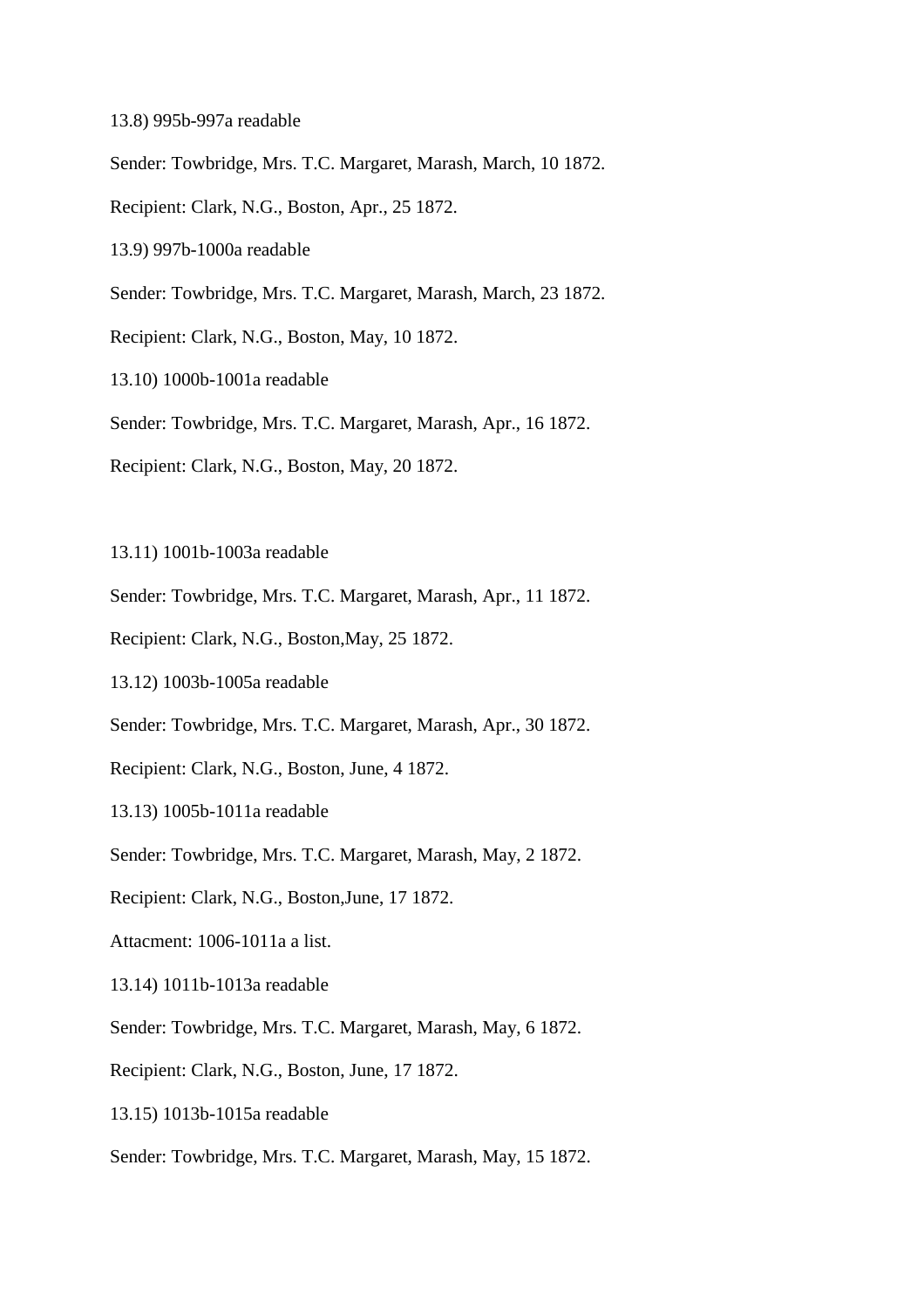Recipient: Clark, N.G., Boston, June, 25 1872.

- 13.16) 1015b-1016a readable
- Sender: Towbridge, Mrs. T.C. Margaret, Marash, May, 21 1872.
- Recipient: Clark, N.G., Boston, (date not mentioned).
- 13.17) 1016b redable
- Sender: Towbridge, Mrs. T.C. Margaret, Marash, May, 27 1872.
- Recipient: Clark, N.G., Boston, (date not mentioned).
- 13.18) 1017-1019 readable
- Sender: Towbridge, Mrs. T.C. Margaret, Marash, June, 15 1872.
- Recipient: Clark, N.G., Boston, July, 22 1872.
- 13.19) 1020-1021 readable
- Sender: Towbridge, Mrs. T.C. Margaret, Marash, June, 26 1872.
- Recipient: Clark, N.G., Boston, July, 31 1872.
- 13.20) 1022-1024 readable
- Sender: Towbridge, Mrs. T.C. Margaret, Marash, June, 17 1872.
- Recipient: Clark, N.G., Boston, (date not mentioned).
- 13.21) 1025-1027 readable
- Sender: Towbridge, Mrs. T.C. Margaret, Beirut, July, 1 1872.
- Recipient: Clark, N.G., Boston, July, 29 1872.
- 13.22) 1028-1030a readable
- Sender: Towbridge, Mrs. T.C. Margaret, Marash, July, 23 1872.
- Recipient: Clark, N.G., Boston, Aug., 12 1872.
- 13.23) 1030b-1032a readable
- Sender: Towbridge, Mrs. T.C. Margaret, Constantinople, Aug., 14 1872.
- Recipient: Clark, N.G., Boston,Sept., 3 1872.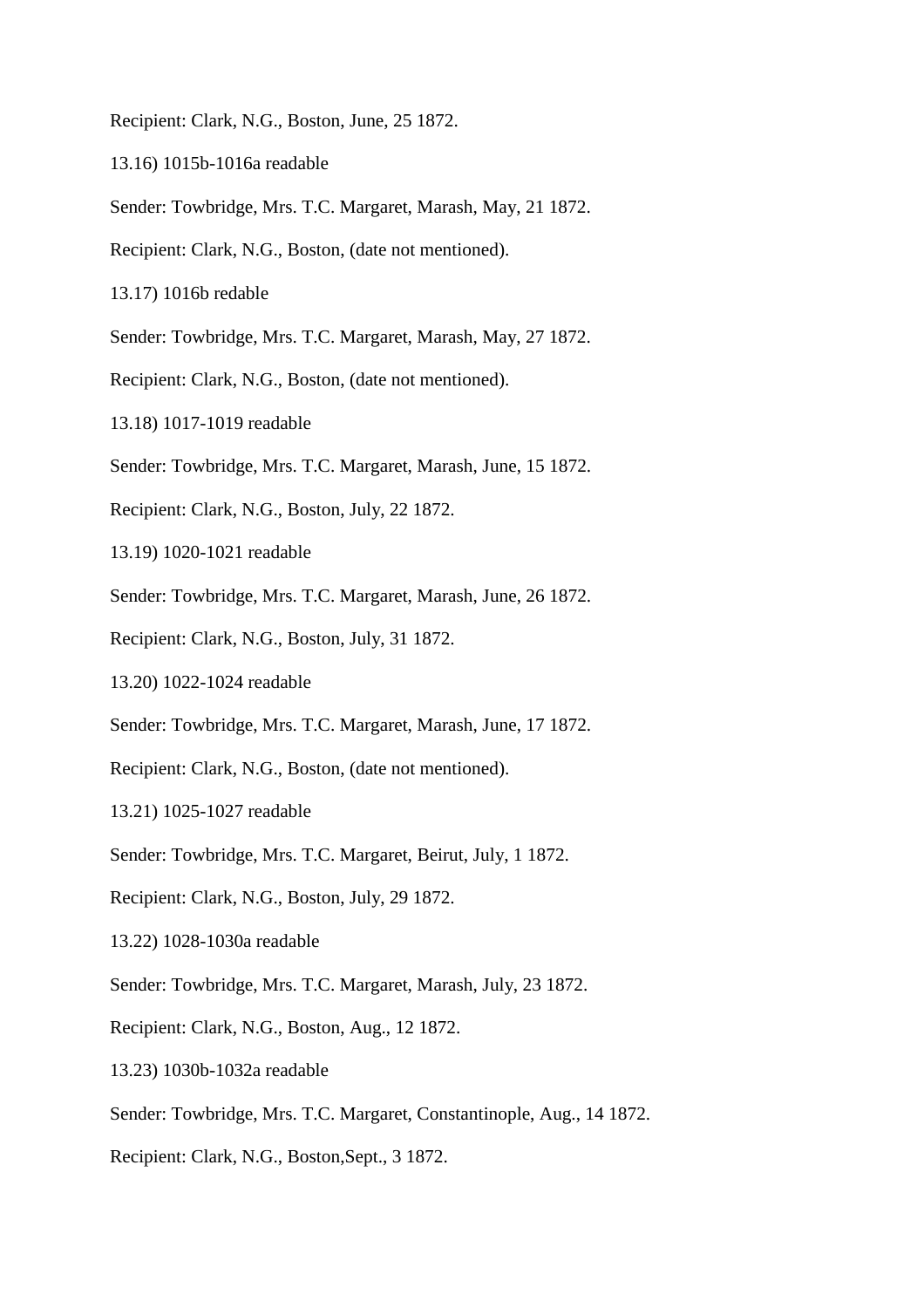- 13.24) 1032b-1033 readable
- Sender: Towbridge, Mrs. T.C. Margaret, Constantinople, Aug., 31 1872.
- Recipient: Clark, N.G., Boston, Sept., 21 1872.
- 13.25) 1034-1036 readable
- Sender: Towbridge, Mrs. T.C. Margaret, Constantinople, Sept., 11 1872.
- Recipient: Clark, N.G., Boston, Sept., 30 1872.
- 13.26) 1037-1039a readable
- Sender: Towbridge, Mrs. T.C. Margaret, Geneva, Sept., 28 1872.
- Recipient: Clark, N.G., Boston, Oct., 15 1872.
- 13.27) 1039b-1041 readable
- Sender: Towbridge, Mrs. T.C. Margaret, London, Oct., 12 1872.
- Recipient: Clark, N.G., Boston, Oct., 28 1872.
- 13.28) 1042-1043 readable
- Sender: Towbridge, Mrs. T.C. Margaret, London, Oct., 18 1872.
- Recipient: Clark, N.G., Boston, Oct., 31 1872.
- 13.29) 1044-1047a readable
- Sender: Towbridge, Mrs. T.C. Margaret, London, Nov., 16 1872.
- Recipient: Clark, N.G., Boston, Dec., 5 1872.
- 13.30) 1047b-1048 readable
- Sender: Towbridge, Mrs. T.C. Margaret, London, Nov., 22 1872.
- Recipient: Clark, N.G., Boston, Dec., 9 1872.
- 13.31) 1049-1054 readable
- Sender: Towbridge, Mrs. T.C. Margaret, London, Dec., 31 1872.
- Recipient: Clark, N.G., Boston, Jan., 16 1873.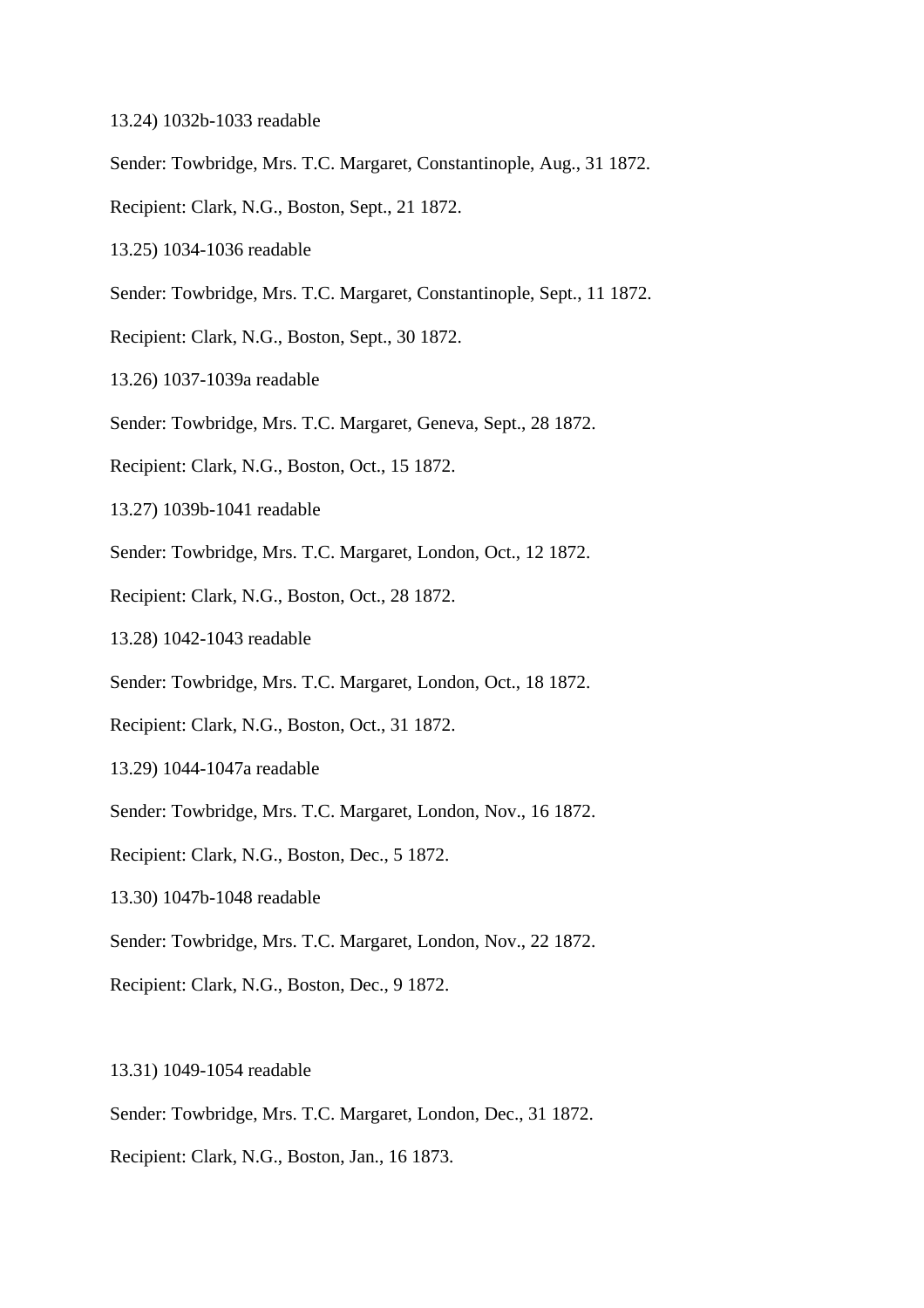- 13.32) 1055-1058 readable
- Sender: Towbridge, Mrs. T.C. Margaret, Glasgow, March, 11 1873.
- Recipient: Clark, N.G., Boston, March, 25 1873.
- 13.33) 1059-1063 readable
- Sender: Towbridge, Mrs. T.C. Margaret, Edinburg, March, 24 1873.
- Recipient: Clark, N.G., Boston, (date not mentioned).
- 13.34) 1064-1066 readable
- Sender: Towbridge, Mrs. T.C. Margaret, Glagow, March, 4 1873.
- Recipient: Clark, N.G., Boston, March, 20 1873.
- 13.35) 1067-1074 readable
- Sender: Towbridge, Mrs. T.C. Margaret, Edinburg, March, 18 1873.
- Recipient: Clark, N.G., Boston, (date not mentioned).
- 13.36) 1075 readable
- Sender: Towbridge, Mrs. T.C. Margaret, March, 11 1873.
- Recipient: Clark, N.G., Boston, (date not emntioned).
- 13.37) 1076-1078 readable
- Sender: Towbridge, Mrs. T.C. Margaret, Edinburg, March, 25 1873.
- Recipient: Clark, N.G., Boston, Apr., 7 1873.
- 13.38) 1079-1081 partially readable
- Sender: Towbridge, Mrs. T.C. Margaret, Edinburg, (date not mentioned).
- Recipient: Clark, N.G., Boston, (date not mentioned).
- 13.39) 1082-1087 readable
- Sender: Towbridge, Mrs. T.C. Margaret, Edinburg, Apr., 3 1873.
- Recipient: Clark, N.G., Boston, (date not mentioned).
- 13.40) 1088-1097 readable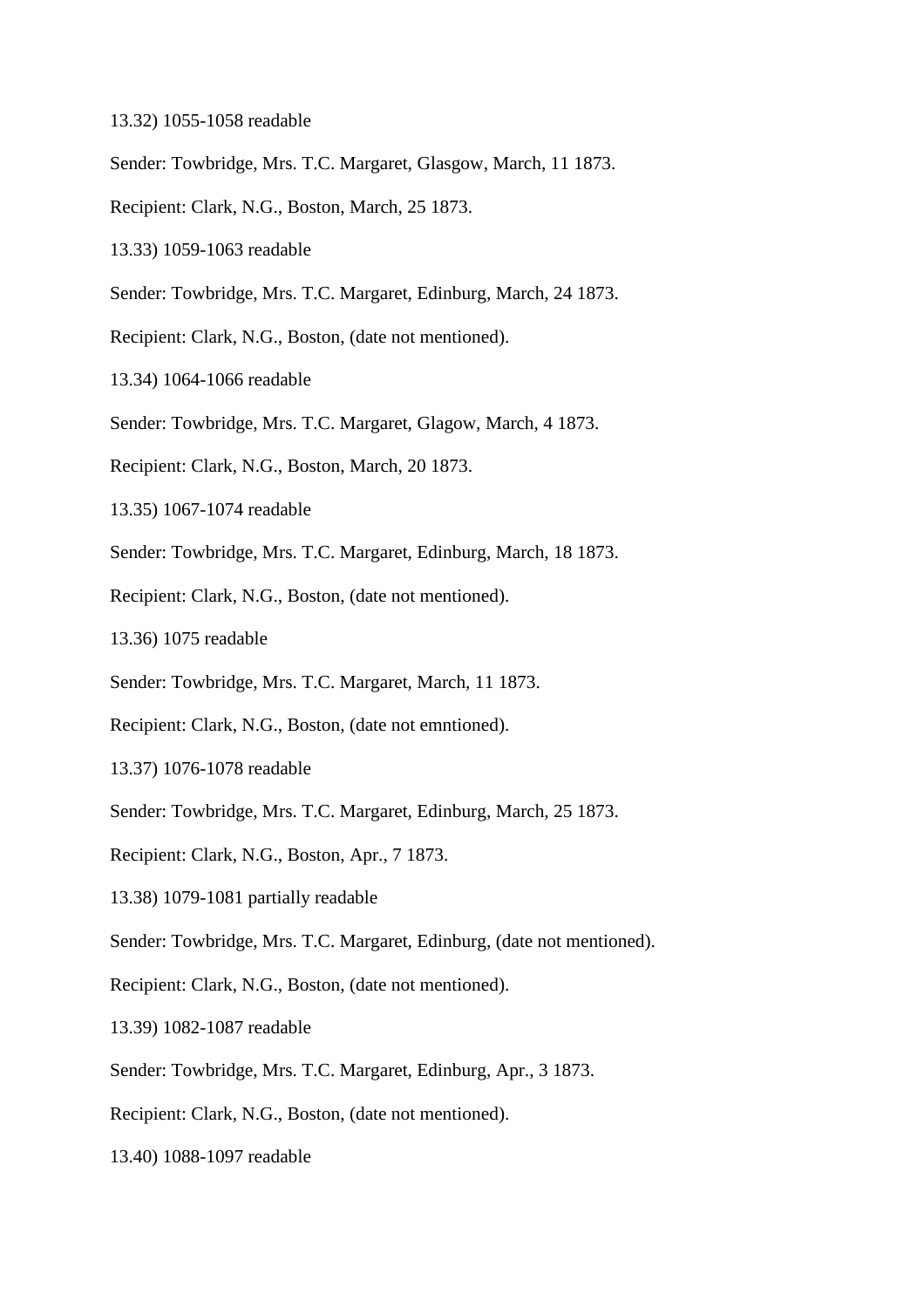Sender: Towbridge, Mrs. T.C. Margaret, London, Apr., 10 1873.

Recipient: Clark, N.G., Boston, (date not mentioned).

- 13.41) 1098-1101 readable
- Sender: Towbridge, Mrs. T.C. Margaret, London, Apr., 15 1873.
- Recipient: Clark, N.G., Boston, (date not mentioned).
- 13.42) 1102-1106 readable
- Sender: Towbridge, Mrs. T.C. Margaret, London, Apr., 29 1873.
- Recipient: Clark, N.G., Boston, May, 14 1873.
- 13.43) 1107-1111a readable
- Sender: Towbridge, Mrs. T.C. Margaret, London, May, 13 1873.
- Recipient: Clark, N.G., Boston, May, 26 1873.
- 13.44) 1111b-1115 partially readable
- Sender: Towbridge, Mrs. T.C. Margaret, London, May, 21 1873.
- Recipient: Clark, N.G., Boston, June, 4 1873.
- 13.45) 1116-1117 readable
- Sender: Towbridge, Mrs. T.C. Margaret, London, May, 27 1873.
- Recipient: Clark, N.G., Boston, June, 13 1873.
- 13.46) 1118-1122 readable
- Sender: Towbridge, Mrs. T.C. Margaret, London, May, 30 1873.
- Recipient: Clark, N.G., Boston, June, 16 1873.
- 13.47) 1123-1127 readable
- Sender: Towbridge, Mrs. T.C. Margaret, London, June, 7 1873.
- Recipient: Clark, N.G., Boston, July, 12 1873.
- 13.48) 1128-1130 partially readable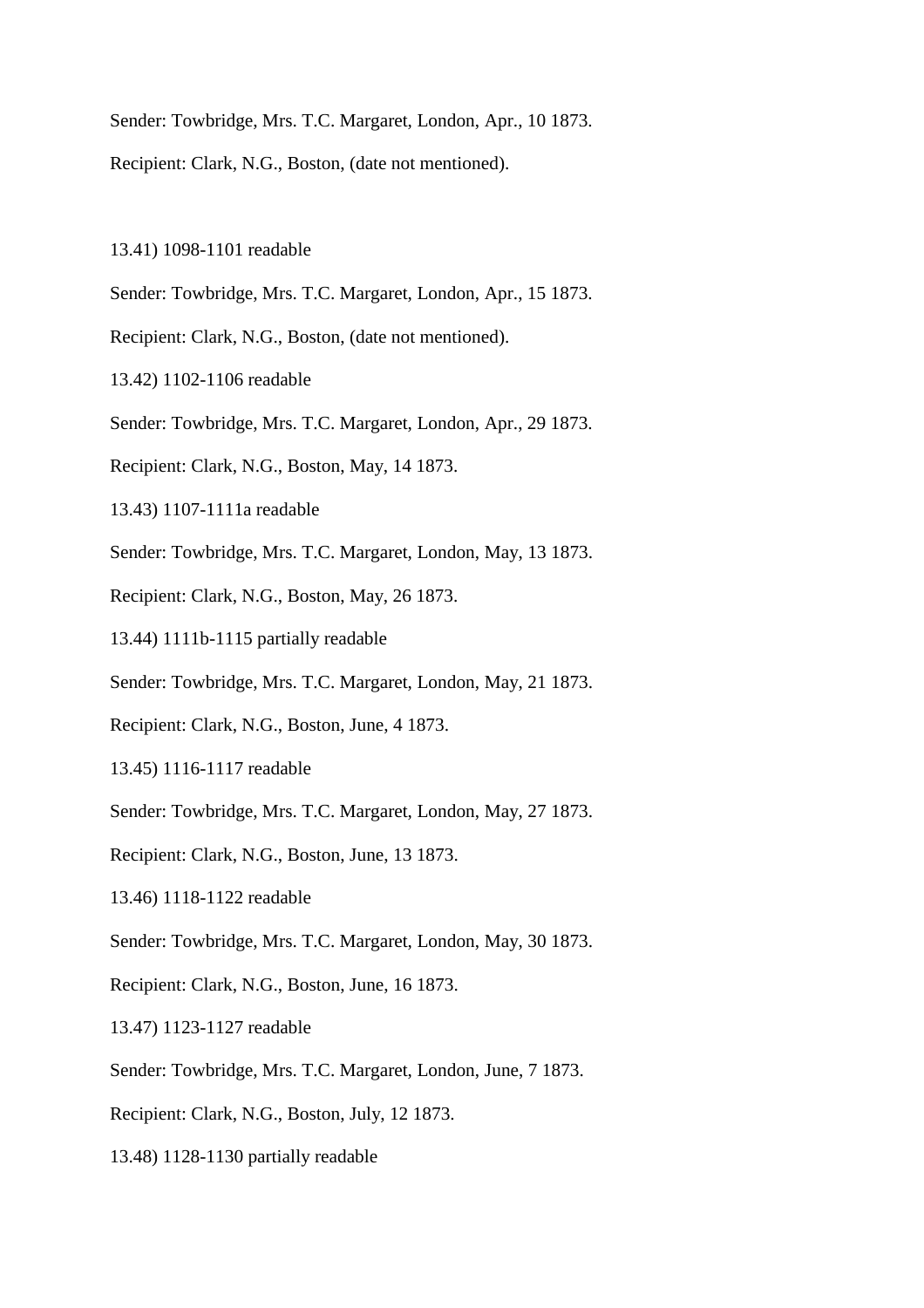- Sender: Towbridge, Mrs. T.C. Margaret, Constantinople, June, 12 1873.
- Recipient: Clark, N.G., Boston, (date not mentioned).
- 13.49) 1131-1132 readable
- Sender: Towbridge, Mrs. T.C. Margaret, London, June, 19 1873.
- Recipient: Clark, N.G., Boston, July, 1 1873.
- 13.50) 1133-1137 readable
- Sender: Towbridge, Mrs. T.C. Margaret, London, June, 26 1873.
- Recipient: Clark, N.G., Boston, July, 9 1873.
- 13.51) 1138-1145 readable
- Sender: Towbridge, Mrs. T.C. Margaret, Scotland, July, 5 1873.
- Recipient: Clark, N.G., Boston, (date not mentioned).
- 13.52) 1146-1148 readable
- Sender: Towbridge, Mrs. T.C. Margaret, N.H., Sept., 5 1873.
- Recipient: Clark, N.G., Boston, Sept., 6 1873.
- 13.53) 1149 readable
- Sender: Towbridge, Mrs. T.C. Margaret, N.H., Oct., 10 1873.
- Recipient: Clark, N.G., Boston, (date not mentioned).
- 13.54) 1150-1152 unreadable
- 13.55) 1153-1154 readable
- Sender: Towbridge, Mrs. T.C. Margaret, N.H., New York, Feb., 8 1874.
- Recipient: Clark, N.G., Boston, Feb., 10 1874.
- 13.56) 1155-1157 readable
- Sender: Towbridge, Mrs. T.C. Margaret, N.H., New York, Sept., 6 1874.
- Recipient: Clark, N.G., Boston, Sept., 7 1874.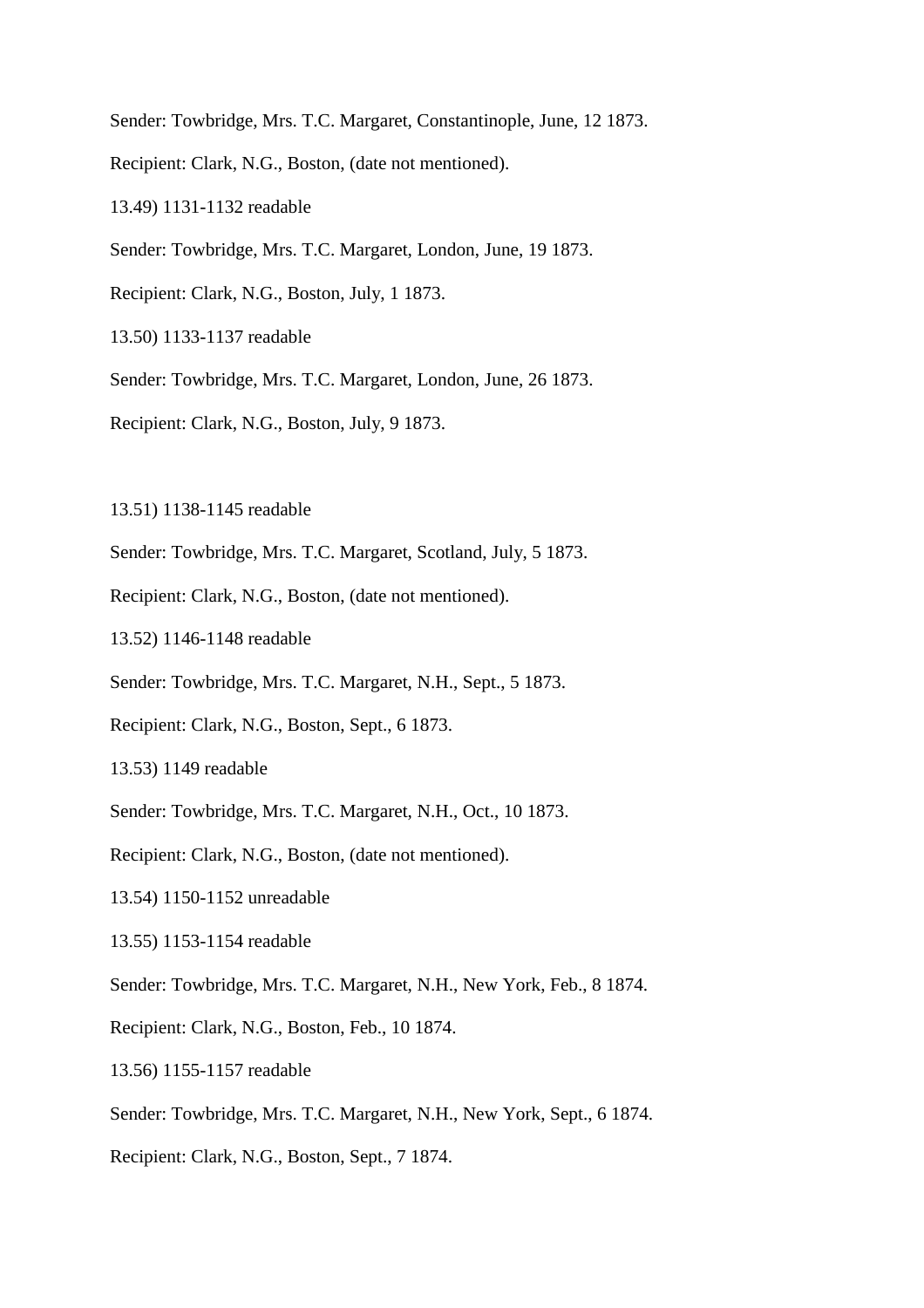13.57) 1158 empty

- 13.58) 1159-1160 readable
- Sender: Towbridge, Mrs. T.C. Margaret, N.H., New York, Sept., 6 1875.
- Recipient: Clark, N.G., Boston, Sept., 7 1875.
- 13.59) 1161-1162-readable
- Sender: Towbridge, Mrs. T.C. Margaret, N.H., New York, Jan., 31 1876.
- Recipient: Clark, N.G., Boston, Feb., 1 1876.
- 13.60) 1163-1165 readable
- Sender: Towbridge, Mrs. T.C. Margaret, N.H., London, Feb., 9 1876.
- Recipient: Clark, N.G., Boston, Feb., 22 1876.
- 13.61) 1166-1170a readable
- Sender: Towbridge, Mrs. T.C. Margaret, N.H., London, June, 10 1876.
- Recipient: Clark, N.G., Boston, June, 26 1876.
- 13.62) 1170b-1171 unreadable
- 13.63) 1172-1174 readable
- Sender: Towbridge, Mrs. T.C. Margaret, N.H., London, July, 13 1876.
- Recipient: Clark, N.G., Boston, July, 24 1876.
- 13.64) 1175-1179 readable
- Sender: Towbridge, Mrs. T.C. Margaret, N.H., London, July, 25 1876.
- Recipient: Clark, N.G., Boston, Aug., 10 1876.
- 13.65) 1180-1184 readable
- Sender: Towbridge, Mrs. T.C. Margaret, N.H., London, Aug., 14 1876.
- Recipient: Clark, N.G., Boston, Aug., 28 1876.
- 13.66) 1185-1187 readable
- Sender: Towbridge, Mrs. T.C. Margaret, N.H., Aintab, Jan., 31 1877.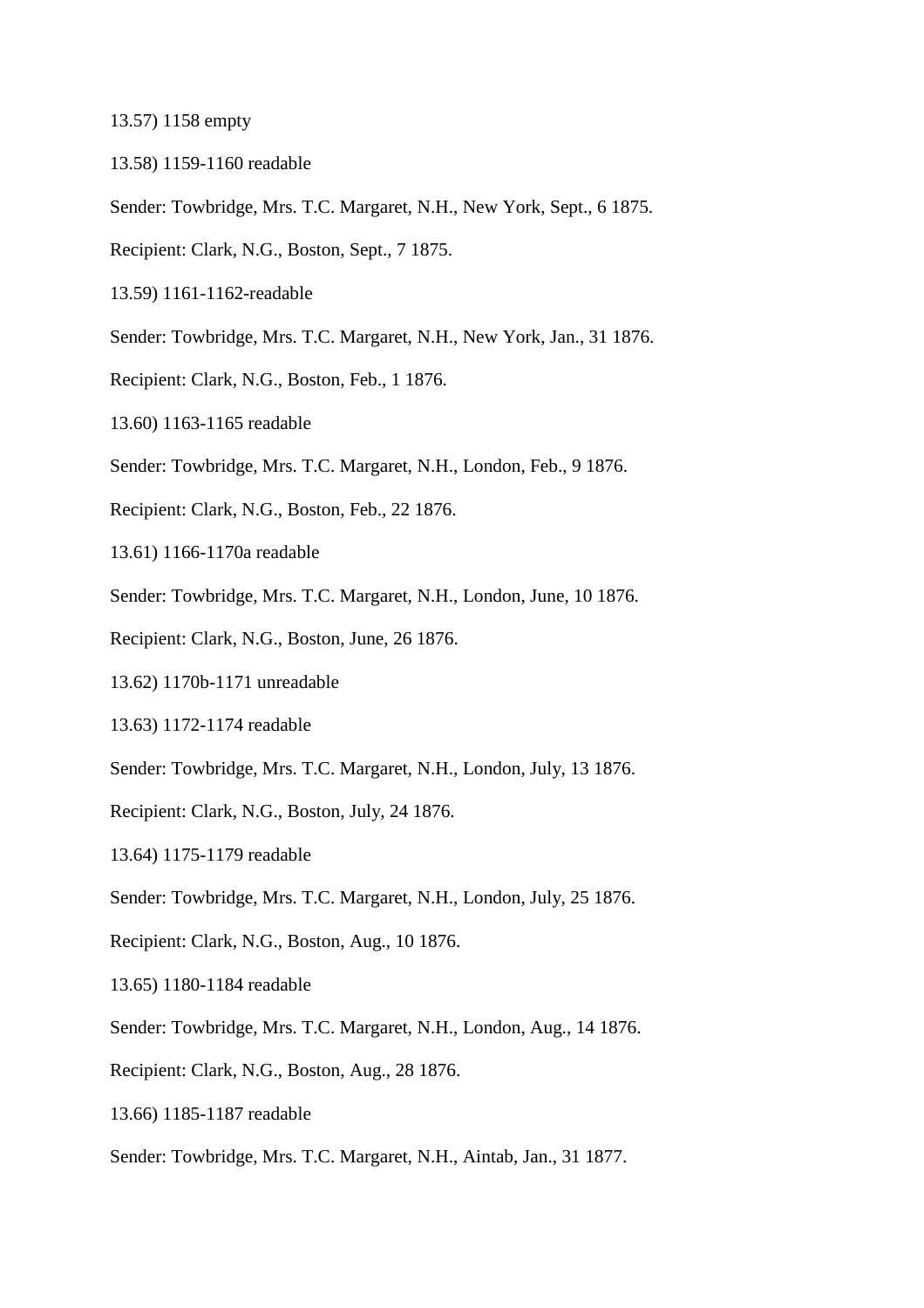- Recipient: Clark, N.G., Boston, May, 1 1877.
- 13.67) 1188-1191 readable
- Sender: Towbridge, Mrs. T.C. Margaret, N.H., Aleppo, Apr., 11 1877.
- Recipient: Clark, N.G., Boston, May, 7 1877.
- 13.68) 1192-1195a partially readable
- Sender: Towbridge, Mrs. T.C. Margaret, N.H., Aintab, Apr., 24 1877.
- Recipient: Clark, N.G., Boston, (date not mentioned).
- 13.69) 1195b-1196 readable
- Sender: Towbridge, Mrs. T.C. Margaret, N.H., Aintab, May, 2 1877.
- Recipient: Clark, N.G., Boston, June, 7 1877.
- 13.70) 1197-1199 readable
- Sender: Towbridge, Mrs. T.C. Margaret, N.H., Aintab, May, 16 1877.
- Recipient: Clark, N.G., Boston, June, 21 1877.
- 13.71) 1200-1202 readable
- Sender: Towbridge, Mrs. T.C. Margaret, N.H., Aintab, May, 22 1877.
- Recipient: Clark, N.G., Boston, (date not mentioned).
- 13.72) 1203-1204 readable
- Sender: Towbridge, Mrs. T.C. Margaret, N.H., Aintab, July, 17 1877.
- Recipient: Clark, N.G., Boston, Aug., 25 1877.
- 13.73) 1205-1207a readable
- Sender: Towbridge, Mrs. T.C. Margaret, N.H., Aintab, July, 23 1877.
- Recipient: Clark, N.G., Boston, (date not mentioned).
- 13.74) 1207b-1209 readable
- Sender: Towbridge, Mrs. T.C. Margaret, N.H., Aintab, Sept., 18 1877.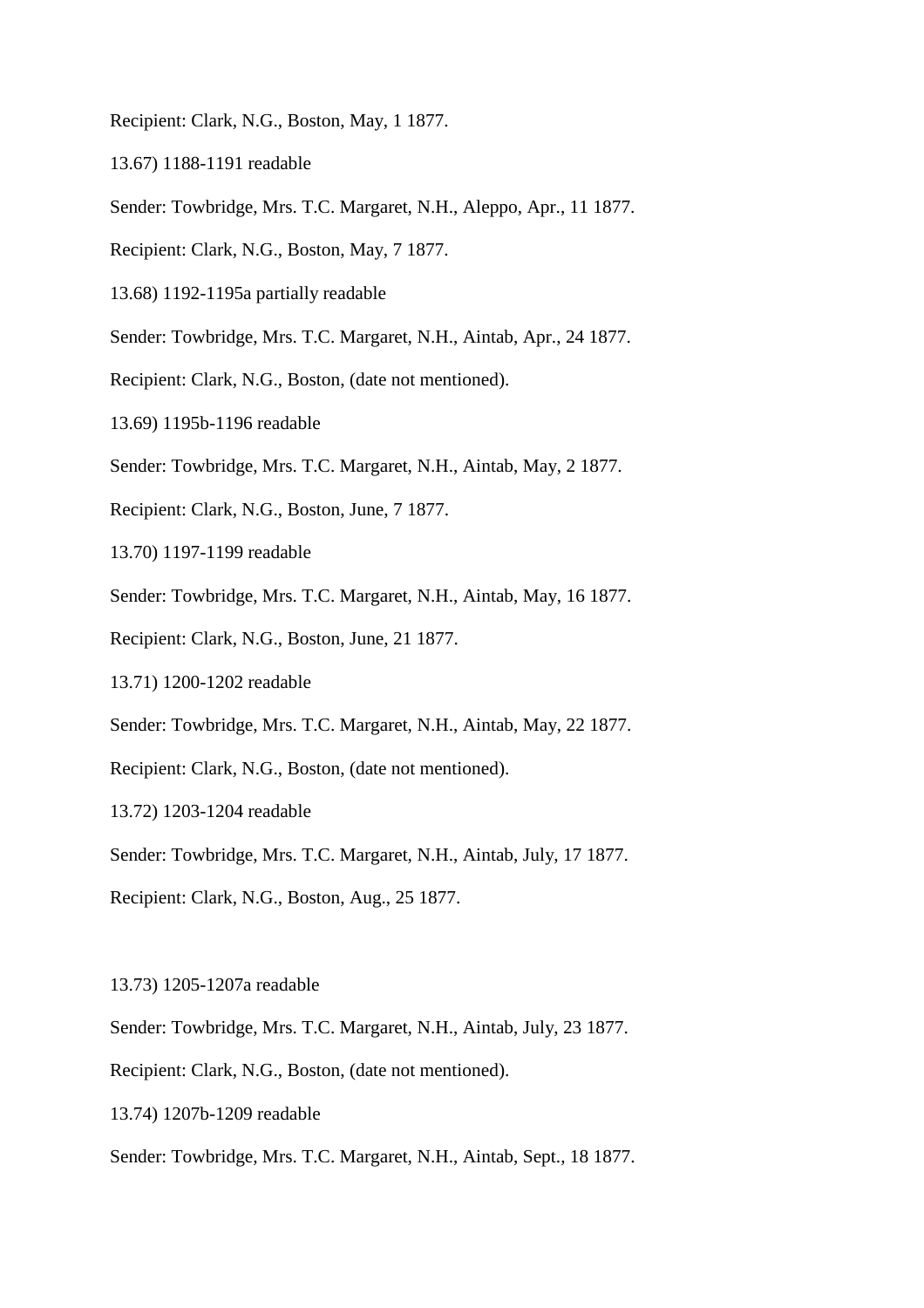- Recipient: Clark, N.G., Boston, Oct., 29 1877.
- 13.75) 1210-1213 readable
- Sender: Towbridge, Mrs. T.C. Margaret, N.H., Aintab, Feb., 10 1878.
- Recipient: Clark, N.G., Boston, (date not mentioned).
- 13.76) 1214-1216 readable
- Sender: Towbridge, Mrs. T.C. Margaret, N.H., Aintab, March, 12 1878.
- Recipient: Clark, N.G., Boston, Apr., 22 1878.
- 13.77) 1217-1218a readable
- Sender: Towbridge, Mrs. T.C. Margaret, N.H., Aintab, Apr., 13 1878.
- Recipient: Clark, N.G., Boston, May, 27 1878.
- 13.78) 1218b-1219a readable
- Sender: Towbridge, Mrs. T.C. Margaret, N.H., Aintab, Apr., 30 1878.
- Recipient: Clark, N.G., Boston, June, 8 1878.
- 13.79) 1219b-1221a readable
- Sender: Towbridge, Mrs. T.C. Margaret, N.H., Aintab, July, 8 1878.
- Recipient: Clark, N.G., Boston, Aug., 15 1878.
- 13.79) 1221b-1122 readable
- Sender: Towbridge, Mrs. T.C. Margaret, N.H., Aintab, July, 22 1878.
- Recipient: Clark, N.G., Boston, Aug., 22 1878.
- 13.80) 1123-1226 partially readable
- Sender: Towbridge, Mrs. T.C. Margaret, N.H., Aintab, Aug., 8 1878.
- Recipient: Clark, N.G., Boston, Sept.,18 1878.
- 13.81) 1227-1235 readable
- Sender: Towbridge, Mrs. T.C. Margaret, N.H., Aintab, Jan., 31 1879.
- Recipient: Clark, N.G., Boston, (date not mentioned).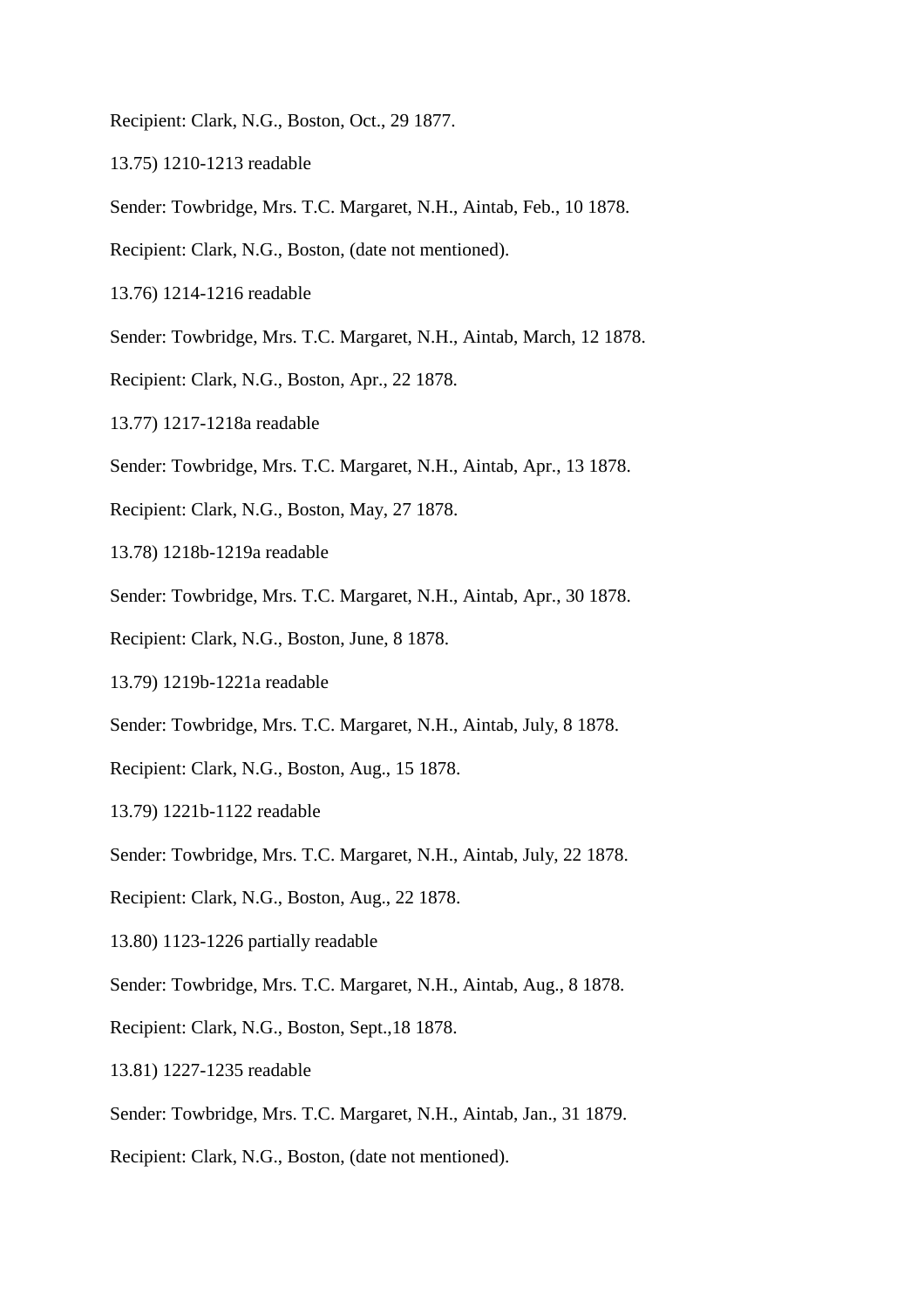- 13.82) 1236-1238 hardly readable
- Sender: Towbridge, Mrs. T.C. Margaret, N.H., Aintab, March, 11 1879.
- Recipient: Clark, N.G., Boston, Apr., 21 1879.
- 13.83) 1239-1240 readable
- Sender: Towbridge, Mrs. T.C. Margaret, N.H., Aintab, March, 11 1879.
- Recipient: Clark, N.G., Boston, Apr., 21 1879.
- 13.84) 1241-1243a readable
- Sender: Towbridge, Mrs. T.C. Margaret, N.H., Aintab, March, 25 1879.
- Recipient: Clark, N.G., Boston, (date not mentioned).
- 13.85) 1243b-1244a readable
- Sender: Towbridge, Mrs. T.C. Margaret, N.H., Aintab, Apr., 5 1879.
- Recipient: Clark, N.G., Boston, May, 10 1879.
- 13.86) 1244b-1246a readable
- Sender: Towbridge, Mrs. T.C. Margaret, N.H., Aintab, Apr., 26 1879.
- Recipient: Clark, N.G., Boston, May, 3 1879.
- 13.87) 1246b-1247a readable
- Sender: Towbridge, Mrs. T.C. Margaret, N.H., Aintab, Apr., 29 1879.
- Recipient: Clark, N.G., Boston, (date not mentioned).
- 13.88) 1247b-1248 readable
- Sender: Towbridge, Mrs. T.C. Margaret, N.H., Aintab, Apr., 30 1879.
- Recipient: Clark, N.G., Boston, (date notmentioned).
- 13.89) 1249-1250 readable
- Sender: Towbridge, Mrs. T.C. Margaret, N.H., Aintab, May, 5 1879.
- Recipient: Clark, N.G., Boston, June, 11 1879.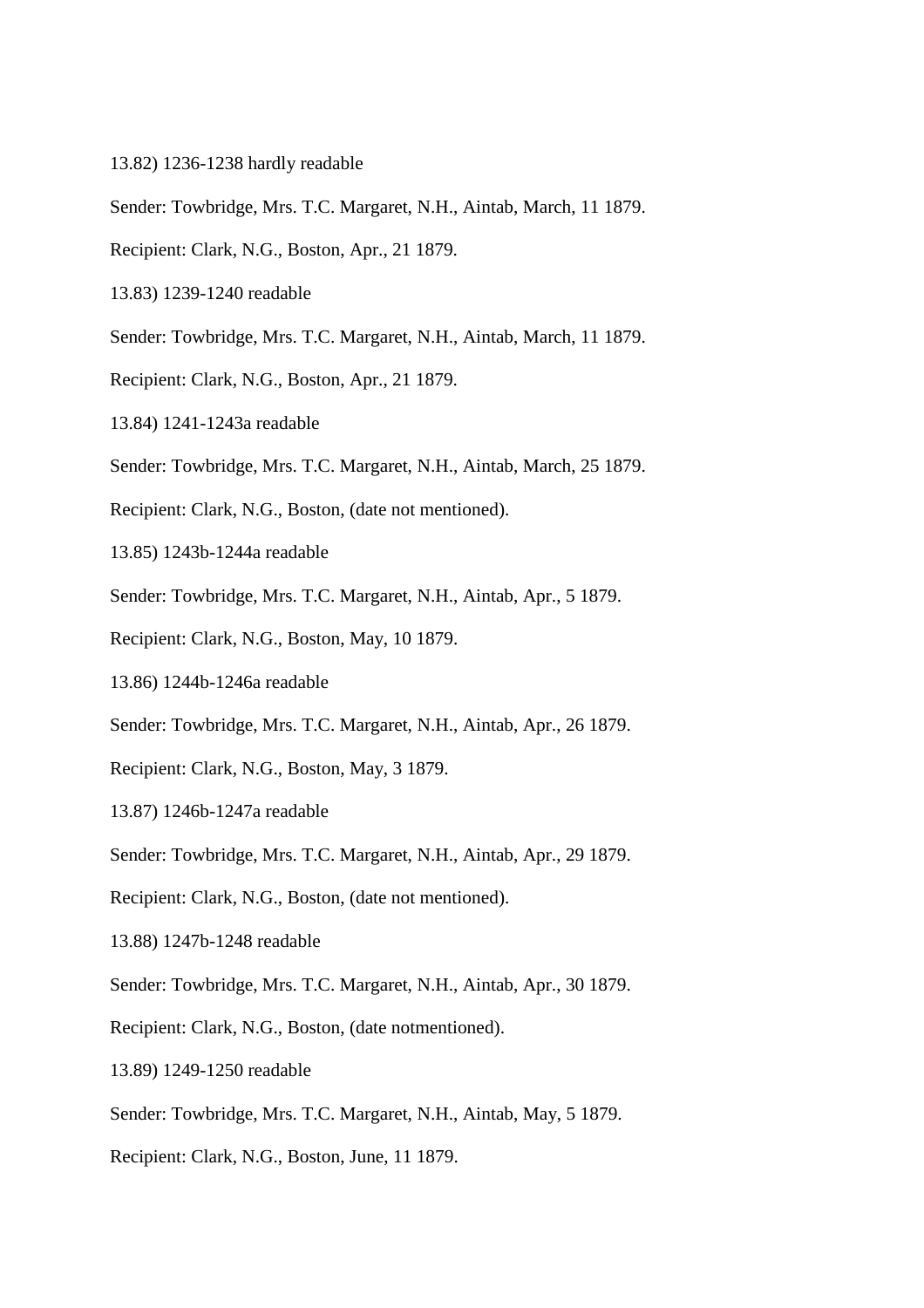- 13.90) 1251-1253 readable
- Sender: Towbridge, Mrs. T.C. Margaret, N.H., Aintab, May, 12 1879.
- Recipient: Clark, N.G., Boston, (date not mentioned).
- 13.91) 1254-1257 readable
- Sender: Towbridge, Mrs. T.C. Margaret, N.H., Aintab, May, 19 1879.
- Recipient: Clark, N.G., Boston, June, 30 1879.
- 13.92) 1258-1260 hardly readable
- Sender: Towbridge, Mrs. T.C. Margaret, N.H., Aintab, Feb., 17 1879.
- Recipient: Clark, N.G., Boston, March, 19 1879.
- 13.93) 1261-1265a readable
- Sender: Towbridge, Mrs. T.C. Margaret, N.H., Aintab, May, 23 1879.
- Recipient: Clark, N.G., Boston, June, 30 1879.
- 13.94) 1265b-1267 readable
- Sender: Towbridge, Mrs. T.C. Margaret, N.H., Aintab, June, 3 1879.
- Recipient: Clark, N.G., Boston, (date not mentioned).
- 13.95) 1268-1271 readable
- Sender: Towbridge, Mrs. T.C. Margaret, N.H., Aintab, July, 18 1879.
- Recipient: Clark, N.G., Boston, Aug., 21 1879.
- 13.96) 1272-1279a readable
- Sender: Towbridge, Mrs. T.C. Margaret, N.H., Aintab, Aug., 7 1879.
- Recipient: Clark, N.G., Boston, Sept., 20 1879.
- 13.97) 1279b-1280 readable
- Sender: Towbridge, Mrs. T.C. Margaret, N.H., Aintab, Aug., 12 1879.
- Recipient: Clark, N.G., Boston, Sept., 26 1879.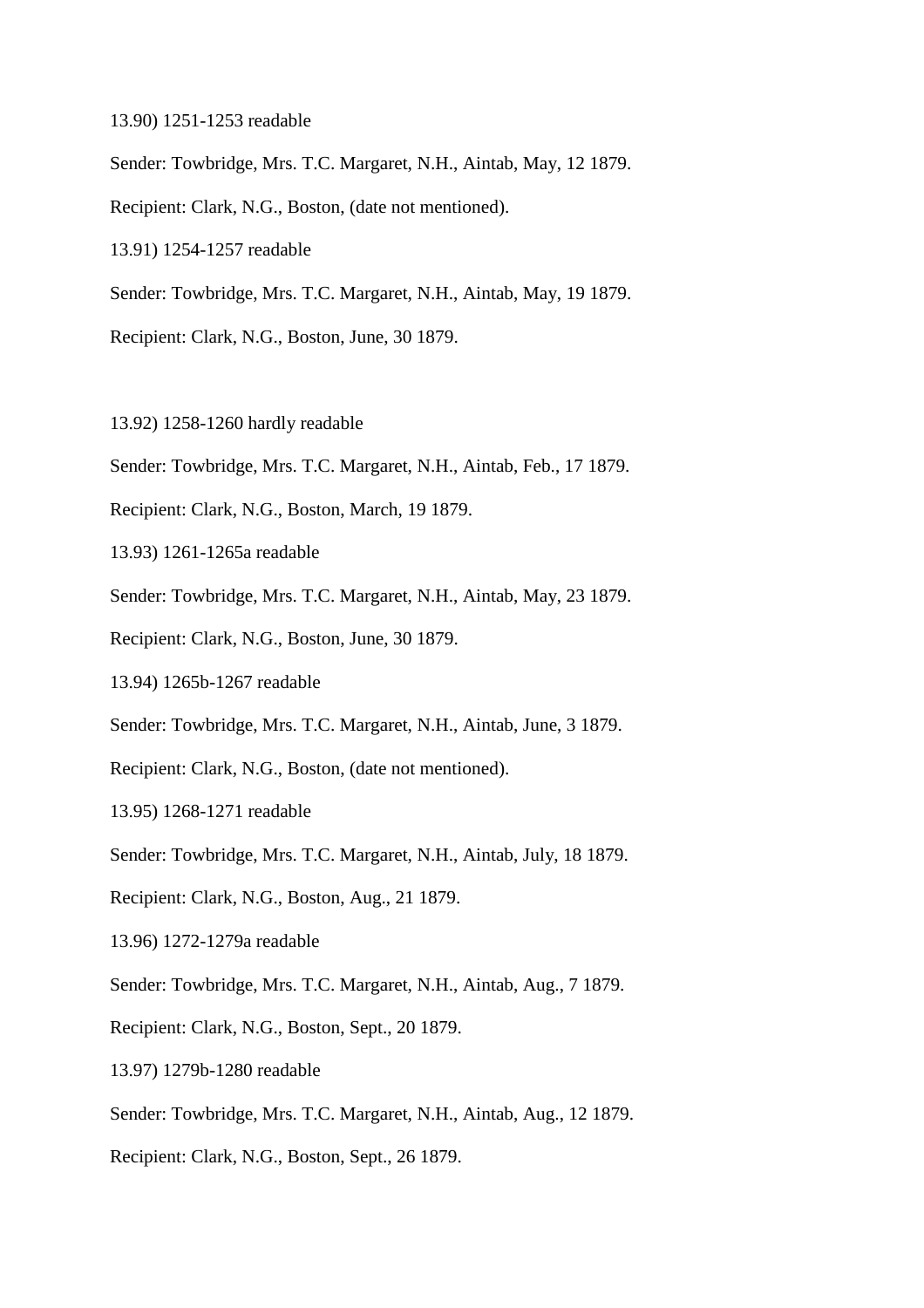- 13.98) 1281-1282 readable
- Sender: Towbridge, Mrs. T.C. Margaret, N.H., Aintab, Sept., 19 1879.
- Recipient: Clark, N.G., Boston, (date not mentioned).
- 13.99) 1283-1285 readable
- Sender: Towbridge, Mrs. T.C. Margaret, N.H., Aleppo, Sept., 13 1879.
- Recipient: Clark, N.G., Boston, (date not mentioned).
- 13.100) 1286-1288a readable
- Sender: Towbridge, Mrs. T.C. Margaret, N.H., Aintab, Oct., 14 1879.
- Recipient: Clark, N.G., Boston, Nov., 11 1879.
- 13.101) 1288b-1289 readable
- Sender: Towbridge, Mrs. T.C. Margaret, N.H., Aintab, Oct., 21 1879.
- Recipient: Clark, N.G., Boston, (date not mentioned).
- 13.102) 1290-1291 readable
- Sender: Towbridge, Mrs. T.C. Margaret, N.H., Aintab, Nov., 11 1879.
- Recipient: Clark, N.G., Boston, Dec., 10 1879.
- 13.103) 1292-1293 readble
- Sender: Towbridge, Mrs. T.C. Margaret, N.H., Aintab, Dec., 8 1879.
- Recipient: Clark, N.G., Boston, (date not mentioned).
- 13.104) 1294-1297 readable
- Sender: Towbridge, Mrs. T.C. Margaret, N.H., Aintab, Dec., 31 1879.
- Recipient: Clark, N.G., Boston, Feb.,9 1880.
- 13.105) 1298 readable
- Sender: Towbridge, Mrs. T.C. Margaret, N.H., Aintab, March, 3 1880.
- Recipient: Clark, N.G., Boston, (date not mentined).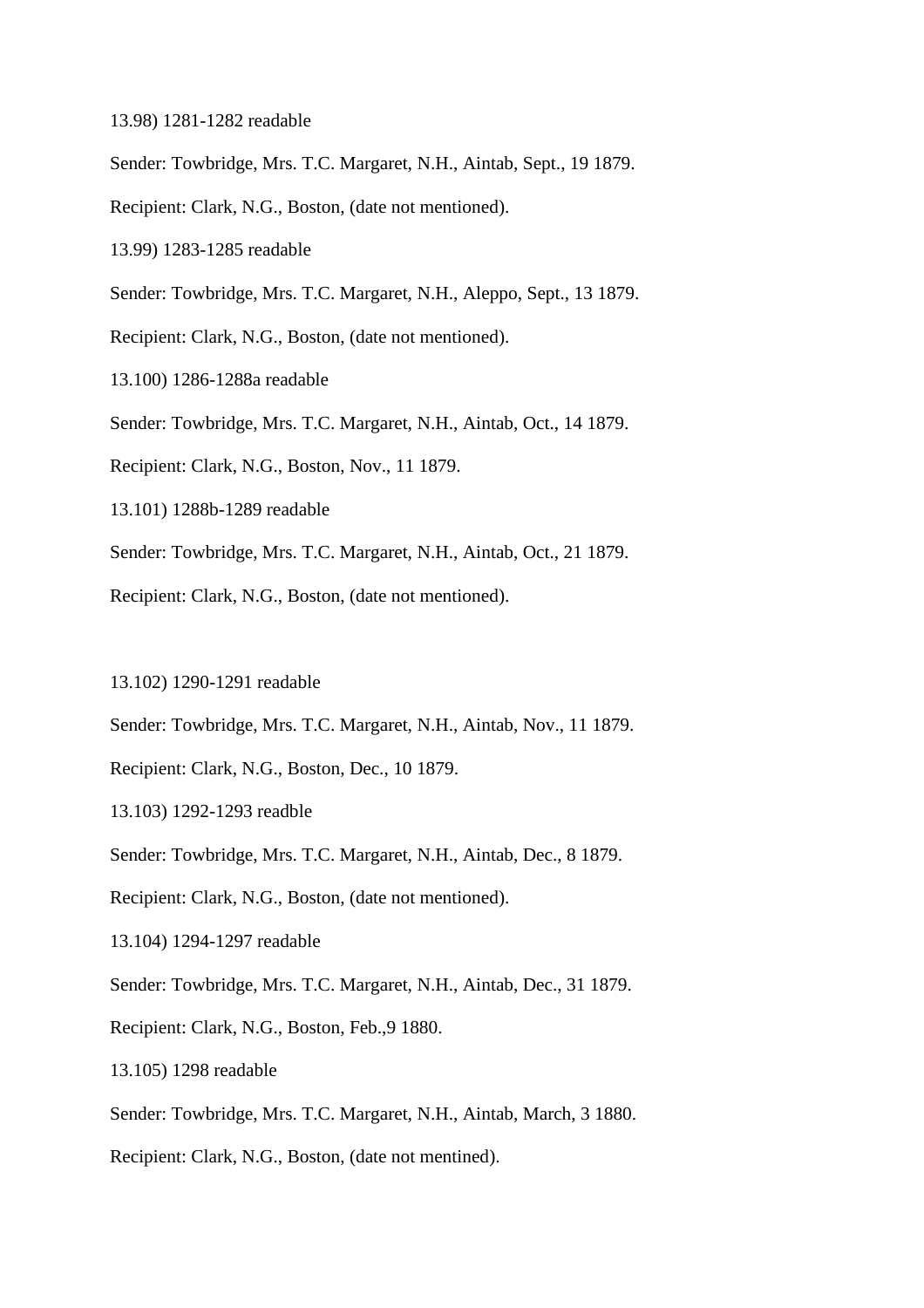- 13.106) 1299-1301 readable
- Sender: Towbridge, Mrs. T.C. Margaret, N.H., Aintab, March, 9 1880.
- Recipient: Clark, N.G., Boston, Apr., 20 1880.
- 13.107) 1302-1303 readable
- Sender: Towbridge, Mrs. T.C. Margaret, N.H., Aintab, March, 18 1880.
- Recipient: Clark, N.G., Boston, (date not mentioned).
- 13.108) 1304 unreadable
- Sender: Towbridge, Mrs. T.C. Margaret, N.H., Aintab, March, 19 1880.
- Recipient: Clark, N.G., Boston, Apr., 20 1880.
- 13.109) 1305-1307a readable
- Sender: Towbridge, Mrs. T.C. Margaret, N.H., Aintab, May, 11 1880.
- Recipient: Clark, N.G., Boston, June, 19 1880.
- 13.110) 1307b-1308a readable
- Sender: Towbridge, Mrs. T.C. Margaret, N.H., Aintab, May, 26 1880.
- Recipient: Clark, N.G., Boston, June 28 1880.
- 13.111) 1308b-1310a readable
- Sender: Towbridge, Mrs. T.C. Margaret, N.H., Aintab, June, 18 1880.
- Recipient: Clark, N.G., Boston, July, 24 1880.
- 13.112) 1310b readable
- Sender: Towbridge, Mrs. T.C. Margaret, N.H., Aintab, July, 16 1880.
- Recipient: Clark, N.G., Boston, (date not mentioned).
- 13.113) 1311-1312a readable
- Sender: Towbridge, Mrs. T.C. Margaret, N.H., Aintab, July, 24 1880.
- Recipient: Clark, N.G., Boston, Aug., 30 1880.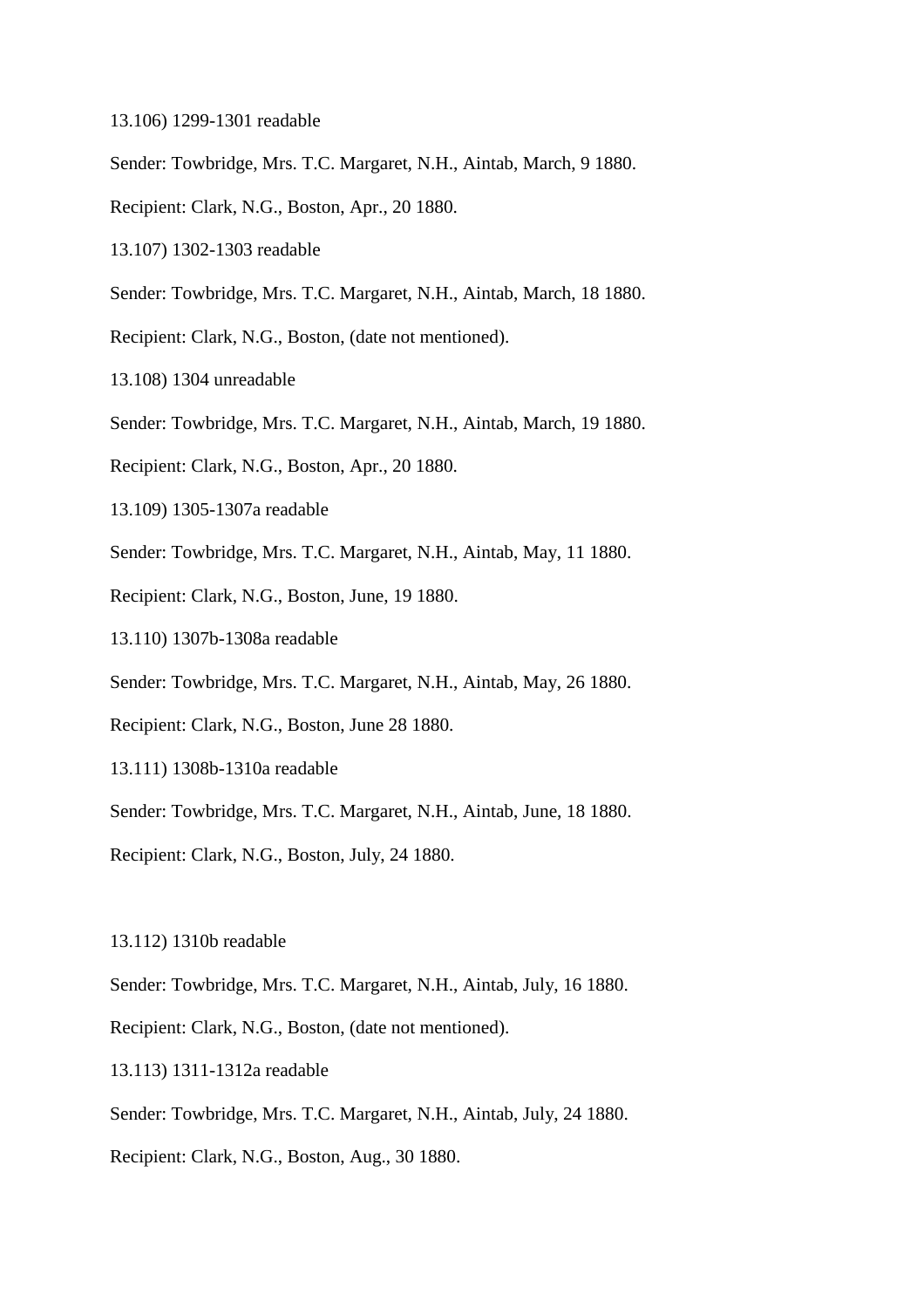### 13.114) 1312b-1314 readable

Sender: Towbridge, Mrs. T.C. Margaret, N.H., Aintab, Aug.,19 1880.

Recipient: Clark, N.G., Boston, (date not mentioned).

### 1315 **Williams**, **Mary L**.

14.1) 1316-1319a hardly readable

Sender: Williams, Mary L., Marash, May, 19 1872.

Recipient: Clark, N.G., Boston, June, 17 1872.

14.2) 1319b-1333 unreadable

14.3) 1333-1334 hardly readable

Sender: Williams, Mary L., Marash, Oct., 20 1875.

Recipient: Clark, N.G., Boston, (date not mentioned).

14.3) 1335-1336 unreadable

14.4) 1337-1338 hardly readable

Sender: Williams, Mary L., Marash, March, 14 1875.

Recipient: Clark, N.G., Boston, (date not mentioned).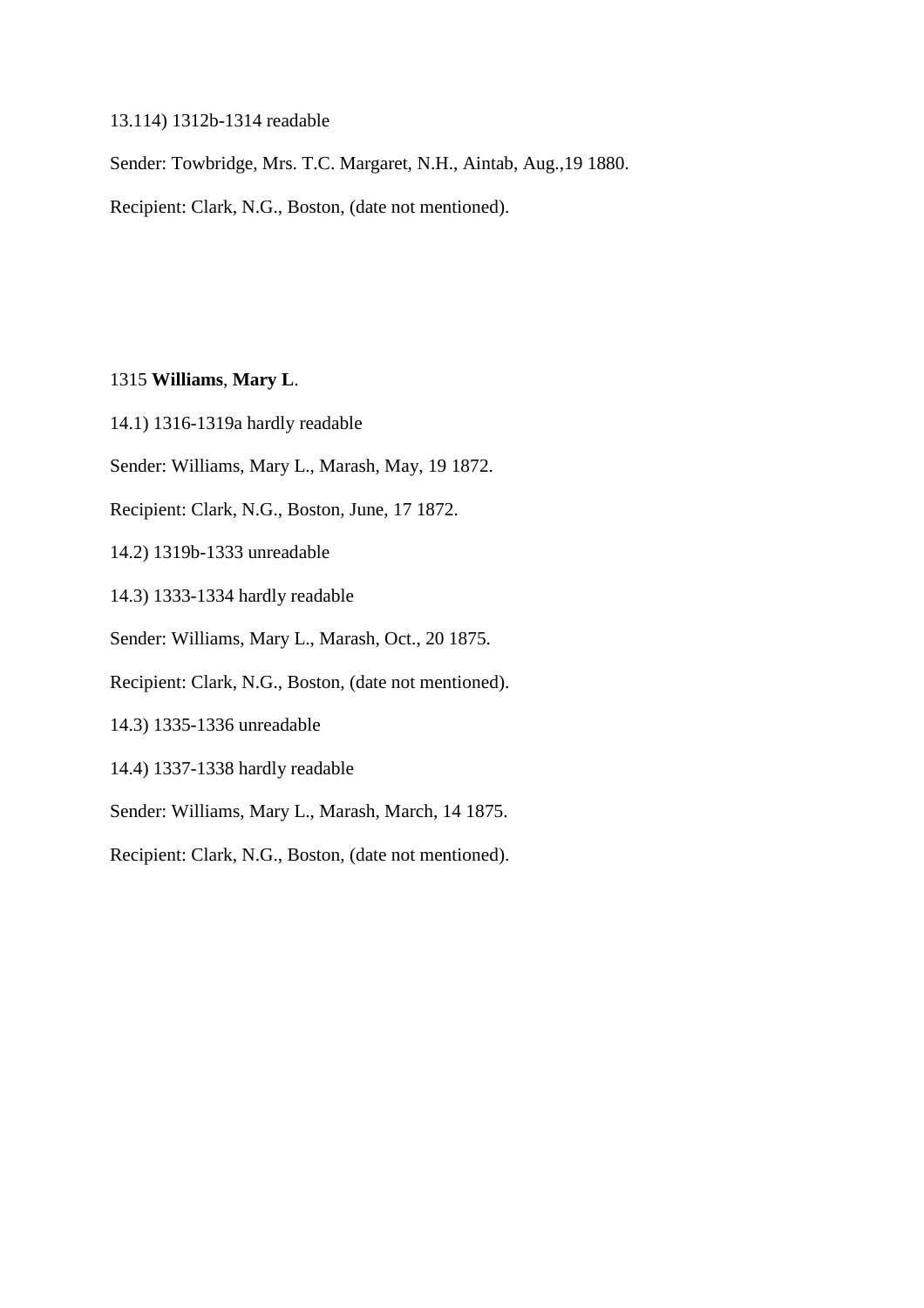# **REEL 646**

Submitted by : Zekeriya EROGLU

Submitted to : Department of History

Project term (month, year) : April 1999

# **Bibliographical and physical information**

Document type : microfilm

Reference no : BV2410.A4 1984 Reel 646

Degree of readability :

(e.g. readable, partially readable, hardly readable, unreadable)

**Content** Vol. 5

Central Turkey Mission 1880-1889

Documents

Minutes

Reports

Letters

Letters out of sequence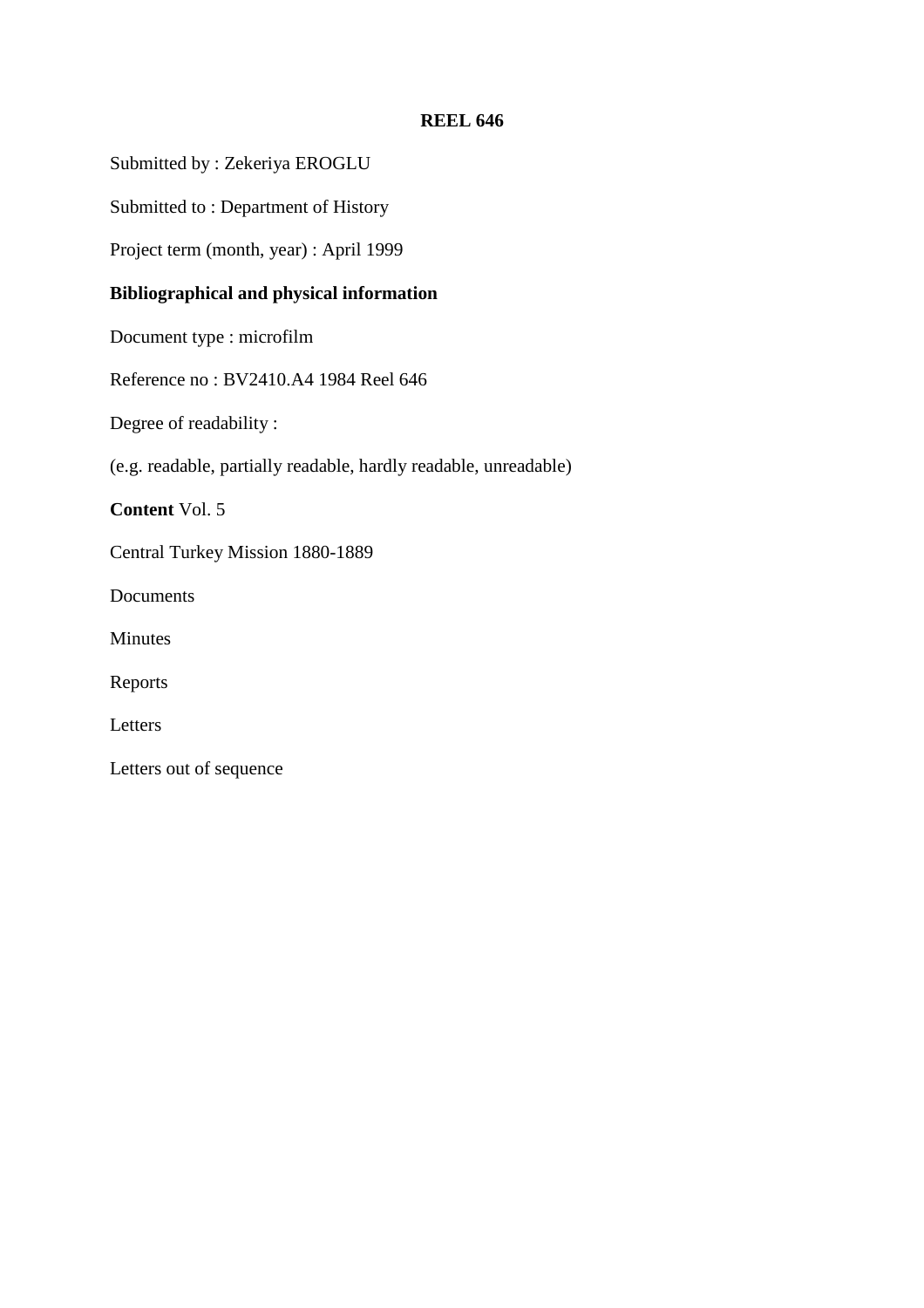- 1-2 names of the senders of letters, and reports.
	- 1. 3 readable

Act of incorporation, plans of college, etc.

2. 4-11 readable

The report of presidential committee of the College in central Turkey

3. 12-14 readable

Report on college in central Turkey to Senate by Francis B. Hayes, March 7, 1874.

4. 15-19 unreadable

Plans of the college.

5. 20-22 readable

A letter sent by Charles Hodge

February 17, 1874.

6. 23-29 readable

General Statement of the Central Turkey College at Aintab

7. 30-35 readable

Faculty rules

Regulating the medical department admission

8. 36-37 readable

A letter sent by ABCFM, Boston, Oct. 26, 1882

The trustees of the Central Turkey College

9. 38—59a readable

Annual report

10. 59b-60a readable

Letter, Aintab, July 12, 1878

N.G. Clark, Boston, Sept., 4 1878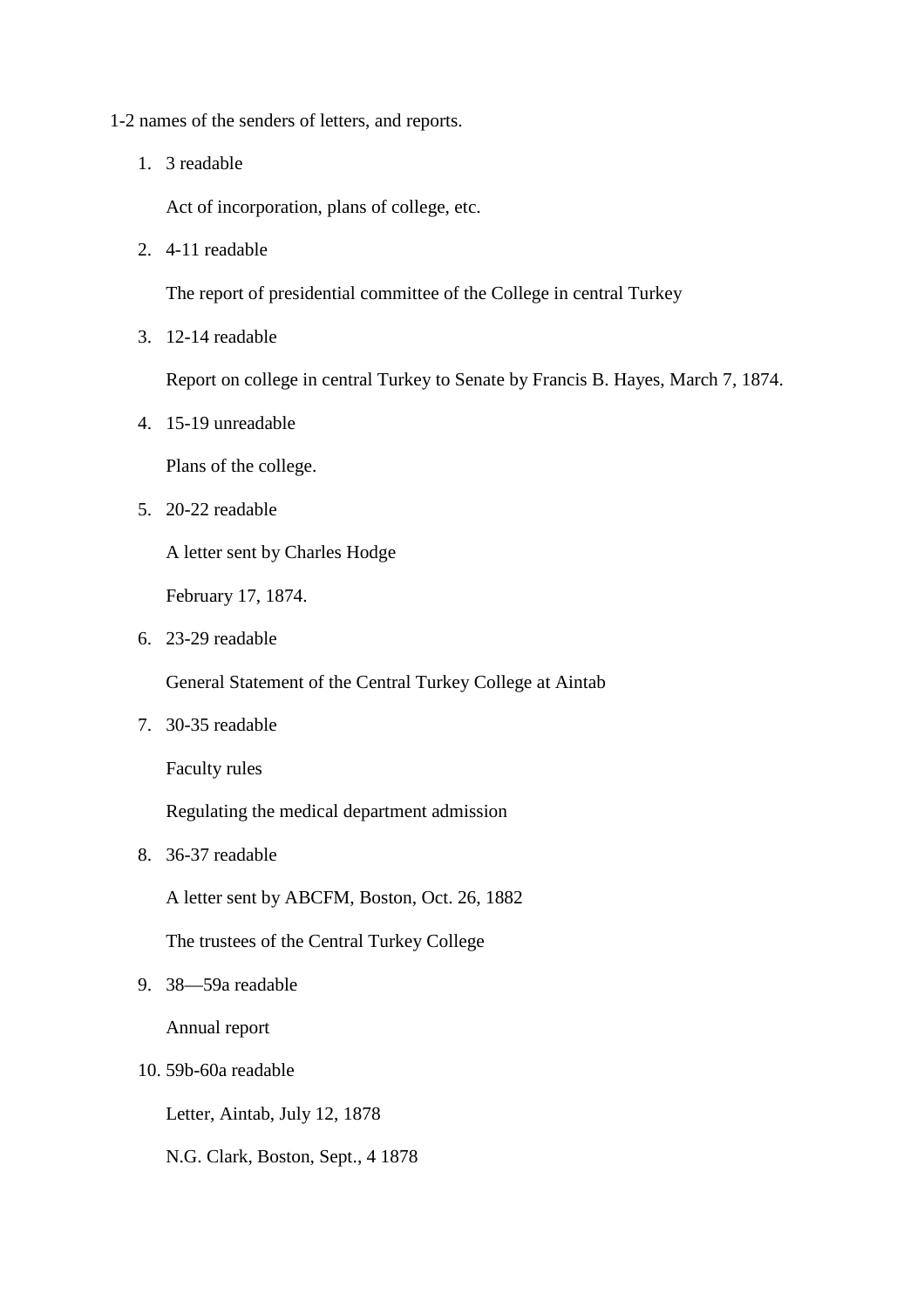### 11. 60b-62a readable

The report of T. G. F. to trustees of the Central Turkey College

Dated: Jan. 17, 1878.

12. 62b-64 partially readable

First annual report of Central Turkey College

Aintab, May 30, 1877

Rec'd: July 15, 1877

13. 65-67 readable

A report of Medical Department of the Central Turkey College

Rec'd: June 7, 1877

14. 68-75 readable

Second annual report of the Central Turkey College 1877/78

15. 76-96 readable

Third annual report of the Central Turkey College

Aintab, Jan. 28, 1880

Rec'd: March 1, 1880

16. 97-103 hardly readable

Fourth annual report of the Central Turkey College

Aintab, April 29, 1881

#### 17. 104-109 partially readable

The report of the Central Turkey College for 1881/82

Sept. 2, 1882

18. 110-120 partially readable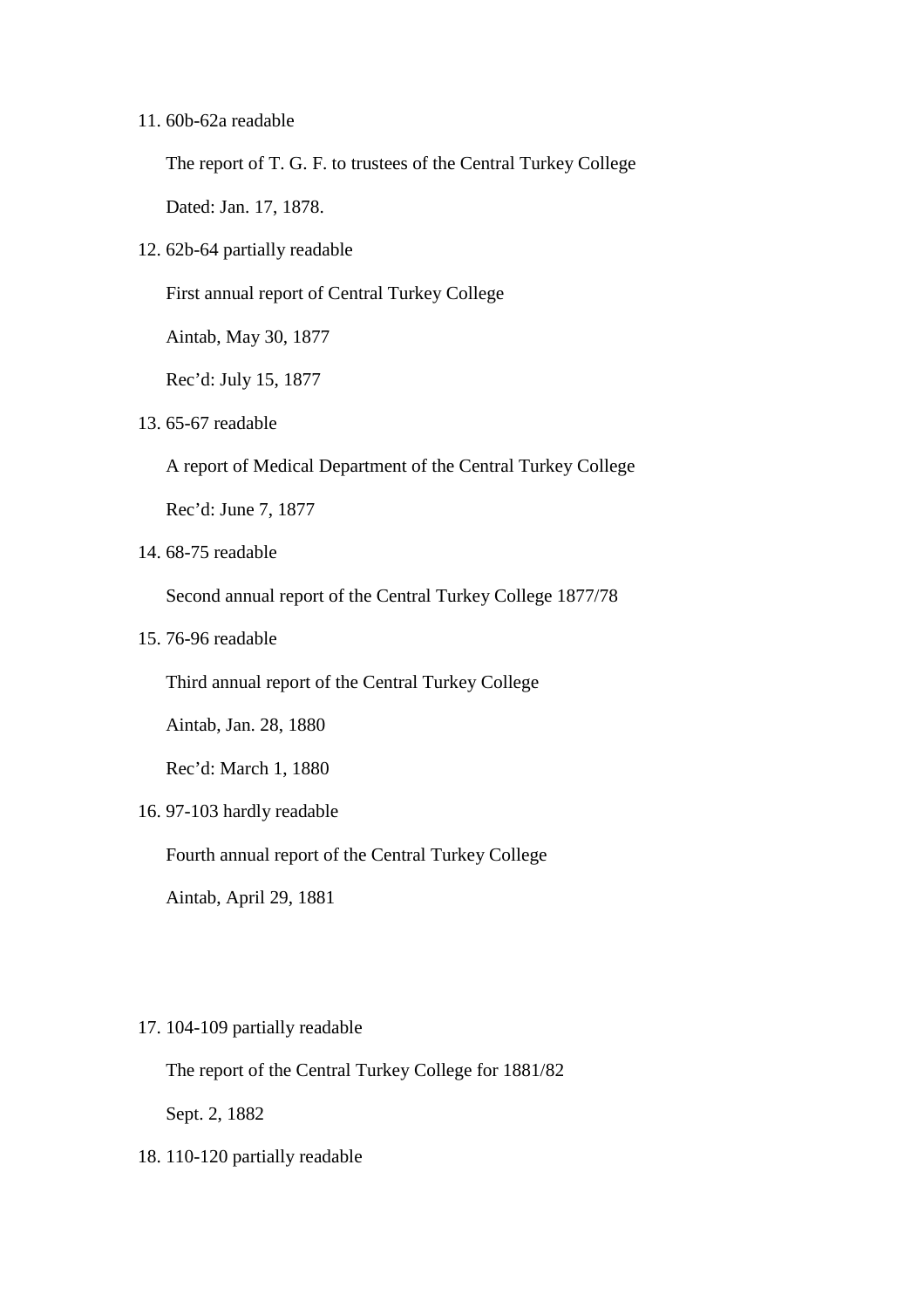The report of the Central Turkey College for 1882/83

Rec'd: Sept. 3 1883

19. 121-128 readable

The report of the Central Turkey College for 1883/84

Rec'd: July 28, 1884

20. 129-131 printed

The nineteenth annual report of the Central Turkey College for 1884/85

Aintab, June 30, 1885

21. 132-138 readable

The tenth annual report of the Central Turkey College for 1885/86

Aintab, June 22, 1886

22. 139-140 printed

The eleventh annual report of the Central Turkey College for 1886/87

Aintab, July 18, 1887

23. 141-144 readable

The twelfth annual report of the Central Turkey College for 1887/88

Rec'd: June 2, 1888

24. 145-151 printed

The thirteenth annual report of the Central Turkey College for 1888/89

Rec'd: Aug. 26, 1889

25. 152-165 readable

Letter, Aintab, May 1, 1877

Rec'd: June 7, 1877

26. 166-168a readable

The report of the secretary to the trustee of the Central Turkey College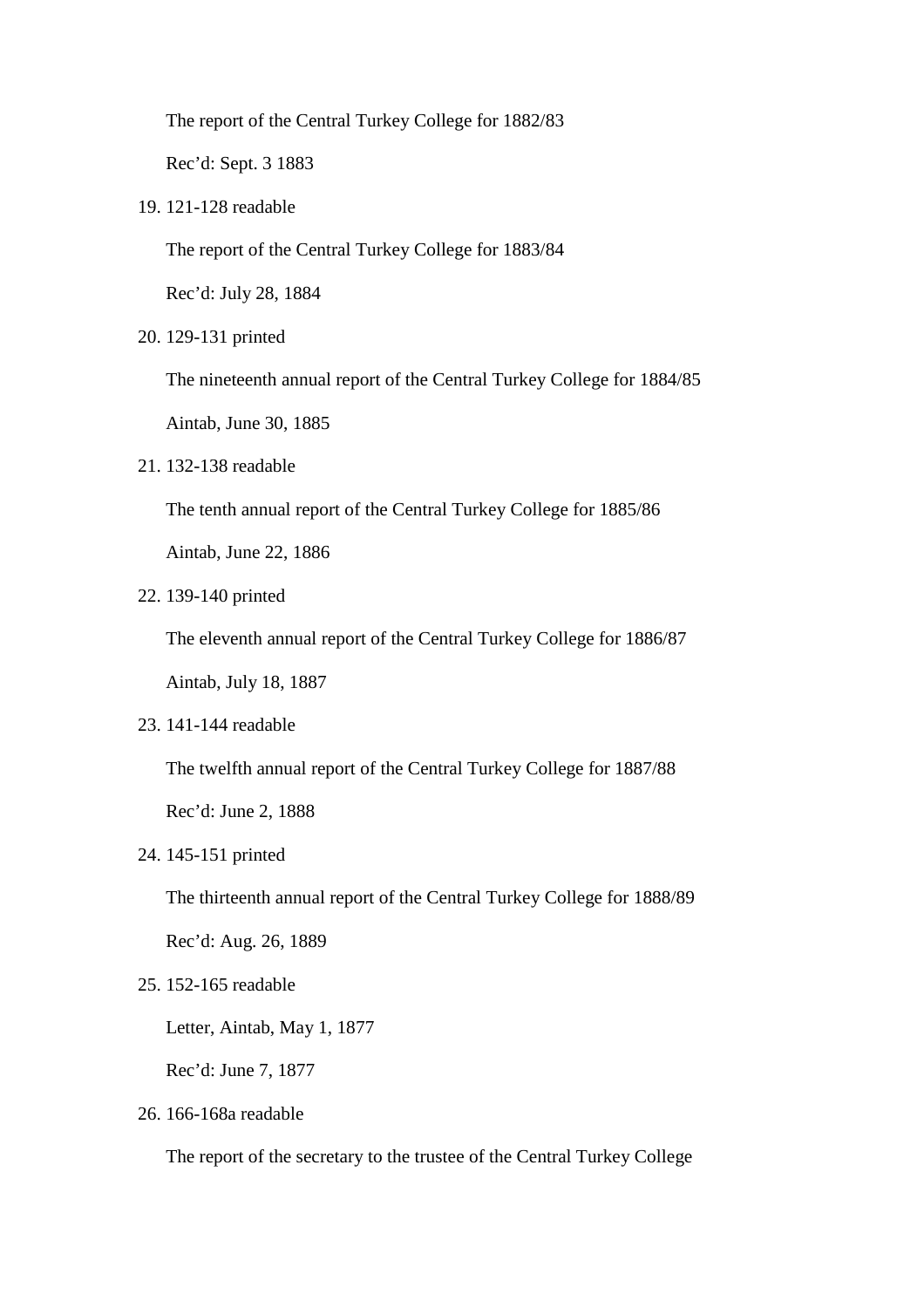Jan. 27, 1881

27. 168b-177 readable

The report of the annual meeting of the board of managers of the Central Turkey College

Aintab, Apr. 29, 1881

28. 178-181 readable

The report of the board of managers of Central Turkey College

Aintab, Sept. 12, 1883

Rec'd: Oct. 22, 1883

29. 182-188 printed

The annual meeting of board of managers of Central Turkey College for 1885

July 3, 1885

Rec'd: Aug. 21, 1885

31. 199-202 partially readable

Special meeting of the board of managers

Oct. 12, 1887

32) 203-207 partially readable

The twelfth annual meeting of the boards of managers of Central Turkey College

June 27, 1888

32. 208-223 unreadable

33) 224-306 partially readable

The semi-annual meeting of the board of managers of the Central Turkey College

There are a lot of empty pages, recipients, accountings, and notes

Aintab, Dec. 22, 1884

33. 307 readable

<sup>30.</sup> 189-198 unreadable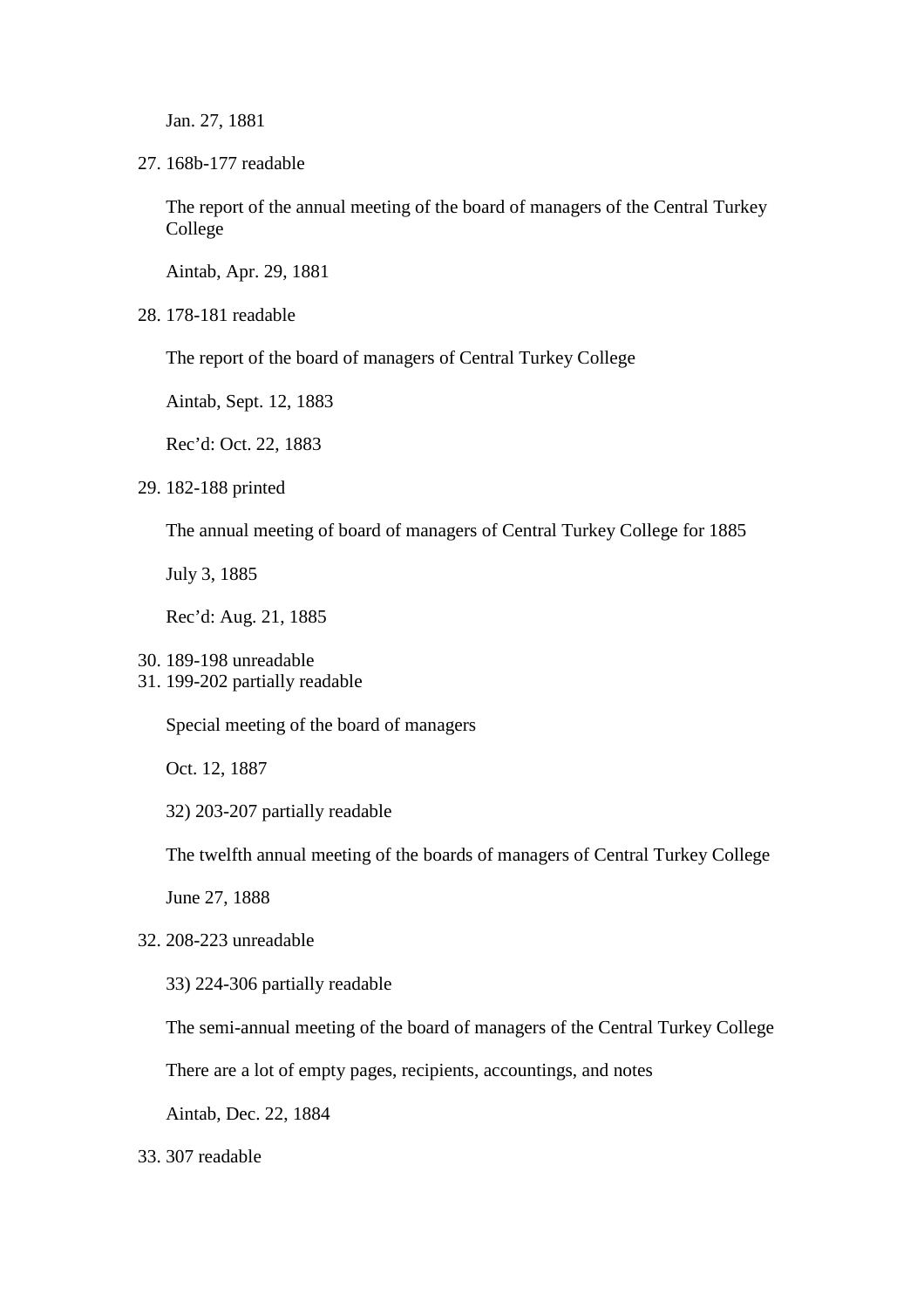A recipient of the Colombian National Bank

N.G. Clark, Boston, Oct. 24, 1885

34. 308 hardly readable

A recipient of the Colombian National Bank

N.G. Clark, Boston, Oct. 29 1885

35. 309 unreadable

A recipient of the Colombian National Bank, Nov. 7, 1885

N.G. Clark, Boston, Nov. 9, 1885

- 36. 310-317 unreadable
	- 37) 318-319 unreadable

The report of the Central Turkey College

37. 320 unreadable

A recipient of the Colombian National Bank

N.G. Clark, Boston, March 8, 1886

38. 321unreadable

A recipient of the Colombian National Bank

N.G. Clark, Boston, May 11, 1886

# 39. 322-326 unreadable

- 40) 327-328 unreadable
- A recipient of the Colombian National Bank

N.G. Clark, Boston, June 1, 1886

### 40. 329-330 unreadable

A recipient of the Colombian National Bank, July 26, 1886

N.G. Clark, Boston, July 27, 1886

41. 331-334 unreadable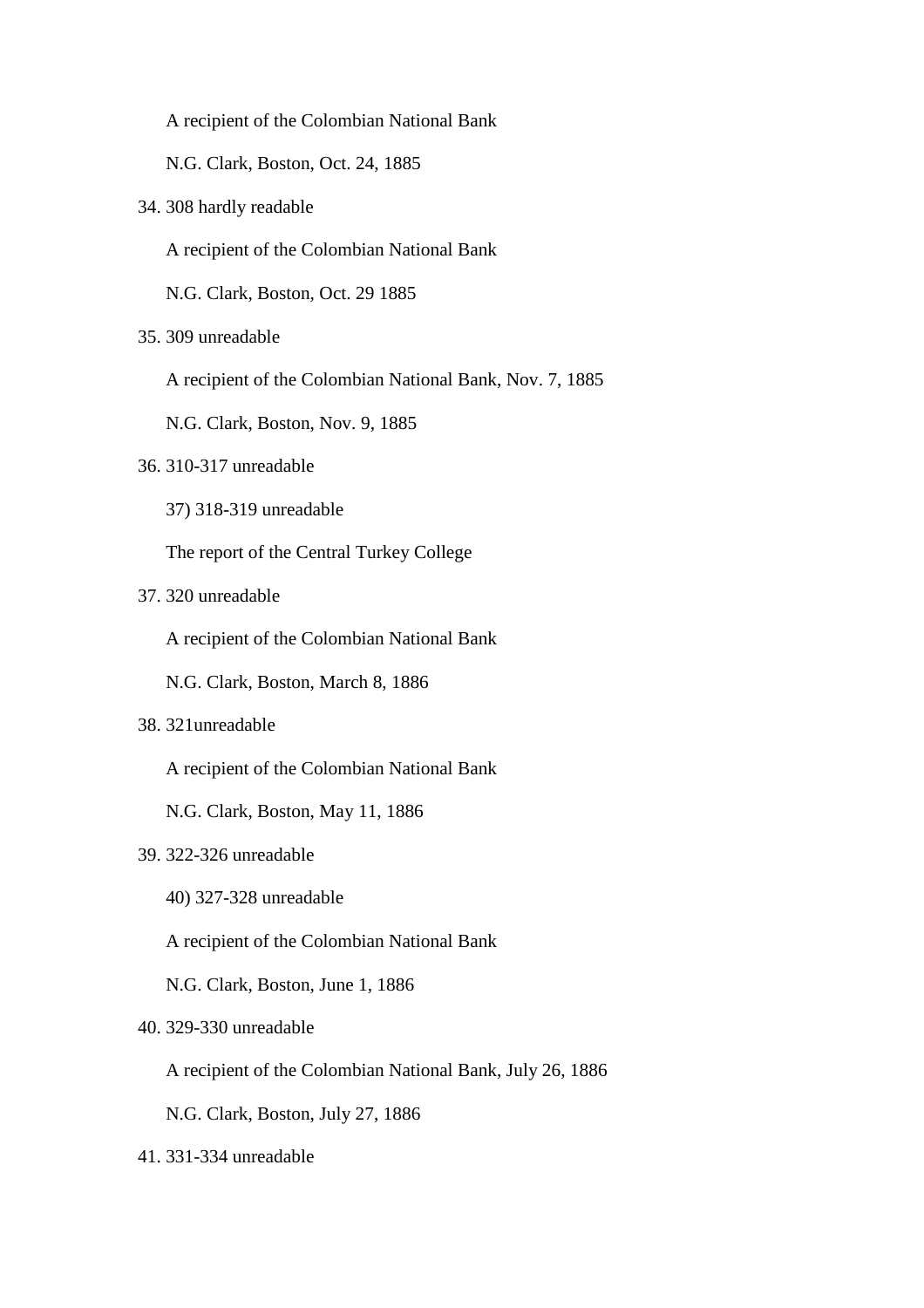A recipient of the Colombian National Bank

N.G. Clark, Boston, Dec. 31, 1886

42. 335-345 partially readable

The report of payments

43. 346-347 unreadable

A recipient of the Colombian National Bank

N.G. Clark, Boston, July 20, 1887

44. 348-349 unreadable

A recipient of the Colombian National Bank

N.G. Clark, Boston, July 29, 1887

45. 350-351 hardly readable

A recipient of the Colombian National Bank

N.G. Clark, Boston, Aug. 16, 1887

46. 352-353 hardly readable

A note to N.G. Clark

47. 354-357 hardly readable

Assets and liabilities of the Central Turkey College

Dec. 31, 1889

48. 358-359 readable

The office of Treasure of American Mission Turkey

5. American Biblical House

Constantinople, Jan. 28, 1888

# 49. 360-367 partially readable

The Central Turkey College report of the fiscal year-ending

June 30, 1888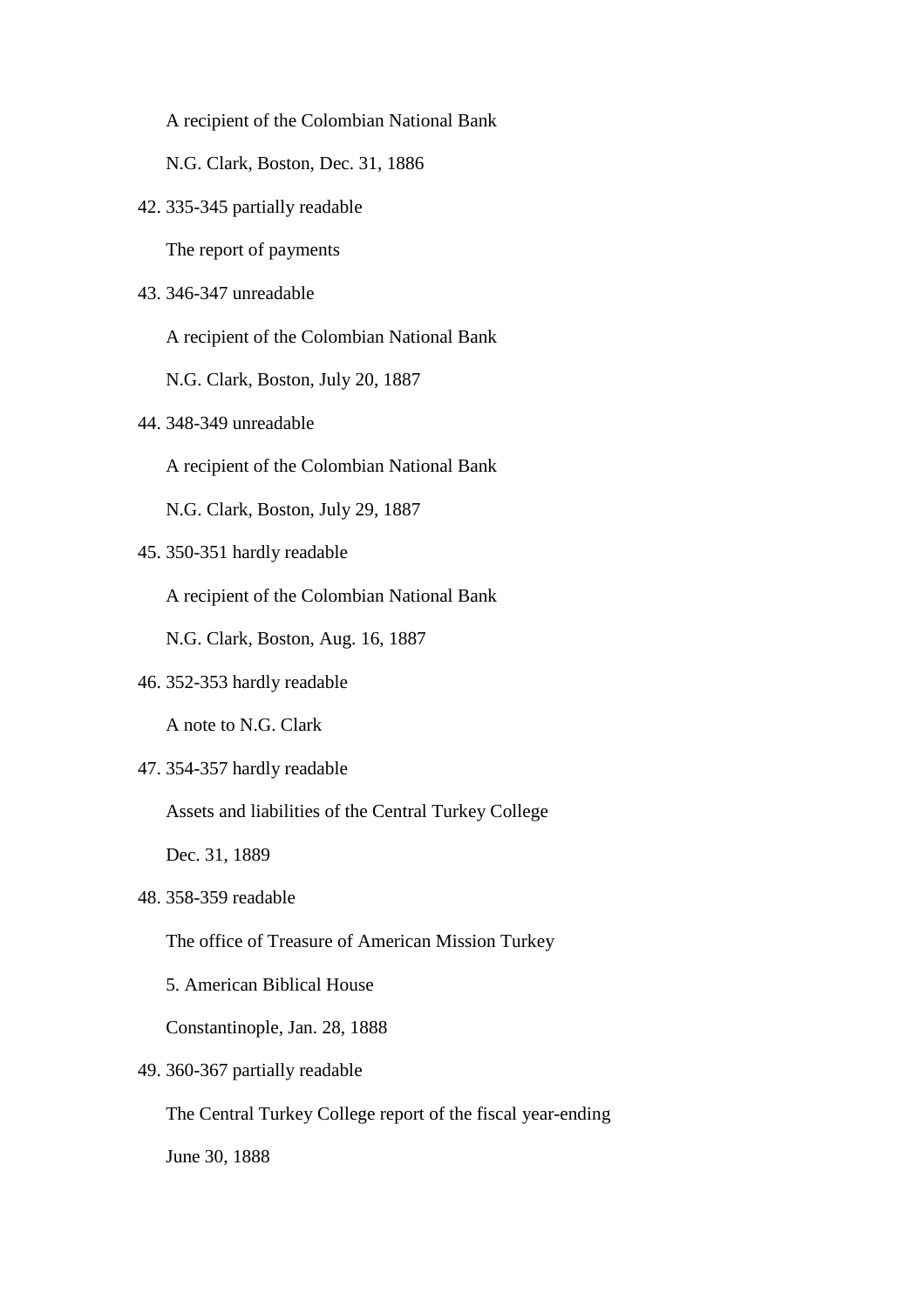50. 368-373 printed

"Missions in central Turkey", "Christian education in central Turkey" in Daily Telegraph

Feb. 12, 1873

51. 374 printed

The Central Turkey College from Anglo-American times

June 30, 1876

52. 375-377 printed

Turkish Mission Aid Society, 1879

53. 378-380 printed

The Central Turkey College, Occasional paper no: 7

London, Febr. 1879

54. 381 printed

Memorial to the right of Hon. W. E. Gladstone

55. 382-386 readable

Minute; annual meeting in Boston

Jan. 21, 1881

56. 387 printed

Christian education in Turkey

57. 388-389 printed

A report by T.C. Trowbridge on Central Turkey College

Sept. 28, 1881

58. 390-394 printed

"Christian education in Turkey" from the Times

Aug. 15, 1882

59. 395-410 readable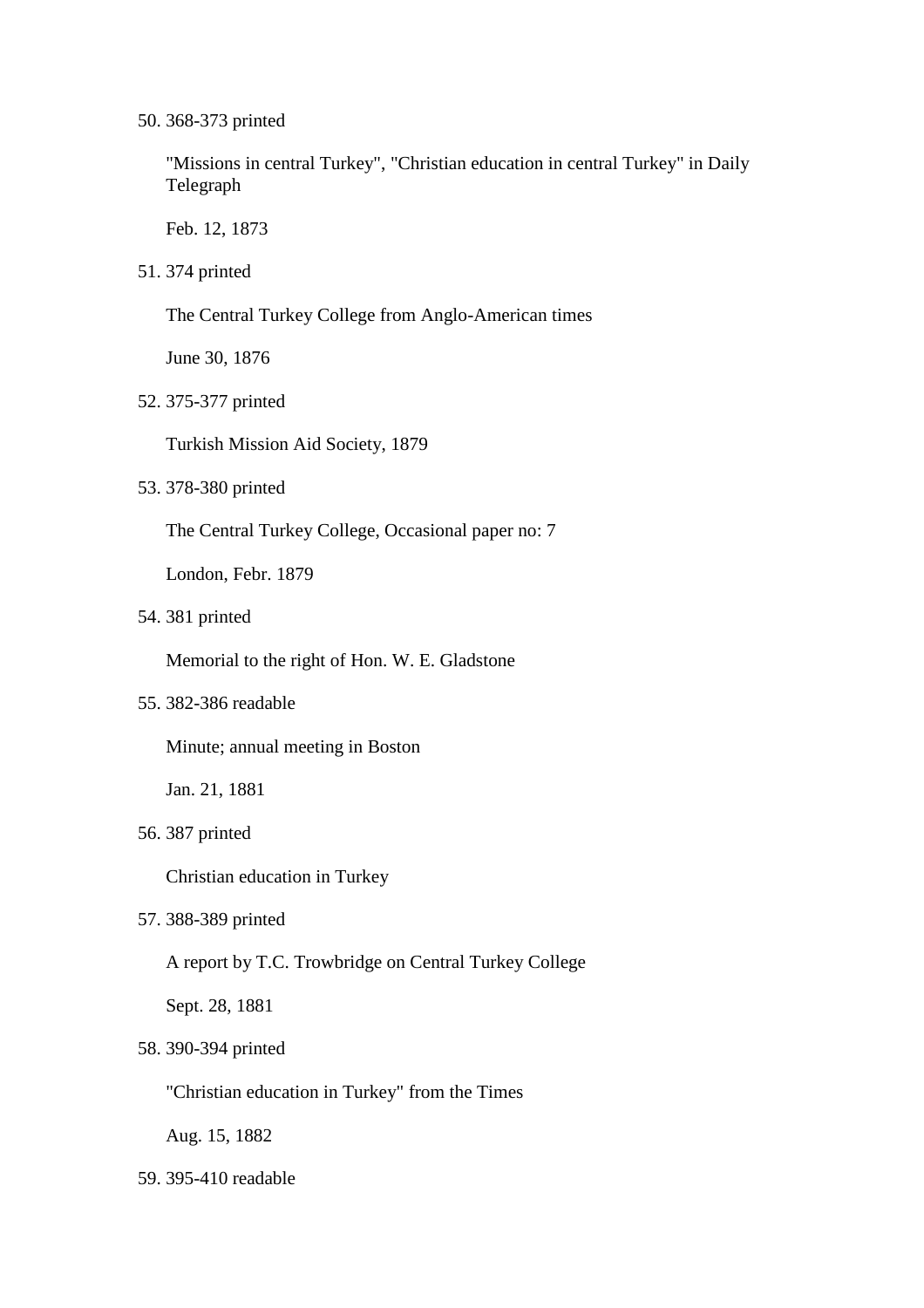The schedule of the studies in the Central Turkey College for the year of 1879-80

411 Adams, L.H.

- 1. 412-414a unreadable
- 2. 414b-416 readable

Sender: Adams, L.H., Aintab, Apr. 29, 1873

Recipient: N.G. Clark, Boston, June 4, 1873

3. 417-421 partially readable

Sender: Adams, L.H., Aintab, Jan. 8, 1875

Recipient: N.G. Clark, Boston, (no date)

4. 422-426 partially readable

Sender: Adams, L.H., Kasab, Aug. 6, 1875

Recipient: N.G. Clark, Boston, (no date)

427 Bezjian A. H.

428-429 The statement of funds

Boston, July 29, 1874

2.1) 430-435 partially readable

Sender: Bezjian, A.H., Aintab, Nov. 5, 1875

Recipient: N.G. Clark, Boston, (no date)

2.2) 436-449 unreadable

2.3) 450-454 unreadable

Sender: Bezjian, A.H., Aintab, Feb. 9, 1886

Recipient: N.G. Clark, Boston, (no date)

2.4) 455-456 readable

Sender: Bezjian, A.H., Aintab, March 13, 1886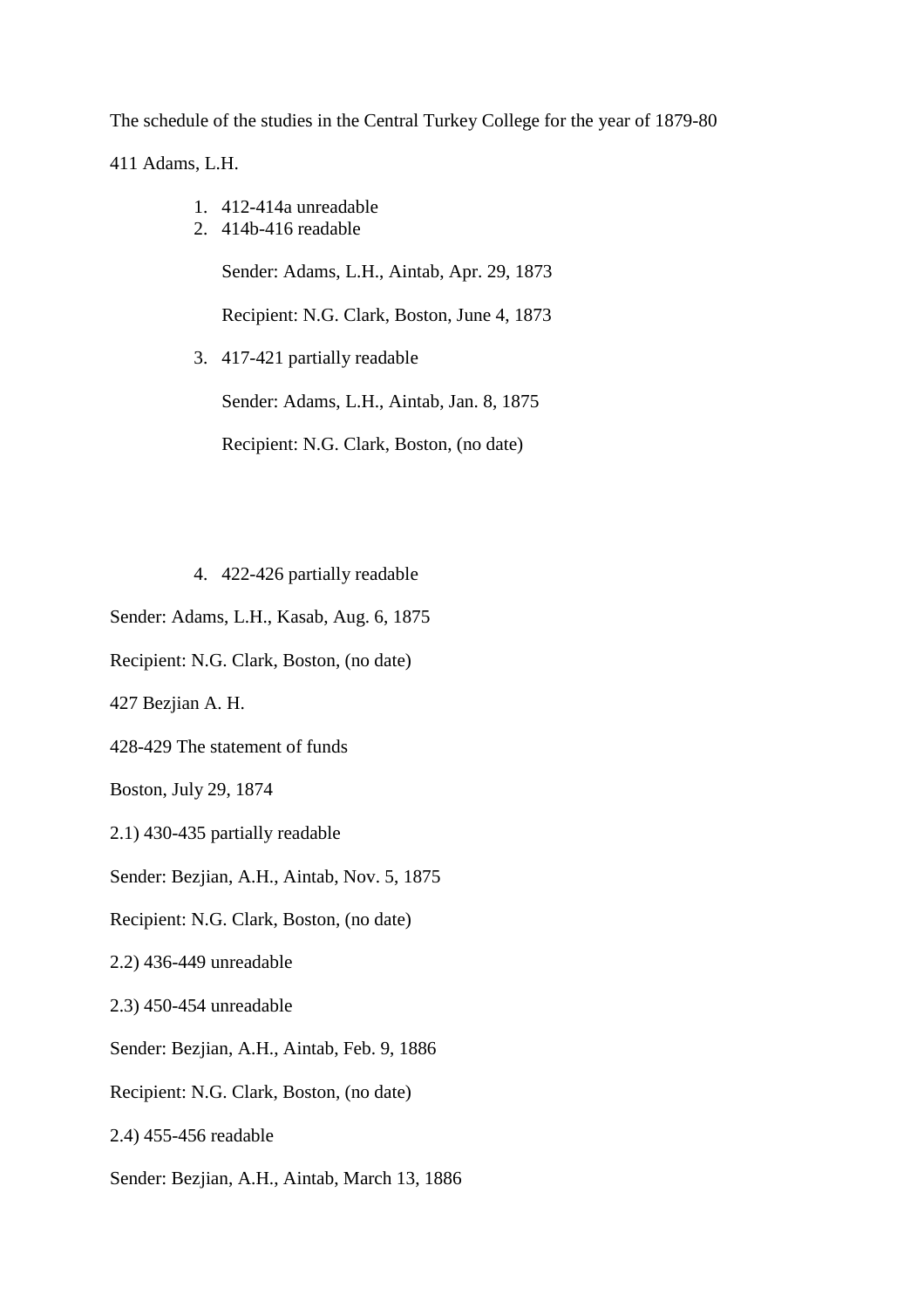Recipient: N.G. Clark, Boston, (no date) 457 Bliss, Daniel 3.1) 458-460 readable Sender: Bliss, Daniel, Beirut, Jan. 24, 1874 Recipient: N.G. Clark, Boston, March 9, 1874 461 Christie, Thomas D. 4.1) 462-464 readable Sender: Christie, Thomas D., Marash, Feb. 9 1885 Recipient: N.G. Clark, Boston, March 23, 1885 465 Fuller Americus 5.1) 466-469 readable Sender: Fuller, Americus, Aintab, Jan. 18 1875 Recipient: N.G. Clark, Boston, (no date) 5.2) 470-473a readable Sender: Fuller, Americus, Aintab, Oct. 1 1875 Recipient: N.G. Clark, Boston, (no date) 5.3) 473b-474 readable Sender: Fuller, Americus, Aintab, March 25, 1876 Recipient: N.G. Clark, Boston, May 3, 1876 5.4) 475-477a readable Sender: Fuller, Americus, Aintab, Jan. 2 1880 Recipient: N.G. Clark, Boston, Feb. 17 1880 5.5) 477b-480a readable Sender: Fuller, Americus, Aintab, June 23, 1881 Recipient: N.G. Clark, Boston, July 25, 1881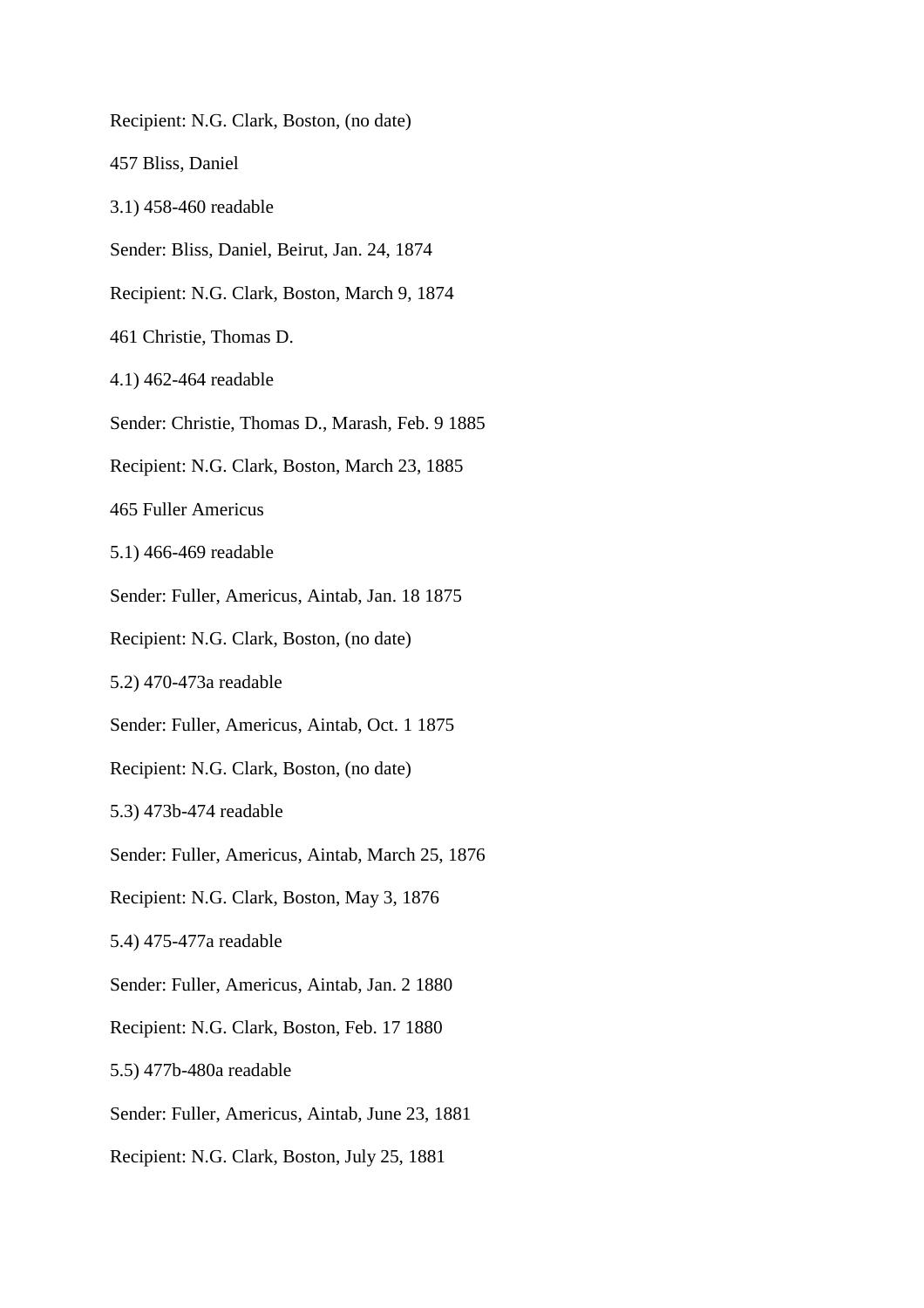#### 5.6) 480b-482a readable

Sender: Fuller, Americus, Aintab, Aug. 4 1881 Recipient: N.G. Clark, Boston, Sept. 15, 1881 5.7) 482b-484 readable Sender: Fuller, Americus, Aintab, Nov. 9, 1881 Recipient: N.G. Clark, Boston, Dec. 14, 1881

5.8) 485-486 hardly readable

- Sender: Fuller, Americus, Aintab, July 26, 1886
- Recipient: N.G. Clark, Boston, Aug. 25, 1886

5.9) 487-489 readable

Sender: Fuller, Americus, Aintab, Nov. 3, 1887

Recipient: N.G. Clark, Boston, Dec. 5, 1887

5.10) 490-492a unreadable

Sender: Fuller, Americus, Aintab, Dec. 1, 1887

Recipient: N.G. Clark, Boston, Jan. 2, 1888

5.11) 492b-495a readable

Sender: Fuller, Americus, Aintab, Jan. 4, 1888

Recipient: N.G. Clark, Boston, Feb. 7, 1888

5.12) 495b-498a hardly readable

Sender: Fuller, Americus, Aintab, Feb. 23, 1888

Recipient: N.G. Clark, Boston, (no date)

5.13) 498b-500 readable

Sender: Fuller, Americus, Aintab, March 8, 1888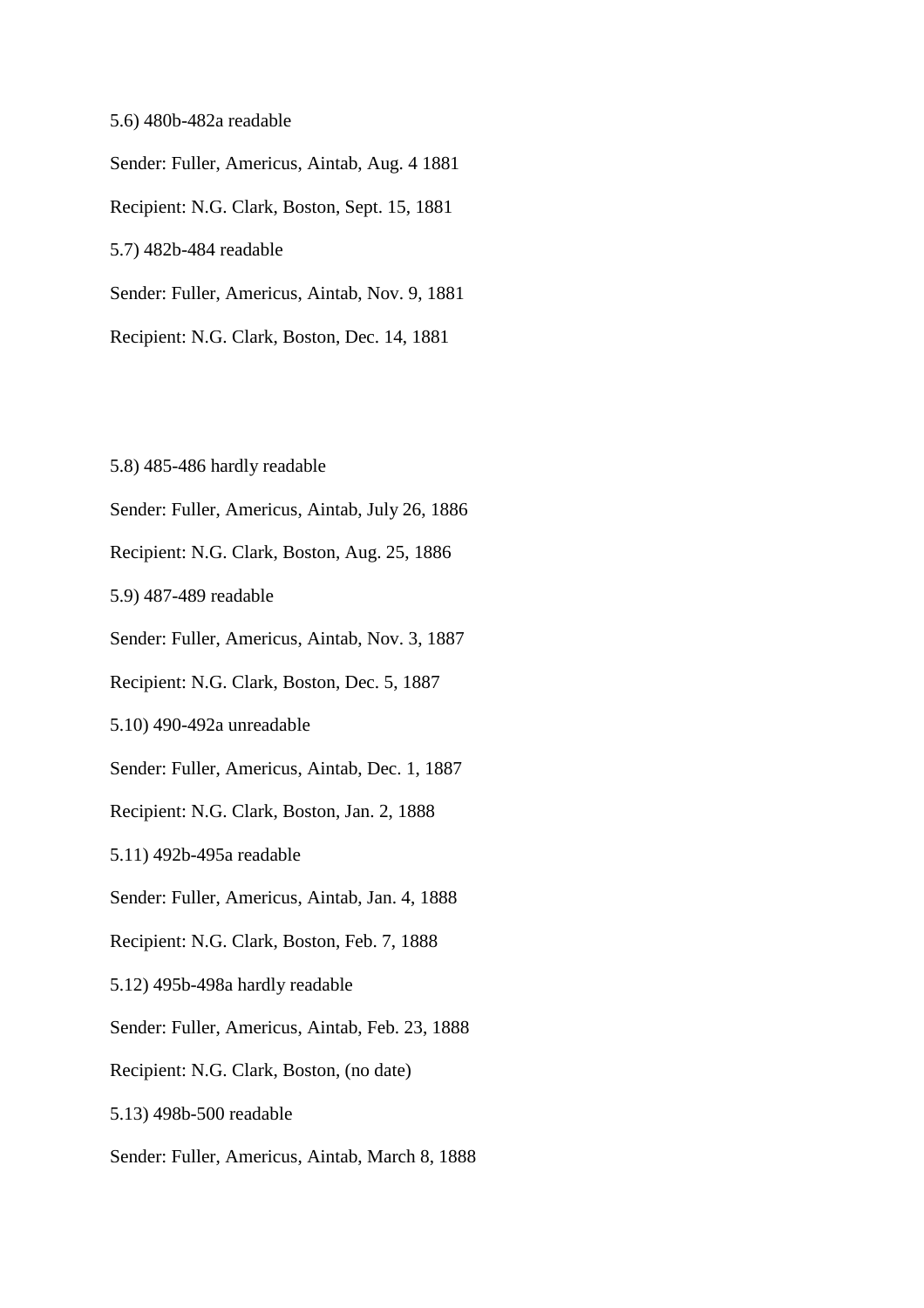- Recipient: N.G. Clark, Boston, Apr. 7, 1888
- 5.14) 501-504 readable
- Sender: Fuller, Americus, Aintab, May 17, 1888
- Recipient: N.G. Clark, Boston, June 16, 1888
- 5.15) 505-506 hardly readable
- Sender: Fuller, Americus, Aintab, May 24, 1888
- Recipient: N.G. Clark, Boston, June 23, 1888
- 5.16) 507-509a partially readable
- Sender: Fuller, Americus, Aintab, May 31, 1888
- Recipient: N.G. Clark, Boston, June 30, 1888
- 5.17) 509b-510 readable
- Sender: Fuller, Americus, Aintab, July 2, 1888
- Recipient: N.G. Clark, Boston, (no date)
- 5.18) 511-522 partially readable
- Sender: Fuller, Americus, Aintab, July 10, 1888
- Recipient: N.G. Clark, Boston, (no date)
- 5.19) 523-524 partially readable
- Sender: Fuller, Americus, Aintab, Sept. 4, 1888
- Recipient: N.G. Clark, Boston, Oct.12, 1888
- 5.20) 525-527a readable
- Sender: Fuller, Americus, Aintab, Sept. 26, 1888
- Recipient: N.G. Clark, Boston, Oct. 27, 1888
- 5.21) 527b-529 hardly readable
- Sender: Fuller, Americus, Aintab, Dec. 19, 1888
- Recipient: N.G. Clark, Boston, Jan. 22, 1888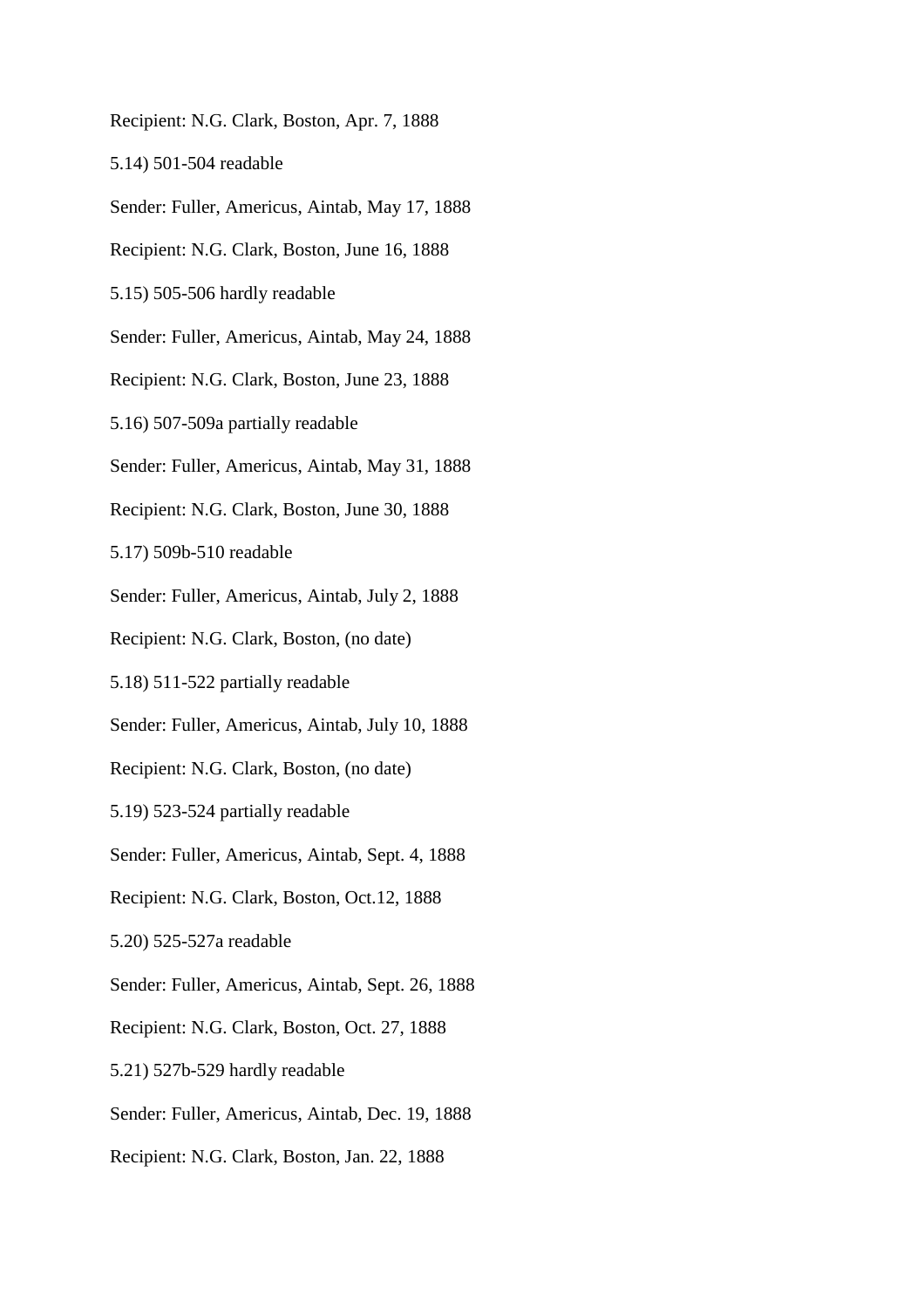- 5.22) 530-534a partially readable
- Sender: Fuller, Americus, Aintab, Dec. 25, 1888
- Recipient: N.G. Clark, Boston, Feb. 5, 1889
- 5.23) 534b-537 partially readable
- Sender: Fuller, Americus, Aintab, Jan. 17, 1889
- Recipient: N.G. Clark, Boston, (no date)
- 5.24) 538-539 printed
- Sender: Fuller, Americus, Aintab, Jan. 1, 1889
- Recipient: N.G. Clark, Boston, March 19, 1889
- 5.25) 540-544 readable
- Sender: Fuller, Americus, Aintab, Feb. 20, 1889
- Recipient: N.G. Clark, Boston, (no date)
- 5.26) 545-550 readable
- Sender: Fuller, Americus, Aintab, Feb. 28, 1889
- Recipient: N.G. Clark, Boston, Apr. 3, 1889
- 5.27) 551-554 readable
- Sender: Fuller, Americus, Aintab, March 7, 1889
- Recipient: N.G. Clark, Boston, (no date)
- 5.28) 555 readable
- Sender: Fuller, Americus, Aintab, Aug. 1, 1889
- Recipient: N.G. Clark, Boston, (no date)
- 5.29) 556-557a readable
- Sender: Fuller, Americus, Aintab, Sept. 19, 1889
- Recipient: N.G. Clark, Boston, Oct. 19, 1889
- 5.30) 557b-559 hardly readable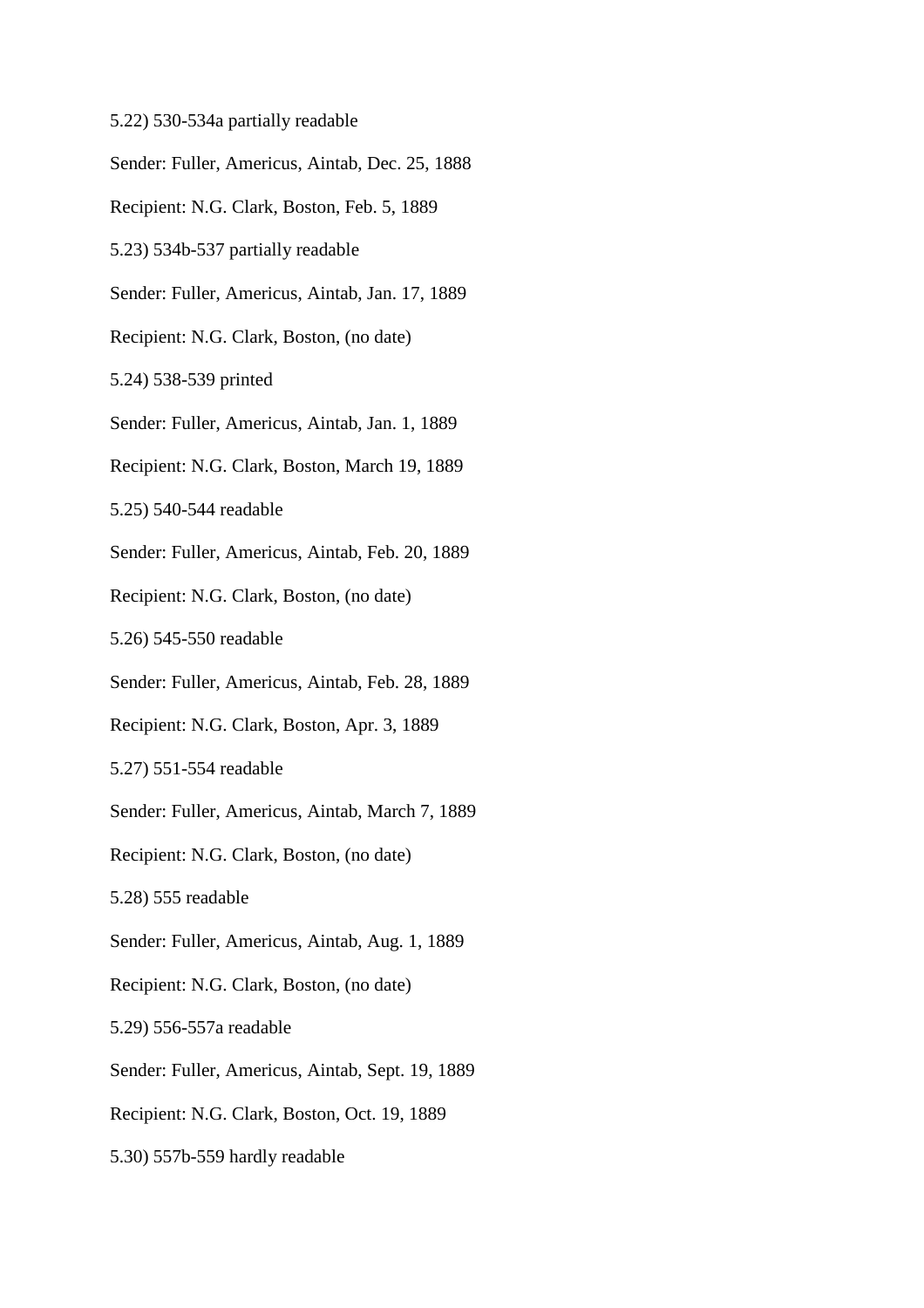Sender: Fuller, Americus, Aintab, Oct. 31, 1889 Recipient: N.G. Clark, Boston, Dec. 5, 1889 5.31) 560-562 readable Sender: Fuller, Americus, Aintab, Dec. 12, 1889 Recipient: N.G. Clark, Boston, (no date) 563 Graham Harris 6.1) 564-565 readable Sender: Graham Harris, Aintab, May 24, 1888 Recipient: N.G. Clark, Boston, June 23, 1888

566 Haynes John Henry

7.1) 567-576 readable

The details that give names of senders, and of recipients are not available

577 Johnson, Laureate

8.1) 578-579 readable

Sender: Johnson Laureate, June 2, 1874

Recipient: N.G. Clark, Boston, (no date)

580 Krikouan Hohannes

9.1) 581-583 readable

Sender: Krikouan Hohannes, Aintab, June 7, 1880

Recipient: N.G. Clark, Boston, July 10, 1880

9.2) 584-587 hardly readable

Sender: Krikouan Hohannes, Aintab, Oct. 18, 1880

Recipient: N.G. Clark, Boston, (no date)

9.3) 588-601 unreaable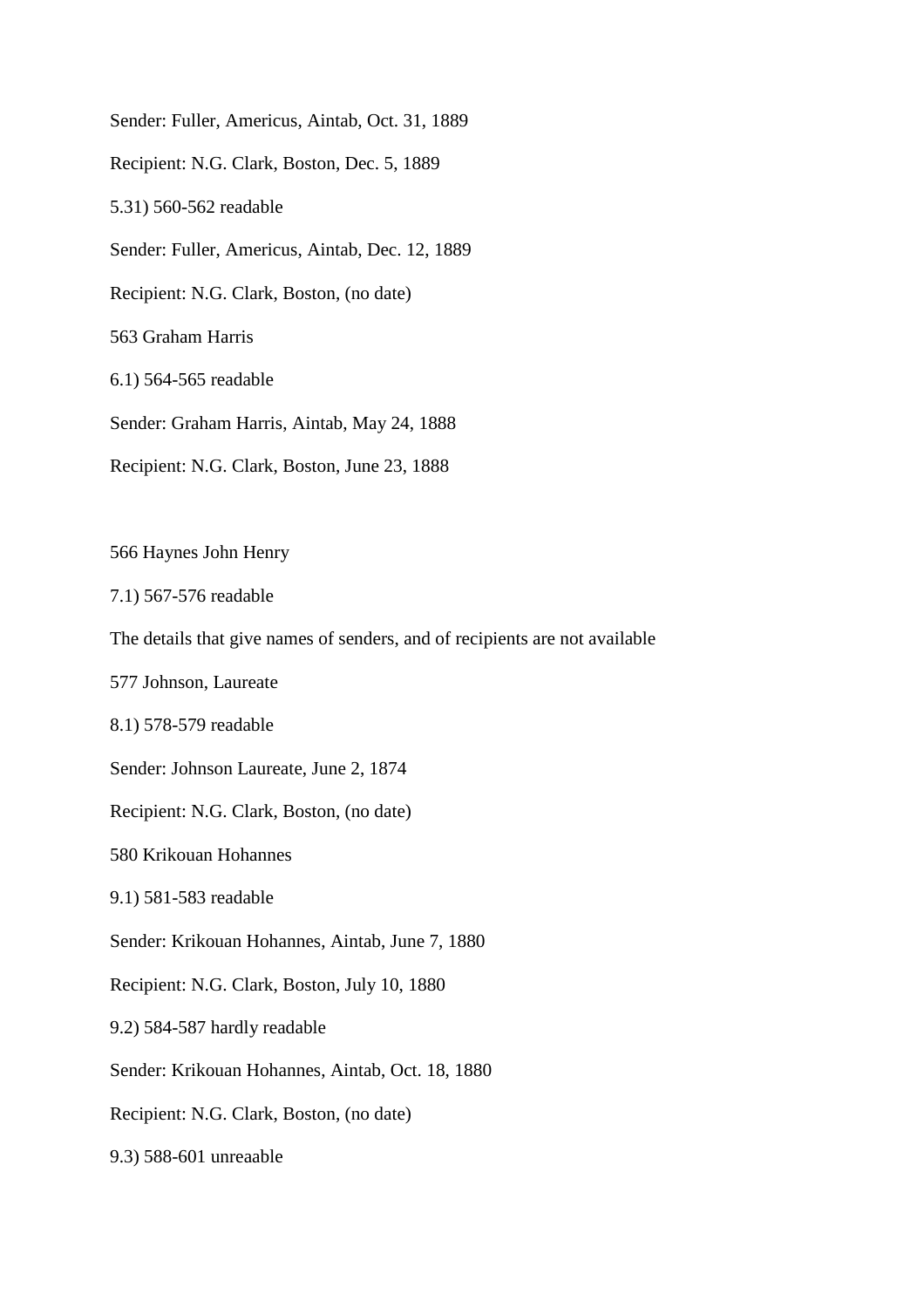- 602 Arms, Henry L.
- 10.1) 603-607a partially readable
- Sender: Arms, Henry L., Brooklyn, Oct. 11, 1872
- Recipient: N.G. Clark, Boston, Oct. 14, 1872
- 10.2) 607b-611a readable
- Sender: Arms, Henry L., Brooklyn, Dec. 4, 1872
- Recipient: N.G. Clark, Boston, Dec. 9, 1872
- 10.3) 611b-617a readable
- Sender: Arms, Henry L., Brooklyn, May 12, 1873
- Recipient: N.G. Clark, Boston, (no date)
- 10.4) 617b-620 partially readable
- Sender: Arms, Henry L., Brooklyn, Aug. 4, 1873
- Recipient: N.G. Clark, Boston, Aug. 12, 1873
- 10.5) 621-625a partially readable
- Sender: Arms, Henry L., Princeton, Jan. 22, 1874
- Recipient: N.G. Clark, Boston, Jan. 24, 1874
- 10.6) 625b-630 hardly readable
- Sender: Arms, Henry L., Edinburg, Sept. 10, 1874
- Recipient: N.G. Clark, Boston, (no date)
- 10.7) 631-636 hardly readable
- Sender: Arms, Henry L., Brooklyn, June 22 1875
- Recipient: N.G. Clark, Boston, (no date)
- 10.8) 637-643 unreadable
- 10.9) 644-648a partially readable
- Sender: Arms, Henry L., Edinburg, Sept. 15, 1875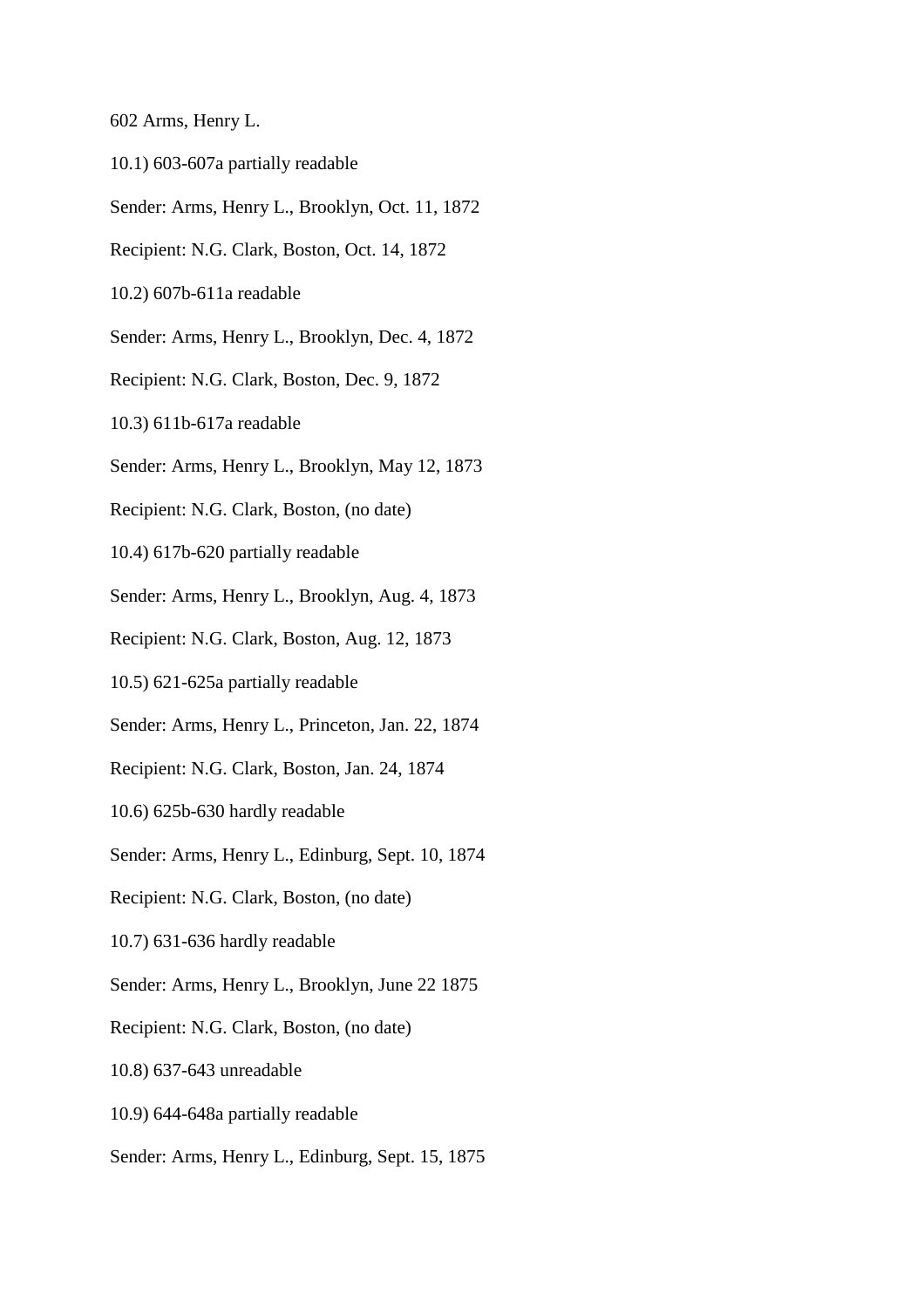Recipient: N.G. Clark, Boston, (no date)

- 10.10) 648b-652a partially readable
- Sender: Arms, Henry L., Brooklyn, Sept. 27, 1875
- Recipient: N.G. Clark, Boston, (no date)
- 10.11) 652b-653 readable
- Sender: Arms, Henry L., Edinburg, Dec. 18, 1875
- Recipient: N.G. Clark, Boston, Jan. 3, 1876
- 10.12) 654-656 readable
- Sender: Arms, Henry L., Edinburg, Jan. 4, 1876
- Recipient: N.G. Clark, Boston, Feb. 7, 1876
- 10.13) 657-663 readable
- Sender: Arms, Henry L., Brooklyn, March 17, 1876
- Recipient: N.G. Clark, Boston, (no date)
- 10.14) 664-668 readable
- Sender: Arms, Henry L., Brooklyn, May 27, 1876
- Recipient: N.G. Clark, Boston, (no date)
- 10.15) 669-675a readable
- Sender: Arms, Henry L., Aintab, Nov. 1, 1876
- Recipient: N.G. Clark, Boston, Dec. 5, 1876
- 10.16) 675b-683 readable
- Sender: Arms, Henry L., Aintab, Jan. 16, 1877
- Recipient: N.G. Clark, Boston, Feb. 24, 1877
- 10.17) 684-690a readable
- Sender: Arms, Henry L., Bilan, Aug. 9, 1877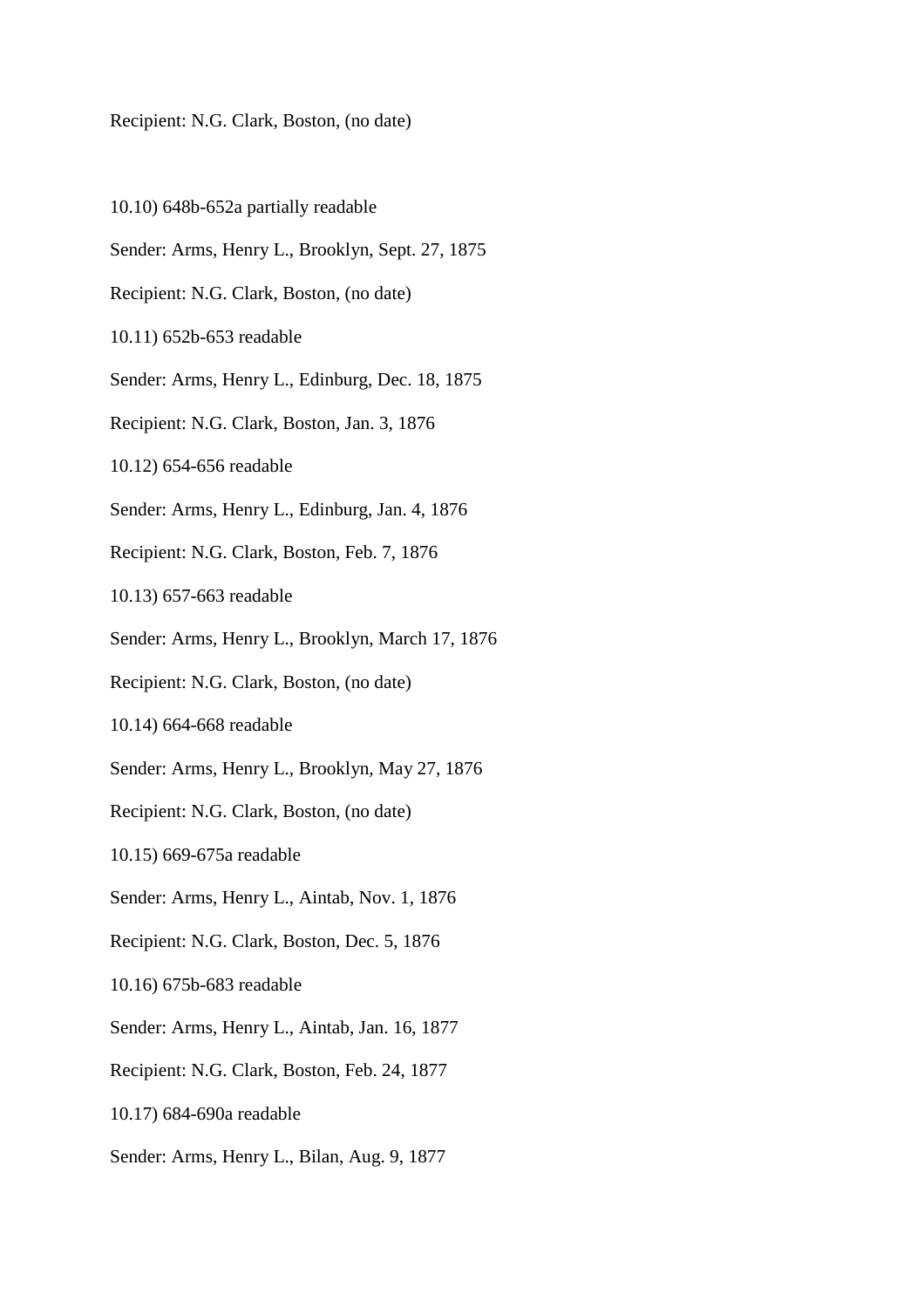Recipient: N.G. Clark, Boston, (no date)

10.18) 690b-692a readable

Sender: Arms, Henry L., Aintab, Nov. 9, 1877

Recipient: N.G. Clark, Boston, Dec. 31, 1877

10.19) 692b-694a readable

Sender: Arms, Henry L., Aintab, Jan. 25, 1878

Recipient: N.G. Clark, Boston, March 16, 1878

10.20) 694b-697a readable

Sender: Arms, Henry L., Aintab, March 26, 1878

Recipient: N.G. Clark, Boston, May 7, 1878

10.21) 697b-699 readable

Sender: Arms, Henry L., Aintab, Apr. 13, 1878

Recipient: N.G. Clark, Boston, June 8, 1878

10.22) 700-717 unreadable

718 Charles W. Riggs

11.1) 719-720 printed

Sender: Charles W. Riggs, Aintab, Dec. 10, 1886

Recipient: N.G. Clark, Boston, (no date)

11.2) 721-723 readable

Sender: Arms, Henry L., Constantinople, Dec. 6, 1882

Recipient: N.G. Clark, Boston, (no date)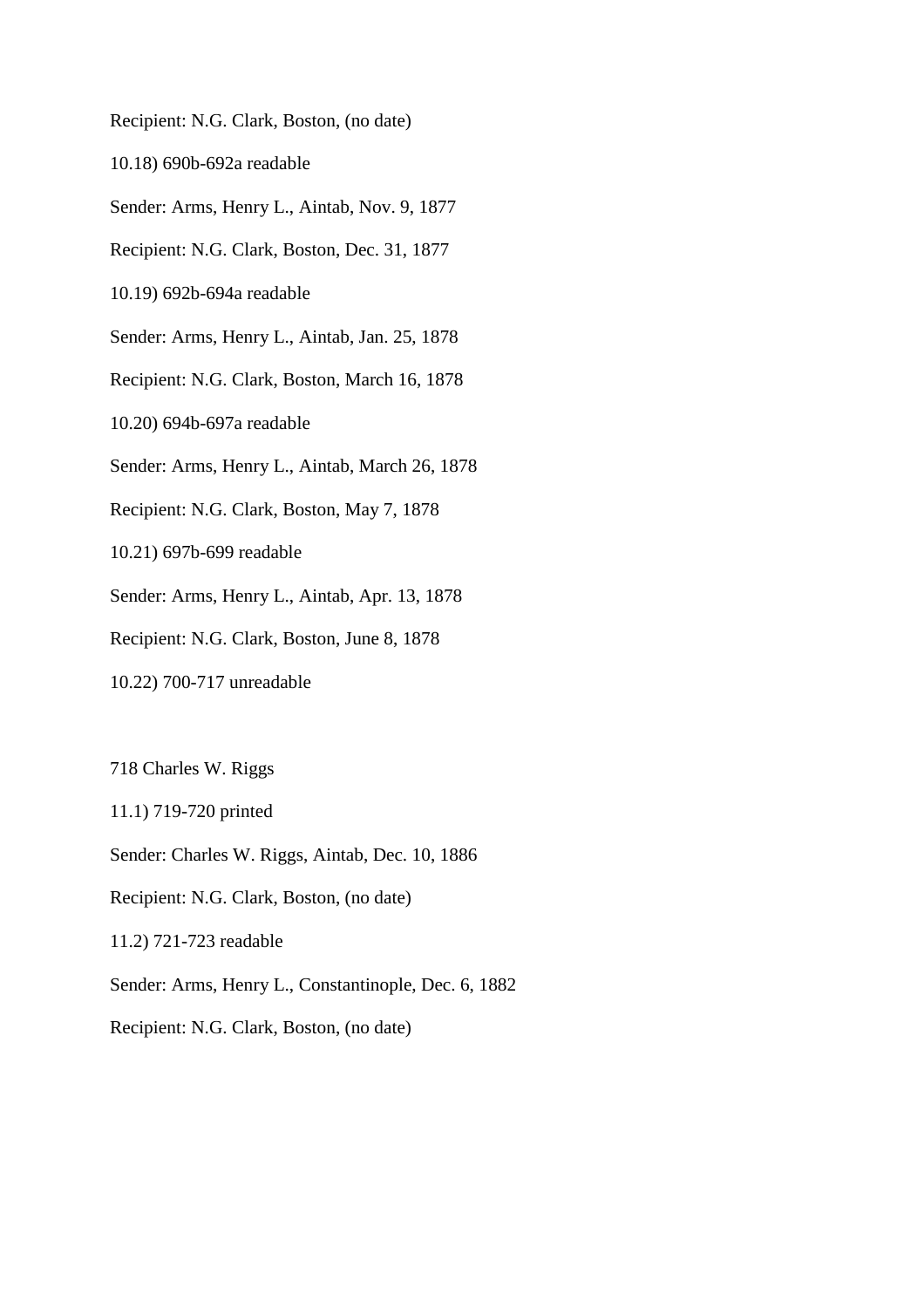- 724 Sewney, Mrs. Lillian C.
- 12.1) 725-728 readable
- Sender: Sewney, Mrs. Lillian C., Beirut, Nov. 22, 1875
- Recipient: N.G. Clark, Boston, (no date)
- 12.2) 729-734a readable
- Sender: Arms, Henry L., New York, Dec. 4, 1875
- Recipient: N.G. Clark, Boston, (no date)
- 12.3) 734b-735 readable
- Sender: Arms, Henry L., New York, Nov. 13, 1875
- Recipient: N.G. Clark, Boston, (no date)
- 12.4) 736-737 readable
- Sender: Arms, Henry L., Aintab, Nov. 22, 1875
- Recipient: N.G. Clark, Boston, (no date)
- 12.5) 738-744 readable
- Sender: Arms, Henry L., Nov.29, 1875
- Recipient: N.G. Clark, Boston, (no date)
- 12.6) 745- 751a readable
- Sender: Arms, Henry L., Brooklyn, Jan. 15, 1876
- Recipient: N.G. Clark, Boston, (no date)
- 12.7) 751b-755a readable
- Sender: Arms, Henry L., Brooklyn, Feb. 21, 1876
- Recipient: N.G. Clark, Boston, (no date)

12.8) 755b-760 readable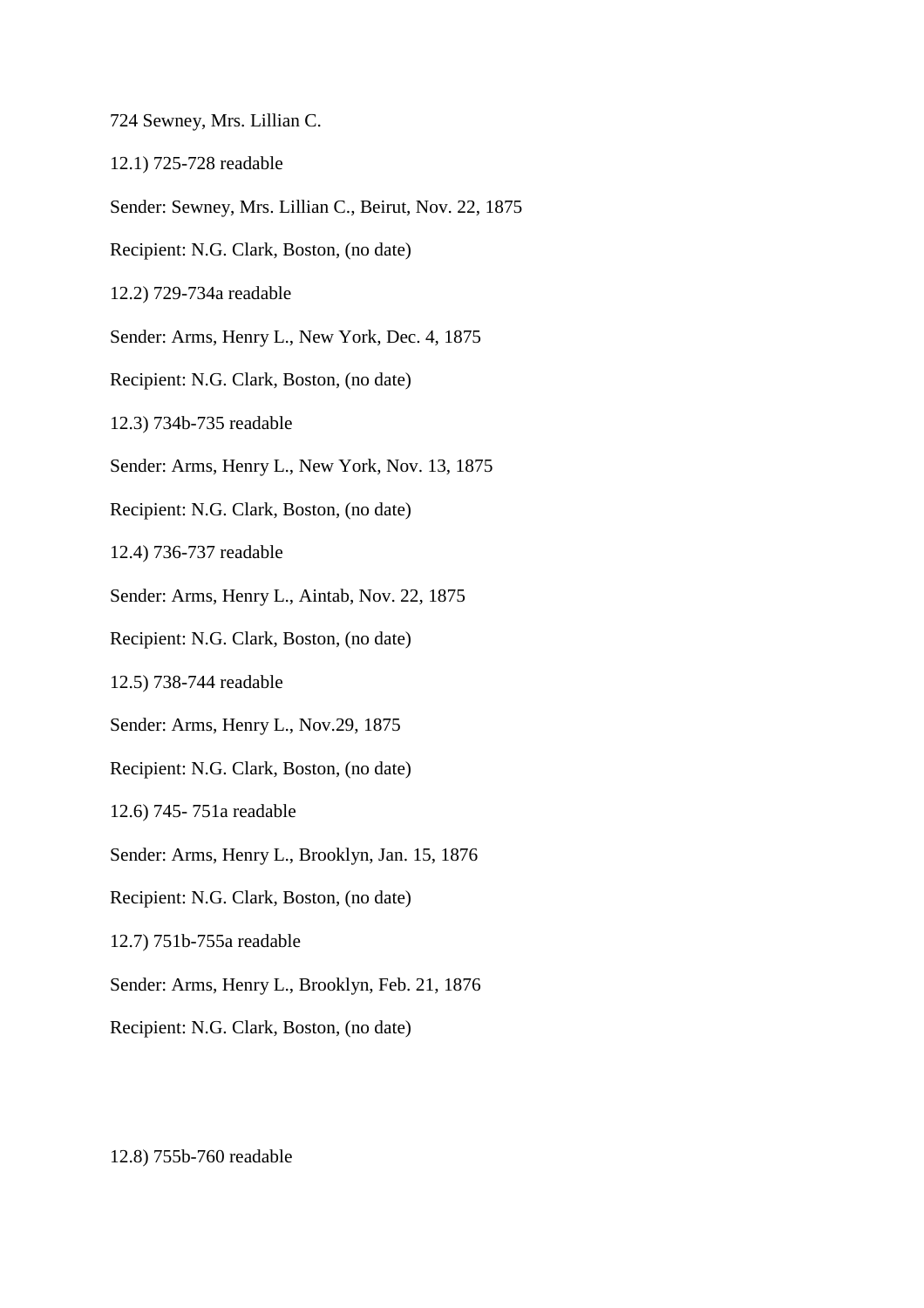- Sender: Arms, Henry L., New York, Apr. 11, 1876
- Recipient: N.G. Clark, Boston, (no date)
- 12.9) 761-767 readable
- Sender: Arms, Henry L., Aintab, July 22, 1879
- Recipient: N.G. Clark, Boston, (no date)
- 12.10) 768-772 hardly readable
- Sender: Arms, Henry L., Aintab, Jan. 10, 1880
- Recipient: N.G. Clark, Boston, Feb. 14, 1880
- 12.11) 773-775 readable
- Sender: Arms, Henry L., Aintab, Aug. 11, 1881
- Recipient: N.G. Clark, Boston, Sept. 12, 1881

776 Shepard, F. D.

- 13.1) 777-778a hardly readable
- Sender: Shepard, F.D., Aintab, Oct. 21, 1883
- Recipient: N.G. Clark, Boston, Dec. 4, 1883
- 13.2) 778b-784 hardly readable
- Sender: Shepard, F.D., Aintab, Oct. 29, 1883
- Recipient: N.G. Clark, Boston, (no date)
- 13.3) 785-791 partially readable
- Sender: Shepard, F.D., Aintab, Oct. 11, 1886
- Recipient: N.G. Clark, Boston, Nov. 15, 1886

13.4) 792-798 readable

Sender: Shepard, F.D., Marash, Sept. 25, 1887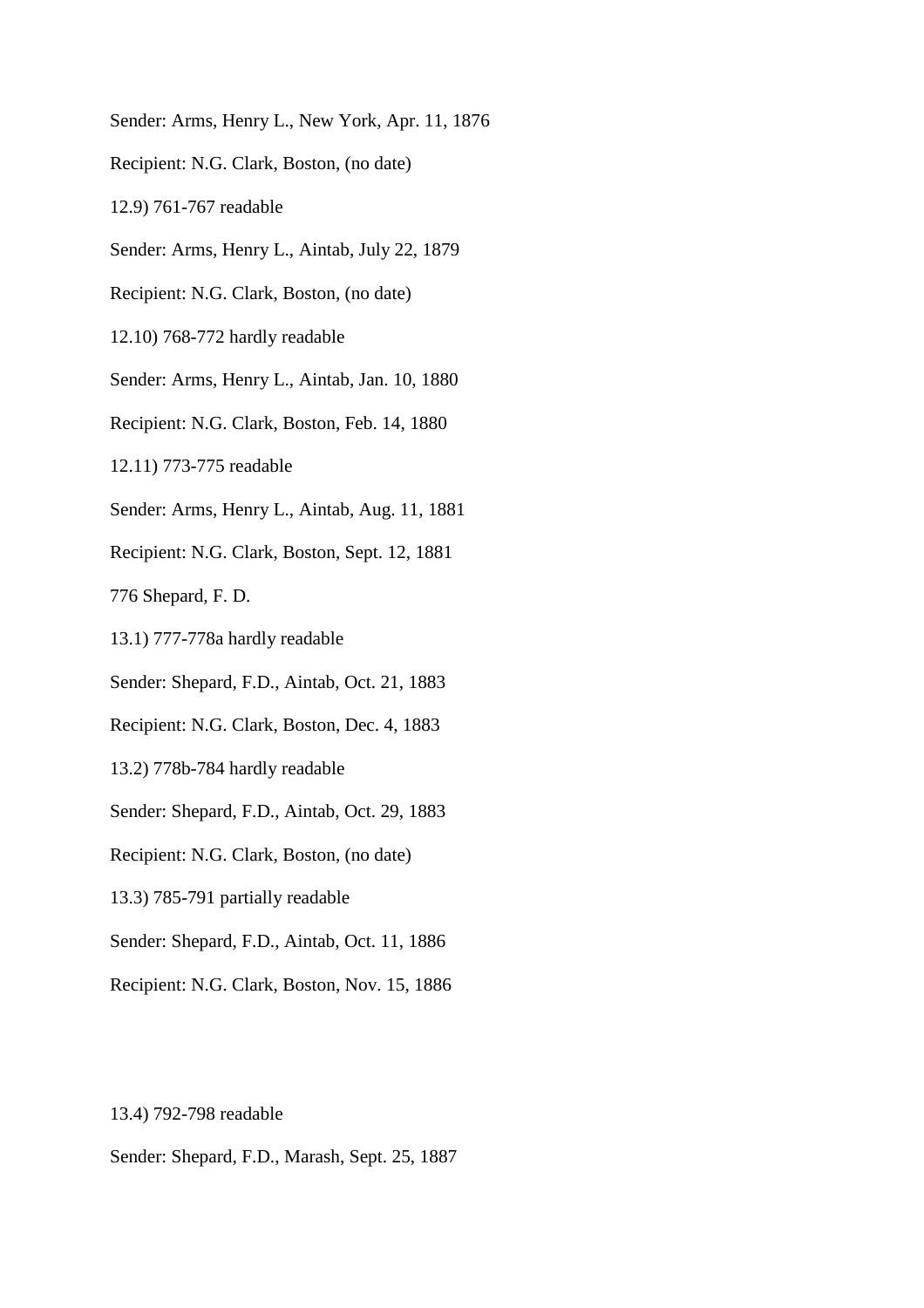Recipient: N.G. Clark, Boston, Oct. 28, 1887 13.5) 799-801 readable Sender: Shepard, F.D., Aintab, May 22, 1888 Recipient: N.G. Clark, Boston, June 19, 1888 13.6) 802-809 readable The report of the commerce in charge of Hospital work for 1888/89 Rec'd: Aug. 26, 1889

810 Sterns, Charles C.

14.1) 811-816 hardly readable

Sender: Shepard, F.D., Aintab, Dec. 10, 1881

Recipient: N.G. Clark, Boston, Jan. 16, 1882

14.2) 817-821a readable

Sender: Shepard, F.D., Aintab, Dec. 23, 1881

Recipient: N.G. Clark, Boston, Jan. 26, 1882

14.3) 821b-823a readable

Sender: Shepard, F.D., Aintab, May 11, 1882

Recipient: N.G. Clark, Boston, June 10, 1882

14.4) 823b-827a readable

Sender: Shepard, F.D., Aintab, July 27, 1882

Recipient: N.G. Clark, Boston, Aug. 25, 1882

14.5) 827b-833a partially readable

Sender: Shepard, F.D., Aintab, Nov. 9, 1882

Recipient: N.G. Clark, Boston, Dec. 17, 1882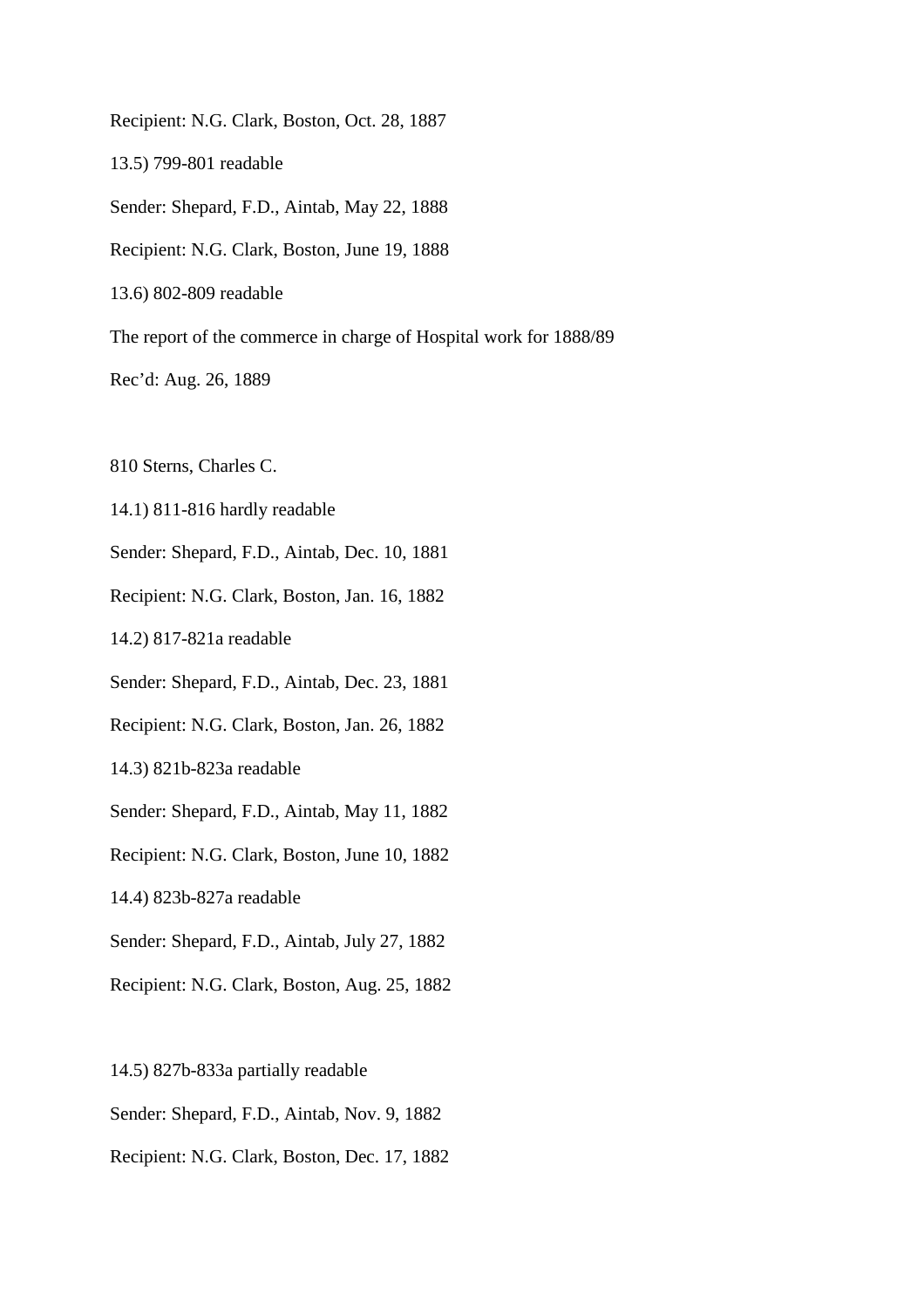- 14.6) 833b-836 hardly readable
- Sender: Shepard, F.D., Aintab, Nov. 21, 1882
- Recipient: N.G. Clark, Boston, Dec. 30, 1882

837 Trowbridge, T. G.

- 15.1) 838-840 readable
- Sender: Trowbridge T. G., Aintab, July 25, 1876
- Recipient: N.G. Clark, Boston, (no date)
- 15.2) 841-845 readable
- Sender: Trowbridge T. G., Aintab, Aug. 10, 1876
- Recipient: N.G. Clark, Boston, (no date)

15.3) 846-847 readable

- Sender: Trowbridge T. G., Liverpool, Oct. 4, 1876
- Recipient: N.G. Clark, Boston, (no date)

15.4) 848-850 readable

- Sender: Trowbridge T. G., Aintab, Feb. 20, 1877
- Recipient: N.G. Clark, Boston, Apr. 7, 1877

15.5) 851-859a readable

- Sender: Trowbridge T.G., Aintab, March 15, 1877
- Recipient: N.G. Clark, Boston, (no date)

15.6) 859b-863a readable

- Sender: Trowbridge T. G., Aintab, May 25, 1877
- Recipient: N.G. Clark, Boston, June 23, 1877
- 15.7) 863b-868 readable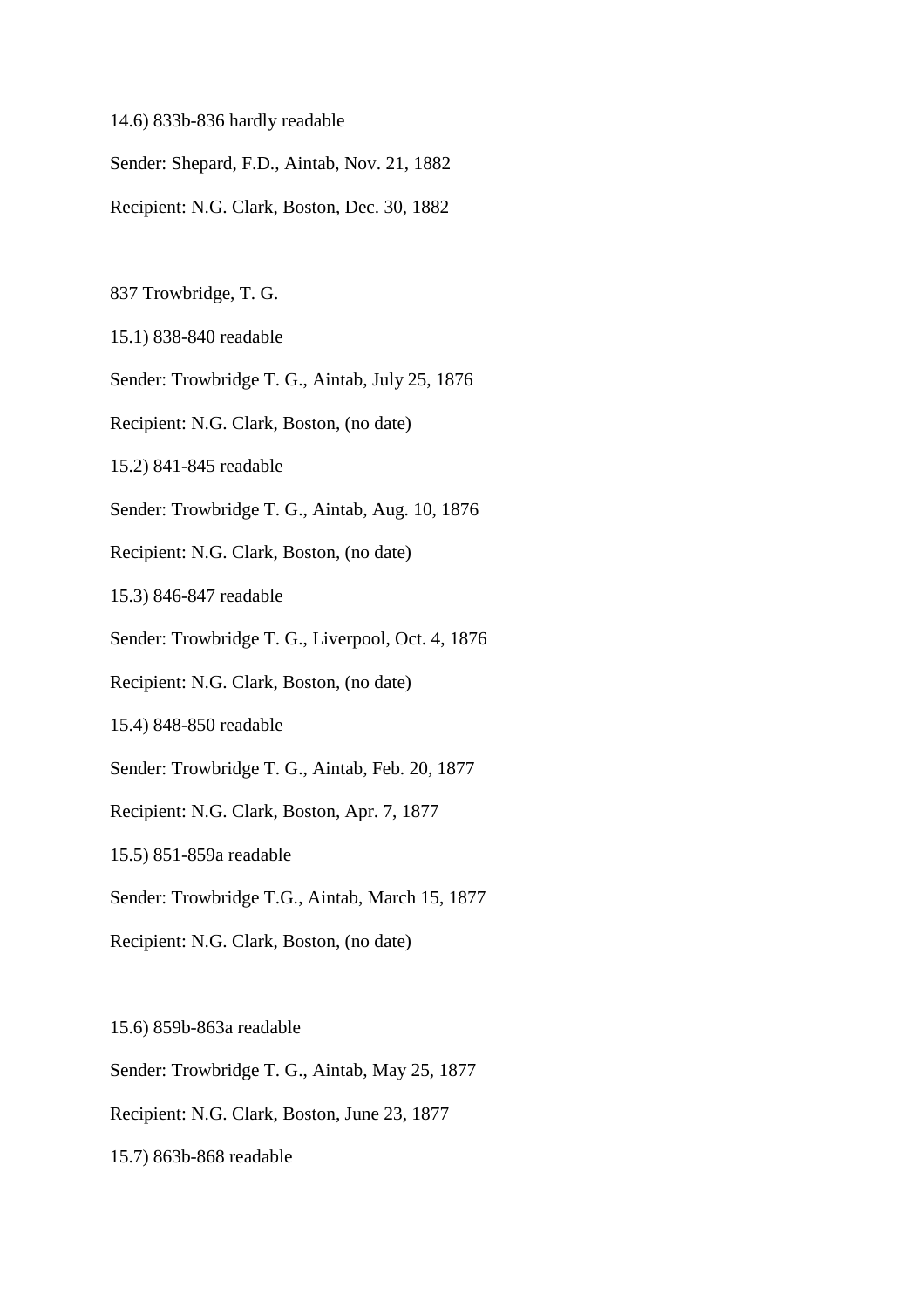- Sender: Trowbridge T. G., Aintab, July 2, 1877
- Recipient: N.G. Clark, Boston, Aug. 9, 1877
- 15.8) 869-873 readable
- Sender: Trowbridge T. G., Aintab, Aug. 21, 1877
- Recipient: N.G. Clark, Boston, Sept. 17, 1877
- 15.9) 874-883a readable
- Sender: Trowbridge T. G., Aintab, Sept. 6, 1877
- Recipient: N.G. Clark, Boston, (no date)
- 15.10) 883b-886a readable
- Sender: Trowbridge T. G., Aintab, Nov. 30, 1877
- Recipient: N.G. Clark, Boston, Jan. 17, 1878
- 15.11) 886b-891a readable
- Sender: Trowbridge T. G., Aintab, Feb. 5, 1878
- Recipient: N.G. Clark, Boston, March 9, 1878
- 15.12) 891b-894a readable
- Sender: Trowbridge T. G., Aintab, March 8, 1878
- Recipient: N.G. Clark, Boston, Apr. 13, 1878
- 15.13) 894b-897 readable
- Sender: Trowbridge T. G., Aintab, March 19, 1878
- Recipient: N.G. Clark, Boston, Apr. 23, 1878
- 15.14) 898-900 readable
- Sender: Trowbridge T. G., Aintab, May 2, 1878
- Recipient: N.G. Clark, Boston, June 12, 1878
- 15.15) 901-904 readable
- Sender: Trowbridge T. G., Aintab, May 22, 1878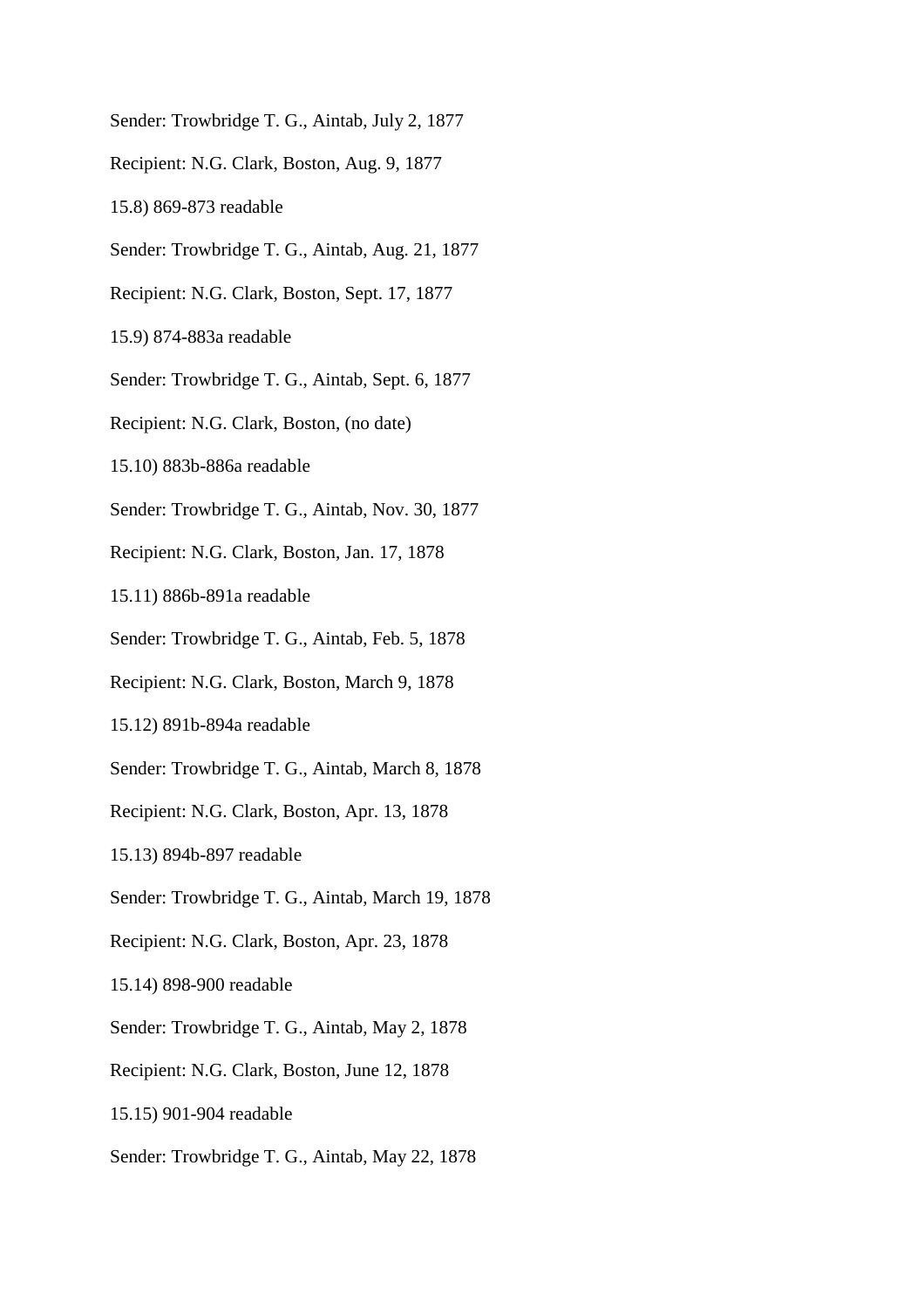- Recipient: N.G. Clark, Boston, July 3, 1878
- 15.16) 905-914 readable
- Sender: Trowbridge T. G., Aintab, July 26, 1878
- Recipient: N.G. Clark, Boston, Aug. 22, 1878
- 15.17) 915-917a readable
- Sender: Trowbridge T. G., Aintab, Oct. 3, 1878
- Recipient: N.G. Clark, Boston, Nov. 4, 1878
- 15.18) 917b-921a readable
- Sender: Trowbridge T. G., Aintab, Oct. 11, 1878
- Recipient: N.G. Clark, Boston, Nov. 8, 1878
- 15.19) 921b-924 readable
- Sender: Trowbridge T. G., Aintab, Dec. 18, 1878
- Recipient: N.G. Clark, Boston, Jan. 14, 1879
- 15. 20) 925-928a readable
- Sender: Trowbridge T. G., Aintab, Jan. 27, 1879
- Recipient: N.G. Clark, Boston, Feb. 25, 1879
- 15.21) 928b-932a readable
- Sender: Trowbridge T. G., Aintab, March 14, 1879
- Recipient: N.G. Clark, Boston, Apr. 17, 1879
- 15.22) 932b-937 readable
- Sender: Trowbridge T. G., Aintab, March 24, 1879
- Recipient: N.G. Clark, Boston, Apr. 27, 1879
- 15.23) 938-942 hardly readable
- Sender: Trowbridge T. G., Aintab, June 14, 1879
- Recipient: N.G. Clark, Boston, July 17, 1879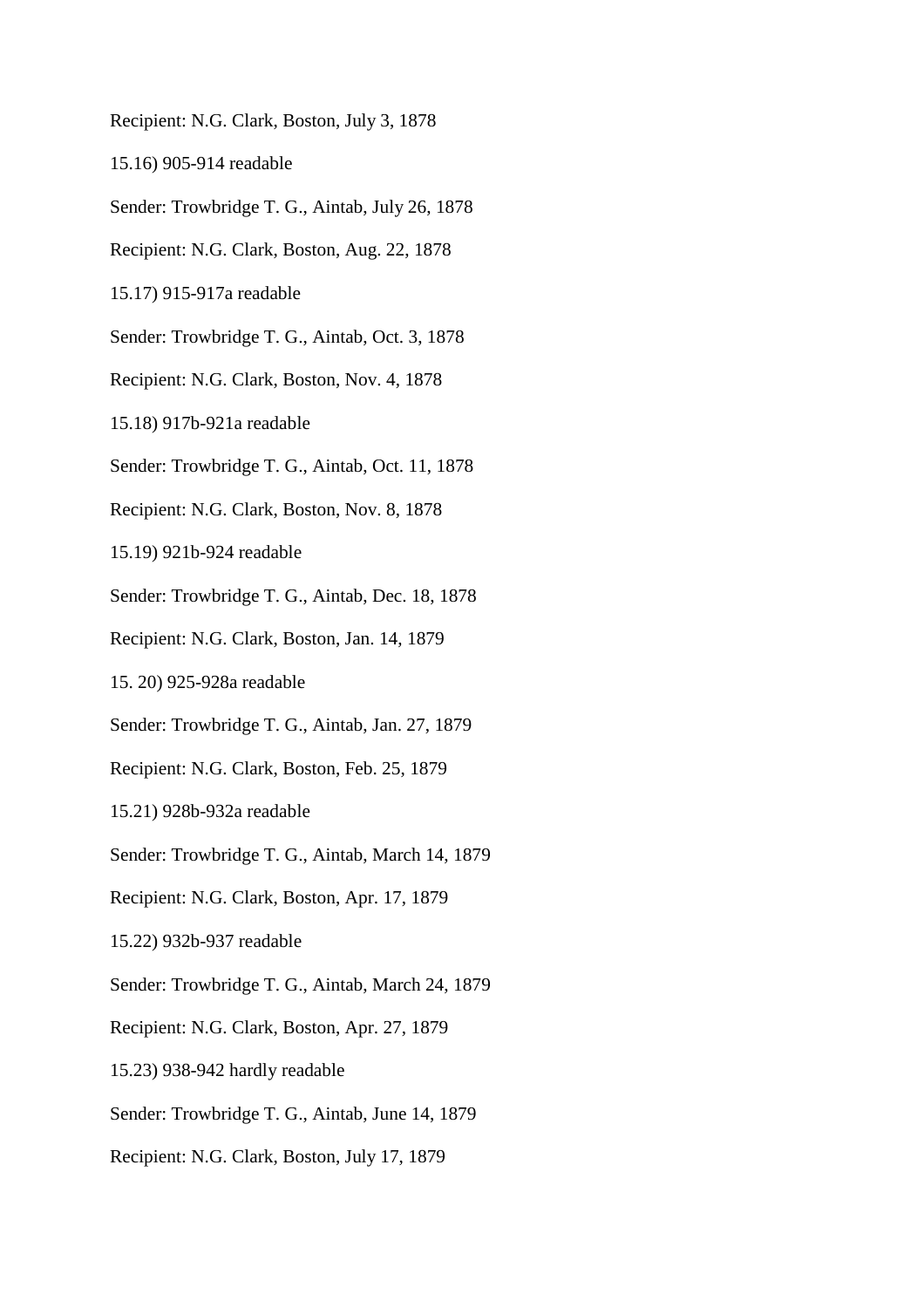- 15.24) 943-948a readable
- Sender: Trowbridge T. G., Aintab, Aug. 6, 1879
- Recipient: N.G. Clark, Boston, Sept. 13, 1879
- 15.25) 948b-951a readable
- Sender: Trowbridge T. G., Aintab, Dec. 24, 1879
- Recipient: N.G. Clark, Boston, Jan. 19, 1880
- 15.26) 951b-957 readable
- Sender: Trowbridge T. G., Aintab, Sept. 10, 1880
- Recipient: N.G. Clark, Boston, Oct. 15, 1880
- 15.27) 958-962 readable
- Sender: Trowbridge T. G., Aintab, Sept. 20, 1880
- Recipient: N.G. Clark, Boston, Oct. 24, 1880
- 15.28) 963-965 readable
- Sender: Trowbridge T. G., Aintab, Nov. 3, 1880
- Recipient: N.G. Clark, Boston, Dec. 15, 1880
- 15. 29) 966-969 readable
- Sender: Trowbridge T. G., Aintab, Nov. 10, 1880
- Recipient: N.G. Clark, Boston, Dec. 14, 1880
- 15.30) 970-974a readable
- Sender: Trowbridge T. G., Aintab, Dec. 15, 1880
- Recipient: N.G. Clark, Boston, Jan. 10, 1881
- 15.31) 974b-977 readable
- Sender: Trowbridge T. G., Aintab, Feb. 17, 1881
- Recipient: N.G. Clark, Boston, March 13, 1881
- 15.32) 978-982 readable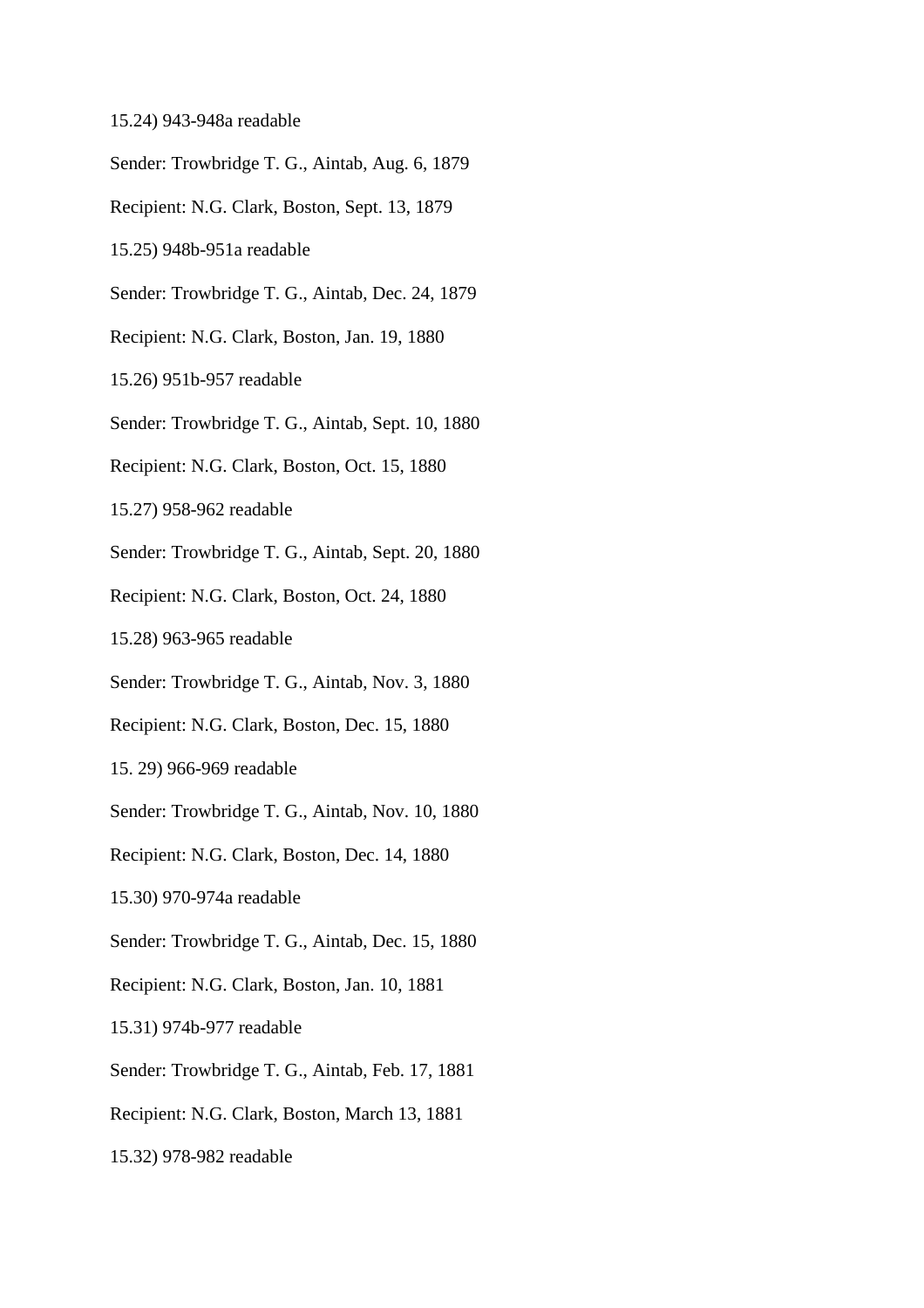- Sender: Trowbridge T. G., Aintab, March 8, 1881
- Recipient: N.G. Clark, Boston, Apr., 12, 1881
- 15.33) 983-989 readable
- Sender: Trowbridge T. G., Aintab, March 19, 1881
- Recipient: N.G. Clark, Boston, Apr. 22, 1881
- 15.34) 990-994 readable
- Sender: Trowbridge T. G., Aintab, May 25, 1881
- Recipient: N.G. Clark, Boston, June 21, 1881
- 15.35) 995-1000 readable
- Sender: Trowbridge T. G., Aintab, July 2, 1881
- Recipient: N.G. Clark, Boston, Aug. 7, 1881
- 15.36) 1001-1004 readable
- Sender: Trowbridge T. G., London, July 28, 1881
- Recipient: N.G. Clark, Boston, Aug. 8, 1881
- 15.37) 1005-1011 readable
- Sender: Trowbridge T. G., London, Sept. 29, 1881
- Recipient: N.G. Clark, Boston, (no date)
- 15.38) 1012-1015 readable
- Sender: Trowbridge T. G., Aintab, Dec. 19, 1881
- Recipient: N.G. Clark, Boston, Jan. 11, 1882
- 15.39) 1016-1020 readable
- Sender: Trowbridge T. G., Aintab, Feb. 20, 1882
- Recipient: N.G. Clark, Boston, Apr. 3, 1882
- 15.40) 1021-1024a readable
- Sender: Trowbridge T. G., Aintab, May 19, 1882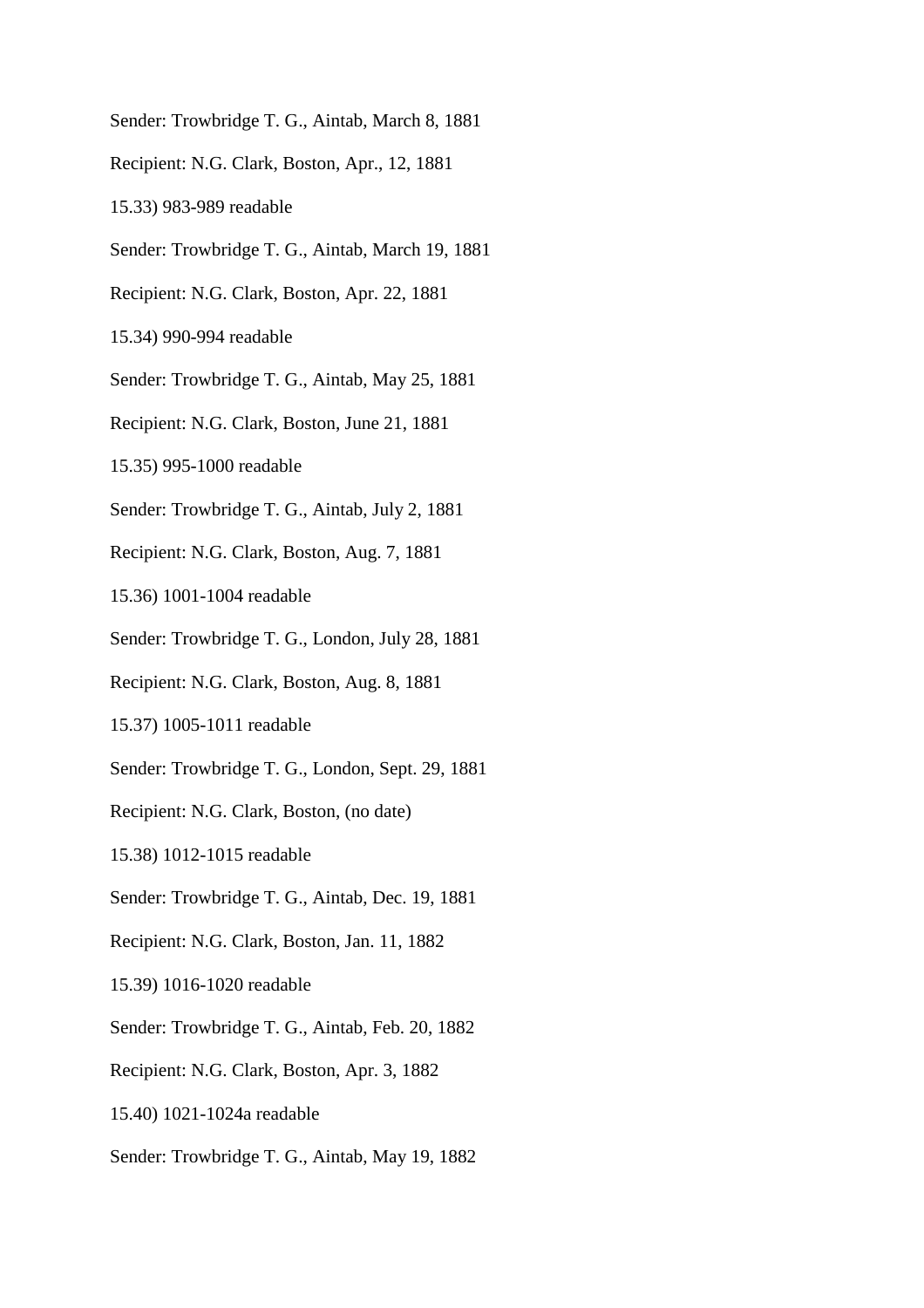- Recipient: N.G. Clark, Boston, June 13, 1882
- 15.41) 1024b-1029 readable
- Sender: Trowbridge T. G., Aintab, Oct. 30, 1882
- Recipient: N.G. Clark, Boston, Nov. 24, 1882
- 15.42) 1030-1033 readable
- Sender: Trowbridge T. G., Aintab, Nov. 6, 1883
- Recipient: N.G. Clark, Boston, Dec. 2, 1883
- 15.43) 1034-1038a readable
- Sender: Trowbridge T. G., Aintab, June 5, 1884
- Recipient: N.G. Clark, Boston, July 3, 1884
- 15.44) 1038b-1041a readable
- Sender: Trowbridge T. G., Aintab, Oct. 4, 1884
- Recipient: N.G. Clark, Boston, Nov. 1, 1884
- 15.45) 1041b-1046a readable
- Sender: Trowbridge T. G., Aintab, Oct. 29, 1884
- Recipient: N.G. Clark, Boston, Nov. 17, 1884
- 15.46) 1046b-1050a readable
- Sender: Trowbridge T. G., Aintab, March 18, 1885
- Recipient: N.G. Clark, Boston, Apr. 12, 1885
- 15.47) 1050b-1053 readable
- Sender: Trowbridge T. G., Aintab, Jan. 18, 1886
- Recipient: N.G. Clark, Boston, Feb. 11, 1886
- 15.48) 1054-1056 readable
- Sender: Trowbridge T. G., Aintab, Oct. 7, 1886
- Recipient: N.G. Clark, Boston, Nov. 3, 1886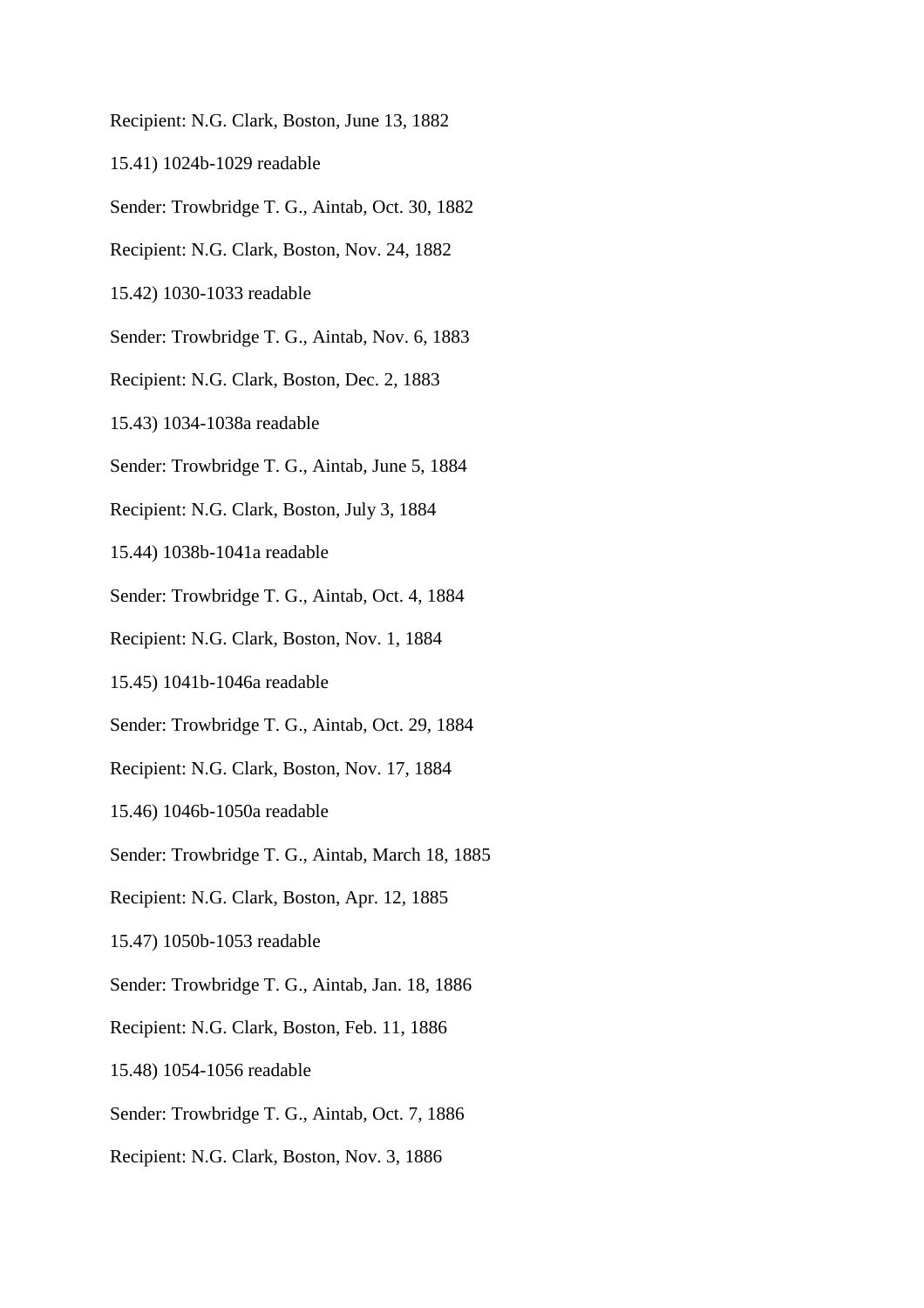15.49) 1057-1066 readable

Sender: Trowbridge T. G., Athene, Dec. 21, 1886

Recipient: N.G. Clark, Boston, (no date)

15.50) 1067-1070 readable

Sender: Trowbridge T. G., Aintab, Nov. 4, 1887

Recipient: N.G. Clark, Boston, Dec. 7, 1887

15.51) 1071-1081 readable

Sender: Trowbridge T. G., Aintab, May 10, 1888

Recipient: N.G. Clark, Boston, June 19, 1888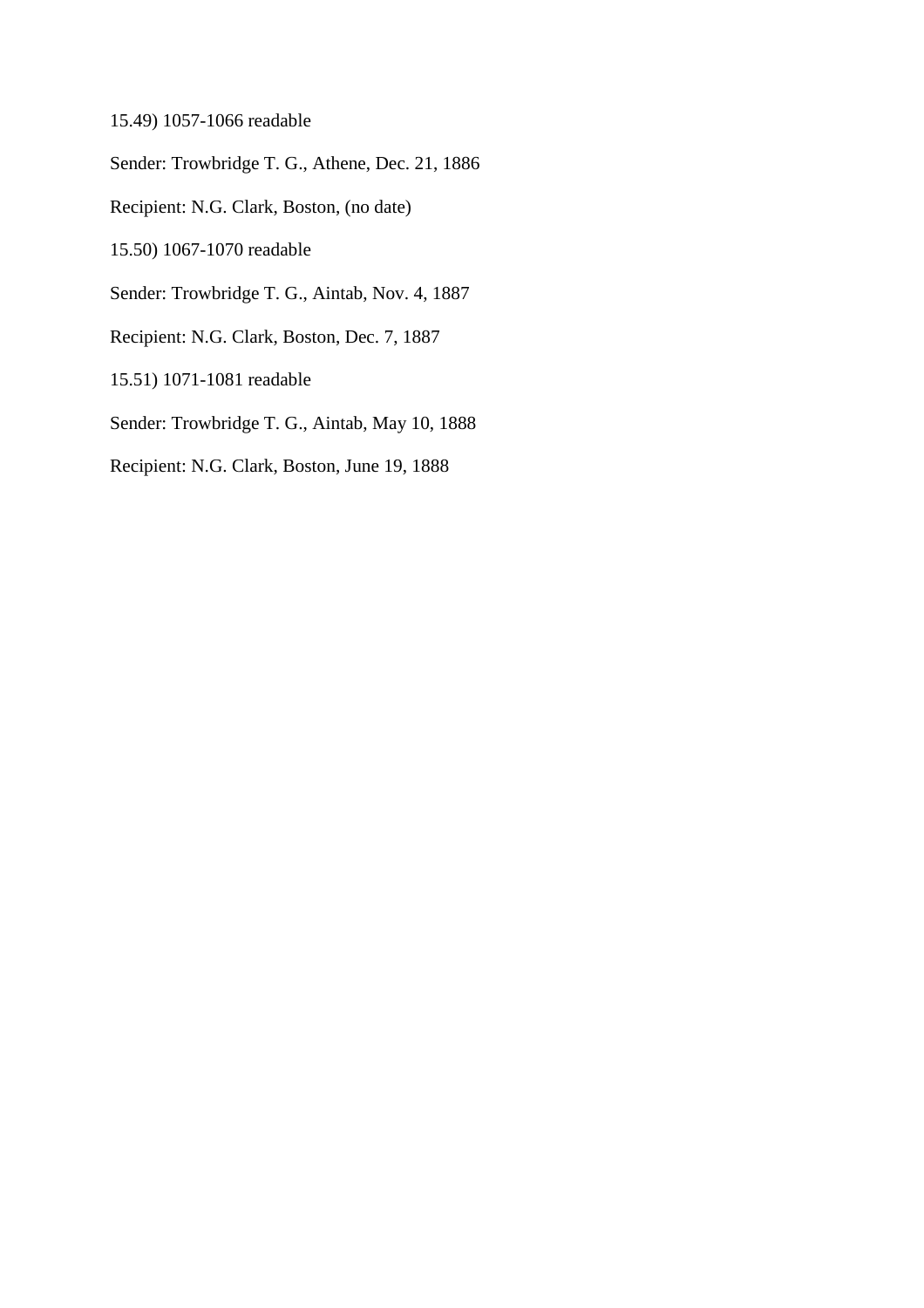# **REEL 647**

Submitted by : Zekeriya EROGLU

Submitted to : Department of History

Project term (month, year) : June 1999

# **Bibliographical and physical information**

Document type : microfilm

Reference no : BV2410.A4 1984 Reel 647

Degree of readability :

(e.g. readable, partially readable, hardly readable, unreadable)

**Content** Vol. 6

Central Turkey Mission 1880-1889

Documents

Minutes

Reports

Letters

### 1. 2. 1-2 readable

**Content** 

2.) 3 Minutes of meetings

3. 4-27 readable

Minutes of the 24<sup>th</sup> annual meeting of the Central Turkey Mission

# Aintab, Apr. 21, 1881

4. 28-39 readable

Minutes of the 25<sup>th</sup> annual meeting of the Central Turkey Mission

5. 40-46 readable

The 26<sup>th</sup> annual meeting of the Central Turkey Mission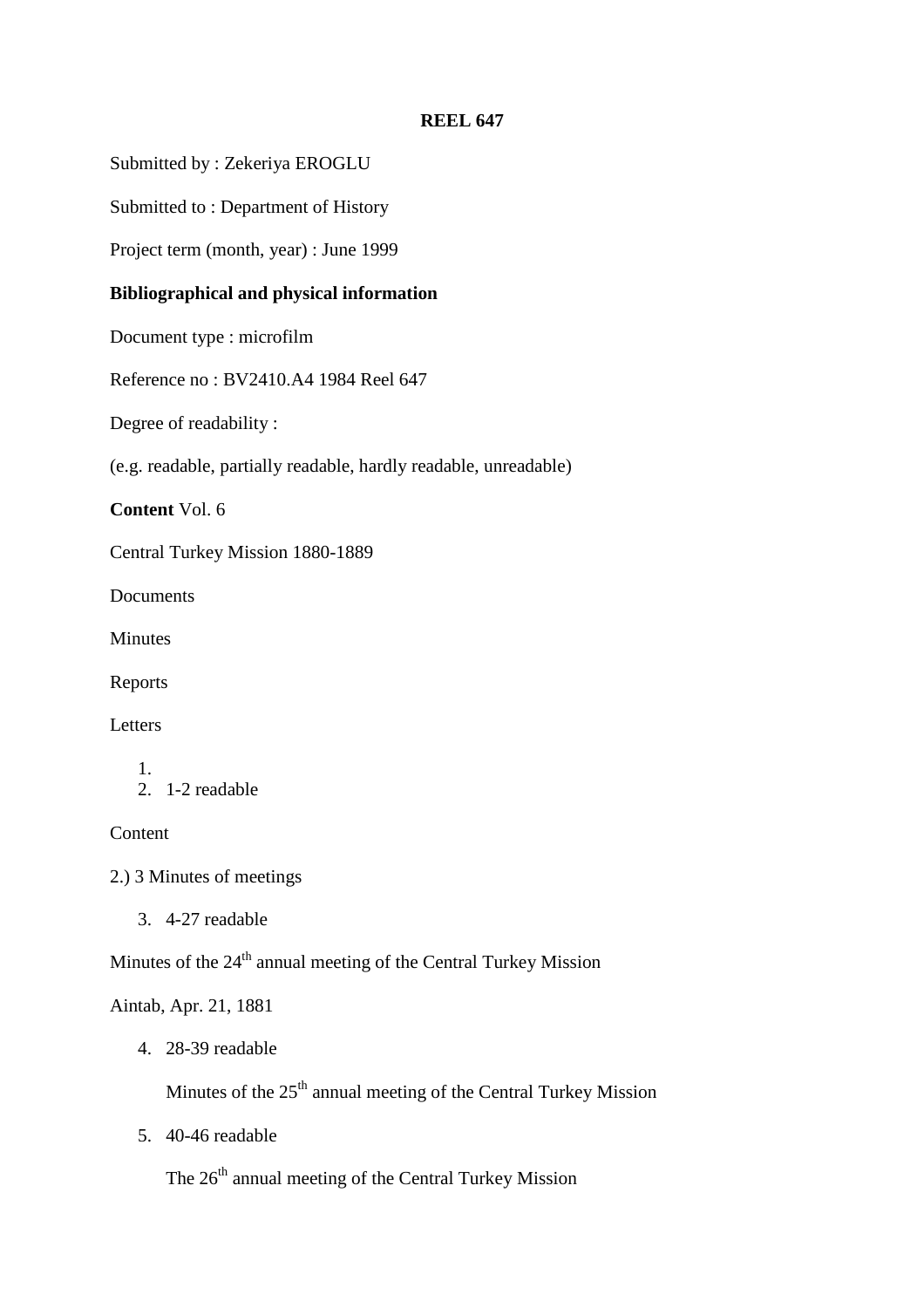6. 47-79 readable

The  $27<sup>th</sup>$  annual meeting of the Central Turkey Mission

Marash, Apr. 16, 1884

7. 80-102 readable

Copy of the minutes of the annual meeting of the Central Turkey Mission for 1885  $(28<sup>th</sup>$  ann. meeting)

8. 103-113 partially readable

The Central Turkey Mission annual meeting of 1889

9) 114-225 readable

Estimates of expenses between 1880-89

9. 226-263 partially readable

The copy of appointments of  $13<sup>th</sup>$  that of July 1883 Central Turkey Mission

10. 264-311 hardly readable

The report from Adana

11. 312-331 partially readable

The report for Adana for 1880-87

12. 332-351 readable

The report of investigating commission

13. 352 readable

Report from Aintab

14. 353-365 readable

Report of literary translations of words for the year ending

April 1<sup>st</sup>, 1881

15. 366-369 partially readable

Report of women's work

April 1<sup>st</sup>, 1881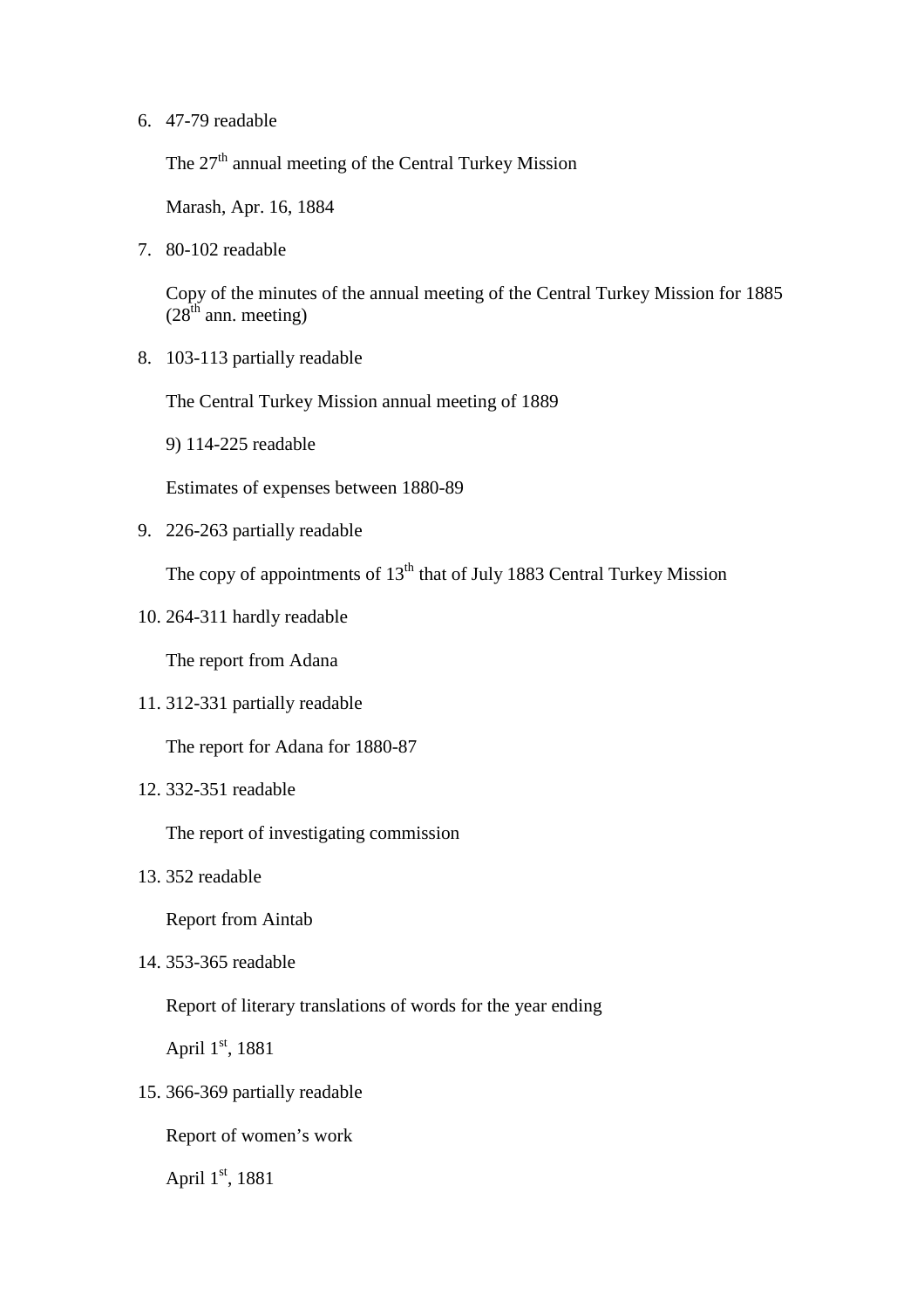|  |  | 16. 370-408 readable |
|--|--|----------------------|
|--|--|----------------------|

Report of the churches of Aintab

17. 409 readable

Report of Aintab station

18. 410-422 readable

Report for Aintab for year April 1881-April 1882

- 19. 423-431 unreadable
	- 20) 432-441 partially readable

Report of Aintab station

20. 442-454 readable

Report of the Committee of the First Church

21. 455-467 readable

Report of the Aintab for the year ending

April 11, 1884

22. 468-486 partially readable

Aintab station report April 1884-June 1885

23. 487-506 partially readable

Report of women work in Aintab

24. 507-511 readable

The hospitals and medical schools at Aintab

25. 512-531 hardly readable

Report of Aintab station Central Turkey Mission for the year ending

April 16, 1888

26. 532-553 readable

Report of Aintab station of Central Turkey Mission for year ending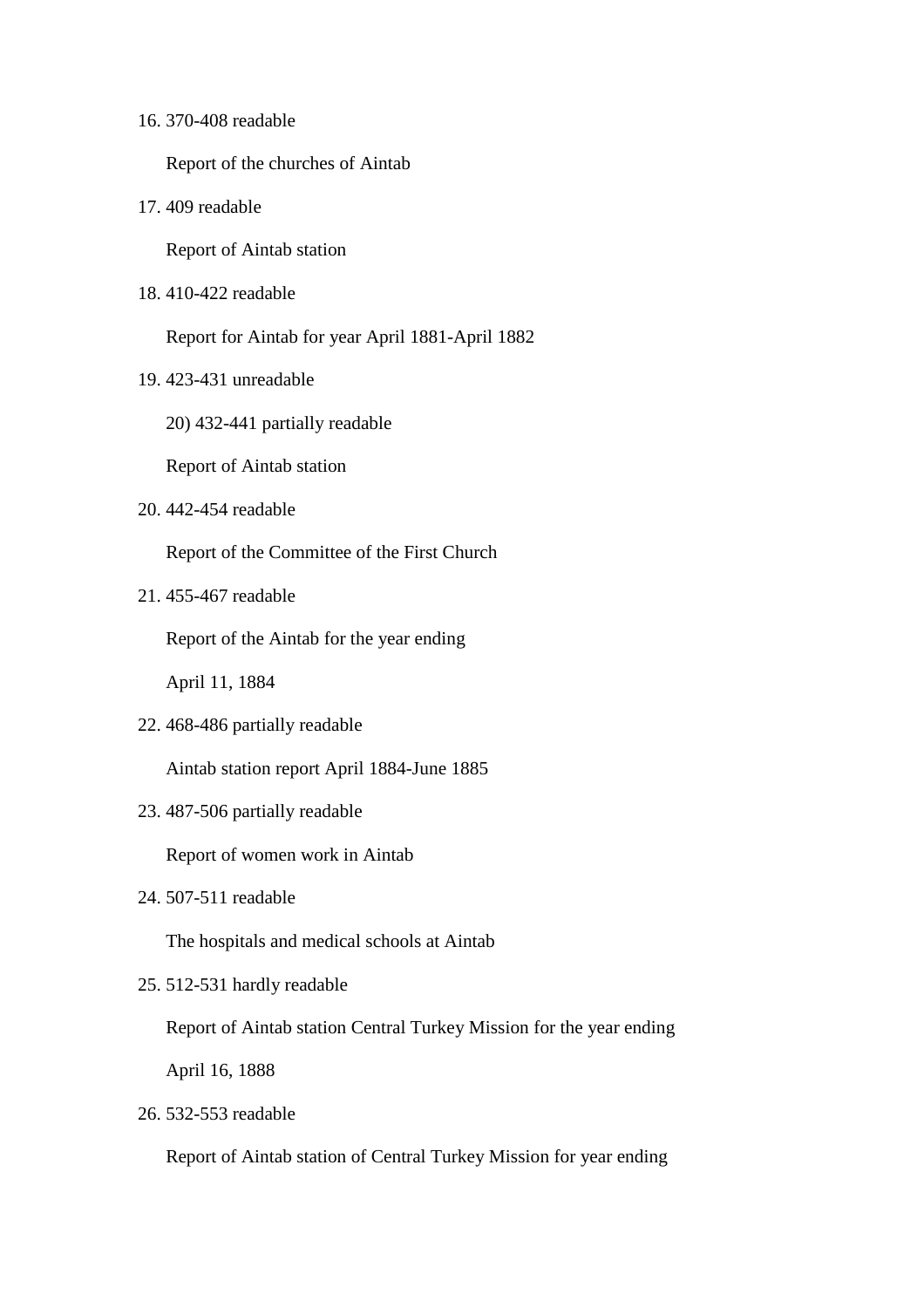May 16, 1889

27. 554 readable

Reports from Antioh

28. 555-563 readable

Report of Antioh field

29. 564-567 partially readable

Reports from Hadjin

30. 568-595 readable

Report of women's work in Hadjin and Adana 1881-89

31. 596 readable

Report from Kassab

32. 597-600 readable

Translations of conference of Aintab station

33. 601 readable

Reports from Marash

- 34. 602-604 unreadable
	- 35) 605-612 readable

Women's work in Marash station 1880-81

35. 613-624 partially readable

Reports of Marash and vicinity for 1880-81

36. 625-637 hardly readable

Annual report of Marash station for the year 1881

37. 638-646 readable

Action report for Marash and vicinity 1882-1883

38. 647-690 readable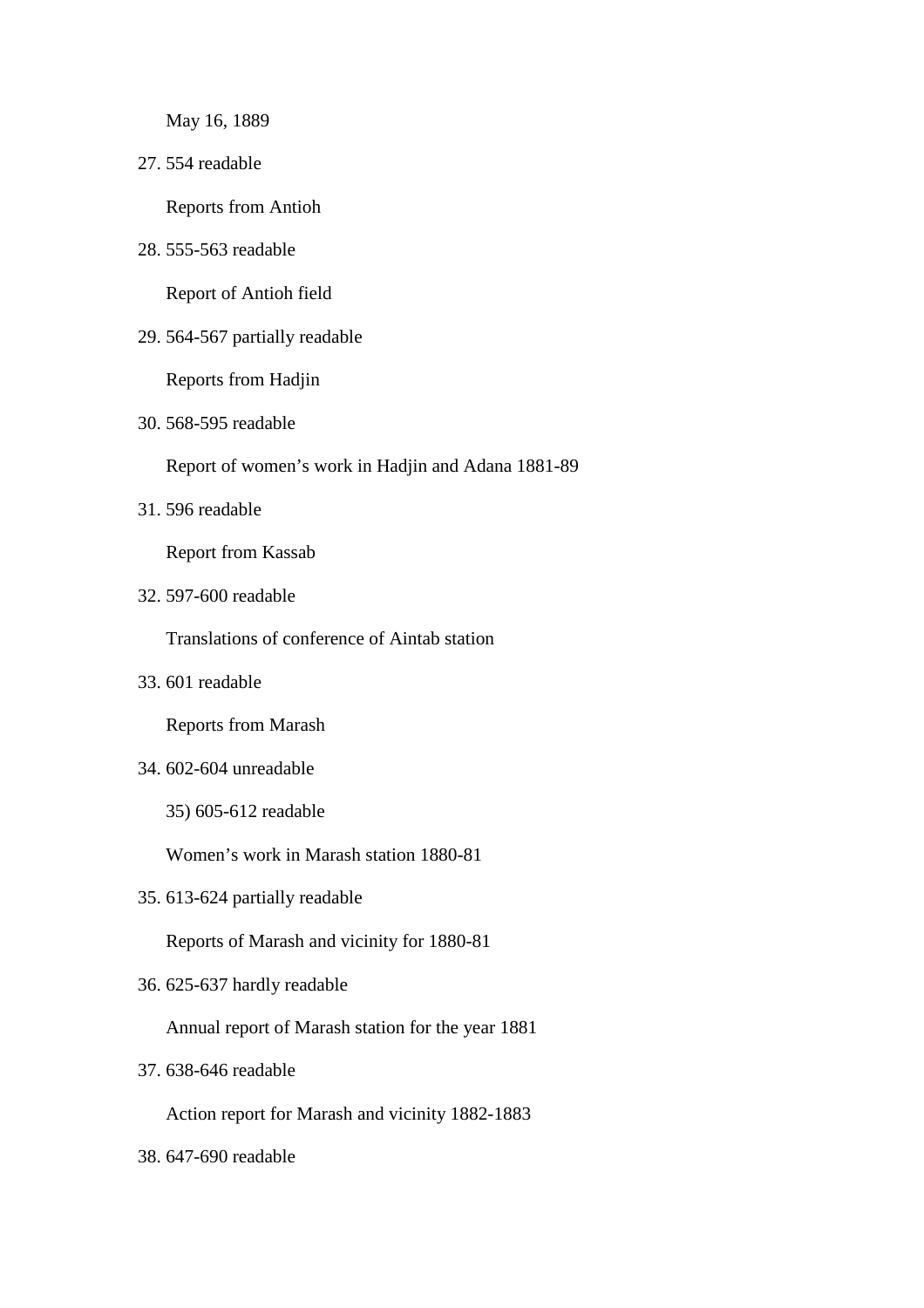Report of Marash station for 1883-84

39. 691-700 readable

Translations of conference to the Committee of American Board

40. 701-705 readable

Report of the Central Turkey Girls College from June 1885-April 1886

41. 706-714 readable

Report of Marash schools for 1885-86

42. 715-750 readable

Report of Marash station 1886

43. 751-770 partially readable

Translations of conference which was held in Marash

August 28, 1886

44. 771-778 readable

Report of Marash district for the year ending

May 31, 1888

45. 779-787 readable

Report of women work in Marash station for 1888

- 46. 788-795 unreadable
	- 47) 796-801 readable

Report of theological seminary for 1882-83

- 47. 802-805 unreadable
	- 48) 806-815 readable

Report of theological seminary in Marash 1886-87

48. 816-823 partially readable

Report of Marash theological seminary 1888-89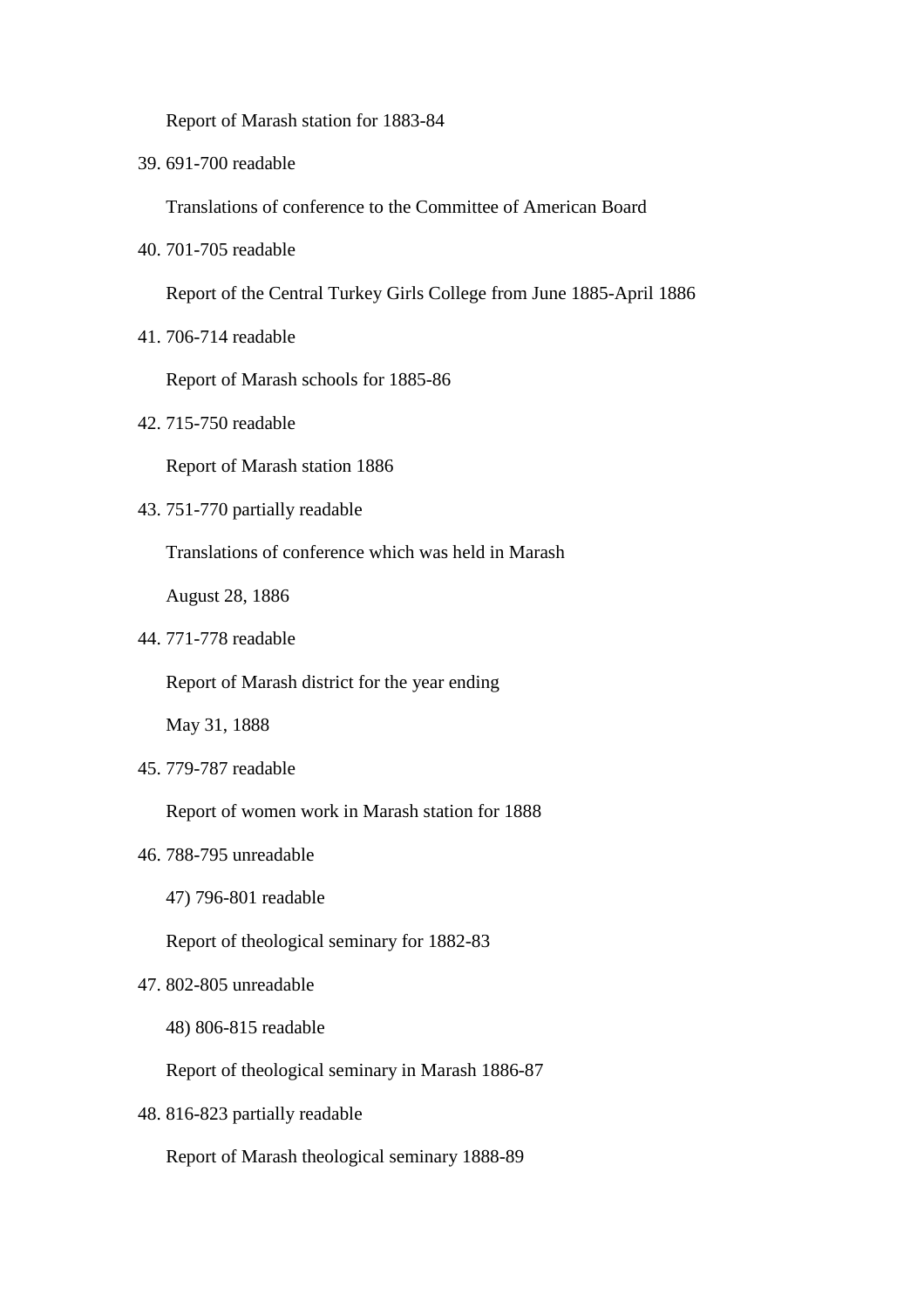## 49. 824-834 readable

Reports of committee on publications

50. 835-844 printed

Diplomatic and consular reports on trade and finance

Foreign Office 1888

Annual series, No: 406

## **Letters**

## **845. Adams, Lucien H.**

1.1) 846-852 readable

Sender: Adams, Lucien H., Kassab, Sept., 3, 1880

Recipient: Clark, N.G., Boston, (date not mentioned)

## 1.2) 853-856 readable

Sender: Adams, Lucien H., Kassab, Feb. 11, 1882

Recipient: Clark, N.G., Boston, March 21, 1882

## 1.3) 857-860 readable

Sender: Adams, Lucien H., Kassab, June 30, 1882

Recipient: Clark, N.G., Boston, July 30, 1882

1.4) 861-866 readable

Sender: Adams, Lucien H., Kassab, July 1, 1883

Recipient: Clark, N.G., Boston, Aug. 7, 1883

## 1.5) 867-873 readable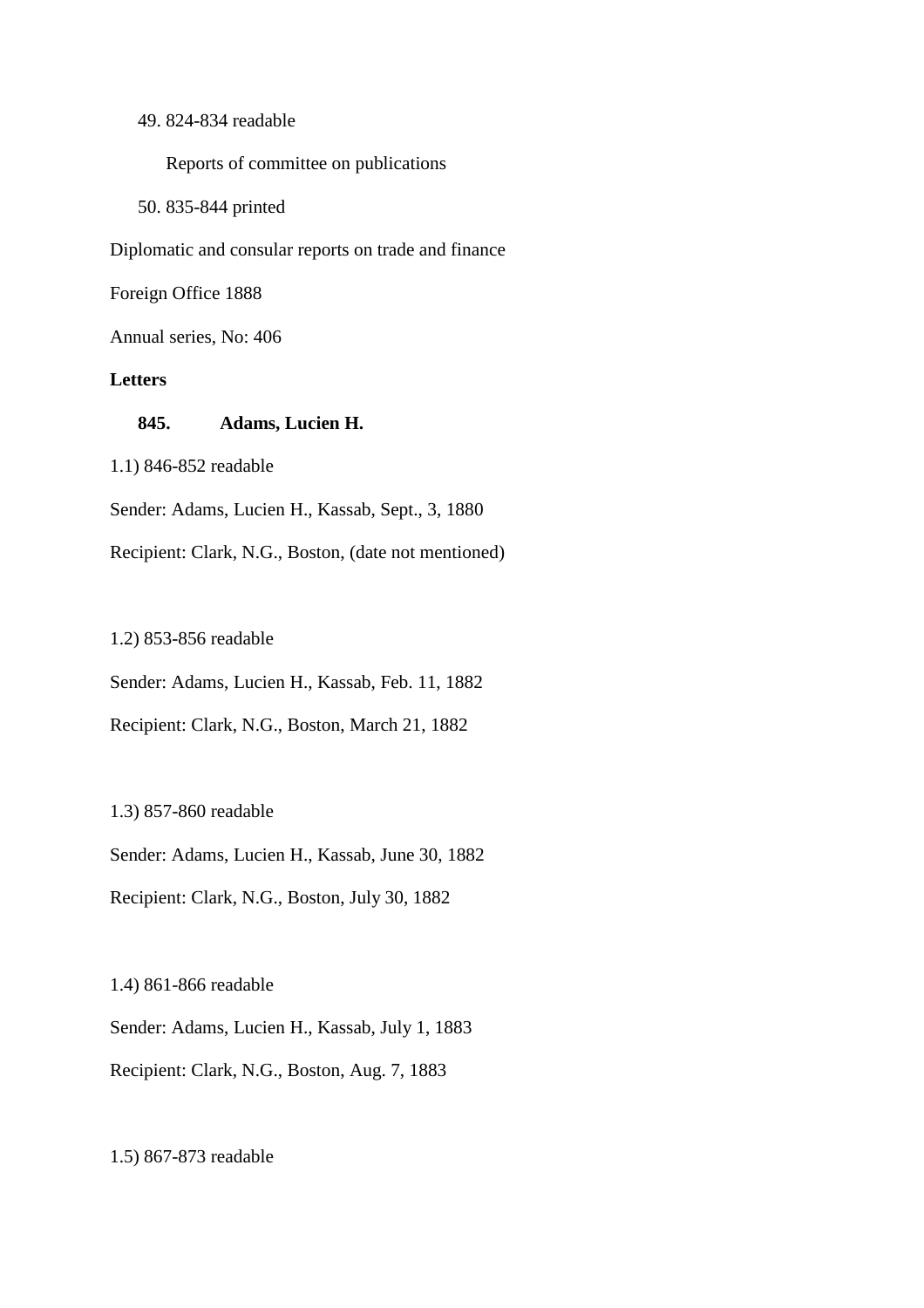Sender: Adams, Lucien H., Kassab, July 13, 1883 Recipient: Clark, N.G., Boston, Aug. 21, 1883

1.6) 874-881 readable

Sender: Adams, Lucien H., Kassab, May 11, 1884

Recipient: Clark, N.G., Boston, June 16, 1884

1.7) 882-887 readable

Sender: Adams, Lucien H., Kassab, Oct. 1, 1884

Recipient: Clark, N.G., Boston, Nov. 4, 1884

8. 888-894 partially readable Sender: Adams, Lucien H., Kassab, Jan. 17, 1885 Recipient: Clark, N.G., Boston, Feb. 19, 1885

1.9) 895-901 readable Sender: Adams, Lucien H., Kassab, Sept. 15, 1885 Recipient: Clark, N.G., Boston, Oct. 18, 1885

9. 902-929 unreadable

10. 930-931 readable

Sender: Adams, Lucien H., Kassab, Aug. 9, 1889

Recipient: Clark, N.G., Boston, Sept. 13, 1889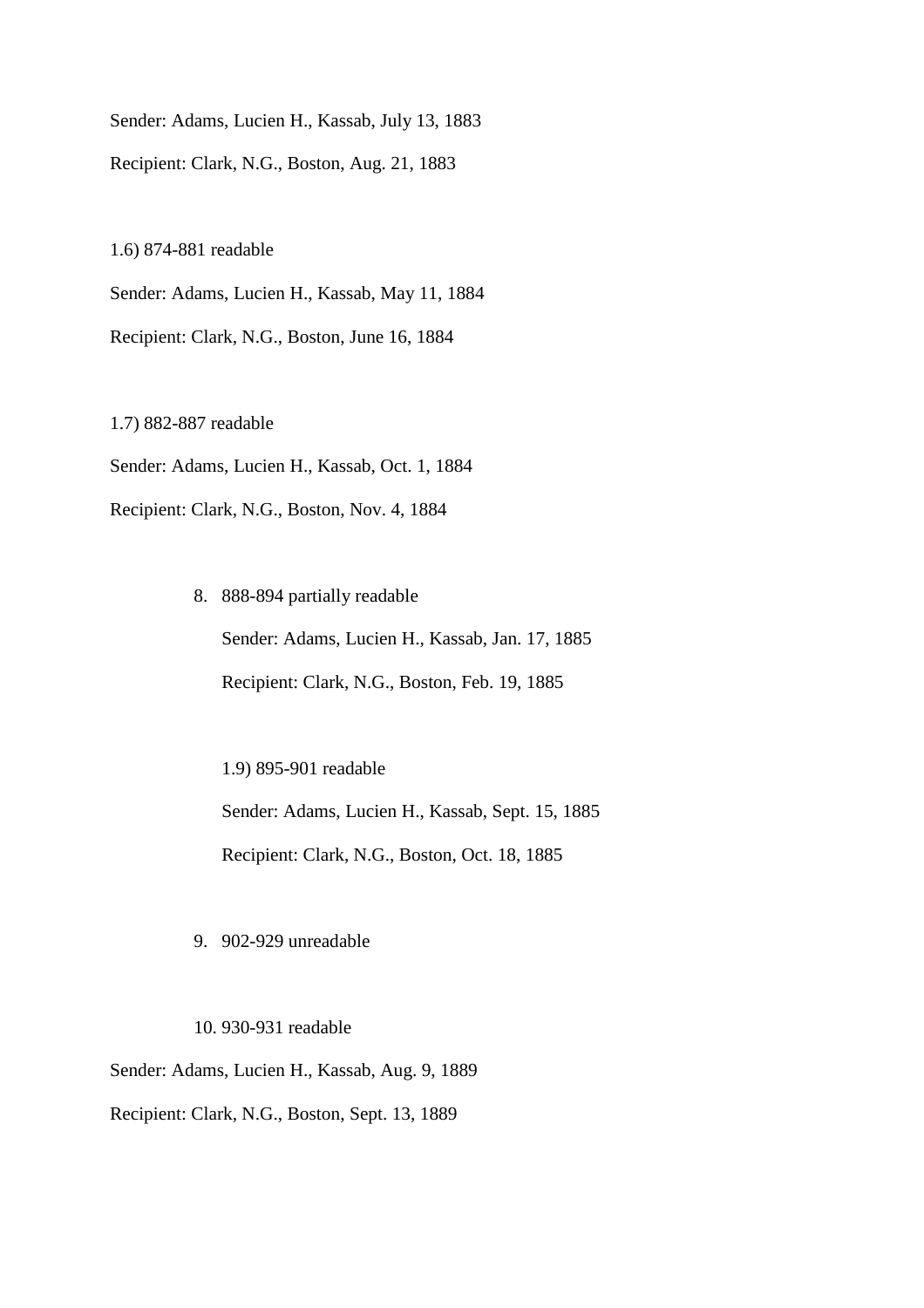## **932. Barnes, Myra L.**

1. 933-35 unreadable

## **936. Bates, Evla G.**

1. 937-943 hardly readable

Sender: Bates, Evla G., Hadjin, Apr. 24, 1889 Recipient: Clark, N.G., Boston, May 30, 1889

2. 944-947 readable

Sender: Bates, Evla G., Hadjin, June 13, 1889 Recipient: Clark, N.G., Boston, July 17, 1889

3. 948-953 readable

Sender: Bates, Evla G., Hadjin, June 21, 1889 Recipient: Clark, N.G., Boston, July 25, 1889

4. 954-959 readable

Sender: Bates, Evla G., Hadjin, July 10, 1889 Recipient: Clark, N.G., Boston, Aug. 12, 1889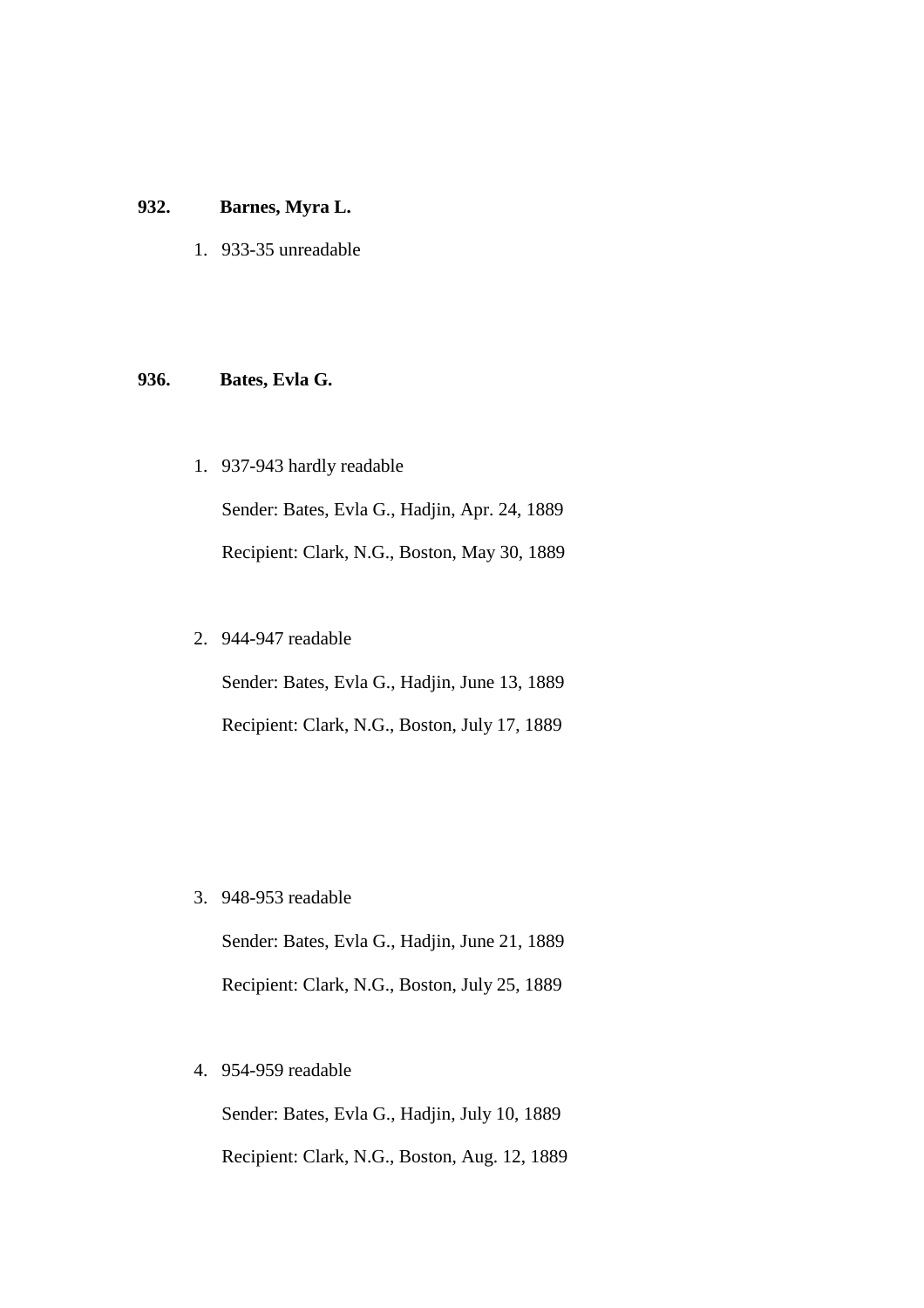5. 960-963 readable

Sender: Bates, Evla G., Hadjin, Sept. 14, 1889 Recipient: Clark, N.G., Boston, Oct. 17, 1889

6. 964-966 readable

Sender: Bates, Evla G., Hadjin, Nov. 25, 1889

Recipient: Clark, N.G., Boston, Oct. 28, 1889

## **967. Barnes, Myra L.**

4.1) 968-979 unreadable

4.2) 980-981 readable

Sender: Barnes, Myra L., Aintab, Jun. 8, 1881

Recipient: Clark, N.G., Boston, July 13, 1881

4.3) 982-994 unreadable

## **995 Bickford, Claribel L.**

5.1) 996-1006 unreadable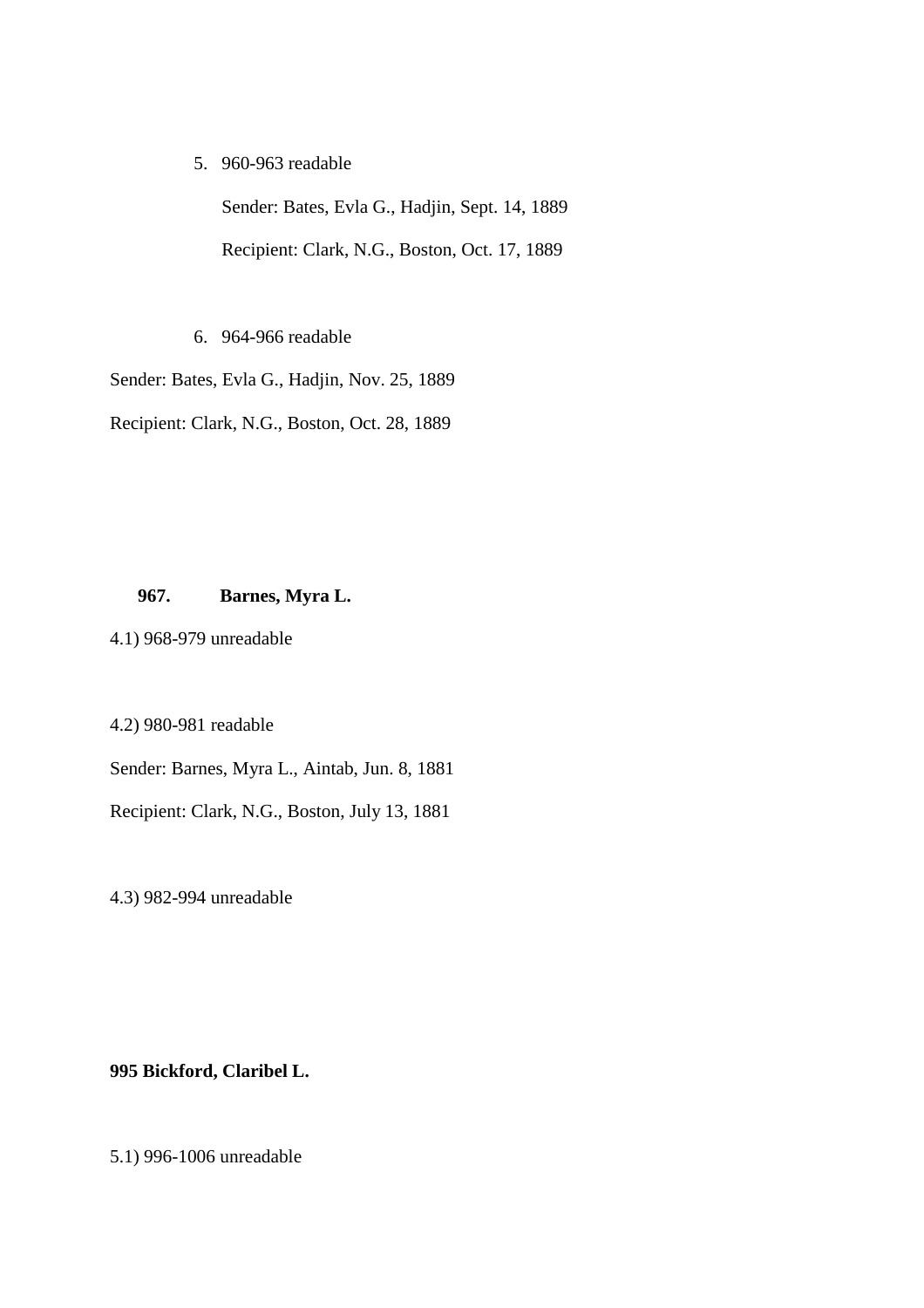## **1007 Blakely, Ellen, M.**

1. 1008-1010 readable

Sender: Blakely, Ellen, M., Hanover, Aug. 23, 1885 Recipient: Clark, N.G., Boston, Aug. 28, 1885

2. 1011-1012 readable

Sender: Blakely, Ellen, M., Hanover, July 3, 1885 Recipient: Clark, N.G., Boston, July 6, 1885

3. 1013-1015 readable

Sender: Blakely, Ellen, M., Hanover, July 21, 1885 Recipient: Clark, N.G., Boston, July 25, 1885

4. 1016-1020 readable

Sender: Blakely, Ellen, M., South Hadley, June 5, 1885 Recipient: Clark, N.G., Boston, June 8, 1885

5. 1021-1023 readable

Sender: Blakely, Ellen, M., Marash, Nov. 7, 1887 Recipient: Clark, N.G., Boston, Oct. 12, 1887

6. 1024-1027 readable

Sender: Blakely, Ellen, M., Marash, Nov. 30, 1887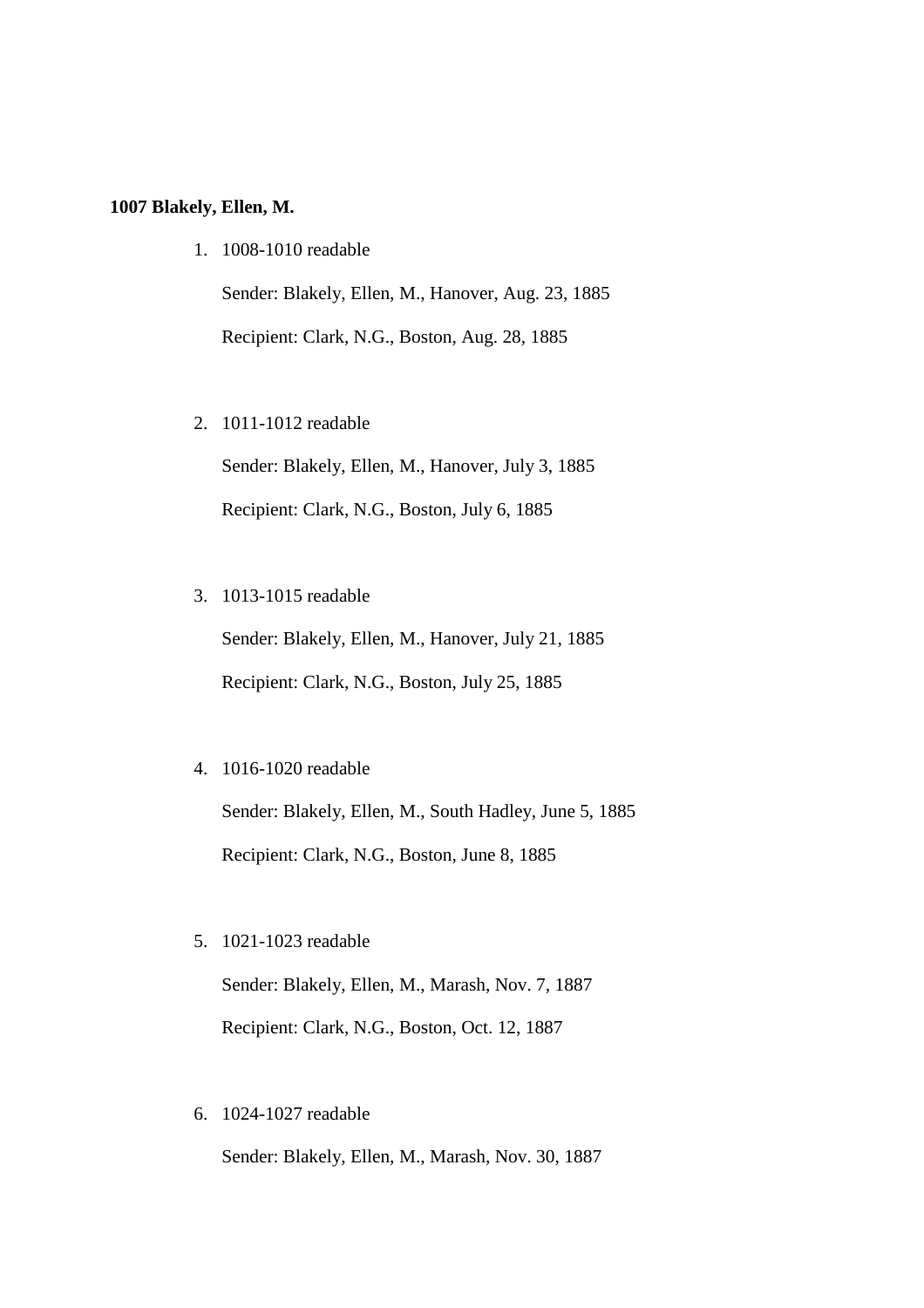# Recipient: Clark, N.G., Boston, Dec. 29, 1887

7. 1028-1032 readable

Sender: Blakely, Ellen, M., Marash, July 29, 1889

Recipient: Clark, N.G., Boston, Sept. 3, 1889

## **1033. Brown, Miss M.G.**

1. 1034-1038 readable

Sender: Brown, Miss M.G., Hadjin, Oct. 19, 1880 Recipient: Clark, N.G., Boston, Nov. 22, 1880

2. 1039-1040 printed

News about Hadjin

3. 1041- 1046 readable

Sender: Brown, Miss M.G., Hadjin, May 21, 1881 Recipient: Clark, N.G., Boston, June 26, 1881

- 4. 1047-1051 hardly readable Sender: Brown, Miss M.G., Hadjin, April, 25, 1882 Recipient: Clark, N.G., Boston, May 28, 1882
- 5. 1052-1055 readable

Sender: Brown, Miss M.G., Springfield, Oct. 1, 1883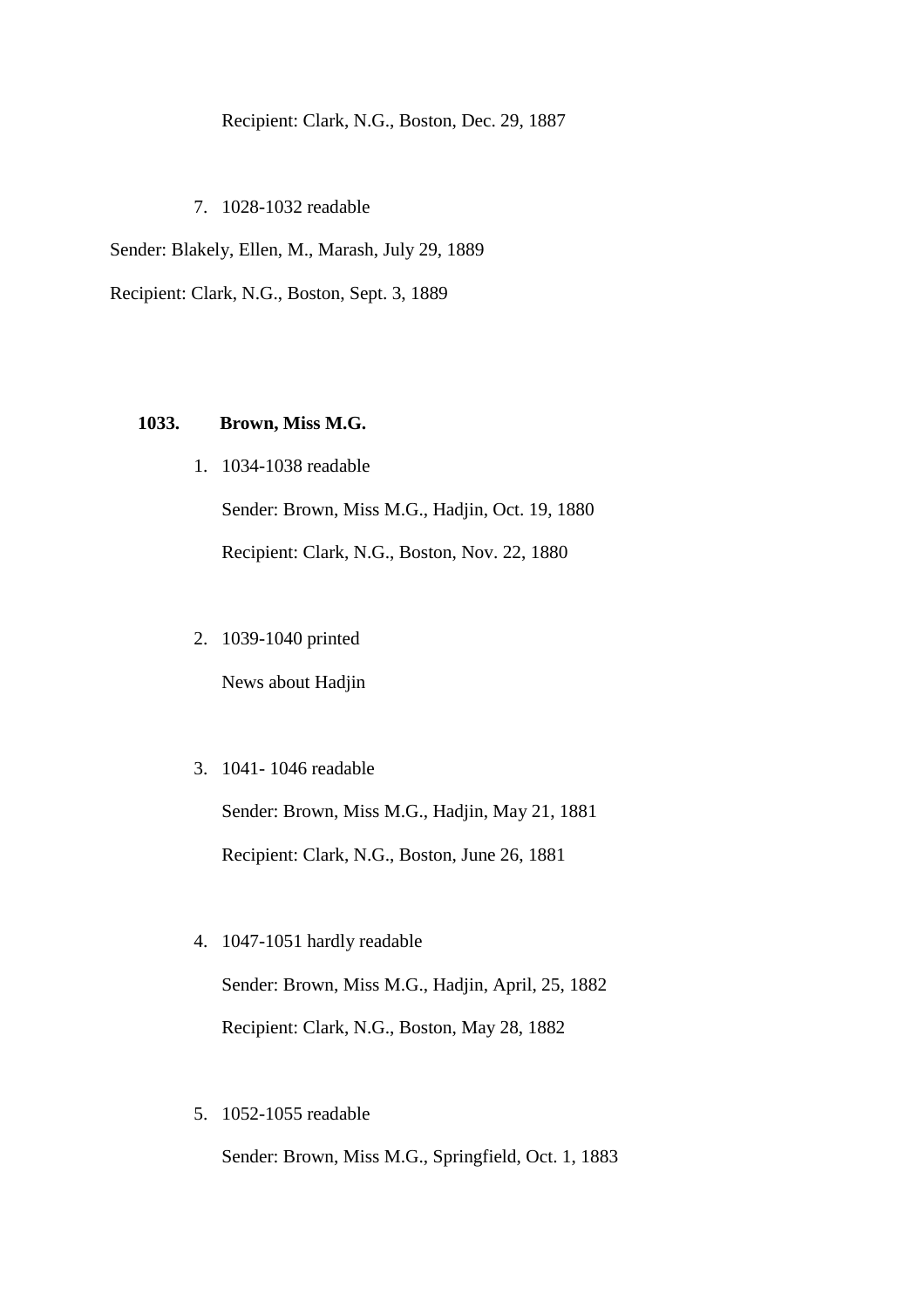Recipient: Clark, N.G., Boston, Oct. 4, 1883

6. 1056-67 unreadable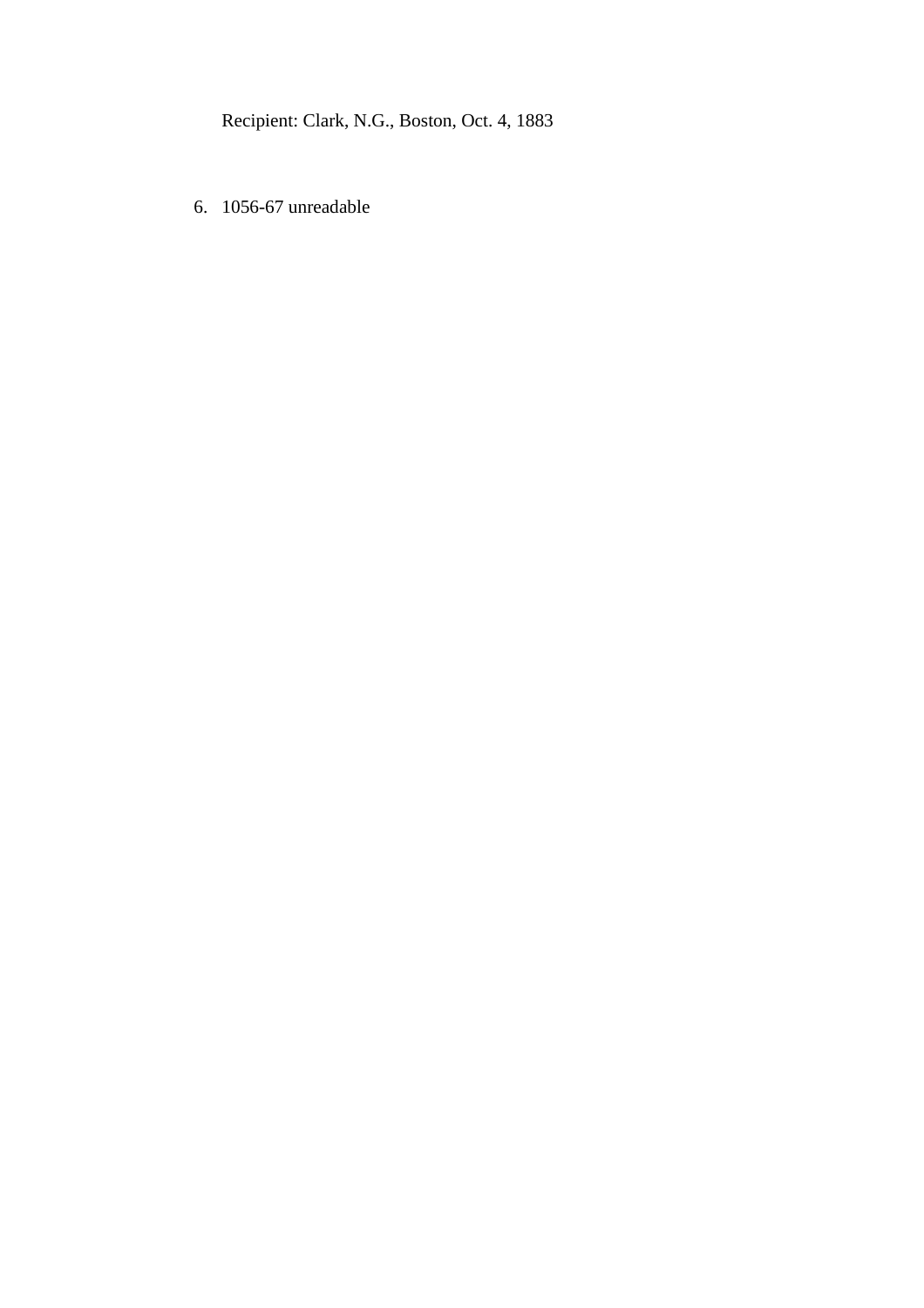#### REEL 648

Submitted to: Department of History Submitted by: C. Akça Ataç Project term: January 2004 Reference Number: BV2410.A4 1984 Reel 648 Degree of Readability: a. R: Readable b. PR: Partially Readable c. HR: Hardly Readable d. UR: Unreadable

ABC 16: THE NEAR EAST 1817-1919 UNIT 5 REEL 648 16.9.5: CENTRAL TURKEY MISSION 1880-1889 LETTERS C-H VOL. 7

Letters:

1. From Rev. Thomas D. Christie to Dr Alden, Marash, February 3, 1849. R 2. From Rev. Thomas D. Christie to "Christian Friends", Hoadjin, July 1849. R 3. From Rev. Thomas D. Christie to Rev. N.G. Clark, Marash, 10 November, 1880. R 4. From Rev. Thomas D. Christie to Rev. N.G. Clark, Marash, 7 January, 1881. R 5. From Rev. Thomas D. Christie to Rev. N.G. Clark, Marash, 13 January, 1881. R 6. From Rev. Thomas D. Christie to Rev. N.G. Clark, Marash, 22 January, 1881. R 7. From Rev. Thomas D. Christie to Rev. N.G. Clark, Marash, 3 February, 1881. R 8. From Rev. Thomas D. Christie to Rev. N.G. Clark, Marash, 25 February, 1881. HR 9. From Rev. Thomas D. Christie to Rev. N.G. Clark, Marash, 5 March, 1881. R 10. From Rev. Thomas D. Christie to Rev. N.G. Clark, Marash, March 10, 1881. R 11. Letters from Rev. Thomas D. Christie to his wife dated March 14, 1881, March 16, 1881, March 17, 1881. R 12. From Rev. Thomas D. Christie to (?) Smith, March 23, 1881. PR 13. From Rev. Thomas D. Christie to Rev. N.G. Clark, April 5, 1881. HR 14. From Rev. Thomas D. Christie to Rev. N.G. Clark, April 11, 1881. PR 15. From Rev. Thomas D. Christie to Mr Montgomery, May 23, 1881. PR 16. From Rev. Thomas D. Christie to Rev. N.G. Clark, Hadjin, May 26, 1881. R 17. Report of Rev. Thomas D. Christie's Second Tour. R 18. From Rev. Thomas D. Christie to Rev. N.G. Clark, Kerhan, July 6, 1881. R 19. From Rev. Thomas D. Christie to Rev. N.G. Clark, Adana, December 2, 1881. R 20. From Rev. Thomas D. Christie to Rev. N.G. Clark, Adana, December 18, 1881. R 21. From Rev. Thomas D. Christie to Rev. N.G. Clark , Adana, December 28, 1881. R 22. From Rev. Thomas D. Christie to Rev. N.G. Clark, Adana, January 6, 1882. R 23. From Rev. Thomas D. Christie to Rev. N.G. Clark, Adana, March 31, 1882. R 24. From Rev. Thomas D. Christie to Rev. N.G. Clark, Adana, May 3, 1882. R 25. From Rev. Thomas D. Christie to Rev. N.G. Clark, Adana, May 11, 1882. R 26. From Rev. Thomas D. Christie to Rev. E.K. Alden, Adana, May 26, 1882. R 27. From Rev. Thomas D. Christie to Rev. N.G. Clark, Adana, June 2, 1882. HR 28. From Rev. Thomas D. Christie to Rev. N.G. Clark, Adana, June 5, 1882. HR 29. From Rev. Thomas D. Christie to Rev. N.G. Clark, Hadjin, June 26, 1882. R 30. From Rev. Thomas D. Christie to Rev. N.G. Clark, Marash, July 26, 1882. R 31. From Rev. Thomas D. Christie to Brethren, Adana, January 26, 1883. PR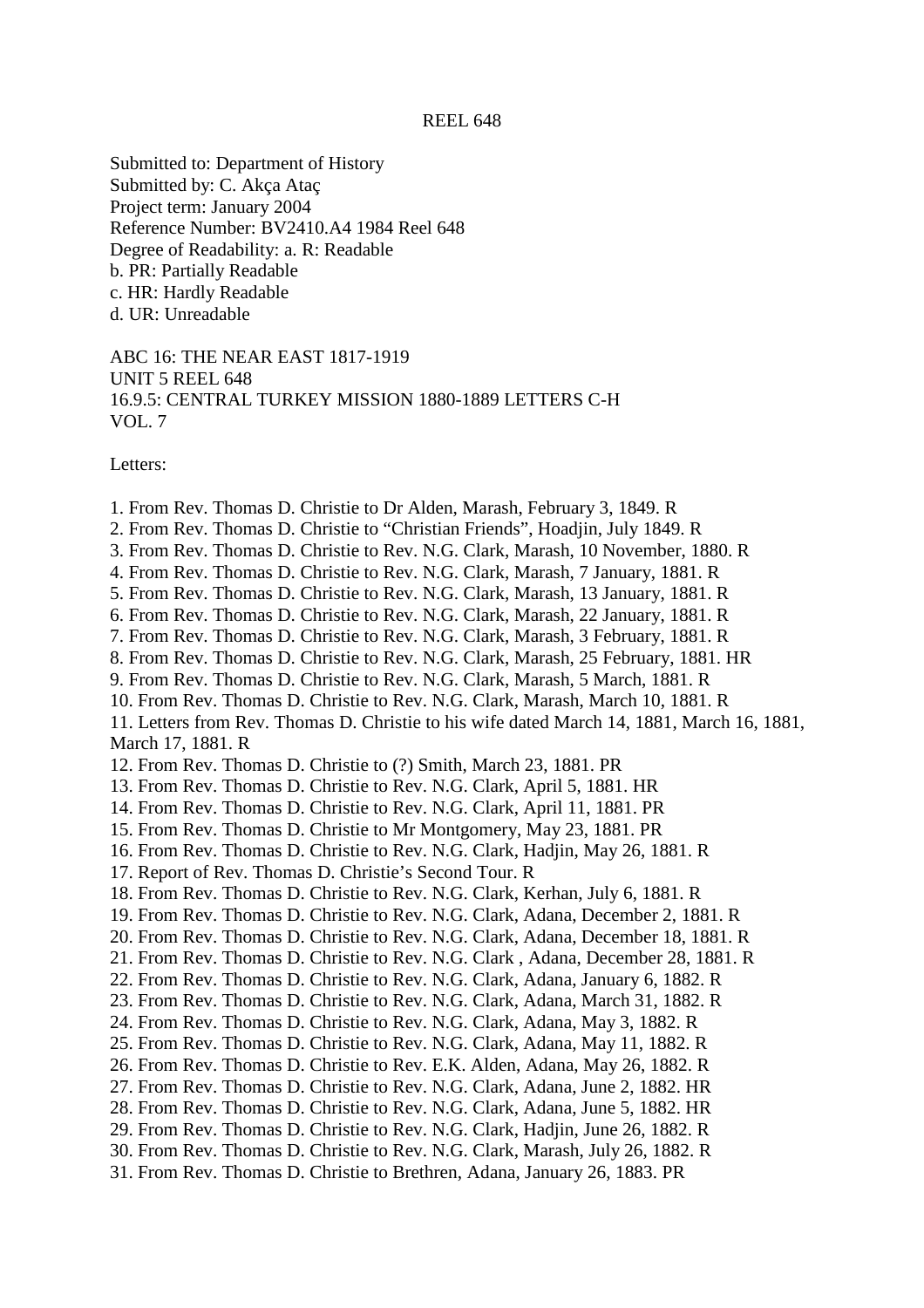32. From Rev. Thomas D. Christie to Rev. N.G. Clark, Adana, February 16, 1883. R 33. From Rev. Thomas D. Christie to Rev. N.G. Clark, Adana, May 11, 1883. R 34. From Rev. Thomas D. Christie to Rev. Dr. J.O. Means, Marash, June 18, 1883. R 35. From Rev. Thomas D. Christie to Rev. E.K. Alden and Rev. J.O. Means, July 25, 1883. R 36. From Rev. Thomas D. Christie to Rev. E.K. Alden, Marash, September 7, 1883. R 37. From Rev. Thomas D. Christie to Rev. N.G. Clark, Marash, December 10, 1883. PR 38. From Rev. Thomas D. Christie to Rev. N.G. Clark, Marash, December 17, 1883. R 39. From Rev. Thomas D. Christie to Rev. N.G. Clark, Marash, January 21, 1884. R 40. From Rev. Thomas D. Christie to Rev. N.G. Clark, Adana, April 8, 1884. R 41. From Rev. Thomas D. Christie to Rev. N.G. Clark, Marash, April 21, 1884. HR-UR 42. From Rev. Thomas D. Christie to Rev. N.G. Clark, Marash, May 3, 1884. R 43. From Rev. Thomas D. Christie to Rev. N.G. Clark, Marash, July 28, 1884. R 44. From Rev. Thomas D. Christie to Rev. N.G. Clark, Maarsh, August 25, 1884. R 45. From Rev. Thomas D. Christie to Rev. N.G. Clark, Marash, September 1, 1884. R 46. From Rev. Thomas D. Christie to Rev. N.G. Clark, Marash, October 4, 1884. R 47. Sermon preached at the funeral of Mrs L. Orlee(?) by Mr Christie, March 6, 1885. R 48. From Rev. Thomas D. Christie to Rev. N.G. Clark, Adana, April 10, 1885. R 49. From Rev. Thomas D. Christie to Rev. N.G. Clark, Anitab, July 6, 1885. R 50. From Rev. Thomas D. Christie to Rev. N.G. Clark, Anitab, July 6, 1885. R 51. From Rev. Thomas D. Christie to Rev. N.G. Clark, Marash, July 13, 1885. R 52. From Rev. Thomas D. Christie to Rev. N.G. Clark, Marash, July 27, 1885. R 53. From Rev. Thomas D. Christie to Rev. N.G. Clark, Marash, July 29, 1885. R 54. From Rev. Thomas D. Christie to "Brethren", Marash, August 18, 1885. R 55. From Rev. Thomas D. Christie to Rev. N.G. Clark, Marash, September 7, 1885. R 56. From Rev. Thomas D. Christie to Rev. N.G. Clark, Marash, September 10, 1885. R 57. From Rev. Thomas D. Christie to Rev. N.G. Clark, Adana, October 20, 1885. R 58. From Rev. Thomas D. Christie to Rev. N.G. Clark, Adana, November 2, 1885. R 59. From Rev. Thomas D. Christie to Rev. N.G. Clark, Adana, November 7, 1885. R 60. From Rev. Thomas D. Christie to Rev. N.G. Clark, Adana, November 14, 1885. R 61. From Rev. Thomas D. Christie to Hagop (?), December 3, 1885. R 62. From Rev. Thomas D. Christie to Rev Dr Peet, Adana, January 5, 1886. R 63. From Rev. Thomas D. Christie to Rev. N.G. Clark, Adana, January 5, 1886. R 64. From Rev. Thomas D. Christie to Rev. N.G. Clark, Adana, January 6, 1886. R 65. From Rev. Thomas D. Christie to Rev. N.G. Clark, Adana, January 7, 1886. R 66. From Rev. Thomas D. Christie to Rev. N.G. Clark, Adana, January 22, 1886. R 67. From Rev. Thomas D. Christie to Rev. N.G. Clark, Marash, February 22, 1886. R 68. From Rev. Thomas D. Christie to Rev. N.G. Clark, Adana, March 17, 1886. R 69. From Rev. Thomas D. Christie to his father, Marash, June 28, 1886. R 70. From Rev. Thomas D. Christie to Rev. N.G. Clark, July 19, 1886. PR 71. From Rev. Thomas D. Christie to Rev. N.G. Clark, Marash, July 20, 1886. PR 72. From Rev. Thomas D. Christie to Rev. N.G. Clark, Marash, July 31, 1886. R 73. Conference Notes for Dr Clark to read and forward to Mr Lee dated July 1886. R 74. From Rev. Thomas D. Christie to Rev. N.G. Clark, Marash, August 2, 1886. R 75. From Rev. Thomas D. Christie to Rev. E.K. Alden, Marash, July 19, 1886. R 76. From Rev. Thomas D. Christie to Rev. N.G. Clark, Marash, August 30, 1886. R 77. From Rev. Thomas D. Christie to Rev. E.K. Alden, Marash, September 1, 1886. PR-UR 78. From Rev. Thomas D. Christie to the "Brethren in Mardin, Harpoot and Manovan (?)", Marash, September 3, 1886. R 79. From Rev. Thomas D. Christie to Rev. N.G. Clark, Marash, September 6, 1886. R

80. From Rev. Thomas D. Christie to Rev. N.G. Clark, Marash, September 13, 1886. R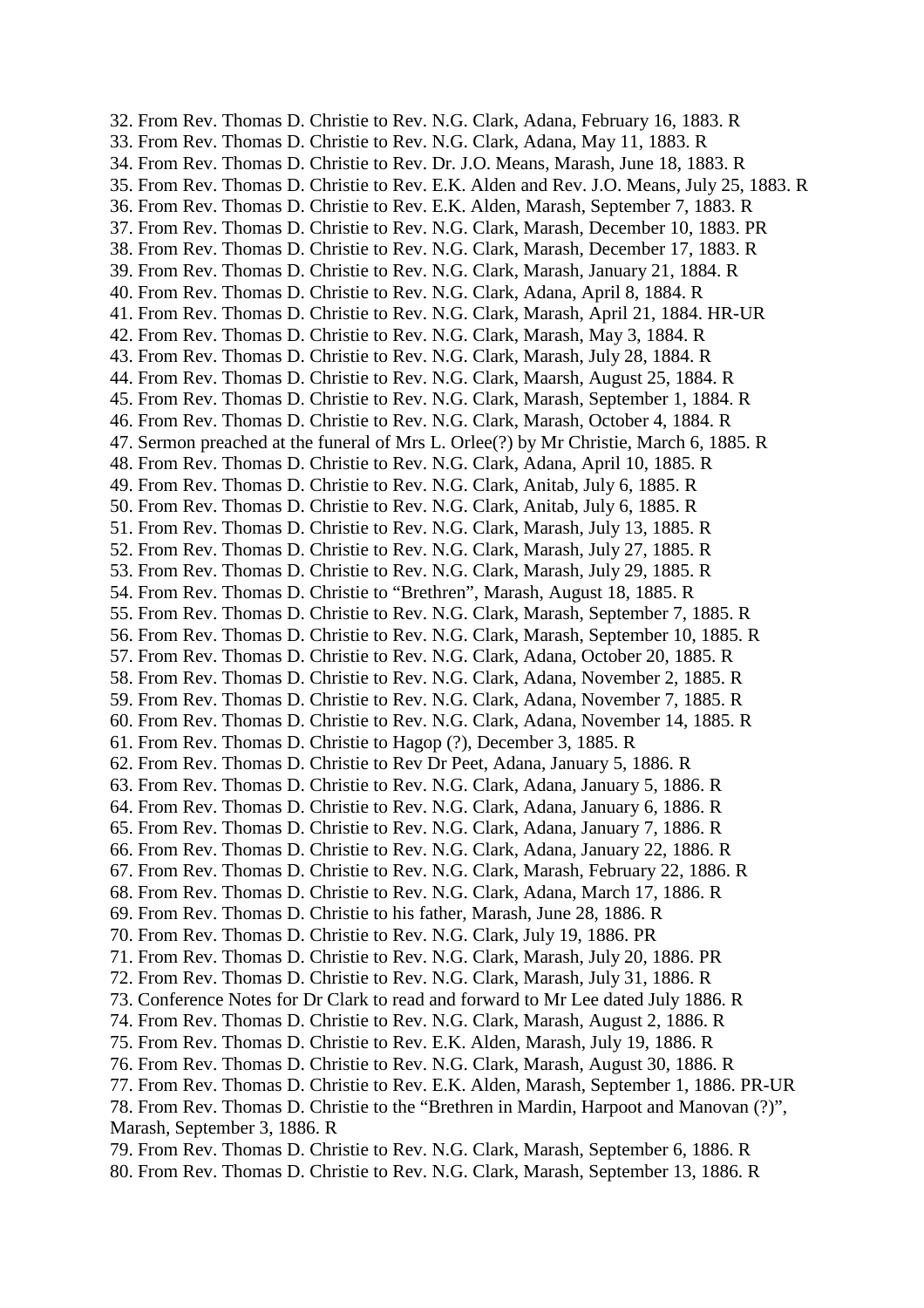81. From Rev. Thomas D. Christie to Rev. N.G. Clark, Marash, September 25, 1886. R 82. From Rev. Thomas D. Christie to Rev. N.G. Clark, Marash, October 2, 1886. R 83. From Rev. Thomas D. Christie to Rev. N.G. Clark, Marash, October 4, 1886. R 84. From Rev. Thomas D. Christie to Rev. E.K. Alden, Marash, September 27, 1886. R 85. From Rev. Thomas D. Christie to Rev. N.G. Clark, Marash, November 1, 1886. R 86. From Rev. Thomas D. Christie to Rev. E.K. Alden, Marash, October 11, 1886. R 87. From Rev. Thomas D. Christie to Rev. N.G. Clark, Marash, October 18, 1886. R 88. From Rev. Thomas D. Christie to Rev. E.K. Alden, Marash, January 24, 1887. R 89. From Rev. Thomas D. Christie to Rev. N.G. Clark, Marash, January 24, 1887. R 90. From Rev. Thomas D. Christie to Rev. N.G. Clark, Marash, February 21, 1887. R 91. From Rev. Thomas D. Christie to Rev. N.G. Clark, Marash, March 7, 1887. R 92. From Rev. Thomas D. Christie to Rev. N.G. Clark, Marash, March 14, 1887. R 93. From Rev. Thomas D. Christie to Rev. E.K. Alden, Marash, March 21, 1887. R 94. From Rev. Thomas D. Christie to Rev. N.G. Clark, Marash, April 13, 1887. R 95. From Rev. Thomas D. Christie to Rev. N.G. Clark, Marash, May 3, 1887. R 96. From Rev. Thomas D. Christie to Rev. N.G. Clark, Marash, June 1, 1887. R 97. From Rev. Thomas D. Christie to Rev. N.G. Clark, Marash, June 8, 1887. R-PR 98. From Rev. Thomas D. Christie to Rev. A. Boulgourjian, Marash, June 1, 1887. R 99. From Rev. Thomas D. Christie to Rev. N.G. Clark, Anitab, July 11, 1887. R 100. From Rev. Thomas D. Christie to Rev. N.G. Clark, Marash, July 20, 1887. R 101. Copy of Estimates for the Theol. Army, adopted by the Board of Managers and approved by the Mission dated July 1887. R 102. From Rev. Thomas D. Christie to Rev. N.G. Clark, Marash, August 10, 1887. R 103. From Rev. Thomas D. Christie to Rev. N.G. Clark, Marash, August 23, 1887. R 104. From Rev. Thomas D. Christie to Rev. N.G. Clark, Marash, October 20, 1887. R 105. From Rev. N. G. Clarkto Rev. Thomas D. Christie, Boston, December 12, 1887. R 106. From Rev. Thomas D. Christie to Rev. Judson Smith, Anitab, December 29, 1887. R 107. From Rev. Thomas D. Christie to Rev. Judson Smith, Marash, January 4, 1888. R 108. From Rev. Thomas D. Christie to Rev. E.K. Alden, Marash, January 4, 1887. R 109. From Rev. Thomas D. Christie to Rev. N.G. Clark, Marash, January 11, 1888. R 110. From Rev. Thomas D. Christie to Rev. Judson Smith, Marash, January 11, 1888. R 111. From Rev. Thomas D. Christie to Rev. Judson Smith, Marash,February 1, 1888. R 112. From Rev. Thomas D. Christie to Rev. N.G. Clark, Marash, February 2, 1888. R 113. From Rev. Thomas D. Christie to Rev. Judson Smith, Marash, February 9, 1888. R 114. From Rev. Thomas D. Christie to Rev. N.G. Clark, Marash, February 18, 1888. R 115. From Rev. Thomas D. Christie to Rev. E.K. Alden, Marash, January 14, 1888. R 116. From Rev. Thomas D. Christie to Rev. Judson Smith, Marash, June 22, 1888. R 117. From Rev. Thomas D. Christie to Rev. Judson Smith, Marash, January 2, 1889. R 118. From Rev. Thomas D. Christie to Rev. Judson Smith, Marash, January 2, 1889. PR 119. From Rev. Thomas D. Christie to Langdon S. Ward Esq., Marash, January 21, 1889. R 120. From Rev. Thomas D. Christie to Rev. Judson Smith, Marash, March 12, 1889. R 121. From Rev. Thomas D. Christie to Rev. Judson Smith, Marash, March 29, 1889. R 122. From Rev. Thomas D. Christie to Rev. Judson Smith, Marash, April 16, 1889. R 123. From Rev. Thomas D. Christie to Rev. Judson Smith, Adana, April 16, 1889. R 124. From Rev. Thomas D. Christie to Rev. Judson Smith, Adana, May 11, 1889. R 125. From Rev. Thomas D. Christie to Rev. Judson Smith, Marash, May 22, 1889. R 126. From Rev. Thomas D. Christie to Rev. Judson Smith, Marash, May 29, 1889. R 127. From Rev. Thomas D. Christie to Rev. Judson Smith, Anitab, July 11, 1889. R 128. From Rev. Thomas D. Christie to Rev. Judson Smith, Anitab, July 11, 1889. R 129. From Rev. Thomas D. Christie to Rev. Judson Smith, Explanatory of Marash Estimates,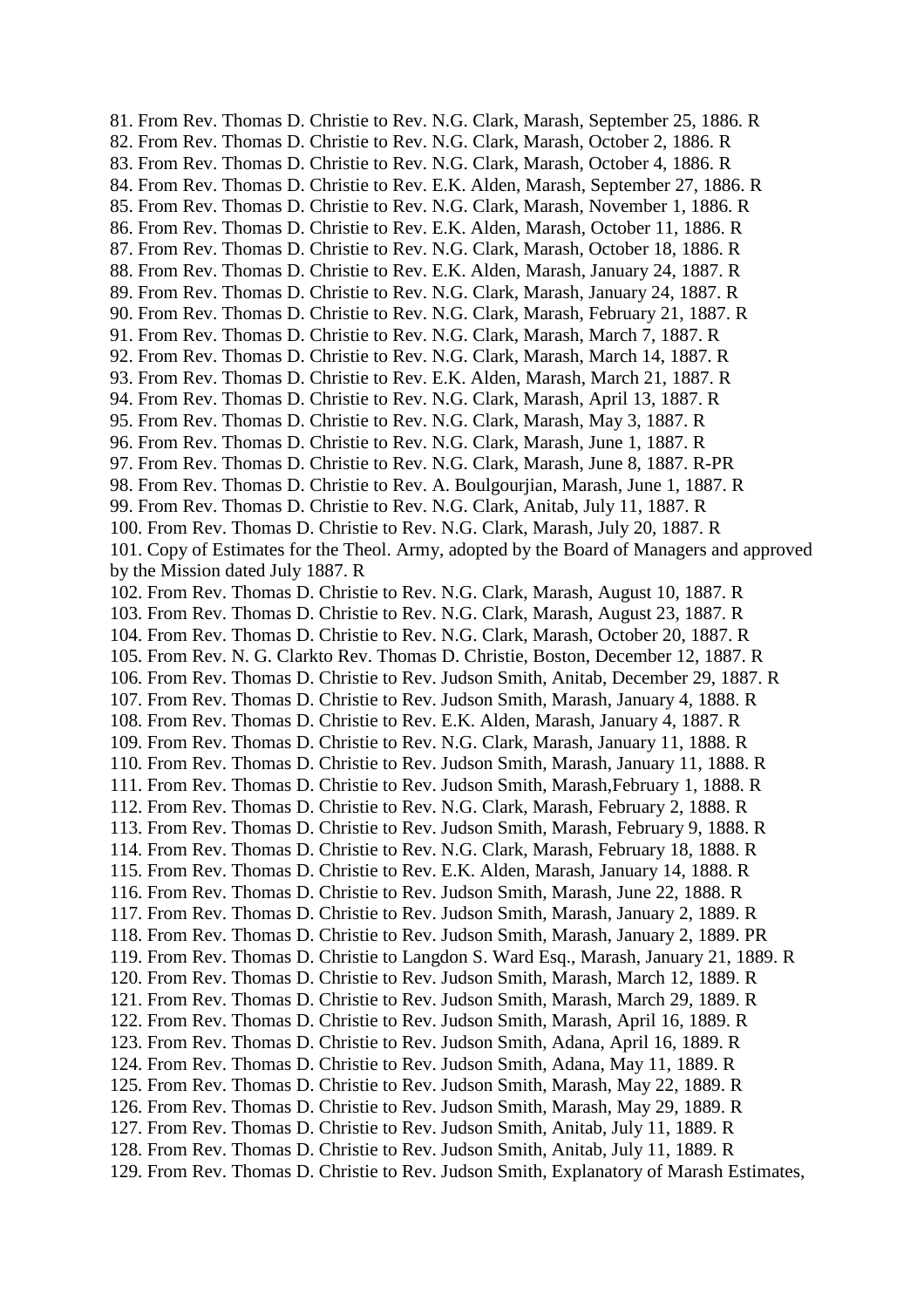July 16, 1889. R

130. From Rev. Thomas D. Christie to Rev. Judson Smith, Anitab, August 1, 1889. R

131. From Rev. Thomas D. Christie to Rev. Judson Smith, Anitab, August 8, 1889. R

- 132. Extracts from Letters from Rev. T. D. Christian. R
- 133. From Rev. Thomas D. Christie to Rev. Judson Smith, Anitab, August 22, 1889. R
- 134. From Rev. Thomas D. Christie to Rev. Judson Smith, Marash, October 23, 1889. R
- 135. From Rev. Thomas D. Christie to Rev. Judson Smith, Marash, November 13, 1889. R
- 136. From C. B. Christie (Mrs T.D. Christies) to Rev. N.G. Clark, Marash, March 22, 1881. R
- 137. From Mrs T. D. Christie to Rev. N.G. Clark, Marash, April 1, 1881. R
- 138. From Mrs T. D. Christie to Rev. N.G. Clark, Marash, May 12, 1881. R
- 139. From Mrs T. D. Christie to Rev. N.G. Clark, Marash, December 8, 1882. R
- 140. From Mrs T. D. Christie to Rev. N.G. Clark, Marash, October 13, 1885. PR
- 141. From Mrs T. D. Christie to Rev. N.G. Clark, Marash, March, 1886. HR
- 142. From Mrs T. D. Christie to Rev. N.G. Clark, Marash, March 1, 1886. HR
- 143. Extract from Letter of Mrs Christie, dated Marash, May 17, 1886. R
- 144. From Mrs T. D. Christie to Rev. N.G. Clark, Marash, November 15, 1886. PR
- 145. From Mrs T. D. Christie to Rev. N.G. Clark, Marash, November 22, 1886. UR
- 146. From Mrs T. D. Christie to Rev. N.G. Clark, Marash, July 20, 1887. R
- 147. From Mrs T. D. Christie to Rev. N.G. Clark, Marash, October 4(?). PR
- 148. From Mrs T. D. Christie to Rev. Judson Smith, Marash, December 28, 1887. HR
- 149. From Mrs T. D. Christie to Rev. Judson Smith, Marash, December 28, 1887. UR
- 150. From Mrs T. D. Christie to Rev. N.G. Clark, Marash, October 10, 1888. HR
- 151. From Mrs T. D. Christie to Rev. Judson Smith, Kevhan near Marash, September 12, 1888. R
- 152. From Mrs T. D. Christie to Rev. Judson Smith, Beloit, September 27, 1888. R
- 153. From Mrs T. D. Christie to Rev. N.G. Clark, Beloit, September 28, 1888. R
- 154. From Mrs T. D. Christie to Rev. Judson Smith, Beloit, October 22, 1888. R
- 155. From Mrs T. D. Christie to Rev. Judson Smith, Amboy, May 27, 1889. PR
- 156. From Mrs T. D. Christie to Rev. Judson Smith, Beloit, 1889. HR
- 157. From Mrs T. D. Christie to Rev. Judson Smith, Beloit, June 29, 1889. PR
- 158. From Mrs T. D. Christie to Rev. Judson Smith, Beloit, August 1, 1889. R
- 159. From Mrs T. D. Christie to Rev. Judson Smith, August 1889. R
- 160. From Josephine L. Coffing to "Friends", Hadjin, March 1, 1881. HR
- 161. From Josephine L. Coffing to Rev. N.G. Clark, Hadjin, March (?) 25, 1881. R
- 162. From Josephine L. Coffing to Rev. N.G. Clark, Hadjin, 1881. PR
- 163. From Josephine L. Coffing to "Friends", Hadjin, March 28, 1882. R
- 164. From Josephine L. Coffing to Rev. J.G. Bliss, Hadjin, May 30, 1882. PR
- 165. About the evangelizing of Hadjin.
- 166. From Josephine L. Coffing to Mrs Blatchford, Hadjin, August 7, 1882. R
- 167. From Josephine L. Coffing to Rev. N.G. Clark, Hadjin, February 16, 1883. R.
- 168. From Josephine L. Coffing to Miss Louise Swift, Hadjin, February 12, 1883. R
- 169. From Josephine L. Coffing to Rev. N.G. Clark, Hadjin, July 19, 1883. R
- 170. From Josephine L. Coffing to Rev. N.G. Clark, Hadjin, July 19, 1883. R
- 171. From Josephine L. Coffing, Hadjin, March 2, 1884. R
- 172. From Josephine L. Coffing to Rev. N.G. Clark, Adana, March 13, 1885. R
- 173. From Josephine L. Coffing to Langdon S. Ward, 1885. R
- 174. From Josephine L. Coffing to Rev. N.G. Clark, Hadjin, December 8, 1885. R
- 175. From Josephine L. Coffing to Rev. N.G. Clark, Hadjin, May 11, 1886. R
- 176. From Josephine L. Coffing to Rev. N.G. Clark, Marash, July 5, 1886. R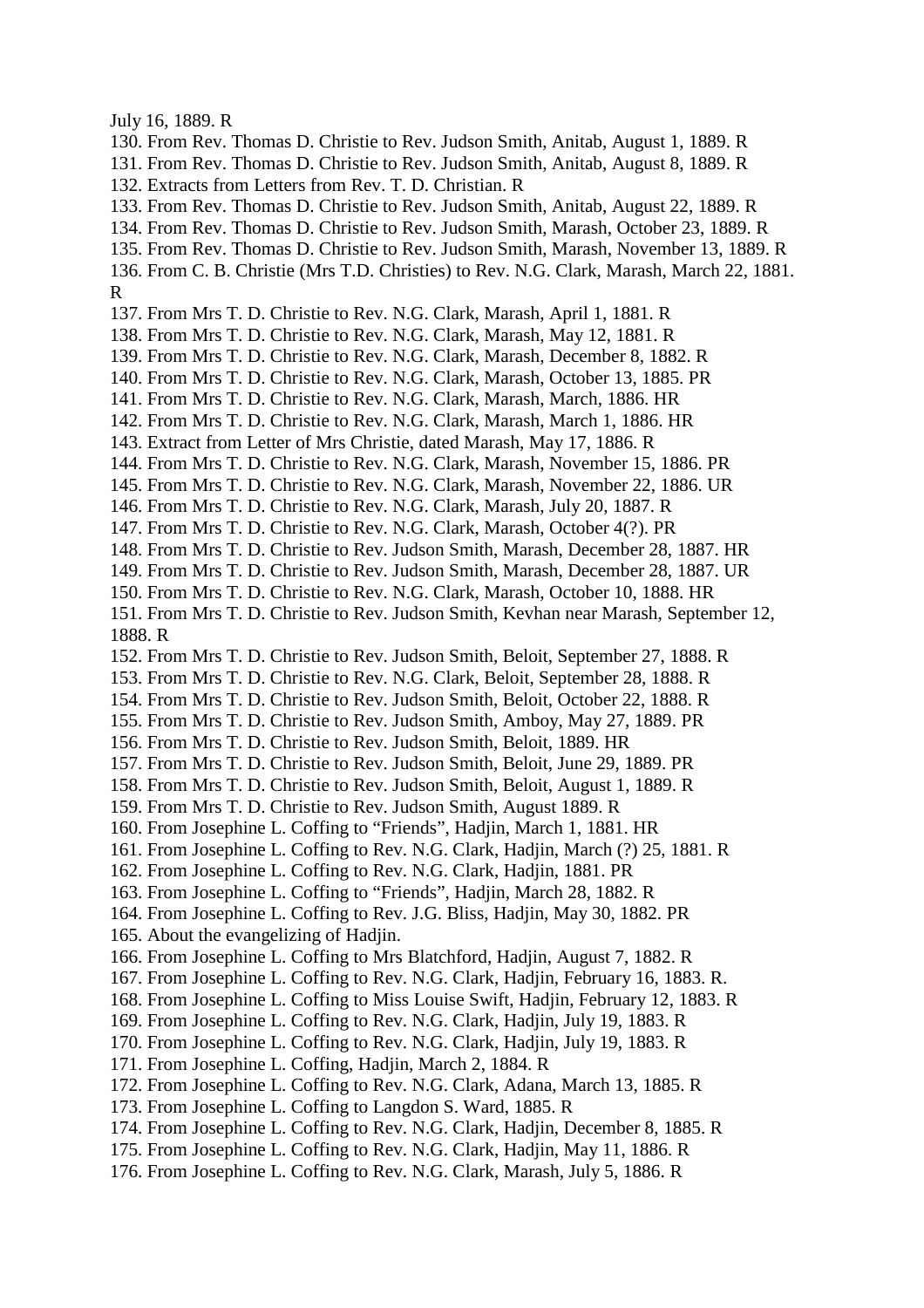177. From Josephine L. Coffing to Rev. N.G. Clark, Marash, August 16(?), 1886. R 178. From Josephine L. Coffing to Rev. N.G. Clark, Hadjin, June 31, 1887. R 179. From Josephine L. Coffing to Rev. N.G. Clark, Hadjin, last of February, 1886. R 180. From Josephine L. Coffing to Sisters, August 12, 1887. R 181. From Josephine L. Coffing to Rev. N.G. Clark, Hadjin, November 15, 1887. PR 182. From Josephine L. Coffing to Rev. N.G. Clark, London, March 19, 1888. R 183. From Josephine L. Coffing to Rev. E.K. Alden, Columbus-Ohio, May 4, 1888. R 184. From Josephine L. Coffing to Rev. E.K. Alden, Dresden, May 11, 1888. R 185. From Josephine L. Coffing to Rev. Judson Smith, Columbus-Ohio, July 1888. R 186. From Josephine L. Coffing to Rev. Judson Smith, Columbus-Ohio, July 1888. R 187. From Josephine L. Coffing to Rev. Judson Smith, Columbus-Ohio, July 25, 1888. R 188. From Josephine L. Coffing to Rev. Judson Smith, Columbus-Ohio, August 6, 1888. R 189. From Josephine L. Coffing to Rev. Judson Smith, Columbus-Ohio, August 18, 1888. R 190. From Josephine L. Coffing to Langdon S. Ward, August 25, 1888. R 191. From Josephine L. Coffing to Rev. Judson Smith, Hadjin, October 29, 1888. R 192. From Josephine L. Coffing to Rev. Judson Smith, Hadjin, January 9, 1889. R 193. From Josephine L. Coffing to Rev. James L. Barton, Hadjin, March 2,1889. R 194. From Josephine L. Coffing to Rev. Judson Smith, Hadjin, March 9, 1889. R 195. From Josephine L. Coffing to Rev. Judson Smith, Aintab, July 4, 1889. R 196. From Josephine L. Coffing to Rev. Judson Smith, Hadjin, July 25, 1889. R 197. From Rev. Americus Fuller to Rev. N. G. Clark, September 6, 1880. R 198. From Rev. Americus Fuller to Rev. N. G. Clark, September 6, 1880. R 199. From Rev. Americus Fuller to Rev. N. G. Clark, Kessap(?), September 16, 1880. R 200. From Rev. Americus Fuller to Rev. N. G. Clark, September 24, 1880. PR 201. From Rev. Americus Fuller to Rev. N. G. Clark, Aintab, January 7, 1881. R 202. From Rev. Americus Fuller to Rev. N. G. Clark, Aintab, January 21, 1881. R 203. From Rev. Americus Fuller to Rev. N. G. Clark, Aintab, July 13, 1881. R 204. From Rev. Americus Fuller to Rev. N. G. Clark, Aintab, September 8, 1881. R 205. From Rev. Americus Fuller to Rev. N. G. Clark, Aintab, September 15, 1881. R 206. From Rev. Americus Fuller to Rev. N. G. Clark, Aintab, December 15, 1881. R 207. From Rev. Americus Fuller to Rev. N. G. Clark, Aintab, January 5, 1882. R 208. From Rev. Americus Fuller to Rev. N. G. Clark, Aintab, March 16, 1882. R 209. From Rev. Americus Fuller to Rev. N. G. Clark, Aintab, March 30, 1882. R 210. From Rev. Americus Fuller to Rev. N. G. Clark, Aintab, April 6, 1882. R 211. From Rev. Americus Fuller to Rev. N. G. Clark, Minneapolis, November 17, 1882. R 212. From Rev. Americus Fuller to Rev. N. G. Clark, Minneapolis, February 23, 1883. R 213. From Rev. Americus Fuller to Rev. N. G. Clark, Minneapolis, March 20, 1883. R 214. From Rev. Americus to Rev. E.K. Alden, Minneapolis, March 24, 1884. R 215. From Rev. Americus to Rev. E.K. Alden, Minneapolis, Augustus 3, 1884. UR 216. From Rev. Americus to Rev. E.K. Alden, Minneapolis, June 30, 1884. R 217. From Rev. Americus Fuller to Rev. N. G. Clark, Minneapolis, September 12, 1884. R 218. From Rev. Americus Fuller to Rev. N. G. Clark, Minneapolis, September 25, 1884. R 219. From Rev. Americus Fuller to Rev. N. G. Clark, Minneapolis, October 14, 1884. R 220. From Rev. Americus Fuller to Rev. N. G. Clark, Minneapolis, October 17, 1884. R 221. From Rev. Americus Fuller to Rev. N. G. Clark, Minneapolis, October 24, 1884. R 223. From S. F. Petti(?) to Rev. Americus Fuller, December 19, 1884. R 224. From S. F. Petti(?) to Rev. Americus Fuller, December 27, 1884. R 225. From Rev. Americus Fuller to Rev. N. G. Clark, Minneapolis, January 9, 1883. R 226. From Rev. Americus Fuller to Rev. N. G. Clark, Janaury 12, 1885. R 227. From Rev. Americus to Rev. E.K. Alden, January 28, 1885. R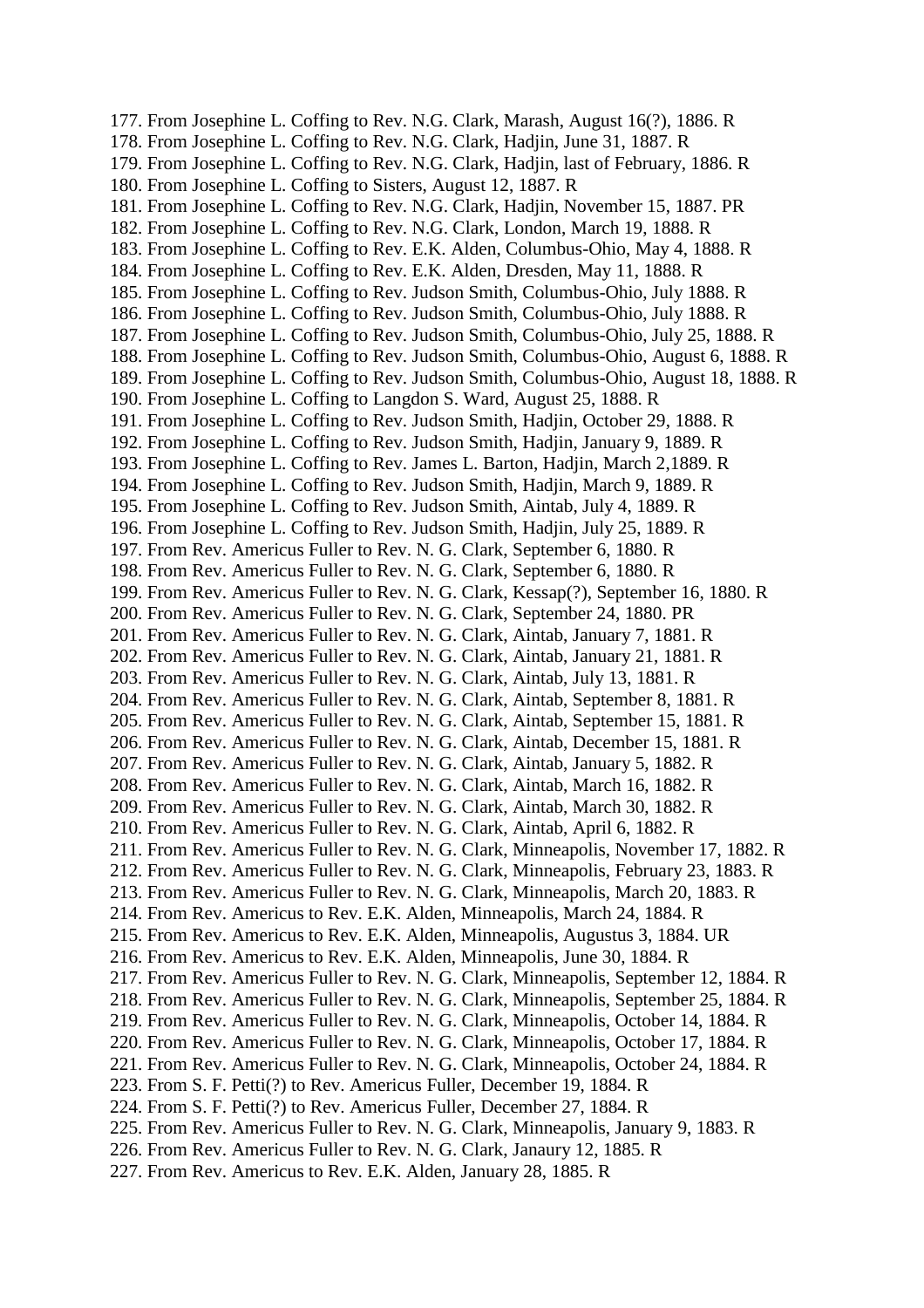228. From Rev. Americus to Rev. E.K. Alden, May 8, 1885. R 229. From Rev. Americus Fuller to Rev. N. G. Clark, July 15, 1885. UR 230. From Rev. Americus Fuller to Rev. N. G. Clark, Aintab, September 8, 1887. R 231. From Rev. Americus Fuller to Rev. N. G. Clark, Aintab, September 22, 1887. R 232. From Rev. Americus Fuller to Rev. N. G. Clark, Aintab, October 13, 1887. R 233. From Rev. Americus Fuller to Rev. N. G. Clark, Aintab, October 27, 1887. R 234. From Rev. Americus Fuller to Rev. Judson Smith, Aintab, December 15, 1887. HR 235. From Rev. Americus Fuller to Rev. Judson Smith, Aintab, December 20, 1887. HR 236. From Rev. Americus Fuller to Rev. Judson Smith, Aintab, December 20, 1887. HR 237. From Rev. Americus Fuller to Rev. Judson Smith, Aintab, January 25, 1888. R 238. From Rev. Americus Fuller to Rev. N. G. Clark, Aintab, February 16, 1888. R 239. From Rev. Americus Fuller to Rev. Judson Smith, Aintab, February 23, 1888. R 240. From Rev. Americus Fuller to Rev. N. G. Clark, Aintab, March 23, 1888. R 241. From Rev. Americus Fuller to Rev. N. G. Clark, Aintab, March 27, 1888. R 242. From Rev. Americus Fuller to Rev. Judson Smith, Aintab, April 18, 1888. R 243. From Rev. Americus to Rev. E.K. Alden, Aintab, April 26, 1888. R 244. From Rev. Americus Fuller to Rev. Judson Smith, Marash, July 17, 1888. R 245. From Rev. Americus Fuller to Rev. Judson Smith, Aintab, July 26, 1888. R 246. From Rev. Americus Fuller to Rev. N. G. Clark, Aintab, August 2, 1888. R 247. From Rev. Americus Fuller to Rev. Judson Smith, Aintab, August 9, 1888. R 248. From Amelia Fuller to Rev. N. G. Clark, Aintab, August 9, 1888. R 249. From Rev. Americus Fuller to Rev. Judson Smith, Aintab, September 26, 1888. HR 250. From Rev. Americus Fuller to Rev. Judson Smith, Aintab, October 24, 1888. R 251. From Rev. Americus Fuller to Rev. Judson Smith, Aintab, October 24, 1888. R 252. From Rev. Americus Fuller to Rev. Judson Smith, Aintab, December 6, 1888. R 253. From Rev. Americus Fuller to Rev. Judson Smith, Aintab, Decmebr 18 (?), 1888. UR 254. From Rev. Americus Fuller to Rev. Judson Smith, Aintab, January 2, 1889. R 255. From Rev. Americus Fuller to Rev. Judson Smith, Aintab, January 9, 1889. R 256. From Rev. Americus Fuller to Rev. Judson Smith, Aintab, January 31, 1889. R 257. From Rev. Americus Fuller to Rev. Judson Smith, Aintab, March 7, 1889. R 258. From Rev. Americus Fuller to Rev. Judson Smith, Aintab, April 11, 1889. R 259. From Rev. Americus Fuller to Rev. N. G. Clark, Aintab, May 9, 1889. R 260. From Rev. Americus Fuller to Rev. Judson Smith, Aintab, May 9, 1889. R 261. From Rev. Americus Fuller to Rev. Judson Smith, Aintab, May 30, 1889. R 262. From Rev. Americus Fuller to Rev. N. G. Clark, Aintab, July 11, 1889. R 263. From Rev. Americus Fuller to Rev. Judson Smith, Aintab, July 18, 1889. R 264. From Rev. Americus Fuller to Rev. N. G. Clark, Aintab, July 25, 1889. R 265. From Rev. Americus Fuller to Rev. Judson Smith, Aintab, August 1, 1889. R 266. From Rev. Americus Fuller to Dr Strong (?), Aintab, August 1, 1889. R 267. From Rev. Americus Fuller to Rev. N. G. Clark, Aintab, August 29, 1889. R 268. From Rev. Americus Fuller to Rev. Judson Smith, Aintab, October 1, 1889. R 269. From Rev. Americus Fuller to Rev. Judson Smith, Aintab, November 28, 1889. R 270. From Rev. Americus Fuller to Rev. N. G. Clark, Aintab, December 30, 1889. R 271. From Thomas Barnes, February 10, 1883. R 272. From Thomas Barnes, February 10, 1883. R 273. From Mrs Anna D. Graham to Rev. N. G. Clark, March 4, 1886. HR 274. From Mrs Anna D. Graham to Rev. N. G. Clark, March 18, 1886. HR 275. From Mrs Anna D. Graham to Rev. N. G. Clark, March 26, 1886. UR

- 276. From Mrs Anna D. Graham to Rev. N. G. Clark, June 3, 1886. HR
- 277. From Mrs Anna D. Graham to Rev. N. G. Clark, June 10, 1886. R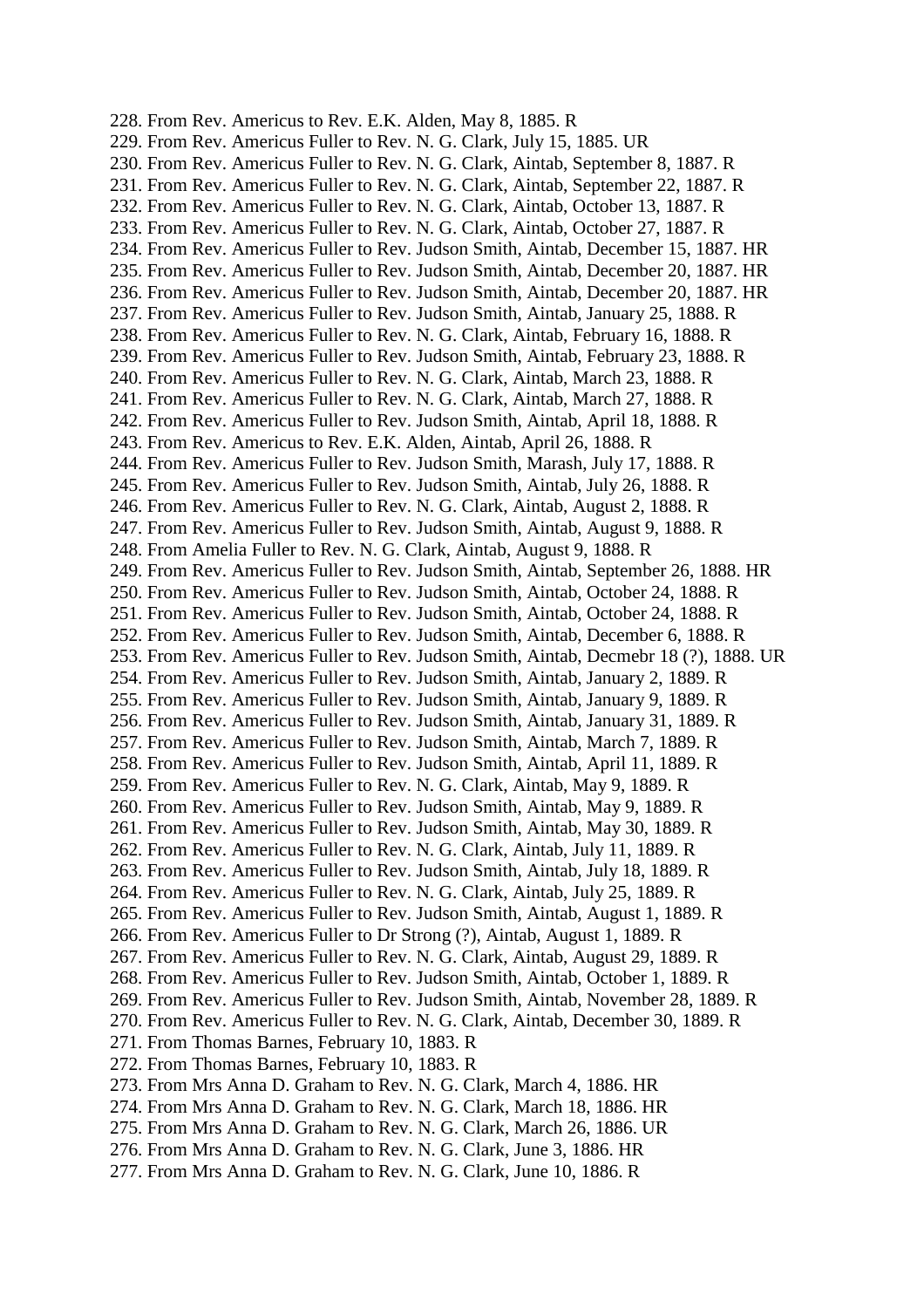278. From Mrs Anna D. Graham to Rev. N. G. Clark. R 279. From Mrs Anna D. Graham to Rev. N. G. Clark, June 18, 1886. R 280. From Mrs Anna D. Graham to Rev. N. G. Clark, July 5, 1886. PR 281. From Mrs Anna D. Graham to Rev. N. G. Clark, August 28, 1886. R 282. From Mrs Anna D. Graham to Rev. N. G. Clark, January 17, 1887. R 283. From Mrs Anna D. Graham to Rev. N. G. Clark, Aintab, November 28, 1887. R 284. From Mrs Anna D. Graham to Rev. N. G. Clark, Aintab, November 28, 1887. R 285. From Mrs Anna D. Graham to Rev. Judson Smith, August 13, 1888. PR 286. From Mrs Anna D. Graham to Rev. Judson Smith, Aintab, November 29, 1888. R 287. From Dr Harris Graham to Rev. N. G. Clark. R 288. From Dr Harris Graham to Rev. N. G. Clark, Ann Arbor, April 16, 1885. R 289. From Dr Harris Graham to Rev. N. G. Clark, Ann Arbor, April 25, 1885. R 290. From Dr Harris Graham to Rev. N. G. Clark, Ann Arbor, April 30, 1885. HR 291. From Dr Harris Graham to Rev. N. G. Clark, Ann Arbor, (?) 30, 1885. HR 292. From Dr Harris Graham to Rev. N. G. Clark. UR 293. From Dr Harris Graham to Rev. N. G. Clark, Ontario, July 3, 1885. R 294. From Dr Harris Graham to Rev. N. G. Clark, Ontario, September 11, 1885. R 295. From Dr Harris Graham to Rev. N. G. Clark, Ontario, July 10, 1885. PR 296. From Dr Harris Graham to Rev. N. G. Clark, London, October 15, 1885. R 297. From Dr Harris Graham to Rev. N. G. Clark, Bosphorus, October 29, 1885. R 298. From Dr Harris Graham to Rev. N. G. Clark, Constantinople, November 6, 1885. R 299. From Dr Harris Graham to Rev. N. G. Clark, Aintab, December 26, 1885. R 300. From Dr Harris Graham to Rev. N. G. Clark, Aintab, March 30, 1886. R 301. From Dr Harris Graham to Rev. N. G. Clark, Aintab, May 3, 1885. R 302. From Dr Harris Graham to Rev. N. G. Clark, Aintab, May 24, 1885. HR 303. From Dr Harris Graham to Rev. N. G. Clark, Marash, July 18, 1886. R 304. From Dr Harris Graham to Rev. N. G. Clark, Constantinople, August 14, 1886. R 305. From Dr Harris Graham to Rev. N. G. Clark, Russian S.S. Laseros, August 18, 1886. R 306. From Dr Harris Graham to Rev. E.K. Alden, Aintab, December 20, 1886. R 307. From Dr Harris Graham to Rev. N. G. Clark, Aintab, March 15, 1887. R 308. From Dr Harris Graham to Rev. N. G. Clark, June 25, 1887 (?). R 309. From Dr Harris Graham to Rev. N. G. Clark, August 29, 1887. PR 310. From Dr Harris Graham to Rev. N. G. Clark, Aintab, November 17, 1887. R 311. From Dr Harris Graham to Rev. Judson Smith, Aintab, January 19, 1888. PR 312. From Dr Harris Graham to Rev. Judson Smith, Aintab, February 16, 1888. HR 313. From Dr Harris Graham to Rev. N. G. Clark, Aintab, February 23, 1888. R 314. From Dr Harris Graham to Rev. N. G. Clark, Aintab, April 18, 1887. R 315. From Dr Harris Graham to Rev. Judson Smith, Aintab, April 26, 1888. R 316. From Dr Harris Graham to Rev. N. G. Clark, Aintab, May 30, 1888. R 317. From Dr Harris Graham to Rev. N. G. Clark, Aintab, June 30, 1888. R 318. From Dr Harris Graham to Rev. Judson Smith, Marash, July 18, 1888. R 319. From Dr Harris Graham to Rev. Judson Smith, Marash, July 23, 1888. PR 320. From Dr Harris Graham to Rev. Judson Smith, Marash, August 6, 1888. R 321. From Dr Harris Graham to Rev. Judson Smith, Aintab, October. UR 322. From Dr Harris Graham to Rev. Judson Smith, Aintab, November. UR 323. From Dr Harris Graham to Rev. Judson Smith, November 30, 1888. R 324. From Dr Harris Graham to Rev. Judson Smith, Syria, December 31, 1888. R 325. From Dr Harris Graham to Rev. Judson Smith, Syria, 1889. HR 326. From Dr Harris Graham to Rev. Judson Smith, Syria, February 7, 1889. R 327. From Dr Harris Graham to Rev. Judson Smith, Syria, March, 1889. UR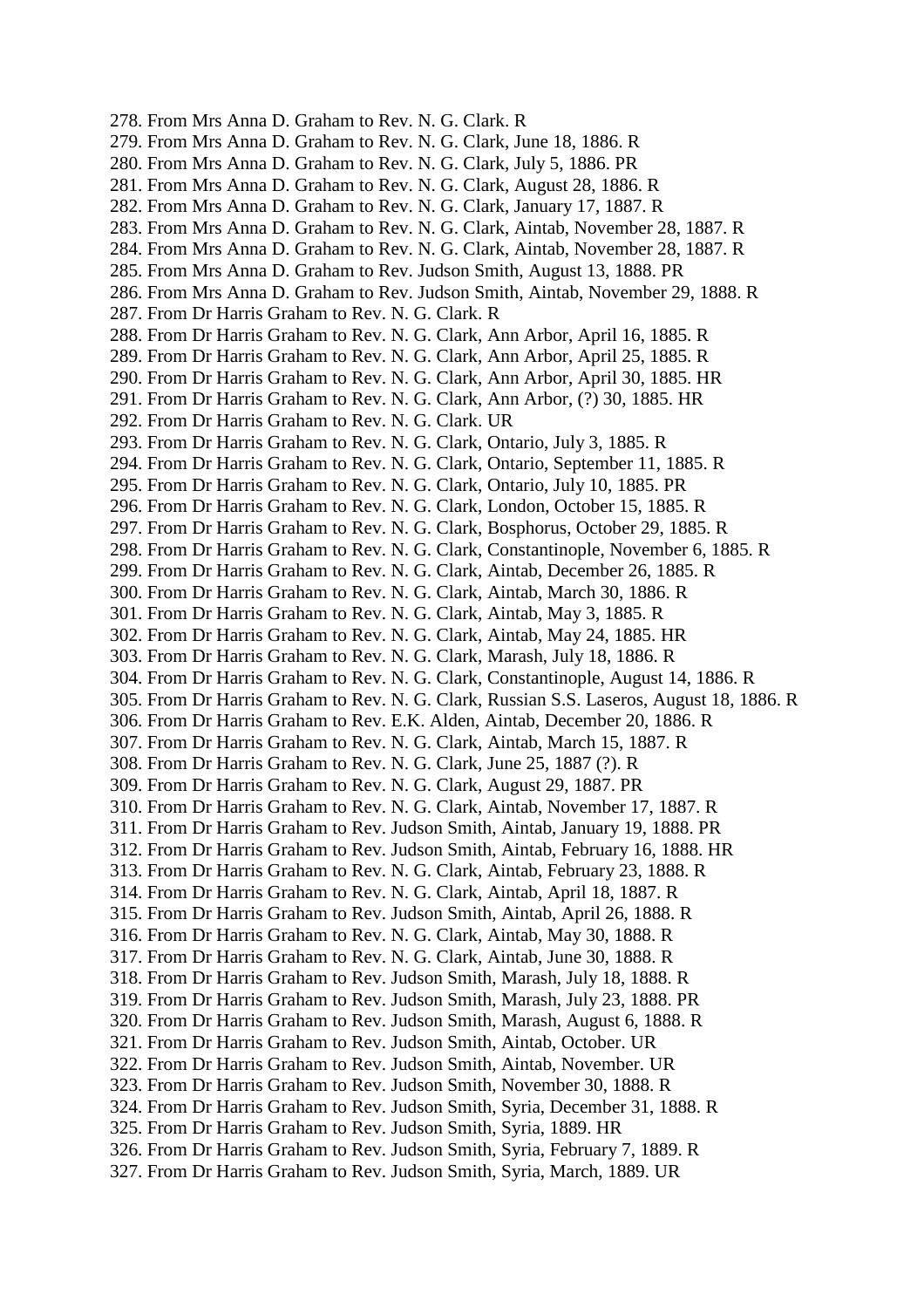328. From Dr Harris Graham to Rev. Judson Smith, Aintab, July 11, 1889. R 329. From Dr Harris Graham to Rev. Judson Smith, Beyrouth, November 2, 1889. R 330. From Dr Harris Graham to Rev. Judson Smith, Beirut, December 25, 1889. R 331. From Mrs Ella Bray Graham to Rev. N. G. Clark, July 8, 1885. R 332. From Mrs Ella Bray Graham to Rev. N. G. Clark, July 15, 1885. R 333. From Mrs Ella Bray Graham to Rev. N. G. Clark, July 24, 1885. R 334. From Mrs Ella Bray Graham to Rev. N. G. Clark, July 28, 1885. R 335. From Mrs Ella Bray Graham to Rev. N. G. Clark, August 4, 1885. R 336. From Mrs Ella Bray Graham to Rev. N. G. Clark, August 18, 1885. R 337. From Mrs Ella Bray Graham to Rev. N. G. Clark, September 7, 1885. R 338. From Mrs Ella Bray Graham to Rev. N. G. Clark, September 7, 1885. PR 339. From Mrs Ella Bray Graham to Rev. N. G. Clark, September 14, 1885. R 340. From Mrs Ella Bray Graham to Rev. N. G. Clark, September 21, 1885. UR 341. From Mrs Ella Bray Graham to Rev. N. G. Clark, October 25, 1885. UR 342. From Mrs Ella Bray Graham to Rev. N. G. Clark, Aintab, December 7, 1885. R 343. From Mrs Ella Bray Graham to Rev. N. G. Clark, Aintab, April 21, 1887. R 344. From Mrs Ella Bray Graham to Rev. Judson Smith, Aleppo, November 26, 1888. R 345. From John H. Haynes to Rev. N. G. Clark, Aintab, February 25, 1886. HR 346. From John H. Haynes to Rev. N. G. Clark, Aintab, March 16, 1886. HR 347. From John H. Haynes to Rev. N. G. Clark, Aintab, March 2, 1886. R 348. From John H. Haynes to Rev. N. G. Clark, Aintab, August 16, 1886. UR 349. From John H. Haynes to Dr Throwbridge, Aintab, February 15, 1887. PR 350. From John H. Haynes to Rev. N. G. Clark, Aintab, March 22, 1887. R 351. From John H. Haynes to Rev. N. G. Clark, May 12, 1887. R 352. From John H. Haynes to Rev. N. G. Clark, Aintab, January 5, 1888. R 353. From John H. Haynes to Rev. N. G. Clark, Aintab, March 1, 1888. R 354. From Miss Mary Hollister to Rev. N. G. Clark, Aintab, May 6, 1881. R 355. From Miss Mary Hollister to Rev. N. G. Clark, Aintab, November 6, 1882. R 356. From Miss Mary Hollister to Rev. N. G. Clark, Aintab, November 7, 1882. R 357. From Miss Mary Hollister to Rev. N. G. Clark, Aintab, January 8, 1884. HR 358. From Miss Mary Hollister to Rev. N. G. Clark, Aintab, February 23, 1884. R 359. From Miss Mary Hollister to Rev. E.K. Alden, Aintab, January 26, 1883. PR 360. From Miss Mary Hollister to Rev. N. G. Clark, Aintab, February 7, 1883. R 361. From Miss Mary Hollister to Rev. N. G. Clark, Aintab, April 28, 1883. R 362. From Miss Mary Hollister to Rev. N. G. Clark, Aintab, October 29, 1883. R 363. From Miss Mary Hollister to "Miss Proctor", Aintab, November 30, 1883. R 364.From Miss Mary Hollister to Rev. N. G. Clark, Aintab, November 1, 1883. R 365. From Miss Mary Hollister to Rev. N. G. Clark, Aintab, November 5, 1883. PR 366. From Miss Mary Hollister to Rev. N. G. Clark, November 13, 1883. R 367. From Miss Mary Hollister to Rev. N. G. Clark, February 6, 1885. R 368. From Miss Mary Hollister to Rev. N. G. Clark. UR 369. From Miss Mary Hollister to Rev. N. G. Clark, Hartford, June 8, 1886. R

370. From Miss Mary Hollister to Rev. N. G. Clark, July 29, 1886. HR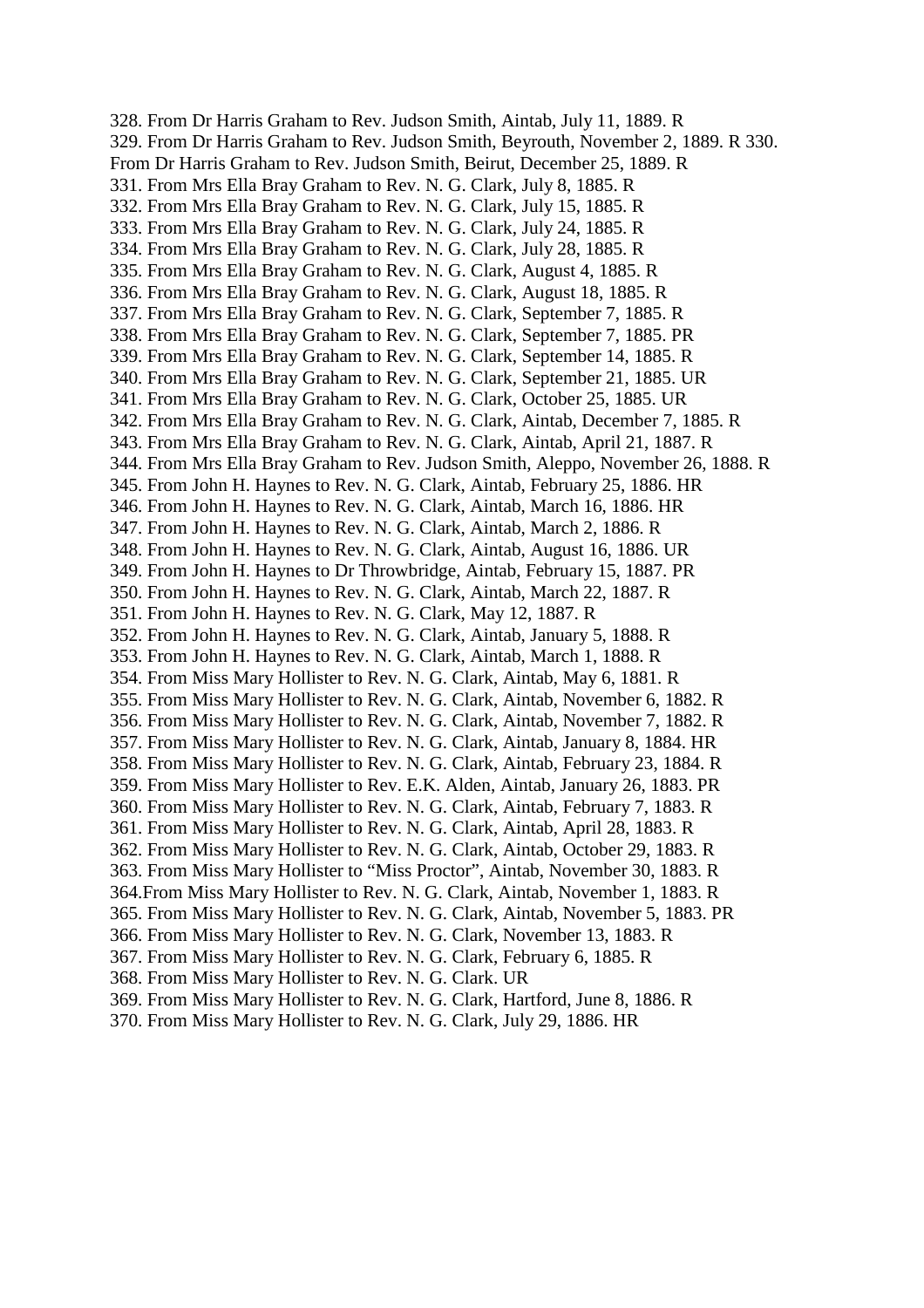Submitted by: Grigor Boykov Submitted to: Department of History Project term (month, year): November 31, 2003

Bibliographical and physical information Document type: microfilm Reference no. BV2410.A4 1984, Reel 649 Degree of readability: R, PR, HR, UR (e.g. readable, partially readable, hardly readable, unreadable)

Papers of the American Board of Commissioners for Foreign Missions ABC 16: The Near East 1817-1919 Unit 5 Reel 649 16.9.5. Central Turkey mission Vol. 8 1880-1889 Letters L-R

Letters from Rev. L. O. Lee to Clark Dec. 3, 1879, Michigan R Dec. 29, 1879, Michigan R Jan. 9, 1880, Michigan R Feb. 21, 1880, Michigan R Apr. 7, 1880, Michigan R Apr. 17, 1880, Michigan R Apr. 26, 1880, Michigan R May 3, 1880, Michigan R May 22, 1880, Michigan HR May 23, 1880, Michigan R May 31, 1880, Michigan R Aug. 9, 1880, Michigan R Oct. 8, 1880, Adana R Feb. 8, 1881, Marash R March 17, 1881, Marash R March 23, 1881, Marash R May 11, 1881, Marash R Aug. 11, 1881, Marash R Sep. 7, 1881, Kerhan R Oct. 26, 1881, Marash R Nov. 17, 1881, Marash R March 8, 1882, Marash R Apr. 26, 1882, Marash R June 8, 1882, Marash R July 29, 1882, Marash R Nov. 2, 1882, Marash R Apr. 2, 1883, Marash UR July 5, 1883, Marash R Sep. 11, 1883, Marash HR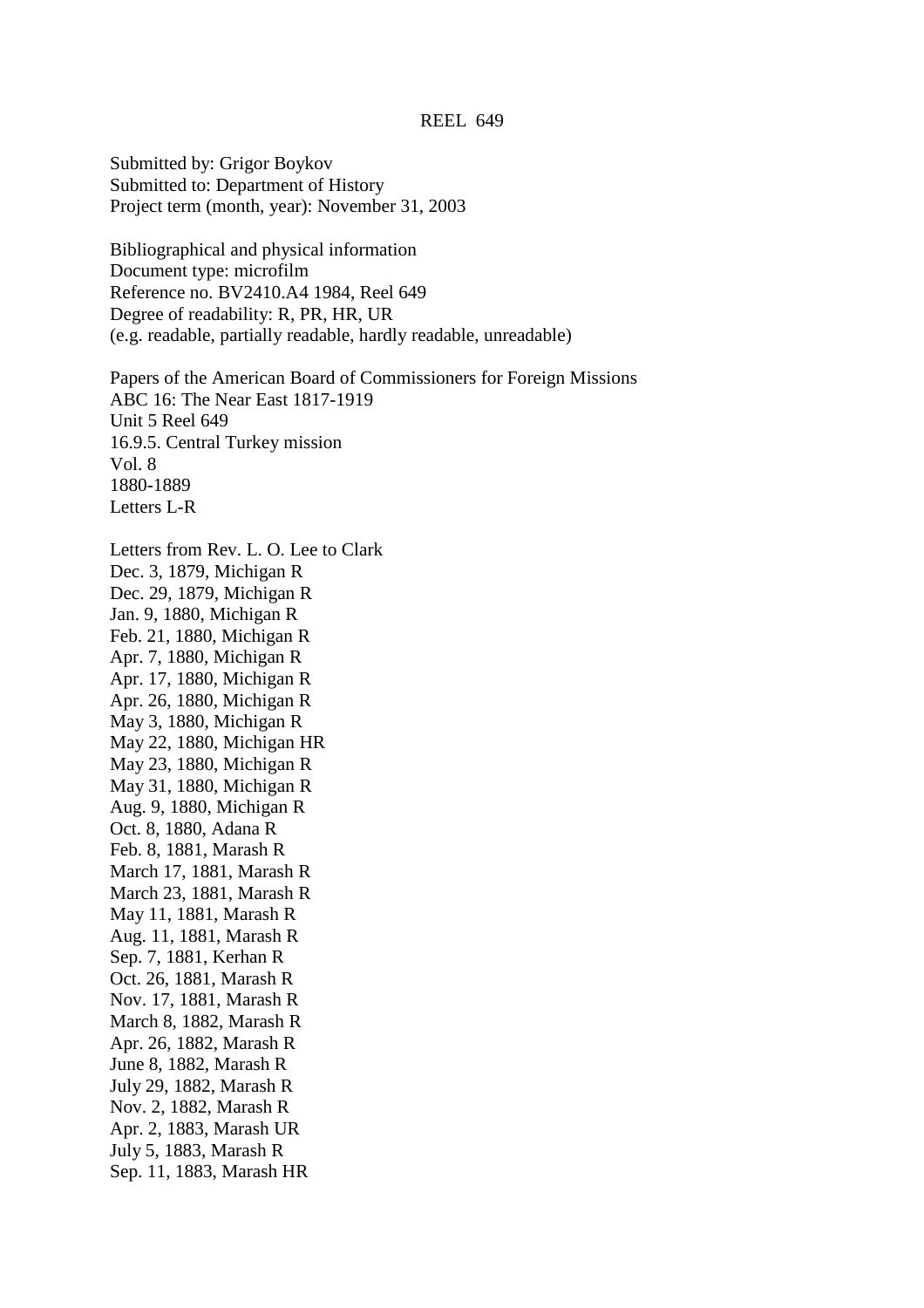Dec. 26, 1883, Marash R --- UR --- UR Oct. 13, 1884, Marash R Dec. 13, 1884, Marash R Jan. 17, 1885, Marash R Apr. 9, 1885, Adana R July 25, 1885, Omaha, Wisconsin R Jan. 5, 1886, New York City R Jan. 21, 1886, New York City R Apr. 17, 1886, New York City R July 8, 1886, New York City R Aug. 24, 1886, Wisconsin R Sep. 29, 1886, New York City R Feb. 27, 1887, New York City R May 11, 1887, New York City HR Letters from Rev. L. O. Lee to Smith Dec. 17, 1887, Boston R Oct. 3, 1888, Marash R Oct. 31, 1888, Marash R Nov. 6, 1888, Marash R Apr. 30, 1889, Marash R July 13, 1889, Antioch R Letter from Rev. Alexander MacLachen to Clark May 27, 1887 New York City R

Letters from Rev. F. W. March to Clark May 10, 1880 Zahleh? HR June 26, 1880 ? PR Sep. 3, 1883 ? HR

Letters from Rev. Henry Marden to Clark Nov. 16, 1880 Marash R Dec. 24, 1880 Marash R Feb. 26, 1881 Marash R May 21, 1881 Marash UR Aug. 17, 1881 Marash R Dec. 19, 1881 Marash R May 3, 1882 Marash R July 18, 1882 Marash R Sep. 19, 1882 Marash R Apr. 27, 1883 Aintab R Sep. 8, 1883 Marash HR Oct. 12, 1883 Marash R July 19, 1884 Marash R Sep. 19, 1884 Marash R Feb. 21, 1885 Marash R March 20, 1885 Marash UR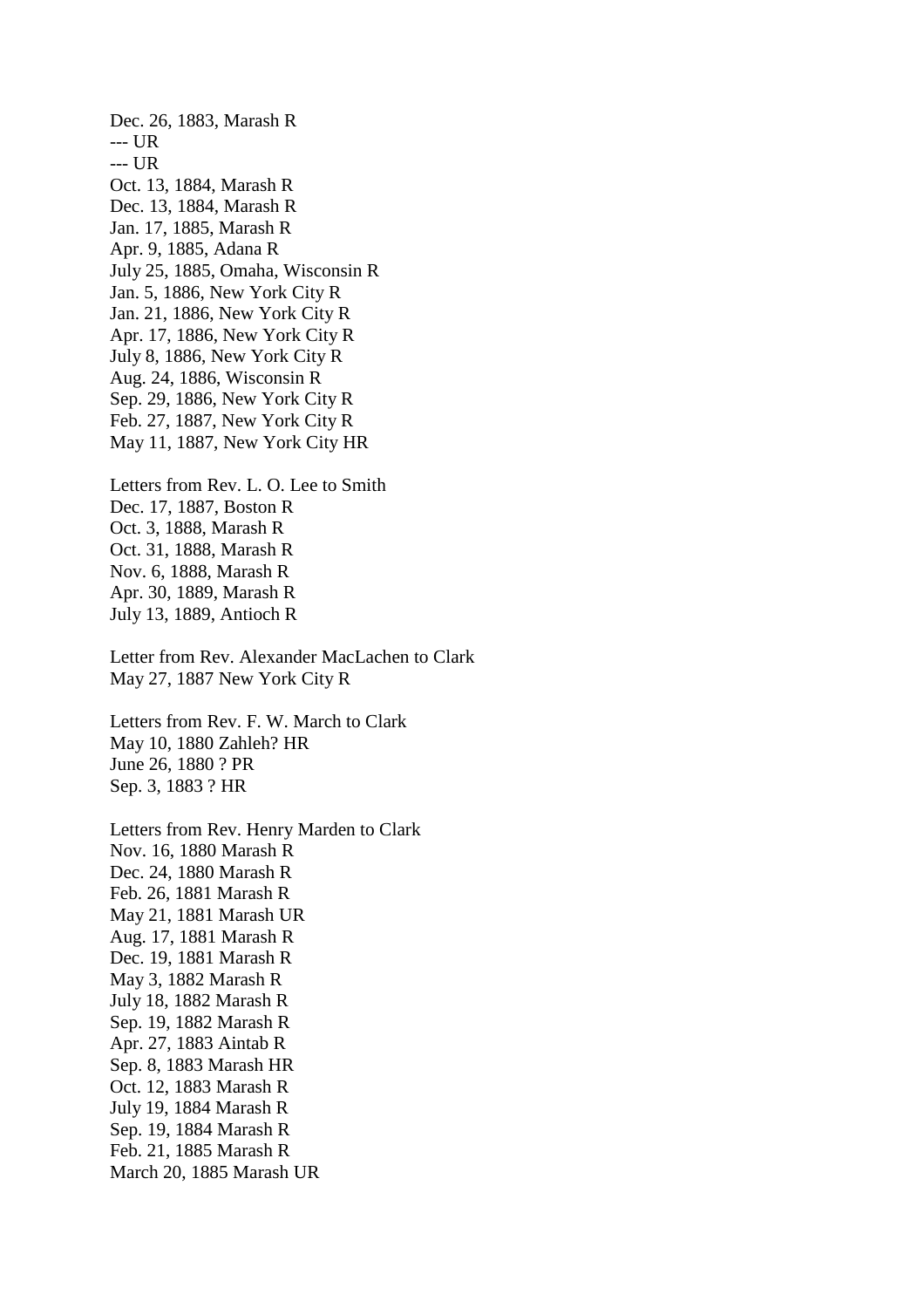July 20, 1885 Marash R Dec. 27, 1885 Egypt R Apr. 14, 1886 Alexandria R May 7, 1886 Marash R Feb. 19, 1887 Marash R May 31, 1887 Marash UR June 14, 1887 Marash R Sep. 15, 1887 Marash R --- UR Letters from Rev. Henry Marden to Smith Jan. 4, 1888 Marash R Jan. 9, 1888 Marash R Feb. 14, 1888 Marash R July 10, 1888 Marash R Oct. 1, 1888 Marash R July 24, 1889 Marash R Dec. 16, 1889 Marash R Letters from Mrs. Etta Drane Marden to Clark July 14, 1881 ? PR July 28, 1881 ? R June 13, 1882 Marash R Sep. 28, 1882 Marash R July 31, 1884 Leitoon? R Letters from Rev. Willis W. Mead to Clark Feb. 15, 1886 Iowa R March 5, 1886 Iowa R March 15, 1886 Iowa R Jan. 31, 1887 ? UR Apr. 13, 1887 Marash UR June 7, 1887 Marash UR --- UR Letters from Rev. Willis W. Mead to Smith May 30, 1888 Aintab UR June 27, 1888 Marash HR Dec. 15, 1888 Adana R Dec. 29, 1888 Adana UR Feb. 23, 1889 Adana R Apr. 18, 1889 Adana R May 7, 1889 Adana R Nov. 9, 1889 Adana R Letters from Mrs. Harriet Childs Mead to Clark June 31, 1880 ? R July 6, 1880 …? Center R July 7, 1880 …? Center R

Nov. 2, 1881 Antioch R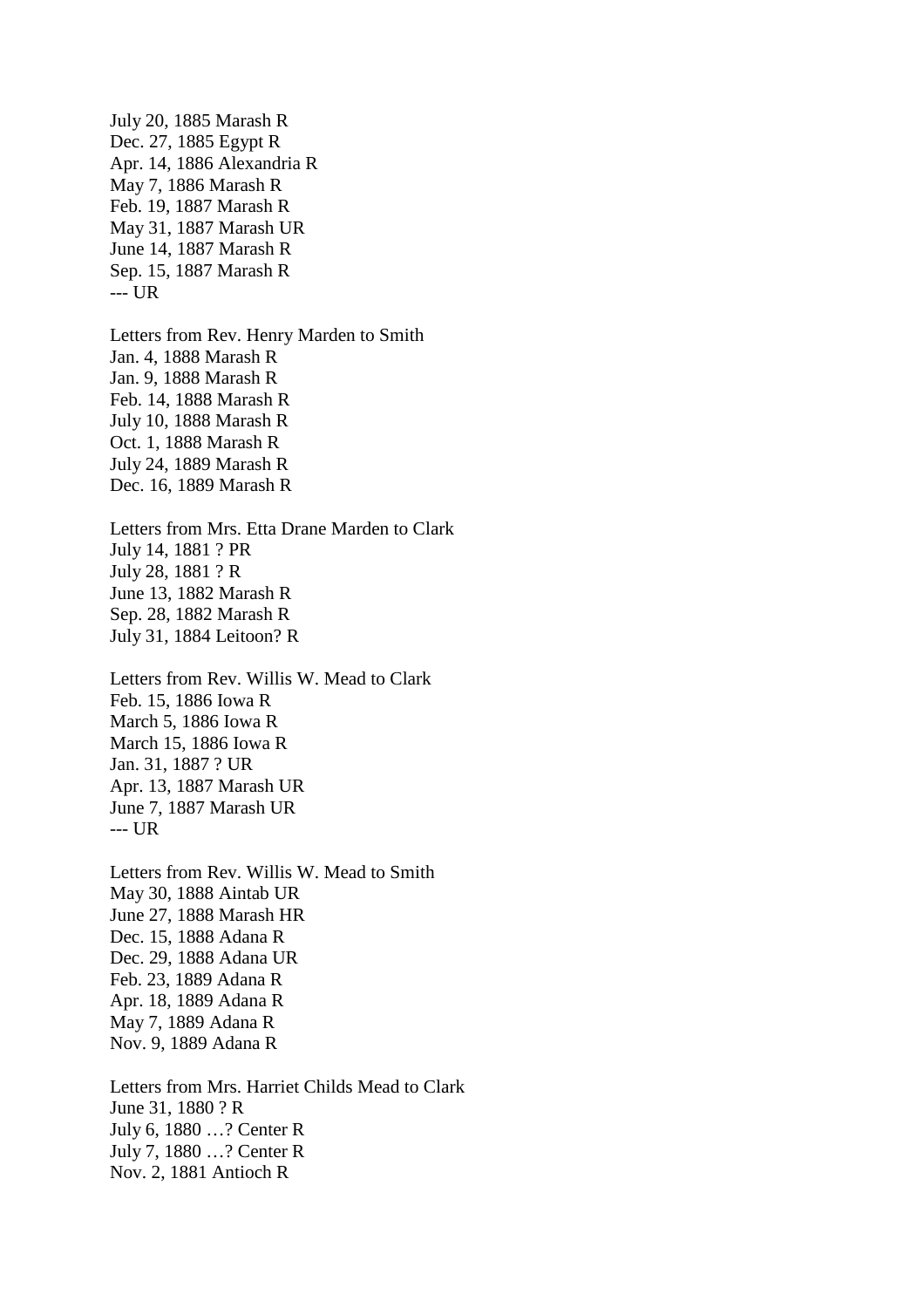Jan. 27, 1882 Antioch R --- UR Nov. 1, 1882 Aintab R July 14, 1883 Aintab R Jan. 3, 1886 Adana R May 27, 1887 Marash R Apr. 30, 1888 Rabany? R Letters from Rev. Giles F. Montgomery to Rev. Trowbridge Nov. 10, 1880 Adana R --- UR Letter from Rev. Giles F. Montgomery to Clark Nov. 15, 1880 Adana R Letter from Rev. Giles F. Montgomery to Rev. Trowbridge Dec. 13, 1880 Adana R Letters from Rev. Giles F. Montgomery to Clark Dec. 23, 1880 Adana R Feb. 11, 1881 Adana R Feb. 24, 1881 Adana R Aug. 24, 1881 Marash R Dec. 15, 1881 Marash R Jan. 19, 1882 Marash R May 18, 1882 Marash R Aug. 8, 1882 Marash R Feb. 23, 1883 Adana R Dec. 13, 1883 Adana R May 14, 1884 Adana R Dec. 18, 1884 Adana R May 25, 1885 New York R July 15, 1885 New York R Aug. 21, 1885 New York R --- UR Oct. 23, 1885 New York R Nov. 14, 1885 New York R Jan. 20, 1886 New York R Sep. 7, 1886 St. Johns bury R March 17, 1886 Adana HR Feb. 2, 1887 Adana R Apr. 11, 1887 Adana R Apr. 13, 1887 Adana R May 30, 1887 Adana R July 3, 1887 Aintab R July 23, 1887 Adana R Aug. 30, 1887 Adana R

Letter from Rev. Giles F. Montgomery to Peet Nov. 26, 1887 Adana R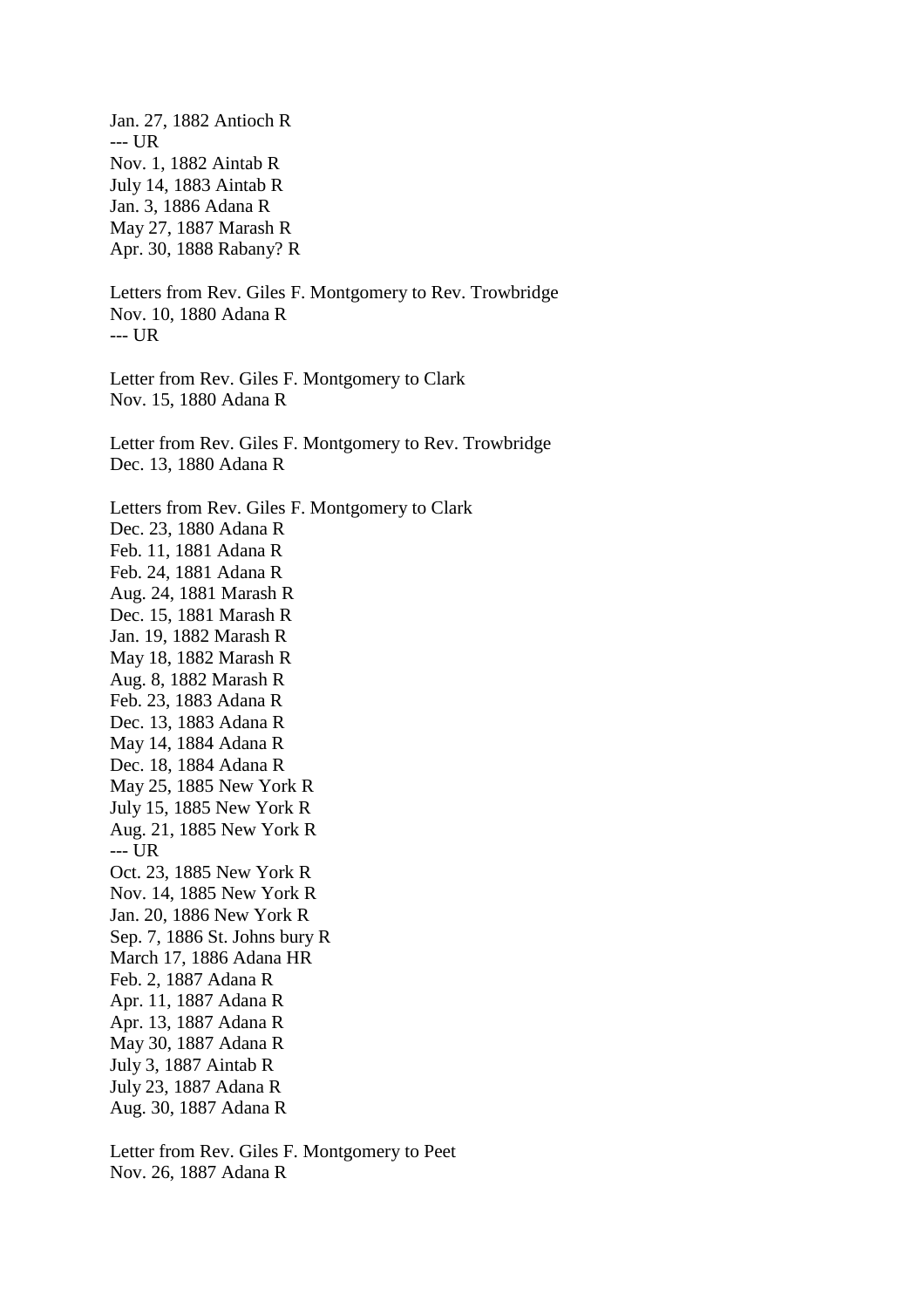Letters from Rev. Giles F. Montgomery to Smith Dec. 30, 1887 Adana R Jan. 7, 1888 Adana R Dec. 7, 1888 Constantinople R Aug. 2, 1889 Boston R

--- UR

Letters from Mrs. Emily R. Montgomery to Clark Feb. 5, 1885 Homer New York R Feb. 13, 1885 Homer New York R Apr. 18, 1885 St. Johns bury R

Letters from Mrs. Emily R. Montgomery to Smith March 25, 1889 Adana R May 11, 1889 Adana R Aug. 29, 1889 New Haven R

Letters from Miss Ellen Pierce to Clark Jan. 22, 1881 Aintab R July 26, 1882 Aintab R March 4, 1884 Aintab UR July 20, 1884 Aintab UR --- UR --- UR Apr. 3, 1886 Aintab HR --- UR March 15, 1887 Aintab R

Letters from Miss Ellen Pierce to Smith Dec. 20, 1888 Aintab R Jan. 23, 1889 Aintab R

Letters from Miss Meyra Proclor? to Clark Feb. 11, 1881 Antioch R May 16, 1881 Marash R Sep. 16, 1881 Antioch R Jan. 13, 1882 Antioch R --- UR --- UR --- UR

Letters from Rev. Charles W. Riggs to Clark Apr. 23, 1880 Cranford HR May 26, 1880 Cranford HR Oct. 20, 1880 Aintab R March 21, 1881 Aintab R March 25, 1885 Aintab R Jan. 15, 1887 Aintab R Apr. 13, 1887 Aintab R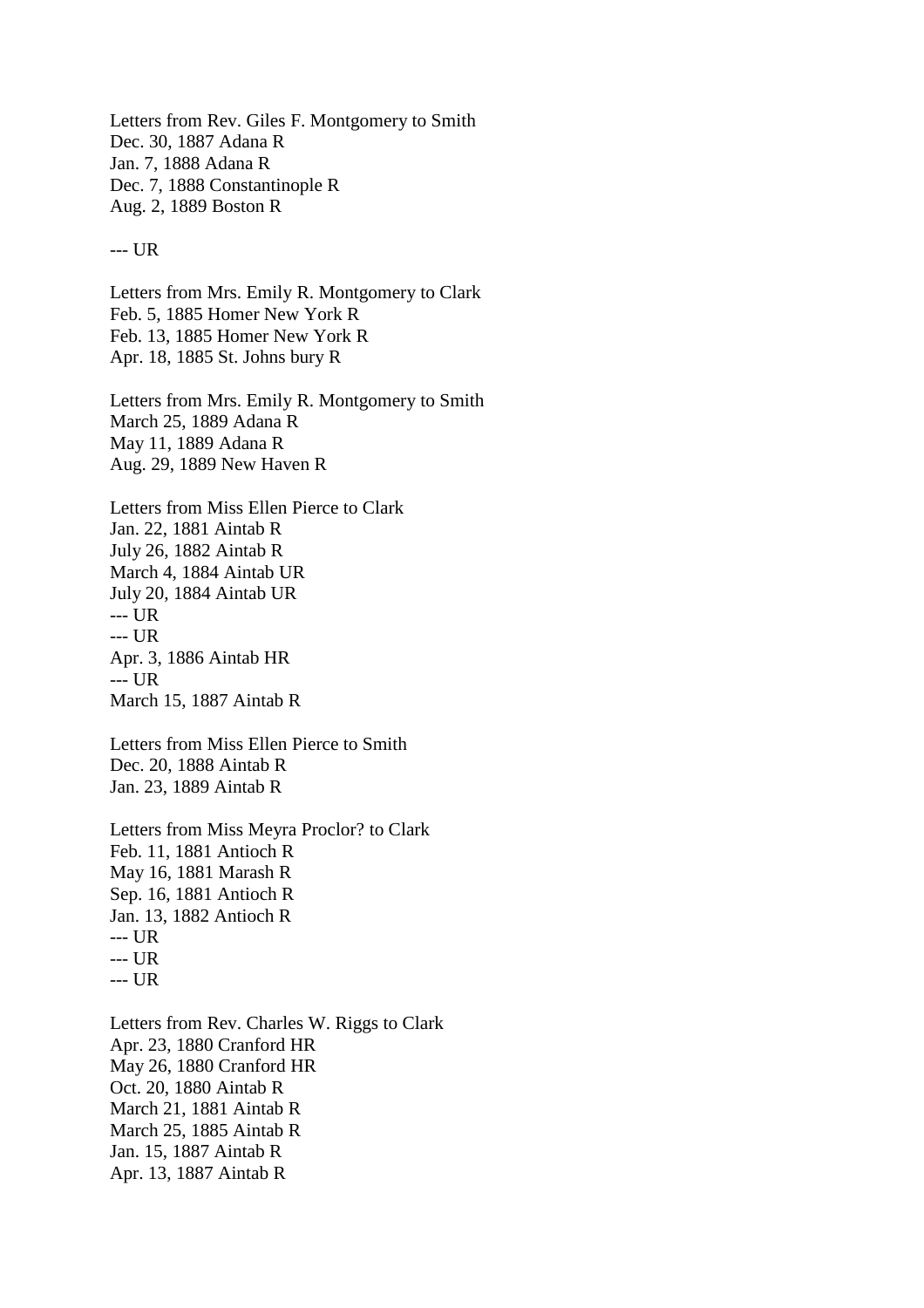Letters from Rev. Charles W. Riggs to Smith Dec. 13, 1888 Aintab UR Jan. 13, 1889 Aintab R Apr. 3, 1889 Aintab R May 2, 1889 Aintab R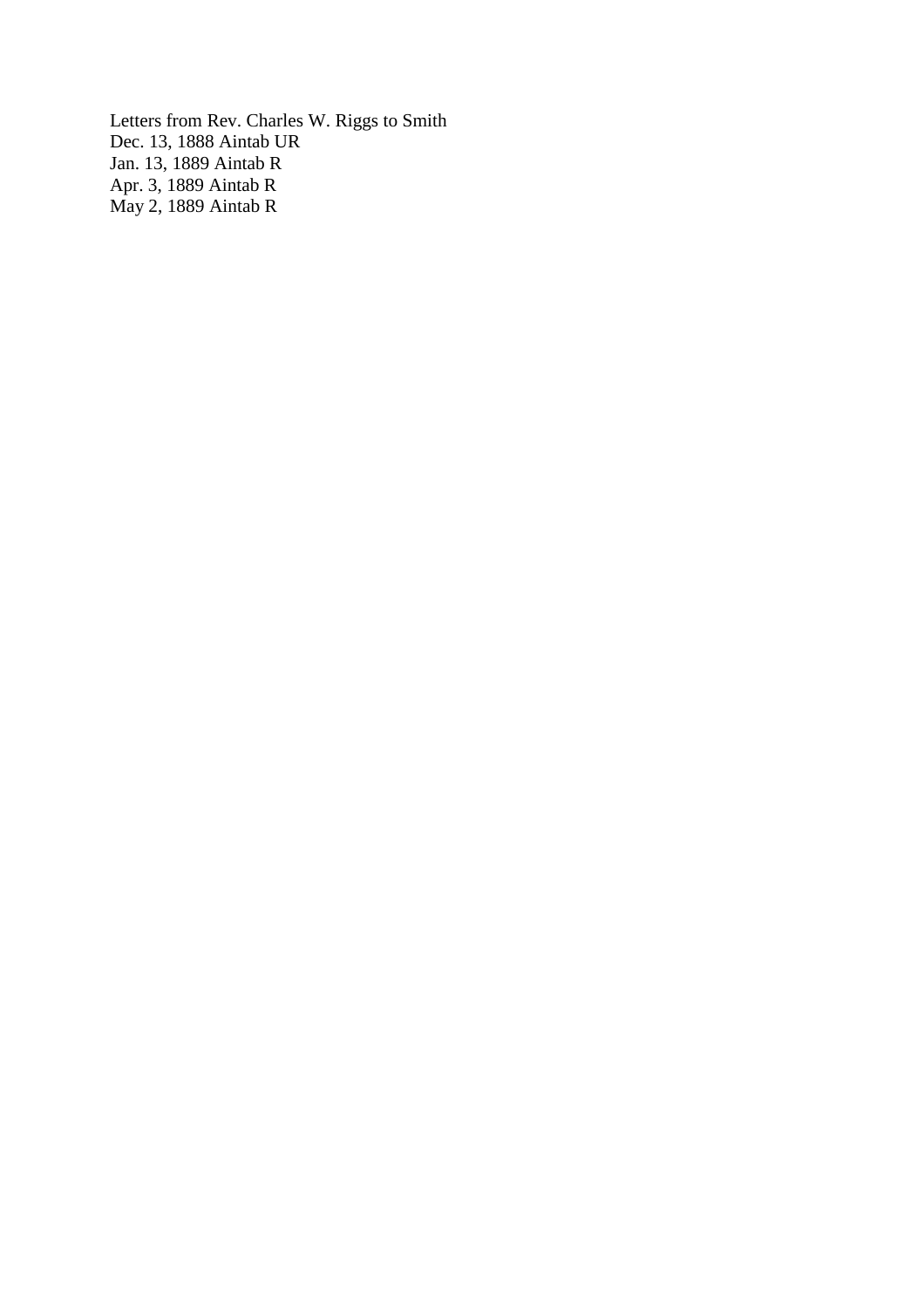### REEL 650

Submitted by: Grigor Boykov Submitted to: Department of History Project term (month, year): December 31, 2003

Bibliographical and physical information Document type: microfilm Reference no. BV2410.A4 1984, Reel 650 Degree of readability: R, PR, HR, UR (e.g. readable, partially readable, hardly readable, unreadable)

Papers of the American Board of Commissioners for Foreign Missions ABC 16: The Near East 1817-1919 Unit 5 Reel 650 16.9.5. Central Turkey mission Vol. 9 Part 1 1880-1889 Letters S-W **Natives** Part 1

Letters from Rev. Charles S. Sanders to Clark Jan. 24, 1877 Harlford R Feb. 27, 1877 Harlford R Apr. 21, 187? Harlford UR May 7, 1879 Harlford R June 19, 1879 Amhust ? R June 30, 1879 Amhust ? R July 29, 1879 Amhust ? R Feb 24, 1880 Amhust ? R Dec. 8, 1880 Aintab R Feb. 17, 1881 Aintab R May 30, 1881 Aintab R May 31, 1881 Aintab R --- UR Sep. 15, 1881 Aintab R Dec. 31, 1881 Aintab R May 4, 1882 Aintab R May 10, 1882 Aintab R July 11, 1882 Aintab R Sep. 7, 1882 Aintab R Oct. 26, 1882 Aintab R Feb. 18, 1883 Aintab R

Letters from Rev. Charles S. Sanders to Alden July 9, 1883 Aintab R July 24, 1883 Aintab R July 31, 1883 Aintab R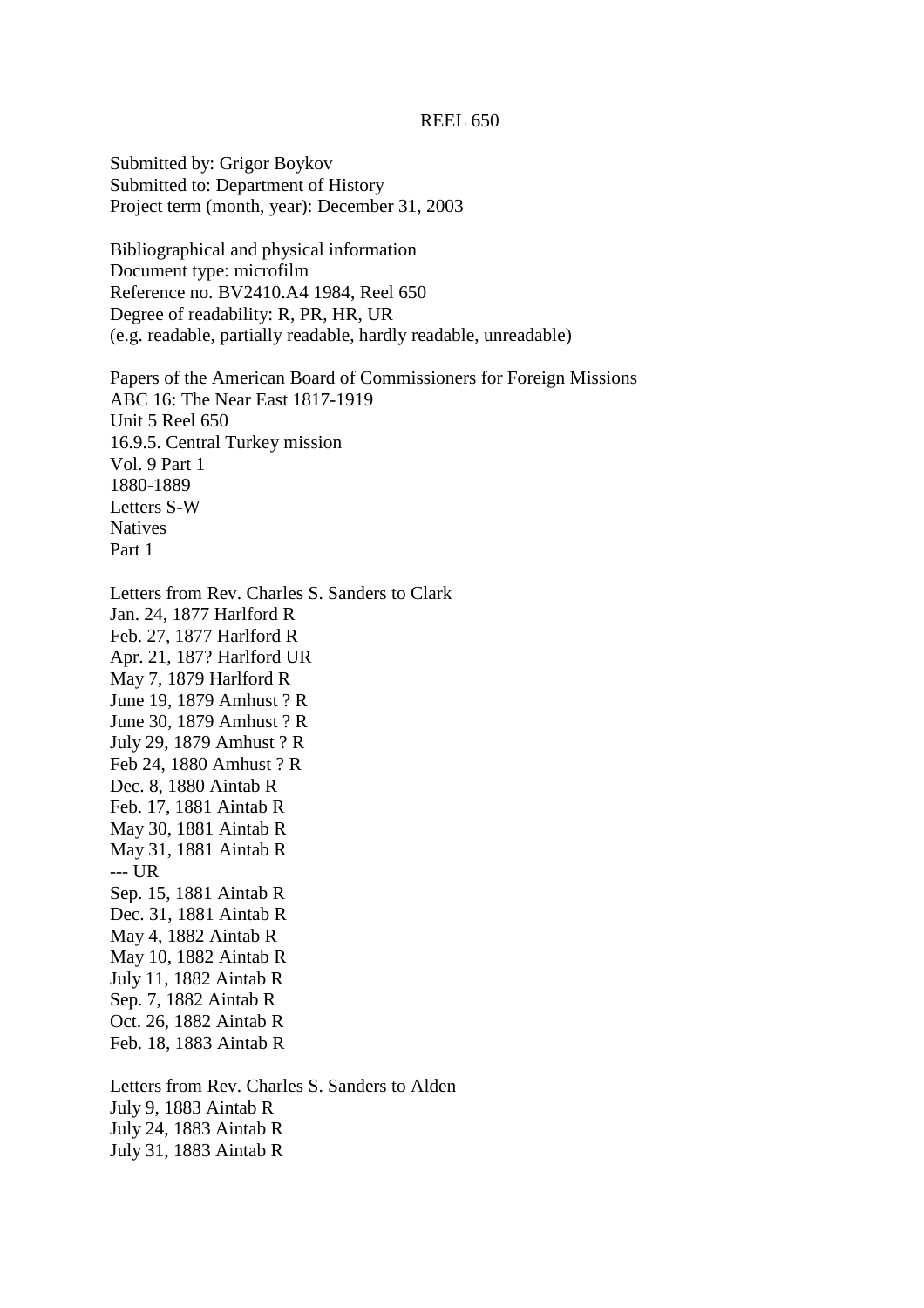Letters from Rev. Charles S. Sanders to Clark Aug. 7, 1883 Aintab R Aug. 21, 1883 Aintab R Nov. 5, 1883 Aintab R Dec. 10, 1883 Aintab R Jan. 28, 1884 Aintab R March 1, 1884 Aintab R Apr. 3, 1884 Aintab R May 3, 1884 Aintab R May 27, 1884 Aintab R June 3, 1884 Aintab R Jan. 15, 1885 Aintab R Jan. 20, 1885 Aintab R March 23, 1885 Aintab R May 19, 1885 Aintab R Aug. 1, 1885 Beyrout R Aug. 17, 1885 Aintab R Sep. 29, 1885 Aintab R Jan. 16, 1886 Aintab R Feb. 5, 1886 Aintab R March 29, 1886 Aintab R July 20, 1886 Aintab R Aug. 24, 1886 Aintab R Jan. 13, 1887 Aintab R March 15, 1887 Aintab R June 11, 1887 Aintab R Letters from Rev. Charles S. Sanders to Smith Jan. 20, 1888 Aintab R Jan. 26, 1888 Aintab R June 27, 1888 Baker City, Oregon R July 3, 1888 East Portland R July 16, 1888 Baker City, Oregon HR Aug. 9, 1888 Baker City, Oregon PR --- UR Oct. 18, 1888 Aintab R Dec. 6, 1888 Allepo R Feb. 21, 1889 Aintab R March 11, 1889 Allepo R June 6, 1889 Allepo R Oct. 22, 1889 Aintab R --- UR --- UR Letters from Mrs. Trace Bingham Sanders to Clark June 20, 1879 ? HR --- UR

--- UR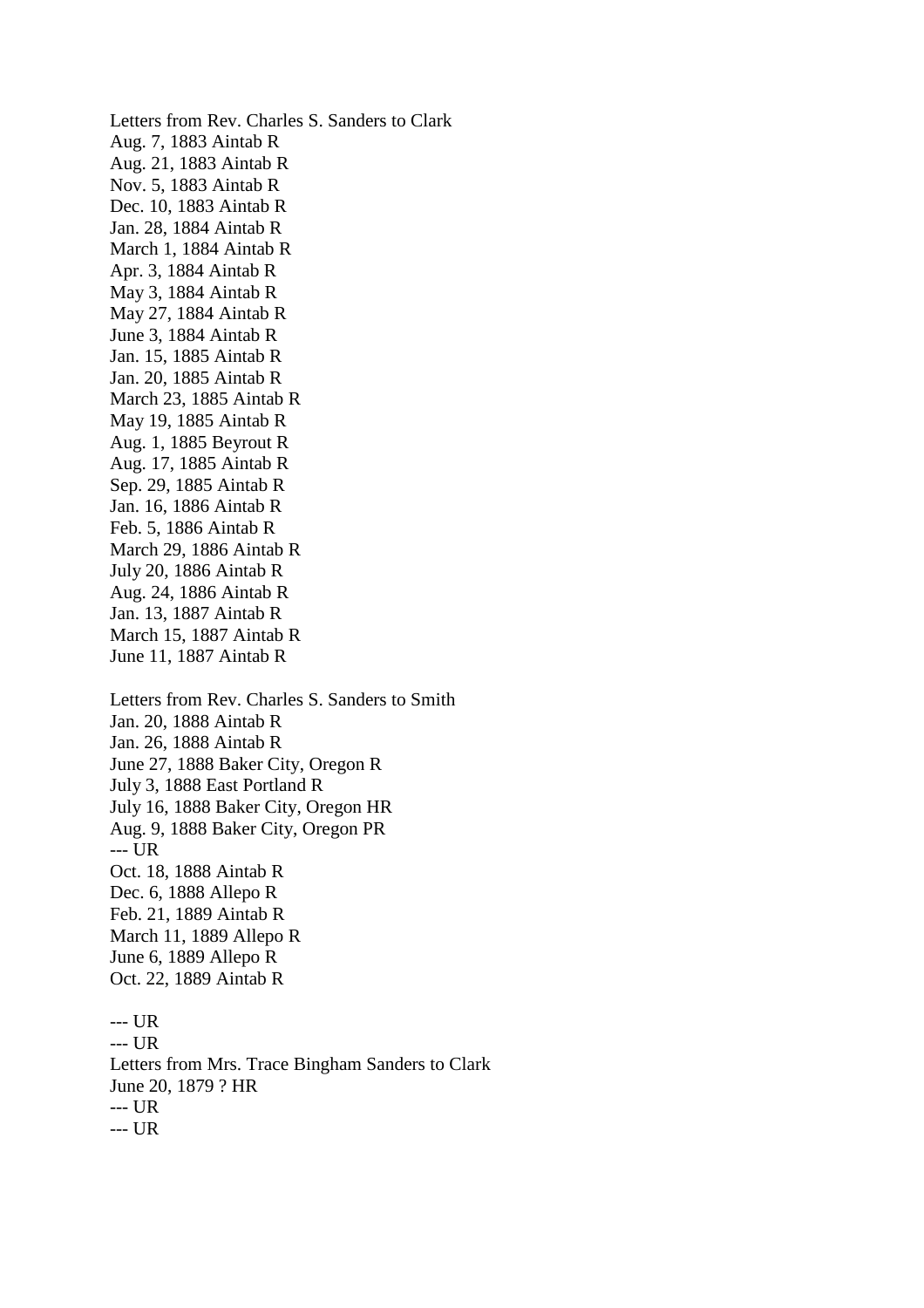Letters from Miss Carinna Shattuck to Clark Nov. 1, 1880 ? UR --- UR --- UR Feb. 5, 1883 ? HR May 19, 1883 ? R Nov. 28, 1883 London R Dec. 6, 1883 Dardanelles R Apr. 26, 1884 Marash R July 21, 1885 Marash R Dec. 12, 1885 Marash R Jan. 18, 1886 Marash R May 1, 1886 Marash R Letter from Miss Carinna Shattuck to Alden Aug. 1, 1886 Marash R Letter from Mrs. Trace Bingham Sanders to Clark Sep. 11, 1886 Marash R Letter from Miss Carinna Shattuck to Alden Jan. 17, 1887 Marash R Letter from Mrs. Trace Bingham Sanders to Clark Nov. 9, 1887 Marash R Letters from Mrs. Trace Bingham Sanders to Smith Nov. 5, 1888 Marash R July 17, 1889 Marash R Letters from Dr. F. M. Shepard to Clark Oct. 5, 1881 Malone R  $--- IIR$ --- UR Jan. 10, 1882 New York City R March 1, 1882 New York City R March 12, 1882 New York City R June 22, 1882 New York City R Aug. 18, 1882 London R Oct. 20, 1882 Aintab R --- UR Dec. 2, 1884 Aintab R March 7, 1885 Aintab R Nov. 3, 1885 Aintab R March 30, 1886 Aintab R Nov. 4, 1886 Aintab R --- UR June 17, 1887 Aintab R Sep. 22, 1887 Aintab R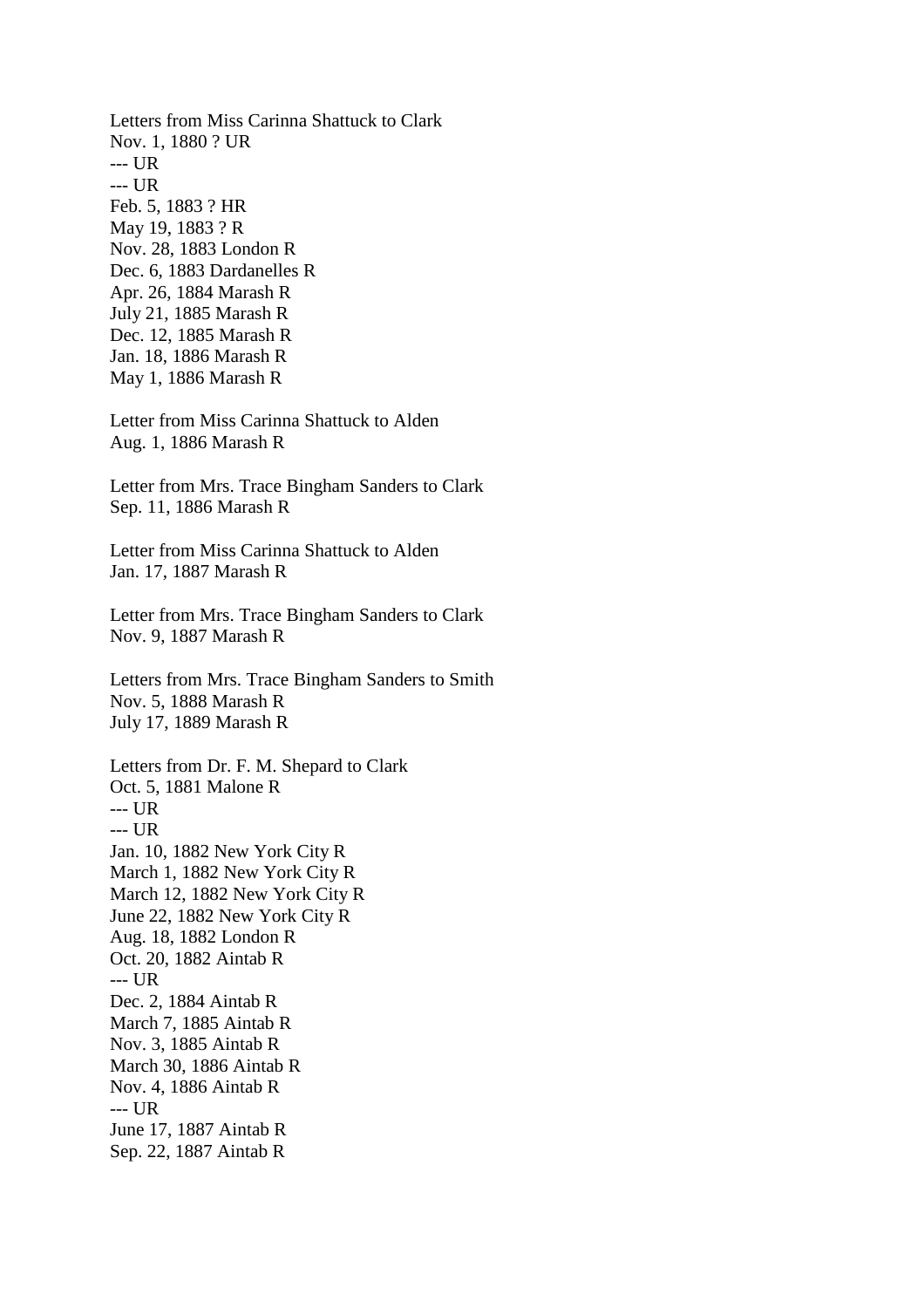Letters from Dr. F. M. Shepard to Smith Jan. 30, 1889 Aintab R --- UR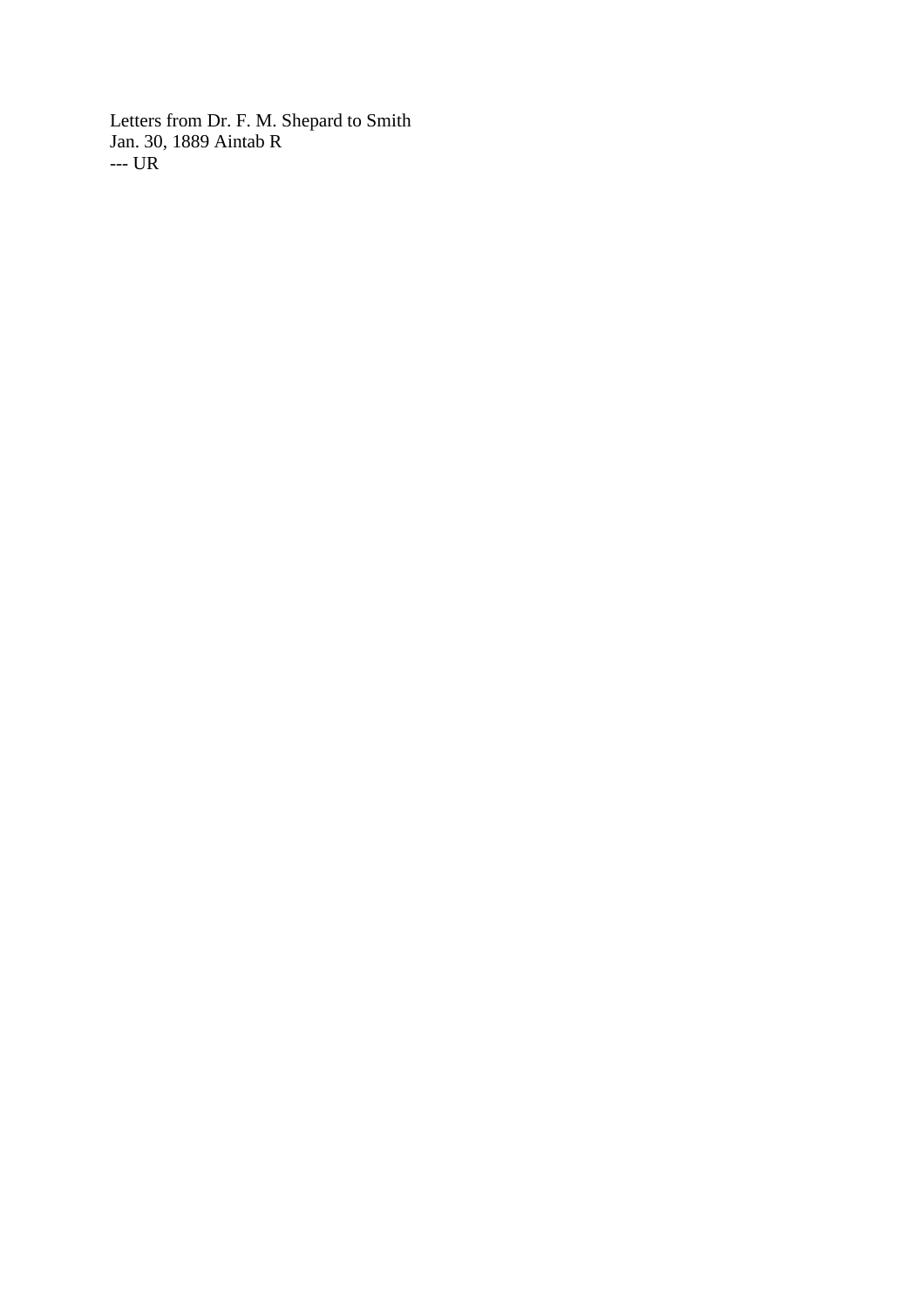## REEL 651

Submitted by: Grigor Boykov Submitted to: Department of History Project term (month, year): January 31, 2004

Bibliographical and physical information Document type: microfilm Reference no. BV2410.A4 1984, Reel 651 Degree of readability: R, PR, HR, UR (e.g. readable, partially readable, hardly readable, unreadable)

Papers of the American Board of Commissioners for Foreign Missions ABC 16: The Near East 1817-1919 Unit 5 Reel 651 16.9.5. Central Turkey mission Vol. 9 Part 2 1880-1889 Letters S-W Natives Part 2

Letters from Miss Charlotte Spenser to Clark June 20, 1881 Johns Hospital, Beirut R Aug. 10, 1881 Rissinger, Germany R

Letter from Miss Charlotte Spenser to Montgomery May 12, 1881 Hadjinur R

Letters from Miss Charlotte Spenser to Clark May 16, 1882 Hadjinur R --- UR Dec. 26, 1884 Philips House R June 9, 1886 Philips House R June 21, 1886 Philips House R Jan. 10, 1887 ? UR Feb. 10, 1887 Benzonia, Mich. R

Letter from Miss Charlotte Spenser to Smith Apr. 10, 1889 Sandrich R

Letters from Miss Charlotte Spenser to Clark Aug. 11, 1888 Beirut R Sep. 20, 1888 Beirut R

Letters from Dr. B. L. Stevens to Clark Sep. 20, 1880 ? UR Feb. 18, 1881 Aintab R May 19, 1881 Aintab R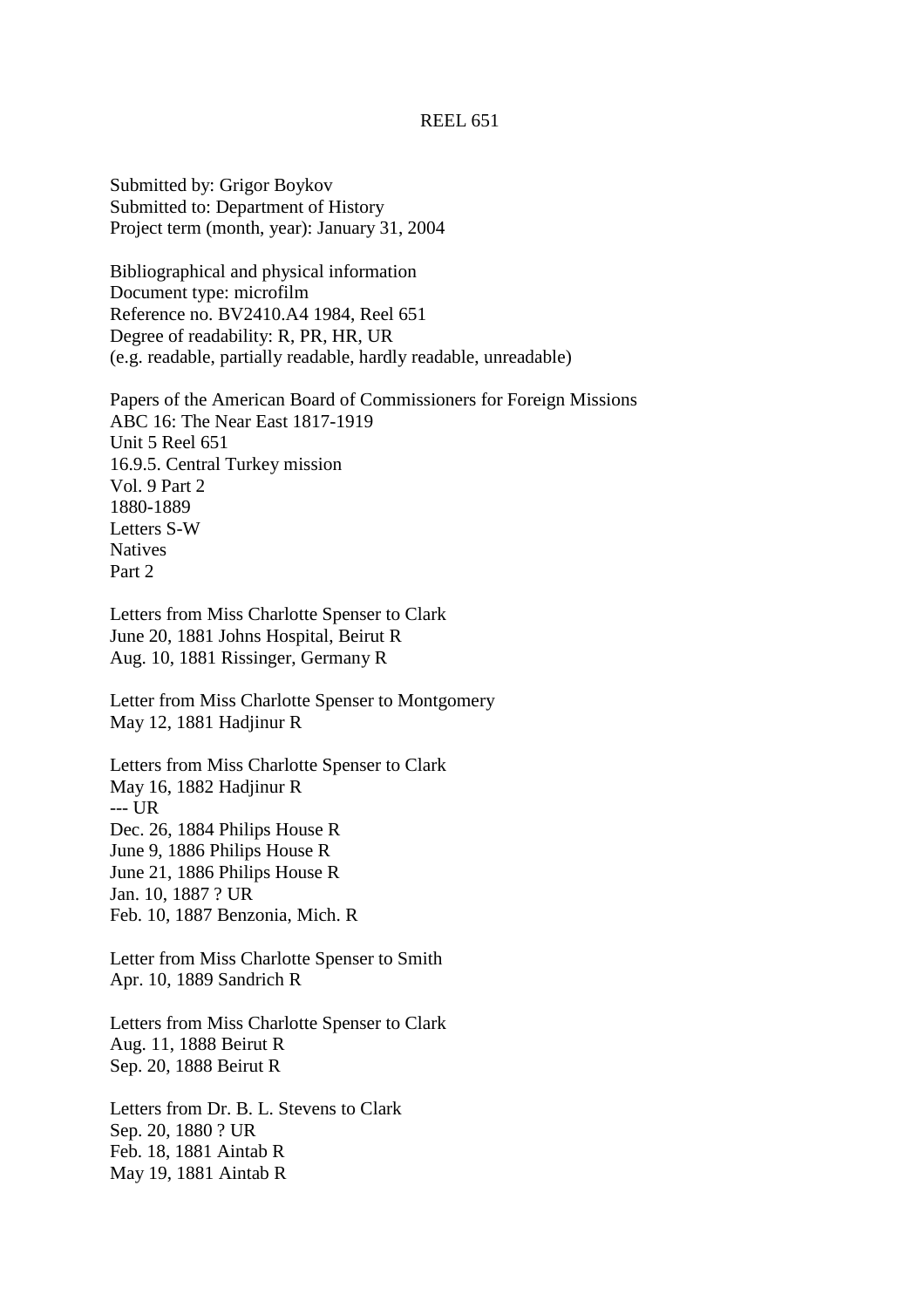Aug. 17, 1882 Marash HR Dec. 14, 1882 Aintab PR Feb. 22, 1883 Aintab R March 6, 1883 Aintab R --- UR May 7, 1883 Aintab R Nov. 30, 1883 Boston R Dec. 6, 1883 Boston R Jan. 9, 1885 Boston R Letters from Rev. Tillman Trowbridge to Clark Sep. 2, 1880 Aintab R Nov. 19, 1880 Aintab R Nov. 22, 1880 Aintab R Nov. 30, 1880 Alexandretta R Dec. 25, 1880 Aintab R Jan. 18, 1881 Aintab R --- UR June 1, 1881 Aintab R Oct. 1, 1881 Liverpool R Oct. 5, 1881 Liverpool R Oct. 6, 1881 Liverpool R Dec. 8, 1881 Aintab R Feb. 18, 1882 Aintab R Feb. 22, 1882 Aintab R Feb. 28, 1882 Aintab R March 3, 1882 Aintab R June 30, 1882 Aintab R Aug. 8, 1882 Constantinople R Aug. 16, 1882 Constantinople R Aug. 19, 1882 Constantinople R Jan. 2, 1883 Aintab R Jan. 16, 1883 Aintab R Feb. 8, 1883 Aintab R Feb. 20, 1883 Aintab R Feb. 22, 1883 Aintab R June 13, 1883 Liverpool R June 21, 1883 Liverpool R June 29, 1883 Southport R Aug. 21, 1883 London R Nov. 12, 1883 Aintab R Dec. 31, 1883 Aintab R Jan. 18, 1884 Aintab R March 4, 1884 Aintab R March 15, 1884 Aintab R May 1, 1884 Aintab R May 16, 1884 Aintab R July 1, 1884 Aintab R

Aug. 18, 1881 Aintab R May 4, 1882 Aintab R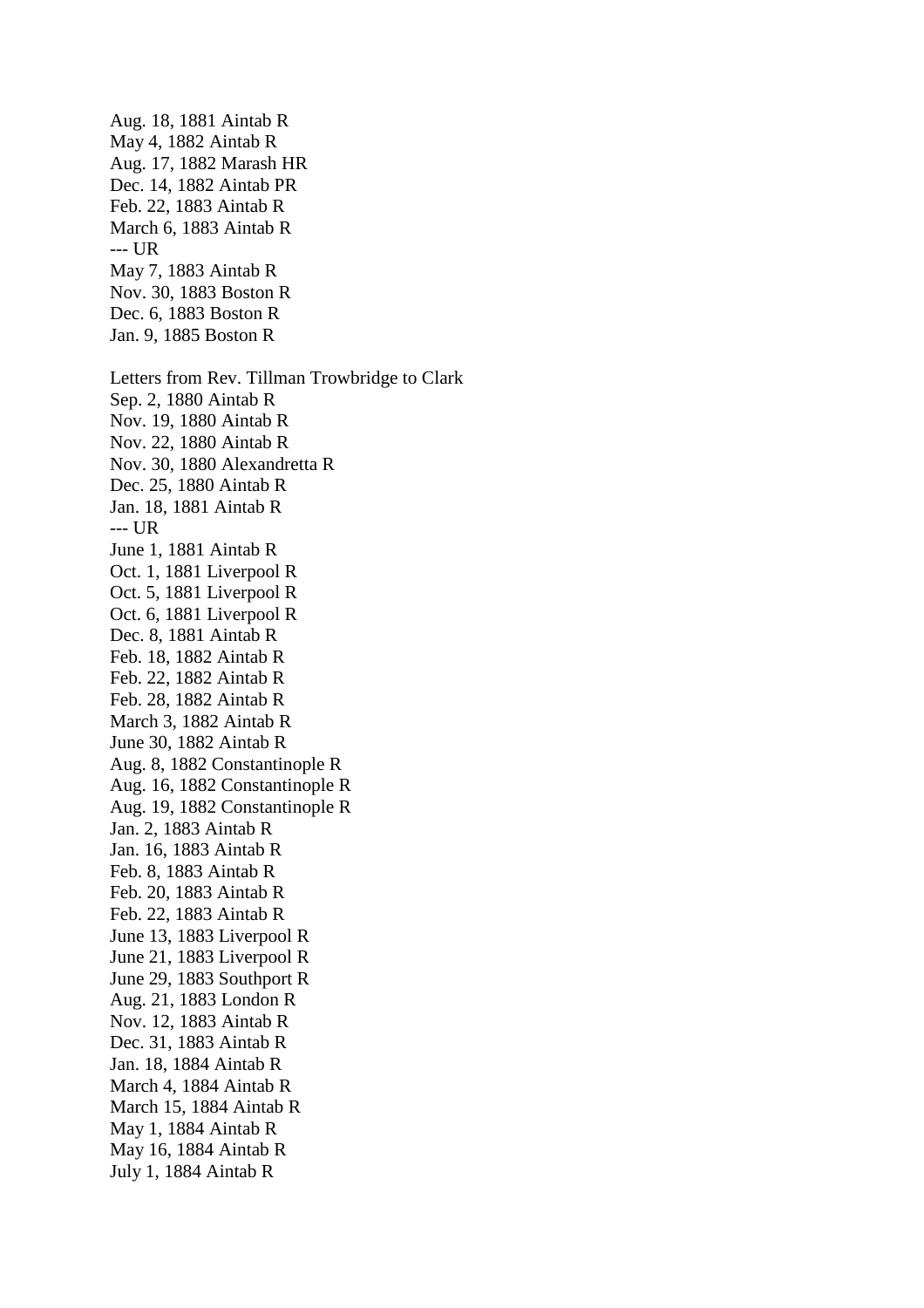July 7, 1884 Aintab R Aug. 22, 1884 Aintab R Oct. 2, 1884 Aintab R Oct. 23, 1884 Aintab R Nov. 28, 1884 Aintab R Feb. 9, 1885 Aintab R May 28, 1885 Aintab R Sep. 20, 1885 Aintab R Sep. 24, 1885 Aintab R Nov. 28, 1885 Aintab R --- UR Jan. 6, 1886 Aintab R Apr. 13, 1886 Aintab R Apr. 17, 1886 Aintab R June 17, 1886 Aintab R July 26, 1886 Aintab R Aug. 25, 1886 Aintab R Sep. 9, 1886 Aintab R Oct. 22, 1886 Aintab R Jan. 12, 1887 London R Feb. 16, 1887 London R March 15, 1887 London R Apr. 4, 1887 London R Apr. 16, 1887 London R July 16, 1887 Aintab R Aug. 19, 1887 Aintab R Oct. 22, 1887 Aintab R Dec. 13, 1887 Aintab R Dec. 29, 1887 Aintab R Jan. 13, 1888 Aintab R May 31, 1888 Aintab R May 10, 1888 Aintab R Oct. 30, 1888 Constantinople UR Letters from Edward D. Trowbridge to Clark Nov. 13, 1888 Detroit, Mich. R Nov. 22, 1888 Detroit, Mich. R

Letters from W. R. Trowbridge to ? Dec. 10, 1883 Ann Arbor, Mich. PR --- UR

Letters from W. R. Trowbridge to Clark Jan. 25, 1886 Ann Arbor, Mich. R Oct. 22, 1888 ? R

Letter from W. R. Trowbridge to Smith Oct. 29, 1888 ? R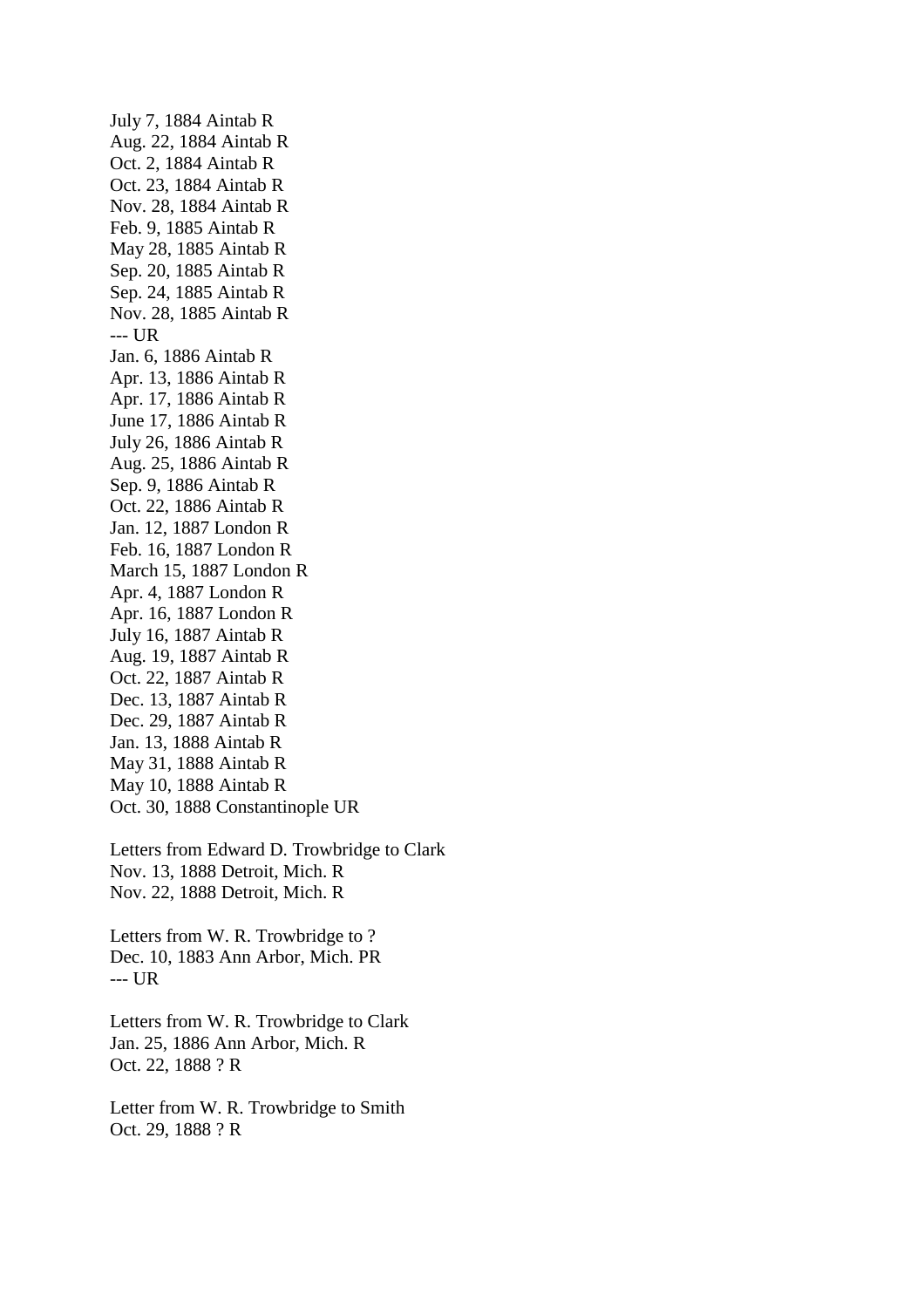Letters from W. R. Trowbridge to Clark June 13, 1889 Bordentown R Letters from Miss Laura Tucker to Clark ---- UR ---- UR Feb. 8, 1885 Adana HR June 1, 1885 Adana R July 8, 1885 Adana R Nov. 9, 1885 Adana R Jan. 27, 1886 Adana R March 3, 1886 Adana R Apr. 4, 1887 Adana R --- UR --- UR Letters from Miss Laura Tucker to Smith Dec. 8, 1888 ? UR --- UR --- UR Oct. 9, 1889 ? UR Letters from Miss Lizzie S. Webb to Clark Apr. 19, 1886 ? UR --- UR July 19, 1886 Boston R July 31, 1886 Washington R Aug. 17, 1886 Washington R Sep. 9, 1886 ? UR Nov. 18, 1886 Adana HR Feb. 18, 1888 Adana HR Letters from Miss Lizzie S. Webb to Smith Aug. 23, 1889 Adana UR Oct. 28, 1889 Adana UR Letters from Miss Henrietta West to ? --- UR --- UR --- UR Letters from Natives

Letters from Wesrob Azadian to Clark May 4, 1882 Aintab R Apr. 8, 1883 Aintab R Apr. 23, 1883 Aintab R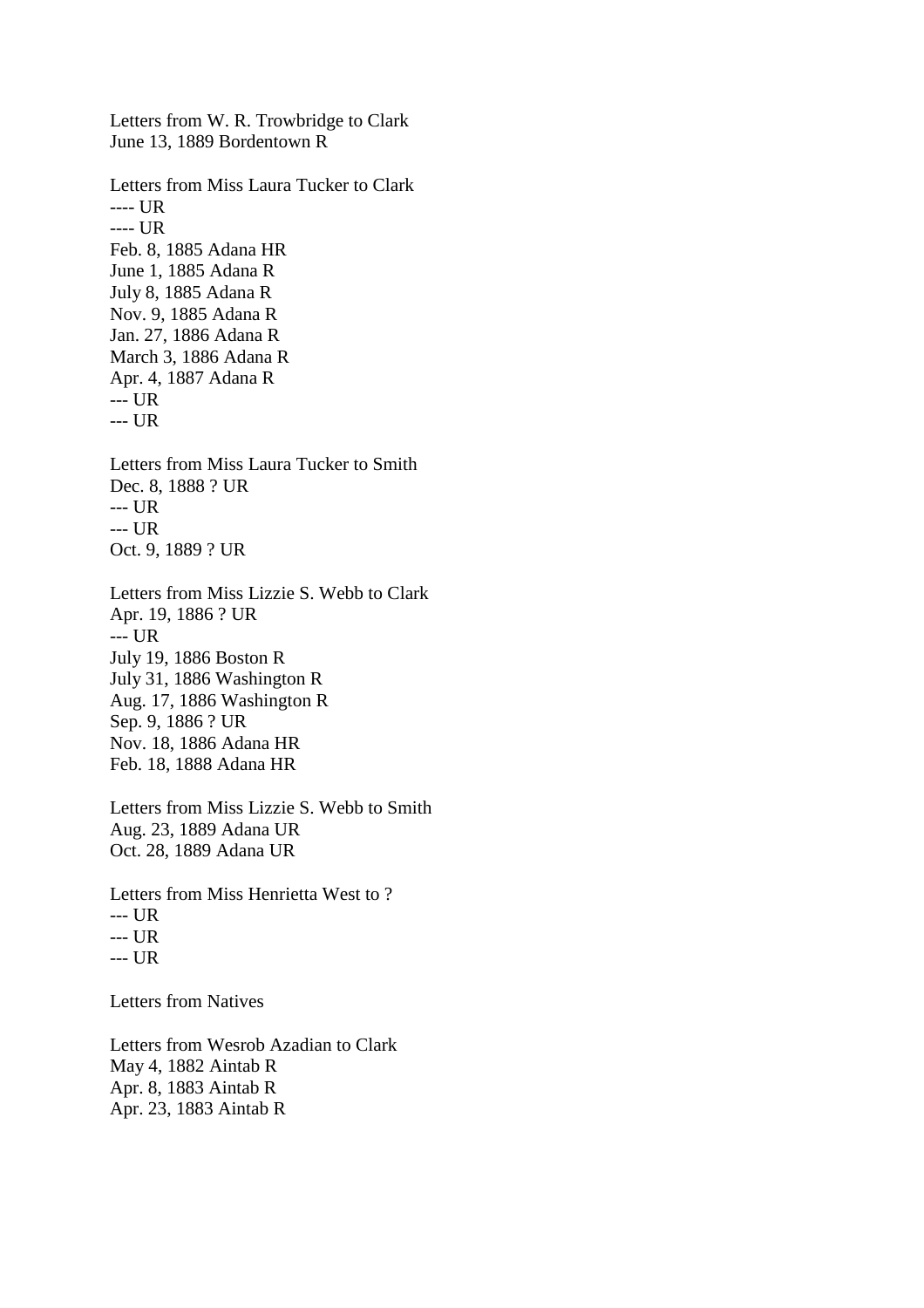Letters from Alexander Bezciyan to Clark July 8, 1887 Aintab R June 7, 1888 Aintab R

Letters from A. W. Boolgovizor to Clark Apr. 28, 1887 ? UR --- UR

Letters from Bozyahalian to Clark Aug. 7, 1883 Aintab R Dec. 31, 1883 Aintab R May 27, 1884 Aintab R

Letters from Garabedian to Clark Feb. 3, 1882 Adana R --- UR --- UR --- UR Letters from Krikorian to Clark Sep. 22, 1881 ? HR

Apr. 26, 1882 ? HR --- UR Oct. 26, 1886 Aintab R March 27, 1887 Aintab UR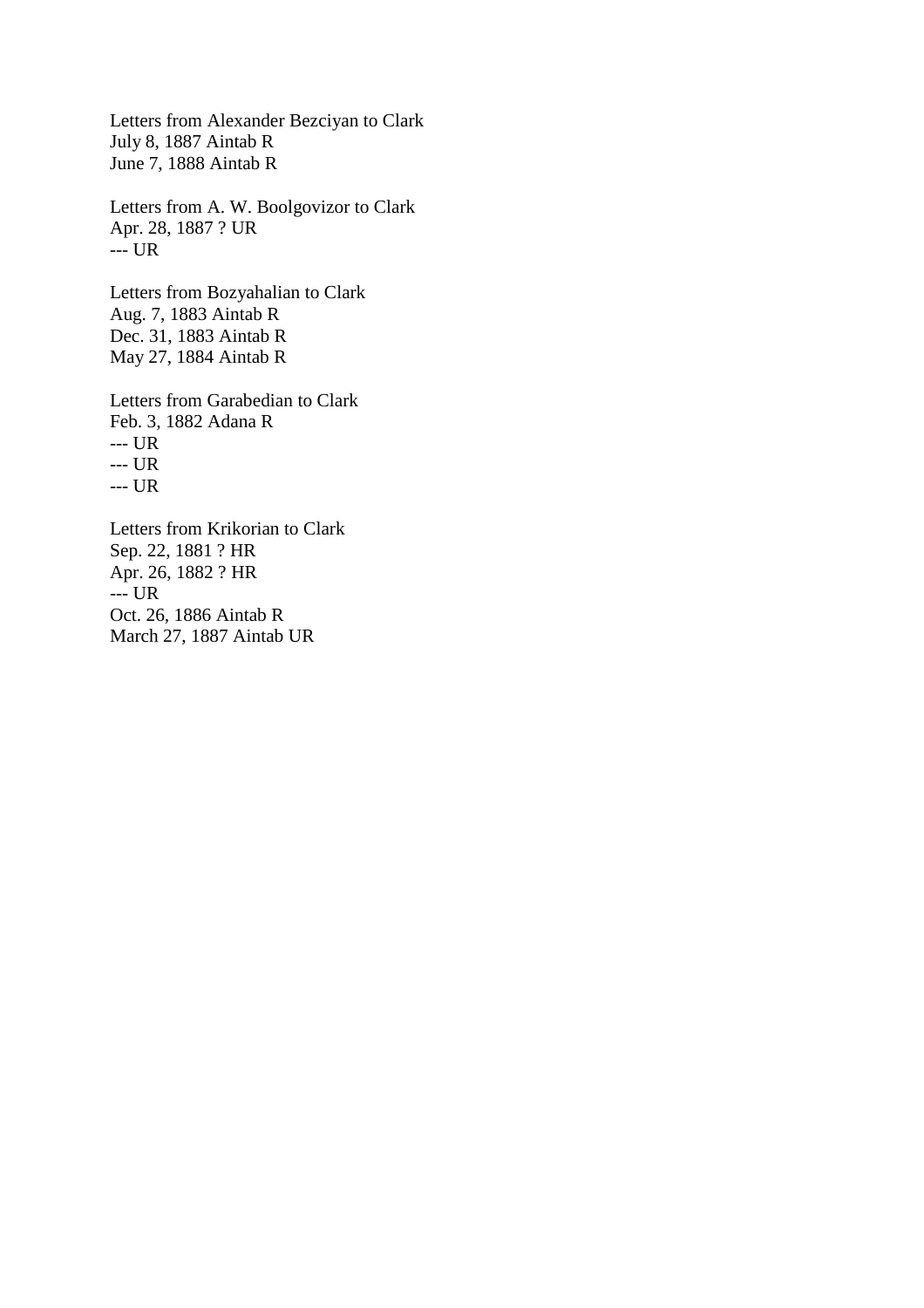## REEL 652

Submitted by: Mariya Kiprovska Submitted to: Department of History Project term (month, year): November 2003

Bibliographical and physical information Document type: microfilm Reference no. BV2410.A4 1984, Reel 652 Degree of readability: R, HR, UR, PR (e.g. readable, partially readable, hardly readable, unreadable)

Papers of the American Board of Commissioners for Foreign Missions ABC 16: The Near East 1817-1919 Unit 5, Reel 652

16. 9. 5. Central Turkey Mission Vol. 10 Central Turkey Mission 1890-1899 **Documents** Reports

Documents and Reports:

- To the Annual Meeting of the Central Turkey Mission (from Marash Station Conference President Secretary: Aharon A. Shiredgian) – no date

- Report of the Adana Field for the year ending June 1890.

- Report of Adana Seminary and Girls' Schools for 1889-1890.

- Report of Aintab Station, Central Turkey Mission, for thirteen and one half months ending July 1890.

- Report of Aintab Station (May 1889 June 1890) of Central Turkey College.
- Report of Aintab Girls' Seminary for the year ending June 1890 (by Ellen Pierce).
- Report of Women's work in Hadjin Field July 1889 July 1890 (by Coffing).
- Report of the Marash Ideological Seminary for the year ending June 1890 (by L. Lee).
- Report of the Central Turkey Girls' College from April 1889 to 1890 (by Corinne Shattuck).
- Program of the Summer School of Marash for 1890 (L. Lee, Chairman of Committee).

- Report of Adana Seminary, Girls' School and Women's Work on the Cilician Plain for the year ending June 1891.

- Report of Aintab Station, Central Turkey Mission, from June 1890 to April 1891 (by C. Sanclus).

- Report of Educational Affairs at Marash and Aintab for 1891.
- Fifteenth Annual Report of the Central Turkey Mission for 1891 (by A. Fuller).
- Graduating Class (Girls)
- Report of Committee in Charge of Azariah Smith Memorial Hospital for 1889-1890.

- Report of the year 1889-1890 of the Physician in charge of the Azariah Smith Memorial Hospital (by H. D. Sheparth)

- Report of the Aintab Field for the year 1890-1891.
- Report of the Marash Field for the year ending April 1891 (by L. Lee)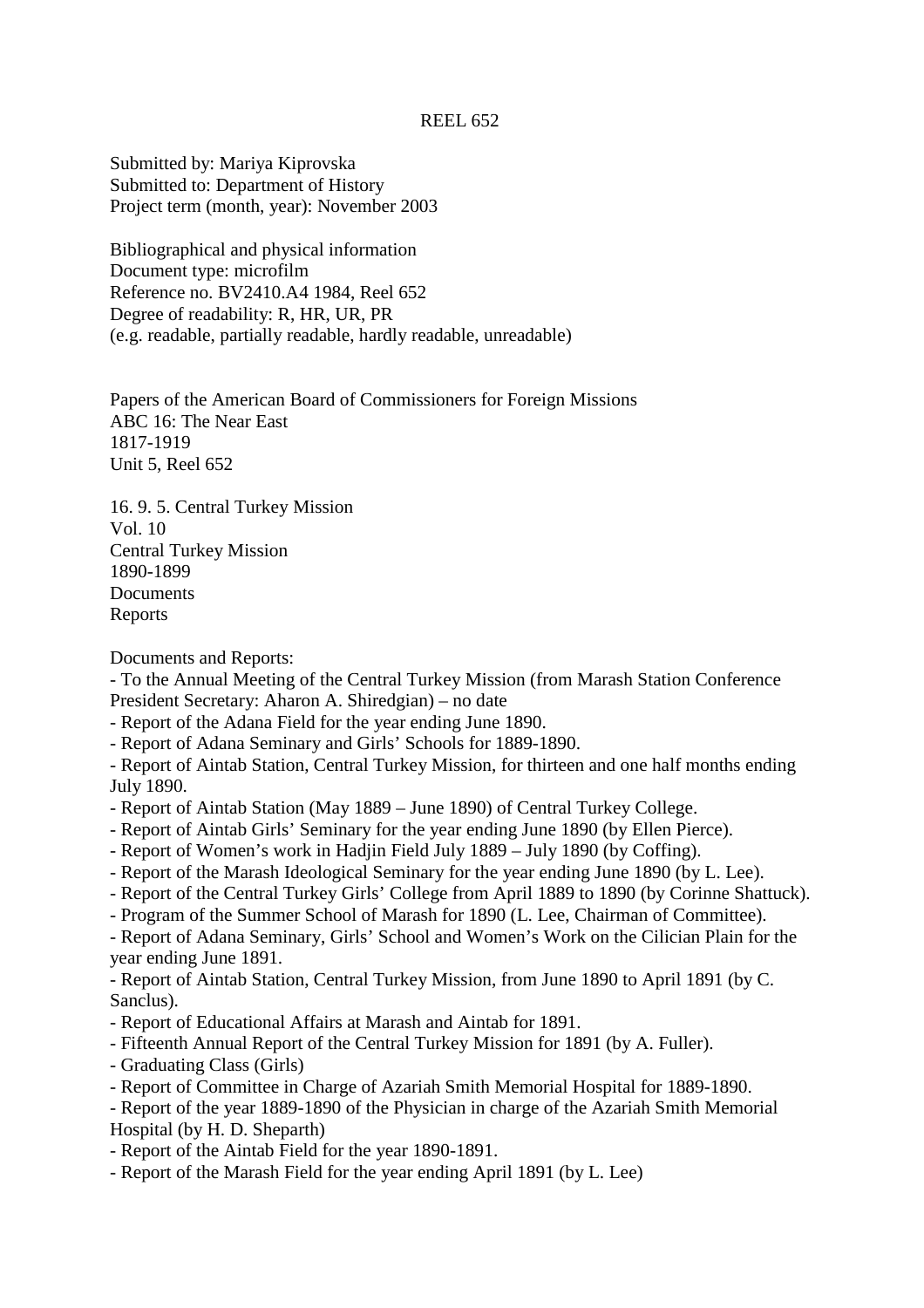- Report of the Sub-Committee on Missions of Turkey, in relation to the Theological Seminary at Marash.

- Marash, January 1891.
- Report of the Sdadia Boys, Marash 1890-1891.
- Report of the work on the Adana Field for the fifteen months from April 1891 to June 1892.
- Annual Report of the Women's Work in Adana, for the year ending May 1892 (by Mead).
- Report of Adana Seminary for 1891-1892 (by Webb).

- Report of Aintab Station from April 1891 to June 1892 (excepting the Aintab Field) – by G. Sanders.

- Report of the Aintab Girls' Seminary for the year ending June 1892.
- Sixteenth Annual Report of the Central Turkey College, June 30, 1892.
- Translation of Report of Committee of Eleven (as adopted by Conference)
- Report of Antioch Field for 1891-1892.
- Report of Women's Work in Hadjin Field form June 15, 1892 (by E. Bales).
- Report of the Marash Field for 1891-1892 (by L. Lee).
- Report of the Ideological Seminary of Marash (Aintab, July 4, 1892 by L. Lee)
- The Marash Academy, first year September 1891-June 1892.
- Report of the General Turkey Girls' College for 1891-1892 (by Shalluck)
- General Turkey Girls' College Plan

- Statistics of Stations and Sub-Stations, Central Turkey Mission, Marash Station, Adana Field.

- Report of Adana Seminary for 1892-1893 (by Missis Webb).
- Report of Aintab Station for 1892-1893.
- Seventeenth Annual Report of Central Turkey College at Aintab, 1892-1893.
- Report of the Aintab Girls' Seminary for the year ending June 13, 1893.
- Report of the Antioch Field, June 1893.
- Report of Women's Work in Hadjin Field for 1892-1893 (by E. Batis).
- Marash Station Report for 1892 and 1893.
- Report of the Ideological Seminary at Marash for 1892-1893.
- Report of the Central Turkey Girls' College for the year ending June 1893.
- Report of Marash Academy, 1892-1893 (by C. Christie).
- Report of Women's Work in Marash, 1892-1893 (by L. Lee)
- Report of the School Work at Oorfa for 1892-1893.
- Report of the Adana Girls' Seminary for the year 1893-1894 (by Mary G. Webb).
- Report of Aintab Station for 1893-1894.
- Eighteenth Annual Report of the Central Turkey College for 1893-1894 (by A. Fuller).

- Annual Meeting of Board of Managers, Central Turkey College, held in Aintab – June 29, 1894 (C. S. Sanders).

- Central Turkey College Balance Sheet, January 1894.
- Report of the Aintab Girls' Seminary for the year ending June 1894 (by Ellen Pierce).
- Antioch Field Report July 1893-June 1894 (by Adams)
- Report of the Women's Work in Hadjin Field for 1893-1894 (by Batis)
- Report of the Marsh Field for 1893-1894 (by L. Lee).
- Report of the Marash Ideological Seminary for 1893-1894 (by L. Lee)
- Report of the Central Turkey Girls' College for 1893-1894.
- Joint Report on the Marash Academy for 1893-1894 (by L. Lee).
- Report of the Women's Work in Marash for 1893-1894 (by L. Lee)
- Oorfa School Work 1893-1894.
- Report of Aintab Station July 1894 June 1895 (by G. Sanders).
- Report of the Azariah Smith Memorial Hospital for 1894-1895.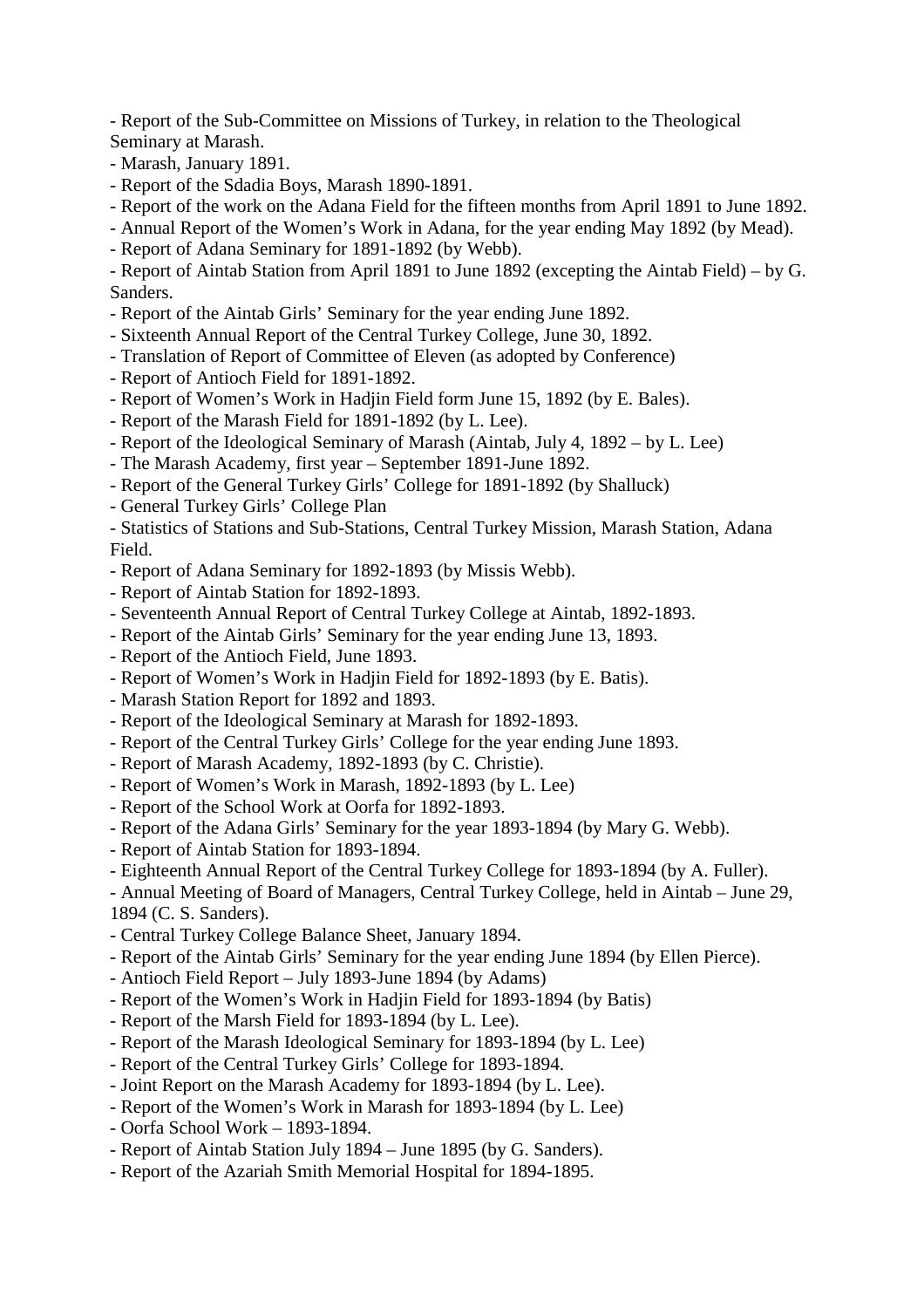- Report of the Aintab Girls' Seminary for the year ending June 1895 (by Ellen Pierce).
- Report of the Hadjin and Adana Fields for 1894-1895 (by J. Martin).
- Report of the Women's Work in the Hadjin Field for 1894-1895 (by Bates)
- Report of the Marash Station for the year ending June 1895.
- Annual Report of Marash Theological Seminary for 1894-1895.
- Report of the Central Turkey College for 1894-1896.
- Academy of Marash Report for the year closing June 1895 (by L. Lee).
- Report of the Oorfa School Works for 1894-1895 (by Shattuck)
- Women's Work at Oorfa, Turkey
- Report of the Adana Station for the year ending June 1896 (by Mead)
- Report of Adana Seminary for 1895-1896 (by Webb)
- Report of Aintab Station, July 1895-June 1896 (by Sanders).
- Annual Report of the Aintab Girls' Seminary for 1895-1896 (by Lucile Foreman)
- Report of the Azariah Smith Memorial Hospital for the year 1895-1896.
- Report of the Women's Work connected with the Hadjin Home, June 1896-1897.
- Report of Marash Station for 1895-1896 (by L. Lee).
- Report of Marash Theological Seminary for the year 1895-1896 (by L. Lee).
- Report of Adana Station for the year ending June 1897.
- Report of Adana Seminary for 1896-1897 (by Webb).
- Report of Aintab Station, July 1896 June 1897 (by Sanders)
- 21st Report of the Central Turkey College for 1896-1897 (by A. Fuller).
- Report of the Azariah Smith Memorial Hospital for 1896-1897 (by Shepard)
- Report of Women's Work in the Hadjin Field for 1896-1897 (by Bates).
- Joint Report of the Marash Branch (L. Lee)
- Annual Report of the Marash Theological Seminary for 1896-1897 (by Macallum).
- Report of the Central Turkey Girls' College for 1896-1897 (by Ellen Blakely).
- Report of Oorfa Work for the year 1896-1897.
- Report of the Work in the Adana Field from 1897 to 1898 (by Mead)
- General Report of the Aintab Station July 1897 April 1898 (C. Sanders).
- Report of Aintab Girls' Seminary for 1897-1898 (by Sanders)
- Report of the Azariah Smith Memorial Hospital for 1897-1898
- Report of the Work in Hadjin Station for 1897-1898 (by J. Martin)
- Report of Women's Work in Hadjin Field for 1897-1898 (by Hula Bates).
- Annual Report of Marash Station for 1897-1898 (by Macallum)
- Annual Report of Marash Theological Seminary for 1897-1898 (by Macallum)
- Report of Oorfa School and Bible Works for the year 1897-1898 (by Sanders)

- Report of Adana Seminary and Women's Work in the Adana Field for 1898-1899 (by Webb)

- Annual Report of Aintab Station for 1898-1899
- President's Report of Central Turkey College, Aintab for the year 1898-1899
- Report of Azariah Smith Memorial Hospital, Aintab, for 1898-1899 (by Shepard)
- Annual Report of Hadjin Field outstation for 1898-1899 (by J. Martin)
- Marash Station Annual Report for 1898-1899 (by Macallum)
- Annual Report of the Marash Theological Seminary for 1898-1899 (by Macallum).
- Adana Station Report for 1899-1900.
- Short Account of an Evangelistic Town in Cilicia in Asia Minor (by Moshan)

- Report of Adana Seminary and Women's Work on the Cilician Plain from 1899-1900 (by Webb and Laurence)

- Report of Aintab Station for 1899-1900 (by Merill).
- Report of the Azariah Smith Memorial Hospital, Aintab, 1899-1900 (by Shepard).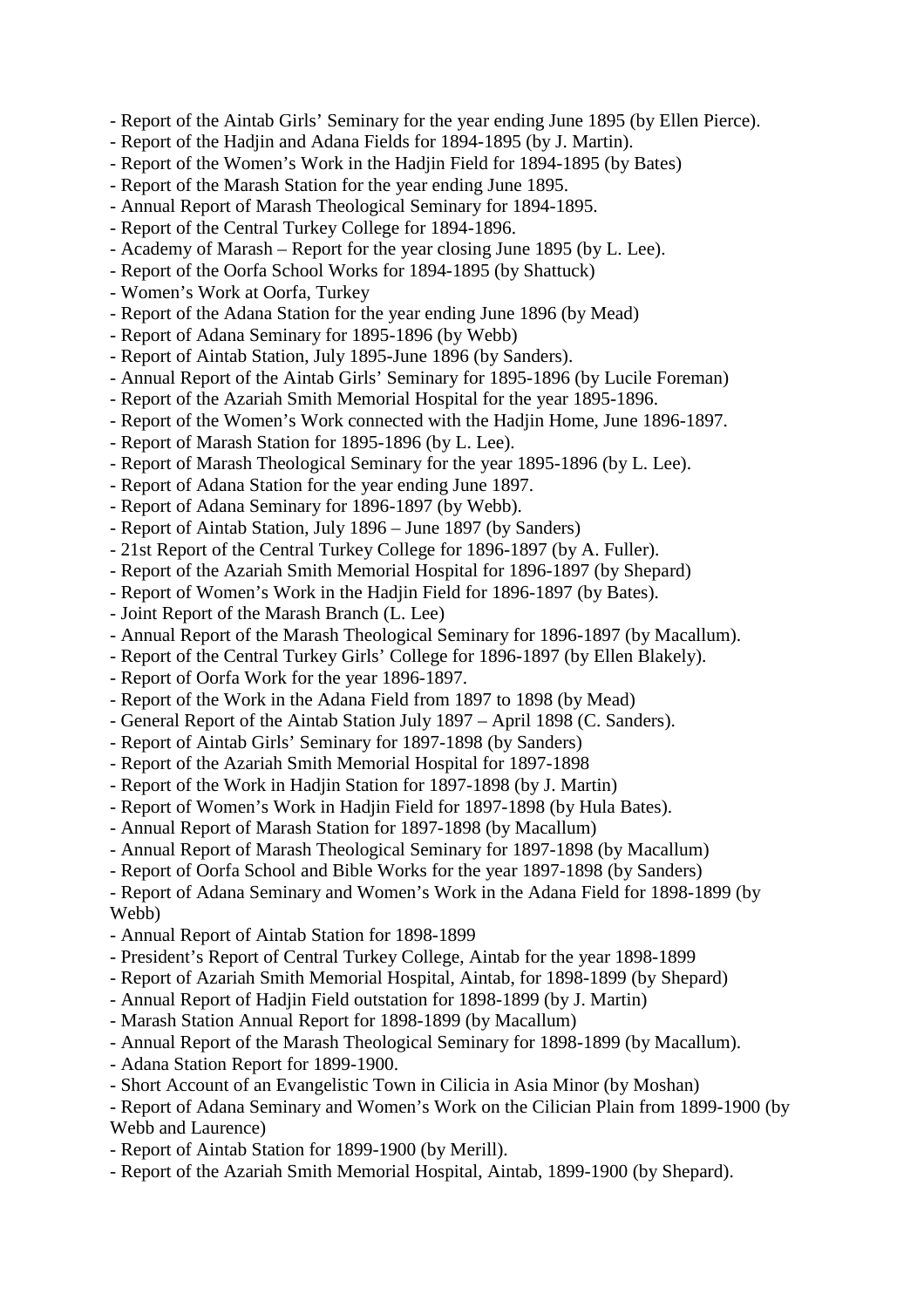- 24th Annual Report of the Central Turkey College – June 1900 (by A. Fuller)

- Report of Aintab Girls' Seminary for 1899-1900.

- Report of Marash Theological Seminary for the school year ending June 21st, 1900 (by L. Lee).

- Report of the Central Turkey College for 1899-1900.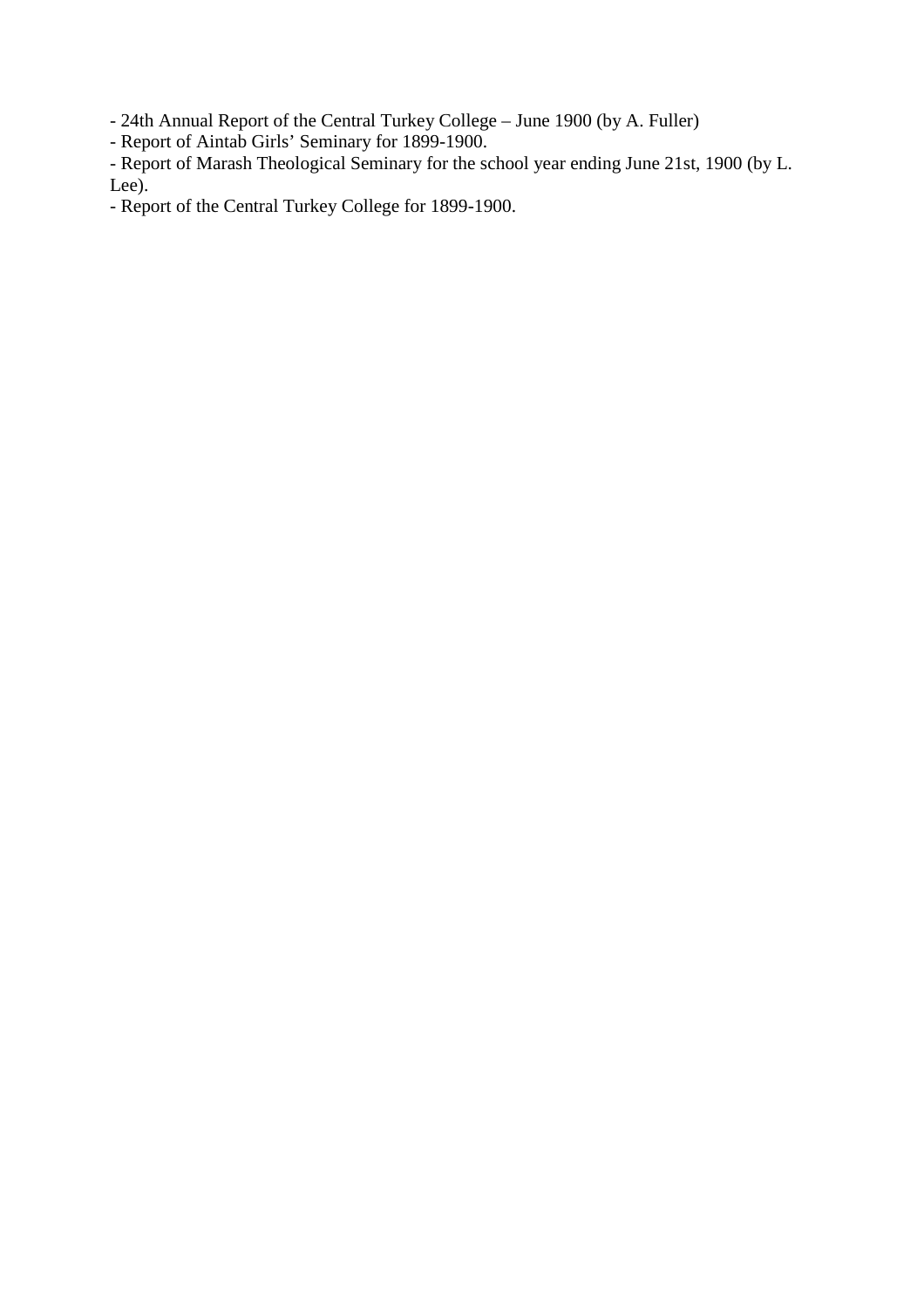# **REEL 653 N/A**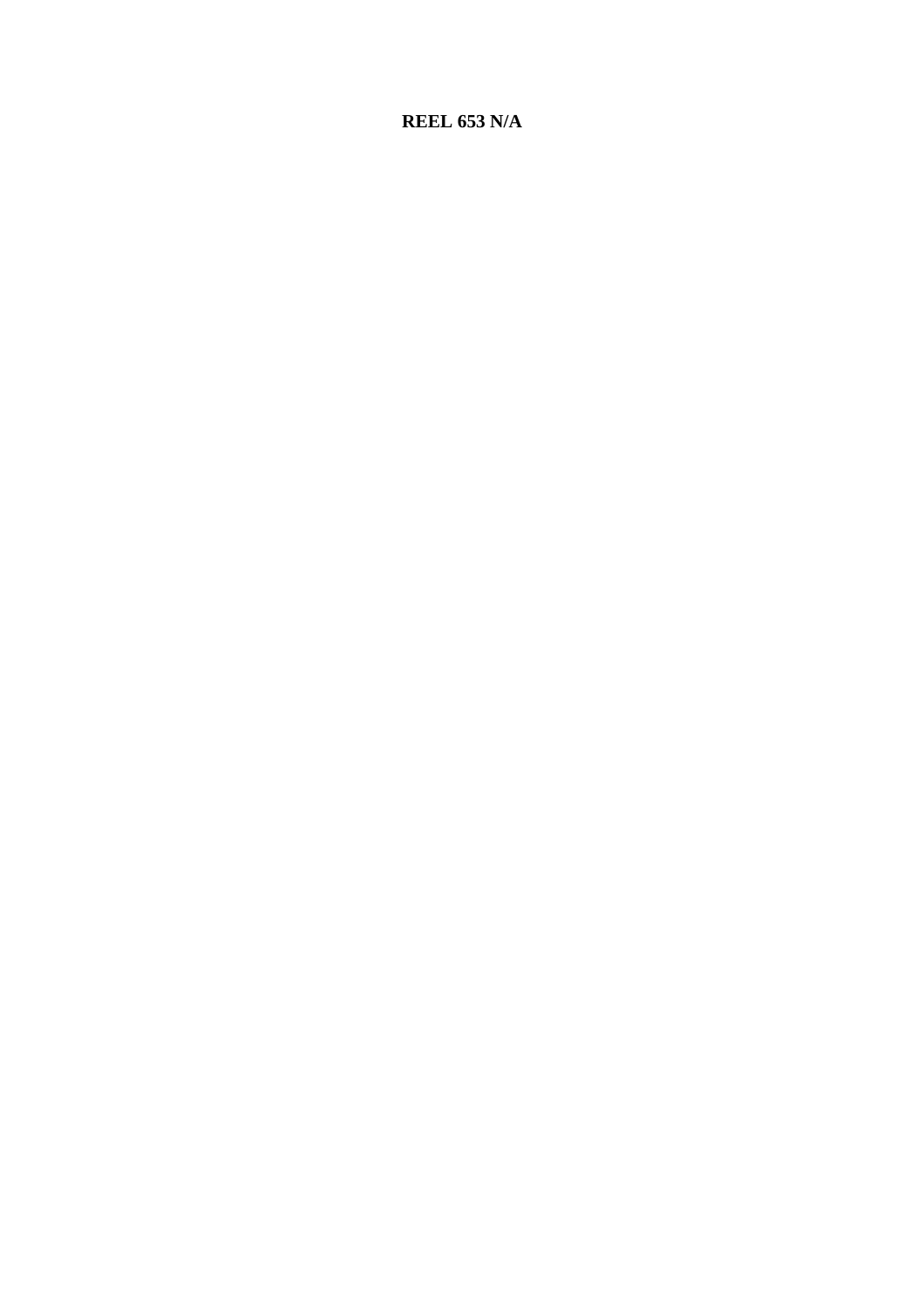#### REEL 654

Submitted by: Mariya Kiprovska Submitted to: Department of History Project term (month, year): January 2004

Bibliographical and physical information Document type: microfilm Reference no. BV2410.A4 1984, Reel 654 Degree of readability: R, HR, UR, PR (e.g. readable, partially readable, hardly readable, unreadable)

Papers of the American Board of Commissioners for Foreign Missions ABC 16: The Near East 1817-1919 Unit 5, Reel 654

16. 9. 5. Central Turkey Mission Vol. 12 Part 1 Central Turkey Mission 1890-1899 Letters:  $C - H$ Part 1

- 1) Letters from Effie M. Chambers to Dr. Smith:
- Orfa, December 28, 1896 (R)
- Orfa, April 1897 (R)
- Orfa, June 1, 1897 (R)
- Orfa, June 15, 1897 (R)
- August 4, 1897 (R)
- Orfa, September 28, 1897 (R)
- Orfa, December 6, 1897 (R)
- Orfa, July 4, 1898 (R)
- Orfa, May 30, 1898 (R)
- Orfa, January 17, 1899 (R)
- Orfa, May 20, 1899 (R)

## 2) Letters from W. N. Chambers:

- Marash, Circular Vote, August 8, 1898 (R)
- Letter to Smith: Constantinople, May 18, 1899 (R)
- Letter to Barton: Adana, July 2, 1899 (R)
- Letter to Smith: Adana, August 21, 1899 (R)
- Letter to Smith: Adana, September 2, 1899 (R)
- Letter to Smith: Adana, September 6, 1899 (R)
- Letter to Smith: Adana, September 6, 1899 (R)
- Letter to Barton: Adana, October 12, 1899 (R)
- Letter to Smith: Adana, December 15, 1899 (R)
- Letter to Barton: Adana, December 20, 1899 (R)
- Letter to Smith: Adana, December 28, 1899 (R)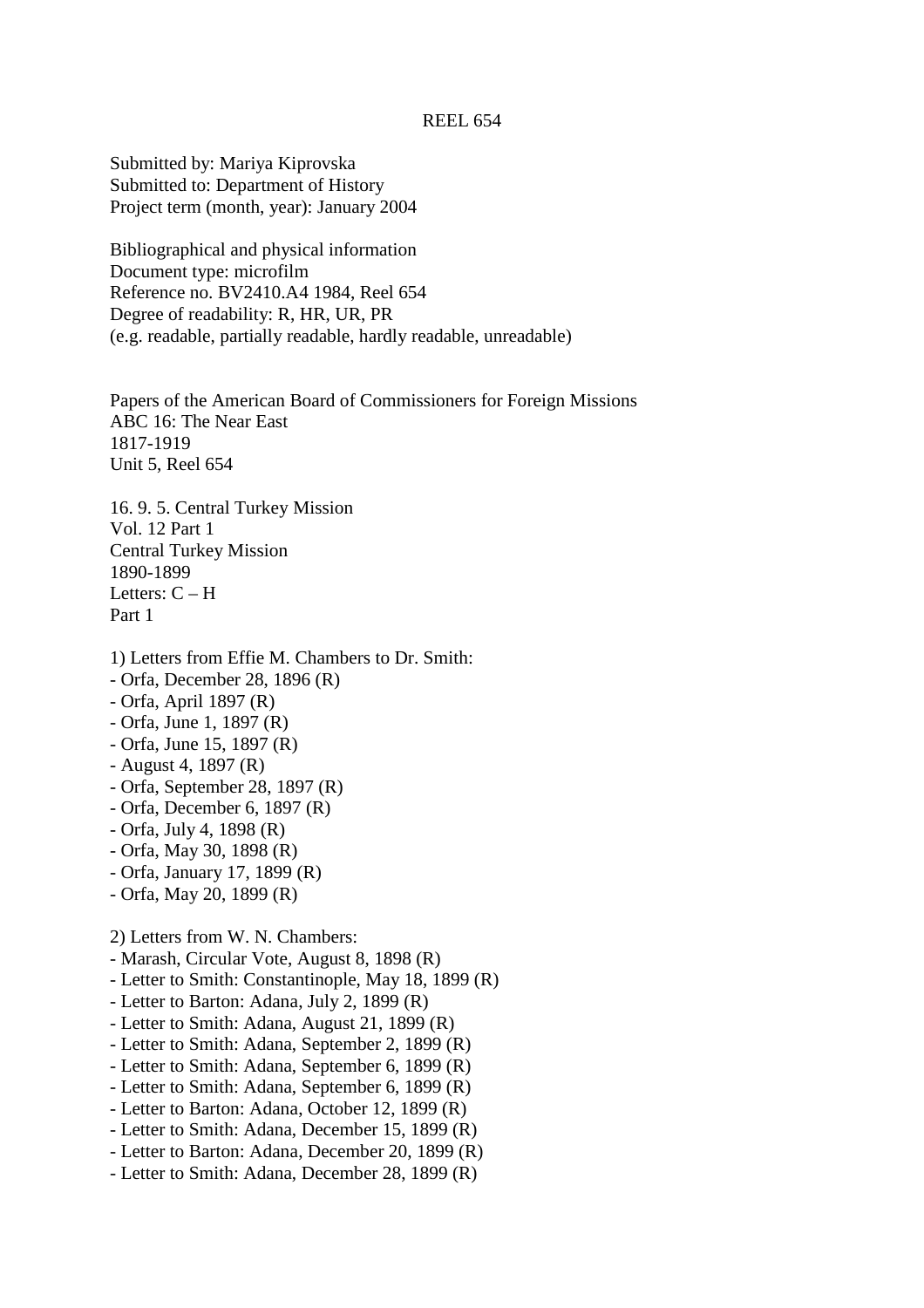3) Letters from T. D. Christie: - Letter to Smith: Marash, February 4, 1890 (R) - Letter to Smith: Marash, April 30, 1890 (R) - Letter to Smith: Marash, May 20, 1890 (R) - Letter to Smith: Marash, June 3, 1890 (R) - Letter to Smith: Marash, June 11, 1890 (R) - Letter to Smith: Thessalonica, July 26, 1890 (R) - Letter to Smith: Osmanien, November 6, 1890 (R) - Letter to Smith: Marash, November 19, 1890 (R) - Letter to Smith: Aintab, December 31, 1890 (R) - Letter to Smith: Marash, January 13, 1891 (R) - Letter to Smith: Marash, January 16, 1891 (R) - Letter to Smith: Marash, April 22, 1891 (R) - Letter to Smith: Marash, May 11, 1891 (R) - Letter to Smith: Marash, June 10, 1891 (R) - Letter to Smith: Marash, July 6, 1891 (R) - Letter to Smith: Marash, July 15, 1891 (R) - Letter to Smith: Marash, July 22, 1891 (R) - Letter to Smith: Marash, August 5, 1891 (R) - Letter to Smith: Marash, August 11, 1891 (R) - Letter to Smith: Marash, August 19, 1891 (R) - Letter to Smith: Marash, August 25, 1891 (R) - Letter to Barton: Marash, September 15, 1891 (R) - Letter to Fuller: Marash, October 3, 1891 (R) - Letter to Smith: Marash, November 4, 1891 (R) - Letter to Smith: Marash, November 11, 1891(R) - Letter to Smith: Marash, November 12, 1891 (R) - Letter to Smith: Marash, December 2, 1891 (R) - Letter to Smith: Marash, December 7, 1891 (R) - Letter to Carry: Marash, December 7, 1891 (R) - Letter to Smith: Aintab, December 30, 1891 (R) - Letter to Smith: Marash, January 4, 1892 (R) - Letter to Smith: Marash, January 14, 1892 (R) - Letter to Mead: Marash, January 18, 1892 (R) - Letter to Smith: Marash, January 27, 1892 (R) - Letter to Smith: Marash, February 3, 1892 (R) - Letter to Smith: Marash, February 10, 1892 (R) - Letter to Smith: Marash, March 1, 1892 (R) - Letter to Smith: Adana, April 11, 1892 (R) - Letter to Mead: May 9, 1892 (R) - Letter to Smith: Marash, May 18, 1892 (R) - Letter to Fuller: Marash, May 27, 1892 (R) - Letter to Fuller: May 31, 1892 (R) - Letter to Smith: Marash, June 15, 1892 (R) - Letter to Williams: Marash, June 14, 1892 (R) - Letter to Smith: Aintab, July 14, 1892 (R) - Letter to Smith: Marash, July 20, 1892 (R) - Letter to Smith: New York, September 14, 1892 (R) - Letter to Smith: Chicago, November 1, 1892 (R) - Letter to Smith: Chicago, November 26, 1892 (R)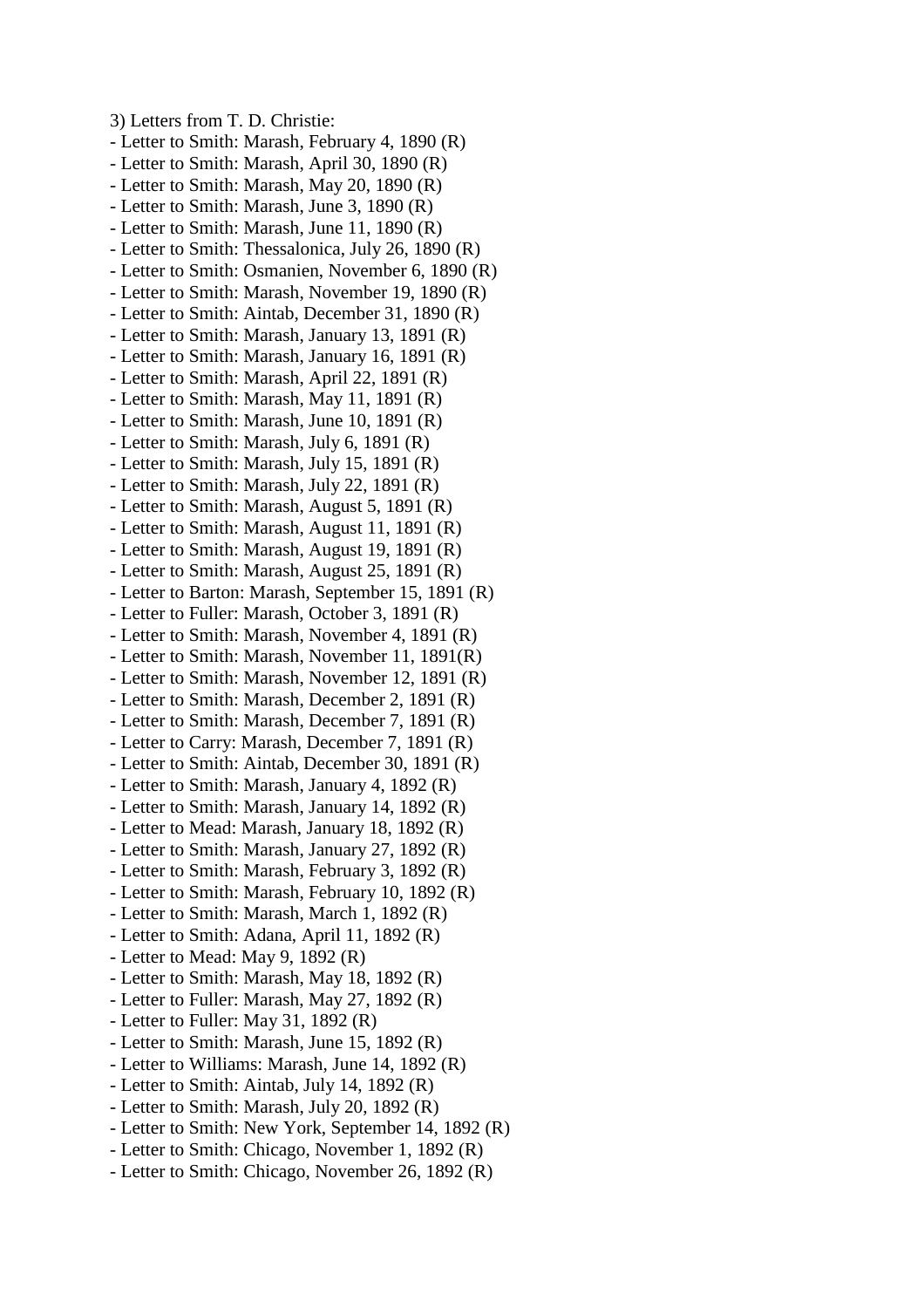- Letter to Smith: Chicago, December 6, 1892 (R)
- Letter to Smith: New York, January 17, 1893 (R)
- Letter to Smith: New York City, January 23, 1893 (R)
- Letter to Smith: Tarsus, July 31, 1893 (R)
- Letter to Smith: Tarsus, August 1, 1893 (R)
- Letter to Smith: Tarsus, August 21, 1893 (R)
- Letter to Smith: Tarsus, November 1, 1893 (R)
- Letter to Mead: Tarsus, November 7, 1893 (R)
- Letter to Smith: Tarsus, March 28, 1893 (R)
- Letter to Smith: Tarsus, October 22, 1894 (R)
- Letter to McWilliams: Adana, November 9, 1895 (R)
- Letter to Smith: Tarsus, December 2, 1895 (R)
- Letter to Smith: Tarsus, December 5, 1895 (R)
- Letter to Smith: Tarsus, January 3, 1896 (R)
- Letter to Smith: Tarsus, August 21, 1897 (R)
- Letter to Smith: Tarsus, November 8, 1897 (R)
- Letter to Mead: Tarsus, January 21, 1899 (R)
- Letter to Smith: Tarsus, June 13, 1899 (R)
- Letter to Smith: July 12, 1899 (R)
- Letter to Smith: East North Field, Massachusetts, August 10, 1899 (R)
- 4) Letters from Mrs. T. D. Christie to Dr. Smith:
- Beloit, January 16, 1890 (UR)
- Beloit, February 6, 1890 (UR)
- Beloit, February 6, 1890 (UR)
- Beloit, May 3, 1890 (UR)
- July 5, 1890 (UR)
- Marash, December 31, 1890 (UR)
- Marash, January 7, 1891 (UR)
- Marash, April 15, 1891 (R)
- Marash, April 16, 1891 (R)
- Marash, April 20, 1891 (R)
- Marash, April 22, 1891 (R)
- Marash, April 29, 1891 (R)
- Marash, August 26, 1891 (R)
- Marash, October 7, 1891 (R)
- Marash, October 28, 1891 (R)
- Marash, January 6, 1892 (R)
- Marash, January 20, 1892 (R)
- Marash, January 22, 1892 (R)
- Marash, March 1, 1892 (R)
- Marash, March 16, 1892 (R)
- Marash, March 22, 1892 (UR)
- 
- Marash, March 29, 1892 (UR)
- Marash, May 3, 1892 (UR)
- Marash, August 16, 1892 (R)
- Marash, November 9, 1892 (R)
- Marash, November 16, 1892 (R)
- Marash, December 7, 1892 (R)
- Marash, December 14, 1892 (R)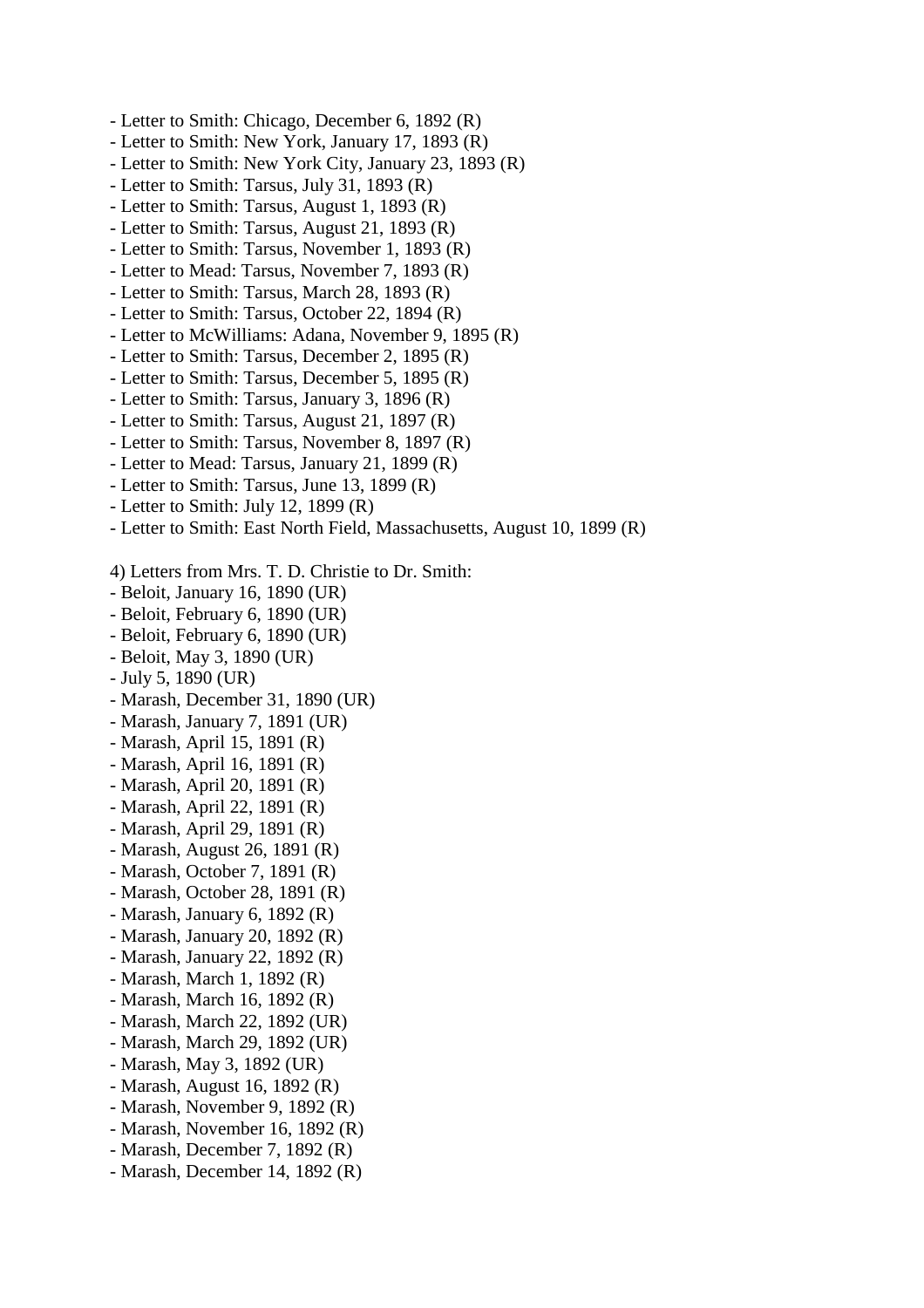- Marash, January 18, 1893 (HR)
- Marash, March 15, 1893 (R)
- Marash, March 22, 1893 (HR)
- Namroun, near Tarsus, August 16, 1893 (HR)
- Tarsus, November 9, 1893 (R)
- Tarsus, February 15, 1894 (HR)
- Tarsus, February 21, 1894 (HR)
- Tarsus, March 9, 1895 (R)
- Tarsus, November 10, 1895 (R)
- Tarsus, January 16, 1896 (R)
- 5) Letters from Mrs. J. L. Coffing to Smith:
- Hadjin, February 7, 1890 (R)
- Hadjin, June 19, 1890 (R)
- Hadjin, March 30, 1891 (HR)
- Hadjin, April 22, 1891 (HR)
- Hadjin, July 31, 1891 (HR)
- Hadjin, December 24, 1891 (HR)
- Hadjin, February 11, 1892 (HR)
- Hadjin, May 21, 1892 (HR)
- Hadjin, June 14, 1892 (HR)
- Hadjin, January 29, 1893 (HR)
- Hadjin, January 12, 1895 (HR)
- Hadjin, November 23, 1895 (HR)
- Hadjin, October 16, 1897 (R)
- Hadjin, November 6, 1897 (R)
- Letter to Swenson: Hadjin, December 11, 1897 (R)
- Ohio, December 21, 1898 (HR)
- Oberlin, January 31, 1899 (HR)
- Oberlin, February 6, 1899 (HR)
- Columbus, Ohio, February 19, 1899 (HR)
- Columbus, Ohio, March 27, 1899 (HR)
- Columbus, Ohio, November 22, 1899 (R)
- Columbus, Ohio, August 14, 1899 (R)
- Hadjin, November 7, 1899 (HR)
- 5) Letters from M. Myrtle Foote to Smith:
- Chicago, June 20, 1899 (HR)
- Nodaway, February 11, 1899 (UR)
- Detroit, Michigan, July 24, 1899 (UR)
- Detroit, Michigan, August 2, 1899 (UR)
- Detroit, Michigan, August 12, 1899 (UR)
- Orfa, November 6, 1899 (UR)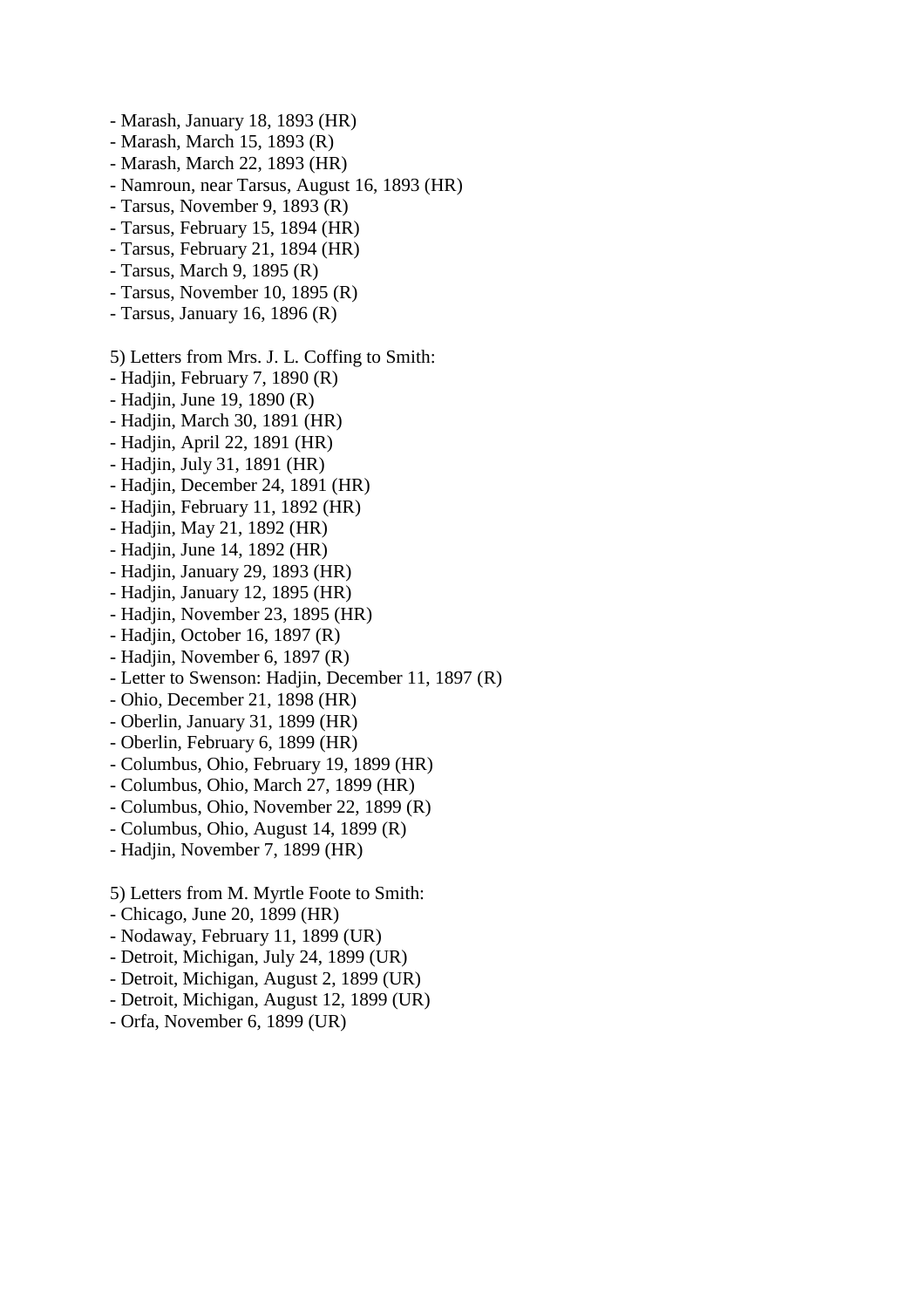Submitted by : Ulas Duygu Aysal Submitted to : Department of History Project term (month, year) : November 2003

Bibliographical and physical information Document type : microfilm Reference no. : BV2410.A4 1984 Reel 655 Degree of readability : (e.g. readable, partially readable, hardly readable, unreadable)

## LETTERS

- 1. From Lucile Foreman to Dr. Smith, May 14, 1894, Germantown, Philadelphia, R.
- 2. From Lucile Foreman to Dr. Smith, May 30, 1894, Germantown, Philadelphia, R.
- 3. From Lucile Foreman to Dr. Smith, June 11, 1894, Germantown, Philadelphia, R.
- 4. From Lucile Foreman to Dr. Smith, June 22, 1894, Germantown, Philadelphia, R.
- 5. From Lucile Foreman to Mr. Daniels, Sep 13, 1894, Aintab, R.
- 6. From Lucile Foreman to Dr. Smith, Dec 24, 1894, Aintab, PR.
- 7. From Lucile Foreman to Dr. Smith, Apr 11, 1895, Aintab, R.
- 8. From Lucile Foreman to Dr. Smith, July 20, 1895, Kerhan, R.
- 9. From Lucile Foreman to Dr. Smith, Jan 9, 1896, Aintab, R.
- 10. From Lucile Foreman to Dr. Smith, June 2, 1896, Aintab, R.
- 11. From Lucile Foreman to Dr. Smith, Oct 1, 1896, Aintab, R.
- 12. From Lucile Foreman to Dr. Smith, Dec 30, 1896, Aintab, R.
- 13. From Lucile Foreman to Dr. Smith, Apr 14, 1897, Aintab, R.
- 14. From Lucile Foreman to Dr. Smith, Sep 29, 1897, Aintab, R.
- 15. From Lucile Foreman to Dr. Smith, Dec 29, 1897, Aintab, R.
- 16. From Lucile Foreman to Dr. Smith, Oct 19, 1898, Aintab, R.
- 17. From Lucile Foreman to Dr. Daniels, Oct 26, 1898, Aintab, R.
- 18. From Lucile Foreman to Dr. Smith, Jan 17, 1899, Aintab, PR.
- 19. From Lucile Foreman to Dr. Smith, Apr 11, 1899, Aintab, PR.
- 20. From Lucile Foreman to Dr. Smith, Nov 9, 1899, Aintab, R.
- 21. From Americus Fuller to Dr. ?, Jan 1, 1890, Aintab, R.
- 22. From Americus Fuller to Dr. Smith, Jan 9, 1890, Aintab, R.
- 23. From Americus Fuller to Dr. Smith, Jan 24, 1890, Aintab, R.
- 24. From Americus Fuller to Dr. N. G. Clark, Jan 25, 1890, Aintab, R.
- 25. From Americus Fuller to Clark, Feb 26, 1890, Aintab, R.
- 26. From Americus Fuller to Dr. Smith, March 13, 1890, Aintab, R.
- 27. From Americus Fuller to Dr. Smith, April 17, 1890, Aintab, R.
- 28. From Americus Fuller to Mr. Word, Apr 24, 1890, Aintab, R.
- 29. From Americus Fuller to Dr. Smith, June 5, 1890, Aintab, R.
- 30. From Americus Fuller to Dr. Smith, Aug 7, 1890, Aintab, R.
- 31. From Americus Fuller to Dr. Smith, Aug 14, 1890, Aintab, R.
- 32. From Americus Fuller to Dr. Smith, Aug 27, 1890, Aintab, R.
- 33. From Americus Fuller to Dr. Smith, Sep 8, 1890, Aintab, R.
- 34. From Americus Fuller to Dr. Smith, Oct 2, 1890, Aintab, R.
- 35. From Americus Fuller to Dr. Smith, Oct 30, 1890, Aintab, R.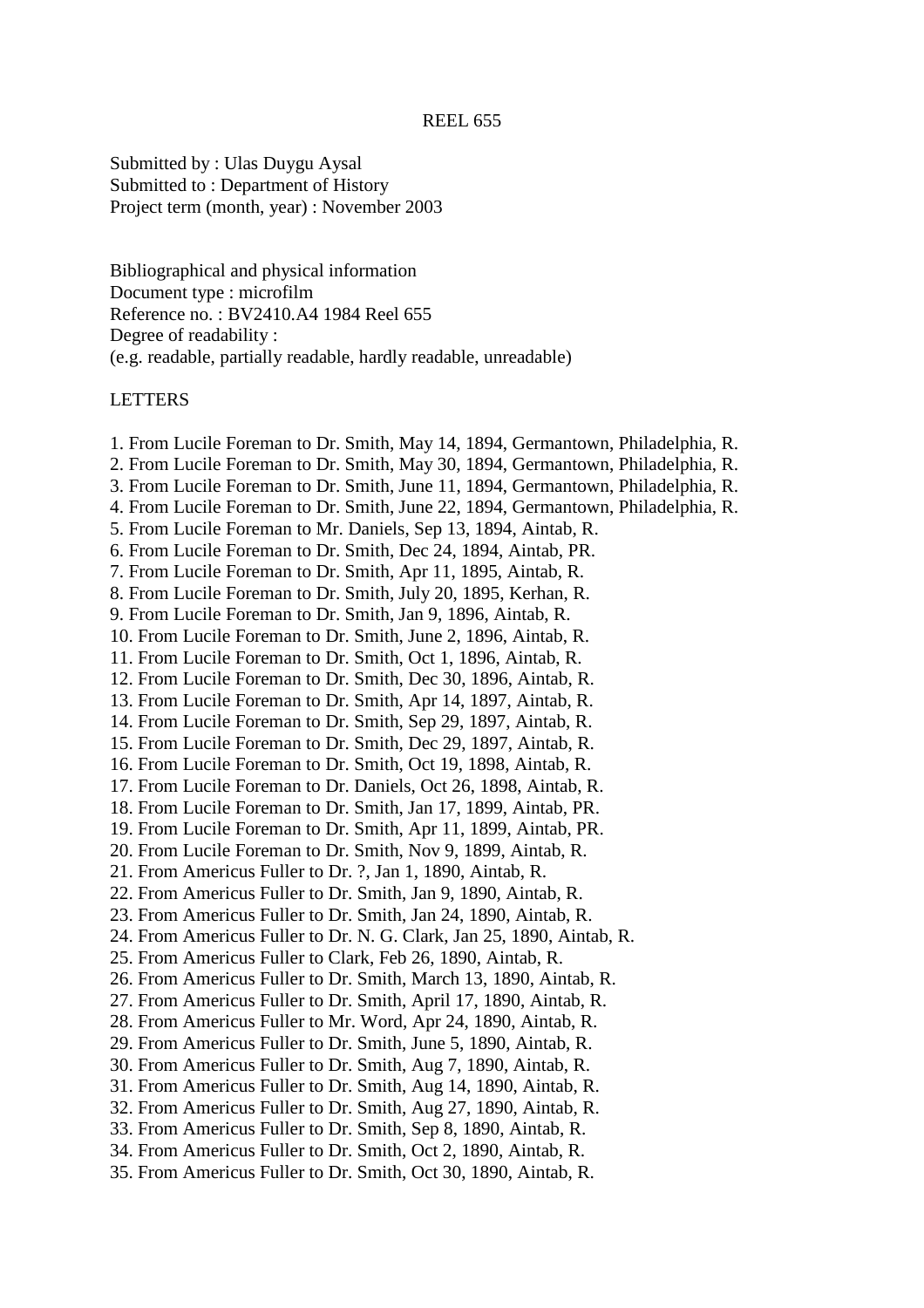36. From Americus Fuller to Dr. Smith, Nov 20, 1890, Aintab, R. 37. From Americus Fuller to Dr. Smith, Dec 5, 1890, Aintab, R. 38. From Americus Fuller to Dr. Smith, Dec 31, 1890, Aintab, R. 39. From Americus Fuller to Dear Friends, Dec 31, 1890, Aintab, R. 40. From Americus Fuller to Dr. Clark, Jan 5, 1891, Aintab, R. 41. From Americus Fuller to Dr. Smith, Jan 8, 1891, Aintab, R. 42. From Americus Fuller to Dr. Smith, Jan 14, 1891, Aintab, R. 43. From Americus Fuller to Dr. Smith, Jan 22, 1891, Aintab, PR. 44. From Americus Fuller to Dr. Smith, Jan 19, 1891, Aintab, PR. 45. From Americus Fuller to Dr. Smith, Dec 31, 1891, Aintab, R. 46. From Americus Fuller to ?, ?, 1891, ?, R. 47. From Americus Fuller to Dr. Smith, Feb 13, 1891, Aintab, R. 48. From Americus Fuller to Dr. Smith, Feb 19, 1891, Aintab, R. 49. From Americus Fuller to Dr. Smith, March 5, 1891, Aintab, R. Attached document: sketch of a building 50. From Americus Fuller to Clark, March 5, 1891, Aintab, R. 51. From Americus Fuller to Dr. Smith, March 12, 1891, Aintab, PR. 52. From Americus Fuller to Dr. Clark, March 26, 1891, Aintab, R. 53. From Americus Fuller to Dr. Smith, April 9, 1891, Adana, R. 54. From Americus Fuller to Dr. Smith, May 4, 1891, London, R. 55. From Americus Fuller to Dr. Smith, June 16, 1891, London, R. 56. From Americus Fuller to Dr. Smith, July 18, 1891, London, R. 57. From Americus Fuller to Dr. Smith, July 28, 1891, London, R. 58. From Americus Fuller to Dr. Smith, Aug 20, 1891, London, R. 59. From Americus Fuller to Dr. Smith, Sep 17, 1891, Aintab, R. 60. From Americus Fuller to Dr. Smith, Sep 23, 1891, Aintab, R. 61. From Americus Fuller to Dr. Christel, Sep 26, 1891, Aintab, R. 62. From Americus Fuller to Dr. Smith, Oct 1, 1891, Aintab, R. 63. From Americus Fuller to Dr. Christel, Oct 19, 1891, Aintab, R. 64. From Americus Fuller to Dr. Smith, Dec 15, 1891, Aintab, PR. 65. From Americus Fuller to Clark, Oct 21, 1891, Aintab, PR. 66. From Americus Fuller to Dr. Smith, Nov 5, 1891, Aintab, R. 67. From Americus Fuller to Dr. Smith, Nov 5, 1891, Aintab, R. 68. From Americus Fuller to Dr. Smith, Dec 10, 1891, Aintab, HR. 69. From Americus Fuller to Dr. Smith, Jan 6, 1892, Aintab, HR. 70. From Americus Fuller to Clark, Jan 7, 1892, Aintab, HR. 71. From Americus Fuller to Dr. Smith, Jan 27, 1892, Aintab, R. 72. From Americus Fuller to Clark, Jan 28, 1892, Aintab, R. 73. From Americus Fuller to ?, Feb 4, 1892, Aintab, R. 74. From Americus Fuller to Dr. Smith, Feb 12, 1892, Aintab, R. 75. From Americus Fuller to Dr. Smith, March 16, 1892, Aintab, R. 76. From Americus Fuller to Dr. Smith, March 17, 1892, Aintab, R. 77. From Americus Fuller to ?, Apr 7, 1892, Aintab, UR. 78. From Americus Fuller to ?, Rec. June 6, 1892, Aintab, UR. 79. From Americus Fuller to Dr. Smith, May 16, 1892, Aintab, R. 80. From Americus Fuller to Dr. Smith, May 26, 1892, Aintab, R. 81. From Americus Fuller to Dr. Smith, June 6, 1892, Aintab, R. 82. From Americus Fuller to Dr. Smith, June 6, 1892, Aintab, R. 83. From Americus Fuller to Dr. Smith, July 14, 1892, Aintab, R. 84. From Americus Fuller to ?, July 18, 1892, Aintab, R.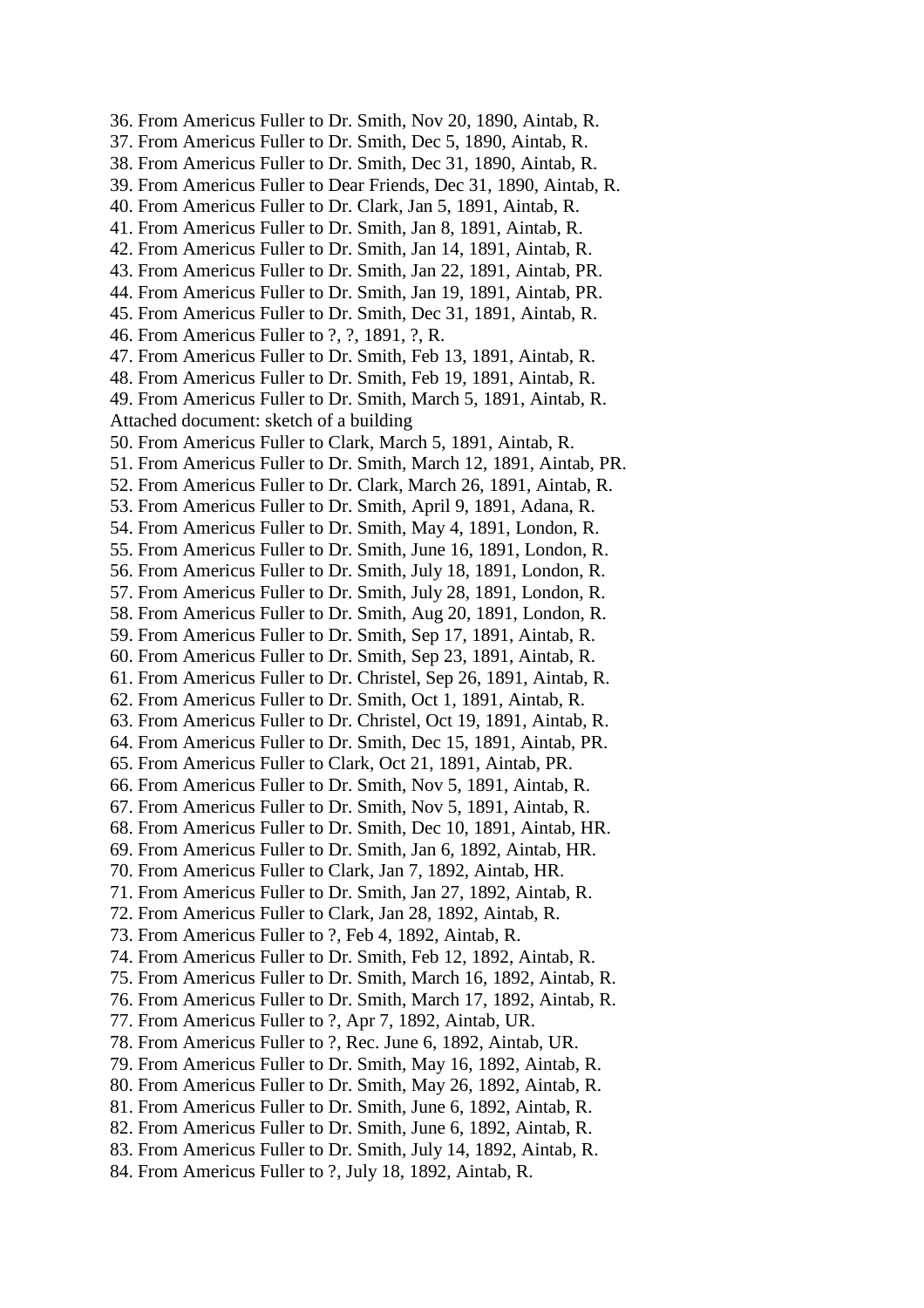85. From Americus Fuller to Dr. Smith, July 20, 1892, Aintab, R. 86. From Americus Fuller to Dr. Clark, July 22, 1892, Aintab, R. 87. From Americus Fuller to Dr. Smith, Sept 15, 1892, Aintab, R. 88. From Americus Fuller to Dr. Smith, Oct 3, 1892, Aintab, HR. 89. From Americus Fuller to Dr. Smith, Nov 8, 1892, London, R. 90. From Americus Fuller to Dr. Smith, May 18, 1893, New York, R. 91. From Americus Fuller to Dr. Smith, May 19, 1893, New York, R. 92. From Americus Fuller to Dr. Smith, May 24, 1893, New York, R. 93. From Americus Fuller to Dr. Smith, May 24, 1893, New York, R. 94. From Americus Fuller to Dr. Smith, June 6, 1893, New York, R. 95. From Americus Fuller to Dr. Smith, June 8, 1893, New York, R. 96. From Americus Fuller to Dr. Smith, June 8, 1893, New York, R. 97. From Americus Fuller to Dr. Smith, June 19, 1893, Williamstown, R. 98. From Americus Fuller to Dr. Smith, June 16, 1893, New York, R. 99. From Americus Fuller to Dr. Smith, June 20, 1893, New York, R. 100. From Americus Fuller to Dr. Smith, June 26, 1893, New York, R. 101. From Americus Fuller to Dr. Smith, July 14, 1893, Notch Mc, R. 102. From Americus Fuller to Dr. Smith, July 24, 1893, Notch Mc, R. 103. From Americus Fuller to Dr. Smith, July 25, 1893, Notch Mc, R. 104. From Americus Fuller to Dr. Smith, July 29, 1893, Notch Mc, R. 105. From Americus Fuller to Dr. Smith, Aug 29, 1893, London, R. 106. From Americus Fuller to Dr. Smith, Sep 26, 1893, Algeria, R. 107. From Americus Fuller to Dr. Smith, Oct 19, 1893, Aintab, R. 108. From Americus Fuller to Dr. Smith, Oct 26, 1893, Aintab, R. 109. From Americus Fuller to Dr. Smith, Nov ?, 1893, Aintab, R. 110. From Americus Fuller to Dr. Smith, March 7, 1894, Aintab, R. 111. From Americus Fuller to Dr. Smith, Apr 19, 1894, Aintab, R. 112. From Americus Fuller to Dr. Smith, June 7, 1894, Aintab, R. 113. From Americus Fuller to Dr. Smith, July 12, 1894, Aintab, R. 114. From Americus Fuller to Dr. Barton, Aug 23, 1894, Aintab, PR. 115. From Americus Fuller to Dr. Barton, Oct 18, 1894, Aintab, R. 116. From Americus Fuller to Dr. Barton, Oct 2 7, 1894, Aintab, R. 117. From Americus Fuller to Dr. Barton, Nov 21, 1894, Aintab, R. 118. From Americus Fuller to Dr. Smith, Dec 12, 1894, Aintab, R. 119. From Americus Fuller to Dr. Smith, Dec 13, 1894, Aintab, R. Attached document: Resolutions adopted by the faculty of Central Turkey College at Aintab on Dec 29 1894. 120. From Americus Fuller to Dr. Smith, Jan 10, 1895, Aintab, R. 121. From Americus Fuller to Dr. Smith, Jan 25, 1895, Aintab, R. 122. From Americus Fuller to Dr. Smith, Jan 31, 1895, Aintab, R. 123. From Americus Fuller to Dr. Smith, Feb 7, 1895, Aintab, R. 124. From Americus Fuller to Dr. Smith, Feb 14, 1895, Aintab, R. 125. From Americus Fuller to Dr. Smith, Apr 11, 1895, Aintab, R. 126. From Americus Fuller to Chas E. Swett, May 9, 1895, Aintab, R. 127. From Americus Fuller to Dr. Smith, June 13, 1895, Aintab, R. 128. From Americus Fuller to Dr. Smith, June 20, 1895, Aintab, R. 129. From Americus Fuller to Dr. Smith, June 26, 1895, Aintab, R. 130. From Americus Fuller to Dr. Smith, Aug 27, 1895, Aintab, R. 131. From Americus Fuller to Dr. Smith, Sep 10, 1895, Aintab, R. 132. From Americus Fuller to Dr. Smith, Oct 31, 1895, Aintab, R.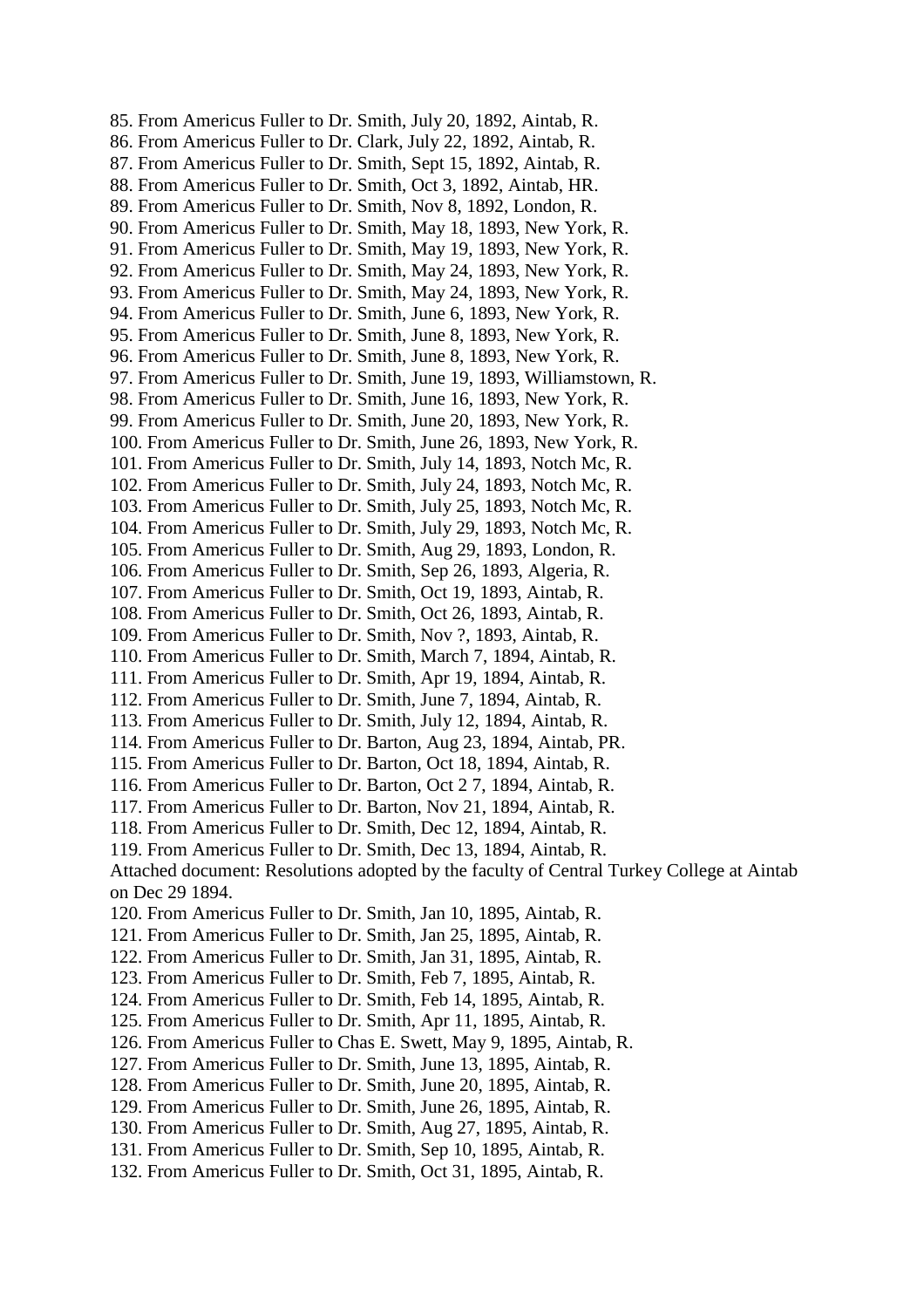133. From Americus Fuller to Dr. Smith, Nov 5, 1895, Aintab, R. 134. From Americus Fuller to Dr. Smith, Nov 5, 1895, Aintab, R. 135. From Americus Fuller to Dr. Smith, Nov 14, 1895, Aintab, R. 136. From Americus Fuller to Dr. Smith, Nov 21, 1895, Aintab, R. 137. From Americus Fuller to ?, Dec 17, ?, ?, R. 138. From Americus Fuller to Clark, Nov 23, 1895, Aintab, R. 139. From Americus Fuller to Dr. Smith, Dec 12, 1895, Aintab, R. 140. From Americus Fuller to Dr. Smith, Dec 19, 1895, Aintab, R. 141. From Americus Fuller to Dr. Smith, Dec 25, 1895, Aintab, R. 142. From Americus Fuller to Dr. Smith, Jan 2, 1896, Aintab, R. 143. From Americus Fuller to Christie, Jan 6, 1896, Aintab, R. 144. From Americus Fuller to Dr. Smith, Jan 9, 1896, Aintab, R. 145. From Americus Fuller to Dr. Smith, Jan 16, 1896, Aintab, R. 146. From Americus Fuller to Dr. Smith, Jan 23, 1896, Aintab, R. 147. From Americus Fuller to Dr. Smith, Jan 16, 1896, Aintab, R. 148. From Americus Fuller to Dr. Smith, Feb 6, 1896, Aintab, R. 149. From Americus Fuller to Dr. Smith, Feb 12, 1896, Aintab, R. 150. From Americus Fuller to Dr. Smith, Feb 18, 1896, Aintab, R. 151. From Americus Fuller to Dr. Smith, Feb 20, 1896, Aintab, R. 152. From Americus Fuller to ?, Feb 27, 1896, Aintab, R. 153. From Americus Fuller to Dr. Smith, Feb 27, 1896, Aintab, R. 154. From Americus Fuller to Dr. Smith, March 5, 1896, Aintab, R. 155. From Americus Fuller to Dr. Smith, March 19, 1896, Aintab, PR. 156. From Americus Fuller to James Bryce, March 5, 1896, Aintab, R. 157. From Americus Fuller to Dr. Smith, Apr 2, 1896, Aintab, R. 158. From Americus Fuller to Dr. Smith, Apr 9, 1896, Aintab, R. 159. From Americus Fuller to Dr. Smith, Apr 16, 1896, Aintab, R. 160. From Americus Fuller to Dr. Smith, Apr 22, 1896, Aintab, R. 161. From Americus Fuller to Dr. Smith, Apr 23, 1896, Aintab, R. 162. From Americus Fuller to Dr. Smith, Apr 30, 1896, Aintab, R. 163. From Americus Fuller to Dr. Smith, May 7, 1896, Aintab, R. 164. From Americus Fuller to Dr. Smith, May 14, 1896, Aintab, R. 165. From Americus Fuller to Dr. Smith, May 28, 1896, Aintab, R. 166. From Americus Fuller to Dr. Smith, May 21, 1896, Aintab, R. 167. From Americus Fuller to Dr. Smith, June 4, 1896, Aintab, R. 168. From Americus Fuller to Dr. Smith, June 11, 1896, Aintab, R. 169. From Americus Fuller to Mrs. Amos, June 24, 1896, Aintab, R. 170. Report about Armenians. Private and confidential, not to be published, July, 9 1896. 171. From Americus Fuller to Dr. Smith, June 23, 1896, Aintab, R. 172. From Americus Fuller to Dr. Smith, July 27, 1896, Aintab, R. 173. From Americus Fuller to Dr. Smith, July 9, 1896, Aintab, R. 174. From Americus Fuller to Dr. Smith, July 16, 1896, Aintab, R. 175. From Americus Fuller to Dr. Smith, July 20, 1896, Aintab, R. 176. From Americus Fuller to Dr. Smith, July 30, 1896, Aintab, R. 177. From Americus Fuller to Dr. Smith, Aug 6, 1896, Aintab, R. 178. From Americus Fuller to Judge Terrell, Aug 12, 1896, Aintab, R. 179. From Americus Fuller to Dr. Smith, Aug 13, 1896, Aintab, R. 180. From Americus Fuller to Dr. Smith, Aug 19, 1896, Aintab, R. 181. From Americus Fuller to Dr. Smith, Aug 26, 1896, Aintab, R. 182. From Americus Fuller to Dr. Smith, Sep 2, 1896, Aintab, R.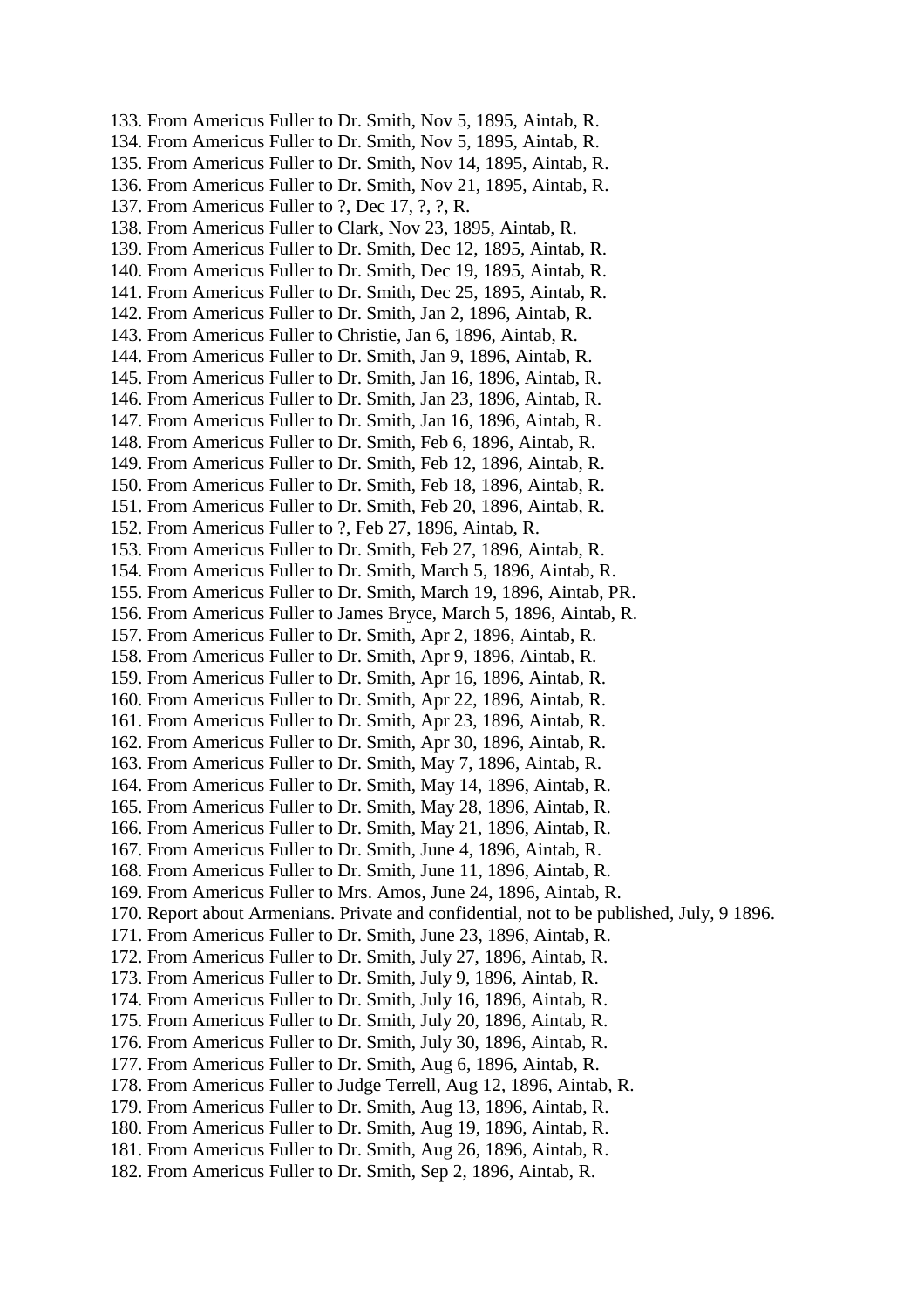183. From Americus Fuller to Dr. Smith, Sep 9, 1896, Aintab, R. 184. From Americus Fuller to Dr. Smith, Sep 16, 1896, Aintab, R. 185. From Americus Fuller to Dr. Smith, Oct 14, 1896, Aintab, R. 186. From Americus Fuller to Dr. Smith, Oct 21, 1896, Aintab, R. 187. From Americus Fuller to Dr. Smith, Oct 28, 1896, Aintab, R. 188. From Americus Fuller to Dr. Smith, Nov 4, 1896, Aintab, R. 189. From Americus Fuller to Dr. Smith, Nov 11, 1896, Aintab, R. 190. From Americus Fuller to Dr. Smith, Nov 18, 1896, Aintab, R. 191. From Americus Fuller to Dr. Smith, Nov 25, 1896, Aintab, R. 192. From Americus Fuller to Dr. Smith, Dec 2, 1896, Aintab, R. 193. From Americus Fuller to Dr. Smith, Dec 16, 1896, Aintab, R. 194. From Americus Fuller to Dr. Smith, Dec 23, 1896, Aintab, R. 195. From Americus Fuller to Dr. Smith, Dec 30, 1896, Aintab, R. 196. From Americus Fuller to Dr. Smith, Jan 6, 1897, Aintab, R. 197. From Americus Fuller to Dr. Smith, Jan 20, 1897, Aintab, R. 198. From Americus Fuller to Dr. Smith, Feb 3, 1897, Aintab, R. 199. From Americus Fuller to Dr. Smith, Feb 10, 1897, Aintab, R. 200. From Americus Fuller to Dr. Smith, Feb 24, 1897, Aintab, R. 201. From Americus Fuller to Dr. Smith, March 10, 1897, Aintab, R. 202. From Americus Fuller to Dr. Smith, March 24, 1897, Aintab, R. 203. From Americus Fuller to Dr. Smith, Apr 7, 1897, Aintab, R. 204. From Americus Fuller to Dr. Smith, Apr 14, 1897, Aintab, R. 205. Unidentified document 206. From Americus Fuller to Dr. Smith, May 19, 1897, Aintab, R. 207. From Americus Fuller to Dr. Smith, June 2, 1897, Aintab, R. 208. From Americus Fuller to Dr. Smith, June 16, 1897, Aintab, R. 209. From Americus Fuller to Dr. Smith, June 23, 1897, Aintab, R. 210. From Americus Fuller to Dr. Smith, July 6, 1897, Aintab, R. 211. From Americus Fuller to Dr. Smith, July 14, 1897, Aintab, R. 212. From Americus Fuller to Dr. Smith, July 22, 1897, Aintab, R. 213. From Americus Fuller to Dr. Smith, Feb 3, 1897, Aintab, R. 214. From Americus Fuller to Dr. Smith, Sep 1, 1897, ?, R. 215. From Americus Fuller to Dr. Smith, Sep 22, 1897, Douglas, R. 216. From Americus Fuller to Dr. Smith, Sep 25, 1897, Douglas, R. 217. From Americus Fuller to Dr. Smith, Oct 18, 1897, Douglas, R. 218. From Americus Fuller to Dr. Smith, Oct 30, 1897, Douglas, R. 219. From Americus Fuller to Dr. Smith, Dec 7, 1897, Douglas, R. 220. From Americus Fuller to Dr. Smith, Dec 13, 1897, Douglas, R. 221. From Americus Fuller to Dr. Smith, Jan 17, 1898, Douglas, R. 222. From Americus Fuller to Dr. Smith, March 7, 1898, Douglas, R. 223. From Americus Fuller to Dr. Barton, March 7, 1898, Germany, R. 224. From Americus Fuller to Miss Pierce, March 10, 1898, St. Peter Port, R. 225. From Americus Fuller to Dr. Barton, Apr 5, 1898, St. Peter Port, R. 226. From Americus Fuller to Dr. Barton, May 12, 1898, St. Peter Port, R. 227. From Americus Fuller to Dr. Barton, June 18, 1898, London, R. 228. From Americus Fuller to Dr. Barton, July 7, 1898, London, R. 229. From Americus Fuller to Dr. Smith, Aug 10, 1898, London, R. 230. From Americus Fuller to Dr. Barton, Aug 10, 1898, London, R. 231. From Americus Fuller to ?, Sep 16, 1898, Aintab, R. 232. From Americus Fuller to Dr. Smith, Nov 9, 1898, Aintab, R.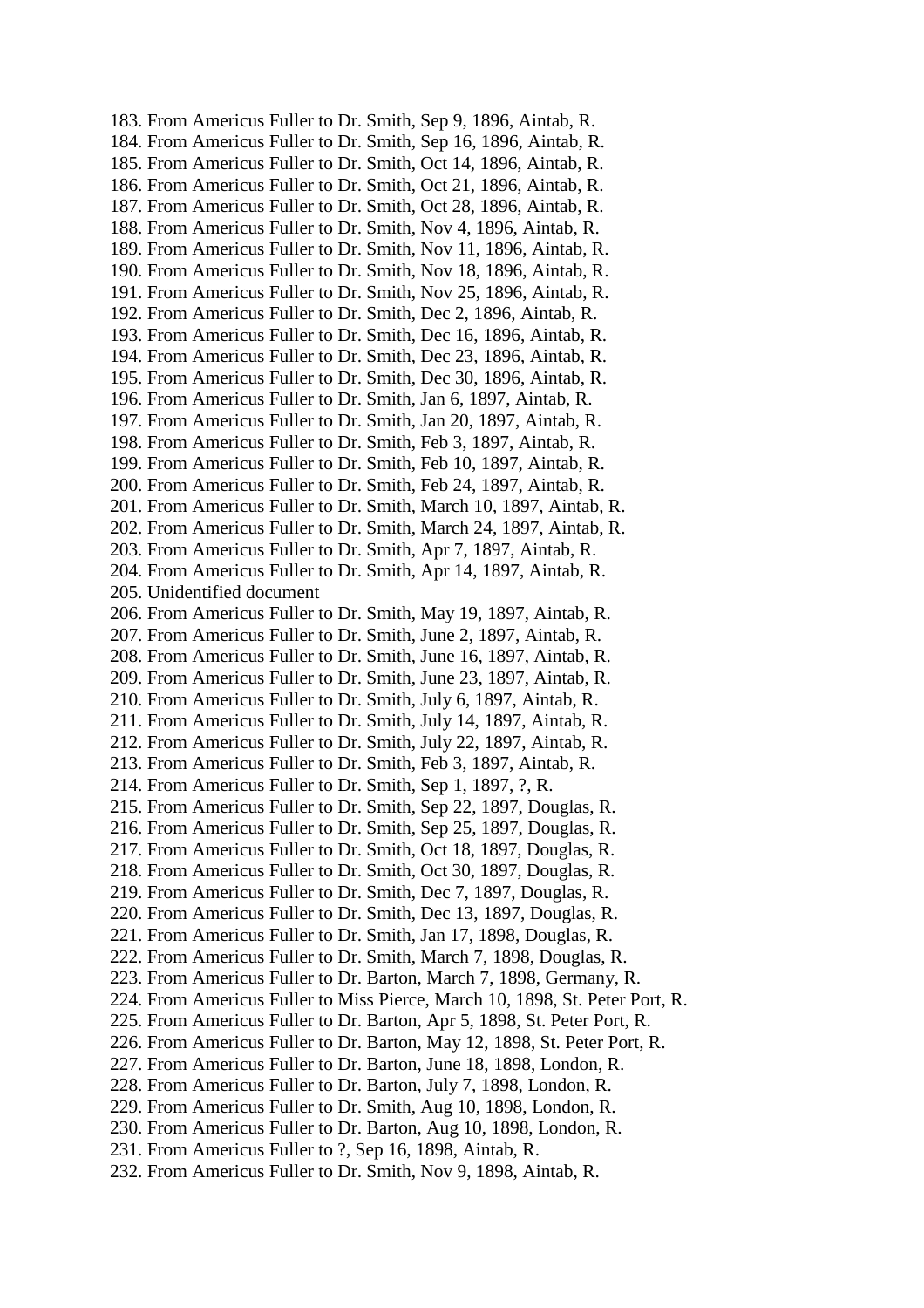- 233. From Americus Fuller to Dr. Smith, Dec 7, 1898, Aintab, R.
- 234. From Americus Fuller to Dr. Smith, Dec 21, 1898, Aintab, R.
- 235. From Americus Fuller to ?, Feb 22, 1899, Aintab, R.
- 236. From Americus Fuller to Dr. Smith, March 1, 1899, Aintab, R.
- 237. From Americus Fuller to Dr. Smith, July 5, 1899, Aintab, R.
- 238. From Americus Fuller to Dr. Smith, July 11, 1899, Aintab, PR.
- 239. From Americus Fuller to Dr. Smith, July 25, 1899, Aintab, R.
- 240. From Americus Fuller to Dr. Smith, Oct 4, 1899, Aintab, R.
- 241. Station Notes, Oct 3 1899, Aintab.
- 242. From Americus Fuller to Dr. Smith, Dec ?, 1899, Aintab, PR.
- 243. From Mrs. A. G. Fuller to Dr. Smith, March 26, 1896, Aintab, R.
- 244. From Mrs. A. G. Fuller to Dr. Smith, Dec 13, 1897, Douglas, R.
- 245. From Dr. Harria Graham to Dr. Smith, June 4, 1890, Beyrouth, R.
- 246. From Dr. Harria Graham to Dr. Barton, Aug 6, 1890, ?, R.
- 247. From Annie D. Graham to Dr. Smith, May 21, 1891, Aintab, R.
- 248. From Annie D. Graham to Dr. Smith, Nov 4, 1891, Aintab, PR.
- 249. From Annie D. Graham to Dr. Smith, Jan 27, 1892, Aintab, R.
- 250. Circular Vote C. I. Mission.
- 251. From Caroline F. Hamilton to Dr. Smith, Apr 21, 1892, New York, R.
- 252. From Caroline F. Hamilton to Dr. Smith, Apr 29, 1892, New York, R.
- 253. Circular Vote Central Turkey College, Aintab, June 1, 1892.
- 254. From Caroline F. Hamilton to Dr. Smith, June 18, 1892, West Hartford, R.
- 255. From Caroline F. Hamilton to Dr. Smith, June 24, 1892, West Hartford, R.
- 256. From Caroline F. Hamilton to Dr. Smith, July 7, 1892, West Hartford, R.
- 257. From Caroline F. Hamilton to Dr. Smith, Aug 3, 1892, ?, R.
- 258. From Caroline F. Hamilton to Dr. Smith, Sep 16, 1892, ?, PR.
- 259. From Caroline F. Hamilton to Dr. Smith, Nov 15, 1892, Aintab, R.
- 260. From Caroline F. Hamilton to Dr. Smith, July 4, 1894, Aintab, R.
- 261. From Caroline F. Hamilton to Dr. Smith, July 1, 1895, Aintab, R.
- 262. From Caroline F. Hamilton to Dr. Smith, May 13, 1896, Aintab, R.
- 263. From Caroline F. Hamilton to Dr. Smith, Jan 7, 1896, Aintab, R.
- 264. From Caroline F. Hamilton to Dr. Smith, July 8, 1896, Aintab, R.
- 265. From Caroline F. Hamilton to Dr. Smith, Jan 23, 1897, Aintab, R.
- 266. From Caroline F. Hamilton to Dr. Smith, June 8, 1897, Aintab, R.
- 267. From Caroline F. Hamilton to Dr. Smith, Nov 15, 1897, Aintab, R.
- 268. From Caroline F. Hamilton to Dr. Smith, March 29, 1899, West Hartford, R.
- 269. From Meda Hess to Dr. Smith, May 3, 1893, Michigan, R.
- 270. From Meda Hess to Dr. Smith, May 19, 1893, Michigan, R.
- 271. From Meda Hess to Dr. Smith, May 25, 1893, Michigan, R.
- 272. From Meda Hess to ?, July 10, 1893, West Campbell, HR.
- 273. From Meda Hess to Dr. Smith, July 24, 1893, West Campbell, R.
- 274. From Meda Hess to Dr. Smith, Sep 12, 1893, Michigan, R.
- 275. From Meda Hess to Dr. Smith, Dec 27, 1893, Marash, R.
- 276. From Meda Hess to Dr. Smith, Feb 10, 1894, Marash, R.
- 277. From Meda Hess to Dr. Smith, Feb 20, 1895, Marash, PR.
- 278. From Meda Hess to Dr. Smith, March 10, 1896, Marash, R.
- 279. From Meda Hess to Dr. Smith, May 6, 1896, Marash, R.
- 280. From Meda Hess to Dr. Smith, Dec 1, 1896, Marash, PR.
- 281. From Meda Hess to Dr. Smith, Feb 9, 1897, Marash, PR.
- 282. From Meda Hess to Dr. Smith, Aug 4, 1893, ?, PR.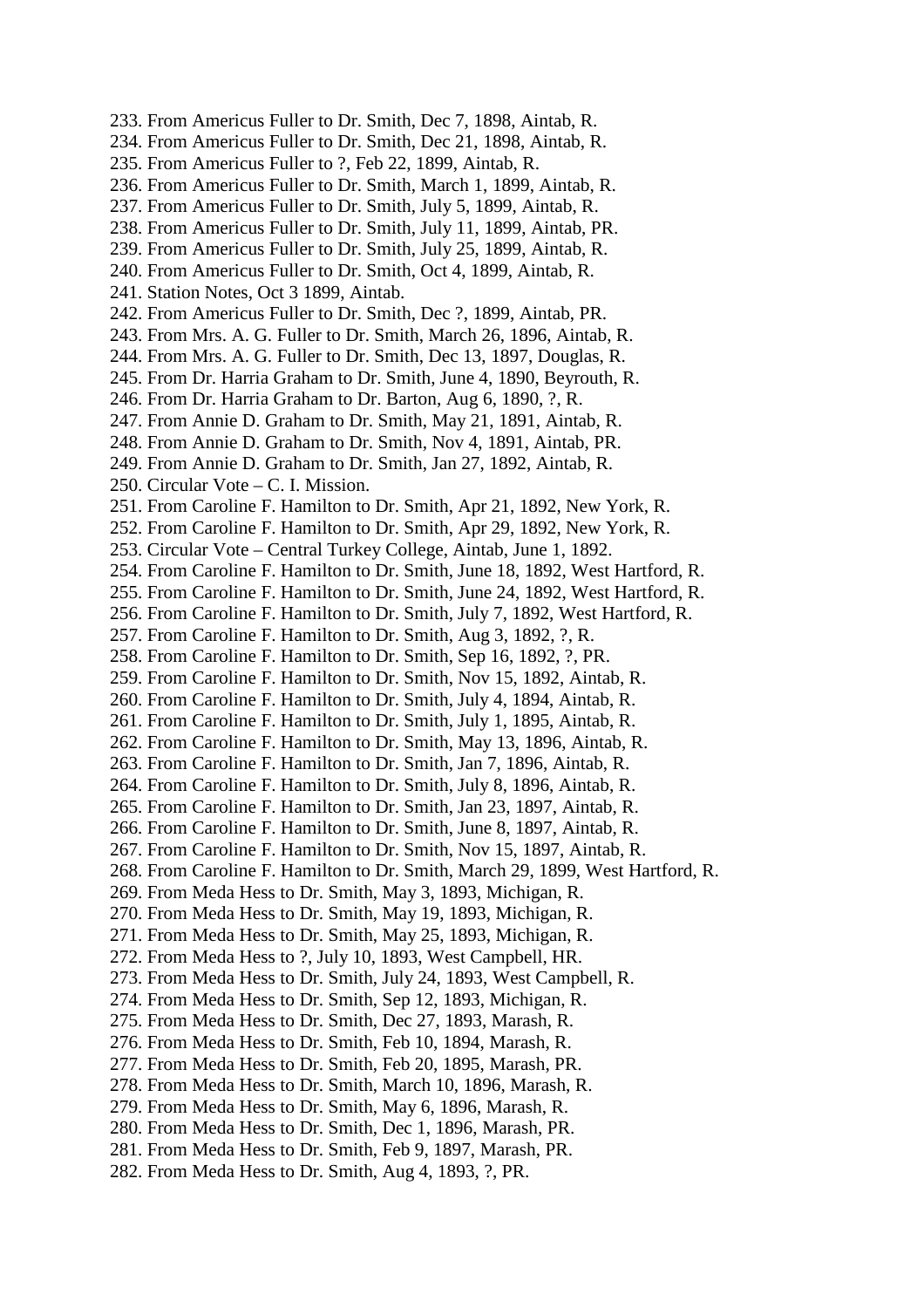- 283. From Meda Hess to Dr. Smith, Oct 26, 1897, Marash, R.
- 284. From Meda Hess to Dr. Smith, Jan 3, 1898, Marash, R.
- 285. Report of the Marash Orphanages, Oct 22, 1898, Marash.
- 286. From Meda Hess to Dr. Strong, Oct 24, 1898, Marash, R.
- 287. From Meda Hess to Dr. Smith, Jan 31, 1899, Marash, R.
- 288. From Meda Hess to Dr. Smith, Dec 16, 1899, Marash, R.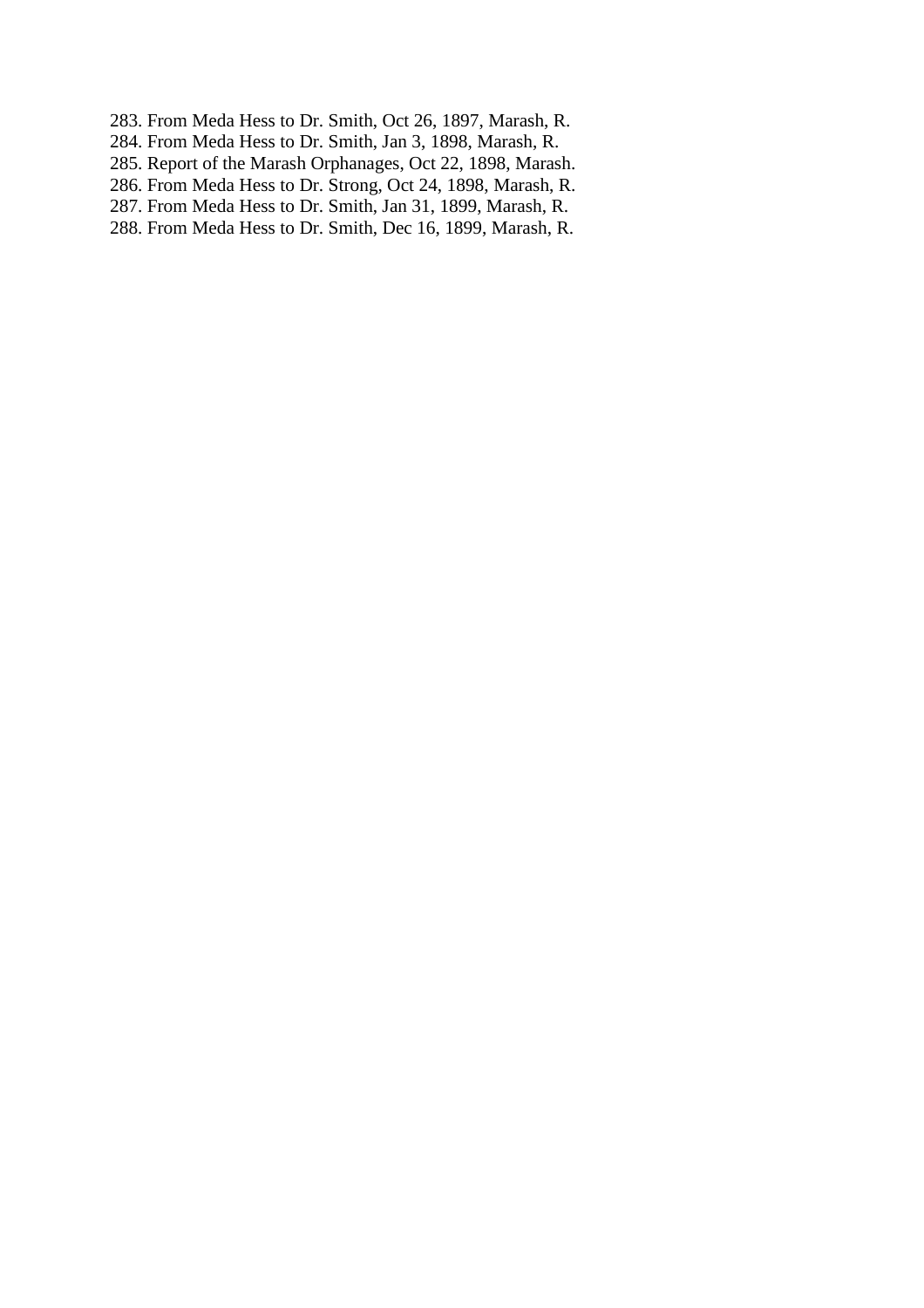# **REEL 656 N/A**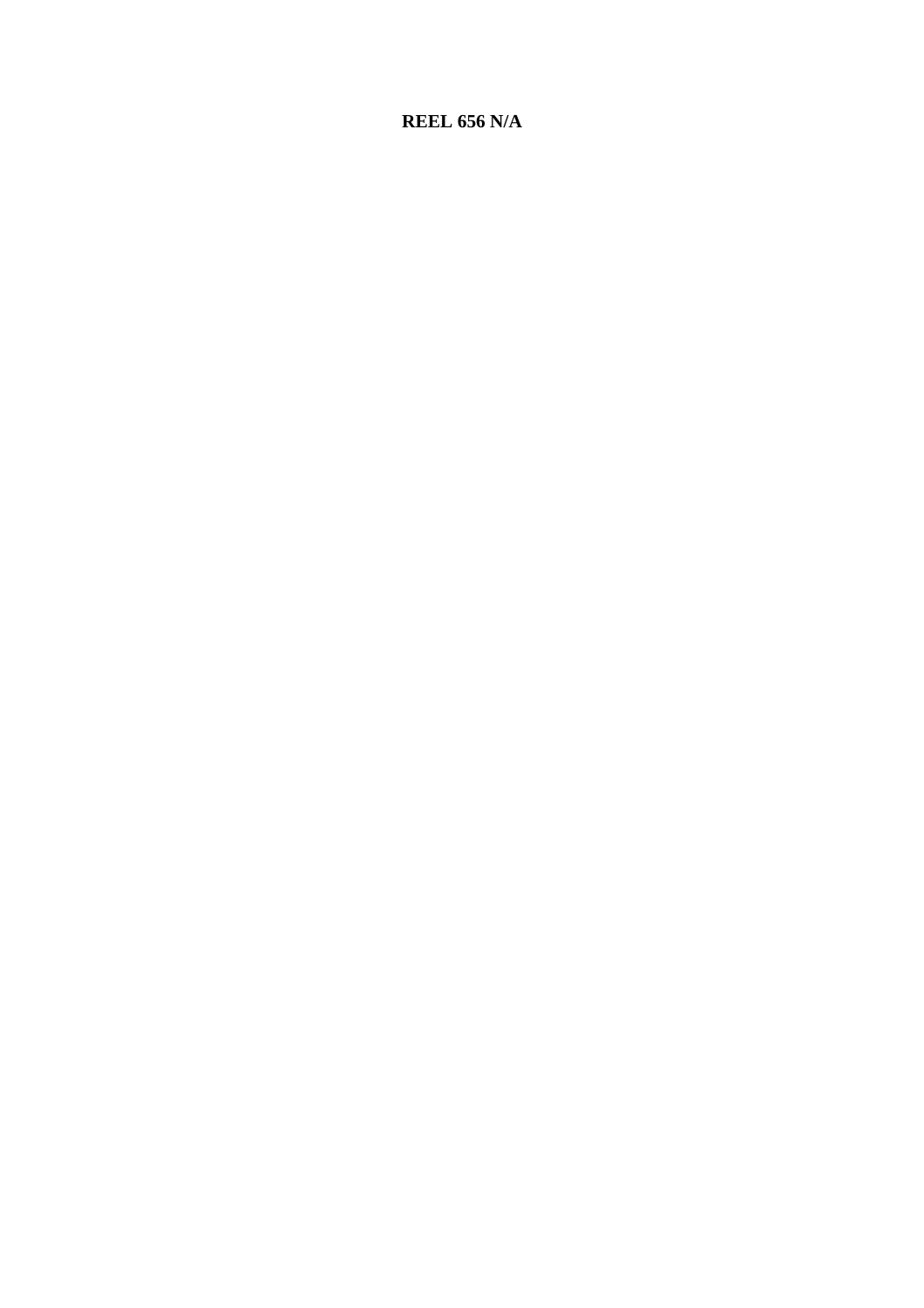# **REEL 657 N/A**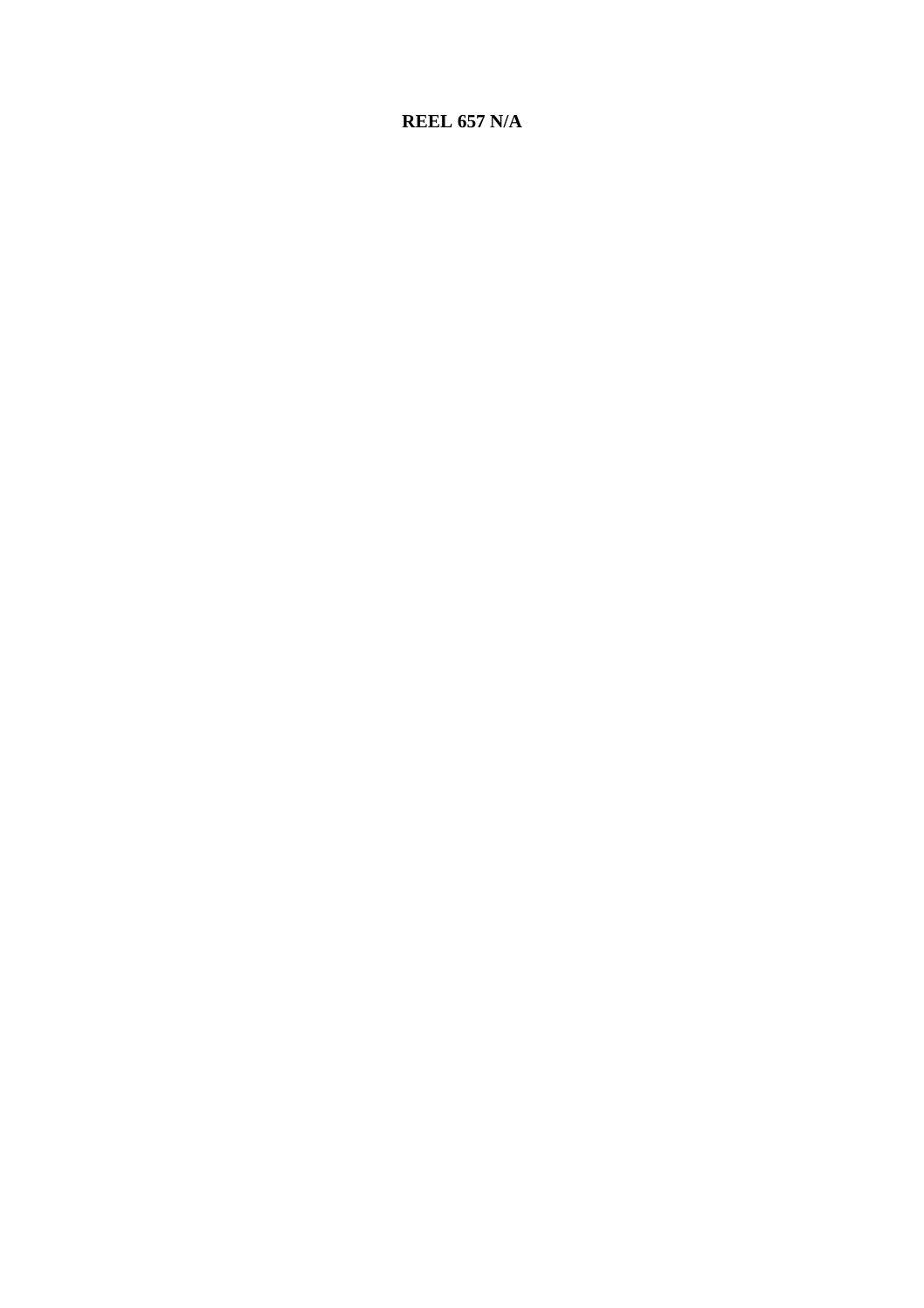#### REEL 658

SUBMITTED BY: Evrim Türkçelik

SUBMITTED TO: Department of History

PROJECT TERM: November 2003

BIBLIOGRAPHICAL AND PHYSICAL INFORMATION

DOCUMENT TYPE: Microfilm

REFERENCE: Vol. 14 – Central Turkey Mission 1890- 1899

BV 2410.A4 1984 Reel 658

DEGREE OF READIBILITY: Readable (R), Partially Readable (PR), Hardly Readable (HR), Not Readable (NR)

CONTENT: Letters

1. Ellen M. Pierce to Judson Smith, May 20, 1890, Aintab. (R) 2. Ellen M. Pierce to Judson Smith, August 14, 1890, Aintab. (HR)

- 3. Ellen M. Pierce to Judson Smith, December 10, 1890, Aintab. (R)
- 4. Ellen M. Pierce to Judson Smith, February 12, 1891, Aintab. (R)
- 5. Ellen M. Pierce to Judson Smith, May 12, 1891, Aintab. (PR)
- 6. Ellen M. Pierce to Judson Smith, October 22, 1891, Aintab. (PR)
- 7. Ellen M. Pierce to Judson Smith, November 11, 1891, Aintab. (PR)
- 8. Ellen M. Pierce to Judson Smith, November 19, 1891, Aintab. (PR)
- 9. Ellen M. Pierce to Judson Smith, February 6, 1892, Aintab. (R)
- 10. Ellen M. Pierce to Judson Smith, April 7, 1892, Aintab. (R)
- 11. Ellen M. Pierce to Judson Smith, April 28, 1892, Aintab. (R)
- 12. Ellen M. Pierce to Judson Smith, June 28, 1892, Aintab. (R)
- 13. Ellen M. Pierce to Judson Smith, July 27, 1892, Adana. (R)
- 14. Ellen M. Pierce to Judson Smith, August 1, 1892, Larnaca. (R)
- 15. Ellen M. Pierce to Judson Smith, October 27, 1892, Aintab. (R)
- 16. Ellen M. Pierce to Judson Smith, December 29, 1892, Aintab. (R)
- 17. Ellen M. Pierce to Judson Smith, June 27, 1893, Marash. (R)
- 18. Ellen M. Pierce to Judson Smith, September 13, 1893, Aintab. (R)
- 19. Ellen M. Pierce to Judson Smith, January 17, 1894, Aintab. (R)
- 20. Ellen M. Pierce to Judson Smith, February 15, 1894, Aintab. (R)
- 21. Ellen M. Pierce to Judson Smith, April 18, 1894, Aintab. (R)
- 22. Ellen M. Pierce to Judson Smith, January 29, 1895, Aintab. (R)
- 23. Ellen M. Pierce to Judson Smith, April 12, 1895, Aintab. (R)
- 24. Ellen M. Pierce to Judson Smith, July 4, 1895, Aintab. (R)
- 25. Ellen M. Pierce to Judson Smith, October (?), 1895, Aintab. (R)
- 26. Ellen M. Pierce to Judson Smith, March 3, 1896, Aintab. (R)
- 27. Ellen M. Pierce to (?), May 14, 1896, New York. (R)
- 28. Ellen M. Pierce to Judson Smith, July 6, 1896, Hanover. (R)
- 29. Ellen M. Pierce to (?), November 21, 1897, (?). (HR)
- 30. (?) to Pierce, April 21, 1897, Aintab. (R)
- 31. Ellen M. Pierce to Judson Smith, June 2, 1897, Hanover. (R)
- 32. Ellen M. Pierce to Judson Smith, August 7, 1897, Hanover. (R)
- 33. Ellen M. Pierce to Judson Smith, August 15, 1897, Hanover. (R)
- 34. Ellen M. Pierce to Judson Smith, September 13, 1897, Hanover. (R)
- 35. Ellen M. Pierce to Judson Smith, September 16, 1897, Hanover. (R)
- 36. Ellen M. Pierce to Judson Smith, October 2, 1897, Hanover. (PR)
- 37. Ellen M. Pierce to Judson Smith, October 26, 1897, Hanover. (R)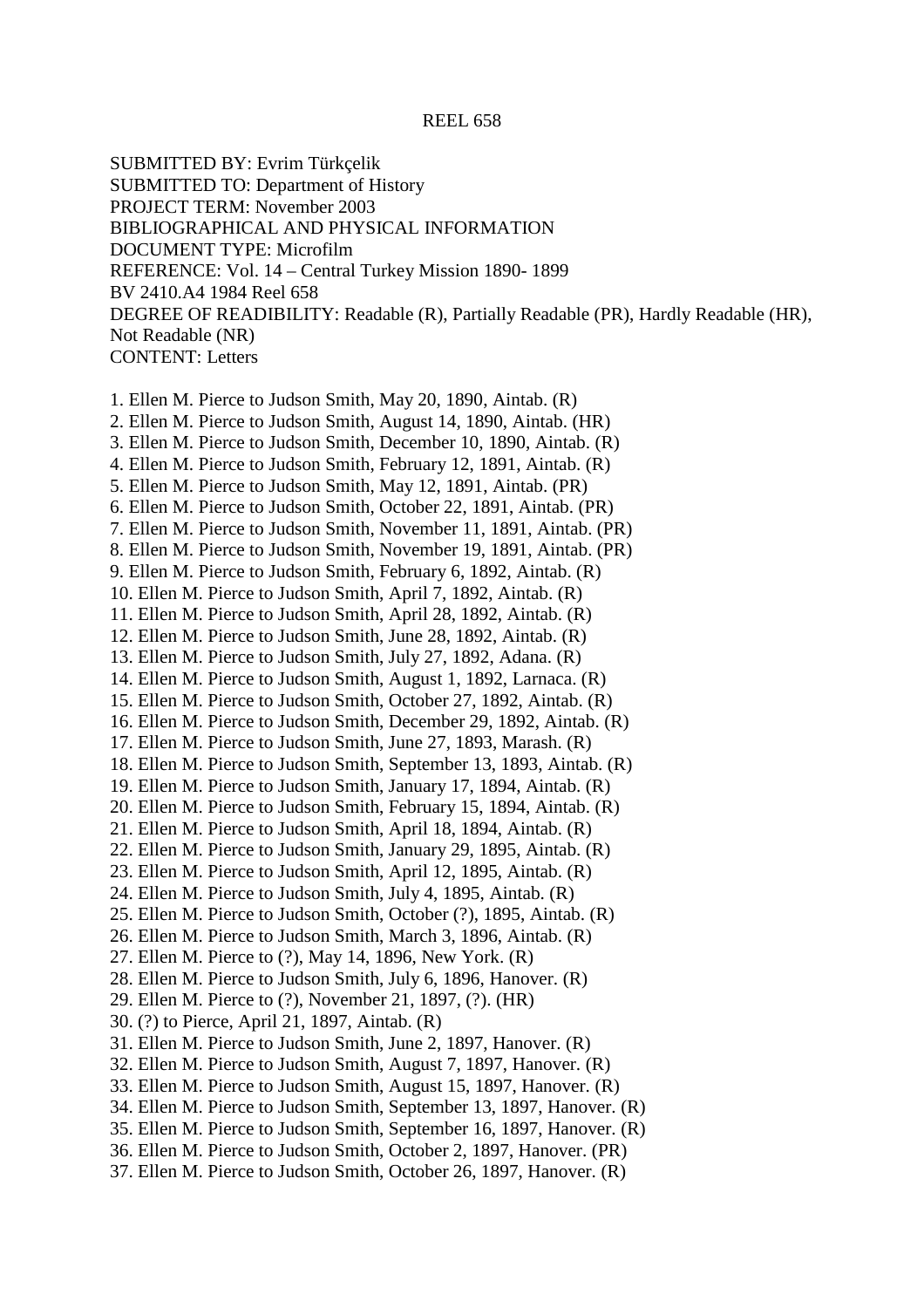- 38. Ellen M. Pierce to Judson Smith, November 22, 1897, Hanover. (R)
- 39. Ellen M. Pierce to J.L. Barton, April 2, 1898, Hanover. (R)
- 40. Unreadable
- 41. Ellen M. Pierce to J.L. Barton, May 5, 1898, Hanover. (R)
- 42. Ellen M. Pierce to J.L. Barton, May 19, 1898, Hanover. (HR)
- 43. Ellen M. Pierce to J.L. Barton, May 20, 1898, Hanover. (R)
- 44. Unreadable
- 45. Ellen M. Pierce to J.L. Barton, July 7, 1898, Hanover. (R)
- 46. Ellen M. Pierce to J.L. Barton, July 9, 1898, Hanover. (R)
- 47. Ellen M. Pierce to Judson Smith, August 11, 1898, Hanover. (R)
- 48. Ellen M. Pierce to Judson Smith, August 15, 1898, Hanover. (R)
- 49. Ellen M. Pierce to Judson Smith, October 12, 1898, Aintab. (R)
- 50. Ellen M. Pierce to Judson Smith, December 13, 1898, Aintab. (R)
- 51. Ellen M. Pierce to Judson Smith, March 14, 1899, Aintab. (R)
- 52. Ellen M. Pierce to Judson Smith, July 17, 1899, Aintab. (R)
- 53. Ellen M. Pierce to J. L. Barton, July 31, 1899, Aintab. (R)
- 54. Ellen M. Pierce to Judson Smith, November 6, 1899, Aintab. (R)
- 55. G. H. Pratt to Judson Smith, June 18, 1894, Mardin. (R)
- 56. Moyra A. Proctor(?) to Judson Smith, June ( ?), 1890, Townsend Harbor. (R)
- 57. Charles W. Riggs to Judson Smith, October 16, 1890, Aintab. (R)
- 58. Charles W. Riggs to Judson Smith, October 30, 1890, Aintab. (R)
- 59. Charles W. Riggs to Judson Smith, February 11, 1891, Aintab. (R)
- 60. Charles W. Riggs to Judson Smith, November 2, 1891, Aintab. (R)
- 61. Charles W. Riggs to Judson Smith, November 18, 1891, Aintab. (R)
- 62. Charles W. Riggs to Judson Smith, November 18, 1891, Aintab. (R)
- 63. Charles W. Riggs to Judson Smith, December 31, 1891, Aintab. (R)
- 64. Charles W. Riggs to Judson Smith, January 21, 1892, Aintab. (R)
- 65. Charles W. Riggs to Dr. Alden, April 28, 1892, Aintab. (R)
- 66. Charles W. Riggs to Judson Smith, May 24, 1892, Aintab. (R)
- 67. Charles W. Riggs to Judson Smith, July 11, 1892, Aintab. (R)
- 68. Charles W. Riggs to Judson Smith, October 26, 1892, Aintab. (R)
- 69. Charles W. Riggs to Judson Smith, March 6, 1893, Aintab. (R)
- 70. Charles W. Riggs to Judson Smith, March 14, 1893, Aintab. (R)
- 71. Charles W. Riggs to Judson Smith, March 15, 1893, Aintab. (R)
- 72. Charles W. Riggs to Judson Smith, October 3, 1893, Aintab. (R)
- 73. Charles W. Riggs to Judson Smith, January 13, 1894, Aintab. (R)
- 74. Charles W. Riggs to Judson Smith, March 22, 1894, Aintab. (R)
- 75. Charles W. Riggs to Judson Smith, May 7, 1894, Bible House, Constantinople. (R)
- 76. Charles W. Riggs to Judson Smith, June 6, 1894, London. (R)
- 77. Charles W. Riggs to J. L. Barton, July 7, 1894, (?). (R)
- 78. Charles W. Riggs to J. L. Barton, August 24, 1894, New Brunswick. (R)
- 79. Charles W. Riggs to J. L. Barton, September 1, 1894, New Brunswick. (R)
- 80. Charles W. Riggs to Judson Smith, November 3, 1894, New Brunswick. (R)
- 81. Charles W. Riggs to J. L. Barton, December 15, 1894, New Brunswick. (R)
- 82. Charles W. Riggs to Judson Smith, December 17, 1894, New Brunswick. (R)
- 83. Charles W. Riggs to Judson Smith, March 6, 1895, New Brunswick. (R)
- 84. Charles W. Riggs to Judson Smith, March 15, 1895, New Brunswick. (R)
- 85. Charles W. Riggs to Judson Smith, March 23, 1895, New Brunswick. (R)
- 86. Charles W. Riggs to Judson Smith, March 29, 1895, New Brunswick. (R)
- 87. Charles W. Riggs to Judson Smith, April 1, 1895, New Brunswick. (R)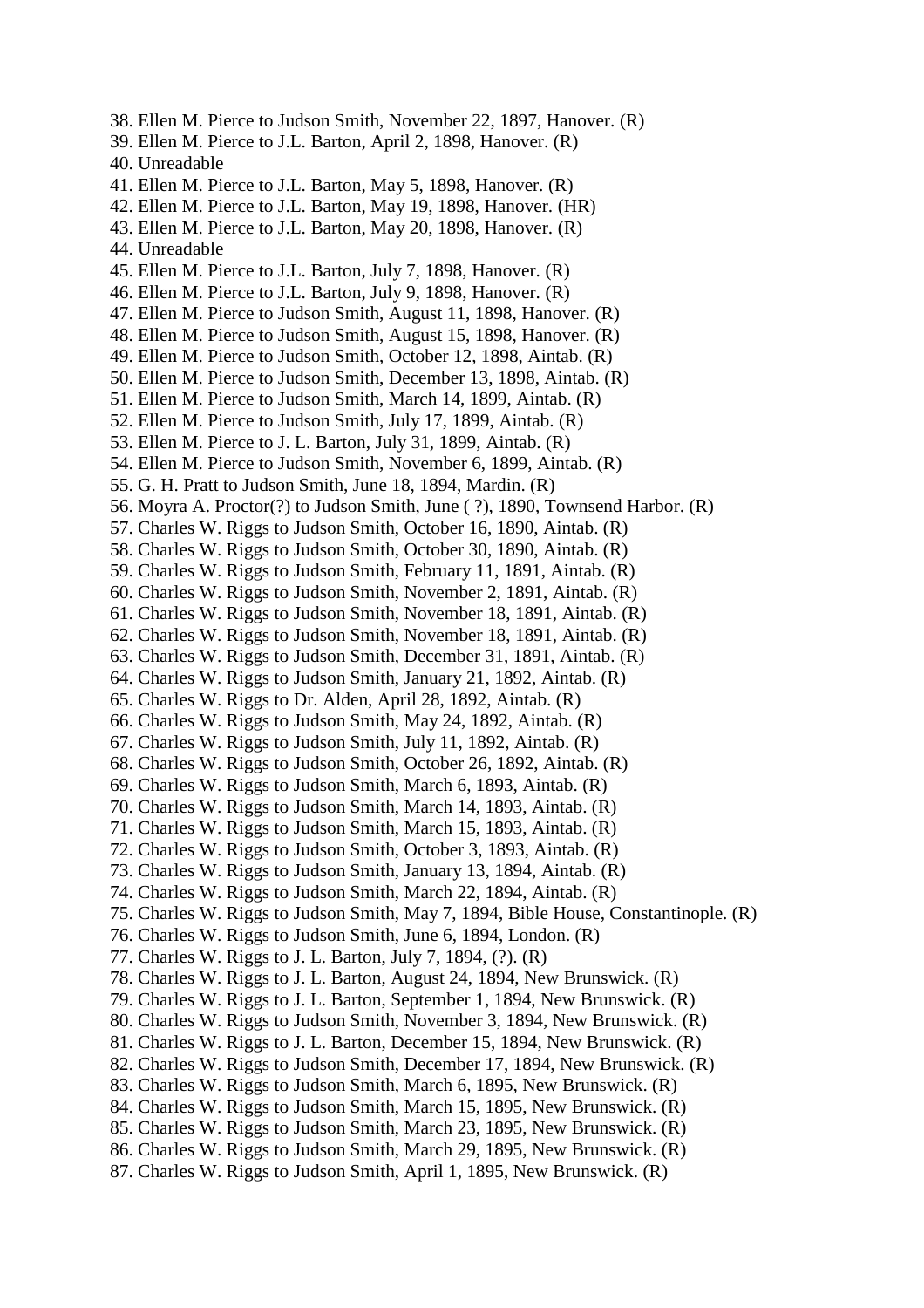88. Charles W. Riggs to Judson Smith, April 4, 1895, New Brunswick. (R) 89. Charles W. Riggs to Judson Smith, April 8, 1895, New Brunswick. (R) 90. Charles W. Riggs to Judson Smith, April 13, 1895, New Brunswick. (R) 91. Charles W. Riggs to Judson Smith, April 27, 1895, New Brunswick. (R) 92. Charles W. Riggs to Judson Smith, June 24, 1895, New Brunswick. (R) 93. Charles W. Riggs to Judson Smith, July 17, 1895, New Brunswick. (R) 94. Charles W. Riggs to J. L. Barton, August 3, 1895, Long Island. (R) 95. Charles W. Riggs to Judson Smith, August 30, 1895, Long Island. (R) 96. Charles W. Riggs to Judson Smith, September 10, 1895, Long Island. (R) 97. Charles W. Riggs to Judson Smith, October 8, 1895, Ohio, Oberlin. (R) 98. Charles W. Riggs to Judson Smith, December 7, 1895, Ohio, Oberlin. (R) 99. Charles W. Riggs to Judson Smith, January 1, 1896, Ohio, Oberlin. (R) 100. Charles W. Riggs to Judson Smith, March 23, 1896, Ohio, Oberlin. (R) 101. Charles W. Riggs to Judson Smith, May 5, 1896, Ohio, Oberlin. (R) 102. Charles W. Riggs to Judson Smith, August 6, 1896, Ohio, Oberlin. (R) 103. C. S. Sanders to Judson Smith, January 21, 1890, Aintab. (R) 104. C. S. Sanders to Judson Smith, March 4, 1890, Antioch. (R) 105. C. S. Sanders to H. K. Carroll(?), May 5, 1890, Aintab. (R) 106. C. S. Sanders to Judson Smith, May 6, 1890, Aintab. (R) 107. C. S. Sanders to Judson Smith, June 2, 1890, Siverek. (R) 108. C. S. Sanders to Judson Smith, June 26, 1890, Aintab. (R) 109. C. S. Sanders to Judson Smith, July 17, 1890, Aintab. (R) 110. C. S. Sanders to Judson Smith, July 24, 1890, Aintab. (R) 111. C. S. Sanders to Judson Smith, July 30, 1890, Aintab. (R) 112. C. S. Sanders to Judson Smith, August 7, 1890, Aintab. (R) 113. C. S. Sanders to Judson Smith, September 17, 1890, Aintab. (R) 114. C. S. Sanders to Judson Smith, October 8, 1890, Aintab. (R) 115. C. S. Sanders to Judson Smith, November 22, 1890, Hadjin(?) Home. (R) 116. C. S. Sanders to Judson Smith, December 22, 1890, Hadjin(?) Home. (R) 117. C. S. Sanders to Judson Smith, February 21, 1891, Scandiroon, Alexandretta. (R) 118. C. S. Sanders to Judson Smith, March 26, 1891, Aintab. (R) 119. C. S. Sanders to Judson Smith, April 21, 1891, Aintab. (R) 120. C. S. Sanders to Judson Smith, July 16, 1891, Aintab. (R) 121. C. S. Sanders to Judson Smith, August 20, 1891, Aintab. (HR) 122. C. S. Sanders to Judson Smith, November 5, 1891, Aintab. (R) 123. C. S. Sanders to Judson Smith, November 26, 1891, Aintab. (R) 124. C. S. Sanders to Lee(?), February 18, 1892, Aintab. (R) 125. C. S. Sanders to (?), July 14, 1891, Aintab. (R) 126. C. S. Sanders to Judson Smith, February 18, 1892, Aintab. (R) 127. C. S. Sanders to Judson Smith, May 21, 1892, Adiaman. (R) 128. C. S. Sanders to Judson Smith, August 19, 1892, Aleppo. (R) 129. C. S. Sanders to Judson Smith, November 1, 1892, Marash. (R) 130. C. S. Sanders to Judson Smith, November 28, 1892, Urfa. (PR) 131. C. S. Sanders to Judson Smith, November 29, 1892, Urfa. (R) 132. C. S. Sanders to Judson Smith, December 2, 1892, Marash. (R) 133. C. S. Sanders to Judson Smith, January 4, 1893, Aintab. (R) 134. C. S. Sanders to Judson Smith, March 6, 1893, Marash. (R) 135. C. S. Sanders to Judson Smith, March 28, 1893, Marash. (R) 136. C. S. Sanders to Judson Smith, April 18, 1893, Marash. (R) 137. C. S. Sanders to Judson Smith, May 8, 1893, Marash. (R)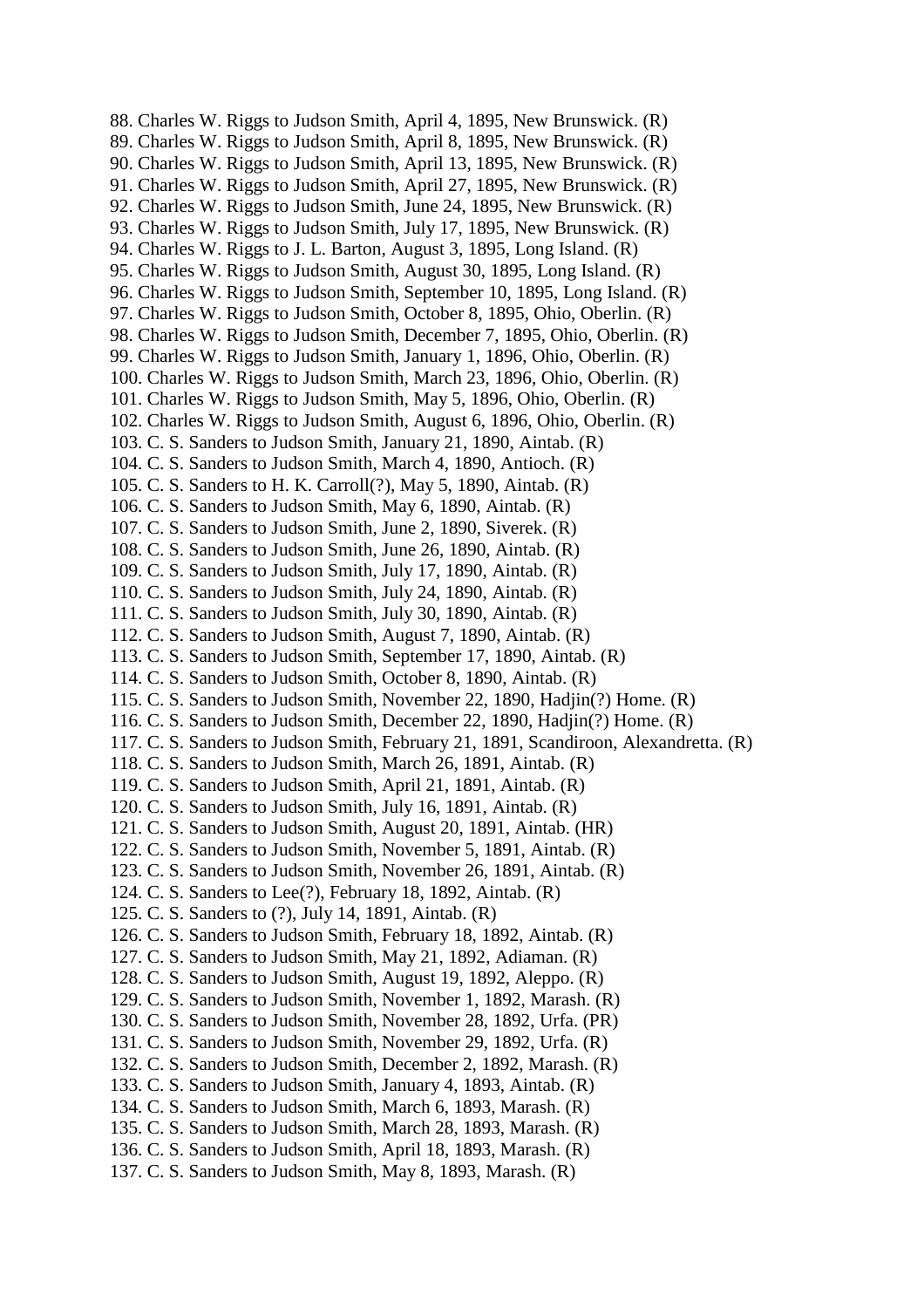138. C. S. Sanders to Judson Smith, May 24, 1893, Aleppo. (R) 139. C. S. Sanders to Judson Smith, July 3, 1893, Marash. (R) 140. C. S. Sanders to Judson Smith, July 19, 1893, Aintab. (R) 141. C. S. Sanders to Judson Smith, December 11, 1893, Aintab. (R) 142. C. S. Sanders to Judson Smith, February 14, 1894, Urfa. (R) 143. C. S. Sanders to Judson Smith, May 3, 1894, Aintab. (R) 144. C. S. Sanders to Judson Smith, July 9, 1894, Aintab. (R) 145. C. S. Sanders to Judson Smith, August 1, 1894, Kilis. (R) 146. C. S. Sanders to J. L. Barton, September 17, 1894, Aintab. (R) 147. C. S. Sanders to J. L. Barton, December 1, 1894, Aintab. (R) 148. C. S. Sanders to Judson Smith, December 11, 1894, Aintab. (R) 149. C. S. Sanders to Judson Smith, January 25, 1895, Aintab. (R) 150. C. S. Sanders to J. L. Barton, February 20, 1895, Alexandretta. (R) 151. C. S. Sanders to Judson Smith, February 21, 1895, Alexandretta. (R) 152. C. S. Sanders to Judson Smith, April 5, 1895, Kessab, Turkey. (R) 153. C. S. Sanders to Judson Smith, April 11, 1895, Alexandretta. (R) 154. C. S. Sanders to Judson Smith, May 29, 1895, Alexandretta. (R) 155. C. S. Sanders to Judson Smith, June 13, 1895, Aintab. (R) 156. C. S. Sanders to Judson Smith, July 25, 1895, Aintab. (R) 157. C. S. Sanders to (?). (NR) 158. C. S. Sanders to Judson Smith, October 30, 1895, Alexandretta. (HR) 159. C. S. Sanders to Judson Smith, November 2, 1895, Alexandretta. (R) 160. C. S. Sanders to Judson Smith, December 16, 1895, Aintab. (R) 161. C. S. Sanders to Judson Smith, January 7, 1896, Aintab. (R) 162. C. S. Sanders to Judson Smith, January 16, 1896, Aintab. (R) 163. C. S. Sanders to Judson Smith, January 16, 1896, Aintab. (R) 164. C. S. Sanders to Judson Smith, February 12, 1896, Urfa. (R) 165. C. S. Sanders to Judson Smith, March 10, 1896, Urfa. (R) 166. C. S. Sanders to Judson Smith, April 1, 1896, Urfa. (R) 167. C. S. Sanders to Judson Smith, April 22, 1896, Urfa. (R) 168. C. S. Sanders to Judson Smith, June 4, 1896, Aintab. (R) 169. C. S. Sanders to Judson Smith, July 17, 1896, Alexandretta. (PR) 170. C. S. Sanders to Judson Smith, August 7, 1896, Alexandretta. (R) 171. C. S. Sanders to Judson Smith, August 16, 1896, Aintab. (R) 172. C. S. Sanders to Judson Smith, August 24, 1896, Aintab. (R) 173. C. S. Sanders to Judson Smith, September 1, 1896, Urfa. (R) 174. C. S. Sanders to Judson Smith, September 15, 1896, Urfa. (R) 175. From Shattuck to (?), (?). 176. C. S. Sanders to Judson Smith, October 13, 1896, Urfa. (R) 177. C. S. Sanders to Judson Smith, November 8, 1896, Urfa. (R) 178. C. S. Sanders to Judson Smith, December 15, 1896, Urfa. (R) 179. C. S. Sanders to (?), January 4, 1897, Urfa. (R) 180. C. S. Sanders to Judson Smith, March 22, 1897, Aintab. (R) 181. C. S. Sanders to (?), March 23, 1897, Aintab. (R) 182. C. S. Sanders to Judson Smith, April 19, 1897, Kessab, Turkey. (R) 183. C. S. Sanders to Judson Smith, April 27, 1897, Kessab. (R) 184. C. S. Sanders to Judson Smith, May 17, 1897, Bailam(?). (R) 185. C. S. Sanders to Judson Smith, June 2, 1897, Aintab. (R) 186. C. S. Sanders to Dr. Daniels(?), June 2, 1897, Aintab. (R) 187. C. S. Sanders to Judson Smith, July 6, 1897, Aintab. (R)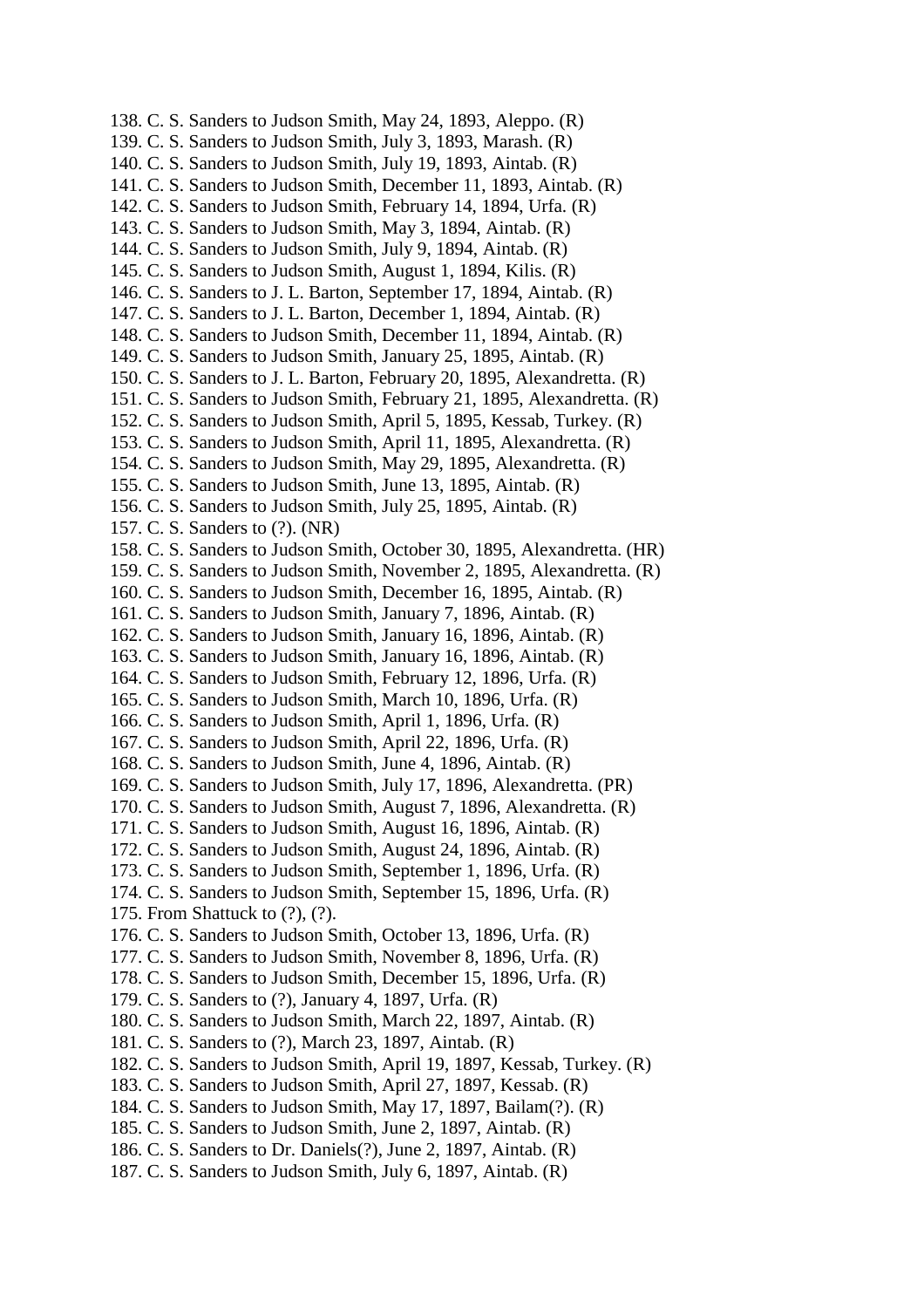- 188. C. S. Sanders to Dr. Daniels(?), July 6, 1897, Aintab. (R)
- 189. C. S. Sanders to Judson Smith, August 11, 1897, Aintab. (R)
- 190. C. S. Sanders to E. E. Shong, September 5, 1897, Bailam(?). (R)
- 191. C. S. Sanders to Judson Smith, September 6, 1897, Bailam(?). (R)
- 192. C. S. Sanders to Judson Smith, September 22, 1897, Aintab. (R)
- 193. C. S. Sanders to E. E. Shong, September 24, 1897, Aintab. (R)
- 194. C. S. Sanders to Judson Smith, October 5, 1897, Urfa. (R)
- 195. C. S. Sanders to Judson Smith, November 24, 1897, Aintab. (R)
- 196. C. S. Sanders to Judson Smith, December 1, 1897, Aintab. (R)
- 197. C. S. Sanders to J. L. Barton, December 1, 1897, Aintab. (R)
- 198. C. S. Sanders to Judson Smith, January 26, 1898, Aintab. (R)
- 199. C. S. Sanders to Judson Smith, February 2, 1898, Aintab. (R)
- 200. C. S. Sanders to Judson Smith, February 4, 1898, Aintab. (R)
- 201. C. S. Sanders to J. L. Barton, February 4, 1898, Aintab. (R)
- 202. Unreadable.
- 203. C. S. Sanders to J. L. Barton, April 27, 1898, Aintab. (R)
- 204. C. S. Sanders to J. L. Barton, May 16, 1898, Aintab. (R)
- 205. C. S. Sanders to Judson Smith, July 28, 1898, Kessab. (R)
- 206. C. S. Sanders to Judson Smith, September 20, 1898, Aintab. (R)
- 207. C. S. Sanders to Judson Smith, October 12, 1898, Aintab. (R)
- 208. C. S. Sanders to Judson Smith, October 19, 1898, Aintab. (R)
- 209. C. S. Sanders to "The Christians of America" received date, November 15, 1898. (R)

210. A letter with undefined characters. It was possibly written in a secret code. There are images that are possibly Ottoman coins.(R)

- 211. C. S. Sanders to E.E. Shong and Dr. Daniels, December 4, 1898, Siverek. (R)
- 212. C. S. Sanders to Judson Smith, December 26, 1898, Aintab. (R)
- 213. C. S. Sanders to Judson Smith, March 1, 1899, Kessab. (R)
- 214. C. S. Sanders to Judson Smith, March 23, 1899, Yoghoonolook(?). (R)
- 215. C. S. Sanders to Judson Smith, April 17, 1899, Aintab. (R)
- 216. C. S. Sanders to Judson Smith, April 20, 1899, Aintab. (R)
- 217. C. S. Sanders to Judson Smith, April 125, 1899, Aintab. (R)
- 218. C. S. Sanders to Judson Smith, June 6, 1899, Aintab. (R)
- 219. C. S. Sanders to Judson Smith, August 30, 1899, Aintab. (R)
- 220. C. S. Sanders to Judson Smith, December 2, 1899, Aintab. (PR)
- 221. C. S. Sanders to Dr. Daniels, December 4, 1899, Aintab. (R)
- 222. C. S. Sanders to Judson Smith, December 18, 1899, Aintab. (R)
- 223. C. S. Sanders to J. L. Barton, December 18, 1899, Aintab. (R)

224. C. S. Sanders to Committee on Self-Support, Ecumenical Conference on Foreign

- Missions, December 18, 1899, Aintab. (R)
- 225. C. Shattuck to Judson Smith, February 4, 1890, Marash. (R)
- 226. C. Shattuck to Judson Smith, February 21, 1890, Marash. (R)
- 227. C. Shattuck to Judson Smith, April 2, 1890, Marash. (R)
- C. Shattuck to Judson Smith, March 10, 1890, Marash. (R)
- 228. C. Shattuck to Judson Smith, May 19, 1890, Marash. (R)
- 229. C. Shattuck to Judson Smith, June 10, 1890, Marash. (R)
- 230. C. Shattuck to Judson Smith, July 21, 1890, at sea. (R)
- 231. C. Shattuck to Judson Smith, October 13, 1890, Marash. (R)
- 232. C. Shattuck to Judson Smith, December (?), 1890, Marash. (R)
- 233. C. Shattuck to Judson Smith, March 14, 1891, Marash. (R)
- 234. C. Shattuck to " Sec'ys of W.B.M.I., June 15, 1891, Marash. (R)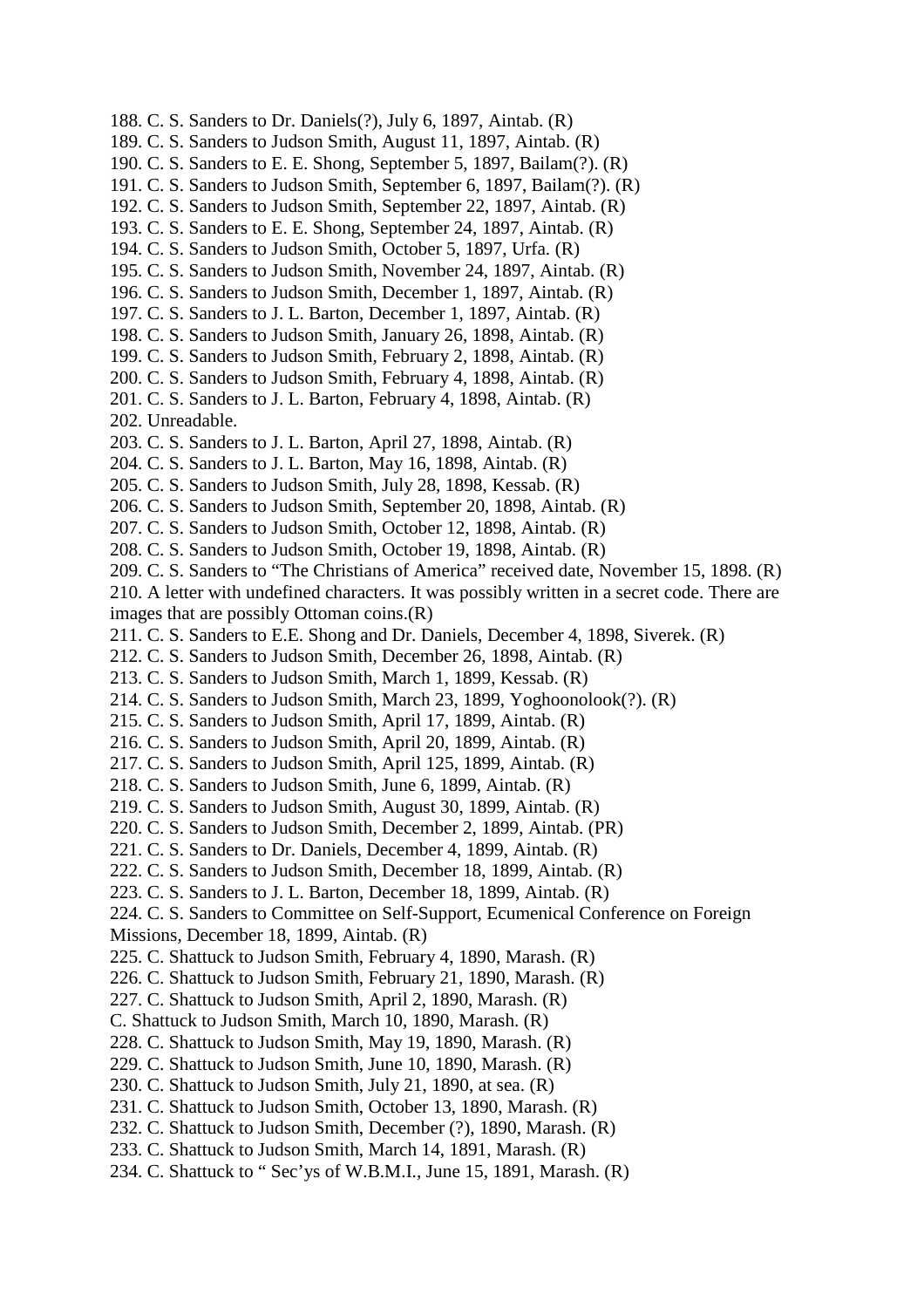- 235. C. Shattuck to Judson Smith, June 15, 1891, Marash. (R)
- C. Shattuck to " the members of our mission", October 13, 1891, Marash. (R)
- 236. C. Shattuck to Judson Smith, November 124, 1891, Marash. (R)
- 237. C. Shattuck to Judson Smith, December 8, 1891, (?). (R)
- 238. C. Shattuck to Alden(?), January 9, 1892, Marash. (R)
- 239. C. Shattuck to Judson Smith, February 10, 1892, Marash. (R)
- 240. C. Shattuck to Judson Smith, February 27, 1892, Marash. (R)
- 241. C. Shattuck to Judson Smith, April 26, 1892, Marash. (R)
- 242. C. Shattuck to Judson Smith, May 10, 1892, Marash. (R)
- 243. C. Shattuck to Judson Smith, May 19, 1892, Marash. (R)
- 244. A letter written in a secret code. (R)
- 245. C. Shattuck to Judson Smith, July 19, 1892, Marash. (PR)
- 246. C. Shattuck to Judson Smith, July 28, 1892, Aintab. (R)
- 247. C. Shattuck to Judson Smith, October 19, 1892, Urfa. (R)
- 248. C. Shattuck to Judson Smith, December 6, 1892, Urfa. (R)
- 249. C. Shattuck to Judson Smith, January 25, 1893, Urfa. (R)
- 250. C. Shattuck to (?). (NR)
- 251. C. Shattuck to Alden(?), February 20, 1893, Urfa. (R)
- 252. C. Shattuck to Mission Members, April 25, 1893, Marash. (R)
- 253. Unreadable.
- 254. C. Shattuck to Judson Smith, May 3, 1893, Urfa. (R)
- 255. C. Shattuck to Judson Smith, June 13, 1893, Harpoud(?), Turkey. (R)
- 256. C. Shattuck to Judson Smith, June 19, 1893, Harpoud(?), Turkey. (R)
- 257. C. Shattuck to Judson Smith, September 2, 1893, Harpoud(?), Turkey. (R)
- 258. C. Shattuck to Judson Smith, September 26, 1893, Urfa. (R)
- 259. C. Shattuck to J. F. Temple, January 20, 1894, Urfa. (R)
- 260. C. Shattuck to Judson Smith, January 24, 1894, Urfa. (R)
- 261. C. Shattuck to Judson Smith, received date February 20, 1894, Urfa. (R)
- 262. C. Shattuck to Judson Smith, February 24, 1894, Urfa. (R)
- 263. C. Shattuck to Judson Smith, July 11, 1894, Urfa. (R)
- 264. C. Shattuck to Judson Smith, December 4, 1894, Urfa. (R)
- 265. C. Shattuck to Judson Smith, March 2, 1895, Urfa. (R)
- 266. C. Shattuck to Judson Smith, May 6, 1895, Urfa. (R)
- 267. C. Shattuck to Miss Bartlett, May 6, 1895, Urfa. (R)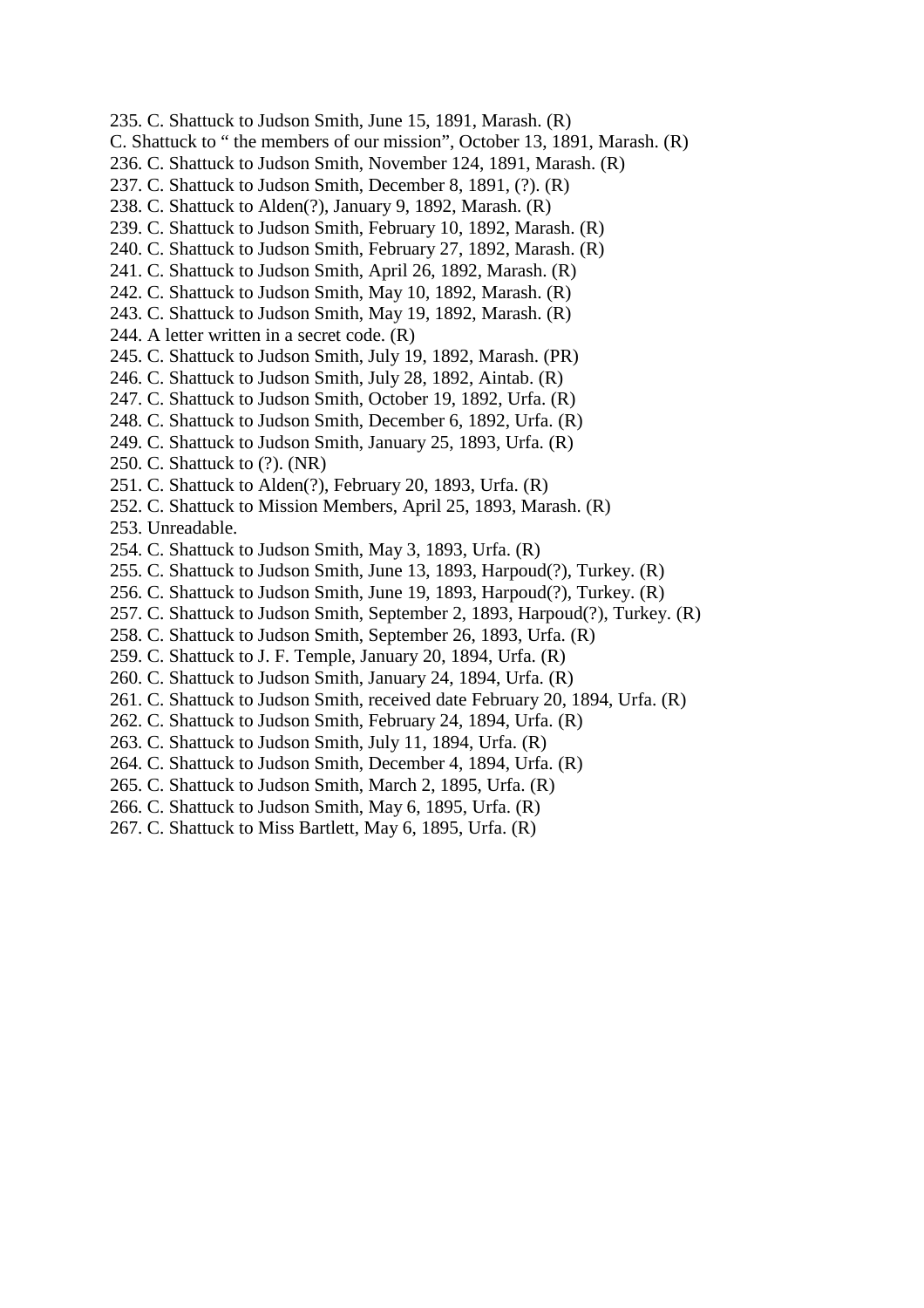#### REEL 659

SUBMITTED BY: Evrim Türkçelik SUBMITTED TO: Department of History PROJECT TERM: December 2003

BIBLIOGRAPHICAL AND PHYSICAL INFORMATION

DOCUMENT TYPE: Microfilm

REFERENCE: Vol. 14 – Central Turkey Mission 1890- 1899

BV 2410.A4 1984 Reel 659

DEGREE OF READIBILITY: Readable (R), Partially Readable (PR), Hardly Readable (HR), Not Readable (NR)

CONTENT: Letters

- 1. Corinna Shattuck to Judson Smith, July 9, 1895, Urfa. (R)
- 2. Corinna Shattuck to (?), August (?) , 1895, Urfa. (R)
- 3. Corinna Shattuck to Judson Smith, August 10, 1895, Urfa. (R)
- 4. Corinna Shattuck to Judson Smith, October 5, 1895, Urfa. (R)
- 5. Corinna Shattuck to Judson Smith, October 8, 1895, Urfa. (R)
- 6. Corinna Shattuck to "Friends", October 28, 1895, Urfa. (R)
- 7. Corinna Shattuck to "Friends", November 4, 1895, Urfa. (R)
- 8. Corinna Shattuck to Judson Smith, November 19, 1895, Urfa. (R)
- 9. Corinna Shattuck to Judson Smith, December 31, 1895, Urfa. (R)
- 10. Corinna Shattuck to "Friends", January 1, 1896, Urfa. (R)
- 11. Corinna Shattuck to Judson Smith, February 1, 1896, Urfa. (R)
- 12. Corinna Shattuck to (?), March 22, 1896, Urfa. (R)
- 13. Corinna Shattuck to "Friends", April 5, 1896, Urfa. (R)
- 14. Corinna Shattuck to "Friends", April 22, 1896, Urfa. (PR)
- 15. Corinna Shattuck to (?), April (?), 1896, filed July 24, Urfa. (R)
- 16. Corinna Shattuck to Judson Smith, May 20, 1896, Urfa. (R)
- 17. Corinna Shattuck to Judson Smith, August 12, 1896, Urfa. (R)
- 18. Corinna Shattuck to Judson Smith, December 29, 1896, Urfa. (R)
- 19. Corinna Shattuck to M. H. Hiteherk(?), February 2, 1897, Urfa. (R)

20. February 16, 1897.

21. Corinna Shattuck to Prioni(?), February 16, 1897, Urfa. (R)

22. Corinna Shattuck to the Members of Central Turkey Mission (C.T.M.), February 16, 1897, Urfa. (R)

- 23. Corinna Shattuck to Judson Smith, March 21, 1897, Urfa. (R)
- 24. Corinna Shattuck to Louis Klopsch, proprietor Xian Herald, March 23, 1897, Urfa. (R)
- 25. Corinna Shattuck to Judson Smith and J. L. Barton, April 13, 1897, Urfa. (R)
- 26. Corinna Shattuck to Judson Smith, May 4, 1897, Urfa. (R)
- 27. Corinna Shattuck to Judson Smith, May 11, 1897, Urfa. (R)
- 28. Corinna Shattuck to Judson Smith, May 18, 1897, Urfa. (R)
- 29. (?) to Corinna Shattuck , May 21, 1897, New York City. (R)
- 30. Corinna Shattuck to Judson Smith and J. L. Barton, June 22, 1897, Urfa. (R)
- 31. Corinna Shattuck to Judson Smith, July 20, 1897, Urfa. (R)
- 32. Corinna Shattuck to Christian Herald Friends, July 20, 1897, Urfa. (R)
- 33. Corinna Shattuck to Judson Smith, September 27, 1897, Urfa. (R) (Small letter attached).
- 34. Corinna Shattuck to Christian Herald Friends (C. H. F.), October 26, 1897, Urfa. (R)
- 35. Corinna Shattuck to Judson Smith, December 7, 1897, Urfa. (R)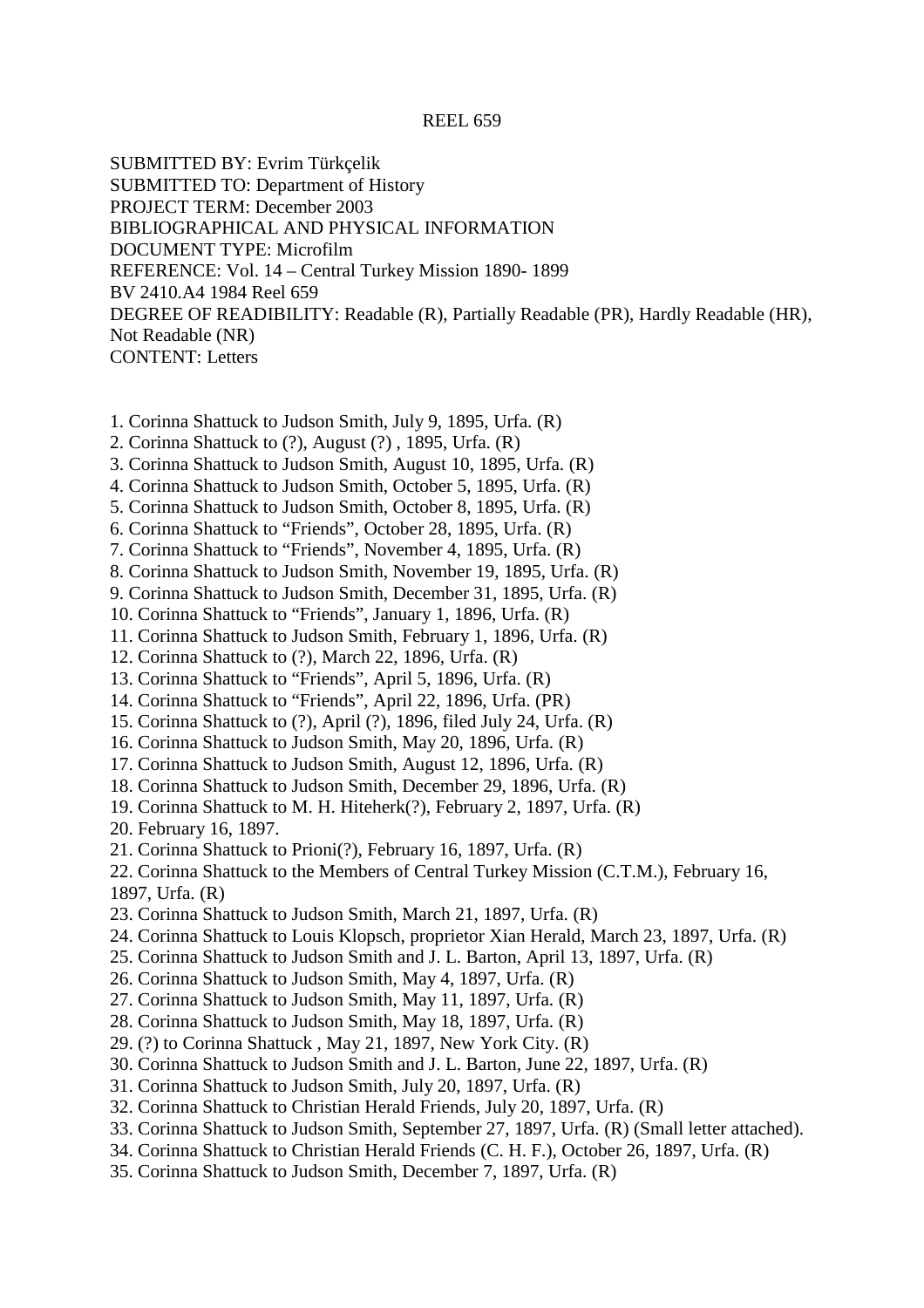- 36. Corinna Shattuck to C.H.F., December 7, 1897, Urfa. (R)
- 37. Corinna Shattuck to Judson Smith, January 25, 1898, Urfa. (R)
- 38. Corinna Shattuck to "Friends", received March 21, 1898, Urfa. (R)
- 39. Corinna Shattuck to Judson Smith, April 12, 1898, Urfa. (R)
- 40. Corinna Shattuck to Judson Smith, August 30, 1898, Urfa. (R)
- 41. Corinna Shattuck to ABCFM, October 11, 1898, Urfa. (R)
- 42. Corinna Shattuck to Secretaries, January 17, 1899, Urfa. (R)
- 43. Corinna Shattuck to (?), January 30, 1899, Urfa. (HR)
- 44. Corinna Shattuck to Secretaries, January 31, 1899, Urfa. (R)
- 45. Corinna Shattuck to Judson Smith, May 16, 1899, Urfa. (R) Corinna Shattuck to "Friends and Co-workers", January 25, 1899, Urfa. (R)
- 46. Corinna Shattuck to Judson Smith, October 17, 1899, Urfa. (R)
- 47. Corinna Shattuck to Judson Smith, November 14, 1899, Urfa. (R)
- 48. F. D. Shepard to N. G. Clark (?), January 10, 1890, Aintab. (R)
- 49. F. D. Shepard to Judson Smith, May 28, 1890, Aintab. (R)
- 50. F. D. Shepard to Judson Smith, December 30, 1890, Aintab. (R)
- 51. F. D. Shepard to Judson Smith, January 20, 1891, Aintab. (R)
- 52. F. D. Shepard to Judson Smith, November 25, 1891, Aintab. (R)
- 53. F. D. Shepard to Judson Smith, January (?), 1892, Aintab. (R)
- 54. F. D. Shepard to Judson Smith, May 5, 1892, Aintab. (R)
- 55. F. D. Shepard to Judson Smith, May 27, 1892, Aintab. (R)
- 56. F. D. Shepard to Judson Smith, May 28, 1892, Aintab. (R)
- 57. F. D. Shepard to Judson Smith, July 13, 1892, Aintab. (R)
- 58. F. D. Shepard to Judson Smith, August 28, 1892, Aintab. (R)
- 59. F. D. Shepard to Judson Smith, November 7, 1892, Aintab. (R)
- 60. F. D. Shepard to Judson Smith, June 29, 1893, Aintab. (R)
- 61. F. D. Shepard to Judson Smith, March 19, 1893, Aintab. (R)
- 62. F. D. Shepard to Judson Smith, June 30, 1893, Ann Arbor(?). (R)
- 63. F. D. Shepard to Judson Smith, December 8, 1893, Malone(?). (R)
- 64. F. D. Shepard to Judson Smith, January 2, 1894, Brooklyn. (R)
- 65. F. D. Shepard to Judson Smith, February 1, 1894, Brooklyn. (R)
- 66. F. D. Shepard to Judson Smith, (?), Brooklyn. (R)
- 67. F. D. Shepard to Judson Smith, May 19, 1894, Brooklyn. (R)
- 68. F. D. Shepard to Judson Smith, May 28, 1894, Brooklyn. (R)
- 69. F. D. Shepard to Judson Smith, June 19, 1894, New York, Bible House. (R)
- 70. F. D. Shepard to J. L. Barton, October 9, 1894, Aintab. (R)
- 71. F. D. Shepard to Judson Smith, February 20, 1895, Aintab. (R)
- 72. F. D. Shepard to Judson Smith, July 16, 1895, Marash. (R)
- 73. F. D. Shepard to Judson Smith, September 19, 1895, Aintab. (R)
- 74. F. D. Shepard to Judson Smith, November 18, 1895, Aintab. (R)
- 75. F. D. Shepard to Judson Smith, January 1, 1896, Aintab. (R)
- 76. F. D. Shepard to Judson Smith, August 5, 1897, Aintab. (R)
- 77. F. D. Shepard to Judson Smith, October 25, 1897, Aintab. (R)

78. Robert H. West to the President of Central Turkey College, December 1, 1897, Beirut, Syria. (R)

- 79. F. D. Shepard to Judson Smith, January 4, 1898, Aintab. (R)
- 80. F. D. Shepard to Judson Smith, February 8, 1898, Aintab. (R)
- 81. F. D. Shepard to Judson Smith, February 15, 1898, Aintab. (R)
- 82. F. D. Shepard to J. L. Barton, March 9, 1898, Aintab. (R)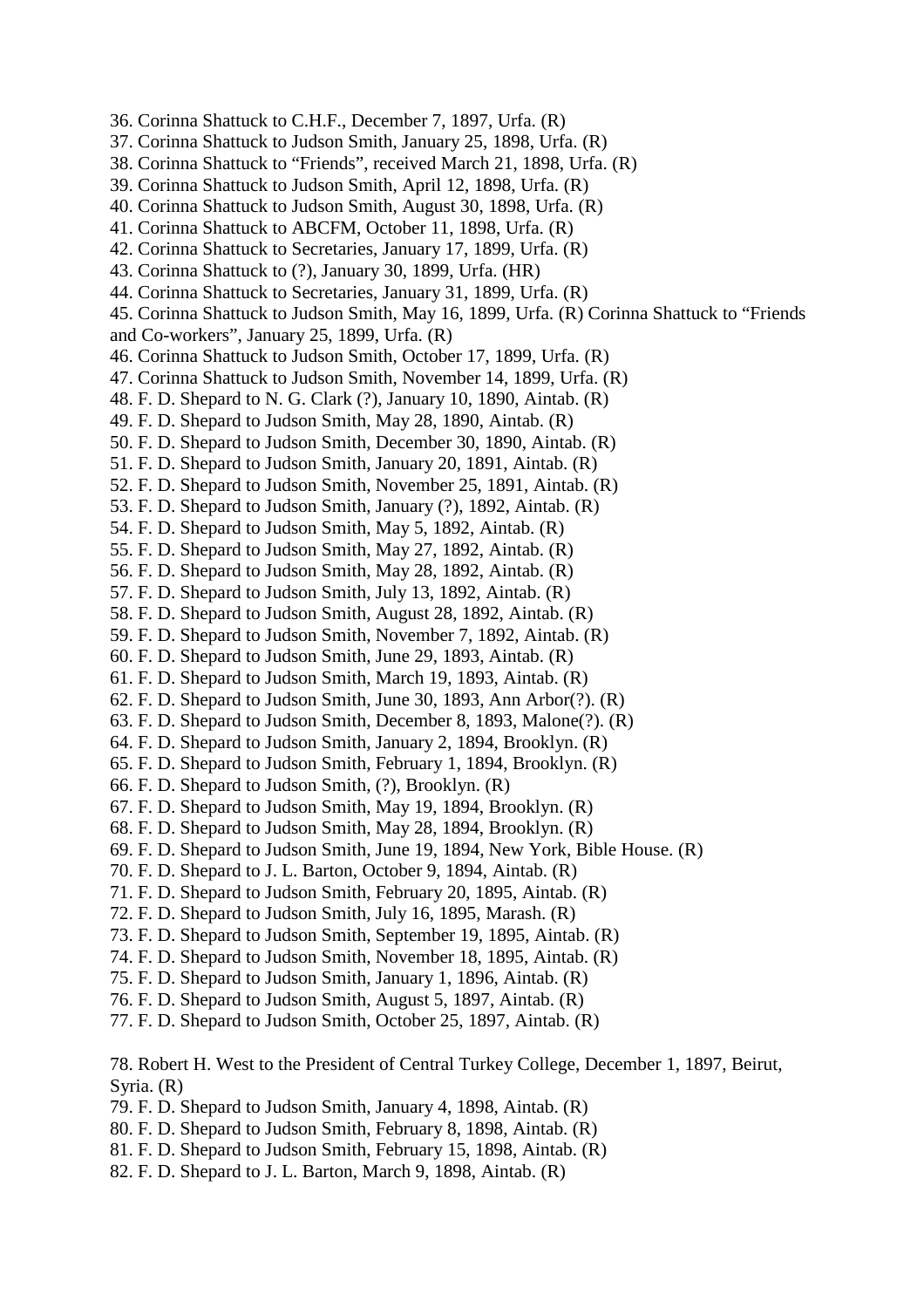- 83. F. D. Shepard to J. L. Barton, March 14, 1898, Aintab. (R)
- 84. F. D. Shepard to J. L. Barton, April 25, 1898, Aintab. (R)
- 85. F. D. Shepard to J. L. Barton, July 5, 1898, Aintab. (R)
- 86. F. D. Shepard to J.L. Barton, July 11, 1898, Aintab. (R)
- 87. F. D. Shepard to Judson Smith, October 11, 1898, Aintab. (R)
- 88. F. D. Shepard to Judson Smith, January 18, 1899, Aintab. (R)
- 89. F. D. Shepard to Judson Smith, March 23, 1899, Aintab. (R)
- 90. F. D. Shepard to Judson Smith, July 3, 1899, Aintab. (R)
- 91. F. D. Shepard to Judson Smith, September 19, 1899, Aintab. (R)
- 92. F. D. Shepard to Judson Smith, September 26, 1899, Aintab. (R)

93. Fannie A. Shepard to (?), April 23, 1898, Oberlin. (NR)

- 94. Charlotte D. Spencer to Judson Smith, August 16, 1899, (?). (R) 95. Charlotte D. Spencer to Judson Smith, November 3, 1899, Hadjin, Turkey. (R)
- 96. Agnes E. Swenson to J. L. Barton, August (?), Chicago. (HR)
- 97. Agnes E. Swenson to Miss Wingate, January 5, 1895, Hadjin. (R)
- 98. Agnes E. Swenson to Judson Smith, January 5, 1895, Hadjin. (R)
- 99. Agnes E. Swenson to Judson Smith, June 20, 1895, Aintab. (R)
- 100.Agnes E. Swenson to Judson Smith, rec. date December 23 (?), Hadjin. (R)
- 101.Agnes E. Swenson to Judson Smith, October 30, 1897, Hadjin. (R)

102. F. W. Macallum (?) to Judson Smith, December 28, 1897, Marash. (R)

- 103. F. W. Macallum to William S. Dodd, December 10, 1897, Hadjin. (R)
- 104. Eula G. Dales (?) to the Members of C.T.M., December 11, 1897, Hadjin. (R)
- 105. Agnes E. Swenson to Judson Smith, filed in August 2, 1898, Chicago. (R)
- 106. Elizabeth M. Frowbridge to Judson Smith, May 12, 1891, Faribaulllo (?). (R)
- 107. Elizabeth M. Frowbridge to Judson Smith, June 16, 1891, New York. (R)
- 108. Elizabeth M. Frowbridge to Judson Smith, June 26, 1891, New York. (R)
- 109. Elizabeth M. Frowbridge to Judson Smith, October 26, 1891, Aintab. (R)
- 110. Elizabeth M. Frowbridge to Judson Smith, January 13, 1892, Aintab. (R)
- 111. Elizabeth M. Frowbridge to Judson Smith, April 11, 1892, Aintab. (R)
- 112. Elizabeth M. Frowbridge to Judson Smith, August 29, 1892, Aintab. (R)
- 113. Elizabeth M. Frowbridge to Judson Smith, December 14, 1892, Aintab. (R)
- 114. Elizabeth M. Frowbridge to Judson Smith, March 8, 1893, Aintab. (R)
- 115. Concerning Elizabeth M. Frowbridge, May 19, 1893, Aintab. (R)
- 116. Elizabeth M. Frowbridge to Judson Smith, June 12, 1893, Aintab. (R)
- 117. Elizabeth M. Frowbridge to Judson Smith, October 7, 1893, Aintab. (R)
- 118. Elizabeth M. Frowbridge to Judson Smith, December 13, 1893, Aintab. (R)
- 119. Elizabeth M. Frowbridge to Judson Smith, February 21, 1894, Aintab. (R)
- 120. Elizabeth M. Frowbridge to Judson Smith, July 4, 1894, Aintab. (R)
- 121. Elizabeth M. Frowbridge to J. L. Barton, October 24, 1894, Aintab. (R)
- 122. Elizabeth M. Frowbridge to Judson Smith, January 30, 1895, Aintab. (R)
- 123. Elizabeth M. Frowbridge to Judson Smith, October 16, 1895, Aintab. (R)
- 124. Elizabeth M. Frowbridge to Judson Smith, October 20, 1896, Aintab. (R)
- 125. Elizabeth M. Frowbridge to Judson Smith, July 1, 1897, Aintab. (R)
- 126. Elizabeth M. Frowbridge to (?), July 5, 1897, Aintab. (R)
- 127. Elizabeth M. Frowbridge to Judson Smith, October 19, 1897, Aintab. (R)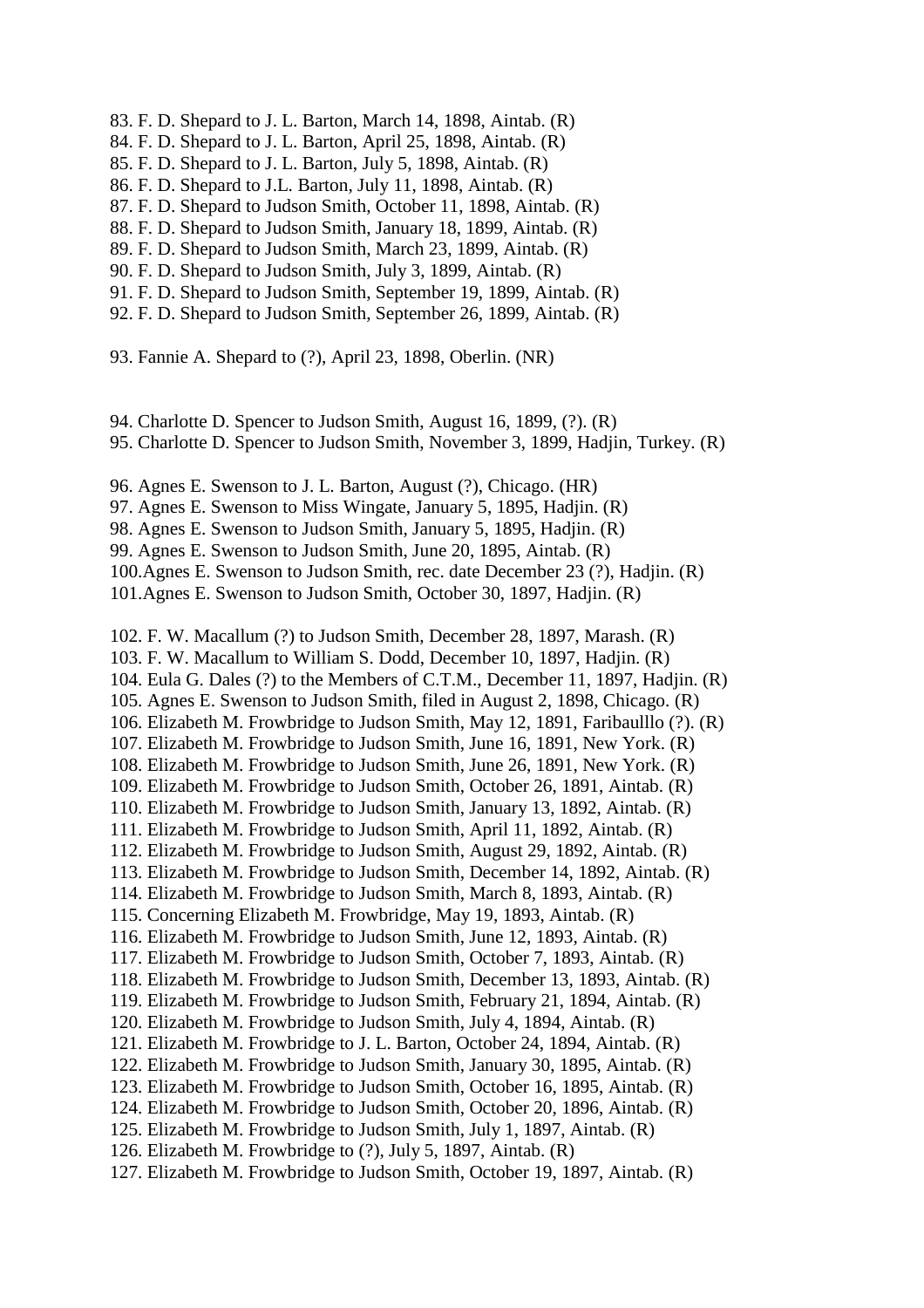- 128. Elizabeth M. Frowbridge to (?), February 3, 1898, Aintab. (NR)
- 129. Elizabeth M. Frowbridge to Judson Smith, February 14, 1898, Aintab. (R)
- 130. Elizabeth M. Frowbridge to Mr. Wilkins, July 25, 1898, Bible House, Constantinople. (R)
- 131. Elizabeth M. Frowbridge to Mr. Wilkins, July 26, 1898, Constantinople. (R)
- 132. Elizabeth M. Frowbridge to Judson Smith, September 20, 1899, Constantinople. (R)
- 133. Lizzie S. Webb to Judson Smith, January 10, 1890, Adana. (R)
- 134. Lizzie S. Webb to Judson Smith, May 5, 1890, Adana. (R)
- 135. Lizzie S. Webb to Judson Smith, August 1, 1890, Adana. (R)
- 136. Lizzie S. Webb to Judson Smith, December 9, 1890, Adana. (R)
- 137. Lizzie S. Webb to Judson Smith, January 10, 1891, Adana. (R)
- 138. Lizzie S. Webb to Judson Smith, March 20, 1891, Adana. (R)
- 139. Lizzie S. Webb to Judson Smith, June 24, 1891, (?), Turkey. (R)
- 140. Lizzie S. Webb to Judson Smith, December 19, 1891, Adana. (R)
- 141. Lizzie S. Webb to Judson Smith, February 27, 1892, Adana. (R)
- 142. Lizzie S. Webb to Wingate, March (?), 1892, Adana. (R)
- 143. Lizzie S. Webb to Judson Smith, July14, 1892, Aintab. (R)
- 144. Lizzie S. Webb to Judson Smith, May 6, 1893, Adana. (R)
- 145. Lizzie S. Webb to Judson Smith, July 10, 1893, Marash. (R)
- 146. Lizzie S. Webb to Judson Smith, October 28, 1893, Adana. (R)
- 147. Lizzie S. Webb to Judson Smith, February 18, 1894, Adana. (R)
- 148. Lizzie S. Webb to Judson Smith, April 23, 1894, Adana. (R)
- 149. Lizzie S. Webb to Judson Smith, November 29, 1894, Adana. (R)
- 150. Lizzie S. Webb to Judson Smith, March 1, 1895, Adana. (R)
- 151. Unreadable
- 152. Lizzie S. Webb to Miss Pollock, April 4, 1895, Adana. (R)
- 153. Lizzie S. Webb to Judson Smith, July 1, 1895, London. (HR)
- 154. Lizzie S. Webb to Judson Smith, February 18, 1896, Chicago. (R)
- 155. Lizzie S. Webb to Judson Smith, April 22, 1896, Philadelphia. (R)
- 156. Lizzie S. Webb to Judson Smith, May 24, 1896, Philadelphia. (R)
- 157. Lizzie S. Webb to Judson Smith, June 8, 1896, Oxford. (HR)
- 158. Lizzie S. Webb to Judson Smith, September 8, 1896, (?). (HR)
- 159. Lizzie S. Webb to Judson Smith, August 16, 1897, Syria. (R)
- 160. Lizzie S. Webb to Judson Smith, November 16, 1897, Adana. (R)
- 161. Lizzie S. Webb to Judson Smith, December 29, 1897, Adana. (R)
- 162. Lizzie S. Webb to Judson Smith, November 19, 1898, Adana. (R)
- 163. L. Foreman (?) to the Members of C.T.M., December 24, 1898, Adana. (R)
- 164. F. W. Macallum to Webb, January 14, 1899, Aintab. (R)
- 165. Lizzie S. Webb to Members, rec. January 18, 1899, Adana. (R)
- 166. Lizzie S. Webb to Judson Smith, February 10, 1899, Adana. (R)
- 167. Lizzie S. Webb to Judson Smith, April 25, 1899, Adana. (R)
- 168. Lizzie S. Webb to Judson Smith, July 26, 1899, (?), Turkey. (R)
- 169. Mary G. Webb, unreadable
- 170. Mary G. Webb, unreadable
- 171. Mary G. Webb, unreadable
- 172. Mary G. Webb, unreadable
- 173. Mary G. Webb, unreadable
- 174. Mary G. Webb to Judson Smith, March 27, 1890, Philadelphia. (UR)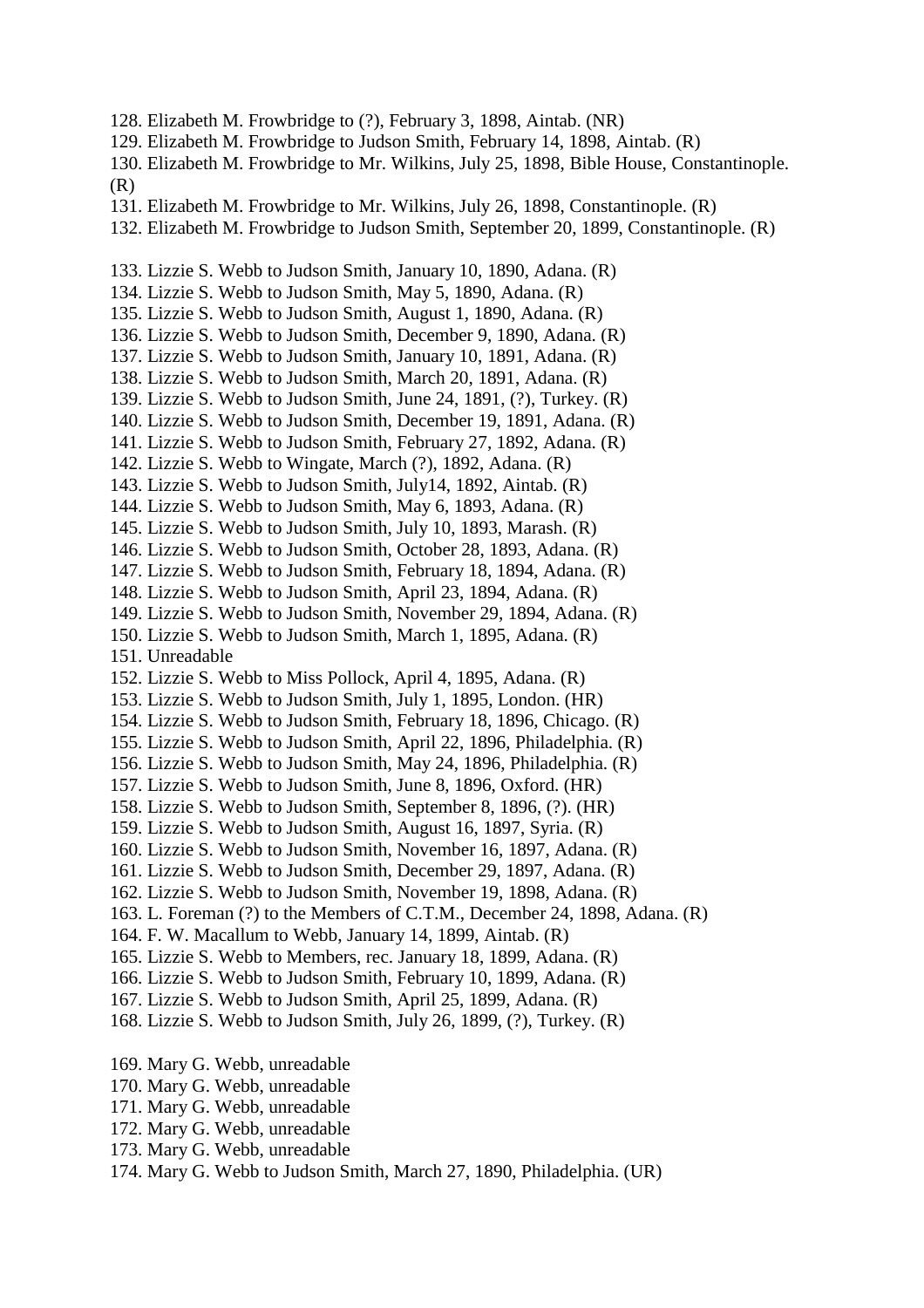- 175. Mary G. Webb to Judson Smith, April 10, 1890, Philadelphia. (UR)
- 176. Mary G. Webb, unreadable.
- 177. Mary G. Webb to Judson Smith, July 14, 1890, (?). (UR)
- 178. Mary G. Webb to Judson Smith, January 2, 1891, Adana. (HR)
- 179. Mary G. Webb to Judson Smith, October 17, 1891, Adana. (R)
- 180. Mary G. Webb to Judson Smith, August 10, 1895, (?), Turkey. (R)
- 181. Mary G. Webb to the Members of C.T.M.
- 182. Mary G. Webb to Judson Smith, May 31, 1899, Philadelphia. (R)
- 183. Mary G. Webb to Judson Smith, June 17, 1899, Clifton Springs. (R)
- 184. Mary G. Webb to Judson Smith, August 22, 1899, Clifton Springs. (R)
- 185. Mary G. Webb to Judson Smith, September 14, 1899, Clifton Springs. (R)
- 186. Mary G. Webb to Judson Smith, October 2, 1899, Clifton Springs. (R)
- 187. Mary G. Webb to Judson Smith, October 28, 1899, Clifton Springs. (R)
- 188. Mary G. Webb to Judson Smith, November 27, 1899, Clifton Springs. (R)
- 189. Henrietta Weet to Judson Smith, June 14, 1890, Aintab. (R)
- 190. Henrietta Weet to Judson Smith, July 21, 1890, Marash. (R)
- 191. Henrietta Weet to Judson Smith, September 3, 1891, Aintab. (R)
- 192. Henrietta Weet to Judson Smith, October 12, 1891, Urfa. (R)
- 193. Henrietta Weet to Judson Smith, November 25, 1891, Urfa. (R)
- 194. Henrietta Weet to Judson Smith, December 25, 1891, Urfa. (R)
- 195. Henrietta Weet to Judson Smith, January 5, 1892, Urfa. (R)
- 196. Henrietta Weet, January 25, 1892, circular vote. (R)
- 197. Edurie S. Williams (?) to Judson Smith, May 12, 1892, Aintab. (R)
- 198. Edurie S. Williams to Judson Smith, May 15, 1892, Aintab. (R)
- 199. Edurie S. Williams to Judson Smith, May 15, 1892, Aintab. (R)
- 200. Edurie S. Williams to M. G. Clark, May 25, 1892, Aintab. (R)
- 201. Edurie S. Williams to Judson Smith, June 3, 1892, Aintab. (R)
- 202. Edurie S. Williams to the Prudential Committee of the A.B.C.F.M., June 3, 1892, Aintab. (R)
- 203. Edurie S. Williams to Judson Smith, June 7, 1892, Aintab. (R)
- 204. Edurie S. Williams to M. G. Clark, June 7, 1892, Aintab. (R)
- 205. Frances L. Williams to Judson Smith, May 15, 1892, Aintab. (R)
- 206. Frances L. Williams to Prudential Committee, May 31, 1892, Aintab. (R)

#### **NATIVES**

- 207. A. A. Altoumyan (?) to Sec. of A.B.C.F.M, January 20, 1890, Ireland. (R)
- 208. Concerning Altoumyan, J. D. Shepard, December 4 1889, Aintab. (R)
- 209. Hampatsoom Askjian (?) to Judson Smith, September 17, 1890, Marash. (R)
- 210. Alexander Bezjian (?) to Christi(?) , July 15, 1891, Aintab. (R)
- 211. Alexander Bezjian to Judson Smith, August 5, 1891, Aintab. (R)
- 212. Alexander Bezjian to Judson Smith , September 8, 1891, Aintab. (R)
- 213. Alexander Bezjian to (?), August (?), 1891, Aintab. (HR)
- 214. Alexander Bezjian to Christi (?), October 5, 1891, Aintab. (R)
- 215. Alexander Bezjian to M. G. Clark, February 4, 1892, Aintab. (R)
- 216. Alexander Bezjian to Judson Smith, November 17, 1892, Aintab. (R)
- 217. Alexander Bezjian to Judson Smith, September 7, 1893, Aintab. (R)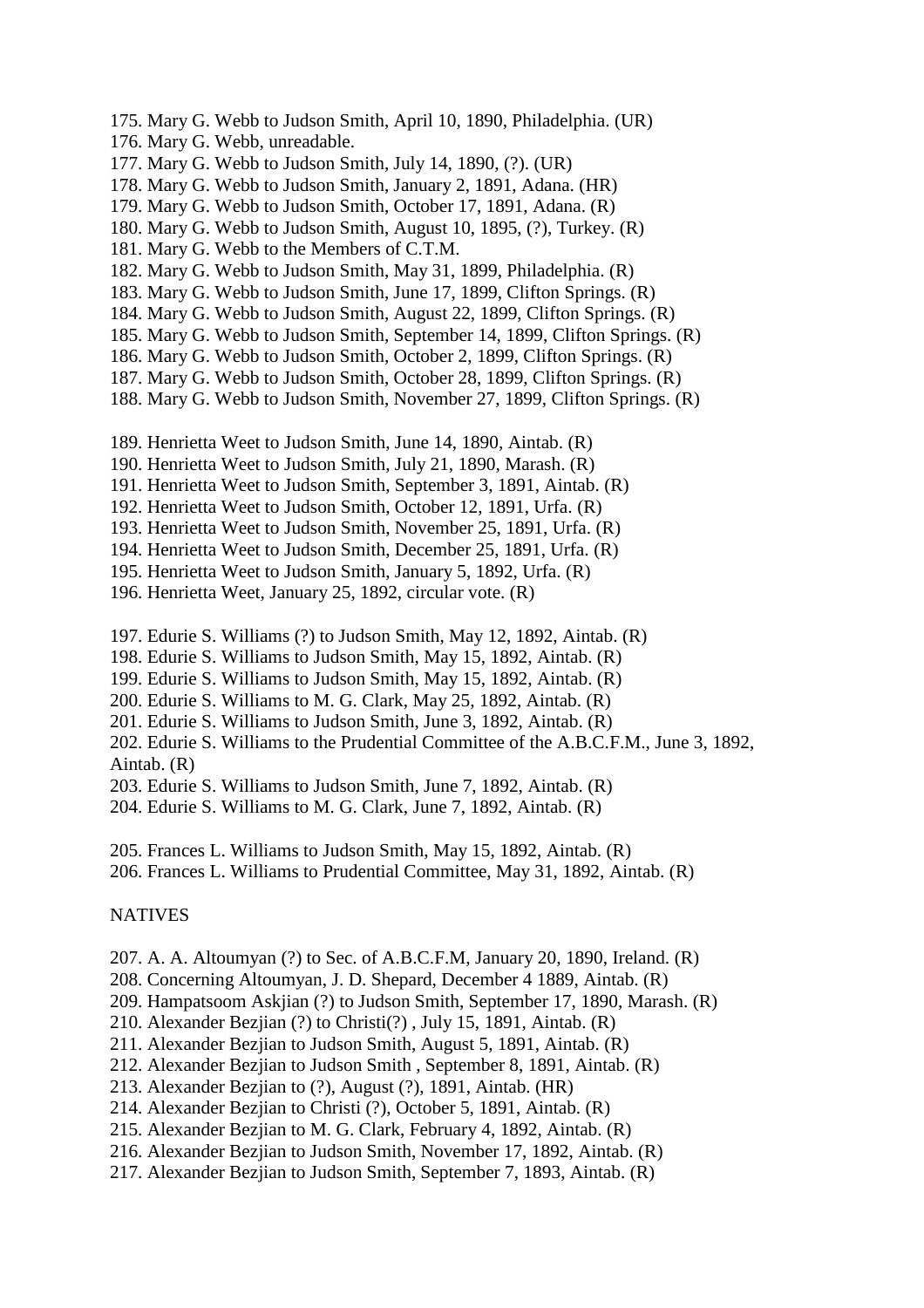- 218. M. Boolgoorjos (?) to Judson Smith, December 15, 1890, Marash. (R)
- 219. M. Boolgoorjos to Judson Smith, January 6, 1892, Marash. (R)
- 220. M. Boolgoorjos (?) to Judson Smith, February 9, 1892, (?), Turkey. (R)
- 221. M. Boolgoorjos (?) to Judson Smith, March 1, 1892, Marash. (R)
- 222. Abraham Chakmakjian (?) to "Brother in the Lord", April 2, 1892, Tarsus, Turkey. (R)
- 223. Abraham Chakmakjian (?) to "Brother in the Lord", rec. September 29, 1892, Tarsus.(R)
- 224. Charbagean (?) to the Congregational Church of Americans, March 31, 1890, (?). (R)
- 225. Donabedian (?) to Prudential Committee of American Board, May 5, 1891, Adana. (R)
- 226. Donabedian, October 1891.
- 227. Arten G. Harootimyan (?) to Judson Smith, May 22, 1895, Marash. (R)
- 228. Unreadable
- 229. (?) to the Members of A.B.C.F.M., June 18, 1894, Adana. (R)
- 230. Hohannes Krikorian to (?), September 3, 1890, Aintab. (R)
- 231. Hohannes Krikorian to the Board of Managers of the Central Turkey College, March 25, 1893, Aintab. (R)
- 232. Hohannes Krikorian to his sister, February 5, 1896, Aintab. (R)
- 233. Niziblian to Mr. Williams, June 1, 1892, Aintab. (R)
- 234. Rejelian to the Prudential Committee of American Board, (?), Hadjin.
- 235. Khoristan Sudeg (?) to "Efendiler", 1891, Aintab. Turkish in Latin letters. (R)
- 236. Explanation for the usage of Latin letters in reading Turkish. (R)
- 237. Simon Terzian (?) to Judson Smith, July 12, 1891, Marash. (R)
- 238. Simon Terzian (?) to Judson Smith, November 17, 1891, Marash. (R)
- 239. Simon Terzian (?) to Judson Smith, March 3, 1893, Marash. (R)
- 240. Letter from Marash, rec. February 25, 1896, Marash. (R)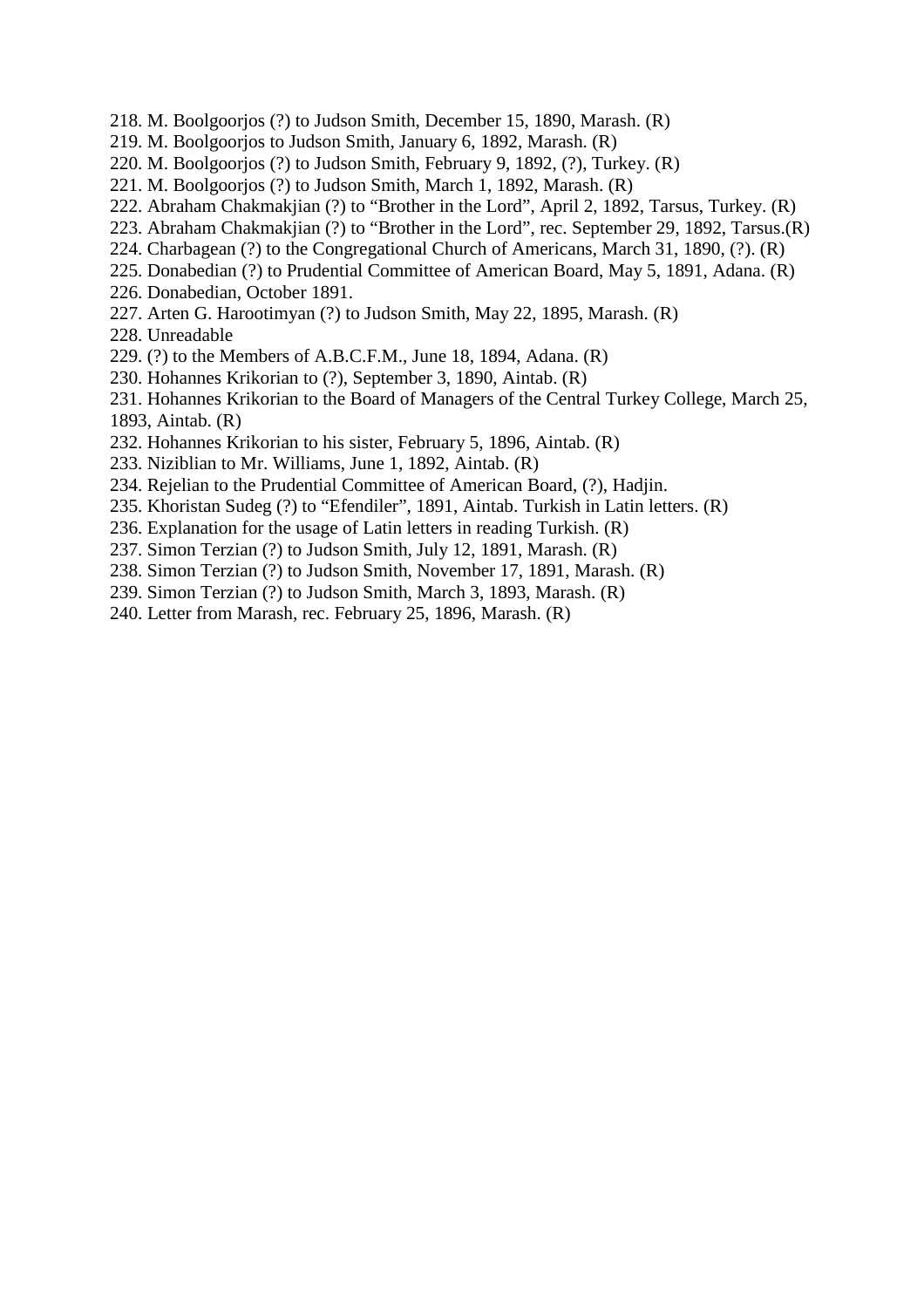## REEL 660

SUBMITTED BY: Evrim Türkçelik SUBMITTED TO: Department of History PROJECT TERM: January 2003 BIBLIOGRAPHICAL AND PHYSICAL INFORMATION DOCUMENT TYPE: Microfilm REFERENCE: Vol. 15 – Central Turkey Mission 1900- 1909 BV 2410.A4 1984 Reel 660 DEGREE OF READIBILITY: Readable (R), Partially Readable (PR), Hardly Readable (HR), Not Readable (NR) CONTENT: Minutes- Mission Meetings, Circular Votes, Mission Letters, Reports, Estimates, Cables, Tables, Adana massacres, articles, reports of Adana station.

#### MINUTES

- 1. 41st Annual Meeting of Central Turkey Mission, June 28, 1900, Marash. (R)
- 2. 42nd Annual Meeting of Central Turkey Mission, June 22, 1901, Aintab. (R)
- 3. 43rd Annual Meeting of Central Turkey Mission, June 23, 1902, Marash. (R)
- 4. 44th Annual Meeting of Central Turkey Mission, June 22, 1903, Aintab. (R)
- 5. Division (?) Appropriations for General Work, July 1903, J. E. Merill. (R)
- 6. 45th Annual Meeting of Central Turkey Mission, June 22, 1904, Marash. (R)
- 7. 46th Annual Meeting of Central Turkey Mission, June 21, 1905, Aintab. (R)
- 8. 47th Annual Meeting of Central Turkey Mission, April 14, 1906, Adana. (R)
- 9. 48th Annual Meeting of Central Turkey Mission, June 24, 1907, Marash. (R)

10. 49th Annual Meeting of Central Turkey Mission, June 19, 1908, Aintab. (R)

#### CIRCULAR VOTES

- 11. Circular vote, January 26, 1900, Marash. (R)
- 12. Circular vote, January 26, 1900, Marash. (R)
- 13. Circular vote, February 1900, Marash. (R)
- 14. "Statement", February 9, 1900, Marash. (R)
- 15. Circular vote, March 7, 1900, Marash. (R)
- 16. Circular vote, March 7, 1900, Marash. (R)
- 17. Circular vote, March 27, 1900, Marash. (R)
- 18. Circular vote, April 1900, Aintab, Marash. (R)
- 19. Circular vote, May 16, 1900, Aintab. (R)
- 20. Circular vote, March 27, 1900, Marash. (R)
- 21. Circular vote, January 15, 1901, Aintab, Urfa. (R)
- 22. Circular vote, January 22, 1901, Aintab. (R)
- 23. Circular vote, January 22, 1901, Aintab. (R)
- 24. Circular vote, January 22, 1901, Aintab. (R)
- 25. Circular vote, January 22, 1901, Aintab. (R)
- 26. Intercessional vote, February 7, 1901, Aintab. (R)
- 27. Circular vote, March 15, 1901, Aintab. (R)
- 28. Circular vote, October 5, 1901, Marash. (R)
- 29. Circular vote, November 6, 1901, Marash. (R)
- 30. Circular vote, January 9, 1903, Hadjin. (R)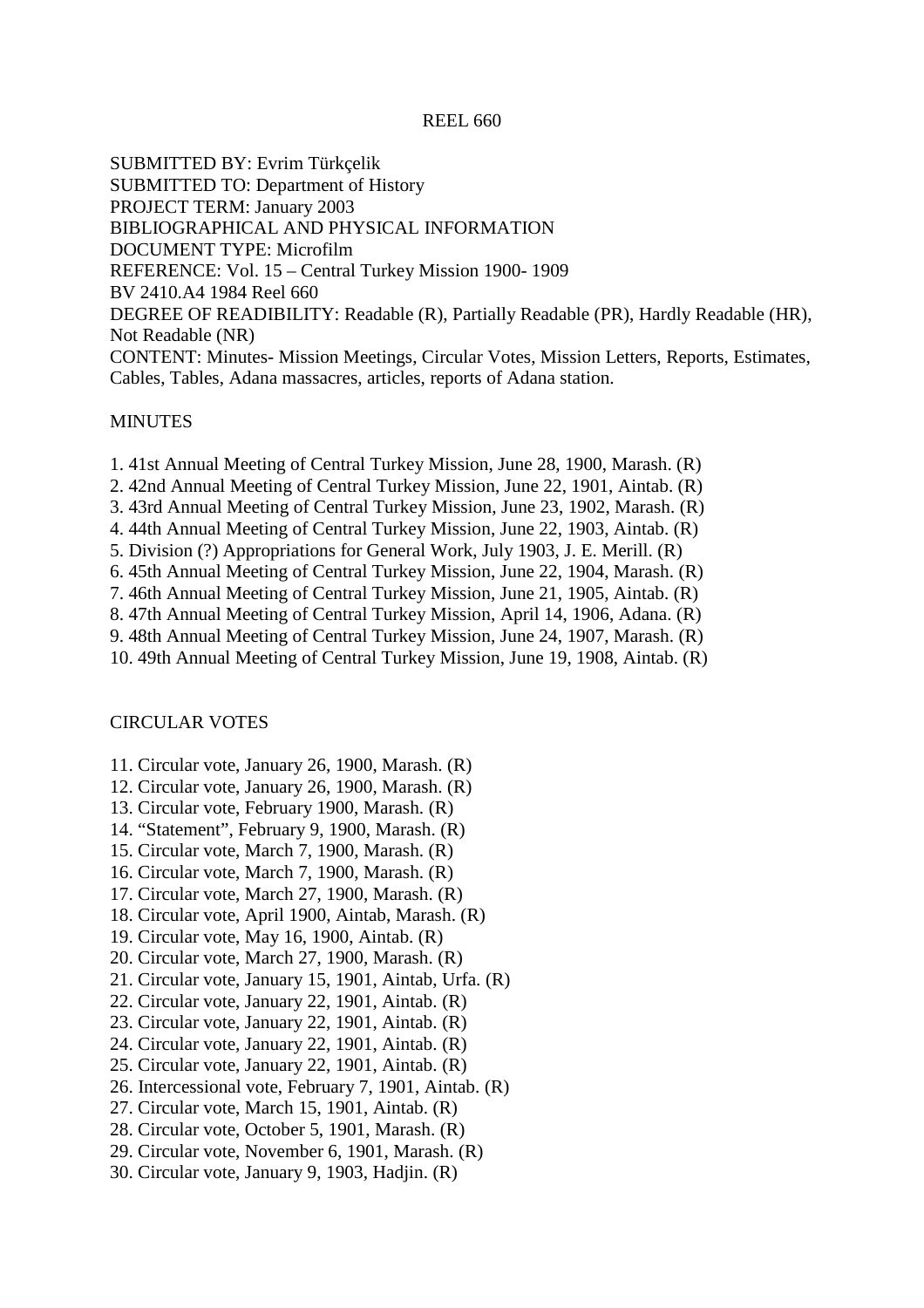- 31. Circular vote, February 26, 1903, Aintab. (R)
- 32. Circular vote, March 9, 1903, Adana. (R)
- 33. Circular Vote (?)
- 34. Circular vote, January 15, 1904, Aintab. (R)
- 35. Letter from F. W. Macallum to Judson Smith, January 16, 1904, Marash. (R)
- 36. Circular vote, January 16, 1904, rec. date February 29, (?). (R)
- 37. Circular vote, April 20, 1904, Aintab. (R)
- 38. Circular vote (?)
- 39. Letter, February 14, 1905, Hadjin. (R)
- 40. Circular vote, (?) Hadjin. (R)
- 41. Circular vote, November 1905, (?). (R)
- 42. Circular vote, February 1906, (?). (R)
- 43. Circular vote, March 1906, Aintab. (R)
- 44. Circular vote, July 5, 1906, Aintab. (R)
- 45. Circular vote, December 1906, (?). (R)
- 46. Circular vote, February 21, 1907, Marash. (R)
- 47. Circular vote, March 1907, (?). (R)
- 48. To the members of the Board of Managers, September 24, 1907, Aintab. (R)
- 49. Circular vote, rec. date November 8, 1907, (?). (R)
- 50. Circular vote, December 6, 1907, Adana, letter by F. W. Macallum, January 30, 1908, Marash. (R)
- 51. Circular vote, January 30, 1908, Marash. (R)
- 52. Circular vote, February 1908, (?). (R)
- 53. Circular vote, February 15, 1908, Marash. (R)
- 54. Circular vote, March 12, 1908, Marash. (R)
- 55. Circular vote, March 12, 1908, Marash. (R)
- 56. Circular vote, April 2, 1908, Marash. (R)
- 57. Circular vote, May 7, 1908, Marash. (R)
- 58. Intercessional Vote, August 20, 1908, (?). (R)
- 59. Intercessional Vote, August 20, 1908, (?). (R)
- 60. Intercessional Vote, February 12, 1909, Marash. (R)
- 61. Statement, May 2, 1909, Marash Theological Seminary. (R)
- 62. Intercessional Vote, May 28, 1909, Marash. (R)
- 63. Intercessional Vote, June 16, 1909, Aintab. (R)
- 64. Intercessional Vote, June 19, 1909, Marash. (R)
- 65. Intercessional Vote, June 30, 1909, (?). (R)
- 66. Concerning Hadjin Station, by W.W. Chambers, July 6, 1909, Aintab. (R)
- 67. Intercessional Vote, July 9, 1909, Urfa. (R)
- 68. Circular vote, July 13, 1909, (?). (R)
- 69. Circular vote, July 16, 1909, (?). (R)
- 70. Circular vote, July 16, 1909, (?). (R)
- 71. Circular vote, July 16, 1909, (?). (R)
- 72. Intercessional Vote, July 31, 1909, Marash. (R)
- Statement, November 29, 1909, Marash. (R)
- 73. For Adana (?), August 30, 1909, Tarsus. (R)
- 74. Circular vote, September 16, 1909, Marash. (R)
- 75. Intercessional Vote, October 8, 1909, Adana. (R)
- 76. Intercessional Vote, November 19, 1909, Marash. (R)
- 77. Intercessional Vote, December 24, 1909, Marash. (R)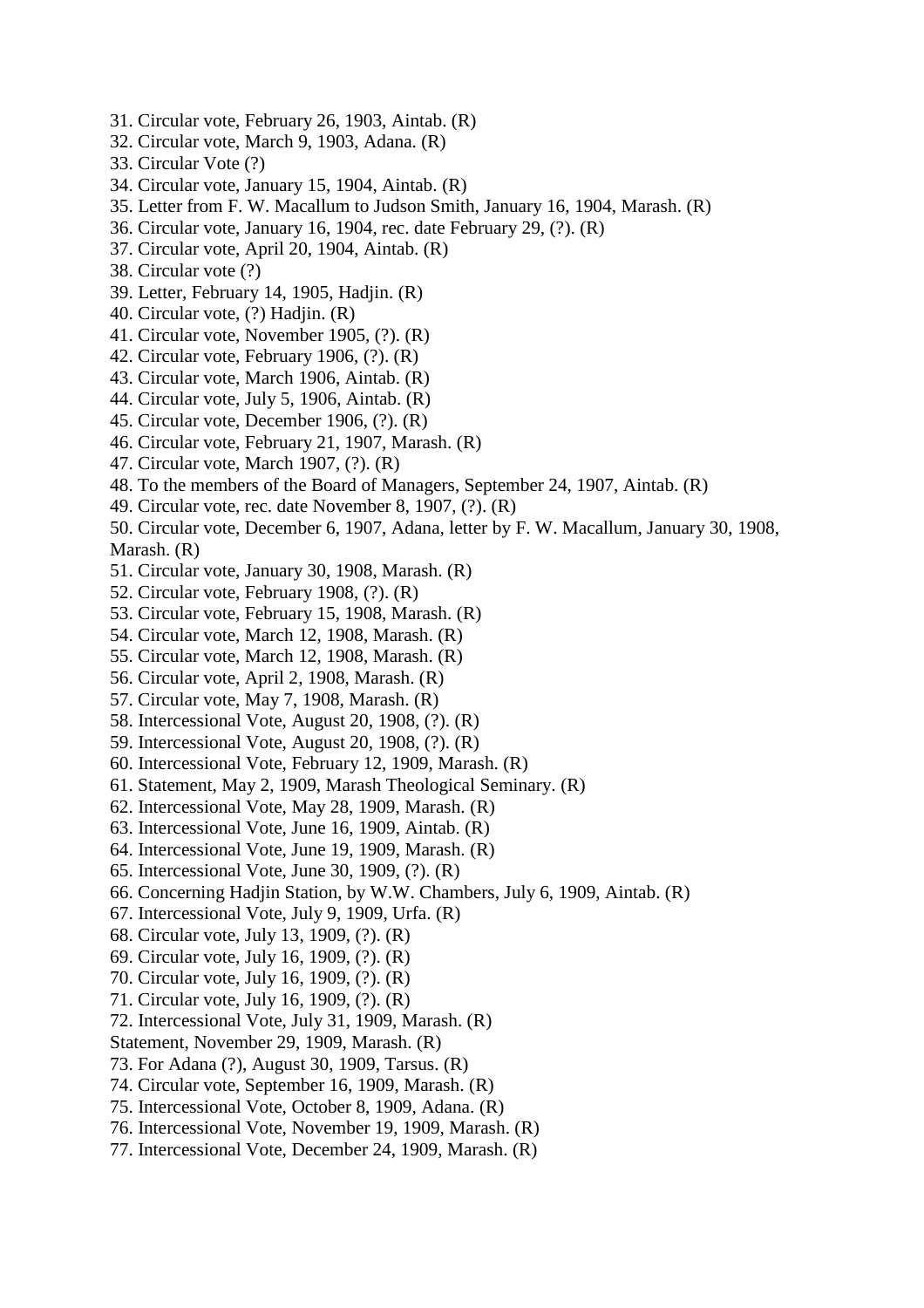# MISSION LETTERS

- 78. L. O. Lee (?) to Judson Smith, July (?), 1900, Marash. (R)
- 79. A. Fuller to Judson Smith, July 1, 1901, Aintab. (R)
- 80. (?) to Judson Smith, July 9, 1903, Marash. (R)
- 81. J. L. Wartin (?) to Judson Smith, rec. date August 3, 1903, Aintab. (R)
- 82. A. Fuller to Judson Smith, June 30, 1904, Marash. (R)
- 83. Thomas Davidson to Judson Smith, June 30, 1905, Aintab. (R)
- 84. C. S. Sanders to Judson Smith, April 21, 1906, Adana. (R)
- 85. (?) to J. L. Barton, July 6, 1907, Marash. (R)
- 86. W. Chambers to J. L. Barton, May1, 1906, Urfa. (R)
- 87. W. Chambers to A.B.C.F.M., May 21, 1906, Urfa. (R)

# REPORTS

88. Mohammedans and the Bible

89. Report of the Committee on work among Muslims appointed by Central Turkey Mission at the meeting in Adana, 1906. Presented at the Annual Meeting in Marash, June-July 1907. (R)

90. Work for Muslims, 1907-8. (R)

91. Items in regard to work for Muslim Women in Aintab by Isabel J. Merill. (?) 92. F. W. Macallum, Suggestions for the work of the committee on work for Muslims, October 6, 1908, Marash. (R)

# ESTIMATES

- 93. Estimates for Salaries, 1901. (R)
- 94. Estimates for Salaries, 1902. (R)
- 95. Estimates for Salaries, 1903. (R)
- 96. Estimates for Salaries, 1904. (R)
- 97. Estimates for Salaries, 1905. (R)
- 98. Estimates for Salaries, 1906. (R)
- 99. Estimates for Salaries, 1907. (R)
- 100. Estimates for Salaries, 1908. (R)
- 101. Estimates for Salaries, 1909. (R)
- 102. Adana Station Estimates for 1908-9
- 103. Estimates for Salaries, 1910. (R)
- 104. Estimates 1910, Adana. (R)
- 105. Estimates for 1909-1910, Adana. (R)
- 106. Statement of the extra help needed by Churches of C.T.M. (R)

## **CABLES**

107. --------------

- 108. J. E. Merill, rec. date February 19, 1906. (R)
- 109. W. Chambers to J. L. Barton, April 21, 1909, Adana. (R)
- 110. Huntington Wilson (Acting Sec. of State) to J. L. Barton, April 25, 1909. (R)
- 111. Peet to (?), rec. date May 11, 1909, Constantinople. (R)
- 112. Christie to (?), June 10, 1909, Mersina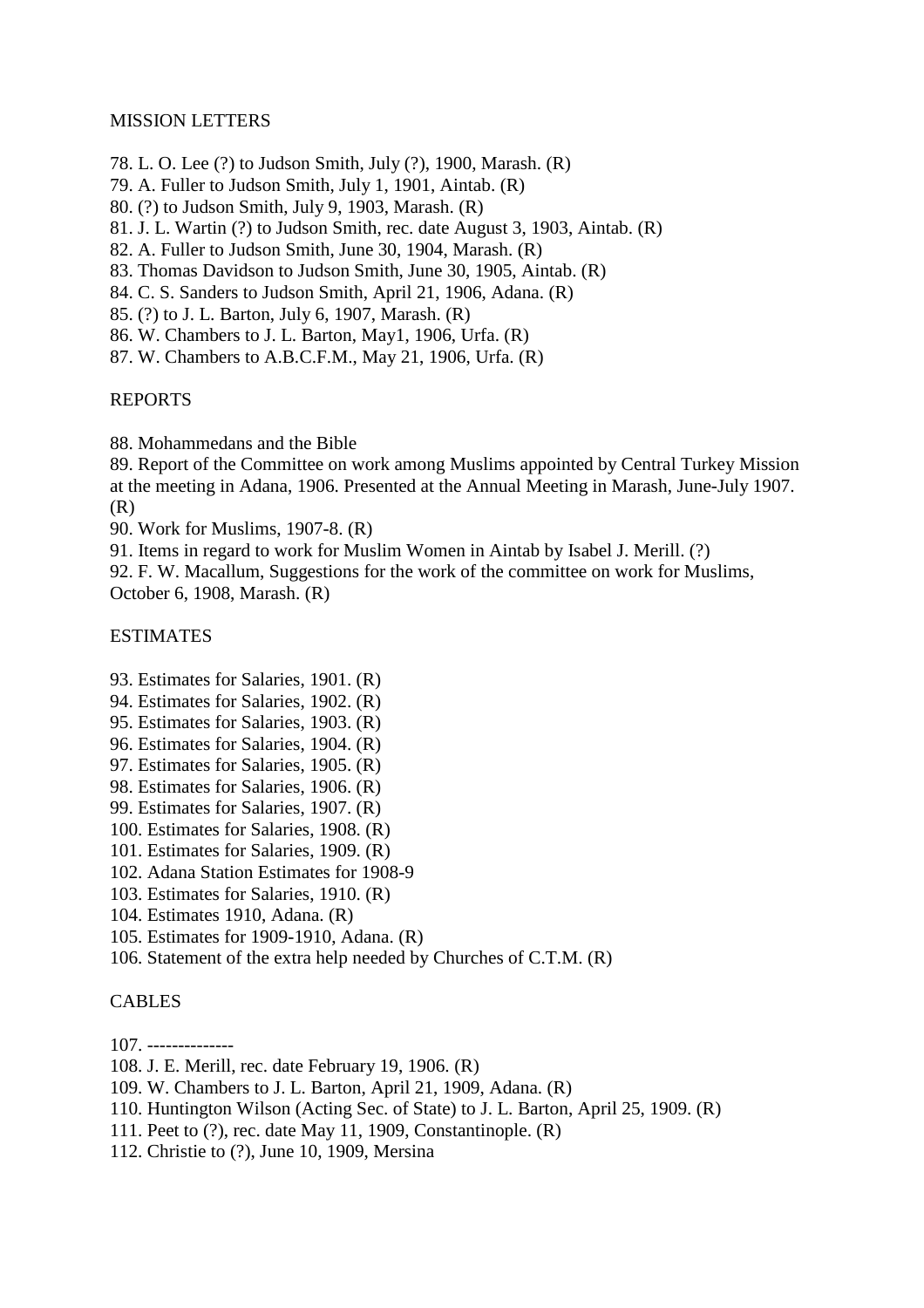## TABLE OF STATISTICS

- 113. Table of Statistics for the year ending, 1900. (R)
- 114. Table of Statistics for the year ending, 1901. (R)
- 115. Table of Statistics for the year ending, 1902. (R)
- 116. Table of Statistics for the year ending, 1903. (R)
- 117. Table of Statistics for the year ending, 1904. (R)
- 118. Table of Statistics for the year ending, 1905. (R)
- 119. Table of Statistics for the year ending, 1906. (R)
- 120. Table of Statistics for the year ending, 1907. (R)
- 121. Table of Statistics for the year ending, 1908. (R)
- 122. Table of Statistics for the year ending, 1909. (R)

#### ADANA MASSACRES

- 123. The Sack of Kessab, rec. date June 21, 1909, Stephen Van R. Trowbridge. (R)
- 124. The Massacre in Hassan Beyli, May 7, 1909. (R)
- 125. ---------------, May 13, 1909, Marash. (R)
- 126. Appeal for help to Cilicia, by an Armenian bishop, May 29, 1909, Tarsus. (R)
- 127. ----------------, May 7, 1909, Adana. (R)
- 128. Siege and Relief of Durtyol (Dörtyol), rec. date June 21, 1909. (R)
- 129. The Massacre in Kozolook, rec. date June 28, 1909. (R)
- 130. The Massacre in Kharne, rec. August 2, 1909. (R)
- 131. A Journey from Tarsus to Marash, through the devastated region, rec. date August 31, 1909. (R)

132. The Armenian Massacre in Tarsus and its neighborhood, rec. June 1, described by a student of St. Paul's Collegiate Institute. (R)

- 133. Siege and Relief of Durtyol, S. H. Kennedy, rec. date June 4, 1909, Alexandretta. (R)
- 134. Herbert Adams Gibbons to Major Doughty- Wylie, May 2, 1909, Mersina. (R)
- 135. Lawson P. Chambers to Peet, May 4, 1909, Adana. (R)
- 136. --------, rec. date June 18, 1909, Syria. (HR)
- 137. ---------, May 20, 1909, Marash. (R)
- 138. Statement by Rose Lambert assisted by Lawson Chambers, May 22, 1909, Hadjin. (R)
- 139. The Crisis in Adana on April 16, 1909, Stephen Van R. Trowbridge. (R)
- 140. Daily Telegraph, October 13, 1909
- -------------------, October 12, 1909. (R)
- 141. S. V.R. Trowbridge tells of the Massacres, newspaper article. (R)
- 142. Report of Adana Relief Committee, May 12, 1909. (R)
- 143. --------------, June 15, 1909. (PR)
- 144. Balance Sheet. (R)
- 145. Report of Adana Relief Committee, July 1, 1909. (R)
- 146. Explanations of the balance sheet of June 30, 1909. (R)
- 147. Balance Sheet, June 30, 1909. (HR)
- 148. Report of Adana Relief Committee, July 31, 1909. (R)
- 149. Report of Adana International Relief Committee, rec. date October 2, 1909. (R)
- 150. Report of Adana Relief Committee, "Situation", G. Grabowski, August 31, 1909. (R)
- 151. W. W. Peet, International Relief Committee for the sufferers in the Vilayets of Adana, Aleppo. (R)
- 152. Report of Adana International Relief Committee, November 22, 1909. (R)
- 153. Report of Adana Relief Committee, "Situation", November 22, 1909. (R)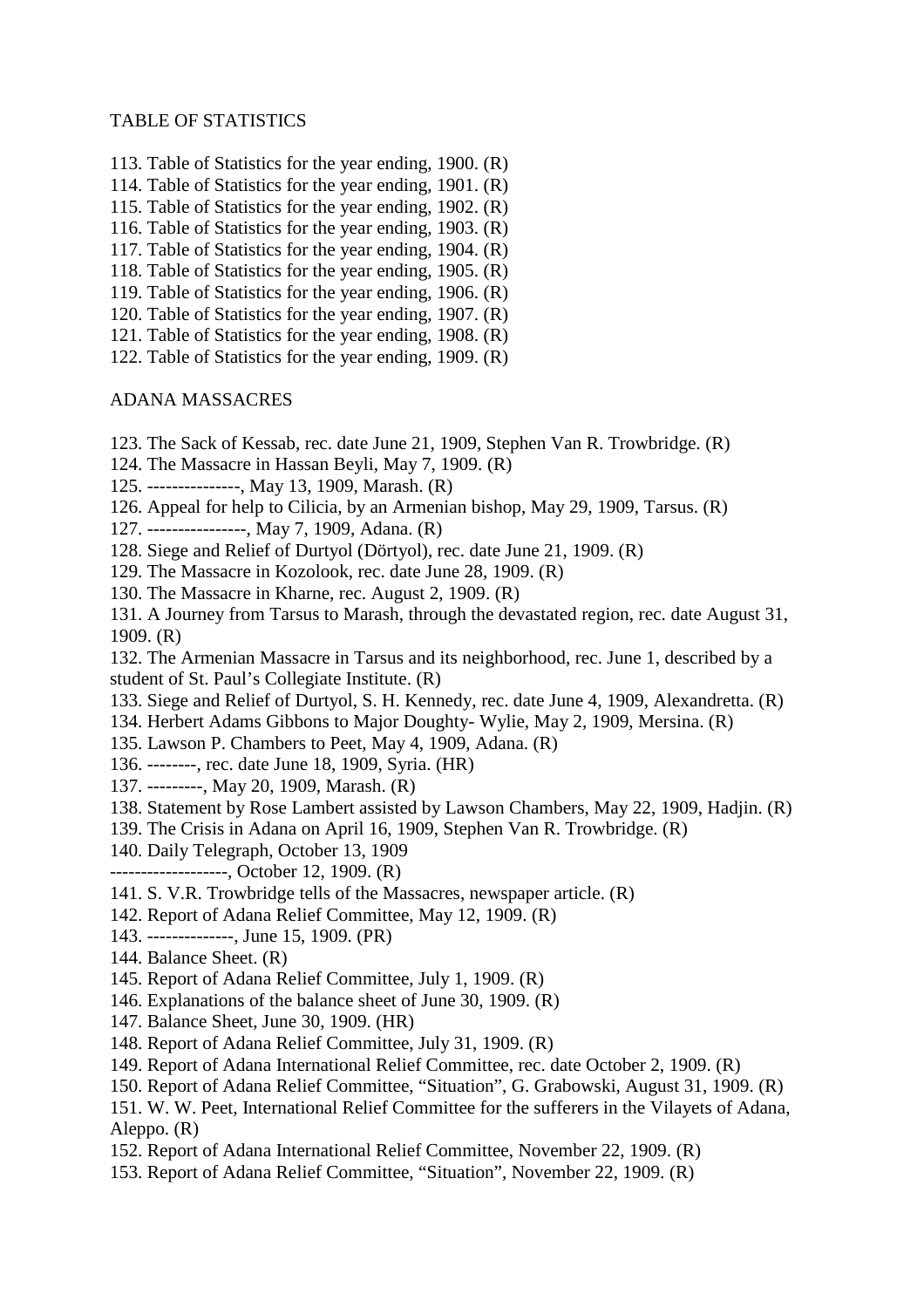154. Translations of extracts from a telegram sent by Vali of Adana to the Minister of the Interior, November 14, 1909. (R)

- 155. The Martyr of (?), F. W. Macallum, rec. date August 13, 1909.
- 156. Referring to Bishop Aare (?) Mukhtarian's death, February 4, 1903, Corinna Sahttuck. (R)
- 157. Adana Station Report 1900- 1901, Clarissa W. Lawrence, Elizabeth S. Webb. (R)
- 158. Adana Station Report 1902, Chambers. (R)
- 159. Adana Station Report 1902-1903, Chambers. (R)
- 160. Report of Evangelistic Work in the Adana field 1903- 1904, June 29, 1904, Adana. (R)
- 161. Report of Adana Seminary and Women's Work on the Cilician plain 1903- 1904, May
- 30, 1904, Elizabeth S. Webb, Mary Webb. (R)
- 162. Adana Station Report 1904-1905, June 15, 1905, Chambers. (R)
- 163. Report of Adana Seminary and Women's Work on the Cilician plain 1904-1905, Mary G. Webb, L. H. Morley. (R)
- 164. Adana Station Report 1905-1906, Chambers. (R)
- 165. Report of Medical (?) Adana 1905-1906, April 27, 1906. (R)
- 166. Report of Adana Seminary for the School Year 1905-1906, May 29, 1906, Elizabeth S. Webb. (R)
- 167. Adana Station Report 1906-1907, June 1907, Chambers. (R)
- 168. Medical Mission Adana, 2nd Year's report, May 1907. (R)
- 169. Adana Station Report 1907-1908, June 4, 1908, Chambers. (R)
- 170. report (?), rec. date December 28, 1907. (R)
- 171. Report of Adana Seminary for the School Year 1907-1908, Elizabeth S. Webb. (R)
- 172. Report of Woman's work and Girls' Schools in Adana Station 1907-1908, June 1908, Mary Webb. (R)
- 173. Medical (?) Report Adana, October 1907- May 1908, May 29, 1908. (R)
- 174. Adana Medical Mission, (?). (R)
- 175. Adana Station Report 1908-1909, Chambers. (R)
- 176. Addenda Station Report Adana 1908-1909, May 1909, Chambers. (R)
- 177. Report of Adana Seminary for 1908- 1909, August 27, 1909, Elizabeth Webb. (R)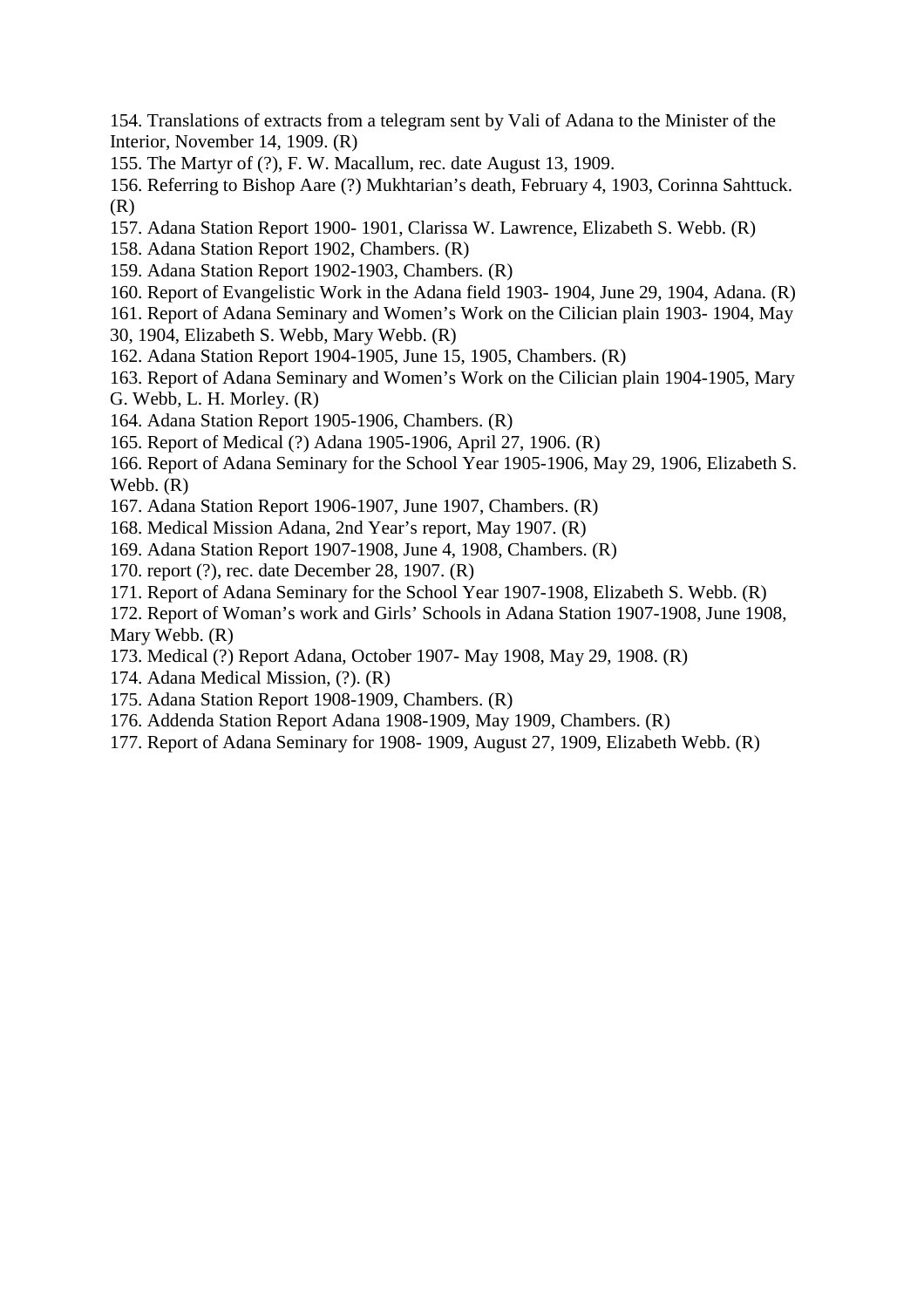#### REEL 661

Submitted by : Elif Bayraktar Submitted to : The Department of History Project term : November 2003

Bibliographical and physical information Document type: Microfilm Reference no. : BV2410.A4 1984 Reel 661

R : Readable HR : Hardly Readable UR : Unreadable PR : Partially Readable

Papers of the ABCFM ABC 16: The Near East 1817-1919 Unit 5 Reel 661 16.9.5: Central Turkey Mission

VOL 16 Central Turkey Mission 1900-1909 Documents, Reports

Occassional loss of print throughout due to tight binding and poor condition of originals

1 656, Central Turkey Mission, 1900-1909, Vol II, Documents

2 An outline of the documents, R

3 -14 Report of Aintab Station, Central Turkey Mission. For the year 1900-1901, R

15 -24 Annual Report of the Girls' Seminary, Aintab, 1900-1901, by Lucile Toreman, R

25 -46 Annual Report of Aintab Station, July 1901-June 1902, by C.C. Sanders, R

46 - 51 Report of Aintab Seminary, 1901-1902, by Isabel Trowbridge, R

53 -68 Annual report of Aintab Station, July 1902 -June 1903, by C.C. Sanders, R

68 -73 Report of Aintab Seminary, by Isabel Trowbridge,1902-1903, R

75 -84 Report of Aintab Station, July 1903-June 1904, by C.C. Sanders, R

84 -86 Report of Aintab Seminary 1903-1904, by Isabel Trowbridge, R

87 -101 Report of Aintab Station, July 1904-June 1905, by C.C. Sanders, R

102 -109 Report of Aintab Seminary, 1904-5, by Isabel Trowbridge, R

111 -122 Report of Anitab Station, July 1905 -April 15 1906, by C.C.Sanders, R

123 -125 Report of Aintab Seminary, 1905-6, by Isabel T. Merrill, R

127 -141 Report of Aintab Station for the year 1906-1907, by John E. Merrill, R

143 -153 Report of woman's work in Aintab Station (Ourfa and Kessab not being included) 1906-7, by Isabel T. Merrill, R

153 -158 Report of the 48th year of Anitab Seminary 1906-7, by Isabel J. Merrill, R

160 -165 Copy of Correspondence connected with the rebuilding of the girls' seminary at Aintab, 1906-7, R

167 -190 Report of Aintab Station for the year 1907-1908, by Stephen van R. Trowbridge, R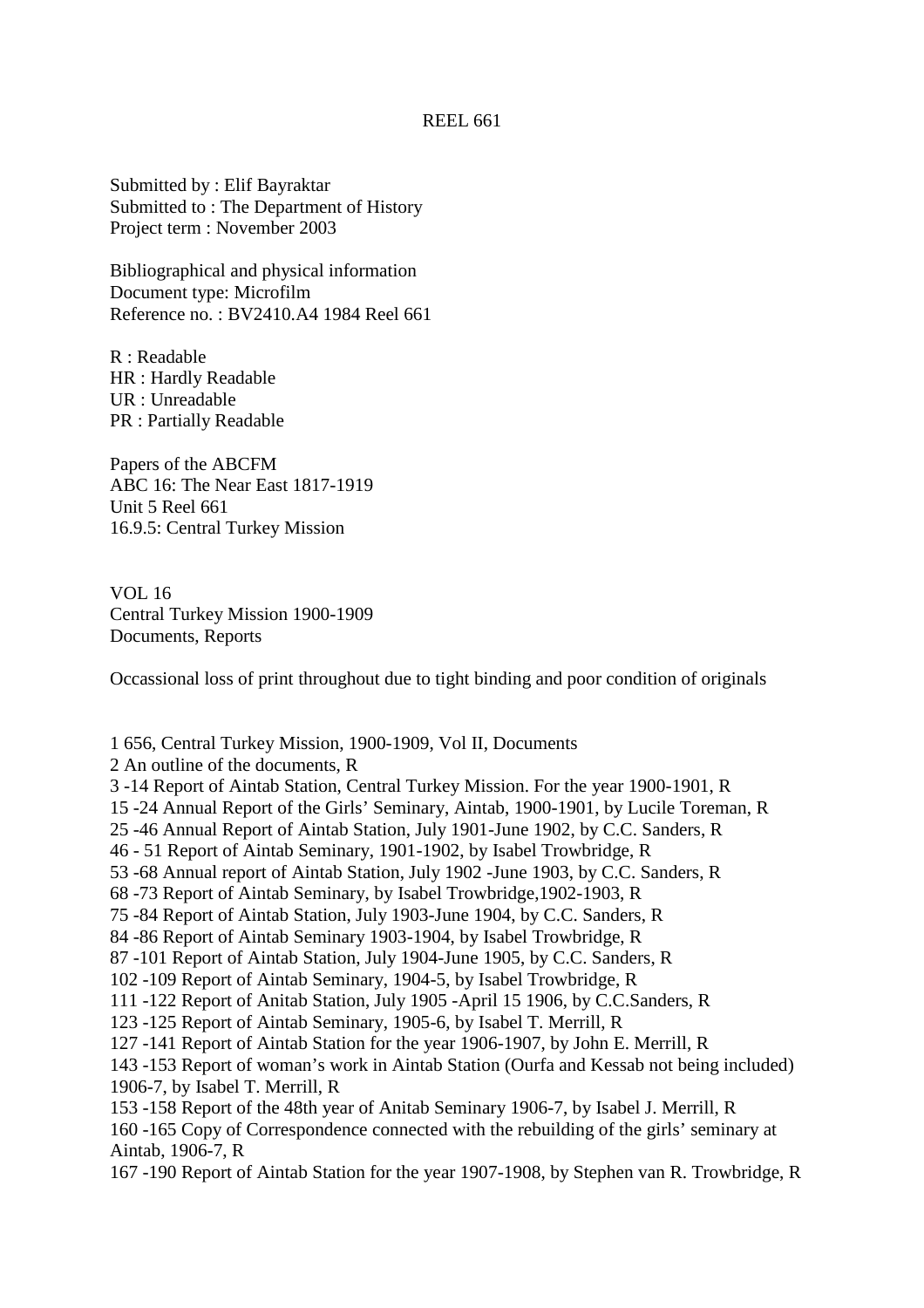- 190 Annual meeting, Aintab, June 19- July 1, 1908, R
- 192 Woman's work in Aintab Station (not including Ourfa and Kessab) 1907-1908, R
- 193 Report of woman's work in Aintab Station, Ourfa and Kessab excepted, 1907-8, by Isabel T. Merrill, R
- 205-208 Report of Aintab Female Seminary for the year 1907-8, by Isabella M. Blake, R
- 209 221 Report of Aintab Station for 1908-9, by Stephen Van R. Trowbridge, R
- 223-226 Postscript to the station report for 1908, Aintab, August 31, 1909 by J.R.J, R
- 228 "Central Turkey College", p.5 R
- 229 Report of Central Turkey College, Aintab, Turkey, for the year 1907-8, being the thirtysecond annual report, R
- 230 New notes from Aintab Station, Feb 5, 1900, R
- 232 Brief sketch of the history of central Turkey College, Aintab, Turkey, April 9, 1900, R
- 234 Notes, Aintab, June 23, 1900, R
- 236 239 Aintab Station Oct ?, by A.Fuller, HR
- 241 Aintab, Dec 12, 1901, imza A.Fuller R
- 243 Aintab, Jan 15, 1902, R
- 245 A brief chronicle of Aintab Station News, August 1902, R
- 247 "What is going on in Aintab Station", November 1902, by J.E.M., HR
- 249 "What is going on in Aintab", January 1903, HR
- 251 Further news of the work of God, Aintab, March 1903, HR
- 253 Notes from Central Turkey College, for circulation and not to be published, Boston, May
- 9, 1903, by A. Fuller, R
- 255 256 Notes, Aintab, May 28, 1904, R
- 258 Notes, Aintab, Dec 17, 1904, (for the Missionary Herald), by A.F., R
- 260 Aintab Bulletins 1, Oct 20, 1905, R
- 261 Aintab Bulletins 2, Nov 10, 1905, (College items), R
- 262 Aintab Bulletins 3, Dec 15, 1905 (Hospital items), R
- 263-264 A text, Jan 5, 1906, R
- 266 Aintab Bulletins 6, July 10, 1906, R
- 267 Aintab Bulletins 7, R
- 268 -269 Aintab Bulletins 8, June 19, 1906, (Abstract of the 30th annual report of the college), by John E. Merrill, acting president R
- 
- 271 -272 Central Turkey College, Aintab, Bulletin No. 1, Oct 1906, R
- 274 Aintab Bulletins, No. 2, Oct 27, 1906, "Fatal accident to Rev. C.S.Sanders", R
- 276 -277 Aintab bulletins for 1906-7 No. 3, January 1907, R
- 279 –281 "The new evangelistic movement in Aintab" April 5, 1907, R
- 283 -285 Aintab Bulletins for 1906-7, No. 4, April 1907, R
- 285-287 Aintab Bulletins for 1906-7, No. 5, July 1907, R
- 288 -289 24th Annual report of the Central Turkey College, June 22, 1900, by A. Fuller, President of CTC, R
- 290 25th Annual Report of the Central Turkey College, June 22, 1901, A.Fuller, R
- 292 -293 26th Annual Report of the Central Turkey College, 1901-2, A. Fuller, R
- 295-296 Report of the Central Turkey College, Aintab, for the year 1902-1903, by John E. Merrill, R
- 298-299 Report of the Central Turkey College for 1903-4, by A. Fuller, HR
- 301-311 Report of the Central Turkey College for the year ending June 21, 1906 (1905-6), by John E. Merrill, acting president, R
- 313-315 Statement regarding the year 1906-6 in the college and preparatory department of Central Turkey College, by John E. Merrill, R
- 317 -322 Report of the Central Turkey College for 1906-7, by John E. Merrill, president, R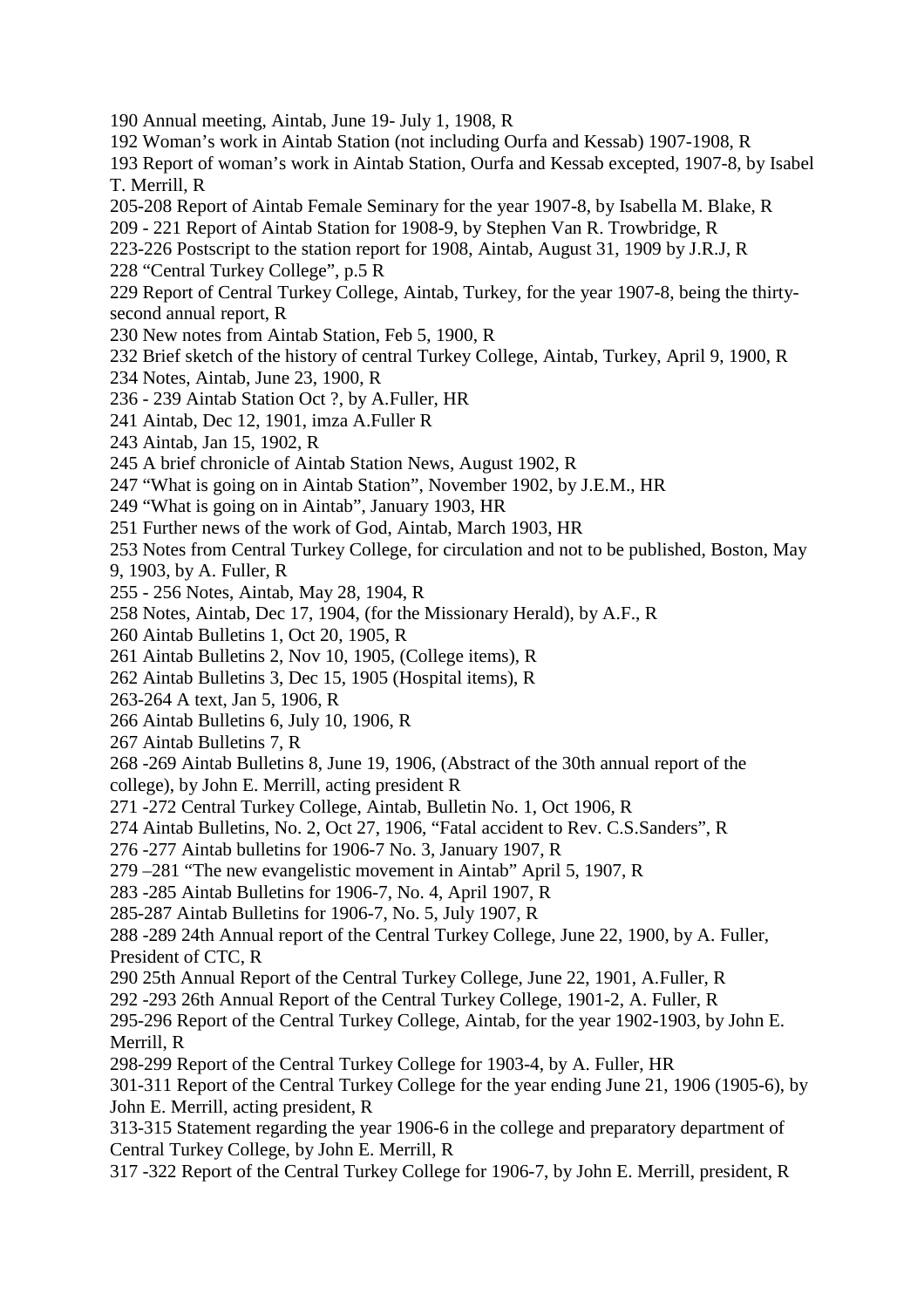323 -333 Report (probably 1907-8), pp. 2-12, by John E. Merrill, president, R

335 -336 Report of the Librarian of Central Turkey College, 1907-1908 HR

338 -348 Report of the director of Central Turkey College, Aintab, for the year 1908-9, Submitted to the board of managers, R

349 -350 Abstract of the report of the library (1909-10), by M. Yakout Der Krikorian, R

352 Special Meeting of Board of Managers of Central Turkey College, Aintab, April 25,-26, 1900, by John E. Merrill, R

354 -355 The annual meeting of the board of managers of Central Turkey College, Marash, July 4, 1900. by John E. Miller, R

357 Proposed Amendments to the Constitution of the CTC HR

359 -361 Semi-annual meeting of Board of Managers of CTC, Aintab, Jan 23, 1901, by John E. Merrill, HR

362-363 Resolutions adopted by the alumni association of CTC at their annual meeting in Aintab, on June 24, 1901, by A.A. Ashjian R

365 Annual meeting of board of managers of CTC, June 27 1901, by John E. Merrill, Aintab, R

367 Annual Meeting of board of managers of CTC, June 28, 1902 R

368-369 Copy of the letter sent to the Cilicia Union, by John E.Merrill, July 12, 1902 R

371 -373 Annual Meeting of board of managers of CTC, Aintab, june 26, 1903, by John E.Merrill, R

374-375 Annual Meeting of local board of managers of CTC, Marash, June 27, 28, 29, 1904, by John E.Merrill, HR

377 -381 Annual Meeting of board of managers of CTC (1905), by John E.Merrill, R

382 -383 Minutes of the Annual Meeting of board of managers of CTC, June 19-21, 1906, by F.W. Macallum, R

385 -387 Excerpt from the minetes of the winter meeting of board of managers of CTC, held at Aintab, Feb 13 -14, 1907, R

389 -390 Items regarding the college reported to the winter meeting of the board of managers, Feb 1907, R

392 -393 Action taken by the board of managers of CTC at the annual meeting held at Marash, June 25-29, 1907, R

395-398 Abstract of the minutes of the winter meeting of the board of managers of CTC held at Aintab, Januuary 15, 16, 17, 1908, R

400 -401 Minutes of the annual meeting of the board of managers of CTC, June 1908, with omission from routine items, by F.W. Macallum, R

403-404 Resolutions of the Cilicia Union regarding revision of the constitution of CTC, June 1908, R

405 Reasons for the re-opening of the Medical school of CTC, in connection with Azarian Smith Memorial Hospital, R

407-409 Resolutions passed by the CTC board of managers, December 14, 1908, R

411-415 Minutes of the board of managers of CTC, March 3, 1909, R

416 A Brief report of current affairs in CTC submitted to the Cilicia Union on behalf of the board of managers of the college, March, 1909, by Stephen Van R. Trowbridge, R

419 Balance sheet of CTC, Aug 29, 1903, Aintab, by John E. Merrill, R

421 Expanses and Incomes of CTC for the college year 1902-3, John E. Merrill, Aug 29, 1903 HR

423 CTC Balance Sheet, 1903-4. John E. Merrill, HR

424 Expanses and Incomes of CTC for the college year 1903-4, R

425 -426 Details of College Accounts, 1903-4, HR

428 -429 Letter from Merrill to Dr.Dainels, concerning the accounts, R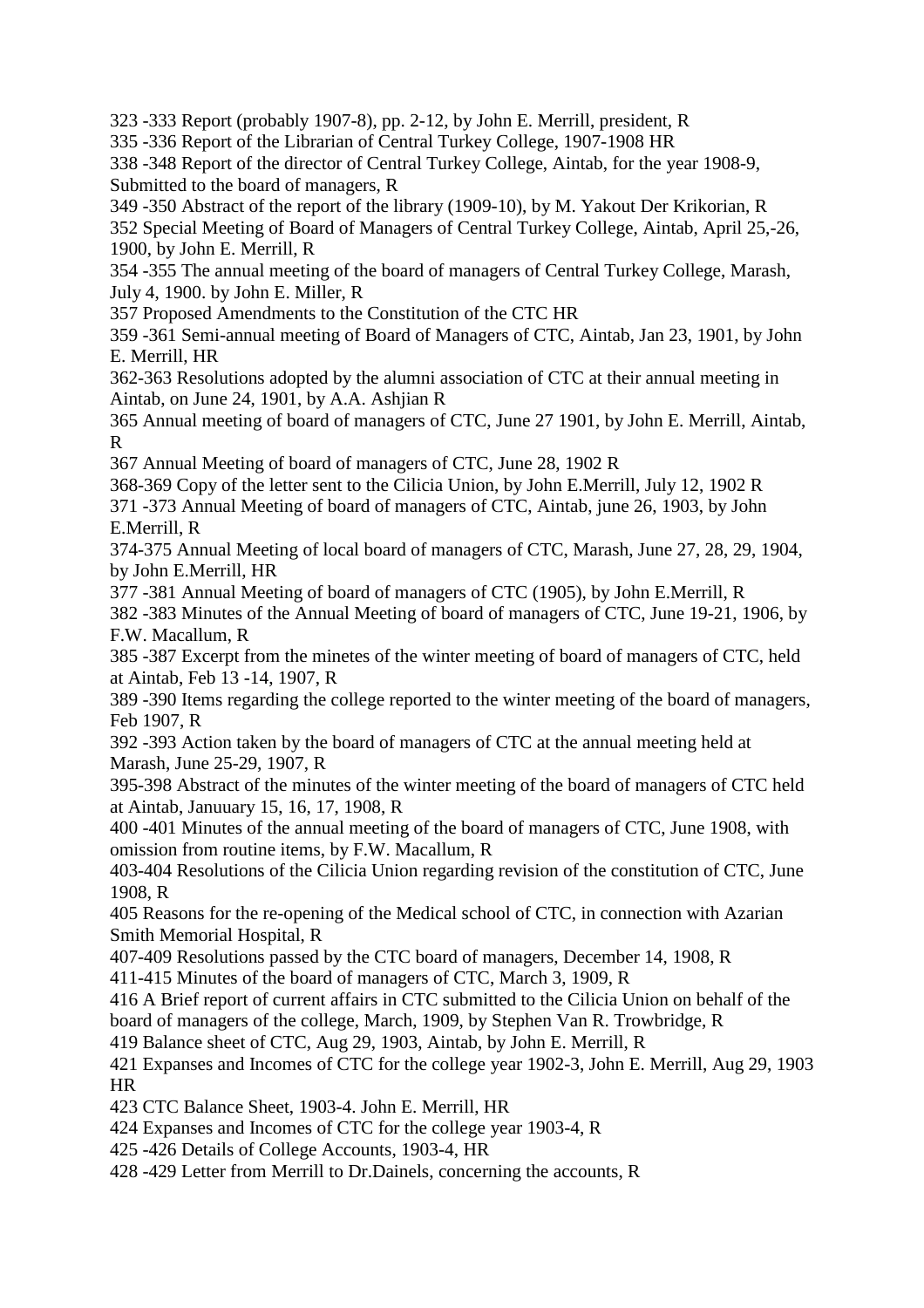431 Abstracts of the accounts of CTC for the year 1904-5, by Merrill, R

432 Abstracts of the Accounts of CTC for the year 1905-6, by Merrill, R

434 Balance sheet of CTC, July 1, 1906, by Merrill, R

435 Balance sheet of CTC, 1906-7, by Merrill, R

437 -439 "A Fragmentary history of the native funds of CTC, from material found in the

college ledger, the minutes of the board of managers, and various old account papers", Feb 1907, by Trowbridges, HR

- 441 Abstract of college account, 1906-7, R
- 442 Abstract of hospital account, 1906-7, R
- 443 Statement of the present condition of the native funds, R
- 444 -445 Statement of the financial condition of the college, July 1, 1907 R

447-448 Balance sheet 1901-2, 1902-3, 1903-4, 1904-5, 1905-6, 1906-7 (college and hospital), R

449 Estimates for the college, 1908-9, R

450 Abstract of the accounts of Azarian Smith memorial hospital for the year 1907-8, R

450 Accounts of the Azariah Smith Memorial Hospital, for the year 1907-8, R

451 Abstract of the accounts of the CTC for the year 1907-8, R

453 Abstract of college accounts, 1908-9, R

455 -456 Central College of Turkey, Historical Statement, R

457-460 Address of President Fuller at the 25th anniversary of CTC, Aintab, June 21, 1901,

College ideals and plans, R

461-467 "The Central College of Turkey", R

469-471 "CTC after 25 years" R

473 Text about CTC, for the Congregationalist, R

474 Text about CTC, for the Missionary Herald, R

476 Text about CTC, by A. Fuller, R

478-480 Anniversaries at Aintab, CTC, July 20, 1901, by Fuller, R

482-492 "Origin, development and necessities of CTC", PR

493-494 Report of the Azariah Smith Memorial Hospital, Sept 5, 1899-June 20, 1900, by F.D. Shepard, R

495 Report of the Azariah Smith Memorial Hospital, 1900-1901, by J.K. Marden, R

496 Surgical operations at Aintab Hospital, Sep 10-June 15, 1901, by J.K. Marden, R

497 Report of the Azariah Smith Memorial Hospital, 1901-2, by J.K. Marden, R

498 Surgical operations at Azariah Smith Memorial Hospital, PR

500-505 June 26, 1902, by E.Trowbridge, UR

507-509 Report of the Azariah Smith Memorial Hospital, 1902-3, by D. Shepard, R

510-511 Surgical operations at Aintab Hospital, Sept 10, 1902- June 10, 1903, R

512 Expense and income of the Azariah Smith Memorial Hospital for the year 1902-3, by John E. Merrill, R

514-515 Report of the Azariah Smith Memorial Hospital, 1903-4, by Shepard, R

515-516 Operations at Azariah Smith Memorial Hospital, Sept 10, 1903-June 11, 1904, by Shepard, R

517 Receipts and Expenditure (of the hospital), R

518-519 Report of the Azariah Smith Memorial Hospital for 1904-5, by Shepard, R

519 Hospital Contributions, HR

520 Receipts and Expenditure, 1904-1905, R

521-522 Operations at the Azariah Smith Memorial Hospital, Sept 24, 1904-June 8, 1905, HR

523-525 Abstract of the 23rd annnual report of the Azariah Smith Memorial Hospital, 1905- 1906, by Shepard, HR

526-527 Surgical operations, Sept 15, 1905-June 16, 1906, R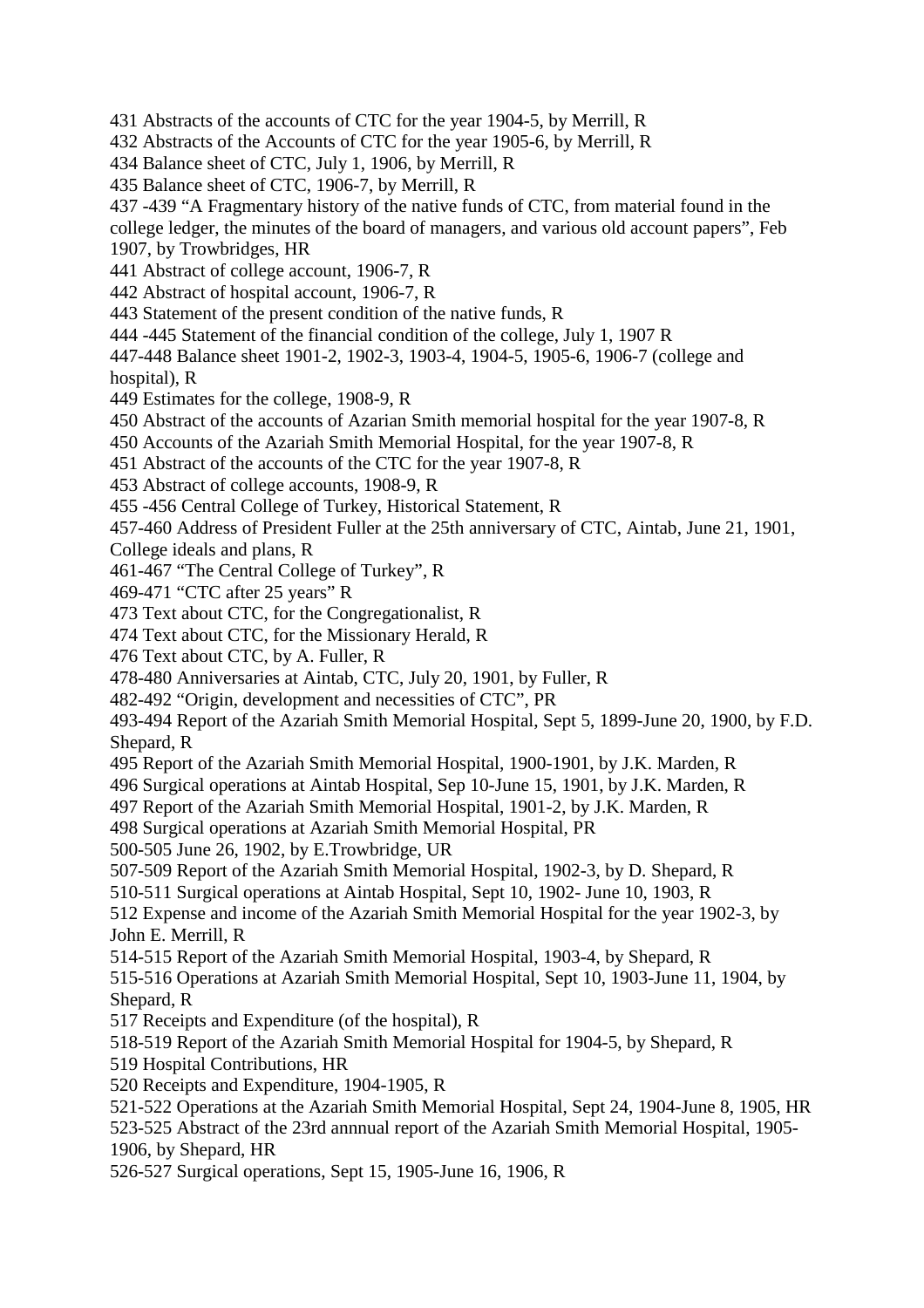528 Receipts and Expenditures, R

529 Contributions to the hospital, 1905-1906, R

531-534 Abstract of report of the Azariah Smith Memorial Hospital, June 20, 1906- June 20, 1907, by Shepard, HR

534-535 Surgical operations at the Azariah Smith Memorial Hospital, Sept 1907-June 1908, R

535 Azariah Smith Memorial Hospital expenditures and receipts, 1907-8, R

537 -540 Report of Hajin field 1900-1901, by W.A. Chauebre, June 25, 1900, Adana, R

541 -545 Report of women's work in the Hajin field, by Eula Bales, June 1900-June 1901, R

546 -555 Annuals report of Hajin station, June 1901-June 1902, by J.C. Martin, R

- 555 -559 Report of women's work in the Hajin field, June 1901- June 1902, by Eula Bales, R
- 560 -567 Report of evangelistic work for the Hajin field, 1902-1903, by Martin, R
- 567 -570 Report of women's work in the Hajin field, June 1902-June 1903, by Eula Bales, R
- 571 -579 Report of evangelistic work in the Hajin field, June 1903-June 1904, by Martin, R
- 580 -583 Report of women's work in the Hajin field, 1903-1904, by Eula Bales, R
- 584 -593 Report of evangelistic work in the Hajin field, June 1904-1905, by Martin, R

595 -596 Report of medical work at Hajin, 1905, HR

597 -599 Report of women's work in the Hajin field, June 1904-June 1905, by Virginia Bilkings, R

601 -608 Hajin Station, Central Turkey Mission, General report of evangelistic work, June 1905-April 1906, by J.Martin, R

610 -612 Report of women's work in Hajin, 1905-6, by Olive M. Vangham, PR

614 -620 Report of Hajin station, June 1905-June 1907, by Stephen Van R. Trowbridge, HR

621 -625 27th Annual report of women's work in the Hajin station, by Virginia Billings, R 627 -631 Hadjin Station Report 1907-8, R

632 -636 Report of women's work in the Hajin field, June 1907-1908, by Virginia A. Billings, HR

638 -640 Report of women's work in the Hajin field, June 1908- April 1909, by Virginia A. Billings, R

642 -649 Report of Research work, 1906-7, by E.M. Chambers (for Kessab), R

650 -657 Report of Kessab field work for 1907-8, by E.M. Chambers, R

659 -665 Report of work in Kessab field for 1908-9, by E.M. Chambers, R

667 -668 Report of Marash Station for the year ending June 4, 1901 by L.O. Lee, R

670 -676 Report of the Marash Theological Seminary for the school year ending June 1901, by L.O. Lee, R

678 -681 Report of the Central Turkey Girls' College for 1900-1901, Marash UR

683 Marash Orphanage, Half-yearly Report, July 1900, by Agnes C. Salmonds, R 685 Marash Half-yearly letter, January 1901, R

687 -688 Report of Marash Station for the year ending June, 1902, by L.O. Lee, R

690 -693 Marash Theological Seminary, Annual Report, 1901-2, by F.W. Macallim, R

695 -698 Report of the Central Turkey Girls College, Marash, for 1901-1902, by Ellen M. Blakely, R

700 -703 Marash Station Report, June 1902-June 1903, by F.W. Macallum, R

705 -706 Report of the Marash Theological Seminary for the school year ending June 12, 1903, by L.O. Lee, R

708 -711 Report of the Central Turkey Girls' College, Marash, for the year 1902-1903, by E.M. Blakely, R

713 -714 "Marash Orphanage", 1903 R

716 -717 Report of Marash Station, 1903-1904, by L.O. Lee, R

719 -722 Marash Theological Seminary Report 1903-4, by F.W. Macallum, R

722-731 Report of the Central Turkey Girls' College for 1903-4. (Marash), R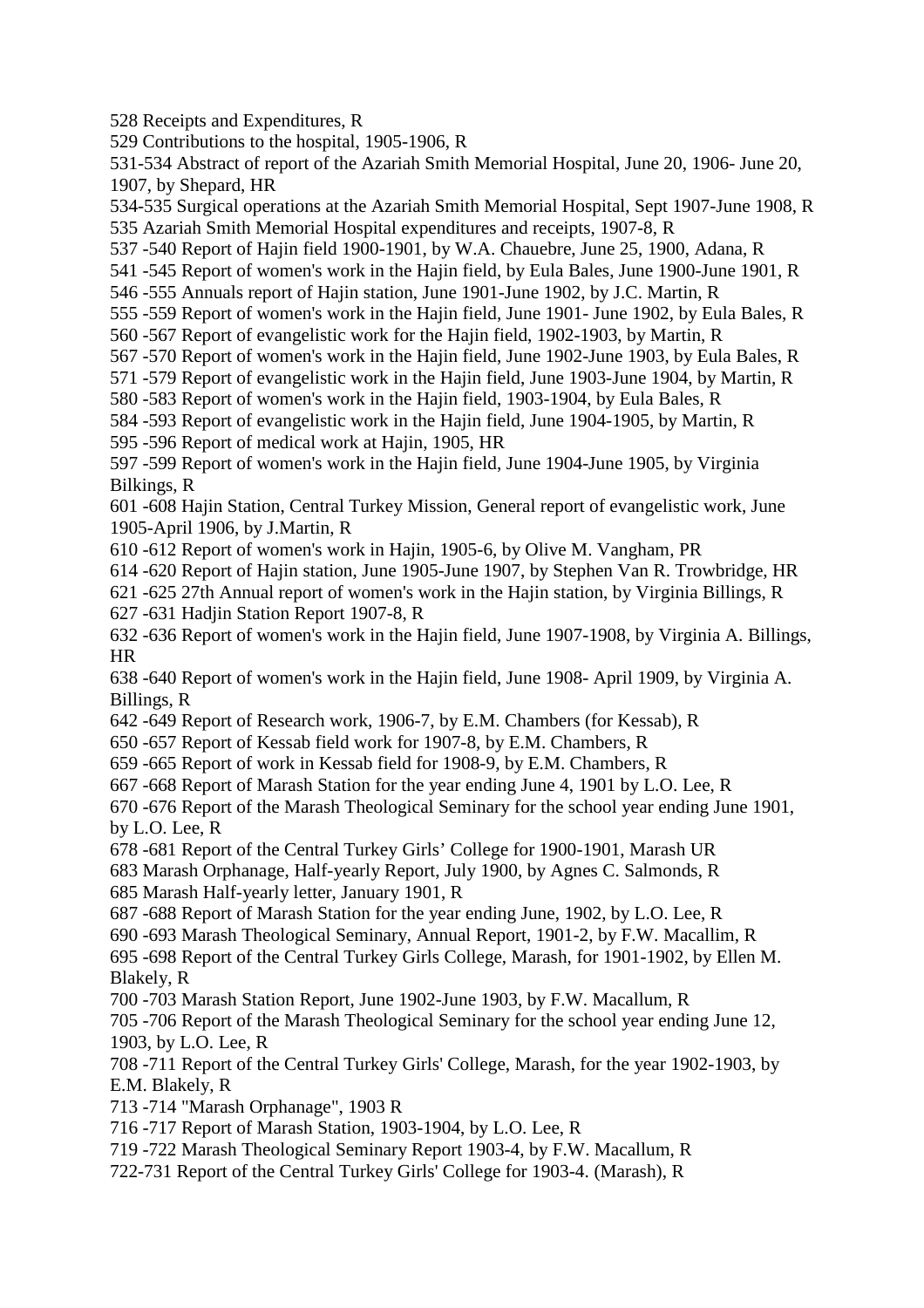733 -735 Annual Report, Marash Station, 1904-1905, by F.W. Macallum, R

735 -737 Annual Report, Marash Theological Seminary, 1904-5, by F.W. Macallum, R

738 -743 Report of the Central Turkey Girls College, for the year 1904-1905, Marash, by Ellen M. Blakely, R

745 Report for Marash Station, UR

747 -748 Marash Theological Seminary Annual Report 1905-6, by F.W. Macallum, R

750 - 754 Report of the Central Turkey Girls College, for the year 1905-1906, Marash, R

756 -757 Report of Marash Station, by L.O. Lee, R

759 -762 Marash Theological Seminary Report, 1906-7, by F.W. Macallum, R

762-767 Report of the Central Turkey Girls College, Marash, 1906-7, by Ellen M.Blakely, UR

769-772 Annual Report Marash 1907-8, by Macallum, R

774 -776 Report of the Marash Theological seminary for the year ending June 1908, by L.O. Lee, R

778 -783 Report of the Central Turkey Girls College, Marash,1907-8, by Ellen M.Blakely, R

785 -786 Report of Marash Station for the year ending April 1909. (Statistics), by L.O. Lee, R

788 Supplementary Report of Marash Station, by L.O.Lee (tarih yok, Rec'd Aug 1909) R

790 -794 Report of the Girls College, Marash, 1908-9, by Ellen M. Blakely, R

796- 797 Supplement (for) Central Turkey Girls' College, 1909, by E.M. Blakely, R 799 -805 Annual report, Marash Theological Seminary, Sept 23, 1908- April 8, 1909, by F.W. Macallum, R

807 Supplementary Report, Theological Seminary, 1908-9, Marash, July 8, 1909, R

809 -815 Report of woman's work in Marash field, 1908-9, by May, Welpton and Eula Bates Lee, R

817 -821 Report of various departments of Ourfa Work, 1900-1901, by Corinna Shattuck, R 821-823 Report of Bible work in Ourfa, Oct 1900, HR

825 -826 Report of Work under Supervision of Resident Missionaries of Ourfa, June 1901- 1902, by Corinna Shattuck, R

828 Numerical and Financial Statement for schools under missionary supervision Ourfa and Gaarmoch, Sep 1901-June 1902, R

829 -838 Report of various departments of Ourfa work, for the year ending in June 1903, by Effie M. Chambers, R

840 -845 Report of various departments of work under care of C. Shattuck, Ourfa 1903, R 847- 854 Report of Ourfa Work under the case of Effie M. Chambers, 1903-4, by Effie M. Chambers, R

856-860 Report of various departments of work under care of C. Shattuck, Ourfa, June 1904, R

862- 864 Report of Boys' Industries in connection with the American mission in Ourfa in Turkey, Dec 31, 1903, by George F. Gracy, approved by Shattuck, R

865- 869 Report of mission work in Ourfa and Garmooch, June 1905, by Shattuck, R 871- 873 Industrial work for orphans, by G.Gracy, approved by Shattuck, UR

875 -877 Report of orphanage work and boys' industrial institute in connection with the

American mission in Ourfa in Turkey, Dec 31, 1906, by Corinna Shattuck, R

878 -881 Report of work in Ourfa and Garmooch, 1906, R

882 -883 Report of school for the blind in Ourfa, april 1906, by Mary Haratounyan, R 884 Statement in regard to Urfa industry department for women and girls, August 31, 1908, R

885-887 Report of the school for the blind in Ourfa, 1907-8, by Mary Haroutunyan, R

889 -892 Report of the industrial institute in connection with the orphan work of American mission in Ourfa in Turkey, for the year 1907, by Corinna Shattuck, R

893- 895 Report of work in Ourfa and Garmooch, 1907-8, by Corinna Shattuck, R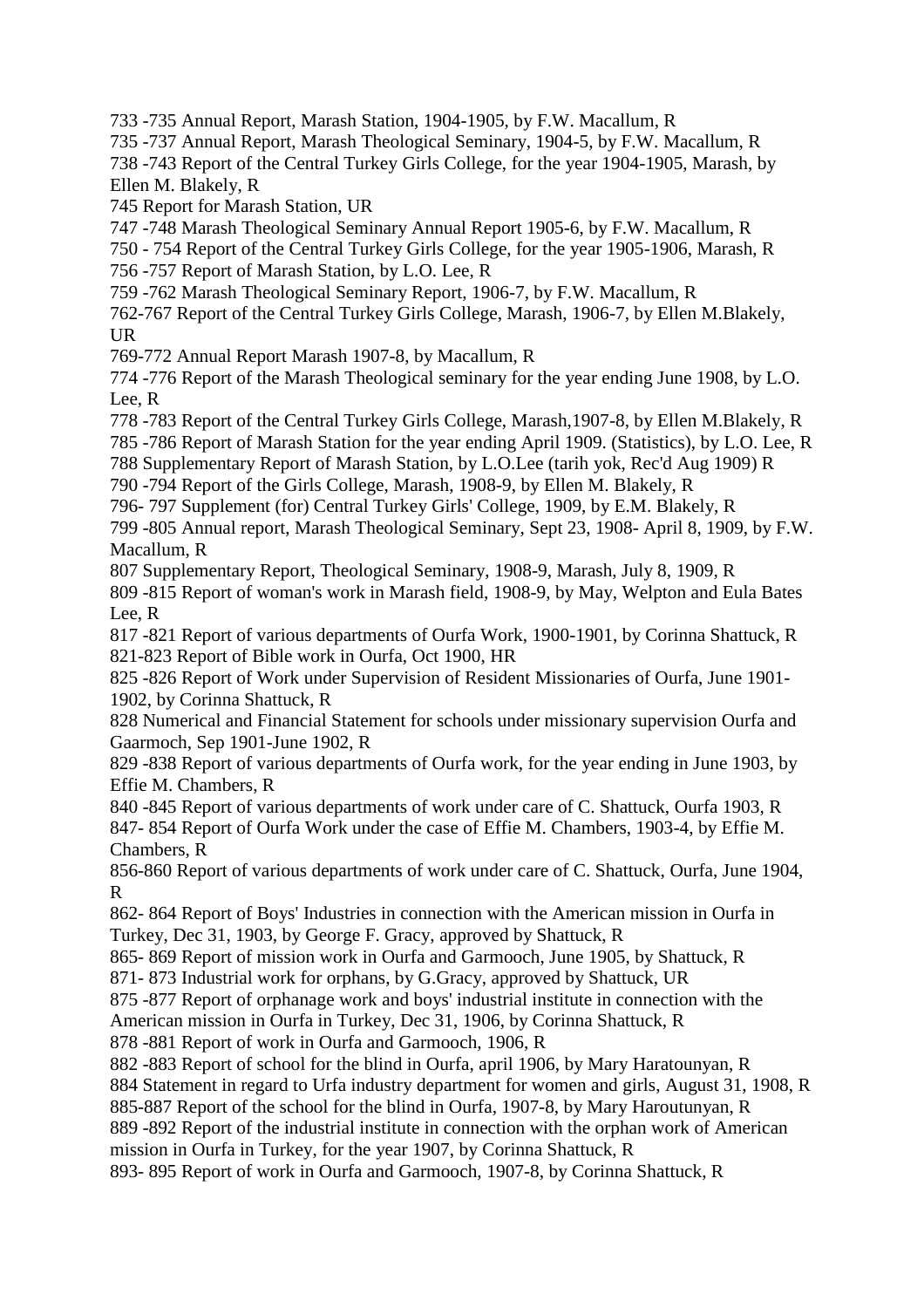896 -898 Report of the school for the blind, in Ourfa, 1907-8, by Mary Haroutunyan, approved by C. Shattuck, R

899 -902 Report of the industrial institute in connection with the orphan work of the American mission in Ourfa, Turkey for the year 1908, by Corinna Shattuck, R

903- 904 Report of the school for the blind, in Ourfa, 1908-9, by Corinna Shattuck, R 905 The history of the school for the blind in Urfa is as follows, by Shattuck, May 1906, R 906- 909 Report of the work under misionary supervision in Ourfa & Garmooch, 1908-9, by Corinna Shattuck, R

911- 922 St. Paul's Institute, Tarsus, Asia Minor, June 6, 1903, Report for 1902-3, by Thomas D. Christie, R

923 A note about the report by J.D.G, to Mr. Smith, R

924 -930 Copy of account, June 1903, St. Paul's Institute, (explanations, teachers, debt, finance of 1903-4, estimate of expenses for June 1903-4, remarks) by Thomas D. Christie, R 932 -938 Report of St. Paul's Institute, for the year 1903-4, by Thomas Davidson Christie, R 940- 946 Report of St. Paul's Institute, Sept 1904 to June 1905, (Copy for Boston), by Thomas Davidson Christie, R

946 St. Paul's Institute, R

948 -950 St. Paul's Institute, Report of the work in Tarsus and in Kozolook, 1905-6, by Thomas Davidson Christie, HR

952- 953 Report of St. Paul's Institute, Tarsus, 1905-6, (for Boston), June 1906, by T.D. Christie, R

957- 959 Mid-year report of St. Paul's Institute, January 1906, UR

961 -969 Report of St. Paul's Institute, Tarsus, 1906-7, by T.D. Christie, R

970 -971 Supplementary to report, Feb 6, 1908, to Mr. Barton, by T.D. Christie, R

974 -979 Report of St. Paul's Institute for the ten months ending April 12, 1909, R

981 Balance sheet of St. Paul's Institute, for July account, 1909, by T.D. Christie, R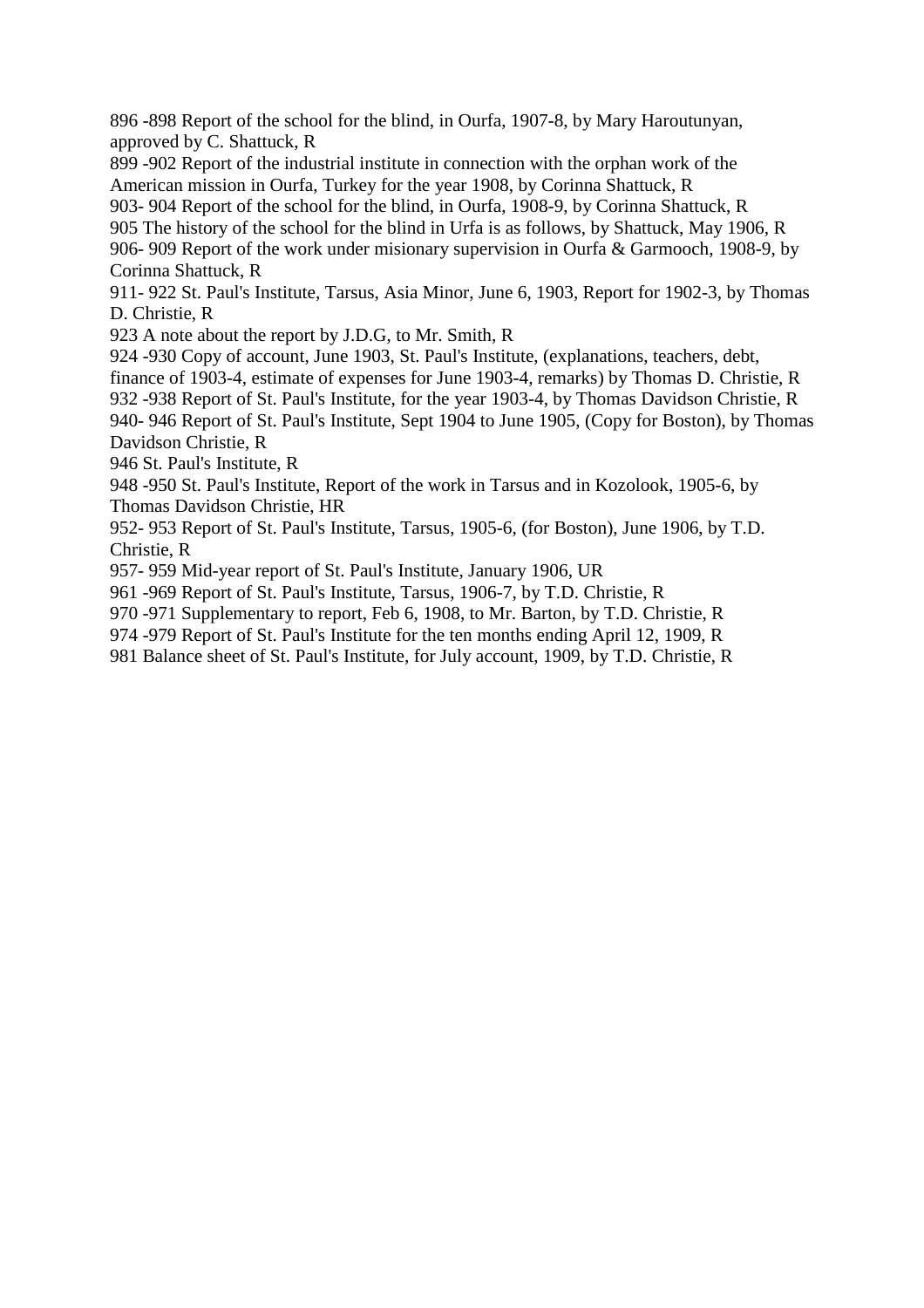Submitted by : Elif Bayraktar Submitted to : The Department of History Project term : December 2003

Bibliographical and physical information Document type : Microfilm Reference no. : BV2410.A4 1984 Reel 662

R : Readable HR : Hardly Readable UR : Unreadable PR : Partially Readable

Papers of the ABCFM ABC 16: The Near East 1817-1919 Unit 5 Reel 662 16.9.5: Central Turkey Mission

VOL 17 Central Turkey Mission 1900-1909 Letters B-C

Occassional loss of print throughout due to tight binding and poor condition of originals. Best copies available.

1 657, Central Turkey Mission, 1900-1909, Vol III, A-Cha 2 An outline of the letters, R 3-6 From Eula G. Bates to Dr. Smith, Jan 1, 1900, Trulon, UR 7-9 From Eula G. Bates to Dr. Smith, April 18, 1900, Trulon, UR 9-10 From Eula G. Bates to Dr. Smith, June 25, 1900, Trulon, HR 11-13 From Eula G. Bates, to Dr.Smith, Aug 16, 1900, Trulon, PR 13-14 From Eula G. Bates to Dr. Smith, Sept 7, 1900, Trulon, PR 15 From Eula G. Bates to Dr. Smith, Feb 28, 1901, Hajin, R 16-17 From Eula G. Bates to Dr. Smith, May 14, 1901, Hajin, R 18-21 From Eula G. Bates to Dr. Smith, Nov 27, 1901, Hajin, HR 21-23 From Eula G. Bates to Dr. Smith, July 17, 1902, Hajin, R 24-29 From Eula G. Bates to Dr. Smith, Jan 15, 1903, Hajin, R 29 From Eula G. Bates to Dr. Smith, March 5, 1903, Hajin, R 30-32 From Eula G. Bates to Dr. Smith, Sept 10, 1909, Hajin, R 33-34 From Eula G. Bates to "friends", Jan 6, 1904, Hajin, PR 36-38 From Virginia Billings to Dr. Smith, June 1, 1903, Hajin, HR 39-40 From Virginia Billings to Dr. Smith, May 1, 1906, Hajin, HR 40-41 From Virginia Billings, May 14, 1907, Hajin, R 42-44 From Virginia Billings to Dr. Barton, July 23, 1907, Hajin, R 46-47 From Virginia Billings to Dr. Barton, Feb 4, 1908, Hajin, PR 48-49 From Virginia Billings to Dr. Barton, March 9, 1909, Hajin, R 50-53 From Virginia Billings to Dr. Barton, May 3, 1909, Hajin, PR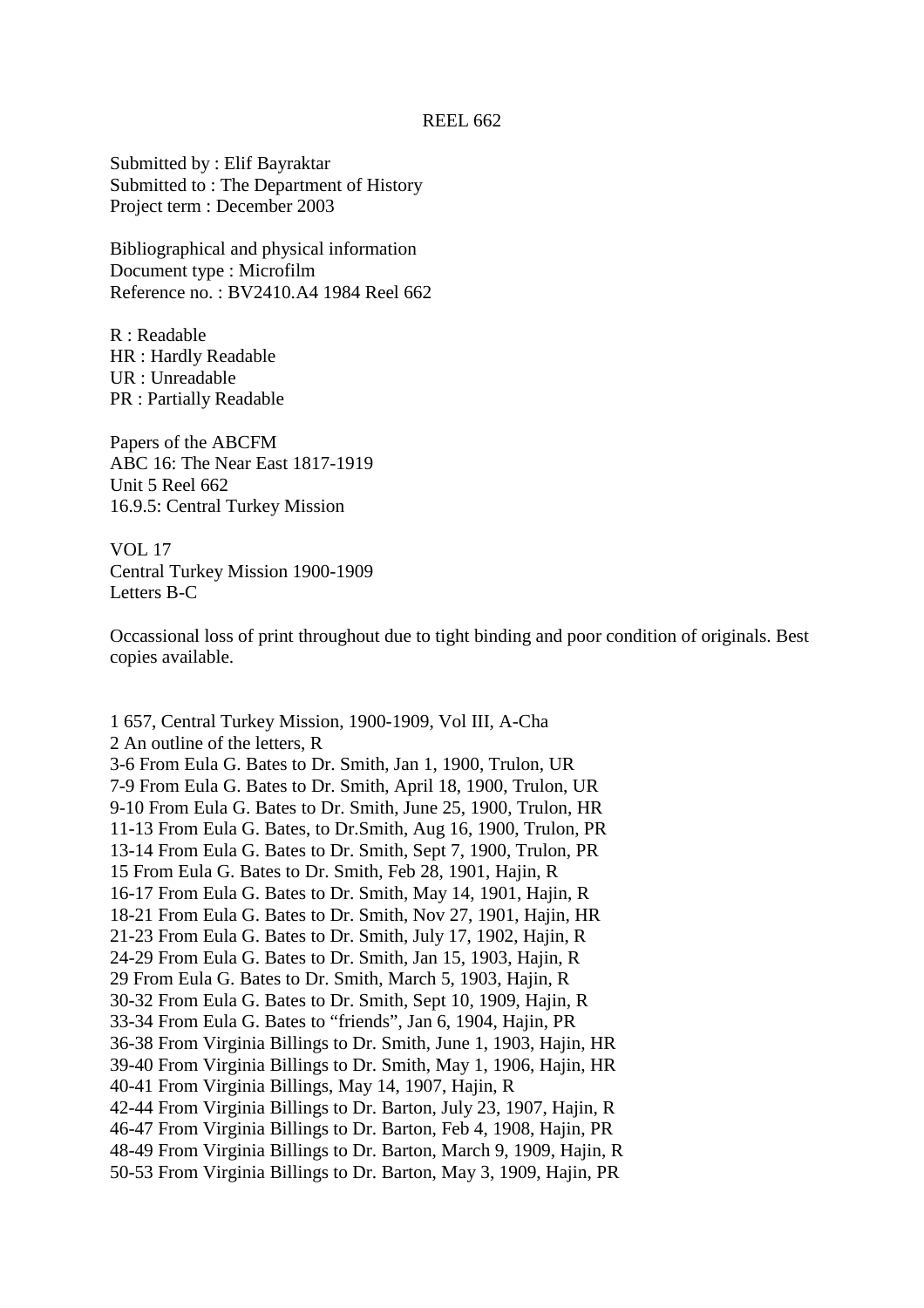54 From Virginia Billings to Dr. Barton, May 15, 1909, Hajin, R 56-59 From Isabella Blake to Dr. Judson Smith, Oct 23, 1905, Aintab, HR 60-62 From Isabella M. Blake to Dr. Bartow, July 20, 1907, Aintab, R 63 From Ellen M. Blakely to Dr. Smith, Jan 6, 1900, Marash, R 64 From Ellen M. Blakely to Dr. Smith, March 12, 1900, Marash, HR 65 From Ellen M. Blakely to Dr. Smith, March 17, 1900, Marash, R 66 From Ellen M. Blakely to Dr. Smith, May 6, 1900, Marash, R 67-68 From Ellen M. Blakely to Dr. Smith, Aug 9, 1900, Marash, HR 69 From Ellen M. Blakely to Dr. Smith, Oct 13, 1900, Marash, R 70 From Ellen M. Blakely to Dr. Smith, Dec 16, 1900, Marash, R 71-72 From Ellen M. Blakely to Dr. Smith, April 20, 1901, Marash, R 73 From Ellen M. Blakely to Dr. Smith, Aug 31, 1901, Marash, R 74 From Ellen M. Blakely to Dr. Smith, Nov 23, 1901, Marash, R 75 From Ellen M. Blakely to Dr. Smith, May 24, 1902, Marash, R 76 From Ellen M. Blakely to Dr. Smith, July 23, 1902, Marash, R 77-79 From Ellen M. Blakely to Dr. Smith, Jan 10, 1903, Marash, R 79-80 From Ellen M. Blakely to Dr. Smith, July 10, 1903, Near Smyrna, R 82 From Ellen M. Blakely to Dr. Smith, Oct 6, 1903, Laconia, HR 83 From Ellen M. Blakely to Dr. Smith, Oct 21, 1903, Laconia, HR 84 From Ellen M. Blakely to Dr. Smith, Dec 31, 1903, Laconia, R 85 From Ellen M. Blakely to Dr. Smith, Jan 6, 1904, Laconia, R 86-87 From Ellen M. Blakely to Dr. Smith, June 2, 1904, HR 88 From Ellen M. Blakely to Dr. Smith, July 1902, Laconia, 1904, R 89 From Ellen M. Blakely to Dr. Smith, Aug 29, 1904, Laconia, R 90 From Ellen M. Blakely to Dr. Smith, Sept 8, 1904, Laconia, R 91 From Ellen M. Blakely to Dr. Smith, Sept 24, 1904, Edinburgh, UR 92-93 From Ellen M. Blakely to Dr. Smith, Oct 5, 1904, Marash, R 94-96 From Ellen M. Blakely to Dr. Barton, Aug 11, 1906, Marash, R 97-98 From Ellen M. Blakely to the members of the Central Turkey Mission, Dec 12, 1907, Marash, R 99 From Ellen M. Blakely to Dr. Barton, Feb 20, 1908, Marash, R 100 From Ellen M. Blakely to Dr. Barton, Feb 27, 1908, Marash, R 101 From Ellen M. Blakely to Miss Wingate, Feb 27, 1908, Marash, R 102 From Ellen M. Blakely to Dr. Barton, March 5, 1908, Marash, R 103-104 From Ellen M. Blakely to Miss Lamson, March 5, 1908, Marash, 1908, R 105 From Ellen M. Blakely to Dr. Barton, April 2, 1908, Marash, R 106-107 From Ellen M. Blakely to Mr. Bell, Aug 20, 1908, Marash, R 108 From Ellen M. Blakely to Dr. Barton, Aug 18, 1908, Marash, R 110-111 From Matilda S. Calder to Dr. Smith, Oct 8, 1900, R 112-113 From Matilda S. Calder to Dr. Smith, Dec 13, 1900, Marash, R 114-115 From Matilda S. Calder to Dr. Smith, Jan 5, 1901, Marash, R 116-118 From Matilda S. Calder to Dr. Smith, March 2, 1901, Marash, R 118-119 From Matilda S. Calder to Dr. Smith, April 5, 1902, Marash, R 120 Report of a Cable Message, from Calder, May 31, 1902, R 121-122 From Matilda C. Thurston to Dr. Smith, Sep 24, 1902, R 123-125 From Effie M. Chambers to Dr. Smith, June 18, 1900, Ourfa, HR 125-127 From Effie M. Chambers to Dr. Smith, April 6, 1900, Ourfa, R 127-129 From Effie M. Chambers to Dr. Smith, Aug 17, 1900, Ourfa, R 130-132 From Effie M. Chambers to Dr. Smith, Dec 1, 1900, Ourfa, R 132-133 From Effie M. Chambers to Dr. Smith, April 21, 1900, New York, R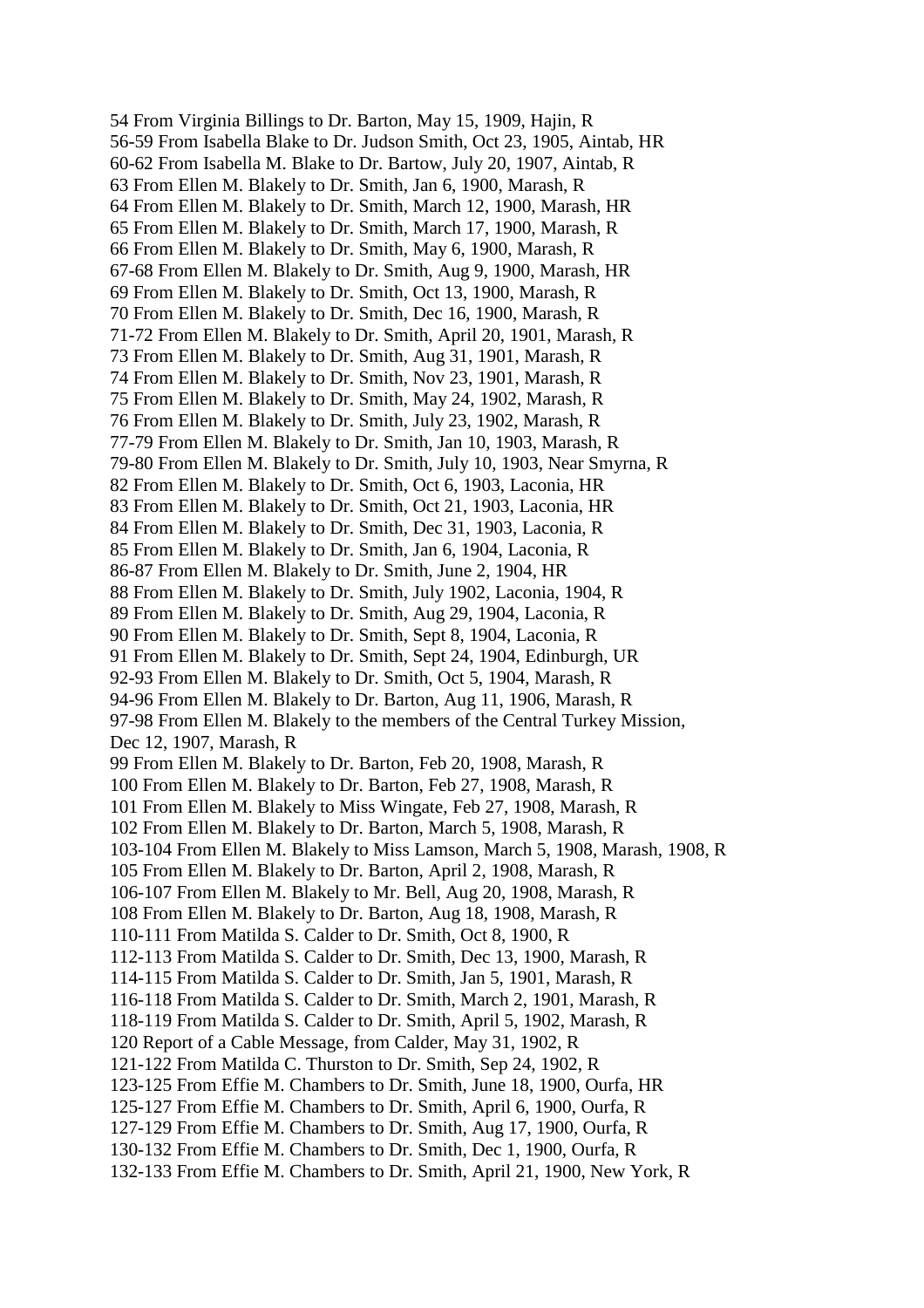134-135 From Effie M. Chambers to Dr. Smith, May 15, 1901, Randolph, R 135-138 From Effie M. Chambers to Dr. Smith, July 2, 1901, Randolph, PR 139-140 From Effie M. Chambers to Dr. Smith, Oct 13, 1901, HR 140-141 From Effie M. Chambers to Dr. Smith, Nov 11, 1901, Chicago, HR 141 From Effie M. Chambers to Dr. Smith, Nov 19, 1901, Chicago, HR 143-144 From Effie M. Chambers to Dr. Smith, Dec 17, 1901, Seneca, UR 144-145 From Effie M. Chambers to Dr. Smith, Jan 16, 1902, Fort Morgan, PR 145-146 From Effie M. Chambers to Dr. Smith, Jan 16, 1902, Fort Morgan, R 147-149 From Effie M. Chambers to Dr. Smith, March 5, 1902, Fort Morgan, PR 150-151 From Effie M. Chambers to Dr. Smith, March 13, 1902, Fort Morgan, PR 152-153 From Effie M. Chambers to Dr. Smith, May 29, 1902, Naples, R 153-155 From Effie M. Chambers to Dr. Smith, July 19, 1902, Ourfa, R 155-156 From Effie M. Chambers to Dr. Smith, Sept 13, 1902, Ourfa, R 156-158 From Effie M. Chambers to Dr. Smith, Dec 15, 1903, Ourfa, R 159-160 From Effie M. Chambers to Dr. Smith, Sept 17, 1904, Aintab, R 160-162 From Effie M. Chambers to Dr. Smith, Oct 23, 1905, Aintab, R 162-164 From Effie M. Chambers to Dr. Smith, Dec 22, 1905, Aintab, R 165 A page from The Missionary World "Lost everything by fire", letter written by E.M. Chambers to Brother Hanley, April 28, 1906, Aintab, R 167-169 To Mr. Barton, Oct 12, 1906, R 169-175 From Effie M. Chambers to Dr. Barton, May 13, 1908, R 175-177 From Effie M. Chambers to Dr. J. M. Balph, July 17, 1909, R 178-179 From Effie M. Chambers to Dr. Balph, July 17, 1909, R 179-180 From Effie M. Chambers to Dr. J.M.Balph, July 21, 1909, R 180-183 From Effie M. Chambers to Dr. Barton, Kessab, July 2, 1909, HR 184-185 "Kessab refugees in Latakia", recorded Aug 1909, PR 185 "Widows Kessab", letter from E.M. Chambers to Dr. Bartons. Recorded Aug 19, 1909, R 186 "Facts about Kessab and our most pressing needs" by E.M.Chambers, R 187 -189 "The Massacre of Kessab", from E.M.Chambers to Dr. Barton, July 21 1909, R 190 From W. N. Chambers to Dr. Smith, Jan 17, 1900, Adana, R 191-193 From W. N. Chambers to Dr. Smith, Feb 4, 1900, Adana, R 194-197 From W. N. Chambers to Dr. Barton, Feb 21, 1900, Adana, R 199-200 From W. N. Chambers to Dr. Barton, Feb 22, 1900, Adana, R 200-204 From W. N. Chambers to Pastor Lohman, March 29, 1900, Adana, R 205-208 From W. N. Chambers to Dr. Smith, April 2, 1900, Adana, R 210 From W. N. Chambers to "friends", May 11, 1900, Adana, HR 211-212 From W. N. Chambers, PR 213-214 From W. N. Chambers to Dr. Smith, May 24 1900, Adana, R 214-215 From W. N. Chambers to Dr. Smith, July 17, 1900, Adana, R 216 From W. N. Chambers to Dr. Smith, July 18, 1900, Adana, R 217-219 From W. N. Chambers to Dr.Smith, July 23, 1900, Adana. R 220-221 From W. N. Chambers to Dr.Smith, Aug 1900, Adana. R 221-223 From W. N. Chambers to Dr. Barton, Aug 1900, Adana, R 223-224 From W. N. Chambers to Dr.Smith, Nov 2, 1900, Adana, R 225-230 From W. N. Chambers to Dr.Smith, Nov 22, 1900, Adana, R 230-232 From W. N. Chambers to Dr. Barton, Nov 22, 1900, Adana, R 233-234 From W. N. Chambers to Dr.Smith, Nov 27, 1900, Adana, HR 234-237 From W. N. Chambers to Dr.Smith, Dec 24, 1900, Adana, PR 238-242 From W. N. Chambers to Dr.Smith, March 12, 1901, PR 243-245 From W. N. Chambers to Dr.Smith, April 17, 1901, Adana, HR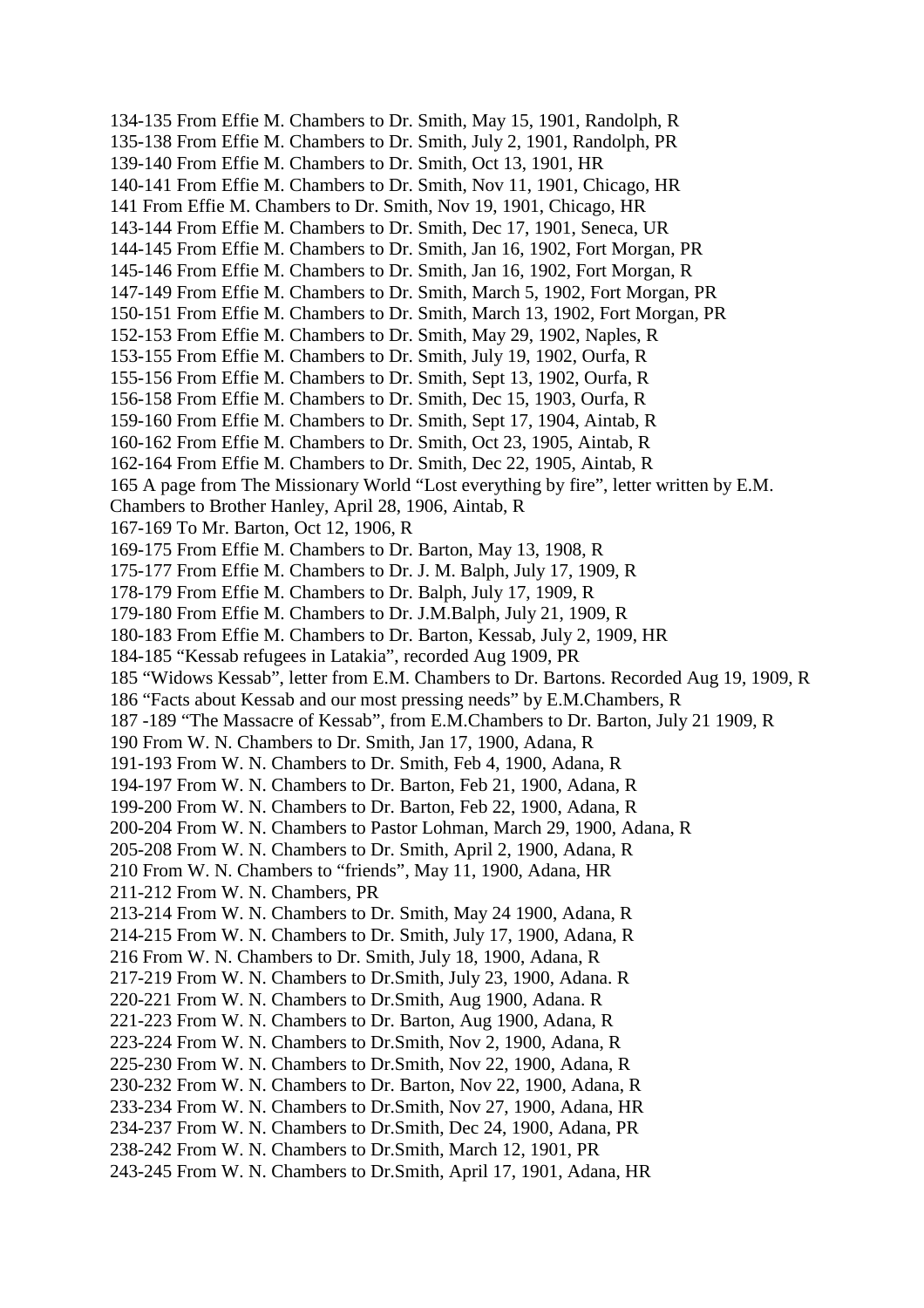245-246 From W. N. Chambers to Dr.Smith, June 3, 1901, Adana, R 247-248 From W. N. Chambers to Dr.Daniele, July 13, 1901, Adana, R 248-249 From W. N. Chambers to Dr.Smith, July 16, 1901, Adana, HR 251-252 From W. N. Chambers to Dr.Smith, Nov 27, 1901, Adana, R 252-253 From W. N. Chambers to Dr.Christie, Jan 14, 1902, Adana, R 253 From W. N. Chambers to Dr.Smith, Jan 29, 1902, Adana, R 254-258 From W. N. Chambers to Dr.Smith, Feb 12, 1902, Adana, PR 258-260 From W. N. Chambers to Dr.Smith, Feb 12, 1902, Adana, R 261-264 From W. N. Chambers to Dr.Smith, April 6, 1902, Adana, R 264-265 From W. N. Chambers to Dr.Smith, April 22, 1902, Adana, R 266 From W. N. Chambers to Dr.Smith, May 20, 1902, Adana, HR 267 From W. N. Chambers to Dr.Smith, July 10, 1902, Adana, HR 268-272 From W. N. Chambers to Dr.Smith, July 15, 1902, Adana, R 272 From W. N. Chambers to Dr.Smith, Sep 2, 1902, Goeznek, R 273-274 From W. N. Chambers, Oct 13, 1902, Adana, R 274-276 From W. N. Chambers to Dr.Smith, Oct 15, 1902, Adana, R 276-278 From W. N. Chambers to Dr.Smith, Dec 24, 1902, Adana, R 279-282 From W. N. Chambers to Dr.Smith, Jan 20, 1903, Adana, R 283-289 From W. N. Chambers to Dr.Smith, Jan 31, 1903, Adana, R 289 From W. N. Chambers to Dr.Smith, Feb 3, 1903, Adana, R 290-291 From W. N. Chambers to Dr.Smith, Feb 26, 1903, Adana, HR 292-293 From W. N. Chambers and N. H. Heghinian to Dr.Smith, April 13, 1903, Hadjin, R 293-296 From W. N. Chambers to Dr.Smith, April 14, 1903, Hadjin, R 296-298 From W. N. Chambers to Dr.Smith, May 10, 1903, Dardanelles, R 298-299 From W. N. Chambers to Dr.Smith, May 25, 1903, Berlin, R 299-300 From W. N. Chambers to Dr.Smith, June 29, 1903, Belfast, R 300-302 From W. N. Chambers to Dr.Smith, July 29, 1903, HR 303-304 From W. N. Chambers to Dr.Smith, Sept 1, 1903, Sheburne, R 305-306 From W. N. Chambers to Dr. Barton, Dec 27, 1903, R 307-308 From W. N. Chambers to Dr.Smith, Oct 19, 1903, R 309-311 From W. N. Chambers to Dr.Smith, Dec 7, 1908, HR 312-313 From W. N. Chambers to Dr.Smith, Dec 16, 1903, Morristown,R 314-316 From W. N. Chambers to Dr.Barton, Jan 29, 1904, Phila., R 316-317 From W. N. Chambers to Dr.Smith, Jan 29, 1904, Phila., R 318-320 From W. N. Chambers to Dr.Smith, Feb 27, 1904, Phila., R 322-323 From W. N. Chambers to Dr.Smith, March 17, 1904, Michigan, R 324-327 From W. N. Chambers to Dr.Gillet, March 21, 1904, Chicago, PR 328-329 From W. N. Chambers to Dr.Smith, March 22, 1904, Chicago, PR 330-331 From W. N. Chambers to Dr.Smith, March 30, 1904, PR 331 From W. N. Chambers to Dr.Smith, April 27, 1904, Woodstock, HR 332 From W. N. Chambers to Dr.Smith, May 14, 1904, Morristown, R 333-334 From W. N. Chambers to Dr.Smith, May 28, 2004, Morristown, PR 334-335 From W. N. Chambers to Dr.Smith, June 9, 2004, Westerly, R 335-341 From W. N. Chambers to Dr.Smith, June 15, 1904, Morristown, HR 343-344 From W. N. Chambers to Dr.Smith, July 12, 1904, Westerly, R 344-346 From W. N. Chambers to Dr.Strong, Aug 9, 1904, Westerly, R 348-352 "Memorandum concerning certain important enterprises in the Adana Station of C.T.M." by Chambers, Aug 4, 1904, Westerly, R 353-355 From W. N. Chambers to Dr.Strong, Aug 31, 1904, Sheburne, R 355-357 From W. N. Chambers to Dr.Smith, Sept 10, 2004, Phila., R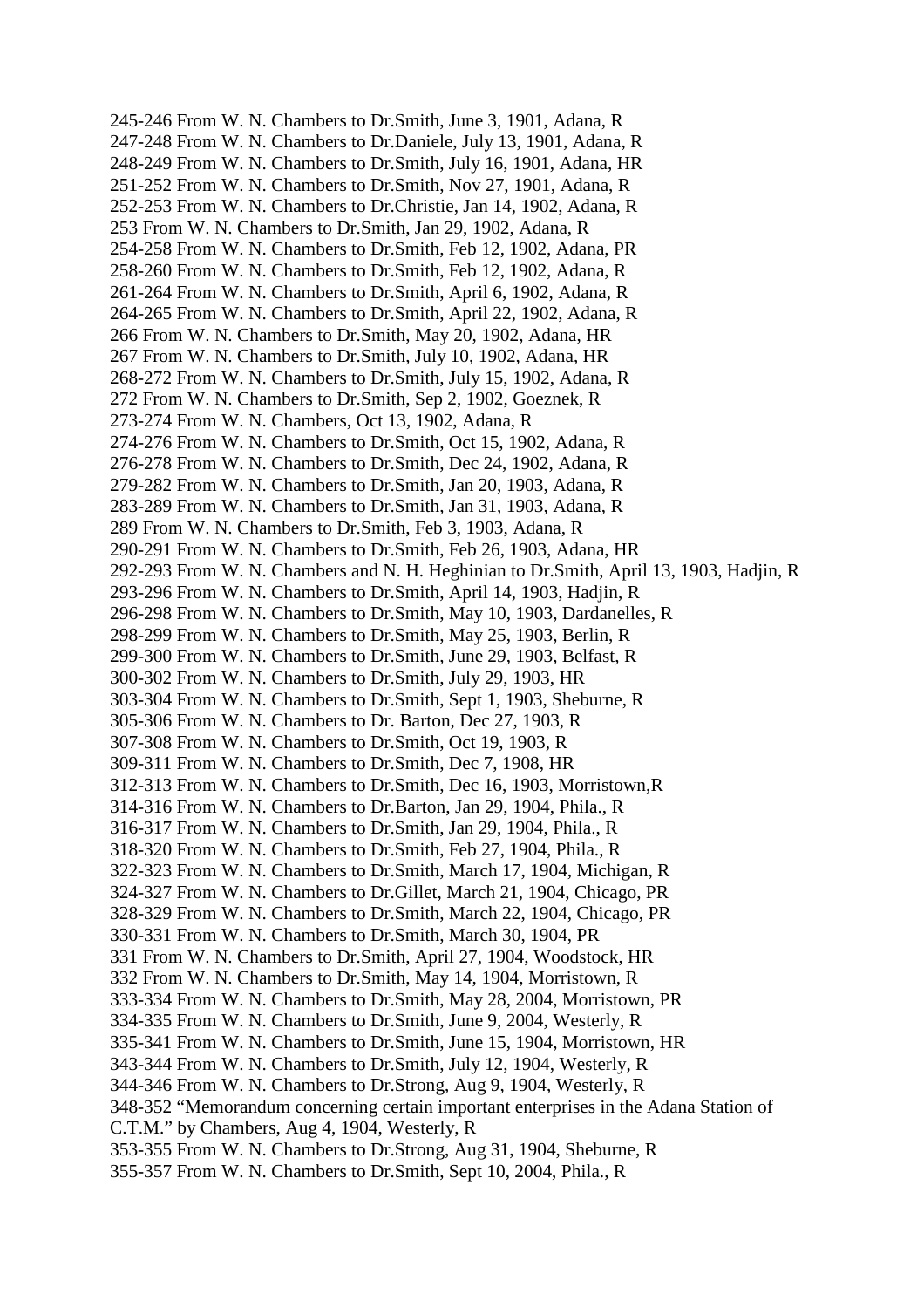358-360 From W. N. Chambers to Dr.Smith, Sept 20, 2004, S.S. Hanerford at sea, R 361-364 From W. N. Chambers to Dr.Smith, Oct 28, 2004, London, R 365 From W. N. Chambers to Dr. Patton, Nov 14, 1904, Constantinople, R 366-367 From W. N. Chambers to Dr.Barton, Nov 14, 1904, Constantinople, R 368-374 From W. N. Chambers to Dr.Smith, Jan 16, 1905, Adana, R 375-377 From W. N. Chambers to Dr.Smith, Jan 18, 1905, Adana, R 378-382 From W. N. Chambers to Dr.Smith, Jan 27, 2005, Adana, R 383-384 From W. N. Chambers to Dr.Smith, Feb 3, 1905, Adana, R 385-390 From W. N. Chambers to Dr.Smith, March 8, 1905, R 391-392 From W. N. Chambers to Dr.Smith, March 10, 1905, Adana, R 392-394 From W. N. Chambers to Dr.Barton, March 29, 2005, Adana, R 395-398 From W. N. Chambers to Dr.Smith, April 7, 2005, R 399-400 From W. N. Chambers to Dr.Smith, April 15, 2005, R 401 From W. N. Chambers to Dr.Strong, April 19, 2005, Adana, R 402-405 From W. N. Chambers to Dr.Smith, May 4, 2005, Adana, R 406-407 From W. N. Chambers to Dr.Barton, May 17, 1905, Adana, R 407-408 From W. N. Chambers to Dr.Smith, July 14, 1905, HR 409-411 From W. N. Chambers to Dr.Smith, July 15, 1905, Adana, HR 412-415 From W. N. Chambers to Dr.Smith, Aug 22, 1905, Goeznek, HR 416-418 From W. N. Chambers to Dr.Smith, Sept 28, 1905, Adana, HR 419-422 From W. N. Chambers to Dr.Smith, Nov 15, 1905, Adana, R 423-424 From W. N. Chambers to Dr.Barton, Jan 2, 1906, Adana, R 425-427 From W. N. Chambers to Dr.Smith, Nov 25, 1905, Adana, R 427-428 From W. N. Chambers to Dr.Smith, Jan 3, 1906, Adana, R 428 From W. N. Chambers to Dr.Barton, Jan 10, 1906, Adana, R 429-430 From W. N. Chambers to Dr.Barton, March 22, 1906, Adana, HR 430-431 From W. N. Chambers to Dr.Barton, April 12, 1906, R 431-432 From W. N. Chambers to Dr.Barton, May 1, 1906, Adana, R 432-434 From W. N. Chambers to Dr.Barton, May 8, 1906, Adana, R 434- From W. N. Chambers to Dr.Barton, May 27, 1906, HR 435-437 From W. N. Chambers to Dr.Barton, June 1906, Adana, HR 437-440 From W. N. Chambers to Dr.Barton, July 10, 1906, Adana, HR 440-442 From W. N. Chambers to Dr.Barton, July 16, 1906, Adana, HR 444-446 From W. N. Chambers to Dr.Barton, Aug 21, 1906, Adana, R 447-448 From W. N. Chambers to Dr.Barton, Sept 21, 1906, Adana, R 448-449 From W. N. Chambers to Dr.Barton, Oct 2, 1906, Hajin, R 450-452 From W. N. Chambers to Dr.Barton, Oct 29, 1906, Adana, R 454-456 From W. N. Chambers to Mr.Bell, Nov 28, 1906, Adana, R 456-459 From W. N. Chambers to Dr.Barton, Nov 29, 1906, Adana, R 460-461 From W. N. Chambers to Dr.Barton, Dec 10, 1906, Adana, R 461-472 "Fifty Years of Gospel Work in Adana (Ancient Cilicia)" by Chambers, R 473-474 From W. N. Chambers to Dr.Barton, Jan 8, 1907, Adana, R 475-476 From W. N. Chambers to Dr.Barton, Jan 21, 1907, Adana, R 477-478 From W. N. Chambers to Dr.Barton, May 20, 1907, Adana, R 478-479 From W. N. Chambers to Dr.Barton, July 20, 1907, Adana, R 479-481 From W. N. Chambers to Dr.Barton, Aug 12, 1907, Adana, HR 481-483 From W. N. Chambers to Dr.Barton, Aug 21, 1907, Adana, R 483-486 From W. N. Chambers to Dr.Barton, Oct 15, 1907, Adana, HR 486-495 From W. N. Chambers to Dr.Barton, Oct 22, 1907, Adana, R 496-498 From W. N. Chambers to Dr.Barton, Oct 25, 1907, Adana, HR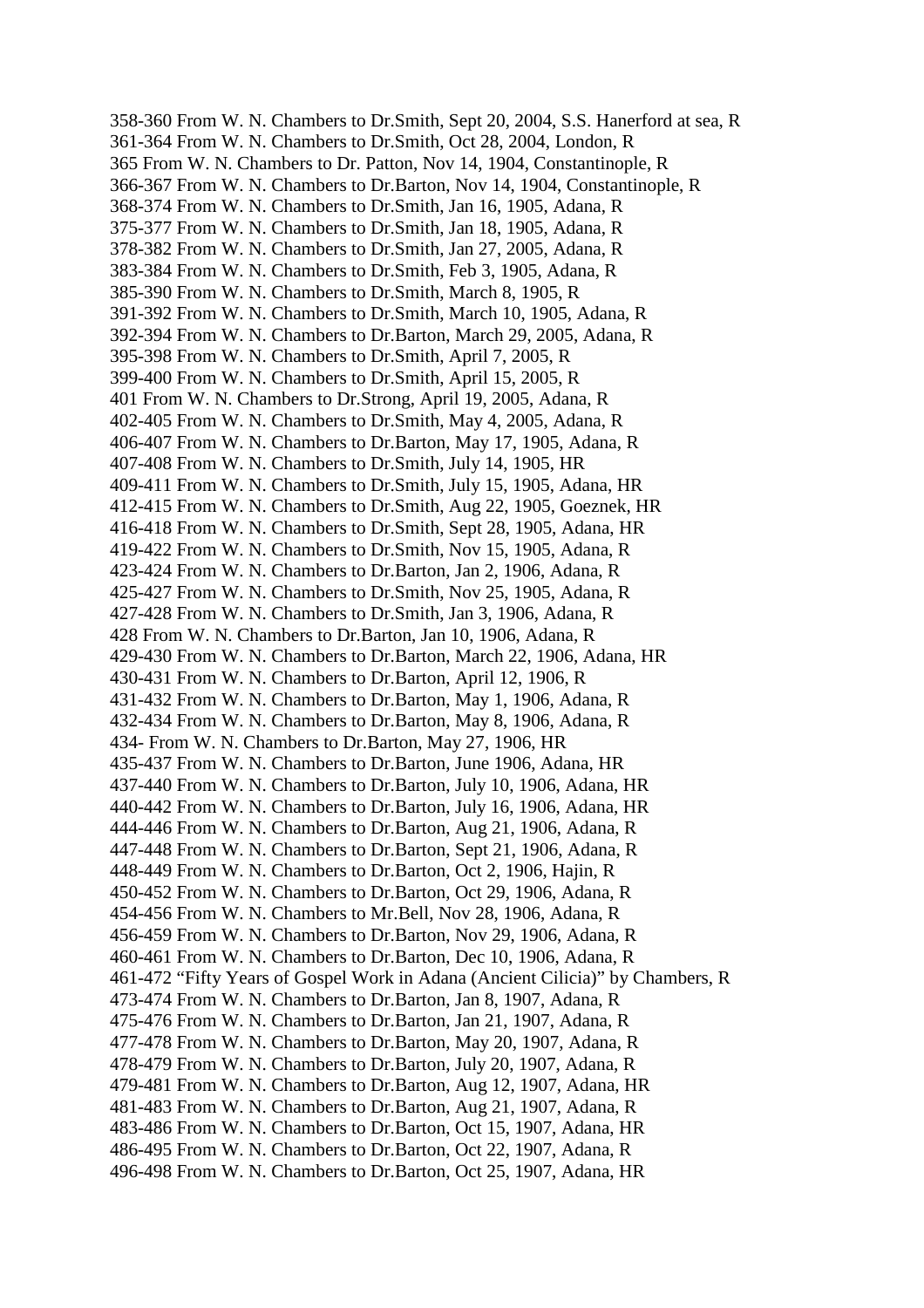498-500 From W. N. Chambers to Dr.Barton, Oct 28, 1907, Adana, R 501-505 From W. N. Chambers to Dr.Barton, Dec 16, 1907, Adana, HR 506-508 From W. N. Chambers to Dr.Christie, Jan 2, 1908, Adana, R 510-513 From W. N. Chambers to Dr.Barton, Jan 31, 1908, Adana, R 513-514 From J.D. Christie to Dr.Barton, Feb 1, 1908, Hartford, PR 515-516 From W. N. Chambers to Mr. Bell, Feb 9, 1908, Adana, R 516-518 From W. N. Chambers to Dr.Barton, Feb 9, 1908, Adana, R 518-519 From W. N. Chambers to Dr.Barton, Feb 25, 1908, Adana, R 519-522 From W. N. Chambers to Mr. Macallum, Feb 29, 1908, PR 523-524 From W. N. Chambers to Dr.Barton, March 24, 1908, R 524-526 Copy of letter from Rev. Chambers, April 10, 1908, PR 527-528 From W. N. Chambers to Dr.Barton, April 18, 1908, Hadjin, R 529-530 From W. N. Chambers to Dr.Barton, April 27, 1908, Adana, R 530-533 From W. N. Chambers to Dr.Barton, June 7, 1908, Adana, R 533-535 From W. N. Chambers to Dr.Barton, July 13, 1908, Adana, HR 537 From W. N. Chambers to Dr.Barton, July 14, 1908, Adana, R 538-539 From W. N. Chambers to Dr.Barton, Aug 1, 1908, Adana, R 540-541 From W. N. Chambers to Mr. Bill, Aug 19, 1908, Goeznek, R 542-543 From W. N. Chambers to Mr. Bill, Sep 7, 1908, Adana, R 543-544 From W. N. Chambers to Dr.Barton, Sep 23, 1908, Hajin, HR 545-548 From W. N. Chambers to Dr.Barton, Oct 3, 1908, Adana, HR 548-550 From W. N. Chambers to Dr.Barton, Oct 13, 1908, Adana, R 551-553 From W. N. Chambers to Dr.Barton, Oct 25, 1908, Adana, R 553-554 From W. N. Chambers to Mr. Bell, Nov 3, 1908, Adana, R 555-557 From W. N. Chambers to Dr.Barton, Dec 24, 1908, Adana, R 557-559 From W. N. Chambers to Dr.Barton, Dec 28, 1908, Adana, R 559-562 From W. N. Chambers to Dr.Barton, Jan 11, 1909, Adana, R 563-565 From W. N. Chambers to Dr.Barton, Feb 1, 1909, Adana, HR 566-570 From W. N. Chambers to Dr.Barton, Feb 18, 1909, Adana, PR 572-574 From W. N. Chambers to Dr.Barton, March 14, 1909, Adana, R 574-576 From W. N. Chambers to Dr.Barton, March 22, 1909, Adana, PR 576-577 From W. N. Chambers to Mr. Bell, April 7, 1909, Adana, R 577-584 From W. N. Chambers to Dr.Barton, April 15, 1909, Adana, HR 584-585 From W. N. Chambers to Dr.Barton, Apr 20, 1909, Adana, R 585-587 From W. N. Chambers to Dr.Barton, May 1, 1909, Adana, HR 587-590 From W. N. Chambers to Dr.Barton, May 9, 1909, Adana, PR 590-592 From W. N. Chambers to Dr.Barton, May 14, 1909, Adana, HR 592 From W. N. Chambers to Dr.Barton, May 14, 1909, Adana, HR 593-594 From W. N. Chambers to Dr.Barton, May 19, 1909, Adana, PR 595-597 From W. N. Chambers to Dr.Barton, June 2, 1909, Adana, R 597-598 From W. N. Chambers to Dr.Barton, June 9, 1909, Adana, PR 598-599 From W. N. Chambers to Dr.Barton, June 9, 1909, Adana, PR 600-604 Copy of the letter from W. N. Chambers to the editor of Montreal Witness, June 13, 1909, Adana, R 605-607 From W. N. Chambers to Dr.Bartonune 15, 1909, Adana, HR 607-610 From W. N. Chambers to Dr.Barton, June 20, 1909, Adana, HR 610 Letter from the Armenian Patriarch in Constantinople to Rev. Thomas D. Christie, June 21, 1909, Constantinople, HR 611-612 From W. N. Chambers to Dr.Barton, June 23, 1909, Adana, HR 613-615 From W. N. Chambers to Dr.Barton, July 6, 1909, Adana, HR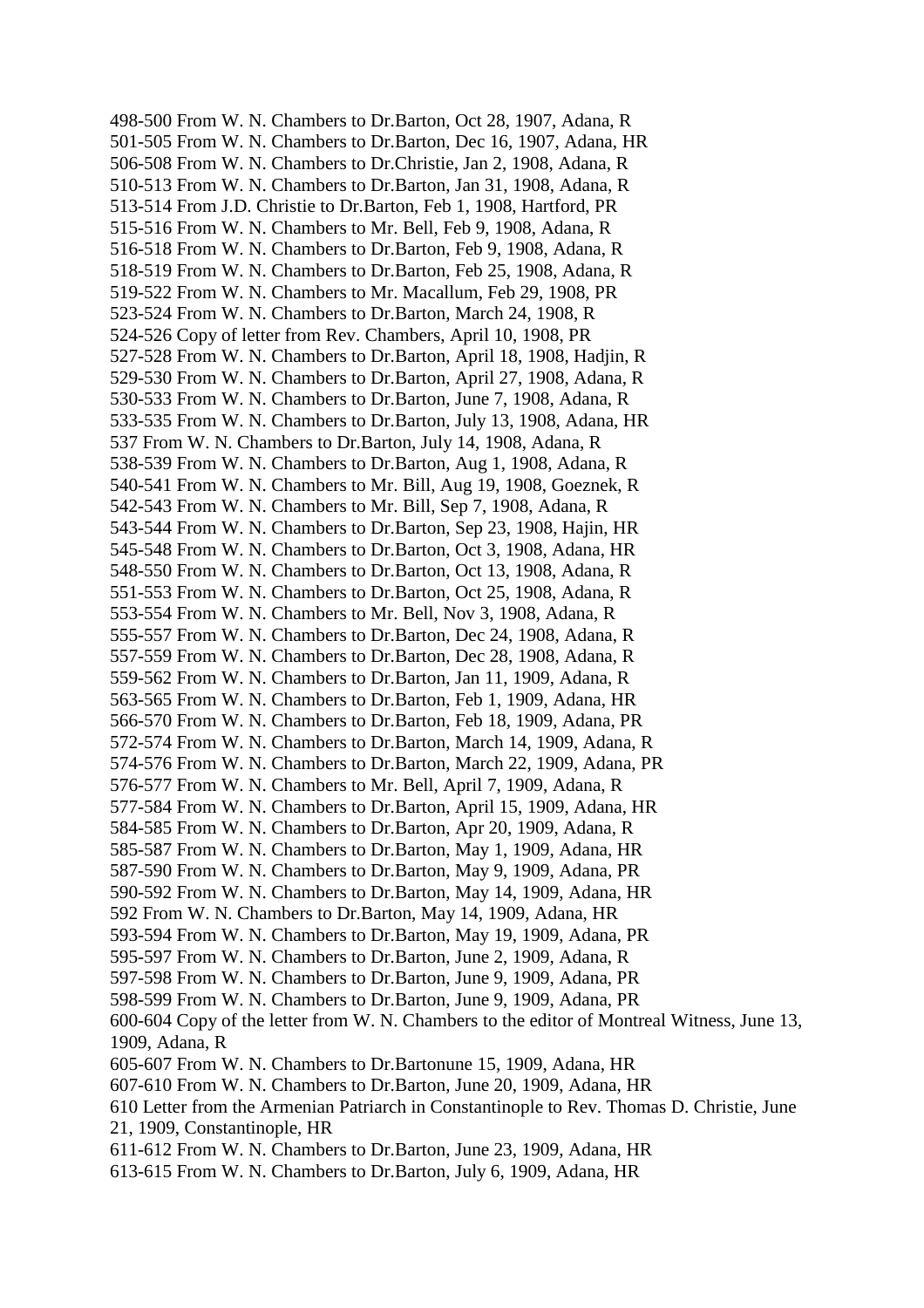- 615-616 Declaration by the Christians of Adana, June 30, 1909, Adana, PR 616-618 From W. N. Chambers to Dr.Barton, July 13, 1909, Adana, HR 618-620 From W. N. Chambers to Dr.Barton, July 21, 1909, Adana, PR 620-622 From W. N. Chambers to Dr.Barton, July 29, 1909, Adana, PR 623-624 From W. N. Chambers to Dr.Barton, Aug 3, 1909, Adana, HR 624-626 From W. N. Chambers to Dr.Barton, Aug 10, 1909, Adana, HR 626-627 From H. Salibian, H.H. Ashgian, H. Donabedian, Caspar Vartanian, to Rev. W. N. Chambers, Aug 5, 1904, Adana, R 628-630 From W. N. Chambers to Dr.Barton, Aug 18, 1909, Adana, R 630-634 From W. N. Chambers to Dr.Barton, Aug 23, 1909, Adana, HR 635-636 From W. N. Chambers to Dr.Barton, Aug 24, 1904, Adana, R 636-637 From W. N. Chambers to Dr.Barton, Sep 1, 1909, Adana, PR 638-641 From W. N. Chambers to Dr.Barton, Sep 26, 1909, Adana, R 641-643 From W. N. Chambers to Dr.Barton, Sep 27, 1909, Adana, R 643-644 "A pathetic letter' by Chambers, HR 645-650 From W. N. Chambers to Dr.Barton, Oct 12, 1909, Adana, HR 650-651 From W. N. Chambers to Dr.Barton, Oct 20, 1909, Adana, R 651-655 From W. N. Chambers to Dr.Barton, Oct 26, 1909, Adana, R 656-658 From W. N. Chambers to Dr.Barton, Dec 6, 1909, Adana, R 658 From the Vali Ahmet Djemal, to Rev.W.N. Chambers, Nov 2, 1909, Adana, R
- 659-661 The Constitution of the Commission Industries
- 662-664 From W. N. Chambers to Dr.Barton, Dec 22, 1909, Adana, R
- 666-668 From Miss. Chambers to Dr. Smith, March 10, 1904, Philadelphia, HR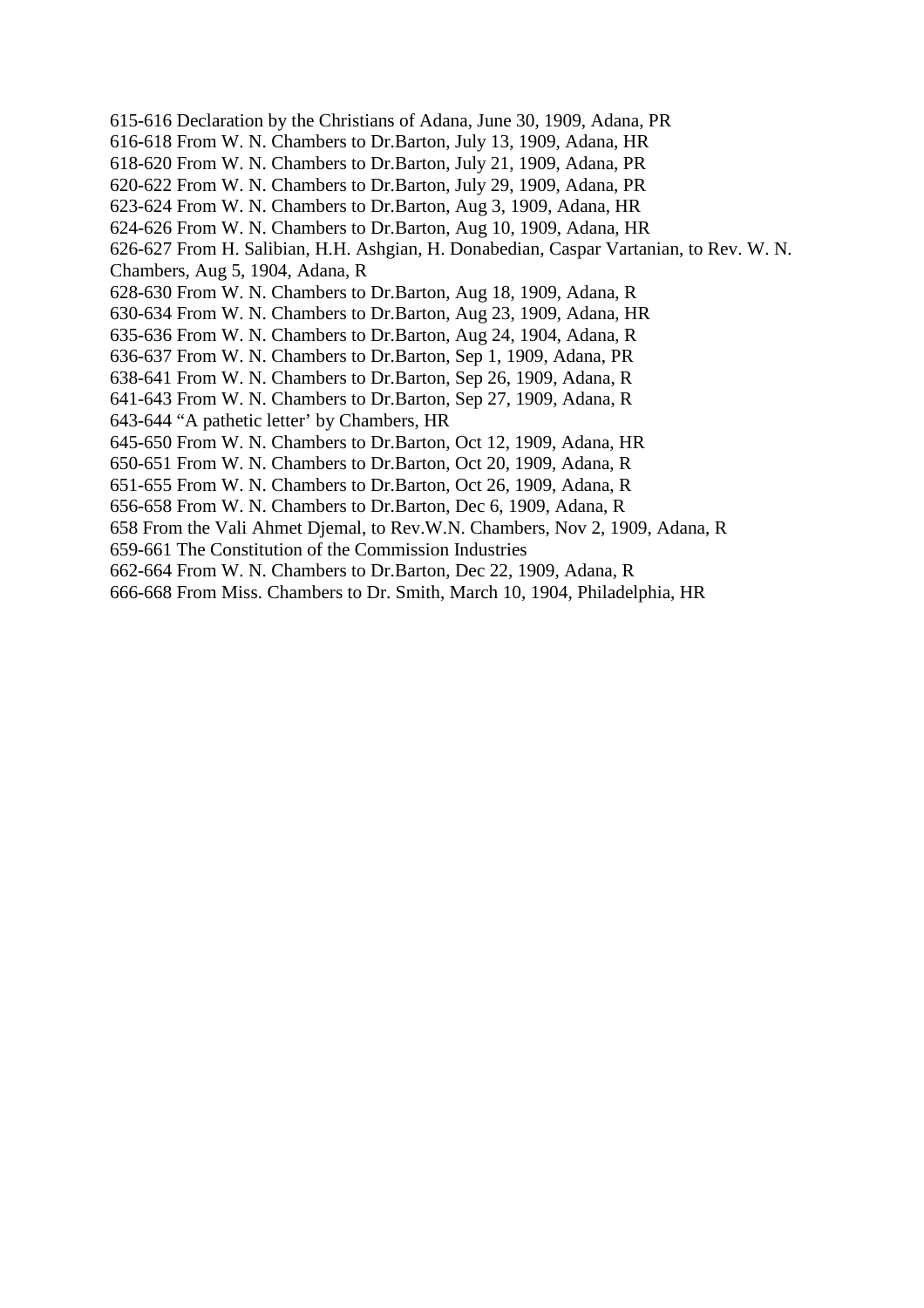Submitted by : Elif Bayraktar Submitted to : The Department of History Project term : January 2004

Bibliographical and physical information Document type: Microfilm Reference no. : BV2410.A4 1984 Reel 663

R : Readable HR : Hardly Readable UR : Unreadable PR : Partially Readable

Papers of the ABCFM ABC 16: The Near East 1817-1919 Unit 5 Reel 663 16.9.5: Central Turkey Mission

VOL. 18 Central Turkey Mission 1900-1909 Letters, CHR-L

Occassional loss of print throughout due to tight binding and poor condition of originals

1 658, Central Turkey Mission, 1900-1909, Vol IV, Chr-L 2 Outline of Content R 3-5 From Thomas D. Christie to Rev. Dr. Judson Smith, June 30, 1900, St. Paul's Institute, Tarsus, R 5-7 From Thomas D. Christie to Rev. Dr. Judson Smith, June 18, 1902, Tarsus, R 7-8 From Thomas D. Christie to Rev. Dr. Judson Smith, January 20, 1902, Tarsus, R 10-14 From T.D. Christie to B.W. McWilliams, March 22, and 25, 1902, Tarsus, R 16-17 From T.D. Christie to Dr. Smith, March 24, 1902, Tarsus, R 18-20 From T.D. Christie to Dr. Smith, June 19, 1902, Tarsus, PR 21-22 From T.D. Christie to Dr.Strong, March 14, 1903, R 23 A sample term report of St.Paul's Institute. 24 From T.D. Christie to Dr. Smith, July 3, 1903, Champéry, Valais Suisse, R 25-28 From T.D. Christie to Dr. Smith, July 18, 1903, Champéry, Valais Suisse, R 29-31 From T.D. Christie to Dr. Smith, July 23, 1903, Champéry, Valais Suisse, R 33-34 From T.D. Christie to Dr. Smith, October 24, 1903, R 35 From T.D. Christie to D.W. McWilliams, November 17, 1903, R 37-41 From T.D. Christie, UR 42 Term Report of St.Paul's College, Tarsus, R 43 From T.D. Christie to Dr.Barton, Dec 18, 1903, R 45-52 A text from T.D. Christie, Dec 9, 1903, Tarsus, R 54-55 From T.D. Christie to Dr. Strong, February 24, 1904, R 57-59 From T.D. Christie to Dr. Smith, Feb 4, 1904, R 60- 61 From T.D. Christie to Dr. Smith, Feb 6, 1909, R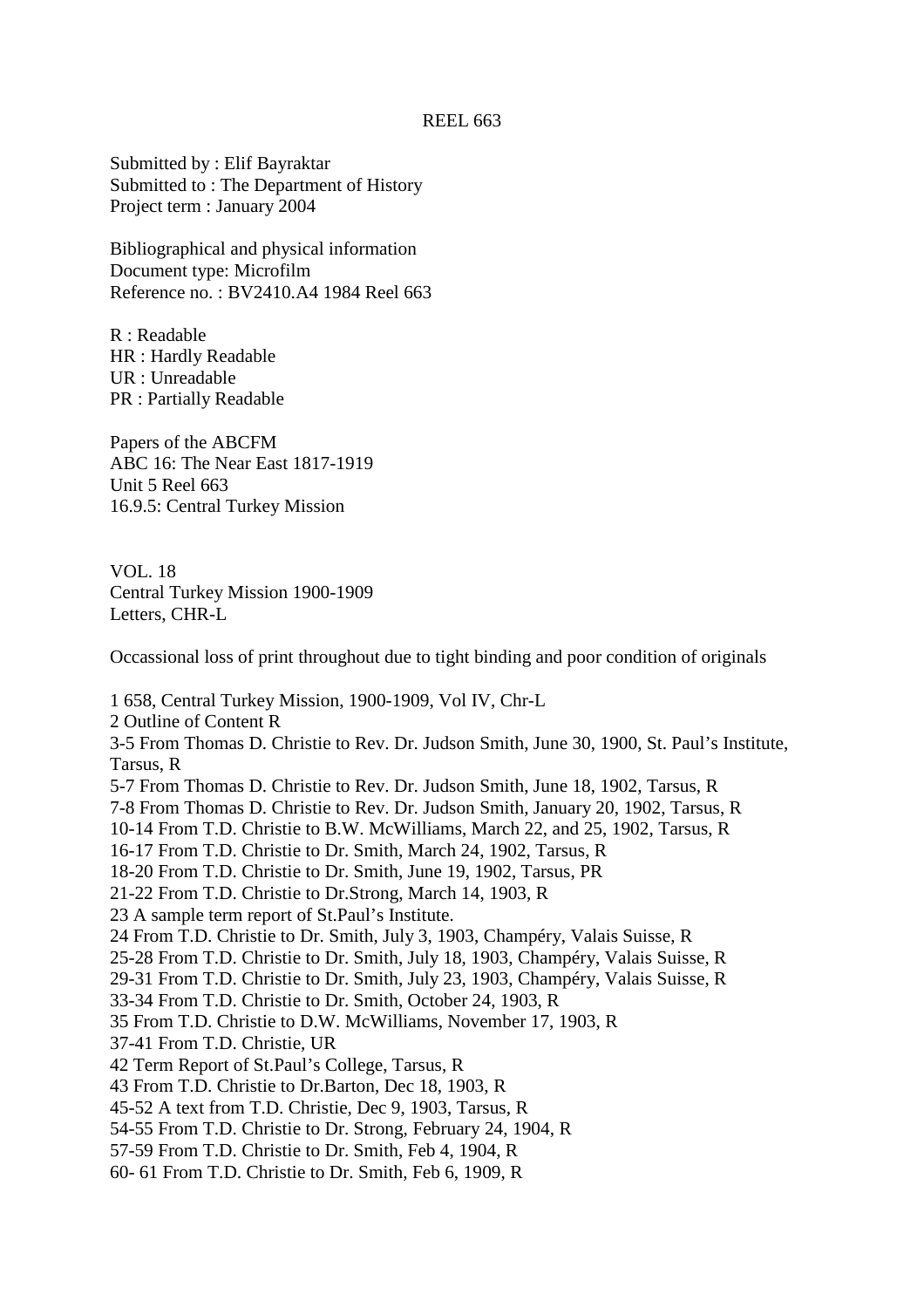62-64 From T.D. Christie to Dr. Smith, Feb 12, 1904, R 65 From T.D. Christie to Dr. Smith, Feb 18, 1904, R 66-70 From T.D. Christie to Dr. Smith, March 26, 1904, R 71-72 From T.D. Christie to Dr. Smith, March 4, 1904, Tarsus, R 74-77 From T.D. Christie to Dr. Smith, April 2, 1904, Tarsus, R 78-79 From T.D. Christie to Dr. Strong, April 10, 1904, R 81 From T.D. Christie to Dr. Barton, April 21, 1904, R 83 From T.D. Christie to Dr. Smith, May 30, 1904, R 85-86 From T.D. Christie to Dr. Smith, July 1, 1904, Marash, R 88 From T.D. Christie to Dr. Smith, July 12, 1904, Mersin, R 90 From T.D. Christie to Dr. Smith, July 21, 1904, Tarsus, R 91-94 From T.D. Christie to Dr. Smith, July 21, 1904, Tarsus, R 95 From T.D. Christie to Dr. Smith, August 4, 1904, R 97-98 From T.D. Christie to ?, August 19, 1909, UR 99-100 From T.D. Christie to ? , Oct 4, 1904, UR 102-105 From T.D. Christie to Mrs. Schiefflin, Oct 12, 1904, Tarsus, R 107-109 From T.D. Christie to Dr. Smith, Oct 20, 1904, UR 111-112 From T.D. Christie to Dr. Smith, Jan 30, 1905, R 114-117 From T.D. Christie to Mrs.Booth, Feb 6, 1905, R 118-119 From T.D. Christie to Dr. Smith, March 25, 1905, Tarsus, R 120 From T.D. Christie to Dr. Smith, April 13, 1903, Tarsus, R 121 From T.D. Christie to Dr. Smith, April 26, 1905, Tarsus, R 123 From T.D. Christie to Dr. Smith, May 8, 1905, R 125-126 From T.D. Christie to Dr. Smith, July 12, 1903, R 128 From T.D. Christie to Dr. Smith, July 20, 1905, PR 129 From T.D. Christie to Dr. Smith, August 5, 1905, R 130 From T.D. Christie to Dr. Smith, UR 131 From T.D. Christie to Dr. Barton, September 17, 1906, R 134-135 From T.D. Christie to Dr. Barton, April 30, 1907, Beirut, R 137 From T.D. Christie to Dr. Strong, July 3, 1907, R 138 From T.D. Christie to Dr. Strong, July 15, 1907, R 140 From T.D. Christie to Dr. Strong, July 29, 1907, Chicago, R 141 From T.D. Christie to Dr. Barton, May 1, 1908, Hartford, R 144-145 From T.D. Christie to Dr. Barton, June 2, 1908, Wheatow, R 147-148 From T.D. Christie to Dr. Barton, July 17, 1908, Hartford, R 150-152 From T.D. Christie to Dr. Barton, Dec 29, 1908, Hajin, R 154-155 From T.D. Christie to Dr. Barton, Jan 21, 1909, Tarsus, R 157 From T.D. Christie to Dr. Barton, March 8, 1909, Tarsus, R 159 From T.D. Christie to Mr Bell, March 26, 1909, Tarsus, R 161 From T.D. Christie, ?, April 18, 1909, R 163 From T.D. Christie to Bro. Peet, April 20, 1902, Tarsus, HR 164 Copy of the letter signed by Priest Vahan to Bishop Hovhanen Arsharouni, Armeninan Patriarchate of Constantinople, April 9, 1909, Tarsus 166-169 UR 171 From T.D. Christie to Bro. Peet, April 28, 1909, Tarsus, R 173 Sined by Thomas D. Christie, May 6, 1909, PR 177 From T.D. Christie to Dr. Barton, May 8, 1909, R 179-180 From T.D. Christie to Dr. Barton, May 11, 1909, R 181-182 From T.D. Christie to Dr. Barton, May 24, 1909, Tarsus, HR 184 From T.D. Christie to the Board of Managers, R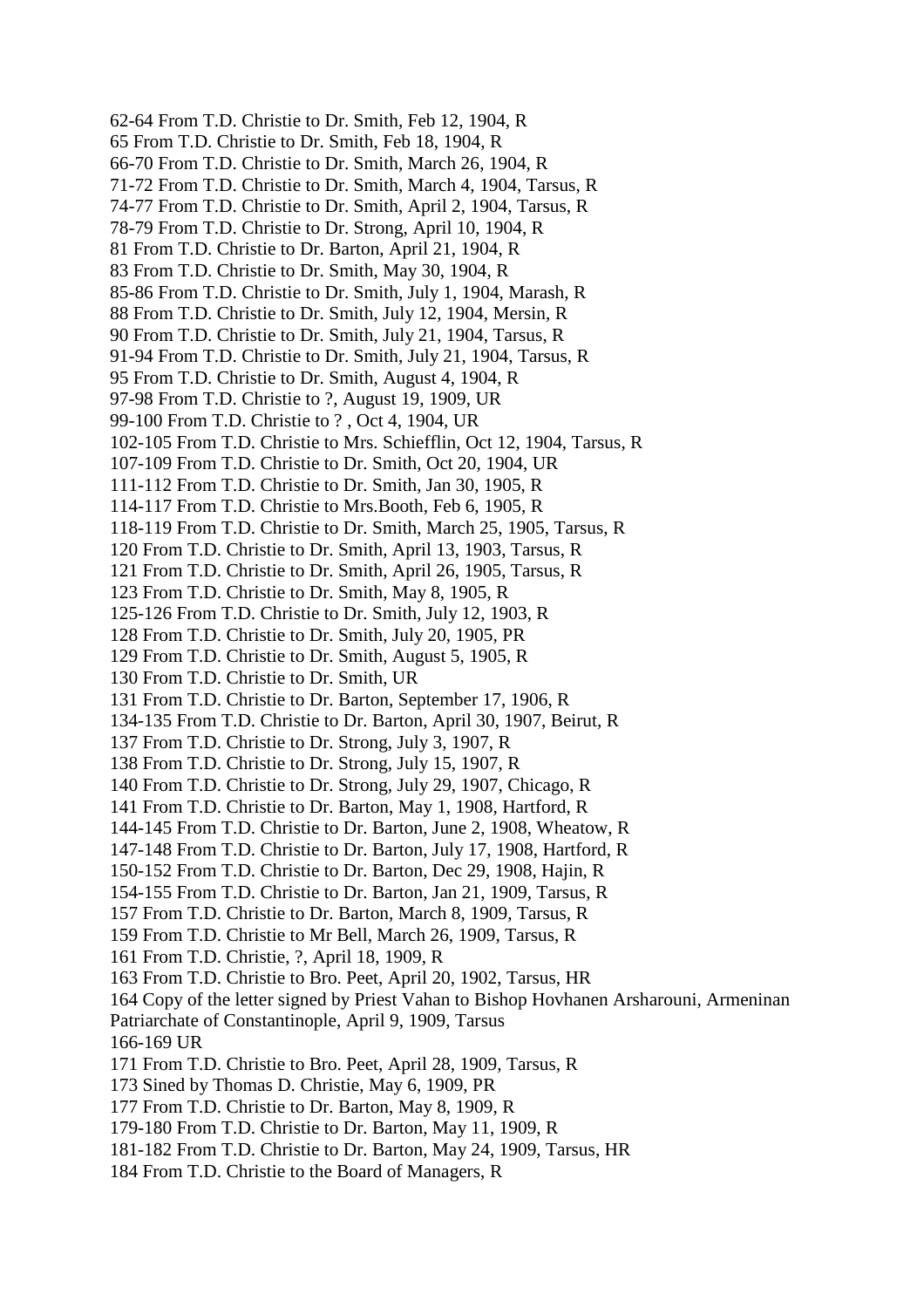- 186 To Dr. Barton, 28 June 1909, Adana, PR
- 189-190 From T.D. Christie and Carmelite Brewer Christie, a reply to more than 200 letters, June 28, 1909, R
- 192-193 From T.D. Christie to Dr. Barton, June 30, 1909, Tarsus, R
- 195 From T.D. Christie to Dr. Barton, July 8, 1909, Tarsus, R
- 197-199 "A Visit to Yildiz", by Thomas D. Christie, July 21, 1909, Constantinople, HR
- 201-203 From T.D. Christie to Dr.Barton, July 22, 1909, Constantinople, R
- 205 Extract from letter of T.D. Christie to Mr. Wiggin, August 9, 1909, R
- 207-209 "An interview with Dr. Christie of Tarsus, from an Armenian newspaper", from
- T.D.Christie to Dr. Barton, Aug 13, 1909, R
- 211 From T.D. Christie to Dr.Barton, Aug 14, 1909, Tarsus, R
- 213 Extract from letter of Rev. T.D.Christie to Mr.Wiggin, Aug 28, 1909, R
- 215 From T.D. Christie to Dr.Barton, Sept 8, 1909, Tarsus, R

217-218 Copy of the newspaper "The Christian", "Among Kurds and Turks; A Talk with Dr. Christie.

- 219-223 From T.D. Christie to Dr.Barton, Nov 10, 1909, Belfast, R
- 224-233 From C.B. Christie to Dr.Smith, Sept 14, 1903, R
- 234-238 From Carmelite B. Christie to Dr.Smith, Oct 28, 1903, R
- 240-241 From Mrs. Christie to Dr.Smith, Nov 21, 1903, R
- 243 From Mrs. Christie to Mr.Rover, July 11, 1904, Oberhofen, R
- 245-253 From Mrs. Christie to Dr. Barton, Aug 5, 1907, On Board Steamer, R
- 254-257 From Mrs. Christie to Dr.Patton, Oct 17, 1907, R
- 258-263 From Mrs. Christie to Dr.Patton, Dec 2, 1907, PR
- 264-269 From Mrs. Christie to "dear friends", April 17, 1909, Tarsus, PR
- 271-272 From J.L.Coffing to Dr.Smith, March 15, 1900, Hajin, R
- 273 From J.L.Coffing to Rev.Daniels, May 18, 1900, Hajin, R
- 274 From J.L.Coffing to Dr.Smith, Sep 27 1900, Hajin, R
- 275-276 From J.L.Coffing to Dr.Smith, March 10, 1904, Hajin, R
- 276 To Rev.Sanders, March 1904, Hajin, a copy, R
- 278-279 From J.L.Coffing to Dr.Smith, Jan 24, 1905, Hajin, R
- 281 UR

283-285 Dec 1906, PR

287-289 From Mary M. Foote to Dr.Smith, May 4, 1900, HR

- 290-291 From Miss. Lucile Foreman to Dr.Smith, June 22, 1903, PR
- 292-293 From Miss. Lucile Foreman to Dr.Smith, Oct 24, 1903, Aintab, R
- 295-296 From Miss. Lucile Foreman to Dr.Barton, Oct 11, 1906, HR
- 297-298 From Miss. Lucile Foreman to Dr.Barton, Dec 13, 1907, HR
- 300 From A.Fuller to Dr.Smith, Feb 27, 1900, Aintab, R
- 301-303 To Rev.Fuller, Aintab, from Constantinople, 3 Feb 1900, R
- 304-305 From A.Fuller to Dr.Smith, March 27, 1900, Aintab, R
- 306-307 From A.Fuller to Dr.Smith, April 3, 1900, Aintab, R
- 308 From A.Fuller to Dr.Barton, April 3, 1900, R
- 309-310 From A.Fuller to Dr.Smith, April 10, 1900, Aintab, R
- 311-313 From A.Fuller to Dr.Daniels, June 9, 1900, Aintab, R
- 313-314 From A.Fuller to Dr.Smith, June 23, 1900, Aintab, R
- 315-316 From A.Fuller to Dr.Smith, July 7, 1900, Marash, R
- 318 From A.Fuller to Dr.Smith, July 14, 1900, Aintab, R
- 320-321 From A.Fuller to Dr.Smith, July 20, 1900, Aintab, R
- 323 From A.Fuller to Dr.Smith, July 21, 1900, Aintab, R
- 324-325 From A.Fuller to Dr.Smith, Aug 4, 1900, Aintab, R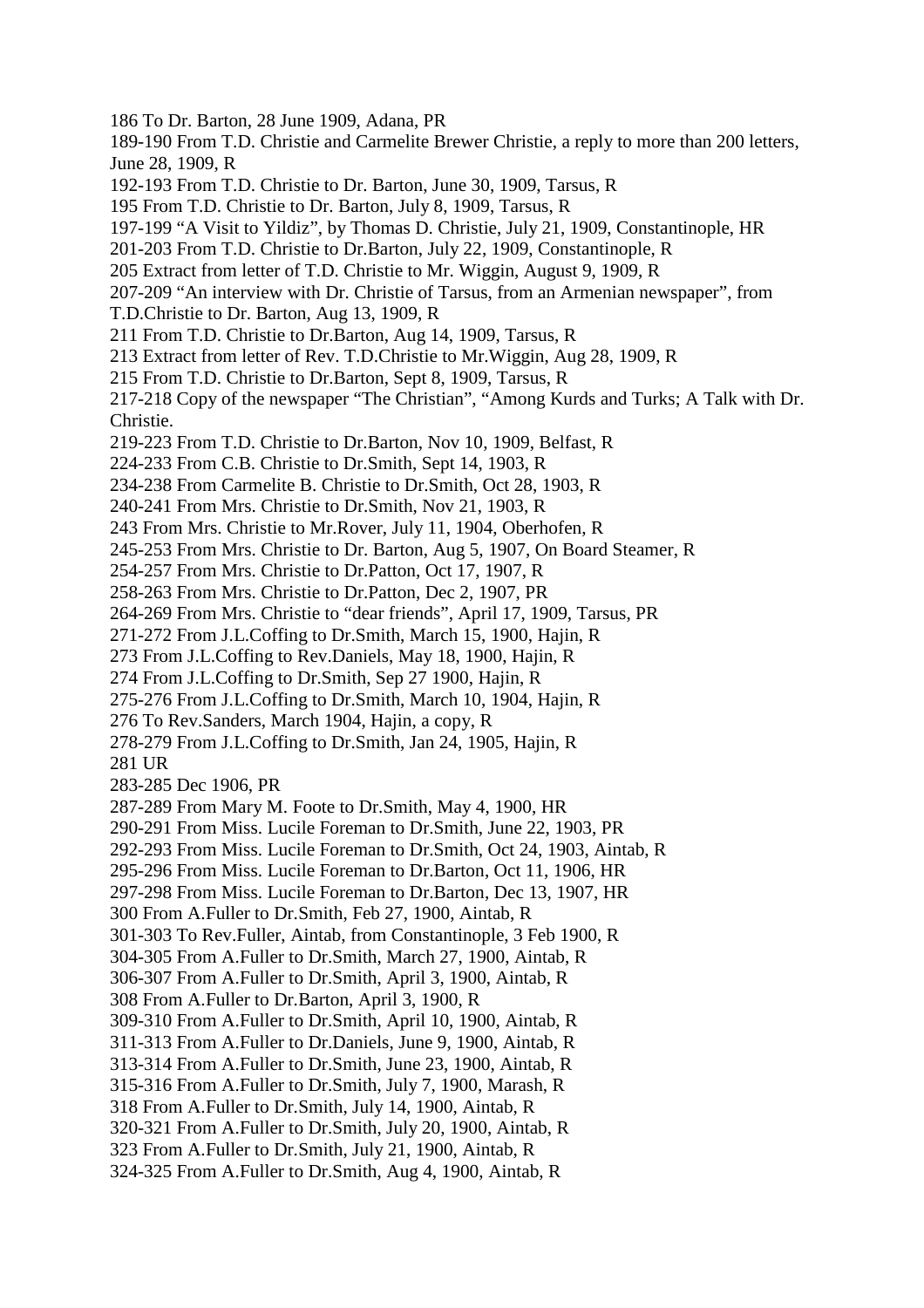326-327 From A.Fuller to Dr.Smith, Sep 8, 1900, Aintab, R 329-330 From A.Fuller to Dr.Smith, Oct 19, 1900, Aintab, PR 332-333 From A.Fuller to Dr.Smith, Dec 28, 1900, Aintab, R 335 From A.Fuller to Dr.Smith, Jan 5, 1901, Aintab, R 337-339 From A.Fuller to Dr.Smith, Jan 26, 1901, Aintab, PR 340 Address to the graduates by A.Fuller 341-342 From A.Fuller to Dr.Smith, March 2, 1901, Aintab, R 343 A statement by Fuller, March 2, 1901, Aintab, R 345-346 From A.Fuller to Dr.Smith, May 4, 1901, Aintab, R 347-348 From A.Fuller to Dr.Smith, June 5, 1901, Aintab, R 349 From A.Fuller to Dr.Smith, July 7, 1901, Aintab, R 351-352 From A.Fuller to Dr.Smith, July 13, 1901, Aintab, R 354 From A.Fuller to Dr.Smith, Sep 26, 1901, Aintab, R 356 From A.Fuller to Dr.Smith, Nov 2, 1901, Aintab, R 357 From A.Fuller to Dr.Smith, Nov 23, 1901, Aintab, PR 359 From A.Fuller to Dr.Smith, Dec 14, 1901, Aintab, R 361-362 From A.Fuller to Dr.Smith, Jan 4, 1902, Aintab, R 363-364 From A.Fuller, Jan 18, 1902, PR 365-366 From A.Fuller to Dr.Smith, Mar 1, 1902, Aintab, R 368-369 From A.Fuller to Dr.Smith, Mar 6, 1902, Aintab, R 370-371 From A.Fuller to Dr.Smith, Mar 8, 1902, Aintab, HR 373 From A.Fuller to Dr.Smith, May 12, 1902, Aintab, HR 374 From A.Fuller to Dr.Smith, Aug 5, 1902, Norwich, R 375 From A.Fuller to Dr.Smith, Aug 23, 1902, Norwich, R 377 From A.Fuller to Dr.Smith, Nov 3, 1902, Chicago, HR 378 From A.Fuller to Dr.Smith, Nov 17, 1902, Rochester, R 379 From A.Fuller to Dr.Smith, Dec 1, 1902, Saratoga, R 380 From A.Fuller to Dr.Smith, Dec 6, 1902, Saratoga, 1902, R 381-382 From A.Fuller to Dr.Smith, Jan 2, 1903, Saratoga, R 383 ? HR 384 Balance Sheet of the Central Turkey College, July 1, 1902, R 386 From A.Fuller, Jan 2, 1903, UR 387-388 From A.Fuller to Dr.Smith, Jan 15, 1903, Saratoga, R 389-390 From A.Fuller to Dr.Smith, Feb 5, 1903, Saratoga, R 390-391 From A.Fuller to Dr.Smith, Feb 13, 1903, Saratoga, R 392 From A.Fuller to Dr.Smith, June 10, 1903, Norwich, R 394 From A.Fuller to Dr.Smith, June 26, 1903, Norwich, HR 396 From A.Fuller to Dr.Smith, Aug 13, 1903, London, R 398-399 "Notes by the way" by A.Fuller, Oct 9, 1903, Aintab, R 401 From A.Fuller to Dr.Smith, Oct 17, 1903, Aintab, PR 402 From A.Fuller to Dr.Smith, Oct 31, 1903, Aintab, R 403 From A.Fuller to Dr.Smith, Jan 2, 1904, Aintab, R 404-405 From A.Fuller to Miss.Webb, June 16, 1904, Aintab, R 407-408 From A.Fuller to Dr.Smith, Dec 11, 1903, R 409-410 From A.Fuller to Dr.Smith, April 2, Aintab, 1904, R 411-412 From A.Fuller to Dr.Smith, April 23, 1904, Aintab, R 413 From A.Fuller to Dr.Smith, May 28, 1904, Aintab, R 414-415 From A.Fuller to Dr.Smith, Aug 20, 1904, Aintab, R 416-418 A Check list 420 From A.Fuller to Dr.Smith, Sep 12, 1904, R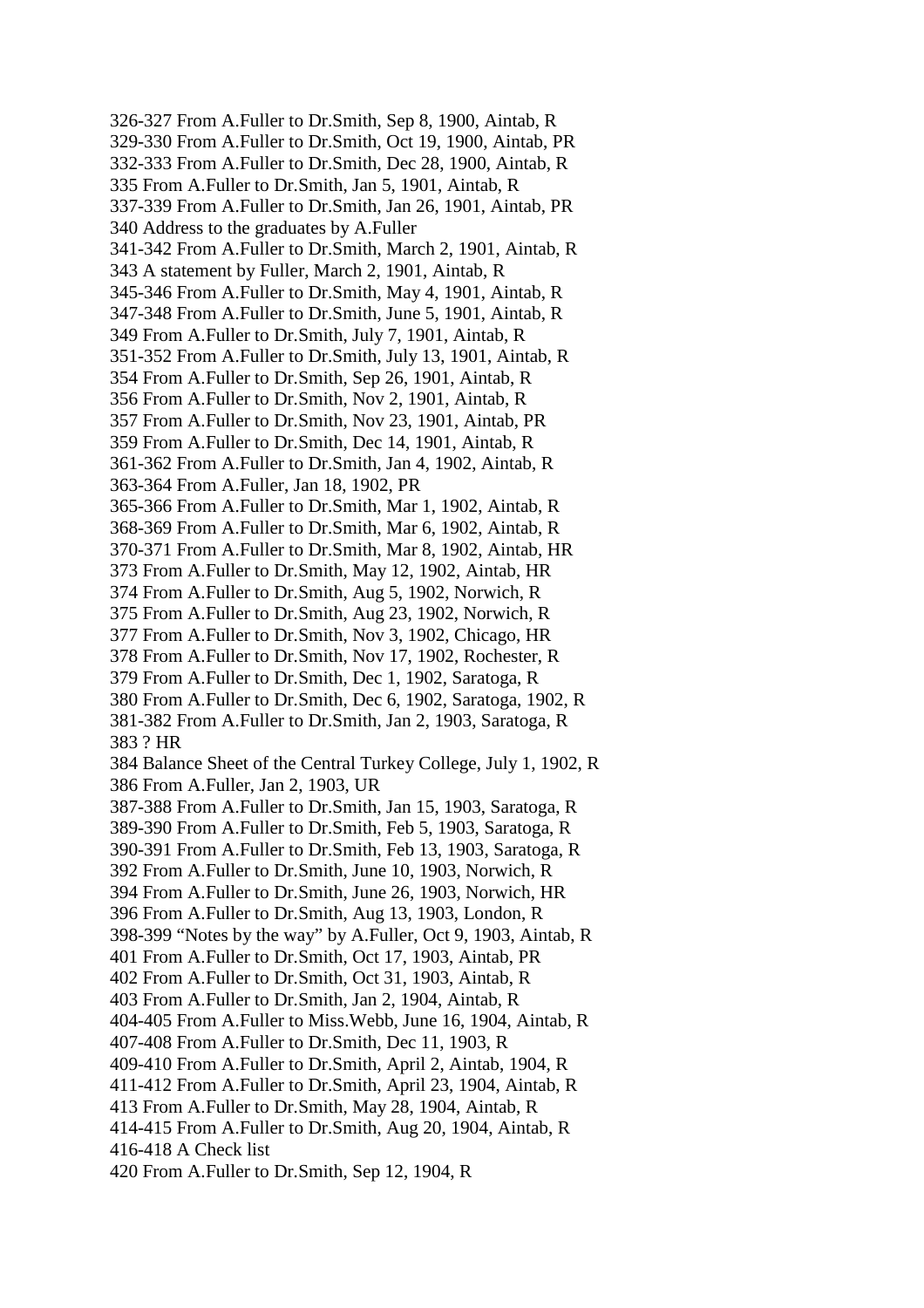422 From A.Fuller to Dr.Smith, Oct 8, 1904, R 424-426 From A.Fuller to Dr.Smith, Oct 15, 1904, R 428- From A.Fuller to Dr.Smith, Dec 24, 1904, R 431 From A.Fuller to Dr.Smith, Feb 11, 1905, R 434-435 From A.Fuller to Dr.Smith, Mar 25, 1905, R 436 From A.Fuller to Dr.Smith, May 5, 1905, R 438 From A.Fuller to Dr.Smith, Jan 4, 1906, Nashua, R 439-440 From A.Fuller to Dr.Smith, April 28, 1906, Saratoga, R 442 UR 443-444 From A.Fuller to Dr.Barton, Oct 24, 1906, Saratoga, R 446-447 From A.Fuller to Dr.Barton, Nov 20, 1906, Saratoga, R 448 UR 449 From Mrs. Fuller to Dr.Smith, Feb 5, 1900, Aintab, R 451-452 To Dr.Smith, Jan 31, 1903, Aintab, HR 453-454 From Mrs.Fuller to Dr. Barton, Oct 26, 1906, Saratoga, R 456 From Mrs.Fuller to Dr.Smith, Nov 20, 1906, Saratoga, R 458-459 From Harold Gardner to Mr.Barton, Oct 13, 1904, Milan, R 461-463 From Harold Gardner to Mr. Barton, Dec 15, 1909, Adana, R 465-467 From Fred F. Goodsell to Mr.Barton, June 22, 1906, Marburg, PR 469-471 From F.Goodsell to Dr.Patton, July 10, 1907, Berlin, R 473-475 From F.Goodsell to Rev. Enoch F.Bell, August 7, 1907, Berlin, R 477-479 From F.Goodsell to Mr.Bell, Sep 11, 1907, Constantinople, R 481-483 From F.Goodsell to Mr.Barton, Nov 17, 1907, Aintab, R 485-487 From F.Goodsell to Mr.Barton, Nov 29, 1907, Aintab, R 489 A note of F.Goodsell 490 From F.Goodsell to Mr.Barton, Feb 26, 1908, Aintab, R 492-494 From F.Goodsell to Mr.Bell, July 21, 1908, Aintab, R 495 "List of books wanted by native pastors of Turkey", R 496-499 From F.Goodsell to Mr.Barton, Sep 18, 1908, Aintab, R 501-503 From F.Goodsell to Mr.Barton, Oct 19, 1908, Aintab, R 505 From F.Goodsell to Mr.Barton, Oct 27, 1908, Aintab, R 507-508 From F.Goodsell to Mr.Barton, Dec 8, 1908, Aintab, R 509 From F.Goodsell to Mr.Barton, March 2, 1909, Aintab, R 511 From F.Goodsell to Mr.Barton, March 9, 1909, Aintab, R 513-515 A text about the Central Turkey College, March 1909, PR 517-518 A text, December 1909, HR 519 From F.Goodsell to Dr.Merill, April 20, 1909, Aintab, R 522 From F.Goodsell to Mr.Barton, April 20, 1909, Aintab, R 524 By F.Goodsell, April 28, 1909, Aintab, HR 525 From F.Goodsell to Mr.Barton, May 7, 1909, Aintab, R 527 From F.Goodsell to Mr.Bell, May 29, 1909, Aintab, R 529-531 From F.Goodsell to Mr.Barton, June 10, 1909, Aintab, R 533 "Letter from Mr.Shepard Hassan Beyli, June 19 1909", HR 535 From F.Goodsell to Mr.Barton, June 19, 1909, Aintab, R 537-539 From F.Goodsell to "dear friends", June 19, 1909, Aintab, HR 541-542 From F.Goodsell to Mr.Barton, Aug 17, 1909, Camp Yavshan, R 543 From F.Goodsell to Mr.Barton, December 10, 1909, Aintab, R 545-547 From Miss.Aime Gordon to Dr.Daniels, Aug 21, 1901, R 548-555 From Miss.Aime Gordon to Dr.Smith, Nov 23, 1901, Marash, R 557-560 From Miss.Aime Gordon to Dr.Smith, Nov 15, 1902, Marash, R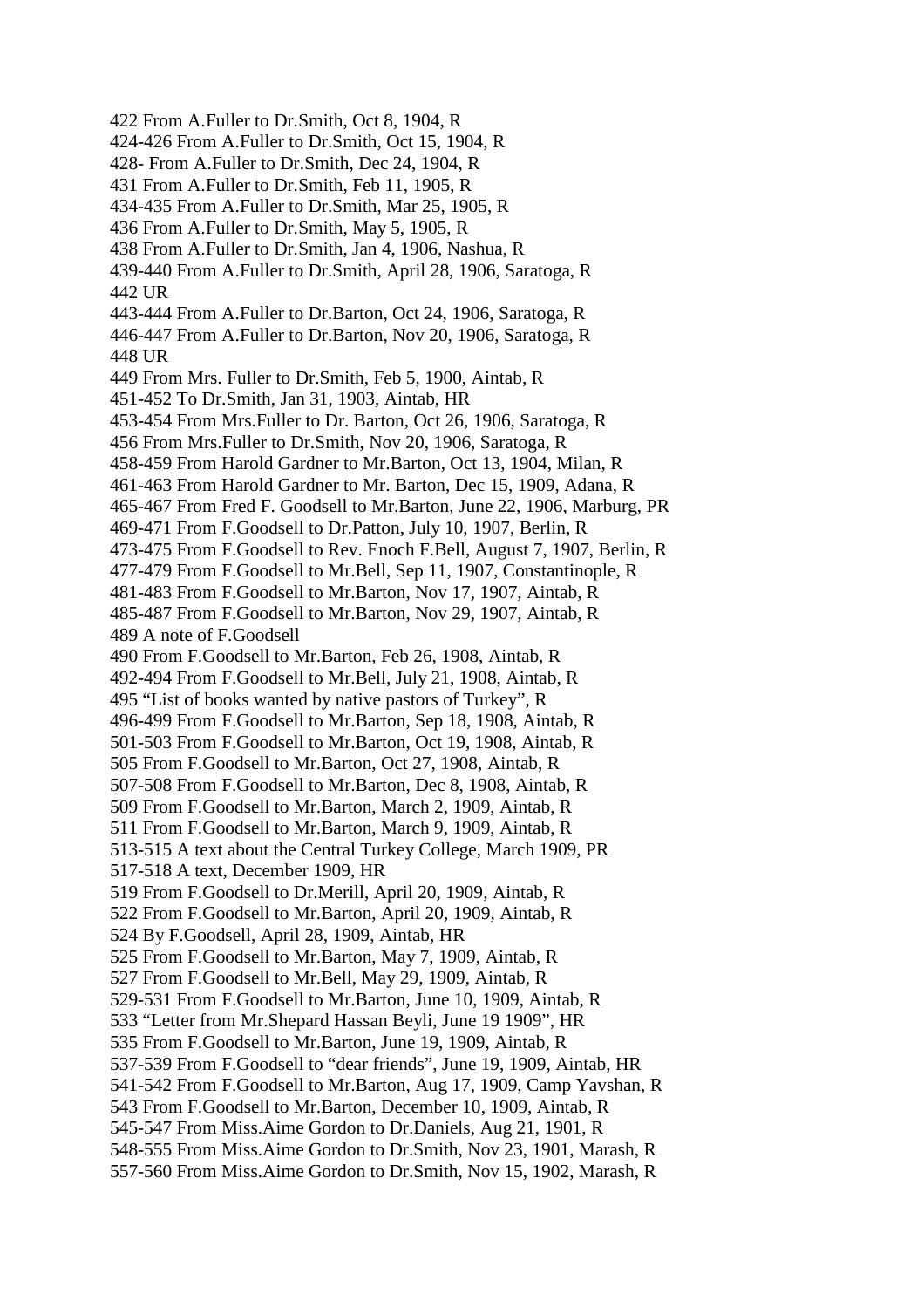561-565 From Miss.Aime Gordon to Dr.Smith, Sep 5, 1903, Yavshan, R 565-568 From Miss.Aime Gordon to Dr.Smith, Dec 15, 1903, Marash, R 569-571 From Miss.Aime Gordon to Dr.Smith, Sep 17, 1904, Marash, R 572-576 From Miss.Aime Gordon to Dr.Smith, July 26, 1905, Yavshan, R 577-578 From Miss.Aime Gordon to Dr.Barton, April 27, 1909, Ottawa, R 579 From Miss.Aime Gordon to Mr.Bell, July 26, 1909, Toronto, R 581-583 From Caroline Hamilton to Dr.Smith, June 13, 1900, Marash, R 584-589 From Caroline Hamilton to Dr.Smith, Dec 4, 1901, Aintab, R 590-595 From Caroline Hamilton to Dr.Smith, Nov 29, 1902, Aintab, R 597-600 From Caroline Hamilton to Dr.Smith, Feb 7, 1903, Aintab, R 602-606 From Caroline Hamilton to Dr.Smith, Aug 17, 1905, HR 608-611 From Caroline Hamilton, May 2, 1906, Aintab, R 612-614 From Caroline Hamilton to Dr.Barton, Dec 2, 1906, Hajin, R 615-617 From Caroline Hamilton to Dr.Patton, Dec 2, 1907, Aintab, R 618-619 From Miss Meda Hess to Dr. Smith, April 7, 1900, Marash, HR 620-622 From Miss Meda Hess to Miss Wingate, Nov 1904, Hajin, R 624-627 From Miss Meda Hess to Dr.Smith, Nov 30, 1904, Hajin, HR 629-631 From Meda Hess to Dr.Smith, Dec 15, 1904, Hajin, HR 632-635 From Meda Hess to Mr.Barton, August 6, 1906, Michigan, HR 636-639 From Meda Hess to Mr.Barton, HR 640-641 From Meda Hess to Dr.Barton, Nov 12, 1907, Washington, R 642 "Extracts from a letter by Miss Lawrence to Miss Pollock, Dec 9, 1902", R 643-644 Copy of a letter from Clara D. Lawrence to Miss Pollock, Nov 9, 1903, Tarsus, R 645-648 From Clarissa D. Lawrence to Dr.Smith, May 14, 1904, Adana, R 650-651 "Extract from a letter from Miss Lawrence to Miss Pollock, July 12, 1904", R 652- From Miss. Clara D. Lawrence to Dr.Smith, July 13, 1904, R 657-659 From Miss. Clarissa D.Lawrence to Dr.Smith, Sep 20, 1905, HR 661-662 From Miss. Clarissa D.Lawrence to "dear friends", Oct 15, 1909, New York, R 664 From Lucins O.Lee to Dr.Smith, Jan 19, 1900, Marash, HR 666-667 From L.O.Lee to Dr.Smith, Jan 23, 1900, Marash, HR 669 From L.O.Lee to Dr.Smith, Feb 1, 1900, Marash, HR 671-672 From L.O.Lee to Dr.Smith, Feb 10, 1900, Marash, R 674-676 From L.O.Lee to Dr.Smith, Feb 14, 1900, Marash, HR 678-679 From L.O.Lee to Dr.Smith, March 8, 1900, Marash, HR 680 From L.O.Lee to Dr.Smith, April 20, 1900, Marash, HR 681-682 From L.O.Lee, May 9, 1900, Marash, R 683-684 From L.O.Lee to Dr.Smith, July 11, 1900, Marash, HR 686-687 From L.O.Lee to Dr.Smith, July 17, 1900, Marash, HR 688 From L.O.Lee to Dr.Smith, Oct 9, 1900, Marash, R 689 From L.O.Lee to Dr.Smith, Jan 16, 1901, Marash, R 691-693 From L.O.Lee to Dr.Smith, Jan 21, 1901, Aintab, R 695 From L.O.Lee to Dr.Smith, March 30, 1901, Marash, R 697-698 From L.O.Lee to Dr.Strong, April 1, 1901, Marash, HR 700-701 From L.O.Lee to Dr.Smith, May 2, 1901, Marash, R 702 From L.O.Lee to Dr.Smith, June 6, 1901, Marash, R 703-711 From L.O.Lee to Dr.Smith, July 17, 1901, Marash, R 712 From L.O.Lee to Dr.Smith, Aug 21, 1901, Marash, R 713 From L.O.Lee to Dr.Smith, Sep 28, 1901, Marash, R 715 From L.O.Lee to Dr.Smith, Oct 17, 1901, Marash, PR 718-725 From L.O.Lee to Dr.Smith, Dec 9, 1901, Marash, HR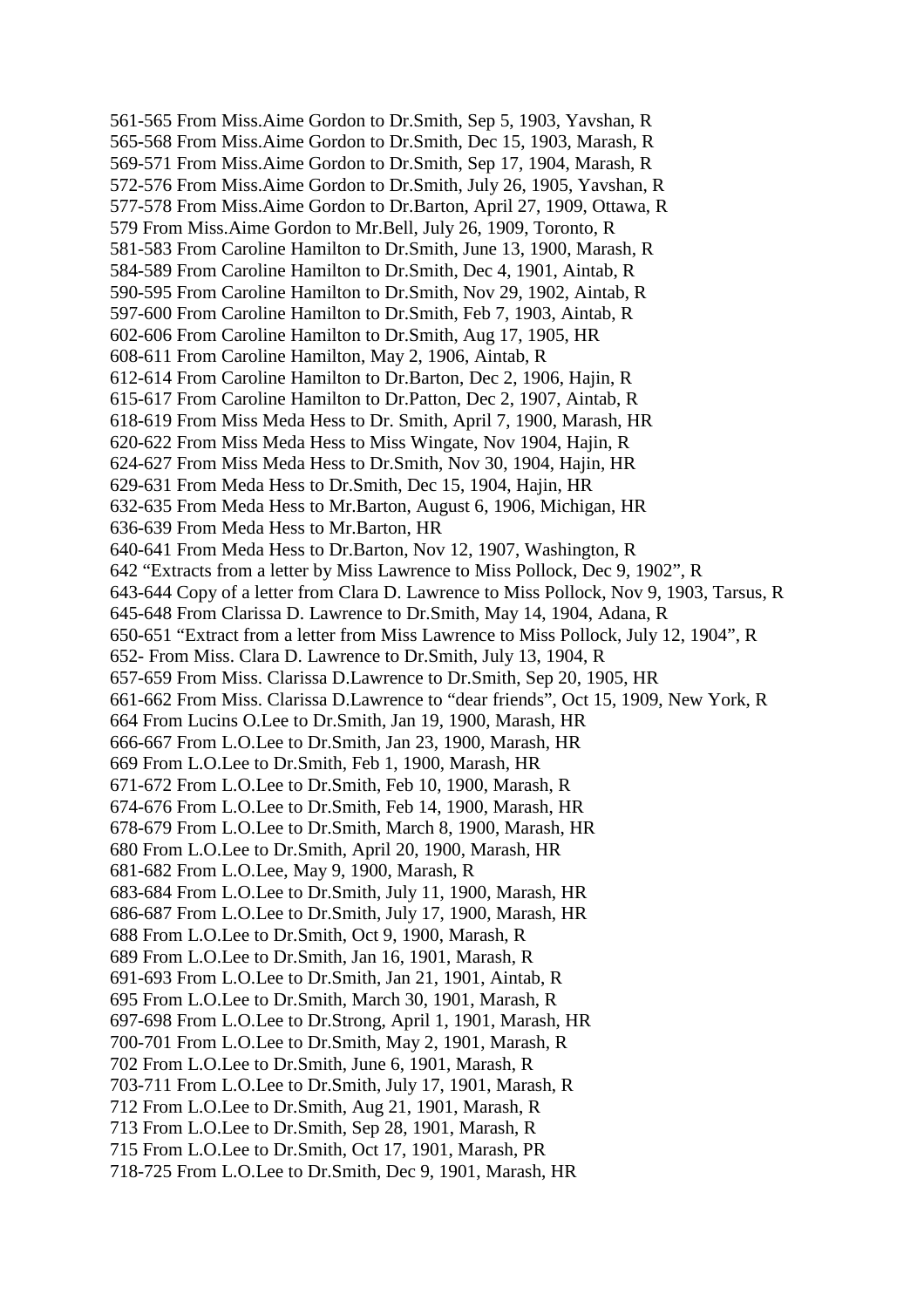727-729 From L.O.Lee to Dr.Smith, Feb 13, 1902, Marash, HR 731-732 From L.O.Lee to Dr.Smith, June 9, 1902, Marash, HR 734-737 From L.O.Lee to Dr.Smith, Dec 16, 1902, Marash, HR 739-742 From L.O.Lee to Dr.Smith, PR 744 From L.O.Lee to Dr.Smith, Jan 27, 1903, Marash, HR 746 From L.O.Lee to Bro.Higgin, Feb 8, 1903, Marash, HR 748-752 From L.O.Lee to Dr.Smith, Nov 3, 1903, Hadjin, R 753 From L.O.Lee to Dr.Smith, Feb 27, 1904, Marash, HR 755-756 From L.O.Lee to Dr.Smith, July 18, 1904, Marash, HR 758-762 From L.O.Lee to Dr.Smith, Dec 13, 1904, Marash, R 764 Translation of a short statement by Dr.Tschlenoff, August 18, 1905, R 765 Original of the statement by Dr.Tschlenoff, R 766 From L.O.Lee to Dr.Smith, March 17, 1905, Marash, HR 767-768 From L.O.Lee to Dr.Smith, July 6, 1905, Switzerland, R 770-774 From L.O.Lee to Dr.Smith, Aug 26, 1905, Marsilles, R 776-778 From L.O.Lee to Dr.Smith, Sept 19, 1905, Clifton Springs, R 780-782 From L.O.Lee to Dr.Smith, Nov 16, 1905, Clifton Springs, R 782-783 From L.O.Lee to Dr.Smith, Dec 7, 1905, Clifton Springs, R 784-785 From L.O.Lee to Dr.Smith, Dec 5, 1906, Clifton Springs, R 788-791 From L.O.Lee to Dr.Smith, Jan 23, 1906, Clifton Springs, R 793-794 From L.O.Lee to Dr.Smith, Feb 7, 1906, New York, R 795-797 To Dr.Smith, March 12, 1906, Naples, R 798 From L.O.Lee to Dr.Barton, May 15, 1906, Marash, HR 800-801 From L.O.Lee to Dr.Barton, Sept 27, 1906, Marash, HR 803-805 From L.O.Lee to Dr.Barton, Nov 17, 1906, Marash, HR 808-809 From L.O.Lee to Dr.Bell, June 18, 1907, Marash, R 811-812 From L.O.Lee to Dr.Barton, Oct 7, 1907, Marash, HR 814-820 From L.O.Lee to Dr.Barton, Oct 7, 1907, Marash, HR 822-823 From L.O.Lee to Dr.Barton, Oct 31, 1907, Marash, HR 825-828 From L.O.Lee to Dr.Barton, Dec 24, 1907, Marash, HR 830-831 From L.O.Lee to Dr.Barton, Jan 30, 1908, Marash, HR 833-836 From L.O.Lee to Dr.Barton and Dr.Daniels, March 18, 1908, Marash, R 838-840 From L.O.Lee to Dr.Barton, April 17, 1908, Marash, HR 842 From L.O.Lee to Mr.Bell, April 25, 1908, Marash, R 844-847 From L.O.Lee to Dr.Barton, July 8, 1908, R 848-849 From L.O.Lee to Dr.Barton, Feb 21, 1909, Marash, HR 851-856 From L.O.Lee to Dr.Barton, April 10, 1909, Marash, HR 858 From L.O.Lee to Dr.Barton, April 21 ,1909, Marash, HR 860-861 From L.O.Lee, April 20, 1909, Marash, PR 863-865 From L.O.Lee to Dr.Barton, April 24, 1909, HR 867 From L.O.Lee to Dr.Barton, May 5, 1909, Marash, R 869 From L.O.Lee to Dr.Barton, May 13, 1909, Marash, R 871-872 From L.O.Lee to Dr.Barton,May 25, 1909, Marash, HR 874-876 From L.O.Lee to Dr.Barton, June 19, 1909, Marash, R 878-879 From L.O.Lee to Dr.Barton, July 21, 1909, Marash, R 881-882 From L.O.Lee to Dr.Barton, Aug 5, 1909, Marash, HR 884-885 From L.O.Lee to Dr.Barton, Aug 24, 1909, Marash, HR 887-889 From L.O.Lee to Dr.Barton, Sep 4, 1909, Aintab, R 891 From L.O.Lee to Dr.Barton, Sep 27, 1909, Marash, R 893-897 From L.O.Lee to Dr.Barton, Nov 8, 1909, Marash, HR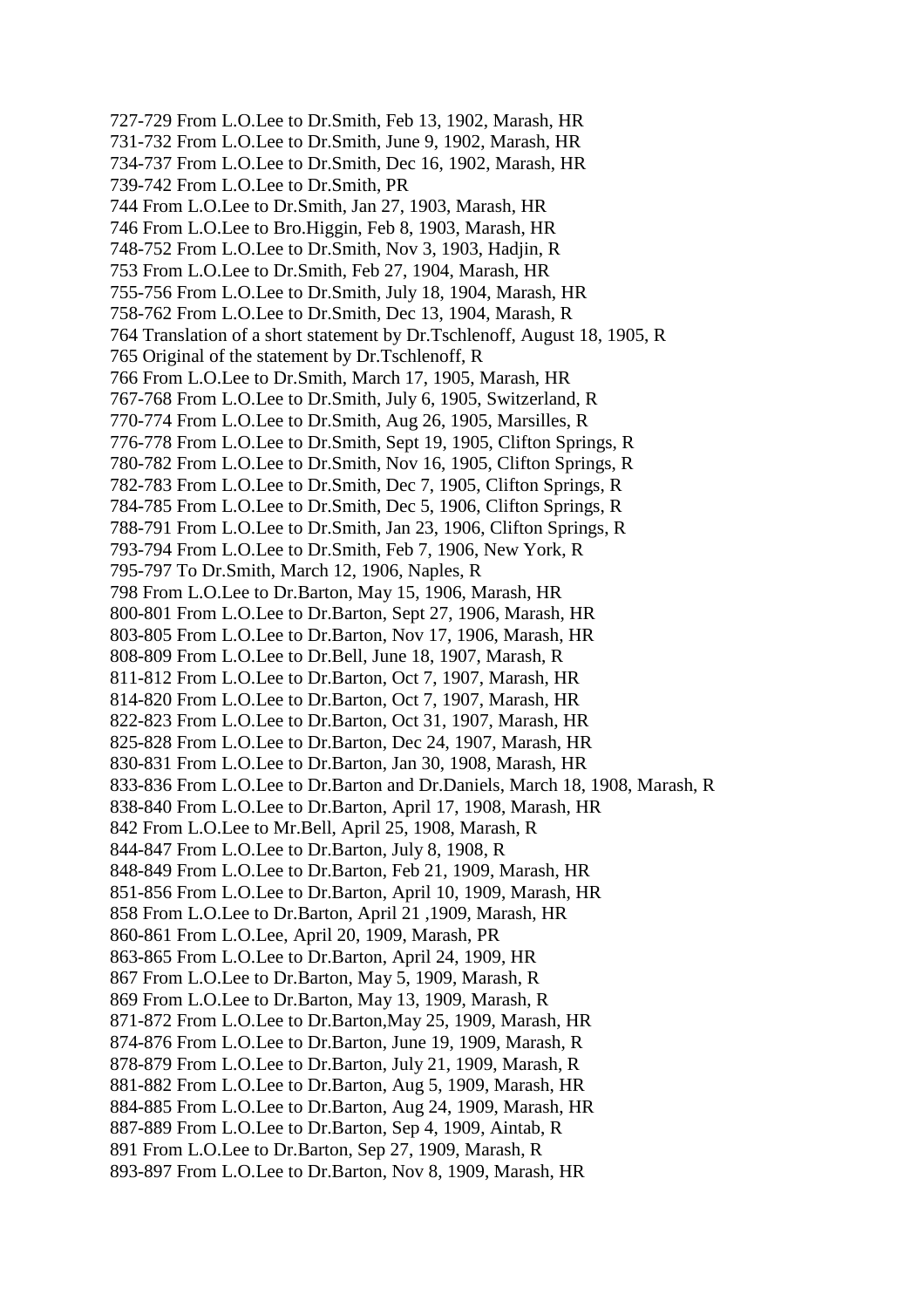899 From L.O.Lee to Dr.Barton, Dec 21, 1909, New York, HR 901-902 From Mrs. Clara Hawkin Lee, Feb 27, 1900, Marash, PR 904-905 From C.H.Lee to Dr.Smith, Jan 11, 1901, Marash, HR 907-909 "Mr.Macallum's address at the funeral of Mrs.Lee, Jan 31, 1902", Marash, HR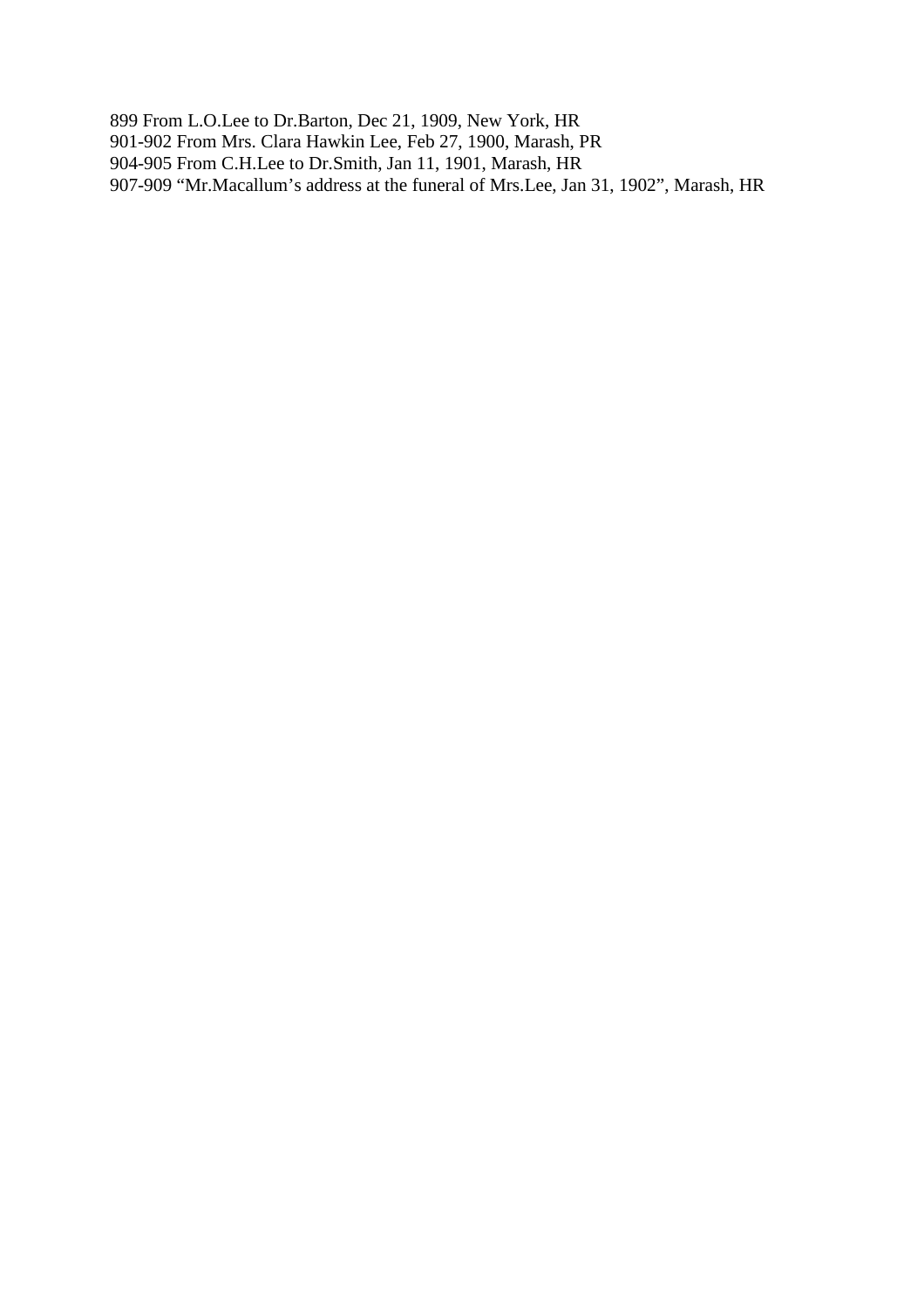## **REEL 664**

SUBMITTED TO: The Department of History SUBMITTED BY: Levent Isyar TYPE OF DOCUMENT: Microfilm PROJECT TERM: September 2004 REFERENCE NUMBER: BV2410.A4 1984 REEL 664 DEGREE OF READABILITY:

> R: Readable HR: Hardly Readable UR: Unreadable PR: Partially Readable

# ABC 16 – THE NEAR EAST 1817-1919 UNIT 5 – REEL 664 CENTRAL TURKEY MISSION 1900 - 1909 **LETTERS**

### $M - R$

#### INDEX

1-2. Central Turkey Mission ( C.T.M.) 1900-1909 Vol. V – MR. Index 3. Letter to Judeon Smith from Fred W. Macallum, Jan. 4, 1900, Marash, HR 4. Letter to J. Smith from F. W. Macallum, Feb. 10, 1900, Marash, HR 5. Letter to J. Smith from F. W. Macallum, March 20. 1900, Smyrna, HR 6-9. Letter to J. Smith from F. W. Macallum, Kingston, R 10-11. Letter to J. Smith from F. W. Macallum, May 23, 1900, Kingston, HR 12. Letter to J. Smith from F. W. Macallum, June 1, 1900, Kingston, HR 13. Letter to J. Smith from F. W. Macallum, Aug. 1, 1900, Kingston, HR 14. Letter to J. Smith from F. W. Macallum, Aug. 6, 1900, Kingston, HR 15. Letter to J. Smith from F. W. Macallum, Aug. 15, 1900, Kingston, HR 16. Letter to J. Smith from F. W. Macallum, Aug. 23, 1900, Kingston, R 17. Letter to J. Smith from F. W. Macallum, Sept. 6, 1900, Kingston, R 18-19. Letter to J. Smith from F. W. Macallum, Nov. 30, 1900, Kingston, R 20-21. Letter to J. Smith from F. W. Macallum, Dec. 28, 1900, Kingston, R 22. Letter to J. Smith from F. W. Macallum, Jan. 10, 1901, Kingston, R 23-24. Letter to J. Smith from F. W. Macallum, Jan. 14, 1901, Kingston, R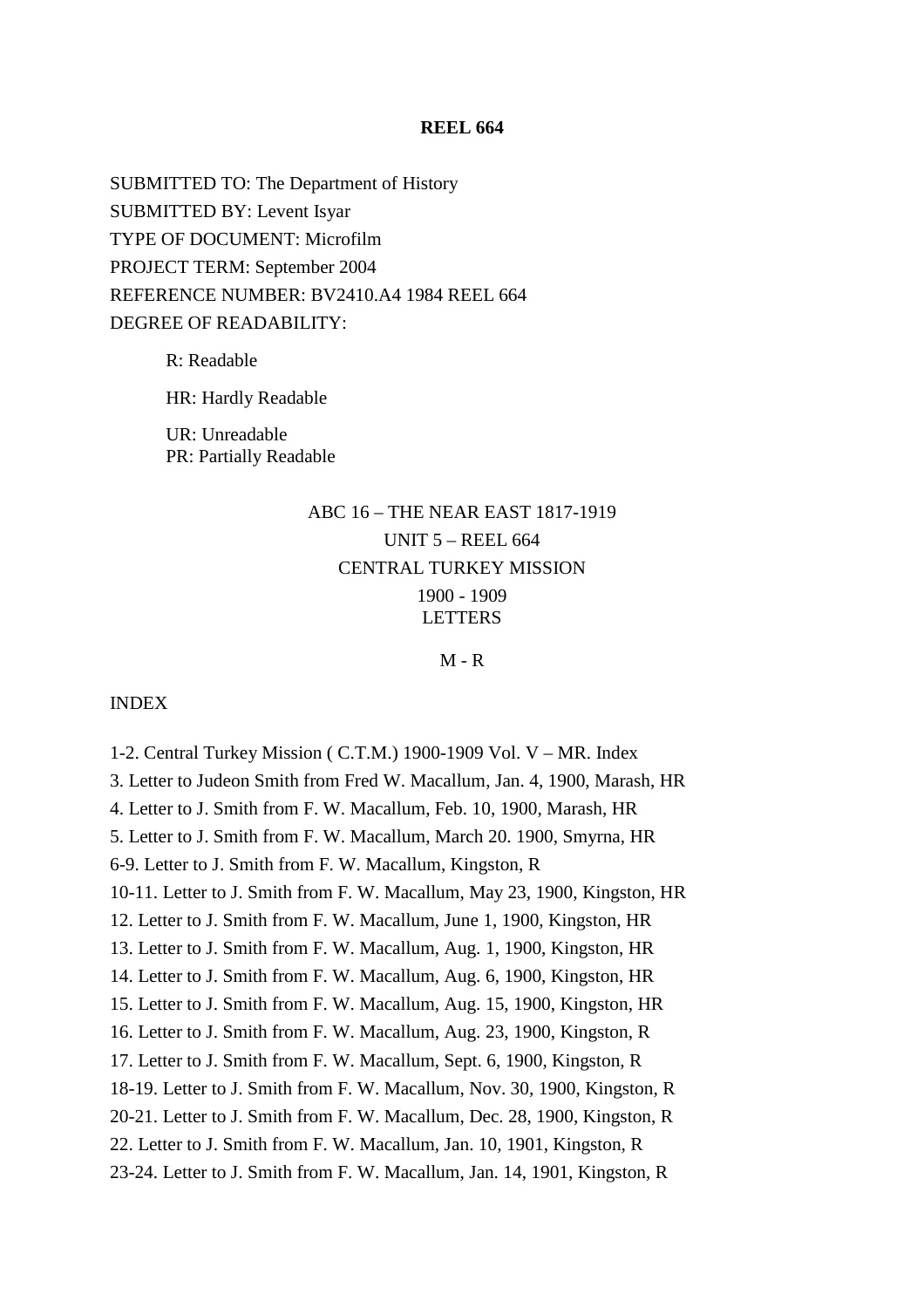25-28. Letter to J. Smith from F. W. Macallum, Feb. 4, 1901, Kingston, R 29-30. Letter to J. Smith from F. W. Macallum, Feb. 15, 1901, Kingston, R 31. Letter to J. Smith from F. W. Macallum, March 6, 1901, Kingston, R 32-33. Letter to J. Smith from F. W. Macallum, May 2 , 1901, Kingston, R 34. Letter to J. Smith from F. W. Macallum, May 13, 1901, Kingston, R 35-37. Letter to J. Smith from F. W. Macallum, June 5, 1901, Kingston, R 38. Letter to J. Smith from F. W. Macallum, July 2, 1901, Kingston, R 39-41. Letter to J. Smith from F. W. Macallum, July 12, 1901, Martintiown, R 42-43. Letter to J. Smith from F. W. Macallum, July 25, 1901, Martintown, R 44-45. Letter to J. Smith from F. W. Macallum, Nov. 9, 1901, Marash, R 46-47. Letter to J. Smith from F. W. Macallum, Jan. 18, 1902, Marash, R 48-49. Letter to J. Smith from F. W. Macallum, Jan. 25, 1902, Marash, R 50. Letter to J. Smith from F. W. Macallum, Jan. 31, 1902, Marash, R 51. Letter to J. Smith from F. W. Macallum, Feb.17, 1902, Marash, R 52. Letter to J. Smith from F. W. Macallum, Apr. 12, 1902, Marash, R 53-54. Letter to J. Smith from F. W. Macallum, Oct.25, 1902, Marash, R 55-58. Letter to J. Smith from F. W. Macallum, Jan. 10, 1903, Marash, R 59-60. Letter to J. Smith from F. W. Macallum, Jan. 24, 1903, Marash, R 61. Letter to J. Smith from F. W. Macallum, May 2, 1903, Marash, R 62-63. Letter to J. Smith from F. W. Macallum, July 4, 1903, Marash, R 64. Letter to J. Smith from F. W. Macallum, Aug. 27, 1903, Marash, R 65. Letter to J. Smith from F. W. Macallum, Nov. 21, 1903, Marash, R 66-67. Letter to J. Smith from F. W. Macallum, Feb. 13, 1904, Marash, R 68. Letter to J. Smith from F. W. Macallum, Apr. 9, 1904, Marash, R 69-70. Letter to J. Smith from F. W. Macallum, Apr. 30, 1904, Marash, R 71-72. Letter to J. Smith from F. W. Macallum, May 7, 1904, Marash, R 73. Letter to J. Smith from F. W. Macallum, May 21, 1904, Marash, R 74. Letter to J. Smith from F. W. Macallum, June 11, 1904, Marash, R 75. Letter to J. Smith from F. W. Macallum, July 2, 1904, Marash, R 76-77. Letter to J. Smith from F. W. Macallum, Oct. 1, 1904, Marash, R 78-80. Letter to J. Smith from F. W. Macallum, Oct. 8, 1904, Marash, R 81-84. Letter to J. Smith from F. W. Macallum, Jan, 14, 1905, Marash, R 85. Letter to Dr. Strong from F. W. Macallum, March 18, 1905, Marash, R 86-87. Letter to J. Smith from F. W. Macallum, March 25, 1905, Marash, R 88-89. Letter to J. Smith from F. W. Macallum, May 16, 1905, Marash, R 90. Letter to J. Smith from F. W. Macallum, June 6, 1905, Marash, R 91. Letter to J. Smith from F. W. Macallum, June 10, 1905, Marash, R 92. Letter to J. Smith from F. W. Macallum, July 9, 1905, Marash, R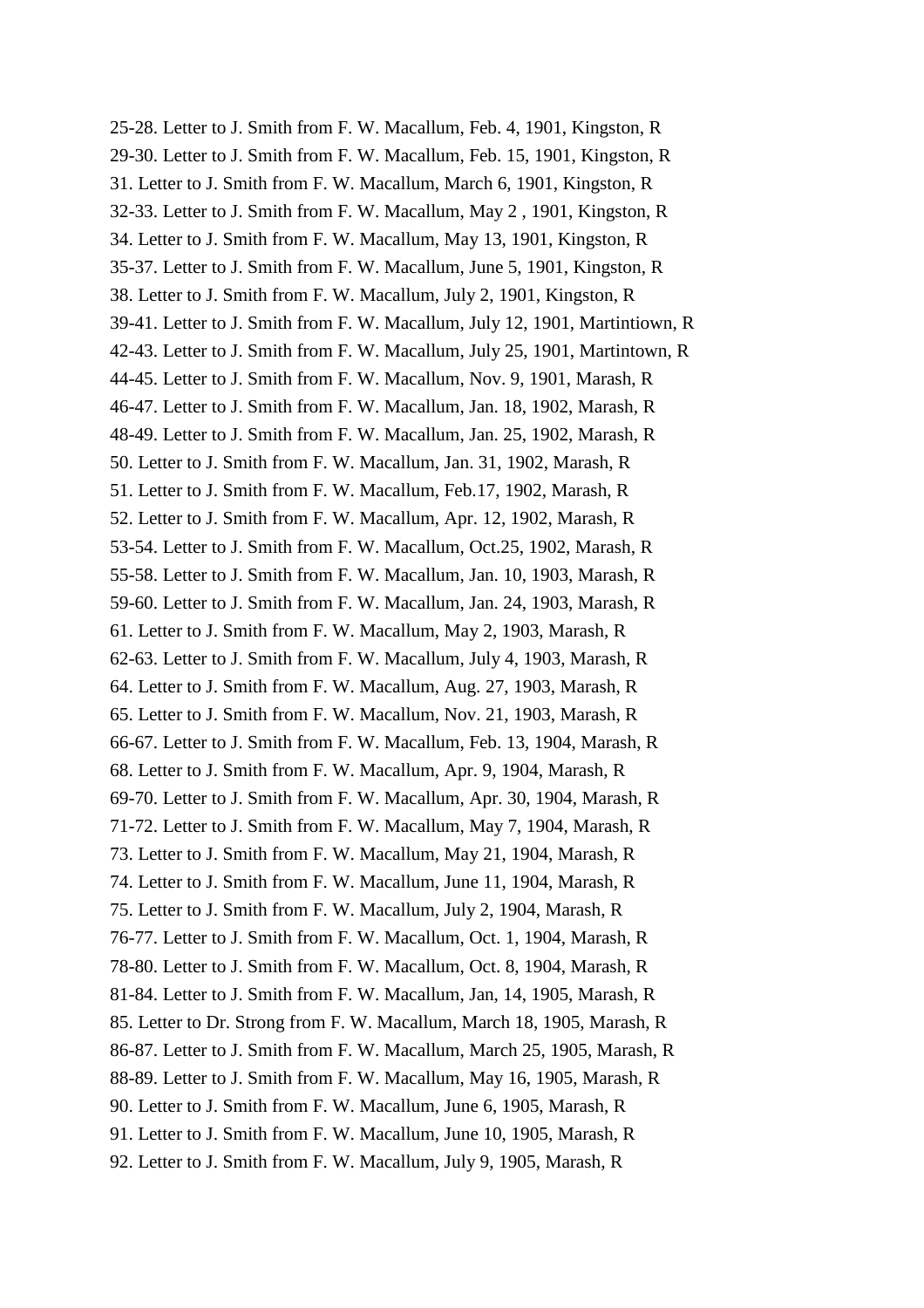93-94. Letter to J. Smith from F. W. Macallum, Sept. 30, 1905, Marash, R 95-96. Letter to J. Smith from F. W. Macallum, Nov. 4, 1905, Marash, R 97. Letter to J. Smith from F. W. Macallum, Jan.8 , 1906, Marash, R 98-99. Letter to J. Smith from F. W. Macallum, Feb.1 , 1906, Marash, R 100-101. Letter to J. Smith from F. W. Macallum, March 8, 1906, Marash, R 102. Letter to J. Smith from F. W. Macallum, March 22, 1906, Marash, R 103-104. Letter to J. Smith from F. W. Macallum, May 24, 1906, Marash, R 105. Letter to Elbridge Torrey from F. W. Macallum, June 22 , 1906, Marash, R 106. Letter to Dr. Barton from F. W. Macallum, July 5, 1906, Marash, R 107. Letter to Dr. Barton from F. W. Macallum, July 17, 1906, Marash, HR 108-109. Letter to Dr. Barton from F. W. Macallum, Sept. 4, 1906, Marash, HR 110. Letter to Dr. Barton from F. W. Macallum, Oct. 30, 1906, Marash, R 111-112. Letter to Dr. Barton from F. W. Macallum, Nov. 15, 1906, Marash, R 113-114. Letter to Dr. Barton from F. W. Macallum, Nov. 29, 1906, Marash, R 115. Letter to Mr. Bell from F. W. Macallum, Jan. 17, 1907, Marash, R 116. Letter to Mr. Bell from F. W. Macallum, Feb 21, 1907, Marash, R 117. Letter to Mr. Bell from F. W. Macallum, March 1, 1907, Marash, R 118. Letter to Mr. Bell from F. W. Macallum, June 13, 1907, Marash, R 119-121. Letter to Dr. Barton from F. W. Macallum, July 11, 1907, Marash, R 122-123. Letter to Dr. Barton from F. W. Macallum, Aug 27, 1907, Marash, R 124. Letter to Mr.. Bell from F. W. Macallum, Sept. 3, 1907, Marash, R 125-126. Letter to Dr. Barton from F. W. Macallum, Nov. 7, 1907, Marash, R 127-128. Letter to Dr. Barton from F. W. Macallum, Dec. 19, 1907, Marash, R 129. Letter to Dr. Daniels from F. W. Macallum, Jan. 18, 1908, Marash, R 130. Letter to Dr. Barton from F. W. Macallum, Jan. 30, 1908, Marash, R 131. Letter to Mr.. Bell from F. W. Macallum, Feb. 13, 1908, Marash, R 132-133. Letter to Mr. Bell from F. W. Macallum, March 12, 1908, Marash, R 134-136. Letter to Dr. Barton from F. W. Macallum, April 2, 1908, Marash, R 137-138. Letter to Mr. Bell from F. W. Macallum, May 7, 1908, Marash, R 139-140. Letter to Mr. Bell from F. W. Macallum, July 9, 1908, Marash, R 141-143. Letter to Mr. Bell from F. W. Macallum, July 23, 1908, Marash, R 144-145. Letter to Dr. Barton from F. W. Macallum, Sept. 8, 1908, Marash, R 146-148. Letter to Dr. Barton from F. W. Macallum, Oct. 1, 1908, Marash, R 149-152. Letter to Dr. Barton from F. W. Macallum, Oct. 29, 1908, Marash, R 153-155. Letter to Dr. Barton from F. W. Macallum, Dec. 25, 1908, Marash, R 156-157. Letter to Dr. Barton from F. W. Macallum, Jan. 14, 1909, Marash, R 158. Letter to Mr.. Bell from F. W. Macallum, Apr. 1, 1909, Marash, R 159-165. Letter to Dr. Barton from F. W. Macallum, April 19, 1909, Adana, R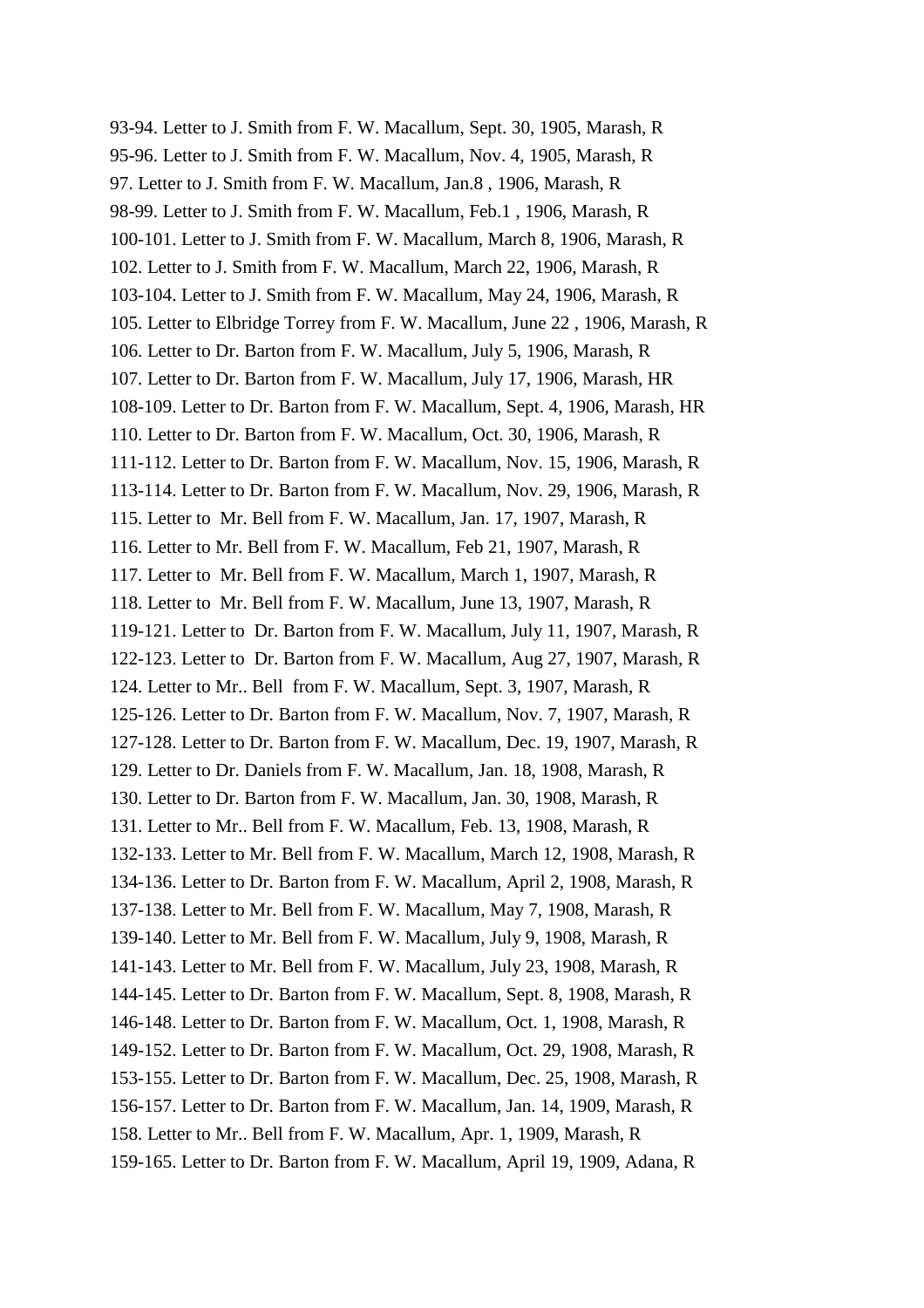166-169. Letter to Dr. Barton from F. W. Macallum, April 22, 1909, Adana, R 170-171. Letter to Dr. Barton from F. W. Macallum, April 30, 1909, Mersin, R 172-175. Letter to Mr. Bell from F. W. Macallum, May 20, 1909, Marash, R 176-180. Letter to Mr. Bell from F. W. Macallum, June 4, 1909, Marash, R 181-183. Letter to Mr. Bell from F. W. Macallum, June 18, 1909, Marash, R 184-185. Letter to Mr. Bell from F. W. Macallum, July 12, 1909, Marash, R 186. Letter to Mr. Bell from F. W Macallum, July 13, 1909, Marash, R 187-188. Letter to Dr. Barton from F. W. Macallum, July 23, 1909, Marash, R 189. Letter to Mr. Bell from F. W Macallum, July 30, 1909, Marash, R 190. Letter to Mr. Bell from F. W Macallum, Aug. 4, 1909, Marash, R 191-192. Letter to Mr. Bell from F. W Macallum, Aug. 25, 1909, Marash, R 193-194. Letter to Mr. Bell from F. W Macallum, Sept. 18, 1909, Marash, R 195. Letter to Mr. Bell from F. W Macallum, Oct. 7, 1909, Marash, R 196. Letter to Mr. Bell from F. W Macallum, Oct. 25, 1909, Marash, R 197. Letter to Mr. Bell from F. W Macallum, Nov. 23, 1909, Marash, R 198-199. Letter to Dr. Barton from F. W Macallum, Dec. 6, 1909, Marash, R 200-202. Letter to J. Smith from John C. Martin, March 8, 1900, Hadjin, R 203. Letter to J. Smith from J. C. Martin, June 7, 1900, Hadjin, R 204-205. Letter to J. Smith from J. C. Martin, July 4, 1900, Smyrna, R 206. Letter to J. Smith from J. C. Martin, July 20, 1900, London, R 207.208. Letter to J. Smith from J. C. Martin, Aug. 13, 1900, NY, R 209-210. Letter to J. Smith from J. C. Martin, Aug. 27, 1900, Canada, R 211-212. Letter to J. Smith from J. C. Martin, Sept. 17, 1900, Malone, R 213-218. Letter to J. Smith from J. C. Martin, Feb. 1901, Montague, R 219-220. Letter to J. Smith from J. C. Martin, April 11, 1901, Malone, HR 221-224. Letter to J. Smith from J. C. Martin, July 22, 1901, Malone, PR 225-230. Letter to J. Smith from J. C. Martin, Dec. 11, 1901, Hadjin, R 231-232. Letter to J. Smith from J. C. Martin, March 27, 1902, Hadjin, R 233-235. Letter to J. Smith from J. C. Martin, June 12, 1902, Hadjin, R 236-237. Letter to J. Smith from J. C. Martin, Sept. 11, 1902, Hadjin, R 238-241. Letter to J. Smith from J. C. Martin, Dec. 3, 1902, Hadjin, R 242-243. Letter to J. Smith from J. C. Martin, Jan. 13, 1903, Hadjin, R 244-246. Letter to J. Smith from J. C. Martin, March 5, 1903, Hadjin, R 247-248. Letter to J. Smith from J. C. Martin, April 16, 1903, Hadjin, R 249-251. Letter to J. Smith from J. C. Martin, Nov. 15, 1903, Hadjin, R 252-253. Letter to J. Smith from J. C. Martin, Jan. 1, 1904, Hadjin, R 254-255. Letter to J. Smith from J. C. Martin, Feb. 11, 1904, Hadjin, R 256-257. Letter to J. Smith from J. C. Martin, Feb. 28, 1904, Hadjin, R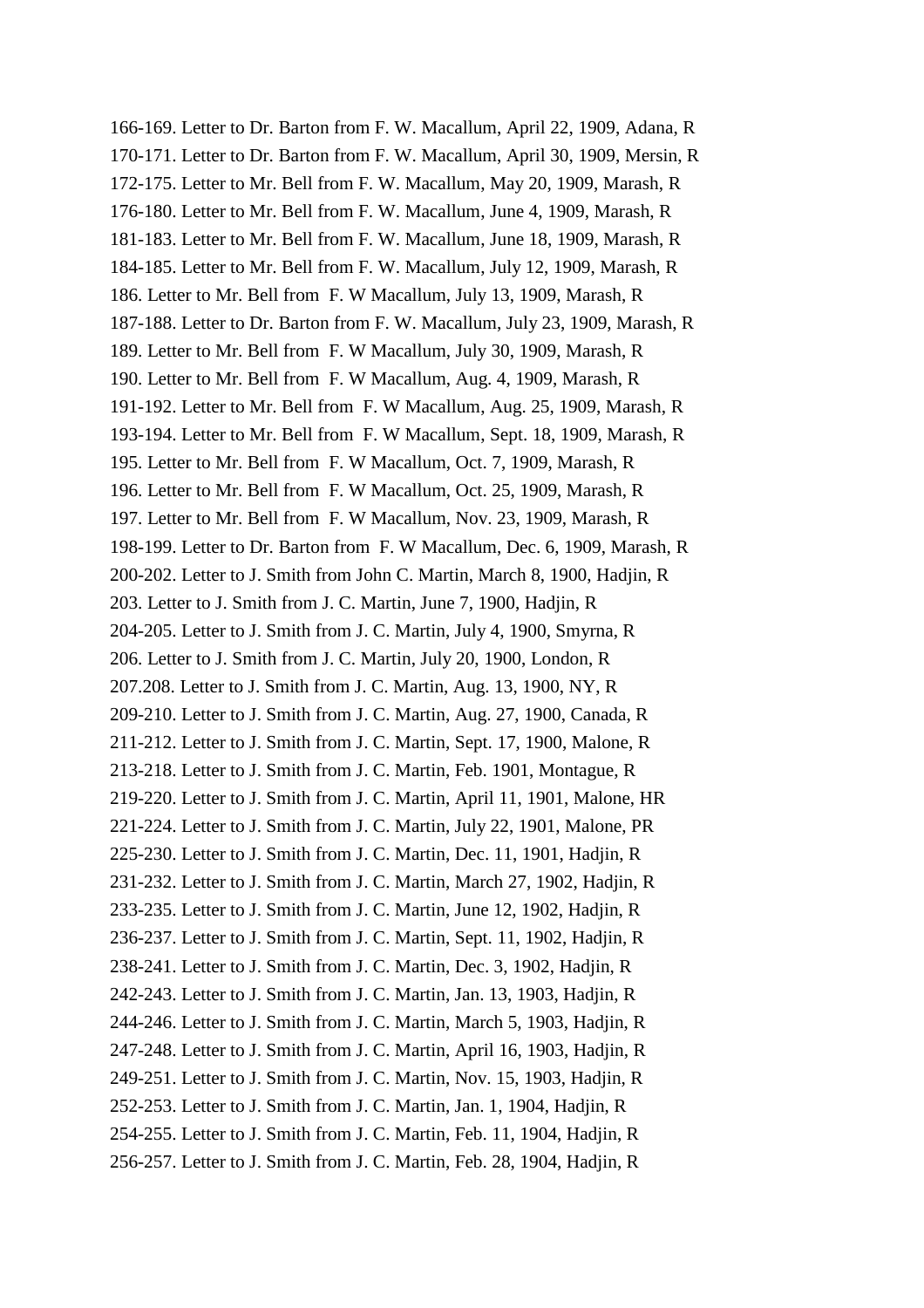258-259. Letter to J. Smith from J. C. Martin, March 20, 1904, Hadjin, R 260-261. Letter to J. Smith from J. C. Martin, April 8, 1904, Hadjin, R 262-264. Letter to J. Smith from J. C. Martin, July 7, 1904, Hadjin, HR 265. Letter to J. Smith from J. C. Martin, Sept. 29, 1904, Hadjin, HR 266. Letter to J. Smith from J. C. Martin, Nov. 2, 1904, Hadjin, R 267-270. Letter to J. Smith from J. C. Martin, Jan. 12, 1905, Hadjin, R 271-272. Letter to J. Smith from J. C. Martin, April 6, 1905, Hadjin, R 273-274. Letter to J. Smith from J. C. Martin, July 27, 1905, Hadjin, R 275-276. Letter to J. Smith from J. C. Martin, Sept. 28, 1905, R 277-278. Letter to J. Smith from J. C. Martin, Oct. 19, 1905, Hadjin, R 279-280. Letter to J. Smith from J. C. Martin, Jan. 20, 1906, Hadjin, R 281-283. Letter to J. Smith from J. C. Martin, Feb. 28, 1906, Hadjin, R 284-285. Letter to Dr. Barton from J. C. Martin, May 1, 1906, Hadjin, R 286. Letter to Dr. Barton from J. C. Martin, May 23, 1906, Hadjin, R 287-289. Letter to Dr. Barton from J. C. Martin, July 10, 1906, Hadjin, R 290. Letter to Dr. Barton from J. C. Martin, PR 291-292. Letter to Dr. Barton from J. C. Martin, July 28, 1906, Malone, R 293-294. Letter to Dr. Barton from J. C. Martin, May 1909, Saratoga, R 295. Letter to Dr. Barton from J. C. Martin, June 8, 1909, Saratoga, HR 296-297. Letter to Dr. Barton from J. C. Martin, Aug. 11, 1909, Saratoga, R 298-299. Letter to Porter from John E. Merrill, Feb. 20, 1900, Aintab, HR 300-303. Letter to Smith from J. E. Merrill, April 2, 1900, Aintab, PR 304. Letter to J. Smith from J. C. Martin, April 10, 1900, Aintab, PR 305. Letter to J. Smith from J. C. Martin, May 5, 1900, Aintab, PR 306-307. Letter to J. Smith from J. E. Merrill, June 7, 1900, Aintab, R 308. Letter to J. Smith from J. E. Merrill, July 9, 1900, Aintab, R 309-311. Letter to J. Smith from J. E. Merrill, Aug. 25, 1900, Aintab, R 312-314. Letter to J. Smith from J. E. Merrill, Nov. 24, 1900, Aintab, R 315-316. Letter to J. Smith from J. E. Merrill, Feb. 2, 1901, Aintab, R 317-319. Letter to J. Smith from J. E. Merrill, Feb. 8, 1901, Aintab, R 320. Letter to J. Smith from J. E. Merrill, Feb. 22, 1901, Aintab, R 321. Letter to J. Smith from J. E. Merrill, March 21, 1901, Aintab, R 322. Letter to J. Smith from J. E. Merrill, May 4, 1901, Aintab, R 323. Letter to J. Smith from J. E. Merrill, Aintab, HR 324. Letter to J. Smith from J. E. Merrill, July 16, 1901, Albistan, R 325. Letter to J. Smith from J. E. Merrill, Oct 5, 1901, Aintab, HR 326-328. Letter to J. Smith from J. E. Merrill, Oct. 26, 1901, Aintab, R 329-330. Letter to J. Smith from J. E. Merrill, Nov. 9, 1901, Aintab, R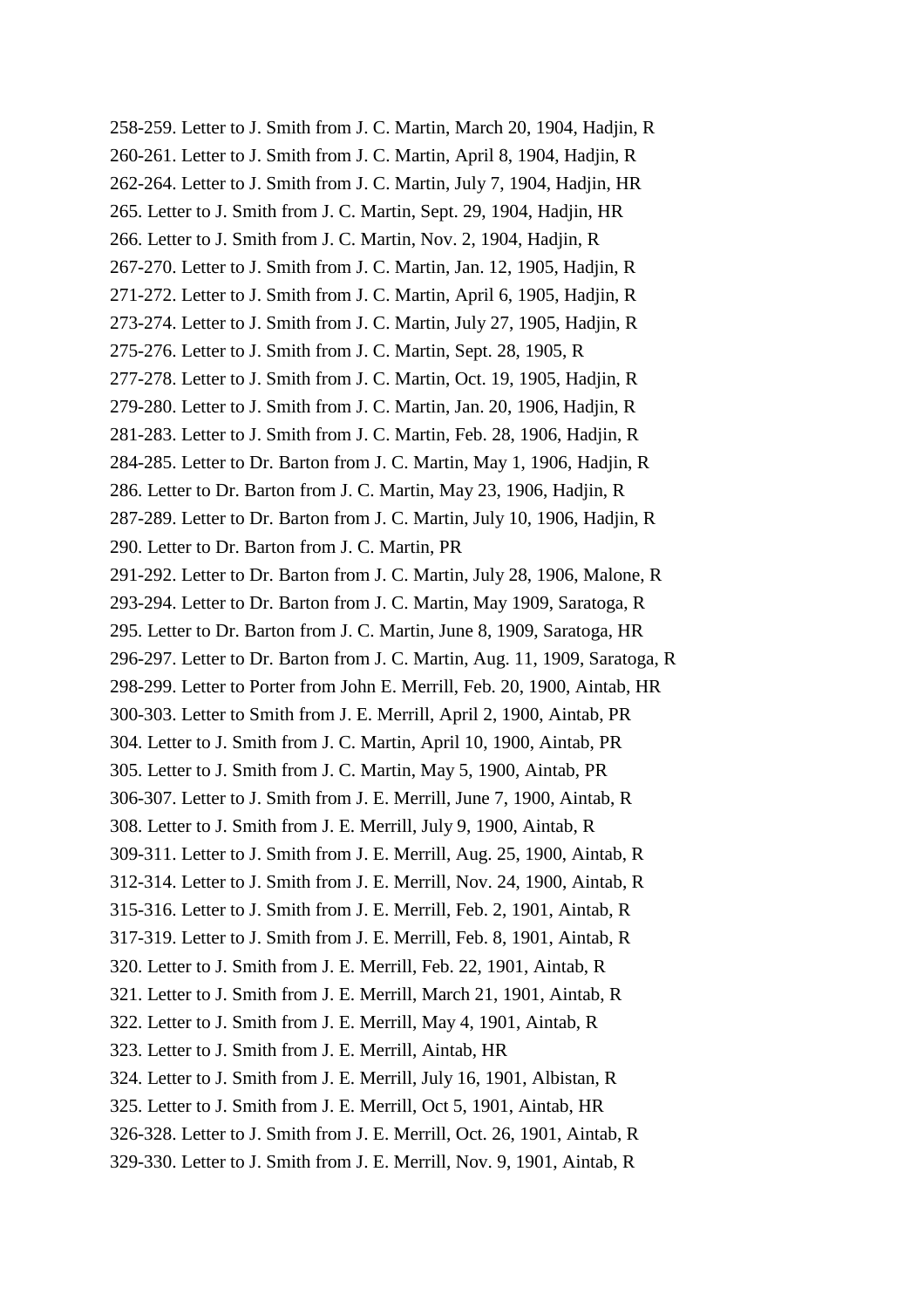331-332. Letter to J. Smith from J. E. Merrill, Dec. 12, 1901, Aintab,PR 333. Letter to J. Smith from J. E. Merrill, Dec. 28, 1901, Aintab, R 334. Letter to J. Smith from J. E. Merrill, Jan. 15, 1902, Aintab, R 335-338. Letter to J. Smith from J. E. Merrill, May 10, 1902, Aintab, R 339. Letter to J. Smith from J. E. Merrill, June 16 and May 24, 1902, Aintab, R 340. Letter to J. Smith from J. E. Merrill, June 3, 1902, Marash, R 341-342. Letter to J. Smith from J. E. Merrill, July 12, 1902, Aintab, R 343-344. Letter to J. Smith from J. E. Merrill, Dec. 6, 1902, Aintab, R 345-346. Letter to J. Smith from J. E. Merrill, Dec. 13, 1902, Aintab, R 347-350. Letter to J. Smith from J. E. Merrill, Nov. 14, 1902, Aintab, HR 351-352. Letter to J. Smith from J. E. Merrill, Dec. 20, 1902, Aintab, R 353-354. Letter to J. Smith from J. E. Merrill, Jan. 17, 1903, Aintab, R 355-356. Letter to J. Smith from J. E. Merrill, Jan. 24, 1903, Aintab, R 357-359. Letter to J. Smith from J. E. Merrill, Feb, 1903, Aintab, R 360-361. Letter to J. Smith from J. E. Merrill, Feb. 27, 1903, Aintab, HR 362-363. Letter to J. Smith from J. E. Merrill, March 27, 1903, Aintab, R 364-365. Letter to J. Smith from J. E. Merrill, April 11, 1903, Aintab, R 366-367. Letter to J. Smith from J. E. Merrill, April 21, 1903, Aintab, R 368-369. Letter to J. Smith from J. E. Merrill, May 2, 1903, Aintab, R 370. Letter to J. Smith from J. E. Merrill, July 13, 1903, Aintab, R 371. Letter to J. Smith from J. E. Merrill, July 24, 1903, Aintab, R 372-373. Letter to J. Smith from J. E. Merrill, Aug. 22, 1903, Aintab, R 374-375. Letter to J. Smith from J. E. Merrill, Aug. 24, 1903, Aintab, R 376-379. Letter to J. Smith from J. E. Merrill, Oct. 26, 1903, Aintab, R 380-383. Letter to J. Smith from J. E. Merrill, March 3, 1904, Aintab, HR 384-385. Letter to J. Smith from J. E. Merrill, July 16, 1904, Aintab, R 386. Letter to J. Smith from J. E. Merrill, Aug. 9, 1904, Aintab, HR 387-390. Letter to J. Smith from J. E. Merrill, Dec. 2, 1904, Aintab, HR 391-394. Letter to J. Smith from J. E. Merrill, April 28, 1905, Aintab, R 395-396. Letter to J. Smith from J. E. Merrill, May 19, 1905, Aintab, R 397-399. Letter to J. Smith from J. E. Merrill, June 3, 1905, Aintab, R 400-402. Letter to J. Smith from J. E. Merrill, July 1, 1905, Aintab, R 403. Letter to J. Smith from J. E. Merrill, July 8, 1905, Alexandretta, R 404. Letter to J. Smith from J. E. Merrill, July 13, 1905, Harbor of Port Said, R 405-408. Letter to the Secretary of the Bible Lands Missions Aid Society from J. E. Merrill, July 28, 1905, Geneva / Switzerland, R 409. Letter to J. Smith from J. E. Merrill, Aug. 1, 1905, Geneva, R 410-411. letter to J. Smith from J. E. Merrill, Aug. 16, 1905, St. Beatneberg, R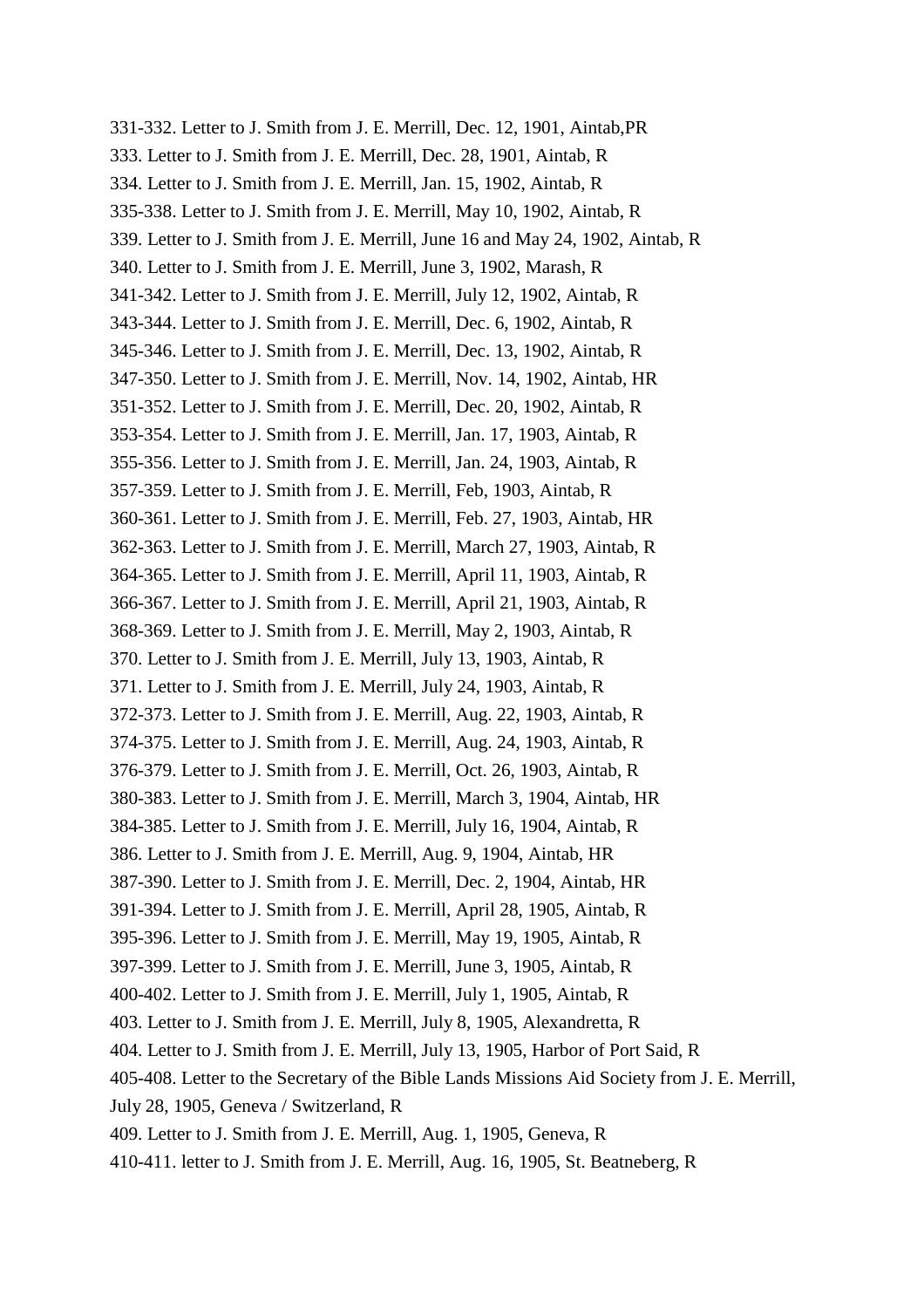412-413. Letter to J. Smith from J. E. Merrill, Aug. 22, 1905, Genva, R 414. Letter to J. Smith from J. E. Merrill, Aug. 28. 1905, Alexandria, R 415. Letter to J. Smith from J. E. Merrill, Sept. 11, 1905, in quarantine near Beirut, R 416-421. Letter to J. Smith from J. E. Merrill, Oct. 27, 1905, Aintab, HR 422-423. Letter to J. Smith from J. E. Merrill, Nov. 11, 1905, Aintab, PR 424. Letter to J. Smith from J. E. Merrill, Dec. 15, 1905, Aintab, PR 425-427. Letter to J. Smith from J. E. Merrill, Jan. 6, 1906, Aintab, R 428. Letter to Cornelius Patton from J. E. Merrill, Jan. 6, 1906, Aintab, R 429-430. Letter to J. Smith from J. E. Merrill, Feb. 17, 1906, Aintab, R 431-437. Letter to J. Smith from J. E. Merrill, March 22, 1906, Aintab, R 438. Letter to J. Smith from J. E. Merrill, April 24, 1906, Adana, R 439. Letter to Mr. Peet from J. E. Merrill, April 24, 1906, Adana, R 440-442. Letter to Dr. Barton from J. E. Merrill, May 12, 1906, Central Turkey College/ Aintab, HR Central Turkey College/ Aintab, HR 443. Letter to J. Smith from J. E. Merrill, June 23, 1906, Central Turkey College/ Aintab, R 444. Letter to J. Smith from J. E. Merrill, July 14, 1906, Central Turkey College/ Aintab, R 445-448. Letter to J. Smith from J. E. Merrill, July 20, 1906, Central Turkey College/ Aintab, R 449. Letter to Dr. Barton from J. E. Merrill, Aug. 3, 1906, Central Turkey College/ Aintab, R 450-452. Letter to Dr. Barton from J. E. Merrill, Sept. 22, 1906, Central Turkey College/ Aintab, R 453-456. Letter to Dr. Barton from J. E. Merrill, Oct. 16, 1906, Central Turkey College/ Aintab, R 457-463. Letter to Dr. Barton from J. E. Merrill, Nov. 15, 1906, Central Turkey College/ Aintab, R 464-470. Letter to Dr. Barton from J. E. Merrill, Dec. 14, 1906, Central Turkey College/ Aintab, R 471-474. Letter to Dr. Barton from J. E. Merrill, Dec. 29, 1906, Central Turkey College/ Aintab, R 475-479. Letter to Enoch F. Bell from J. E. Merrill, Feb. 1, 1907, Central Turkey College/ Aintab, R 480-486. Letter to C. H. Daniels from J. E. Merrill, March 3, 1907, Central Turkey College/ Aintab, R 487. Letter to E. F. Bell from J. E. Merrill, March 9, 1907, Central Turkey College/ Aintab, R 488-495. Letter to Mr. Daniels from J. E. Merrill, March 23, 1907, Central Turkey College/ Aintab, R 496-498. Letter to E. F. Bell from J. E. Merrill, March 30, 1907, Central Turkey College/ Aintab, R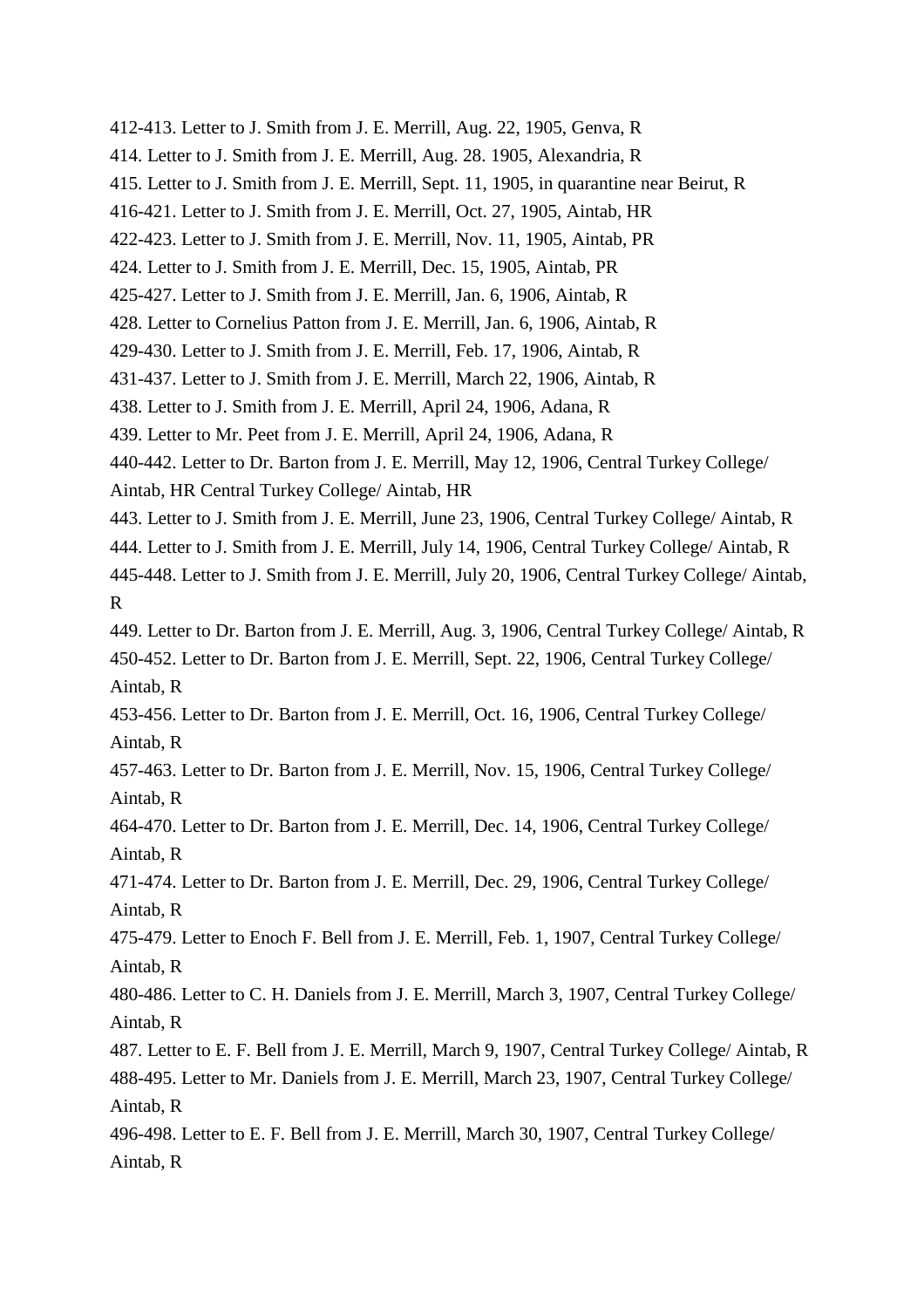499-501. Letter to E. F. Bell from J. E. Merrill, April 6, 1907, Central Turkey College/ Aintab, R 502-506. Letter to E. F. Bell from J. E. Merrill, April 13, 1907, Central Turkey College/ Aintab, R 507-508. Letter to E. F. Bell from J. E. Merrill, April 20, 1907, Central Turkey College/ Aintab, R 509-515. Letter to E. F. Bell from J. E. Merrill, May 21, 1907, Central Turkey College/ Aintab, R 516-519. Letter to E. F. Bell from J. E. Merrill, July 12, 1907, Central Turkey College/ Aintab, R 520-521. Letter to E. F. Bell from J. E. Merrill, July 19, 1907, Central Turkey College/ Aintab, R 522. Letter to E. F. Bell from J. E. Merrill, July 22, 1907, Central Turkey College/ Aintab, R 523-525. Letter to S. F. Wilkins from J. E. Merrill, July 23, 1908, Central Turkey College/ Aintab, R 526-534. Letter to Mr. Daniels from J. E. Merrill, July 24, 1907, Central Turkey College/ Aintab, R 535. Letter to E. F. Bell from J. E. Merrill, July 26, 1907, Central Turkey College/ Aintab, R 536-538. Letter to E. F. Bell from J. E. Merrill, Aug. 9, 1907, Central Turkey College/ Aintab, R 539. Letter to Dr. Barton from J. E. Merrill, Sept. 2, 1907, Central Turkey College/ Aintab, R 540-541. Letter to Mr. Daniels from J. E. Merrill, Sept. 14, 1907, Central Turkey College/ Aintab, R 542. Letter to E. F. Bell from J. E. Merrill, Sept. 14, 1907, Central Turkey College/ Aintab, R 543. Letter to Mr. Daniels from J. E. Merrill, Sept. 24, 1907, Central Turkey College/ Aintab, R 544-546. Letter to E. F. Bell from J. E. Merrill, Oct. 4, 1907, Central Turkey College/ Aintab, R 547-548. Letter to Dr. Barton from J. E. Merrill, Oct. 11, 1907, Central Turkey College/ Aintab, R 549. Letter to E. F. Bell from J. E. Merrill, Oct. 11, 1907, Central Turkey College/ Aintab, R 550-552. Letter to Dr. Barton from J. E. Merrill, Oct. 19, 1907, Central Turkey College/ Aintab, R 553-555. Letter to Dr. Barton from J. E. Merrill, Nov. 2, 1907, Central Turkey College/ Aintab, R 556-557. Letter to Dr. Barton from J. E. Merrill, Nov. 19, 1907, Central Turkey College/ Aintab, R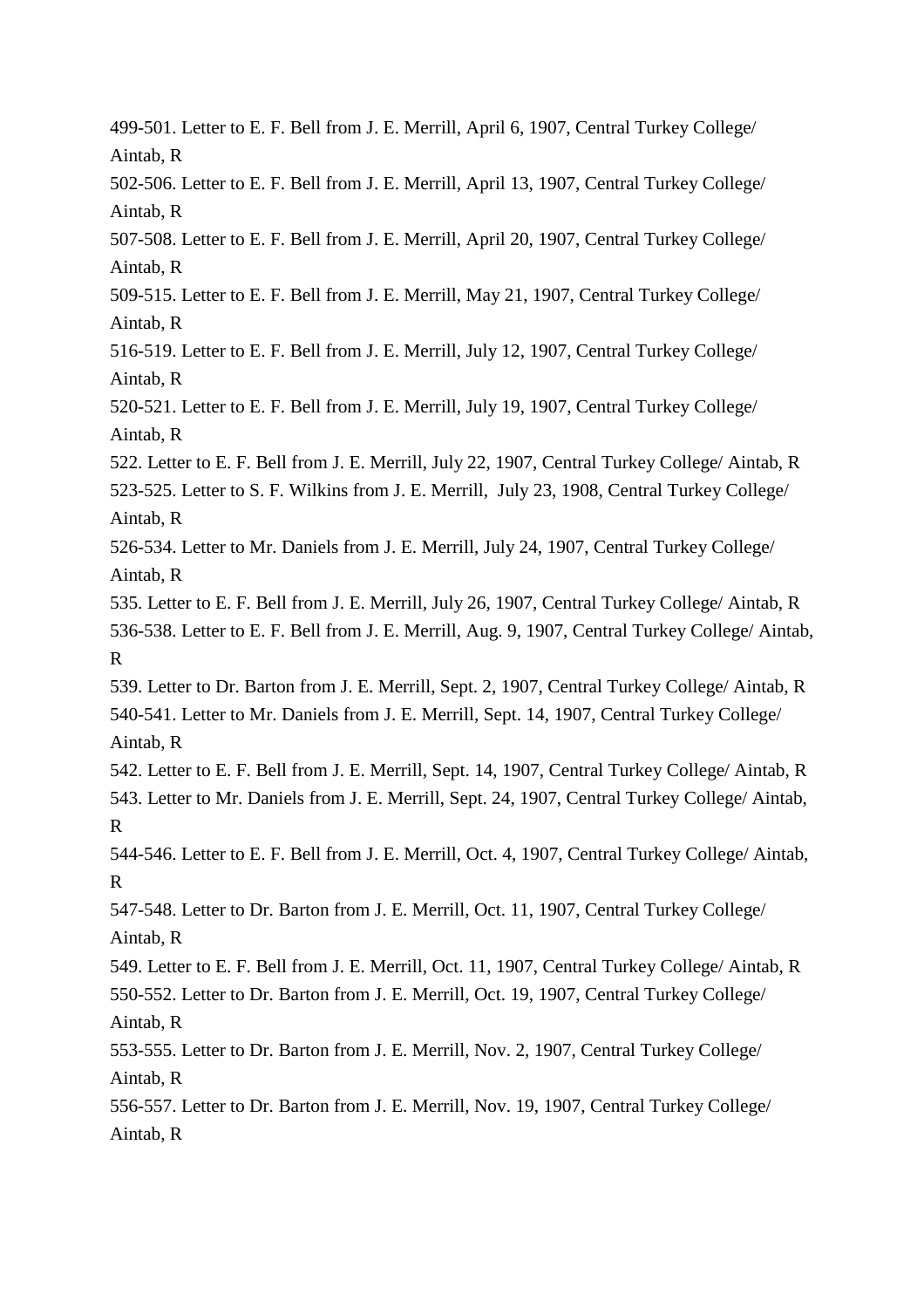558-559. Letter to Dr. Barton from J. E. Merrill, Dec. 17, 1907, Central Turkey College/ Aintab, R

560-561. Letter to Mr. Daniels from J. E. Merrill, Dec. 17, 1907, Central Turkey College/ Aintab, R

562-563. Letter to E. F. Bell from J. E. Merrill, Dec. 21, 1907, Central Turkey College/ Aintab, R

564. Letter to Dr. Barton from J. E. Merrill, Jan. 7, 1908, Central Turkey College/ Aintab, R 565. Letter to Mr. Daniels from J. E. Merrill, Jan. 25, 1907, Central Turkey College/ Aintab, R

566. Letter to E. F. Bell from J. E. Merrill, Feb. 8, 1908, Central Turkey College/ Aintab, R 567. Letter to Dr. Barton from J. E. Merrill, Feb. 8, 1908, Central Turkey College/ Aintab, R 568. Letter to Dr. Barton from J. E. Merrill, Feb. 15, 1908, Central Turkey College/ Aintab, R 569-573. Letter to Dr. Barton from J. E. Merrill, Feb. 28, 1908, Central Turkey College/ Aintab, R

574-575. Letter to Dr. Barton from J. E. Merrill, March 13, 1908, Central Turkey College/ Aintab, R

576-581. Letter to Dr. Barton from J. E. Merrill, March 19, 1908, Central Turkey College/ Aintab, R

582. Letter to Dr. Barton from J. E. Merrill, April 4, 1908, Central Turkey College/ Aintab, R

583-584. Letter to Dr. Barton from J. E. Merrill, April 11, 1908, Central Turkey College/ Aintab, R

585-586. Letter to Dr. Barton from J. E. Merrill, April 25, 1908, Central Turkey College/ Aintab, R

587-589. Letter to Dr. Barton from J. E. Merrill, May 9, 1908, Central Turkey College/ Aintab, R

590-591. Letter to Dr. Barton from J. E. Merrill, May 30, 1908, Central Turkey College/ Aintab, R

592-593. Letter to Mr. Daniels from J. E. Merrill, May 30, 1908, Central Turkey College/ Aintab, R

594. Letter to Dr. Barton from J. E. Merrill, June 6, 1908, Central Turkey College/ Aintab, R 595-597. Letter to Mr. Daniels from J. E. Merrill, June 8, 1908, Central Turkey College/

Aintab, R

598. Letter to Mr. Daniels from J. E. Merrill, July 4, 1908, Central Turkey College/ Aintab, R 599-601. Letter to E. F. Bell from J. E. Merrill, July 7, 1908, Central Turkey College/ Aintab, R

602-603. Letter to E. F. Bell from J. E. Merrill, Aug. 7, 1908, Central Turkey College/ Aintab, R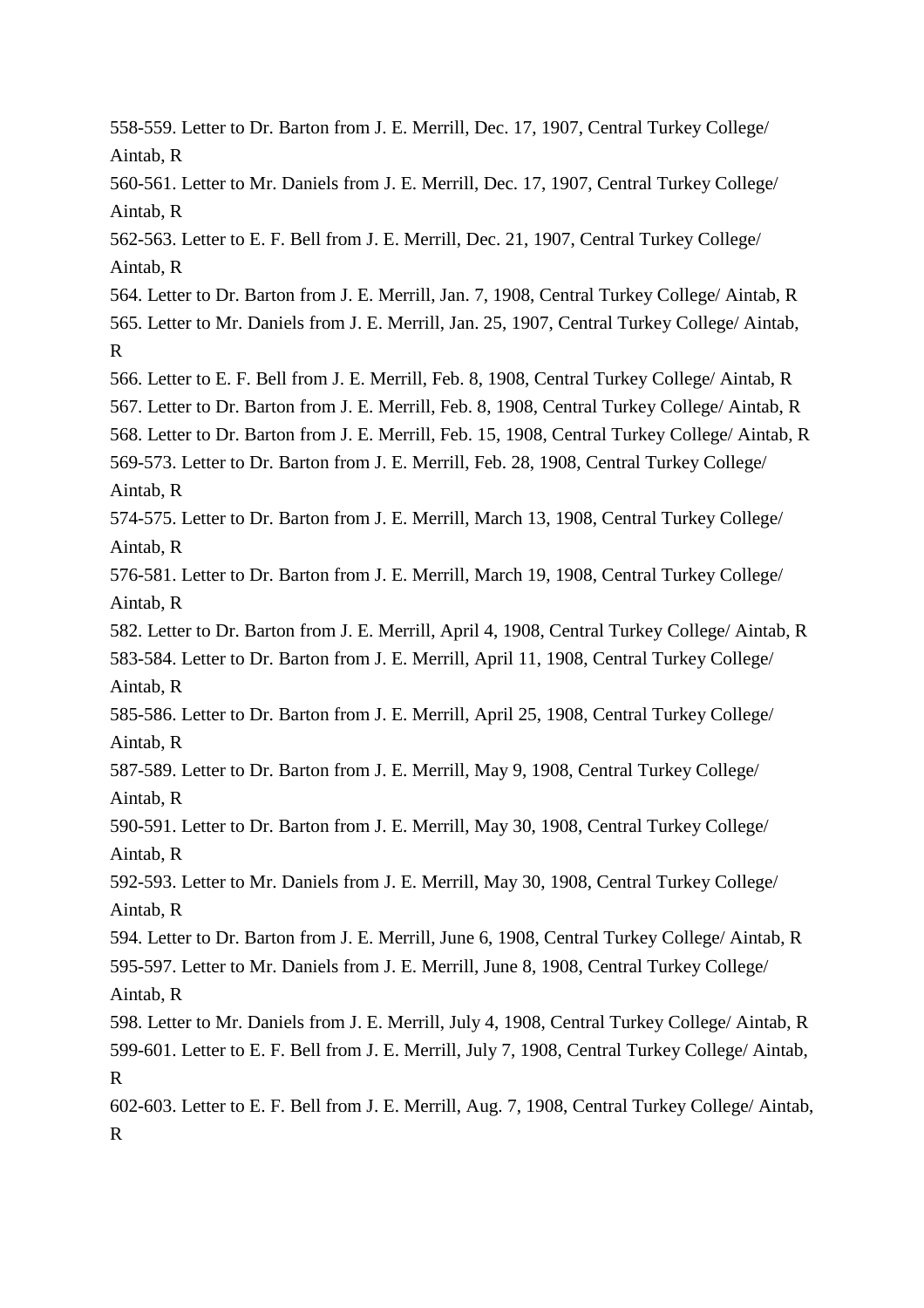604-605. Letter to Mr. Daniels from J. E. Merrill, Aug. 3, 1908, Central Turkey College/ Aintab, R

606-607. Letter to E. F. Bell from J. E. Merrill, Sept. 8, 1908, Grand Hotel Huck (?), R

608. Letter to Dr. Barton from J. E. Merrill, Nov. 27, 1908, Minneapolis / Mass., R

609-610. Letter to Dr. Barton from J. E. Merrill, Dec. 8, 1908, Minneapolis / Mass., R

611. Letter to Dr. Barton from J. E. Merrill, Dec. 15, 1908, Minneapolis / Mass., R

612. Letter to Dr. Barton from J. E. Merrill, Dec. 24, 1908, Minneapolis / Mass., R

- 613.Letter from Dr. Shepard to J. E. Merrill, Nov. 24, 1908, Aintab, R
- 614. Letter to Frank H. Wiggins from J. E. Merrill, Dec. 28, 1908, R

615. Letter to Dr. Barton from J. E. Merrill, Feb. 14, 1909, Haltford / Conn., R

616. Letter to Dr. Daniels from J. E. Merrill, April 29, 1909, Auburndale / Mass., R

617-618. Letter to Dr. Barton from J. E. Merrill, May 13, 1909, Auburndale / Mass., R

619. Letter to the Trustees of the Central Turkey College, May 18, 1909, Auburndale / Mass., R

620. Letter to E. F. Bell from J. E. Merrill, May 28, 1909, Auburndale / Mass., R

621. Letter to Dr. Barton from J. E. Merrill, May 29, 1909, Auburndale / Mass., R

622. Letter to Dr. Barton from J. E. Merrill, June 4, 1909, Auburndale / Mass., R

623-625. Letter to E. F. Bell from J. E. Merrill, June 14, 1909, Auburndale / Mass., R

626. Letter to Dr. Daniels from J. E. Merrill, July 23, 1909, Auburndale / Mass., R

627. Letter to Dr. Barton from J. E. Merrill, Aug. 14, 1909, Auburndale / Mass., R

628. Letter to Shepard from J. E. Merrill, July 16, 1909, R

629-631. Letter to E. F. Bell from J. E. Merrill, Dec. 28, 1909, Westhaven / Conn., HR

632-635. Letter to J. Smith from Miss Lucy H. Marley, dec. 28, 1904, Adana, R

636-637. Letter to J. Smith from H. C. Norton, October 28, 1905, Aintab, R

638-640. Letter to Mr. Bell from Louise Peck, July 9, 1909, Haddith / Syria, HR

641-642. Letter to J. Smith from Ellen Pierce, Feb. 5, 1900, Aintab, HR

643-647. Letter to the Secretary of the American Tract by Ellen Pierce, July 3, 1900, Marash, R

648-649. Letter to J. Smith from Ellen Pierce, Nov. 22, 1901, Aintab, R

650-651. Letter to J. Smith from Ellen Pierce, Jan. 15, 1903, Aintab, R

652-653. Letter to Dr. Barton from Emily F. Richter, Dec. 8, 1908, Hadjin, PR

654-656. Letter to Dr. Barton from Emily F. Richter, March 1, 1909, Hadjin, R

657. Letter to Dr. Barton from Emily F. Richter, April 18, 1909, PR

658-660. Letter to Dr. Barton from Emily F. Richter, May 9, 1909, Adana, R

661-662. Letter to Mr. Bell from Emily F. Richter, Aug. 10, 1909, Hadjin, R

663-666. Letter to Dr. Barton from D. Miner Rogers, Oct. 20, 1908, Tarsus, R

667-668. Letter to Fred W. Macallum from D. Miner Rogers, Oct. 7, 1908, Tarsus, R

669-673. Letter to Dr. Barton from D. Miner Rogers, Feb. 5, 1909, Hadjin, R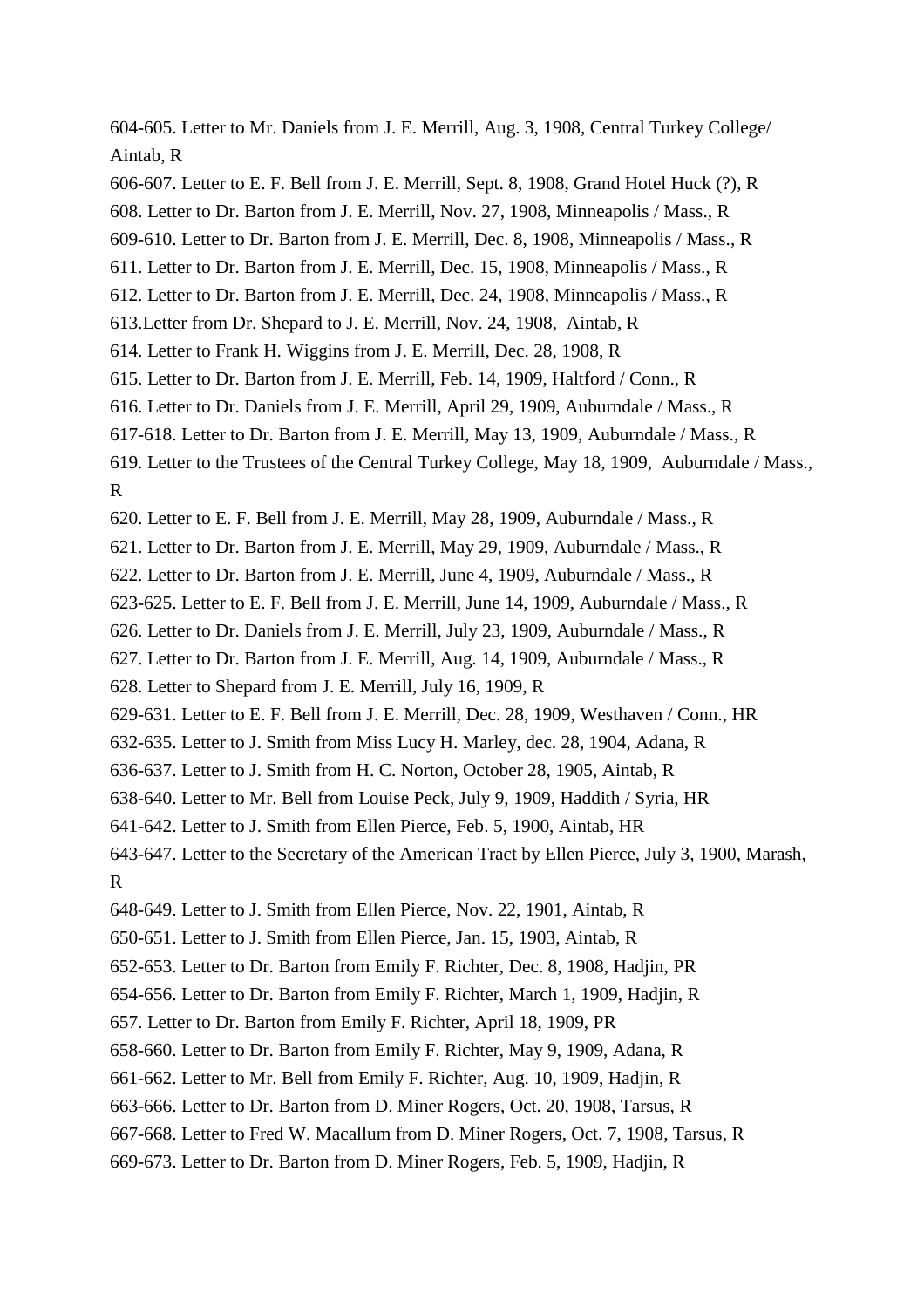674. Letter to Dr. Barton from D. Miner Rogers, Feb. 8, 1909, Hadjin, R 675-676. Letter to Dr. Barton from D. Miner Rogers, Feb. 15, 1909, Adana, R 677-679. Letter to Dr. Barton from Mary P. Rogers, June 29, 1909, New Britain / Conn., HR 680-683. Letter to Mr. Bell from Mary P. Rogers, Aug. 9, 1909, New Britain / Conn., HR 684. Letter to Dr. Barton from Mary P. Rogers, Sept. 9, 1909, New Britain / Conn., HR 685. Letter to Dr. Barton from Mary P. Rogers, June 12, 1909, New Britain / Conn., HR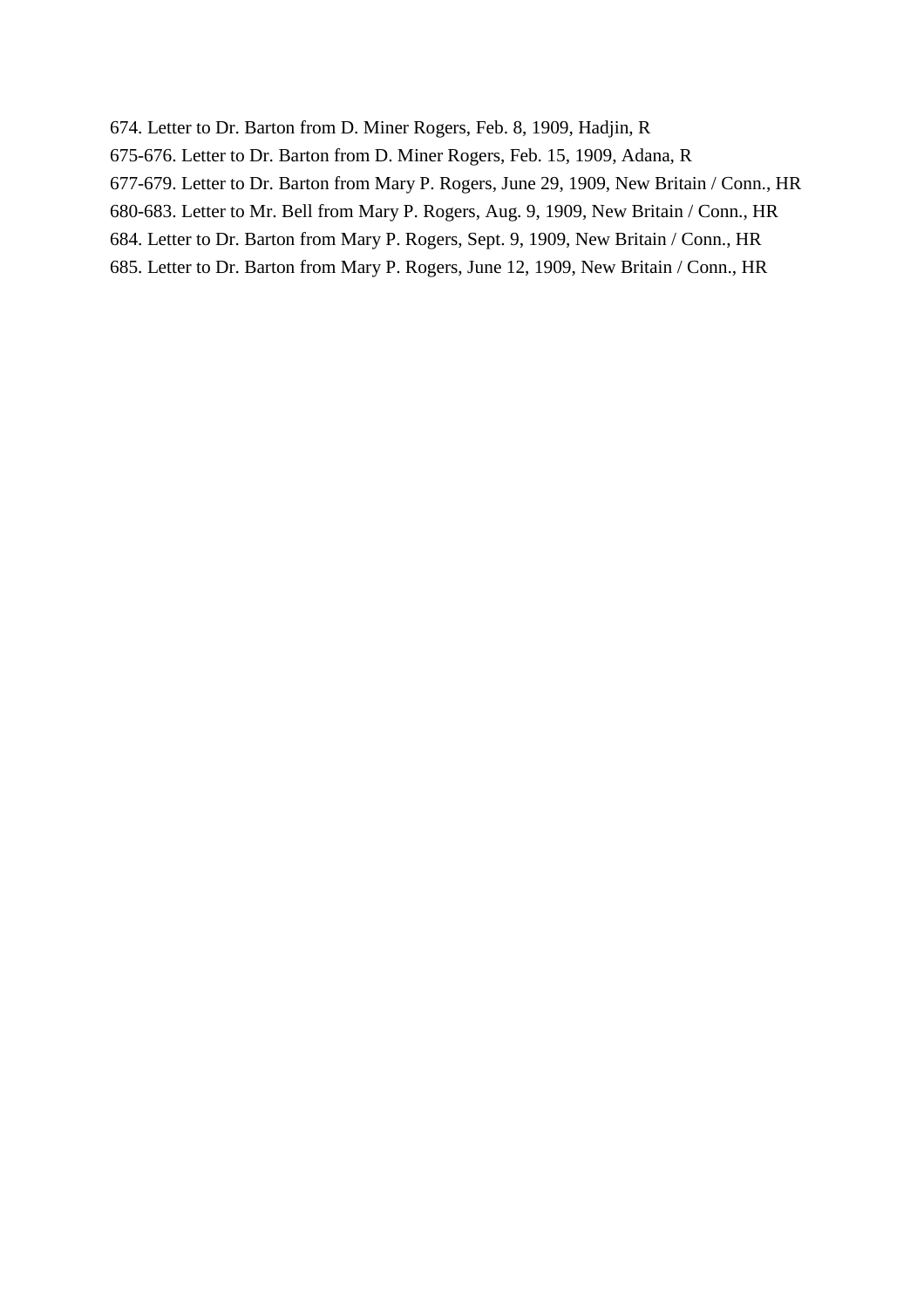#### **REEL 665**

SUBMITTED TO: The Department of History SUBMITTED BY: Levent Isyar TYPE OF DOCUMENT: Microfilm PROJECT TERM: October 2004 REFERENCE NUMBER: BV2410.A4 1984 REEL 665 DEGREE OF READABILITY:

> R: Readable HR: Hardly Readable UR: Unreadable PR: Partially Readable

# ABC 16 – THE NEAR EAST 1817-1919 UNIT 5 – REEL 665 CENTRAL TURKEY MISSION 1900 - 1909 **LETTERS**

## $S - W$

INDEX

1-2. Central Turkey Mission 1900-1909, Vol. VI A-Q Index, R 3-5. Letter to Wheeler by Miss Agnes Salomd, June 29, 1904, R 6-10. Letter to Judeon Smith by Charles S. Sanders, Feb. 5, 1900, Aintab, R 11-16. Letter to Judeon Smith by C. S. Sanders, March 3, 1900, Aintab, R 17-19. Letter to Judeon Smith by C. S. Sanders, April 10, 1900, N.Y. City, R 20-21. Letter to Judeon Smith by C. S. Sanders, May 30, 1900, Nashville / Tenn, R 22. Letter to Judeon Smith by C. S. Sanders, June 2, 1900, Nashville / Tenn, R 23. Letter to Judeon Smith by C. S. Sanders, June 13, 1900, Nashville / Tenn, R 24-26. Letter to Judeon Smith by C. S. Sanders, Aug. 2, 1900, Nashville / Tenn, R 27. Letter to Judeon Smith by C. S. Sanders, Aug 3, 1900, Nashville / Tenn, R 28-29. Letter to Judeon Smith by C. S. Sanders, Aug 28, 1900, Nashville / Tenn, R 30-32. Letter to Judeon Smith by C. S. Sanders, Sept. 10, 1900, Nashville / Tenn, R 33. Letter to Judeon Smith by C. S. Sanders, Nov. 4, 1900, Nashville / Tenn, R 34-35. Letter to Judeon Smith by C. S. Sanders, Nov. 20, 1900, New Haven / Conn., R 36. Letter to Judeon Smith by C. S. Sanders, Nov. 23, 1900, Hartford Seminary, R 37-38. Letter to Judeon Smith by C. S. Sanders, Dec. 8, 1900, Hartford Seminary, R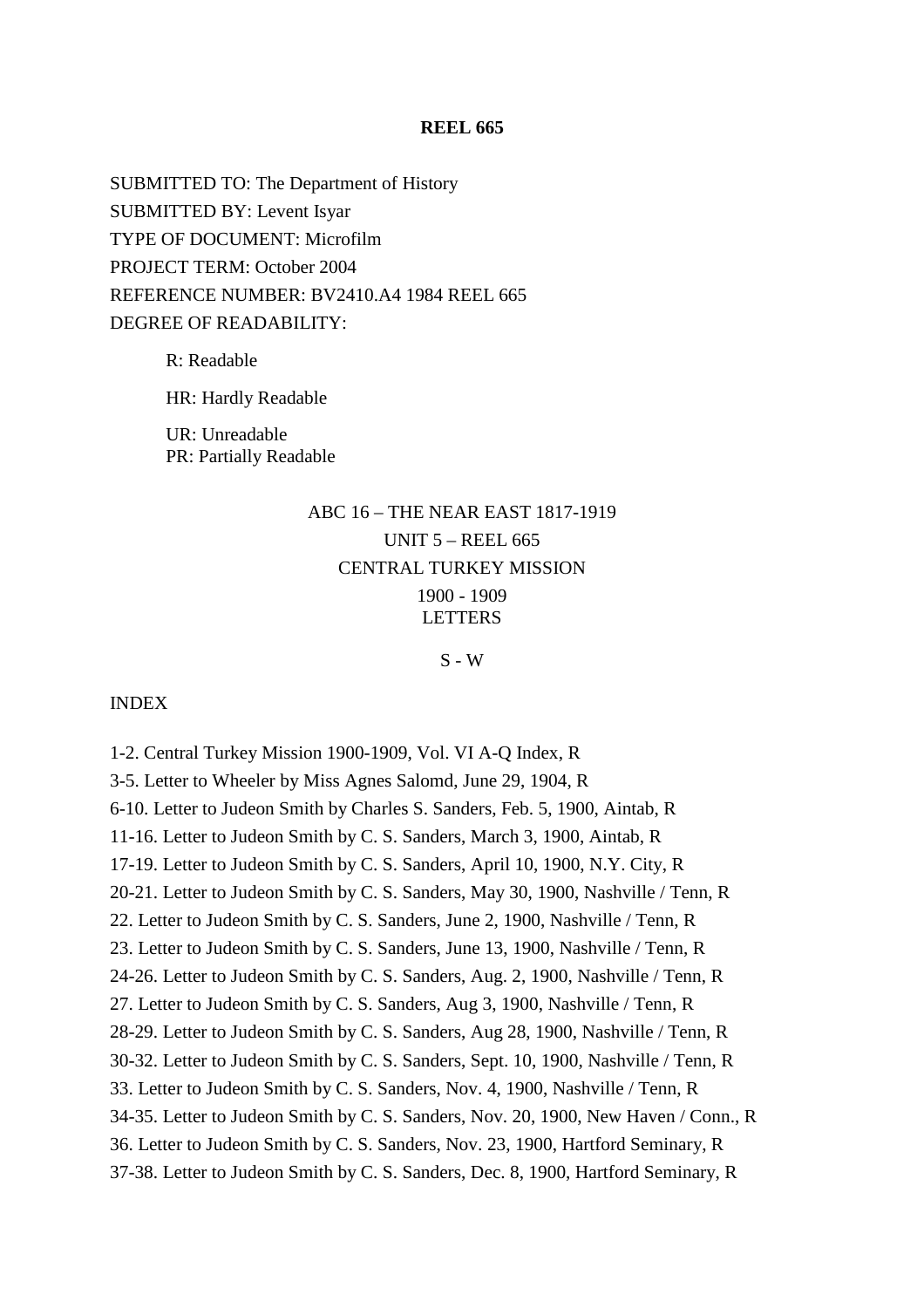39. Letter to Judeon Smith by C. S. Sanders, Dec. 11, 1900, Hartford Seminary, R 40. Letter to Judeon Smith by C. S. Sanders, Dec. 14, 1900, Hartford Seminary, R 41-42. Letter to Judeon Smith by C. S. Sanders, Jan. 2, 1901, Hartford Seminary, R 43. Letter to Judeon Smith by C. S. Sanders, Jan. 14, 1901, Nashville / Tenn, R 44. Letter to Judeon Smith by C. S. Sanders, Jan. 31, 1901, Nashville / Tenn, HR 45. Letter to Judeon Smith by C. S. Sanders, Feb. 13, 1901, Hartford / Connecticut, R 56. Letter to Judeon Smith by C. S. Sanders, Feb. 20. 1901, Hartford / Connecticut, R 47. Letter to Judeon Smith by C. S. Sanders, March 8, 1901, Hartford / Connecticut, R 48-49. Letter to Judeon Smith by C. S. Sanders, March 21, 1901, N.Y. City, R 50. Letter to Fuller by C. S. Sanders, April 15, 1901, Boston / Mass., R 51. Letter to Judeon Smith by C. S. Sanders, Boston / Mass., R 52. Letter to Judeon Smith by C. S. Sanders, May 15, 1901, R 53. Letter to Judeon Smith by C. S. Sanders, May 18, 1901, N.Y. City, R 54. Letter to Judeon Smith by C. S. Sanders, June 2, 1901, R 55. Letter to Judeon Smith by C. S. Sanders, June 20, 1901, Aintab, R 56. Letter to Judeon Smith by C. S. Sanders, July 8, 1901, Aintab, R 57. Letter to Judeon Smith by C. S. Sanders, Sept. 12, 1901, Aintab, R 58-60. Letter to Judeon Smith by C. S. Sanders, Sept. 14, 1901, Aintab, R 61. Letter to Judeon Smith by C. S. Sanders, Oct. 4, 1901, Aintab, R 62-67. Letter to Judeon Smith by C. S. Sanders, Nov. 29, 1901, Aintab, R 68. Letter to Judeon Smith by C. S. Sanders, Dec. 19, 1901, Aintab, R 69-74. Letter to Judeon Smith by C. S. Sanders, Feb. 3, 1902, Aintab, R 75-80. Letter to Judeon Smith by C. S. Sanders, April 18, 1902, Aintab, R 81-82. Letter to Judeon Smith by C. S. Sanders, July 15, 1902, Aintab, R 83-87. Letter to Judeon Smith by C. S. Sanders, Sept. 23, 1902, Aintab, R 88. Letter to Judeon Smith by C. S. Sanders, Oct. 31, 1902, Aintab, R 89-91. Letter to Judeon Smith by C. S. Sanders, Dec. 30, 1902, Aintab, R 92-97. Letter to Judeon Smith by C. S. Sanders, March 11, 1903, Aintab, R 98-100. Letter to Judeon Smith by C. S. Sanders, April 11, 1903, Hadjin, R 101. Letter to Judeon Smith by C. S. Sanders, April 29, 1903, Aintab, R 102. Letter to Judeon Smith by C. S. Sanders, June 11, 1903, Aintab, R 103. Letter to Judeon Smith by C. S. Sanders, July 23, 1903, Aintab, R 104-110. Letter to Judeon Smith by C. S. Sanders, Oct. 7, 1904, Marash, R 111. Letter to Judeon Smith by C. S. Sanders, Dec. 17, 1904, Aintab, R 112. Letter to Judeon Smith by C. S. Sanders, July 3, 1905, Aintab, R 113-115. Letter to Judeon Smith by C. S. Sanders, Sept. 7, 1905, Aintab, R 116-117. Letter to Judeon Smith by C. S. Sanders, Oct. 21, 1905, Marash, R 118-121. Letter to Judeon Smith by C. S. Sanders, Jan. 10, 1906, Marash, R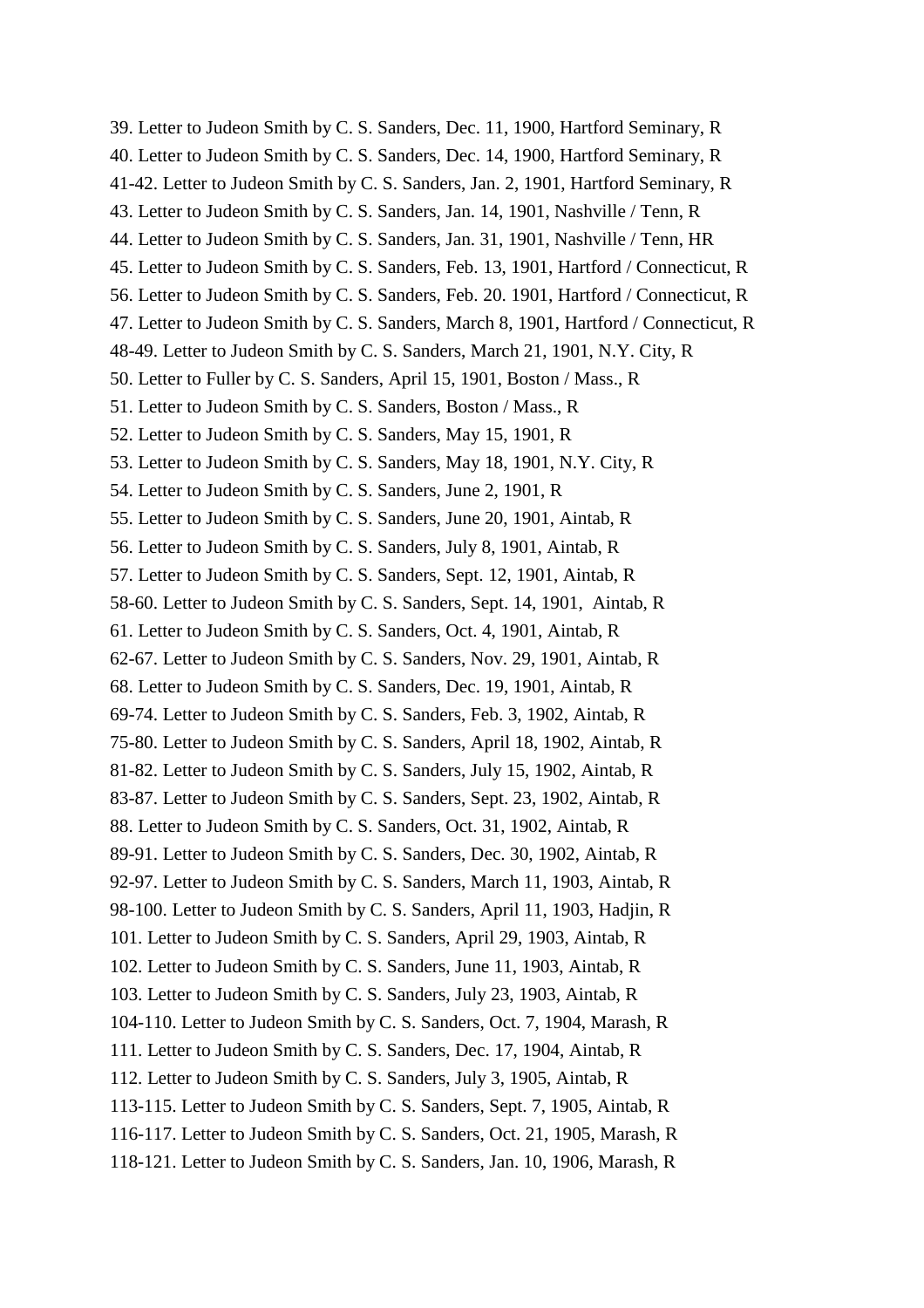122-123. Letter to Judeon Smith by C. S. Sanders, Jan. 11, 1906, Marash, R 124-125. Letter to Judeon Smith by C. S. Sanders, Jan. 17, 1906, Marash, R 126. Letter to Judeon Smith by C. S. Sanders, Feb. 8, 1906, Marash, R 127-128. Letter to Judeon Smith by C. S. Sanders, March 3, 1906, Marash, R 129. Letter to Judeon Smith by C. S. Sanders, May 3, 1906, Marash, R 130. Letter to Dr. Barton by C. S. Sanders, May 4, 1906, Marash, R 131. Letter to Judeon Smith by C. S. Sanders, May 26, 1906, Marash, R 132. Letter to Dr. Barton by C. S. Sanders, June 30, 1906, Marash, R 133-136. Letter to Dr. Barrton by C. S. Sanders, July 28, 1906, Aintab, R 137-138. Telegram: Sanders died Saturday fall from burse inform relations and fuller, by Peet, Mamout Pacha, Oct. 29, 1906, R 139-144. " A Brother\_\_\_\_\_\_", by F. W. Macallum, Oct. 28, 1904, Marash, R 145-147. Letter to J. Smith from Corinna Shattuck, Jan. 14, 1900, Park Terrace / Cambridge, R 148-149. Letter to J. Smith from Corinna Shattuck, Birmingham / England, R 150-151. Letter to Dr. Barton from Corinna Shattuck, Aug 31, 1900, N.Y.,R 152-154. Letter to Smith & Barton from Corinna Shattuck, Sept. 18, 1900, port of Smyrna, R 155-156. Letter to J. Smith from Corinna Shattuck, Oct. 6, 1900, Ourfa, R 157-158. Letter to Dr. Barton from Corinna Shattuck, Oct. 20, 1900, Ourfa, R 159-161. Letter to Dr. Barton from Corinna Shattuck, Dec. 28, 1900, Ourfa, R 162. Letter to Dr. Barton from Corinna Shattuck, Jan. 5, 1901, Ourfa, R 163. Letter to Dr. Barton from Corinna Shattuck, Jan. 26, 1901, Ourfa, R 164. Letter to J. Smith from Corinna Shattuck, Jan. 26, 1901, Ourfa, R 165-167. Letter to J. Smith from Corinna Shattuck, March 9, 1901, Ourfa, R 168-171. Letter to J. Smith from Corinna Shattuck, May 18, 1901, Ourfa, R 172-173. Letter to J. Smith from Corinna Shattuck, July 16, 1901, Ourfa, R 174-175. Letter to J. Smith from Corinna Shattuck, Aug. 3, 1901, Ourfa, R 176-179. Letter to J. Smith from Corinna Shattuck, Sept. 23, 1901, Ourfa, R 180. Letter to Sec.s of the ABCFM from Corinna Shattuck, Oct. 5, 1901, Ourfa, R 181-190. "50 Years of Educational Influence in Ourfa", by Corinna Shattuck, Jan. 18, 1902, R 191-192. Letter to mission associates from Corinna Shattuck, Jan. 18, 1902, Ourfa, HR 193. Letter to J. Smith from Corinna Shattuck, July 19, 1902, 194-197. Letter to friends from Corinna Shattuck, Sept. 20, 1902, R 198. Letter to J. Smith from Corinna Shattuck, Sept. 27, 1902, R 199-202. Letter to J. Smith from Corinna Shattuck, Jan. 20, 1903, R 203. Letter to J. Smith from Corinna Shattuck, Aug. 1, 1903, R 204-205. "Need in connection with Orphan Work in Ourfa", by Chambers and Shattuck, R 206-208. Letter to J. Smith from Corinna Shattuck, Aug. 9, 1904, Ourfa, R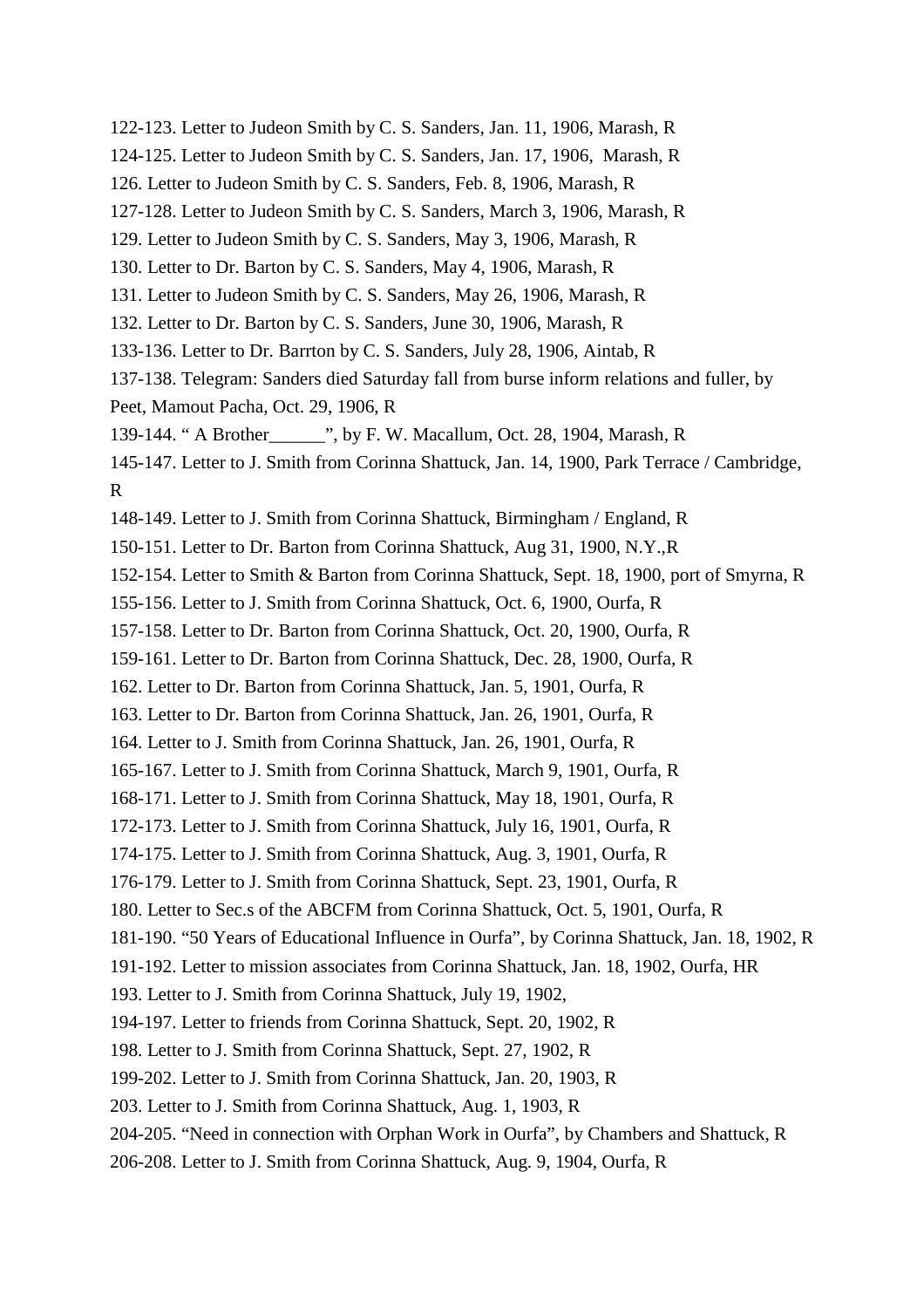209-211. Letter to J. Smith from Corinna Shattuck, May 17, 1905, Ourfa, R 212-213. Letter to Mr. Strong from Corinna Shattuck, June 8, 1905, R 214-215. Letter to J. Smith from Corinna Shattuck, July 3, 1905, R 216. Letter to J. Smith from Corinna Shattuck, July 14, 1905, Ourfa, R 217-218. Letter to J. Smith from Corinna Shattuck, Nov. 27, 1905, Ourfa, R 219. Letter to J. Smith from Saghomon Kinadjian, Nov. 27, 1905, R 220. Letter to J. Smith from Corinna Shattuck, Dec. 15, 1905, R 221-222. Letter to the ABCFM from Corinna Shattuck, May 25, 1906, R 223. Letter to Dr. Klopsch from Corinna Shattuck, June 8, 1906, R 224-226. Letter to Dr. Barton from Corinna Shattuck, June 27, 1906, R 227-228. Letter to Dr. Barton from Corinna Shattuck, July 27, 1906, R 229. Letter to Dr. Barton from Corinna Shattuck, Aug. 3, 1906, R 230. Letter to Dr. Barton from Corinna Shattuck, Oct. 11, 1906, Ourfa, R 231-233. Letter to Mr. Bell from Corinna Shattuck, Dec. 8, 1906, Ourfa, R 234-236. Letter to Miss W. Wingate from Corinna Shattuck, Dec. 18, 1906, ourfa, R 237-240. Letter to ABCFM Sec.s from Corinna Shattuck, April 5, 1907, R 241-242. Letter to the American Board from Edgar D. Sluckwell, April 5, 1907, R 243-244. Letter to Dr. Barton from Corinna Shattuck, Feb. 5, 1907, R 245-247. Letter to Barton & Bell from Corinna Shattuck, Jan. 25, 1908, Ourfa, R 248-251. Letter to ABCFM Sec.s from Corinna Shattuck, March 3, 1908, R 252. Letter to Mr. Bell from Corinna Shattuck, May 15, 1908, R 253-254. "Pertaining to the Protestant High School in Ourfa", to the Central turkey mission, June 8, 1907, R 255-257. Statement of Aintab Station to accompany Miss Shattuck's answer, May 27, 1908, Aintab, R 258-259. Letter to Barton & Bell from Corinna Shattuck, July 23, 1908, Aleppo, R 260-266. Letter from Corinna Shattuck, Sept. 10, 1908, HR 267. Letter to Barton, Bell & Hicks from Corinna Shattuck, Sept. 11, 1908, PR 268-269. Letter to H. W. Hicks from Corinna Shattuck, Dec. 28, 1908, R 270-271. Letter to the Sec.c of ABCFM from Corinna Shattuck, April 17, 1908, R 272-273. Letter to Dr. Barton and companions in ABCFM Sec.s Department, April 30, 1909, R 274-275. Letter to Dr. Barton from Corinna Shattuck, May 20, 1909, Ourfa, R 276. Letter to Dr. Barton from Corinna Shattuck, May 24, 1909, R 277-278. Letter to Barton and Patton from Corinna Shattuck, June 2, 1909, R 279-280. Letter to Dr. Barton from Corinna Shattuck, June 21, 1909, R 281-282. Letter to Mr. Bell from Corinna Shattuck, July 7, 1909, R 283-284. Letter to the Sec's of the ABCFM from Corinna Shattuck, Aug. 21, 1909, R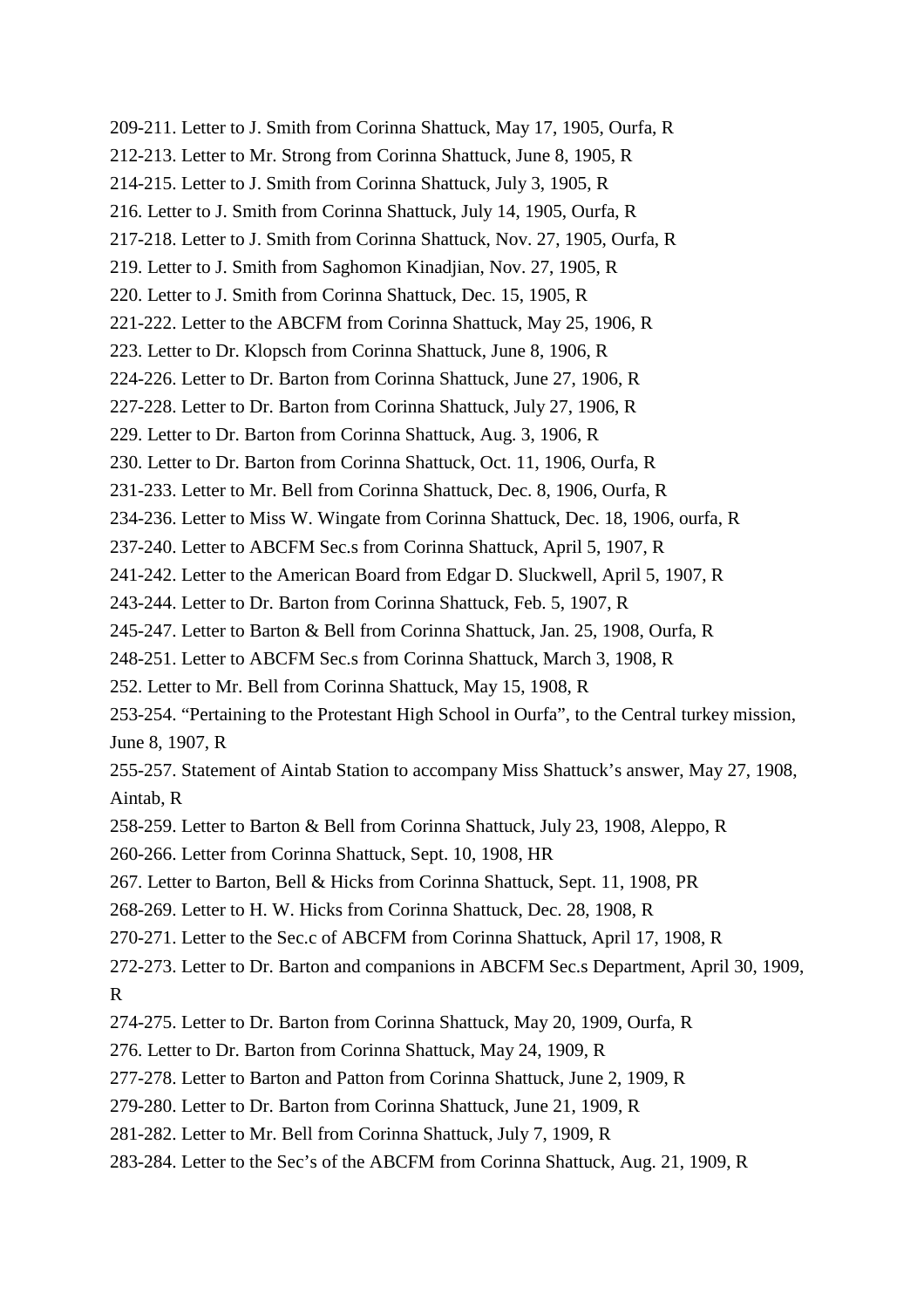285. Letter to the Sec's of the ABCFM from Corinna Shattuck, Aug. 30, 1909, R 286.-287. Letter to Dr. Barton from Corinna Shattuck, Nov. 3, 1909, R 288-289. Letter to J. Smith from F. D. Shepard, Feb. 3, 1900, Aintab, HR 290-291. Letter to J. Smith from F. D. Shepard, March 2, 1900, Marash, HR 292-293. Letter to Dr. Barton from F. D. Shepard, March 31, 1900, Aintab, HR 294-295. Letter to J. Smith from F. D. Shepard, June 9, 1900, Aintab, HR 296. Letter to J. Smith from F. D. Shepard, July 28, 1900, Aintab, HR 297-299. Letter to Dr. Barton from F. D. Shepard, Ourfa, HR 300-301. Letter to J. Smith from F. D. Shepard, May 3, 1901, Diarbekir, HR 302. Letter to J. Smith from F. D. Shepard, July 29, 1901, Malone / N.Y., HR 303-304. Letter to J. Smith from F. D. Shepard, Nov. 6, 1901, Aintab, PR 305. Letter to J. Smith from F. D. Shepard, Jan. 7, 1902, Diarbekir, HR 306-311. Letter to Dr. Barton from F. D. Shepard, Feb. 23, 1902, Harpoot, HR 312-314. Letter to J. Smith from F. D. Shepard, April 2, 1902, Diarbekir, HR 315-318. Letter to Dr. Barton from F. D. Shepard, April 30, 1902, Diarbekir, HR 319-320. Letter to Dr. Barton from F. D. Shepard, June 22, 1902, Harpoot, HR 321-322. Letter to Mr. Daniels from F. D. Shepard, June 23, 1902, Harpoot, HR 323-324. Letter to J. Smith from F. D. Shepard, June 31, 1902, Harpoot, HR 325-328. Operations by Dr. F. D. Shepard from Nov. 27, 1901 to Aug. 18, 1902, R 329-331. Letter to Dr. Barton from F. D. Shepard, Oct. 24, 1902, Aintab, HR 332-333. Letter to Dr. Barton from F. D. Shepard, Dec. 21, 1902, Aintab, HR 334-335. Letter to J. Smith from F. D. Shepard, Feb. 5, 1903, Aintab, HR 336. Letter to J. Smith from F. D. Shepard, July 4, 1903, Aintab, PR 337-338. Letter to J. Smith from F. D. Shepard, Sept. 19, 1903, Aintab, HR 339-340. Letter to J. Smith from F. D. Shepard, Nov. 5, 1903, Aintab, HR 341-342. Letter to J. Smith from F. D. Shepard, Feb. 10, 1904, Hadjin, PR 343. Letter to J. Smith from Bates, R 344. Letter to J. Smith from F. D. Shepard, March 5, 1904, Aintab, HR 345. Letter to J. Smith from F. D. Shepard, May 21, 1904, Aintab, PR 346-347. Letter to J. Smith from F. D. Shepard, June 25, 1904, Aintab, HR 348-349. Letter to J. Smith from F. D. Shepard, Sept. 9, 1904, HR 350-351. Letter to J. Smith from F. D. Shepard 352. Letter to Dr. Barton from F. D. Shepard, 353. Letter to J. Smith from F. D. Shepard 354. Letter to J. Smith from F. D. Shepard 355. Letter to J. Smith from F. D. Shepard 356. Letter to J. Smith from F. D. Shepard 357. Letter to J. Smith from F. D. Shepard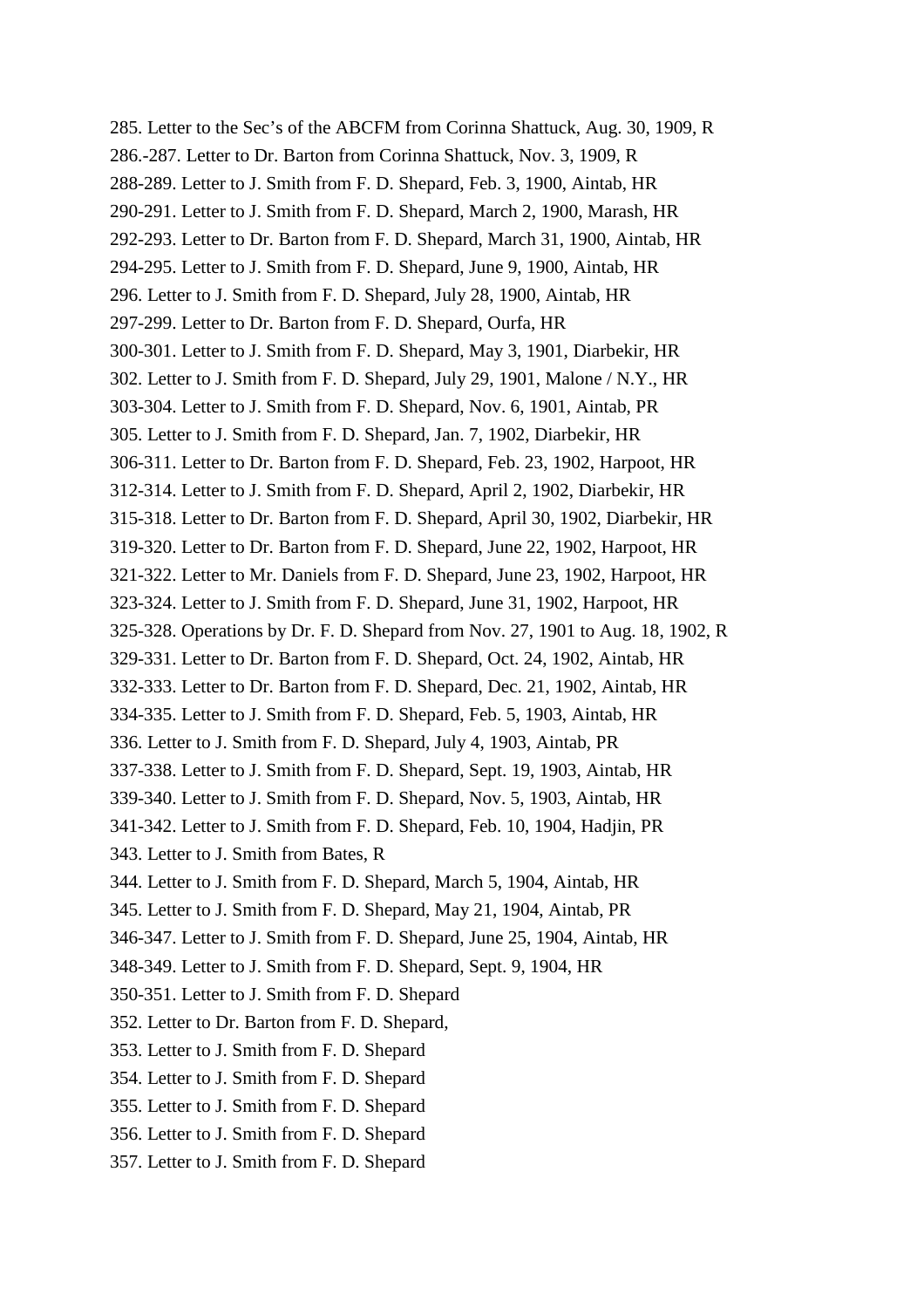- 358. Letter to J. Smith from F. D. Shepard
- 359. Letter to J. Smith from F. D. Shepard
- 360-362. Letter to Dr. Barton from F. D. Shepard,
- 363-365. Letter to J. Smith from F. D. Shepard
- 366-367. Letter to J. Smith from F. D. Shepard
- 368-369. Letter to J. Smith from F. D. Shepard
- 370-371. Letter to J. Smith from F. D. Shepard
- 372. Letter to Dr. Barton from F. D. Shepard,
- 373-375. Letter to Dr. Barton from F. D. Shepard,
- 376. Letter to Dr. Barton from F. D. Shepard,
- 377. Letter to Dr. Barton from F. D. Shepard,
- 378-381. Letter to Dr. Barton from F. D. Shepard,
- 382-384. Letter to Dr. Barton from F. D. Shepard,
- 385-388. Letter to Mr. Bell from F. D. Shepard,
- 389. Letter to Mr. Bell from F. D. Shepard,
- 390-392. Letter to Mr. Bell from F. D. Shepard,
- 393. Letter to Dr. Barton from F. D. Shepard,
- 394-396. Twenty-fifth anniversary of Dr. and Mrs. Shepard's arrival in Aintab, Central turkey College, R
- 397-401. Letter to Dr. Barton from F. D. Shepard,
- 402-403. Letter to Mr. Daniels from F. D. Shepard, Jan. 16, 1908, Central Turkey College /
- Aintab, R
- 404-405. Letter to Dr. Barton from F. D. Shepard, Feb. 10, 1908, Aintab, HR
- 406-407. Letter to Dr. Barton from F. D. Shepard, July 6, 1908, Aintab, R
- 408-409. Letter to Mr. Daniels from F. D. Shepard, July 11, 1908, Aintab, PR
- 410-411. Letter to Dr. Barton from F. D. Shepard, Aug. 17, 1908, HR
- 412-415. Letter to Dr. Barton from F. D. Shepard, Sept. 16, 1908, HR
- 416-420. Letter to Dr. Barton from F. D. Shepard, Oct. 23, 1908, Aintab, HR
- 421. Letter to Dr. Barton from F. D. Shepard, Dec. 26, 1908, Aintab, PR
- 422. Letter from Dr. Shepard, Nov. 18, 1909, Aleppo, R
- 423-424. Letter to Dr. Barton from F. D. Shepard, June 28, 1909, Hassanbeyh, PR
- 425-426. Letter to Dr. Barton from F. D. Shepard, Feb 22, 1900,Aintab, HR
- 427-429. Letter to Dr. Barton from F. D. Shepard, April 26, 1909, Aintab, HR
- 430-432. Letter to Dr. Barton from F. D. Shepard, April 29, Aintab, HR
- 433-434. Excerpt from a letter from Dr. Shepard to Dr. Merrill dated April 29, 1909, R
- 435-436. Letter to friends from Dr. Shepard, May 5, 1909, Baghce, PR
- 437-440. Letter to Dr. Barton from F. D. Shepard, May 17, 1909, Aintab, HR
- 441-444. Letter from Dr. Shepard, May 17, 1909, Baghce, PR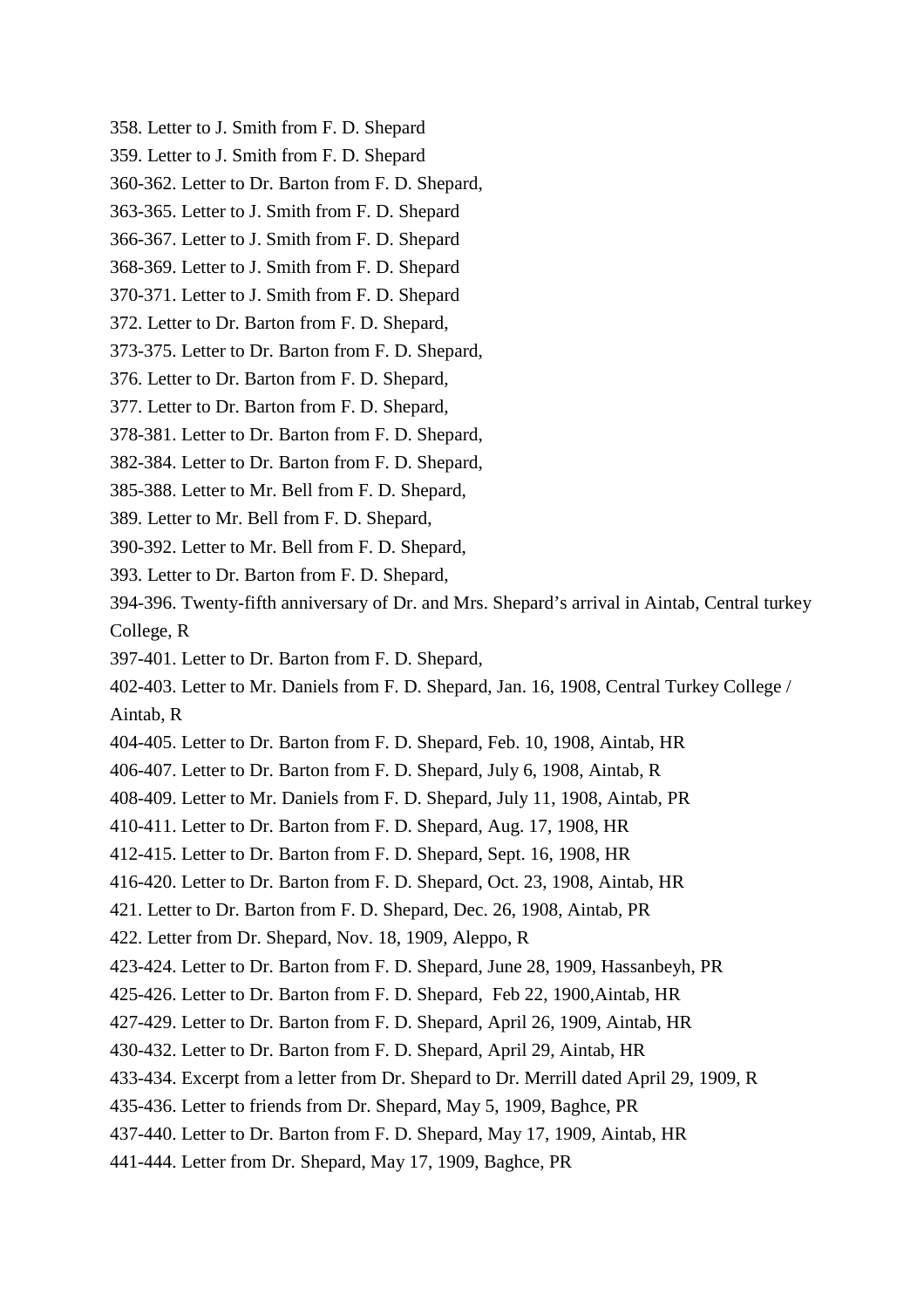- 445-448. Letter to the friends of the Relief Committee of Aintab from Dr. Shepard, May 28, 1909, Hasan Beyli, R
- 449-450. Letter from Dr. Shepard, May 31, 1909, Hassanbeyli, R
- 451-453. Letter from Dr. Shepard, UR
- 454-457. Letter from Dr. Shepard, June 16, 1909, Hassanbeyli, HR
- 458-460. Letter to Dr. Barton from F. D. Shepard, July 16, 1909, Aintab, HR
- 461.-462. Letter to Dr. Barton from F. D. Shepard, May 14, 1909, Adana, PR
- 463-464. Letter to Dr. Barton from F. D. Shepard, Aug 24, 1909, Aintab, HR
- 465-469. Letter to Dr. Barton from F. D. Shepard, Sept. 18, 1909, Aintab, HR
- 470-471. "Dr. Shepard of Aintab writes of conditions there under," date of Oct. 14, 1909,
- Central Turkey College / Aintab, R
- 472-473. Letter to Dr. Barton from F. D. Shepard, Oct. 21, 1909, Aintab, HR
- 474-475. Letter to Dr. Barton from F. D. Shepard, Nov. 23, 1909, Central Turkey College / Aintab, R
- 476-480. Letter to Dr. Barton from F. D. Shepard, Dec. 1, 1909, Marash, HR
- 481-485. Letter to friends from Miss Charlotte D. Spencer, Jan. 25, 1900, Hadjin, R
- 486-487. Letter to J. Smith from Margaret R. Trowbridge, Jan. 25, 1901, Costantinople, R
- 488-489. Letter to J. Smith from Margaret R. Trowbridge, Feb. 26, 1901, Constantinople, R
- 490-491. Letter to J. Smith from Margaret R. Trowbridge, May 27, 1901, Constantinople, R
- 492-494. Letter to J. Smith from Margaret R. Trowbridge, Aug. 30, 1901, Brooklyn, N.Y., R
- 495. Letter to J. Smith from Margaret R. Trowbridge, Oct. 19, 1901, Penn., R
- 496-497. Letter to J. Smith from Margaret R. Trowbridge, April 28, 1902, Detroit / Michigan, R
- 498-499. Letter to J. Smith from Margaret R. Trowbridge, June 10, 1902, Princeton / N.Y., R 500-502. Letter to J. Smith from Margaret R. Trowbridge, July 30, 1902, Northfield
- Conference / East-Northfield, R
- 503-505. Letter, Feb 22, 1904, UR
- 506-510. Letter J. Smith from Elizabeth W. Trowbridge, April 17, 1900, Aintab, R
- 511-515. Letter to friends from E. W. Trowbridge, Aug. 7, 1900, Marash, R
- 516-518. Letter, Jan 21, 1901, UR
- 519-521. Letter to J. Smith from E. W. Trowbridge, Feb. 8, 1901, Aintab, R
- 522-525. Letter to friends from E. W. Trowbridge, July 15, 1901, Yavshan Camp / Amanus Mts., R
- 526-529. Letter to J. Smith from E. W. Trowbridge, Aug. 5, 1901, Yavshan Camp / Marash, R 530-531. Letter to J. Smith from E. W. Trowbridge, May 27, 1901, Aintab, R
- 532. Letter to J. Smith from E. W. Trowbridge, Aug. 21, 1903, Gurumze / Tarsus Mts. Near Hadjin, R
- 533-534. Letter to J. Smith from E. W. Trowbridge, Aintab, R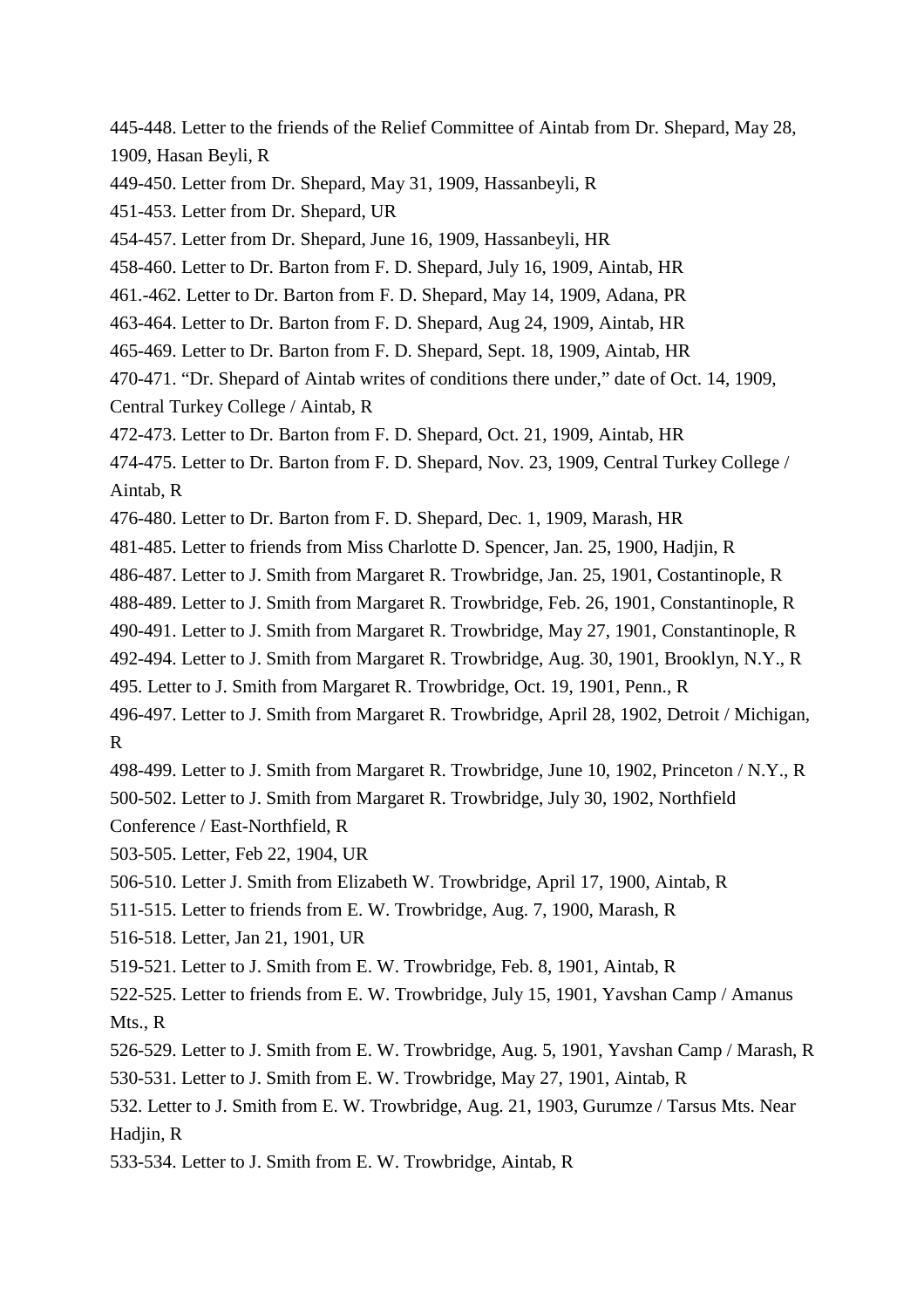535-536. Letter to J. Smith from E. W. Trowbridge, March 10, 1904, Aintab, R 537-540. Letter to J. Smith from E. W. Trowbridge, July 4, 1904, Aintab, UR 541-542. Letter to J. Smith from E. W. Trowbridge, July 29, 1904, Aintab, R 543-547. Letter to J. Smith from E. W. Trowbridge, Jan. 30, 1905, Aintab, PR 548-549. Letter to J. Smith from E. W. Trowbridge, March 10, 1905, Aintab, R 550-552. Letter to Dr. barton from E. W. Trowbridge, April 17, 1909, Aintab, R 553-554. Letter to J. Smith from Isabel Trowbridge, July 30, 1900, Constantinople, PR 555-557. Letter to J. Smith from Isabel Trowbridge, Dec. 1, 1901, Aintab, R 558-561. Letter to J. Smith from Isabel Trowbridge, June 1, 1905, Aintab, R 562-564. Letter to Patton from Isabel Trowbridge, Jan. 15, 1906, Hadjin, R 565-567. Letter to Patton from Isabel Trowbridge, March 30, 1907, Aintab, R 568-571. Letter to Mr. Peet from Stephen Van Trowbridge, April 23, 1909 572-573. Letter to Patton from S. V. Trowbridge, Sept. 4, 1907, Aintab, R 574-576. Letter to Dr. Barton from S. V. Trowbridge, Dec. 11, 1906, Central Turkey College / Aintab, R 577-582. Letter to Dr. Barton from S. V. Trowbridge, Dec. 30, 1906, Central Turkey College / Aintab, R 583-588. Letter to Dr. Barton from S. V. Trowbridge, April 6, 1907, Aintab, HR 589-593. Letter to Dr. Barton from S. V. Trowbridge, July 9, 1907, Marash, HR 594-595. Letter to Dr. Barton from S. V. Trowbridge, Sept. 5, 1907, Aintab, R 596-597. Letter to Dr. Barton from S. V. Trowbridge, Oct. 18, 1907, Aintab, HR 598-600. Letter to Dr. Barton from S. V. Trowbridge, Jan. 18, 1908, Aintab, HR 601. Letter to Dr. Barton from S. V. Trowbridge, Jan. 25, 1908, Aintab, HR 602-610. Letter fro S. V. Trowbridge, March 18, 1908, Aintab, R 611-613. Letter to Mr. Bell from S. V. Trowbridge, May 23, 1908, Aintab, R 614-616. Letter to Dr. Barton from S. V. Trowbridge, Sept. 8, 1908, Aintab, R 617-618. Letter to Mr. Hucks from S. V. Trowbridge, Oct. 8, 1908, Aintab, R 619-621. Letter to Dr. Barton from S. V. Trowbridge, Nov. 7, 1908, Central Turkey College / Aintab, HR 622-629. Letter to Dr. Barton from S. V. Trowbridge, Jan. 8, 1909, Central Turkey College / Aintab, R 630-631. Letter to the members of the Presidential Committee Congregational House, Jan. 30, 1909, R 632-633. Letter to Dr. Barton from S. V. Trowbridge, Jan. 30, 1909, Central Turkey College / Aintab, R 634-636. Letter to friends from S. V. Trowbridge, April 19, 1909, Adana, R 637-639. Letter to Mr. Peet from S. V. Trowbridge, April 20, 1909, Adana, R

640-641. Letter from S. V. Trowbridge, April 20, 1909, Adana, R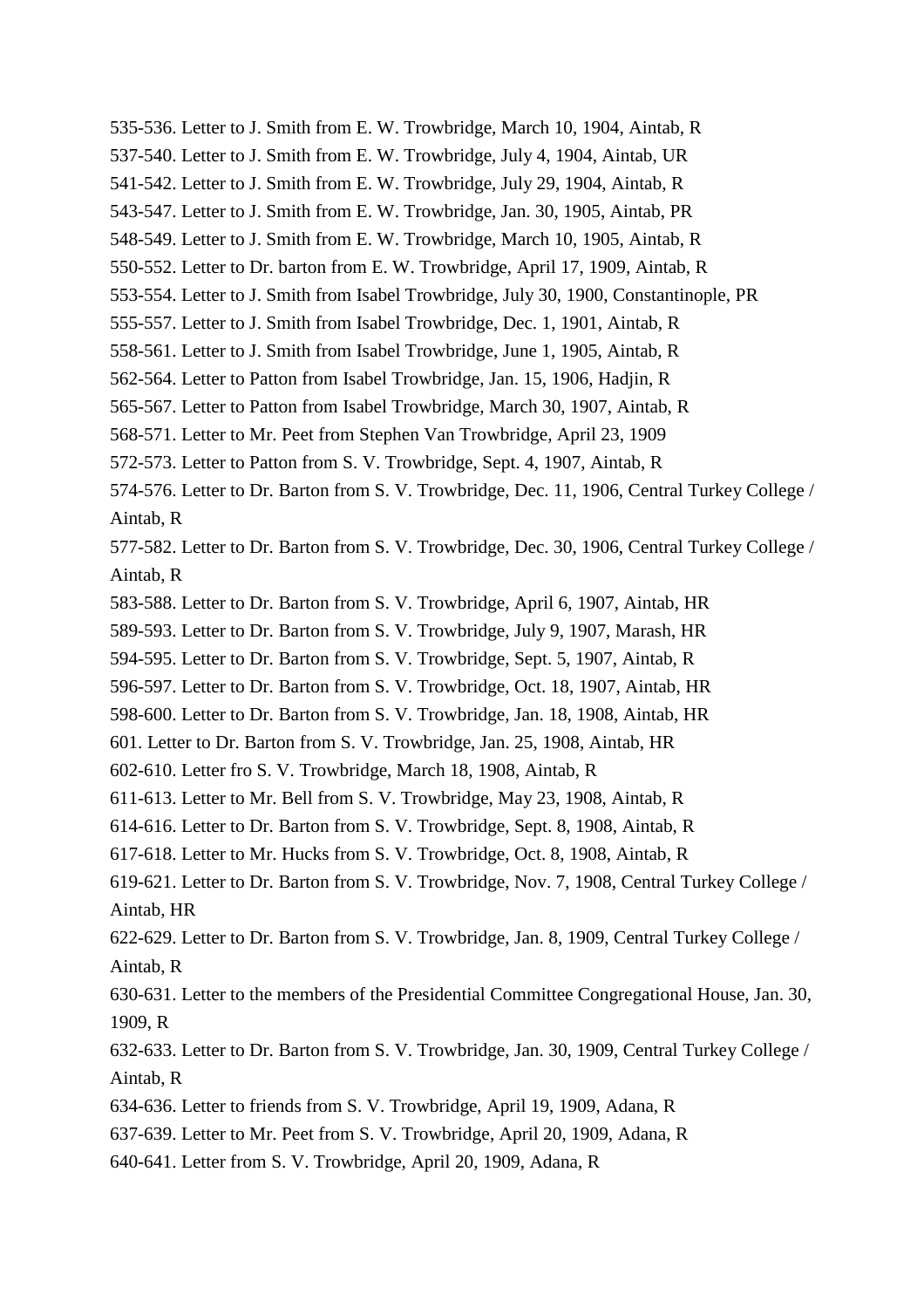- 642-643. Letter to Mr. Peet from S. V. Trowbridge, April 21, 1909, Adana, R
- 644-646. Letter to Peet from S. V. Trowbridge, April 23, 1909, Adana, PR
- 647-648. Letter to Peet from S. V. Trowbridge, April 24, 1909, Adana, R
- 649-650. Letter to Peet from S. V. Trowbridge, April 29, 1909, Adana, R
- 651-653. Letter to Peet from S. V. Trowbridge, April 28, Adana, R
- 654-657. Letter to Dr. Barton from S. V. Trowbridge, May 19, 1909, Latakia, R
- 658-659. Letter to Dr. Barton from S. V. Trowbridge, June 8, 1909, Aintab, R
- 660-661. Letter to Dr. Barton from S. V. Trowbridge, June 12, Aintab, R
- 662-663. Letter to Dr. Barton from S. V. Trowbridge, July 16, 1909, Central Turkey College / Aintab, R
- 664-665. Letter to Dr. Barton from S. V. Trowbridge, Aug. 7, 1909, Central Turkey College / Aintab, R
- 666-667. Letter to Dr. Barton from S. V. Trowbridge, Aug. 21, 1909, Aintab, R
- 668. Letter to Dr. Barton from S. V. Trowbridge, Aug. 31, 1909, Central Turkey College / Aintab, R
- 669-672. Letter to Dr. Barton from S. V. Trowbridge, Sept. 7, 1909, Alexandretta, R
- 673-674. Letter to Dr. Barton from S. V. Trowbridge, Sept. 4, 1909, Aintab, HR
- 675-676. Letter to Dr. Barton from S. V. Trowbridge, Sept. 21, 1909, R
- 677. Letter to Dr. Barton from S. V. Trowbridge, Nov. 18, 1909, Aintab, R
- 678-679. Letter to Dr. Barton from S. V. Trowbridge, Nov. 18, 1909, Aintab, R
- 680-684. Letter to Dr. Barton from S. V. Trowbridge, Nov. 26, 1909, Ourfa, R
- 685-690. Letter from S. V. Trowbridge at the first outbreak at Adana, April 18, 1909, Adana, R
- 691-693. Letter to her family from Mrs. Trowbridge, April 21, 1909, Adana, R
- 694-698. Letter to her family from Mrs. Trowbridge, April 29, 1909, Adana, R
- 699-701. Letter to her family from Mrs. Trowbridge, May 3, 1909, Mersin, R
- 702-704. Letter to her family from Mrs. Trowbridge, May 5, 1909, Mersin, R
- 705. Letter to her family from Mrs. Trowbridge, May 7, 1909, Mersin, R
- 706-709. Letter to her family from Mrs. Trowbridge, May 13, 1909, Mersin, R
- 710-712. Letter to her family from Mrs. Trowbridge, May 14, 1909, Mersin, R
- 713-714. Letter to J. Smith from O. M. Vaughan, Nov. 19, 1904, Hadjin, HR
- 715-716. Letter to Dr. Barton from O. M. Vaughan, July 12, 1906, Hadjin, R
- 717. Letter to Dr. Barton from O. M. Vaughan, Feb. 7, 1908, Hadjin, R
- 718-721. Letter to Dr. Barton from O. M. Vaughan, April 17, 1909, Lansing / Minn., PR
- 722-723. Letter to Mr. Bell from O. M. Vaughan, Nov. 2, 1909, Harjin, R
- 724-725. Letter from Elizabeth S. Webb, Aug. 7, 1900, Gozna, R
- 726-727. Letter to J. Smith from E. S. Webb, Jan. 10, 1903, Adana, R
- 728-729. Letter to J. Smith from E. S. Webb, Oct. 21, 1903, Adana, R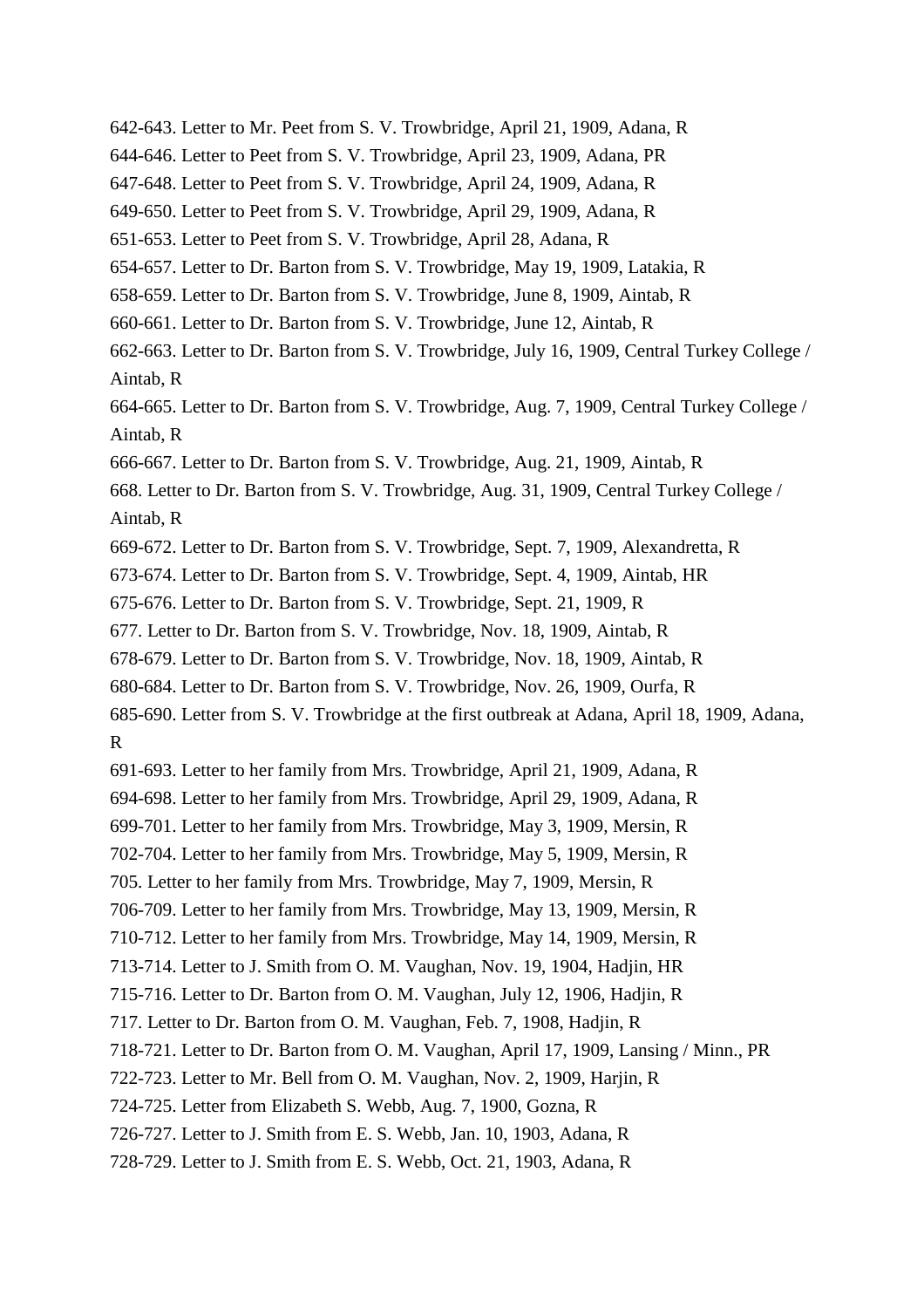730. Letter to Pollock from E. S. Webb, Feb. 10, 1904, Adana, R 731-732. Letter to J. Smith from E. S. Webb, March 2, 1904, Adana, HR 733-735. Letter to J. Smith from E. S. Webb, March 30, 1904, Adana, HR 736-738. Letter to J. Smith from E. S. Webb, Aug. 1, 1905, Adana, R 739-740. Letter to J. Smith from E. S. Webb, Dec. 4, 1905, Adana, PR 741. Letter to Dr. Barton from E. S. Webb, Aug 28, 1906, Chamtaugua, R 742-743. Letter to Dr. Barton from E. S. Webb, Oct. 4, 1907, Boston / Mass., HR 744-746. Letter to Dr. Barton from E. S. Webb, July 14, 1908, near Alexandretta, R 747-748. Letter to Mr. Bell from E. S. Webb, Feb. 10, 1909, Adana, HR 749-751. Letter to friends from E. S. Webb, April 19, 1909, Adana, HR 752-753. Letter to friends from E. S. Webb, April 22, 1909, Adana, R 754-757. Letter to friends from E. S. Webb, May 3, 1909, Adana, R 758-760. Letter to J. Smith from E. S. Webb, June 28, 1909, Adana, HR 761-763. Letter to J. Smith from E. S. Webb, July 21, 1909, Adana, R 764-765. Letter from Miss Webb, April 25, 1909, California, HR 766. Letter from Mary G. Webb, Jan. 31, 1900, LaFayette, R 767. Letter to J. Smith from Mary G. Webb, Nov. 27, 1900, LaFayette, HR 768-769. Letter to J. Smith from Mary G. Webb, Nov. 8, 1900, LaFayette, HR 770-771. Letter to J. Smith from Mary G. Webb, Dec. 12, 1900, LaFayette, HR 772-774. Letter to J. Smith from Mary G. Webb, Sept. 1909, St. Louis, HR 775-776. Letter to J. Smith from C. May Welfton, Jan. 10, 1902, Marash, R 777-782. Letter to J. Smith from C. May Welfton, May 8, 1902, Marash, R 783-786. Letter to J. Smith from C. May Welfton, March 22, 1902, Marash, HR 787-790. Letter to J. Smith from C. May Welfton, Nov. 2, 1902, Marash, HR 791-793. Letter to J. Smith from C. May Welfton, Jan. 31, 1903, Marash, HR 794-795. Letter to Miss Wingate from C. May Welfton, April 30, 1904, Marash, HR 796. Letter to J. Smith from C. May Welfton, July 14, 1904, Marash, HR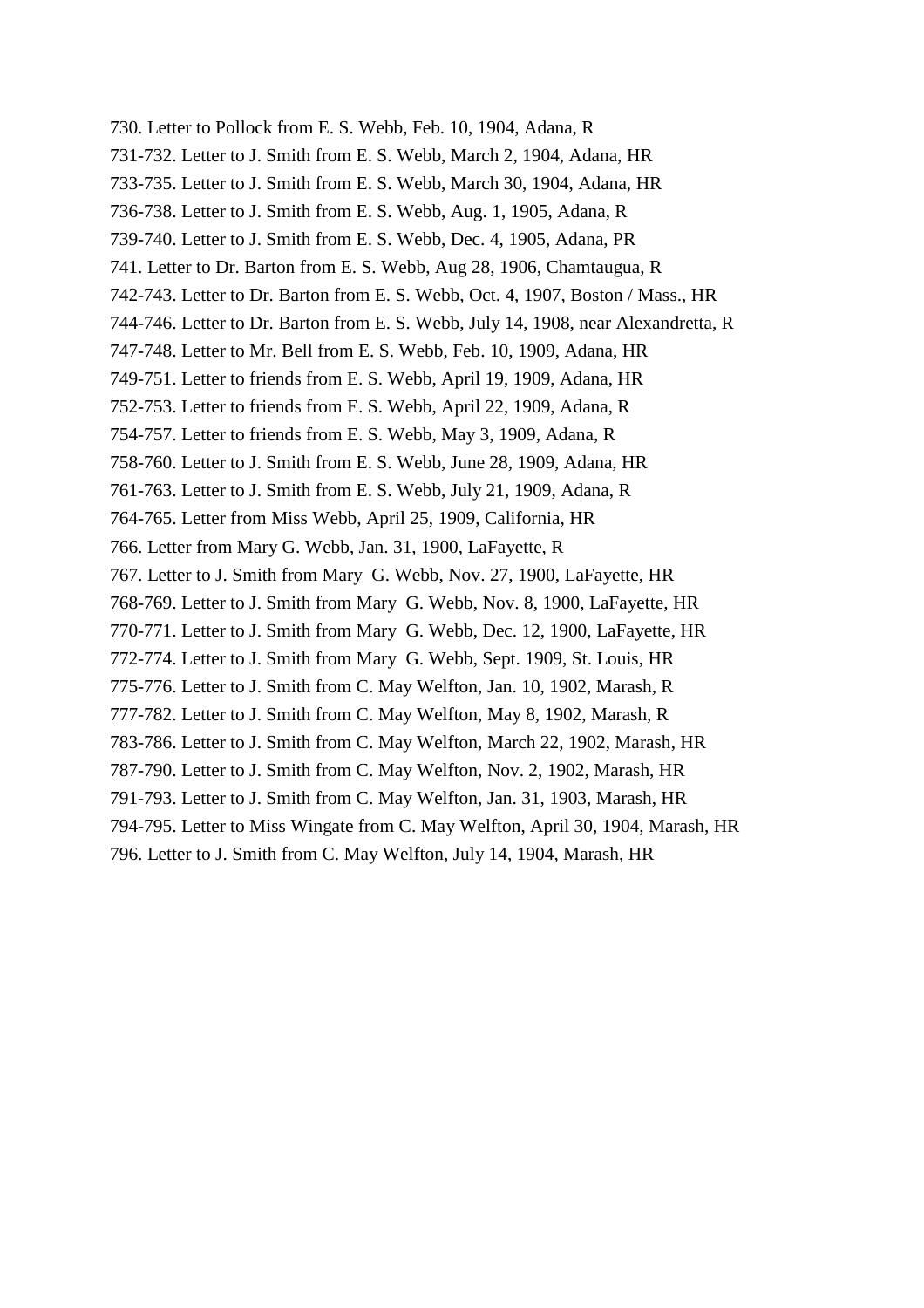#### **REEL 666**

SUBMITTED TO: The Department of History SUBMITTED BY: Levent Isyar TYPE OF DOCUMENT: Microfilm PROJECT TERM: December 2004 REFERENCE NUMBER: BV2410.A4 1984 REEL 666 DEGREE OF READABILITY:

R: Readable

HR: Hardly Readable

UR: Unreadable PR: Partially Readable

# ABC 16 – THE NEAR EAST 1817-1919 UNIT 5 – REEL 666 CENTRAL TURKEY MISSION 1910 - 1919 **DOCUMENTS MINUTES** REPORTS [ Part 1: Minutes and Reports ]

#### INDEX

1. Central Turkey Mission (C.T.M.) 1910-1919, Vol. 1, Documents index, R

3-12. Minutes of annual meeting, C.T.M., June 1910, R

13-14. Letter to Dr. J. L. Barton from F. F. Goodsell, July 1, 1910, Aintab, R

15-17. C.T.M. Intersessional vote, by F. W. Macallum, Feb. 16, 1910, marash, R

18-40. Minutes of the Borad of Managers mid-year session, April 6-7, 1910, HR

41-56. Minutes of C.T.M. June 1919, by Ellen M. Blalkely, Adana, R

57-61. Minutes of semi-annual meeting of the Board of Managers of Central Turkey College,

Jan . 11-12, 1991, by F. F. Goodsell, Aintab, R

62. Items in the minutes of the Board of Managers requiring the attention or action of the trustees, R

63-66. The annual meeting of the Board of Managers of Central Turkey College at Aintab, June 21-28, 1911, Marash, R

67-86. Minutes of annual meeting of Central Turkey Mission 1912, by F. F. Goodsell,R

87-93. Session notes of Central Turkey College, by F. F. Goodsell, Aintab, R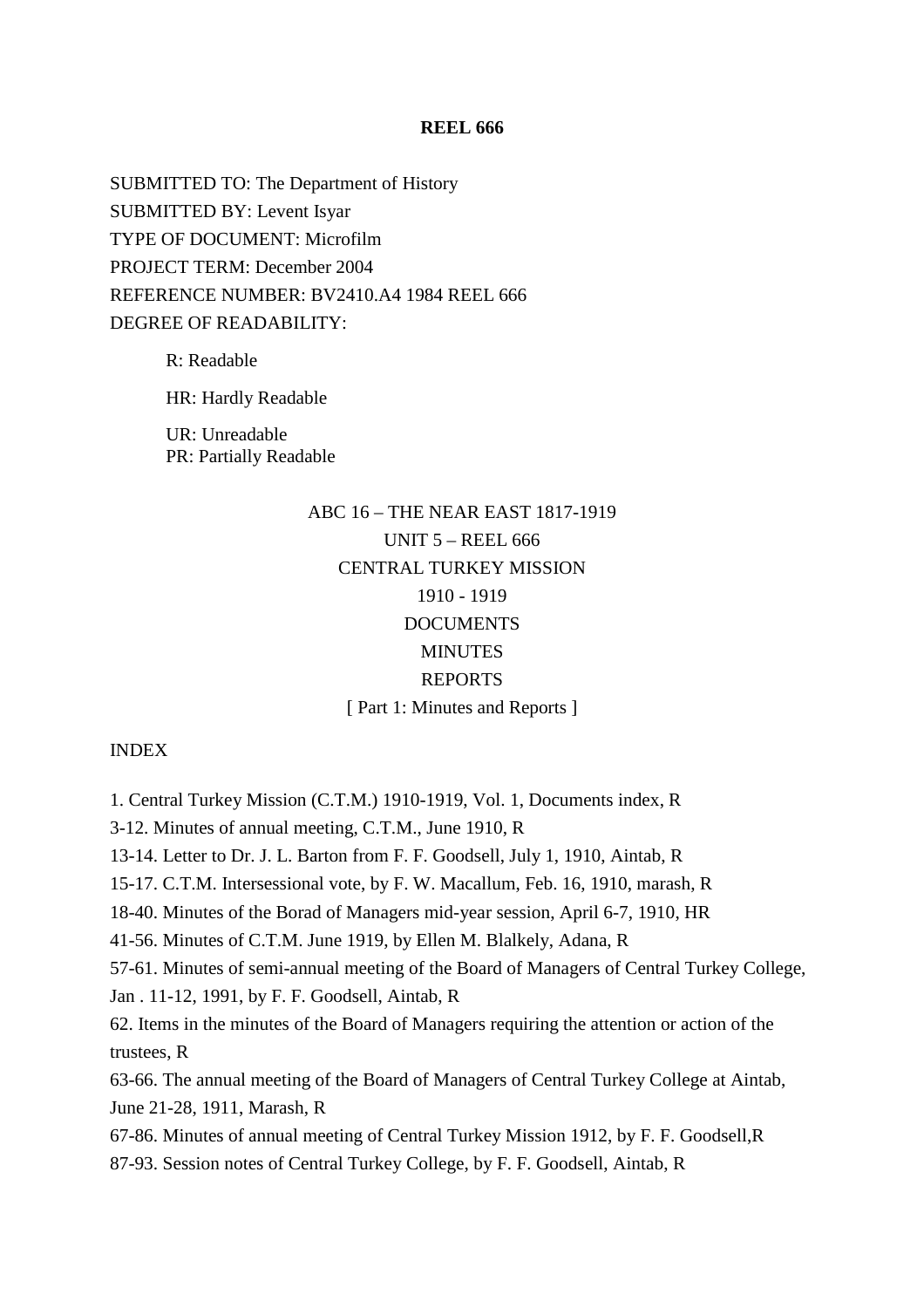94-96. Central Turkey College, annual meeting of the Board of Managers of the College, June 27-July 3, 1912, Aintab, R

97-99. Mid-year meeting of the Board of Managers of Central Turkey College, Dec. 11-12,

1912, by F. F. Goodsell, Aintab, R

100-128. Minutes of the fifty-fourth annual-meeting of the C.T.M. 1913, R

129-132. Annual meeting of the Board of Managers of the Central Turkey College at Maarsh, June 26-july 1, 1913, by F. F. Goodsell, R

133-150. Minutes of the fifty-fifth annual meeting of the C.T.M. 1914, R

151. Letter to J. L. Barton from F. F. Goodsell, Jan. 14, 1914, Marash, R

152. Letter to J. L. Barton from F. F. Goodsell, Jan. 21, 1914, Marash, R

153-162. Semi-annual meeting of the Board of Managers of Central Turkey College held at Aintab at the college, Dec. 10-11, 1913, R

163-165. Annual meeting of the Board of Managers of Central Turkey College, June 25-July 1, 1914, Aintab, R

166-169. Central Trukey College, winter meeting of managers at Aintab, Dec. 23, 1914, R

170-174 Letter to Mr. Bell from J. E. Merrill, Dec. 21, 1914, R

175-178. Central Turkey College meeting of Board of Managers at Aintab, Dec. 2-3, 1914, R

179-181. Certificate of incorporation of the St. Paul's institute at Tarsus recorded in the office of the Secretary of State, R

182. Letter to J. L. Barton from F. D. Carson, Oct. 15, 1913, Albany, N.Y., R

183-191. Minutes of the full meeting of the Board of Managers of St. Paul's iinstitute at tarsus, Nov. 4-6, 1913, R

192. Minutes of the full meeting of the Trustees of St. Paul's institute, Tarsus, R

193-194. Letter to Dr. Barton, Feb. 23, 1915, R

195-206. Report of Aleppo commission, R

207. Report of work of Channa Boyajian, WBMI, 1913-1914, R

208-212. Report of Adana Seminary 1909-1910, by Elizabeth Webb

213-218. Adana Station report for 1909-1910, R

219. Miss Wallis' report on international hospital, May 7, 1908, Adana, R

220.-236. Report of work on the \_\_\_\_\_\_\_ field for 1909-1910, by Ellie M. Chambers, R

237-253. Report of the International Relief Commission, Jan. 31, 1910, Adana, R

254-255. Report of the industrial institute in connection with Orphan Work of the mission in Ourfa for the year 1909, R

256-257. Report of the School for the Blind in Ourfa, 1909-1910, R

258-259. Report letter No.1 from the Adana Station of the C.T.M., Feb. 16, 1910, R

260-264. The International Hospital, by W. H. Chambers, Jan. 20, 1910, Adana, R

265-269. Report of work International Hospital for he year 1910, Adana, R

270-276. Report of Adana Seminary for the year 1910-1911, by Louise Peck, R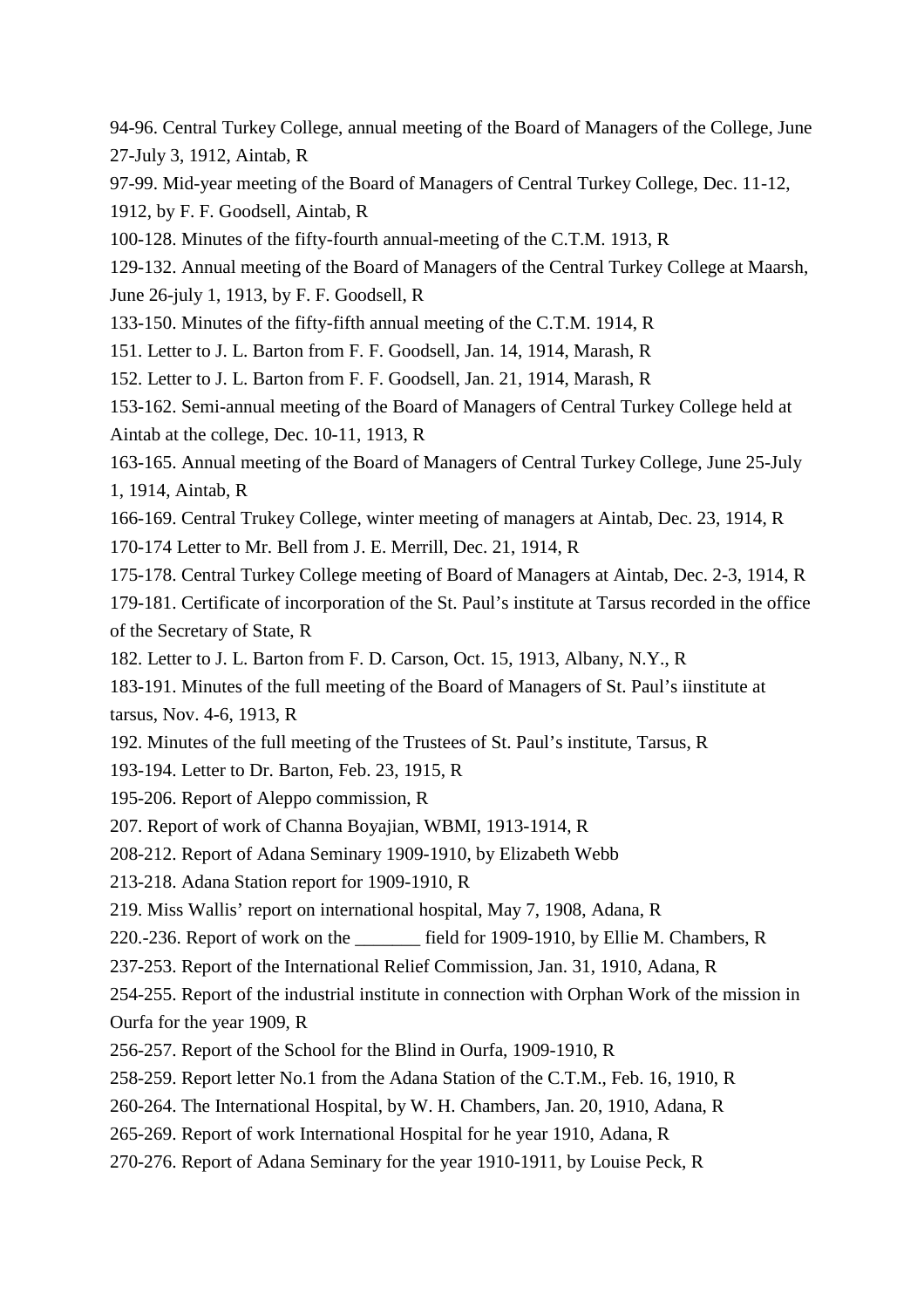- 277-278. Adana report letter No: 4, by W. N. Chambers, June 30, 1911, R
- 279-280. Adana report letter No:3, by M. E. Emerson, March 3, 1911, R
- 281-285. Adana Seminary report 1911-1912, by Louise Pecr, R
- 286-291. Adana Station report 1911-1912, by W. N. Chambers, R
- 292-302. International Hospital report 1911-1912, by G. H. Haas, R
- 303-307. Report of evangelistic work for women and village schools in Adana Station for the
- year 1911-1912, by Elizabeth Webb, R
- 308-309. Report letter No:6 from the Adana Station, Dec. 5, 1911, R
- 310-311. Report letter No:7 from the Adana Station, May 27, 1912, R
- 312. News from Central Turkey College, April 6, 1913, R
- 313-322. International Hospital 1912-1913, Adana, R
- 323-327. Adana Station report 1912-1913, by W. N. Chambers, June 7, 1913, HR
- 328-334. Report of Adana Seminary 1912-1913, by Louise Peck, R
- 335-344. Report of evangelistic work and common schools in the Adana field 1912-1913
- 1912-1913, by Elizabeth S. Webb, R
- 345-363. Adana Station report 1913-1914, by W. N. Chambers, May 22, 1914, R
- 364-383. Aintab Station report 1909-1910, HR
- 384-392. Report of the Directory Genral of Central Turkey College for the year 1909-1910,
- by F. F. Goodsell, June 4, 1910, Aintab, R
- 393-396. Report of Azariah Smith Memorial Hospital for the year 1909-1910, R
- 397-400. Aintab Station report for 1910-1911, by Stephen Van Trowbridge, Jan. 12, 1911,

Central Turkey College, R

- 401-404. Letter to the Board of Trustees, by H. R. Nazarian and S. H. Kinadjian, R
- 405-411. Notes on C.T.M. Medical Work, R
- 412-421. Notes on C.T.M. Educational Work, PR
- 422-427. Notes on C.T.M. Orphanage Work, PR
- 428-455. Notes on C.T.M. Evangelistic Work, HR
- 456-465. Notes on C.T.M. Educational Work, R
- 466-468. Notes on C.T.M. Literary Work, R
- 469. Notes on C.T.M. Orphanage Work, R
- 470-472. Notes on C.T.M. Relief Work, R
- 473-475. Report of Aintab Girls' School 1910-1911, by Isabelle M. Blake, R
- 476-481. Report f Women's work in Aintab Station 1910-1911, R
- 482-490. Aintab Station general report june 1911-June 1912, by J. C. Martin, June 25, 1912,

R

- 491-493. Women's work in the city of Aintab, by J. Merrill, R
- 494-497. Women's work in Aintab Station 1911-1912, L. Foreman, R
- 498-503. Aintab Girls' seminary June 1912-June 1913, by Lucile Foreman, R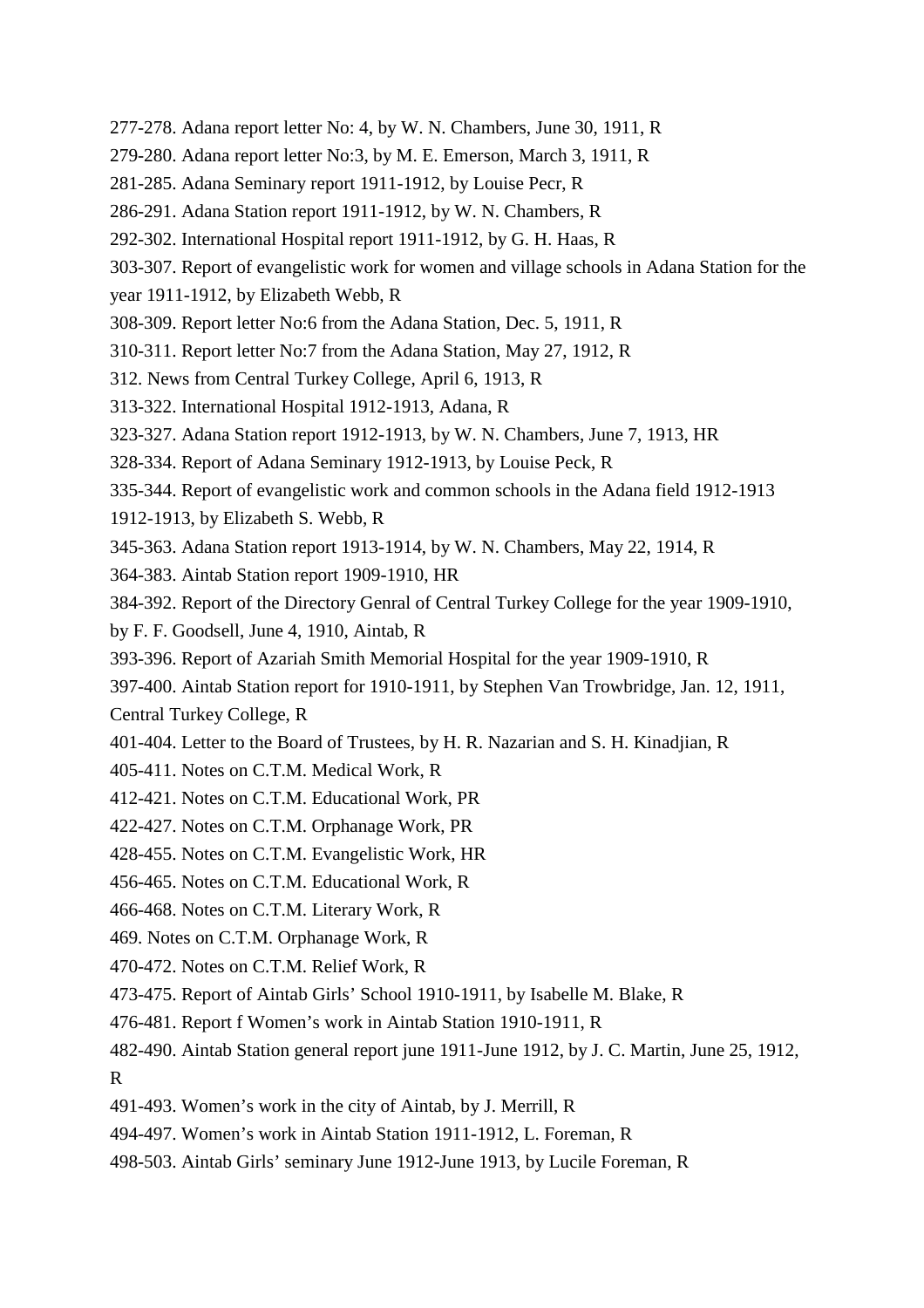504-519. Aintab Station General report, by J. C. Martin, R

520-522. Report of Evangelistic work in Aintab Station 1912-1913, by Lucile Foreman, R

523-528. Report of work for women in Aintab Station under the Woman's Board 1912-1913, by Lucile Foreman, R

529-532. Report of Aintab Girls' Seminary 1913-1914, by Lucile Foreman, R

533-537. Letter to the Trustees of Donations for Education in Turkey / the Trustees of Central

Turkey College from Board of managers of Central Turkey College, Dec. 3, 1914, Aintab, R

538-539. "Facts concerning Central Turkey College and Hospital", Aintab, R

540-543. statement by Mrs. Merrill re. Experiences of college professors at Aintab, R

544-547. Mrs. Merrill's statement in regard to Central turkey College and Hospital at Aintab, March 27, 1909, R

548-550. Letter from Frederick A. Booth to Dr. Creegan, Sept. 22, 1903, New York, R

551-553. Report of Azariah Smith Memorial Hospital 1908-1909, by F. D. Shepard, R

554-559. Report of Azariah Smith Memorial Hospital 1910-1911, by Caroline F. Hamilton, R

560-580. Cover of Quarterly Report of Bible Lands / The Star in the East – July&October 1911-No:111, R

581-610. Report of the President of the Central Turkey College to the Board of Managers of the college including report of the Azariah Smith Memorial Hospital for the year 1912-1913, R

611-623. Central Turkey College Azariah Smith Hospital report for 1911-1912, by F. D. Shepard, R

624-629. Central Turkey College Azariah Smith Hospital report for 1912-1913

630. Reasons for re-opening the medical school of central turkey college in connection with Azariah Smith Hospital, R

631-638. Central Turkey College Azariah Smith Hospital report for 1913-1914, by Caroline FD. Hamilton and F. D. Shepard, R

639-640. Central Turkey College Azariah Smith Hospital report for 1917-1918, R

641-645. Chronicle of events connected with the occupation of the college by  $10^{th}$  Depot Alai, R

646-649. Chronicle of events connected with the occupation of the college by the military, R 650-665. C.T.M. Report of the Muhammedan part of \_\_\_\_\_\_\_ field 1910-1911, HR

666-670. Report of the Central turkey Gils' College by Stephen Van Trowbridge and Ellen M. Blakely, June 16, 1911, R

671-692. Report of the president of the Central Turkey College, R

693-704. Report of the Central Turkey College for 1910-1911, by A. Gordon, July 24, 1911, Marash, R

705-709. Report of the Board of Managers of the Central Turkey College to the Cilician Union - June 1911, by John E. Merrill, R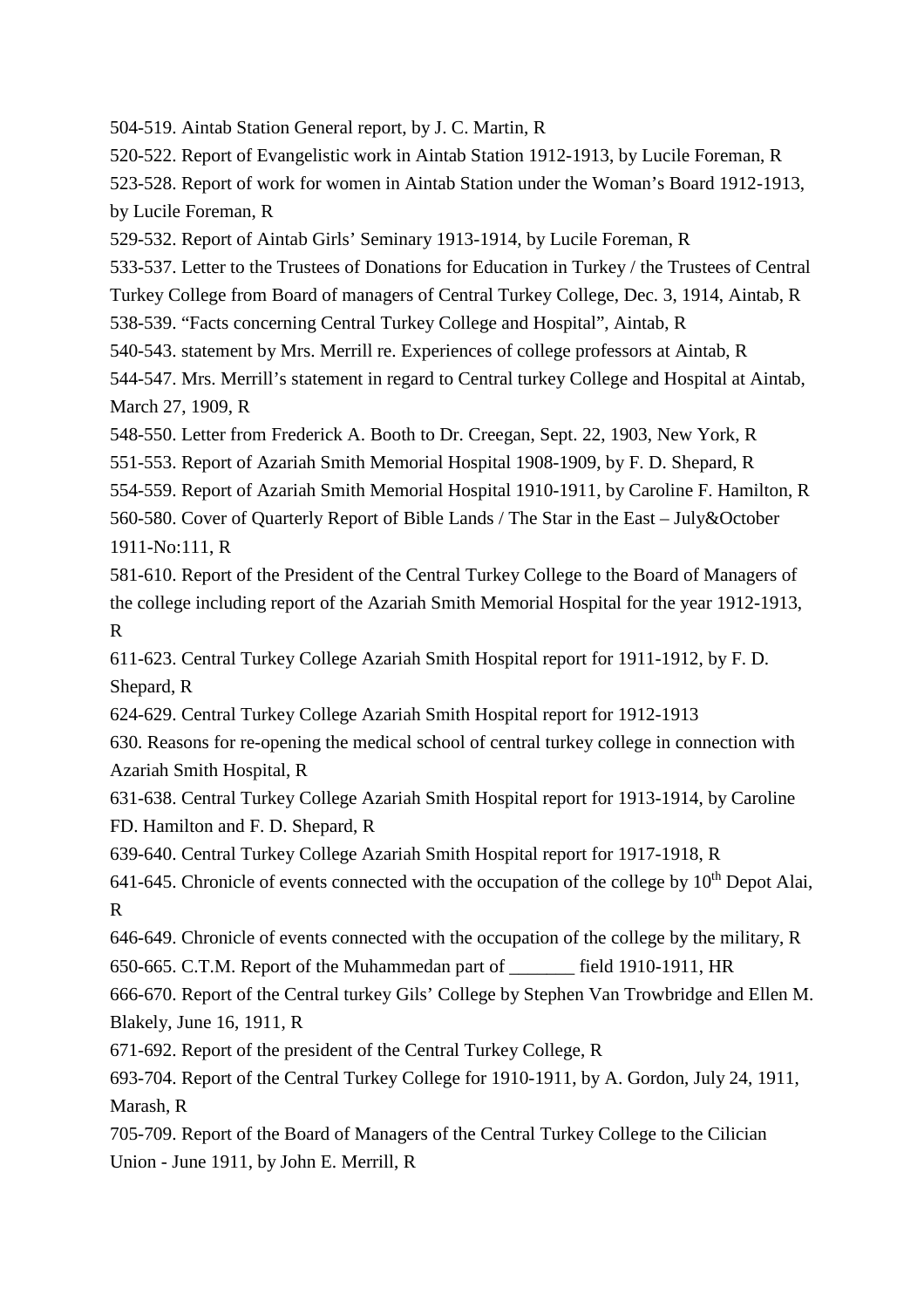710-730. Report of the Committee on Work for Muslims, by F. F. Goodsell, June 21, 1912, Marash, R

- 731. Income / expenditure table June 1, 1911 / May 31, 1912, R
- 732. Contributions from native churches and individuals 1911-1912, R
- 733. Azariah Smith Memorial Hospital surgical operations Sept. 10, 1911- June 10, 1912, R
- 734. Azariah Smith Memorial Hospital statistics Sept. 10, 1911- June 10, 1912, R
- 735. Sources of income of the Central Turkey College 1893-4 to 1912-3, R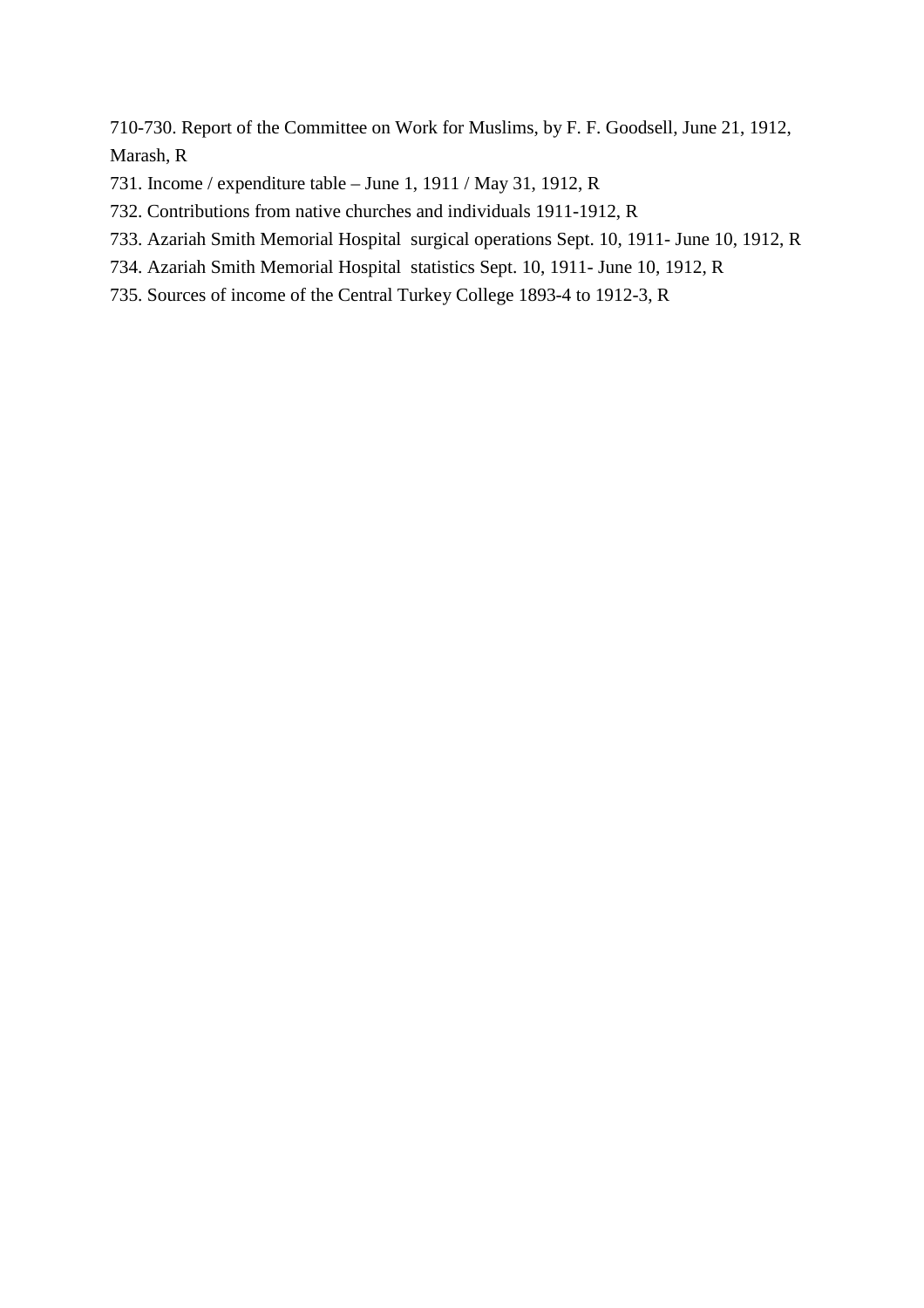### **REEL 667**

SUBMITTED TO: The Department of History SUBMITTED BY: Levent Isyar TYPE OF DOCUMENT: Microfilm PROJECT TERM: January 2005 REFERENCE NUMBER: BV2410.A4 1984 REEL 667 DEGREE OF READABILITY:

R: Readable

HR: Hardly Readable

UR: Unreadable PR: Partially Readable

# ABC 16 – THE NEAR EAST 1817-1919 UNIT 5 – REEL 667 CENTRAL TURKEY MISSION 1910 - 1919 **DOCUMENTS MINUTES** REPORTS [ Part 2: Reports ]

INDEX

1-5. Report of the Central Turkey Girls' College 1911-1912, by Ellen Blakely, Aug. 2, 1912,

R

6-23. Thirty-seventh Annual Report of the Central Turkey College 1912-1913, R

24. Moslem evangelization in the filed of the Central Turkey Mission, by F. F. Goodsell, R

25-28. Evangelistic Work among Muslim men, R

29-35. Evangelistic Work among Muslim women, R

36-39. Medical mission among Muslims, R

40-41. Christian literature among Muslims, R

42. The interest of Armenian Christians in work for Muslims, R

43-48. Report of the Central Turkey Girls' College 1912-1913, by Ellen Blakely, R

49. Report of evangelistic work for women and community schools on the Cilician Plain 1913-1914, R

50-80. Copy of the thirty-eight annual report of of the Central Turkey College being the report for the college year 1913-1914, by Webbs, R

81-88. Report of Adana Seminary for girls 1913-1914, by Grace Touner, r

89-103. Report of the International Hospital of the Central Turkey Mission 1913-1914, R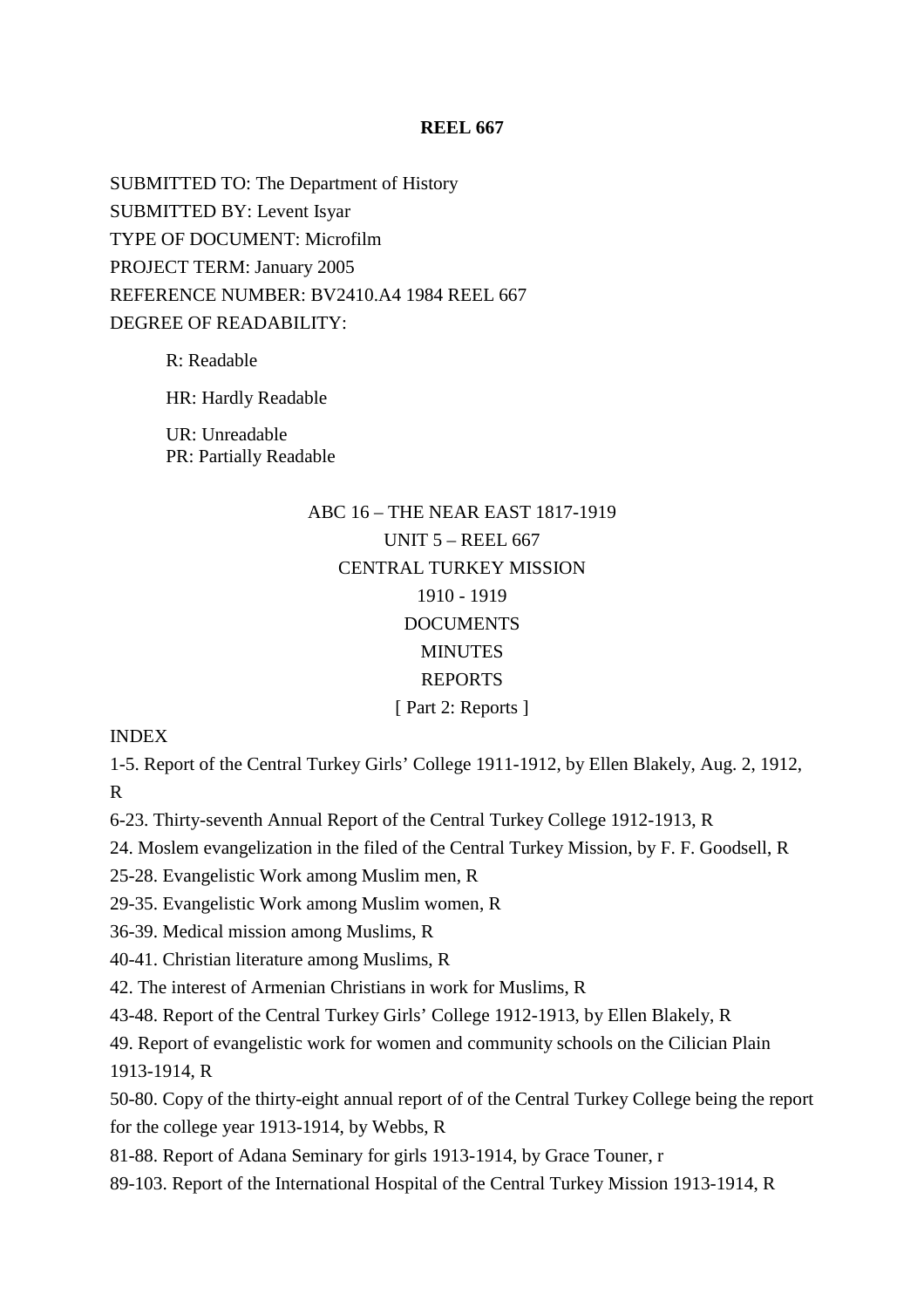104-108. Report of the Central Turkey Girls' College for the year 1913-1914, by Ellen Blakely, R

109-116. Annual report of the year 1913-1914 (July 1 to July 1), by Thomas D. Christie, Tarsus, June 181, 1914, R

117-119. Report of the educational work of the Womans' Board 1913-1914, by L. Foreman, R

120-129. Aintab Station Field Report – Statistics for 1913, R

130-131. "The Yezeedes", by J. C. Martin, 1914, Aintab, R

132. The objectives of the Central Turkey College, R

133. Announcement of Central Turkey College for the year 1914-1915, by Central Turkey

College Publications – No:9 – Composition and presswork by students at college press, R

134-151. Abridged catalogue of Central Turkey College issued in 1914, by College Press, Aintab, R

152-154. Report of the Committeeon Work among Muslims, Cental Turkey Mission 1914, by Isabel T. Merrill, Elizabeth Trowbridge and Goodsell, R

155-164. Report of the Committee on Evangelistic Work among Muslim men, by J. C.

Martin, June 20, 1914, Aintab, R

165-171. "Marash Kraatkhane", by James L. Lyman, R

172-188. "Four Looks", the Work for Muslim women in 1913-1914, by Elizabeth

Trowbridge, R

189-194. Moslim Work among women, by E. C. Woodley, Ourfa, R

195-197. A report to the Central Turkey Mission on the distribution of literature, by Kate E. Ainslie, R

198-202. Committee on Work among Muslims sub-committee on education, R

203. "Religious policy", R

204-211. Moslim work – Medical Branch, R

212-215. Report of F. F. Goodsell concerning activity in California on behalf of Central

Turkey Mission and Hospital for six months ending June  $6<sup>th</sup>$  1915, June 21, 1915, R

216. Professors and teachers at Central Turkey Mission whose combine salaries about to the sum of 5000 \$, R

217-224. Amended Constitution of Central Turkey Mission, Aintab, R

225-226. Miss. Merrill's statement in regard to Central Turkey College and Hospital at Aintab, March 27, 1919, R

227-245. Ourfa buildings and Mission property, by John Merrill, R

246-264. Report of Central Turkey College for the year 1916-1917, being the fourty-first annual report, R

265-274. Central Turkey College report as given by Mrs. Merrill to Trustees, Sept. 20, 1917, R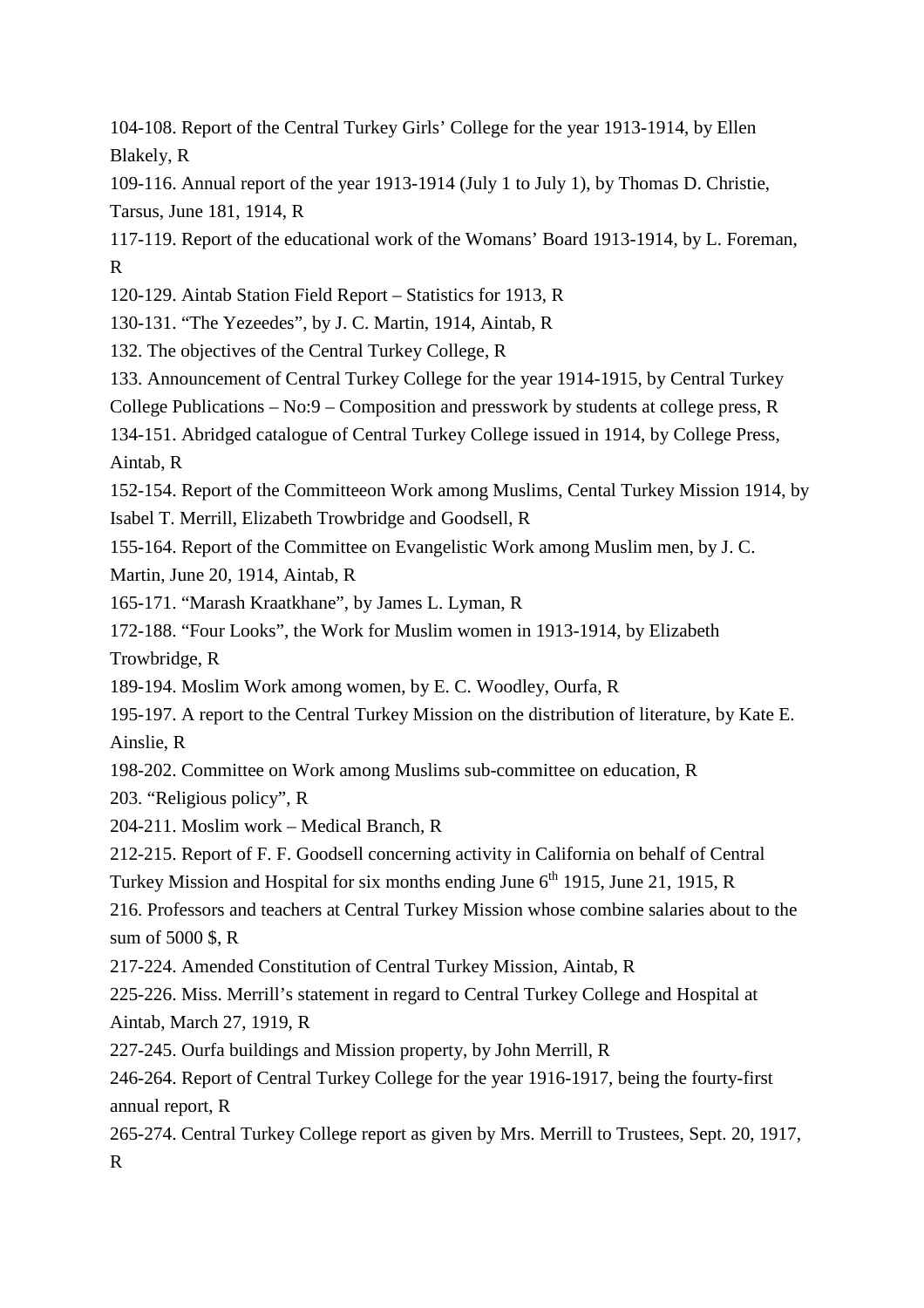275-277. Statement by Mrs. Merrill re. Experiences of college professors at Aintab, R

278-281. report of the Central Turkey Girls' College 1914-1919, by Ellen Blakely, R

282-291. Report of Central Turkey College for the year 1917-1918, being the forty-second annual report, R

292-301. Annual report of Hadjin Station for the year ending June 1, 1910, by Harold Gardner, Hadjin, June 10, 1910, R

302-307. Report of the WBMI work in the Hadjin field June 1909- June 1910, by Chris W. Vaughan, R

308-312. Report of the WBMI work in the Hadjin field June 1910- June 1911, by Chris W. Vaughan, R

313-317. Report of the WBMI work in the Hadjin field June 1911- June 1912, by Harold Gardner, R

318-321. Report of Womans Work in Hadjin Station, by Olive M. Vaughan, R

322-331. Letter to the members of the Central Turkey Mission from W. Chambers and E. Webbs, Hadjin, Feb. 16, 1912, R

332-338. Report of the Hadjin Commission, by J. C. Martin, by F. F. Goodsell, R

339-342. Marash Station report June 1911, by F. F. Goodsell, June 16, 1911, Marash, R

343-345. Marash Theological Seminary report June 1911, by F. F. Goodsell, June 17, 1911, Marash, R

346-347. Report of Marash station 1911-1912, by F. F. Goodsell, R

348-349. Report of the Village schools in Marash field 1911-1912, By Ellen Blakely, R

350-353. Report of Girls' School in village also of the bible supported by the WB in Marash Station, by Amie Gardner, HR

354-363. Central Turkey Mission, Educational Work, Marash, PR

364. Excerpt from the report of Marash Church 1914, Marash, R

365-366. Central Turkey Mission, Educational Work, Marash, R

367-370. Central Turkey Mission, Relief Work, Marash, R

371-377. Central Turkey Mission, Evangelistic Work, Marash, R

378-383. Central Turkey Mission, Orphanage Work, Marash, R

384-388. Central Turkey Mission, Educational Work, Hadjin, R

389-392. Central Turkey Mission, Evangelistic Work, Hadjin, R

393. Central Turkey Mission, Industrial Work, Hadjin, R

394. Central Turkey Mission, Medical Work, Hadjin, R

395-396. Central Turkey Mission, Relief Work, Hadjin, R

397-399. Report of WBMI work in Hadjin Station June 1912-June 1913, by Olive M.

Vaughan, R

400-406. Report of hadjin Station 1913-1914, ABCFM – WMBI, by Olive M. Vaughan, R

407-408. Report of Girls' schools and bible women in marash Station, by Ellen M. Blakely, R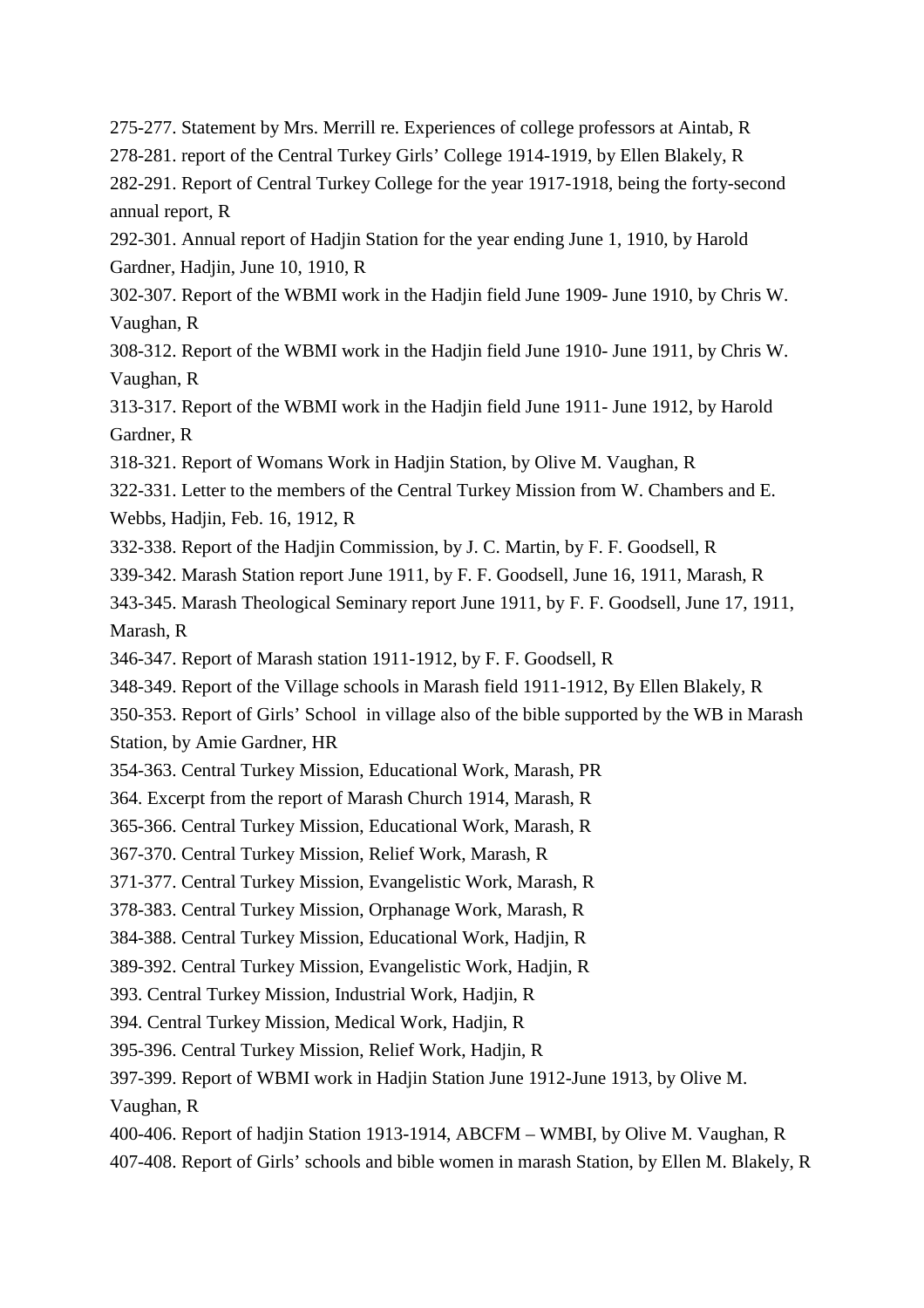409-414. History of Marash Theological Seminary, by F. W. Macallum, June 1, 1910, Marash, R

415-425. Annual report of Marash Station 1909 to July 1910, by by F. W. Macallum, June 1, 1910, Marash, R

426-429. Report for the Girls' school 1911-1912, by Isabelle M. Blake, Aintab, R

430-432. Central Turkey College, report for Azariah Smith Memorial Hospital 1911-1912, Aintab, R

433-441. Report of Marash Theological Seminary 1911-1912, by F. F. Goodsell, June 15, 1912, Marash, R

442-443. Report of Woman's work in the marash field 1913-1914, by Ellen Blakely, R

444-450. Report of Marash Station 1913-1914, by E. C. Woodley, R

451-452. Report of Bible women and village schools in the Marash district 1912-1913, by Ellen Blakely, R

453-462. General report of Marash Station 1912-1913, by F. F. Goodsell, June 16, 1913, Marash, R

463-473. Marash Theological Seminary report 1912, by Woodley, R

474-477. Report of Marash Theological Seminary June 1914, by F. F. Goodsell, june 12, 1914, Marash, R

478. Financial report – Marash Theological Seminary, July 21, 1913 to July 18, 1914, R

479-485. Report of Ourfa Work 1909-1910, by L. Foreman, R

486-487. The American Industrial institute report for the year 1911, Ourfa, R

488-503. School for the Blind report for 1910-1914, by mary Haratinian, Ourfa, R

504-505. The American Industrial Institute report for the year 1910, by Stephen Van Trowbridge, Ourfa, R

506-507. Central Turkey Mission, Orphanage Work, Ourfa, R

508. Central Turkey Mission, Evangelical Work, Ourfa, R

509-511. Central Turkey Mission, Educational Work, Ourfa, R

512-515. Central Turkey Mission, Industrial Work, Ourfa, R

516. Central Turkey Mission, Relief Work, Ourfa, R

517-519.Report for the Industrial Work at Ourfa 1910-1911, by Stephen Van Trowbridge, R

520-521. Shattuck school for the Blind report for 1911-1912, by Mary Haroutinian and F. H. Leslie, ourfa, R

522-526. Ourfa Industrial report, june 10-16, 1912, Ourfa, R

527-528. Shattuck school for the Blind report for 1912-1913, F. H. Leslie and Ida Verrill, R

529-530. Shattuck school for the Blind report for 1913-1914, F. H. Leslie and Ida Verrill, R

531-539. Letter to James L. Barton from Thomas D. Christie, May 17, 1910, Tarsus, R

540-546. St. Paul's Institute report, by Thomas D. Christie, May 17, 1910,

547. Central Turkey Mission, Educational Work, Tarsus, HR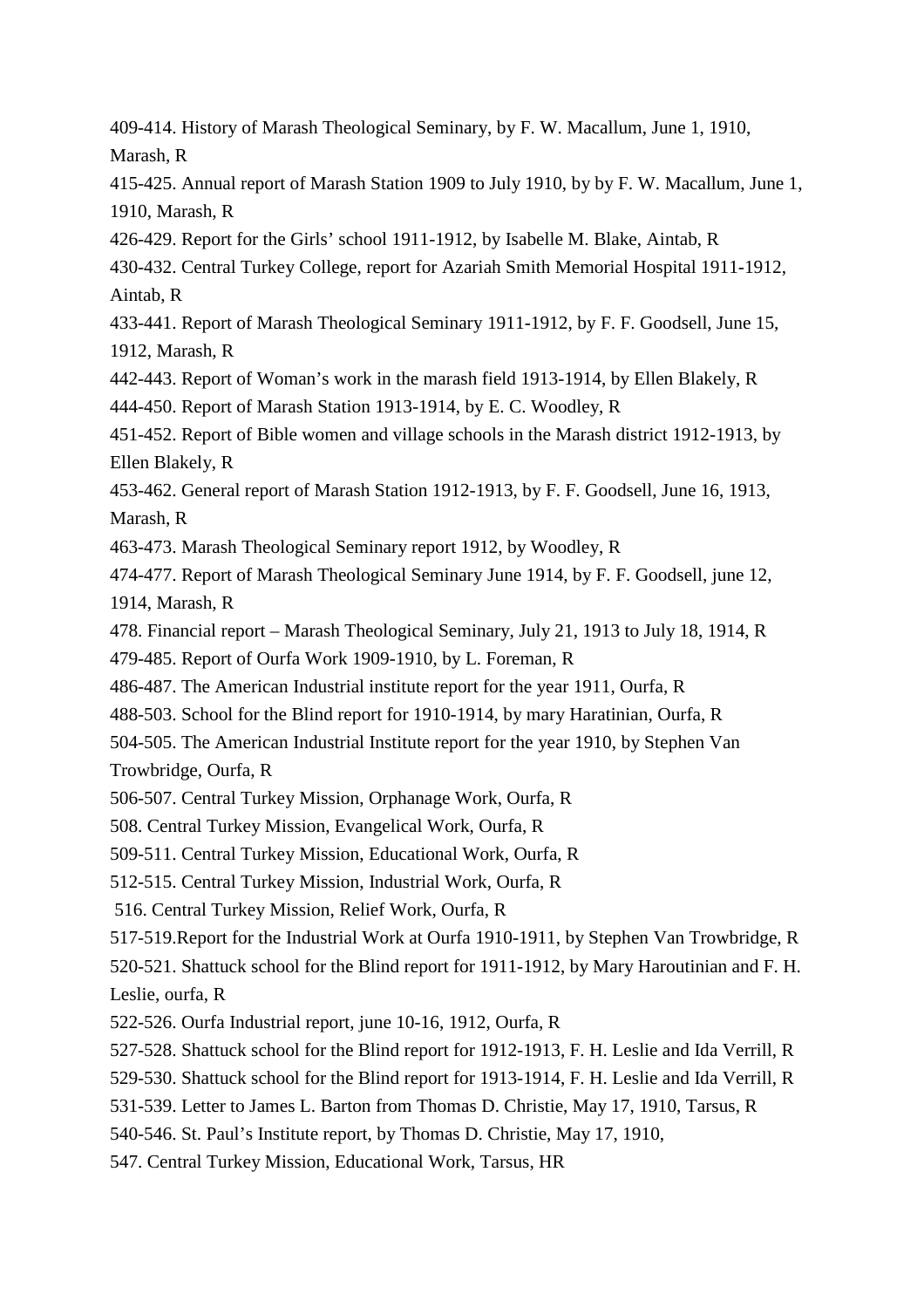548-549. Central Turkey Mission, Orphanage Work, Tarsus, R

- 550. Central Turkey Mission, Relief Work, Tarsus, HR
- 551. Central Turkey Mission, Literary Work, Tarsus, HR
- 552. Central Turkey Mission, Industrial Work, Tarsus, HR
- 553-554. Central Turkey Mission, Evagelistic Work, Tarsus, HR

555-558. Report of St. Paul's collegiate institute 1911-1912, by Thomas D. Christie, June 14, 1912, Tarsus, R

559-561. Estimates for 1912-1913, St. Paul College, by Thomas D. Christie, June 5, 1912, Tarsus, R

562. St. Paul College and Academy 1912-1913, work of the faculty, by T. D. Christie, June 14, 1912, Tarsus, R

563-564. Report of Mrs. Rogers' work in Tarsus 1911-1912, by mary Rogers, R

565-566. The annual report for the school year 1912-1913, St. Paul's Institute, R

567-569. report of Woman's work in Tarsus 1912-1193, by mary C. Rogers, Aug. 1913, Tarsus, R

570-573. Report of St. Paul's college and academy for the school year 1914-1919, R

574. "Tarsus in Wartime", the mid-year report of St. Paul's College by T. D. Christie (1914-

1915), Fattori and Puggelli Press, 1915, Florence, R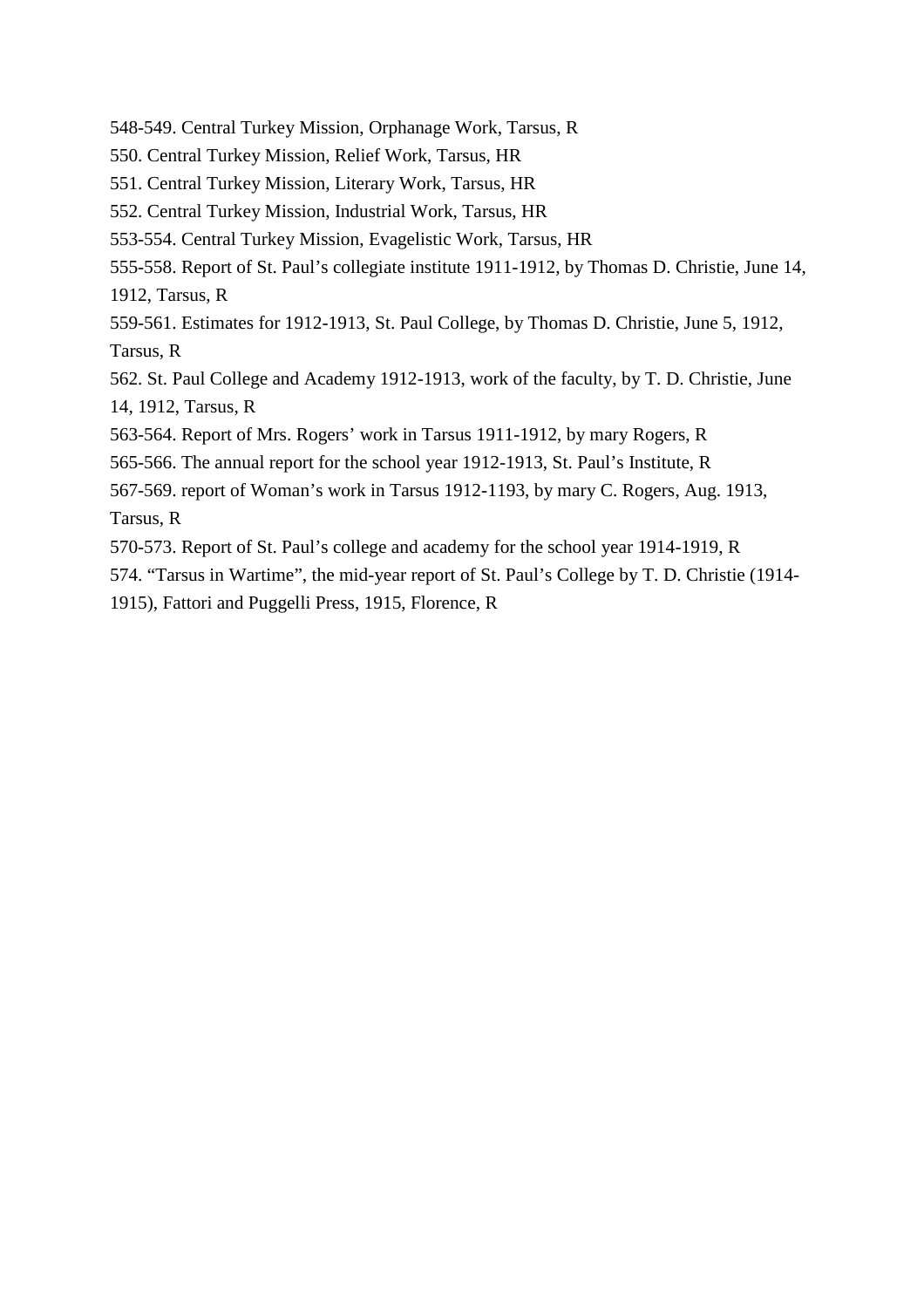#### REEL 668

SUBMITTED TO: Department of History SUBMITTED BY: Vjeran Kursar TYPE OF DOCUMENT: Microfilm PROJECT TERM: REFERENCE NUMBER: BV2410.A4 1984 Reel 668 DEGREE OF READABILITY: Readable R, Partly readable PR, Hardly readable HR, Unreadable UR.

### **Vol. 22 Central Turkey Mission 1910-1919**

#### *Documents*

1. Index. Cablegrams, Telegrams, Statistics, Estimates, Estimates views, Financial statements, Articles, Miscellaneous. *R*

2. Cablegram. June 5, 1913. From Aintab (sender's name unreadable) to Rev. Fernstalk in Boston. *R*

3. Cablegram. February 16, 1914. From Rev. J.L. Barton, Aintab, to Fernstalk, Boston. *R*

4. Cablegram. March 18 (year unreadable). From Mrs. Gracey, Belfast, to Boston (recipient's name unknown). *R*

5. Telegram. March 19, 1919. From Anna Ward to Herbert B. Case. *R*

6-10. Statistics. St. Paul's Institute, Tarsus. Higher Educational Work connected with the American Board. *R*

11-16. Statistics. April 13, 1908. Central Turkey Theological Seminary, Marash. Higher Educational work connected with the American Board. *R*

17-21. Statistics. March 27, 1908. Higher Educational work connected with the American Board. *R*

22-32. Statistics. April, 1908. Central Turkey College, Aintab. Higher Educational Work connected with the American Board. Replies to the questions. *R*

33. Statistics. Advertisement. Supporters of The Central Turkey College. *R*

34. Statistics. The Facts. Needs. *R*

35. Statistics. Yearly attendants and graduates. Occupations and residences of Alumni, 1876- 77 to 1907-1908. *R*

36-42. Statistics. Personal information. *R*

43-44. Statistics. December 1909. Central Turkey College. Copy. *R*

45. June 30, 1910. Central Turkey College. Aintab. American Board of Commissioners for foreign missions. Higher Educational Statistics for the year ending June 30<sup>th</sup>1910. *R* 

46. Central Turkey College. Aintab. Local Property. *R*

47. Central Turkey College. Aintab. Buildings. *R*

48. Central Turkey College. Aintab. Costs, income. *R*

49. Central Turkey College. Aintab. Endowment. *R*

50. Central Turkey College. Aintab. The needs of Institution. *R*

51-53. July 26, 1910. Central Turkey College. Aintab. How we make our college thoroughly Christian. *R*

54-58. May 17, 1910. St. Paul's Institute. Tarsus, Turkey. American Board of Commissioners for Foreign Missions. Higher Educational Statistics. Collegiate Institutions. *R*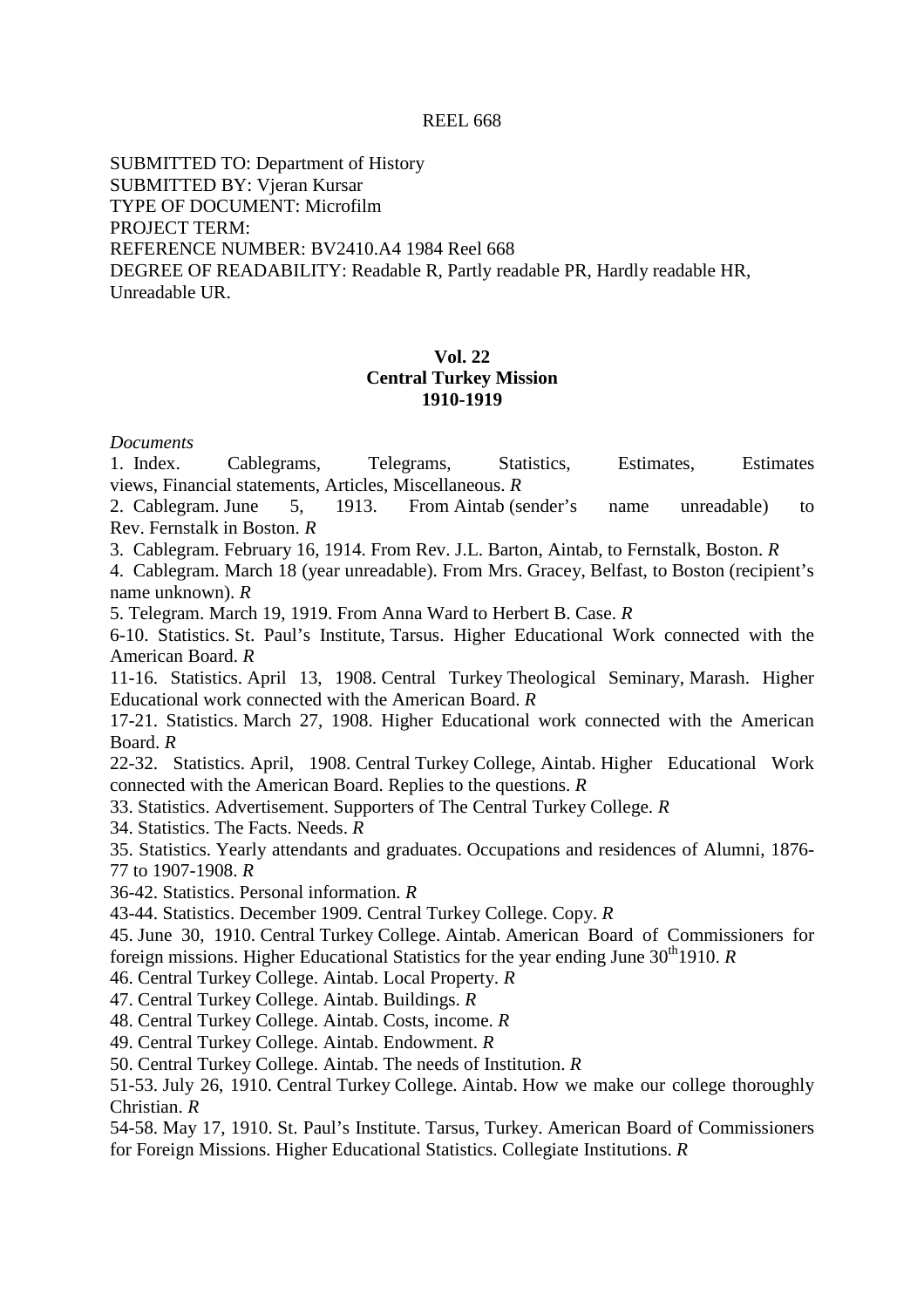59-66. May 19, 1910. ABCFM. Higher Educational Statistics. Statistics for the year ending December 31, 1909. Theological Seminars Marash. *R*

67. *UR*

68. ABCFM. Map of Marash Theological Seminary. *R*

69. August 9, 1912. Central Turkey Mission. Aintab. Chart I: Scheme of supply of the field. *R* 70. August 9, 1912. Central Turkey Mission. Aintab. Chart II: Actual and requested supply of the field. *R*

71-72. March 10, 1914. Suggestions concerning securing of funds for Central Turkey College. *R*

73-77. September 4, 1914. Committee on work among Moslems. Sub-committee on Education. I: Facts relating to educational work among Moslems. Statistics. II: Educational Policy. III: Religious Policy. *R*

78-81. June 21, 1915. Report of Fred Field Goodsell concerning activity in California on behalf of Central Turkey College and Hospital for six months ending June 6<sup>th</sup>1915. *R* 

82-84. June 6, 1915. Central Turkey College. Description. *R*

85-90. Central Turkey College document. *R*

91-96. July 29, 1910. Central Turkey College. Aintab. Estimates for the running expenses. *R*

97. Conservative estimates for additions to the income and endowment of Central Turkey College at Aintab. *R*

98. July 8, 1916. Summary of Central Turkey College Accounts 1911-1913. College and Preparatory Department. *R*

99. February 1911. Central Turkey College. Aintab. Estimated budget for 1911-1912. College Accounts. *R*

100-103. August 10, 1911. Central Turkey College. Aintab. Estimates for 1912. *R*

104. August 10, 1911. ABCFM. Salary Statement for Central Turkey Mission. Estimates for 1912. *R*

105-106. February 1, 1912. Summary of Indebtedness of Central Turkey College for years 1908-1909, 1909-1910. and 1910-1911. *R*

107. Action of Board of Managers of Central Turkey College. Aintab, 1913. *R*

108. January 13, 1913. Building needs of Central Turkey College, Aintab. *R*

109. January 29, 1912. Central Turkey College. Estimates for the year 1912-1913. *R*

110-118. August 9, 1912. BCFM. General Work. *R*

119-122. August 9, 1912. Salary statement for Central Turkey Mission. Special Estimates for 1913. *R*

123. July 3, 1913. CTC Aintab property valuation. *R*

124-132. August 7, 1913. Salary Statement Estimates for Central Turkey Mission. for 1914. *R*

133-135. January 9, 1914. Summary accounts of CTC 1912-1913. College and Preparatory Departments. Hospital Dept. *R*

136. August 3, 1914. Average annual income of Azariah Smith Memorial Hospital 1903/1904 to 1912 to 1913. *R*

137. August 3, 1914. Summary of expenditures for medicines and of sales of medicines for ten years 1903/1904 to 1912/1913. *R*

138-146. CTM. Estimates for 1915. *R*

147. August 3, 1914. CTC Budget as outlined for 1914/1915. *R*

148. January 13, 1913. Hospital Budget, 1913-1914. *R*

149-150. July 3, 1913. CTC Aintab. College minimum budget, 1913-1914. *R*

151-152. January 13, 1913. College and preparatory dept. budget, 1913-1914. *R*

153. January 26, 1914. CTC Balance sheet for 1913-1914. *R*

154. April 29, 1914. Sources of income of CTC 1893/1894 to 1912/1913. *R*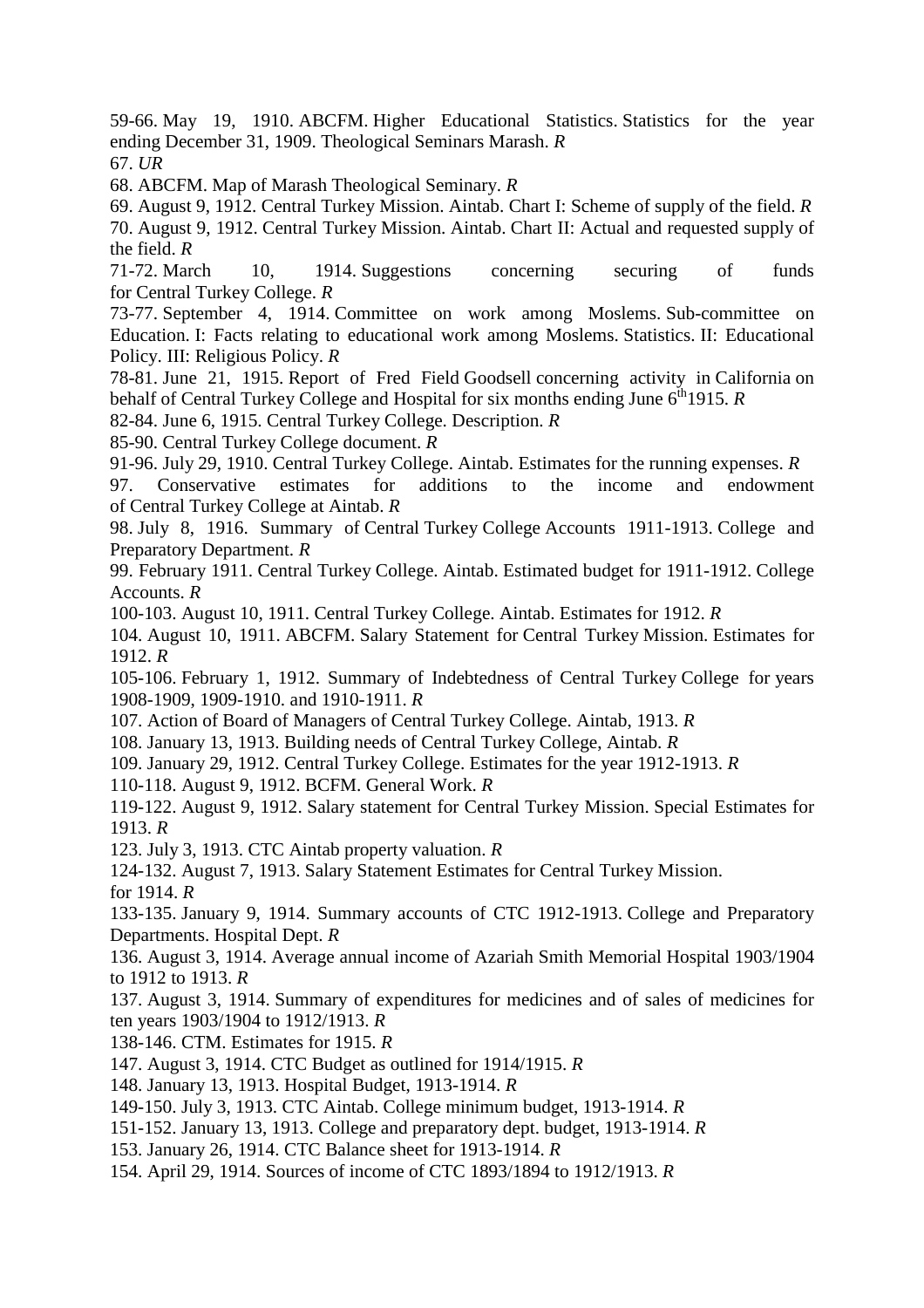155. April 29, 1914. Professors and teachers at CTC whose combined salaries amount to the sum of \$5000. *R*

156-158. November 18, 1915. Summary of accounts of CTC for the year 1914-1915. Balance sheet. College and preparatory. Details of Independent Accounts. *R*

159. January, 6, 1915. CTC Provisional budget 1915-1916. College and preparatory department. *R*

160. March 11, 1915. Estimates for work among Moslems in Central Turkey

161-163. CTC Provisional Budget 1915-1916. *R*

164. Items regarding the 1913-1914 account. *R*

- 165. Balance sheet for 1913-1914 account. *R*
- 166. Receipts and expenditures, 1913-1914. *R*

167-170. Conservative estimates for Additions to the income and endowment of CTC at Aintab. *R*

171-172. Marash, Turkey. Provisional Budget 1915-1916. Estimates for 1920. *R*

173. March 8, 1913. American Mission Ourfa, Turkey. Industrial institute for boys. Gains and Losses for last four years. *R*

174. March 27, 1913. American Mission Ourfa, Turkey. Women industrial dept. statement for 1912. *R*

175. February 19, 1902. St. Paul's Institute for bonds and mortgages. *R*

### *Latters:*

176. February 20, 1902. From Frederick A. Booth to Dr. Creegen. *PR*

177. March 22, 1902. From Frederick A. Booth to Dr. Creegen. *PR*

178-179. March 24, 1902. From Charles C. Creegen to Charles H. Daniels. *PR*

### *Documents:*

180-182. January 31, 1887. Certificate of incorporation. *R*

183-184. St. Paul's College Tarsus. President's office estimated receipts, 1912-1913. Work of faculty during the year. *R*

185-198. CTC Tarsus Station, Balance sheet of St. Paul's Institute for 1912. *R*

199-204. Attendance of American Colleges in Turkey 1912-1913. *R*

205. Report of S. F. Wilkins, Treasurer of Trustees of Donations for Education in Turkey for year 1914. *R*

206-226. St. Paul's Institute, Tarsus Turkey. Balance sheet. Table of statistics for the years 1910 to 1915. *R*

### *Lettres:*

227-233. January 26, 1915. From Luther Foule to D. Brewer. *PR*

### *Documents*

234-294. Balance sheet and accounts of CTC, 1911-1918. *R*

### *Letters*

295. June 24, 1903. From Waddels to F. Booth *PR* 296-298. July 1913. From C (unreadable) to J. Smith *HR*

*Various documents, news, articles* 301-361. Newspapers articles. *R* 362-413. Statements, addresses, articles. *R* 414-445. Aintab Bulletin for 1907-1909. *R*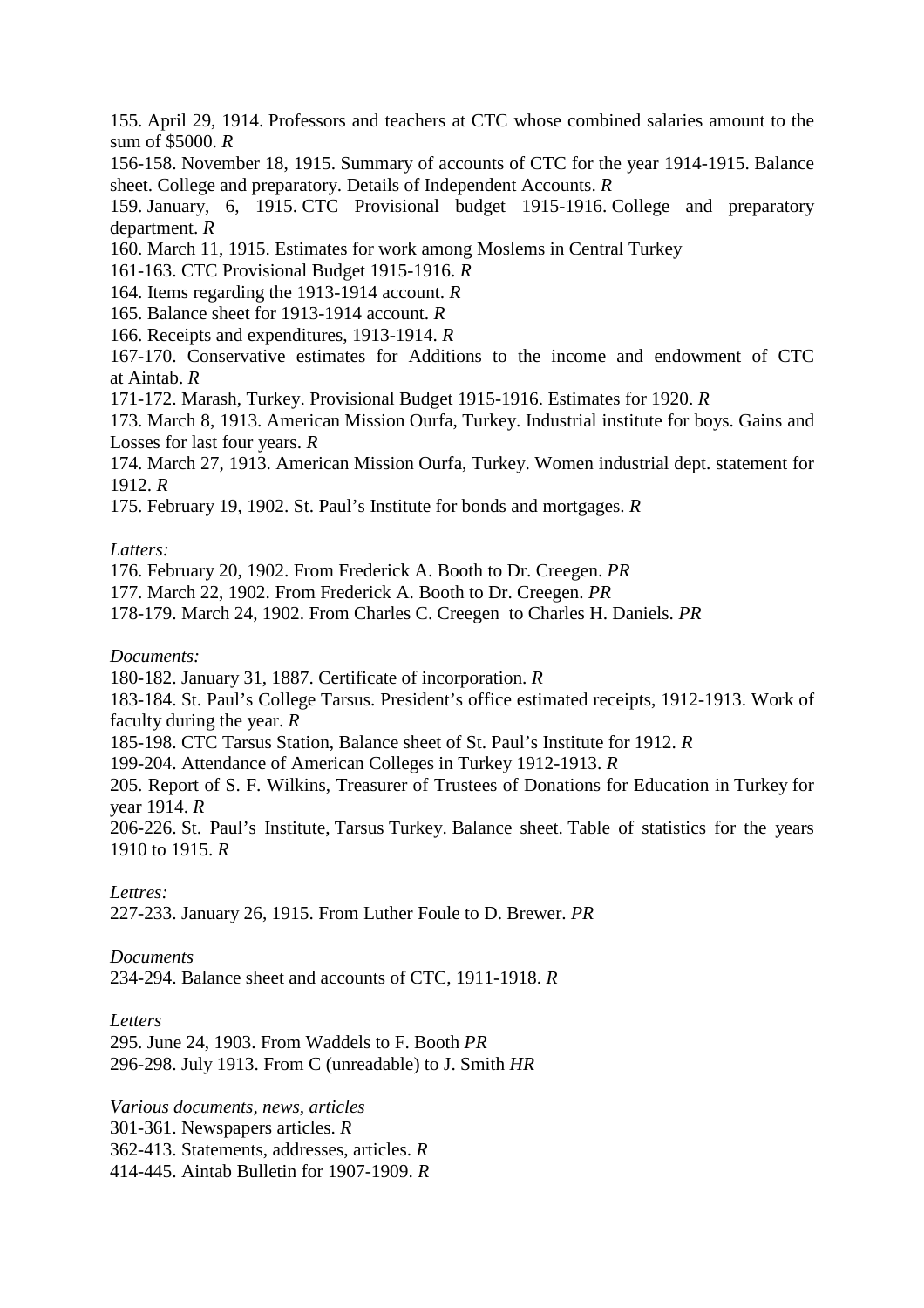446-479. Reports, resolutions, and announcements *PR*

*Letters*

480-482. August 16, 1911. From M. R. Ironbridge to J. L. Barton *PR* 483-487. April 25, 1910. From J. M. Balph to J. Burton. *PR* 488-490. March 28, 1912. To Prudential Committee of American Board. *PR*

*Documents*

491-595. Communications, announcements, and news. *HR*

596-609. Bulletin of CTC Aintab. January, February, March 1914. *R*

610-622. Statements and news. *R*

623-626. Statistics in connection with Ourfa, Turkey, 1914. *R*

627-693. News 1912-1913. *R*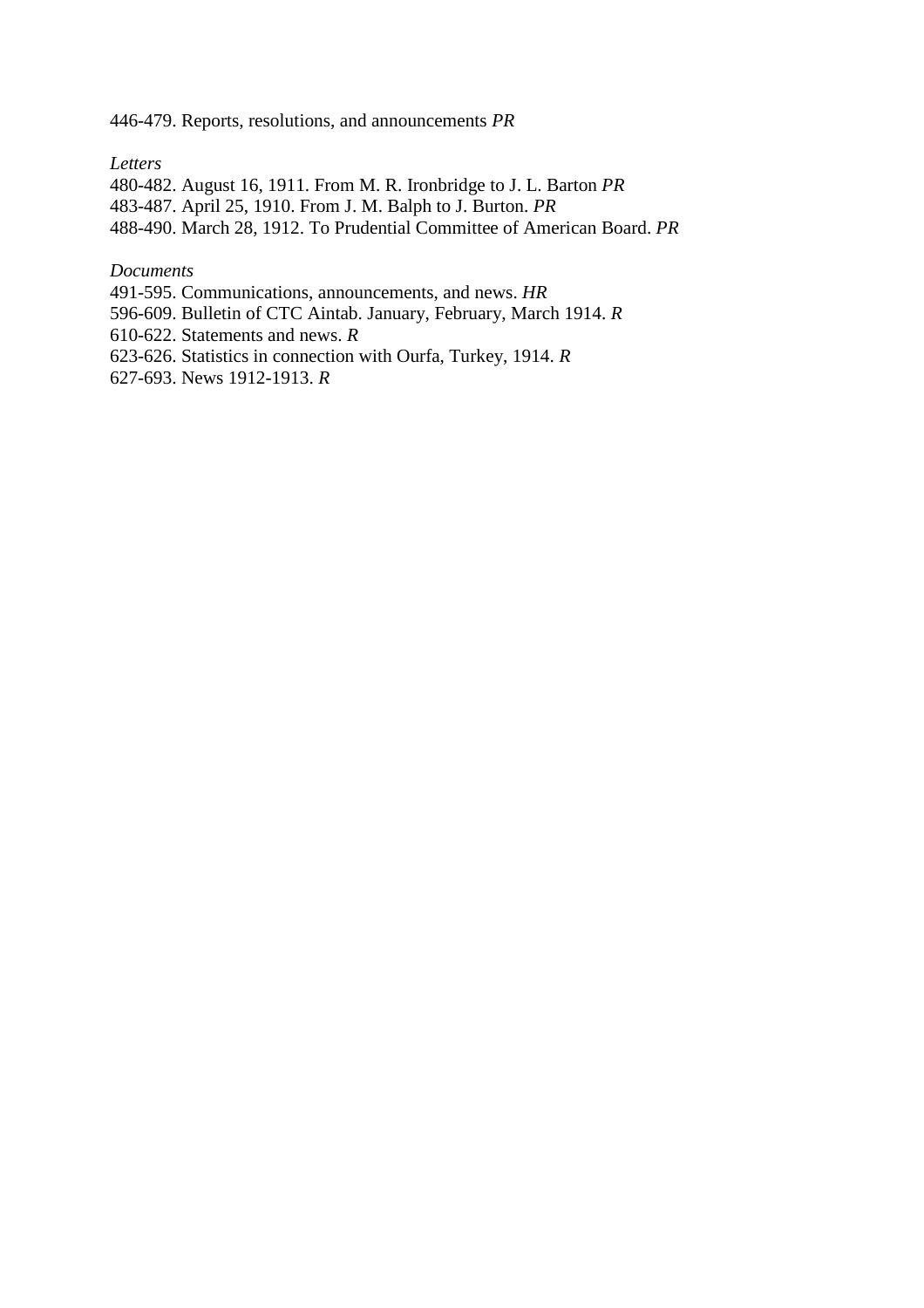Submitted by: Mariya Kiprovska Submitted to: Department of History Project term (month, year): February 2004

Bibliographical and physical information Document type: microfilm Reference no. **BV2410.A4 1984**, Reel **669** Degree of readability: R, HR (e.g. readable, hardly readable)

> Papers of the American Board of Commissioners for Foreign Missions ABC 16: The Near East 1817-1919 Unit 5, Reel 669

> > 16. 9. 5. Central Turkey Mission Vol. 23 Central Turkey Mission 1910-1919

#### Letters: A – CHA

(Letters 15 and 249 lacking)

### **1) Letters from Kate Ainslie:**

# **1.1. to Dr. James L. Barton:**

- Hadjin, September 4, 1913 (R)

- Hadjin, July 6, 1915 (R)

**1.2. to Enoch Bell:**

- Berkeley, California, February 23, 1917 (HR)

#### **1.3. to Dr. James L. Barton:**

- Berkeley, California, November 1, 1917 (HR)

- Berkeley, California, November 23, 1917 (HR)

- Mitajiri, Jamaguchi Ken, Japan, July 9, 1918 (R)

- Mitajiri, Jamaguchi Ken, Japan, December 4, 1918 (R)

#### **1.4. to Frank H. Wiggin:**

- Marash, Turkey, January 8, 1920 (R)

#### **1.5. to Dr. James L. Barton:**

- Marash, Turkey, December 29, 1918 (R)

#### **2) Letter from H. Constance Baiker:**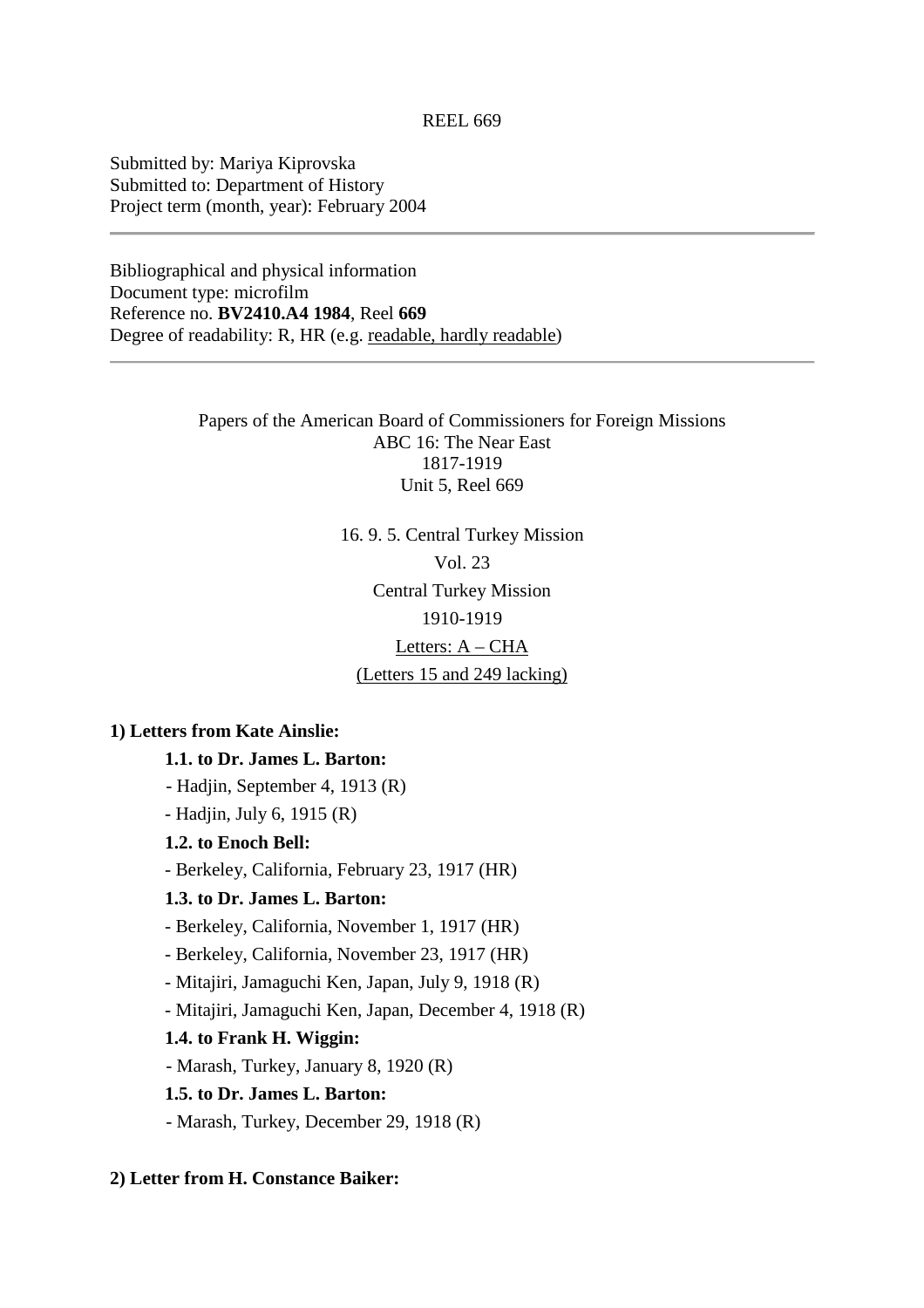- Aintab, September 2, 1919 (R)

### **3) Letters from Alice C. Bewer:**

### **3.1. to Mr. Bell:**

- Clifton Springs, New York, January 27, 1911 (R)

# **3.2. to Barton:**

- Clifton Springs, New York, April 3, 1911 (R)
- Clifton Springs, New York, April 6, 1911 (R)
- Clifton Springs, New York, September 1, 1911 (R)

#### **3.3. to Herbert Case:**

- Saco, September 3, 1911 (R)

# **3.4. to Barton:**

- October 13, 1911 (R)
- Aintab, March 3, 1912 (R)
- Aintab, April 22, 1912 (R)

# **3.5. to Mr. Be3ll:**

- Aintab, May 6, 1912 (R)

#### **4) Letters from Virginia A. Billings:**

# **4.1. to Bell:**

- December 3, 1910 (HR)

- Willoughby, December 20, 1910 (HR)

#### **5) Letters from Isabella M. Blake:**

#### **5.1. to Barton:**

- Aintab, January 9, 1911 (R)
- Aintab, November 18, 1911 (R)

### **5.2. to Bell:**

 - Paris, September 7, 1912 (R)  **5.3. to Barton:** - Paris, September 7, 1912 (R) - November 30, 1912 (HR) - New London, January 6, 1912 (R)  **5.4. to Case:** - New London, July 29, 1913 (R)  **5.5. to Bell:** - Paris, April 4, 1914 (R)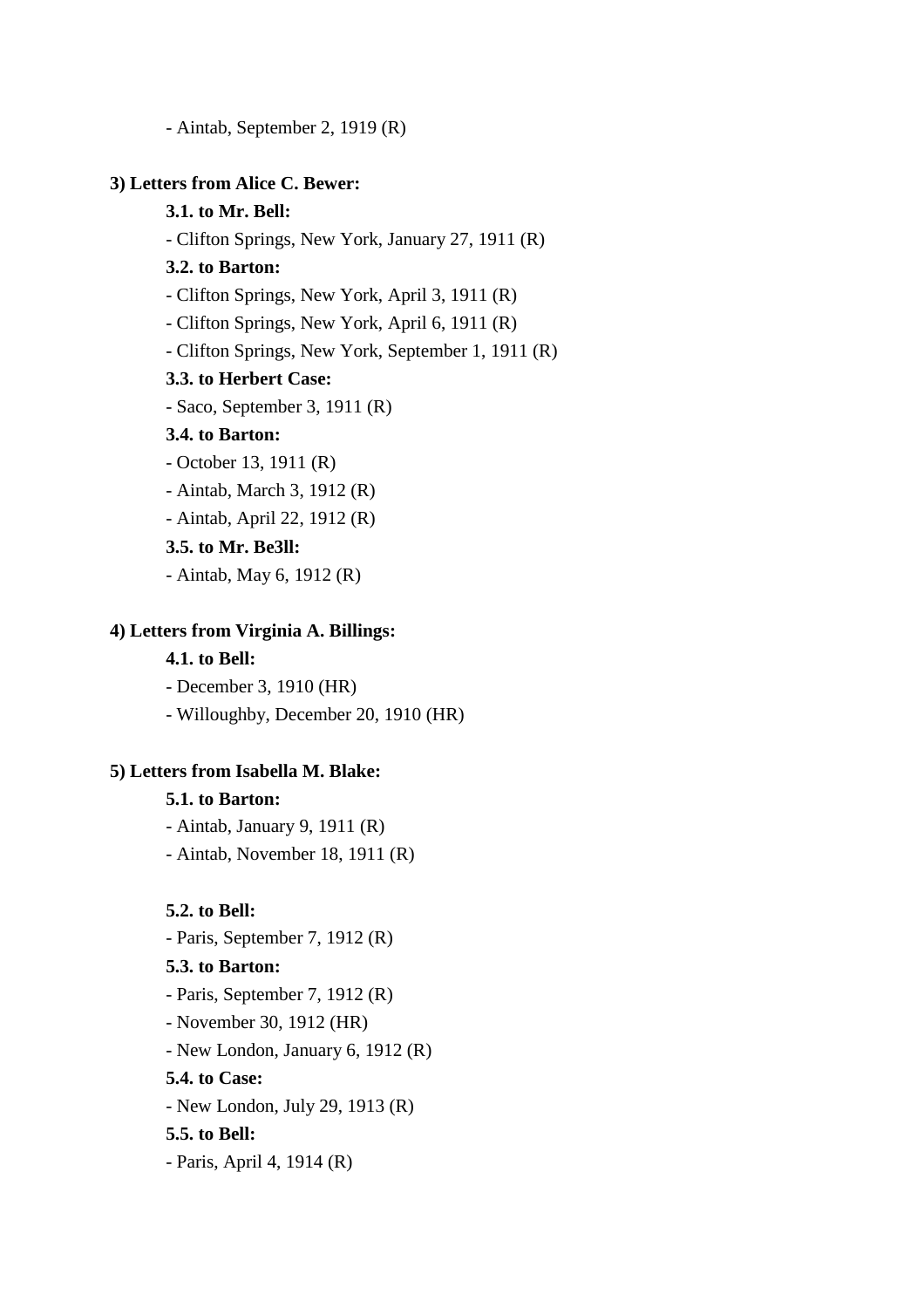#### **5.6. to Barton:**

- New London, September 4, 1914 (R)
- New York City, October 4, 1914 (R)
- New York City, May 23, 1915 (R)
- New London, Connecticut, June 27, 1915 (R)
- Hampton, Virginia, May 22, 1916 (R)

#### **5.7. to Cornelius Patton:**

- Hampton, Virginia, June 6, 1916 (R)

# **5.8. to Barton:**

- Hampton, Virginia, August 25, 1917 (R)
- Hampton, Virginia, September 14, 1917 (R)
- Hampton, Virginia, January 3, 1918 (R)

#### **5.9. to Bell:**

- Hampton, Virginia, January 25, 1918 (R)

### **5.10. to Barton:**

- Hampton, Virginia, February 3, 1918 (R)
- Washington, February 6, 1918 (R)
- Durban, Natal, April 23, 1918 (R)
- Port Said, Egypt, December 8, 1918 (R)
- October 2, 1919 (R)
- New London, Connecticut, December 13, 1919 (R)

#### **6) Letters from Ellen M. Blakely:**

### **6.1. to Barton:**

- Marash, March 26, 1910 (R)
- Naples, July 22, 1910 (R)
- August 9, 1910 (R)

#### **6.2. to Bell:**

- November 25, 1910 (HR)

# **6.3. to Barton:**

- Laconia, July 1, 1911 (HR)

# **6.4. to Case:**

- Laconia, August 18, 1911 (R)
- South Hadley, Massachusetts, September 28, 1911 (HR)

### **6.5. to Barton:**

- South Hadley, Massachusetts, October 2, 1911 (R)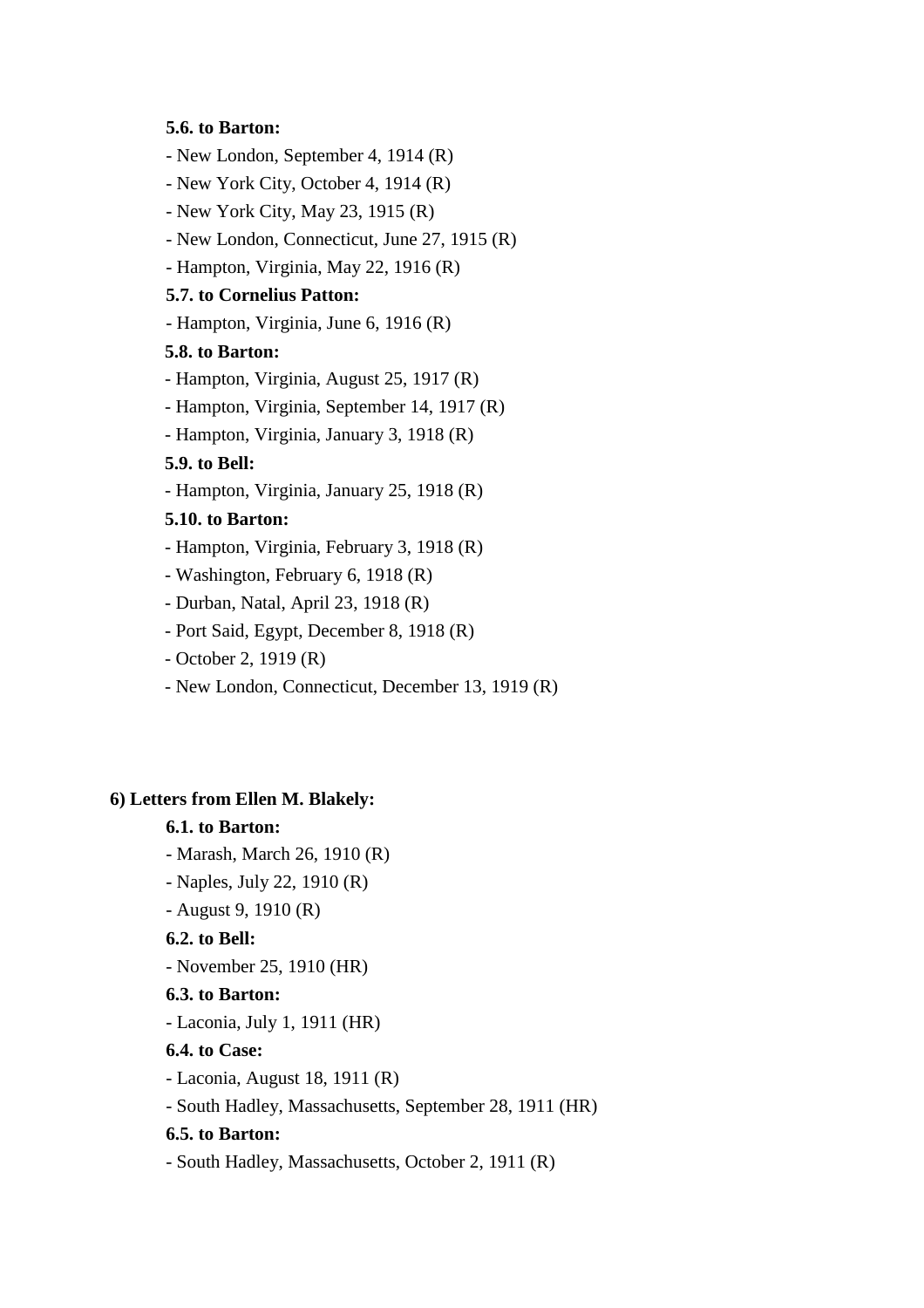**6.6. to Case:**

- South Hadley, Massachusetts, October 12, 1911 (HR)

#### **6.7. to Barton:**

- Marash, December 21, 1911 (R)
- Marash, February 5, 1912 (R)
- Marash, March 24, 1912 (R)
- Marash, July 7, 1913 (R)
- Marash, January 23, 1914 (R)

# **6.8. to Bell:**

- Marash, July 27, 1914 (HR)

# **6.9. to Barton:**

- Marash, May 8, 1915 (R)
- Marash, September 13, 1915 (R)

# **6.10. to Case:**

- Marash, December 5, 1915 (R)

# **6.11. to Barton:**

- Marash, March 8, 1915 (R)

# **6.12. to Miss Lamson:**

- Marash, March 1, 1919 (R)

#### **6.13. to Barton:**

- Marash, September 3, 1919 (R)

# **7) Letters from Lucie Borel:**

#### **7.1. to Miss Lamson:**

 - Goezneh, August 23, 1915 (R) - Adana, May 22, 1916 (R)

# **8) Letters from J. H. Candy:**

# **8.1. to Barton:**

- Tarsus, January 8, 1912 (R)

- Dakota, Illinois, February 21, 1912 (R)

### **8.2. to Bell:**

- Dakota, Illinois, March 12, 1912 (R)

#### **9) Letters from Effie M. Chambers:**

# **9.1. to Barton:**

- Synia, Beirut, October 23, 1911 (R)

- Boston, March 11, 1912 (R)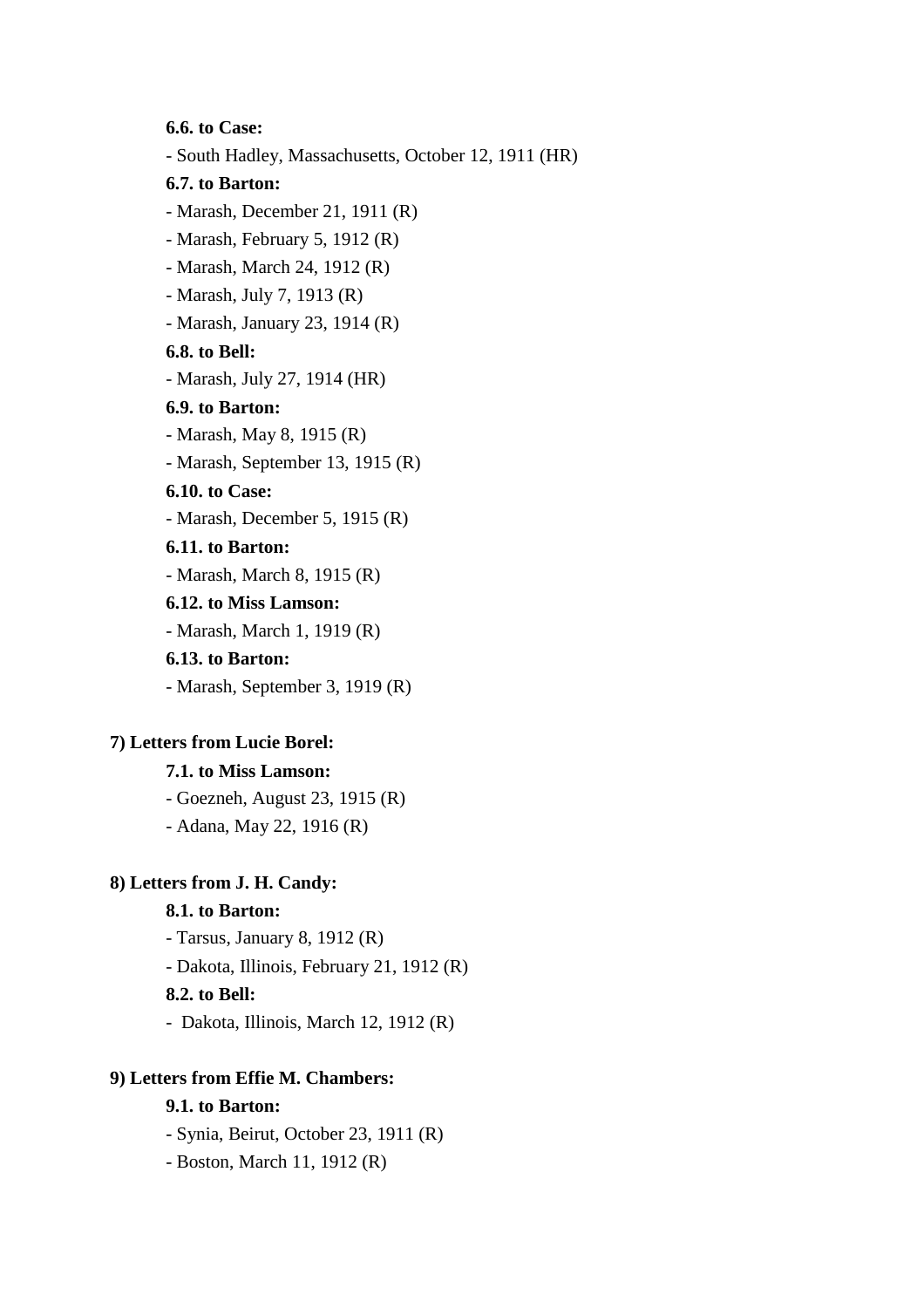- Chicago, April 6, 1912 (R) - June 14, 1912 (R) - New York City, December 31, 1912 (R)

# **10) Letters from W. N. Chambers:**

 **10.1. to Bell & Barton:** - Adana, January 12. 1910 (R) **10.2. to Bell:** - Adana, January 25, 1910 (R) **10.3. to Barton:** - Adana, February 9, 1910 (R) **10.4. to Bell:** - Adana, February 9, 1910 (R) - Adana, February 14, 1910 (HR) **10.5. to Strong:** - Adana, February 28, 1910 (HR)  **10.6. to Bell:** - Adana, April 5, 1910 (HR)  **10.7. to Barton:** - Adana, April 7, 1910 (HR)  **10.8. to Bell:** - Adana, April 23, 1910 (R)  **10.9. to Patton:** - Adana, May 7, 1910 (R)  **10.10. to Bell:** - Adana, May 25, 1910 (R)  **10.11. to Barton:** - Adana, June 5, 1910 (R) - Adana, July 2, 1910 (R) - Adana, July 3, 1910 (R) - Adana, August 26, 1910 (R) - Adana, September 4, 1910 (PR) - Adana, September 14, 1910 (R) - Adana, September 21, 1910 (R) - Adana, October 27, 1910 (R) - Adana, November 18, 1910 (R) - Adana, November 23, 1910 (R)  **10.12. to Bell:**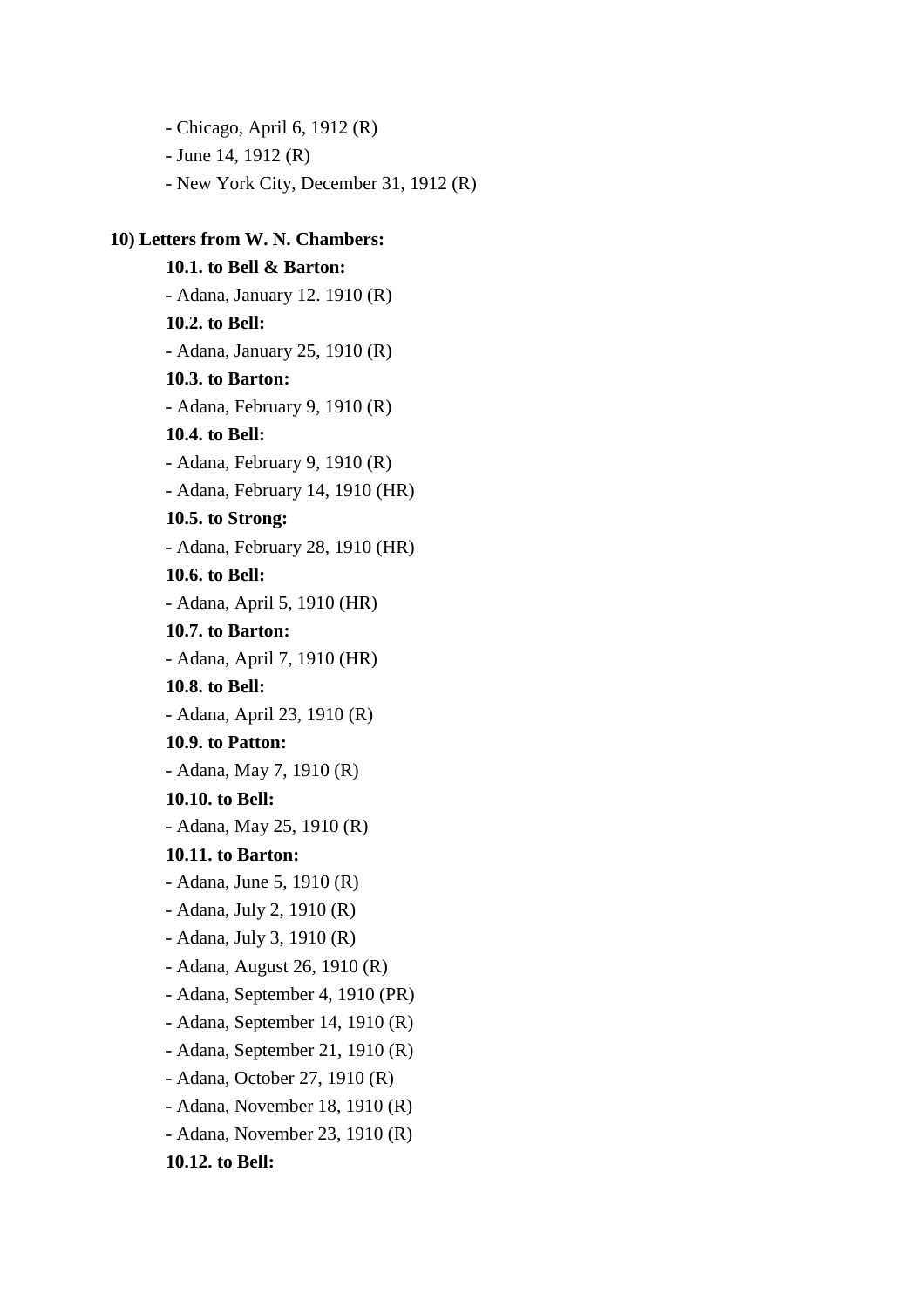- Adana, November 24, 1910 (R) **10.13. to Barton:** - Adana, November 30, 1910 (R) - Adana, January 12, 1911 (R) - Adana, January 23, 1911 (R) - Adana, February 20, 1911 (R) - Adana, March 16, 1911 (R) **10.14. to Bell:** - Adana, March 23, 1911 (R) **10.15. to Barton:** - Adana, March 27, 1911 (R) - Adana, March 29, 1911 (R) - Philadelphia, May 27, 1911 (R) - Naples, May 8, 1911 (R) - Adana, April 17, 1911 (R) **10.16. to Bell:** - New York, June 2, 1911 (R) **10.17. to Barton:** - New York, June 12, 1911 (R) -Philadelphia, June 14, 1911 (R) - Westerly, July 10, 1911 (R) - Westerly, July 12, 1911 (R) - Westerly, July 24, 1911 (R) **10.18. to Bell:** - Westerly, August 2, 1911 (R) **10.19. to Barton:** - Westerly, August 8, 1911 (R) - Westerly, August 17, 1911 (R) - Westerly, August 28, 1911 (R) - Adana, September 25, 1911 (HR) - Adana, October 12, 1911 (R) - Adana, October 24, 1911 (R) - Adana, October 29, 1911 (R) - Adana, November 13, 1911 (R) - Adana, November 27, 1911 (R) **10.20. to Case:** - Adana, November 27, 1911 (R) **10.21. to Barton:**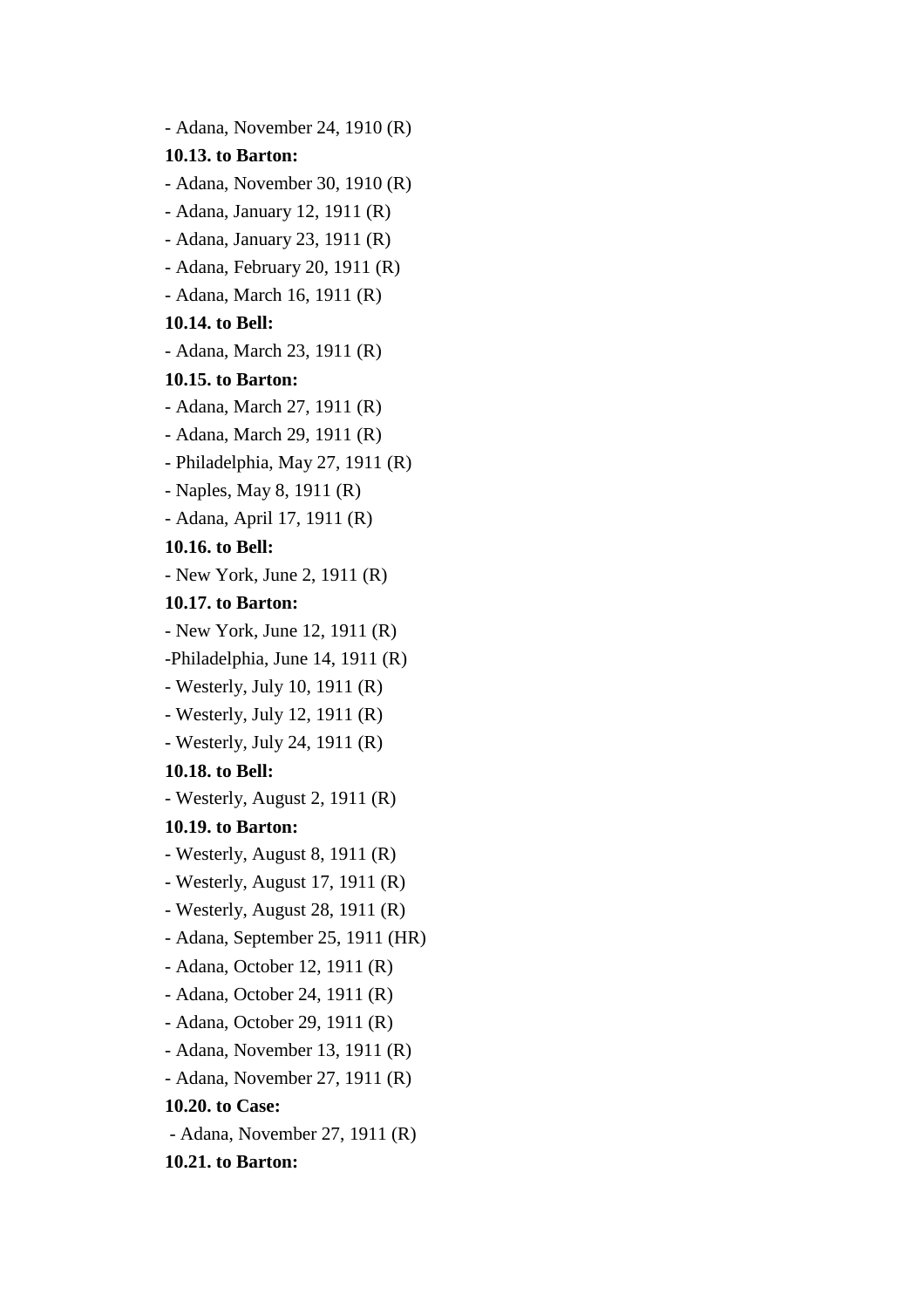- Adana, December 18, 1911 (R) - Adana, December 25, 1911 (R) - Adana, January 23, 1912 (R) - Adana, March 5, 1912 (R) **10.22. to Bell:** - Philadelphia, April 30, 1912 (HR) **10. 23. to Barton:** - New York City, May 3, 1912 (R) - Philadelphia, May 14, 1912 (R) - May 29, 1912 (R) - Philadelphia, April 14, 1912 (R) - Philadelphia, April 19, 1912 (R) - Montreal, June 15, 1912 (R) - June 20, 1912 (R) **10. 24. to Bell:** - August 2, 1912 (R) **10. 25. to Barton:** - August 7, 1912 (R) - August 22, 1912 (R) - August 25, 1912 (R) **10. 26. to Strong:** - August 26, 1912 (R) **10. 27. to Barton:** - August 31, 1912 (R)  **10.28. to Case:** - October 3, 1912 (R)  **10.29. to Barton:** - New York City, October 13, 1912 (HR) - October 24, 1912 (R) - November 8, 1912 (R)  **10.30. to Case:** - December 2, 1912 (R)  **10.31. to Barton:** - December 30, 1912 (R) - New York City, January 1, 1913 (R) - New York City, January 3, 1913 (R) - New York City, January 28, 1913 (R) - New York City, March 17, 1913 (HR)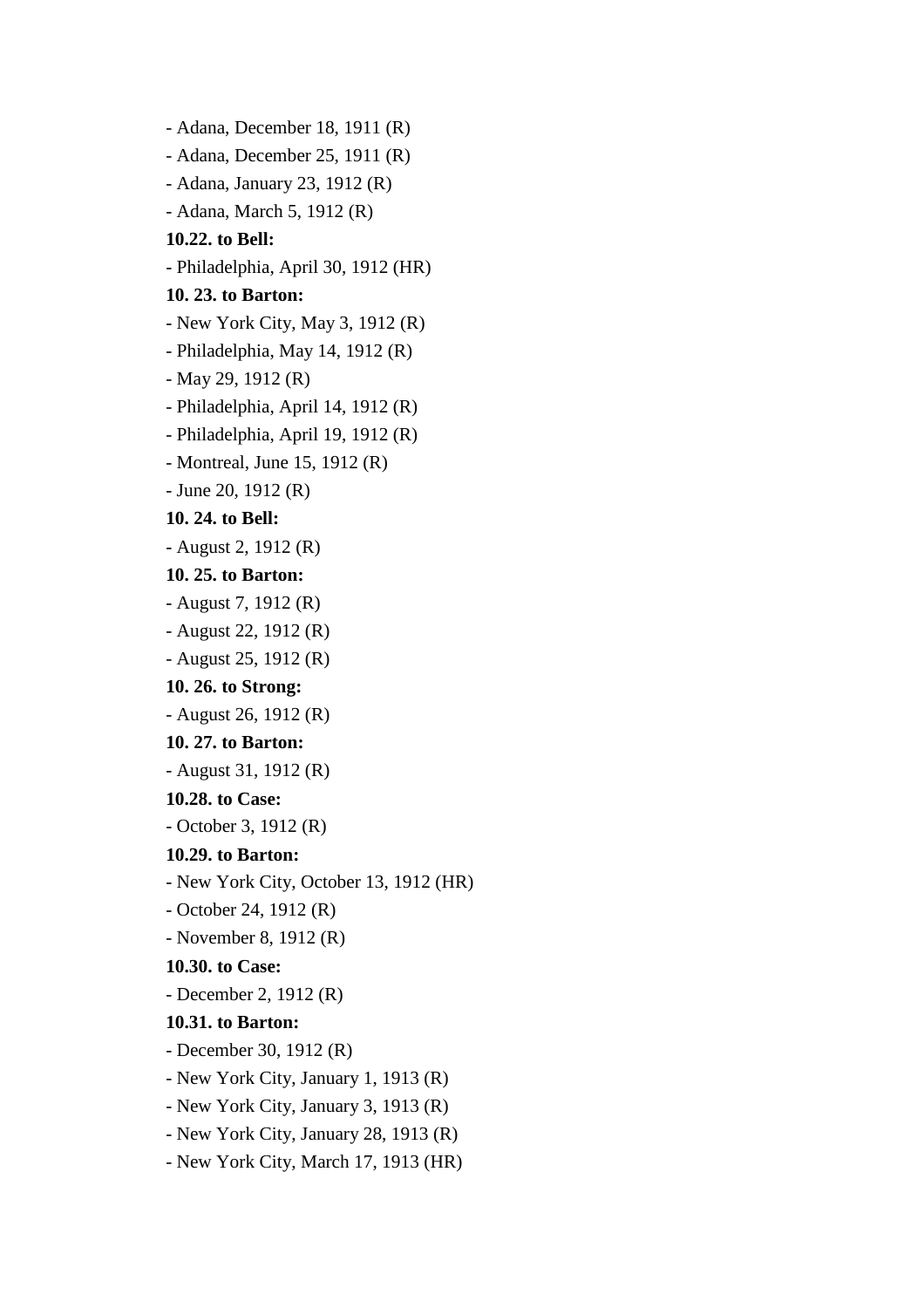- Geneva, April 9, 1913 (R) - Port Said, April 20, 1913 (R) - Adana, April 25, 1913 (R) - Adana, May 6, 1913 (HR)  **10.32. to Bell:** - Adana, May 12, 1913 (R)  **10.33. to Barton:** - Adana, May 28, 1913 (R) - Adana, July 8, 1913 (R) - Adana, August 4, 1913 (R) - Adana, August 13, 1913 (R) - Adana, September 26, 1913 (R) - Adana, September 27, 1913 (R) - Adana, November 22, 1913 (HR) - Adana, December 15, 1913 (HR) - Adana, December 30, 1913 (HR)  **10. 34. to Mr. Manoogian:** - Adana, January 1, 1914 (R)  **10.35. to Barton:** - Adana, January 23, 1914 (HR) - Adana, February 12, 1914 (HR) - Adana, February 14, 1914 (R) - Adana, March 23, 1914 (R) - Adana, March 27, 1914 (R) - Adana, May 27, 1914 (R) - Aintab, July 5, 1914 (R) - Adana, July 13, 1914 (R) - Adana, July 27, 1914 (R) - Adana, August 9, 1914 (HR) - Adana, November 12, 1914 (R) - Adana, November 23, 1914 (R) - Adana, December 16, 1914 (R) - Adana, February 17, 1915 (R) - Adana, March 23, 1915 (HR)  **10.36. to Bell:** - Adana, May 5, 1915 (HR)  **10.37. to Barton:** - Adana, May 20, 1915 (HR)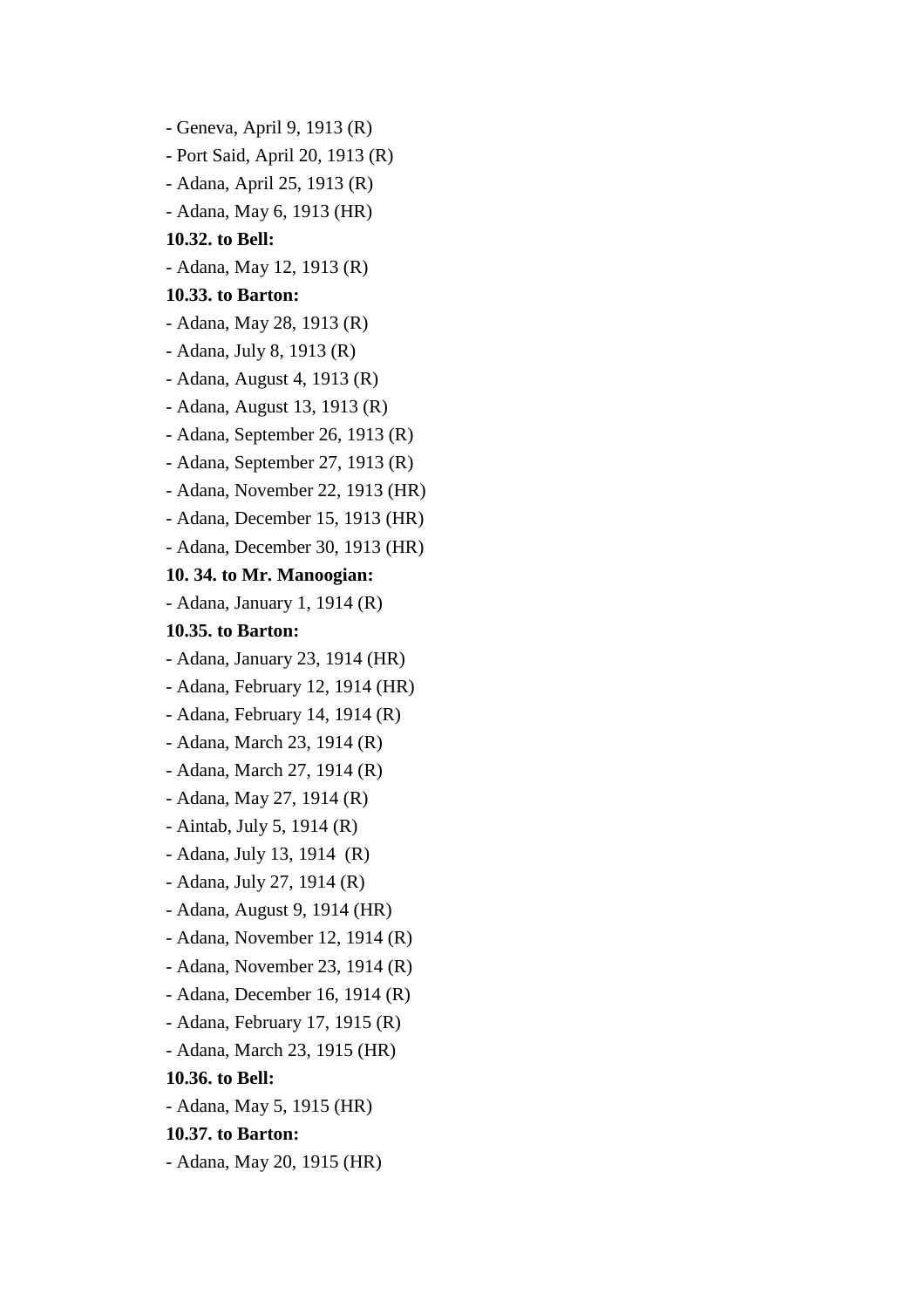- Adana, June 16, 1915 (R)

- Adana, August 6, 1915 (R)
- Adana, September 31, 1915 (R)
- Adana, October 18, 1915 (HR)
- Chateau, N.J., December 14, 1915 (R)
- January 14, 1916 (R)

#### **10.38. to Bell:**

- Philadelphia, February 17, 1916 (R)
- Philadelphia, February 28, 1916 (R)

#### **10.39. to Barton:**

- Philadelphia, February 24, 1916 (R)
- Philadelphia, April 26, 1916 (HR)
- Philadelphia, May 27, 1916 (R)
- July 15, 1916 (R)
- New Jersey, August 13, 1916 (R)
- New Jersey, August 28, 1916 (R)
- New Jersey, September 13, 1916 (R)
- New Jersey, September 14, 1916 (HR)
- New Jersey, September 19, 1916 (HR)
- October 11, 1916 (R)
- Philadelphia, November 10, 1916 (R)
- Philadelphia, November 20, 1916 (HR)
- Providence, December 14, 1916 (HR)
- July 28, 1917 (R)
- November 27, 1917 (R)
- Geneva, Switzerland, December 1, 1917 (R)
- Geneva, Switzerland, December 5, 1917 (R)
- Geneva, Switzerland, December 10, 1917 (R)
- Geneva, Switzerland, December 11, 1917 (R)
- Geneva, Switzerland, December 14, 1917 (R)
- Geneva, Switzerland, December 21, 1917 (R)
- Geneva, Switzerland, December 31, 1917 (R)
- Geneva, Switzerland, January 1, 1918 (R)
- Geneva, Switzerland, January 4, 1918 (R)
- Geneva, Switzerland, January 5, 1918 (R)
- Geneva, Switzerland, January 8, 1918 (R)
- Geneva, Switzerland, January 12, 1918 (R)
- Geneva, Switzerland, January 14, 1918 (R)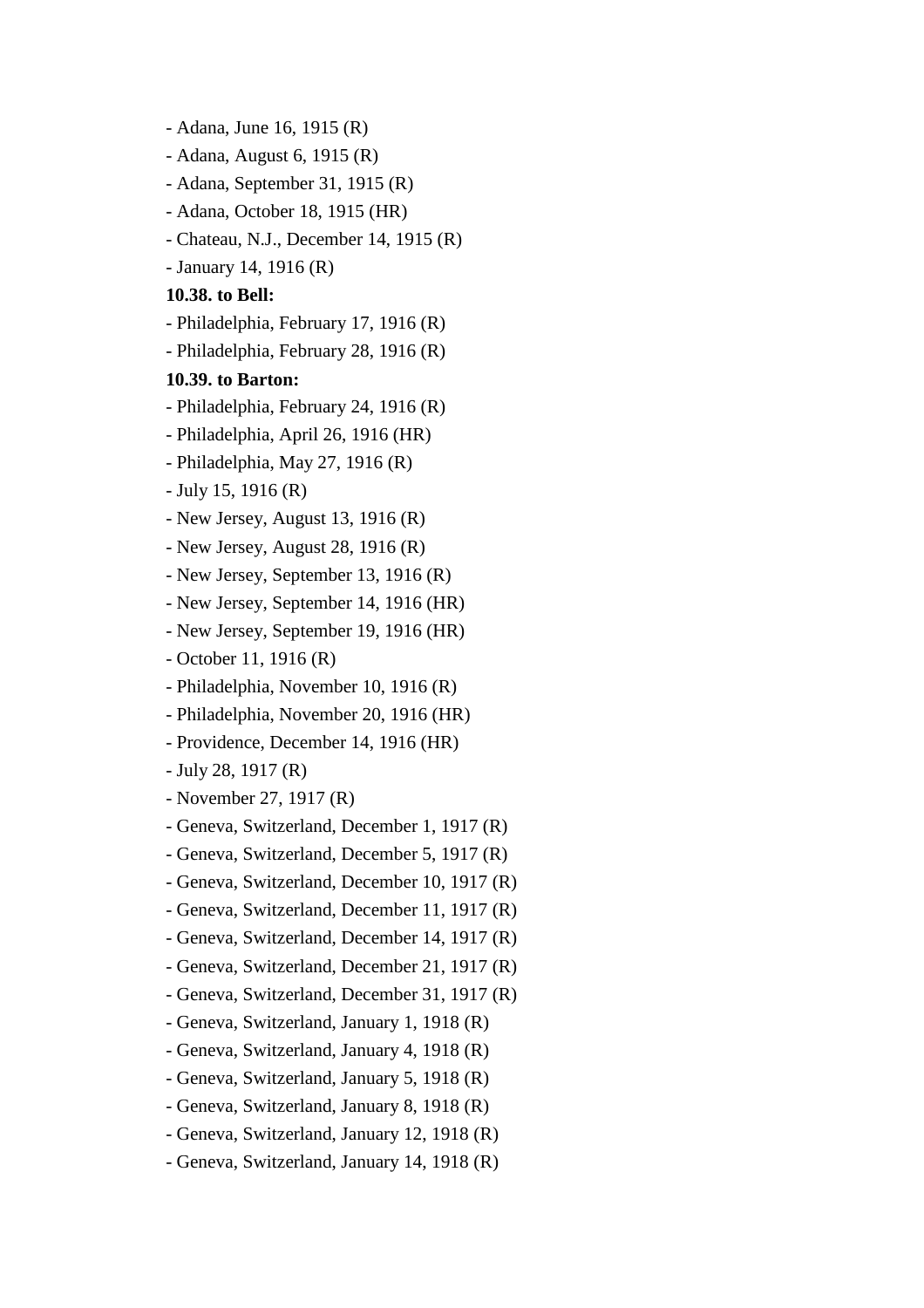- Geneva, Switzerland, January 22, 1918 (R) - Geneva, Switzerland, January 28, 1918 (R) - Geneva, Switzerland, January 30, 1918 (R) - Geneva, Switzerland, February 4, 1918 (R) - Geneva, Switzerland, February 16, 1918 (R) - Geneva, Switzerland, February 26, 1918 (R) - Geneva, Switzerland, March 5, 1918 (R) - Geneva, Switzerland, March 11, 1918 (R)  **10.40. to Vickrey:** - Geneva, Switzerland, March 11, 1918 (R)  **10.41. to Barton:** - Geneva, Switzerland, March 19, 1918 (R) - Geneva, Switzerland, March 22, 1918 (R) - Bordeaux, France, November 13, 1917 (R) - Canada, July 27, 1917 (R) - Boston, September 28, 1917 (R) - Geneva, Switzerland, March 26, 1918 (R) - Geneva, Switzerland, April 2, 1918 (R) - Geneva, Switzerland, April 4, 1918 (R) - Geneva, Switzerland, April 5, 1918 (R) - Geneva, Switzerland, April 15, 1918 (R) - Geneva, Switzerland, April 23, 1918 (R) - Geneva, Switzerland, April 29, 1918 (R) - Geneva, Switzerland, May 6, 1918 (R) - Geneva, Switzerland, May 13, 1918 (R) - Geneva, Switzerland, May 27, 1918 (R) - Geneva, Switzerland, July 2, 1918 (R) - Geneva, Switzerland, June 4, 1918 (R) **10.42. to Dr. Peet:** - Geneva, Switzerland, June 11, 1918 (R) **10.43. to Case:** - Geneva, Switzerland, June 12, 1918 (R) **10.44. to Barton:** - Geneva, Switzerland, June 17, 1918 (R) - Geneva, Switzerland, June 21, 1918 (R) - Geneva, Switzerland, June 22, 1918 (R) **10.45. to Dr. Haven:** - Geneva, Switzerland, June 24, 1918 (R)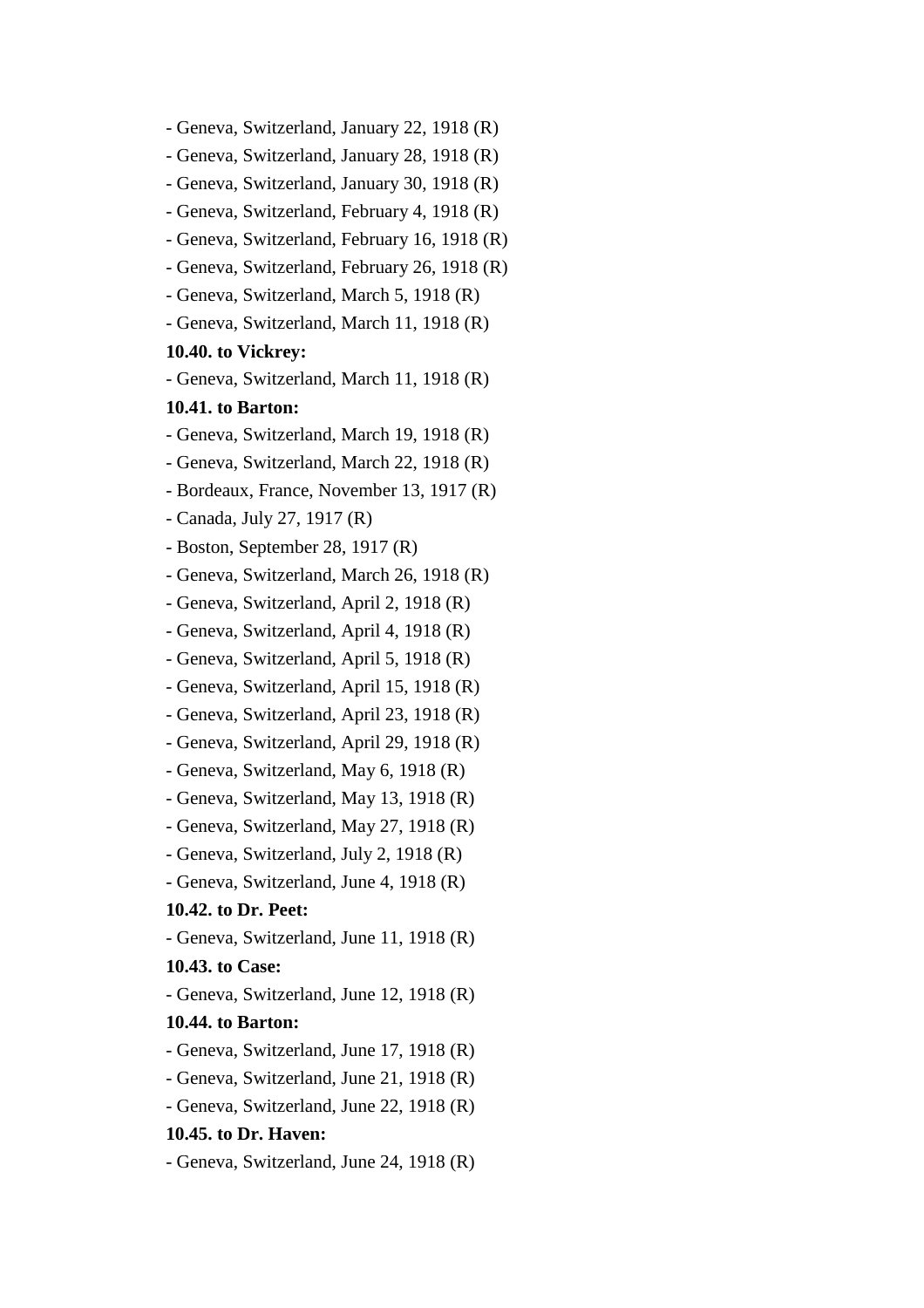#### **10.46. to Barton:**

- Geneva, Switzerland, July 1, 1918 (R)
- Geneva, Switzerland, July 6, 1918 (R)
- Geneva, Switzerland, July 15, 1918 (R)
- Geneva, Switzerland, July 22, 1918 (R)
- Geneva, Switzerland, July 23, 1918 (R)
- Geneva, Switzerland, July 30, 1918 (R)
- Geneva, Switzerland, August 12, 1918 (R)

### **10.47. to Case:**

- Geneva, Switzerland, August 27, 1918 (R)

#### **10.48. to Barton:**

- Geneva, Switzerland, September 2, 1918 (R)
- Geneva, Switzerland, September 6, 1918 (R)
- Geneva, Switzerland, September 10, 1918 (R)
- Geneva, Switzerland, September 16, 1918 (R)
- Geneva, Switzerland, September 23, 1918 (R)
- Geneva, Switzerland, September 30, 1918 (R)
- Geneva, Switzerland, October 7, 1918 (R)
- Geneva, Switzerland, October 14, 1918 (R)
- Geneva, Switzerland, November 5, 1918 (R)
- Geneva, Switzerland, November 11, 1918 (R)
- Geneva, Switzerland, November 23, 1918 (R)
- Geneva, Switzerland, December 2, 1918 (R)
- Geneva, Switzerland, December 6, 1918 (R)
- Geneva, Switzerland, December 24, 1918 (R)
- Geneva, Switzerland, January 28, 1919 (R)

#### **10.49. to Case:**

- Geneva, Switzerland, February 3, 1919 (R)
- Geneva, Switzerland, February 16, 1919 (R)
- Adana, May 14, 1919 (R)
- Adana, May 30, 1919 (R)
- Adana, June 10, 1919 (R)
- Adana, July 2, 1919 (R)

#### **10.50. to Bell:**

- Adana, July 3, 1919 (R)
- **10.51. to Case:**
- Adana, August 18, 1919 (R)
- **10.52. to Barton:**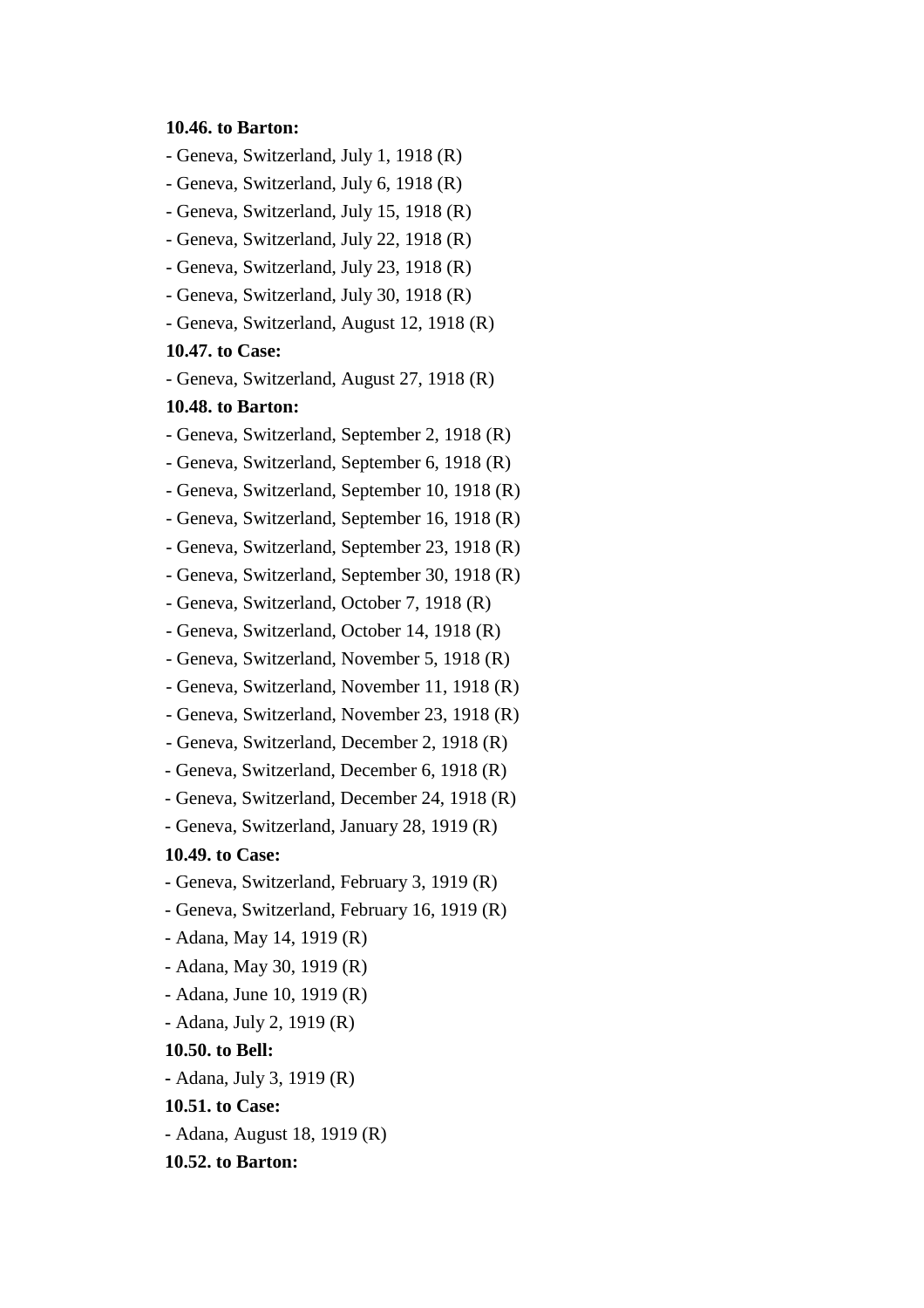- Adana, September 16, 1919 (R)
- Adana, October 13, 1919 (R)
- Adana, October 15, 1919 (R)
- Adana, November 21, 1919 (R)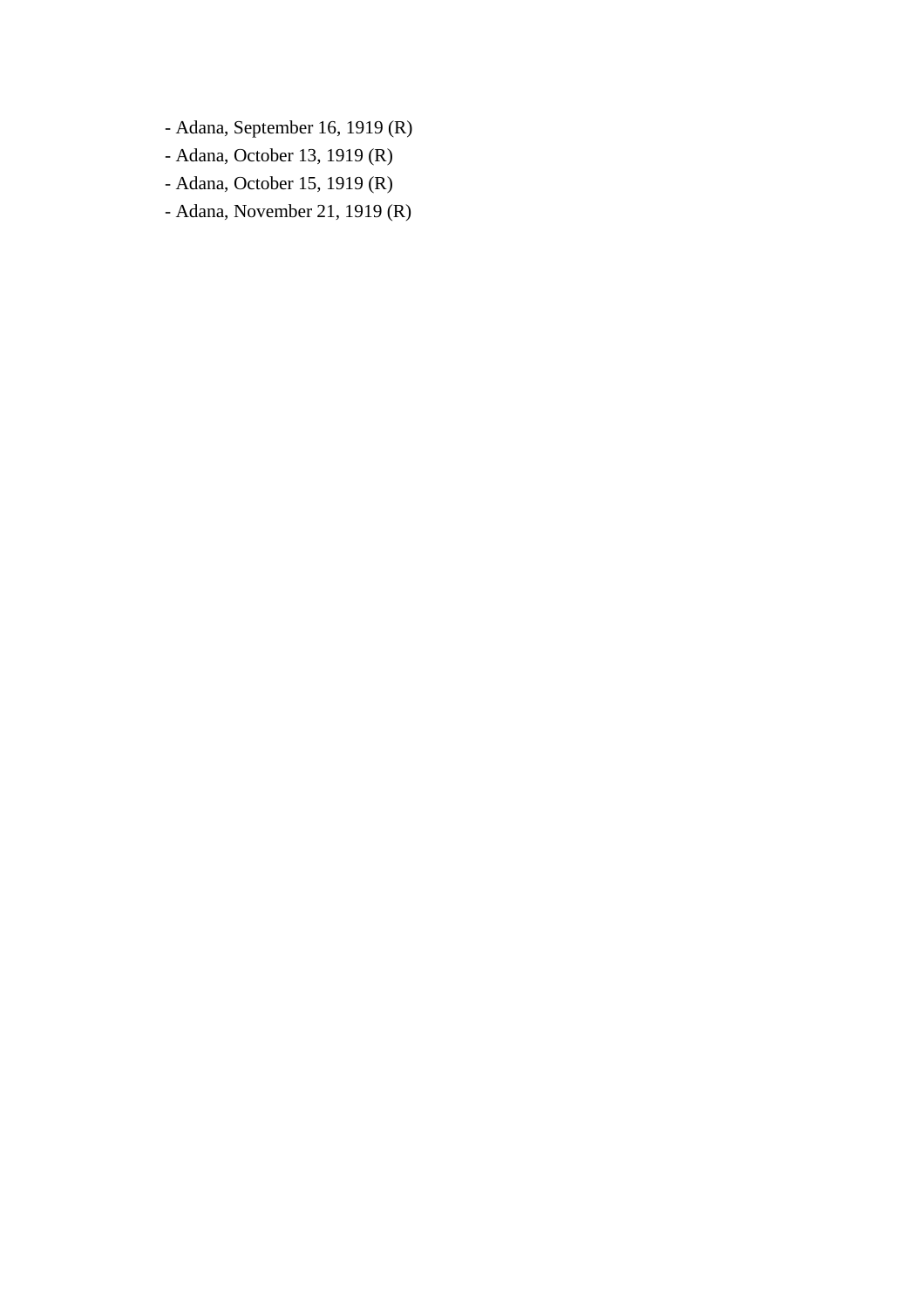Submitted by: Mariya Kiprovska Submitted to: Department of History Project term (month, year): March 2004

Bibliographical and physical information Document type: microfilm Reference no. **BV2410.A4 1984**, Reel **670** Degree of readability:  $R$  (e.g. readable – all of the letters are in very good condition)

> Papers of the American Board of Commissioners for Foreign Missions ABC 16: The Near East 1817-1919 Unit 5, Reel 670

> > 16. 9. 5. Central Turkey Mission Vol. 24 Central Turkey Mission 1910-1919 Letters: CHR – G

# **1) Letters from Thomas Christie:**

# **1.1. to Dr. Barton:**

- Steamer going East, near Messina, January 10, 1910
- Tarsus, February 25, 1910
- Tarsus, April 21, 1910
- Tarsus, June 6, 1910
- Tarsus, July 11, 1910
- Tarsus, August 9, 1910

### **1.2. to Mr. Peet:**

- Tarsus, March 2, 1911

#### **1.3. to Barton:**

- Tarsus, March 9, 1911
- Tarsus, April 10, 1911
- Tarsus, August 10, 1911

#### **1.4. to Mr. Peet:**

- Tarsus, October 27, 1911

#### **1.5. to Barton:**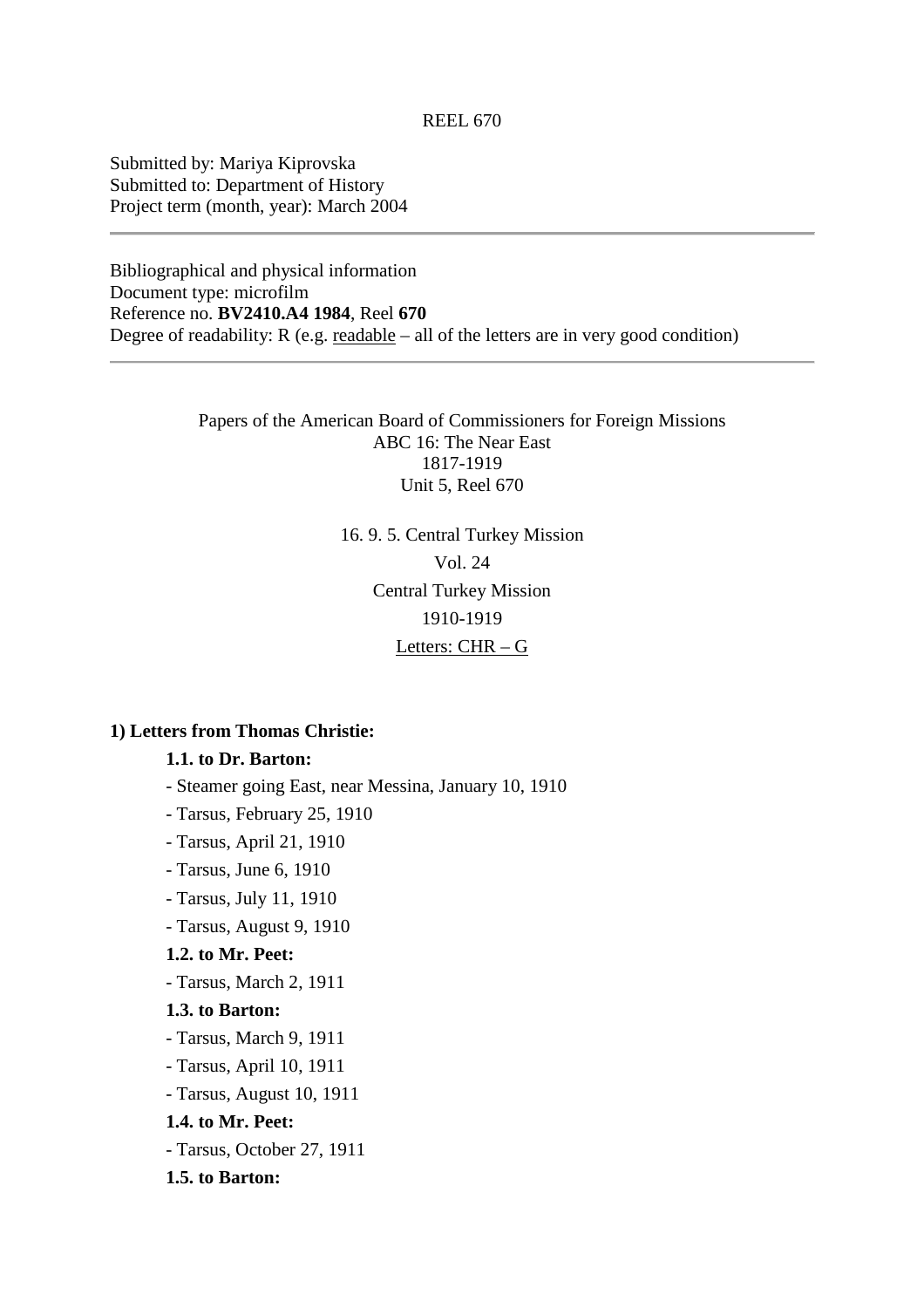- Tarsus, May 20, 1912
- Tarsus, July 20, 1912
- Tarsus, September 20, 1912
- Tarsus, November 15, 1912
- Tarsus, November 20, 1912
- Tarsus, December 2, 1912
- Tarsus, December 20, 1912
- Tarsus, March 4, 1913
- Tarsus, May 10, 1913
- Tarsus, May 20, 1915
- St. Cloud, Florida, November 1, 1915
- Palm Springs, California, December 21, 1917
- Arizona, February 7, 1916

### **1.6. to Mr. Bailiff:**

 **-** Palm Springs, California, January 1, 1918

# **1.7. to Mr. Peet:**

- Tarsus, September 13, 1919
- Tarsus, September 15, 1919

# **2) Letters from Mrs. J. H. Christie:**

### **2.1. to Dr. Barton:**

- **-** Tarsus, January 27, 1911
- Tarsus, June 5, 1911
- June 14, 1911
- Jamaica Plain, Massachusetts, September 8, 1911
- Massachusetts, September 20, 1911
- Tarsus, October 25, 1911
- Tarsus, November 14, 1911
- Tarsus, November 20, 1911
- Tarsus, December 18, 1911
- Tarsus, January 12, 1912
- Tarsus, January 23, 1912
- Tarsus, March 6, 1912
- Tarsus, April 24, 1912
- Tarsus, May 21, 1912
- Tarsus, May 10, 1912
- Namroun, near Tarsus, July 25, 1912
- Namroun, near Tarsus, July 17, 1912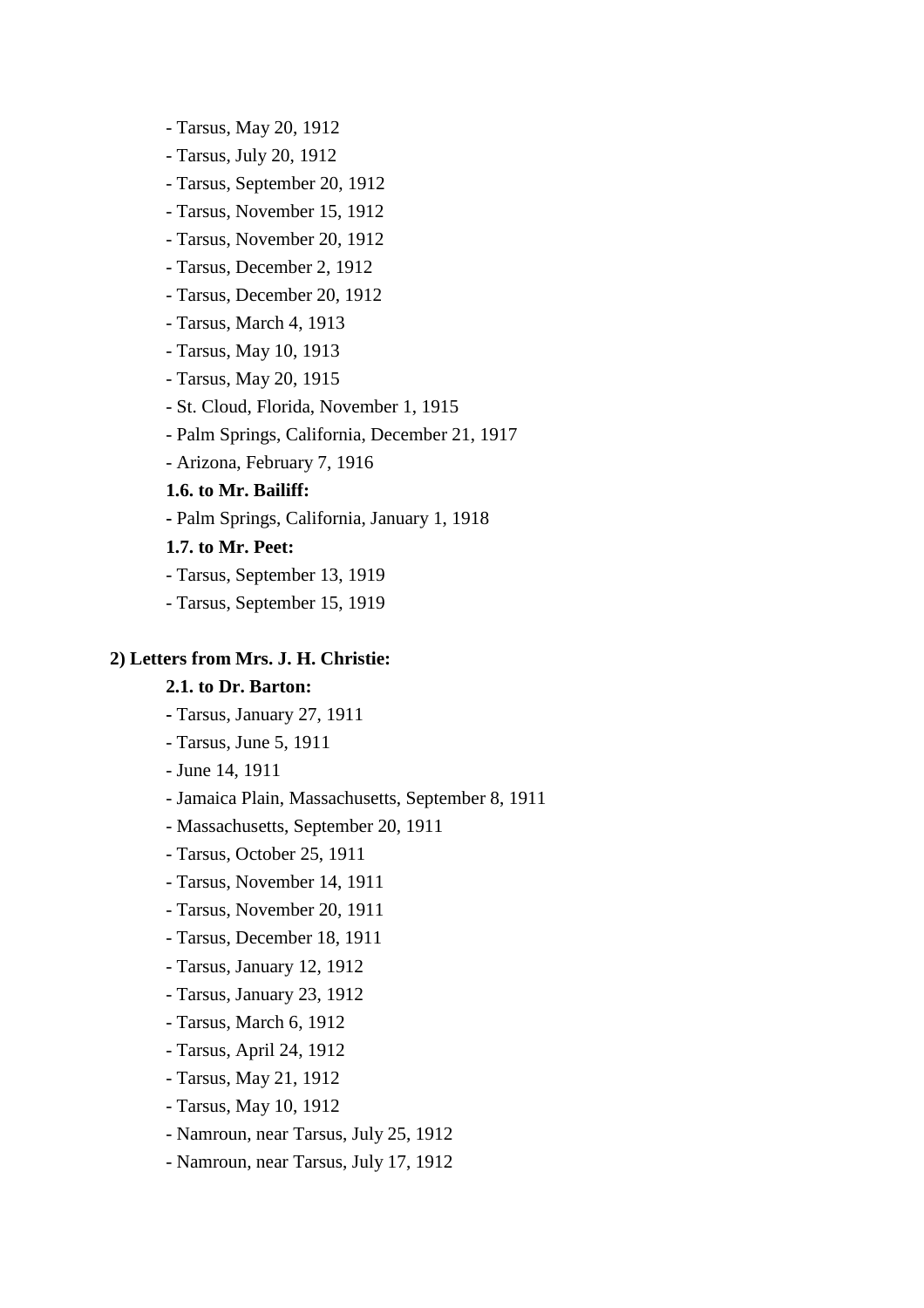- Namroun, near Tarsus, July 27, 1912
- Namroun, near Tarsus, July 30, 1912
- Tarsus, October 31, 1912
- Tarsus, November 14, 1912
- Tarsus, November 29, 1912
- Tarsus, January 27, 1913
- Tarsus, February 10, 1913
- Tarsus, March 7, 1913
- Tarsus, March 24, 1913
- Tarsus, March 31, 1913
- Tarsus, April 6, 1913
- Tarsus, May 21, 1913
- Tarsus, October 28, 1913
- Tarsus, November 1, 1913

### **2.2. to Mr. Bell:**

- Tarsus, December 29, 1913

# **2.3. to Barton:**

- Tarsus, January 15, 1914
- Tarsus, February 24, 1914
- Tarsus, May 16, 1914
- Tarsus, April 5, 1915
- Tarsus, February 27, 1914
- Tarsus, July 20, 1915
- Tarsus, October 30, 1915

#### **2.4. to her daughter Mary:**

- Tarsus, April 4, 1917

# **2.5. to the Secretaries of the A.B.C.F.M.:**

- Tarsus, June 5, 1919
- Tarsus, August 15, 1919
- Constantinople, October 31, 1919

# **3) Letters from Edith Cold:**

# **3.1. to Barton:**

- Hadjin, February 1, 1911
- Adana, November 24, 1914
- Adana, January 14, 1915
- Adana, February 6, 1915

# **3.2. to Mr. Lee:**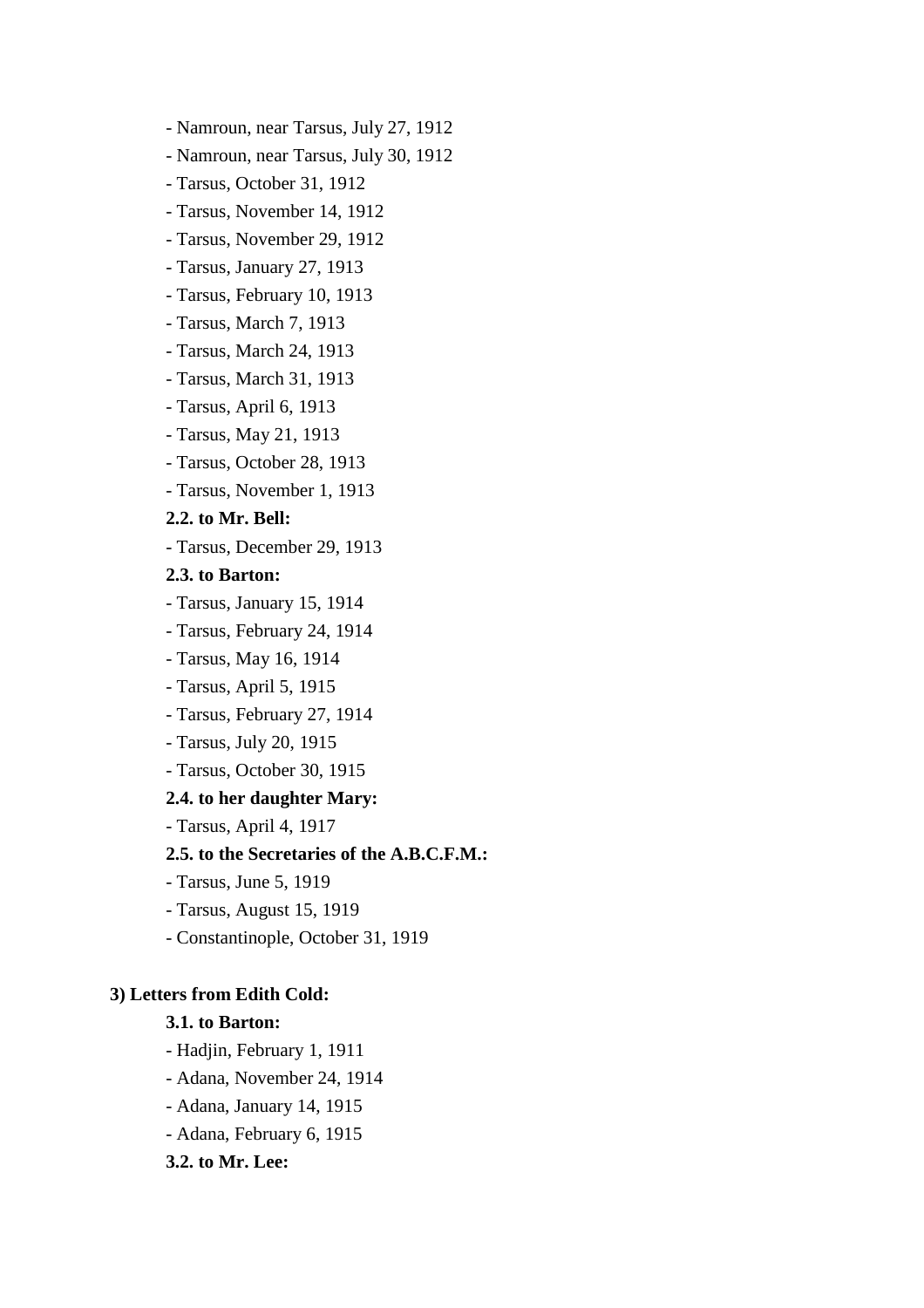- Hadjin, June 12, 1915

### **3.3. Statements by Miss Cold:**

- Hadjin, December 16, 1915: "Exile of the Armenian People of Hadjin and Vicinity"

- Hadjin, December 17, 1915: "Some isolated cases by Miss Cold of Hadjin"

- Hadjin, December 15, 1915: "The Hadjin situation"

# **3.4. to Bell:**

- Lakewood, January 31, 1916

- Ann-Arbor, Michigan, January 27, 1917

# **3.5. to Barton:**

- Ann-Arbor, Michigan, May 30, 1917
- Honolulu, January 24, 1918
- Chicago, April 20, 1918
- Oberlin, April 29, 1918
- Oberlin, June 25, 1918

# **3.6. to Bell:**

- Ann-Arbor, February 25, 1917

# **3.7. to Barton:**

- Honolulu, March 18, 1918
- Chicago, October 28, 1918

#### **3.8. to Mr. Case:**

- Chicago, December 12, 1918

#### **3.9. to Bell:**

- Hadjin, December 16, 1918

# **4) Letters from Harriet J. Fischer:**

### **4.1. to Barton:**

- Wheaton, Illinois, March 2, 1918

### **5) Letters from Lucile Foreman:**

#### **5.1. to Mr. Bell:**

- Ourfa, April 7, 1910
- Turkey, August 30, 1913

# **5.2. to Miss Lamson:**

- Aintab, December 27, 1915
- Aintab, May 26, 1916
- Aintab, June 23, 1916
- Aintab, September 6, 1916
- Aintab, September 26, 1916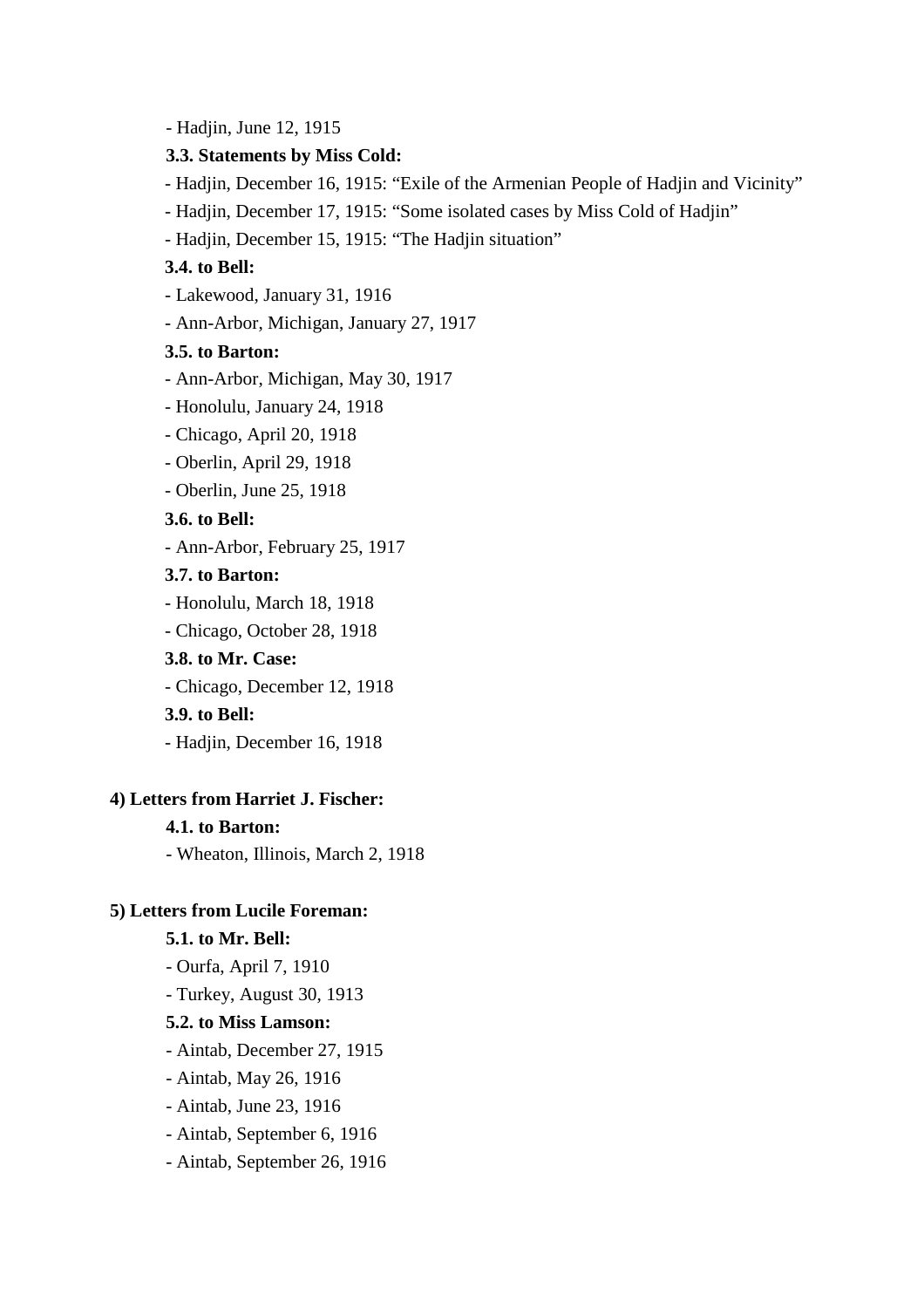### **5.3. to Barton:**

- Germantown, Philadelphia, January 12, 1918

- Germantown, Philadelphia, January 26, 1918

- Germantown, Philadelphia, October 16, 1918

- Germantown, Philadelphia, October 25, 1918

- Aintab, April 30, 1912

# **6) Letters from Luther Fowl:**

# **6.1. to Barton:**

- Aintab, October 7, 1913

- Constantinople, October 17, 1912

- Beirut, November 18, 1913

### **6.2. to Bell:**

- Aintab, December 8, 1913

- Aintab, December 30, 1913

# **6.3. to Barton:**

- Aintab, January 3, 1913
- Aintab, February 17, 1914
- Aintab, February 19, 1914
- Aintab, February 21, 1914
- Aintab, March 17, 1914
- Aintab, March 26, 1914
- Aintab, May 3, 1914

# **7) Letters from M. W. Frearson:**

# **7.1. to Mr. Camp:**

- Alexandria, April 18, 1915

- Miss Frearson's Experience and Observations in Turkey

# **7.2. to Barton:**

- Alexandria, May 24, 1915

# **8) Letters from Harold J. Gardner:**

### **8.1. to Bell:**

- Hadjin, February 17, 1910

- Hadjin, February 21, 1910

# **8.2. to Barton:**

- Hadjin, July 13, 1910

- Hadjin, November 22, 1910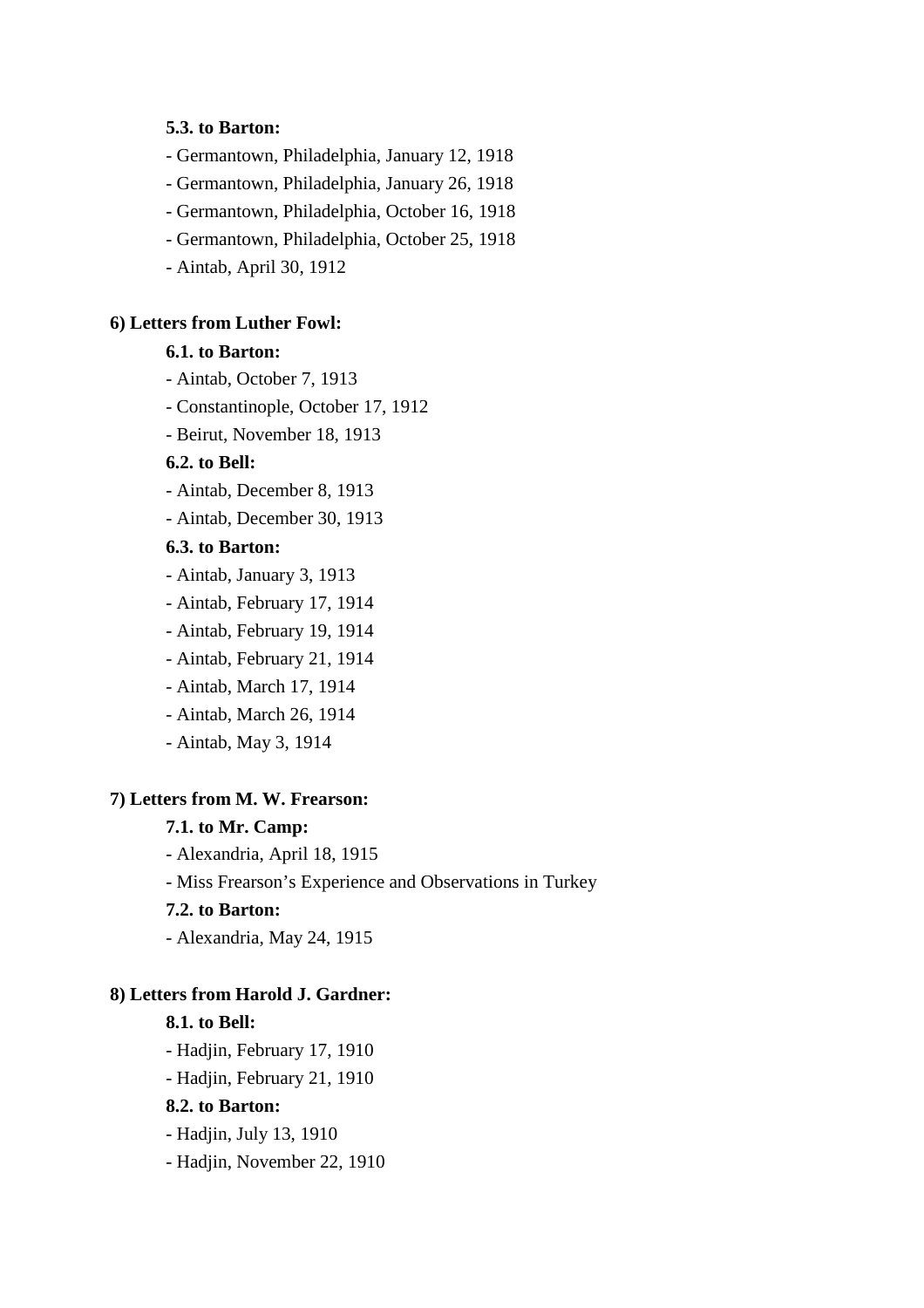**8.3. to Bell:** - Hadjin, November 22, 1910 **8.4. to Barton:** - Hadjin, December 16, 1910 - Hadjin, April 26, 1910 **8.5. to Prof. Merriam:** - Hadjin, May 12, 1911 **8.6. to Barton:** - Hadjin, June 6, 1911 - Hadjin, June 7, 1911 - Hadjin, July 19, 1911 - Hadjin, August 5, 1911 Hadjin, September 2, 1911 **8.7. to Bell:** - Hadjin, December 2, 1911 **8.8. to Barton:** - Hadjin, January 23, 1912 - Hadjin, March 23, 1912 - Hadjin, April 16, 1912 - Hadjin, September 23, 1912 - Hadjin, October 4, 1912 **8.9. to Bell:** - Hadjin, November 25, 1911 **8.10. to Barton: -** Marash, August 1, 1912 **9) Letters from Mrs. H. J. Gardner: 9.1. to Barton:** - Adana, November 18, 1912 **9.2. to Chambers:** - Adana, November 27, 1912 **9.3. to Barton: -** Adana, December 2, 1912 - New Haven, Connecticut, January 9, 1913 - New Haven, Connecticut, February 5, 1913

- New Haven, Connecticut, March 14, 1913

- West Willington, Connecticut, March 31, 1913

**9.4. to Bell:**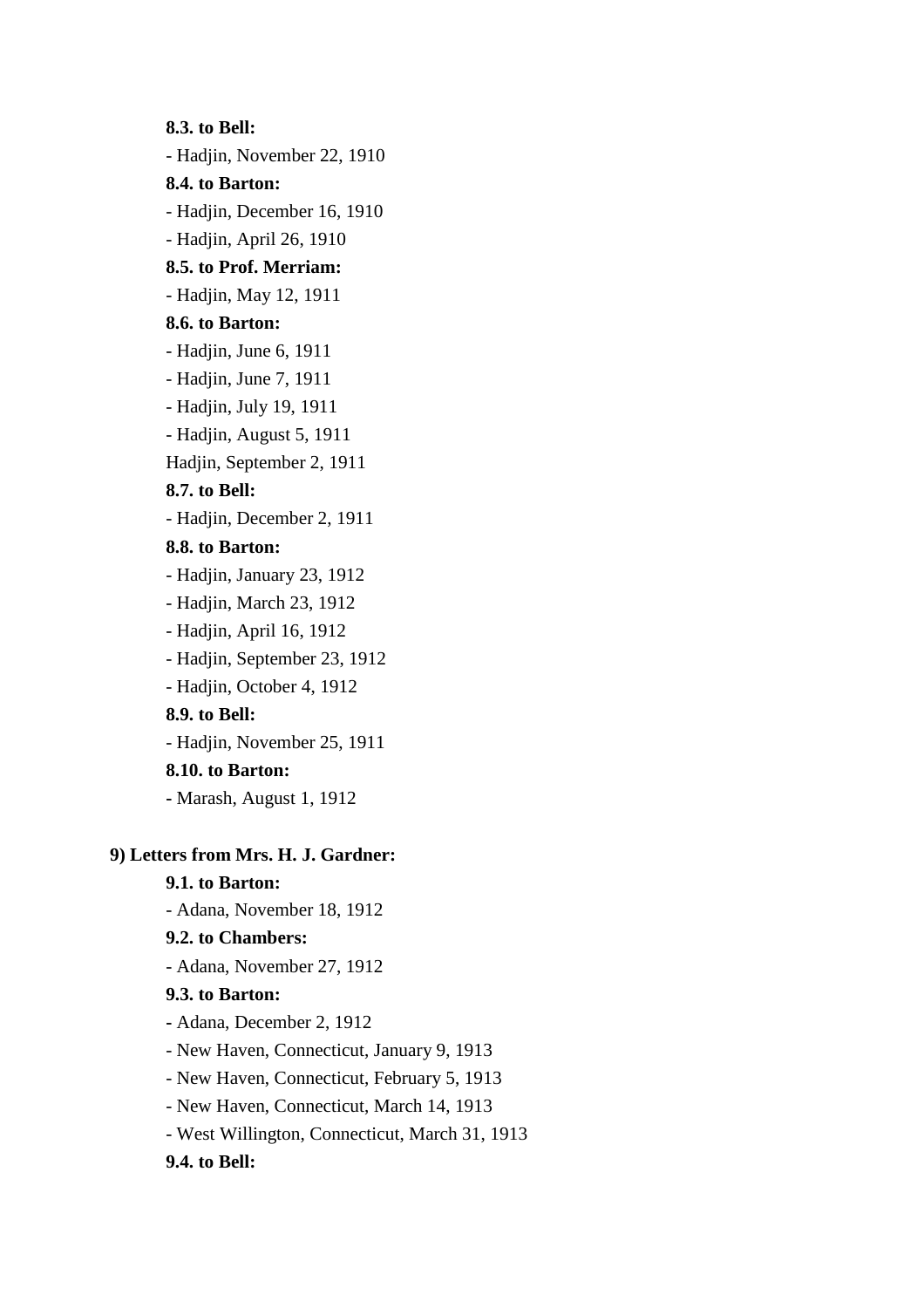- West Willington, Connecticut, April 15, 1913

**9.5. to Barton:**

- May 4, 1913

# **9.6. to Bell:**

- Chicago, May 21, 1913

- Chicago, July 6, 1913

# **9.7. to Barton:**

 **-** Chicago, August 5, 1913

# **10) Letters from Fred Feld Goodsell:**

# **10.1. to Bell:**

- Aintab, January 3, 1910

- Aintab, February 24, 1910

# **10.2. to Daniels:**

- Aintab, April 29, 1910

# **10.3. to Barton:**

- Aintab, July 5, 1910

- Aintab, February 15, 1910
- Aintab, July 13, 1910
- Aintab, July 30, 1910
- Marash, August 23, 1910

# **10.4. to Bell:**

- Marash, August 18, 1910

### **10.5. to Barton:**

- Aintab, October 6, 1910
- Aintab, October 21, 1910
- Aintab, January 7, 1911
- Marash, February 3, 1911
- Marash, February 27, 1911
- Marash, March 6, 1911
- Aintab, March 14, 1911
- Aintab, March 29, 1911
- Aintab, April 28, 1911
- Marash, May 8, 1911
- Marash, June 5, 1911
- Marash, June 7, 1911
- Marash, June 16, 1911
- Marash, July 3, 1911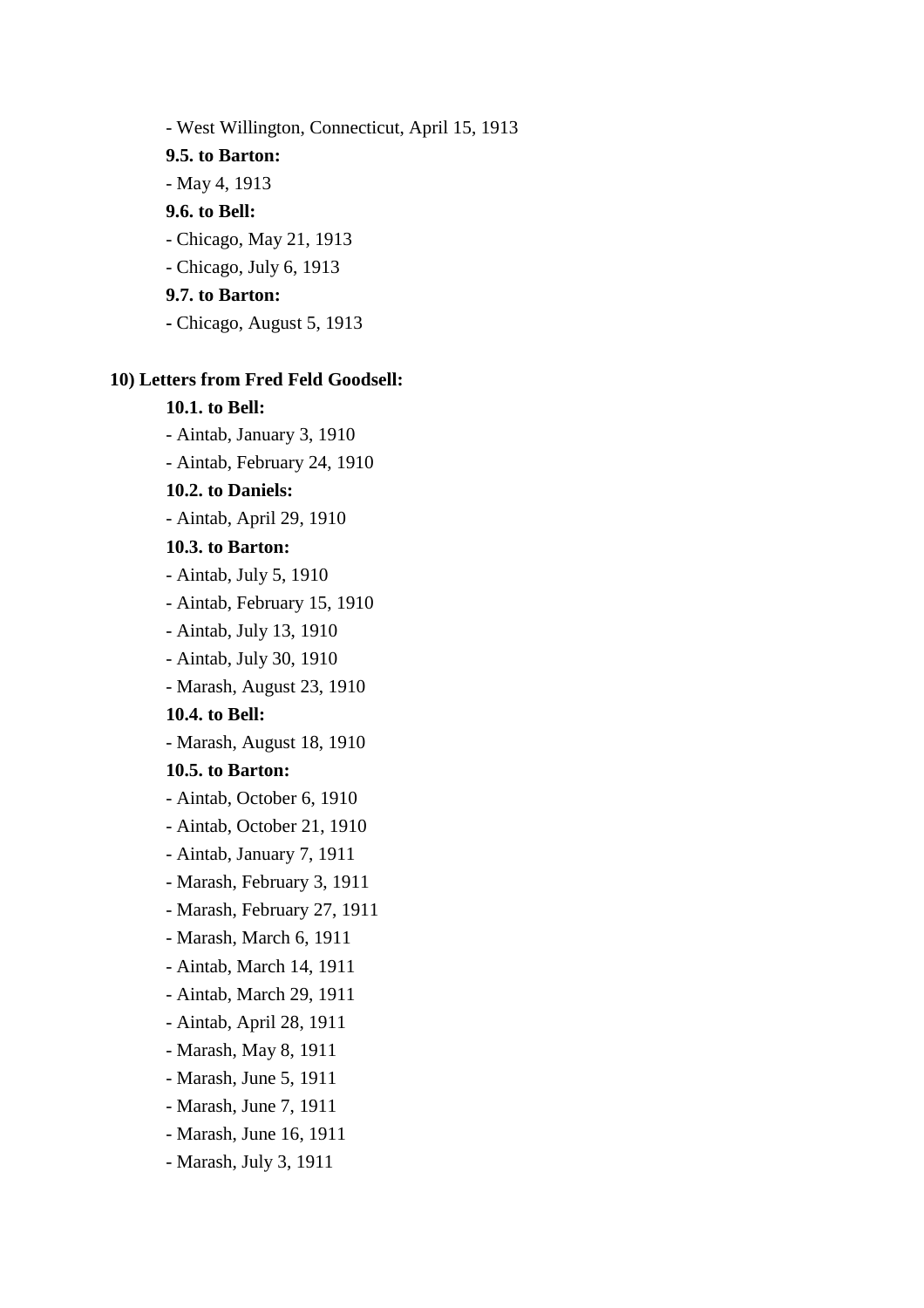- Marash, July 6, 1911
- Marash, July 12, 1911
- Marash, July 15, 1911
- Marash, July 26, 1911
- Marash, August 5, 1911
- Marash, August 11, 1911
- Marash, August 25, 1911
- Marash, September 13, 1911
- Marash, September 25, 1911
- Marash, September 29, 1911
- Marash, October 3, 1911
- Marash, October 6, 1911

### **10.6. to Bell:**

- Marash, October 23, 1911
- Marash, October 27, 1911
- Marash, December 6, 1911
- Marash, December 14, 1911

# **10.7. to Barton:**

- Marash, January 15, 1912
- Marash, January 22, 1912
- Marash, February 7, 1912

#### **10.8. to Bell:**

- Marash, February 29, 1912

#### **10.9. to Barton:**

- Marash, March 11, 1912
- Marash, April 5, 1912

#### **10.10. to Bell:**

 **-** Marash, May 24, 1912

# **10.11. to Barton:**

- Marash, June 6, 1912
- Marash, July 8, 1912
- Marash, July 13, 1912
- Marash, September 19, 1912
- Marash, October 1, 1912
- Marash, October 15, 1912
- Marash, December 15, 1912
- Marash, January 3, 1913
- Marash, January 10, 1913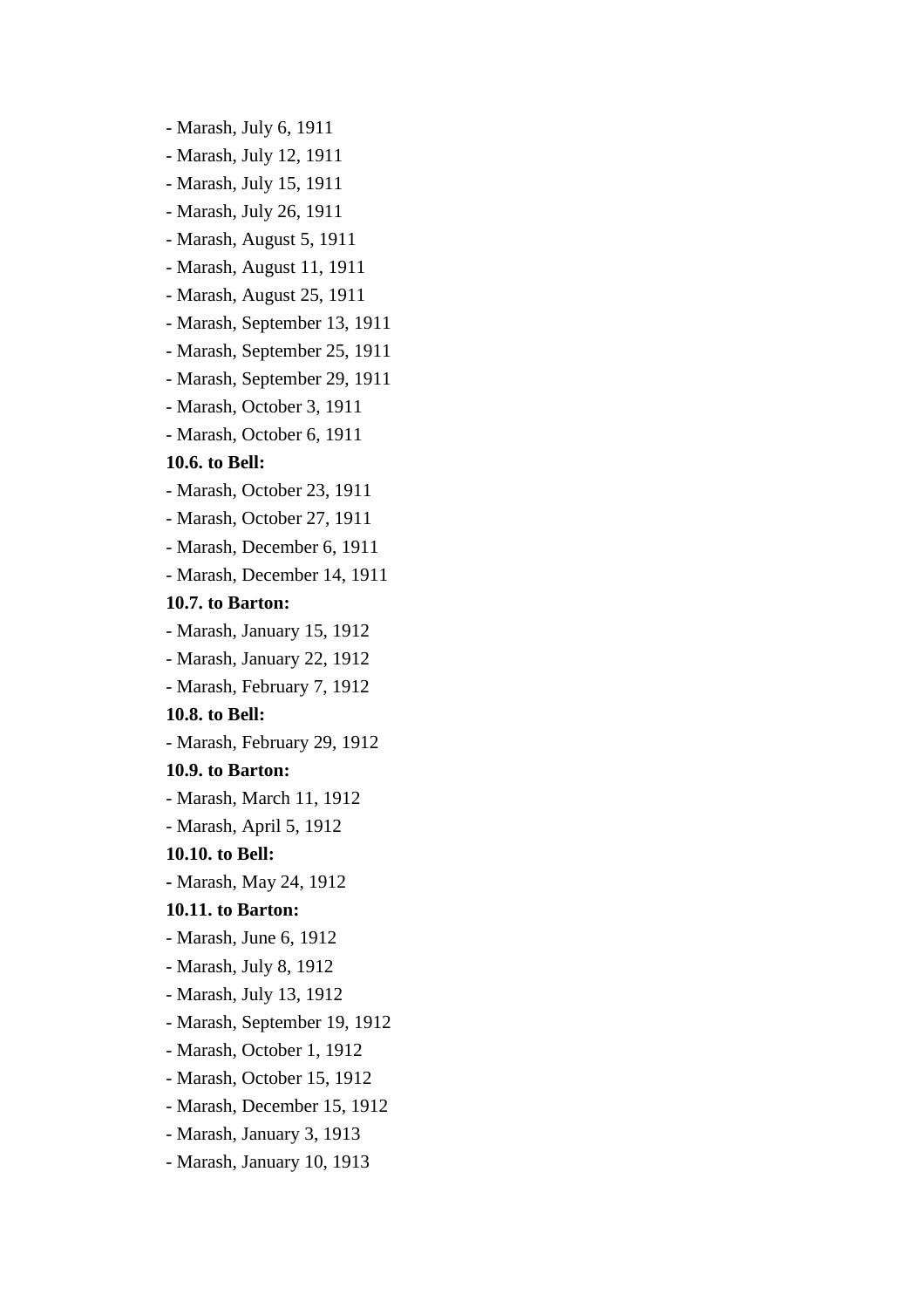**10.12. to Bell:**

- Marash, February 1, 1913
- Marash, February 18, 1913
- Marash, March 7, 1913

# **10.13. to Barton:**

- Marash, March 13, 1913
- Marash, April 2, 1913
- Marash, April 9, 1913
- Marash, May 8, 1913
- Marash, June 12, 1913
- Marash, July 14, 1913
- Marash, August 9, 1913
- Marash, August 13, 1913
- Marash, August 23, 1913
- Marash, September 6, 1913
- Marash, December 17, 1913
- Marash, February 21, 1914
- Marash, March 7, 1914
- Marash, March 26, 1914
- Marash, April 1, 1914

# **10.14. to Bell:**

- Marash, May 11, 1914
- Marash, June 17, 1914

### **10.15. to Barton:**

- Marash, July 29, 1914

### **10.16. to Bell:**

- Berkeley, California, December 10, 1914
- January 1, 1915
- Berkeley, California, January 30, 1915
- Berkeley, California, March 5, 1915
- Berkeley, California, March 8, 1915
- Berkeley, California, March 15, 1915
- Berkeley, California, March 25, 1915
- Berkeley, California, June 22, 1915
- Berkeley, California, July 15, 1915
- Berkeley, California, August 26, 1915
- Chicago, November 3, 1915
- Berkeley, California, February 11, 1916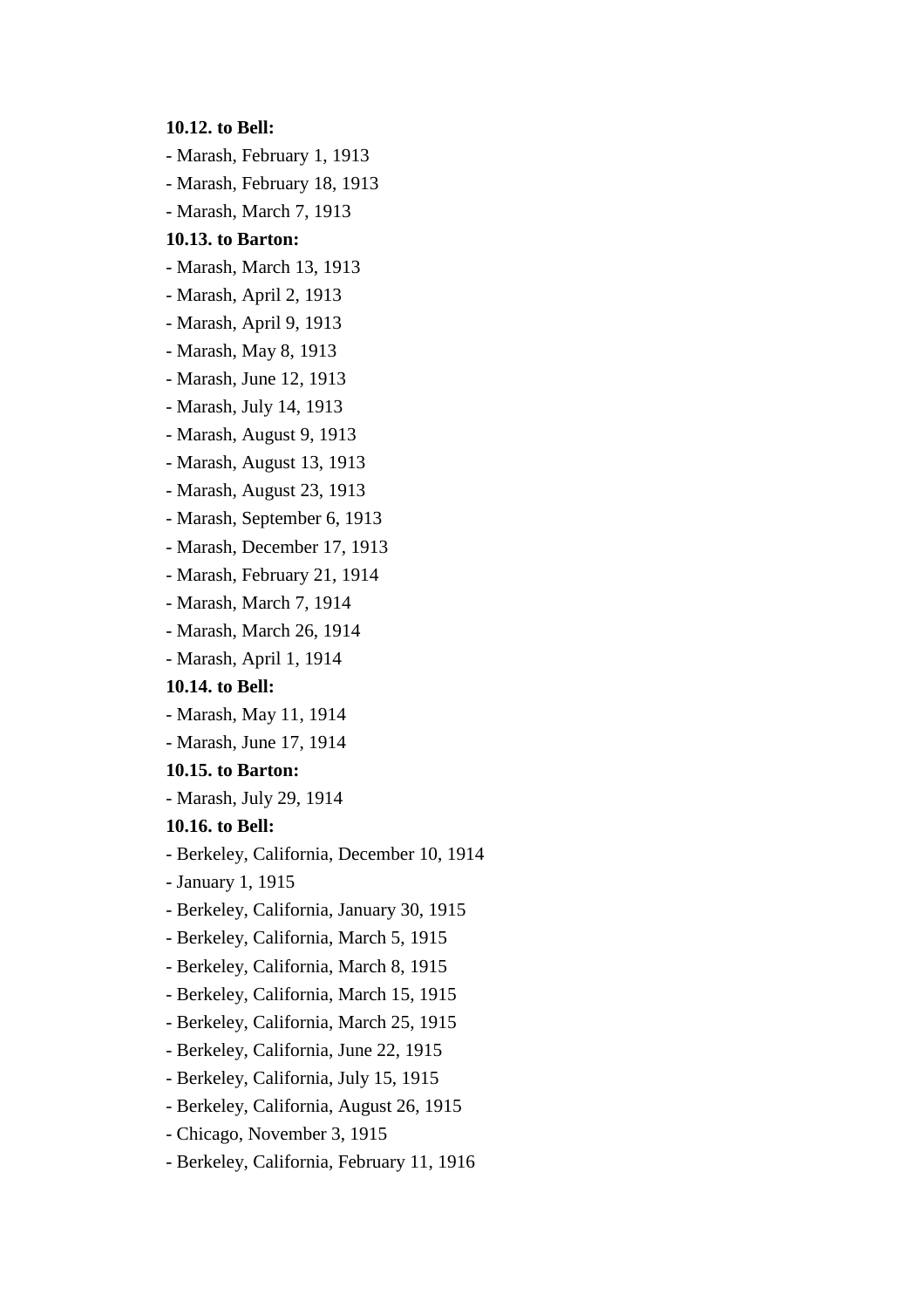- Berkeley, California, July 29, 1916 **10.17. to Barton:** - New York, September 4, 1916 **10.18. to Bell:** - Stockholm, September 22, 1916 - Moscow, February 23, 1917 **10.19. to Barton:** - June 8, 1917 - Berkeley, California, November 22, 1917 - Berkeley, California, January 14, 1918 - Berkeley, California, February 8, 1918 **10.20. to Bell:** - Berkeley, California, December 23, 1918 - Berkeley, California, April 14, 1919 - Berkeley, California, May 29, 1919 - Worcester, September 22, 1919 - Constantinople, December 1, 1919

### **11) Letters from Mrs. F. F. Goodsell:**

# **11.1. to Barton:**

- Marash, October 7, 1913

# **11.2. to Bell:**

- Berkeley, September 7, 1914

- Berkeley, November 15, 1916

# **11.3. to Case:**

- Berkeley, April 28, 1917

### **11.4. to Barton:**

- Berkeley, September 13, 1917

- Berkeley, March 16, 1918

### **12) Letters from Annie Gordon:**

### **12.1. to Barton:**

- Marash, April 29, 1911

- December 31, 1918

### **13) Letters from George S. Gracey:**

### **13.1. to Barton:**

- Belfast, January 3, 1916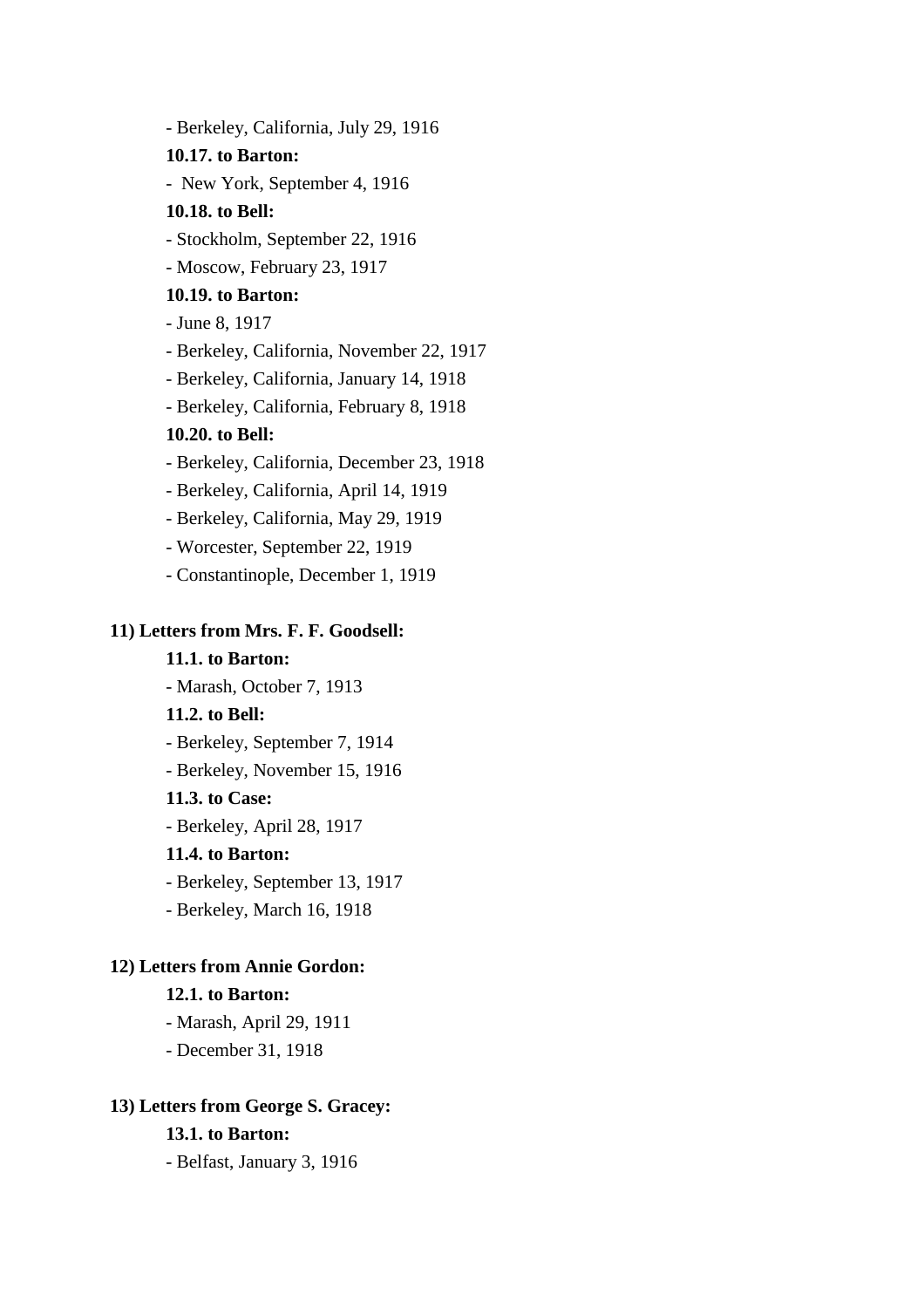- Stockholm, January 9, 1916 - Caucasus, February 22, 1916 **13.2. to Bell:** - Caucasus, March 11, 1916 - Van, May 18, 1916 **13.3. to Barton:** - September 2, 1916 - Belfast, November 14, 1916 - Belfast, November 10, 1916 - Belfast, November 21, 1916 - Belfast, December 1, 1916 **13.4. to Bell:** - Russia, February 7, 1917 **13.5. to Barton:** - Russia, November 30, 1917 - Tiflis, February 12, 1918 - London, June 10, 1919

### **14) Letters from Mrs. G. S. Gracey:**

### **14.1. to Mr. Case:**

- Belfast, March 24, 1919
- Belfast, May 8, 1919
- Belfast, April 3, 1919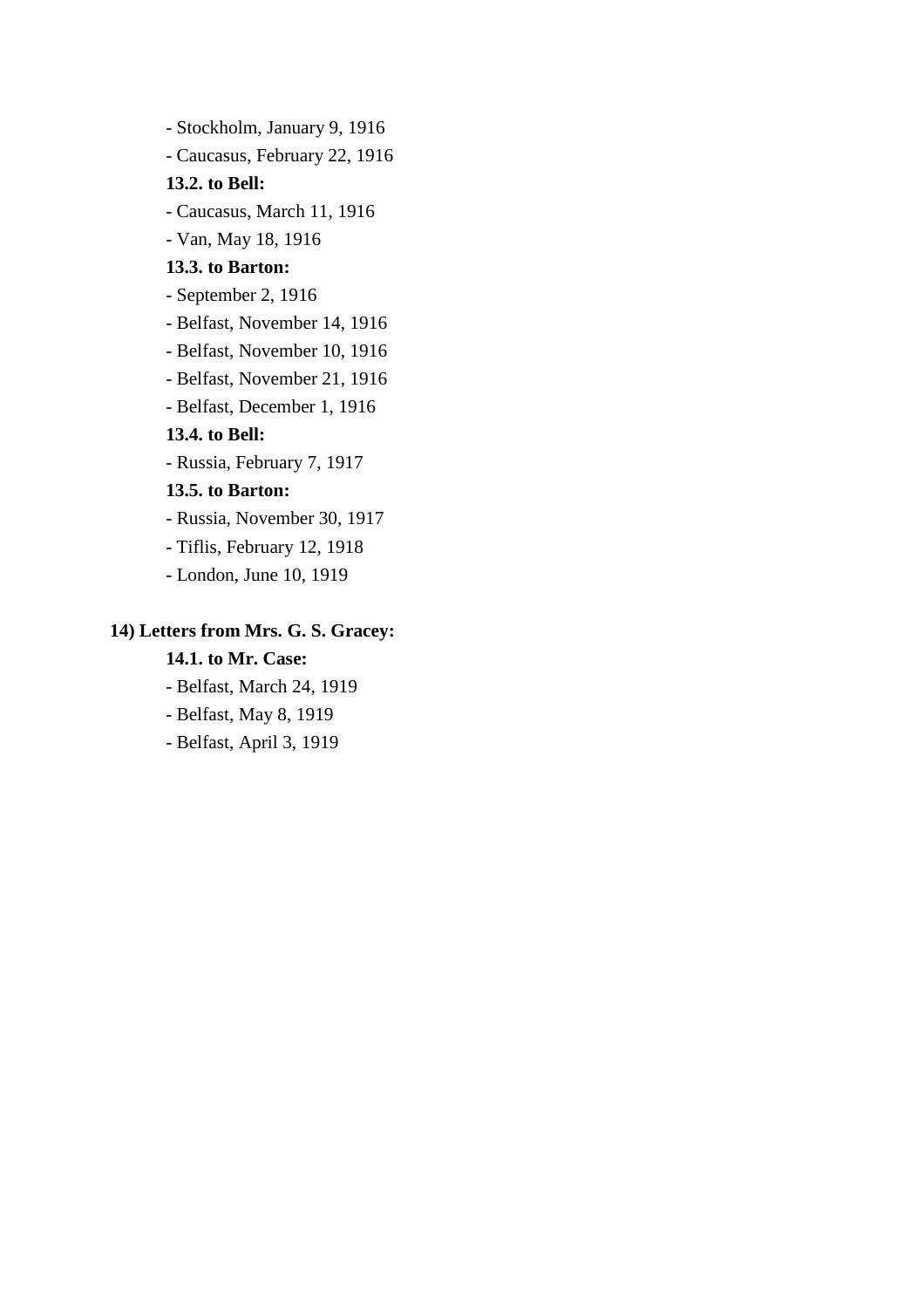Submitted by: Mariya Kiprovska Submitted to: Department of History Project term (month, year): April 2004

Bibliographical and physical information Document type: microfilm Reference no. **BV2410.A4 1984**, Reel **671** Degree of readability:  $R$  (e.g. readable – all of the letters are in very good condition)

> Papers of the American Board of Commissioners for Foreign Missions ABC 16: The Near East 1817-1919 Unit 5, Reel 671

# 16. 9. 5. Central Turkey Mission Vol. 25 Central Turkey Mission 1910-1919 Letters: H – M

**1) Letters from Cyril Haas (R):**

 **- to Dr. Barton,** Chateau, France: October, 1910;

- **to Dr. Barton,** Constantinople, Pera: February 9, 1911;

- **to Dr. Barton,** Adana: August 5, 1912;

- **to Dr. Barton,** Adana: December;

- **to Dr. Barton,** Adana: January 20, 1914;

- **to Dr. Barton,** Adana: October 1, 1915;

- **to Dr. Barton,** Adana: October 9, 1915;

- **to Mr. Bell,** Marseille, France: June 4, 1919;

- **to Mr. Bell,** Oberline, Ohio: August 4, 1919;

- **to Dr. Barton,** Ann Arbor, Michigan: October 10, 1919;

- **to Dr. Barton,** Ann Arbor, Michigan: November 6, 1919;

- **to Dr. Barton,** Ann Arbor, Michigan: November 28, 1919;

- **to Mr. Bell,** December 13, 1919;

### **2) Letters from Mrs. C. H. Haas (HR):**

 **- to Dr. Barton,** December 7, 1915;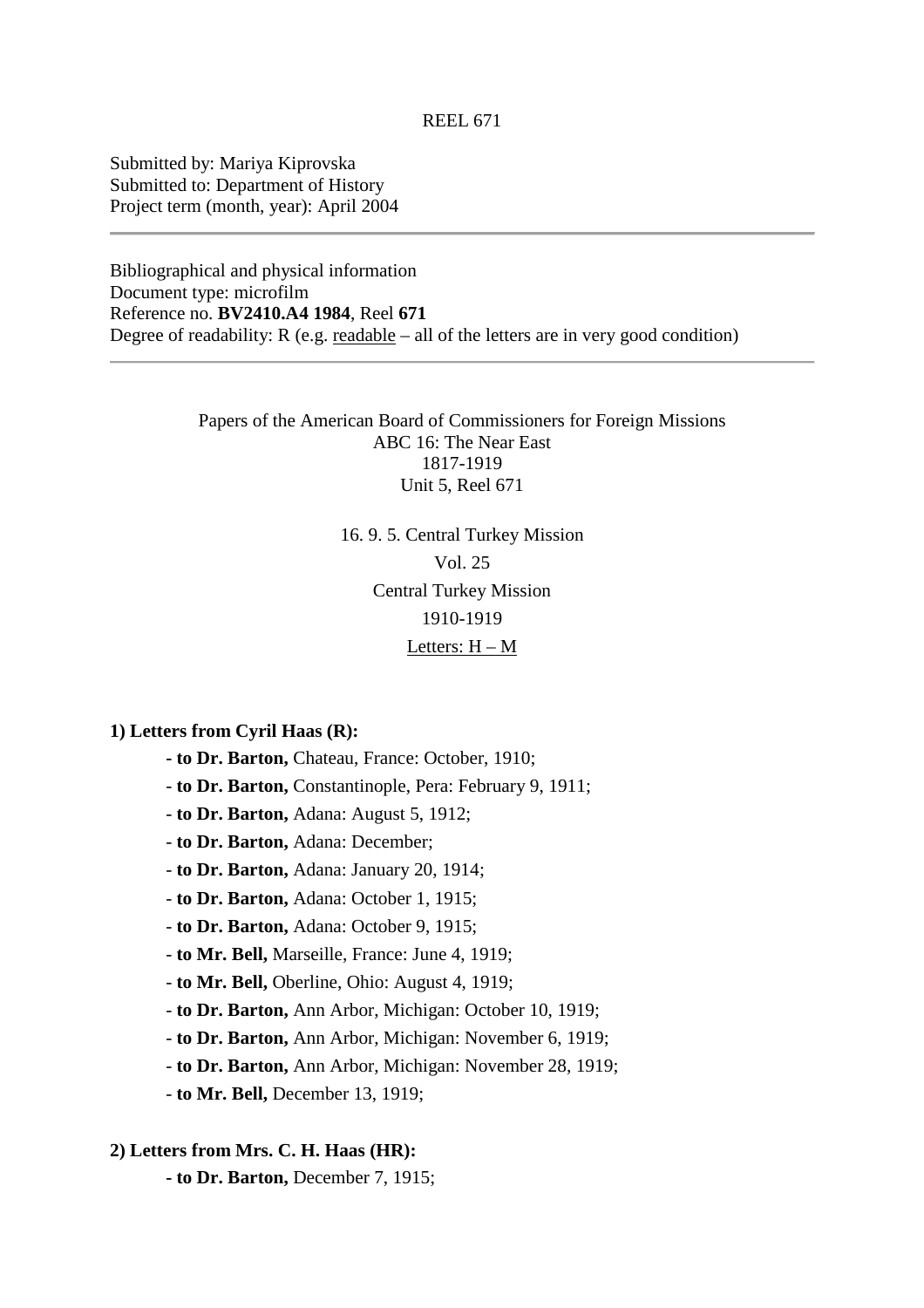- **- to Dr. Barton,** Oberlin, Ohio: December 21, 1917;
- **to Dr. Barton,** Konnarock: March 30, 1916;
- **to Dr. Barton,** Oberlin, Ohio: July 15, 1918;
- **to Mr. Bell,** Oberlin, Ohio: August 15, 1918;
- **to Dr. Barton,** Oberlin, Ohio: August 15, 1918;
- **to Dr. Barton,** Oberlin, Ohio: November 7, 1918;
- **to Mr. Bell,** Oberlin, Ohio: December 9, 1918;
- **to Mr. Bell,** Oberlin, Ohio: March 26, 1919;
- **to Mr. Bell,** Oberlin, Ohio: May 10, 1919;
- **to Mr. Bell,** Oberlin, Ohio: June 2, 1919;
- **to Mr. Bell,** Comvay, South Carolina: June 12, 1919;
- **to Mr. Case**: June 23, 1919.

#### **3) Letters from Caroline F. Hamilton (R):**

- **to Barton,** Aintab: May 7, 1911;
- **to Barton,** Marash: July 6, 1911;
- **to Mr. Bell,** Aintab: December 27, 1911;
- **to Barton,** Aintab: October 5, 1911;
- **to Barton,** Marash: March 9, 1912;
- **to Barton,** Marash: March 6, 1912;
- **to Barton,** Marash: April 9, 1914;
- **to Barton,** Marash: May 15, 1914;

#### **4) Letters from Bessie M. Hardy (R):**

- **to Barton,** Marash: December 10, 1913;
- **to Barton,** Marash: April 10, 1914;
- **to her family,** Marash: July 1, 1916;
- **to her family,** Marash: July 15, 1916;

### **5) Letters from Ralph C. Hill (R):**

- **to Mr. Bell,** Aintab: October 28, 1913;
- **to Mr. Bell,** Aintab: March 31, 1914;

### **6) Letters from Darwin A. Leavitt (R):**

- **to Barton,** Marash: December 9, 1910;
- **to Barton,** Marash: December 15, 1910;
- **to Mr. Bell,** May 18, 1911;
- **to Barton,** Battle Cruk, Michigan: June 26, 1911;
- **to Barton,** Battle Cruk, Michigan: June 26, 1911;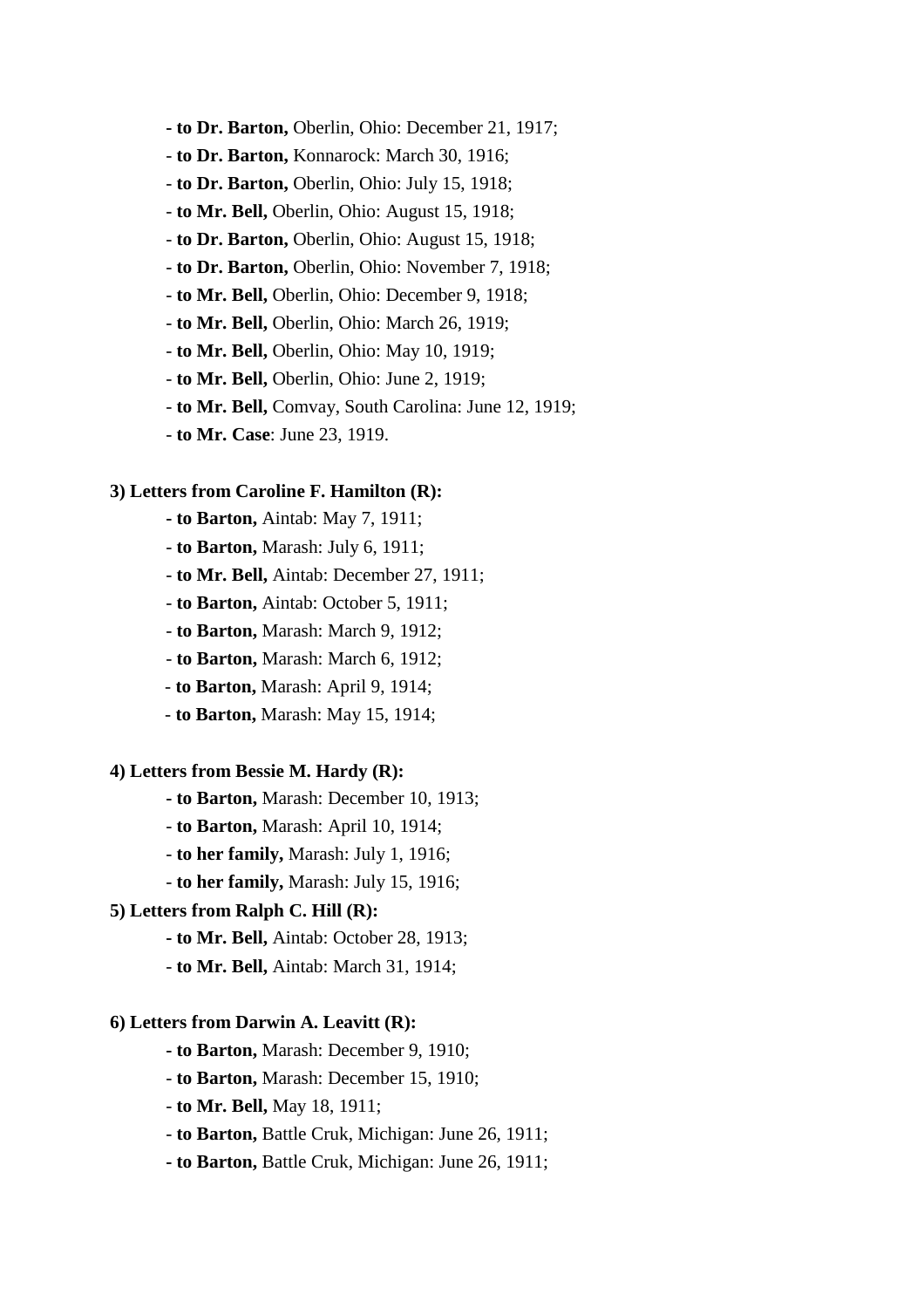### **7) Letters from L. O. Lee (R):**

- **to Barton,** Marash: April 1, 1908;
- **to Mr. Bell,** Galesburg, Illinois: February 28, 1910;
- **to Mr. Bell,** Galesburg, Illinois: June 3, 1910;
- **to Mr. Bell,** Galesburg, Illinois: July 16, 1910;
- **to Mr. Bell,** Galesburg, Illinois: July 22, 1910;
- **to Mr. Barton,** Galesburg, Illinois: July 23, 1910;
- **to Mr. Barton,** Galesburg, Illinois: July 27, 1910;
- **to Mr. Bell,** Galesburg, Illinois: July 30, 1910;
- **to Barton,** Frankfort, Michigan: August 11, 1910;
- **to Barton,** Frankfort, Michigan: September 2, 1910;
- **to Barton,** Galesburg, Illinois: September 14, 1910;
- **to Barton,** Nashville, Tennessee: September 29, 1910;
- **to Barton,** Nashville, Tennessee: January 9, 1911;
- **to Barton,** Nashville, Tennessee: April 14, 1911;
- **to Bell,** Frankfort, Michigan: June 27, 1911;
- **to Barton,** Frankfort, Michigan: July 18, 1911;

### **8) Letters from Eula G. Lee (R):**

- **to Mr. MacCallum,** Nashville, Tennessee: March 4, 1911;
- **to Bell,** Frankfort, Michigan: August 6, 1911;
- **to Barton,** Nashville, Tennessee: April 24, 1911;

### **9) Letters from H. H. Leslie (R):**

- **to Barton,** Aintab: November 28, 1911;
- **to Bell,** Marash: February 1, 1912;
- **to Bell,** Ourfa: May 24, 1912;
- **to Barton,** Ourfa: July 22, 1912;
- **to Barton,** Ourfa: October 7, 1912;
- **to Barton,** Ourfa: December 7, 1912;
- **to Barton,** Ourfa: January 29, 1912;
- **to Bell,** Ourfa: March 3, 1913;
- **to Barton,** Ourfa: March 6, 1913;
- **to Bell,** Ourfa: June 9, 1913;
- **to Barton,** Cleveland, Ohio: August 30, 1913;
- **to Barton,** Northport, Michigan: September 8, 1913;
- **to Bell,** Northport, Michigan: October 10, 1913;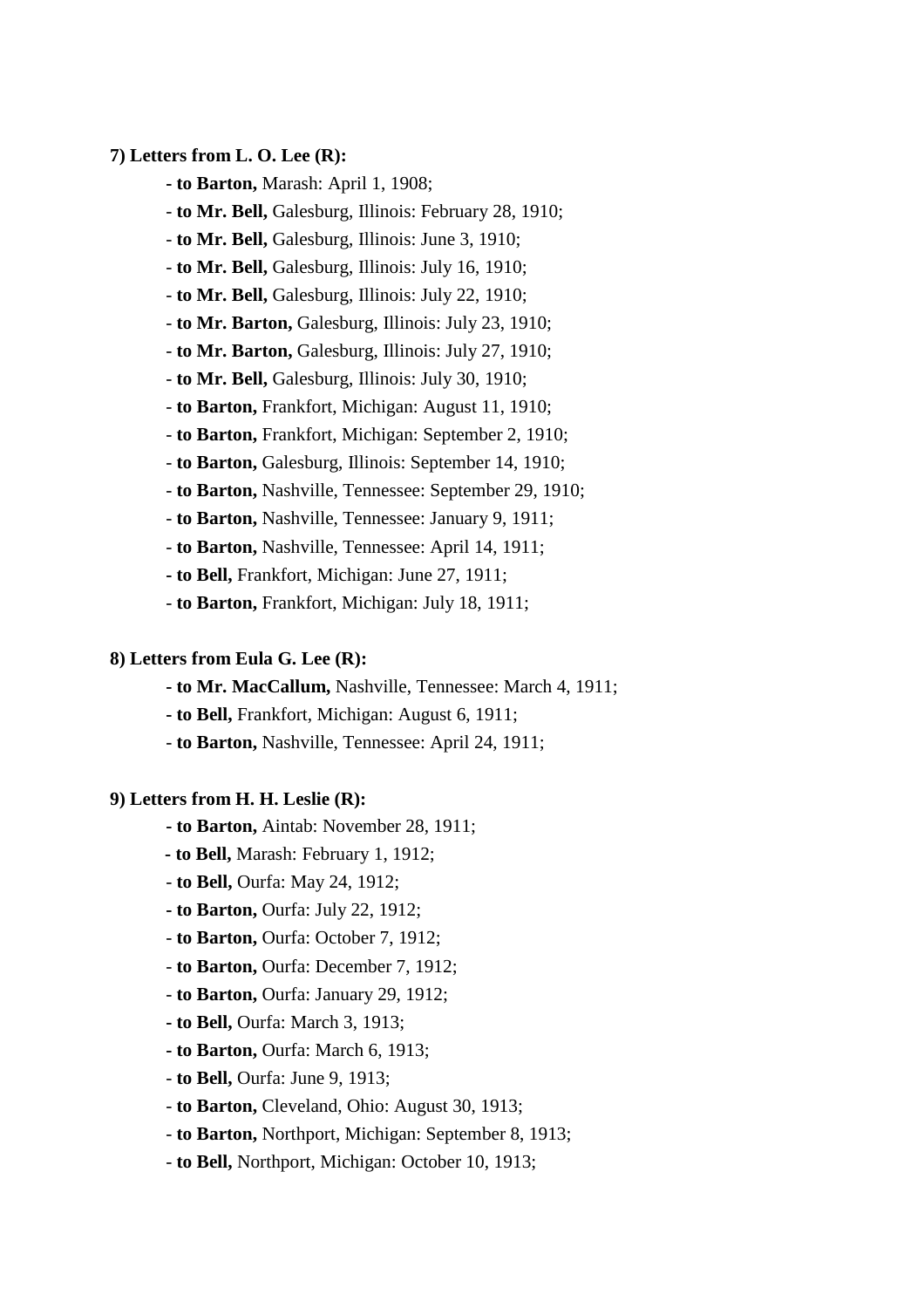- **to Barton,** Naples: November 6, 1913;
- **to Bell,** Ourfa: December 9, 1913;
- **to Bell,** Ourfa: December 29, 1913;
- **to Barton,** Ourfa: August 8, 1914;
- **to Barton,** Ourfa: September 14, 1914;
- **to Barton,** Ourfa: October 6, 1914;
- **to Barton,** Ourfa: October 24, 1914;
- **to Barton,** Ourfa: January 4, 1915;
- **to Barton,** Ourfa: April 12, 1915;
- **to Barton,** Ourfa: July 3, 1915;
- **to Barton,** Ourfa: November 24, 1914;
- **to Barton,** Ourfa: November 23, 1914;

#### **10) Letters from Elvesta J. Leslie (R):**

- **to Barton,** Northport, Michigan: September 26, 1917;
- **to Barton,** Northport, Michigan: October 15, 1917;
- **to Barton,** Northport, Michigan: October 24, 1917;
- **to Barton,** Northport, Michigan: November 5, 1917;
- **to Barton,** Northport, Michigan: February 4, 1918;
- **to Barton,** Chicago: April 5, 1918;
- **to Barton,** Chicago: April 11, 1918;
- **to Barton,** July 17, 1918;
- **to Mr. Case,** February 17, 1919;
- **to Mr. Case,** Hinsdale, Illinois: March 8, 1919;
- - **to Bell,** Hinsdale, Illinois: March 26, 1919;
- **to Bell,** Hinsdale, Illinois: April 25, 1919;
- **to Mr. Case,** Hinsdale, Illinois: June 19, 1919;

### **11) Letters from James Lyman (R):**

- **to Barton,** Constantinople: August 8, 1913;
- **to Barton,** February 26, 1914;
- **to Barton,** Marash: March 5, 1914;
- **to Barton,** Albustan, Turkey: April 15, 1914;
- **to Barton,** Marash: December 5, 1914;
- **to Barton,** Marash: October 27, 1915;
- **to William Strong,** Marash: April 23, 1919;
- **to Barton,** August 1, 1919;
- **to Barton,** September 2, 1919;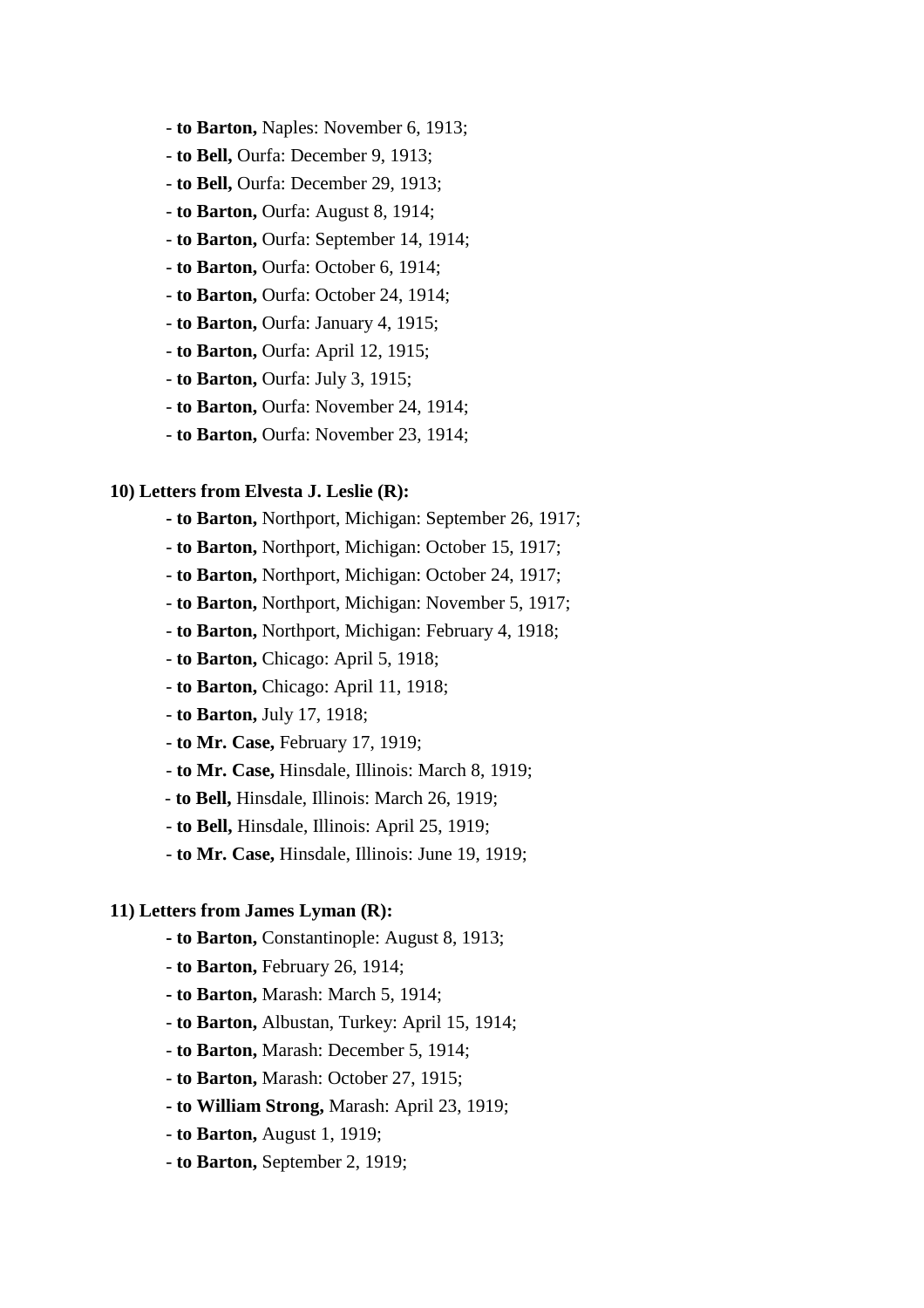#### **12) Letters from F. W. MacCallum (R):**

- **to Mr. Bell,** Marash: January 3, 1910;
- **to Mr. Bell,** Marash: January 27, 1910;
- **to Mr. Bell,** Marash: February 3, 1910;
- **to Mr. Bell,** Marash: February 21, 1910;
- **to Mr. Bell,** Marash: February 26, 1910;
- **to Mr. Bell,** Marash: March 21, 1910;
- **to Mr. Bell,** Marash: April 4, 1910;
- **to Mr. Bell,** Marash: April 11, 1910;
- **to Mr. Bell,** Marash: May 21, 1910;
- **to Mr. Bell,** Marash: June 2, 1910;
- **to Mr. Bell,** Marash: November 20, 1919;
- **to Mr. Bell,** Marash: December 18, 1919;
- **to Mr. Bell,** Marash: June 15, 1910;
- **to Barton,** Aintab: June 27, 1910;
- **to Mr. Bell,** Aintab: June 29, 1910;
- **to Mr. Bell,** Marash: July 6, 1910;
- **to Mr. Bell,** Marash: August 2, 1910;
- **to Mr. Bell,** Marash: August 24, 1910;
- **to Mr. Bell,** Marash: August 26, 1910;
- **to Barton,** Marash: September 22, 1910;
- **to Mr. Bell,** Marash: October 20, 1910;
- **to Mr. Bell,** Marash: November 10, 1910;
- **to Mr. Bell,** Marash: December 5, 1910;
- **to Mr. Bell,** Marash: December 28, 1910;
- **to Mr. Bell,** Marash: January 9, 1911;
- **to Mr. Bell,** Marash: February 4, 1911;
- **to Barton,** Marash: March 6, 1911;
- **to Mr. Bell,** Cairo: April 5, 1911;
- **to Barton,** London: May 18, 1911;
- **to Barton,** Canada: June 6, 1911;
- **to Barton,** Canada: June 12, 1911;
- **to Barton,** Canada: June 26, 1911;
- **to Barton,** Canada: August 16, 1911;
- **to Mr. Case,** Canada: September 1, 1911;
- **to Mr. Case,** Canada: September 26, 1911;
- **to Barton,** Canada: September 11, 1911;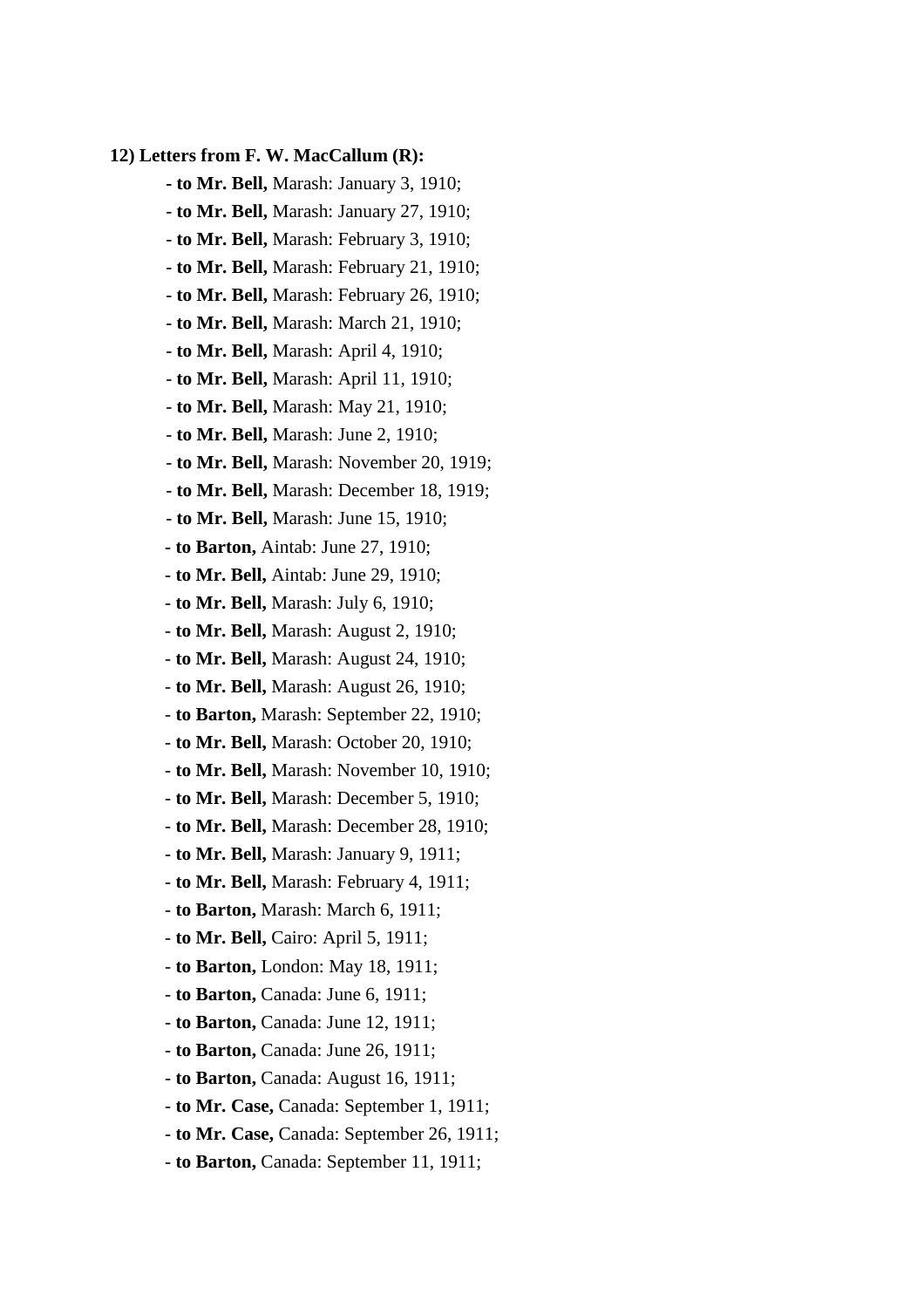- **to Barton,** Canada: September 30, 1911;

#### **13) Letters from Annie C. Marshall (R):**

- **to Barton,** Marash: March 15, 1915;
- **to Barton,** Marash: March 17, 1915;

#### **14) Letters from J. C. Martin (R):**

- **to Barton,** California: August 13, 1910;
- **to Barton,** Saratoga, California: May 11, 1911;
- **to Barton,** Saratoga, California: June 19, 1911;
- **to Barton,** Saratoga, California: June 30, 1911;
- **to Barton,** Saratoga, California: July 20, 1911;
- **to Bell,** Saratoga, California: August 18, 1911;
- **to Barton,** Oberlin, Ohio: October 3, 1911;
- **to Case,** Oberlin, Ohio: October 16, 1911;
- **to Bell,** Aintab: December 29, 1911;
- **to Barton,** Aintab: February 10, 1912;
- **to Barton,** Ourfa: March 15, 1912;
- **to Barton,** Ourfa: April 12, 1912;
- **to Barton,** Aintab: July 30, 1912;
- **to Barton,** Kessab, Turkey: September 14, 1912;
- **to Barton,** Aintab: January 14, 1913;
- **to Barton,** Aintab: February 8, 1913;
- **to Barton,** Marash: July 1, 1913;
- **to Bell**, Aintab: August 16, 1913;
- **to Case,** Aintab: December 30, 1913;
- - **to Bell,** Aintab: January 13, 1914;
- **to Barton,** Aintab: February 9, 1914;
- **to Barton,** Aintab: July 17, 1914;
- **to Barton,** Aintab: November 1, 1915;
- **to Barton,** Ramlex (Alexandria, Egypt): November 23, 1918;
- **to Barton,** Alexandria: December 18, 1918;
- **to Case,** Oberlin, Ohio: February 26, 1919;
- **to Bell,** Oberlin, Ohio: April 1, 1919;
- **to Bell,** Oberlin, Ohio: May 14, 1919;
- **to William Strong,** Oberlin, Ohio: May 15, 1919;
- **to Bell,** Oberlin, Ohio: June 5, 1919;
- **to Bell,** New York: August 4, 1919;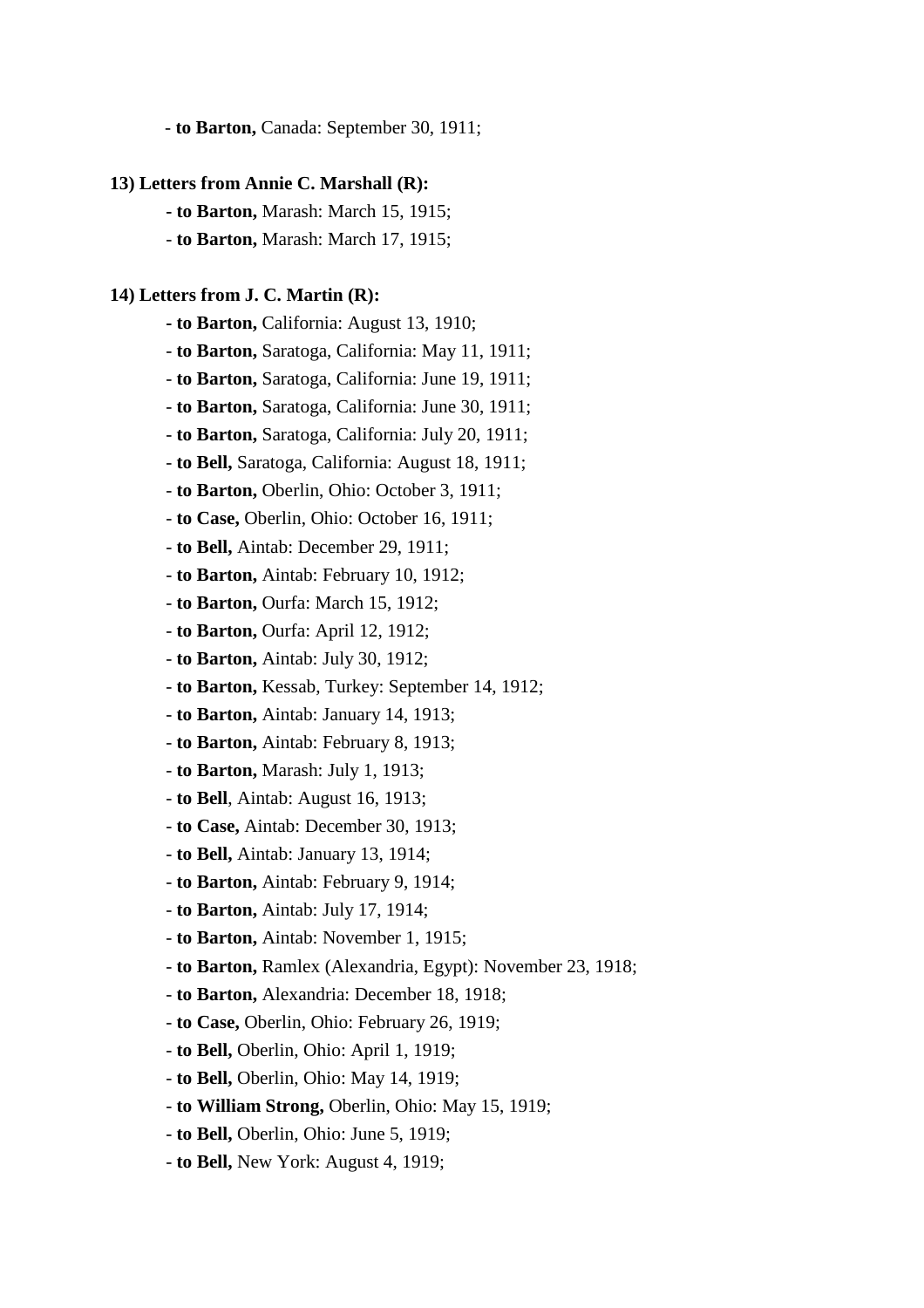- **to Bell,** New York: August 14, 1919;

- **to Bell,** Oberlin, Ohio: September 4, 1919;

- **to Bell,** Oberlin, Ohio: September 8, 1919;

- **to Bell,** Oberlin, Ohio: September 18, 1919;

- **to Bell,** Oberlin, Ohio: October 1, 1919;

- **to Barton,** Oberlin, Ohio: November 5, 1919;

- **to Barton,** Oberlin, Ohio: November 18, 1919;

### **15) Letters from Mrs. J. C. Martin (R):**

- **to Bell,** Oberlin, Ohio: August 4, 1914;

- **to Barton,** Oberlin, Ohio: December 6, 1914;

- **to Barton,** Oberlin, Ohio: January 6, 1914;

- **to Bell,** Oberlin, Ohio: January 20, 1915;

- **to Bell,** Oberlin, Ohio: February 10, 1915;

- **to Bell,** Oberlin, Ohio: May 14, 1915;

- **to Bell,** Oberlin, Ohio: July 24, 1915;

- **to Bell,** Oberlin, Ohio: December 10, 1915;

- **to Bell,** Oberlin, Ohio: November 1, 1916;

- **to Barton,** Oberlin, Ohio: December 31, 1917;

- **to Barton,** Oberlin, Ohio: January 8, 1918;

- **to Barton,** Oberlin, Ohio: March 20, 1918;

### **16) Letters from John E. Merrill (HR):**

- **to Dr. Daniels,** Aintab: May 30, 1908;

- **to Barton,** February 18, 1910;
- **to Barton,** August 15, 1910;
- **to Bell,** August 31, 1910;
- **to Barton,** Aintab: September 16, 1910;
- **to Bell,** Aintab: September 30, 1910;
- **to Bell,** Naples: August 26, 1910;
- **to Bell,** Aintab: October 8, 1910;
- **to Barton,** Aintab: October 8, 1910;
- **to Bell,** Aintab: November 10, 1910;
- **to Barton,** Aintab: December 3, 1910;
- **to Bell,** Aintab: December 17, 1910;
- **to Bell,** Aintab: January 14, 1911;
- **to Bell,** Aintab: January 24, 1911;
- **to Bell,** Aintab: February 4, 1911;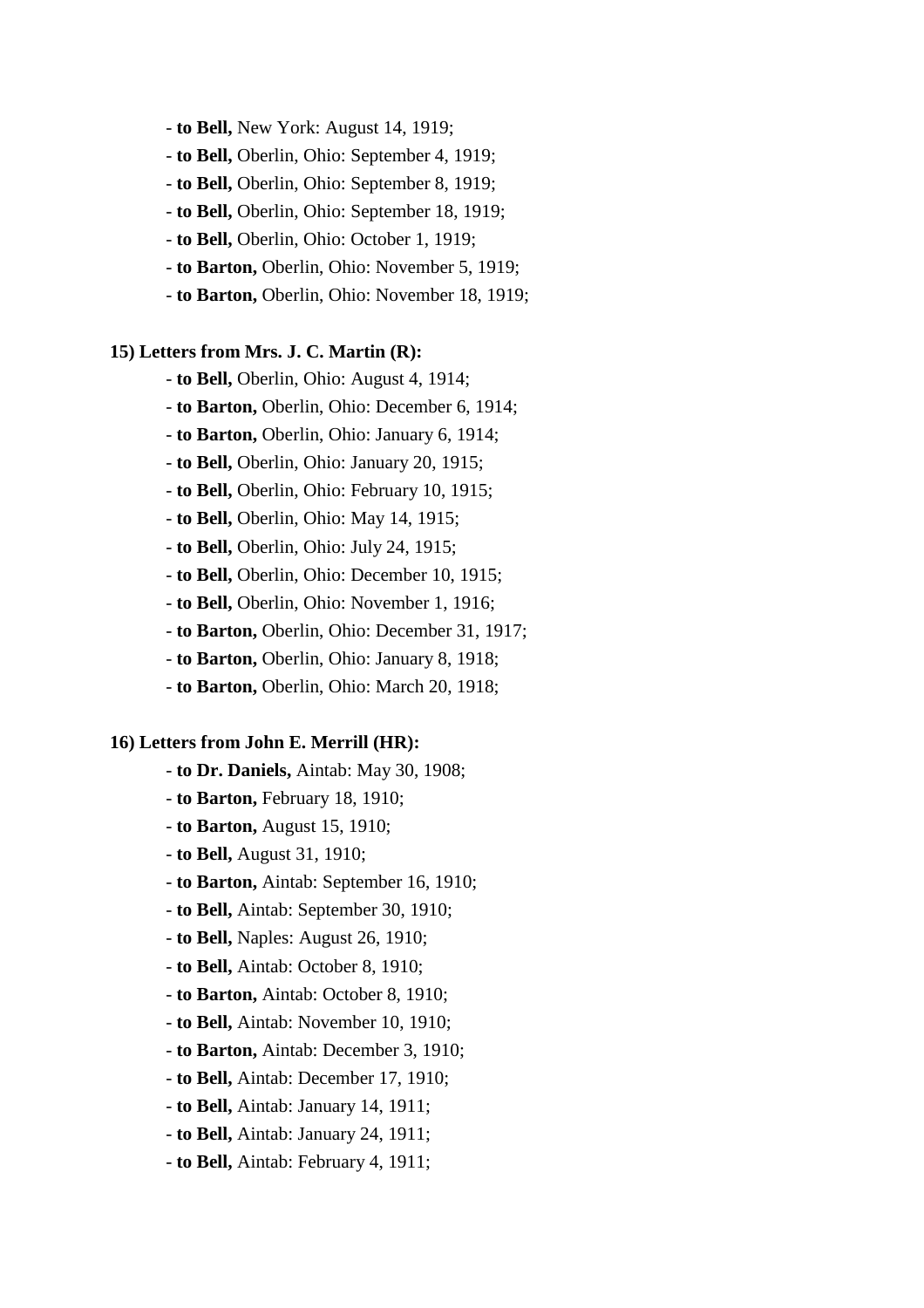- **to Bell,** Aintab: March 17, 1911;
- **to Bell,** Aintab: April 7, 1911;
- **to Barton,** Aintab: April 22, 1911;
- **to Bell,** Aintab: April 29, 1911;
- **to Bell,** Aintab: May 4, 1911;
- **to Bell,** Aintab: December 17, 1910;
- **to Bell,** Aintab: May 20, 1911;
- **to Bell,** Aintab: June 1, 1911;
- **to Bell,** Aintab: June 15, 1911;
- **to Bell,** Aintab: June 17, 1911;
- **to Bell,** Aintab: June 15, 1911;
- **to Bell,** Aintab: July 20, 1911;
- **to Barton,** Aintab: August 12, 1911;
- **to Barton,** Aintab: September 9, 1911;
- **to Bell,** Aintab: August 19, 1911;
- **to Bell,** Aintab: October 7, 1911;
- **to Bell,** Aintab: October 21, 1911;
- **to Bell,** Aintab: October 30, 1911;
- **to Bell,** Aintab: November 3, 1911;
- **to Bell,** Aintab: November 24, 1911;
- **to Bell,** Aintab: January 6, 1912;
- **to Bell,** Aintab: January 30, 1912;
- **to Bell,** Aintab: February 3, 1912;
- **to Bell,** Aintab: February 10, 1912;
- **to Barton,** Aintab: February 27, 1912;
- **to Barton,** Aintab: April 6, 1912;
- **to Bell,** Aintab: April 6, 1912;
- **to Bell,** Aintab: May 6, 1912;
- **to Barton,** Aintab: June 8, 1912;
- **to Bell,** Aintab: July 9, 1912;
- **to Bell,** Aintab: August 14, 1912;
- **to Bell,** Aintab: September 21, 1912;
- **to Bell,** Aintab: October 1, 1912;
- **to Bell,** Aintab: November 23, 1912;
- **to Bell,** Aintab: November 30, 1912;
- - **to Bell,** Aintab: March 26, 1913;
- **to Bell,** Aintab: April 4, 1913;
- **to Bell,** Aintab: May 10, 1913;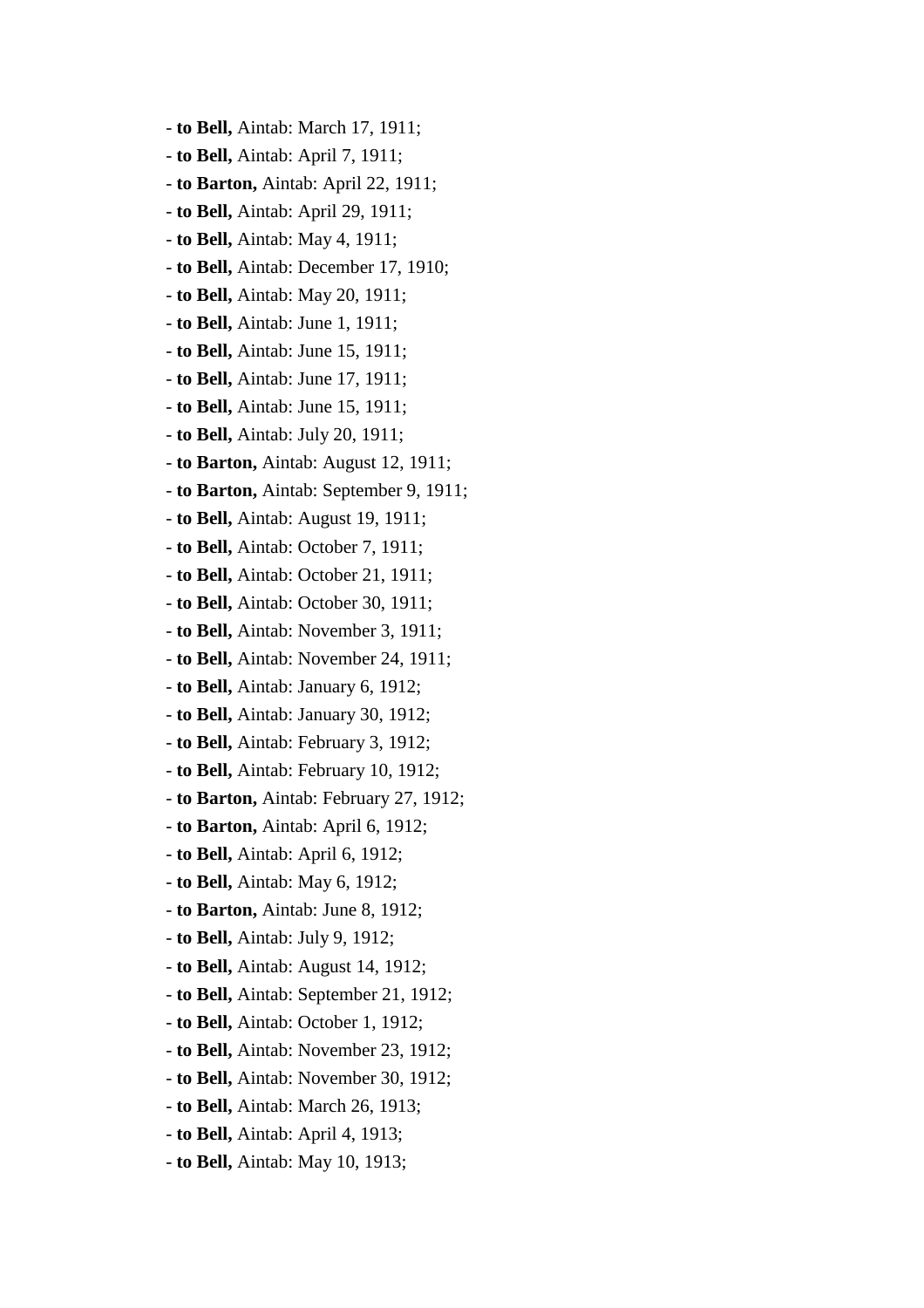- **to Bell,** Aintab: May 30, 1913;
- **to Barton,** Aintab: June 10, 1913;
- **to Barton,** Aintab: June 7, 1913;
- **to Bell,** Aintab: July 5, 1913;
- **to Bell,** Aintab: July 10, 1913;
- **to Bell,** July 30, 1913;
- **to Bell,** August 13, 1913;
- **to Bell,** Aintab: September 2, 1913;
- **to Barton,** Aintab: September 19, 1913;
- **to Bell,** Aintab: October 4, 1913;
- **to Bell,** Aintab: October 30, 1913;
- **to Bell,** Aintab: November 14, 1913;
- **to Bell,** Aintab: December 15, 1913;
- **to Bell,** Aintab: December 13, 1913;
- **to Bell,** Aintab: January 1, 1914;
- **to Bell,** Aintab: January 27, 1914;
- **to Bell,** Aintab: March 17, 1914;
- **to Barton,** Aintab: March 21, 1914;
- **to Bell,** Aintab: March 24, 1914;
- **to Bell,** Aintab: April 14, 1914;
- **to Bell,** Aintab: May 15, 1914;
- **to Barton,** Aintab: May 23, 1914;
- **to Bell,** Aintab: May 27, 1914;
- **to Bell,** Aintab: July 10, 1914;
- **to Bell,** Aintab: August 14, 1914;
- **to Bell,** Aintab: December 21, 1914;
- **to Bell,** Aintab: March 13, 1915;
- **to Bell,** Aintab: April 23, 1915;
- **to Bell,** Aintab: September 3, 1915;
- **to Bell,** Aintab: November 12, 1915;
- **to Case,** Aintab: April 4, 1916;
- **to Bell,** Aintab: May 1, 1916;
- **to Bell,** Aintab: June 12, 1916;
- **to Bell,** Aintab: December 6, 1916;
- **to Bell,** Aintab: June 3, 1919;

### **17) Letters from Isabel J. Merrill (R):**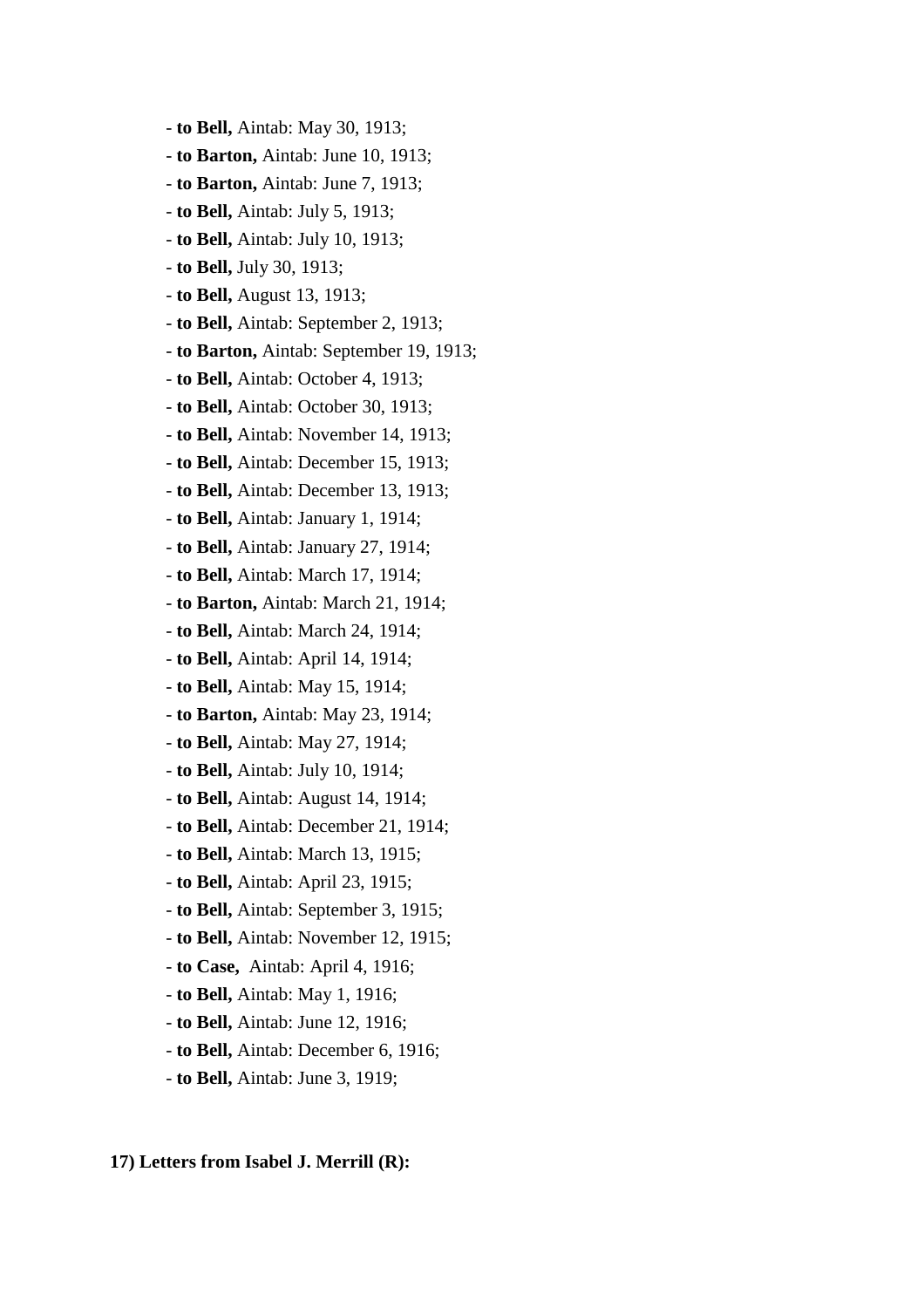- **to Mr. Eddy,** Auburndale, Massachusetts: April 25, 1918;
- **to Bell,** Auburndale, Massachusetts: February 12, 1910;
- **to Barton,** Auburndale, Massachusetts: March 8, 1910;
- **to Bell,** Aintab: January 25, 1913;
- **to Bell,** Aintab: February 8, 1913;
- **to Bell,** Aintab: February 11, 1913;
- **to Bell,** Aintab: February 18, 1913;
- **to Bell,** Aintab: February 21, 1913;
- **to Bell,** Aintab: March 1, 1913;
- **to Barton,** Switzerland: July 29, 1917;
- **to Barton,** September 7, 1917
- **to Case,** Auburndale, Massachusetts: March 21, 1918;
- **to Barton,** Auburndale, Massachusetts: June 25, 1918;
- **to Barton,** Auburndale, Massachusetts: October 8, 1918;
- **to Bell,** Auburndale, Massachusetts: March 13, 1919;
- **to Bell,** Auburndale, Massachusetts: May 23, 1919;
- **to Bell,** Auburndale, Massachusetts: June 4, 1919;
- **to Bell,** Auburndale, Massachusetts: June 19, 1919;
- **to Bell,** Auburndale, Massachusetts: July 25, 1919;
- **to Bell,** Auburndale, Massachusetts: August 6, 1919;
- **to Bell,** Auburndale, Massachusetts: August 21, 1919;
- **to Bell,** Auburndale, Massachusetts: November 26, 1919.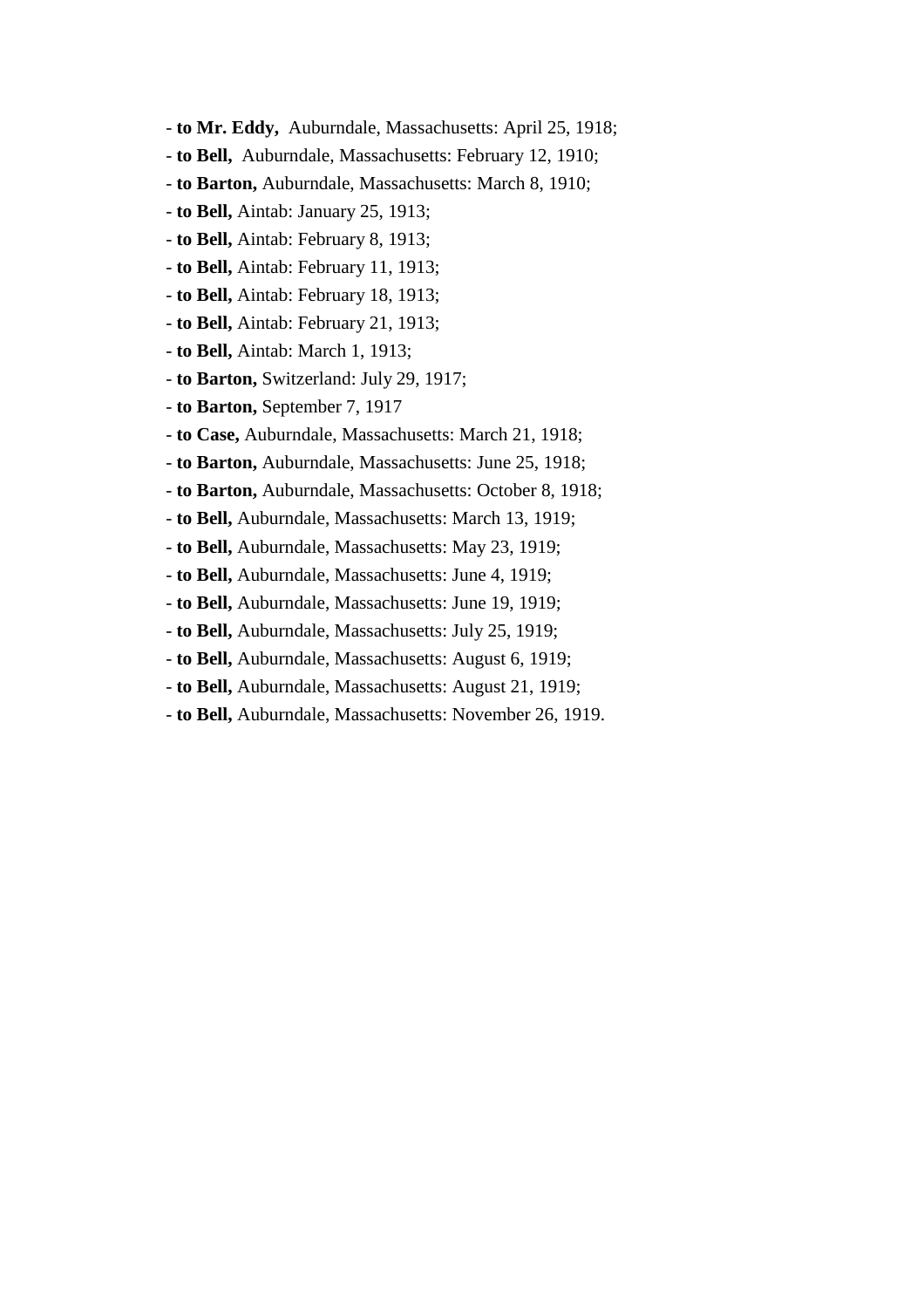Submitted by: Mariya Kiprovska Submitted to: Department of History Project term (month, year): May 2004

Bibliographical and physical information Document type: microfilm Reference no. **BV2410.A4 1984**, Reel **672** Degree of readability:  $R$  (e.g. readable – all of the letters are in very good condition)

> Papers of the American Board of Commissioners for Foreign Missions ABC 16: The Near East 1817-1919 Unit 5, Reel 672

> > 16. 9. 5. Central Turkey Mission Vol. 26 Central Turkey Mission 1910-1919 Letters:  $N - W$

**1) Letters from Paul Nilson (R):**

- **to Dr. James Barton,** Tarsus: September 20, 1911;
- **to Mr. Bell,** Tarsus: April 30, 1912;
- **to Dr. James Barton,** Tarsus: May 19, 1913;
- **to Dr. James Barton,** Tarsus: October 27, 1913;
- **to Dr. James Barton,** Rockford, Illinois: August 16, 1915;
- **to Case,** Rockford, Illinois: August 23, 1915;
- **to Dr. James Barton,** Rockford, Illinois: August 23, 1915;
- **to Case,** Chicago: March 15, 1919;
- **to Case,** Wheaton, Illinois: May 15, 1919;
- **to Case,** Bardezag, Turkey: August 1, 1919;
- **to the missionaries of the Central Turkey Mission**, Adana: October 24, 1919;
- **to Elizabeth Webb,** Adana: October 25, 1919;
- **2) Letters from Mrs. Paul E. Nilson (R):**
	- **to Dr. James Barton,** Adana: October 25, 1919;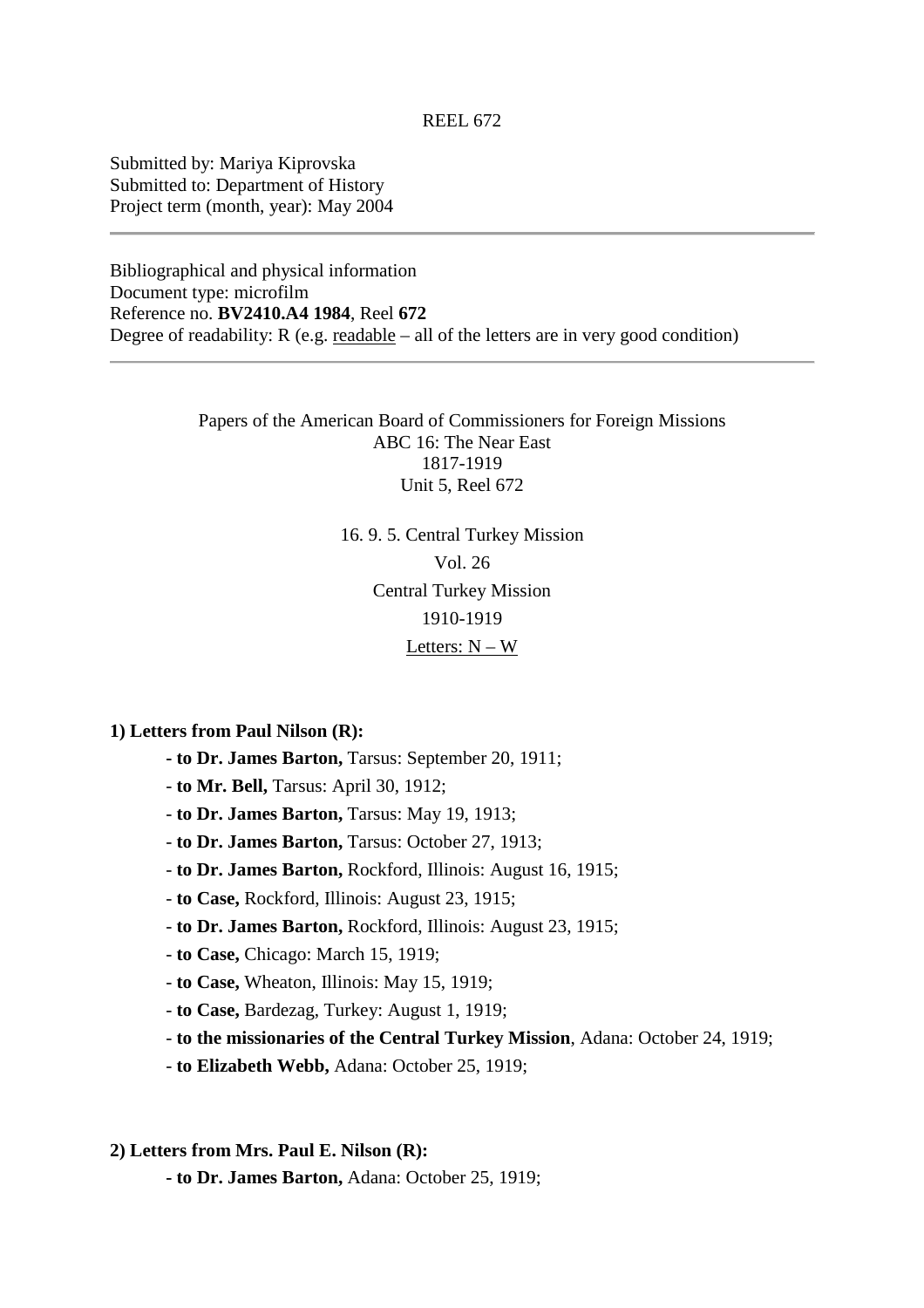- **to Case,** Adana: December 9, 1919;

### **3) Letters from Harriet Norton (R):**

- **to Dr. James Barton,** Aintab: March 8, 1910;
- Aintab: February 8, 1916;

#### **4) Letter from Emily H. Richter (R):**

 **-** Hadjin: July 14, 1910;

### **5) Letters from Mary Rogers(R):**

- **to Dr. James Barton,** Hadjin: March 28, 1910;
- **to Dr. James Barton,** Hadjin: September 17, 1911;

- **to Dr. James Barton,** Tarsus: March 31, 1912;

- **to Dr. James Barton,** Namroun, near Tarsus: August 14, 1912;
- **to Dr. James Barton,** Tarsus: February 19, 1913;

### **6) Letters from Mrs. Mary R. Nute (R):**

- **to Dr. James Barton,** Tarsus: June 8, 1916;
- **to Dr. James Barton,** December 4, 1915;
- **to Dr. James Barton,** January 5, 1916;
- **to Dr. James Barton,** New York: March 16, 1916;
- **to Dr. James Barton,** New York: December 29, 1916;
- **to Dr. James Barton,** January 24, 1917;

#### **7) Letters from S. Lowse Peck (R):**

- **to Dr. James Barton,** Adana: September 9, 1911;
- **to Dr. James Barton,** Adana: December 14, 1912;
- **to Mr. Bell,** Switzerland: July 18, 1910;
- **to Dr. James Barton,** August 2, 1915;
- **to Mr. Bell,** February 6, 1916;
- **to Dr. James Barton,** Faribault: July 10, 1916;
- **to Dr. James Barton,** July 9, 1917;
- **to Mr. Bell,** July 23, 1917;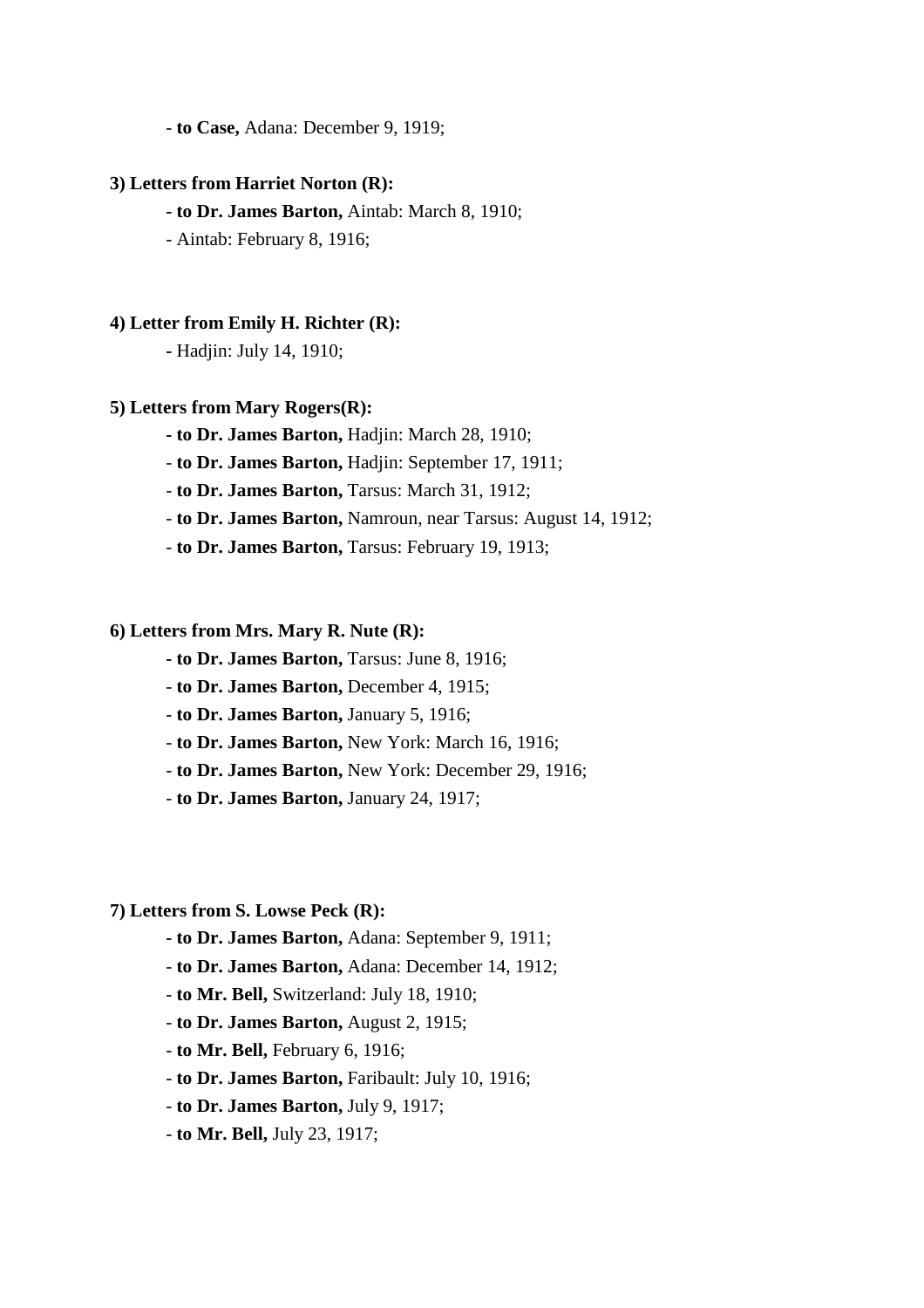### **8) Letter from A. C. Salmoud (R):**

 **- to Dr. James Barton,** Marash: May 15, 1915;

#### **9) Letters from C. H. Ranney (R):**

- **to Bell,** Aintab: January 30, 1915;
- **to Bell,** Aintab: May 25, 1915;
- **to Bell,** Aintab: June 2, 1915;
- **to Bell,** Aintab: July 23, 1915;
- **to Dr. James Barton,** Aintab: June 5, 1914;
- **to Dr. James Barton,** Aintab: September 18, 1914;
- **to Dr. James Barton,** Aintab: September 24, 1914;

#### **10) Letters from J. D. Shepard (R):**

- **to Dr. James Barton,** Aintab: March 10, 1910;
- **to Dr. James Barton,** Urfa: April 11, 1910;
- **to Dr. James Barton,** Aintab: April 23, 1910;
- - **to Bell,** July 23, 1910;
- **to Dr. James Barton,** Silver Bay, New York: August 11, 1910;
- **to Dr. James Barton,** Silver Bay, New York: September 5, 1910;
- **to Patton,** Silver Bay, New York: September 14, 1910;
- **to Dr. James Barton,** New York: November 1, 1910;
- **to Dr. James Barton,** New York: December 10, 1910;
- **to Dr. James Barton,** New York: December 24, 1910;
- **to Dr. James Barton,** January 16, 1911;
- **to Dr. James Barton,** Rochester: February 8, 1911;
- **to Dr. James Barton,** May 3, 1911;
- **to Dr. James Barton,** New York: November 25, 1911;
- **to Bell,** New York: March 29, 1911;
- **to Bell,** New York: April 3, 1911;
- **to Bell,** New York: April 14, 1911;
- **to Bell,** New York: April 26, 1911;
- **to Bigelow,** New York: April 26, 1911;
- **to Trowbridge,** New York: June 1, 1911;
- **to Dr. James Barton,** New York: June 5, 1911;
- **to Bell,** New York: July 18, 1911;
- **to Bell,** August 7, 1911;
- **to Dr. James Barton,** September 2, 1911;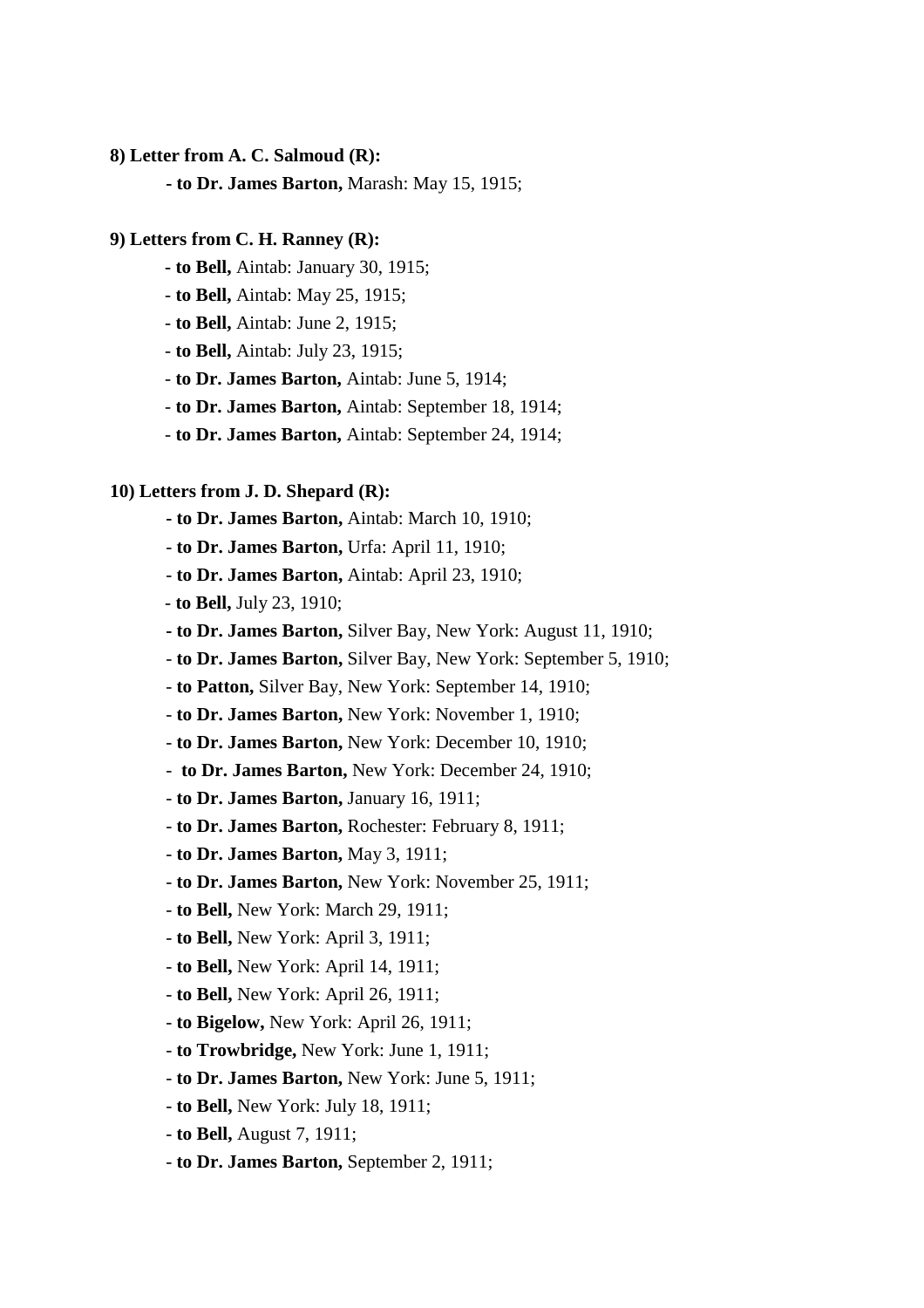- **to Dr. James Barton,** Aintab: September 14, 1911;
- **to Dr. James Barton,** Aintab: October 4, 1911;
- **to Dr. James Barton,** Aintab: November 2, 1911;
- **to Bell,** Aintab: November 21, 1911;
- **to Dr. James Barton,** Aintab: December 1, 1911;
- **to Dr. James Barton,** Aintab: December 16, 1911;
- **to Dr. James Barton,** Aintab: December 18, 1911;
- **to Bell,** Aintab: January 30, 1912;
- **to Bell,** Aintab: June 14, 1912;
- **to Dr. James Barton,** Aintab: July 11, 1912;
- **to Dr. James Barton,** Aintab: September 24, 1912;
- **to Dr. James Barton,** Aintab: October 1, 1912;
- **to Dr. James Barton,** Aintab: October 7, 1912;
- **to Dr. James Barton,** Aintab: November 28, 1912;
- **to Bell,** Aintab: January 25, 1912;
- **to Bell,** Aintab: February 14, 1912;
- **to Dr. James Barton,** Aintab: May 9, 1913;
- **to Bell,** Aintab: June 7, 1913;
- **to Bell,** Aintab: September 15, 1913;
- **to Dr. James Barton,** Aintab: September 18, 1913;
- **to Bell,** Aintab: October 20, 1913;
- **to Bell,** Aintab: December 1, 1913;
- **to Bell,** Aintab: December 15, 1913;
- **to Bell,** Aintab: February 14, 1914;
- **to Dr. James Barton,** Aintab: February 19, 1914;
- **to Bell,** Aintab: March 10, 1914;
- **to Bell,** Aintab: April 20, 1914;
- **to Bell,** Aintab: May 4, 1914;
- **to Dr. James Barton,** Aintab: June 22, 1914;
- **to Dr. James Barton,** Aintab: December 28, 1914;
- **to Dr. James Barton,** June 24, 1915;
- **to Dr. James Barton,** Constantinople: October 14, 1915;

### **11) Letters from Lorin A. Shepard (R):**

- **to Case,** New York: May 5, 1919;
- **to Bell,** Aintab: August 12, 1919;
- **to Bell,** Aintab: September 28, 1919;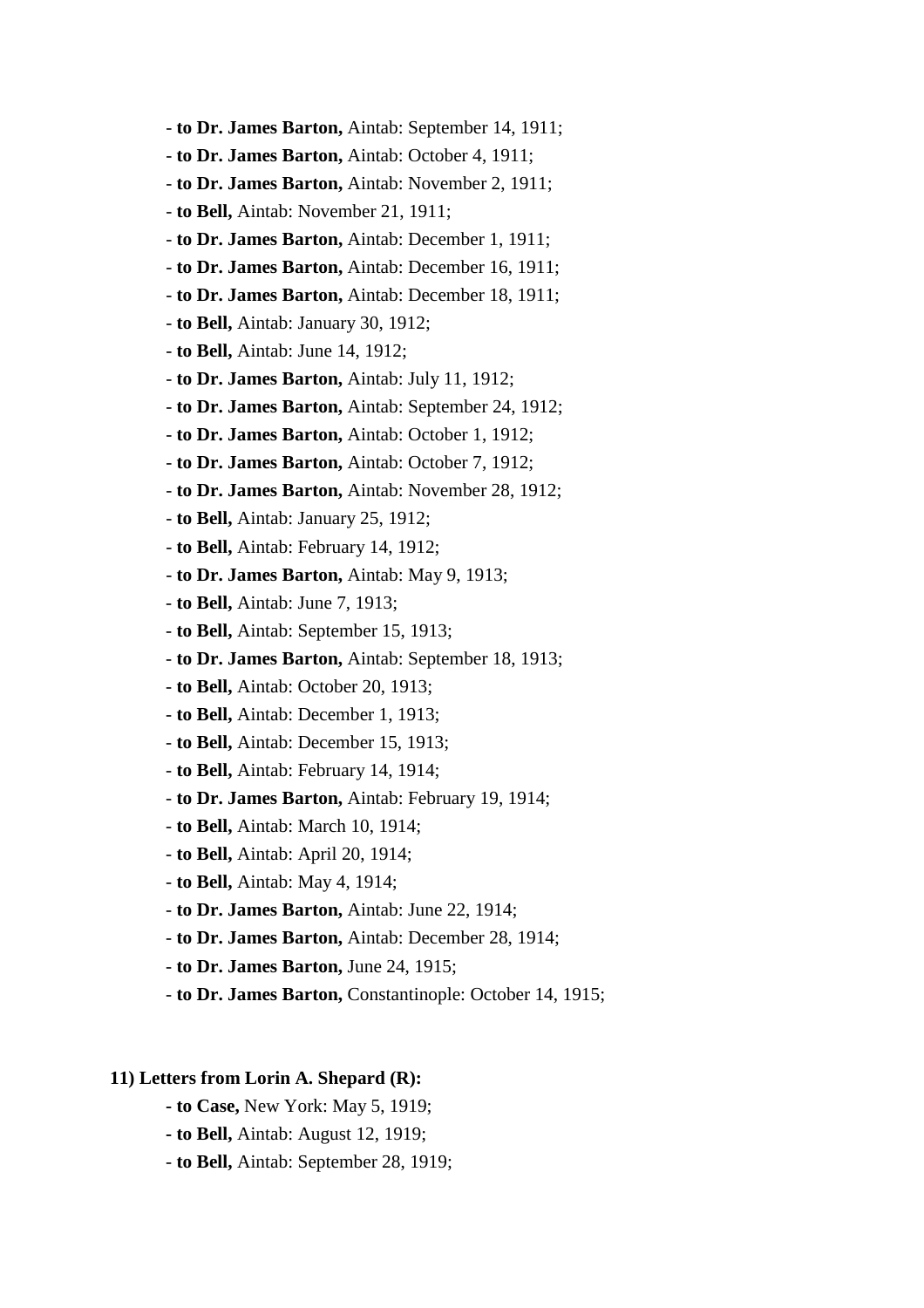- **to Bell,** Aintab: November 28, 1919;

- **to Bell,** Aintab: December 22, 1920;

#### **12) Letters from Virginia Shepard (R):**

 **- to Mr. Bell,** New York: June 27, 1919;

- **to Mr. Bell,** Bulgaria: July 14, 1919;

### **13) Letters from Stephen van R. Trowbridge (R):**

 **- to Daniels,** Aintab: January 30, 1909;

- **to Barton,** Aintab: February 5, 1910;

- **to Peet,** Aintab: February 13, 1910;

- **to Barton,** Aintab: February 24, 1910;

- **to Daniels**, Aintab: April 11, 1910;

- **to Barton,** Aintab: March 11, 1910;

- **to Barton,** Aintab: April 2, 1910;

- **to Barton,** Aintab: April 12, 1910;

- **to Daniels,** Aintab: April 27, 1910;

- **to Bell**, Aintab: May 20, 1910;

- **to Barton,** Aintab: June 6, 1910;

- **to Barton,** Turkey: August 30, 1910;

- **to Barton,** Urfa: September 28, 1910;

- **to Barton,** Urfa: October 21, 1910;

- **to Barton,** Aintab: December 20, 1910;

- **to Barton,** Urfa: May 11, 1911;

- **to Barton,** Urfa: May 30, 1911;

- **to Barton,** Aintab: June 3, 1911;

- **to Barton,** New York: July 31, 1911;

- **to Barton,** New York: September 22, 1911;

### **14) Letters from Olive M. Vaughan (R):**

 **- to Bell,** Hadjin: February 15, 1910;

- **to Barton,** Hadjin: June 12, 1911;

- **to Barton,** Hadjin: August 24, 1911;

- **to Bell**, Hadjin: October 6, 1911;

- **to Barton,** Hadjin: January 20, 1911;

- **to Case,** Adana: October 31, 1913;

- **to Bell,** Hadjin: November 26, 1913;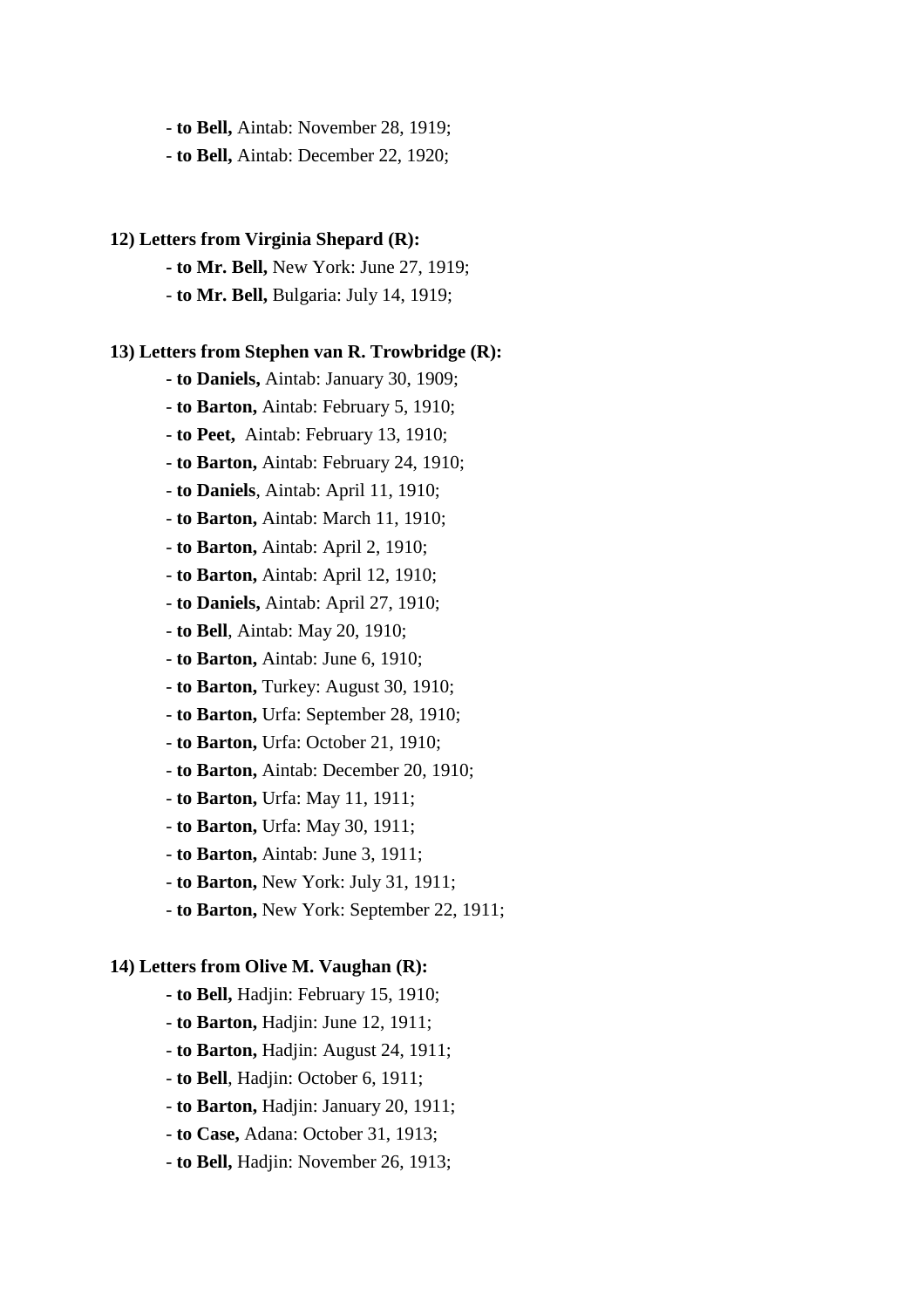- **to Barton,** Hadjin: September 8, 1914;

- **to Lee,** Hadjin: May 12, 1915;
- **to Barton,** Hadjin: June 23, 1915;

### **15) Letters from … Verrill (R):**

- **to Bell,** USA: January 11, 1917;

- **to Bell,** Massachusetts: January 17, 1917;
- **to Case**, Massachusetts: April 18, 1917;

#### **16) Letter from Harriet Wallis (HR):**

- **to Barton,** Adana: December 1, 1914;

### **17) Letters from Mark Ward (R):**

- **to ?,** Salonika: October 15, 1915;

- **to Barton,** New York: June 17, 1916;

- **to Barton,** July 27, 1917;

- **to Barton,** December 27, 1917;

- **to Barton,** Pennsylvania: July 1, 1918;

### **18) Letters from Mrs. Anna M. Ward (R):**

- **to Barton,** May 2, 1917;

- **to Barton,** New York: May 5, 1917;
- **to Barton,** New York: May 7, 1917;
- **to Case,** New York: September 26, 1918;
- **to Barton,** New York: November 22, 1918;
- **to Barton,** New York: December 27, 1918;
- **to Case,** New York: January 7, 1919;

### **19) Letters from Elizabeth Webb (R):**

- **to Barton,** Adana: August 12, 1911;
- **to Peet,** Adana: March 6, 1912;
- **to Barton,** Adana: March 9, 1912;
- **to Bell,** Adana: May 27, 1912;
- **to Barton,** Adana: October 9, 1912;
- **to Bell,** Adana: November 1, 1912;
- **to Barton,** Adana: December 7, 1912;
- **to Barton,** Adana: September 15, 1912;

#### - **to Mrs. Chambers,** Adana: July 22, 1916;